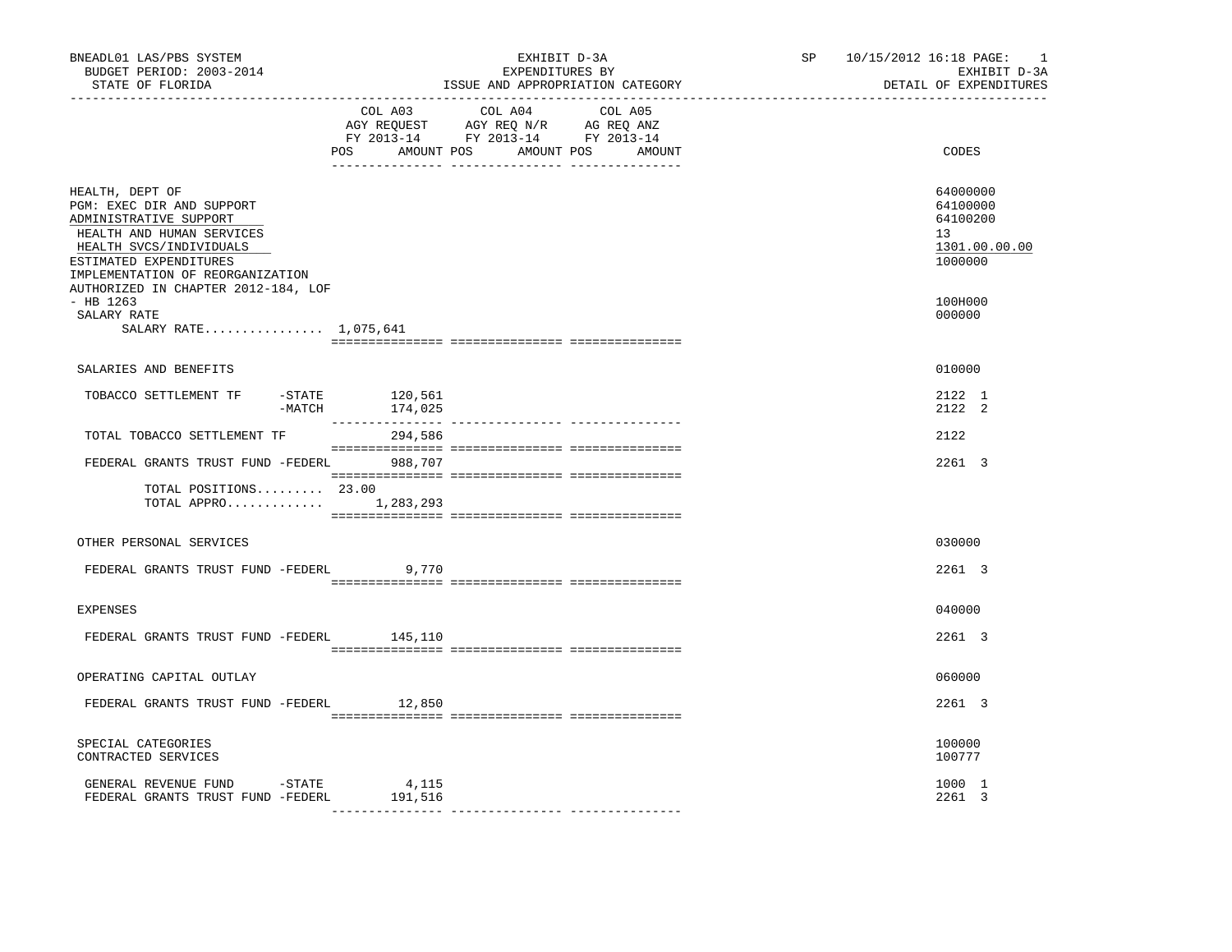| BNEADL01 LAS/PBS SYSTEM<br>BUDGET PERIOD: 2003-2014<br>STATE OF FLORIDA                                                                                                                      | EXHIBIT D-3A<br>EXPENDITURES BY<br>ISSUE AND APPROPRIATION CATEGORY |                                                                                                   |                      | SP <sub>2</sub> | 10/15/2012 16:18 PAGE:<br>$\overline{2}$<br>EXHIBIT D-3A<br>DETAIL OF EXPENDITURES |
|----------------------------------------------------------------------------------------------------------------------------------------------------------------------------------------------|---------------------------------------------------------------------|---------------------------------------------------------------------------------------------------|----------------------|-----------------|------------------------------------------------------------------------------------|
|                                                                                                                                                                                              | POS FOR<br>AMOUNT POS                                               | COL A03 COL A04 COL A05<br>AGY REQUEST AGY REQ N/R AG REQ ANZ<br>FY 2013-14 FY 2013-14 FY 2013-14 | AMOUNT POS<br>AMOUNT |                 | CODES                                                                              |
| HEALTH, DEPT OF<br>PGM: EXEC DIR AND SUPPORT<br>ADMINISTRATIVE SUPPORT<br>HEALTH AND HUMAN SERVICES<br>HEALTH SVCS/INDIVIDUALS<br>ESTIMATED EXPENDITURES<br>IMPLEMENTATION OF REORGANIZATION |                                                                     |                                                                                                   |                      |                 | 64000000<br>64100000<br>64100200<br>13<br>1301.00.00.00<br>1000000                 |
| AUTHORIZED IN CHAPTER 2012-184, LOF<br>$-$ HB 1263<br>SPECIAL CATEGORIES<br>CONTRACTED SERVICES<br>TOTAL APPRO $195,631$                                                                     |                                                                     |                                                                                                   |                      |                 | 100H000<br>100000<br>100777                                                        |
| G/A-CONTRACTED SERVICES                                                                                                                                                                      |                                                                     |                                                                                                   |                      |                 | 100778                                                                             |
| GENERAL REVENUE FUND -MATCH 150,800<br>FEDERAL GRANTS TRUST FUND -FEDERL                                                                                                                     | 437,153                                                             |                                                                                                   |                      |                 | 1000 2<br>2261 3                                                                   |
| TOTAL APPRO                                                                                                                                                                                  | 587,953                                                             |                                                                                                   |                      |                 |                                                                                    |
| TOBACCO PREVENTION                                                                                                                                                                           |                                                                     |                                                                                                   |                      |                 | 106036                                                                             |
| TOBACCO SETTLEMENT TF -STATE 63,968,954<br>$-MATCH$                                                                                                                                          | 320,990                                                             |                                                                                                   |                      |                 | 2122 1<br>2122 2                                                                   |
| TOTAL TOBACCO SETTLEMENT TF                                                                                                                                                                  | 64,289,944                                                          |                                                                                                   |                      |                 | 2122                                                                               |
| TOTAL APPRO                                                                                                                                                                                  | 64,289,944                                                          |                                                                                                   |                      |                 |                                                                                    |
| TR/DMS/HR SVCS/STW CONTRCT                                                                                                                                                                   |                                                                     |                                                                                                   |                      |                 | 107040                                                                             |
| FEDERAL GRANTS TRUST FUND -FEDERL 7,016                                                                                                                                                      |                                                                     |                                                                                                   |                      |                 | 2261 3                                                                             |
| TOTAL: IMPLEMENTATION OF REORGANIZATION<br>AUTHORIZED IN CHAPTER 2012-184, LOF<br>$-$ HB 1263<br>TOTAL POSITIONS 23.00<br>TOTAL ISSUE 66,531,567<br>TOTAL SALARY RATE 1,075,641              |                                                                     |                                                                                                   |                      |                 | 100H000                                                                            |
|                                                                                                                                                                                              |                                                                     |                                                                                                   |                      |                 |                                                                                    |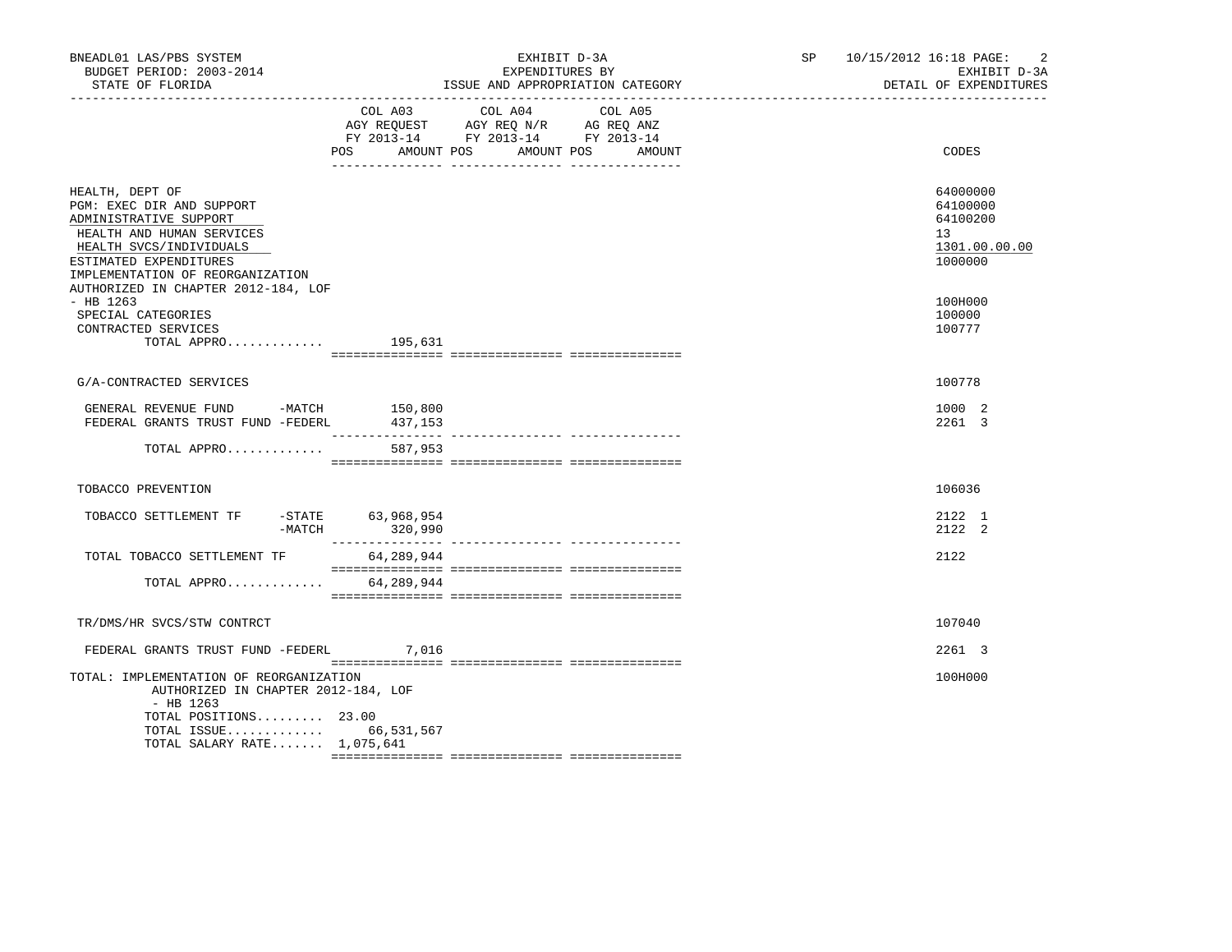| BNEADL01 LAS/PBS SYSTEM<br>BUDGET PERIOD: 2003-2014<br>STATE OF FLORIDA<br>----------------                                                                                           |                       |                          | EXHIBIT D-3A<br>EXPENDITURES BY<br>ISSUE AND APPROPRIATION CATEGORY                                            |         |        | SP <sub>2</sub><br>10/15/2012 16:18 PAGE:<br>EXHIBIT D-3A<br>DETAIL OF EXPENDITURES<br>_____________________________ |  |                                                                    |
|---------------------------------------------------------------------------------------------------------------------------------------------------------------------------------------|-----------------------|--------------------------|----------------------------------------------------------------------------------------------------------------|---------|--------|----------------------------------------------------------------------------------------------------------------------|--|--------------------------------------------------------------------|
|                                                                                                                                                                                       |                       | COL A03                  | COL A04<br>AGY REQUEST AGY REQ N/R AG REQ ANZ<br>FY 2013-14 FY 2013-14 FY 2013-14<br>POS AMOUNT POS AMOUNT POS | COL A05 | AMOUNT |                                                                                                                      |  | CODES                                                              |
| HEALTH, DEPT OF<br>PGM: EXEC DIR AND SUPPORT<br>ADMINISTRATIVE SUPPORT<br>HEALTH AND HUMAN SERVICES<br>HEALTH SVCS/INDIVIDUALS<br>ESTIMATED EXPENDITURES<br>FLORIDA RETIREMENT SYSTEM |                       |                          |                                                                                                                |         |        |                                                                                                                      |  | 64000000<br>64100000<br>64100200<br>13<br>1301.00.00.00<br>1000000 |
| CONTRIBUTION ADJUSTMENT FOR<br>FISCAL YEAR 2012-2013<br>SALARIES AND BENEFITS                                                                                                         |                       |                          |                                                                                                                |         |        |                                                                                                                      |  | 1001240<br>010000                                                  |
| TOBACCO SETTLEMENT TF                                                                                                                                                                 | -STATE<br>-MATCH      | 367<br>529               |                                                                                                                |         |        |                                                                                                                      |  | 2122 1<br>2122 2                                                   |
| TOTAL TOBACCO SETTLEMENT TF                                                                                                                                                           |                       | 896                      |                                                                                                                |         |        |                                                                                                                      |  | 2122                                                               |
| TOTAL APPRO                                                                                                                                                                           |                       | 896                      |                                                                                                                |         |        |                                                                                                                      |  |                                                                    |
| ADJUSTMENT TO STATE HEALTH<br>INSURANCE PREMIUM CONTRIBUTION -<br>FISCAL YEAR 2012-13<br>SALARIES AND BENEFITS                                                                        |                       |                          |                                                                                                                |         |        |                                                                                                                      |  | 1001830<br>010000                                                  |
| TOBACCO SETTLEMENT TF                                                                                                                                                                 | $-STATE$<br>$-MATCH$  | 311<br>448               |                                                                                                                |         |        |                                                                                                                      |  | 2122 1<br>2122 2                                                   |
| TOTAL TOBACCO SETTLEMENT TF                                                                                                                                                           |                       | 759                      |                                                                                                                |         |        |                                                                                                                      |  | 2122                                                               |
| TOTAL APPRO                                                                                                                                                                           |                       | 759                      |                                                                                                                |         |        |                                                                                                                      |  |                                                                    |
| INTRA-AGENCY REORGANIZATIONS<br>DEPARTMENT OF HEALTH REORGANIZATION<br>- DEDUCT                                                                                                       |                       |                          |                                                                                                                |         |        |                                                                                                                      |  | 1800000<br>1800930                                                 |
| SALARY RATE<br>SALARY RATE 1,030,964-                                                                                                                                                 |                       |                          |                                                                                                                |         |        |                                                                                                                      |  | 000000                                                             |
| SALARIES AND BENEFITS                                                                                                                                                                 |                       |                          |                                                                                                                |         |        |                                                                                                                      |  | 010000                                                             |
| TOBACCO SETTLEMENT TF                                                                                                                                                                 | $-$ STATE<br>$-MATCH$ | 122,794-<br>$177, 242 -$ |                                                                                                                |         |        |                                                                                                                      |  | 2122 1<br>2122 2                                                   |
| TOTAL TOBACCO SETTLEMENT TF                                                                                                                                                           |                       | $300,036-$               |                                                                                                                |         |        |                                                                                                                      |  | 2122                                                               |
| FEDERAL GRANTS TRUST FUND -FEDERL                                                                                                                                                     |                       | 988,707-                 |                                                                                                                |         |        |                                                                                                                      |  | 2261 3                                                             |
|                                                                                                                                                                                       |                       |                          |                                                                                                                |         |        |                                                                                                                      |  |                                                                    |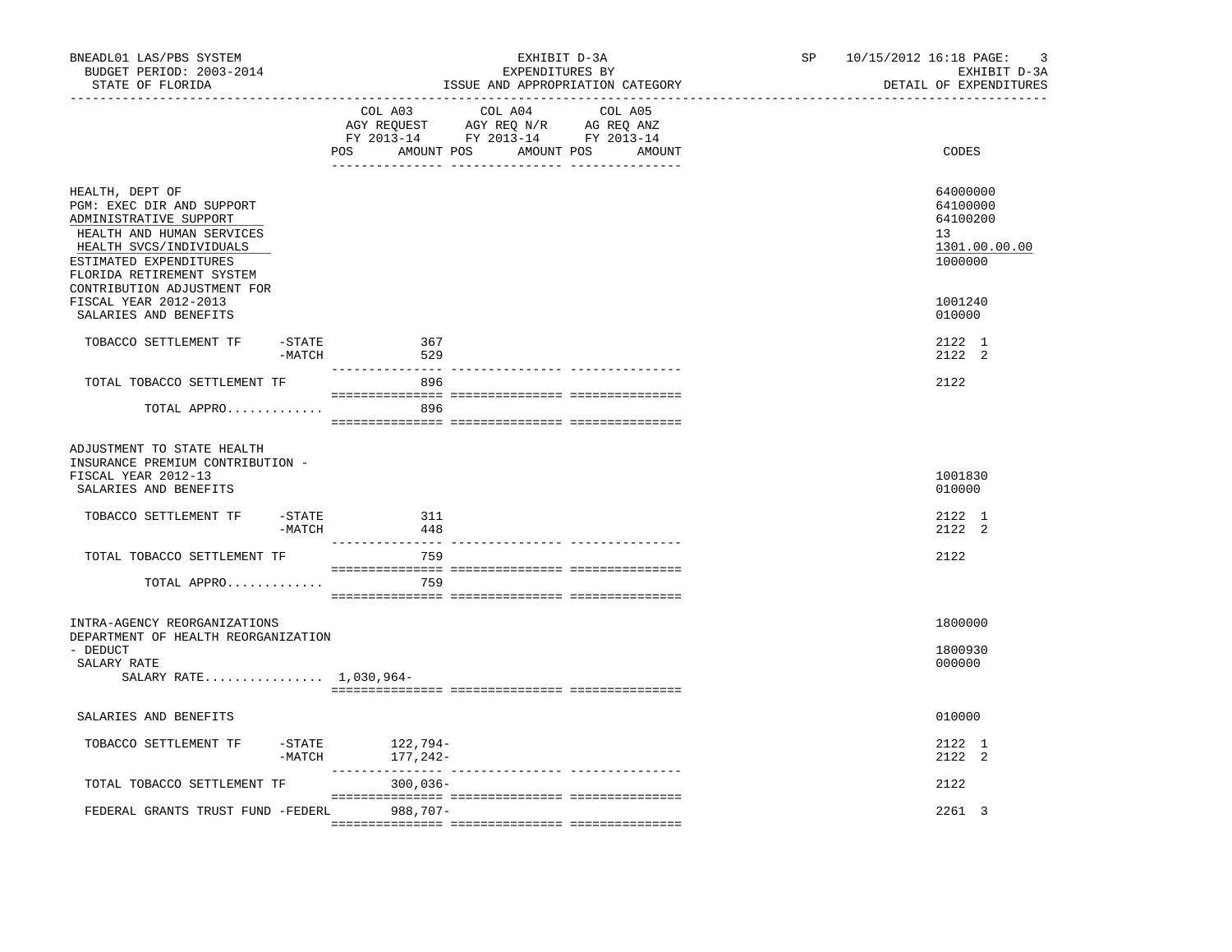| BNEADL01 LAS/PBS SYSTEM<br>BUDGET PERIOD: 2003-2014<br>STATE OF FLORIDA                                                                                                                               | EXHIBIT D-3A<br>EXPENDITURES BY<br>ISSUE AND APPROPRIATION CATEGORY                                                                                                                                                                                               | SP 10/15/2012 16:18 PAGE: 4<br>EXHIBIT D-3A<br>DETAIL OF EXPENDITURES |
|-------------------------------------------------------------------------------------------------------------------------------------------------------------------------------------------------------|-------------------------------------------------------------------------------------------------------------------------------------------------------------------------------------------------------------------------------------------------------------------|-----------------------------------------------------------------------|
|                                                                                                                                                                                                       | COL A03 COL A04 COL A05<br>$\begin{tabular}{lllllll} AGY & \texttt{REQUEST} & \texttt{AGY} & \texttt{REG} & \texttt{N/R} & \texttt{AG} & \texttt{REQ} & \texttt{ANZ} \end{tabular}$<br>FY 2013-14 FY 2013-14 FY 2013-14<br>POS AMOUNT POS<br>AMOUNT POS<br>AMOUNT | CODES                                                                 |
| HEALTH, DEPT OF<br>PGM: EXEC DIR AND SUPPORT<br>ADMINISTRATIVE SUPPORT<br>HEALTH AND HUMAN SERVICES<br>HEALTH SVCS/INDIVIDUALS<br>INTRA-AGENCY REORGANIZATIONS<br>DEPARTMENT OF HEALTH REORGANIZATION |                                                                                                                                                                                                                                                                   | 64000000<br>64100000<br>64100200<br>13<br>1301.00.00.00<br>1800000    |
| - DEDUCT<br>SALARIES AND BENEFITS<br>TOTAL POSITIONS 22.00-<br>TOTAL APPRO 1,288,743-                                                                                                                 |                                                                                                                                                                                                                                                                   | 1800930<br>010000                                                     |
| OTHER PERSONAL SERVICES                                                                                                                                                                               |                                                                                                                                                                                                                                                                   | 030000                                                                |
| FEDERAL GRANTS TRUST FUND -FEDERL                                                                                                                                                                     | $9.770 -$                                                                                                                                                                                                                                                         | 2261 3                                                                |
| <b>EXPENSES</b>                                                                                                                                                                                       |                                                                                                                                                                                                                                                                   | 040000                                                                |
| FEDERAL GRANTS TRUST FUND -FEDERL 145,110-                                                                                                                                                            |                                                                                                                                                                                                                                                                   | 2261 3                                                                |
| OPERATING CAPITAL OUTLAY                                                                                                                                                                              |                                                                                                                                                                                                                                                                   | 060000                                                                |
| FEDERAL GRANTS TRUST FUND -FEDERL 12,850-                                                                                                                                                             |                                                                                                                                                                                                                                                                   | 2261 3                                                                |
| SPECIAL CATEGORIES<br>CONTRACTED SERVICES                                                                                                                                                             |                                                                                                                                                                                                                                                                   | 100000<br>100777                                                      |
| GENERAL REVENUE FUND -STATE<br>FEDERAL GRANTS TRUST FUND -FEDERL 191,516-                                                                                                                             | 4,115-                                                                                                                                                                                                                                                            | 1000 1<br>2261 3                                                      |
| TOTAL APPRO                                                                                                                                                                                           | 195,631–                                                                                                                                                                                                                                                          |                                                                       |
| G/A-CONTRACTED SERVICES                                                                                                                                                                               |                                                                                                                                                                                                                                                                   | 100778                                                                |
| GENERAL REVENUE FUND -MATCH 150,800-<br>FEDERAL GRANTS TRUST FUND -FEDERL                                                                                                                             | 437,153-                                                                                                                                                                                                                                                          | 1000 2<br>2261 3                                                      |
| TOTAL APPRO                                                                                                                                                                                           | 587,953-                                                                                                                                                                                                                                                          |                                                                       |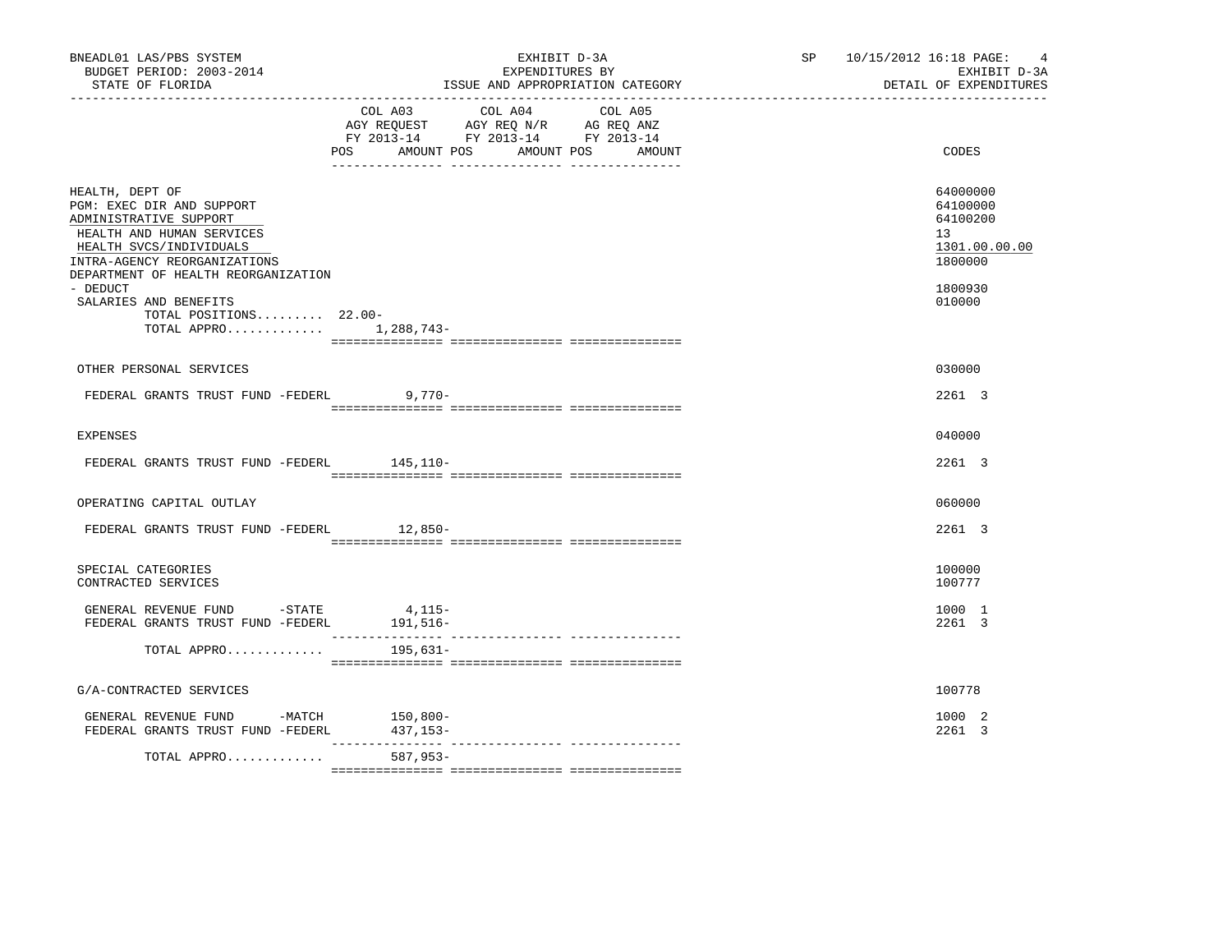| BNEADL01 LAS/PBS SYSTEM<br>BUDGET PERIOD: 2003-2014<br>STATE OF FLORIDA                                                                                                                                                                                       |          |             | EXHIBIT D-3A<br>EXPENDITURES BY                                                                                                | ISSUE AND APPROPRIATION CATEGORY | SP 10/15/2012 16:18 PAGE:<br>EXHIBIT D-3A<br>DETAIL OF EXPENDITURES<br>CODES<br>64000000<br>64100000<br>64100200<br>13<br>1800000<br>1800930 |                                   |  |  |
|---------------------------------------------------------------------------------------------------------------------------------------------------------------------------------------------------------------------------------------------------------------|----------|-------------|--------------------------------------------------------------------------------------------------------------------------------|----------------------------------|----------------------------------------------------------------------------------------------------------------------------------------------|-----------------------------------|--|--|
|                                                                                                                                                                                                                                                               |          |             | COL A03 COL A04 COL A05<br>AGY REQUEST AGY REQ N/R AG REQ ANZ<br>FY 2013-14 FY 2013-14 FY 2013-14<br>POS AMOUNT POS AMOUNT POS | AMOUNT                           |                                                                                                                                              |                                   |  |  |
| HEALTH, DEPT OF<br>PGM: EXEC DIR AND SUPPORT<br>ADMINISTRATIVE SUPPORT<br>HEALTH AND HUMAN SERVICES<br>HEALTH SVCS/INDIVIDUALS<br>INTRA-AGENCY REORGANIZATIONS<br>DEPARTMENT OF HEALTH REORGANIZATION<br>- DEDUCT<br>SPECIAL CATEGORIES<br>TOBACCO PREVENTION |          |             |                                                                                                                                |                                  |                                                                                                                                              | 1301.00.00.00<br>100000<br>106036 |  |  |
| TOBACCO SETTLEMENT TF -STATE 63,968,954-                                                                                                                                                                                                                      | $-MATCH$ | $320.990 -$ |                                                                                                                                |                                  |                                                                                                                                              | 2122 1<br>2122 2                  |  |  |
| TOTAL TOBACCO SETTLEMENT TF                                                                                                                                                                                                                                   |          | 64,289,944- |                                                                                                                                |                                  |                                                                                                                                              | 2122                              |  |  |
| TOTAL APPRO 64, 289, 944-                                                                                                                                                                                                                                     |          |             |                                                                                                                                |                                  |                                                                                                                                              |                                   |  |  |
| TR/DMS/HR SVCS/STW CONTRCT                                                                                                                                                                                                                                    |          |             |                                                                                                                                |                                  |                                                                                                                                              | 107040                            |  |  |
| FEDERAL GRANTS TRUST FUND -FEDERL 7,016-                                                                                                                                                                                                                      |          |             |                                                                                                                                |                                  |                                                                                                                                              | 2261 3                            |  |  |
| TOTAL: DEPARTMENT OF HEALTH REORGANIZATION<br>- DEDUCT<br>TOTAL POSITIONS 22.00-<br>TOTAL ISSUE 66,537,017-<br>TOTAL SALARY RATE 1,030,964-                                                                                                                   |          |             |                                                                                                                                |                                  |                                                                                                                                              | 1800930                           |  |  |
|                                                                                                                                                                                                                                                               |          |             |                                                                                                                                |                                  |                                                                                                                                              |                                   |  |  |

## AGENCY ISSUE NARRATIVE:

2013-2014 BUDGET YEAR NARRATIVE: IT COMPONENT? NO

 The Department of Health actively pursues ways to improve the efficiency and effectiveness of the agency. In the 2012-2013 fiscal year budget amendment 13RG-1001, EOG#B0045 was approved to realign programs and budget authority. This request continues to realign programs and budget authority based on the agency approved Table of Organization, dated 07/31/2012. This request will not increase the department's base budget.

| Description |                                | Amount |              | FTE. | Rate    | From     | Tо       |
|-------------|--------------------------------|--------|--------------|------|---------|----------|----------|
|             | Transfer Tobacco Program       |        | \$66,386,217 | 21   | 994,356 | 64100200 | 64200100 |
|             | Transfer Asthma Program        |        | 300,000      |      | 110,424 | 64200200 | 64200100 |
|             | Transfer Refugee Program       |        | 418,718      |      | 256,030 | 64200200 | 64200100 |
|             | Transfer Biomedical Research   |        | \$30,208,012 |      | 39,234  | 64200800 | 64200100 |
|             | Transfer Cystic Fibrosis Match |        | 150,800      |      | $-0-$   | 64100200 | 64200800 |
|             | Transfer Regulatory Specialist |        | $-0-$        |      | 36,608  | 64100200 | 64400100 |
|             | Transfer Support staff         |        | 62,668       |      | 45,173  | 64300100 | 64100200 |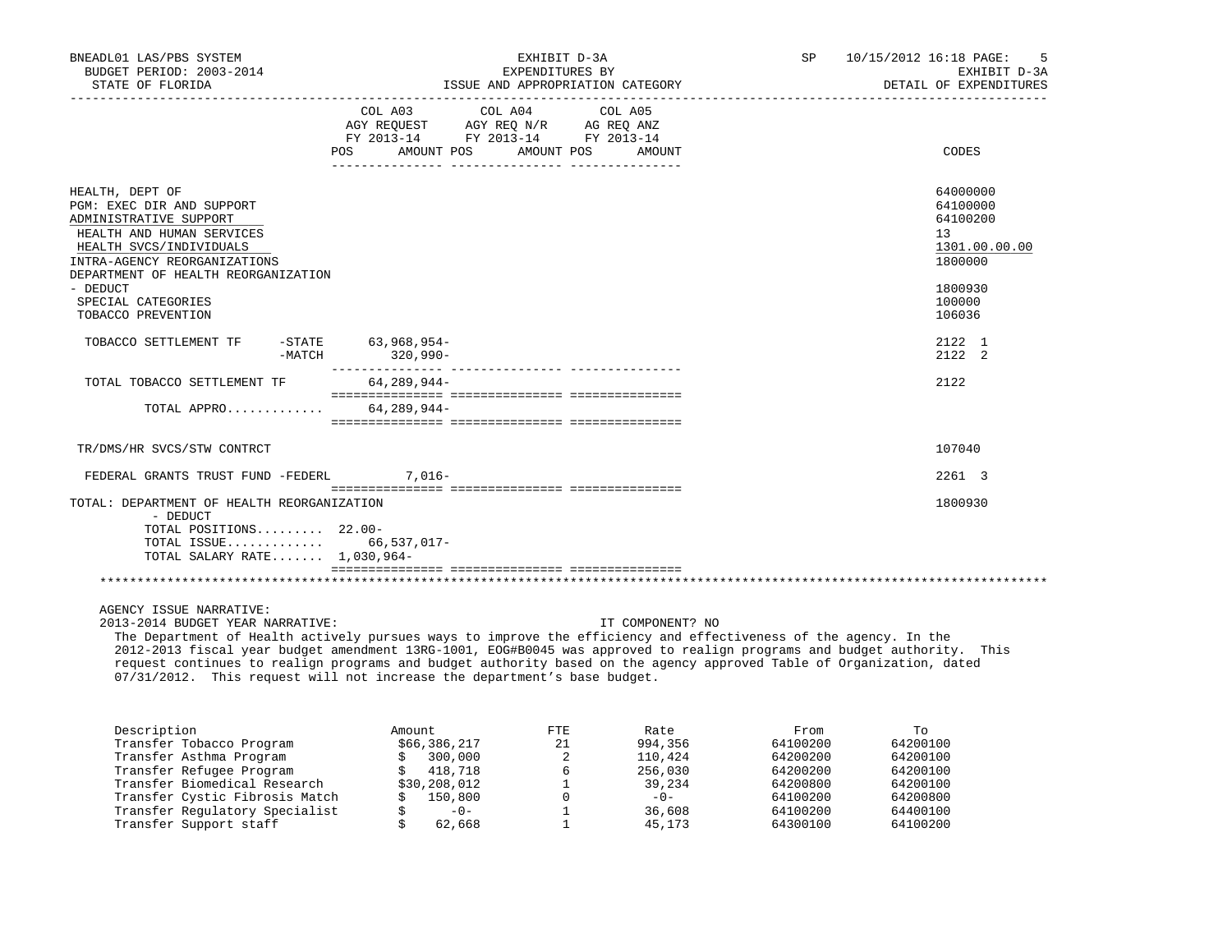| BNEADL01 LAS/PBS SYSTEM<br>BUDGET PERIOD: 2003-2014<br>STATE OF FLORIDA                                                                                                                                                                                                                                                                                                                                                                                     |              | ISSUE AND APPROPRIATION CATEGORY                                                                                                                                                    | EXHIBIT D-3A | EXPENDITURES BY              | <b>SP</b>             |      | 10/15/2012 16:18 PAGE:<br>6<br>EXHIBIT D-3A<br>DETAIL OF EXPENDITURES         |
|-------------------------------------------------------------------------------------------------------------------------------------------------------------------------------------------------------------------------------------------------------------------------------------------------------------------------------------------------------------------------------------------------------------------------------------------------------------|--------------|-------------------------------------------------------------------------------------------------------------------------------------------------------------------------------------|--------------|------------------------------|-----------------------|------|-------------------------------------------------------------------------------|
|                                                                                                                                                                                                                                                                                                                                                                                                                                                             | <b>POS</b>   | $\begin{tabular}{lcccc} COL A03 & COL A04 & COL A05 \\ AGY REQUEST & AGY REQ N/R & AG REQ ANZ \\ FY & 2013-14 & FY & 2013-14 & FY & 2013-14 \end{tabular}$<br>AMOUNT POS AMOUNT POS |              | AMOUNT                       |                       |      | CODES                                                                         |
| HEALTH, DEPT OF<br>PGM: EXEC DIR AND SUPPORT<br>ADMINISTRATIVE SUPPORT<br>HEALTH AND HUMAN SERVICES<br>HEALTH SVCS/INDIVIDUALS<br>INTRA-AGENCY REORGANIZATIONS<br>DEPARTMENT OF HEALTH REORGANIZATION<br>- DEDUCT<br>19 Transfer Executive staff (1992)<br>Transfer Public Health Nursing (1993)<br>Transfer Institutional Review Board (1993), 287 (1994)<br>Transfer Prescription Drug Monitoring (1993), 287 (1995)<br>Transfer Prescription Drug Monito |              |                                                                                                                                                                                     |              |                              |                       |      | 64000000<br>64100000<br>64100200<br>13<br>1301.00.00.00<br>1800000<br>1800930 |
|                                                                                                                                                                                                                                                                                                                                                                                                                                                             |              |                                                                                                                                                                                     |              |                              |                       |      |                                                                               |
| Please see companion issue #1800940.<br>POSITION DETAIL OF SALARIES AND BENEFITS:                                                                                                                                                                                                                                                                                                                                                                           | FTE <b>F</b> |                                                                                                                                                                                     |              | BASE RATE ADDITIVES BENEFITS |                       |      | LAPSE LAPSED SALARIES<br>SUBTOTAL % AND BENEFITS                              |
| A03 - AGY REQUEST FY 2013-14                                                                                                                                                                                                                                                                                                                                                                                                                                |              |                                                                                                                                                                                     |              |                              |                       |      |                                                                               |
| CHANGES TO CURRENTLY AUTHORIZED POSITIONS<br>P101 PROPOSED CLASS CODE<br>$\begin{array}{cccc} \tt 00001 & 001 & & & & 4.00-- & 229,843-- \\ \tt 0002 & 001 & & & 17.00-- & 764,513-- \\ \end{array}$<br>C0001 001<br>0444 REGULATORY SPECIALIST III<br>84639 001                                                                                                                                                                                            | $1.00-$      |                                                                                                                                                                                     |              |                              |                       | 0.00 | 70,193- 300,036- 0.00 300,036-<br>271,079- 1,035,592- 0.00 1,035,592-         |
| TOTALS FOR ISSUE BY FUND<br>2122 TOBACCO SETTLEMENT TF<br>2261 FEDERAL GRANTS TRUST FUND                                                                                                                                                                                                                                                                                                                                                                    |              |                                                                                                                                                                                     |              |                              |                       |      | $300,036-$<br>1,035,592-                                                      |
|                                                                                                                                                                                                                                                                                                                                                                                                                                                             |              |                                                                                                                                                                                     |              | $22.00 - 994,356 -$          | 341, 272-1, 335, 628- |      | --------------<br>1,335,628–<br>==============                                |
| RA06 RATE ADJ - NO FTE - NO SALARY - NO BENEFITS<br>84639 002                                                                                                                                                                                                                                                                                                                                                                                               |              | $36,608-$                                                                                                                                                                           |              |                              |                       |      |                                                                               |
| TOTAL SALARY RATE                                                                                                                                                                                                                                                                                                                                                                                                                                           |              | . <u>.</u> .<br>$36,608-$                                                                                                                                                           |              |                              |                       |      | <b>BEEREESEREESE</b>                                                          |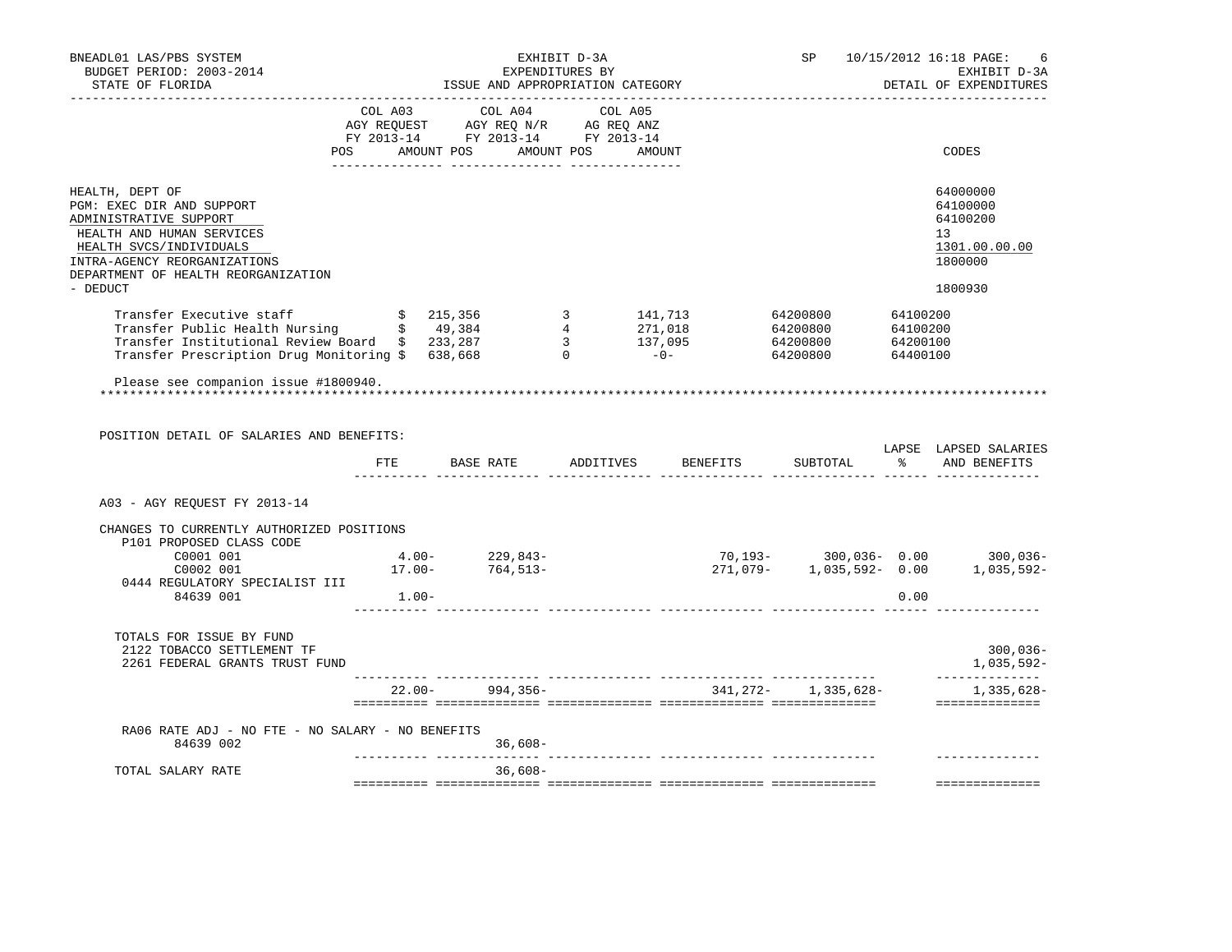| BNEADL01 LAS/PBS SYSTEM<br>BUDGET PERIOD: 2003-2014<br>STATE OF FLORIDA                                                                                                                                           |                | EXHIBIT D-3A<br>EXPENDITURES BY<br>ISSUE AND APPROPRIATION CATEGORY                                                                                                                                                                                                                                                                                                                                                    |                   | SP       |                      | 10/15/2012 16:18 PAGE:<br>7<br>EXHIBIT D-3A<br>DETAIL OF EXPENDITURES         |
|-------------------------------------------------------------------------------------------------------------------------------------------------------------------------------------------------------------------|----------------|------------------------------------------------------------------------------------------------------------------------------------------------------------------------------------------------------------------------------------------------------------------------------------------------------------------------------------------------------------------------------------------------------------------------|-------------------|----------|----------------------|-------------------------------------------------------------------------------|
|                                                                                                                                                                                                                   | POS AMOUNT POS | $\begin{tabular}{lcccc} CDL A03 & CDL A04 & CDL A05 \\ AGY REQUEST & AGY REQ N/R & AG REQ ANZ \\ FY & 2013-14 & FY & 2013-14 & FY & 2013-14 \end{tabular}$                                                                                                                                                                                                                                                             | AMOUNT POS AMOUNT |          |                      | CODES                                                                         |
| HEALTH, DEPT OF<br>PGM: EXEC DIR AND SUPPORT<br>ADMINISTRATIVE SUPPORT<br>HEALTH AND HUMAN SERVICES<br>HEALTH SVCS/INDIVIDUALS<br>INTRA-AGENCY REORGANIZATIONS<br>DEPARTMENT OF HEALTH REORGANIZATION<br>- DEDUCT |                |                                                                                                                                                                                                                                                                                                                                                                                                                        |                   |          |                      | 64000000<br>64100000<br>64100200<br>13<br>1301.00.00.00<br>1800000<br>1800930 |
| POSITION DETAIL OF SALARIES AND BENEFITS:                                                                                                                                                                         |                | FTE BASE RATE ADDITIVES BENEFITS                                                                                                                                                                                                                                                                                                                                                                                       |                   | SUBTOTAL | $\sim$ $\sim$ $\sim$ | LAPSE LAPSED SALARIES<br>AND BENEFITS                                         |
| A03 - AGY REQUEST FY 2013-14<br>CHANGES TO CURRENTLY AUTHORIZED POSITIONS<br>OTHER SALARY AMOUNT<br>2122 TOBACCO SETTLEMENT TF<br>2261 FEDERAL GRANTS TRUST FUND                                                  |                |                                                                                                                                                                                                                                                                                                                                                                                                                        |                   |          |                      | 46,885<br>--------------                                                      |
|                                                                                                                                                                                                                   |                |                                                                                                                                                                                                                                                                                                                                                                                                                        |                   |          |                      | 1,288,743-<br>==============                                                  |
| ANNUALIZATION OF ADMINISTERED<br>FUNDS APPROPRIATIONS<br>STATE HEALTH INSURANCE ADJUSTMENT                                                                                                                        |                |                                                                                                                                                                                                                                                                                                                                                                                                                        |                   |          |                      | 26A0000                                                                       |
| FOR FY 2012-13 - 10 MONTHS<br><b>ANNUALIZATION</b><br>SALARIES AND BENEFITS                                                                                                                                       |                |                                                                                                                                                                                                                                                                                                                                                                                                                        |                   |          |                      | 26A1830<br>010000                                                             |
| TOBACCO SETTLEMENT TF<br>$-$ STATE<br>-MATCH                                                                                                                                                                      | 1,555<br>2,240 |                                                                                                                                                                                                                                                                                                                                                                                                                        |                   |          |                      | 2122 1<br>2122 2                                                              |
| TOTAL TOBACCO SETTLEMENT TF                                                                                                                                                                                       | 3,795          | $\verb {{ }}\verb {{ }}\verb {{ }}\verb {{ }}\verb {{ }}\verb {{ }}\verb {{ }}\verb {{ }}\verb {{ }}\verb {{ }}\verb {{ }}\verb {{ }}\verb {{ }}\verb {{ }}\verb {{ }}\verb {{ }}\verb {{ }}\verb {{ }}\verb {{ }}\verb {{ }}\verb {{ }}\verb {{ }}\verb {{ }}\verb {{ }}\verb {{ }}\verb {{ }}\verb {{ }}\verb {{ }}\verb {{ }}\verb {{ }}\verb {{ }}\verb {{ }}\verb {{ }}\verb {{ }}\verb {{ }}\verb {{ }}\verb {{$ |                   |          |                      | 2122                                                                          |
| TOTAL APPRO<br>TOTAL: HEALTH SVCS/INDIVIDUALS<br>BY FUND TYPE                                                                                                                                                     | 3,795<br>1.00  |                                                                                                                                                                                                                                                                                                                                                                                                                        |                   |          |                      | 1301.00.00.00                                                                 |
| SALARY RATE 44,677                                                                                                                                                                                                |                |                                                                                                                                                                                                                                                                                                                                                                                                                        |                   |          |                      |                                                                               |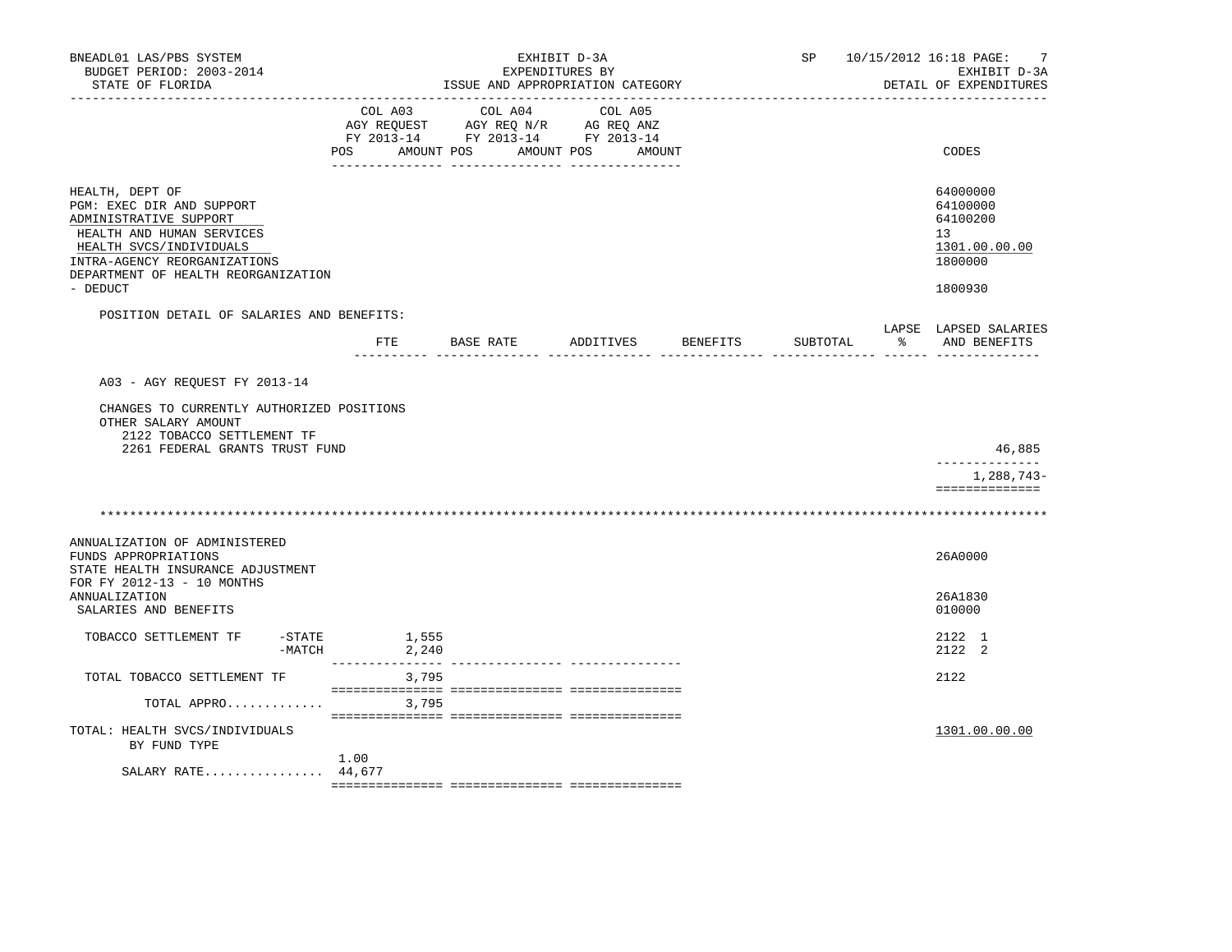| BNEADL01 LAS/PBS SYSTEM<br>BUDGET PERIOD: 2003-2014<br>STATE OF FLORIDA                                                                                                                                                             | ______________________________ | EXHIBIT D-3A<br>EXPENDITURES BY<br>ISSUE AND APPROPRIATION CATEGORY                                                          | SP | 10/15/2012 16:18 PAGE:<br>8<br>EXHIBIT D-3A<br>DETAIL OF EXPENDITURES |
|-------------------------------------------------------------------------------------------------------------------------------------------------------------------------------------------------------------------------------------|--------------------------------|------------------------------------------------------------------------------------------------------------------------------|----|-----------------------------------------------------------------------|
|                                                                                                                                                                                                                                     | COL A03<br>POS                 | COL A04<br>COL A05<br>AGY REQUEST AGY REQ N/R AG REQ ANZ<br>FY 2013-14 FY 2013-14 FY 2013-14<br>AMOUNT POS AMOUNT POS AMOUNT |    | CODES                                                                 |
|                                                                                                                                                                                                                                     |                                |                                                                                                                              |    |                                                                       |
| HEALTH, DEPT OF<br>PGM: EXEC DIR AND SUPPORT<br>ADMINISTRATIVE SUPPORT<br>GOV OPERATIONS/SUPPORT<br>EXEC LEADERSHIP/SUPPRT SVC<br>ESTIMATED EXPENDITURES<br>IMPLEMENTATION OF REORGANIZATION<br>AUTHORIZED IN CHAPTER 2012-184, LOF |                                |                                                                                                                              |    | 64000000<br>64100000<br>64100200<br>16<br>1602.00.00.00<br>1000000    |
| $-$ HB 1263<br>SPECIAL CATEGORIES<br>CONTRACTED SERVICES                                                                                                                                                                            |                                |                                                                                                                              |    | 100H000<br>100000<br>100777                                           |
| FEDERAL GRANTS TRUST FUND -FEDERL 25,981-                                                                                                                                                                                           |                                |                                                                                                                              |    | 2261 3                                                                |
| RISK MANAGEMENT INSURANCE                                                                                                                                                                                                           |                                |                                                                                                                              |    | 103241                                                                |
| GENERAL REVENUE FUND                                                                                                                                                                                                                | $-STATE$ 33, 139               |                                                                                                                              |    | 1000 1                                                                |
| TR/DMS/HR SVCS/STW CONTRCT                                                                                                                                                                                                          |                                |                                                                                                                              |    | 107040                                                                |
| GENERAL REVENUE FUND -STATE<br>ADMINISTRATIVE TRUST FUND -STATE                                                                                                                                                                     | 3,718-<br>1,458–               |                                                                                                                              |    | 1000 1<br>2021 1                                                      |
| TOTAL APPRO                                                                                                                                                                                                                         | $5,176-$                       |                                                                                                                              |    |                                                                       |
| TOTAL: IMPLEMENTATION OF REORGANIZATION<br>AUTHORIZED IN CHAPTER 2012-184, LOF<br>$-$ HB 1263                                                                                                                                       |                                |                                                                                                                              |    | 100H000                                                               |
| TOTAL ISSUE $1,982$                                                                                                                                                                                                                 |                                |                                                                                                                              |    |                                                                       |
| ESTIMATED EXPENDITURES - OPERATIONS<br>SALARY RATE<br>SALARY RATE 14,454,754                                                                                                                                                        |                                |                                                                                                                              |    | 1001000<br>000000                                                     |
| SALARIES AND BENEFITS                                                                                                                                                                                                               |                                |                                                                                                                              |    | 010000                                                                |
| GENERAL REVENUE FUND                                                                                                                                                                                                                | $-$ STATE $1,063,220$          |                                                                                                                              |    | 1000 1                                                                |
| ADMINISTRATIVE TRUST FUND -STATE 568,786                                                                                                                                                                                            | -FEDERL 16,300,971             |                                                                                                                              |    | 2021 1<br>2021 3                                                      |
| TOTAL ADMINISTRATIVE TRUST FUND                                                                                                                                                                                                     | 16,869,757                     |                                                                                                                              |    | 2021                                                                  |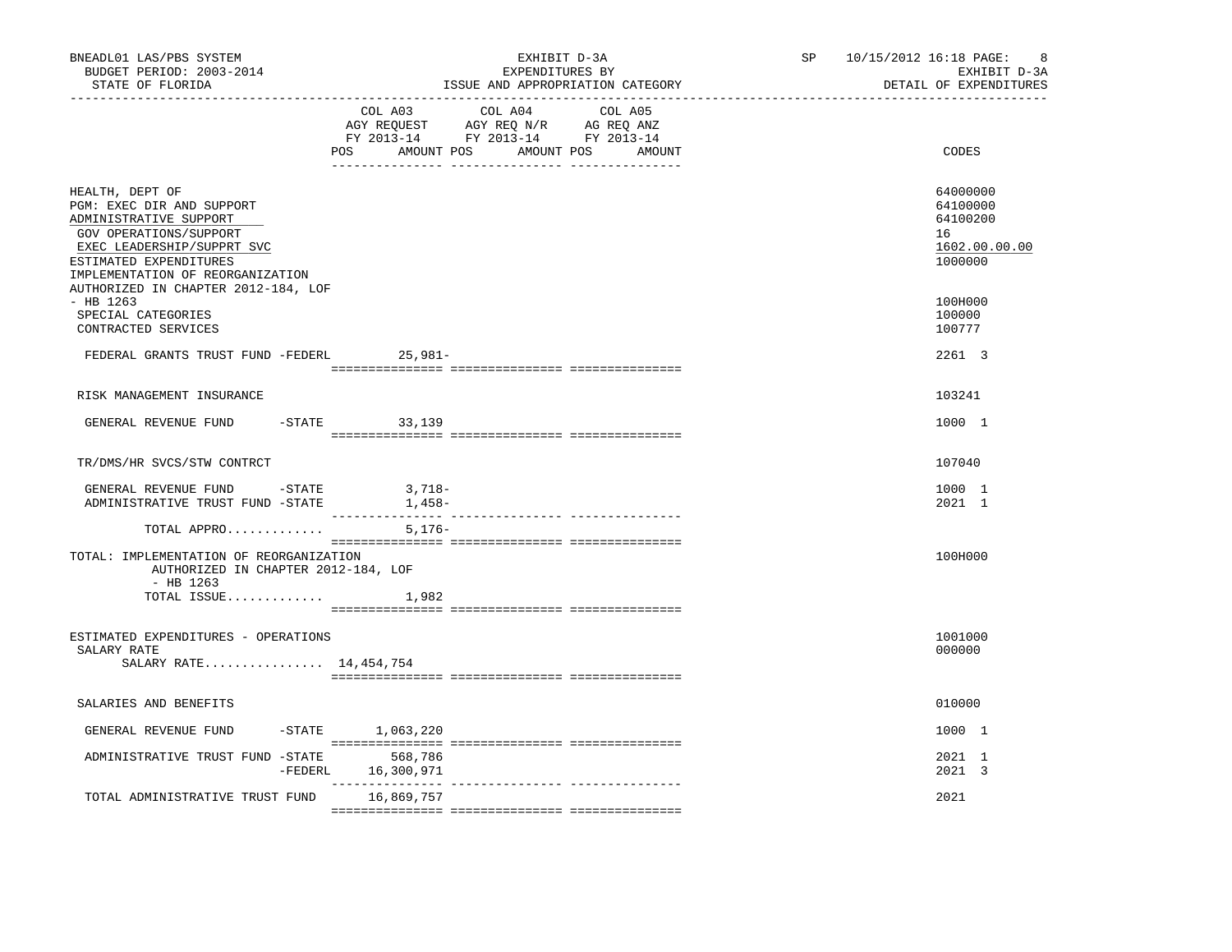| BNEADL01 LAS/PBS SYSTEM<br>BUDGET PERIOD: 2003-2014<br>STATE OF FLORIDA                                                                                                                                                                                                      | _________________________________           | EXHIBIT D-3A<br>EXPENDITURES BY<br>ISSUE AND APPROPRIATION CATEGORY                                                              | SP | 10/15/2012 16:18 PAGE:<br>-9<br>EXHIBIT D-3A<br>DETAIL OF EXPENDITURES                  |
|------------------------------------------------------------------------------------------------------------------------------------------------------------------------------------------------------------------------------------------------------------------------------|---------------------------------------------|----------------------------------------------------------------------------------------------------------------------------------|----|-----------------------------------------------------------------------------------------|
|                                                                                                                                                                                                                                                                              | COL A03                                     | COL A04<br>COL A05<br>AGY REQUEST AGY REQ N/R AG REQ ANZ<br>FY 2013-14 FY 2013-14 FY 2013-14<br>POS AMOUNT POS AMOUNT POS AMOUNT |    | CODES                                                                                   |
| HEALTH, DEPT OF<br>PGM: EXEC DIR AND SUPPORT<br>ADMINISTRATIVE SUPPORT<br>GOV OPERATIONS/SUPPORT<br>EXEC LEADERSHIP/SUPPRT SVC<br>ESTIMATED EXPENDITURES<br>ESTIMATED EXPENDITURES - OPERATIONS<br>SALARIES AND BENEFITS<br>TOTAL POSITIONS 322.50<br>TOTAL APPRO 17,932,977 |                                             |                                                                                                                                  |    | 64000000<br>64100000<br>64100200<br>16<br>1602.00.00.00<br>1000000<br>1001000<br>010000 |
| OTHER PERSONAL SERVICES                                                                                                                                                                                                                                                      |                                             |                                                                                                                                  |    | 030000                                                                                  |
| ADMINISTRATIVE TRUST FUND -STATE 55,300                                                                                                                                                                                                                                      | -FEDERL 1,033,663                           |                                                                                                                                  |    | 2021 1<br>2021 3                                                                        |
| TOTAL ADMINISTRATIVE TRUST FUND 1,088,963                                                                                                                                                                                                                                    |                                             |                                                                                                                                  |    | 2021                                                                                    |
| FEDERAL GRANTS TRUST FUND -FEDERL 75,000                                                                                                                                                                                                                                     |                                             |                                                                                                                                  |    | 2261 3                                                                                  |
| TOTAL APPRO 1,163,963                                                                                                                                                                                                                                                        |                                             |                                                                                                                                  |    |                                                                                         |
| <b>EXPENSES</b>                                                                                                                                                                                                                                                              |                                             |                                                                                                                                  |    | 040000                                                                                  |
| GENERAL REVENUE FUND -STATE 68,596                                                                                                                                                                                                                                           |                                             |                                                                                                                                  |    | 1000 1                                                                                  |
| ADMINISTRATIVE TRUST FUND -STATE                                                                                                                                                                                                                                             | 330,346<br>-FEDERL 2,448,915                |                                                                                                                                  |    | 2021 1<br>2021 3                                                                        |
| TOTAL ADMINISTRATIVE TRUST FUND 2,779,261                                                                                                                                                                                                                                    |                                             |                                                                                                                                  |    | 2021                                                                                    |
| FEDERAL GRANTS TRUST FUND -FEDERL 60,000<br>TOTAL APPRO                                                                                                                                                                                                                      | 2,907,857                                   |                                                                                                                                  |    | 2261 3                                                                                  |
| AID TO LOCAL GOVERNMENTS<br>G/A - MINORITY HEALTH INIT                                                                                                                                                                                                                       |                                             |                                                                                                                                  |    | 050000<br>050310                                                                        |
| GENERAL REVENUE FUND                                                                                                                                                                                                                                                         | $-STATE$ 2, 321, 275<br>$-MATCH$<br>812,769 |                                                                                                                                  |    | 1000 1<br>1000 2                                                                        |
| TOTAL GENERAL REVENUE FUND                                                                                                                                                                                                                                                   | 3,134,044                                   |                                                                                                                                  |    | 1000                                                                                    |
| TOTAL APPRO                                                                                                                                                                                                                                                                  | 3,134,044                                   |                                                                                                                                  |    |                                                                                         |
|                                                                                                                                                                                                                                                                              |                                             |                                                                                                                                  |    |                                                                                         |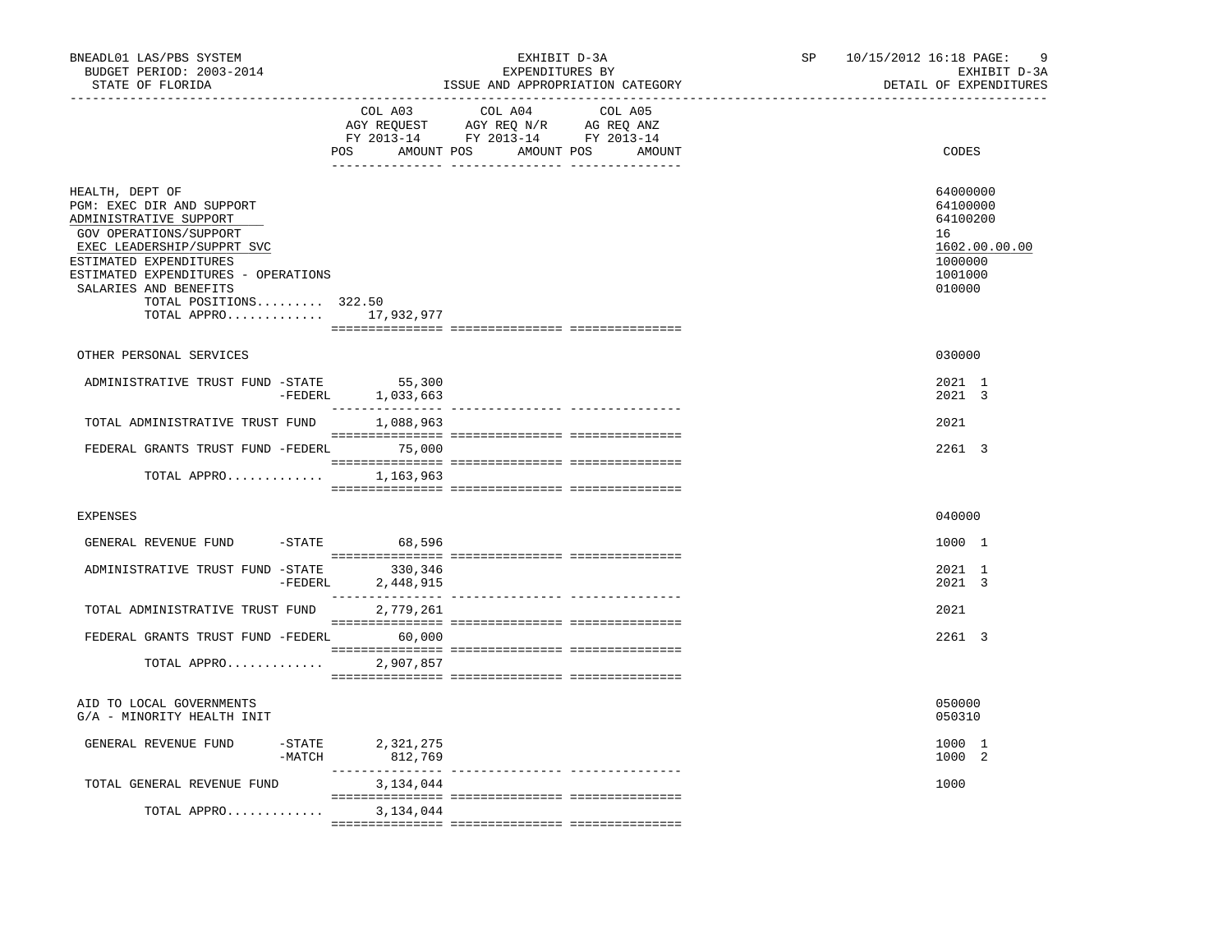| BNEADL01 LAS/PBS SYSTEM<br>BUDGET PERIOD: 2003-2014<br>STATE OF FLORIDA                                                                                                                                                     |                          | EXHIBIT D-3A<br>EXPENDITURES BY<br>ISSUE AND APPROPRIATION CATEGORY                                                                   | SP and the set of the set of the set of the set of the set of the set of the set of the set of the set of the set of the set of the set of the set of the set of the set of the set of the set of the set of the set of the se | 10/15/2012 16:18 PAGE: 10<br>EXHIBIT D-3A<br>DETAIL OF EXPENDITURES                     |
|-----------------------------------------------------------------------------------------------------------------------------------------------------------------------------------------------------------------------------|--------------------------|---------------------------------------------------------------------------------------------------------------------------------------|--------------------------------------------------------------------------------------------------------------------------------------------------------------------------------------------------------------------------------|-----------------------------------------------------------------------------------------|
|                                                                                                                                                                                                                             |                          | COL A03 COL A04 COL A05<br>AGY REQUEST AGY REQ N/R AG REQ ANZ<br>FY 2013-14 FY 2013-14 FY 2013-14<br>POS AMOUNT POS AMOUNT POS AMOUNT |                                                                                                                                                                                                                                | CODES                                                                                   |
| HEALTH, DEPT OF<br>PGM: EXEC DIR AND SUPPORT<br>ADMINISTRATIVE SUPPORT<br>GOV OPERATIONS/SUPPORT<br>EXEC LEADERSHIP/SUPPRT SVC<br>ESTIMATED EXPENDITURES<br>ESTIMATED EXPENDITURES - OPERATIONS<br>OPERATING CAPITAL OUTLAY |                          |                                                                                                                                       |                                                                                                                                                                                                                                | 64000000<br>64100000<br>64100200<br>16<br>1602.00.00.00<br>1000000<br>1001000<br>060000 |
| GENERAL REVENUE FUND -STATE<br>ADMINISTRATIVE TRUST FUND -FEDERL                                                                                                                                                            | 63,408<br>1,300          |                                                                                                                                       |                                                                                                                                                                                                                                | 1000 1<br>2021 3                                                                        |
| TOTAL APPRO                                                                                                                                                                                                                 | 64,708                   |                                                                                                                                       |                                                                                                                                                                                                                                |                                                                                         |
| SPECIAL CATEGORIES<br>TRANS TO DIV ADM HEARINGS                                                                                                                                                                             |                          |                                                                                                                                       |                                                                                                                                                                                                                                | 100000<br>100565                                                                        |
| ADMINISTRATIVE TRUST FUND -FEDERL 35,572                                                                                                                                                                                    |                          |                                                                                                                                       |                                                                                                                                                                                                                                | 2021 3                                                                                  |
| CONTRACTED SERVICES                                                                                                                                                                                                         |                          |                                                                                                                                       |                                                                                                                                                                                                                                | 100777                                                                                  |
| GENERAL REVENUE FUND -STATE 177,891                                                                                                                                                                                         |                          |                                                                                                                                       |                                                                                                                                                                                                                                | 1000 1                                                                                  |
| ADMINISTRATIVE TRUST FUND -STATE<br>-FEDERL                                                                                                                                                                                 | 325,000<br>685,477       |                                                                                                                                       |                                                                                                                                                                                                                                | 2021 1<br>2021 3                                                                        |
| TOTAL ADMINISTRATIVE TRUST FUND                                                                                                                                                                                             | 1,010,477                |                                                                                                                                       |                                                                                                                                                                                                                                | 2021                                                                                    |
| FEDERAL GRANTS TRUST FUND -FEDERL 100,000                                                                                                                                                                                   |                          |                                                                                                                                       |                                                                                                                                                                                                                                | 2261 3                                                                                  |
| TOTAL APPRO                                                                                                                                                                                                                 | 1,288,368                |                                                                                                                                       |                                                                                                                                                                                                                                |                                                                                         |
| RISK MANAGEMENT INSURANCE                                                                                                                                                                                                   |                          |                                                                                                                                       |                                                                                                                                                                                                                                | 103241                                                                                  |
| GENERAL REVENUE FUND                                                                                                                                                                                                        | -STATE 163,731           |                                                                                                                                       |                                                                                                                                                                                                                                | 1000 1                                                                                  |
| ADMINISTRATIVE TRUST FUND -STATE                                                                                                                                                                                            | 6,067<br>-FEDERL 124,584 |                                                                                                                                       |                                                                                                                                                                                                                                | 2021 1<br>2021 3                                                                        |
| TOTAL ADMINISTRATIVE TRUST FUND                                                                                                                                                                                             | 130,651                  |                                                                                                                                       |                                                                                                                                                                                                                                | 2021                                                                                    |
| TOTAL APPRO                                                                                                                                                                                                                 | 294,382                  |                                                                                                                                       |                                                                                                                                                                                                                                |                                                                                         |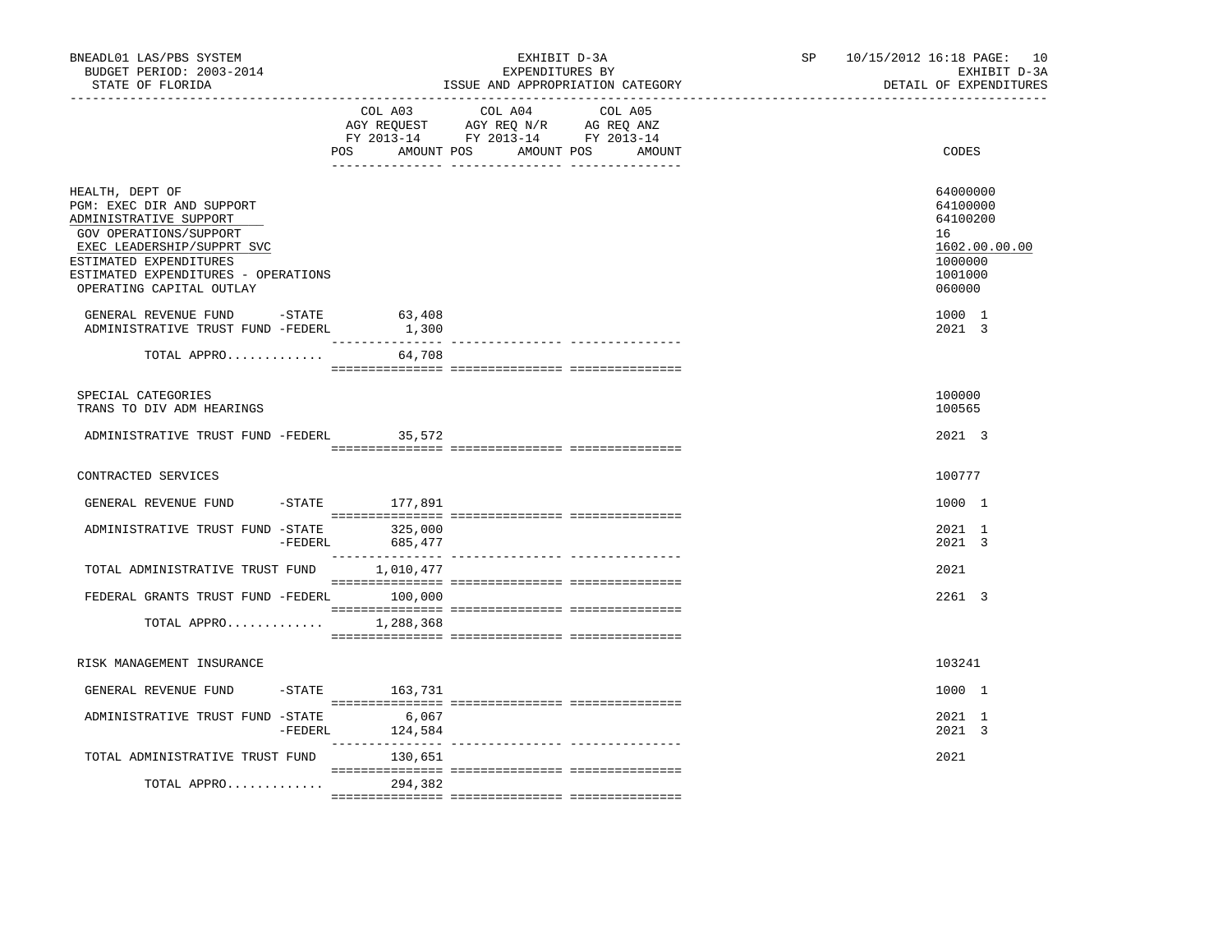| BNEADL01 LAS/PBS SYSTEM<br>BUDGET PERIOD: 2003-2014<br>STATE OF FLORIDA                                                                                                                                                                                                                          |                          | EXHIBIT D-3A<br>EXPENDITURES BY<br>ISSUE AND APPROPRIATION CATEGORY                                                                     | SP | 10/15/2012 16:18 PAGE: 11<br>EXHIBIT D-3A<br>DETAIL OF EXPENDITURES                                         |
|--------------------------------------------------------------------------------------------------------------------------------------------------------------------------------------------------------------------------------------------------------------------------------------------------|--------------------------|-----------------------------------------------------------------------------------------------------------------------------------------|----|-------------------------------------------------------------------------------------------------------------|
|                                                                                                                                                                                                                                                                                                  | <b>POS</b>               | COL A03 COL A04<br>COL A05<br>AGY REQUEST AGY REQ N/R AG REQ ANZ<br>FY 2013-14 FY 2013-14 FY 2013-14<br>AMOUNT POS AMOUNT POS<br>AMOUNT |    | CODES                                                                                                       |
| HEALTH, DEPT OF<br>PGM: EXEC DIR AND SUPPORT<br>ADMINISTRATIVE SUPPORT<br>GOV OPERATIONS/SUPPORT<br>EXEC LEADERSHIP/SUPPRT SVC<br>ESTIMATED EXPENDITURES<br>ESTIMATED EXPENDITURES - OPERATIONS<br>SPECIAL CATEGORIES<br>TENANT BROKER COMMISSIONS<br>ADMINISTRATIVE TRUST FUND -STATE 1,584,000 |                          |                                                                                                                                         |    | 64000000<br>64100000<br>64100200<br>16<br>1602.00.00.00<br>1000000<br>1001000<br>100000<br>105084<br>2021 1 |
|                                                                                                                                                                                                                                                                                                  |                          |                                                                                                                                         |    |                                                                                                             |
| LEASE/PURCHASE/EQUIPMENT                                                                                                                                                                                                                                                                         |                          |                                                                                                                                         |    | 105281                                                                                                      |
| GENERAL REVENUE FUND -STATE<br>ADMINISTRATIVE TRUST FUND -FEDERL                                                                                                                                                                                                                                 | 8,880<br>11,439          |                                                                                                                                         |    | 1000 1<br>2021 3                                                                                            |
| TOTAL APPRO                                                                                                                                                                                                                                                                                      | 20,319                   |                                                                                                                                         |    |                                                                                                             |
| TR/DMS/HR SVCS/STW CONTRCT                                                                                                                                                                                                                                                                       |                          |                                                                                                                                         |    | 107040                                                                                                      |
| GENERAL REVENUE FUND                                                                                                                                                                                                                                                                             | $-$ STATE 29,424         |                                                                                                                                         |    | 1000 1                                                                                                      |
| ADMINISTRATIVE TRUST FUND -STATE                                                                                                                                                                                                                                                                 | 4,101<br>-FEDERL 103,099 |                                                                                                                                         |    | 2021 1<br>2021 3                                                                                            |
| TOTAL ADMINISTRATIVE TRUST FUND                                                                                                                                                                                                                                                                  | 107,200                  |                                                                                                                                         |    | 2021                                                                                                        |
| TOTAL APPRO $136,624$                                                                                                                                                                                                                                                                            |                          |                                                                                                                                         |    |                                                                                                             |
| TOTAL: ESTIMATED EXPENDITURES - OPERATIONS<br>TOTAL POSITIONS 322.50<br>TOTAL ISSUE 28,562,814<br>TOTAL SALARY RATE 14,454,754                                                                                                                                                                   |                          |                                                                                                                                         |    | 1001000                                                                                                     |
| CASUALTY INSURANCE PREMIUM<br>ADJUSTMENT<br>SPECIAL CATEGORIES<br>RISK MANAGEMENT INSURANCE                                                                                                                                                                                                      |                          |                                                                                                                                         |    | 1001090<br>100000<br>103241                                                                                 |
| GENERAL REVENUE FUND                                                                                                                                                                                                                                                                             | -STATE 68,123-           |                                                                                                                                         |    | 1000 1                                                                                                      |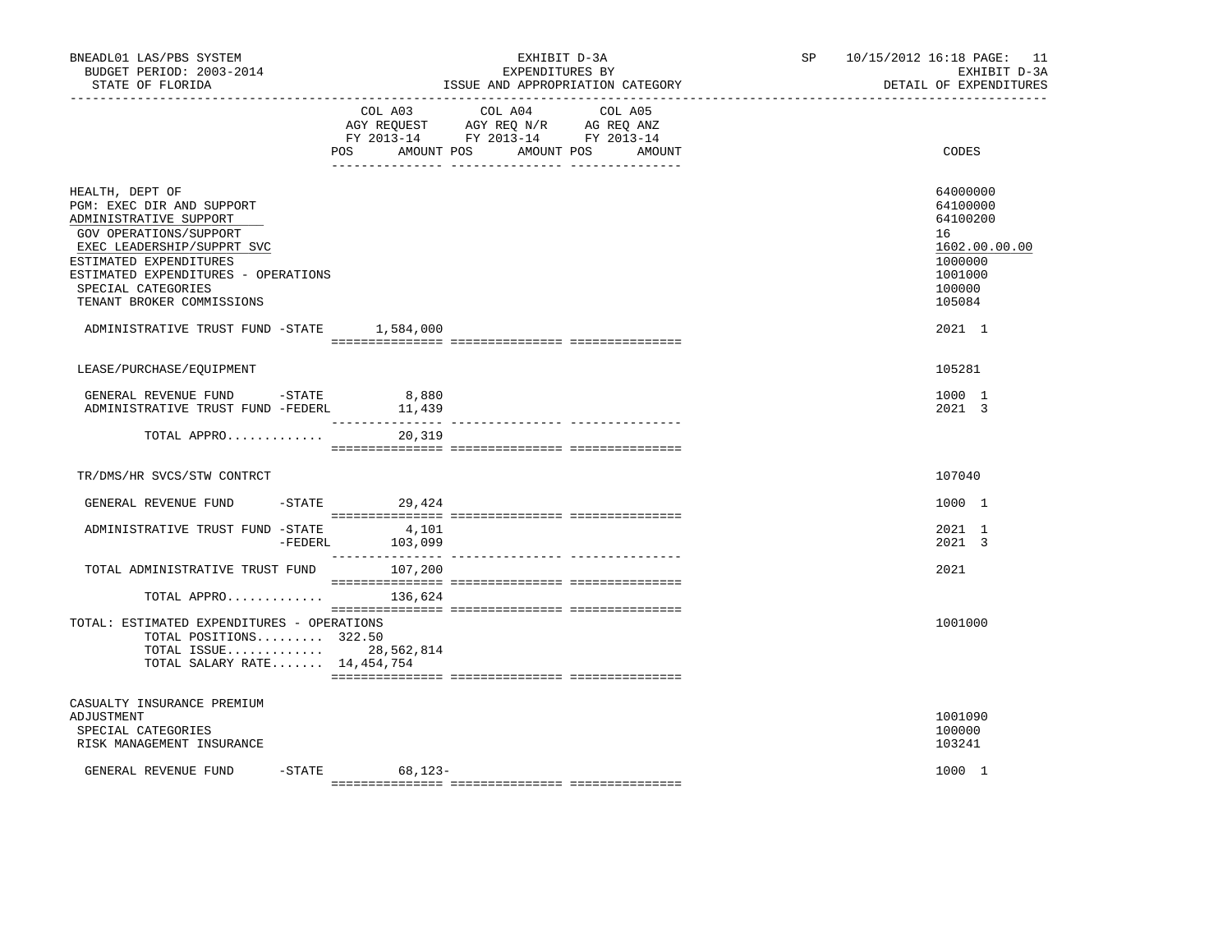| BNEADL01 LAS/PBS SYSTEM<br>BUDGET PERIOD: 2003-2014<br>STATE OF FLORIDA                                                                                                               |           | ________________________________ | EXHIBIT D-3A<br>EXPENDITURES BY<br>ISSUE AND APPROPRIATION CATEGORY                                                                 | SP<br>----------------------------- | 10/15/2012 16:18 PAGE: 12<br>EXHIBIT D-3A<br>DETAIL OF EXPENDITURES |
|---------------------------------------------------------------------------------------------------------------------------------------------------------------------------------------|-----------|----------------------------------|-------------------------------------------------------------------------------------------------------------------------------------|-------------------------------------|---------------------------------------------------------------------|
|                                                                                                                                                                                       |           | COL A03                          | COL A04<br>COL A05<br>AGY REQUEST AGY REQ N/R AG REQ ANZ<br>FY 2013-14 FY 2013-14 FY 2013-14<br>POS AMOUNT POS AMOUNT POS<br>AMOUNT |                                     | CODES                                                               |
| HEALTH, DEPT OF<br>PGM: EXEC DIR AND SUPPORT<br>ADMINISTRATIVE SUPPORT<br>GOV OPERATIONS/SUPPORT<br>EXEC LEADERSHIP/SUPPRT SVC<br>ESTIMATED EXPENDITURES<br>FLORIDA RETIREMENT SYSTEM |           |                                  |                                                                                                                                     |                                     | 64000000<br>64100000<br>64100200<br>16<br>1602.00.00.00<br>1000000  |
| CONTRIBUTION ADJUSTMENT FOR<br>FISCAL YEAR 2012-2013<br>SALARIES AND BENEFITS                                                                                                         |           |                                  |                                                                                                                                     |                                     | 1001240<br>010000                                                   |
| GENERAL REVENUE FUND                                                                                                                                                                  | $-$ STATE | 2,458                            |                                                                                                                                     |                                     | 1000 1                                                              |
| ADMINISTRATIVE TRUST FUND -STATE                                                                                                                                                      | -FEDERL   | 1,314<br>37,686                  |                                                                                                                                     |                                     | 2021 1<br>2021 3                                                    |
| TOTAL ADMINISTRATIVE TRUST FUND                                                                                                                                                       |           | 39,000                           |                                                                                                                                     |                                     | 2021                                                                |
| TOTAL APPRO                                                                                                                                                                           |           | 41,458                           |                                                                                                                                     |                                     |                                                                     |
| ADJUSTMENT TO STATE HEALTH<br>INSURANCE PREMIUM CONTRIBUTION -<br>FISCAL YEAR 2012-13<br>SALARIES AND BENEFITS                                                                        |           |                                  |                                                                                                                                     |                                     | 1001830<br>010000                                                   |
| GENERAL REVENUE FUND                                                                                                                                                                  |           | $-$ STATE 2, 269                 |                                                                                                                                     |                                     | 1000 1                                                              |
| ADMINISTRATIVE TRUST FUND -STATE                                                                                                                                                      | -FEDERL   | 1,213<br>34,775                  |                                                                                                                                     |                                     | 2021 1<br>2021 3                                                    |
| TOTAL ADMINISTRATIVE TRUST FUND<br>TOTAL APPRO                                                                                                                                        |           | 35,988<br>38,257                 |                                                                                                                                     |                                     | 2021                                                                |
| REALLOCATION OF HUMAN RESOURCES<br>OUTSOURCING<br>SPECIAL CATEGORIES<br>TR/DMS/HR SVCS/STW CONTRCT                                                                                    |           |                                  |                                                                                                                                     |                                     | 1005900<br>100000<br>107040                                         |
| GENERAL REVENUE FUND                                                                                                                                                                  | $-$ STATE | $993-$                           |                                                                                                                                     |                                     | 1000 1                                                              |
| ADMINISTRATIVE TRUST FUND -STATE                                                                                                                                                      |           | $138-$<br>$-FEDERL$ 3,481-       |                                                                                                                                     |                                     | 2021 1<br>2021 3                                                    |
| TOTAL ADMINISTRATIVE TRUST FUND                                                                                                                                                       |           | 3,619-                           |                                                                                                                                     |                                     | 2021                                                                |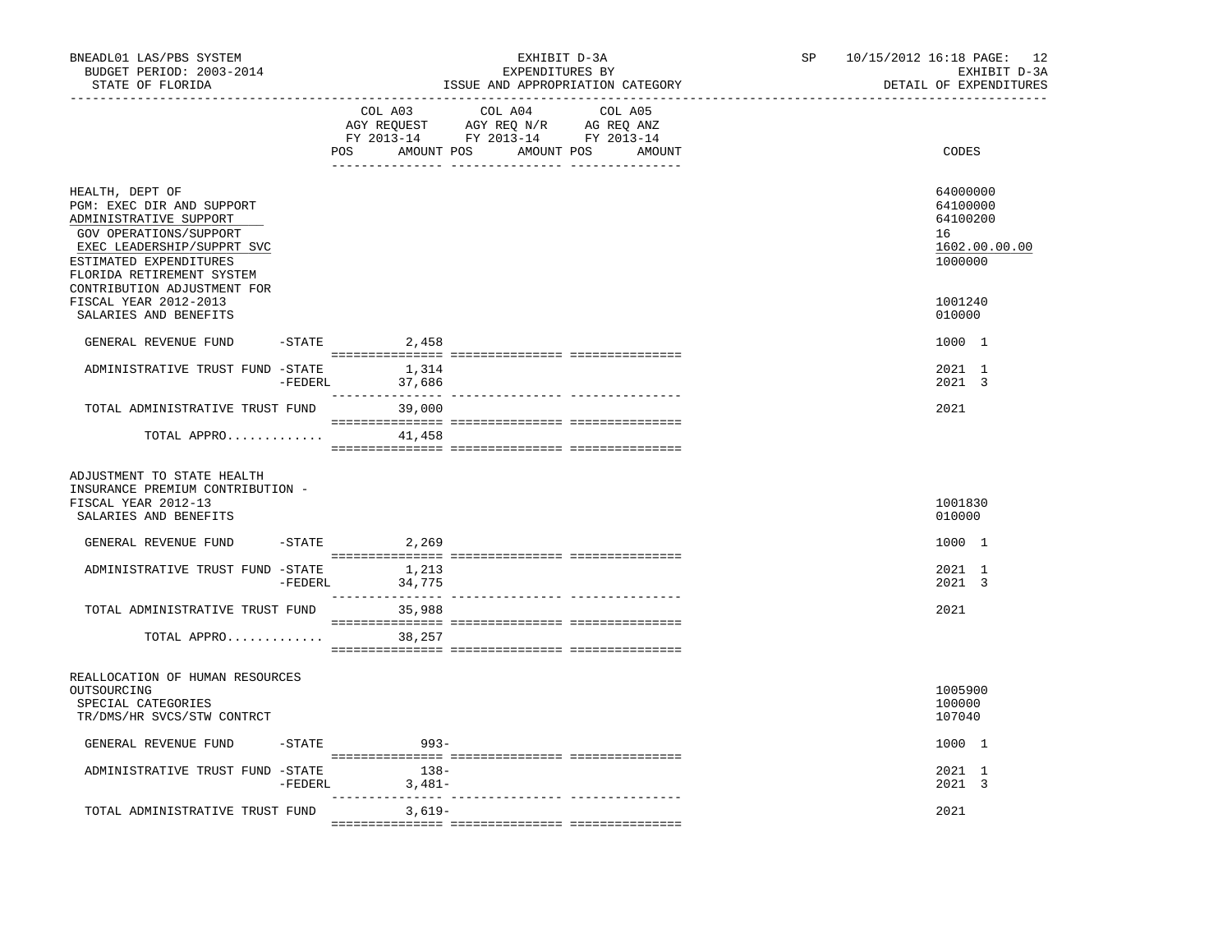| BNEADL01 LAS/PBS SYSTEM<br>BUDGET PERIOD: 2003-2014<br>STATE OF FLORIDA                                                                                                                     | EXHIBIT D-3A<br>EXPENDITURES BY<br>ISSUE AND APPROPRIATION CATEGORY                                                                                                                                                                          |                  | SP 10/15/2012 16:18 PAGE: 13<br>EXHIBIT D-3A<br>DETAIL OF EXPENDITURES |
|---------------------------------------------------------------------------------------------------------------------------------------------------------------------------------------------|----------------------------------------------------------------------------------------------------------------------------------------------------------------------------------------------------------------------------------------------|------------------|------------------------------------------------------------------------|
|                                                                                                                                                                                             | $\begin{tabular}{lcccc} COL A03 & COL A04 & COL A05 \\ AGY REQUEST & AGY REQ N/R & AG REQ ANZ \\ FY & 2013-14 & FY & 2013-14 & FY & 2013-14 \end{tabular}$<br>POS AMOUNT POS AMOUNT POS                                                      | AMOUNT           | CODES                                                                  |
| HEALTH, DEPT OF<br>PGM: EXEC DIR AND SUPPORT<br>ADMINISTRATIVE SUPPORT<br>GOV OPERATIONS/SUPPORT<br>EXEC LEADERSHIP/SUPPRT SVC<br>ESTIMATED EXPENDITURES<br>REALLOCATION OF HUMAN RESOURCES |                                                                                                                                                                                                                                              |                  | 64000000<br>64100000<br>64100200<br>16<br>1602.00.00.00<br>1000000     |
| OUTSOURCING<br>SPECIAL CATEGORIES<br>TR/DMS/HR SVCS/STW CONTRCT<br>TOTAL APPRO $4,612-$                                                                                                     |                                                                                                                                                                                                                                              |                  | 1005900<br>100000<br>107040                                            |
| ADJUSTMENTS TO CURRENT YEAR<br>ESTIMATED EXPENDITURES<br>ADMINISTRATIVE TRUST FUND REVIEW -<br><b>DEDUCT</b><br>SALARY RATE                                                                 |                                                                                                                                                                                                                                              |                  | 1600000<br>160S090<br>000000                                           |
| SALARY RATE 264,962-                                                                                                                                                                        |                                                                                                                                                                                                                                              |                  |                                                                        |
| SALARIES AND BENEFITS                                                                                                                                                                       |                                                                                                                                                                                                                                              |                  | 010000                                                                 |
| ADMINISTRATIVE TRUST FUND -STATE 298,957-                                                                                                                                                   |                                                                                                                                                                                                                                              |                  | 2021 1                                                                 |
| TOTAL: ADMINISTRATIVE TRUST FUND REVIEW -<br>DEDUCT<br>TOTAL ISSUE 298,957-<br>TOTAL SALARY RATE 264,962-                                                                                   |                                                                                                                                                                                                                                              |                  | 160S090                                                                |
|                                                                                                                                                                                             |                                                                                                                                                                                                                                              |                  |                                                                        |
| AGENCY ISSUE NARRATIVE:<br>2013-2014 BUDGET YEAR NARRATIVE:<br>Administrative Trust Fund.                                                                                                   | This issue requests a change in Funding Source Indicator (FSI) in the Administrative Support budget entity,                                                                                                                                  | IT COMPONENT? NO |                                                                        |
| budget with the funding source as shown in the Schedule I.                                                                                                                                  | The FSI needs to be changed from a 1 - State Funds/Nonmatch to a 3 - Federal Funds. The source of funding in the<br>Administrative Trust Fund is primarily from Indirect Earnings from federal grants. This change is necessary to align the |                  |                                                                        |
| Please see companion issue #160S100.                                                                                                                                                        |                                                                                                                                                                                                                                              |                  |                                                                        |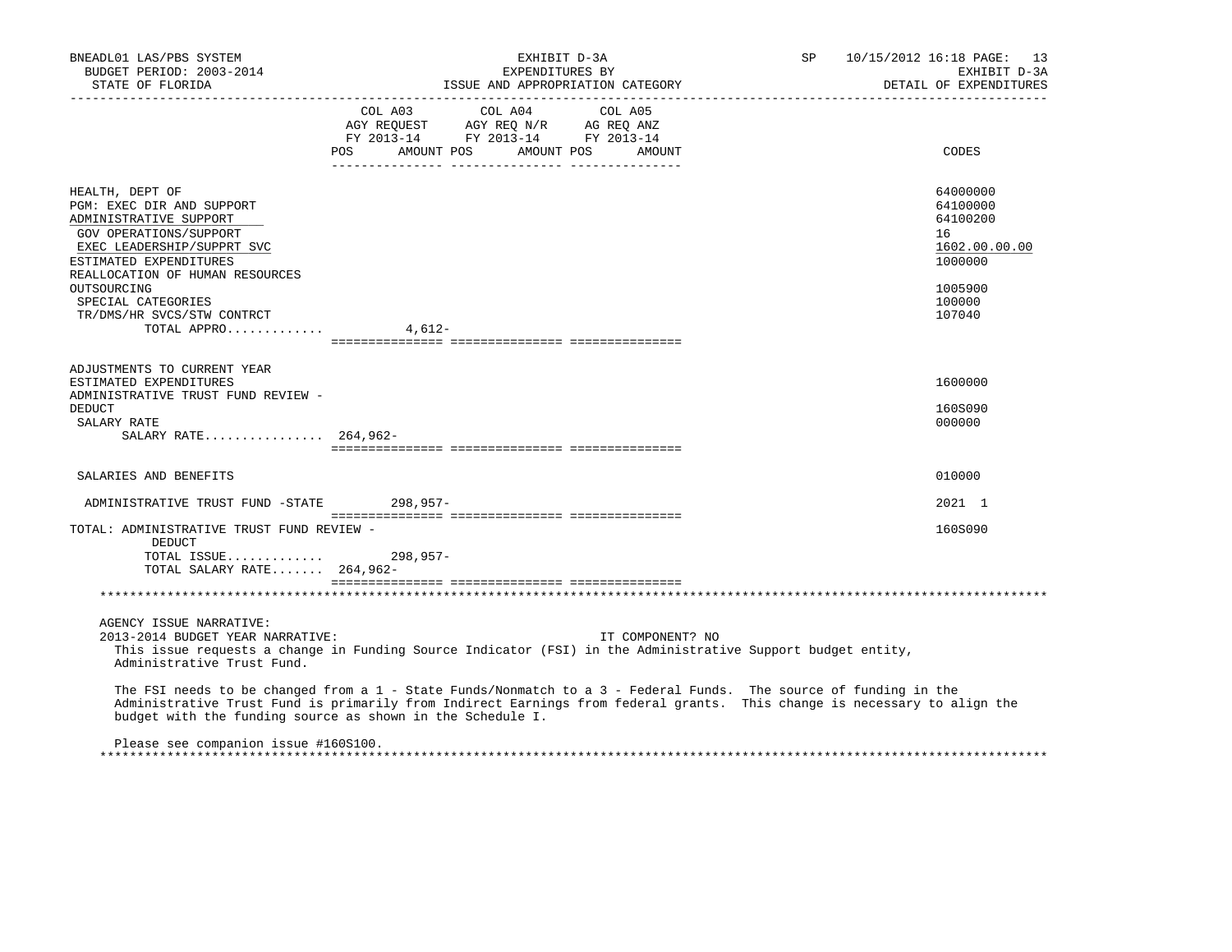| BNEADL01 LAS/PBS SYSTEM<br>BUDGET PERIOD: 2003-2014<br>STATE OF FLORIDA                                                                                                                                                                        |                |               | EXHIBIT D-3A<br>EXPENDITURES BY<br>ISSUE AND APPROPRIATION CATEGORY                                               |           | SP                        |     | 10/15/2012 16:18 PAGE: 14<br>EXHIBIT D-3A<br>DETAIL OF EXPENDITURES           |
|------------------------------------------------------------------------------------------------------------------------------------------------------------------------------------------------------------------------------------------------|----------------|---------------|-------------------------------------------------------------------------------------------------------------------|-----------|---------------------------|-----|-------------------------------------------------------------------------------|
|                                                                                                                                                                                                                                                | COL A03<br>POS | COL A04       | COL A05<br>AGY REQUEST AGY REQ N/R AG REQ ANZ<br>FY 2013-14 FY 2013-14 FY 2013-14<br>AMOUNT POS AMOUNT POS AMOUNT |           |                           |     | CODES                                                                         |
| HEALTH, DEPT OF<br>PGM: EXEC DIR AND SUPPORT<br>ADMINISTRATIVE SUPPORT<br>GOV OPERATIONS/SUPPORT<br>EXEC LEADERSHIP/SUPPRT SVC<br>ADJUSTMENTS TO CURRENT YEAR<br>ESTIMATED EXPENDITURES<br>ADMINISTRATIVE TRUST FUND REVIEW -<br><b>DEDUCT</b> |                |               |                                                                                                                   |           |                           |     | 64000000<br>64100000<br>64100200<br>16<br>1602.00.00.00<br>1600000<br>160S090 |
| POSITION DETAIL OF SALARIES AND BENEFITS:                                                                                                                                                                                                      |                | FTE BASE RATE | ADDITIVES                                                                                                         | BENEFITS  | SUBTOTAL                  | - 옹 | LAPSE LAPSED SALARIES<br>AND BENEFITS                                         |
| A03 - AGY REQUEST FY 2013-14                                                                                                                                                                                                                   |                |               |                                                                                                                   |           |                           |     |                                                                               |
| CHANGES TO CURRENTLY AUTHORIZED POSITIONS<br>RA01 RATE & SALARY ADJ - BENEFITS NO FTE<br>C0002 001                                                                                                                                             | 0.00           | 264,962-      |                                                                                                                   |           | $33,995 - 298,957 - 0.00$ |     | 298,957-                                                                      |
| TOTALS FOR ISSUE BY FUND<br>2021 ADMINISTRATIVE TRUST FUND                                                                                                                                                                                     |                |               |                                                                                                                   |           |                           |     | $298,957-$                                                                    |
|                                                                                                                                                                                                                                                | 0.00           | $264,962-$    |                                                                                                                   | $33,995-$ | 298,957-                  |     | --------------<br>$298,957-$<br>==============                                |
|                                                                                                                                                                                                                                                |                |               |                                                                                                                   |           |                           |     |                                                                               |
| ADMINISTRATIVE TRUST FUND REVIEW -<br>ADD<br>SALARY RATE<br>SALARY RATE 264,962                                                                                                                                                                |                |               |                                                                                                                   |           |                           |     | 160S100<br>000000                                                             |
| SALARIES AND BENEFITS                                                                                                                                                                                                                          |                |               |                                                                                                                   |           |                           |     | 010000                                                                        |
| ADMINISTRATIVE TRUST FUND -FEDERL                                                                                                                                                                                                              | 298,957        |               |                                                                                                                   |           |                           |     | 2021 3                                                                        |
| TOTAL: ADMINISTRATIVE TRUST FUND REVIEW -<br>ADD<br>TOTAL ISSUE<br>TOTAL SALARY RATE $264,962$                                                                                                                                                 | 298,957        |               |                                                                                                                   |           |                           |     | 160S100                                                                       |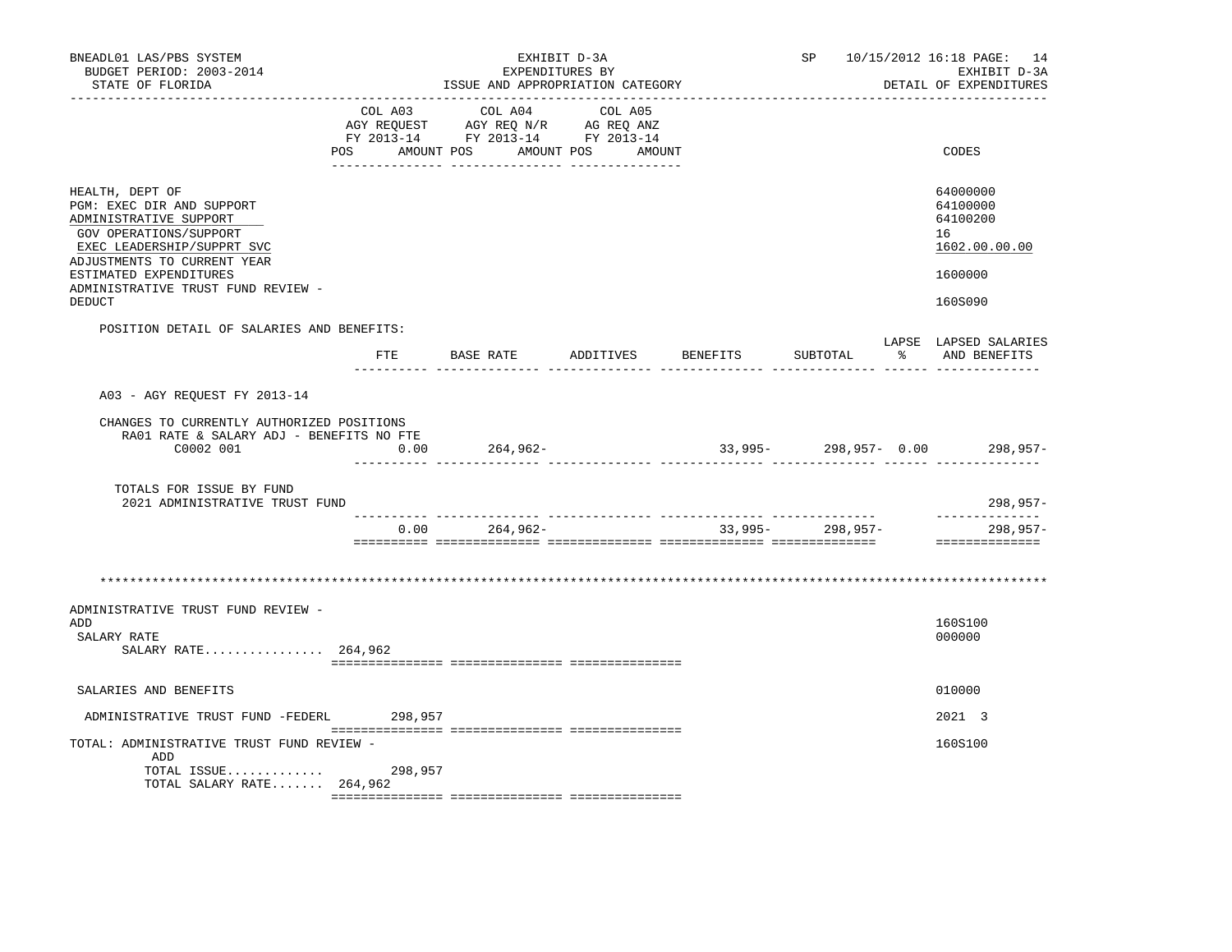| BNEADL01 LAS/PBS SYSTEM<br>BUDGET PERIOD: 2003-2014<br>STATE OF FLORIDA                                                                                                                                                                                                                                                                                                                                                                                                                                                             |      | ISSUE AND APPROPRIATION CATEGORY                                                                           | EXHIBIT D-3A<br>EXPENDITURES BY |                                  |                | SP 10/15/2012 16:18 PAGE: 15<br>EXHIBIT D-3A<br>DETAIL OF EXPENDITURES |
|-------------------------------------------------------------------------------------------------------------------------------------------------------------------------------------------------------------------------------------------------------------------------------------------------------------------------------------------------------------------------------------------------------------------------------------------------------------------------------------------------------------------------------------|------|------------------------------------------------------------------------------------------------------------|---------------------------------|----------------------------------|----------------|------------------------------------------------------------------------|
|                                                                                                                                                                                                                                                                                                                                                                                                                                                                                                                                     |      | --------------------------------------<br>COL A03 COL A04 COL A05                                          |                                 |                                  |                |                                                                        |
|                                                                                                                                                                                                                                                                                                                                                                                                                                                                                                                                     |      | AGY REQUEST AGY REQ N/R AG REQ ANZ<br>FY 2013-14 FY 2013-14 FY 2013-14<br>POS AMOUNT POS AMOUNT POS AMOUNT |                                 |                                  |                | CODES                                                                  |
|                                                                                                                                                                                                                                                                                                                                                                                                                                                                                                                                     |      |                                                                                                            |                                 |                                  |                |                                                                        |
| HEALTH, DEPT OF                                                                                                                                                                                                                                                                                                                                                                                                                                                                                                                     |      |                                                                                                            |                                 |                                  |                | 64000000                                                               |
| PGM: EXEC DIR AND SUPPORT<br>ADMINISTRATIVE SUPPORT                                                                                                                                                                                                                                                                                                                                                                                                                                                                                 |      |                                                                                                            |                                 |                                  |                | 64100000<br>64100200                                                   |
| GOV OPERATIONS/SUPPORT                                                                                                                                                                                                                                                                                                                                                                                                                                                                                                              |      |                                                                                                            |                                 |                                  |                | 16                                                                     |
| EXEC LEADERSHIP/SUPPRT SVC                                                                                                                                                                                                                                                                                                                                                                                                                                                                                                          |      |                                                                                                            |                                 |                                  |                | 1602.00.00.00                                                          |
| ADJUSTMENTS TO CURRENT YEAR                                                                                                                                                                                                                                                                                                                                                                                                                                                                                                         |      |                                                                                                            |                                 |                                  |                |                                                                        |
| ESTIMATED EXPENDITURES<br>ADMINISTRATIVE TRUST FUND REVIEW -                                                                                                                                                                                                                                                                                                                                                                                                                                                                        |      |                                                                                                            |                                 |                                  |                | 1600000                                                                |
| ADD                                                                                                                                                                                                                                                                                                                                                                                                                                                                                                                                 |      |                                                                                                            |                                 |                                  |                | 160S100                                                                |
| AGENCY ISSUE NARRATIVE:                                                                                                                                                                                                                                                                                                                                                                                                                                                                                                             |      |                                                                                                            |                                 |                                  |                |                                                                        |
| 2013-2014 BUDGET YEAR NARRATIVE:<br>This issue requests a change in Funding Source Indicator (FSI) in the Administrative Support budget entity,<br>Administrative Trust Fund.<br>The FSI needs to be changed from a 1 - State Funds/Nonmatch to a 3 - Federal Funds. The source of funding in the<br>Administrative Trust Fund is primarily from Indirect Earnings from federal grants. This change is necessary to align the<br>budget with the funding source as shown in the Schedule I.<br>Please see companion issue #160S090. |      |                                                                                                            | IT COMPONENT? NO                |                                  |                |                                                                        |
| POSITION DETAIL OF SALARIES AND BENEFITS:                                                                                                                                                                                                                                                                                                                                                                                                                                                                                           |      |                                                                                                            |                                 |                                  |                |                                                                        |
|                                                                                                                                                                                                                                                                                                                                                                                                                                                                                                                                     |      |                                                                                                            |                                 | FTE BASE RATE ADDITIVES BENEFITS | SUBTOTAL       | % AND BENEFITS                                                         |
| A03 - AGY REOUEST FY 2013-14                                                                                                                                                                                                                                                                                                                                                                                                                                                                                                        |      |                                                                                                            |                                 |                                  |                |                                                                        |
| CHANGES TO CURRENTLY AUTHORIZED POSITIONS                                                                                                                                                                                                                                                                                                                                                                                                                                                                                           |      |                                                                                                            |                                 |                                  |                |                                                                        |
| RA01 RATE & SALARY ADJ - BENEFITS NO FTE                                                                                                                                                                                                                                                                                                                                                                                                                                                                                            |      |                                                                                                            |                                 |                                  |                | LAPSE LAPSED SALARIES                                                  |
| C0002 002                                                                                                                                                                                                                                                                                                                                                                                                                                                                                                                           | 0.00 | 264,962                                                                                                    |                                 |                                  |                | 33,995 298,957 0.00 298,957                                            |
| TOTALS FOR ISSUE BY FUND<br>2021 ADMINISTRATIVE TRUST FUND                                                                                                                                                                                                                                                                                                                                                                                                                                                                          |      |                                                                                                            |                                 |                                  |                | 298,957                                                                |
|                                                                                                                                                                                                                                                                                                                                                                                                                                                                                                                                     |      | $0.00$ 264,962                                                                                             |                                 |                                  | 33,995 298,957 | --------------<br>298,957                                              |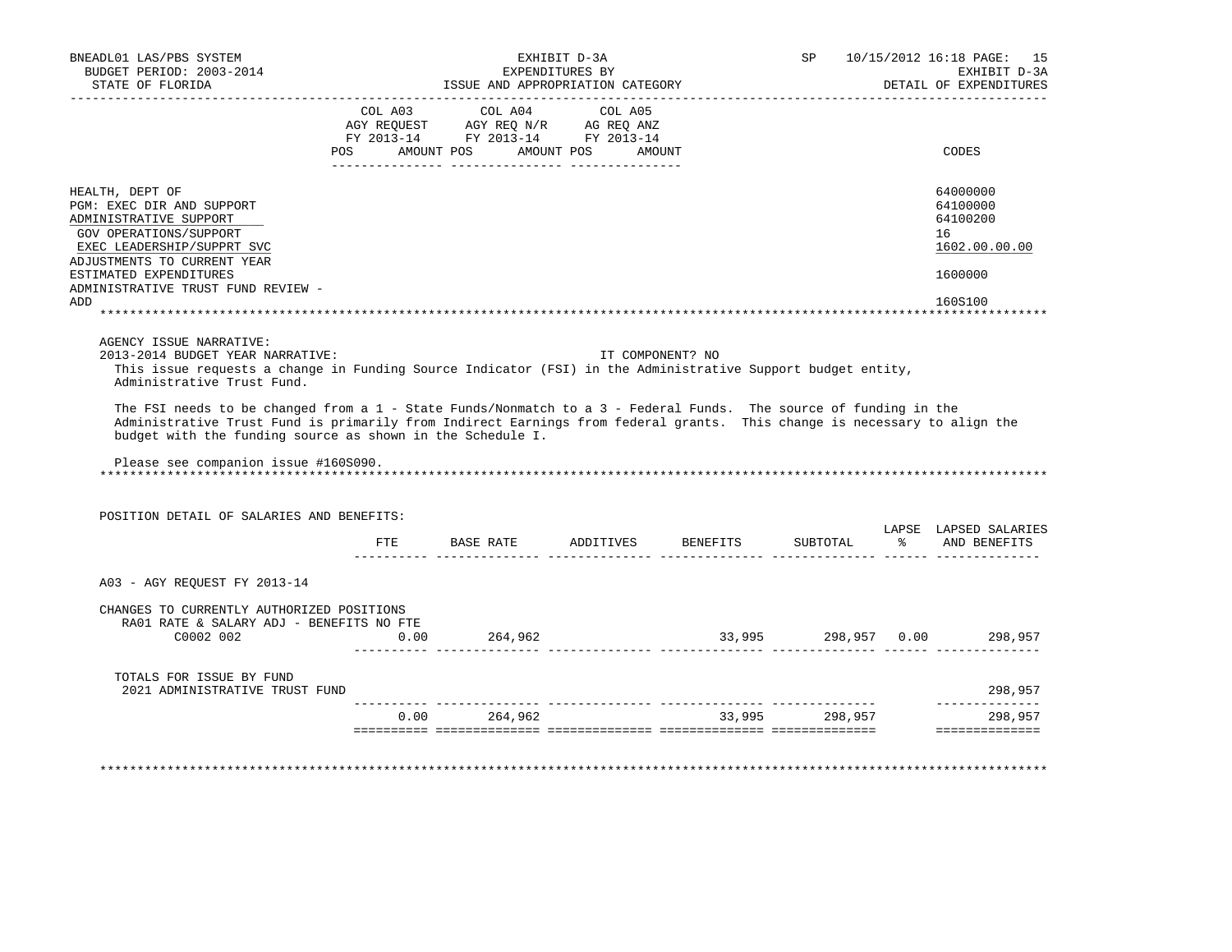| BNEADL01 LAS/PBS SYSTEM<br>BUDGET PERIOD: 2003-2014<br>STATE OF FLORIDA<br>___________________                                                                                                                                                                                                                                                                                                                                                                                                      |                | ISSUE AND APPROPRIATION CATEGORY                                                                                                                                                               | EXHIBIT D-3A<br>EXPENDITURES BY |                  |  | SP 10/15/2012 16:18 PAGE: 16<br>EXHIBIT D-3A<br>DETAIL OF EXPENDITURES |
|-----------------------------------------------------------------------------------------------------------------------------------------------------------------------------------------------------------------------------------------------------------------------------------------------------------------------------------------------------------------------------------------------------------------------------------------------------------------------------------------------------|----------------|------------------------------------------------------------------------------------------------------------------------------------------------------------------------------------------------|---------------------------------|------------------|--|------------------------------------------------------------------------|
|                                                                                                                                                                                                                                                                                                                                                                                                                                                                                                     |                | $\begin{tabular}{lcccc} CDL A03 & CDL A04 & CDL A05 \\ AGY REQUEST & AGY REQ N/R & AG REQ ANZ \\ FY & 2013-14 & FY & 2013-14 & FY & 2013-14 \end{tabular}$<br>POS AMOUNT POS AMOUNT POS AMOUNT |                                 |                  |  | CODES                                                                  |
| HEALTH, DEPT OF<br>PGM: EXEC DIR AND SUPPORT<br>ADMINISTRATIVE SUPPORT<br>GOV OPERATIONS/SUPPORT<br>EXEC LEADERSHIP/SUPPRT SVC                                                                                                                                                                                                                                                                                                                                                                      |                |                                                                                                                                                                                                |                                 |                  |  | 64000000<br>64100000<br>64100200<br>16<br>1602.00.00.00                |
| ADJUSTMENTS TO CURRENT YEAR<br>ESTIMATED EXPENDITURES<br>GENERAL REVENUE FUND REVIEW-DEDUCT<br>AID TO LOCAL GOVERNMENTS<br>G/A - MINORITY HEALTH INIT                                                                                                                                                                                                                                                                                                                                               |                |                                                                                                                                                                                                |                                 |                  |  | 1600000<br>160S150<br>050000<br>050310                                 |
| GENERAL REVENUE FUND -MATCH 812,769-                                                                                                                                                                                                                                                                                                                                                                                                                                                                |                |                                                                                                                                                                                                |                                 |                  |  | 1000 2                                                                 |
|                                                                                                                                                                                                                                                                                                                                                                                                                                                                                                     |                |                                                                                                                                                                                                |                                 |                  |  |                                                                        |
| AGENCY ISSUE NARRATIVE:<br>2013-2014 BUDGET YEAR NARRATIVE:<br>This issue requests a change in Funding Source Identifier (FSI) in the Administrative Support budget entity, General<br>Revenue fund, Grants and Aids - Minority Health Initiatives category.<br>The FSI needs to be changed from a 2 - State Funds/Match to a 1 - State Funds/Nonmatch. There are no longer any federal<br>grants that use this category for their state match requirement.<br>Please see companion issue #160S160. |                |                                                                                                                                                                                                |                                 | IT COMPONENT? NO |  |                                                                        |
| GENERAL REVENUE FUND REVIEW-ADD<br>AID TO LOCAL GOVERNMENTS<br>G/A - MINORITY HEALTH INIT                                                                                                                                                                                                                                                                                                                                                                                                           |                |                                                                                                                                                                                                |                                 |                  |  | 160S160<br>050000<br>050310                                            |
| GENERAL REVENUE FUND                                                                                                                                                                                                                                                                                                                                                                                                                                                                                | -STATE 812,769 |                                                                                                                                                                                                |                                 |                  |  | 1000 1                                                                 |
|                                                                                                                                                                                                                                                                                                                                                                                                                                                                                                     |                |                                                                                                                                                                                                |                                 |                  |  |                                                                        |
| AGENCY ISSUE NARRATIVE:<br>2013-2014 BUDGET YEAR NARRATIVE:<br>This issue requests a change in Funding Source Identifier (FSI) in the Administrative Support budget entity, General<br>Revenue fund, Grants and Aids - Minority Health Initiatives category.                                                                                                                                                                                                                                        |                |                                                                                                                                                                                                |                                 | IT COMPONENT? NO |  |                                                                        |
| The FSI needs to be changed from a 2 - State Funds/Match to a 1 - State Funds/Nonmatch. There are no longer any federal<br>grants that use this category for their state match requirement.                                                                                                                                                                                                                                                                                                         |                |                                                                                                                                                                                                |                                 |                  |  |                                                                        |
| Please see companion issue #160S150.                                                                                                                                                                                                                                                                                                                                                                                                                                                                |                |                                                                                                                                                                                                |                                 |                  |  |                                                                        |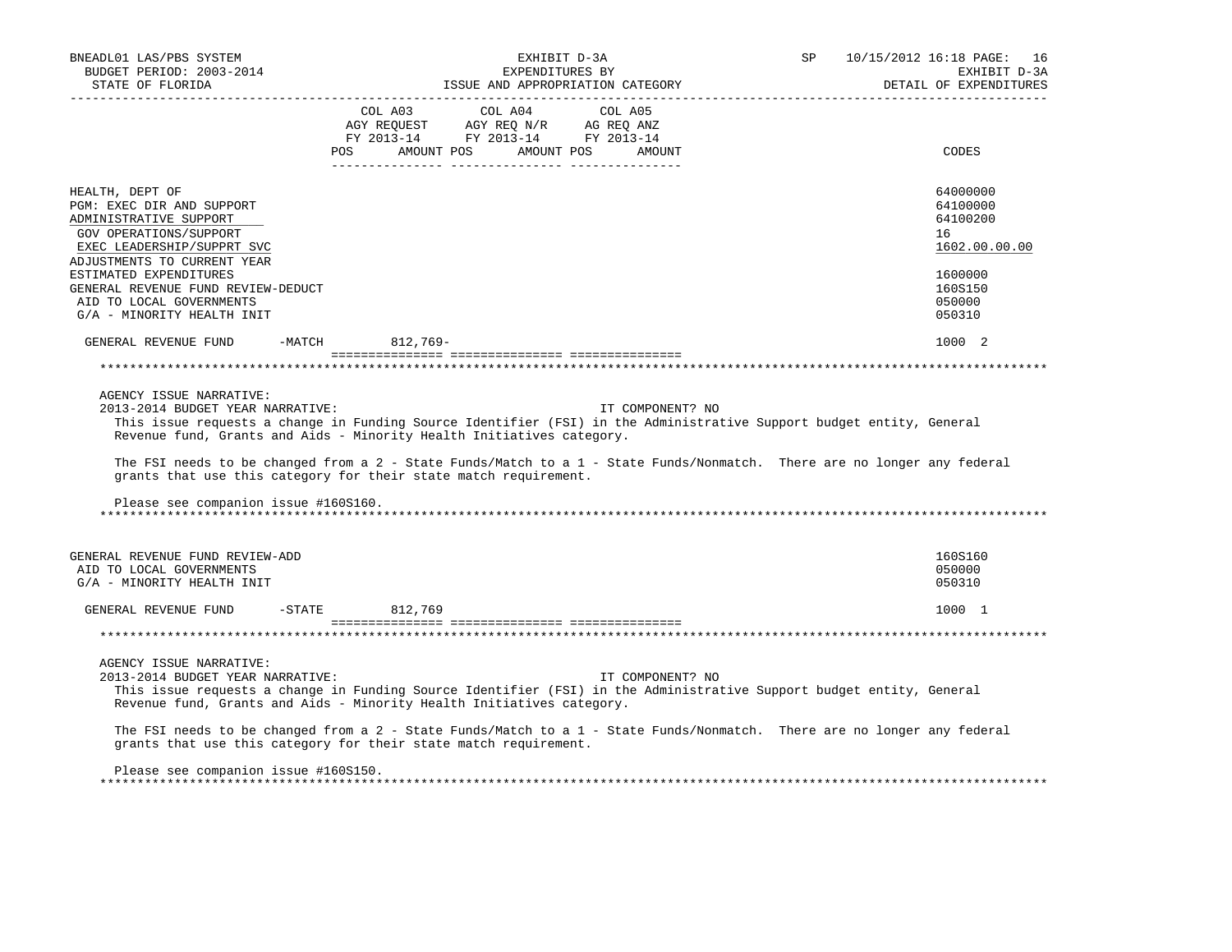| BNEADL01 LAS/PBS SYSTEM<br>BUDGET PERIOD: 2003-2014<br>STATE OF FLORIDA                                                                                                                               | --------------------------------- | EXHIBIT D-3A<br>EXPENDITURES BY<br>ISSUE AND APPROPRIATION CATEGORY                                                                 | SP 10/15/2012 16:18 PAGE: 17<br>EXHIBIT D-3A<br>DETAIL OF EXPENDITURES<br>________________________ |
|-------------------------------------------------------------------------------------------------------------------------------------------------------------------------------------------------------|-----------------------------------|-------------------------------------------------------------------------------------------------------------------------------------|----------------------------------------------------------------------------------------------------|
|                                                                                                                                                                                                       | COL A03                           | COL A04<br>COL A05<br>AGY REQUEST AGY REQ N/R AG REQ ANZ<br>FY 2013-14 FY 2013-14 FY 2013-14<br>POS AMOUNT POS AMOUNT POS<br>AMOUNT | CODES                                                                                              |
| HEALTH, DEPT OF<br>PGM: EXEC DIR AND SUPPORT<br>ADMINISTRATIVE SUPPORT<br>GOV OPERATIONS/SUPPORT<br>EXEC LEADERSHIP/SUPPRT SVC<br>INTRA-AGENCY REORGANIZATIONS<br>DEPARTMENT OF HEALTH REORGANIZATION |                                   |                                                                                                                                     | 64000000<br>64100000<br>64100200<br>16<br>1602.00.00.00<br>1800000                                 |
| - ADD<br>SALARY RATE<br>SALARY RATE 457,904                                                                                                                                                           |                                   |                                                                                                                                     | 1800940<br>000000                                                                                  |
| SALARIES AND BENEFITS                                                                                                                                                                                 |                                   |                                                                                                                                     | 010000                                                                                             |
| GENERAL REVENUE FUND -STATE 62,314<br>ADMINISTRATIVE TRUST FUND -STATE                                                                                                                                | 187,875                           |                                                                                                                                     | 1000 1<br>2021 1                                                                                   |
| TOTAL POSITIONS 8.00<br>TOTAL APPRO $250,189$                                                                                                                                                         |                                   |                                                                                                                                     |                                                                                                    |
| <b>EXPENSES</b>                                                                                                                                                                                       |                                   |                                                                                                                                     | 040000                                                                                             |
| GENERAL REVENUE FUND                                                                                                                                                                                  | $-$ STATE 39,576                  |                                                                                                                                     | 1000 1                                                                                             |
| OPERATING CAPITAL OUTLAY                                                                                                                                                                              |                                   |                                                                                                                                     | 060000                                                                                             |
| ADMINISTRATIVE TRUST FUND -STATE                                                                                                                                                                      | 1,300                             |                                                                                                                                     | 2021 1                                                                                             |
| SPECIAL CATEGORIES<br>CONTRACTED SERVICES                                                                                                                                                             |                                   |                                                                                                                                     | 100000<br>100777                                                                                   |
| GENERAL REVENUE FUND                                                                                                                                                                                  | $-STATE$ 33,423                   |                                                                                                                                     | 1000 1                                                                                             |
| TR/DMS/HR SVCS/STW CONTRCT                                                                                                                                                                            |                                   |                                                                                                                                     | 107040                                                                                             |
| $-$ STATE<br>GENERAL REVENUE FUND                                                                                                                                                                     | 2,920                             |                                                                                                                                     | 1000 1                                                                                             |
| TOTAL: DEPARTMENT OF HEALTH REORGANIZATION<br>- ADD<br>TOTAL POSITIONS 8.00                                                                                                                           |                                   |                                                                                                                                     | 1800940                                                                                            |
| TOTAL ISSUE<br>TOTAL SALARY RATE 457,904                                                                                                                                                              | 327,408                           |                                                                                                                                     |                                                                                                    |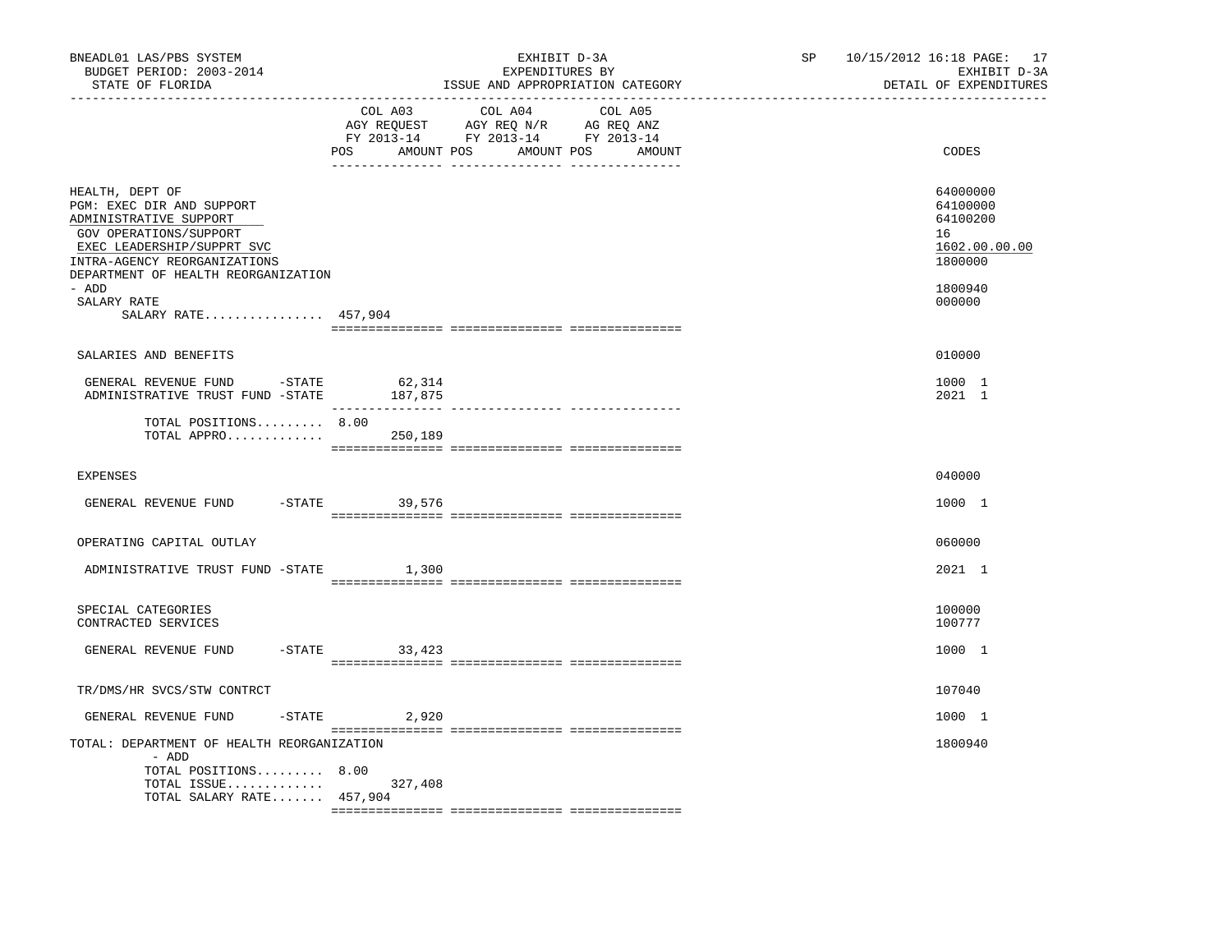| BNEADL01 LAS/PBS SYSTEM<br>BUDGET PERIOD: 2003-2014<br>STATE OF FLORIDA                                                                                                                                                                                                                                                                                                                                   |      | EXPENDITURES BY<br>ISSUE AND APPROPRIATION CATEGORY                                                                                                                                                                                                                                                                                                                                                                                                                    | EXHIBIT D-3A<br>EXPENDITURES BY | SP       |               | 10/15/2012 16:18 PAGE: 18<br>EXHIBIT D-3A<br>DETAIL OF EXPENDITURES |
|-----------------------------------------------------------------------------------------------------------------------------------------------------------------------------------------------------------------------------------------------------------------------------------------------------------------------------------------------------------------------------------------------------------|------|------------------------------------------------------------------------------------------------------------------------------------------------------------------------------------------------------------------------------------------------------------------------------------------------------------------------------------------------------------------------------------------------------------------------------------------------------------------------|---------------------------------|----------|---------------|---------------------------------------------------------------------|
|                                                                                                                                                                                                                                                                                                                                                                                                           |      | $\begin{tabular}{lllllllllll} &\multicolumn{4}{c}{\text{COL A03}} &\multicolumn{4}{c}{\text{COL A04}} &\multicolumn{4}{c}{\text{COL A05}}\\ \multicolumn{4}{c}{\text{AGY REQUEST}} &\multicolumn{4}{c}{\text{AGY REQ N/R}} &\multicolumn{4}{c}{\text{AG REQ ANZ}}\\ \multicolumn{4}{c}{\text{FY 2013--14}} &\multicolumn{4}{c}{\text{FY 2013--14}} &\multicolumn{4}{c}{\text{FY 2013--14}}\\ \multicolumn{4}{c}{\text{FY 2013--14$<br>POS AMOUNT POS AMOUNT POS AMOUNT |                                 |          |               | CODES                                                               |
| HEALTH, DEPT OF                                                                                                                                                                                                                                                                                                                                                                                           |      |                                                                                                                                                                                                                                                                                                                                                                                                                                                                        |                                 |          |               | 64000000                                                            |
| PGM: EXEC DIR AND SUPPORT                                                                                                                                                                                                                                                                                                                                                                                 |      |                                                                                                                                                                                                                                                                                                                                                                                                                                                                        |                                 |          |               | 64100000                                                            |
| ADMINISTRATIVE SUPPORT                                                                                                                                                                                                                                                                                                                                                                                    |      |                                                                                                                                                                                                                                                                                                                                                                                                                                                                        |                                 |          |               | 64100200                                                            |
| GOV OPERATIONS/SUPPORT<br>EXEC LEADERSHIP/SUPPRT SVC                                                                                                                                                                                                                                                                                                                                                      |      |                                                                                                                                                                                                                                                                                                                                                                                                                                                                        |                                 |          |               | 16<br>1602.00.00.00                                                 |
| INTRA-AGENCY REORGANIZATIONS                                                                                                                                                                                                                                                                                                                                                                              |      |                                                                                                                                                                                                                                                                                                                                                                                                                                                                        |                                 |          |               | 1800000                                                             |
| DEPARTMENT OF HEALTH REORGANIZATION                                                                                                                                                                                                                                                                                                                                                                       |      |                                                                                                                                                                                                                                                                                                                                                                                                                                                                        |                                 |          |               |                                                                     |
| - ADD                                                                                                                                                                                                                                                                                                                                                                                                     |      |                                                                                                                                                                                                                                                                                                                                                                                                                                                                        |                                 |          |               | 1800940                                                             |
|                                                                                                                                                                                                                                                                                                                                                                                                           |      |                                                                                                                                                                                                                                                                                                                                                                                                                                                                        |                                 |          |               |                                                                     |
| AGENCY ISSUE NARRATIVE:                                                                                                                                                                                                                                                                                                                                                                                   |      |                                                                                                                                                                                                                                                                                                                                                                                                                                                                        |                                 |          |               |                                                                     |
| 2013-2014 BUDGET YEAR NARRATIVE:                                                                                                                                                                                                                                                                                                                                                                          |      |                                                                                                                                                                                                                                                                                                                                                                                                                                                                        | IT COMPONENT? NO                |          |               |                                                                     |
| The Department of Health actively pursues ways to improve the efficiency and effectiveness of the agency. In the                                                                                                                                                                                                                                                                                          |      |                                                                                                                                                                                                                                                                                                                                                                                                                                                                        |                                 |          |               |                                                                     |
| 2012-2013 fiscal year budget amendment 13RG-1001, EOG#B0045 was approved to realign programs and budget authority. This<br>request continues to realign programs and budget authority based on the agency approved Table of Organization, dated                                                                                                                                                           |      |                                                                                                                                                                                                                                                                                                                                                                                                                                                                        |                                 |          |               |                                                                     |
| 07/31/2012. This request will not increase the department's base budget.                                                                                                                                                                                                                                                                                                                                  |      |                                                                                                                                                                                                                                                                                                                                                                                                                                                                        |                                 |          |               |                                                                     |
|                                                                                                                                                                                                                                                                                                                                                                                                           |      |                                                                                                                                                                                                                                                                                                                                                                                                                                                                        |                                 |          |               |                                                                     |
|                                                                                                                                                                                                                                                                                                                                                                                                           |      |                                                                                                                                                                                                                                                                                                                                                                                                                                                                        |                                 |          |               |                                                                     |
| $\begin{tabular}{l c c c c c} \multic{1.5} \texttt{Description} & \multic{1.5} \multic{1.5} \texttt{Amount} & \multic{1.5} \end{tabular} \begin{tabular}{l c c c c c c} \multic{1.5} \multic{1.5} \texttt{Rate} & \multic{1.5} \multic{1.5} \end{tabular} \begin{tabular}{l c c c c c} \multic{1.5} \multic{1.5} \multic{1.5} \multic{1.5} \multic{1.5} \multic{1.5} \end{tabular} \begin{tabular}{l c c$ |      |                                                                                                                                                                                                                                                                                                                                                                                                                                                                        |                                 |          |               |                                                                     |
|                                                                                                                                                                                                                                                                                                                                                                                                           |      |                                                                                                                                                                                                                                                                                                                                                                                                                                                                        |                                 |          |               |                                                                     |
|                                                                                                                                                                                                                                                                                                                                                                                                           |      |                                                                                                                                                                                                                                                                                                                                                                                                                                                                        |                                 |          |               |                                                                     |
|                                                                                                                                                                                                                                                                                                                                                                                                           |      |                                                                                                                                                                                                                                                                                                                                                                                                                                                                        |                                 |          |               |                                                                     |
|                                                                                                                                                                                                                                                                                                                                                                                                           |      |                                                                                                                                                                                                                                                                                                                                                                                                                                                                        |                                 |          |               |                                                                     |
|                                                                                                                                                                                                                                                                                                                                                                                                           |      |                                                                                                                                                                                                                                                                                                                                                                                                                                                                        |                                 |          |               |                                                                     |
|                                                                                                                                                                                                                                                                                                                                                                                                           |      |                                                                                                                                                                                                                                                                                                                                                                                                                                                                        |                                 |          |               |                                                                     |
|                                                                                                                                                                                                                                                                                                                                                                                                           |      |                                                                                                                                                                                                                                                                                                                                                                                                                                                                        |                                 |          |               |                                                                     |
|                                                                                                                                                                                                                                                                                                                                                                                                           |      |                                                                                                                                                                                                                                                                                                                                                                                                                                                                        |                                 |          |               |                                                                     |
|                                                                                                                                                                                                                                                                                                                                                                                                           |      |                                                                                                                                                                                                                                                                                                                                                                                                                                                                        |                                 |          |               |                                                                     |
|                                                                                                                                                                                                                                                                                                                                                                                                           |      |                                                                                                                                                                                                                                                                                                                                                                                                                                                                        |                                 |          |               |                                                                     |
| Please see companion issue #1800930.                                                                                                                                                                                                                                                                                                                                                                      |      |                                                                                                                                                                                                                                                                                                                                                                                                                                                                        |                                 |          |               |                                                                     |
|                                                                                                                                                                                                                                                                                                                                                                                                           |      |                                                                                                                                                                                                                                                                                                                                                                                                                                                                        |                                 |          |               |                                                                     |
|                                                                                                                                                                                                                                                                                                                                                                                                           |      |                                                                                                                                                                                                                                                                                                                                                                                                                                                                        |                                 |          |               |                                                                     |
|                                                                                                                                                                                                                                                                                                                                                                                                           |      |                                                                                                                                                                                                                                                                                                                                                                                                                                                                        |                                 |          |               |                                                                     |
| POSITION DETAIL OF SALARIES AND BENEFITS:                                                                                                                                                                                                                                                                                                                                                                 |      |                                                                                                                                                                                                                                                                                                                                                                                                                                                                        |                                 |          |               | LAPSE LAPSED SALARIES                                               |
|                                                                                                                                                                                                                                                                                                                                                                                                           | FTE  | BASE RATE ADDITIVES                                                                                                                                                                                                                                                                                                                                                                                                                                                    | <b>BENEFITS</b>                 | SUBTOTAL | $\frac{1}{6}$ | AND BENEFITS                                                        |
|                                                                                                                                                                                                                                                                                                                                                                                                           |      |                                                                                                                                                                                                                                                                                                                                                                                                                                                                        |                                 |          |               |                                                                     |
|                                                                                                                                                                                                                                                                                                                                                                                                           |      |                                                                                                                                                                                                                                                                                                                                                                                                                                                                        |                                 |          |               |                                                                     |
| A03 - AGY REQUEST FY 2013-14                                                                                                                                                                                                                                                                                                                                                                              |      |                                                                                                                                                                                                                                                                                                                                                                                                                                                                        |                                 |          |               |                                                                     |
| CHANGES TO CURRENTLY AUTHORIZED POSITIONS                                                                                                                                                                                                                                                                                                                                                                 |      |                                                                                                                                                                                                                                                                                                                                                                                                                                                                        |                                 |          |               |                                                                     |
| P101 PROPOSED CLASS CODE                                                                                                                                                                                                                                                                                                                                                                                  |      |                                                                                                                                                                                                                                                                                                                                                                                                                                                                        |                                 |          |               |                                                                     |
| 53231 002                                                                                                                                                                                                                                                                                                                                                                                                 | 1.00 |                                                                                                                                                                                                                                                                                                                                                                                                                                                                        |                                 |          | 0.00          |                                                                     |
| 55181 001                                                                                                                                                                                                                                                                                                                                                                                                 | 1.00 |                                                                                                                                                                                                                                                                                                                                                                                                                                                                        |                                 |          | 0.00          |                                                                     |
| 83974 002                                                                                                                                                                                                                                                                                                                                                                                                 | 1.00 |                                                                                                                                                                                                                                                                                                                                                                                                                                                                        |                                 |          | 0.00          |                                                                     |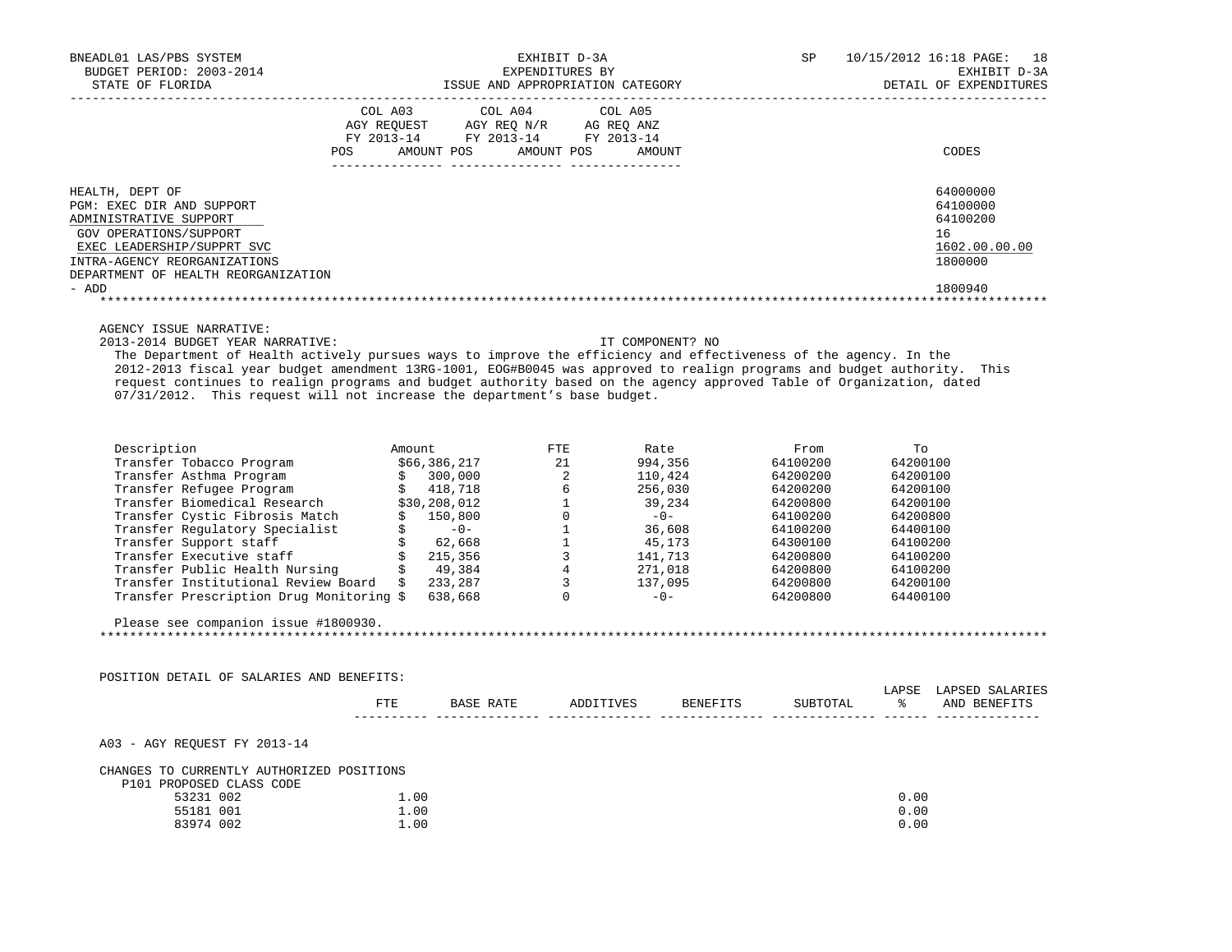| BNEADL01 LAS/PBS SYSTEM<br>BUDGET PERIOD: 2003-2014<br>STATE OF FLORIDA                                                                                                                               |                | ISSUE AND APPROPRIATION CATEGORY                                                          | EXHIBIT D-3A<br>EXPENDITURES BY |          |                |                      | SP 10/15/2012 16:18 PAGE: 19<br>EXHIBIT D-3A<br>DETAIL OF EXPENDITURES |
|-------------------------------------------------------------------------------------------------------------------------------------------------------------------------------------------------------|----------------|-------------------------------------------------------------------------------------------|---------------------------------|----------|----------------|----------------------|------------------------------------------------------------------------|
|                                                                                                                                                                                                       | POS AMOUNT POS | COL A03 COL A04<br>AGY REQUEST AGY REQ N/R AG REQ ANZ<br>FY 2013-14 FY 2013-14 FY 2013-14 | COL A05<br>AMOUNT POS<br>AMOUNT |          |                |                      | CODES                                                                  |
|                                                                                                                                                                                                       |                |                                                                                           |                                 |          |                |                      |                                                                        |
| HEALTH, DEPT OF<br>PGM: EXEC DIR AND SUPPORT<br>ADMINISTRATIVE SUPPORT<br>GOV OPERATIONS/SUPPORT<br>EXEC LEADERSHIP/SUPPRT SVC<br>INTRA-AGENCY REORGANIZATIONS<br>DEPARTMENT OF HEALTH REORGANIZATION |                |                                                                                           |                                 |          |                |                      | 64000000<br>64100000<br>64100200<br>16<br>1602.00.00.00<br>1800000     |
| - ADD                                                                                                                                                                                                 |                |                                                                                           |                                 |          |                |                      | 1800940                                                                |
| POSITION DETAIL OF SALARIES AND BENEFITS:                                                                                                                                                             |                |                                                                                           |                                 |          |                |                      |                                                                        |
|                                                                                                                                                                                                       |                | FTE BASE RATE ADDITIVES                                                                   |                                 | BENEFITS | SUBTOTAL       | $\sim$ $\sim$ $\sim$ | LAPSE LAPSED SALARIES<br>AND BENEFITS                                  |
| A03 - AGY REOUEST FY 2013-14                                                                                                                                                                          |                |                                                                                           |                                 |          |                |                      |                                                                        |
| CHANGES TO CURRENTLY AUTHORIZED POSITIONS                                                                                                                                                             |                |                                                                                           |                                 |          |                |                      |                                                                        |
| 84248 002                                                                                                                                                                                             | 1.00           |                                                                                           |                                 |          |                | 0.00                 |                                                                        |
| 0714 ADMINISTRATIVE ASSISTANT III<br>03674 003                                                                                                                                                        | 1.00           | 38,098                                                                                    |                                 | 15,063   | 53,161 0.00    |                      | 53,161                                                                 |
| 2236 GOVERNMENT OPERATIONS CONSULTANT II                                                                                                                                                              |                |                                                                                           |                                 |          |                |                      |                                                                        |
| 03673 003<br>0718 EXECUTIVE ASSISTANT I - SES                                                                                                                                                         | 1.00           | 38,808                                                                                    |                                 | 11,487   | 50,295         | 0.00                 | 50, 295                                                                |
| 32166 002<br>9033 ASSISTANT DEPUTY SECRETARY                                                                                                                                                          | 1.00           | 45,173                                                                                    |                                 | 17,141   | 62,314         | 0.00                 | 62,314                                                                 |
| 35936 003                                                                                                                                                                                             | 1.00           | 64,807                                                                                    |                                 | 19,612   | 84,419 0.00    |                      | 84,419                                                                 |
| TOTALS FOR ISSUE BY FUND<br>2021 ADMINISTRATIVE TRUST FUND<br>1000 GENERAL REVENUE FUND                                                                                                               |                |                                                                                           |                                 |          |                |                      | 187,875<br>62,314                                                      |
|                                                                                                                                                                                                       |                | 8.00 186,886                                                                              |                                 |          | 63,303 250,189 |                      | ______________<br>250,189<br>_______________                           |
|                                                                                                                                                                                                       |                |                                                                                           |                                 |          |                |                      |                                                                        |
| RA06 RATE ADJ - NO FTE - NO SALARY - NO BENEFITS<br>C0002 002                                                                                                                                         |                | 271,018                                                                                   |                                 |          |                |                      |                                                                        |
| TOTAL SALARY RATE                                                                                                                                                                                     |                | 271,018                                                                                   |                                 |          |                |                      |                                                                        |
|                                                                                                                                                                                                       |                |                                                                                           |                                 |          |                |                      | ==============                                                         |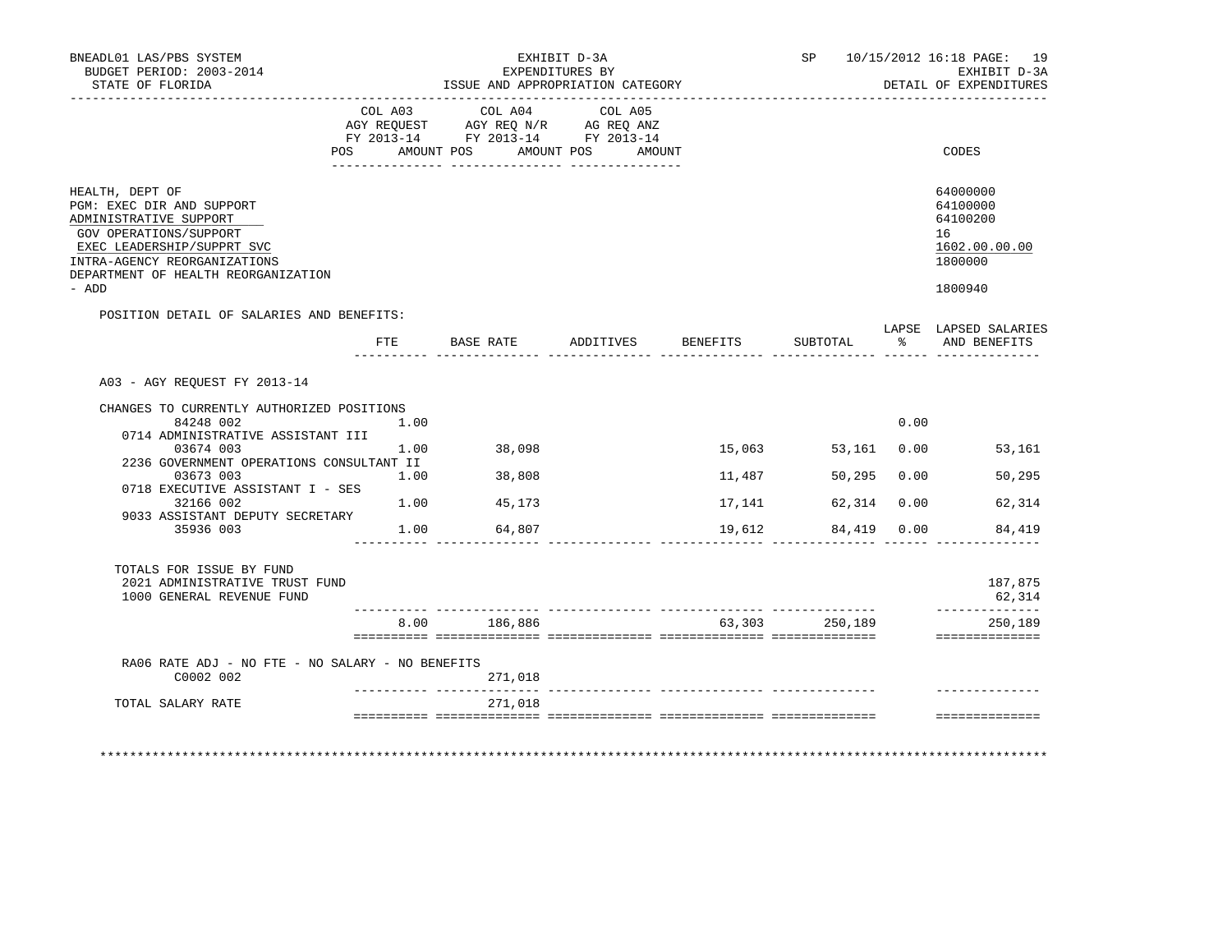| BNEADL01 LAS/PBS SYSTEM<br>BUDGET PERIOD: 2003-2014<br>STATE OF FLORIDA                                                                                                                                                                                                       |                                                                                                            | EXHIBIT D-3A<br>EXPENDITURES BY<br>ISSUE AND APPROPRIATION CATEGORY |  | SP 10/15/2012 16:18 PAGE: 20<br>EXHIBIT D-3A<br>DETAIL OF EXPENDITURES                  |
|-------------------------------------------------------------------------------------------------------------------------------------------------------------------------------------------------------------------------------------------------------------------------------|------------------------------------------------------------------------------------------------------------|---------------------------------------------------------------------|--|-----------------------------------------------------------------------------------------|
|                                                                                                                                                                                                                                                                               | AGY REQUEST AGY REQ N/R AG REQ ANZ<br>FY 2013-14 FY 2013-14 FY 2013-14<br>POS AMOUNT POS AMOUNT POS AMOUNT | COL A03 COL A04 COL A05                                             |  | CODES                                                                                   |
| HEALTH, DEPT OF<br>PGM: EXEC DIR AND SUPPORT<br>ADMINISTRATIVE SUPPORT<br>GOV OPERATIONS/SUPPORT<br>EXEC LEADERSHIP/SUPPRT SVC<br>ESTIMATED EXPENDITURES REALIGNMENT<br>TRANSFER RATE AND SALARY BUDGET<br>BETWEEN BUDGET ENTITIES - ADD<br>SALARY RATE<br>SALARY RATE 47,451 |                                                                                                            |                                                                     |  | 64000000<br>64100000<br>64100200<br>16<br>1602.00.00.00<br>2000000<br>2000410<br>000000 |
| SALARIES AND BENEFITS                                                                                                                                                                                                                                                         |                                                                                                            |                                                                     |  | 010000                                                                                  |
| GENERAL REVENUE FUND -STATE 53,539                                                                                                                                                                                                                                            |                                                                                                            |                                                                     |  | 1000 1                                                                                  |
| TOTAL: TRANSFER RATE AND SALARY BUDGET<br>BETWEEN BUDGET ENTITIES - ADD<br>TOTAL SALARY RATE 47,451                                                                                                                                                                           |                                                                                                            |                                                                     |  | 2000410                                                                                 |
|                                                                                                                                                                                                                                                                               |                                                                                                            |                                                                     |  |                                                                                         |
| AGENCY ISSUE NARRATIVE:                                                                                                                                                                                                                                                       |                                                                                                            |                                                                     |  |                                                                                         |

2013-2014 BUDGET YEAR NARRATIVE: IT COMPONENT? NO

 The Department of Health (DOH) requests the transfer of \$53,539 in Salaries and Benefits appropriation and 47,451 in Salary Rate from the Children's Medical Services (CMS) budget entity to the Administrative Support budget entity. This request is an effort to realign appropriation and salary rate between budget entities within the DOH.

 The Office of General Counsel (OGC) provides CMS legal services which require a full-time attorney. CMS agreed to provide the additional salary rate and Salaries and Benefits appropriation for the OGC to reclassify a position in OGC from an Administrative Assistant I to an attorney position.

 There is a companion issue #2000400 that deducts the transferred Salaries and Benefits appropriation and Salary Rate from the Children's Medical Services budget entity. \*\*\*\*\*\*\*\*\*\*\*\*\*\*\*\*\*\*\*\*\*\*\*\*\*\*\*\*\*\*\*\*\*\*\*\*\*\*\*\*\*\*\*\*\*\*\*\*\*\*\*\*\*\*\*\*\*\*\*\*\*\*\*\*\*\*\*\*\*\*\*\*\*\*\*\*\*\*\*\*\*\*\*\*\*\*\*\*\*\*\*\*\*\*\*\*\*\*\*\*\*\*\*\*\*\*\*\*\*\*\*\*\*\*\*\*\*\*\*\*\*\*\*\*\*\*\*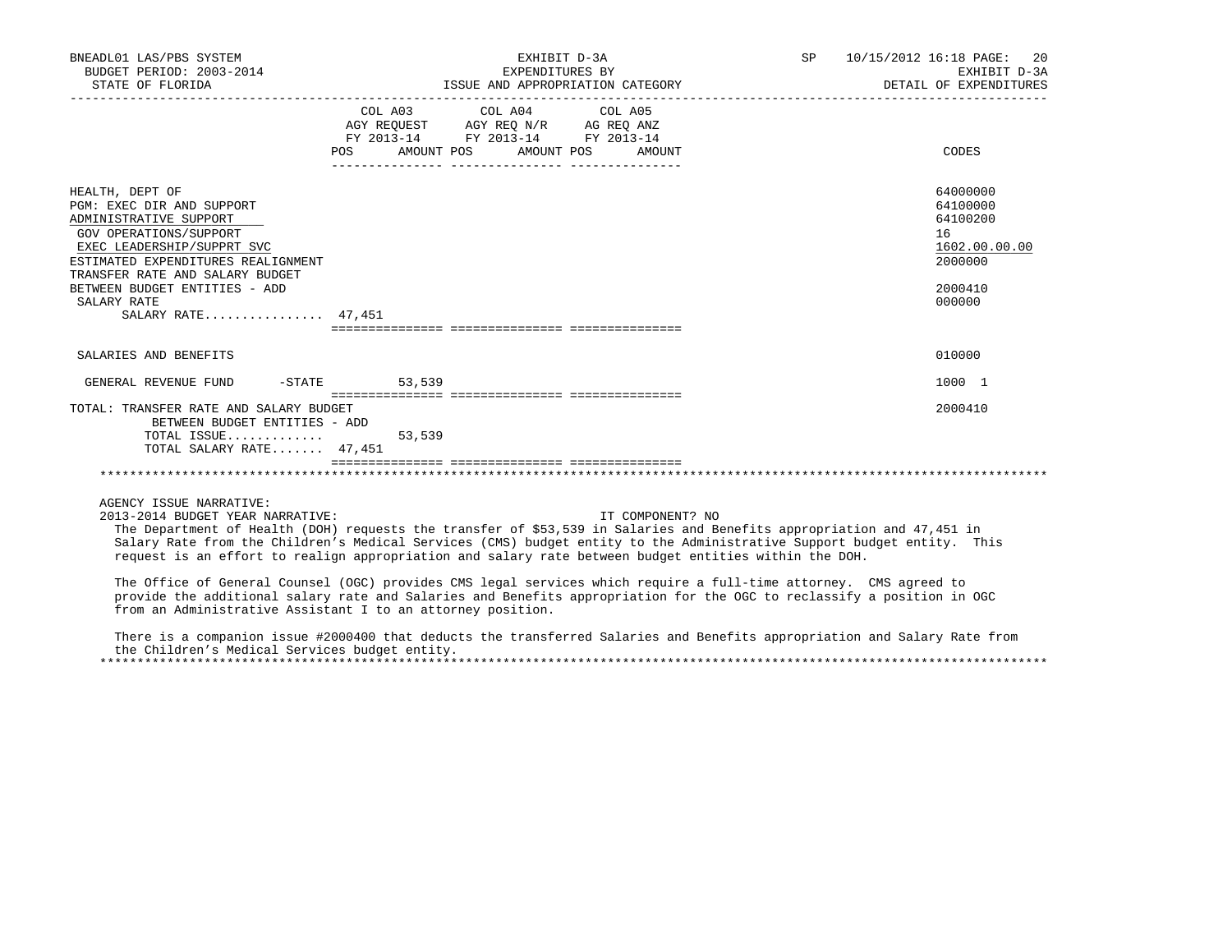| BNEADL01 LAS/PBS SYSTEM<br>BUDGET PERIOD: 2003-2014<br>STATE OF FLORIDA                                                                                                                                                                  |                            |                                                                                  | EXHIBIT D-3A<br>EXPENDITURES BY<br>ISSUE AND APPROPRIATION CATEGORY |              | SP 10/15/2012 16:18 PAGE: 21<br>EXHIBIT D-3A<br>DETAIL OF EXPENDITURES        |
|------------------------------------------------------------------------------------------------------------------------------------------------------------------------------------------------------------------------------------------|----------------------------|----------------------------------------------------------------------------------|---------------------------------------------------------------------|--------------|-------------------------------------------------------------------------------|
|                                                                                                                                                                                                                                          | COL A03                    | COL A04<br>NG REQUEST AGY REQ N/R AG REQ ANZ<br>FY 2013-14 FY 2013-14 FY 2013-14 | COL A05<br>POS AMOUNT POS AMOUNT POS AMOUNT                         |              | CODES                                                                         |
| HEALTH, DEPT OF<br>PGM: EXEC DIR AND SUPPORT<br>ADMINISTRATIVE SUPPORT<br>GOV OPERATIONS/SUPPORT<br>EXEC LEADERSHIP/SUPPRT SVC<br>ESTIMATED EXPENDITURES REALIGNMENT<br>TRANSFER RATE AND SALARY BUDGET<br>BETWEEN BUDGET ENTITIES - ADD |                            |                                                                                  |                                                                     |              | 64000000<br>64100000<br>64100200<br>16<br>1602.00.00.00<br>2000000<br>2000410 |
| POSITION DETAIL OF SALARIES AND BENEFITS:                                                                                                                                                                                                |                            |                                                                                  |                                                                     |              | LAPSE LAPSED SALARIES                                                         |
|                                                                                                                                                                                                                                          | FTE                        | ----- -----                                                                      | BASE RATE ADDITIVES BENEFITS                                        | SUBTOTAL     | % AND BENEFITS                                                                |
| A03 - AGY REQUEST FY 2013-14                                                                                                                                                                                                             |                            |                                                                                  |                                                                     |              |                                                                               |
| CHANGES TO CURRENTLY AUTHORIZED POSITIONS<br>RA01 RATE & SALARY ADJ - BENEFITS NO FTE<br>C0099 002                                                                                                                                       | 0.00                       | 47,451                                                                           |                                                                     |              | 6,088 53,539 0.00 53,539                                                      |
| TOTALS FOR ISSUE BY FUND<br>1000 GENERAL REVENUE FUND                                                                                                                                                                                    |                            |                                                                                  |                                                                     |              | 53,539                                                                        |
|                                                                                                                                                                                                                                          |                            | $0.00$ 47,451                                                                    |                                                                     | 6,088 53,539 | <u> - - - - - - - - - - - - - -</u><br>53,539<br>==============               |
| ANNUALIZATION OF ADMINISTERED<br>FUNDS APPROPRIATIONS<br>STATE HEALTH INSURANCE ADJUSTMENT<br>FOR FY 2012-13 - 10 MONTHS<br>ANNUALIZATION<br>SALARIES AND BENEFITS                                                                       |                            |                                                                                  |                                                                     |              | 26A0000<br>26A1830<br>010000                                                  |
| GENERAL REVENUE FUND                                                                                                                                                                                                                     | $-$ STATE 11, 345          |                                                                                  |                                                                     |              | 1000 1                                                                        |
| ADMINISTRATIVE TRUST FUND -STATE 6,065<br>$-FEDERL$                                                                                                                                                                                      | 173,875                    |                                                                                  |                                                                     |              | 2021 1<br>2021 3                                                              |
| TOTAL ADMINISTRATIVE TRUST FUND                                                                                                                                                                                                          | ---------------<br>179,940 |                                                                                  |                                                                     |              | 2021                                                                          |
| TOTAL APPRO                                                                                                                                                                                                                              | 191,285                    |                                                                                  |                                                                     |              |                                                                               |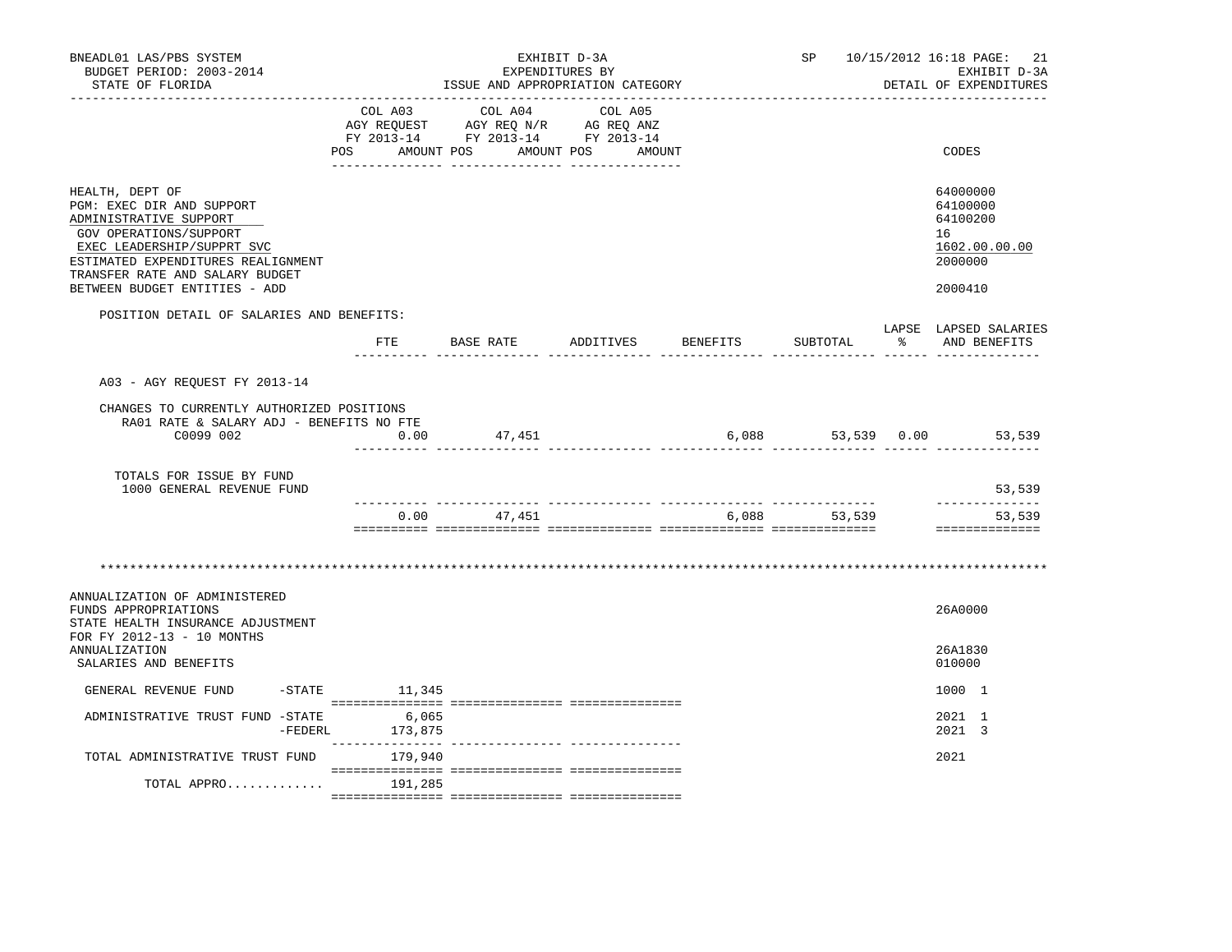| BNEADL01 LAS/PBS SYSTEM<br>BUDGET PERIOD: 2003-2014<br>STATE OF FLORIDA                                                        | EXHIBIT D-3A<br>EXPENDITURES BY<br>ISSUE AND APPROPRIATION CATEGORY                                                                   | SP 10/15/2012 16:18 PAGE: 22<br>EXHIBIT D-3A<br>DETAIL OF EXPENDITURES |
|--------------------------------------------------------------------------------------------------------------------------------|---------------------------------------------------------------------------------------------------------------------------------------|------------------------------------------------------------------------|
|                                                                                                                                | COL A03 COL A04 COL A05<br>AGY REQUEST AGY REQ N/R AG REQ ANZ<br>FY 2013-14 FY 2013-14 FY 2013-14<br>POS AMOUNT POS AMOUNT POS AMOUNT | CODES                                                                  |
| HEALTH, DEPT OF<br>PGM: EXEC DIR AND SUPPORT<br>ADMINISTRATIVE SUPPORT<br>GOV OPERATIONS/SUPPORT<br>EXEC LEADERSHIP/SUPPRT SVC |                                                                                                                                       | 64000000<br>64100000<br>64100200<br>16<br>1602.00.00.00                |
| TOTAL: EXEC LEADERSHIP/SUPPRT SVC<br>BY FUND TYPE<br>GENERAL REVENUE FUND<br>TRUST FUNDS                                       | 4,877,343<br>24,266,665                                                                                                               | 1602.00.00.00<br>1000<br>2000                                          |
| TOTAL POSITIONS 330.50<br>TOTAL PROG COMP 29,144,008<br>TOTAL SALARY RATE 14,960,109                                           |                                                                                                                                       |                                                                        |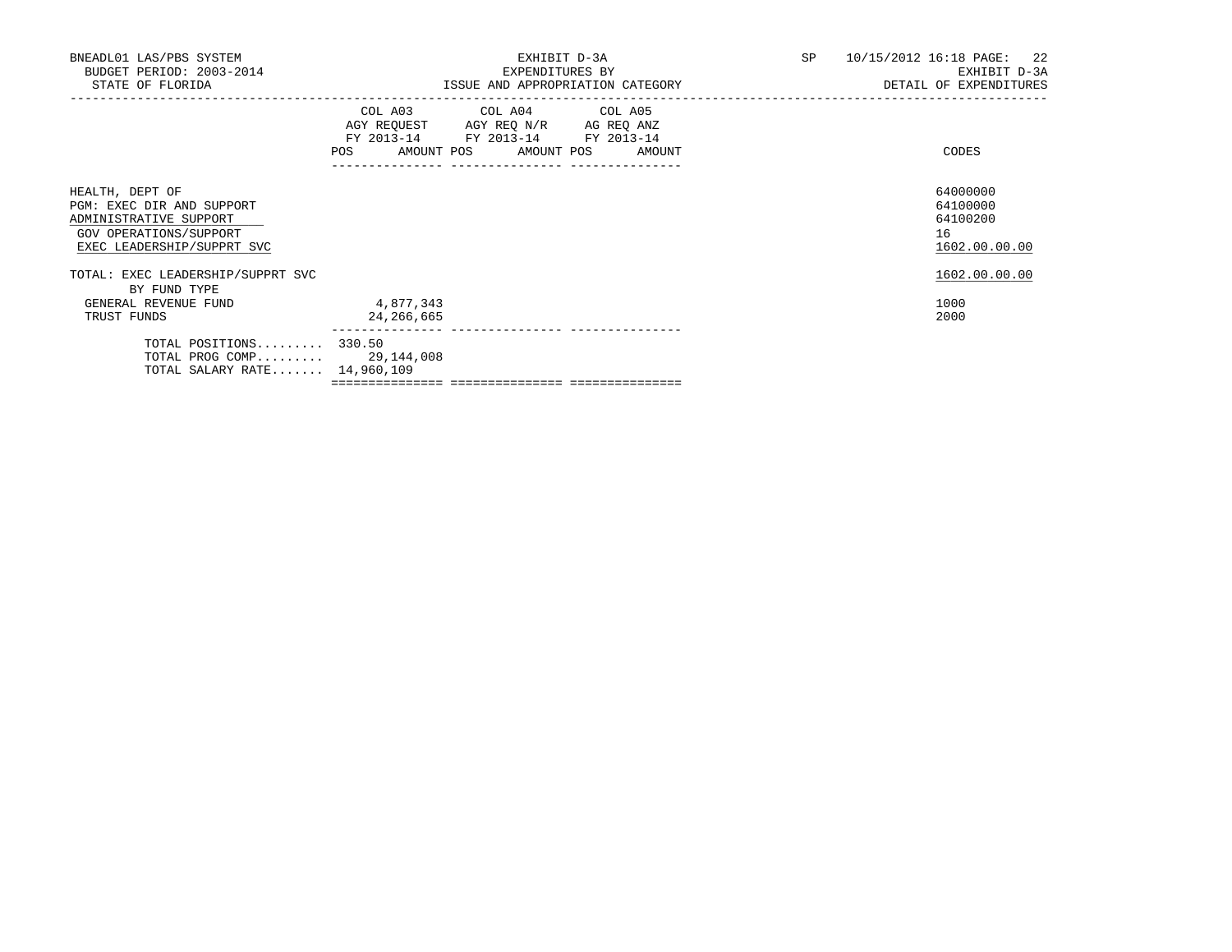| BNEADL01 LAS/PBS SYSTEM<br>BUDGET PERIOD: 2003-2014<br>STATE OF FLORIDA                                                                                                                                                         |           |                      | EXPENDITURES BY                                                                           | EXHIBIT D-3A<br>ISSUE AND APPROPRIATION CATEGORY | SP and the set of the set of the set of the set of the set of the set of the set of the set of the set of the set of the set of the set of the set of the set of the set of the set of the set of the set of the set of the se | 10/15/2012 16:18 PAGE:<br>23<br>EXHIBIT D-3A<br>DETAIL OF EXPENDITURES |
|---------------------------------------------------------------------------------------------------------------------------------------------------------------------------------------------------------------------------------|-----------|----------------------|-------------------------------------------------------------------------------------------|--------------------------------------------------|--------------------------------------------------------------------------------------------------------------------------------------------------------------------------------------------------------------------------------|------------------------------------------------------------------------|
|                                                                                                                                                                                                                                 |           |                      | COL A03 COL A04<br>AGY REQUEST AGY REQ N/R AG REQ ANZ<br>FY 2013-14 FY 2013-14 FY 2013-14 | COL A05<br>POS AMOUNT POS AMOUNT POS AMOUNT      |                                                                                                                                                                                                                                | CODES                                                                  |
| HEALTH, DEPT OF<br>PGM: EXEC DIR AND SUPPORT<br>ADMINISTRATIVE SUPPORT<br>GOV OPERATIONS/SUPPORT<br>INFORMATION TECHNOLOGY<br>ESTIMATED EXPENDITURES<br>IMPLEMENTATION OF REORGANIZATION<br>AUTHORIZED IN CHAPTER 2012-184, LOF |           |                      |                                                                                           |                                                  |                                                                                                                                                                                                                                | 64000000<br>64100000<br>64100200<br>16<br>1603.00.00.00<br>1000000     |
| $-$ HB 1263<br>SALARY RATE<br>SALARY RATE 4,977,604                                                                                                                                                                             |           |                      |                                                                                           |                                                  |                                                                                                                                                                                                                                | 100H000<br>000000                                                      |
| SALARIES AND BENEFITS                                                                                                                                                                                                           |           |                      |                                                                                           |                                                  |                                                                                                                                                                                                                                | 010000                                                                 |
| GENERAL REVENUE FUND -STATE 2,182,296                                                                                                                                                                                           |           |                      |                                                                                           |                                                  |                                                                                                                                                                                                                                | 1000 1                                                                 |
| ADMINISTRATIVE TRUST FUND -STATE                                                                                                                                                                                                | $-FEDERL$ | 630,314<br>2,858,079 |                                                                                           |                                                  |                                                                                                                                                                                                                                | 2021 1<br>2021 3                                                       |
| TOTAL ADMINISTRATIVE TRUST FUND                                                                                                                                                                                                 |           | 3,488,393            |                                                                                           |                                                  |                                                                                                                                                                                                                                | 2021                                                                   |
| TOTAL POSITIONS 96.00<br>TOTAL APPRO                                                                                                                                                                                            |           | 5,670,689            |                                                                                           |                                                  |                                                                                                                                                                                                                                |                                                                        |
| OTHER PERSONAL SERVICES                                                                                                                                                                                                         |           |                      |                                                                                           |                                                  |                                                                                                                                                                                                                                | 030000                                                                 |
| ADMINISTRATIVE TRUST FUND -STATE                                                                                                                                                                                                |           | 231,000              |                                                                                           |                                                  |                                                                                                                                                                                                                                | 2021 1                                                                 |
| EXPENSES                                                                                                                                                                                                                        |           |                      |                                                                                           |                                                  |                                                                                                                                                                                                                                | 040000                                                                 |
| GENERAL REVENUE FUND -STATE 1,961,842                                                                                                                                                                                           |           |                      |                                                                                           |                                                  |                                                                                                                                                                                                                                | 1000 1                                                                 |
| ADMINISTRATIVE TRUST FUND -STATE                                                                                                                                                                                                | -FEDERL   | 208,996<br>280,999   |                                                                                           |                                                  |                                                                                                                                                                                                                                | 2021 1<br>2021 3                                                       |
| TOTAL ADMINISTRATIVE TRUST FUND                                                                                                                                                                                                 |           | 489,995              |                                                                                           |                                                  |                                                                                                                                                                                                                                | 2021                                                                   |
| TOTAL APPRO                                                                                                                                                                                                                     |           | 2,451,837            |                                                                                           |                                                  |                                                                                                                                                                                                                                |                                                                        |
|                                                                                                                                                                                                                                 |           |                      |                                                                                           |                                                  |                                                                                                                                                                                                                                |                                                                        |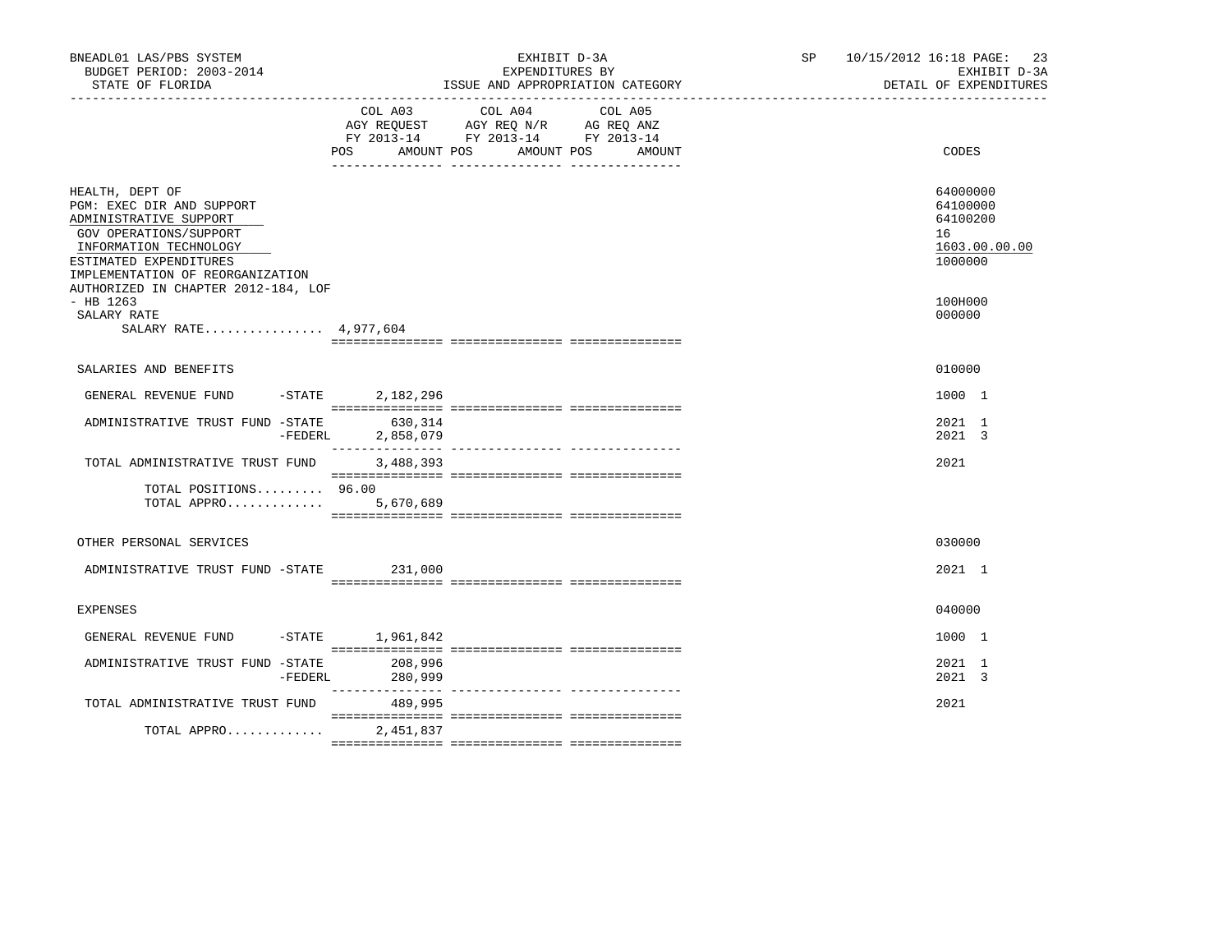| BNEADL01 LAS/PBS SYSTEM<br>BUDGET PERIOD: 2003-2014<br>STATE OF FLORIDA                                                                                                                  | ---------------------------- | EXHIBIT D-3A<br>EXPENDITURES BY<br>ISSUE AND APPROPRIATION CATEGORY<br>----------------------                                       | 10/15/2012 16:18 PAGE:<br>SP<br>EXHIBIT D-3A<br>DETAIL OF EXPENDITURES | 24 |
|------------------------------------------------------------------------------------------------------------------------------------------------------------------------------------------|------------------------------|-------------------------------------------------------------------------------------------------------------------------------------|------------------------------------------------------------------------|----|
|                                                                                                                                                                                          | COL A03                      | COL A04<br>COL A05<br>AGY REQUEST AGY REQ N/R AG REQ ANZ<br>FY 2013-14 FY 2013-14 FY 2013-14<br>POS AMOUNT POS AMOUNT POS<br>AMOUNT | CODES                                                                  |    |
| HEALTH, DEPT OF<br>PGM: EXEC DIR AND SUPPORT<br>ADMINISTRATIVE SUPPORT<br>GOV OPERATIONS/SUPPORT<br>INFORMATION TECHNOLOGY<br>ESTIMATED EXPENDITURES<br>IMPLEMENTATION OF REORGANIZATION |                              |                                                                                                                                     | 64000000<br>64100000<br>64100200<br>16<br>1603.00.00.00<br>1000000     |    |
| AUTHORIZED IN CHAPTER 2012-184, LOF<br>$-$ HB 1263<br>OPERATING CAPITAL OUTLAY                                                                                                           |                              |                                                                                                                                     | 100H000<br>060000                                                      |    |
| ADMINISTRATIVE TRUST FUND -STATE                                                                                                                                                         | 380,000                      |                                                                                                                                     | 2021 1                                                                 |    |
| SPECIAL CATEGORIES<br>CONTRACTED SERVICES                                                                                                                                                |                              |                                                                                                                                     | 100000<br>100777                                                       |    |
| GENERAL REVENUE FUND -STATE<br>ADMINISTRATIVE TRUST FUND -FEDERL                                                                                                                         | 910,718<br>2,894,838         |                                                                                                                                     | 1000 1<br>2021 3                                                       |    |
| TOTAL APPRO                                                                                                                                                                              | 3,805,556                    |                                                                                                                                     |                                                                        |    |
| RISK MANAGEMENT INSURANCE                                                                                                                                                                |                              |                                                                                                                                     | 103241                                                                 |    |
| GENERAL REVENUE FUND -STATE 37,832<br>ADMINISTRATIVE TRUST FUND -FEDERL                                                                                                                  | 25,052                       |                                                                                                                                     | 1000 1<br>2021 3                                                       |    |
| TOTAL APPRO                                                                                                                                                                              | 62,884                       |                                                                                                                                     |                                                                        |    |
| LEASE/PURCHASE/EQUIPMENT                                                                                                                                                                 |                              |                                                                                                                                     | 105281                                                                 |    |
| GENERAL REVENUE FUND                                                                                                                                                                     | $-$ STATE<br>1,517           |                                                                                                                                     | 1000 1                                                                 |    |
| TR/DMS/HR SVCS/STW CONTRCT                                                                                                                                                               |                              |                                                                                                                                     | 107040                                                                 |    |
| GENERAL REVENUE FUND                                                                                                                                                                     | $-STATE$ 17,258              |                                                                                                                                     | 1000 1                                                                 |    |
| ADMINISTRATIVE TRUST FUND -STATE<br>-FEDERL                                                                                                                                              | 18,226<br>9,236              |                                                                                                                                     | 2021 1<br>2021 3                                                       |    |
| TOTAL ADMINISTRATIVE TRUST FUND                                                                                                                                                          | 27,462                       |                                                                                                                                     | 2021                                                                   |    |
| TOTAL APPRO                                                                                                                                                                              | 44,720                       |                                                                                                                                     |                                                                        |    |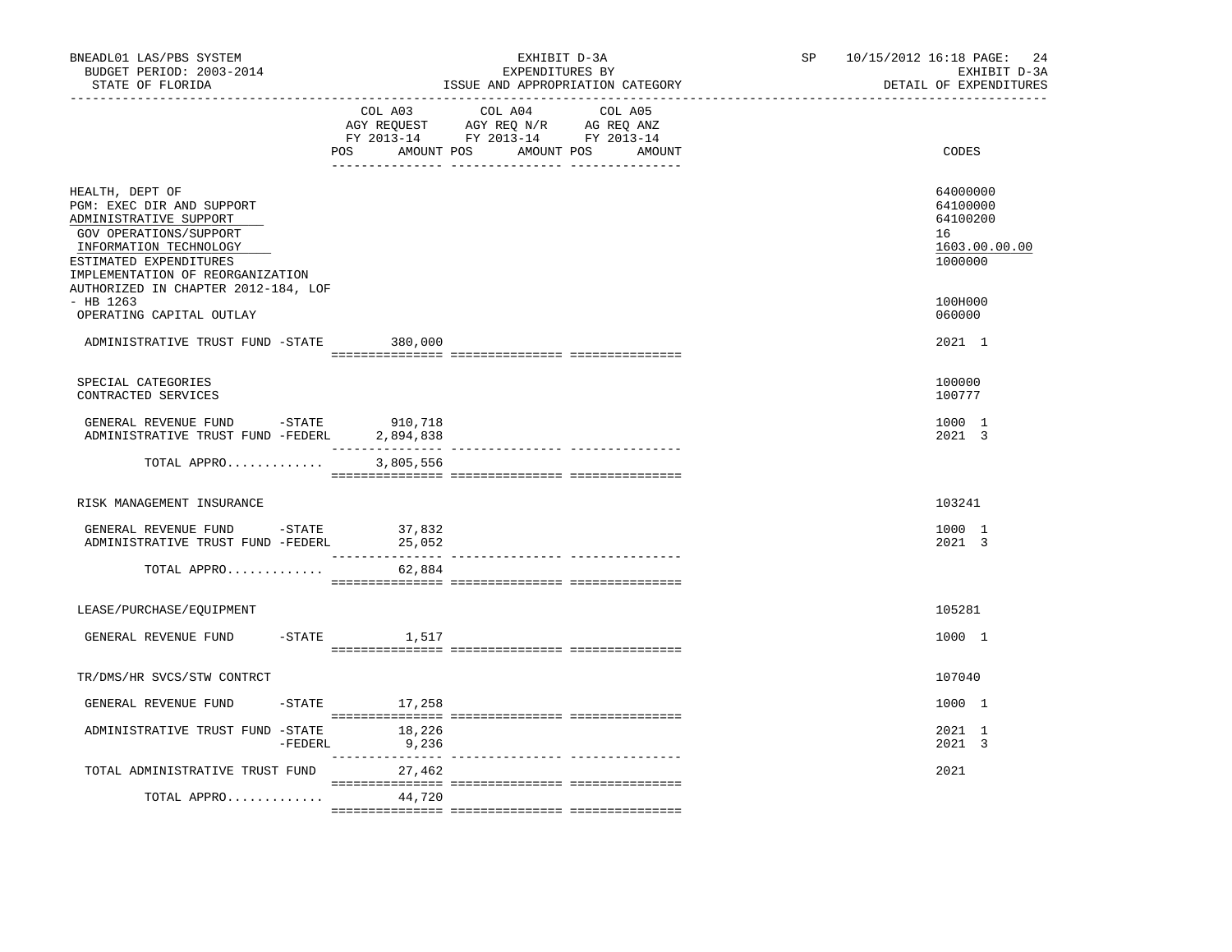| BNEADL01 LAS/PBS SYSTEM<br>BUDGET PERIOD: 2003-2014<br>STATE OF FLORIDA<br>-----------------------------------                                                                           |           |                                      | EXHIBIT D-3A<br>EXPENDITURES BY<br>ISSUE AND APPROPRIATION CATEGORY | SP | 25<br>10/15/2012 16:18 PAGE:<br>EXHIBIT D-3A<br>DETAIL OF EXPENDITURES |                                                                    |
|------------------------------------------------------------------------------------------------------------------------------------------------------------------------------------------|-----------|--------------------------------------|---------------------------------------------------------------------|----|------------------------------------------------------------------------|--------------------------------------------------------------------|
|                                                                                                                                                                                          | COL A03   | COL A04<br>POS AMOUNT POS AMOUNT POS | COL A05<br>AMOUNT                                                   |    | CODES                                                                  |                                                                    |
| HEALTH, DEPT OF<br>PGM: EXEC DIR AND SUPPORT<br>ADMINISTRATIVE SUPPORT<br>GOV OPERATIONS/SUPPORT<br>INFORMATION TECHNOLOGY<br>ESTIMATED EXPENDITURES<br>IMPLEMENTATION OF REORGANIZATION |           |                                      |                                                                     |    |                                                                        | 64000000<br>64100000<br>64100200<br>16<br>1603.00.00.00<br>1000000 |
| AUTHORIZED IN CHAPTER 2012-184, LOF<br>$-$ HB 1263<br>DATA PROCESSING SERVICES<br>DCF DATA CENTER                                                                                        |           |                                      |                                                                     |    |                                                                        | 100H000<br>210000<br>210008                                        |
| ADMINISTRATIVE TRUST FUND -STATE 403,276                                                                                                                                                 | $-FEDERL$ | 867,562                              |                                                                     |    |                                                                        | 2021 1<br>2021 3                                                   |
| TOTAL ADMINISTRATIVE TRUST FUND                                                                                                                                                          |           | 1,270,838                            |                                                                     |    |                                                                        | 2021                                                               |
| TOTAL APPRO                                                                                                                                                                              |           | 1,270,838                            |                                                                     |    |                                                                        |                                                                    |
| SOUTHWOOD SRC                                                                                                                                                                            |           |                                      |                                                                     |    |                                                                        | 210021                                                             |
| GENERAL REVENUE FUND                                                                                                                                                                     |           | -STATE 98,556                        |                                                                     |    |                                                                        | 1000 1                                                             |
| ADMINISTRATIVE TRUST FUND -STATE 1,763,635                                                                                                                                               |           | -FEDERL 2,202,308                    |                                                                     |    |                                                                        | 2021 1<br>2021 3                                                   |
| TOTAL ADMINISTRATIVE TRUST FUND                                                                                                                                                          |           | 3,965,943                            |                                                                     |    |                                                                        | 2021                                                               |
| TOTAL APPRO                                                                                                                                                                              |           | 4,064,499                            |                                                                     |    |                                                                        |                                                                    |
| NORTHWOOD SRC (NSRC)                                                                                                                                                                     |           |                                      |                                                                     |    |                                                                        | 210022                                                             |
| GENERAL REVENUE FUND                                                                                                                                                                     |           | $-STATE$ 498,280                     |                                                                     |    |                                                                        | 1000 1                                                             |
| ADMINISTRATIVE TRUST FUND -STATE 297,732                                                                                                                                                 |           | -FEDERL 1,081,586                    |                                                                     |    |                                                                        | 2021 1<br>2021 3                                                   |
| TOTAL ADMINISTRATIVE TRUST FUND                                                                                                                                                          |           | 1,379,318                            |                                                                     |    |                                                                        | 2021                                                               |
| TOTAL APPRO                                                                                                                                                                              |           | 1,877,598                            |                                                                     |    |                                                                        |                                                                    |
| NORTHWEST REGIONAL DC                                                                                                                                                                    |           |                                      |                                                                     |    |                                                                        | 210023                                                             |
| ADMINISTRATIVE TRUST FUND -FEDERL                                                                                                                                                        |           | 50,116                               |                                                                     |    |                                                                        | 2021 3                                                             |
|                                                                                                                                                                                          |           |                                      |                                                                     |    |                                                                        |                                                                    |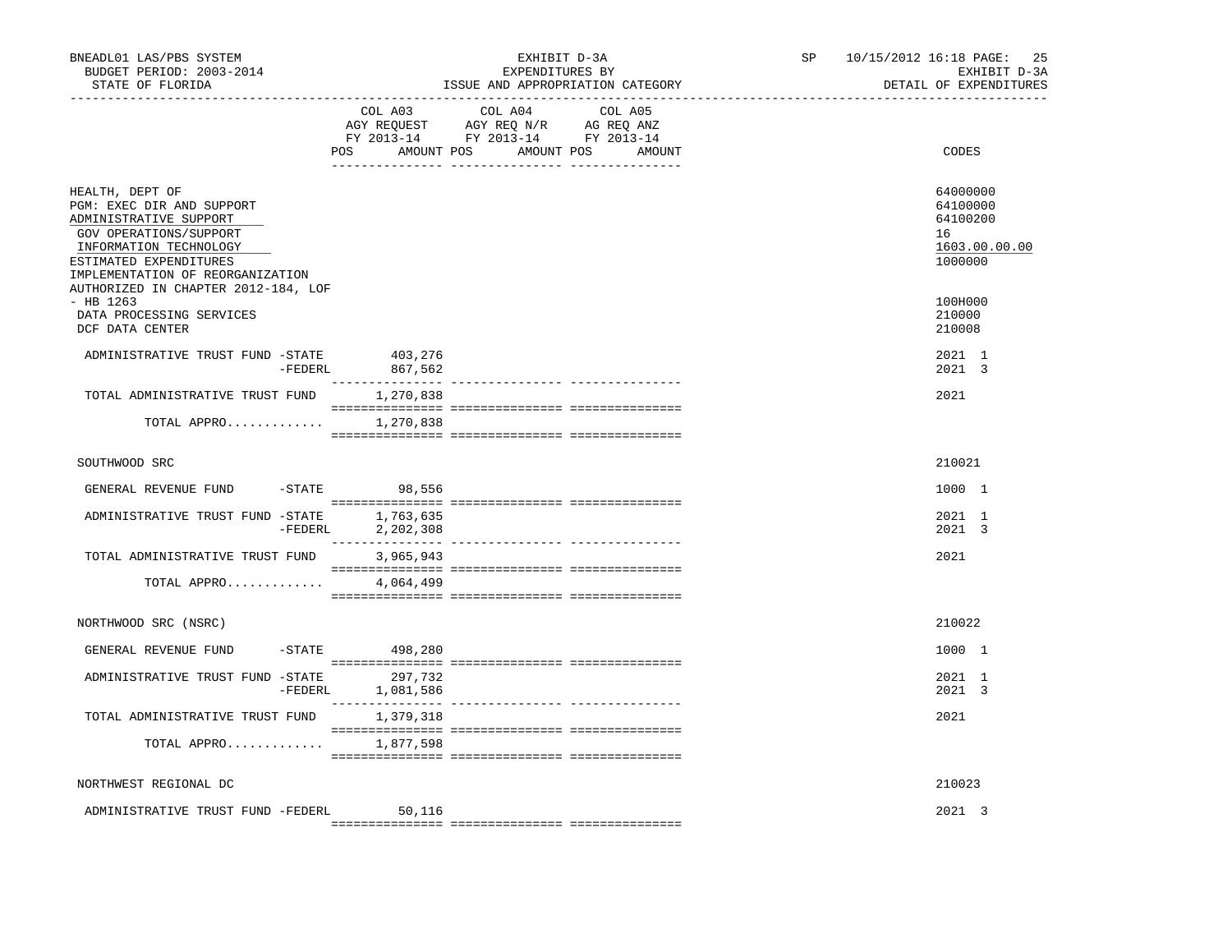| BNEADL01 LAS/PBS SYSTEM<br>BUDGET PERIOD: 2003-2014<br>STATE OF FLORIDA                                                                                                                                                         |                          | EXHIBIT D-3A<br>EXPENDITURES BY<br>ISSUE AND APPROPRIATION CATEGORY                                                       | SP 10/15/2012 16:18 PAGE:<br>26<br>EXHIBIT D-3A<br>DETAIL OF EXPENDITURES |
|---------------------------------------------------------------------------------------------------------------------------------------------------------------------------------------------------------------------------------|--------------------------|---------------------------------------------------------------------------------------------------------------------------|---------------------------------------------------------------------------|
|                                                                                                                                                                                                                                 | <b>POS</b><br>AMOUNT POS | COL A03 COL A04 COL A05<br>AGY REQUEST AGY REQ N/R AG REQ ANZ<br>FY 2013-14 FY 2013-14 FY 2013-14<br>AMOUNT POS<br>AMOUNT | CODES                                                                     |
| HEALTH, DEPT OF<br>PGM: EXEC DIR AND SUPPORT<br>ADMINISTRATIVE SUPPORT<br>GOV OPERATIONS/SUPPORT<br>INFORMATION TECHNOLOGY<br>ESTIMATED EXPENDITURES<br>IMPLEMENTATION OF REORGANIZATION<br>AUTHORIZED IN CHAPTER 2012-184, LOF |                          |                                                                                                                           | 64000000<br>64100000<br>64100200<br>16<br>1603.00.00.00<br>1000000        |
| $-$ HB 1263<br>DATA PROCESSING SERVICES<br>NSRC DEPRECIATION                                                                                                                                                                    |                          |                                                                                                                           | 100H000<br>210000<br>210028                                               |
| ADMINISTRATIVE TRUST FUND -FEDERL 17,011                                                                                                                                                                                        |                          |                                                                                                                           | 2021 3                                                                    |
| TOTAL: IMPLEMENTATION OF REORGANIZATION<br>AUTHORIZED IN CHAPTER 2012-184, LOF<br>$-$ HB 1263<br>TOTAL POSITIONS 96.00<br>TOTAL ISSUE 19,928,265<br>TOTAL SALARY RATE 4,977,604                                                 |                          |                                                                                                                           | 100H000                                                                   |
| ESTIMATED EXPENDITURES - OPERATIONS<br>SALARY RATE<br>SALARY RATE 57,445                                                                                                                                                        |                          |                                                                                                                           | 1001000<br>000000                                                         |
| SALARIES AND BENEFITS<br>$-STATE$<br>GENERAL REVENUE FUND                                                                                                                                                                       | 1.00<br>74,095           |                                                                                                                           | 010000<br>1000 1                                                          |
| SPECIAL CATEGORIES<br>TR/DMS/HR SVCS/STW CONTRCT                                                                                                                                                                                |                          |                                                                                                                           | 100000<br>107040                                                          |
| $-$ STATE<br>GENERAL REVENUE FUND                                                                                                                                                                                               | 356                      |                                                                                                                           | 1000 1                                                                    |
| TOTAL: ESTIMATED EXPENDITURES - OPERATIONS<br>TOTAL POSITIONS 1.00<br>TOTAL ISSUE<br>TOTAL SALARY RATE 57,445                                                                                                                   | 74,451                   |                                                                                                                           | 1001000                                                                   |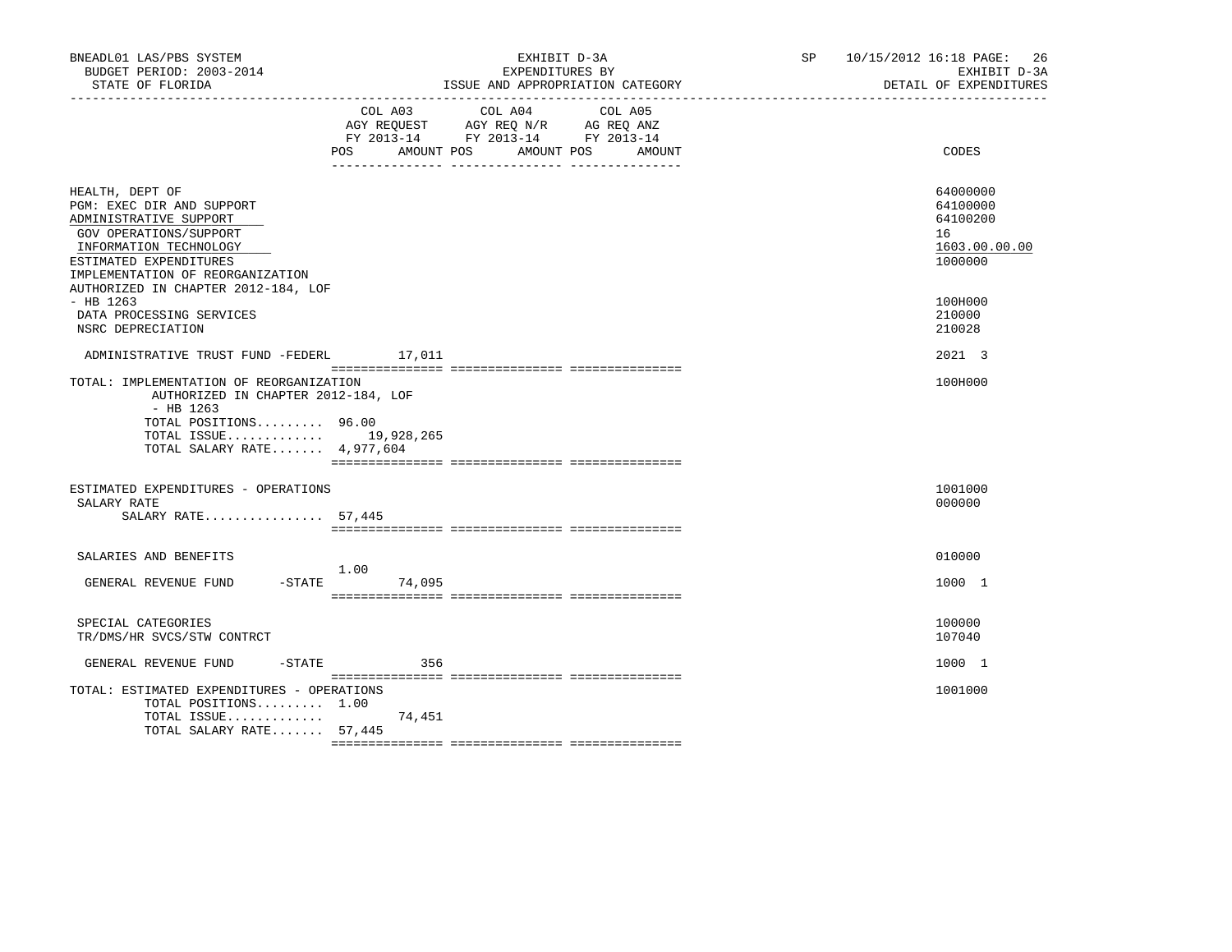| BNEADL01 LAS/PBS SYSTEM<br>BUDGET PERIOD: 2003-2014<br>STATE OF FLORIDA                                                                                                                                                                   |           | --------------------------------- | EXHIBIT D-3A<br>EXPENDITURES BY<br>ISSUE AND APPROPRIATION CATEGORY<br>------------------------------                            | SP | 27<br>10/15/2012 16:18 PAGE:<br>EXHIBIT D-3A<br>DETAIL OF EXPENDITURES        |
|-------------------------------------------------------------------------------------------------------------------------------------------------------------------------------------------------------------------------------------------|-----------|-----------------------------------|----------------------------------------------------------------------------------------------------------------------------------|----|-------------------------------------------------------------------------------|
|                                                                                                                                                                                                                                           |           | COL A03                           | COL A04<br>COL A05<br>AGY REQUEST AGY REQ N/R AG REQ ANZ<br>FY 2013-14 FY 2013-14 FY 2013-14<br>POS AMOUNT POS AMOUNT POS AMOUNT |    | CODES                                                                         |
| HEALTH, DEPT OF<br>PGM: EXEC DIR AND SUPPORT<br>ADMINISTRATIVE SUPPORT<br>GOV OPERATIONS/SUPPORT<br>INFORMATION TECHNOLOGY<br>ESTIMATED EXPENDITURES<br>FLORIDA RETIREMENT SYSTEM<br>CONTRIBUTION ADJUSTMENT FOR<br>FISCAL YEAR 2012-2013 |           |                                   |                                                                                                                                  |    | 64000000<br>64100000<br>64100200<br>16<br>1603.00.00.00<br>1000000<br>1001240 |
| SALARIES AND BENEFITS                                                                                                                                                                                                                     |           |                                   |                                                                                                                                  |    | 010000                                                                        |
| GENERAL REVENUE FUND<br>ADMINISTRATIVE TRUST FUND -STATE 1,497                                                                                                                                                                            |           | $-STATE$ 5,337<br>-FEDERL 6,788   |                                                                                                                                  |    | 1000 1<br>2021 1<br>2021 3                                                    |
| TOTAL ADMINISTRATIVE TRUST FUND 8,285<br>TOTAL APPRO $13,622$                                                                                                                                                                             |           |                                   |                                                                                                                                  |    | 2021                                                                          |
|                                                                                                                                                                                                                                           |           |                                   |                                                                                                                                  |    |                                                                               |
| DATA PROCESSING SERVICES<br>DCF DATA CENTER                                                                                                                                                                                               |           |                                   |                                                                                                                                  |    | 210000<br>210008                                                              |
| ADMINISTRATIVE TRUST FUND -STATE                                                                                                                                                                                                          | -FEDERL   | 641<br>1,378                      |                                                                                                                                  |    | 2021 1<br>2021 3                                                              |
| TOTAL ADMINISTRATIVE TRUST FUND 2,019                                                                                                                                                                                                     |           |                                   |                                                                                                                                  |    | 2021                                                                          |
| TOTAL APPRO                                                                                                                                                                                                                               |           | 2,019                             |                                                                                                                                  |    |                                                                               |
| SOUTHWOOD SRC                                                                                                                                                                                                                             |           |                                   |                                                                                                                                  |    | 210021                                                                        |
| GENERAL REVENUE FUND                                                                                                                                                                                                                      | -STATE    | 55                                |                                                                                                                                  |    | 1000 1                                                                        |
| ADMINISTRATIVE TRUST FUND -STATE                                                                                                                                                                                                          | -FEDERL   | 993<br>1,240                      |                                                                                                                                  |    | 2021 1<br>2021 3                                                              |
| TOTAL ADMINISTRATIVE TRUST FUND 2,233                                                                                                                                                                                                     |           |                                   |                                                                                                                                  |    | 2021                                                                          |
| TOTAL APPRO                                                                                                                                                                                                                               |           | 2,288                             |                                                                                                                                  |    |                                                                               |
| NORTHWOOD SRC (NSRC)                                                                                                                                                                                                                      |           |                                   |                                                                                                                                  |    | 210022                                                                        |
| GENERAL REVENUE FUND                                                                                                                                                                                                                      | $-$ STATE | 246                               |                                                                                                                                  |    | 1000 1                                                                        |
| ADMINISTRATIVE TRUST FUND -STATE                                                                                                                                                                                                          |           | 147                               |                                                                                                                                  |    | 2021 1                                                                        |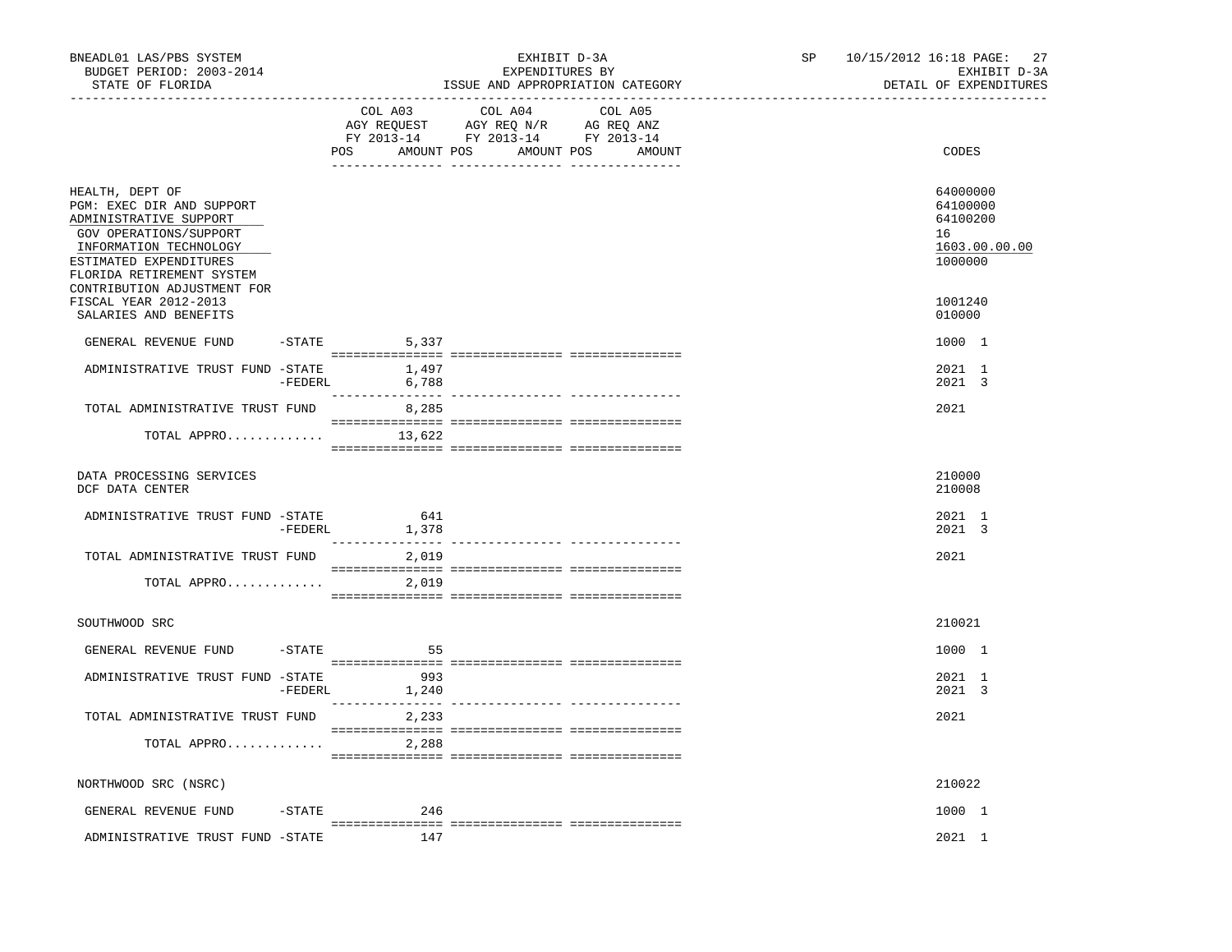| BNEADL01 LAS/PBS SYSTEM<br>BUDGET PERIOD: 2003-2014<br>STATE OF FLORIDA                                                                                                           |                 | EXHIBIT D-3A<br>EXPENDITURES BY<br>ISSUE AND APPROPRIATION CATEGORY                                                              | SP | 10/15/2012 16:18 PAGE: 28<br>EXHIBIT D-3A<br>DETAIL OF EXPENDITURES |
|-----------------------------------------------------------------------------------------------------------------------------------------------------------------------------------|-----------------|----------------------------------------------------------------------------------------------------------------------------------|----|---------------------------------------------------------------------|
|                                                                                                                                                                                   | COL A03         | COL A04<br>COL A05<br>AGY REQUEST AGY REQ N/R AG REQ ANZ<br>FY 2013-14 FY 2013-14 FY 2013-14<br>POS AMOUNT POS AMOUNT POS AMOUNT |    | CODES                                                               |
| HEALTH, DEPT OF<br>PGM: EXEC DIR AND SUPPORT<br>ADMINISTRATIVE SUPPORT<br>GOV OPERATIONS/SUPPORT<br>INFORMATION TECHNOLOGY<br>ESTIMATED EXPENDITURES<br>FLORIDA RETIREMENT SYSTEM |                 |                                                                                                                                  |    | 64000000<br>64100000<br>64100200<br>16<br>1603.00.00.00<br>1000000  |
| CONTRIBUTION ADJUSTMENT FOR<br>FISCAL YEAR 2012-2013<br>DATA PROCESSING SERVICES<br>NORTHWOOD SRC (NSRC)<br>ADMINISTRATIVE TRUST FUND -FEDERL                                     | 534             |                                                                                                                                  |    | 1001240<br>210000<br>210022<br>2021 3                               |
| TOTAL ADMINISTRATIVE TRUST FUND                                                                                                                                                   | 681             |                                                                                                                                  |    | 2021                                                                |
| TOTAL APPRO                                                                                                                                                                       | 927             |                                                                                                                                  |    |                                                                     |
| TOTAL: FLORIDA RETIREMENT SYSTEM<br>CONTRIBUTION ADJUSTMENT FOR<br>FISCAL YEAR 2012-2013<br>TOTAL ISSUE                                                                           | 18,856          |                                                                                                                                  |    | 1001240                                                             |
| ADJUSTMENT TO STATE HEALTH<br>INSURANCE PREMIUM CONTRIBUTION -<br>FISCAL YEAR 2012-13<br>SALARIES AND BENEFITS                                                                    |                 |                                                                                                                                  |    | 1001830<br>010000                                                   |
| GENERAL REVENUE FUND                                                                                                                                                              | $-$ STATE 4,458 |                                                                                                                                  |    | 1000 1                                                              |
| ADMINISTRATIVE TRUST FUND -STATE<br>-FEDERL                                                                                                                                       | 1,252<br>5,677  |                                                                                                                                  |    | 2021 1<br>2021 3                                                    |
| TOTAL ADMINISTRATIVE TRUST FUND                                                                                                                                                   | 6,929           |                                                                                                                                  |    | 2021                                                                |
| TOTAL APPRO                                                                                                                                                                       | 11,387          |                                                                                                                                  |    |                                                                     |
| DATA PROCESSING SERVICES<br>DCF DATA CENTER                                                                                                                                       |                 |                                                                                                                                  |    | 210000<br>210008                                                    |
| ADMINISTRATIVE TRUST FUND -STATE<br>-FEDERL                                                                                                                                       | 529<br>1,138    |                                                                                                                                  |    | 2021 1<br>2021 3                                                    |
| TOTAL ADMINISTRATIVE TRUST FUND                                                                                                                                                   | 1,667           |                                                                                                                                  |    | 2021                                                                |
| TOTAL APPRO                                                                                                                                                                       | 1,667           |                                                                                                                                  |    |                                                                     |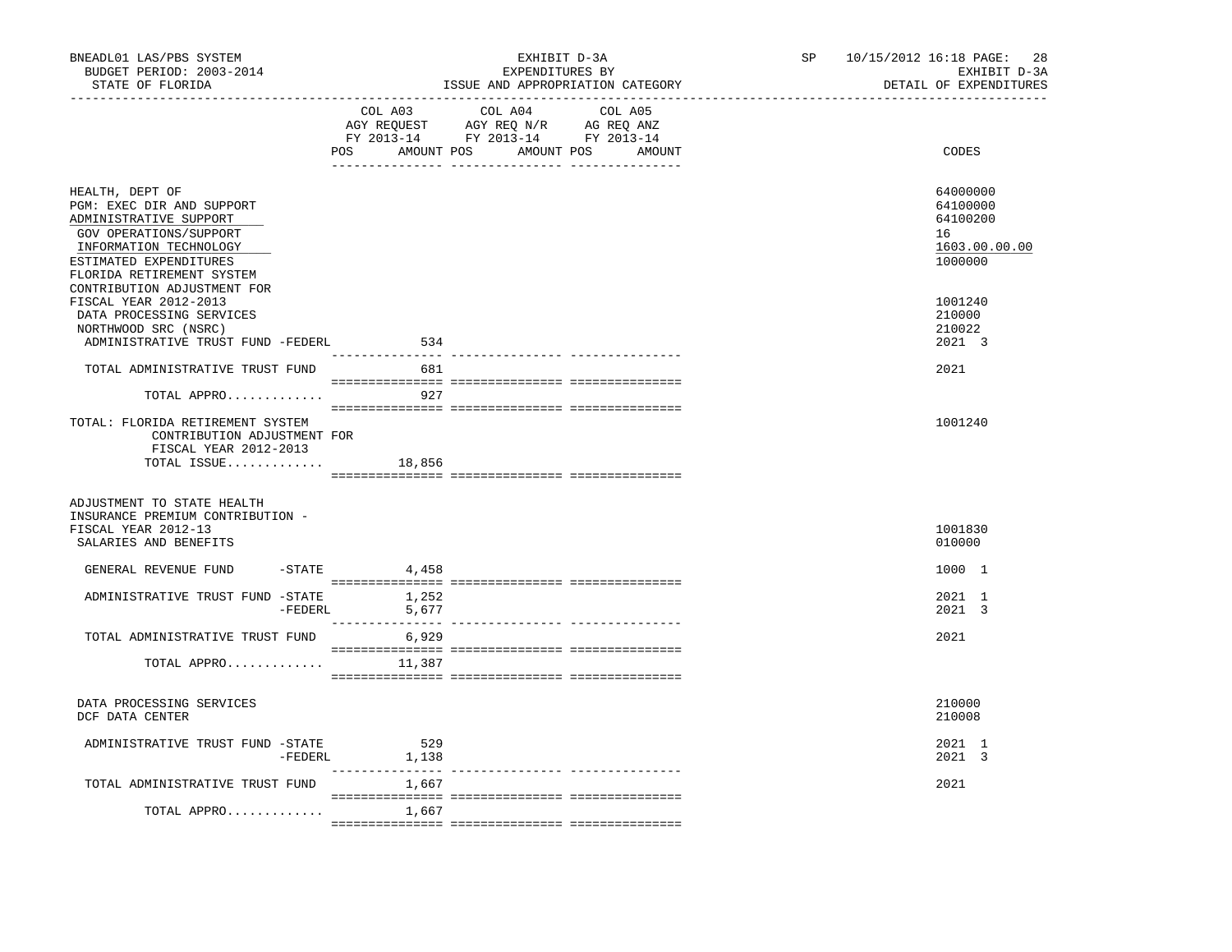| BNEADL01 LAS/PBS SYSTEM<br>BUDGET PERIOD: 2003-2014<br>STATE OF FLORIDA                                                                                                            |         |                                                                                                                                       | EXHIBIT D-3A<br>EXPENDITURES BY<br>ISSUE AND APPROPRIATION CATEGORY | SP 10/15/2012 16:18 PAGE: 29 | EXHIBIT D-3A<br>DETAIL OF EXPENDITURES                             |
|------------------------------------------------------------------------------------------------------------------------------------------------------------------------------------|---------|---------------------------------------------------------------------------------------------------------------------------------------|---------------------------------------------------------------------|------------------------------|--------------------------------------------------------------------|
|                                                                                                                                                                                    |         | COL A03 COL A04 COL A05<br>AGY REQUEST AGY REQ N/R AG REQ ANZ<br>FY 2013-14 FY 2013-14 FY 2013-14<br>POS AMOUNT POS AMOUNT POS AMOUNT |                                                                     | CODES                        |                                                                    |
| HEALTH, DEPT OF<br>PGM: EXEC DIR AND SUPPORT<br>ADMINISTRATIVE SUPPORT<br>GOV OPERATIONS/SUPPORT<br>INFORMATION TECHNOLOGY<br>ESTIMATED EXPENDITURES<br>ADJUSTMENT TO STATE HEALTH |         |                                                                                                                                       |                                                                     |                              | 64000000<br>64100000<br>64100200<br>16<br>1603.00.00.00<br>1000000 |
| INSURANCE PREMIUM CONTRIBUTION -<br>FISCAL YEAR 2012-13<br>DATA PROCESSING SERVICES<br>SOUTHWOOD SRC                                                                               |         |                                                                                                                                       |                                                                     |                              | 1001830<br>210000<br>210021                                        |
| GENERAL REVENUE FUND                                                                                                                                                               |         | $-STATE$<br>50                                                                                                                        |                                                                     |                              | 1000 1                                                             |
| ADMINISTRATIVE TRUST FUND -STATE                                                                                                                                                   |         | 899 899<br>-FEDERL 1,123                                                                                                              |                                                                     |                              | 2021 1<br>2021 3                                                   |
| TOTAL ADMINISTRATIVE TRUST FUND                                                                                                                                                    |         | 2,022                                                                                                                                 |                                                                     |                              | 2021                                                               |
| TOTAL APPRO $2,072$                                                                                                                                                                |         |                                                                                                                                       |                                                                     |                              |                                                                    |
| NORTHWOOD SRC (NSRC)                                                                                                                                                               |         |                                                                                                                                       |                                                                     |                              | 210022                                                             |
| GENERAL REVENUE FUND -STATE 6213                                                                                                                                                   |         |                                                                                                                                       |                                                                     |                              | 1000 1                                                             |
| ADMINISTRATIVE TRUST FUND -STATE                                                                                                                                                   | -FEDERL | 127<br>462                                                                                                                            |                                                                     |                              | 2021 1<br>2021 3                                                   |
| TOTAL ADMINISTRATIVE TRUST FUND 589                                                                                                                                                |         |                                                                                                                                       |                                                                     |                              | 2021                                                               |
| TOTAL APPRO                                                                                                                                                                        |         | 802                                                                                                                                   |                                                                     |                              |                                                                    |
| TOTAL: ADJUSTMENT TO STATE HEALTH<br>INSURANCE PREMIUM CONTRIBUTION -<br>FISCAL YEAR 2012-13                                                                                       |         |                                                                                                                                       |                                                                     |                              | 1001830                                                            |
| TOTAL ISSUE 15,928                                                                                                                                                                 |         |                                                                                                                                       |                                                                     |                              |                                                                    |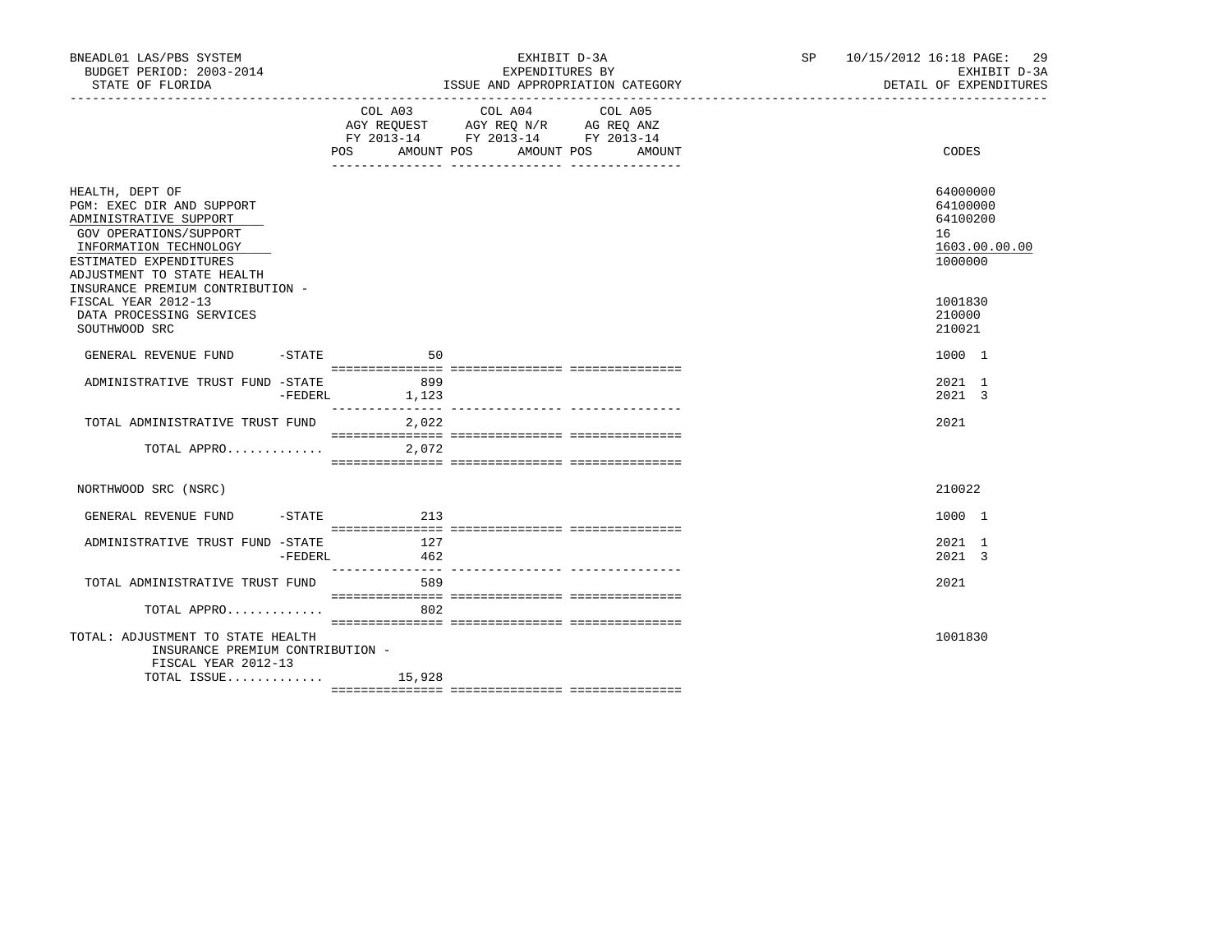| BNEADL01 LAS/PBS SYSTEM<br>BUDGET PERIOD: 2003-2014<br>STATE OF FLORIDA                                                                              | EXHIBIT D-3A<br>EXPENDITURES BY<br>ISSUE AND APPROPRIATION CATEGORY                                                                                                                                                                                                                                        | 10/15/2012 16:18 PAGE: 30<br>SP<br>EXHIBIT D-3A<br>DETAIL OF EXPENDITURES |
|------------------------------------------------------------------------------------------------------------------------------------------------------|------------------------------------------------------------------------------------------------------------------------------------------------------------------------------------------------------------------------------------------------------------------------------------------------------------|---------------------------------------------------------------------------|
|                                                                                                                                                      | COL A03 COL A04 COL A05<br>AGY REQUEST AGY REQ N/R AG REQ ANZ<br>FY 2013-14 FY 2013-14 FY 2013-14<br>AMOUNT POS<br>AMOUNT POS<br>POS<br>AMOUNT                                                                                                                                                             | CODES                                                                     |
|                                                                                                                                                      |                                                                                                                                                                                                                                                                                                            |                                                                           |
| HEALTH, DEPT OF<br>PGM: EXEC DIR AND SUPPORT<br>ADMINISTRATIVE SUPPORT<br>GOV OPERATIONS/SUPPORT<br>INFORMATION TECHNOLOGY<br>ESTIMATED EXPENDITURES |                                                                                                                                                                                                                                                                                                            | 64000000<br>64100000<br>64100200<br>16<br>1603.00.00.00<br>1000000        |
| REALLOCATION OF HUMAN RESOURCES<br>OUTSOURCING<br>SPECIAL CATEGORIES<br>TR/DMS/HR SVCS/STW CONTRCT                                                   |                                                                                                                                                                                                                                                                                                            | 1005900<br>100000<br>107040                                               |
| GENERAL REVENUE FUND<br>$-$ STATE                                                                                                                    | $12 -$                                                                                                                                                                                                                                                                                                     | 1000 1                                                                    |
| ADJUSTMENTS TO CURRENT YEAR<br>ESTIMATED EXPENDITURES<br>ADMINISTRATIVE TRUST FUND REVIEW -<br><b>DEDUCT</b><br>SALARY RATE<br>SALARY RATE 264,962-  |                                                                                                                                                                                                                                                                                                            | 1600000<br>160S090<br>000000                                              |
| SALARIES AND BENEFITS                                                                                                                                |                                                                                                                                                                                                                                                                                                            | 010000                                                                    |
| ADMINISTRATIVE TRUST FUND -STATE 298,957-                                                                                                            |                                                                                                                                                                                                                                                                                                            | 2021 1                                                                    |
| TOTAL: ADMINISTRATIVE TRUST FUND REVIEW -<br>DEDUCT<br>TOTAL SALARY RATE 264,962-                                                                    |                                                                                                                                                                                                                                                                                                            | 160S090                                                                   |
|                                                                                                                                                      |                                                                                                                                                                                                                                                                                                            |                                                                           |
| AGENCY ISSUE NARRATIVE:<br>2013-2014 BUDGET YEAR NARRATIVE:<br>Administrative Trust Fund.                                                            | IT COMPONENT? NO<br>This issue requests a change in Funding Source Indicator (FSI) in the Administrative Support budget entity,                                                                                                                                                                            |                                                                           |
|                                                                                                                                                      | The FSI needs to be changed from a 1 - State Funds/Nonmatch to a 3 - Federal Funds. The source of funding in the<br>Administrative Trust Fund is primarily from Indirect Earnings from federal grants. This change is necessary to align the<br>budget with the funding source as shown in the Schedule I. |                                                                           |
| Please see companion issue #160S100.                                                                                                                 |                                                                                                                                                                                                                                                                                                            |                                                                           |

\*\*\*\*\*\*\*\*\*\*\*\*\*\*\*\*\*\*\*\*\*\*\*\*\*\*\*\*\*\*\*\*\*\*\*\*\*\*\*\*\*\*\*\*\*\*\*\*\*\*\*\*\*\*\*\*\*\*\*\*\*\*\*\*\*\*\*\*\*\*\*\*\*\*\*\*\*\*\*\*\*\*\*\*\*\*\*\*\*\*\*\*\*\*\*\*\*\*\*\*\*\*\*\*\*\*\*\*\*\*\*\*\*\*\*\*\*\*\*\*\*\*\*\*\*\*\*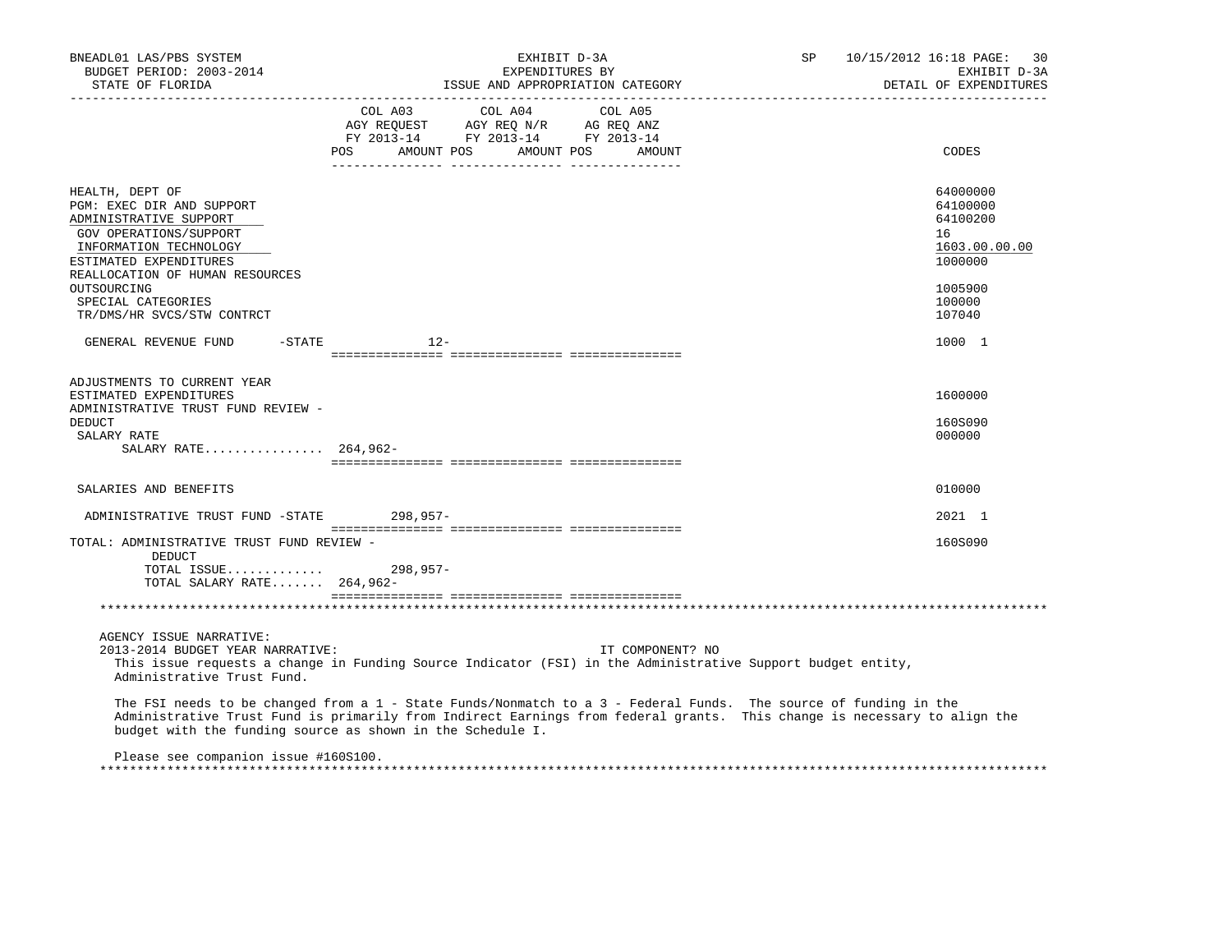| BNEADL01 LAS/PBS SYSTEM<br>BUDGET PERIOD: 2003-2014<br>STATE OF FLORIDA                                                                                                                                                                                                          |                |            | EXHIBIT D-3A<br>EXPENDITURES BY<br>ISSUE AND APPROPRIATION CATEGORY                                                                                                                                                                                                                                                                                                  |           | SP                        |      | 10/15/2012 16:18 PAGE: 31<br>EXHIBIT D-3A<br>DETAIL OF EXPENDITURES           |
|----------------------------------------------------------------------------------------------------------------------------------------------------------------------------------------------------------------------------------------------------------------------------------|----------------|------------|----------------------------------------------------------------------------------------------------------------------------------------------------------------------------------------------------------------------------------------------------------------------------------------------------------------------------------------------------------------------|-----------|---------------------------|------|-------------------------------------------------------------------------------|
|                                                                                                                                                                                                                                                                                  | COL A03<br>POS | COL A04    | COL A05<br>$\begin{array}{ccccccccc} \text{COL} & \text{AUI} & \text{CUL} & \text{AUI} & \text{CUL} & \text{AUI} \\ \text{AGY} & \text{REQUEST} & \text{AGY} & \text{REQ} & \text{N/R} & \text{AG} & \text{REQ} & \text{ANZ} \\ \text{FY} & 2013\text{--}14 & \text{FY} & 2013\text{--}14 & \text{FY} & 2013\text{--}14 \end{array}$<br>AMOUNT POS AMOUNT POS AMOUNT |           |                           |      | CODES                                                                         |
| HEALTH, DEPT OF<br>PGM: EXEC DIR AND SUPPORT<br>ADMINISTRATIVE SUPPORT<br>GOV OPERATIONS/SUPPORT<br>INFORMATION TECHNOLOGY<br>ADJUSTMENTS TO CURRENT YEAR<br>ESTIMATED EXPENDITURES<br>ADMINISTRATIVE TRUST FUND REVIEW -<br>DEDUCT<br>POSITION DETAIL OF SALARIES AND BENEFITS: |                |            | __ ________________ ___________                                                                                                                                                                                                                                                                                                                                      |           |                           |      | 64000000<br>64100000<br>64100200<br>16<br>1603.00.00.00<br>1600000<br>160S090 |
|                                                                                                                                                                                                                                                                                  | FTE            | BASE RATE  | ADDITIVES                                                                                                                                                                                                                                                                                                                                                            | BENEFITS  | SUBTOTAL                  | ာ အေ | LAPSE LAPSED SALARIES<br>AND BENEFITS                                         |
| A03 - AGY REOUEST FY 2013-14                                                                                                                                                                                                                                                     |                |            |                                                                                                                                                                                                                                                                                                                                                                      |           |                           |      |                                                                               |
| CHANGES TO CURRENTLY AUTHORIZED POSITIONS<br>RA01 RATE & SALARY ADJ - BENEFITS NO FTE<br>C0001 001                                                                                                                                                                               | 0.00           | 264,962-   |                                                                                                                                                                                                                                                                                                                                                                      |           | $33,995 - 298,957 - 0.00$ |      | $298.957-$                                                                    |
| TOTALS FOR ISSUE BY FUND<br>2021 ADMINISTRATIVE TRUST FUND                                                                                                                                                                                                                       |                |            |                                                                                                                                                                                                                                                                                                                                                                      |           |                           |      | 298,957-                                                                      |
|                                                                                                                                                                                                                                                                                  | 0.00           | $264,962-$ |                                                                                                                                                                                                                                                                                                                                                                      | $33,995-$ | 298,957-                  |      | --------------<br>$298, 957 -$<br>==============                              |
|                                                                                                                                                                                                                                                                                  |                |            |                                                                                                                                                                                                                                                                                                                                                                      |           |                           |      |                                                                               |
| ADMINISTRATIVE TRUST FUND REVIEW -<br>ADD<br>SALARY RATE<br>SALARY RATE 264,962                                                                                                                                                                                                  |                |            |                                                                                                                                                                                                                                                                                                                                                                      |           |                           |      | 160S100<br>000000                                                             |
| SALARIES AND BENEFITS                                                                                                                                                                                                                                                            |                |            |                                                                                                                                                                                                                                                                                                                                                                      |           |                           |      | 010000                                                                        |
| ADMINISTRATIVE TRUST FUND -FEDERL                                                                                                                                                                                                                                                | 298,957        |            |                                                                                                                                                                                                                                                                                                                                                                      |           |                           |      | 2021 3                                                                        |
| TOTAL: ADMINISTRATIVE TRUST FUND REVIEW -<br>ADD<br>TOTAL ISSUE<br>TOTAL SALARY RATE 264,962                                                                                                                                                                                     | 298,957        |            |                                                                                                                                                                                                                                                                                                                                                                      |           |                           |      | 160S100                                                                       |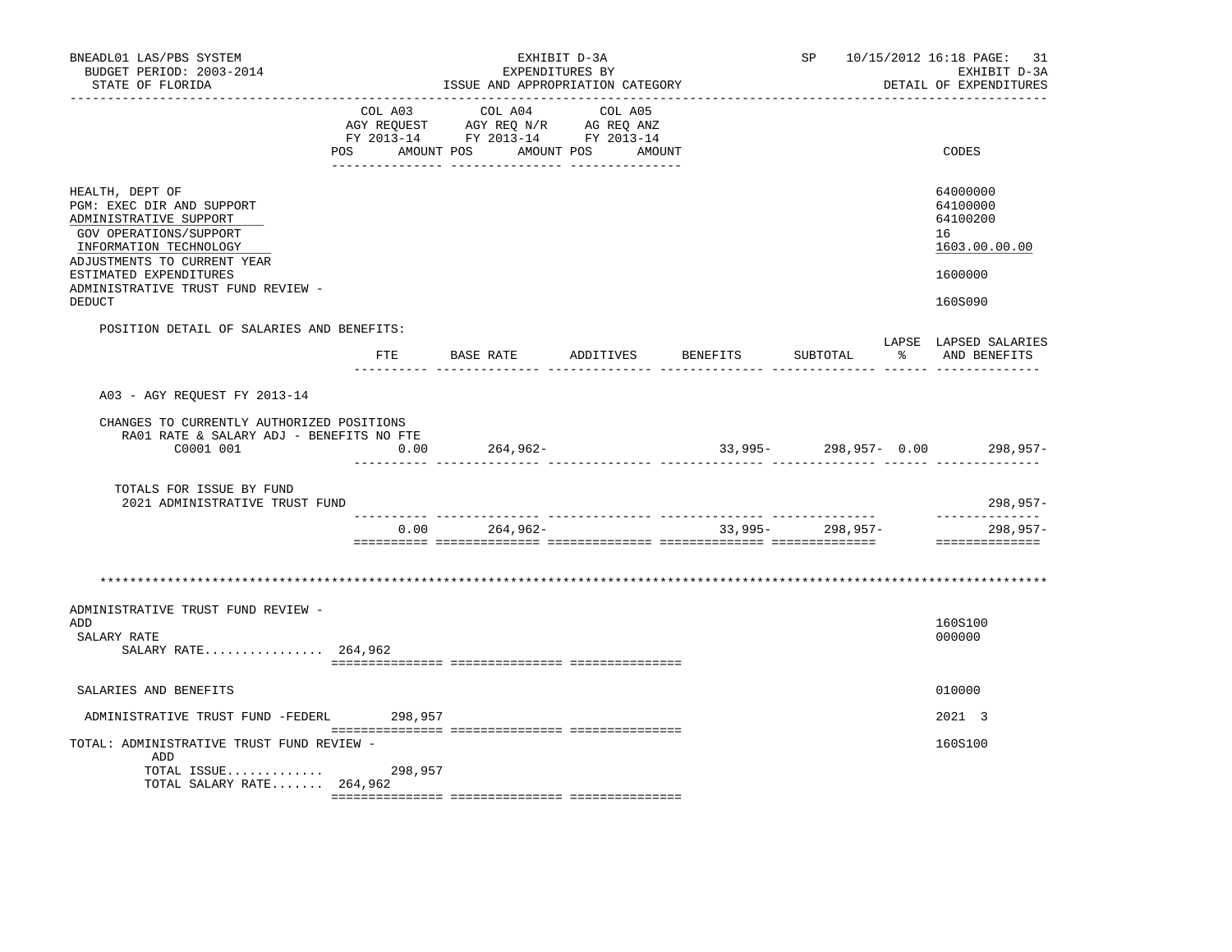| BNEADL01 LAS/PBS SYSTEM<br>BUDGET PERIOD: 2003-2014<br>STATE OF FLORIDA                                                                                                                                                                                                                                                                                                                                                                                                                                                                                                          |         | EXHIBIT D-3A<br>ISSUE AND APPROPRIATION CATEGORY                       | EXPENDITURES BY   |                | SP 10/15/2012 16:18 PAGE: 32<br>EXHIBIT D-3A<br>DETAIL OF EXPENDITURES |
|----------------------------------------------------------------------------------------------------------------------------------------------------------------------------------------------------------------------------------------------------------------------------------------------------------------------------------------------------------------------------------------------------------------------------------------------------------------------------------------------------------------------------------------------------------------------------------|---------|------------------------------------------------------------------------|-------------------|----------------|------------------------------------------------------------------------|
|                                                                                                                                                                                                                                                                                                                                                                                                                                                                                                                                                                                  |         |                                                                        |                   |                |                                                                        |
|                                                                                                                                                                                                                                                                                                                                                                                                                                                                                                                                                                                  |         | COL A03 COL A04 COL A05                                                |                   |                |                                                                        |
|                                                                                                                                                                                                                                                                                                                                                                                                                                                                                                                                                                                  |         | AGY REQUEST AGY REQ N/R AG REQ ANZ<br>FY 2013-14 FY 2013-14 FY 2013-14 |                   |                |                                                                        |
|                                                                                                                                                                                                                                                                                                                                                                                                                                                                                                                                                                                  | POS FOR | AMOUNT POS                                                             | AMOUNT POS AMOUNT |                | CODES                                                                  |
| HEALTH, DEPT OF                                                                                                                                                                                                                                                                                                                                                                                                                                                                                                                                                                  |         |                                                                        |                   |                | 64000000                                                               |
| PGM: EXEC DIR AND SUPPORT                                                                                                                                                                                                                                                                                                                                                                                                                                                                                                                                                        |         |                                                                        |                   |                | 64100000                                                               |
| ADMINISTRATIVE SUPPORT                                                                                                                                                                                                                                                                                                                                                                                                                                                                                                                                                           |         |                                                                        |                   |                | 64100200                                                               |
| GOV OPERATIONS/SUPPORT                                                                                                                                                                                                                                                                                                                                                                                                                                                                                                                                                           |         |                                                                        |                   |                | 16                                                                     |
| INFORMATION TECHNOLOGY                                                                                                                                                                                                                                                                                                                                                                                                                                                                                                                                                           |         |                                                                        |                   |                | 1603.00.00.00                                                          |
| ADJUSTMENTS TO CURRENT YEAR<br>ESTIMATED EXPENDITURES                                                                                                                                                                                                                                                                                                                                                                                                                                                                                                                            |         |                                                                        |                   |                | 1600000                                                                |
| ADMINISTRATIVE TRUST FUND REVIEW -                                                                                                                                                                                                                                                                                                                                                                                                                                                                                                                                               |         |                                                                        |                   |                |                                                                        |
| ADD                                                                                                                                                                                                                                                                                                                                                                                                                                                                                                                                                                              |         |                                                                        |                   |                | 160S100                                                                |
|                                                                                                                                                                                                                                                                                                                                                                                                                                                                                                                                                                                  |         |                                                                        |                   |                |                                                                        |
|                                                                                                                                                                                                                                                                                                                                                                                                                                                                                                                                                                                  |         |                                                                        | IT COMPONENT? NO  |                |                                                                        |
| 2013-2014 BUDGET YEAR NARRATIVE:<br>This issue requests a change in Funding Source Indicator (FSI) in the Administrative Support budget entity,<br>Administrative Trust Fund.<br>The FSI needs to be changed from a 1 - State Funds/Nonmatch to a 3 - Federal Funds. The source of funding in the<br>Administrative Trust Fund is primarily from Indirect Earnings from federal grants. This change is necessary to align the<br>budget with the funding source as shown in the Schedule I.<br>Please see companion issue #160S090.<br>POSITION DETAIL OF SALARIES AND BENEFITS: | ETE     |                                                                        |                   |                | LAPSE LAPSED SALARIES<br>% AND BENEFITS                                |
| A03 - AGY REOUEST FY 2013-14                                                                                                                                                                                                                                                                                                                                                                                                                                                                                                                                                     |         |                                                                        |                   |                |                                                                        |
|                                                                                                                                                                                                                                                                                                                                                                                                                                                                                                                                                                                  |         |                                                                        |                   |                |                                                                        |
| CHANGES TO CURRENTLY AUTHORIZED POSITIONS<br>RA01 RATE & SALARY ADJ - BENEFITS NO FTE                                                                                                                                                                                                                                                                                                                                                                                                                                                                                            |         |                                                                        |                   |                |                                                                        |
| C0001 002                                                                                                                                                                                                                                                                                                                                                                                                                                                                                                                                                                        | 0.00    | 264,962                                                                |                   |                |                                                                        |
| TOTALS FOR ISSUE BY FUND<br>2021 ADMINISTRATIVE TRUST FUND                                                                                                                                                                                                                                                                                                                                                                                                                                                                                                                       |         |                                                                        |                   |                | 33,995 298,957 0.00 298,957<br>298,957                                 |
|                                                                                                                                                                                                                                                                                                                                                                                                                                                                                                                                                                                  |         | $0.00$ 264,962                                                         |                   | 33,995 298,957 | ______________<br>298,957                                              |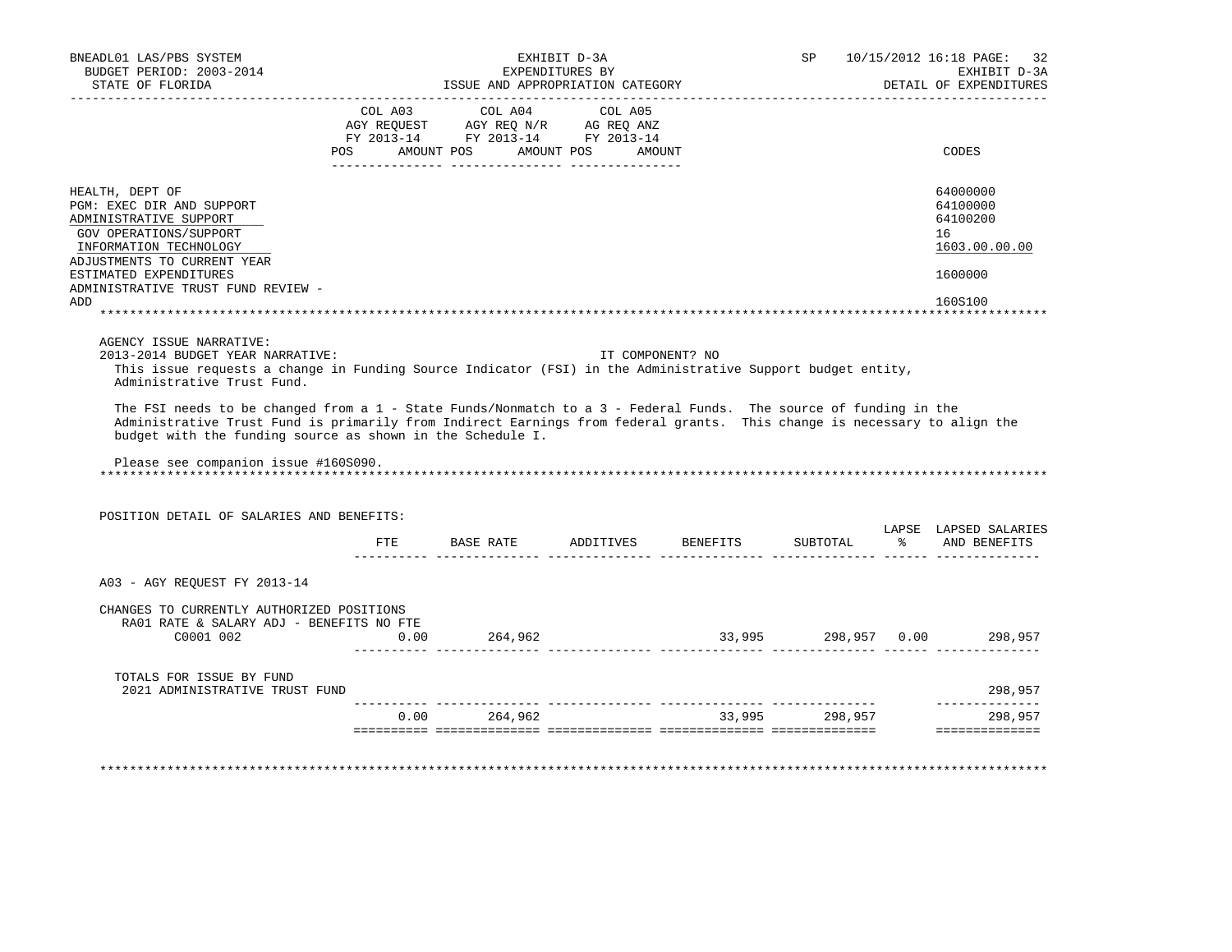| BNEADL01 LAS/PBS SYSTEM<br>BUDGET PERIOD: 2003-2014<br>STATE OF FLORIDA                                                                                                             |                              | EXHIBIT D-3A<br>EXPENDITURES BY<br>ISSUE AND APPROPRIATION CATEGORY                                                                  | SP <sub>2</sub> | 10/15/2012 16:18 PAGE: 33<br>EXHIBIT D-3A<br>DETAIL OF EXPENDITURES |
|-------------------------------------------------------------------------------------------------------------------------------------------------------------------------------------|------------------------------|--------------------------------------------------------------------------------------------------------------------------------------|-----------------|---------------------------------------------------------------------|
|                                                                                                                                                                                     | POS                          | COL A03 COL A04 COL A05<br>AGY REQUEST AGY REQ N/R AG REQ ANZ<br>FY 2013-14 FY 2013-14 FY 2013-14<br>AMOUNT POS AMOUNT POS<br>AMOUNT |                 | CODES                                                               |
| HEALTH, DEPT OF<br>PGM: EXEC DIR AND SUPPORT<br>ADMINISTRATIVE SUPPORT<br>GOV OPERATIONS/SUPPORT<br>INFORMATION TECHNOLOGY<br>ANNUALIZATION OF ADMINISTERED<br>FUNDS APPROPRIATIONS |                              |                                                                                                                                      |                 | 64000000<br>64100000<br>64100200<br>16<br>1603.00.00.00<br>26A0000  |
| STATE HEALTH INSURANCE ADJUSTMENT<br>FOR FY 2012-13 - 10 MONTHS<br>ANNUALIZATION<br>SALARIES AND BENEFITS                                                                           |                              |                                                                                                                                      |                 | 26A1830<br>010000                                                   |
| GENERAL REVENUE FUND                                                                                                                                                                | -STATE 22,290                |                                                                                                                                      |                 | 1000 1                                                              |
| ADMINISTRATIVE TRUST FUND -STATE                                                                                                                                                    | 6,260<br>$-FEDERL$<br>28,385 |                                                                                                                                      |                 | 2021 1<br>$2021 \quad 3$                                            |
| TOTAL ADMINISTRATIVE TRUST FUND                                                                                                                                                     | 34,645                       |                                                                                                                                      |                 | 2021                                                                |
| TOTAL APPRO                                                                                                                                                                         | 56,935                       |                                                                                                                                      |                 |                                                                     |
| DATA PROCESSING SERVICES<br>DCF DATA CENTER                                                                                                                                         |                              |                                                                                                                                      |                 | 210000<br>210008                                                    |
| ADMINISTRATIVE TRUST FUND -STATE<br>-FEDERL                                                                                                                                         | 2,645<br>5,690               |                                                                                                                                      |                 | 2021 1<br>2021 3                                                    |
| TOTAL ADMINISTRATIVE TRUST FUND                                                                                                                                                     | 8,335                        |                                                                                                                                      |                 | 2021                                                                |
| TOTAL APPRO                                                                                                                                                                         | 8,335                        |                                                                                                                                      |                 |                                                                     |
| SOUTHWOOD SRC                                                                                                                                                                       |                              |                                                                                                                                      |                 | 210021                                                              |
| GENERAL REVENUE FUND<br>$-$ STATE                                                                                                                                                   | 250                          |                                                                                                                                      |                 | 1000 1                                                              |
| ADMINISTRATIVE TRUST FUND -STATE                                                                                                                                                    | 4,495<br>$-FEDERL$ 5,615     |                                                                                                                                      |                 | 2021 1<br>2021 3                                                    |
| TOTAL ADMINISTRATIVE TRUST FUND                                                                                                                                                     | 10,110                       |                                                                                                                                      |                 | 2021                                                                |
| TOTAL APPRO                                                                                                                                                                         | 10,360                       |                                                                                                                                      |                 |                                                                     |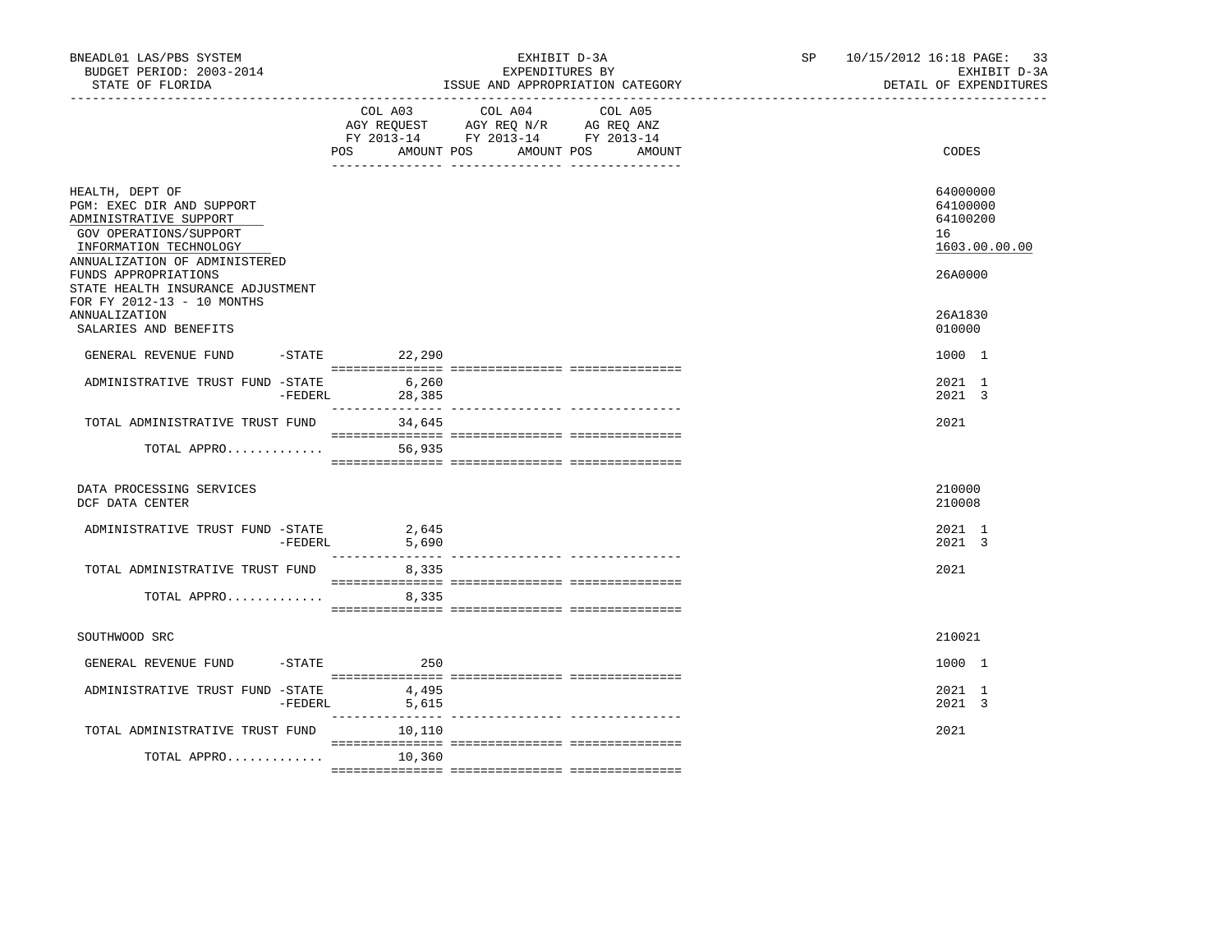| BNEADL01 LAS/PBS SYSTEM<br>BUDGET PERIOD: 2003-2014<br>STATE OF FLORIDA                                                                                     |                        | EXHIBIT D-3A<br>EXPENDITURES BY<br>ISSUE AND APPROPRIATION CATEGORY                                                           | SP 10/15/2012 16:18 PAGE:<br>34<br>EXHIBIT D-3A<br>DETAIL OF EXPENDITURES |
|-------------------------------------------------------------------------------------------------------------------------------------------------------------|------------------------|-------------------------------------------------------------------------------------------------------------------------------|---------------------------------------------------------------------------|
|                                                                                                                                                             | COL A03                | COL A04 COL A05<br>AGY REQUEST AGY REQ N/R AG REQ ANZ<br>FY 2013-14 FY 2013-14 FY 2013-14<br>POS AMOUNT POS AMOUNT POS AMOUNT | CODES                                                                     |
|                                                                                                                                                             |                        |                                                                                                                               |                                                                           |
| HEALTH, DEPT OF<br>PGM: EXEC DIR AND SUPPORT<br>ADMINISTRATIVE SUPPORT<br>GOV OPERATIONS/SUPPORT<br>INFORMATION TECHNOLOGY<br>ANNUALIZATION OF ADMINISTERED |                        |                                                                                                                               | 64000000<br>64100000<br>64100200<br>16<br>1603.00.00.00                   |
| FUNDS APPROPRIATIONS<br>STATE HEALTH INSURANCE ADJUSTMENT<br>FOR FY 2012-13 - 10 MONTHS                                                                     |                        |                                                                                                                               | 26A0000                                                                   |
| ANNUALIZATION<br>DATA PROCESSING SERVICES<br>NORTHWOOD SRC (NSRC)                                                                                           |                        |                                                                                                                               | 26A1830<br>210000<br>210022                                               |
| GENERAL REVENUE FUND                                                                                                                                        | $-$ STATE $1,065$      |                                                                                                                               | 1000 1                                                                    |
| ADMINISTRATIVE TRUST FUND -STATE                                                                                                                            | 635<br>$-FEDERL$ 2,310 |                                                                                                                               | 2021 1<br>2021 3                                                          |
| TOTAL ADMINISTRATIVE TRUST FUND                                                                                                                             | 2,945                  |                                                                                                                               | 2021                                                                      |
| TOTAL APPRO $4,010$                                                                                                                                         |                        |                                                                                                                               |                                                                           |
| TOTAL: STATE HEALTH INSURANCE ADJUSTMENT<br>FOR FY 2012-13 - 10 MONTHS<br>ANNUALIZATION                                                                     |                        |                                                                                                                               | 26A1830                                                                   |
| TOTAL ISSUE $79,640$                                                                                                                                        |                        |                                                                                                                               |                                                                           |
| AGENCY-WIDE INFORMATION TECHNOLOGY<br>INFORMATION TECHNOLOGY                                                                                                |                        |                                                                                                                               | 3620000                                                                   |
| INFRASTRUCTURE<br>EXPENSES                                                                                                                                  |                        |                                                                                                                               | 36201C0<br>040000                                                         |
| ADMINISTRATIVE TRUST FUND -FEDERL 8,096,769                                                                                                                 |                        |                                                                                                                               | 2021 3                                                                    |
| OPERATING CAPITAL OUTLAY                                                                                                                                    |                        |                                                                                                                               | 060000                                                                    |
| ADMINISTRATIVE TRUST FUND -FEDERL                                                                                                                           |                        | 2,710,000 2,710,000                                                                                                           | 2021 3                                                                    |
| SPECIAL CATEGORIES<br>CONTRACTED SERVICES                                                                                                                   |                        |                                                                                                                               | 100000<br>100777                                                          |
| ADMINISTRATIVE TRUST FUND -FEDERL 293,866                                                                                                                   |                        |                                                                                                                               | 2021 3                                                                    |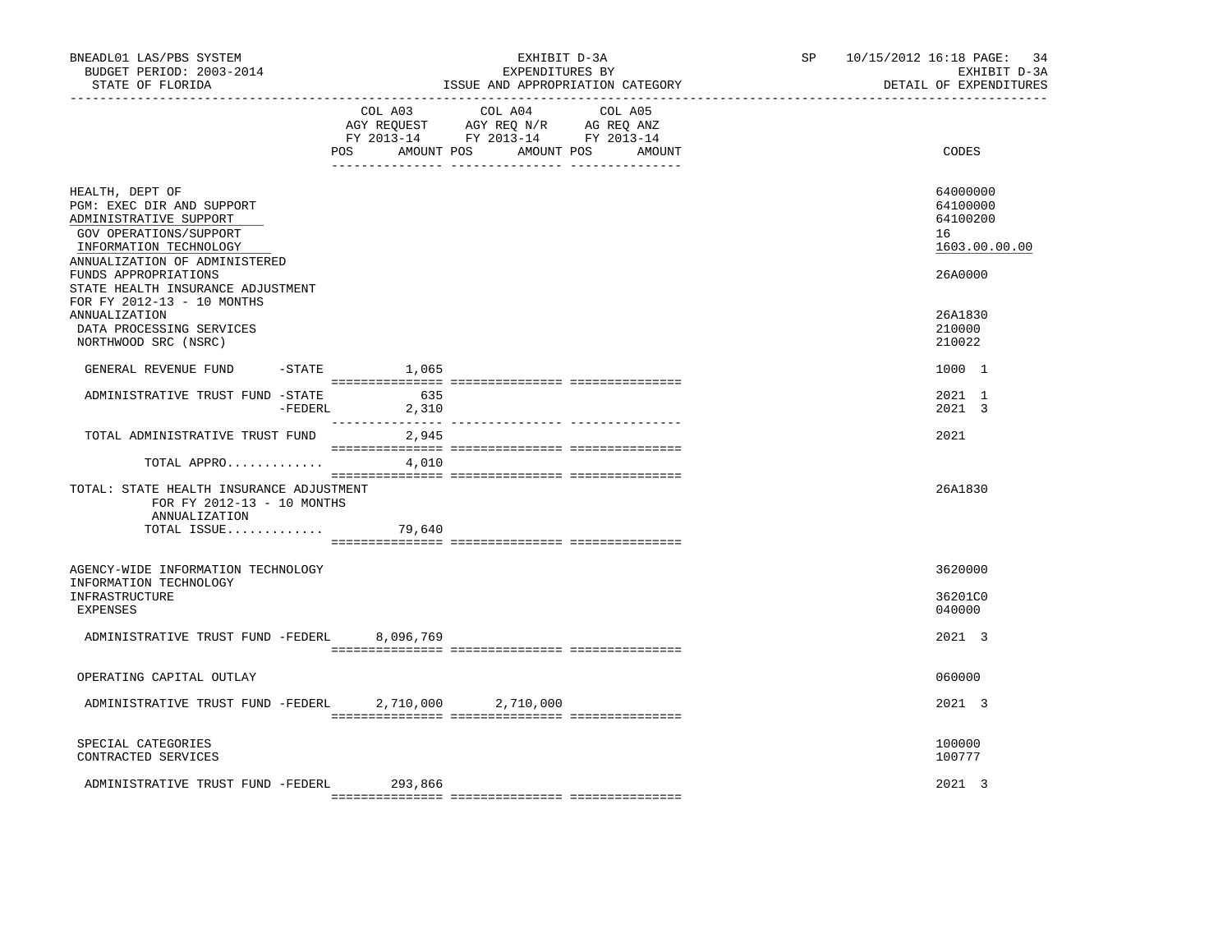| BNEADL01 LAS/PBS SYSTEM<br>BUDGET PERIOD: 2003-2014<br>STATE OF FLORIDA                                                                                                                                      | EXHIBIT D-3A<br>EXPENDITURES BY<br>ISSUE AND APPROPRIATION CATEGORY                                                                   | SP 10/15/2012 16:18 PAGE: 35<br>EXHIBIT D-3A<br>DETAIL OF EXPENDITURES |                                                                               |  |
|--------------------------------------------------------------------------------------------------------------------------------------------------------------------------------------------------------------|---------------------------------------------------------------------------------------------------------------------------------------|------------------------------------------------------------------------|-------------------------------------------------------------------------------|--|
|                                                                                                                                                                                                              | COL A03 COL A04 COL A05<br>AGY REQUEST AGY REQ N/R AG REQ ANZ<br>FY 2013-14 FY 2013-14 FY 2013-14<br>POS AMOUNT POS AMOUNT POS AMOUNT |                                                                        | CODES                                                                         |  |
| HEALTH, DEPT OF<br>PGM: EXEC DIR AND SUPPORT<br>ADMINISTRATIVE SUPPORT<br>GOV OPERATIONS/SUPPORT<br>INFORMATION TECHNOLOGY<br>AGENCY-WIDE INFORMATION TECHNOLOGY<br>INFORMATION TECHNOLOGY<br>INFRASTRUCTURE |                                                                                                                                       |                                                                        | 64000000<br>64100000<br>64100200<br>16<br>1603.00.00.00<br>3620000<br>36201C0 |  |
| TOTAL: INFORMATION TECHNOLOGY<br>INFRASTRUCTURE<br>TOTAL ISSUE 11,100,635 2,710,000                                                                                                                          |                                                                                                                                       |                                                                        | 36201C0                                                                       |  |
|                                                                                                                                                                                                              |                                                                                                                                       |                                                                        |                                                                               |  |

AGENCY ISSUE NARRATIVE:

 2013-2014 BUDGET YEAR NARRATIVE: IT COMPONENT? YES The Department of Health (DOH) requests \$11,100,635 Administrative Trust fund budget authority, \$8,390,635 recurring and \$2,710,000 non-recurring to support Information Technology infrastructure.

 DOH requests \$ 8,096,769 in recurring expense authority. Information Technology currently does not have sufficient appropriation to renew software agreements and equipment upgrades as well as our typical lights on services for the Agency.

FY 12-13 projected expense expenditures are:

|                                                                                                        | GR        | ATF           |
|--------------------------------------------------------------------------------------------------------|-----------|---------------|
| Software license renewal                                                                               | 528,049   | 626,910       |
| Replacements parts, minor equipment                                                                    | 96,616    | 473,400       |
| Communication Costs                                                                                    | 1,337,177 | 1,617,365     |
| Total FY 12-13 Costs                                                                                   | 1,961,842 | 2,717,675     |
| Total FY 12-13 Appropriation                                                                           | 1,961,842 | 489,995       |
| Total FY 12-13 Appropriation Balance                                                                   | $-0-$     | (2, 227, 680) |
| Redistributed to CHDs                                                                                  |           | 2,227,680     |
| FY 13-14 Projected Expenditures                                                                        |           |               |
|                                                                                                        | GR        | ATF           |
| Software license renewals                                                                              | 528,049   | 626,910       |
| Replacements parts, minor equipment                                                                    | 96,616    | 473,400       |
| Communication cost                                                                                     | 1,337,177 | 2,417,365     |
| (Data Circuits, Local and long distance phone, air cards, reservationless lines, VPNs and cell phones) |           |               |
| Microsoft Premier                                                                                      |           | 182,114       |
| Cisco upgrade (software and hardware updates/support)                                                  |           | 223,931       |
| Bluecoat (end of life hardware maintenance)                                                            |           | 73,990        |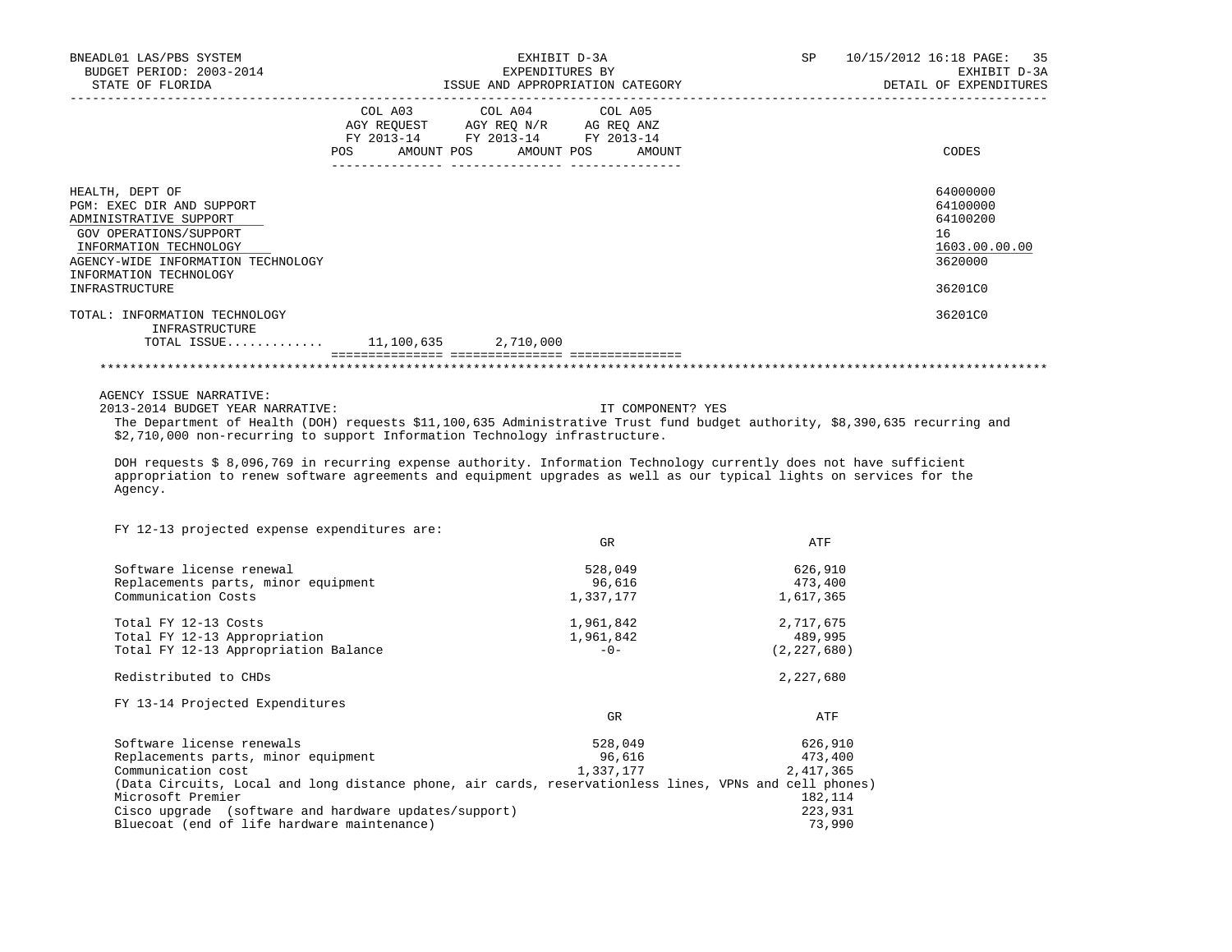| BNEADL01 LAS/PBS SYSTEM<br>BUDGET PERIOD: 2003-2014<br>STATE OF FLORIDA                                                                                                                    | EXHIBIT D-3A<br>EXPENDITURES BY<br>ISSUE AND APPROPRIATION CATEGORY THE SERVICE OF EXPENDITURES                                       |                                    | 10/15/2012 16:18 PAGE: 36<br>EXHIBIT D-3A                          |
|--------------------------------------------------------------------------------------------------------------------------------------------------------------------------------------------|---------------------------------------------------------------------------------------------------------------------------------------|------------------------------------|--------------------------------------------------------------------|
|                                                                                                                                                                                            | COL A03 COL A04 COL A05<br>AGY REQUEST AGY REQ N/R AG REQ ANZ<br>FY 2013-14 FY 2013-14 FY 2013-14<br>POS AMOUNT POS AMOUNT POS AMOUNT |                                    | CODES                                                              |
| HEALTH, DEPT OF<br>PGM: EXEC DIR AND SUPPORT<br>ADMINISTRATIVE SUPPORT<br>GOV OPERATIONS/SUPPORT<br>INFORMATION TECHNOLOGY<br>AGENCY-WIDE INFORMATION TECHNOLOGY<br>INFORMATION TECHNOLOGY |                                                                                                                                       |                                    | 64000000<br>64100000<br>64100200<br>16<br>1603.00.00.00<br>3620000 |
| INFRASTRUCTURE                                                                                                                                                                             |                                                                                                                                       |                                    | 36201C0                                                            |
| Guidance EnCase (used for computer incident response)<br>Video Conferencing Maintenance<br>Email Office 365 (\$20 per user per month/16,958 Mailboxes)                                     |                                                                                                                                       | 19,134<br>500,000<br>4,069,920     |                                                                    |
| Total FY 13-14 Costs<br>Total FY 13-14 Startup Appropriation<br>Additional Request FY 13-14                                                                                                | 1,961,842<br>1,961,842<br>$-0-$                                                                                                       | 8,586,764<br>489,995<br>8,096,7690 |                                                                    |

 DOH requests \$2,710,000 in non-recurring OCO authority for the Video Conferencing Initiative. The DOH Information Technology strategic plan outlines using public health information technology and systems to efficiently improve business practices. In developing this task the following needs were identified.

 Each computer must have a switch port capable of multicast. We do not have complete data needs for the approximately 12,000 users. The following equipment completes this initiative:

 24 port switch/by 12,000 = 500 switches 500 switches capable G data desktop/data/voice/video/multicast @ \$5,000 = \$2,500,000 Blue Coat upgrade costs (proxy appliance that controls and manages access to the internet) \$299,100 PBX (Phone System) \$15,000 Aruba upgrade costs (security equipment for wireless connections) \$38,854 Firewall XB2 Backplane (an expansion board used to connect devices to the network) \$177,205 Server for Northwood Share Resource Center (for DOH development and testing) \$59,841

 FY 12-13 Appropriation \$ 380,000 Total 13-14 OCO need \$3,090,000<br>Total 13-14 Request \$2,710,000 Total 13-14 Request

 DOH requests \$293,866 in contracted services recurring budget authority. We currently employ contracted IT professionals to provide support for multiple mission critical programs: Health Information Portability and Accountability Act (HIPAA) compliant Medicaid/Medicare Billing, Electronic Lab ordering/reporting and processing of over 17 million transactions for the Immunization program Florida SHOTS (State Health Online Tracking System). These processes are highly technical operations that must not only be developed, but also maintained and monitored by IT professionals with very specific skills sets. The implementation and maintenance of the Video Conferencing initiative requires an additional 1.5 contractors.

 1 @90 hr for 1854 hours = 166,860 .5 @90 hr for 927 hours = 83,430

\_\_\_\_\_\_\_

250,290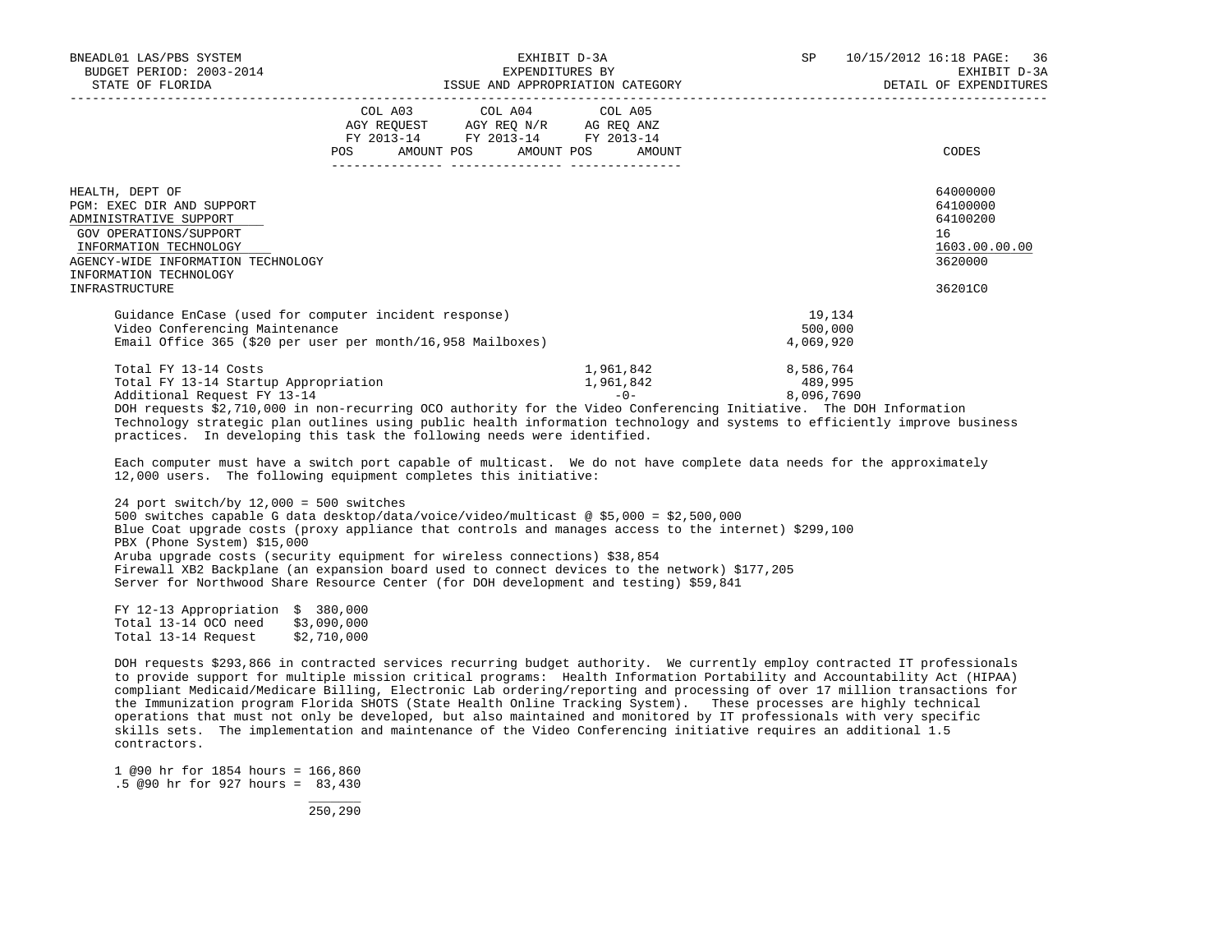| BNEADL01 LAS/PBS SYSTEM<br>BUDGET PERIOD: 2003-2014 |         | EXHIBIT D-3A<br>EXPENDITURES BY                                                                                                                                                             | 10/15/2012 16:18 PAGE: 37<br>SP<br>EXHIBIT D-3A |                        |                        |
|-----------------------------------------------------|---------|---------------------------------------------------------------------------------------------------------------------------------------------------------------------------------------------|-------------------------------------------------|------------------------|------------------------|
| STATE OF FLORIDA<br>______________________          |         |                                                                                                                                                                                             | ISSUE AND APPROPRIATION CATEGORY                |                        | DETAIL OF EXPENDITURES |
|                                                     |         | COL A03 COL A04 COL A05                                                                                                                                                                     |                                                 |                        |                        |
|                                                     |         | $\begin{tabular}{lllllll} \bf AGY \,\, REQUEST \,\, &\bf AGY \,\, REQ \,\, N/R &\bf AG \,\, REQ \,\, ANZ \\ \bf FY \,\, 2013-14 &\bf FY \,\, 2013-14 &\bf FY \,\, 2013-14 \\ \end{tabular}$ |                                                 |                        |                        |
|                                                     |         |                                                                                                                                                                                             |                                                 |                        |                        |
|                                                     | POS FOR |                                                                                                                                                                                             | AMOUNT POS AMOUNT POS AMOUNT                    |                        | CODES                  |
| HEALTH, DEPT OF                                     |         |                                                                                                                                                                                             |                                                 |                        | 64000000               |
| PGM: EXEC DIR AND SUPPORT                           |         |                                                                                                                                                                                             |                                                 |                        | 64100000               |
| ADMINISTRATIVE SUPPORT                              |         |                                                                                                                                                                                             |                                                 |                        | 64100200               |
| GOV OPERATIONS/SUPPORT                              |         |                                                                                                                                                                                             |                                                 |                        | 16                     |
| INFORMATION TECHNOLOGY                              |         |                                                                                                                                                                                             |                                                 |                        | 1603.00.00.00          |
| AGENCY-WIDE INFORMATION TECHNOLOGY                  |         |                                                                                                                                                                                             |                                                 |                        | 3620000                |
| INFORMATION TECHNOLOGY                              |         |                                                                                                                                                                                             |                                                 |                        |                        |
| INFRASTRUCTURE                                      |         |                                                                                                                                                                                             |                                                 |                        | 36201C0                |
| FY 12-13 projected contracted expenditures are:     |         |                                                                                                                                                                                             |                                                 |                        |                        |
|                                                     |         |                                                                                                                                                                                             | GR                                              | ATF                    |                        |
|                                                     |         |                                                                                                                                                                                             |                                                 |                        |                        |
| Research                                            |         |                                                                                                                                                                                             | 140,814                                         |                        |                        |
| Security                                            |         |                                                                                                                                                                                             | 12,604                                          |                        |                        |
| Shredding                                           |         |                                                                                                                                                                                             | 756                                             |                        |                        |
| Mail                                                |         |                                                                                                                                                                                             | 2,100                                           |                        |                        |
| Maintenance Agreements                              |         |                                                                                                                                                                                             | 55,667                                          | 281,545                |                        |
| Settlement Agreement                                |         |                                                                                                                                                                                             |                                                 | 27,609 (non-recurring) |                        |
| Contracted Consultants                              |         |                                                                                                                                                                                             | 698,777                                         | 2,656,869              |                        |
| Total FY 12-13 Costs                                |         |                                                                                                                                                                                             | 910,718                                         | 2,966,023              |                        |
| Total FY 12-13 Appropriation                        |         |                                                                                                                                                                                             | 910,718                                         | 2,894,838              |                        |
| Total FY 12-13 Appropriation Balance                |         |                                                                                                                                                                                             | $-0-$                                           | (71, 185)              |                        |
| Redistribute to CHDs                                |         |                                                                                                                                                                                             |                                                 | 71,185                 |                        |
| FY 13-14 Projected Expenditures                     |         |                                                                                                                                                                                             |                                                 |                        |                        |
|                                                     |         |                                                                                                                                                                                             | GR                                              | ATF                    |                        |
| Research                                            |         |                                                                                                                                                                                             | 140,814                                         |                        |                        |
| Security                                            |         |                                                                                                                                                                                             | 12,604                                          |                        |                        |
| Shredding                                           |         |                                                                                                                                                                                             | 756                                             |                        |                        |
| Mail                                                |         |                                                                                                                                                                                             | 2,100                                           |                        |                        |
| Maintenance Agreements                              |         |                                                                                                                                                                                             | 55,667                                          | 281,545                |                        |
| Contracted Consultants                              |         |                                                                                                                                                                                             | 698,777                                         | 2,907,159              |                        |
| Total FY 13-14 Costs                                |         |                                                                                                                                                                                             | 910,718                                         | 3,188,704              |                        |
| Total FY 13-14 Startup Appropriation                |         |                                                                                                                                                                                             | 910,718                                         | 2,894,838              |                        |
| Additional Request 13-14                            |         |                                                                                                                                                                                             | $-0-$                                           | 293,866                |                        |

 This issue relates to Florida Strategic Plan for Economic Development "Develop and maintain a cutting-edge telecommunications infrastructure"(#15) \*\*\*\*\*\*\*\*\*\*\*\*\*\*\*\*\*\*\*\*\*\*\*\*\*\*\*\*\*\*\*\*\*\*\*\*\*\*\*\*\*\*\*\*\*\*\*\*\*\*\*\*\*\*\*\*\*\*\*\*\*\*\*\*\*\*\*\*\*\*\*\*\*\*\*\*\*\*\*\*\*\*\*\*\*\*\*\*\*\*\*\*\*\*\*\*\*\*\*\*\*\*\*\*\*\*\*\*\*\*\*\*\*\*\*\*\*\*\*\*\*\*\*\*\*\*\*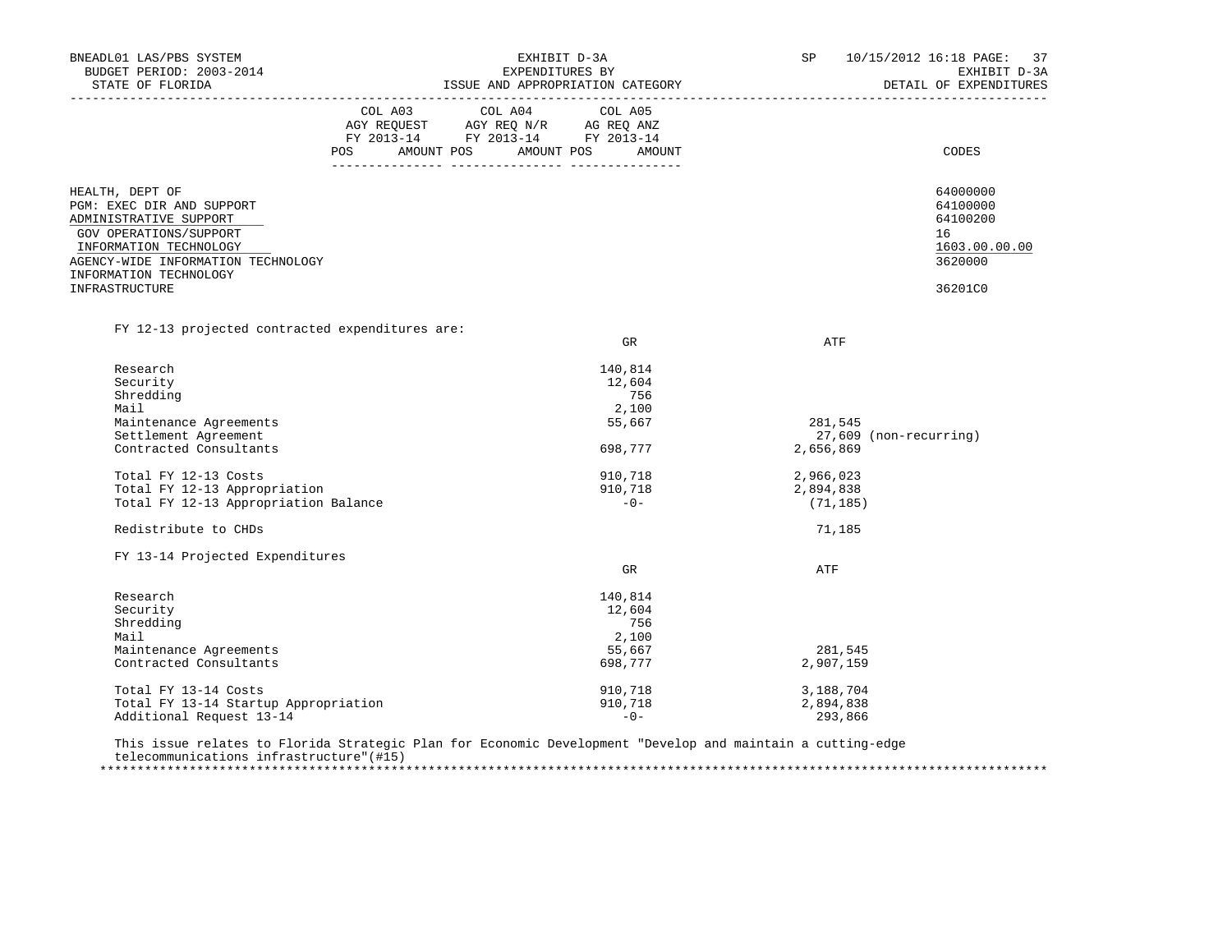| BNEADL01 LAS/PBS SYSTEM<br>BUDGET PERIOD: 2003-2014<br>STATE OF FLORIDA                                                    |                                    | EXHIBIT D-3A<br>EXPENDITURES BY                                                                   | ISSUE AND APPROPRIATION CATEGORY | SP <sub>2</sub><br>_________________________________ | 10/15/2012 16:18 PAGE: 38<br>EXHIBIT D-3A<br>DETAIL OF EXPENDITURES |
|----------------------------------------------------------------------------------------------------------------------------|------------------------------------|---------------------------------------------------------------------------------------------------|----------------------------------|------------------------------------------------------|---------------------------------------------------------------------|
|                                                                                                                            | POS AMOUNT POS AMOUNT POS          | COL A03 COL A04 COL A05<br>AGY REQUEST AGY REQ N/R AG REQ ANZ<br>FY 2013-14 FY 2013-14 FY 2013-14 | AMOUNT                           |                                                      | CODES                                                               |
| HEALTH, DEPT OF<br>PGM: EXEC DIR AND SUPPORT<br>ADMINISTRATIVE SUPPORT<br>GOV OPERATIONS/SUPPORT<br>INFORMATION TECHNOLOGY |                                    |                                                                                                   |                                  |                                                      | 64000000<br>64100000<br>64100200<br>16<br>1603.00.00.00             |
| TOTAL: INFORMATION TECHNOLOGY<br>BY FUND TYPE<br>GENERAL REVENUE FUND<br>TRUST FUNDS                                       | 5,816,702<br>25,401,061 2,710,000  |                                                                                                   |                                  |                                                      | 1603.00.00.00<br>1000<br>2000                                       |
| TOTAL POSITIONS 97.00<br>TOTAL PROG COMP 31, 217, 763 2, 710, 000<br>TOTAL SALARY RATE $5.035.049$                         |                                    |                                                                                                   |                                  |                                                      |                                                                     |
| TOTAL: ADMINISTRATIVE SUPPORT                                                                                              |                                    |                                                                                                   |                                  |                                                      | 64100200                                                            |
| BY FUND TYPE<br>GENERAL REVENUE FUND<br>TRUST FUNDS                                                                        | 10,694,045<br>49,667,726 2,710,000 |                                                                                                   |                                  |                                                      | 1000<br>2000                                                        |
| TOTAL POSITIONS 428.50<br>TOTAL BUREAU 60,361,771 2,710,000<br>TOTAL SALARY RATE 20,039,835                                |                                    |                                                                                                   |                                  |                                                      |                                                                     |
|                                                                                                                            |                                    |                                                                                                   |                                  |                                                      |                                                                     |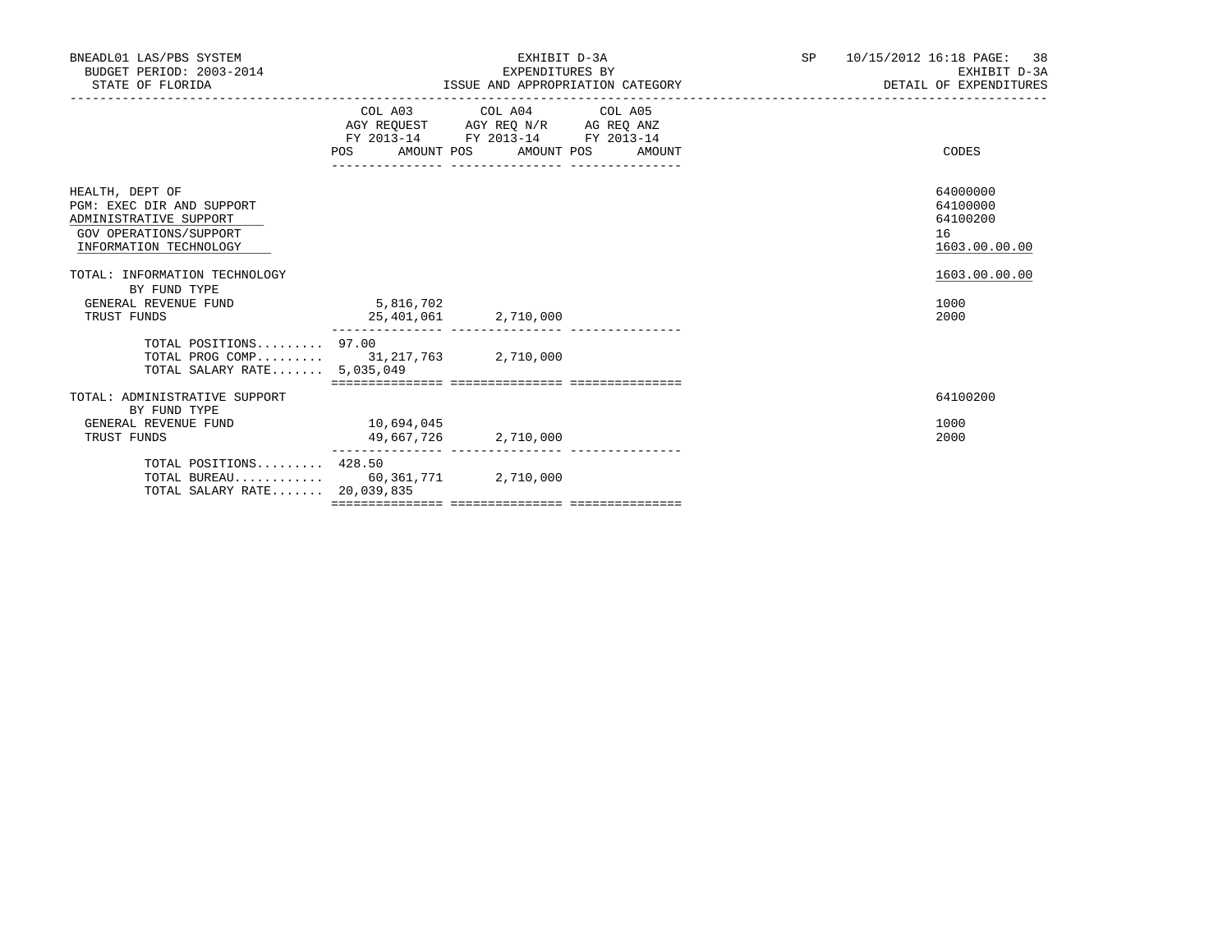| BNEADL01 LAS/PBS SYSTEM<br>BUDGET PERIOD: 2003-2014<br>STATE OF FLORIDA                                                                                                                                                         |           | EXHIBIT D-3A<br>EXPENDITURES BY<br>ISSUE AND APPROPRIATION CATEGORY                                                 |            |        | SP and the set of the set of the set of the set of the set of the set of the set of the set of the set of the set of the set of the set of the set of the set of the set of the set of the set of the set of the set of the se | 10/15/2012 16:18 PAGE:<br>39<br>EXHIBIT D-3A<br>DETAIL OF EXPENDITURES |
|---------------------------------------------------------------------------------------------------------------------------------------------------------------------------------------------------------------------------------|-----------|---------------------------------------------------------------------------------------------------------------------|------------|--------|--------------------------------------------------------------------------------------------------------------------------------------------------------------------------------------------------------------------------------|------------------------------------------------------------------------|
|                                                                                                                                                                                                                                 |           | COL A03 COL A04 COL A05<br>AGY REQUEST AGY REQ N/R AG REQ ANZ<br>FY 2013-14 FY 2013-14 FY 2013-14<br>POS AMOUNT POS | AMOUNT POS | AMOUNT |                                                                                                                                                                                                                                | CODES                                                                  |
| HEALTH, DEPT OF<br>PGM: EXEC DIR AND SUPPORT<br>INFORMATION TECHNOLOGY<br>GOV OPERATIONS/SUPPORT<br>INFORMATION TECHNOLOGY<br>ESTIMATED EXPENDITURES<br>IMPLEMENTATION OF REORGANIZATION<br>AUTHORIZED IN CHAPTER 2012-184, LOF |           |                                                                                                                     |            |        |                                                                                                                                                                                                                                | 64000000<br>64100000<br>64100400<br>16<br>1603.00.00.00<br>1000000     |
| $-$ HB 1263<br>SALARY RATE<br>SALARY RATE 4,977,064-                                                                                                                                                                            |           |                                                                                                                     |            |        |                                                                                                                                                                                                                                | 100H000<br>000000                                                      |
| SALARIES AND BENEFITS                                                                                                                                                                                                           |           |                                                                                                                     |            |        |                                                                                                                                                                                                                                | 010000                                                                 |
| GENERAL REVENUE FUND -STATE 2,182,296-                                                                                                                                                                                          |           |                                                                                                                     |            |        |                                                                                                                                                                                                                                | 1000 1                                                                 |
| ADMINISTRATIVE TRUST FUND -STATE                                                                                                                                                                                                | $-FEDERL$ | 630,314-<br>$2,858,079-$                                                                                            |            |        |                                                                                                                                                                                                                                | 2021 1<br>2021 3                                                       |
| TOTAL ADMINISTRATIVE TRUST FUND                                                                                                                                                                                                 |           | $3,488,393-$                                                                                                        |            |        |                                                                                                                                                                                                                                | 2021                                                                   |
| TOTAL POSITIONS 96.00-<br>TOTAL APPRO 5,670,689-                                                                                                                                                                                |           |                                                                                                                     |            |        |                                                                                                                                                                                                                                |                                                                        |
| OTHER PERSONAL SERVICES                                                                                                                                                                                                         |           |                                                                                                                     |            |        |                                                                                                                                                                                                                                | 030000                                                                 |
| ADMINISTRATIVE TRUST FUND -STATE 231,000-                                                                                                                                                                                       |           |                                                                                                                     |            |        |                                                                                                                                                                                                                                | $2021$ 1                                                               |
| <b>EXPENSES</b>                                                                                                                                                                                                                 |           |                                                                                                                     |            |        |                                                                                                                                                                                                                                | 040000                                                                 |
| GENERAL REVENUE FUND -STATE 1,961,842-                                                                                                                                                                                          |           |                                                                                                                     |            |        |                                                                                                                                                                                                                                | 1000 1                                                                 |
| ADMINISTRATIVE TRUST FUND -STATE                                                                                                                                                                                                | -FEDERL   | 208,996-<br>280,999-                                                                                                |            |        |                                                                                                                                                                                                                                | 2021 1<br>2021 3                                                       |
| TOTAL ADMINISTRATIVE TRUST FUND                                                                                                                                                                                                 |           | 489,995-                                                                                                            |            |        |                                                                                                                                                                                                                                | 2021                                                                   |
| TOTAL APPRO                                                                                                                                                                                                                     |           | $2.451.837 -$                                                                                                       |            |        |                                                                                                                                                                                                                                |                                                                        |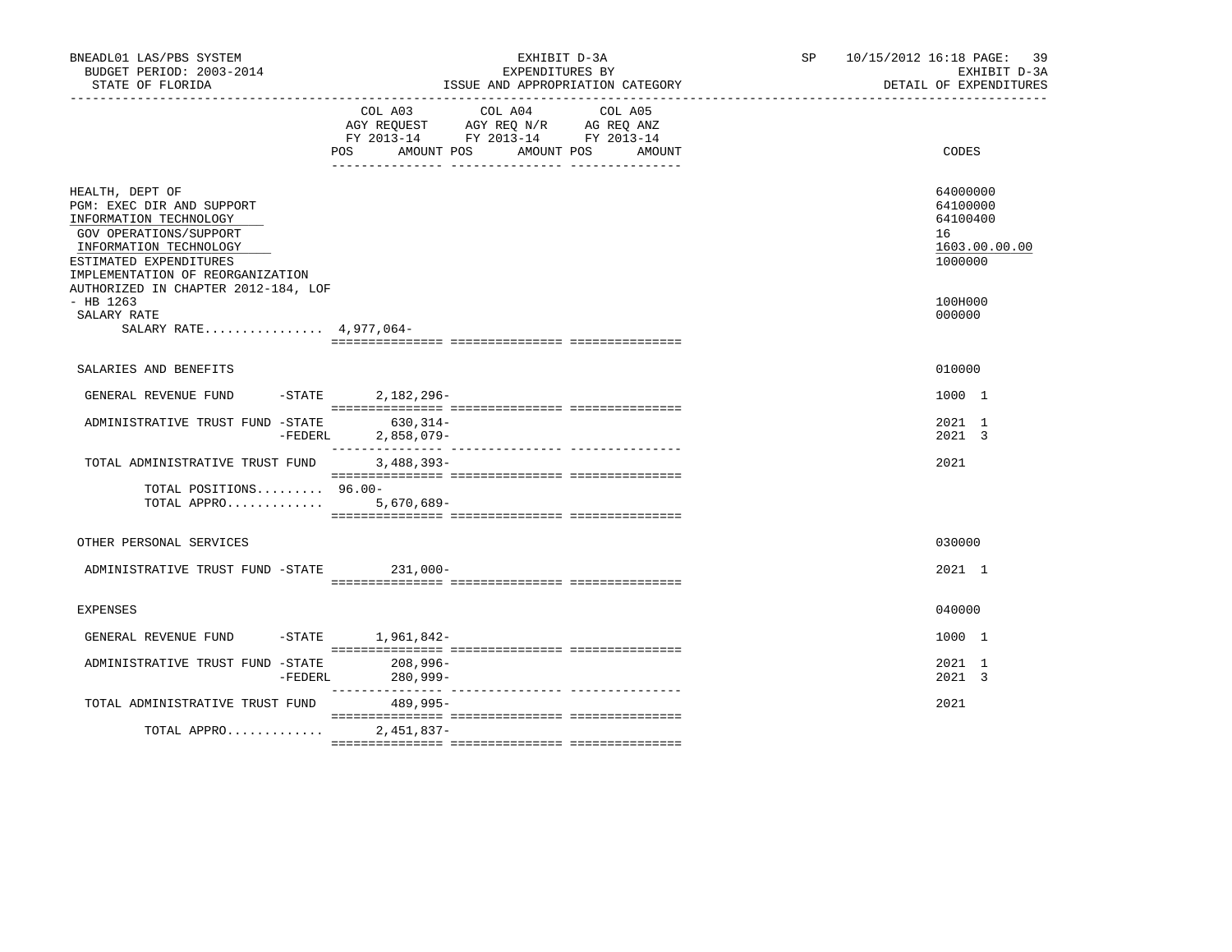| BNEADL01 LAS/PBS SYSTEM<br>BUDGET PERIOD: 2003-2014<br>STATE OF FLORIDA                                                                                                                  | EXHIBIT D-3A<br>EXPENDITURES BY<br>ISSUE AND APPROPRIATION CATEGORY<br>________________________________                                        | 10/15/2012 16:18 PAGE:<br>40<br>SP<br>EXHIBIT D-3A<br>DETAIL OF EXPENDITURES<br>---------------------- |
|------------------------------------------------------------------------------------------------------------------------------------------------------------------------------------------|------------------------------------------------------------------------------------------------------------------------------------------------|--------------------------------------------------------------------------------------------------------|
|                                                                                                                                                                                          | COL A03<br>COL A04<br>COL A05<br>AGY REQUEST AGY REQ N/R AG REQ ANZ<br>FY 2013-14 FY 2013-14 FY 2013-14<br>POS AMOUNT POS AMOUNT POS<br>AMOUNT | CODES                                                                                                  |
| HEALTH, DEPT OF<br>PGM: EXEC DIR AND SUPPORT<br>INFORMATION TECHNOLOGY<br>GOV OPERATIONS/SUPPORT<br>INFORMATION TECHNOLOGY<br>ESTIMATED EXPENDITURES<br>IMPLEMENTATION OF REORGANIZATION |                                                                                                                                                | 64000000<br>64100000<br>64100400<br>16<br>1603.00.00.00<br>1000000                                     |
| AUTHORIZED IN CHAPTER 2012-184, LOF<br>$-$ HB 1263<br>OPERATING CAPITAL OUTLAY                                                                                                           |                                                                                                                                                | 100H000<br>060000                                                                                      |
| ADMINISTRATIVE TRUST FUND -STATE 380,000-                                                                                                                                                |                                                                                                                                                | 2021 1                                                                                                 |
| SPECIAL CATEGORIES<br>CONTRACTED SERVICES                                                                                                                                                |                                                                                                                                                | 100000<br>100777                                                                                       |
| GENERAL REVENUE FUND -STATE<br>ADMINISTRATIVE TRUST FUND -FEDERL                                                                                                                         | 910,718–<br>2,894,838-                                                                                                                         | 1000 1<br>2021 3                                                                                       |
| TOTAL APPRO                                                                                                                                                                              | $3,805,556-$                                                                                                                                   |                                                                                                        |
| RISK MANAGEMENT INSURANCE                                                                                                                                                                |                                                                                                                                                | 103241                                                                                                 |
| GENERAL REVENUE FUND -STATE 16,523-<br>ADMINISTRATIVE TRUST FUND -FEDERL                                                                                                                 | $25,052-$                                                                                                                                      | 1000 1<br>2021 3                                                                                       |
| TOTAL APPRO                                                                                                                                                                              | 41,575–                                                                                                                                        |                                                                                                        |
| LEASE/PURCHASE/EOUIPMENT                                                                                                                                                                 |                                                                                                                                                | 105281                                                                                                 |
| GENERAL REVENUE FUND                                                                                                                                                                     | $-$ STATE<br>1,517-                                                                                                                            | 1000 1                                                                                                 |
| TR/DMS/HR SVCS/STW CONTRCT                                                                                                                                                               |                                                                                                                                                | 107040                                                                                                 |
| GENERAL REVENUE FUND                                                                                                                                                                     | -STATE 16,675-                                                                                                                                 | 1000 1                                                                                                 |
| ADMINISTRATIVE TRUST FUND -STATE                                                                                                                                                         | 17,611–<br>$-FEDERL$ 8,924-                                                                                                                    | 2021 1<br>2021 3                                                                                       |
| TOTAL ADMINISTRATIVE TRUST FUND                                                                                                                                                          | $26.535-$                                                                                                                                      | 2021                                                                                                   |
| TOTAL APPRO                                                                                                                                                                              | 43,210-                                                                                                                                        |                                                                                                        |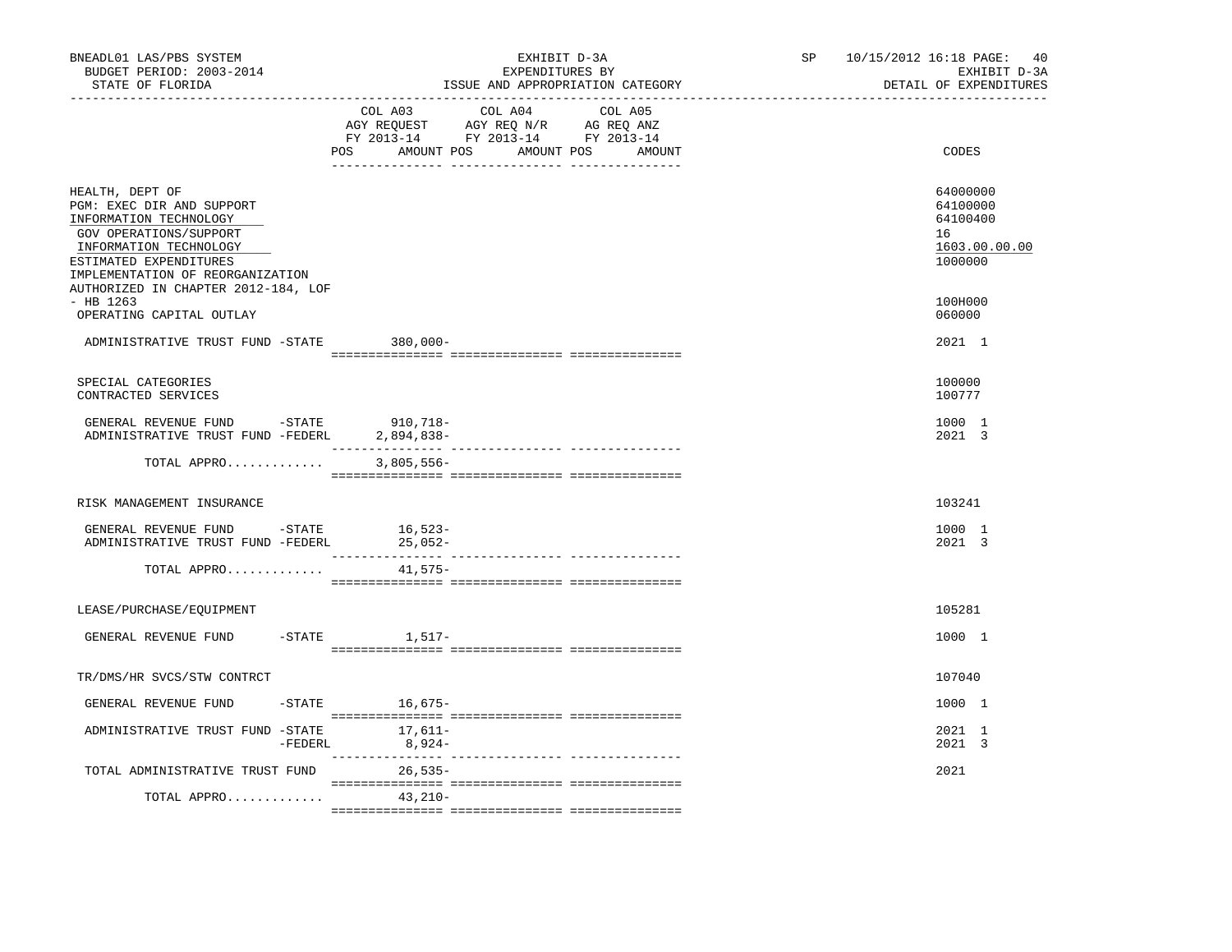| BNEADL01 LAS/PBS SYSTEM<br>BUDGET PERIOD: 2003-2014<br>STATE OF FLORIDA                                                                                                                  |                                      | EXHIBIT D-3A<br>EXPENDITURES BY | ISSUE AND APPROPRIATION CATEGORY | SP | 10/15/2012 16:18 PAGE:<br>41<br>EXHIBIT D-3A<br>DETAIL OF EXPENDITURES |
|------------------------------------------------------------------------------------------------------------------------------------------------------------------------------------------|--------------------------------------|---------------------------------|----------------------------------|----|------------------------------------------------------------------------|
| ------------------------------------                                                                                                                                                     | COL A03<br>POS AMOUNT POS AMOUNT POS | COL A04                         | COL A05<br>AMOUNT                |    | CODES                                                                  |
| HEALTH, DEPT OF<br>PGM: EXEC DIR AND SUPPORT<br>INFORMATION TECHNOLOGY<br>GOV OPERATIONS/SUPPORT<br>INFORMATION TECHNOLOGY<br>ESTIMATED EXPENDITURES<br>IMPLEMENTATION OF REORGANIZATION |                                      |                                 |                                  |    | 64000000<br>64100000<br>64100400<br>16<br>1603.00.00.00<br>1000000     |
| AUTHORIZED IN CHAPTER 2012-184, LOF<br>- HB 1263<br>DATA PROCESSING SERVICES<br>DCF DATA CENTER                                                                                          |                                      |                                 |                                  |    | 100H000<br>210000<br>210008                                            |
| ADMINISTRATIVE TRUST FUND -STATE 403,276-<br>$-FEDERL$                                                                                                                                   | 867,562-                             |                                 |                                  |    | 2021 1<br>2021 3                                                       |
| TOTAL ADMINISTRATIVE TRUST FUND                                                                                                                                                          | 1,270,838-                           |                                 |                                  |    | 2021                                                                   |
| TOTAL APPRO                                                                                                                                                                              | 1,270,838-                           |                                 |                                  |    |                                                                        |
| SOUTHWOOD SRC                                                                                                                                                                            |                                      |                                 |                                  |    | 210021                                                                 |
| GENERAL REVENUE FUND                                                                                                                                                                     | -STATE 98,556-                       |                                 |                                  |    | 1000 1                                                                 |
| ADMINISTRATIVE TRUST FUND -STATE 1,763,635-                                                                                                                                              | -FEDERL 2, 202, 308-                 |                                 |                                  |    | 2021 1<br>2021 3                                                       |
| TOTAL ADMINISTRATIVE TRUST FUND                                                                                                                                                          | $3,965,943-$                         |                                 |                                  |    | 2021                                                                   |
| TOTAL APPRO                                                                                                                                                                              | 4,064,499–                           |                                 |                                  |    |                                                                        |
| NORTHWOOD SRC (NSRC)                                                                                                                                                                     |                                      |                                 |                                  |    | 210022                                                                 |
| GENERAL REVENUE FUND                                                                                                                                                                     | $-$ STATE 498, 280 -                 |                                 |                                  |    | 1000 1                                                                 |
| ADMINISTRATIVE TRUST FUND -STATE 297,732-                                                                                                                                                | -FEDERL 1,081,586-                   |                                 |                                  |    | 2021 1<br>2021 3                                                       |
| TOTAL ADMINISTRATIVE TRUST FUND                                                                                                                                                          | 1,379,318-                           |                                 |                                  |    | 2021                                                                   |
| TOTAL APPRO                                                                                                                                                                              | 1,877,598-                           |                                 |                                  |    |                                                                        |
| NORTHWEST REGIONAL DC                                                                                                                                                                    |                                      |                                 |                                  |    | 210023                                                                 |
| ADMINISTRATIVE TRUST FUND -FEDERL                                                                                                                                                        | $50.116 -$                           |                                 |                                  |    | $2021 \quad 3$                                                         |
|                                                                                                                                                                                          |                                      |                                 |                                  |    |                                                                        |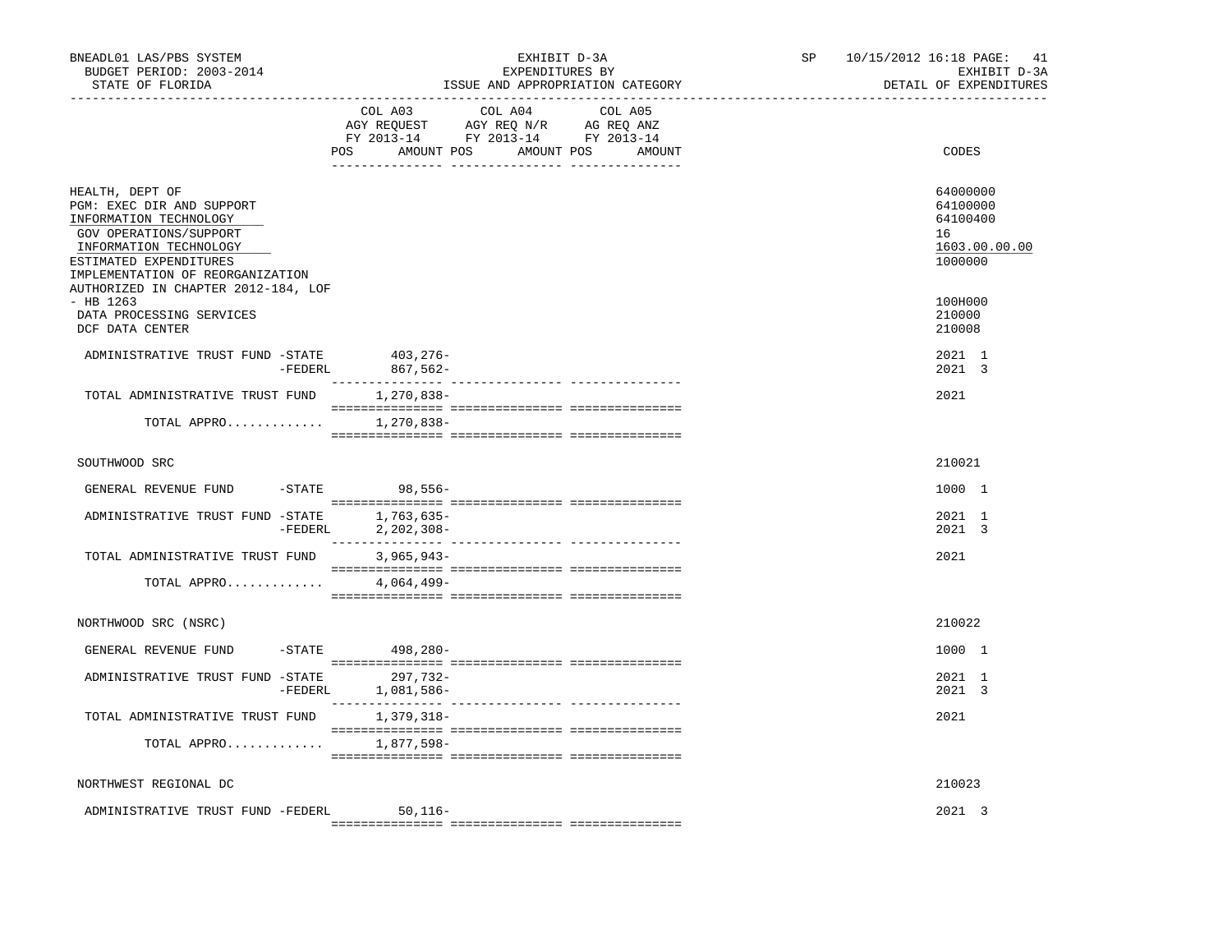| BNEADL01 LAS/PBS SYSTEM<br>BUDGET PERIOD: 2003-2014<br>STATE OF FLORIDA                                                                                                                                                                                                    |                      | EXHIBIT D-3A<br>EXPENDITURES BY<br>ISSUE AND APPROPRIATION CATEGORY                                        |                   | SP 10/15/2012 16:18 PAGE:<br>42<br>EXHIBIT D-3A<br>DETAIL OF EXPENDITURES               |
|----------------------------------------------------------------------------------------------------------------------------------------------------------------------------------------------------------------------------------------------------------------------------|----------------------|------------------------------------------------------------------------------------------------------------|-------------------|-----------------------------------------------------------------------------------------|
|                                                                                                                                                                                                                                                                            | COL A03<br>POS       | COL A04<br>AGY REQUEST AGY REQ N/R AG REQ ANZ<br>FY 2013-14 FY 2013-14 FY 2013-14<br>AMOUNT POS AMOUNT POS | COL A05<br>AMOUNT | CODES                                                                                   |
| HEALTH, DEPT OF<br>PGM: EXEC DIR AND SUPPORT<br>INFORMATION TECHNOLOGY<br>GOV OPERATIONS/SUPPORT<br>INFORMATION TECHNOLOGY<br>ESTIMATED EXPENDITURES<br>IMPLEMENTATION OF REORGANIZATION<br>AUTHORIZED IN CHAPTER 2012-184, LOF<br>$-$ HB 1263<br>DATA PROCESSING SERVICES |                      |                                                                                                            |                   | 64000000<br>64100000<br>64100400<br>16<br>1603.00.00.00<br>1000000<br>100H000<br>210000 |
| NSRC DEPRECIATION<br>ADMINISTRATIVE TRUST FUND -FEDERL                                                                                                                                                                                                                     | $17,011-$            |                                                                                                            |                   | 210028<br>2021 3                                                                        |
| TOTAL: IMPLEMENTATION OF REORGANIZATION<br>AUTHORIZED IN CHAPTER 2012-184, LOF<br>$-$ HB 1263<br>TOTAL POSITIONS 96.00-<br>TOTAL ISSUE 19,905,446-<br>TOTAL SALARY RATE 4,977,064-                                                                                         |                      |                                                                                                            |                   | 100H000                                                                                 |
| ESTIMATED EXPENDITURES - OPERATIONS<br>SALARY RATE<br>SALARY RATE 4,977,064                                                                                                                                                                                                |                      |                                                                                                            |                   | 1001000<br>000000                                                                       |
| SALARIES AND BENEFITS                                                                                                                                                                                                                                                      |                      |                                                                                                            |                   | 010000                                                                                  |
| $-STATE$<br>GENERAL REVENUE FUND                                                                                                                                                                                                                                           | 2,182,296            |                                                                                                            |                   | 1000 1                                                                                  |
| ADMINISTRATIVE TRUST FUND -STATE<br>-FEDERL                                                                                                                                                                                                                                | 630,314<br>2,858,079 |                                                                                                            |                   | 2021 1<br>2021 3                                                                        |
| TOTAL ADMINISTRATIVE TRUST FUND                                                                                                                                                                                                                                            | 3,488,393            |                                                                                                            |                   | 2021                                                                                    |
| TOTAL POSITIONS 96.00<br>TOTAL APPRO                                                                                                                                                                                                                                       | 5,670,689            |                                                                                                            |                   |                                                                                         |
| OTHER PERSONAL SERVICES                                                                                                                                                                                                                                                    |                      |                                                                                                            |                   | 030000                                                                                  |
| ADMINISTRATIVE TRUST FUND -STATE                                                                                                                                                                                                                                           | 231,000              |                                                                                                            |                   | 2021 1                                                                                  |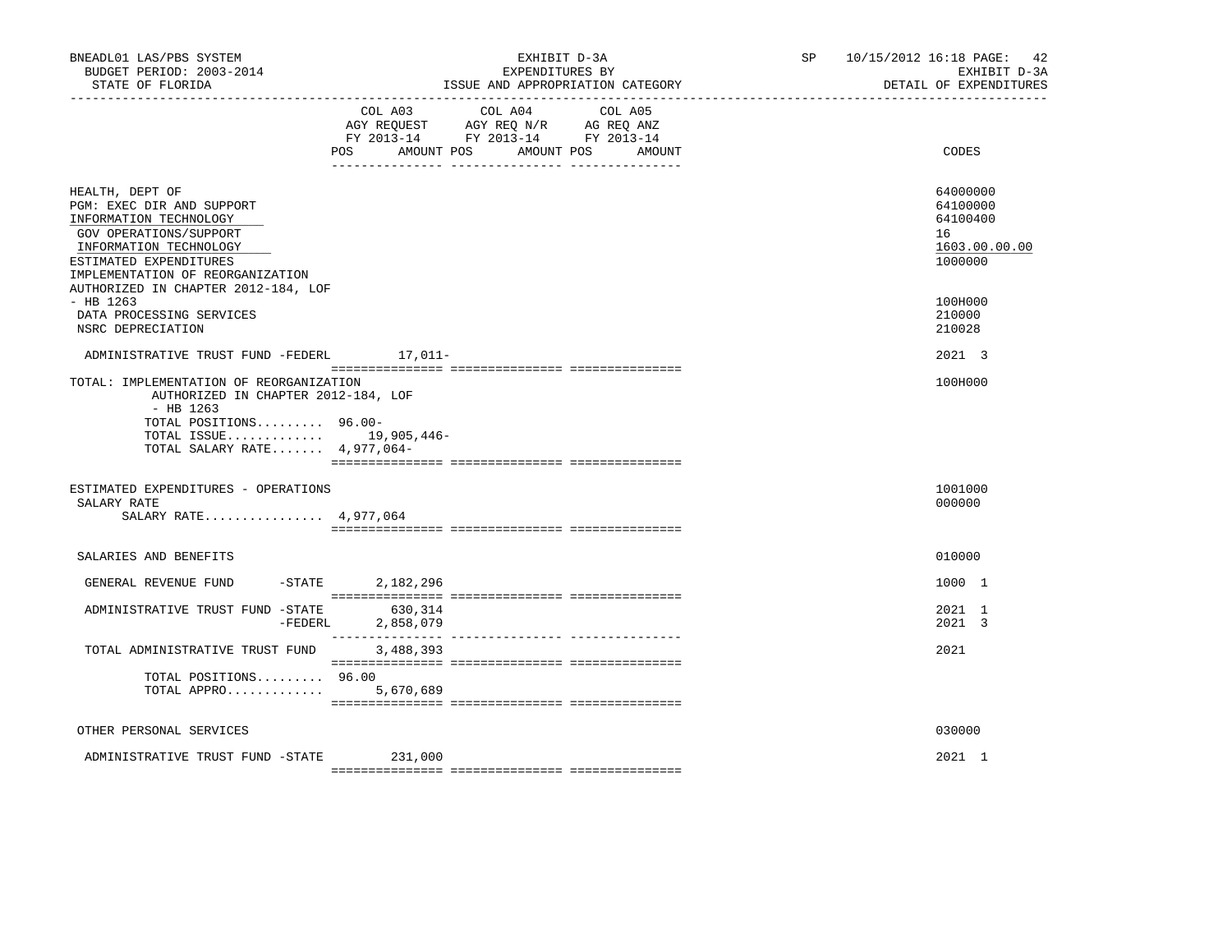| BNEADL01 LAS/PBS SYSTEM<br>BUDGET PERIOD: 2003-2014<br>STATE OF FLORIDA                                                                                                                                 |                            | EXPENDITURES BY<br>ISSUE AND APPROPRIATION CATEGORY                                                                   | EXHIBIT D-3A | SP<br>---------------------- | 10/15/2012 16:18 PAGE:<br>43<br>EXHIBIT D-3A<br>DETAIL OF EXPENDITURES                  |
|---------------------------------------------------------------------------------------------------------------------------------------------------------------------------------------------------------|----------------------------|-----------------------------------------------------------------------------------------------------------------------|--------------|------------------------------|-----------------------------------------------------------------------------------------|
|                                                                                                                                                                                                         | COL A03                    | COL A04<br>AGY REQUEST AGY REQ N/R AG REQ ANZ<br>FY 2013-14 FY 2013-14 FY 2013-14<br>POS AMOUNT POS AMOUNT POS AMOUNT | COL A05      |                              | CODES                                                                                   |
| HEALTH, DEPT OF<br>PGM: EXEC DIR AND SUPPORT<br>INFORMATION TECHNOLOGY<br>GOV OPERATIONS/SUPPORT<br>INFORMATION TECHNOLOGY<br>ESTIMATED EXPENDITURES<br>ESTIMATED EXPENDITURES - OPERATIONS<br>EXPENSES |                            |                                                                                                                       |              |                              | 64000000<br>64100000<br>64100400<br>16<br>1603.00.00.00<br>1000000<br>1001000<br>040000 |
| GENERAL REVENUE FUND                                                                                                                                                                                    | $-$ STATE $1,961,842$      |                                                                                                                       |              |                              | 1000 1                                                                                  |
| ADMINISTRATIVE TRUST FUND -STATE                                                                                                                                                                        | 208,996<br>-FEDERL 280,999 |                                                                                                                       |              |                              | 2021 1<br>2021 3                                                                        |
| TOTAL ADMINISTRATIVE TRUST FUND                                                                                                                                                                         | 489,995                    |                                                                                                                       |              |                              | 2021                                                                                    |
| TOTAL APPRO                                                                                                                                                                                             | 2,451,837                  |                                                                                                                       |              |                              |                                                                                         |
| OPERATING CAPITAL OUTLAY                                                                                                                                                                                |                            |                                                                                                                       |              |                              | 060000                                                                                  |
| ADMINISTRATIVE TRUST FUND -STATE 380,000                                                                                                                                                                |                            |                                                                                                                       |              |                              | 2021 1                                                                                  |
| SPECIAL CATEGORIES<br>CONTRACTED SERVICES                                                                                                                                                               |                            |                                                                                                                       |              |                              | 100000<br>100777                                                                        |
| GENERAL REVENUE FUND -STATE 910,718<br>ADMINISTRATIVE TRUST FUND -FEDERL                                                                                                                                | 2,894,838                  |                                                                                                                       |              |                              | 1000 1<br>2021 3                                                                        |
| TOTAL APPRO                                                                                                                                                                                             | 3,805,556                  |                                                                                                                       |              |                              |                                                                                         |
| RISK MANAGEMENT INSURANCE                                                                                                                                                                               |                            |                                                                                                                       |              |                              | 103241                                                                                  |
| GENERAL REVENUE FUND -STATE<br>ADMINISTRATIVE TRUST FUND -FEDERL                                                                                                                                        | 37,832<br>25,052           |                                                                                                                       |              |                              | 1000 1<br>2021 3                                                                        |
| TOTAL APPRO                                                                                                                                                                                             | 62,884                     |                                                                                                                       |              |                              |                                                                                         |
| LEASE/PURCHASE/EQUIPMENT                                                                                                                                                                                |                            |                                                                                                                       |              |                              | 105281                                                                                  |
| GENERAL REVENUE FUND                                                                                                                                                                                    | $-STATE$<br>1,517          |                                                                                                                       |              |                              | 1000 1                                                                                  |
|                                                                                                                                                                                                         |                            |                                                                                                                       |              |                              |                                                                                         |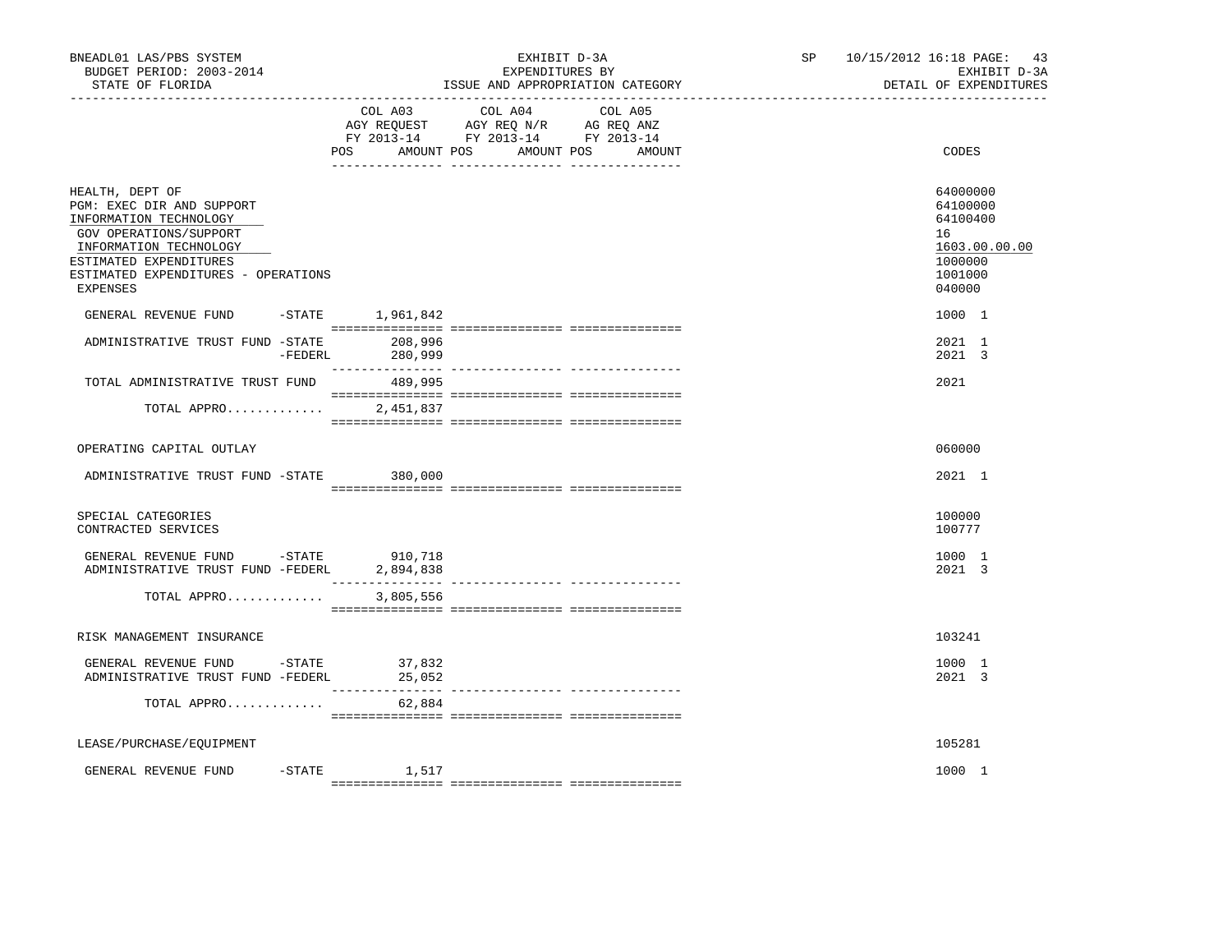| BNEADL01 LAS/PBS SYSTEM<br>BUDGET PERIOD: 2003-2014<br>STATE OF FLORIDA                                                                                                                                                                         |           |                            | EXHIBIT D-3A<br>EXPENDITURES BY                                                                                                                                                                                                                                                          | ISSUE AND APPROPRIATION CATEGORY | SP 10/15/2012 16:18 PAGE: 44<br>EXHIBIT D-3A<br>DETAIL OF EXPENDITURES                            |
|-------------------------------------------------------------------------------------------------------------------------------------------------------------------------------------------------------------------------------------------------|-----------|----------------------------|------------------------------------------------------------------------------------------------------------------------------------------------------------------------------------------------------------------------------------------------------------------------------------------|----------------------------------|---------------------------------------------------------------------------------------------------|
|                                                                                                                                                                                                                                                 |           | COL A03<br>POS             | COL A04<br>$\begin{tabular}{lllllll} \bf AGY \,\, &\bf REQUEST \,\, &\bf AGY \,\, &\bf REQ \,\, &\bf N/R \,\, &\bf AG \,\, &\bf REQ \,\, &\bf ANZ \,\, \\ \bf FY \,\, &\bf 2013-14 \,\, &\bf FY \,\, &\bf 2013-14 \,\, &\bf FY \,\, &\bf 2013-14 \end{tabular}$<br>AMOUNT POS AMOUNT POS | COL A05<br>AMOUNT                | CODES                                                                                             |
| HEALTH, DEPT OF<br>PGM: EXEC DIR AND SUPPORT<br>INFORMATION TECHNOLOGY<br>GOV OPERATIONS/SUPPORT<br>INFORMATION TECHNOLOGY<br>ESTIMATED EXPENDITURES<br>ESTIMATED EXPENDITURES - OPERATIONS<br>SPECIAL CATEGORIES<br>TR/DMS/HR SVCS/STW CONTRCT |           |                            |                                                                                                                                                                                                                                                                                          |                                  | 64000000<br>64100000<br>64100400<br>16<br>1603.00.00.00<br>1000000<br>1001000<br>100000<br>107040 |
| GENERAL REVENUE FUND                                                                                                                                                                                                                            |           | $-STATE$ 17,258            |                                                                                                                                                                                                                                                                                          |                                  | 1000 1                                                                                            |
| ADMINISTRATIVE TRUST FUND -STATE 18,226                                                                                                                                                                                                         |           | $-FEDERL$ 9,236            |                                                                                                                                                                                                                                                                                          |                                  | 2021 1<br>2021 3                                                                                  |
| TOTAL ADMINISTRATIVE TRUST FUND                                                                                                                                                                                                                 |           | 27,462                     |                                                                                                                                                                                                                                                                                          |                                  | 2021                                                                                              |
| TOTAL APPRO                                                                                                                                                                                                                                     |           | 44,720                     |                                                                                                                                                                                                                                                                                          |                                  |                                                                                                   |
| DATA PROCESSING SERVICES<br>DCF DATA CENTER                                                                                                                                                                                                     |           |                            |                                                                                                                                                                                                                                                                                          |                                  | 210000<br>210008                                                                                  |
| ADMINISTRATIVE TRUST FUND -STATE 403,276                                                                                                                                                                                                        | -FEDERL   | 867,562<br>--------------- | ---------------- ---------------                                                                                                                                                                                                                                                         |                                  | 2021 1<br>2021 3                                                                                  |
| TOTAL ADMINISTRATIVE TRUST FUND 1,270,838                                                                                                                                                                                                       |           |                            |                                                                                                                                                                                                                                                                                          |                                  | 2021                                                                                              |
| TOTAL APPRO                                                                                                                                                                                                                                     |           | 1,270,838                  |                                                                                                                                                                                                                                                                                          |                                  |                                                                                                   |
| SOUTHWOOD SRC                                                                                                                                                                                                                                   |           |                            |                                                                                                                                                                                                                                                                                          |                                  | 210021                                                                                            |
| GENERAL REVENUE FUND -STATE                                                                                                                                                                                                                     |           | 98,556                     |                                                                                                                                                                                                                                                                                          |                                  | 1000 1                                                                                            |
| ADMINISTRATIVE TRUST FUND -STATE                                                                                                                                                                                                                | -FEDERL   | 1,763,635<br>2,202,308     |                                                                                                                                                                                                                                                                                          |                                  | 2021 1<br>$2021 \quad 3$                                                                          |
| TOTAL ADMINISTRATIVE TRUST FUND                                                                                                                                                                                                                 |           | 3,965,943                  |                                                                                                                                                                                                                                                                                          |                                  | 2021                                                                                              |
| TOTAL APPRO                                                                                                                                                                                                                                     |           | 4,064,499                  |                                                                                                                                                                                                                                                                                          |                                  |                                                                                                   |
| NORTHWOOD SRC (NSRC)                                                                                                                                                                                                                            |           |                            |                                                                                                                                                                                                                                                                                          |                                  | 210022                                                                                            |
| GENERAL REVENUE FUND                                                                                                                                                                                                                            | $-$ STATE | 498,280                    |                                                                                                                                                                                                                                                                                          |                                  | 1000 1                                                                                            |
| ADMINISTRATIVE TRUST FUND -STATE                                                                                                                                                                                                                | -FEDERL   | 297,732<br>1,081,586       |                                                                                                                                                                                                                                                                                          |                                  | 2021 1<br>2021 3                                                                                  |
|                                                                                                                                                                                                                                                 |           |                            |                                                                                                                                                                                                                                                                                          |                                  |                                                                                                   |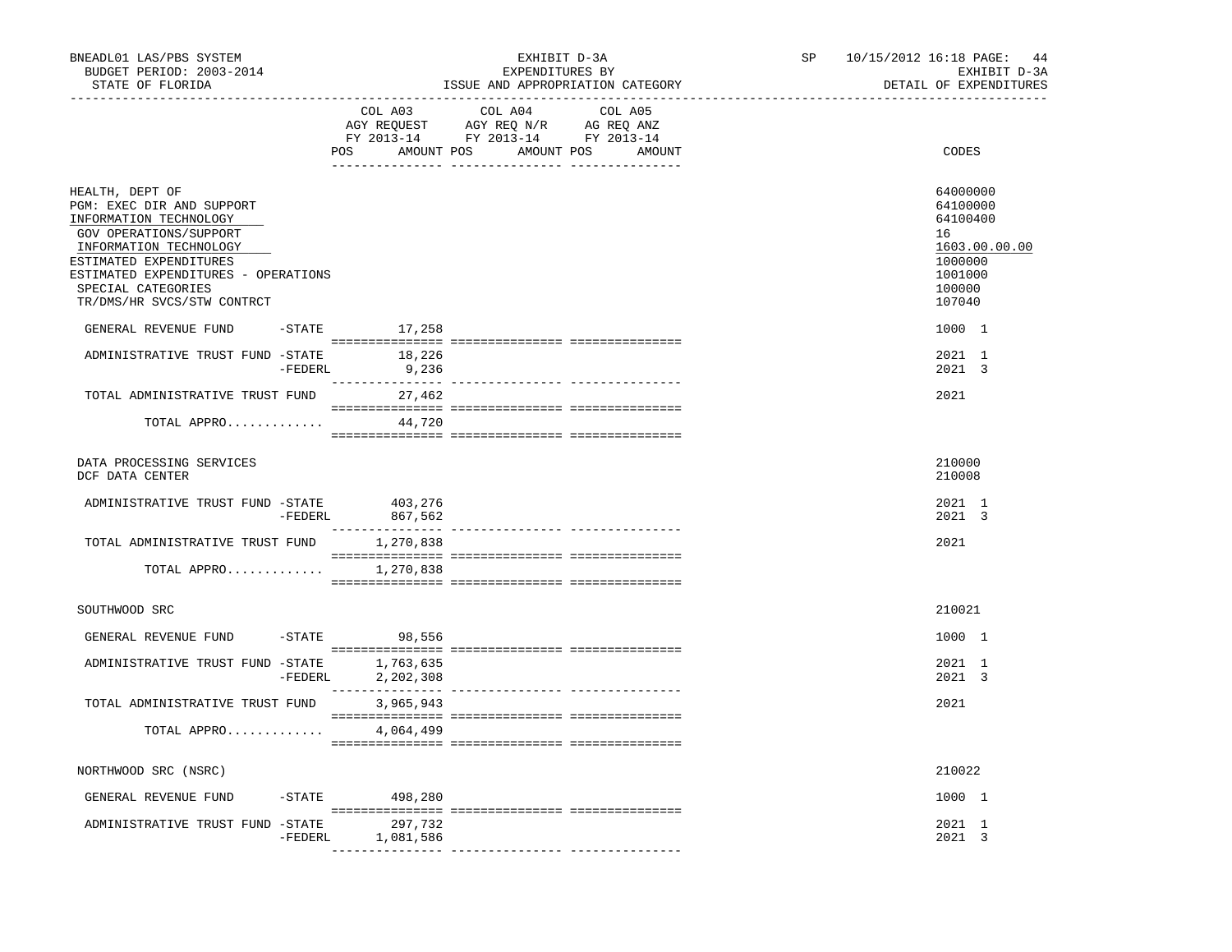| BNEADL01 LAS/PBS SYSTEM<br>BUDGET PERIOD: 2003-2014<br>STATE OF FLORIDA                                                                                                                                                                                                                                     |                     | EXHIBIT D-3A<br>EXPENDITURES BY                                                                                | ISSUE AND APPROPRIATION CATEGORY | SP | 10/15/2012 16:18 PAGE:<br>45<br>EXHIBIT D-3A<br>DETAIL OF EXPENDITURES                                    |
|-------------------------------------------------------------------------------------------------------------------------------------------------------------------------------------------------------------------------------------------------------------------------------------------------------------|---------------------|----------------------------------------------------------------------------------------------------------------|----------------------------------|----|-----------------------------------------------------------------------------------------------------------|
|                                                                                                                                                                                                                                                                                                             | COL A03             | COL A04<br>AGY REQUEST AGY REQ N/R AG REQ ANZ<br>FY 2013-14 FY 2013-14 FY 2013-14<br>POS AMOUNT POS AMOUNT POS | COL A05<br>AMOUNT                |    | CODES                                                                                                     |
| HEALTH, DEPT OF<br>PGM: EXEC DIR AND SUPPORT<br>INFORMATION TECHNOLOGY<br>GOV OPERATIONS/SUPPORT<br>INFORMATION TECHNOLOGY<br>ESTIMATED EXPENDITURES<br>ESTIMATED EXPENDITURES - OPERATIONS<br>DATA PROCESSING SERVICES<br>NORTHWOOD SRC (NSRC)<br>TOTAL ADMINISTRATIVE TRUST FUND 1,379,318<br>TOTAL APPRO | 1,877,598           |                                                                                                                |                                  |    | 64000000<br>64100000<br>64100400<br>16<br>1603.00.00.00<br>1000000<br>1001000<br>210000<br>210022<br>2021 |
| NORTHWEST REGIONAL DC                                                                                                                                                                                                                                                                                       |                     |                                                                                                                |                                  |    | 210023                                                                                                    |
| ADMINISTRATIVE TRUST FUND -FEDERL                                                                                                                                                                                                                                                                           | 50,116              |                                                                                                                |                                  |    | 2021 3                                                                                                    |
| NSRC DEPRECIATION                                                                                                                                                                                                                                                                                           |                     |                                                                                                                |                                  |    | 210028                                                                                                    |
| ADMINISTRATIVE TRUST FUND -FEDERL 17,011                                                                                                                                                                                                                                                                    |                     |                                                                                                                |                                  |    | 2021 3                                                                                                    |
| TOTAL: ESTIMATED EXPENDITURES - OPERATIONS<br>TOTAL POSITIONS 96.00<br>TOTAL ISSUE 19,928,265<br>TOTAL SALARY RATE 4,977,064                                                                                                                                                                                |                     |                                                                                                                |                                  |    | 1001000                                                                                                   |
| CASUALTY INSURANCE PREMIUM                                                                                                                                                                                                                                                                                  |                     |                                                                                                                |                                  |    |                                                                                                           |
| ADJUSTMENT<br>SPECIAL CATEGORIES<br>RISK MANAGEMENT INSURANCE                                                                                                                                                                                                                                               |                     |                                                                                                                |                                  |    | 1001090<br>100000<br>103241                                                                               |
| GENERAL REVENUE FUND                                                                                                                                                                                                                                                                                        | $-$ STATE 21, 309 - |                                                                                                                |                                  |    | 1000 1                                                                                                    |
| REALLOCATION OF HUMAN RESOURCES<br>OUTSOURCING<br>SPECIAL CATEGORIES<br>TR/DMS/HR SVCS/STW CONTRCT                                                                                                                                                                                                          |                     |                                                                                                                |                                  |    | 1005900<br>100000<br>107040                                                                               |
| GENERAL REVENUE FUND<br>$-$ STATE                                                                                                                                                                                                                                                                           | $583-$              |                                                                                                                |                                  |    | 1000 1                                                                                                    |
| ADMINISTRATIVE TRUST FUND -STATE<br>$-FEDERL$                                                                                                                                                                                                                                                               | $615-$<br>$312-$    |                                                                                                                |                                  |    | 2021 1<br>2021 3                                                                                          |
| TOTAL ADMINISTRATIVE TRUST FUND                                                                                                                                                                                                                                                                             | $927 -$             |                                                                                                                |                                  |    | 2021                                                                                                      |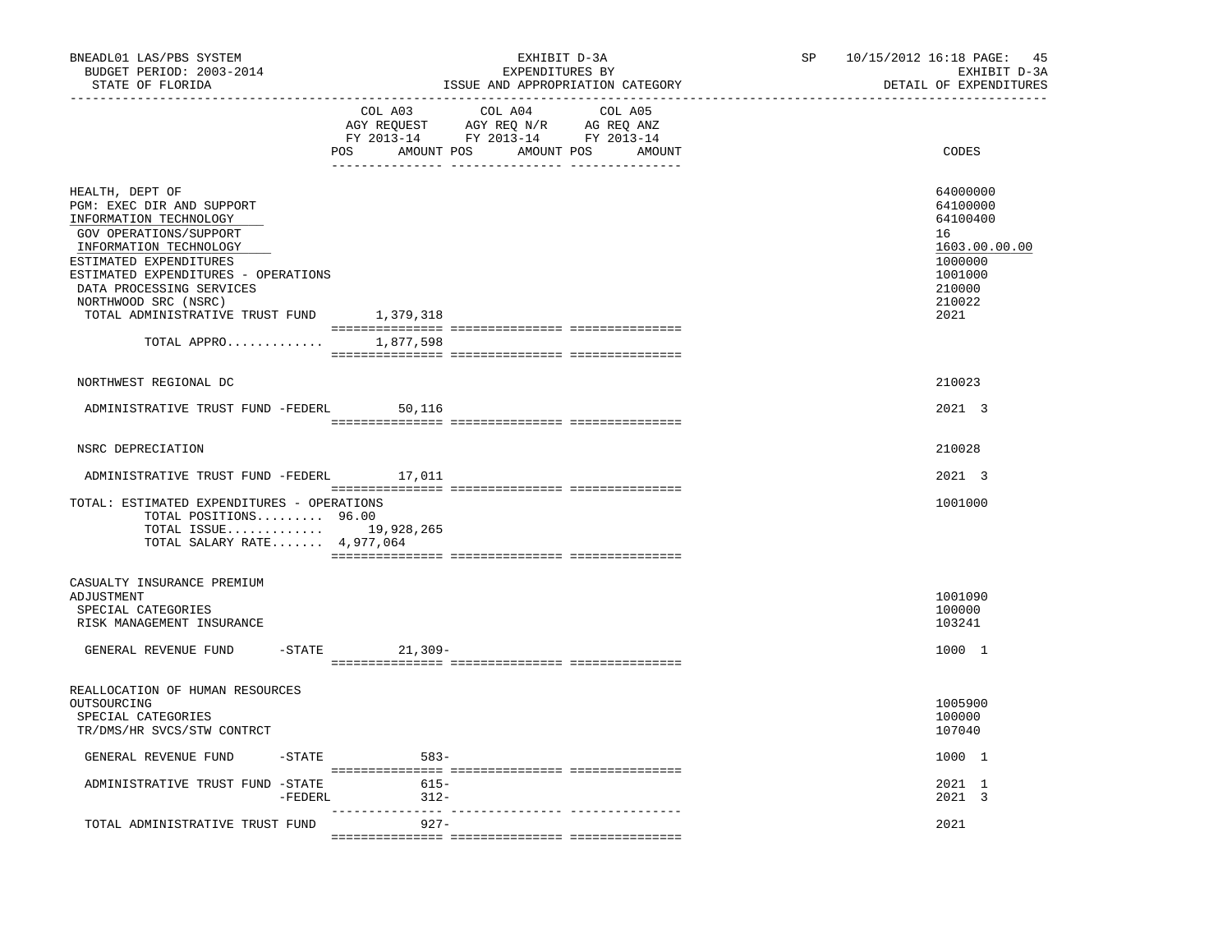| BNEADL01 LAS/PBS SYSTEM<br>BUDGET PERIOD: 2003-2014<br>STATE OF FLORIDA                                                                              |        |                                                                                                   | EXHIBIT D-3A<br>EXPENDITURES BY<br>ISSUE AND APPROPRIATION CATEGORY | SP | 10/15/2012 16:18 PAGE: 46<br>EXHIBIT D-3A<br>DETAIL OF EXPENDITURES |
|------------------------------------------------------------------------------------------------------------------------------------------------------|--------|---------------------------------------------------------------------------------------------------|---------------------------------------------------------------------|----|---------------------------------------------------------------------|
|                                                                                                                                                      | POS    | COL A03 COL A04 COL A05<br>AGY REQUEST AGY REQ N/R AG REQ ANZ<br>FY 2013-14 FY 2013-14 FY 2013-14 | AMOUNT POS AMOUNT POS AMOUNT                                        |    | CODES                                                               |
| HEALTH, DEPT OF<br>PGM: EXEC DIR AND SUPPORT<br>INFORMATION TECHNOLOGY<br>GOV OPERATIONS/SUPPORT<br>INFORMATION TECHNOLOGY<br>ESTIMATED EXPENDITURES |        |                                                                                                   |                                                                     |    | 64000000<br>64100000<br>64100400<br>16<br>1603.00.00.00<br>1000000  |
| REALLOCATION OF HUMAN RESOURCES<br>OUTSOURCING<br>SPECIAL CATEGORIES<br>TR/DMS/HR SVCS/STW CONTRCT<br>TOTAL APPRO                                    | 1,510- |                                                                                                   |                                                                     |    | 1005900<br>100000<br>107040                                         |

=============== =============== ===============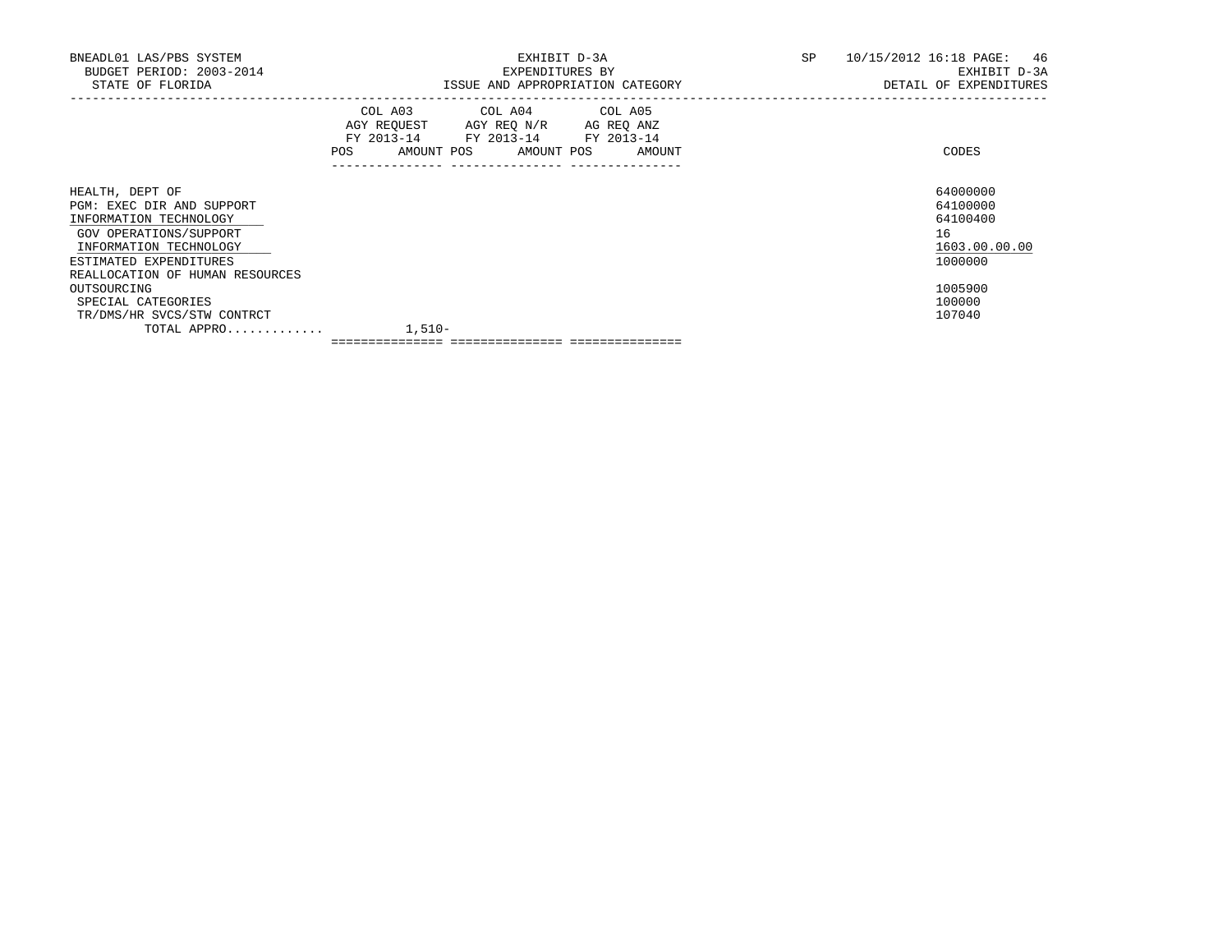| BNEADL01 LAS/PBS SYSTEM<br>BUDGET PERIOD: 2003-2014<br>STATE OF FLORIDA                                                                                                                                                                  |                                        | EXHIBIT D-3A<br>EXPENDITURES BY<br>ISSUE AND APPROPRIATION CATEGORY                                                                     | SP<br>_________________________________ | 10/15/2012 16:18 PAGE:<br>47<br>EXHIBIT D-3A<br>DETAIL OF EXPENDITURES |
|------------------------------------------------------------------------------------------------------------------------------------------------------------------------------------------------------------------------------------------|----------------------------------------|-----------------------------------------------------------------------------------------------------------------------------------------|-----------------------------------------|------------------------------------------------------------------------|
|                                                                                                                                                                                                                                          | POS                                    | COL A03 COL A04<br>COL A05<br>AGY REQUEST AGY REQ N/R AG REQ ANZ<br>FY 2013-14 FY 2013-14 FY 2013-14<br>AMOUNT POS AMOUNT POS<br>AMOUNT |                                         | CODES                                                                  |
| HEALTH, DEPT OF<br>PGM: COMMUNITY PUBLIC HLTH<br>COMMUNITY HEALTH PROMOTION<br>HEALTH AND HUMAN SERVICES<br>HEALTH SVCS/INDIVIDUALS<br>ESTIMATED EXPENDITURES<br>IMPLEMENTATION OF REORGANIZATION<br>AUTHORIZED IN CHAPTER 2012-184, LOF |                                        |                                                                                                                                         |                                         | 64000000<br>64200000<br>64200100<br>13<br>1301.00.00.00<br>1000000     |
| $-$ HB 1263<br>SALARY RATE<br>SALARY RATE 9,309,494                                                                                                                                                                                      |                                        |                                                                                                                                         |                                         | 100H000<br>000000                                                      |
| SALARIES AND BENEFITS                                                                                                                                                                                                                    |                                        |                                                                                                                                         |                                         | 010000                                                                 |
| GENERAL REVENUE FUND<br>-MATCH                                                                                                                                                                                                           | $-STATE$ 1, 133, 627<br>760,595        |                                                                                                                                         |                                         | 1000 1<br>1000 2                                                       |
| TOTAL GENERAL REVENUE FUND                                                                                                                                                                                                               | 1,894,222                              |                                                                                                                                         |                                         | 1000                                                                   |
| RAPE CRISIS PROGRAM TF - STATE 85,761                                                                                                                                                                                                    |                                        |                                                                                                                                         |                                         | 2089 1                                                                 |
| EPILEPSY SERVICES TF                                                                                                                                                                                                                     | $-STATE$ 62,355                        |                                                                                                                                         |                                         | 2197 1                                                                 |
| FEDERAL GRANTS TRUST FUND -FEDERL                                                                                                                                                                                                        | 8,025,737                              |                                                                                                                                         |                                         | 2261 3                                                                 |
| MAT/CH HLTH BLOCK GRANT TF-FEDERL 1,119,961                                                                                                                                                                                              |                                        |                                                                                                                                         |                                         | 2475 3                                                                 |
| PREVENT HLTH SVCS BL GR TF-FEDERL 519,172<br>TOTAL POSITIONS 202.50<br>TOTAL APPRO 11,707,208                                                                                                                                            |                                        |                                                                                                                                         |                                         | 2539 3                                                                 |
| OTHER PERSONAL SERVICES                                                                                                                                                                                                                  |                                        |                                                                                                                                         |                                         | 030000                                                                 |
| FEDERAL GRANTS TRUST FUND -FEDERL<br>GRANTS AND DONATIONS TF -STATE<br>MAT/CH HLTH BLOCK GRANT TF-FEDERL<br>PREVENT HLTH SVCS BL GR TF-FEDERL                                                                                            | 752,570<br>63,220<br>132,326<br>61,332 |                                                                                                                                         |                                         | 2261 3<br>2339 1<br>2475 3<br>2539 3                                   |
| TOTAL APPRO $1,009,448$                                                                                                                                                                                                                  |                                        |                                                                                                                                         |                                         |                                                                        |
|                                                                                                                                                                                                                                          |                                        |                                                                                                                                         |                                         |                                                                        |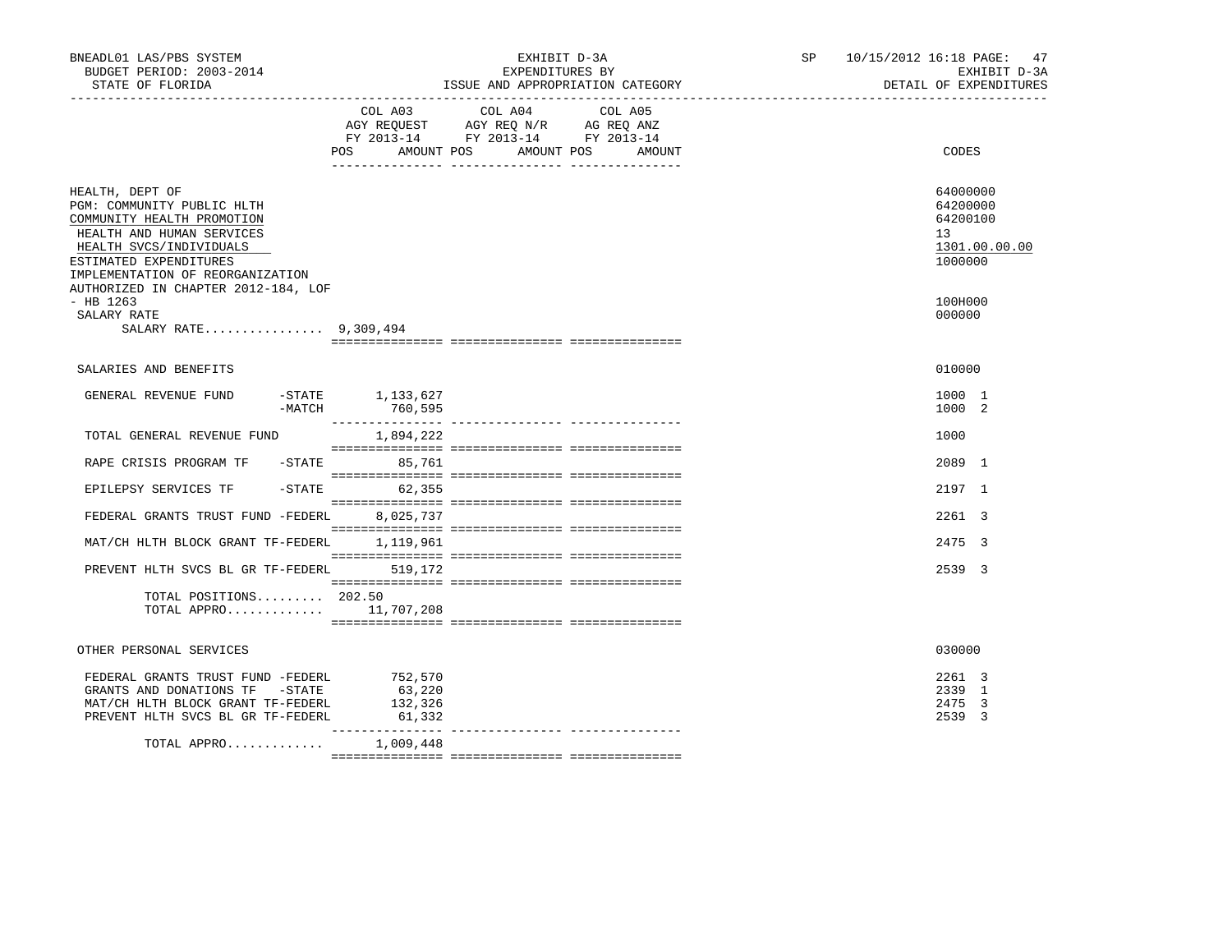| BNEADL01 LAS/PBS SYSTEM<br>BUDGET PERIOD: 2003-2014<br>STATE OF FLORIDA                                                                                                                                                                  |                            | EXHIBIT D-3A<br>EXPENDITURES BY<br>ISSUE AND APPROPRIATION CATEGORY                                                              | SP | 10/15/2012 16:18 PAGE:<br>48<br>EXHIBIT D-3A<br>DETAIL OF EXPENDITURES |  |
|------------------------------------------------------------------------------------------------------------------------------------------------------------------------------------------------------------------------------------------|----------------------------|----------------------------------------------------------------------------------------------------------------------------------|----|------------------------------------------------------------------------|--|
|                                                                                                                                                                                                                                          | COL A03                    | COL A04<br>COL A05<br>AGY REQUEST AGY REQ N/R AG REQ ANZ<br>FY 2013-14 FY 2013-14 FY 2013-14<br>POS AMOUNT POS AMOUNT POS AMOUNT |    | CODES                                                                  |  |
| HEALTH, DEPT OF<br>PGM: COMMUNITY PUBLIC HLTH<br>COMMUNITY HEALTH PROMOTION<br>HEALTH AND HUMAN SERVICES<br>HEALTH SVCS/INDIVIDUALS<br>ESTIMATED EXPENDITURES<br>IMPLEMENTATION OF REORGANIZATION<br>AUTHORIZED IN CHAPTER 2012-184, LOF |                            |                                                                                                                                  |    | 64000000<br>64200000<br>64200100<br>13<br>1301.00.00.00<br>1000000     |  |
| $-$ HB 1263<br><b>EXPENSES</b>                                                                                                                                                                                                           |                            |                                                                                                                                  |    | 100H000<br>040000                                                      |  |
| GENERAL REVENUE FUND<br>$-MATCH$                                                                                                                                                                                                         | $-STATE$ 135,972<br>19,600 |                                                                                                                                  |    | 1000 1<br>1000 2                                                       |  |
| TOTAL GENERAL REVENUE FUND                                                                                                                                                                                                               | 155,572                    |                                                                                                                                  |    | 1000                                                                   |  |
| ADMINISTRATIVE TRUST FUND -STATE 10,237                                                                                                                                                                                                  |                            |                                                                                                                                  |    | 2021 1                                                                 |  |
| RAPE CRISIS PROGRAM TF                                                                                                                                                                                                                   | $-STATE$ 11,379            |                                                                                                                                  |    | 2089 1                                                                 |  |
| EPILEPSY SERVICES TF                                                                                                                                                                                                                     | $-STATE$<br>31,044         |                                                                                                                                  |    | 2197 1                                                                 |  |
| FEDERAL GRANTS TRUST FUND -FEDERL 2,897,784                                                                                                                                                                                              |                            |                                                                                                                                  |    | 2261 3                                                                 |  |
| GRANTS AND DONATIONS TF                                                                                                                                                                                                                  | $-STATE$ 21, 410           |                                                                                                                                  |    | 2339 1                                                                 |  |
| MAT/CH HLTH BLOCK GRANT TF-FEDERL                                                                                                                                                                                                        | 447,752                    |                                                                                                                                  |    | 2475 3                                                                 |  |
| PREVENT HLTH SVCS BL GR TF-FEDERL 292,504                                                                                                                                                                                                |                            |                                                                                                                                  |    | 2539 3                                                                 |  |
| TOTAL APPRO                                                                                                                                                                                                                              | 3,867,682                  |                                                                                                                                  |    |                                                                        |  |
| AID TO LOCAL GOVERNMENTS<br>G/A-FAMILY PLANNING SVCS                                                                                                                                                                                     |                            |                                                                                                                                  |    | 050000<br>050001                                                       |  |
| GENERAL REVENUE FUND -STATE<br>FEDERAL GRANTS TRUST FUND -FEDERL 1,067,783                                                                                                                                                               | 186,251                    |                                                                                                                                  |    | 1000 1<br>2261 3                                                       |  |
| TOTAL APPRO                                                                                                                                                                                                                              | 1,254,034                  |                                                                                                                                  |    |                                                                        |  |
| G/A-EPILEPSY SERVICES                                                                                                                                                                                                                    |                            |                                                                                                                                  |    | 050082                                                                 |  |
| GENERAL REVENUE FUND -STATE 2,107,152<br>$-$ STATE<br>EPILEPSY SERVICES TF                                                                                                                                                               | 1,427,831                  |                                                                                                                                  |    | 1000 1<br>2197 1                                                       |  |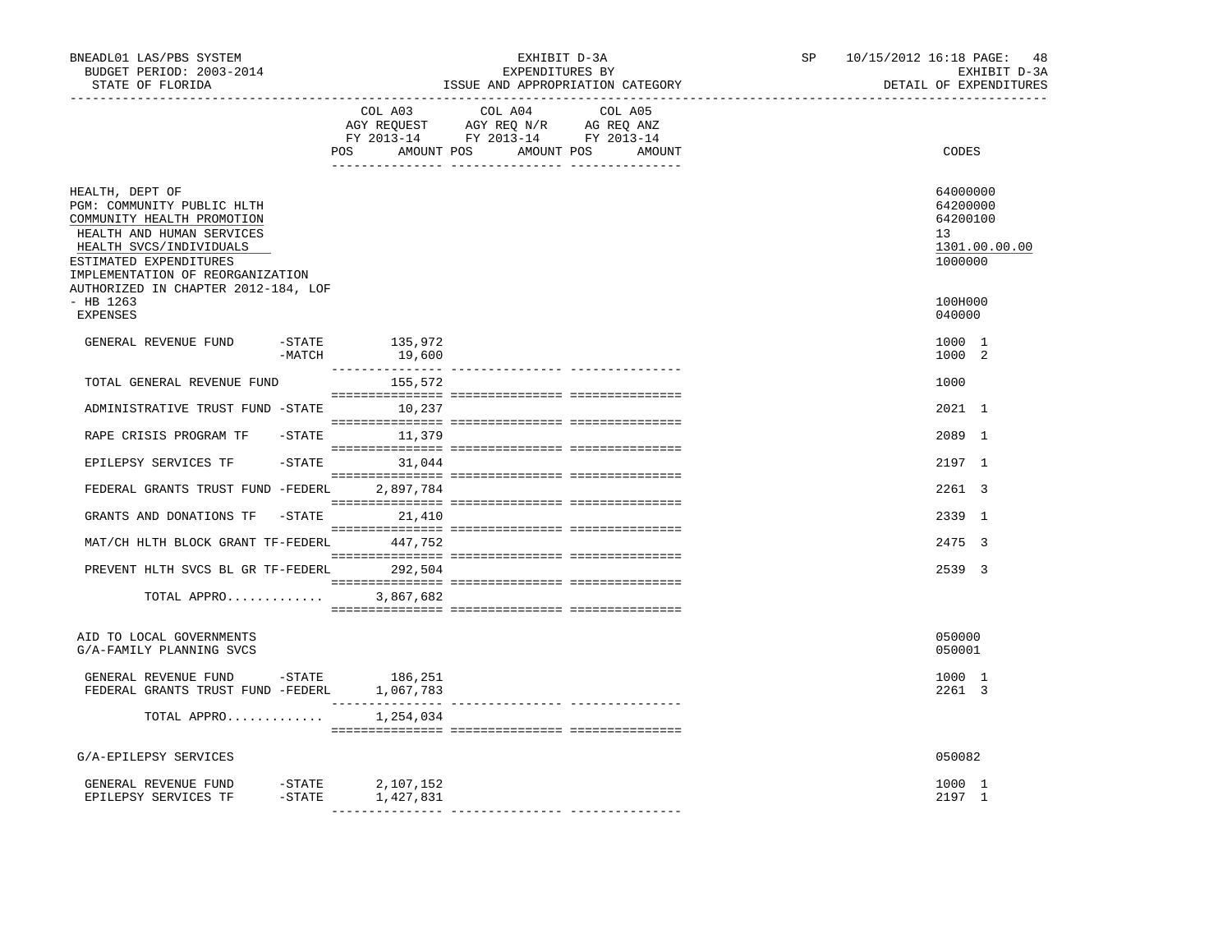| BNEADL01 LAS/PBS SYSTEM<br>BUDGET PERIOD: 2003-2014<br>STATE OF FLORIDA                                                                                                                                                                  |                                                                                                                                                                                                            | EXHIBIT D-3A<br>EXPENDITURES BY<br>ISSUE AND APPROPRIATION CATEGORY | SP | 10/15/2012 16:18 PAGE:<br>49<br>EXHIBIT D-3A<br>DETAIL OF EXPENDITURES |
|------------------------------------------------------------------------------------------------------------------------------------------------------------------------------------------------------------------------------------------|------------------------------------------------------------------------------------------------------------------------------------------------------------------------------------------------------------|---------------------------------------------------------------------|----|------------------------------------------------------------------------|
|                                                                                                                                                                                                                                          | COL A03<br>$\begin{tabular}{lllllll} \bf AGY \,\, REQUEST \,\, & \bf AGY \,\, REQ \,\, N/R & \bf AG \,\, REQ \,\, ANZ \\ \bf FY \,\, 2013-14 & \bf FY \,\, 2013-14 & \bf FY \,\, 2013-14 \\ \end{tabular}$ | COL A04<br>COL A05<br>POS AMOUNT POS AMOUNT POS AMOUNT              |    | CODES                                                                  |
| HEALTH, DEPT OF<br>PGM: COMMUNITY PUBLIC HLTH<br>COMMUNITY HEALTH PROMOTION<br>HEALTH AND HUMAN SERVICES<br>HEALTH SVCS/INDIVIDUALS<br>ESTIMATED EXPENDITURES<br>IMPLEMENTATION OF REORGANIZATION<br>AUTHORIZED IN CHAPTER 2012-184, LOF |                                                                                                                                                                                                            |                                                                     |    | 64000000<br>64200000<br>64200100<br>13<br>1301.00.00.00<br>1000000     |
| $-$ HB 1263<br>AID TO LOCAL GOVERNMENTS<br>G/A-EPILEPSY SERVICES<br>TOTAL APPRO                                                                                                                                                          | 3,534,983                                                                                                                                                                                                  |                                                                     |    | 100H000<br>050000<br>050082                                            |
| G/A-FLUORIDATION PROJECT                                                                                                                                                                                                                 |                                                                                                                                                                                                            |                                                                     |    | 050581                                                                 |
| PREVENT HLTH SVCS BL GR TF-FEDERL                                                                                                                                                                                                        | 150,000                                                                                                                                                                                                    |                                                                     |    | 2539 3                                                                 |
| G/A-RURAL PRIMARY CARE                                                                                                                                                                                                                   |                                                                                                                                                                                                            |                                                                     |    | 050583                                                                 |
| GENERAL REVENUE FUND                                                                                                                                                                                                                     | $-$ STATE<br>3,000,000                                                                                                                                                                                     |                                                                     |    | 1000 1                                                                 |
| OPERATING CAPITAL OUTLAY                                                                                                                                                                                                                 |                                                                                                                                                                                                            |                                                                     |    | 060000                                                                 |
| FEDERAL GRANTS TRUST FUND -FEDERL<br>MAT/CH HLTH BLOCK GRANT TF-FEDERL                                                                                                                                                                   | 56,500<br>25,000                                                                                                                                                                                           |                                                                     |    | 2261 3<br>2475 3                                                       |
| TOTAL APPRO                                                                                                                                                                                                                              | 81,500                                                                                                                                                                                                     |                                                                     |    |                                                                        |
| SPECIAL CATEGORIES<br>G/A-OUNCE OF PREVENTION                                                                                                                                                                                            |                                                                                                                                                                                                            |                                                                     |    | 100000<br>100402                                                       |
| WELFARE TRANSITION TF                                                                                                                                                                                                                    | -FEDERL 1,900,000                                                                                                                                                                                          |                                                                     |    | 2401 3                                                                 |
| CRISIS COUNSELING                                                                                                                                                                                                                        |                                                                                                                                                                                                            |                                                                     |    | 100766                                                                 |
| GENERAL REVENUE FUND                                                                                                                                                                                                                     | $-STATE$<br>2,000,000                                                                                                                                                                                      |                                                                     |    | 1000 1                                                                 |
| CONTRACTED SERVICES                                                                                                                                                                                                                      |                                                                                                                                                                                                            |                                                                     |    | 100777                                                                 |
| GENERAL REVENUE FUND<br>$-$ STATE<br>$-MATCH$                                                                                                                                                                                            | 65,127<br>40,400                                                                                                                                                                                           |                                                                     |    | 1000 1<br>1000 2                                                       |
| TOTAL GENERAL REVENUE FUND                                                                                                                                                                                                               | ----------------<br>105,527                                                                                                                                                                                | --------------- ---------------                                     |    | 1000                                                                   |
|                                                                                                                                                                                                                                          |                                                                                                                                                                                                            |                                                                     |    |                                                                        |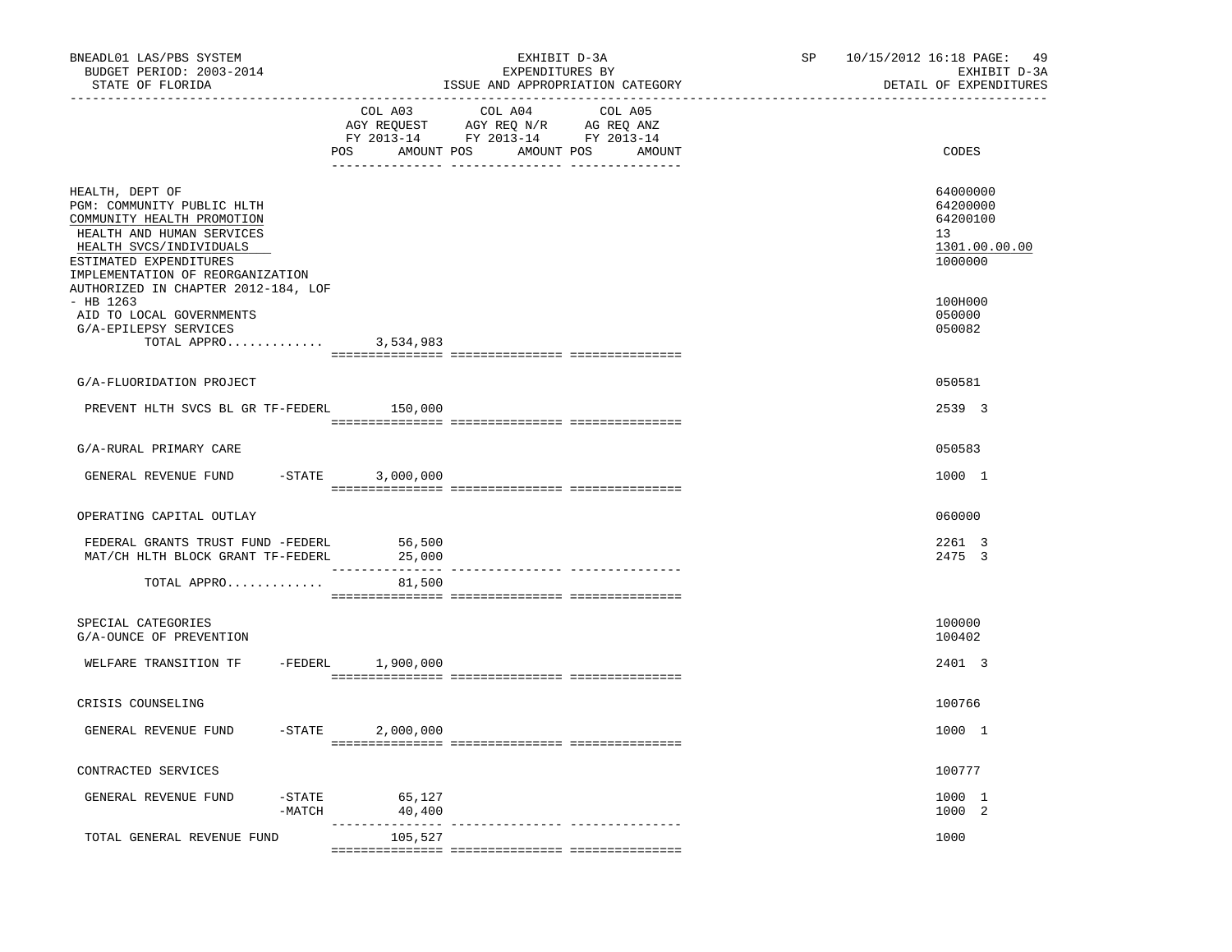| BNEADL01 LAS/PBS SYSTEM<br>BUDGET PERIOD: 2003-2014<br>STATE OF FLORIDA                                                                                                                                                                  |                             | EXHIBIT D-3A<br>EXPENDITURES BY<br>ISSUE AND APPROPRIATION CATEGORY                                                                                                                                                                                     | SP                                          | 10/15/2012 16:18 PAGE:<br>50<br>EXHIBIT D-3A<br>DETAIL OF EXPENDITURES |                                                                    |
|------------------------------------------------------------------------------------------------------------------------------------------------------------------------------------------------------------------------------------------|-----------------------------|---------------------------------------------------------------------------------------------------------------------------------------------------------------------------------------------------------------------------------------------------------|---------------------------------------------|------------------------------------------------------------------------|--------------------------------------------------------------------|
|                                                                                                                                                                                                                                          |                             | COL A03 COL A04<br>$\begin{tabular}{lllllll} \bf AGY \;\; RegUEST \hspace{1cm} AGY \;\; REG \;\; N/R \hspace{1cm} \bf AG \;\; REG \;\; ANZ \end{tabular}$ $\begin{tabular}{lllllllllll} \bf FY \;\; 2013-14 \hspace{1cm} FY \;\; 2013-14 \end{tabular}$ | COL A05<br>POS AMOUNT POS AMOUNT POS AMOUNT |                                                                        | CODES                                                              |
| HEALTH, DEPT OF<br>PGM: COMMUNITY PUBLIC HLTH<br>COMMUNITY HEALTH PROMOTION<br>HEALTH AND HUMAN SERVICES<br>HEALTH SVCS/INDIVIDUALS<br>ESTIMATED EXPENDITURES<br>IMPLEMENTATION OF REORGANIZATION<br>AUTHORIZED IN CHAPTER 2012-184, LOF |                             |                                                                                                                                                                                                                                                         |                                             |                                                                        | 64000000<br>64200000<br>64200100<br>13<br>1301.00.00.00<br>1000000 |
| $-$ HB 1263<br>SPECIAL CATEGORIES<br>CONTRACTED SERVICES                                                                                                                                                                                 |                             |                                                                                                                                                                                                                                                         |                                             |                                                                        | 100H000<br>100000<br>100777                                        |
| RAPE CRISIS PROGRAM TF - STATE 500                                                                                                                                                                                                       |                             |                                                                                                                                                                                                                                                         |                                             |                                                                        | 2089 1                                                             |
| FEDERAL GRANTS TRUST FUND -FEDERL 1,289,221                                                                                                                                                                                              |                             |                                                                                                                                                                                                                                                         |                                             |                                                                        | 2261 3                                                             |
| GRANTS AND DONATIONS TF                                                                                                                                                                                                                  | $-$ STATE 5,740             |                                                                                                                                                                                                                                                         |                                             |                                                                        | 2339 1                                                             |
| MAT/CH HLTH BLOCK GRANT TF-FEDERL 13,000                                                                                                                                                                                                 |                             |                                                                                                                                                                                                                                                         |                                             |                                                                        | 2475 3                                                             |
| PREVENT HLTH SVCS BL GR TF-FEDERL 305,500                                                                                                                                                                                                |                             |                                                                                                                                                                                                                                                         |                                             |                                                                        | 2539 3                                                             |
|                                                                                                                                                                                                                                          |                             |                                                                                                                                                                                                                                                         |                                             |                                                                        |                                                                    |
| TOTAL APPRO $1,719,488$                                                                                                                                                                                                                  |                             |                                                                                                                                                                                                                                                         |                                             |                                                                        |                                                                    |
| G/A-CONTRACTED SERVICES                                                                                                                                                                                                                  |                             |                                                                                                                                                                                                                                                         |                                             |                                                                        | 100778                                                             |
| GENERAL REVENUE FUND<br>$-MATCH$                                                                                                                                                                                                         | -STATE 4,609,325<br>163,839 |                                                                                                                                                                                                                                                         |                                             |                                                                        | 1000 1<br>1000 2                                                   |
| TOTAL GENERAL REVENUE FUND                                                                                                                                                                                                               | 4,773,164                   |                                                                                                                                                                                                                                                         |                                             |                                                                        | 1000                                                               |
| ADMINISTRATIVE TRUST FUND -STATE 100,000                                                                                                                                                                                                 |                             |                                                                                                                                                                                                                                                         |                                             |                                                                        | 2021 1                                                             |
|                                                                                                                                                                                                                                          |                             |                                                                                                                                                                                                                                                         |                                             |                                                                        |                                                                    |
| RAPE CRISIS PROGRAM TF                                                                                                                                                                                                                   | $-$ STATE $1,505,421$       |                                                                                                                                                                                                                                                         |                                             |                                                                        | 2089 1                                                             |
| FEDERAL GRANTS TRUST FUND -FEDERL 6,536,020                                                                                                                                                                                              |                             |                                                                                                                                                                                                                                                         |                                             |                                                                        | 2261 3                                                             |
| MAT/CH HLTH BLOCK GRANT TF-FEDERL 2,075,773                                                                                                                                                                                              |                             |                                                                                                                                                                                                                                                         |                                             |                                                                        | 2475 3                                                             |
| PREVENT HLTH SVCS BL GR TF-FEDERL 119,630                                                                                                                                                                                                |                             |                                                                                                                                                                                                                                                         |                                             |                                                                        | 2539 3                                                             |
| TOTAL APPRO $15,110,008$                                                                                                                                                                                                                 |                             |                                                                                                                                                                                                                                                         |                                             |                                                                        |                                                                    |
| G/A-HEALTHY START COALTNS                                                                                                                                                                                                                |                             |                                                                                                                                                                                                                                                         |                                             |                                                                        | 100927                                                             |
| GENERAL REVENUE FUND -MATCH 10,979,615<br>FEDERAL GRANTS TRUST FUND -FEDERL<br>MAT/CH HLTH BLOCK GRANT TF-FEDERL                                                                                                                         | 2,178,303<br>6,542,389      |                                                                                                                                                                                                                                                         |                                             |                                                                        | 1000 2<br>2261 3<br>2475 3                                         |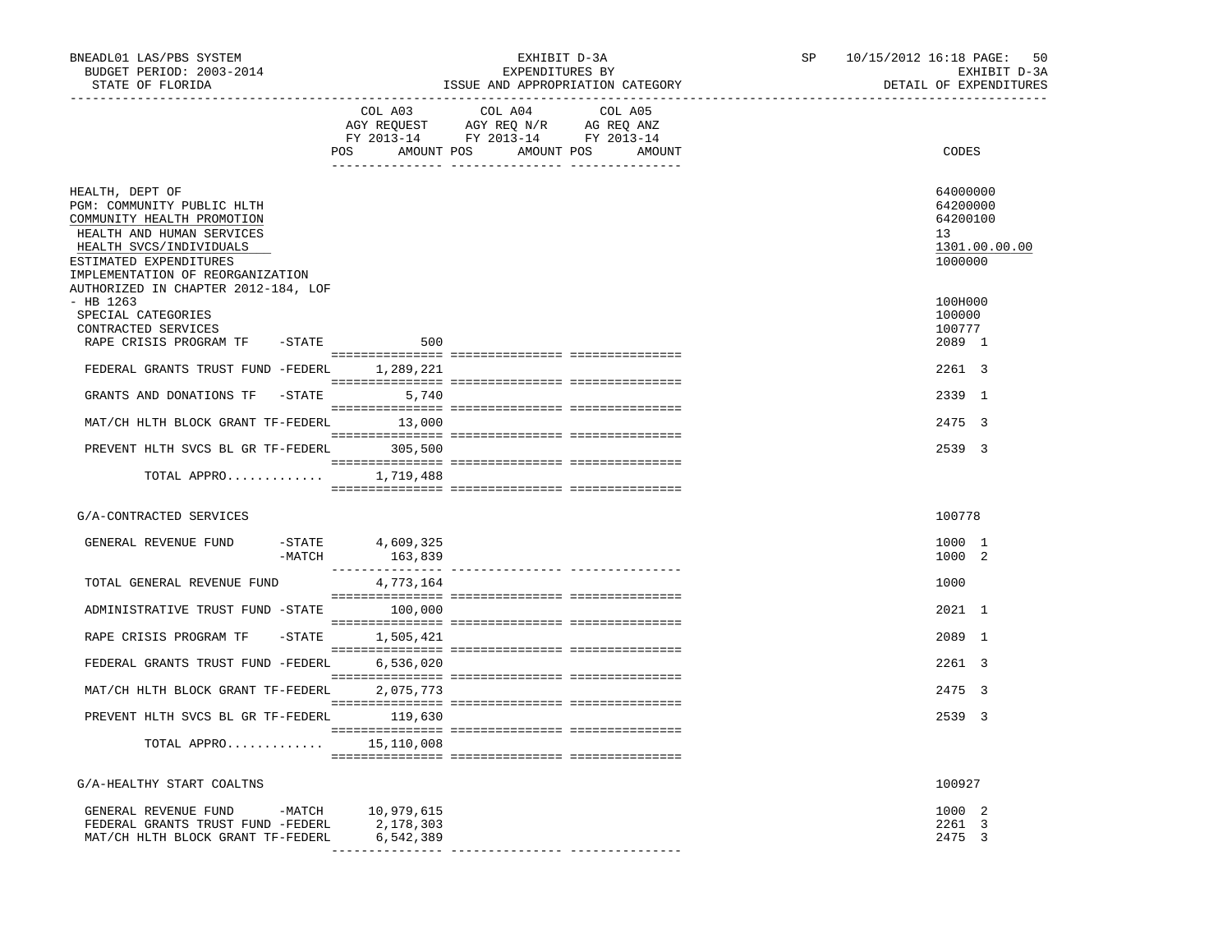| BNEADL01 LAS/PBS SYSTEM<br>BUDGET PERIOD: 2003-2014<br>STATE OF FLORIDA                                                                                                                                                                  |                               | EXHIBIT D-3A<br>EXPENDITURES BY<br>ISSUE AND APPROPRIATION CATEGORY                                                                                                                                                                                                                                                                                         | SP<br>---------------------- | 10/15/2012 16:18 PAGE:<br>51<br>EXHIBIT D-3A<br>DETAIL OF EXPENDITURES |  |  |
|------------------------------------------------------------------------------------------------------------------------------------------------------------------------------------------------------------------------------------------|-------------------------------|-------------------------------------------------------------------------------------------------------------------------------------------------------------------------------------------------------------------------------------------------------------------------------------------------------------------------------------------------------------|------------------------------|------------------------------------------------------------------------|--|--|
|                                                                                                                                                                                                                                          | COL A03                       | COL A04<br>COL A05<br>$\begin{array}{ccccccccc}\n\text{AGY REQUEST} & & \text{GUT} & \text{AGY REQ} & \text{N/R} & & \text{GCEQ} & \text{ANZ} \\ \text{AGY REQUEST} & & \text{AGY REQ} & \text{N/R} & & \text{AG REQ} & \text{ANZ} \\ \text{FY} & 2013-14 & & \text{FY} & 2013-14 & & \text{FY} & 2013-14\n\end{array}$<br>POS AMOUNT POS AMOUNT POS AMOUNT |                              | CODES                                                                  |  |  |
| HEALTH, DEPT OF<br>PGM: COMMUNITY PUBLIC HLTH<br>COMMUNITY HEALTH PROMOTION<br>HEALTH AND HUMAN SERVICES<br>HEALTH SVCS/INDIVIDUALS<br>ESTIMATED EXPENDITURES<br>IMPLEMENTATION OF REORGANIZATION<br>AUTHORIZED IN CHAPTER 2012-184, LOF |                               |                                                                                                                                                                                                                                                                                                                                                             |                              | 64000000<br>64200000<br>64200100<br>13<br>1301.00.00.00<br>1000000     |  |  |
| $-$ HB 1263<br>SPECIAL CATEGORIES<br>G/A-HEALTHY START COALTNS<br>TOTAL APPRO 19,700,307                                                                                                                                                 |                               |                                                                                                                                                                                                                                                                                                                                                             |                              | 100H000<br>100000<br>100927                                            |  |  |
|                                                                                                                                                                                                                                          |                               |                                                                                                                                                                                                                                                                                                                                                             |                              |                                                                        |  |  |
| HEALTH ED RISK REDUCT PROJ                                                                                                                                                                                                               |                               |                                                                                                                                                                                                                                                                                                                                                             |                              | 101505                                                                 |  |  |
| PREVENT HLTH SVCS BL GR TF-FEDERL                                                                                                                                                                                                        | 12,686                        |                                                                                                                                                                                                                                                                                                                                                             |                              | 2539 3                                                                 |  |  |
| HEALTHY START WAIVER                                                                                                                                                                                                                     |                               |                                                                                                                                                                                                                                                                                                                                                             |                              | 101563                                                                 |  |  |
| GENERAL REVENUE FUND                                                                                                                                                                                                                     | -MATCH 15,171,241             |                                                                                                                                                                                                                                                                                                                                                             |                              | 1000 2                                                                 |  |  |
| FEDERAL GRANTS TRUST FUND -MATCH                                                                                                                                                                                                         | 782,567<br>-RECPNT 22,149,503 |                                                                                                                                                                                                                                                                                                                                                             |                              | 2261 2<br>2261 9                                                       |  |  |
| TOTAL FEDERAL GRANTS TRUST FUND 22,932,070                                                                                                                                                                                               |                               |                                                                                                                                                                                                                                                                                                                                                             |                              | 2261                                                                   |  |  |
| TOTAL APPRO 38,103,311                                                                                                                                                                                                                   |                               |                                                                                                                                                                                                                                                                                                                                                             |                              |                                                                        |  |  |
| G/A-FEDERAL NUTRITION PROG                                                                                                                                                                                                               |                               |                                                                                                                                                                                                                                                                                                                                                             |                              | 102220                                                                 |  |  |
| FEDERAL GRANTS TRUST FUND -FEDERL 475,942,752                                                                                                                                                                                            |                               |                                                                                                                                                                                                                                                                                                                                                             |                              | 2261 3                                                                 |  |  |
| RISK MANAGEMENT INSURANCE                                                                                                                                                                                                                |                               |                                                                                                                                                                                                                                                                                                                                                             |                              | 103241                                                                 |  |  |
| GENERAL REVENUE FUND -STATE<br>FEDERAL GRANTS TRUST FUND -FEDERL                                                                                                                                                                         | 53,504<br>43,305              |                                                                                                                                                                                                                                                                                                                                                             |                              | 1000 1<br>2261 3                                                       |  |  |
| TOTAL APPRO                                                                                                                                                                                                                              | 96,809                        |                                                                                                                                                                                                                                                                                                                                                             |                              |                                                                        |  |  |
|                                                                                                                                                                                                                                          |                               |                                                                                                                                                                                                                                                                                                                                                             |                              |                                                                        |  |  |
| LEASE/PURCHASE/EQUIPMENT                                                                                                                                                                                                                 |                               |                                                                                                                                                                                                                                                                                                                                                             |                              | 105281                                                                 |  |  |
| FEDERAL GRANTS TRUST FUND -FEDERL<br>PREVENT HLTH SVCS BL GR TF-FEDERL                                                                                                                                                                   | 6,590<br>1,526                |                                                                                                                                                                                                                                                                                                                                                             |                              | 2261 3<br>2539 3                                                       |  |  |
|                                                                                                                                                                                                                                          |                               |                                                                                                                                                                                                                                                                                                                                                             |                              |                                                                        |  |  |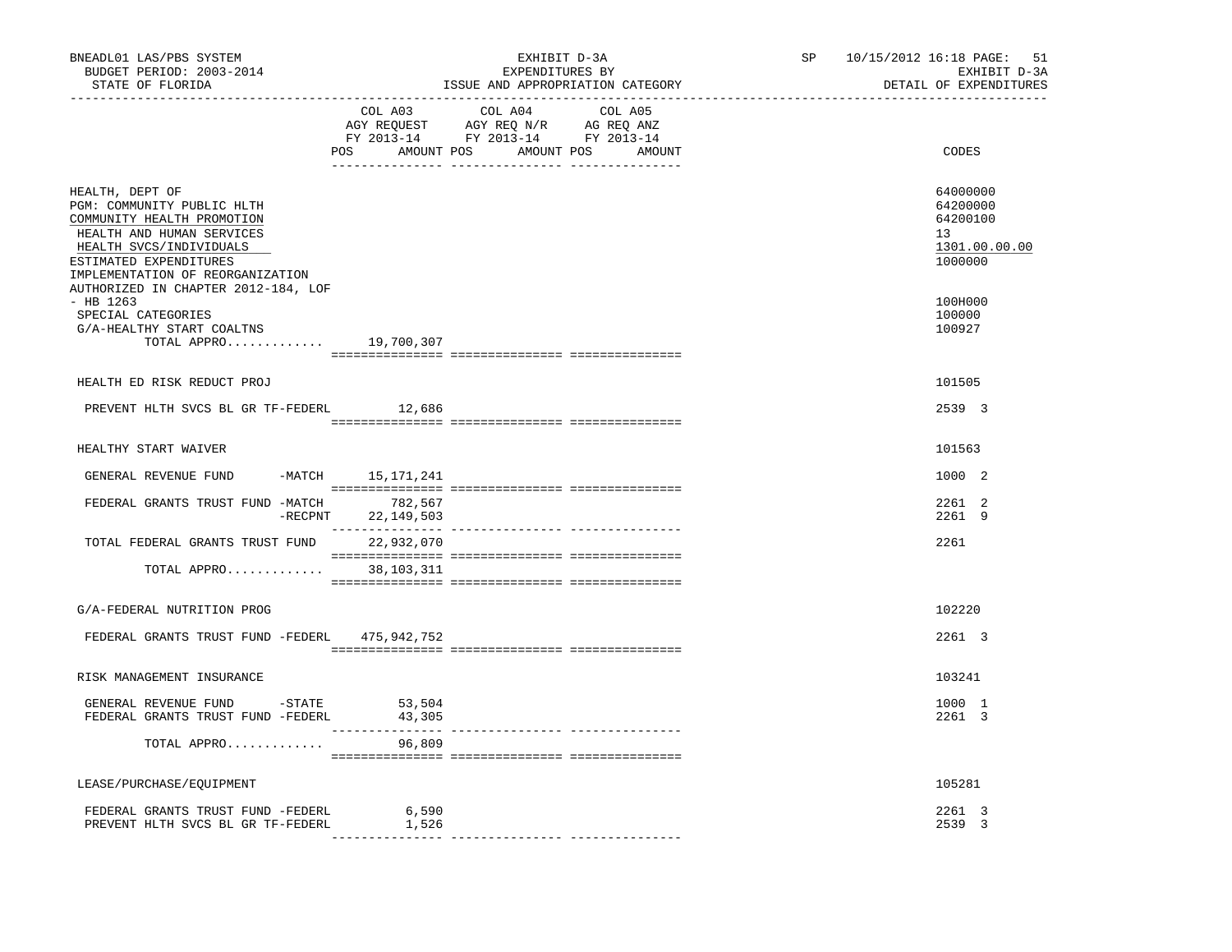| BNEADL01 LAS/PBS SYSTEM<br>BUDGET PERIOD: 2003-2014<br>STATE OF FLORIDA                                                                                                                                                                  |                                                                                                                               | EXHIBIT D-3A<br>EXPENDITURES BY | ISSUE AND APPROPRIATION CATEGORY | SP | 10/15/2012 16:18 PAGE: 52<br>EXHIBIT D-3A<br>DETAIL OF EXPENDITURES |
|------------------------------------------------------------------------------------------------------------------------------------------------------------------------------------------------------------------------------------------|-------------------------------------------------------------------------------------------------------------------------------|---------------------------------|----------------------------------|----|---------------------------------------------------------------------|
|                                                                                                                                                                                                                                          | COL A03 COL A04 COL A05<br>AGY REQUEST AGY REQ N/R AG REQ ANZ<br>FY 2013-14 FY 2013-14 FY 2013-14<br><b>POS</b><br>AMOUNT POS | AMOUNT POS                      | AMOUNT                           |    | CODES                                                               |
| HEALTH, DEPT OF<br>PGM: COMMUNITY PUBLIC HLTH<br>COMMUNITY HEALTH PROMOTION<br>HEALTH AND HUMAN SERVICES<br>HEALTH SVCS/INDIVIDUALS<br>ESTIMATED EXPENDITURES<br>IMPLEMENTATION OF REORGANIZATION<br>AUTHORIZED IN CHAPTER 2012-184, LOF |                                                                                                                               |                                 |                                  |    | 64000000<br>64200000<br>64200100<br>13<br>1301.00.00.00<br>1000000  |
| $-$ HB 1263<br>SPECIAL CATEGORIES<br>LEASE/PURCHASE/EQUIPMENT<br>TOTAL APPRO                                                                                                                                                             | 8,116                                                                                                                         |                                 |                                  |    | 100H000<br>100000<br>105281                                         |
| TR/DMS/HR SVCS/STW CONTRCT                                                                                                                                                                                                               |                                                                                                                               |                                 |                                  |    | 107040                                                              |
| GENERAL REVENUE FUND<br>-MATCH                                                                                                                                                                                                           | $-$ STATE $14,018$<br>4,424                                                                                                   |                                 |                                  |    | 1000 1<br>1000 2                                                    |
| TOTAL GENERAL REVENUE FUND                                                                                                                                                                                                               | 18,442                                                                                                                        |                                 |                                  |    | 1000                                                                |
| RAPE CRISIS PROGRAM TF - STATE                                                                                                                                                                                                           | 712                                                                                                                           |                                 |                                  |    | 2089 1                                                              |
| FEDERAL GRANTS TRUST FUND -FEDERL 60,156                                                                                                                                                                                                 |                                                                                                                               |                                 |                                  |    | 2261 3                                                              |
| MAT/CH HLTH BLOCK GRANT TF-FEDERL 8,024                                                                                                                                                                                                  |                                                                                                                               |                                 |                                  |    | 2475 3                                                              |
| PREVENT HLTH SVCS BL GR TF-FEDERL 2,544                                                                                                                                                                                                  |                                                                                                                               |                                 |                                  |    | 2539 3                                                              |
| TOTAL APPRO 89,878                                                                                                                                                                                                                       |                                                                                                                               |                                 |                                  |    |                                                                     |
| OUALIFIED EXPENDITURE<br>WIC DATA SYSTEM                                                                                                                                                                                                 |                                                                                                                               |                                 |                                  |    | 200000<br>200140                                                    |
| FEDERAL GRANTS TRUST FUND -FEDERL 3,932,141                                                                                                                                                                                              |                                                                                                                               |                                 |                                  |    | 2261 3                                                              |
| TOTAL: IMPLEMENTATION OF REORGANIZATION<br>AUTHORIZED IN CHAPTER 2012-184, LOF<br>$-$ HB 1263<br>TOTAL POSITIONS 202.50<br>TOTAL ISSUE 583,220,351<br>TOTAL SALARY RATE 9,309,494                                                        |                                                                                                                               |                                 |                                  |    | 100H000                                                             |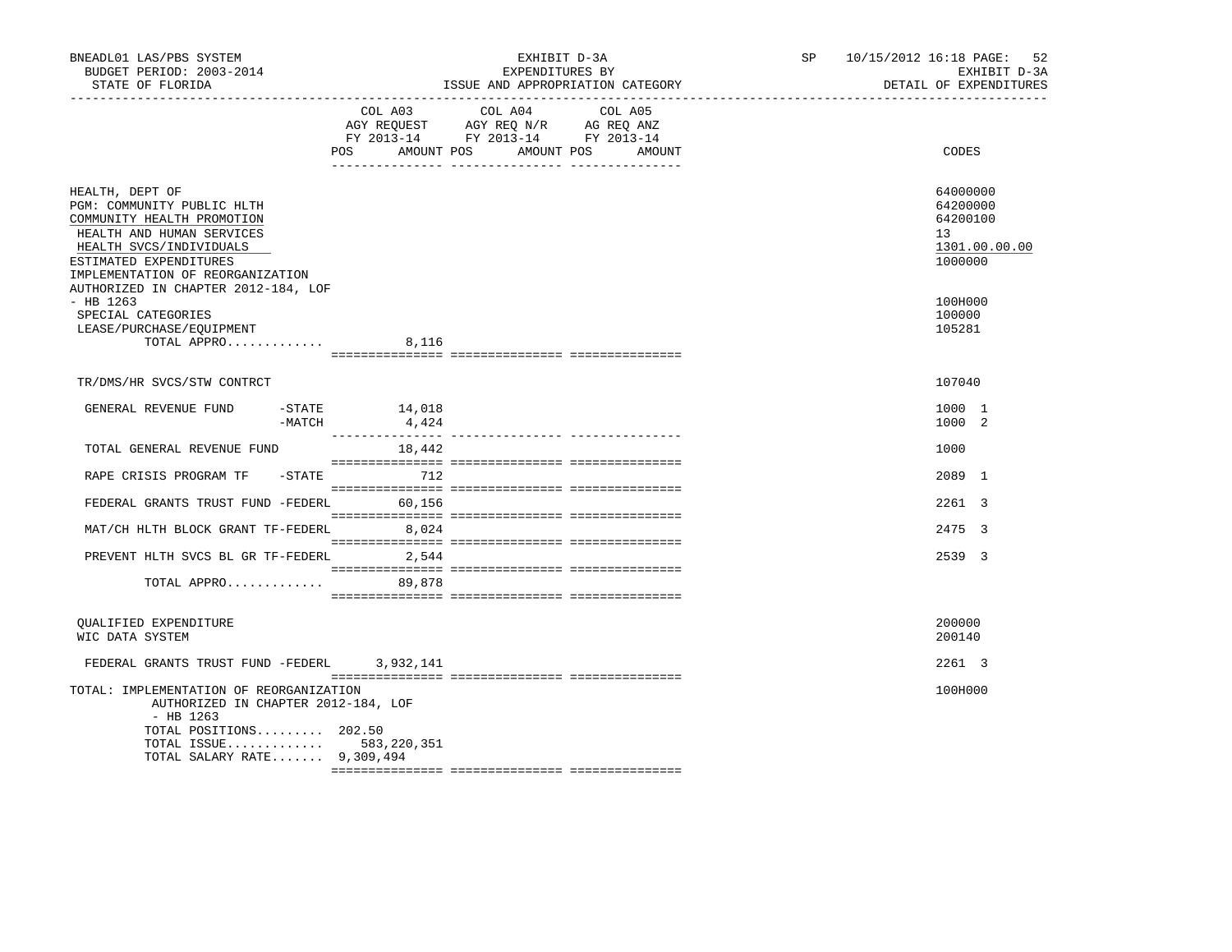| BNEADL01 LAS/PBS SYSTEM<br>BUDGET PERIOD: 2003-2014<br>STATE OF FLORIDA                                                                                                                                                                            |                                      | EXHIBIT D-3A<br>EXPENDITURES BY<br>ISSUE AND APPROPRIATION CATEGORY                                                                 | SP | 10/15/2012 16:18 PAGE: 53<br>EXHIBIT D-3A<br>DETAIL OF EXPENDITURES           |
|----------------------------------------------------------------------------------------------------------------------------------------------------------------------------------------------------------------------------------------------------|--------------------------------------|-------------------------------------------------------------------------------------------------------------------------------------|----|-------------------------------------------------------------------------------|
|                                                                                                                                                                                                                                                    | COL A03                              | COL A04<br>COL A05<br>AGY REQUEST AGY REQ N/R AG REQ ANZ<br>FY 2013-14 FY 2013-14 FY 2013-14<br>POS AMOUNT POS AMOUNT POS<br>AMOUNT |    | CODES                                                                         |
| HEALTH, DEPT OF<br>PGM: COMMUNITY PUBLIC HLTH<br>COMMUNITY HEALTH PROMOTION<br>HEALTH AND HUMAN SERVICES<br>HEALTH SVCS/INDIVIDUALS<br>ESTIMATED EXPENDITURES<br>FLORIDA RETIREMENT SYSTEM<br>CONTRIBUTION ADJUSTMENT FOR<br>FISCAL YEAR 2012-2013 |                                      |                                                                                                                                     |    | 64000000<br>64200000<br>64200100<br>13<br>1301.00.00.00<br>1000000<br>1001240 |
| SALARIES AND BENEFITS                                                                                                                                                                                                                              |                                      |                                                                                                                                     |    | 010000                                                                        |
| GENERAL REVENUE FUND<br>-STATE                                                                                                                                                                                                                     | 3,195<br>-MATCH<br>2,143             |                                                                                                                                     |    | 1000 1<br>1000 2                                                              |
| TOTAL GENERAL REVENUE FUND                                                                                                                                                                                                                         | 5,338                                |                                                                                                                                     |    | 1000                                                                          |
| RAPE CRISIS PROGRAM TF                                                                                                                                                                                                                             | $-$ STATE 241                        |                                                                                                                                     |    | 2089 1                                                                        |
| EPILEPSY SERVICES TF                                                                                                                                                                                                                               | 175<br>$-$ STATE                     |                                                                                                                                     |    | 2197 1                                                                        |
| FEDERAL GRANTS TRUST FUND -FEDERL 22,604                                                                                                                                                                                                           |                                      |                                                                                                                                     |    | 2261 3                                                                        |
| MAT/CH HLTH BLOCK GRANT TF-FEDERL 3,156                                                                                                                                                                                                            |                                      |                                                                                                                                     |    | 2475 3                                                                        |
| PREVENT HLTH SVCS BL GR TF-FEDERL 1,461                                                                                                                                                                                                            |                                      |                                                                                                                                     |    | 2539 3                                                                        |
| TOTAL APPRO 32,975                                                                                                                                                                                                                                 |                                      |                                                                                                                                     |    |                                                                               |
| ADJUSTMENT TO STATE HEALTH<br>INSURANCE PREMIUM CONTRIBUTION -<br>FISCAL YEAR 2012-13<br>SALARIES AND BENEFITS                                                                                                                                     |                                      |                                                                                                                                     |    | 1001830<br>010000                                                             |
| GENERAL REVENUE FUND                                                                                                                                                                                                                               | $-$ STATE<br>2,225<br>$-MATCH$ 1,492 |                                                                                                                                     |    | 1000 1<br>1000 2                                                              |
| TOTAL GENERAL REVENUE FUND                                                                                                                                                                                                                         | 3,717                                |                                                                                                                                     |    | 1000                                                                          |
| RAPE CRISIS PROGRAM TF - STATE                                                                                                                                                                                                                     | 168                                  |                                                                                                                                     |    | 2089 1                                                                        |
| EPILEPSY SERVICES TF                                                                                                                                                                                                                               | 122<br>$-$ STATE                     |                                                                                                                                     |    | 2197 1                                                                        |
| FEDERAL GRANTS TRUST FUND -FEDERL 15,740                                                                                                                                                                                                           |                                      |                                                                                                                                     |    | 2261 3                                                                        |
| MAT/CH HLTH BLOCK GRANT TF-FEDERL 2,197                                                                                                                                                                                                            |                                      |                                                                                                                                     |    | 2475 3                                                                        |
| PREVENT HLTH SVCS BL GR TF-FEDERL                                                                                                                                                                                                                  | 1,017                                |                                                                                                                                     |    | 2539 3                                                                        |
|                                                                                                                                                                                                                                                    |                                      |                                                                                                                                     |    |                                                                               |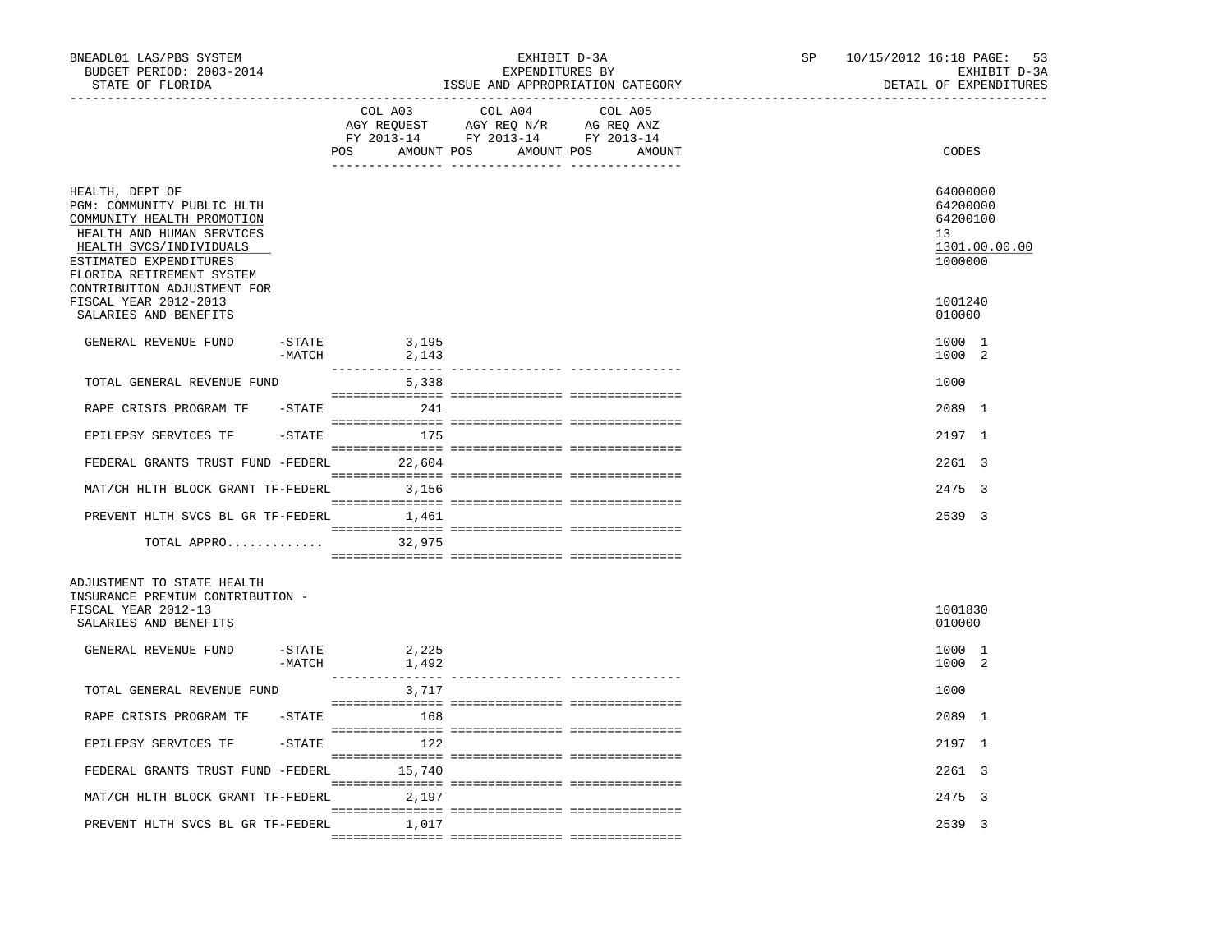| BNEADL01 LAS/PBS SYSTEM<br>BUDGET PERIOD: 2003-2014<br>STATE OF FLORIDA                                                                                                                                                         | EXHIBIT D-3A<br>EXPENDITURES BY<br>ISSUE AND APPROPRIATION CATEGORY                                                                                                                | SP and the set of the set of the set of the set of the set of the set of the set of the set of the set of the set of the set of the set of the set of the set of the set of the set of the set of the set of the set of the se | 10/15/2012 16:18 PAGE:<br>-54<br>EXHIBIT D-3A<br>DETAIL OF EXPENDITURES |
|---------------------------------------------------------------------------------------------------------------------------------------------------------------------------------------------------------------------------------|------------------------------------------------------------------------------------------------------------------------------------------------------------------------------------|--------------------------------------------------------------------------------------------------------------------------------------------------------------------------------------------------------------------------------|-------------------------------------------------------------------------|
|                                                                                                                                                                                                                                 | COL A04<br>COL A03<br>COL A05<br>AGY REQUEST AGY REQ N/R AG REQ ANZ<br>FY 2013-14 FY 2013-14 FY 2013-14<br><b>POS</b><br>AMOUNT POS<br>AMOUNT POS<br>__ ________________ _________ | AMOUNT                                                                                                                                                                                                                         | CODES                                                                   |
| HEALTH, DEPT OF<br>PGM: COMMUNITY PUBLIC HLTH<br>COMMUNITY HEALTH PROMOTION<br>HEALTH AND HUMAN SERVICES<br>HEALTH SVCS/INDIVIDUALS<br>ESTIMATED EXPENDITURES<br>ADJUSTMENT TO STATE HEALTH<br>INSURANCE PREMIUM CONTRIBUTION - |                                                                                                                                                                                    |                                                                                                                                                                                                                                | 64000000<br>64200000<br>64200100<br>13<br>1301.00.00.00<br>1000000      |
| FISCAL YEAR 2012-13<br>SALARIES AND BENEFITS<br>TOTAL APPRO                                                                                                                                                                     | 22,961                                                                                                                                                                             |                                                                                                                                                                                                                                | 1001830<br>010000                                                       |
| INTRA-AGENCY REORGANIZATIONS<br>DEPARTMENT OF HEALTH REORGANIZATION<br>- ADD<br>SALARY RATE<br>SALARY RATE 1,360,810                                                                                                            |                                                                                                                                                                                    |                                                                                                                                                                                                                                | 1800000<br>1800940<br>000000                                            |
| SALARIES AND BENEFITS                                                                                                                                                                                                           |                                                                                                                                                                                    |                                                                                                                                                                                                                                | 010000                                                                  |
| TOBACCO SETTLEMENT TF<br>$-$ STATE<br>$-MATCH$                                                                                                                                                                                  | 122,794<br>177,242                                                                                                                                                                 |                                                                                                                                                                                                                                | 2122 1<br>2122 2                                                        |
| TOTAL TOBACCO SETTLEMENT TF                                                                                                                                                                                                     | 300,036                                                                                                                                                                            |                                                                                                                                                                                                                                | 2122                                                                    |
| FEDERAL GRANTS TRUST FUND -FEDERL 1,469,831                                                                                                                                                                                     |                                                                                                                                                                                    |                                                                                                                                                                                                                                | 2261 3                                                                  |
| TOTAL POSITIONS 29.00<br>TOTAL APPRO 1,769,867                                                                                                                                                                                  |                                                                                                                                                                                    |                                                                                                                                                                                                                                |                                                                         |
| OTHER PERSONAL SERVICES                                                                                                                                                                                                         |                                                                                                                                                                                    |                                                                                                                                                                                                                                | 030000                                                                  |
| FEDERAL GRANTS TRUST FUND -FEDERL                                                                                                                                                                                               | 9,770                                                                                                                                                                              |                                                                                                                                                                                                                                | 2261 3                                                                  |
| <b>EXPENSES</b>                                                                                                                                                                                                                 |                                                                                                                                                                                    |                                                                                                                                                                                                                                | 040000                                                                  |
| FEDERAL GRANTS TRUST FUND -FEDERL 226,783                                                                                                                                                                                       |                                                                                                                                                                                    |                                                                                                                                                                                                                                | $2261$ 3                                                                |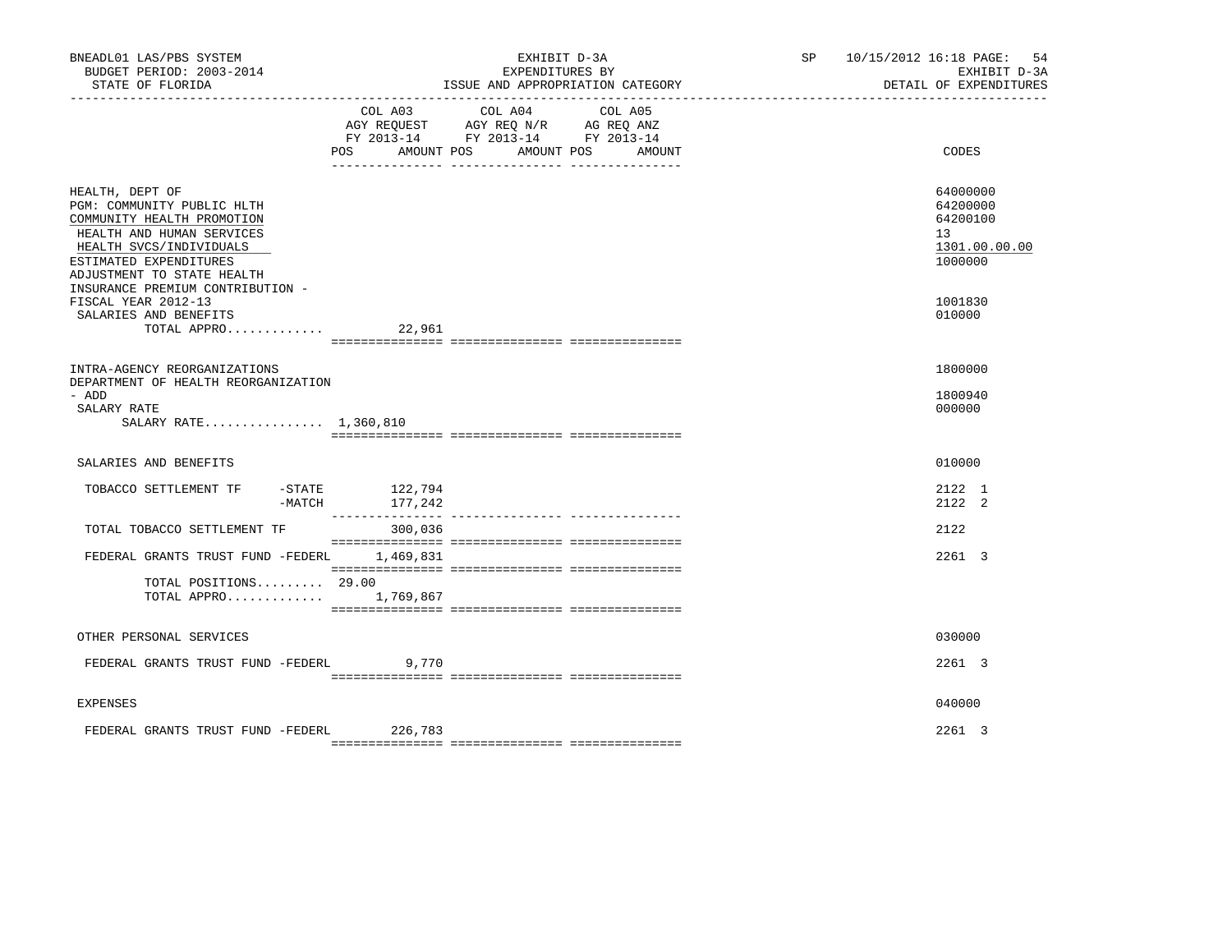| BNEADL01 LAS/PBS SYSTEM<br>BUDGET PERIOD: 2003-2014<br>STATE OF FLORIDA                                                                                                                                             | _____________________________ | EXHIBIT D-3A<br>EXPENDITURES BY<br>ISSUE AND APPROPRIATION CATEGORY                                                                                                                                                                                                                                                                                                                                                                 | SP | 10/15/2012 16:18 PAGE: 55<br>EXHIBIT D-3A<br>DETAIL OF EXPENDITURES           |
|---------------------------------------------------------------------------------------------------------------------------------------------------------------------------------------------------------------------|-------------------------------|-------------------------------------------------------------------------------------------------------------------------------------------------------------------------------------------------------------------------------------------------------------------------------------------------------------------------------------------------------------------------------------------------------------------------------------|----|-------------------------------------------------------------------------------|
|                                                                                                                                                                                                                     | COL A03<br>POS                | COL A04 COL A05<br>AGY REQUEST AGY REQ N/R AG REQ ANZ<br>FY 2013-14 FY 2013-14 FY 2013-14<br>AMOUNT POS AMOUNT POS AMOUNT                                                                                                                                                                                                                                                                                                           |    | CODES                                                                         |
| HEALTH, DEPT OF<br>PGM: COMMUNITY PUBLIC HLTH<br>COMMUNITY HEALTH PROMOTION<br>HEALTH AND HUMAN SERVICES<br>HEALTH SVCS/INDIVIDUALS<br>INTRA-AGENCY REORGANIZATIONS<br>DEPARTMENT OF HEALTH REORGANIZATION<br>- ADD |                               |                                                                                                                                                                                                                                                                                                                                                                                                                                     |    | 64000000<br>64200000<br>64200100<br>13<br>1301.00.00.00<br>1800000<br>1800940 |
| OPERATING CAPITAL OUTLAY                                                                                                                                                                                            |                               |                                                                                                                                                                                                                                                                                                                                                                                                                                     |    | 060000                                                                        |
| FEDERAL GRANTS TRUST FUND -FEDERL                                                                                                                                                                                   | 12,850                        |                                                                                                                                                                                                                                                                                                                                                                                                                                     |    | 2261 3                                                                        |
| SPECIAL CATEGORIES<br>CONTRACTED SERVICES                                                                                                                                                                           |                               |                                                                                                                                                                                                                                                                                                                                                                                                                                     |    | 100000<br>100777                                                              |
| GENERAL REVENUE FUND -STATE<br>FEDERAL GRANTS TRUST FUND -FEDERL 325,225                                                                                                                                            | 4,115                         |                                                                                                                                                                                                                                                                                                                                                                                                                                     |    | 1000 1<br>2261 3                                                              |
| TOTAL APPRO                                                                                                                                                                                                         | 329,340                       |                                                                                                                                                                                                                                                                                                                                                                                                                                     |    |                                                                               |
| G/A-CONTRACTED SERVICES                                                                                                                                                                                             |                               |                                                                                                                                                                                                                                                                                                                                                                                                                                     |    | 100778                                                                        |
| FEDERAL GRANTS TRUST FUND -FEDERL                                                                                                                                                                                   | 456,533                       |                                                                                                                                                                                                                                                                                                                                                                                                                                     |    | 2261 3                                                                        |
| TOBACCO PREVENTION                                                                                                                                                                                                  |                               |                                                                                                                                                                                                                                                                                                                                                                                                                                     |    | 106036                                                                        |
| TOBACCO SETTLEMENT TF<br>$-MATCH$                                                                                                                                                                                   | -STATE 63,968,954<br>320,990  |                                                                                                                                                                                                                                                                                                                                                                                                                                     |    | 2122 1<br>2122 2                                                              |
| TOTAL TOBACCO SETTLEMENT TF                                                                                                                                                                                         | 64,289,944                    |                                                                                                                                                                                                                                                                                                                                                                                                                                     |    | 2122                                                                          |
| TOTAL APPRO                                                                                                                                                                                                         | 64,289,944                    | $\begin{minipage}{0.03\textwidth} \begin{tabular}{l} \textbf{1} & \textbf{2} & \textbf{3} & \textbf{5} & \textbf{5} & \textbf{6} & \textbf{6} & \textbf{7} & \textbf{8} & \textbf{8} & \textbf{9} & \textbf{9} & \textbf{9} & \textbf{9} & \textbf{9} & \textbf{9} & \textbf{9} & \textbf{9} & \textbf{9} & \textbf{9} & \textbf{9} & \textbf{9} & \textbf{9} & \textbf{9} & \textbf{9} & \textbf{9} & \textbf{9} & \textbf{9} & \$ |    |                                                                               |
| TR/DMS/HR SVCS/STW CONTRCT                                                                                                                                                                                          |                               |                                                                                                                                                                                                                                                                                                                                                                                                                                     |    | 107040                                                                        |
|                                                                                                                                                                                                                     |                               |                                                                                                                                                                                                                                                                                                                                                                                                                                     |    |                                                                               |
| FEDERAL GRANTS TRUST FUND -FEDERL                                                                                                                                                                                   | 9,848                         |                                                                                                                                                                                                                                                                                                                                                                                                                                     |    | 2261 3                                                                        |
| TOTAL: DEPARTMENT OF HEALTH REORGANIZATION<br>- ADD<br>TOTAL POSITIONS 29.00<br>TOTAL ISSUE 67,104,935<br>TOTAL SALARY RATE $1,360,810$                                                                             |                               |                                                                                                                                                                                                                                                                                                                                                                                                                                     |    | 1800940                                                                       |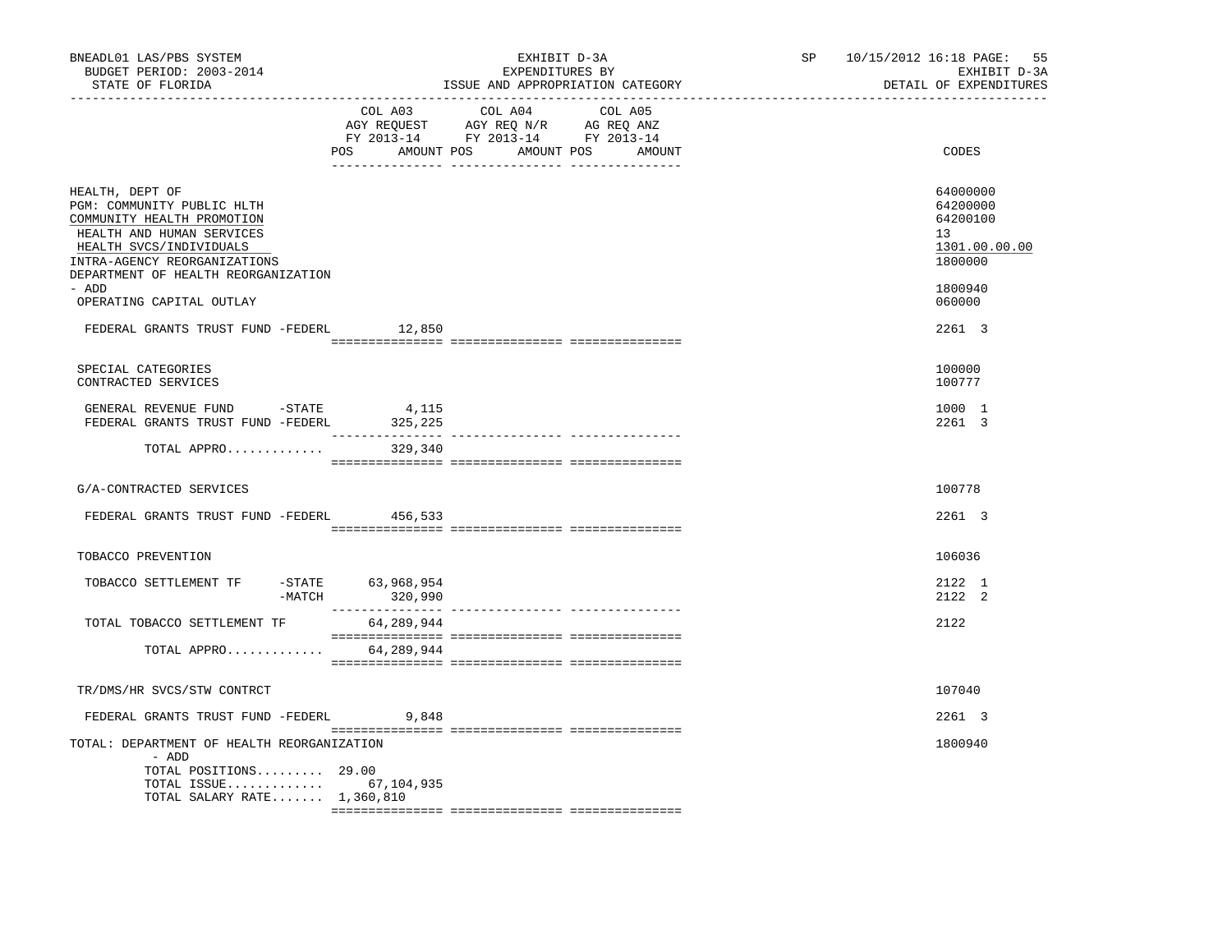| NEADL01 LAS/PBS SYSTEM $\texttt{EXHIBIT D-3A} \hspace{1.5in} \texttt{EXHIBIT D-3A} \hspace{1.5in} \texttt{EXPENDITURES BY} \hspace{1.5in} \texttt{EXHIBIT D-3A} \hspace{1.5in} \texttt{EXHIBIT D-3A} \hspace{1.5in} \texttt{EXHIBIT D-3A} \hspace{1.5in} \texttt{EXHIBIT D-3A} \hspace{1.5in} \texttt{EXHIBIT D-3A} \hspace{1.5in} \texttt{EXHIBIT D-3A} \hspace{1.5in} \texttt$<br>BNEADL01 LAS/PBS SYSTEM                                                                                                    |                                                                                                                                                                                                                                                                                                                                                                                                                                                                               |                  |          |                                                                               |
|----------------------------------------------------------------------------------------------------------------------------------------------------------------------------------------------------------------------------------------------------------------------------------------------------------------------------------------------------------------------------------------------------------------------------------------------------------------------------------------------------------------|-------------------------------------------------------------------------------------------------------------------------------------------------------------------------------------------------------------------------------------------------------------------------------------------------------------------------------------------------------------------------------------------------------------------------------------------------------------------------------|------------------|----------|-------------------------------------------------------------------------------|
|                                                                                                                                                                                                                                                                                                                                                                                                                                                                                                                | $\begin{tabular}{lllllllllll} &\multicolumn{4}{c}{\text{COL A03}} &\multicolumn{4}{c}{\text{COL A04}} &\multicolumn{4}{c}{\text{COL A05}} \\ \multicolumn{4}{c}{\text{AGY REQUEST}} &\multicolumn{4}{c}{\text{AGY REQ}} &\multicolumn{4}{c}{\text{N/T}} &\multicolumn{4}{c}{\text{AG X REQ ANZ}} \\ \multicolumn{4}{c}{\text{FY 2013--14}} &\multicolumn{4}{c}{\text{FY 2013--14}} &\multicolumn{4}{c}{\text{FY 2013--14}} \end{tabular}$<br>POS AMOUNT POS AMOUNT POS AMOUNT |                  |          | CODES                                                                         |
| HEALTH, DEPT OF<br>PGM: COMMUNITY PUBLIC HLTH<br>COMMUNITY HEALTH PROMOTION<br>HEALTH AND HUMAN SERVICES<br>HEALTH SVCS/INDIVIDUALS<br>INTRA-AGENCY REORGANIZATIONS<br>DEPARTMENT OF HEALTH REORGANIZATION<br>- ADD                                                                                                                                                                                                                                                                                            |                                                                                                                                                                                                                                                                                                                                                                                                                                                                               |                  |          | 64000000<br>64200000<br>64200100<br>13<br>1301.00.00.00<br>1800000<br>1800940 |
| AGENCY ISSUE NARRATIVE:<br>2013-2014 BUDGET YEAR NARRATIVE:<br>The Department of Health actively pursues ways to improve the efficiency and effectiveness of the agency. In the<br>2012-2013 fiscal year budget amendment 13RG-1001, EOG#B0045 was approved to realign programs and budget authority. This<br>request continues to realign programs and budget authority based on the agency approved Table of Organization, dated<br>07/31/2012. This request will not increase the department's base budget. |                                                                                                                                                                                                                                                                                                                                                                                                                                                                               | IT COMPONENT? NO |          |                                                                               |
| $\begin{tabular}{l c c c c c c} \hline \texttt{Description} & \texttt{Amount} & \texttt{FTE} & \texttt{Rate} & \texttt{From} & \texttt{To} \\ \hline \texttt{Transfer} & \texttt{Tobacco Program} & \$66,386,217 & 21 & 994,356 & 64100200 & 64200100 \\ \texttt{Transfer} & \texttt{setname Program} & \$& 300,000 & 2 & 110,424 & 64200200 & 64200100 \\ \texttt{Transfer Biomedical Research} & \$30,208,012 & 6 & 256,$<br>Please see companion issue #1800930.                                            |                                                                                                                                                                                                                                                                                                                                                                                                                                                                               |                  |          |                                                                               |
| POSITION DETAIL OF SALARIES AND BENEFITS:                                                                                                                                                                                                                                                                                                                                                                                                                                                                      | FTE BASE RATE ADDITIVES BENEFITS                                                                                                                                                                                                                                                                                                                                                                                                                                              |                  |          | LAPSE LAPSED SALARIES                                                         |
| A03 - AGY REQUEST FY 2013-14<br>CHANGES TO CURRENTLY AUTHORIZED POSITIONS<br>P101 PROPOSED CLASS CODE<br>ROPOSED CLASS CODE<br>C0001 001 001 4.00 229,843<br>C0002 001 17.00 764,513<br>2234 GOVERNMENT OPERATIONS CONSULTANT I                                                                                                                                                                                                                                                                                |                                                                                                                                                                                                                                                                                                                                                                                                                                                                               |                  | SUBTOTAL | % AND BENEFITS                                                                |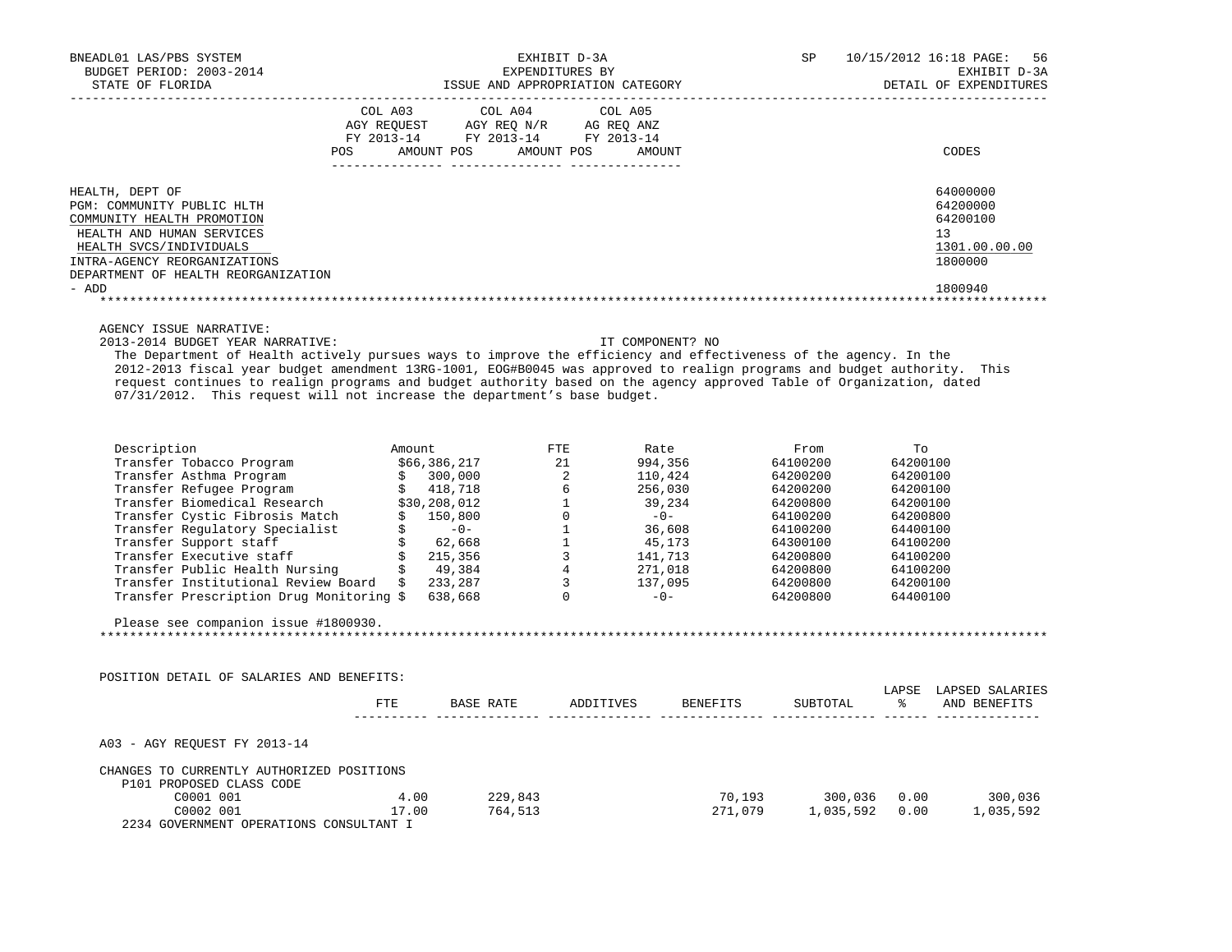| BNEADL01 LAS/PBS SYSTEM<br>BUDGET PERIOD: 2003-2014<br>STATE OF FLORIDA                                                                                                                                                                                                                                                                                               |                      | EXHIBIT D-3A<br>EXPENDITURES BY<br>ISSUE AND APPROPRIATION CATEGORY                                                                                                                                                                                                                                                                            |  |                                                                    |                      |               | SP 10/15/2012 16:18 PAGE: 57<br>EXHIBIT D-3A<br>DETAIL OF EXPENDITURES                                                                                                           |  |  |
|-----------------------------------------------------------------------------------------------------------------------------------------------------------------------------------------------------------------------------------------------------------------------------------------------------------------------------------------------------------------------|----------------------|------------------------------------------------------------------------------------------------------------------------------------------------------------------------------------------------------------------------------------------------------------------------------------------------------------------------------------------------|--|--------------------------------------------------------------------|----------------------|---------------|----------------------------------------------------------------------------------------------------------------------------------------------------------------------------------|--|--|
|                                                                                                                                                                                                                                                                                                                                                                       |                      | COL A03 COL A04 COL A05<br>$\begin{array}{ccccccccc}\n\text{AGY} & \text{REQUEST} & \text{AGY} & \text{REQ} & \text{N/R} & \text{AG} & \text{REQ} & \text{ANZ} \\ \text{AGY} & \text{REQUEST} & \text{AGY} & \text{REQ} & \text{ANZ} & \text{PG} & \text{ANZ} \\ \text{FY} & 2013-14 & \text{FY} & 2013-14 & \text{FY} & 2013-14\n\end{array}$ |  |                                                                    |                      |               |                                                                                                                                                                                  |  |  |
|                                                                                                                                                                                                                                                                                                                                                                       | POS                  | AMOUNT POS AMOUNT POS AMOUNT                                                                                                                                                                                                                                                                                                                   |  |                                                                    |                      |               | CODES                                                                                                                                                                            |  |  |
| HEALTH, DEPT OF<br>PGM: COMMUNITY PUBLIC HLTH<br>COMMUNITY HEALTH PROMOTION<br>HEALTH AND HUMAN SERVICES<br>HEALTH SVCS/INDIVIDUALS<br>INTRA-AGENCY REORGANIZATIONS<br>DEPARTMENT OF HEALTH REORGANIZATION<br>- ADD                                                                                                                                                   |                      |                                                                                                                                                                                                                                                                                                                                                |  |                                                                    |                      |               | 64000000<br>64200000<br>64200100<br>13<br>1301.00.00.00<br>1800000<br>1800940                                                                                                    |  |  |
| POSITION DETAIL OF SALARIES AND BENEFITS:                                                                                                                                                                                                                                                                                                                             |                      |                                                                                                                                                                                                                                                                                                                                                |  |                                                                    |                      |               | LAPSE LAPSED SALARIES                                                                                                                                                            |  |  |
|                                                                                                                                                                                                                                                                                                                                                                       | FTE                  | BASE RATE                                                                                                                                                                                                                                                                                                                                      |  | ADDITIVES BENEFITS                                                 | SUBTOTAL             | $\frac{1}{6}$ | AND BENEFITS                                                                                                                                                                     |  |  |
| A03 - AGY REQUEST FY 2013-14<br>CHANGES TO CURRENTLY AUTHORIZED POSITIONS<br>62357 002<br>4823 ENVIRONMENTAL CONSULTANT<br>03182 002<br>56463 002<br>5312 REGISTERED NURSING CONSULTANT<br>03780 002<br>5666 HEALTH INFORMATION SPECIALIST<br>26758 002<br>47888 002<br>5875 MEDICAL/HEALTH CARE PROGRAM ANALYST<br>85375 002<br>5916 PROGRAM CONSULTANT<br>61502 002 | 1.00<br>1.00<br>1.00 | 1.00 34,634<br>$1.00$ 60,231<br>50,193<br>$1.00$ 55,223<br>$1.00$ 30,159<br>27,504<br>41,106<br>1.00 55,212                                                                                                                                                                                                                                    |  | 17,904<br>16,616<br>17,262<br>14,045<br>13,705<br>15,450<br>17,260 | 66,809<br>72,485     | 0.00          | 14,620 49,254 0.00 49,254<br>78,135<br>78,135 0.00<br>66,809<br>72,485<br>0.00<br>$44,204$ 0.00<br>$41,209$ 0.00<br>44,204<br>41,209<br>56,556 0.00 56,556<br>72,472 0.00 72,472 |  |  |
| TOTALS FOR ISSUE BY FUND<br>2122 TOBACCO SETTLEMENT TF<br>2261 FEDERAL GRANTS TRUST FUND                                                                                                                                                                                                                                                                              |                      |                                                                                                                                                                                                                                                                                                                                                |  |                                                                    |                      |               | 300,036<br>1,516,716<br>--------------                                                                                                                                           |  |  |
|                                                                                                                                                                                                                                                                                                                                                                       |                      | 29.00 1,348,618                                                                                                                                                                                                                                                                                                                                |  |                                                                    | 468, 134 1, 816, 752 |               | 1,816,752<br>===============                                                                                                                                                     |  |  |
| RA06 RATE ADJ - NO FTE - NO SALARY - NO BENEFITS<br>C0202 002                                                                                                                                                                                                                                                                                                         |                      | 12,192                                                                                                                                                                                                                                                                                                                                         |  |                                                                    |                      |               |                                                                                                                                                                                  |  |  |
| TOTAL SALARY RATE                                                                                                                                                                                                                                                                                                                                                     |                      | 12,192                                                                                                                                                                                                                                                                                                                                         |  |                                                                    |                      |               | ==============                                                                                                                                                                   |  |  |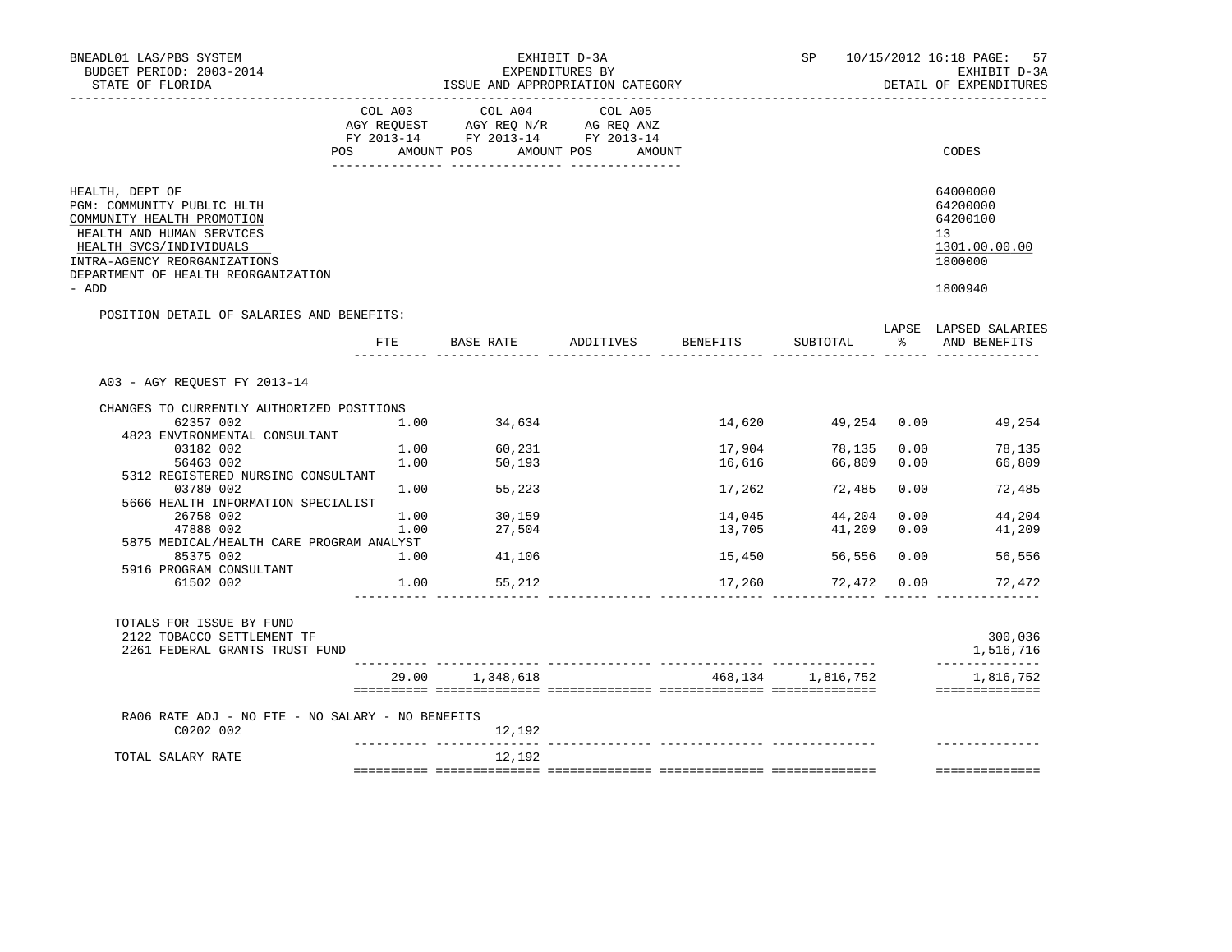| BNEADL01 LAS/PBS SYSTEM<br>BUDGET PERIOD: 2003-2014<br>STATE OF FLORIDA                                                                                             | EXHIBIT D-3A<br>EXPENDITURES BY<br>ISSUE AND APPROPRIATION CATEGORY                                                                                                                            | SP 10/15/2012 16:18 PAGE:<br>58<br>EXHIBIT D-3A<br>DETAIL OF EXPENDITURES |          |                                                                                                                                                                                                                                |
|---------------------------------------------------------------------------------------------------------------------------------------------------------------------|------------------------------------------------------------------------------------------------------------------------------------------------------------------------------------------------|---------------------------------------------------------------------------|----------|--------------------------------------------------------------------------------------------------------------------------------------------------------------------------------------------------------------------------------|
|                                                                                                                                                                     | $\begin{tabular}{lcccc} COL A03 & COL A04 & COL A05 \\ AGY REQUEST & AGY REQ N/R & AG REQ ANZ \\ FY & 2013-14 & FY & 2013-14 & FY & 2013-14 \end{tabular}$<br>POS AMOUNT POS AMOUNT POS AMOUNT |                                                                           |          | CODES                                                                                                                                                                                                                          |
|                                                                                                                                                                     |                                                                                                                                                                                                |                                                                           |          |                                                                                                                                                                                                                                |
| HEALTH, DEPT OF<br>PGM: COMMUNITY PUBLIC HLTH<br>COMMUNITY HEALTH PROMOTION<br>HEALTH AND HUMAN SERVICES<br>HEALTH SVCS/INDIVIDUALS<br>INTRA-AGENCY REORGANIZATIONS |                                                                                                                                                                                                |                                                                           |          | 64000000<br>64200000<br>64200100<br>13<br>1301.00.00.00<br>1800000                                                                                                                                                             |
| DEPARTMENT OF HEALTH REORGANIZATION<br>- ADD                                                                                                                        |                                                                                                                                                                                                |                                                                           |          | 1800940                                                                                                                                                                                                                        |
| POSITION DETAIL OF SALARIES AND BENEFITS:                                                                                                                           |                                                                                                                                                                                                |                                                                           |          |                                                                                                                                                                                                                                |
|                                                                                                                                                                     | FTE BASE RATE ADDITIVES BENEFITS                                                                                                                                                               |                                                                           | SUBTOTAL | LAPSE LAPSED SALARIES<br>% AND BENEFITS                                                                                                                                                                                        |
|                                                                                                                                                                     |                                                                                                                                                                                                |                                                                           |          | <u>------ ------ ----------</u>                                                                                                                                                                                                |
| A03 - AGY REQUEST FY 2013-14                                                                                                                                        |                                                                                                                                                                                                |                                                                           |          |                                                                                                                                                                                                                                |
| CHANGES TO CURRENTLY AUTHORIZED POSITIONS<br>OTHER SALARY AMOUNT<br>2122 TOBACCO SETTLEMENT TF                                                                      |                                                                                                                                                                                                |                                                                           |          |                                                                                                                                                                                                                                |
|                                                                                                                                                                     |                                                                                                                                                                                                |                                                                           |          | 1,816,752<br>==============                                                                                                                                                                                                    |
| NEW POSITIONS<br>OTHER SALARY AMOUNT                                                                                                                                |                                                                                                                                                                                                |                                                                           |          |                                                                                                                                                                                                                                |
| 2261 FEDERAL GRANTS TRUST FUND                                                                                                                                      |                                                                                                                                                                                                |                                                                           |          | $46,885-$<br>------------                                                                                                                                                                                                      |
|                                                                                                                                                                     |                                                                                                                                                                                                |                                                                           |          | 46,885-<br>==============                                                                                                                                                                                                      |
|                                                                                                                                                                     |                                                                                                                                                                                                |                                                                           |          |                                                                                                                                                                                                                                |
| ESTIMATED EXPENDITURES REALIGNMENT                                                                                                                                  |                                                                                                                                                                                                |                                                                           |          | 2000000                                                                                                                                                                                                                        |
| REALIGNMENT OF TOBACCO SETTLEMENT<br>TRUST FUND EXPENDITURES - DEDUCT<br>SPECIAL CATEGORIES<br>TOBACCO PREVENTION                                                   |                                                                                                                                                                                                |                                                                           |          | 2000540<br>100000<br>106036                                                                                                                                                                                                    |
| TOBACCO SETTLEMENT TF -STATE                                                                                                                                        | 34,976-                                                                                                                                                                                        |                                                                           |          | 2122 1                                                                                                                                                                                                                         |
|                                                                                                                                                                     |                                                                                                                                                                                                |                                                                           |          |                                                                                                                                                                                                                                |
| AGENCY ISSUE NARRATIVE:<br>2013-2014 BUDGET YEAR NARRATIVE:<br>$\mathcal{L}$ as $\mathcal{L}$ is $\mathcal{L}$ and $\mathcal{L}$                                    |                                                                                                                                                                                                | IT COMPONENT? NO                                                          |          | $\sim$ . Hence the contract of the contract of the contract of the contract of the contract of the contract of the contract of the contract of the contract of the contract of the contract of the contract of the contract of |

 The Department of Health (DOH) requests the transfer of \$34,967 in Tobacco Settlement Trust Fund appropriations from the Special Categories - Comprehensive Statewide Tobacco Prevention and Education Program (106036) to the Salaries and Benefits category (010000) to continue support of program obligations.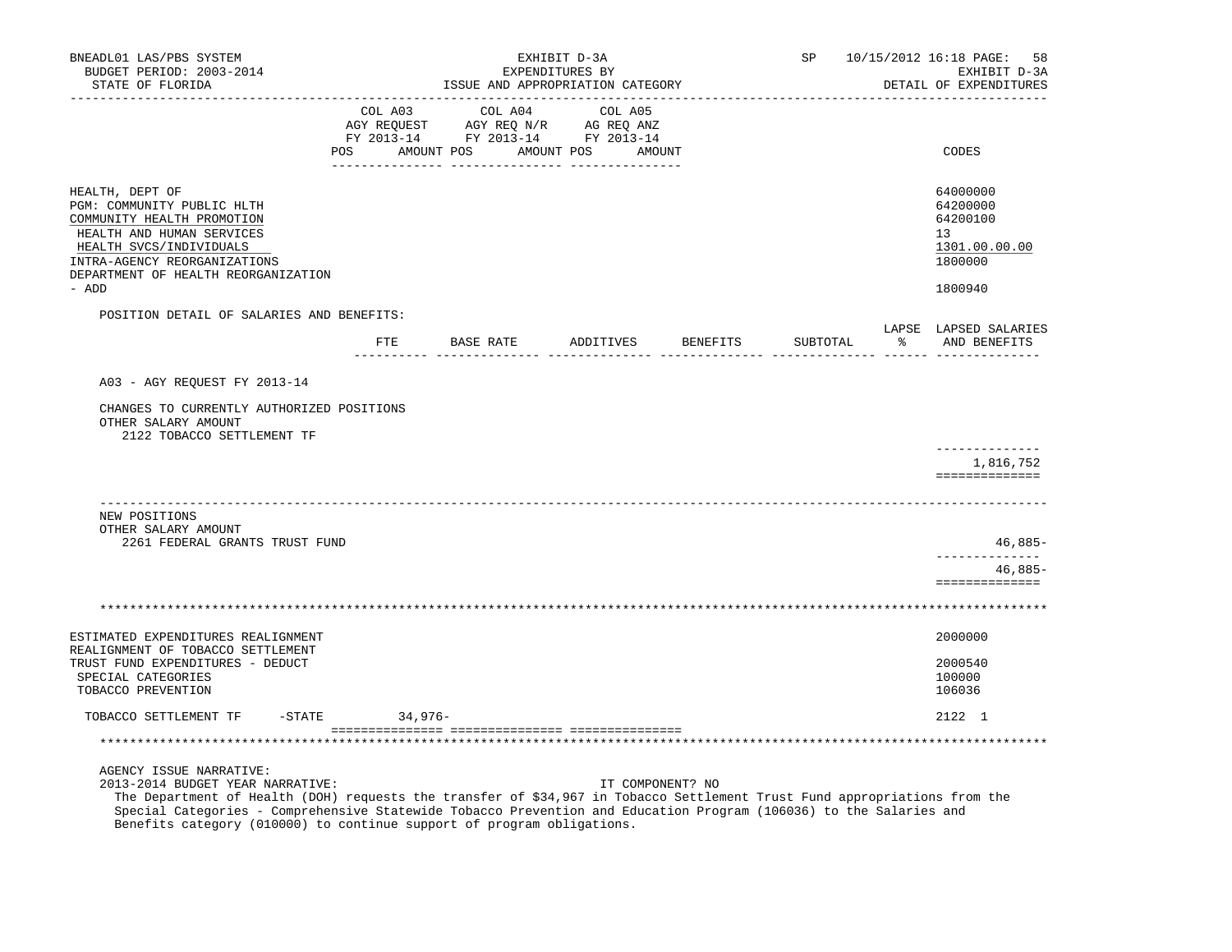| BNEADL01 LAS/PBS SYSTEM<br>BUDGET PERIOD: 2003-2014                                                                                                                                                                                                                                                                                                                                                                                                                                                                                                                                                                                                                                                                                                                                                                                                                                                                                                                                                                             |                 | EXPENDITURES BY                                                                                   | EXHIBIT D-3A                     | SP | 10/15/2012 16:18 PAGE:<br>59<br>EXHIBIT D-3A                                  |
|---------------------------------------------------------------------------------------------------------------------------------------------------------------------------------------------------------------------------------------------------------------------------------------------------------------------------------------------------------------------------------------------------------------------------------------------------------------------------------------------------------------------------------------------------------------------------------------------------------------------------------------------------------------------------------------------------------------------------------------------------------------------------------------------------------------------------------------------------------------------------------------------------------------------------------------------------------------------------------------------------------------------------------|-----------------|---------------------------------------------------------------------------------------------------|----------------------------------|----|-------------------------------------------------------------------------------|
| STATE OF FLORIDA                                                                                                                                                                                                                                                                                                                                                                                                                                                                                                                                                                                                                                                                                                                                                                                                                                                                                                                                                                                                                |                 |                                                                                                   | ISSUE AND APPROPRIATION CATEGORY |    | DETAIL OF EXPENDITURES                                                        |
|                                                                                                                                                                                                                                                                                                                                                                                                                                                                                                                                                                                                                                                                                                                                                                                                                                                                                                                                                                                                                                 |                 | COL A03 COL A04 COL A05<br>AGY REQUEST AGY REQ N/R AG REQ ANZ<br>FY 2013-14 FY 2013-14 FY 2013-14 | POS AMOUNT POS AMOUNT POS AMOUNT |    | CODES                                                                         |
| HEALTH, DEPT OF<br>PGM: COMMUNITY PUBLIC HLTH<br>COMMUNITY HEALTH PROMOTION<br>HEALTH AND HUMAN SERVICES<br>HEALTH SVCS/INDIVIDUALS<br>ESTIMATED EXPENDITURES REALIGNMENT<br>REALIGNMENT OF TOBACCO SETTLEMENT<br>TRUST FUND EXPENDITURES - DEDUCT                                                                                                                                                                                                                                                                                                                                                                                                                                                                                                                                                                                                                                                                                                                                                                              |                 |                                                                                                   |                                  |    | 64000000<br>64200000<br>64200100<br>13<br>1301.00.00.00<br>2000000<br>2000540 |
| The DOH is tasked with oversight of the state's Comprehensive Statewide Tobacco Education and Prevention Program. The<br>department's Bureau of Tobacco-Free Florida is authorized 4.0 full-time equivalent (FTE) position with salary and<br>benefits authority in the amount of \$294,586 to administer this statewide program. It is estimated that an additional<br>\$34,967 in salary appropriations is necessary to successfully recruit and retain knowledgable staff within this \$64<br>million dollar program.<br>$$294,586$ (base budget) - $$215,798$ (3.0 filled)= $$78,788$ - $$113,764$ (1.0 vacant) = ( $$34,976$ )                                                                                                                                                                                                                                                                                                                                                                                             |                 |                                                                                                   |                                  |    |                                                                               |
|                                                                                                                                                                                                                                                                                                                                                                                                                                                                                                                                                                                                                                                                                                                                                                                                                                                                                                                                                                                                                                 |                 |                                                                                                   |                                  |    |                                                                               |
| Please see companion issue 2000550 in state program component 13.01.00.00.00; Community Health Promotion budget entity.                                                                                                                                                                                                                                                                                                                                                                                                                                                                                                                                                                                                                                                                                                                                                                                                                                                                                                         |                 |                                                                                                   |                                  |    |                                                                               |
| This request relates to the department's Long Range Program Plan ACT1240.                                                                                                                                                                                                                                                                                                                                                                                                                                                                                                                                                                                                                                                                                                                                                                                                                                                                                                                                                       |                 |                                                                                                   |                                  |    |                                                                               |
|                                                                                                                                                                                                                                                                                                                                                                                                                                                                                                                                                                                                                                                                                                                                                                                                                                                                                                                                                                                                                                 |                 |                                                                                                   |                                  |    |                                                                               |
| REALIGNMENT OF TOBACCO SETTLEMENT<br>TRUST FUND EXPENDITURES - ADD<br>SALARIES AND BENEFITS                                                                                                                                                                                                                                                                                                                                                                                                                                                                                                                                                                                                                                                                                                                                                                                                                                                                                                                                     |                 |                                                                                                   |                                  |    | 2000550<br>010000                                                             |
| TOBACCO SETTLEMENT TF                                                                                                                                                                                                                                                                                                                                                                                                                                                                                                                                                                                                                                                                                                                                                                                                                                                                                                                                                                                                           | $-STATE$ 34,976 |                                                                                                   |                                  |    | 2122 1                                                                        |
|                                                                                                                                                                                                                                                                                                                                                                                                                                                                                                                                                                                                                                                                                                                                                                                                                                                                                                                                                                                                                                 |                 |                                                                                                   |                                  |    |                                                                               |
| AGENCY ISSUE NARRATIVE:<br>2013-2014 BUDGET YEAR NARRATIVE:<br>The Department of Health (DOH) requests the transfer of \$34,967 in Tobacco Settlement Trust Fund appropriations from the<br>Special Categories - Comprehensive Statewide Tobacco Prevention and Education Program (106036) to the Salaries and<br>Benefits category (010000) to continue support of program obligations.<br>The DOH is tasked with oversight of the state's Comprehensive Statewide Tobacco Education and Prevention Program. The<br>department's Bureau of Tobacco-Free Florida is authorized 4.0 full-time equivalent (FTE) position with salary and<br>benefits authority in the amount of \$294,586 to administer this statewide program. It is estimated that an additional<br>\$34,967 in salary appropriations is necessary to successfully recruit and retain knowledgable staff within this \$64<br>million dollar program.<br>$$294,586$ (base budget) - $$215,798$ (3.0 filled)= $$78,788$ - $$113,764$ (1.0 vacant) = ( $$34,976$ ) |                 |                                                                                                   | IT COMPONENT? NO                 |    |                                                                               |
|                                                                                                                                                                                                                                                                                                                                                                                                                                                                                                                                                                                                                                                                                                                                                                                                                                                                                                                                                                                                                                 |                 |                                                                                                   |                                  |    |                                                                               |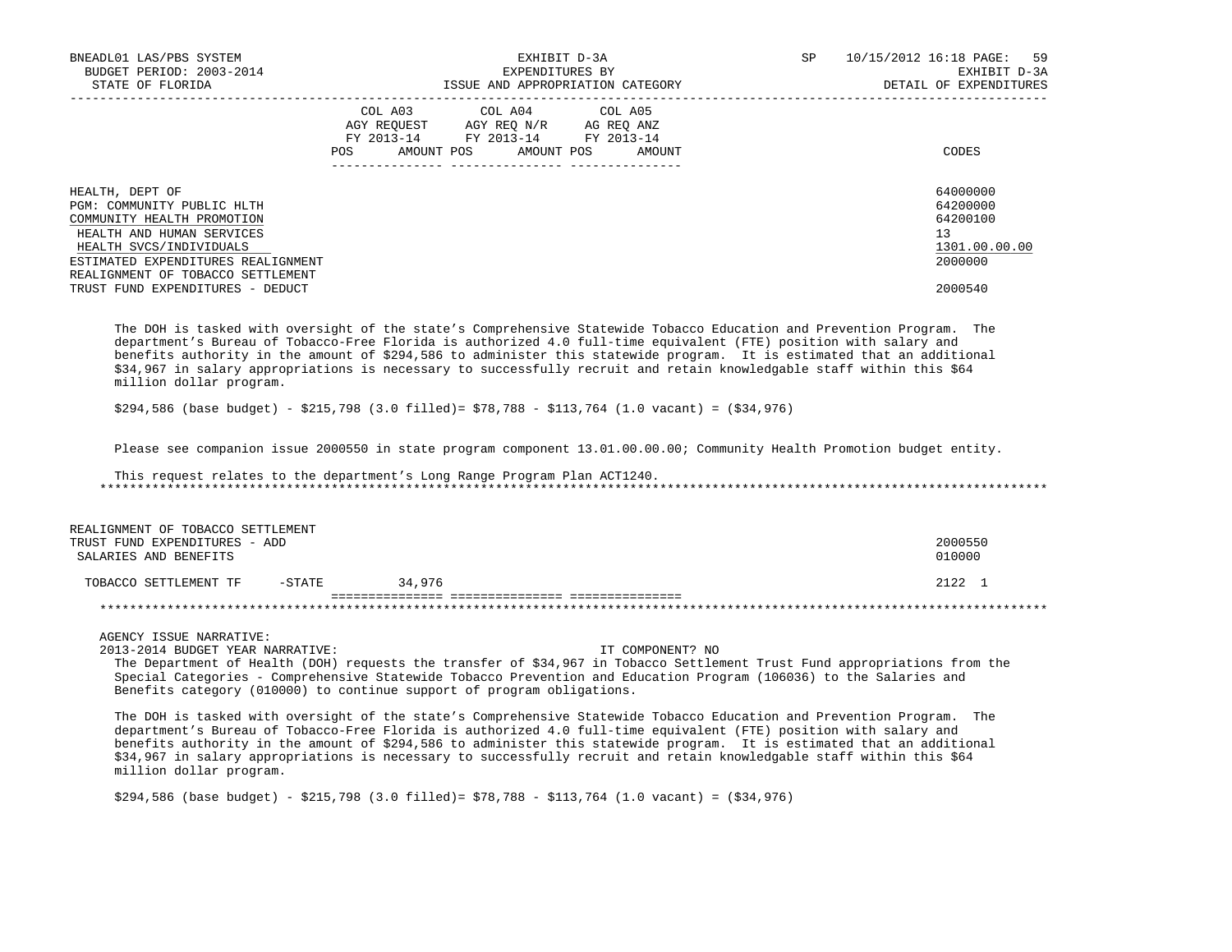| BNEADL01 LAS/PBS SYSTEM<br>BUDGET PERIOD: 2003-2014<br>STATE OF FLORIDA                                                                                                                                        |                    | EXHIBIT D-3A<br>EXPENDITURES BY<br>ISSUE AND APPROPRIATION CATEGORY                  |                       |         |        |                    | 10/15/2012 16:18 PAGE:<br>SP<br>EXHIBIT D-3A<br>DETAIL OF EXPENDITURES |  |                                                                    |  |
|----------------------------------------------------------------------------------------------------------------------------------------------------------------------------------------------------------------|--------------------|--------------------------------------------------------------------------------------|-----------------------|---------|--------|--------------------|------------------------------------------------------------------------|--|--------------------------------------------------------------------|--|
|                                                                                                                                                                                                                | COL A03<br>POS     | AGY REQUEST AGY REQ N/R AG REQ ANZ<br>FY 2013-14 FY 2013-14 FY 2013-14<br>AMOUNT POS | COL A04<br>AMOUNT POS | COL A05 | AMOUNT |                    |                                                                        |  | CODES                                                              |  |
|                                                                                                                                                                                                                |                    |                                                                                      |                       |         |        |                    |                                                                        |  |                                                                    |  |
| HEALTH, DEPT OF<br>PGM: COMMUNITY PUBLIC HLTH<br>COMMUNITY HEALTH PROMOTION<br>HEALTH AND HUMAN SERVICES<br>HEALTH SVCS/INDIVIDUALS<br>ESTIMATED EXPENDITURES REALIGNMENT<br>REALIGNMENT OF TOBACCO SETTLEMENT |                    |                                                                                      |                       |         |        |                    |                                                                        |  | 64000000<br>64200000<br>64200100<br>13<br>1301.00.00.00<br>2000000 |  |
| TRUST FUND EXPENDITURES - ADD                                                                                                                                                                                  |                    |                                                                                      |                       |         |        |                    |                                                                        |  | 2000550                                                            |  |
| Please see companion issue 2000540 in state program component 13.01.00.00.00; Community Health Promotion budget entity.                                                                                        |                    |                                                                                      |                       |         |        |                    |                                                                        |  |                                                                    |  |
| This request relates to the department's Long Range Program Plan ACT1240.                                                                                                                                      |                    |                                                                                      |                       |         |        |                    |                                                                        |  |                                                                    |  |
| POSITION DETAIL OF SALARIES AND BENEFITS:                                                                                                                                                                      |                    |                                                                                      |                       |         |        |                    |                                                                        |  |                                                                    |  |
|                                                                                                                                                                                                                | FTE                | BASE RATE                                                                            |                       |         |        | ADDITIVES BENEFITS | SUBTOTAL                                                               |  | LAPSE LAPSED SALARIES<br>% AND BENEFITS                            |  |
| A03 - AGY REOUEST FY 2013-14                                                                                                                                                                                   |                    |                                                                                      |                       |         |        |                    |                                                                        |  |                                                                    |  |
| CHANGES TO CURRENTLY AUTHORIZED POSITIONS<br>OTHER SALARY AMOUNT<br>2122 TOBACCO SETTLEMENT TF                                                                                                                 |                    |                                                                                      |                       |         |        |                    |                                                                        |  | 34,976                                                             |  |
|                                                                                                                                                                                                                |                    |                                                                                      |                       |         |        |                    |                                                                        |  | --------------                                                     |  |
|                                                                                                                                                                                                                |                    |                                                                                      |                       |         |        |                    |                                                                        |  | 34,976<br>==============                                           |  |
|                                                                                                                                                                                                                |                    |                                                                                      |                       |         |        |                    |                                                                        |  |                                                                    |  |
| NONRECURRING EXPENDITURES<br>REORGANIZATION AUTHORIZED IN                                                                                                                                                      |                    |                                                                                      |                       |         |        |                    |                                                                        |  | 2100000                                                            |  |
| CHAPTER 2012-184, LOF, - HB 1263<br>SPECIAL CATEGORIES<br>G/A-OUNCE OF PREVENTION                                                                                                                              |                    |                                                                                      |                       |         |        |                    |                                                                        |  | 210H000<br>100000<br>100402                                        |  |
| WELFARE TRANSITION TF                                                                                                                                                                                          | -FEDERL 1,900,000- |                                                                                      |                       |         |        |                    |                                                                        |  | 2401 3                                                             |  |
| G/A-HEALTHY START COALTNS                                                                                                                                                                                      |                    |                                                                                      |                       |         |        |                    |                                                                        |  | 100927                                                             |  |
| GENERAL REVENUE FUND<br>-MATCH                                                                                                                                                                                 | $1,000,000-$       |                                                                                      |                       |         |        |                    |                                                                        |  | 1000 2                                                             |  |
|                                                                                                                                                                                                                |                    |                                                                                      |                       |         |        |                    |                                                                        |  |                                                                    |  |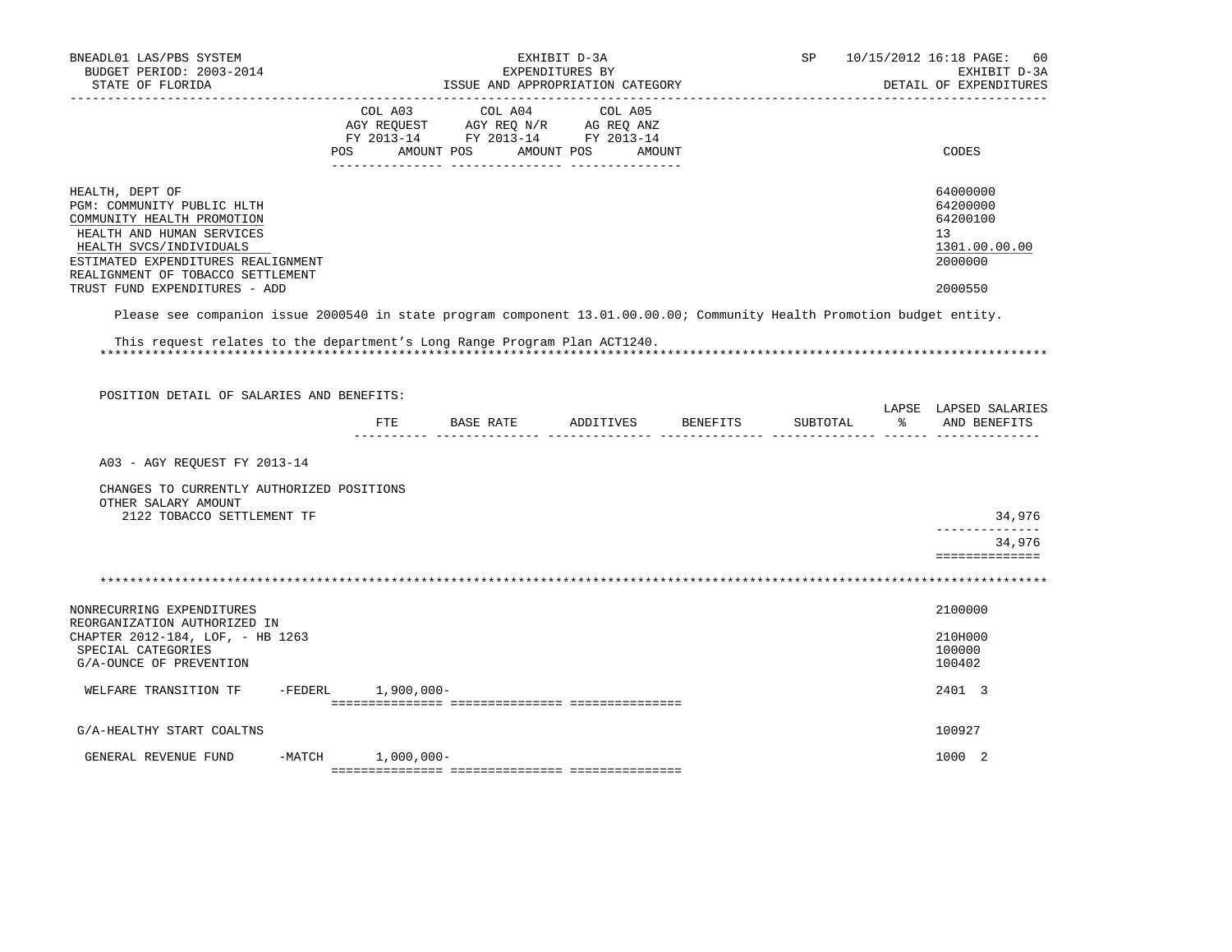| BNEADL01 LAS/PBS SYSTEM<br>BUDGET PERIOD: 2003-2014<br>STATE OF FLORIDA                                                                                                                                                                                                          |            |                              | EXHIBIT D-3A<br>EXPENDITURES BY<br>ISSUE AND APPROPRIATION CATEGORY                                                                       | SP and the set of the set of the set of the set of the set of the set of the set of the set of the set of the set of the set of the set of the set of the set of the set of the set of the set of the set of the set of the se | 10/15/2012 16:18 PAGE: 61<br>EXHIBIT D-3A<br>DETAIL OF EXPENDITURES                               |
|----------------------------------------------------------------------------------------------------------------------------------------------------------------------------------------------------------------------------------------------------------------------------------|------------|------------------------------|-------------------------------------------------------------------------------------------------------------------------------------------|--------------------------------------------------------------------------------------------------------------------------------------------------------------------------------------------------------------------------------|---------------------------------------------------------------------------------------------------|
|                                                                                                                                                                                                                                                                                  | <b>POS</b> | COL A03<br>AMOUNT POS        | COL A04<br>COL A05<br>AGY REQUEST AGY REQ N/R AG REQ ANZ<br>FY 2013-14 FY 2013-14 FY 2013-14<br>AMOUNT POS<br>AMOUNT<br>__ ______________ |                                                                                                                                                                                                                                | CODES                                                                                             |
| HEALTH, DEPT OF<br>PGM: COMMUNITY PUBLIC HLTH<br>COMMUNITY HEALTH PROMOTION<br>HEALTH AND HUMAN SERVICES<br>HEALTH SVCS/INDIVIDUALS<br>NONRECURRING EXPENDITURES<br>REORGANIZATION AUTHORIZED IN<br>CHAPTER 2012-184, LOF, - HB 1263<br>QUALIFIED EXPENDITURE<br>WIC DATA SYSTEM |            |                              |                                                                                                                                           |                                                                                                                                                                                                                                | 64000000<br>64200000<br>64200100<br>13<br>1301.00.00.00<br>2100000<br>210H000<br>200000<br>200140 |
| FEDERAL GRANTS TRUST FUND -FEDERL                                                                                                                                                                                                                                                |            | 3,932,141-                   |                                                                                                                                           |                                                                                                                                                                                                                                | 2261 3                                                                                            |
| TOTAL: REORGANIZATION AUTHORIZED IN<br>CHAPTER 2012-184, LOF, - HB 1263<br>TOTAL ISSUE                                                                                                                                                                                           |            | 6,832,141-                   |                                                                                                                                           |                                                                                                                                                                                                                                | 210H000                                                                                           |
| ANNUALIZATION OF ADMINISTERED<br>FUNDS APPROPRIATIONS<br>STATE HEALTH INSURANCE ADJUSTMENT<br>FOR FY 2012-13 - 10 MONTHS                                                                                                                                                         |            |                              |                                                                                                                                           |                                                                                                                                                                                                                                | 26A0000                                                                                           |
| ANNUALIZATION<br>SALARIES AND BENEFITS                                                                                                                                                                                                                                           |            |                              |                                                                                                                                           |                                                                                                                                                                                                                                | 26A1830<br>010000                                                                                 |
| GENERAL REVENUE FUND                                                                                                                                                                                                                                                             | -MATCH     | $-$ STATE $11, 125$<br>7,460 |                                                                                                                                           |                                                                                                                                                                                                                                | 1000 1<br>1000 2                                                                                  |
| TOTAL GENERAL REVENUE FUND                                                                                                                                                                                                                                                       |            | 18,585                       |                                                                                                                                           |                                                                                                                                                                                                                                | 1000                                                                                              |
| RAPE CRISIS PROGRAM TF -STATE                                                                                                                                                                                                                                                    |            | 840                          |                                                                                                                                           |                                                                                                                                                                                                                                | 2089 1                                                                                            |
| EPILEPSY SERVICES TF                                                                                                                                                                                                                                                             | $-$ STATE  | 610                          |                                                                                                                                           |                                                                                                                                                                                                                                | 2197 1                                                                                            |
| FEDERAL GRANTS TRUST FUND -FEDERL 78,700                                                                                                                                                                                                                                         |            |                              |                                                                                                                                           |                                                                                                                                                                                                                                | 2261 3                                                                                            |
| MAT/CH HLTH BLOCK GRANT TF-FEDERL                                                                                                                                                                                                                                                |            | 10,985                       |                                                                                                                                           |                                                                                                                                                                                                                                | 2475 3                                                                                            |
| PREVENT HLTH SVCS BL GR TF-FEDERL                                                                                                                                                                                                                                                |            | 5.085                        |                                                                                                                                           |                                                                                                                                                                                                                                | 2539 3                                                                                            |
| TOTAL APPRO $114,805$                                                                                                                                                                                                                                                            |            |                              |                                                                                                                                           |                                                                                                                                                                                                                                |                                                                                                   |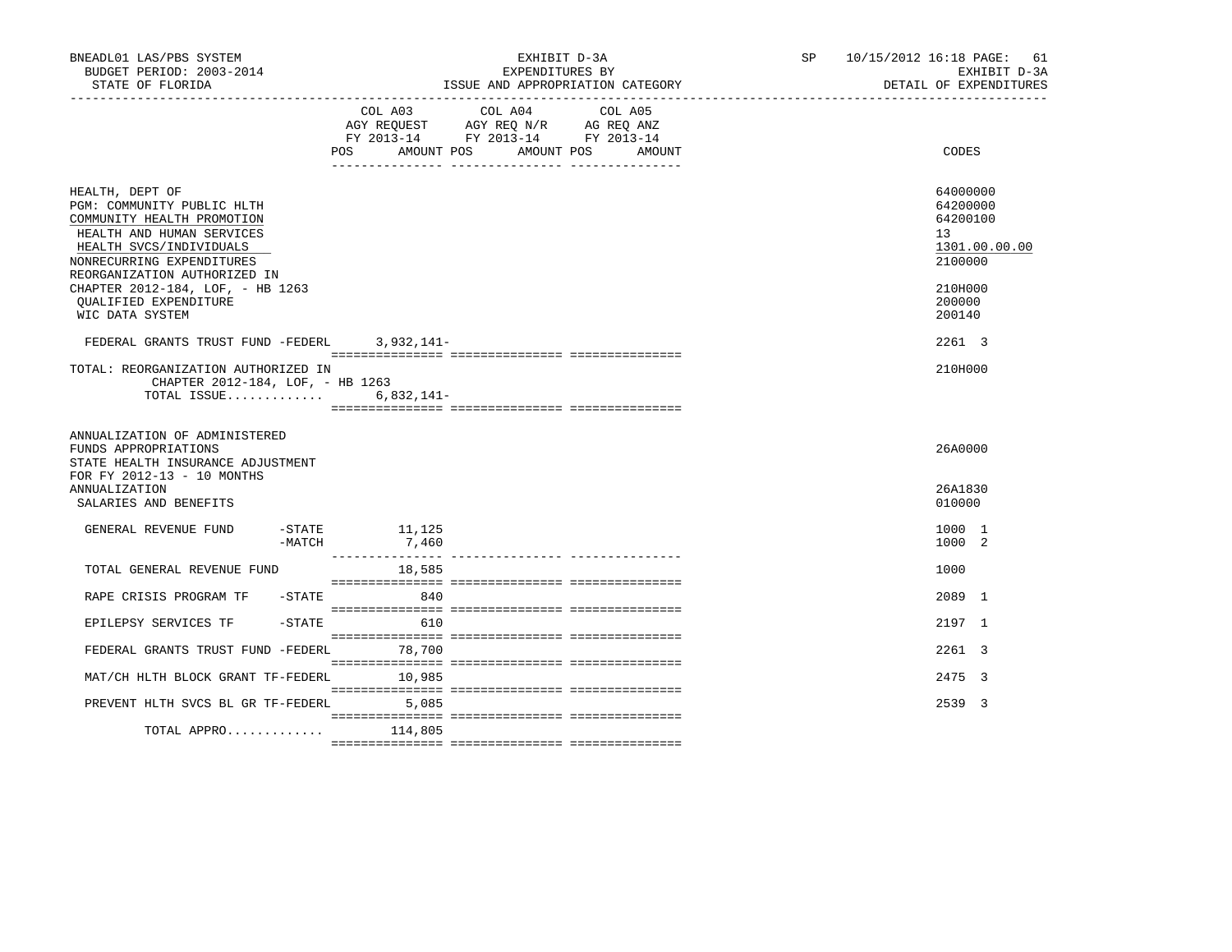| BNEADL01 LAS/PBS SYSTEM<br>BUDGET PERIOD: 2003-2014<br>STATE OF FLORIDA                                                                                         | EXHIBIT D-3A<br>EXPENDITURES BY<br>ISSUE AND APPROPRIATION CATEGORY                                                                   | SP 10/15/2012 16:18 PAGE: 62<br>EXHIBIT D-3A<br>DETAIL OF EXPENDITURES |
|-----------------------------------------------------------------------------------------------------------------------------------------------------------------|---------------------------------------------------------------------------------------------------------------------------------------|------------------------------------------------------------------------|
|                                                                                                                                                                 | COL A03 COL A04 COL A05<br>AGY REQUEST AGY REQ N/R AG REQ ANZ<br>FY 2013-14 FY 2013-14 FY 2013-14<br>POS AMOUNT POS AMOUNT POS AMOUNT | CODES                                                                  |
| HEALTH, DEPT OF<br>PGM: COMMUNITY PUBLIC HLTH<br>COMMUNITY HEALTH PROMOTION<br>HEALTH AND HUMAN SERVICES<br>HEALTH SVCS/INDIVIDUALS<br>PROGRAM OR SERVICE-LEVEL |                                                                                                                                       | 64000000<br>64200000<br>64200100<br>13<br>1301.00.00.00                |
| INFORMATION TECHNOLOGY<br>WOMEN, INFANTS AND CHILDREN (WIC)<br>ELECTRONIC BENEFITS TRANSFER (EBT)                                                               |                                                                                                                                       | 3630000                                                                |
| IMPLEMENTATION PROJECT<br>OUALIFIED EXPENDITURE<br>WIC DATA SYSTEM                                                                                              |                                                                                                                                       | 36322C0<br>200000<br>200140                                            |
| FEDERAL GRANTS TRUST FUND -FEDERL 6,627,030 6,627,030                                                                                                           |                                                                                                                                       | 2261 3                                                                 |
|                                                                                                                                                                 |                                                                                                                                       |                                                                        |

AGENCY ISSUE NARRATIVE:

2013-2014 BUDGET YEAR NARRATIVE: IT COMPONENT? YES

 The Florida Department of Health (DOH) requests \$6,627,030 of non-recurring budget authority in the Federal Grants Trust Fund, Qualified Expenditure Category WIC Data System (200140) for year two of a two-year project to replace the Women, Infants, and Children (WIC) Data System and implement WIC Electronic Benefits Transfer (EBT) per legislative requirements of House Bill (HB) 1263. The WIC Data System as of April 2012 supports the delivery of WIC services to approximately 487,000 clients.

 This request includes \$48,769 to fund travel associated with the data system and EBT system implementation and \$6,578,261 to fund the data system and EBT system contractors, retailer enablement, quality assurance consulting, and the project management staff that will be responsible for modifying and implementing the transferred system. A budget amendment will be submitted in FY 13/14 to move budget authority from the Qualified Expenditure Category WIC Data System to appropriate categories based on project need.

 The project involves the replacement of the Women, Infants, and Children (WIC) twenty-year old mainframe system with a state-of-the-art, web-based WIC data system that will interface with the WIC EBT service provider to be procured through the Department of Children and Families (DCF) EBT Invitation To Negotiate (ITN). The new data system will improve the efficiency of local operations to meet the demand for WIC services, support WIC business process areas, and provide for the delivery of participant benefits through WIC EBT.

 Efficiencies to be gained include automating the documentation of nutrition assessments/nutrition care plans and collecting data electronically such as signatures that document receipt of benefits. These and other system-related efficiencies will reduce the time needed to serve clients, thereby increasing by 20% the program's ability to assess client eligibility and issue benefits. This will allow the maximum number of eligible mothers and children to receive nutritious foods, nutrition education and health care referrals within grant funding.

 The project began in April 2012 upon passage of HB 1263. The estimated timeline for the project is as follows: September 2012 data system transfer and modification begins; December 2012 EBT system configuration begins; April 2013 user acceptance testing begins; late June 2013 USDA/FNS certification of the data system and EBT system is completed; July 1, 2013 delivery of participant benefits through WIC EBT begins in the North Miami pilot area; November 2013 evaluation of the three month pilot and approval to begin statewide rollout by USDA/FNS is received; March 2014 statewide rollout is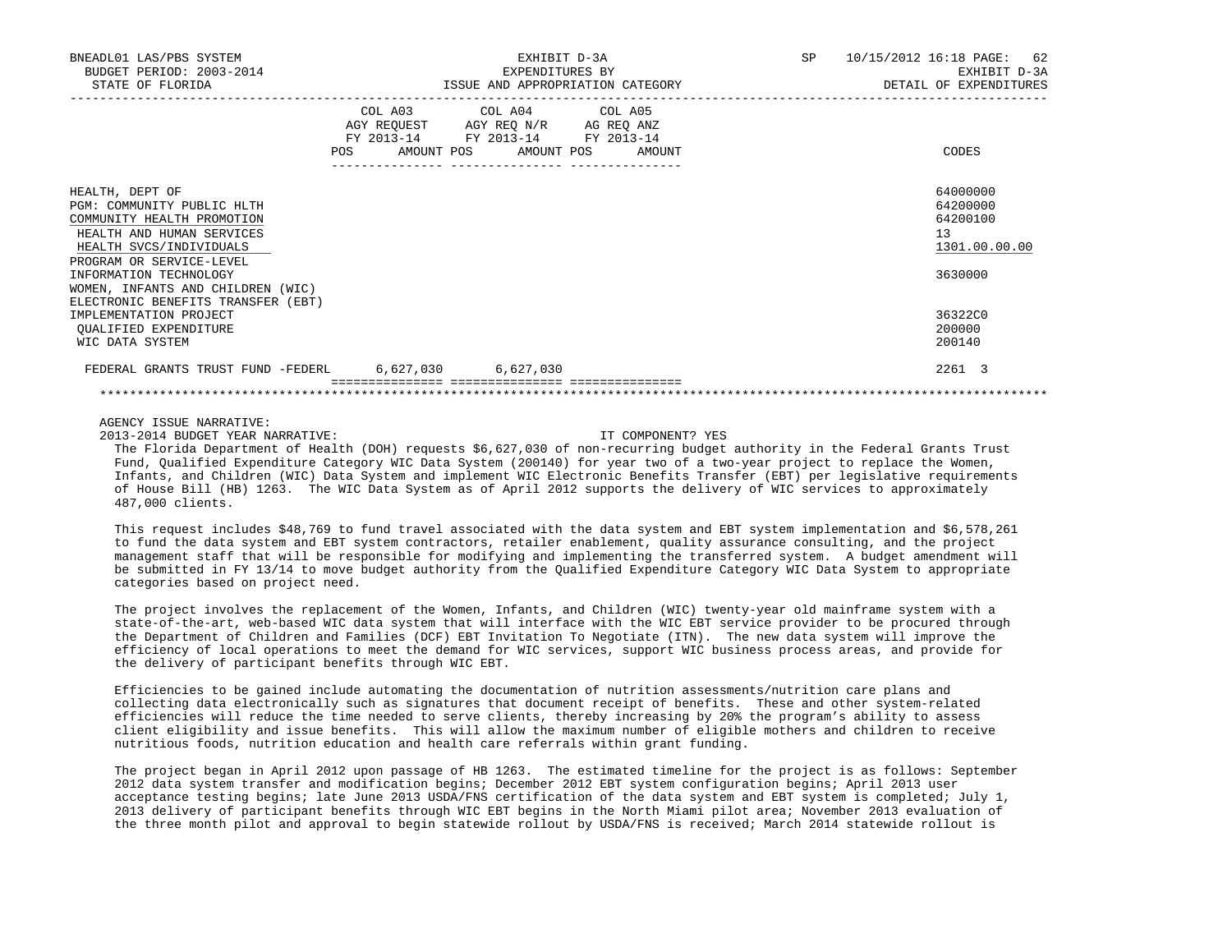| BNEADL01 LAS/PBS SYSTEM<br>BUDGET PERIOD: 2003-2014<br>STATE OF FLORIDA                                                                                         |     | EXHIBIT D-3A<br>EXPENDITURES BY                                                                                                   | ISSUE AND APPROPRIATION CATEGORY | SP<br>10/15/2012 16:18 PAGE: 63<br>EXHIBIT D-3A<br>DETAIL OF EXPENDITURES |
|-----------------------------------------------------------------------------------------------------------------------------------------------------------------|-----|-----------------------------------------------------------------------------------------------------------------------------------|----------------------------------|---------------------------------------------------------------------------|
|                                                                                                                                                                 | POS | COL A03 COL A04 COL A05<br>AGY REOUEST AGY REO N/R AG REO ANZ<br>FY 2013-14 FY 2013-14 FY 2013-14<br>AMOUNT POS AMOUNT POS AMOUNT |                                  | CODES                                                                     |
| HEALTH, DEPT OF<br>PGM: COMMUNITY PUBLIC HLTH<br>COMMUNITY HEALTH PROMOTION<br>HEALTH AND HUMAN SERVICES<br>HEALTH SVCS/INDIVIDUALS<br>PROGRAM OR SERVICE-LEVEL |     |                                                                                                                                   |                                  | 64000000<br>64200000<br>64200100<br>13<br>1301.00.00.00                   |
| INFORMATION TECHNOLOGY<br>WOMEN, INFANTS AND CHILDREN (WIC)<br>ELECTRONIC BENEFITS TRANSFER (EBT)<br>IMPLEMENTATION PROJECT                                     |     |                                                                                                                                   |                                  | 3630000<br>36322C0                                                        |

completed; and June 30, 2014 the final evaluation and project closure is completed.

 The total implementation cost is estimated to be \$11,461,719; FY 12/13 cost estimate in \$4,834,689, FY 13/14 cost estimate is \$6,627,030. The entire project will be funded with federal monies from the Special Supplemental Nutrition Program Women, Infants and Children and a WIC American Recovery and Reinvestment Act (ARRA) grant. Ongoing annual maintenance costs are estimated to be \$5,312,095.

 This issue relates to the Florida Strategic Plan for Economic Development "Improve the efficiency and effectiveness of government agencies at all levels" (#25). \*\*\*\*\*\*\*\*\*\*\*\*\*\*\*\*\*\*\*\*\*\*\*\*\*\*\*\*\*\*\*\*\*\*\*\*\*\*\*\*\*\*\*\*\*\*\*\*\*\*\*\*\*\*\*\*\*\*\*\*\*\*\*\*\*\*\*\*\*\*\*\*\*\*\*\*\*\*\*\*\*\*\*\*\*\*\*\*\*\*\*\*\*\*\*\*\*\*\*\*\*\*\*\*\*\*\*\*\*\*\*\*\*\*\*\*\*\*\*\*\*\*\*\*\*\*\*

| IMPROVING HEALTH INFRASTRUCTURE<br>PROVIDE TEMPORARY ASSISTANCE TO             |           |           |           | 6400000                     |
|--------------------------------------------------------------------------------|-----------|-----------|-----------|-----------------------------|
| NEEDY FAMILIES (TANF) FUNDING<br>SPECIAL CATEGORIES<br>G/A-OUNCE OF PREVENTION |           |           |           | 6400100<br>100000<br>100402 |
| GENERAL REVENUE FUND                                                           | $-$ STATE | 1,900,000 | 1,900,000 | 1000 1                      |
|                                                                                |           |           |           |                             |

AGENCY ISSUE NARRATIVE:

2013-2014 BUDGET YEAR NARRATIVE: IT COMPONENT? NO

 This issue requests the continuation of \$1,900,000 non-recurring Temporary Assistance for Needy Families (TANF) funding in the General Revenue Fund, Community Health Promotion budget entity.

 In the Community Health Promotion budget entity \$1,900,000 is used to support the Ounce of Prevention program whose purpose is to reduce infant mortality per 1,000 live births. Innovative public and private projects are funded to strengthen individual, family and community capacities to raise healthy, competent, productive and caring children and to prevent family dysfunction in at-risk families by providing support services with a focus on adolescent pregnancy prevention and parenthood. The Department has no other appropriations that support the Ounce of Prevention Program.

 The Office of Economic and Demographic Research (EDR) has included this in the Long-Range Financial Outlook for the FY 2013-2014 under the Other High Priority Needs, Human Services section, key budget driver #31 Health Services.

This issue relates to the Florida Strategic Plan for Economic Development "Create and sustain vibrant, healthy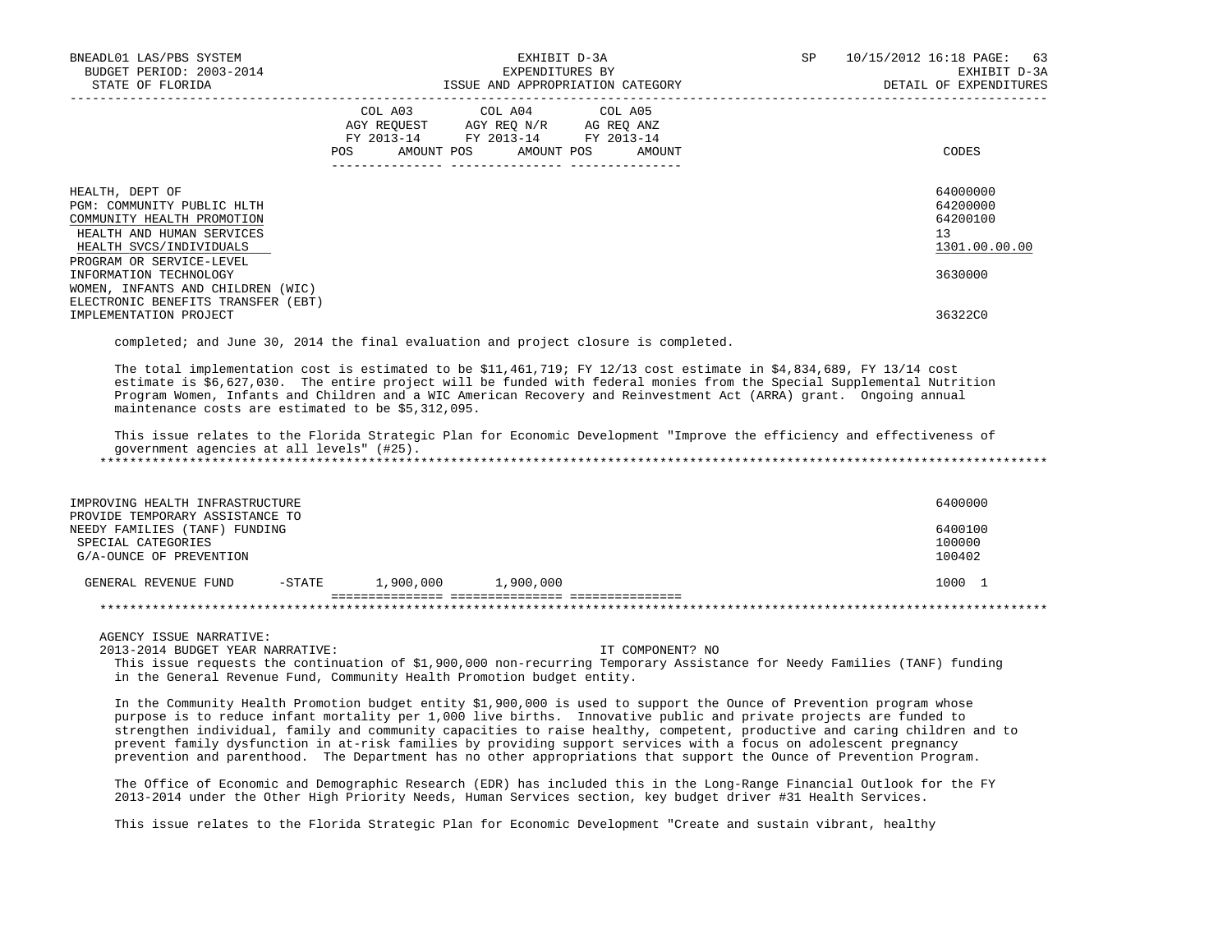| BNEADL01 LAS/PBS SYSTEM<br>BUDGET PERIOD: 2003-2014<br>STATE OF FLORIDA                                                                                                                                   | EXHIBIT D-3A<br>EXPENDITURES BY<br>ISSUE AND APPROPRIATION CATEGORY                                                                         | SP<br>10/15/2012 16:18 PAGE: 64<br>EXHIBIT D-3A<br>DETAIL OF EXPENDITURES       |
|-----------------------------------------------------------------------------------------------------------------------------------------------------------------------------------------------------------|---------------------------------------------------------------------------------------------------------------------------------------------|---------------------------------------------------------------------------------|
|                                                                                                                                                                                                           | COL A03 COL A04 COL A05<br>AGY REOUEST AGY REO N/R AG REO ANZ<br>FY 2013-14 FY 2013-14 FY 2013-14<br>AMOUNT POS AMOUNT POS<br>AMOUNT<br>POS | CODES                                                                           |
| HEALTH, DEPT OF<br>PGM: COMMUNITY PUBLIC HLTH<br>COMMUNITY HEALTH PROMOTION<br>HEALTH AND HUMAN SERVICES<br>HEALTH SVCS/INDIVIDUALS<br>IMPROVING HEALTH INFRASTRUCTURE<br>PROVIDE TEMPORARY ASSISTANCE TO |                                                                                                                                             | 64000000<br>64200000<br>64200100<br>13 <sup>°</sup><br>1301.00.00.00<br>6400000 |
| NEEDY FAMILIES (TANF) FUNDING                                                                                                                                                                             |                                                                                                                                             | 6400100                                                                         |

communities that attract workers, businesses, residents and visitors." (#27)

 Please see companion issue #6400100 in the Children's Special Health Care (64300100) budget entity, 13.01.00.00.00. \*\*\*\*\*\*\*\*\*\*\*\*\*\*\*\*\*\*\*\*\*\*\*\*\*\*\*\*\*\*\*\*\*\*\*\*\*\*\*\*\*\*\*\*\*\*\*\*\*\*\*\*\*\*\*\*\*\*\*\*\*\*\*\*\*\*\*\*\*\*\*\*\*\*\*\*\*\*\*\*\*\*\*\*\*\*\*\*\*\*\*\*\*\*\*\*\*\*\*\*\*\*\*\*\*\*\*\*\*\*\*\*\*\*\*\*\*\*\*\*\*\*\*\*\*\*\*

| ADMINISTRATIVE INITIATIVES         |        |           | 6700000 |
|------------------------------------|--------|-----------|---------|
| RESTORE FUNDING IDENTIFIED AS NON- |        |           |         |
| RECURRING IN THE FISCAL YEAR       |        |           |         |
| 2012-2013 GENERAL APPROPRIATIONS   |        |           |         |
| ACT (GAA)                          |        |           | 6700120 |
| SPECIAL CATEGORIES                 |        |           | 100000  |
| G/A-HEALTHY START COALTNS          |        |           | 100927  |
| GENERAL REVENUE FUND               | -MATCH | 1,000,000 | 1000 2  |
|                                    |        |           |         |

AGENCY ISSUE NARRATIVE:

 2013-2014 BUDGET YEAR NARRATIVE: IT COMPONENT? NO The Department of Health requests \$1,000,000 recurring General Revenue to restore non-recurring funding to the Healthy Start Coalitions.

 The Healthy Start general revenue allocation was reduced \$5,400,000 from \$23,654,198 in FY 2010-2011 to \$18,254,198 in FY 2011-2012. In FY 2012-2013, the general revenue allocation was increased \$3,200,000 to \$21,454,198; however, \$1,000,000 of the increase consisted of non-recurring funds, which will result in a reduction from the FY 2012-2013 funding level if the \$1,000,000 non-recurring is not restored.

 Restoration of the Healthy Start funding will allow the coalitions to serve an estimated 2,287 additional at-risk women and infants, or provide an additional 45,413 services for at-risk clients, at an average cost of \$437.30 per client and \$22.02 per service. The increase in the number of health care services for pregnant women, infants and children up to age 3 will be provided in an effort to improve birth outcomes and provide a healthier future for these at-risk clients, resulting in measurable short and long-term outcomes to include fewer low birth weight infants, fewer preterm births and/or fewer fetal/infant deaths.

 The Office of Economic and Demographic Research (EDR) has included this in the Long-Range Financial Outlook for the FY 2013-2014 under the Other High Priority Needs, Human Services section, key budget driver #31 Health Services.

Please see companion issue in the County Health Department Local Health Needs (64200700) budget entity.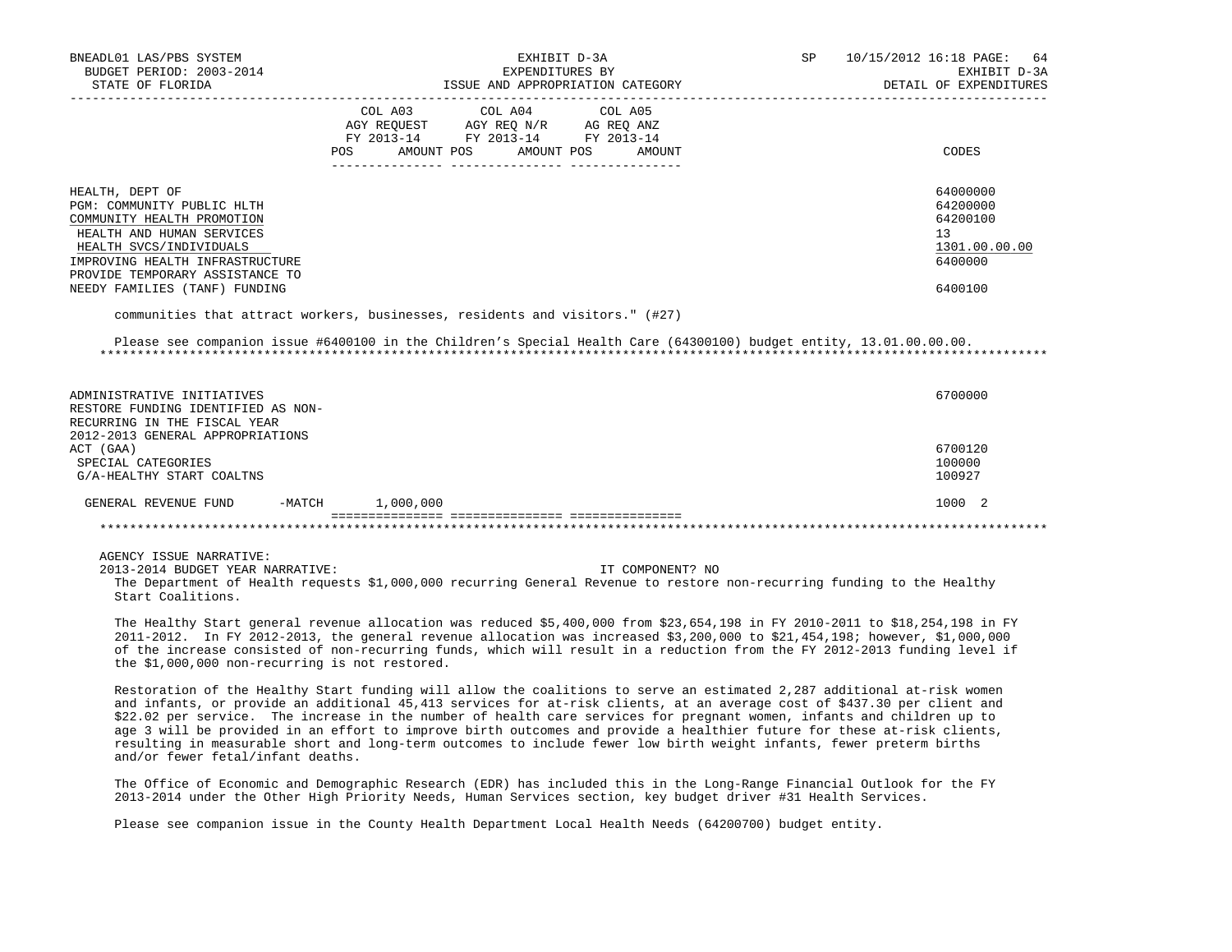| BNEADL01 LAS/PBS SYSTEM<br>BUDGET PERIOD: 2003-2014<br>STATE OF FLORIDA                                                                                                                                                                                                                  | EXHIBIT D-3A<br>EXPENDITURES BY<br>ISSUE AND APPROPRIATION CATEGORY                                                                                                                                                          |                         |        | SP <sub>2</sub> | 10/15/2012 16:18 PAGE: 65<br>EXHIBIT D-3A<br>DETAIL OF EXPENDITURES           |
|------------------------------------------------------------------------------------------------------------------------------------------------------------------------------------------------------------------------------------------------------------------------------------------|------------------------------------------------------------------------------------------------------------------------------------------------------------------------------------------------------------------------------|-------------------------|--------|-----------------|-------------------------------------------------------------------------------|
|                                                                                                                                                                                                                                                                                          | $\begin{tabular}{lllllll} \bf AGY \,\, REQUEST \,\, & \bf AGY \,\, REQ \,\, N/R & \bf AG \,\, REQ \,\, ANZ \\ \bf FY \,\, 2013-14 & \bf FY \,\, 2013-14 & \bf FY \,\, 2013-14 \\ \end{tabular}$<br>POS AMOUNT POS AMOUNT POS | COL A03 COL A04 COL A05 | AMOUNT |                 | CODES                                                                         |
| HEALTH, DEPT OF<br>PGM: COMMUNITY PUBLIC HLTH<br>COMMUNITY HEALTH PROMOTION<br>HEALTH AND HUMAN SERVICES<br>HEALTH SVCS/INDIVIDUALS<br>ADMINISTRATIVE INITIATIVES<br>RESTORE FUNDING IDENTIFIED AS NON-<br>RECURRING IN THE FISCAL YEAR<br>2012-2013 GENERAL APPROPRIATIONS<br>ACT (GAA) |                                                                                                                                                                                                                              |                         |        |                 | 64000000<br>64200000<br>64200100<br>13<br>1301.00.00.00<br>6700000<br>6700120 |
| This issue relates to the Florida Strategic Plan for Economic Development "Create and sustain vibrant, healthy<br>communities that attract workers, businesses, residents and visitors" (#27)                                                                                            |                                                                                                                                                                                                                              |                         |        |                 |                                                                               |
| TOTAL: HEALTH SVCS/INDIVIDUALS                                                                                                                                                                                                                                                           |                                                                                                                                                                                                                              |                         |        |                 | 1301.00.00.00                                                                 |
| BY FUND TYPE<br>GENERAL REVENUE FUND<br>TRUST FUNDS                                                                                                                                                                                                                                      | 42,376,445 1,900,000<br>610,814,471 6,627,030                                                                                                                                                                                |                         |        |                 | 1000<br>2000                                                                  |
| TOTAL POSITIONS $231.50$<br>TOTAL PROG COMP 653,190,916 8,527,030<br>TOTAL SALARY RATE 10,670,304                                                                                                                                                                                        |                                                                                                                                                                                                                              |                         |        |                 |                                                                               |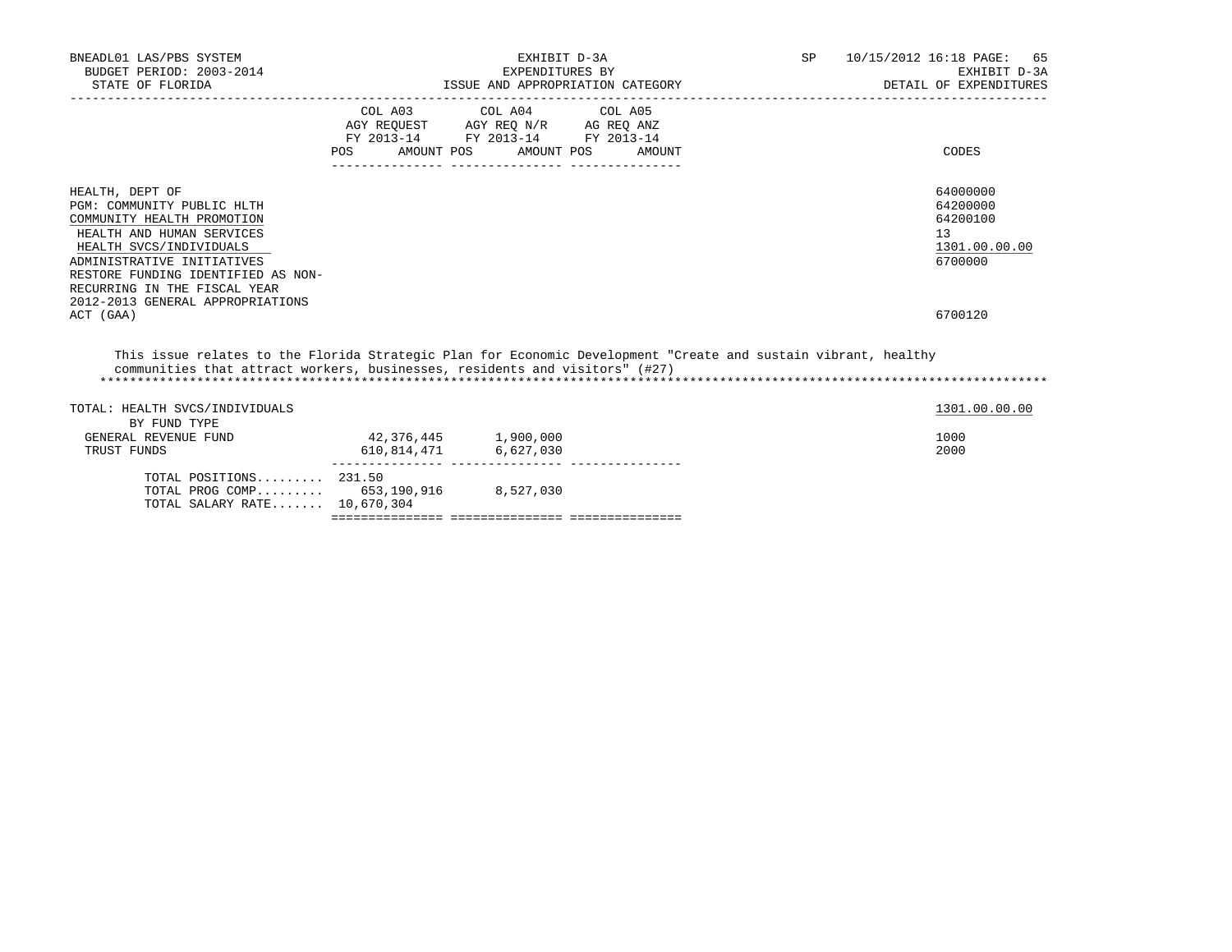| BNEADL01 LAS/PBS SYSTEM<br>BUDGET PERIOD: 2003-2014<br>STATE OF FLORIDA                                                                                                                                                                                                                          | EXHIBIT D-3A<br>EXPENDITURES BY<br>ISSUE AND APPROPRIATION CATEGORY                                                                   | SP 10/15/2012 16:18 PAGE: 66<br>EXHIBIT D-3A<br>DETAIL OF EXPENDITURES                            |
|--------------------------------------------------------------------------------------------------------------------------------------------------------------------------------------------------------------------------------------------------------------------------------------------------|---------------------------------------------------------------------------------------------------------------------------------------|---------------------------------------------------------------------------------------------------|
|                                                                                                                                                                                                                                                                                                  | COL A03 COL A04 COL A05<br>AGY REQUEST AGY REQ N/R AG REQ ANZ<br>FY 2013-14 FY 2013-14 FY 2013-14<br>POS AMOUNT POS AMOUNT POS AMOUNT | CODES                                                                                             |
| HEALTH, DEPT OF<br>PGM: COMMUNITY PUBLIC HLTH<br>COMMUNITY HEALTH PROMOTION<br>HEALTH AND HUMAN SERVICES<br>CHRONIC DISEASE<br>ESTIMATED EXPENDITURES<br>IMPLEMENTATION OF REORGANIZATION<br>AUTHORIZED IN CHAPTER 2012-184, LOF<br>$-$ HB 1263<br>SPECIAL CATEGORIES<br>G/A-CONTRACTED SERVICES |                                                                                                                                       | 64000000<br>64200000<br>64200100<br>13<br>1301.05.00.00<br>1000000<br>100H000<br>100000<br>100778 |
| GENERAL REVENUE FUND -STATE 1,236,473                                                                                                                                                                                                                                                            |                                                                                                                                       | 1000 1                                                                                            |
| NONRECURRING EXPENDITURES<br>REORGANIZATION AUTHORIZED IN<br>CHAPTER 2012-184, LOF, - HB 1263<br>SPECIAL CATEGORIES<br>G/A-CONTRACTED SERVICES                                                                                                                                                   |                                                                                                                                       | 2100000<br>210H000<br>100000<br>100778                                                            |
| GENERAL REVENUE FUND<br>$-$ STATE                                                                                                                                                                                                                                                                | 1,236,473-                                                                                                                            | 1000 1                                                                                            |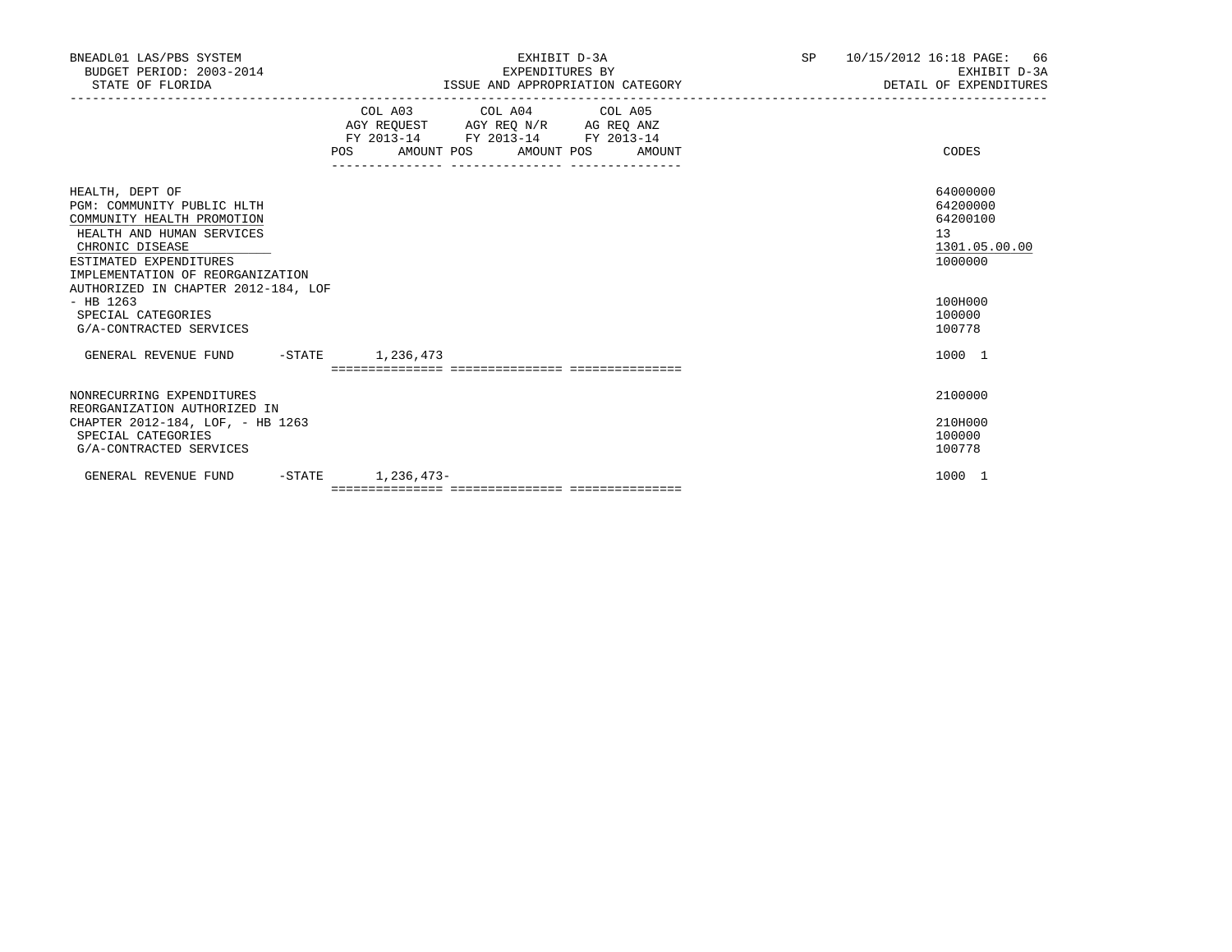|                                                                                                                                                                                                     |                                    |                                                                                                                                                                                                                                                                                                                                                                                                                                     | DETAIL OF EXPENDITURES                                             |
|-----------------------------------------------------------------------------------------------------------------------------------------------------------------------------------------------------|------------------------------------|-------------------------------------------------------------------------------------------------------------------------------------------------------------------------------------------------------------------------------------------------------------------------------------------------------------------------------------------------------------------------------------------------------------------------------------|--------------------------------------------------------------------|
|                                                                                                                                                                                                     | POS AMOUNT POS                     | COL A03 COL A04 COL A05<br>AGY REQUEST AGY REQ N/R AG REQ ANZ<br>FY 2013-14 FY 2013-14 FY 2013-14<br>AMOUNT POS<br>AMOUNT                                                                                                                                                                                                                                                                                                           | CODES                                                              |
| HEALTH, DEPT OF<br>PGM: COMMUNITY PUBLIC HLTH<br>COMMUNITY HEALTH PROMOTION<br>HEALTH AND HUMAN SERVICES<br>COUNTY HEALTH DEPARTMENTS<br>ESTIMATED EXPENDITURES<br>IMPLEMENTATION OF REORGANIZATION |                                    |                                                                                                                                                                                                                                                                                                                                                                                                                                     | 64000000<br>64200000<br>64200100<br>13<br>1306.00.00.00<br>1000000 |
| AUTHORIZED IN CHAPTER 2012-184, LOF<br>$-$ HB 1263<br>AID TO LOCAL GOVERNMENTS<br>G/A-FAMILY PLANNING SVCS                                                                                          |                                    |                                                                                                                                                                                                                                                                                                                                                                                                                                     | 100H000<br>050000<br>050001                                        |
| GENERAL REVENUE FUND<br>$-$ STATE<br>-MATCH                                                                                                                                                         | 3, 277, 388<br>781,816             |                                                                                                                                                                                                                                                                                                                                                                                                                                     | 1000 1<br>1000 2                                                   |
| TOTAL GENERAL REVENUE FUND                                                                                                                                                                          | 4,059,204                          |                                                                                                                                                                                                                                                                                                                                                                                                                                     | 1000                                                               |
| TOTAL APPRO                                                                                                                                                                                         | 4,059,204                          |                                                                                                                                                                                                                                                                                                                                                                                                                                     |                                                                    |
| CONTR TO COUNTY HLTH UNITS                                                                                                                                                                          |                                    |                                                                                                                                                                                                                                                                                                                                                                                                                                     | 050329                                                             |
| GENERAL REVENUE FUND                                                                                                                                                                                | $-STATE$<br>3,455,424              |                                                                                                                                                                                                                                                                                                                                                                                                                                     | 1000 1                                                             |
| G/A-PRIMARY CARE PROGRAM                                                                                                                                                                            |                                    |                                                                                                                                                                                                                                                                                                                                                                                                                                     | 050331                                                             |
| GENERAL REVENUE FUND<br>$-MATCH$                                                                                                                                                                    | $-STATE$ 13, 678, 195<br>5,543,317 |                                                                                                                                                                                                                                                                                                                                                                                                                                     | 1000 1<br>1000 2                                                   |
| TOTAL GENERAL REVENUE FUND                                                                                                                                                                          | 19,221,512                         | $\begin{minipage}{0.03\textwidth} \begin{tabular}{l} \textbf{1} & \textbf{2} & \textbf{3} & \textbf{5} & \textbf{5} & \textbf{6} & \textbf{6} & \textbf{7} & \textbf{8} & \textbf{9} & \textbf{9} & \textbf{9} & \textbf{1} & \textbf{1} & \textbf{1} & \textbf{1} & \textbf{1} & \textbf{1} & \textbf{1} & \textbf{1} & \textbf{1} & \textbf{1} & \textbf{1} & \textbf{1} & \textbf{1} & \textbf{1} & \textbf{1} & \textbf{1} & \$ | 1000                                                               |
| TOTAL APPRO 19, 221, 512                                                                                                                                                                            |                                    |                                                                                                                                                                                                                                                                                                                                                                                                                                     |                                                                    |
| SCHOOL HEALTH SERVICES                                                                                                                                                                              |                                    |                                                                                                                                                                                                                                                                                                                                                                                                                                     | 051106                                                             |
| GENERAL REVENUE FUND -MATCH $1,006,487$<br>TOBACCO SETTLEMENT TF -MATCH 9,902,925<br>FEDERAL GRANTS TRUST FUND -FEDERL                                                                              | 9,125,846                          |                                                                                                                                                                                                                                                                                                                                                                                                                                     | 1000 2<br>2122 2<br>2261 3                                         |
| TOTAL APPRO                                                                                                                                                                                         | ________________<br>20,035,258     | --------------- ---------------                                                                                                                                                                                                                                                                                                                                                                                                     |                                                                    |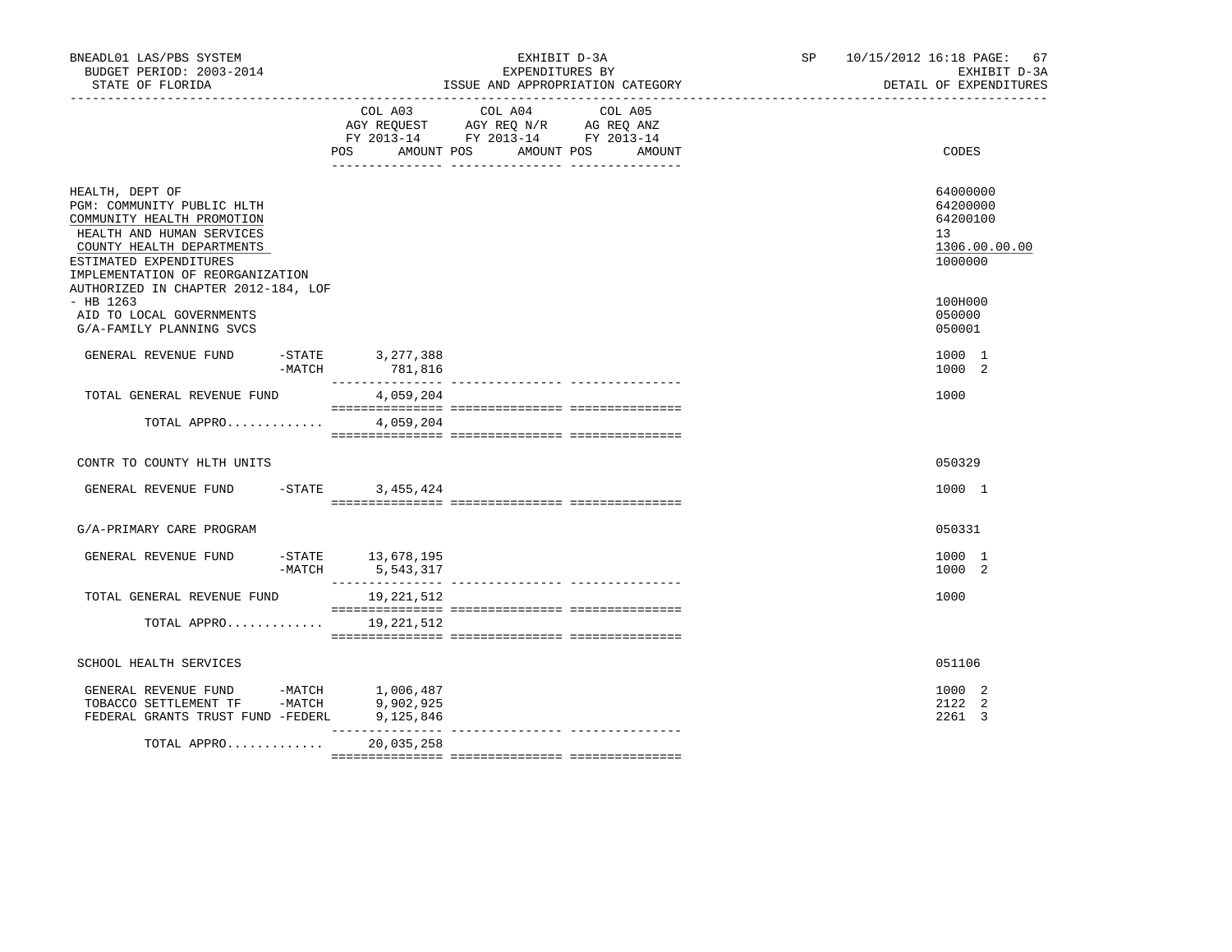| BNEADL01 LAS/PBS SYSTEM<br>BUDGET PERIOD: 2003-2014<br>STATE OF FLORIDA                                                                                                                             | EXHIBIT D-3A<br>EXPENDITURES BY<br>ISSUE AND APPROPRIATION CATEGORY                                                                                   | 68<br>SP<br>10/15/2012 16:18 PAGE:<br>EXHIBIT D-3A<br>DETAIL OF EXPENDITURES    |
|-----------------------------------------------------------------------------------------------------------------------------------------------------------------------------------------------------|-------------------------------------------------------------------------------------------------------------------------------------------------------|---------------------------------------------------------------------------------|
|                                                                                                                                                                                                     | COL A04<br>COL A03<br>COL A05<br>AGY REQUEST AGY REQ N/R AG REQ ANZ<br>FY 2013-14 FY 2013-14 FY 2013-14<br>POS FOR<br>AMOUNT POS AMOUNT POS<br>AMOUNT | CODES                                                                           |
| HEALTH, DEPT OF<br>PGM: COMMUNITY PUBLIC HLTH<br>COMMUNITY HEALTH PROMOTION<br>HEALTH AND HUMAN SERVICES<br>COUNTY HEALTH DEPARTMENTS<br>ESTIMATED EXPENDITURES<br>IMPLEMENTATION OF REORGANIZATION |                                                                                                                                                       | 64000000<br>64200000<br>64200100<br>13 <sup>°</sup><br>1306.00.00.00<br>1000000 |
| AUTHORIZED IN CHAPTER 2012-184, LOF<br>$-$ HB 1263<br>SPECIAL CATEGORIES<br>G/A-HEALTHY START COALTNS                                                                                               |                                                                                                                                                       | 100H000<br>100000<br>100927                                                     |
| GENERAL REVENUE FUND<br>-MATCH 10,474,583                                                                                                                                                           |                                                                                                                                                       | 1000 2                                                                          |
| FULL SERVICE SCHOOLS                                                                                                                                                                                |                                                                                                                                                       | 102258                                                                          |
| GENERAL REVENUE FUND -STATE 6,000,000<br>FEDERAL GRANTS TRUST FUND -FEDERL                                                                                                                          | 2,500,000<br>---------------- ----------------                                                                                                        | 1000 1<br>2261 3                                                                |
| TOTAL APPRO                                                                                                                                                                                         | 8,500,000                                                                                                                                             |                                                                                 |
| TOTAL: IMPLEMENTATION OF REORGANIZATION<br>AUTHORIZED IN CHAPTER 2012-184, LOF<br>$-$ HB 1263                                                                                                       |                                                                                                                                                       | 100H000                                                                         |
| TOTAL ISSUE 65,745,981                                                                                                                                                                              |                                                                                                                                                       |                                                                                 |
| TOTAL: COUNTY HEALTH DEPARTMENTS<br>BY FUND TYPE                                                                                                                                                    |                                                                                                                                                       | 1306.00.00.00                                                                   |
| GENERAL REVENUE FUND<br>TRUST FUNDS                                                                                                                                                                 | 44,217,210<br>21,528,771<br>--------------- ---------------                                                                                           | 1000<br>2000                                                                    |
| TOTAL PROG COMP                                                                                                                                                                                     | 65,745,981                                                                                                                                            |                                                                                 |
|                                                                                                                                                                                                     |                                                                                                                                                       |                                                                                 |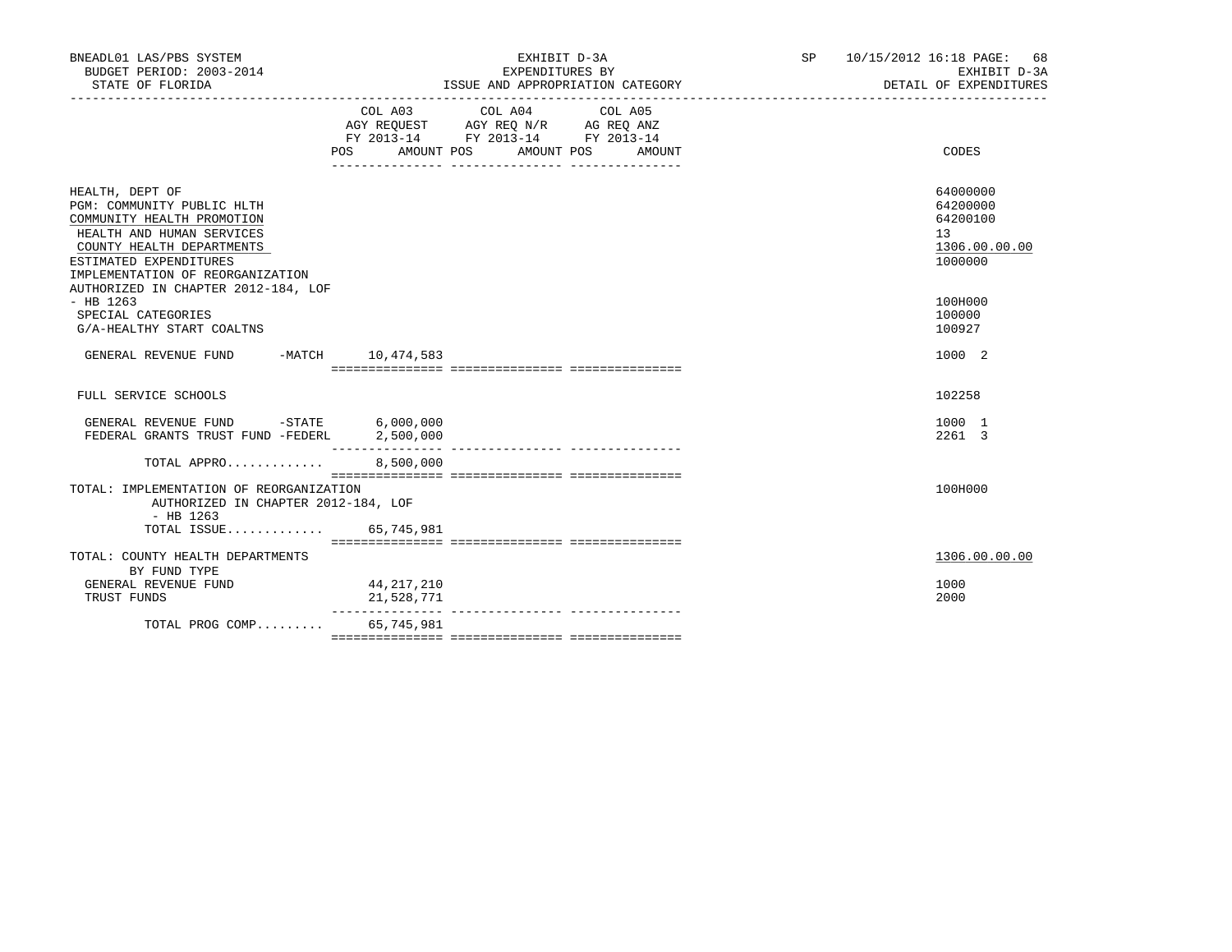| BNEADL01 LAS/PBS SYSTEM<br>BUDGET PERIOD: 2003-2014<br>STATE OF FLORIDA            |                              | EXHIBIT D-3A<br>EXPENDITURES BY<br>ISSUE AND APPROPRIATION CATEGORY                                                  | SP 10/15/2012 16:18 PAGE:<br>69<br>EXHIBIT D-3A<br>DETAIL OF EXPENDITURES |
|------------------------------------------------------------------------------------|------------------------------|----------------------------------------------------------------------------------------------------------------------|---------------------------------------------------------------------------|
|                                                                                    | COL A03<br>POS<br>AMOUNT POS | COL A04<br>COL A05<br>AGY REQUEST AGY REQ N/R AG REQ ANZ<br>FY 2013-14 FY 2013-14 FY 2013-14<br>AMOUNT POS<br>AMOUNT | CODES                                                                     |
| HEALTH, DEPT OF                                                                    |                              |                                                                                                                      | 64000000                                                                  |
| PGM: COMMUNITY PUBLIC HLTH<br>COMMUNITY HEALTH PROMOTION<br>GOV OPERATIONS/SUPPORT |                              |                                                                                                                      | 64200000<br>64200100<br>16                                                |
| EXEC LEADERSHIP/SUPPRT SVC<br>INTRA-AGENCY REORGANIZATIONS                         |                              |                                                                                                                      | 1602.00.00.00<br>1800000                                                  |
| DEPARTMENT OF HEALTH REORGANIZATION<br>- ADD<br>SALARY RATE                        |                              |                                                                                                                      | 1800940<br>000000                                                         |
| SALARY RATE 176,329                                                                |                              |                                                                                                                      |                                                                           |
| SALARIES AND BENEFITS                                                              | 4.00                         |                                                                                                                      | 010000                                                                    |
| ADMINISTRATIVE TRUST FUND -STATE                                                   | 241,991                      |                                                                                                                      | 2021 1                                                                    |
| <b>EXPENSES</b>                                                                    |                              |                                                                                                                      | 040000                                                                    |
| ADMINISTRATIVE TRUST FUND -STATE 25,837<br>BIOMEDICAL RESEARCH TF<br>$-$ STATE     | 2,047                        |                                                                                                                      | 2021 1<br>2245 1                                                          |
| TOTAL APPRO                                                                        | 27,884                       |                                                                                                                      |                                                                           |
| SPECIAL CATEGORIES<br>CONTRACTED SERVICES                                          |                              |                                                                                                                      | 100000<br>100777                                                          |
| ADMINISTRATIVE TRUST FUND -STATE                                                   | 20,000                       |                                                                                                                      | 2021 1                                                                    |
| JAMES & ESTHER KING BIO R                                                          |                              |                                                                                                                      | 101501                                                                    |
| $-$ STATE<br>BIOMEDICAL RESEARCH TF                                                | 7,150,000                    |                                                                                                                      | 2245 1                                                                    |
| BANKHEAD/COLEY/CANCER RES                                                          |                              |                                                                                                                      | 101503                                                                    |
| $-$ STATE<br>BIOMEDICAL RESEARCH TF                                                | 5,000,000                    |                                                                                                                      | 2245 1                                                                    |
| MOFFITT CANCER CENTER                                                              |                              |                                                                                                                      | 101504                                                                    |
| $-STATE$<br>BIOMEDICAL RESEARCH TF                                                 | 5,000,000                    |                                                                                                                      | 2245 1                                                                    |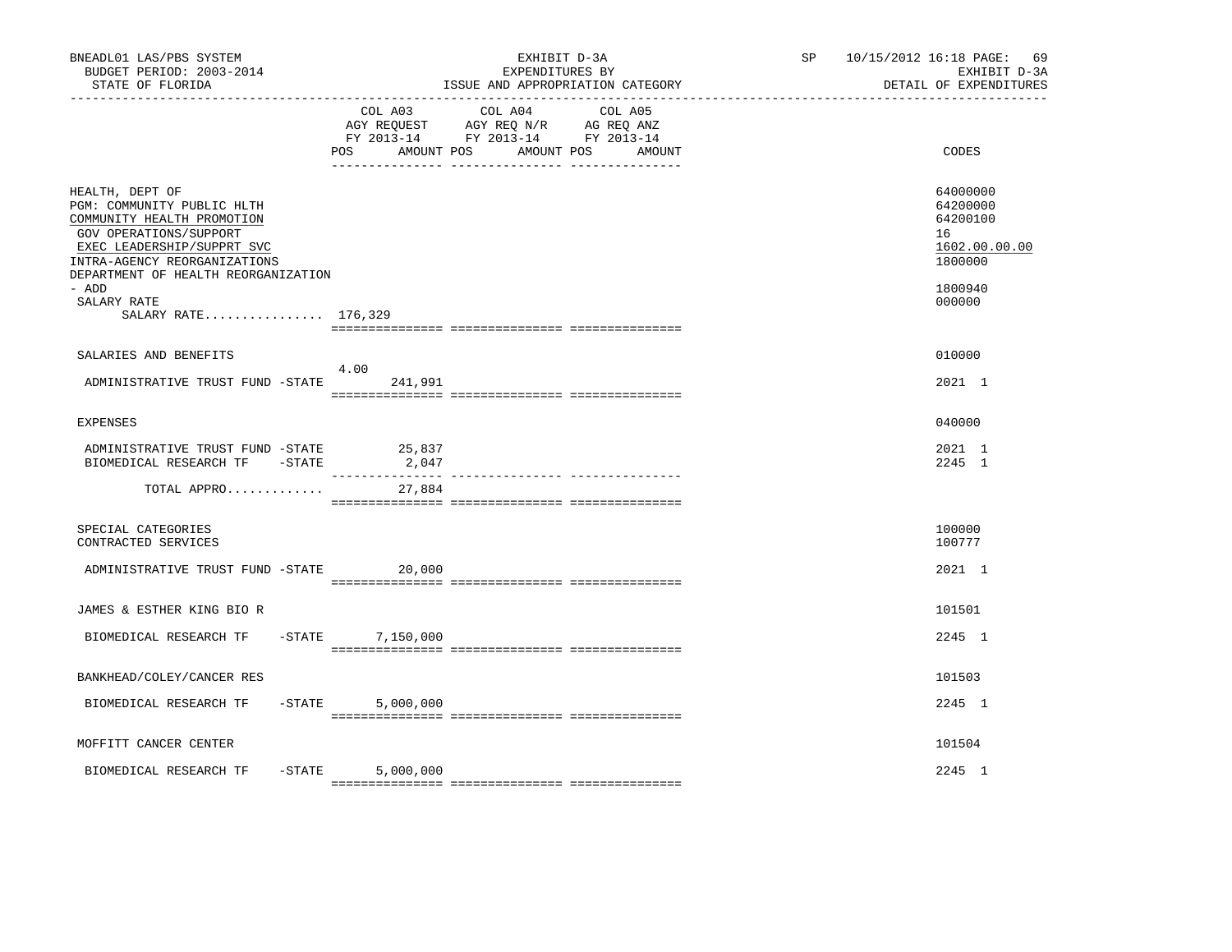| BNEADL01 LAS/PBS SYSTEM<br>BUDGET PERIOD: 2003-2014<br>STATE OF FLORIDA                                                                                                                                                                                          |                           | SP<br>EXHIBIT D-3A<br>EXPENDITURES BY<br>ISSUE AND APPROPRIATION CATEGORY                         |        |  | 10/15/2012 16:18 PAGE: 70<br>EXHIBIT D-3A<br>DETAIL OF EXPENDITURES                               |
|------------------------------------------------------------------------------------------------------------------------------------------------------------------------------------------------------------------------------------------------------------------|---------------------------|---------------------------------------------------------------------------------------------------|--------|--|---------------------------------------------------------------------------------------------------|
|                                                                                                                                                                                                                                                                  | POS AMOUNT POS AMOUNT POS | COL A03 COL A04 COL A05<br>AGY REQUEST AGY REQ N/R AG REQ ANZ<br>FY 2013-14 FY 2013-14 FY 2013-14 | AMOUNT |  | CODES                                                                                             |
| HEALTH, DEPT OF<br>PGM: COMMUNITY PUBLIC HLTH<br>COMMUNITY HEALTH PROMOTION<br>GOV OPERATIONS/SUPPORT<br>EXEC LEADERSHIP/SUPPRT SVC<br>INTRA-AGENCY REORGANIZATIONS<br>DEPARTMENT OF HEALTH REORGANIZATION<br>- ADD<br>SPECIAL CATEGORIES<br>BIOMEDICAL RESEARCH |                           |                                                                                                   |        |  | 64000000<br>64200000<br>64200100<br>16<br>1602.00.00.00<br>1800000<br>1800940<br>100000<br>101509 |
| GENERAL REVENUE FUND -STATE 3,000,000<br>BIOMEDICAL RESEARCH TF -STATE                                                                                                                                                                                           | 10,000,000                |                                                                                                   |        |  | 1000 1<br>2245 1                                                                                  |
| TOTAL APPRO 13,000,000                                                                                                                                                                                                                                           |                           |                                                                                                   |        |  |                                                                                                   |
| TR/DMS/HR SVCS/STW CONTRCT                                                                                                                                                                                                                                       |                           |                                                                                                   |        |  | 107040                                                                                            |
| ADMINISTRATIVE TRUST FUND -STATE                                                                                                                                                                                                                                 | 1,424                     |                                                                                                   |        |  | 2021 1                                                                                            |
| TOTAL: DEPARTMENT OF HEALTH REORGANIZATION<br>- ADD<br>TOTAL POSITIONS 4.00<br>TOTAL ISSUE 30,441,299<br>TOTAL SALARY RATE 176,329                                                                                                                               |                           |                                                                                                   |        |  | 1800940                                                                                           |
|                                                                                                                                                                                                                                                                  |                           |                                                                                                   |        |  |                                                                                                   |
| AGENCY ISSUE NARRATIVE:                                                                                                                                                                                                                                          |                           |                                                                                                   |        |  |                                                                                                   |

 2013-2014 BUDGET YEAR NARRATIVE: IT COMPONENT? NO The Department of Health actively pursues ways to improve the efficiency and effectiveness of the agency. In the 2012-2013 fiscal year budget amendment 13RG-1001, EOG#B0045 was approved to realign programs and budget authority. This request continues to realign programs and budget authority based on the agency approved Table of Organization, dated 07/31/2012. This request will not increase the department's base budget.

| Description                    |       | FTE                                                                                                    | Rate    | From     | To       |
|--------------------------------|-------|--------------------------------------------------------------------------------------------------------|---------|----------|----------|
| Transfer Tobacco Program       |       | 21                                                                                                     | 994,356 | 64100200 | 64200100 |
| Transfer Asthma Program        |       |                                                                                                        | 110,424 | 64200200 | 64200100 |
| Transfer Refugee Program       |       |                                                                                                        | 256,030 | 64200200 | 64200100 |
| Transfer Biomedical Research   |       |                                                                                                        | 39,234  | 64200800 | 64200100 |
| Transfer Cystic Fibrosis Match |       |                                                                                                        | $-0-$   | 64100200 | 64200800 |
| Transfer Regulatory Specialist | $-0-$ |                                                                                                        | 36,608  | 64100200 | 64400100 |
| Transfer Support staff         |       |                                                                                                        | 45,173  | 64300100 | 64100200 |
| Transfer Executive staff       |       |                                                                                                        | 141,713 | 64200800 | 64100200 |
| Transfer Public Health Nursing |       |                                                                                                        | 271,018 | 64200800 | 64100200 |
|                                |       | Amount<br>\$66,386,217<br>300,000<br>418,718<br>\$30,208,012<br>150,800<br>62,668<br>215,356<br>49,384 |         |          |          |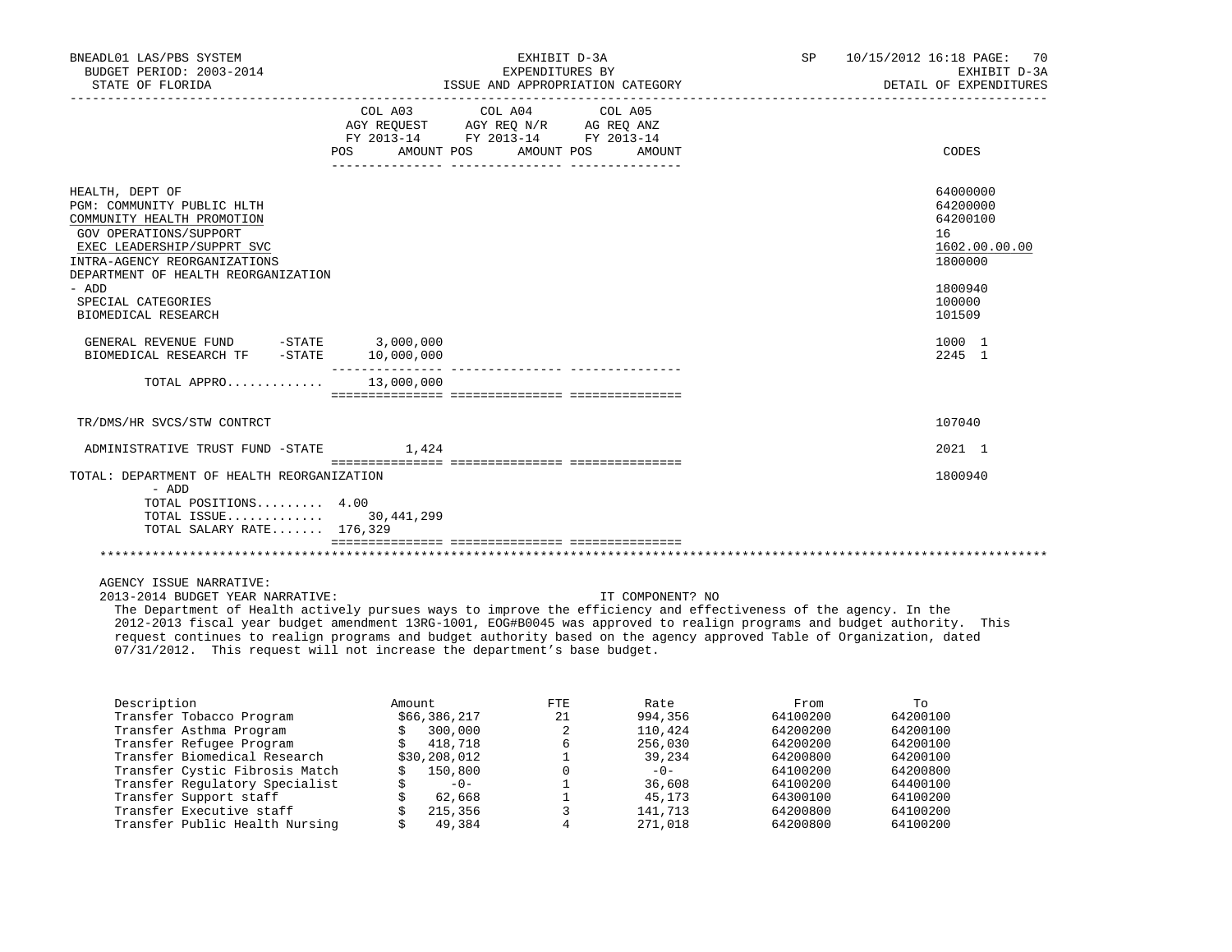| BNEADL01 LAS/PBS SYSTEM<br>BUDGET PERIOD: 2003-2014<br>STATE OF FLORIDA                                                                                                                                             | EXHIBIT D-3A<br>EXPENDITURES BY<br>ISSUE AND APPROPRIATION CATEGORY |  |         |                                                                                                   |  |        |                  |      | SP 10/15/2012 16:18 PAGE: 71<br>EXHIBIT D-3A<br>DETAIL OF EXPENDITURES        |
|---------------------------------------------------------------------------------------------------------------------------------------------------------------------------------------------------------------------|---------------------------------------------------------------------|--|---------|---------------------------------------------------------------------------------------------------|--|--------|------------------|------|-------------------------------------------------------------------------------|
|                                                                                                                                                                                                                     |                                                                     |  |         | COL A03 COL A04 COL A05<br>AGY REQUEST AGY REQ N/R AG REQ ANZ<br>FY 2013-14 FY 2013-14 FY 2013-14 |  |        |                  |      |                                                                               |
|                                                                                                                                                                                                                     |                                                                     |  |         | POS AMOUNT POS AMOUNT POS AMOUNT                                                                  |  |        |                  |      | CODES                                                                         |
| HEALTH, DEPT OF<br>PGM: COMMUNITY PUBLIC HLTH<br>COMMUNITY HEALTH PROMOTION<br>GOV OPERATIONS/SUPPORT<br>EXEC LEADERSHIP/SUPPRT SVC<br>INTRA-AGENCY REORGANIZATIONS<br>DEPARTMENT OF HEALTH REORGANIZATION<br>- ADD |                                                                     |  |         |                                                                                                   |  |        |                  |      | 64000000<br>64200000<br>64200100<br>16<br>1602.00.00.00<br>1800000<br>1800940 |
| Transfer Institutional Review Board \$ 233,287 3 137,095 64200800 64200100<br>Transfer Prescription Drug Monitoring \$ 638,668 0 0 -0- 64200800 64400100                                                            |                                                                     |  |         |                                                                                                   |  |        |                  |      |                                                                               |
|                                                                                                                                                                                                                     |                                                                     |  |         |                                                                                                   |  |        |                  |      |                                                                               |
| POSITION DETAIL OF SALARIES AND BENEFITS:                                                                                                                                                                           |                                                                     |  |         | FTE BASE RATE ADDITIVES BENEFITS                                                                  |  |        |                  |      | LAPSE LAPSED SALARIES<br>SUBTOTAL % AND BENEFITS                              |
| A03 - AGY REOUEST FY 2013-14                                                                                                                                                                                        |                                                                     |  |         |                                                                                                   |  |        |                  |      |                                                                               |
| CHANGES TO CURRENTLY AUTHORIZED POSITIONS<br>2236 GOVERNMENT OPERATIONS CONSULTANT II                                                                                                                               |                                                                     |  |         |                                                                                                   |  |        |                  |      |                                                                               |
| 05237 002<br>1.00<br>2238 GOVERNMENT OPERATIONS CONSULTANT III                                                                                                                                                      |                                                                     |  | 45,173  |                                                                                                   |  |        |                  |      | 15,972 61,145 0.00 61,145                                                     |
| 05236 002<br>1.00<br>2228 SENIOR MANAGEMENT ANALYST SUPV - SES                                                                                                                                                      |                                                                     |  | 45,362  |                                                                                                   |  |        | 15,996<br>61,358 |      | $0.00$ 61,358                                                                 |
| 05235 002<br>1.00<br>9024 STATEWIDE RESEARCH ADMINISTRATOR-HLTH                                                                                                                                                     |                                                                     |  | 46,560  |                                                                                                   |  |        | 17,319<br>63,879 | 0.00 | 63,879                                                                        |
| 84605 002<br>1.00                                                                                                                                                                                                   |                                                                     |  | 39,234  |                                                                                                   |  | 16,375 | 55,609           | 0.00 | 55,609                                                                        |
| TOTALS FOR ISSUE BY FUND<br>2021 ADMINISTRATIVE TRUST FUND                                                                                                                                                          |                                                                     |  |         |                                                                                                   |  |        |                  |      | 241,991                                                                       |
|                                                                                                                                                                                                                     | 4.00                                                                |  | 176,329 |                                                                                                   |  |        | 65,662 241,991   |      | _____________<br>241,991                                                      |
|                                                                                                                                                                                                                     |                                                                     |  |         |                                                                                                   |  |        |                  |      | ==============                                                                |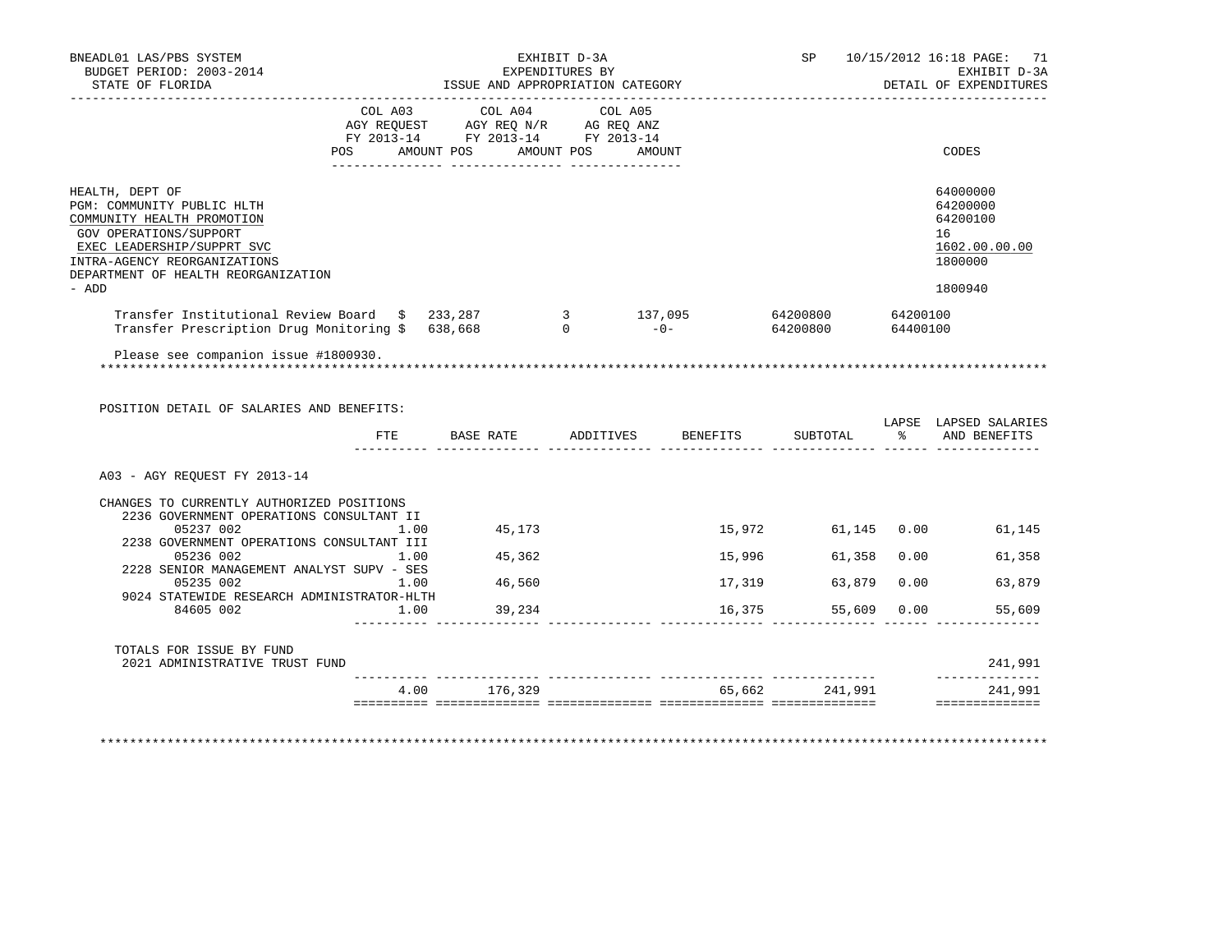| BNEADL01 LAS/PBS SYSTEM<br>BUDGET PERIOD: 2003-2014<br>STATE OF FLORIDA                                                                                                                                                                                                                                | EXHIBIT D-3A<br>EXPENDITURES BY<br>ISSUE AND APPROPRIATION CATEGORY                                                                                  | SP 10/15/2012 16:18 PAGE: 72<br>EXHIBIT D-3A<br>DETAIL OF EXPENDITURES                            |
|--------------------------------------------------------------------------------------------------------------------------------------------------------------------------------------------------------------------------------------------------------------------------------------------------------|------------------------------------------------------------------------------------------------------------------------------------------------------|---------------------------------------------------------------------------------------------------|
|                                                                                                                                                                                                                                                                                                        | COL A03<br>COL A04<br>COL A05<br>AGY REQUEST AGY REQ N/R AG REQ ANZ<br>FY 2013-14 FY 2013-14 FY 2013-14<br>AMOUNT POS<br>AMOUNT POS<br>POS<br>AMOUNT | CODES                                                                                             |
| HEALTH, DEPT OF<br>PGM: COMMUNITY PUBLIC HLTH<br>COMMUNITY HEALTH PROMOTION<br>GOV OPERATIONS/SUPPORT<br>EXEC LEADERSHIP/SUPPRT SVC<br>ESTIMATED EXPENDITURES REALIGNMENT<br>REALIGNMENT OF BIOMEDICAL RESEARCH<br>TRUST FUND EXPENDITURES - DEDUCT<br>SPECIAL CATEGORIES<br>JAMES & ESTHER KING BIO R |                                                                                                                                                      | 64000000<br>64200000<br>64200100<br>16<br>1602.00.00.00<br>2000000<br>2000580<br>100000<br>101501 |
| BIOMEDICAL RESEARCH TF<br>$-$ STATE                                                                                                                                                                                                                                                                    | $5,000,000 -$                                                                                                                                        | $2245 \quad 1$                                                                                    |
| BANKHEAD/COLEY/CANCER RES                                                                                                                                                                                                                                                                              |                                                                                                                                                      | 101503                                                                                            |
| BIOMEDICAL RESEARCH TF -STATE                                                                                                                                                                                                                                                                          | $5,000,000 -$                                                                                                                                        | 2245 1                                                                                            |
| MOFFITT CANCER CENTER                                                                                                                                                                                                                                                                                  |                                                                                                                                                      | 101504                                                                                            |
| $-STATE$<br>BIOMEDICAL RESEARCH TF                                                                                                                                                                                                                                                                     | $5,000,000 -$                                                                                                                                        | 2245 1                                                                                            |
| BIOMEDICAL RESEARCH                                                                                                                                                                                                                                                                                    |                                                                                                                                                      | 101509                                                                                            |
| BIOMEDICAL RESEARCH TF                                                                                                                                                                                                                                                                                 | $-STATE$ 10,000,000-                                                                                                                                 | 2245 1                                                                                            |
| TOTAL: REALIGNMENT OF BIOMEDICAL RESEARCH<br>TRUST FUND EXPENDITURES - DEDUCT<br>TOTAL ISSUE 25,000,000-                                                                                                                                                                                               |                                                                                                                                                      | 2000580                                                                                           |
|                                                                                                                                                                                                                                                                                                        |                                                                                                                                                      |                                                                                                   |
| AGENCY ISSUE NARRATIVE:                                                                                                                                                                                                                                                                                |                                                                                                                                                      |                                                                                                   |

2013-2014 BUDGET YEAR NARRATIVE: IT COMPONENT? NO

 The Department of Health (DOH) requests the transfer of \$25,000,000 in appropriations from Special Category James and Esther King Biomedical Research Program (\$5,000,000), Special Category William G. "Bill" Bankhead, JR and David Coley Cancer Research Program (\$5,000,000), Special Category H. Lee Moffitt Cancer Center and Research Institute (\$5,000,000) and Special Category Biomedical Research (\$10,000,000) to the Special Category Grants and Aids - Contracted Services \$25,000,000.

 The Department of Health, in conjunction with the Florida Cancer Control and Research Advisory Council, will issue an Invitation to Negotiate for the purpose of directing Florida's investment in biomedical research towards the establishment of nationally recognized cancer research and treatment programs and comprehensive statewide cancer protocols. Funding priority shall be given to institutions that promote Florida's integrated system of cancer care; are recognized as comprehensive cancer centers by the National Cancer Institute; have established collaborative state cancer care and research partnerships with a cancer hospital located in the state of Florida and have the capability to provide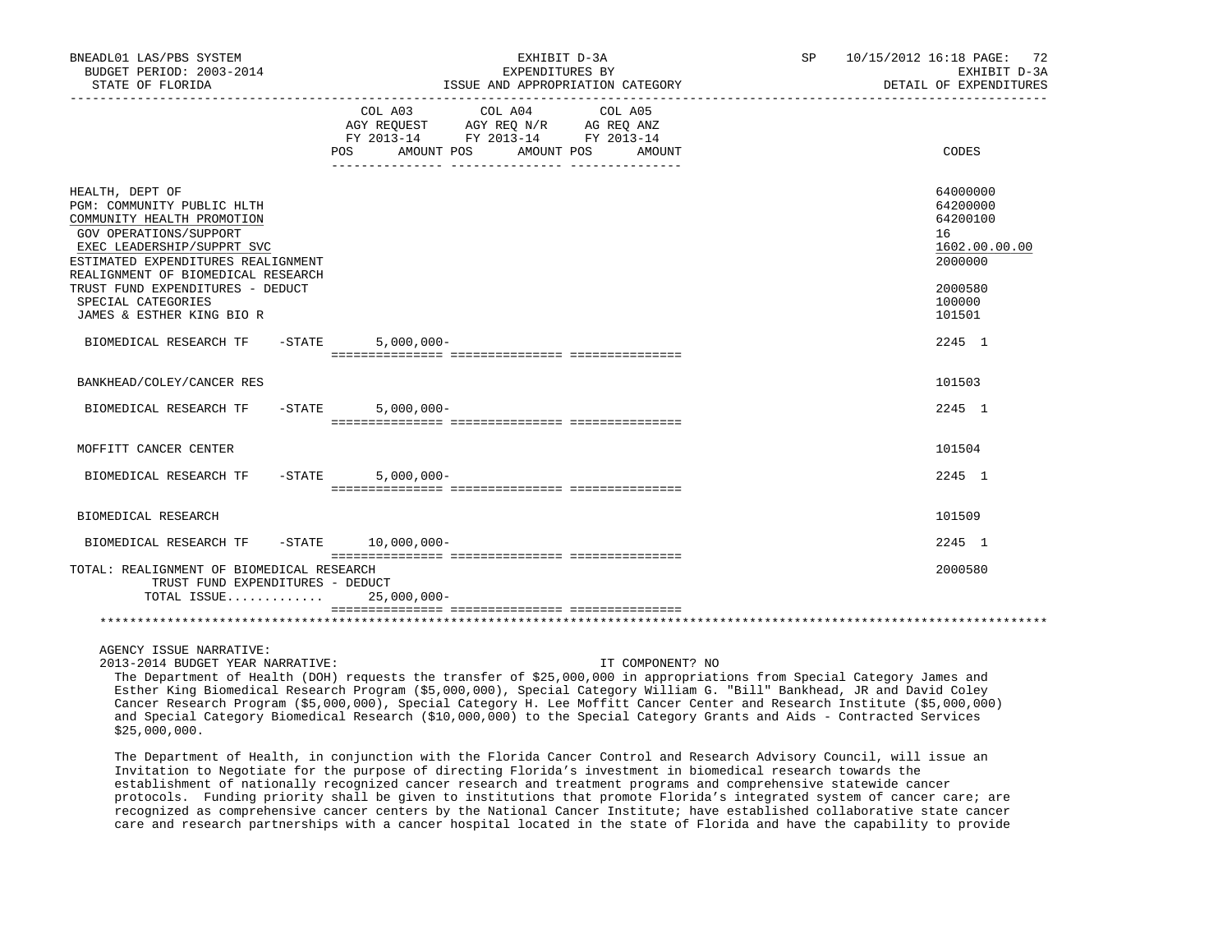| BNEADL01 LAS/PBS SYSTEM<br>BUDGET PERIOD: 2003-2014<br>STATE OF FLORIDA                                                                                                                                                                             | EXHIBIT D-3A<br>EXPENDITURES BY<br>ISSUE AND APPROPRIATION CATEGORY                                                                         | 10/15/2012 16:18 PAGE: 73<br>SP<br>EXHIBIT D-3A<br>DETAIL OF EXPENDITURES     |
|-----------------------------------------------------------------------------------------------------------------------------------------------------------------------------------------------------------------------------------------------------|---------------------------------------------------------------------------------------------------------------------------------------------|-------------------------------------------------------------------------------|
|                                                                                                                                                                                                                                                     | COL A03 COL A04 COL A05<br>AGY REQUEST AGY REO N/R AG REO ANZ<br>FY 2013-14 FY 2013-14 FY 2013-14<br>AMOUNT POS AMOUNT POS<br>POS<br>AMOUNT | CODES                                                                         |
| HEALTH, DEPT OF<br>PGM: COMMUNITY PUBLIC HLTH<br>COMMUNITY HEALTH PROMOTION<br>GOV OPERATIONS/SUPPORT<br>EXEC LEADERSHIP/SUPPRT SVC<br>ESTIMATED EXPENDITURES REALIGNMENT<br>REALIGNMENT OF BIOMEDICAL RESEARCH<br>TRUST FUND EXPENDITURES - DEDUCT |                                                                                                                                             | 64000000<br>64200000<br>64200100<br>16<br>1602.00.00.00<br>2000000<br>2000580 |

treatments to both adults and children.

Please see companion issue 2000590 in budget entity 64200100, state program component 16.02.00.00.00.

 This issue relates to the Florida Strategic Plan for Economic Development strategy: Innovation & Economic Development. \*\*\*\*\*\*\*\*\*\*\*\*\*\*\*\*\*\*\*\*\*\*\*\*\*\*\*\*\*\*\*\*\*\*\*\*\*\*\*\*\*\*\*\*\*\*\*\*\*\*\*\*\*\*\*\*\*\*\*\*\*\*\*\*\*\*\*\*\*\*\*\*\*\*\*\*\*\*\*\*\*\*\*\*\*\*\*\*\*\*\*\*\*\*\*\*\*\*\*\*\*\*\*\*\*\*\*\*\*\*\*\*\*\*\*\*\*\*\*\*\*\*\*\*\*\*\*

| REALIGNMENT OF BIOMEDICAL RESEARCH             |         |
|------------------------------------------------|---------|
| TRUST FUND EXPENDITURES - ADD                  | 2000590 |
| SPECIAL CATEGORIES                             | 100000  |
| G/A-CONTRACTED SERVICES                        | 100778  |
| 25,000,000<br>-STATE<br>BIOMEDICAL RESEARCH TF | 2245 1  |
|                                                |         |
|                                                |         |

## AGENCY ISSUE NARRATIVE:

2013-2014 BUDGET YEAR NARRATIVE: IT COMPONENT? NO

 The Department of Health (DOH) requests the transfer of \$25,000,000 in appropriations from Special Category James and Esther King Biomedical Research Program (\$5,000,000), Special Category William G. "Bill" Bankhead, JR and David Coley Cancer Research Program (\$5,000,000), Special Category H. Lee Moffitt Cancer Center and Research Institute (\$5,000,000) and Special Category Biomedical Research (\$10,000,000) to the Special Category Grants and Aids - Contracted Services \$25,000,000.

 The Department of Health, in conjunction with the Florida Cancer Control and Research Advisory Council, will issue an Invitation to Negotiate for the purpose of directing Florida's investment in biomedical research towards the establishment of nationally recognized cancer research and treatment programs and comprehensive statewide cancer protocols. Funding priority shall be given to institutions that promote Florida's integrated system of cancer care; are recognized as comprehensive cancer centers by the National Cancer Institute; have established collaborative state cancer care and research partnerships with a cancer hospital located in the state of Florida and have the capability to provide treatments to both adults and children.

Please see companion issue 2000580 in budget entity 64200100, state program component 16.02.00.00.00.

 This issue relates to the Florida Strategic Plan for Economic Development strategy: Innovation & Economic Development. \*\*\*\*\*\*\*\*\*\*\*\*\*\*\*\*\*\*\*\*\*\*\*\*\*\*\*\*\*\*\*\*\*\*\*\*\*\*\*\*\*\*\*\*\*\*\*\*\*\*\*\*\*\*\*\*\*\*\*\*\*\*\*\*\*\*\*\*\*\*\*\*\*\*\*\*\*\*\*\*\*\*\*\*\*\*\*\*\*\*\*\*\*\*\*\*\*\*\*\*\*\*\*\*\*\*\*\*\*\*\*\*\*\*\*\*\*\*\*\*\*\*\*\*\*\*\*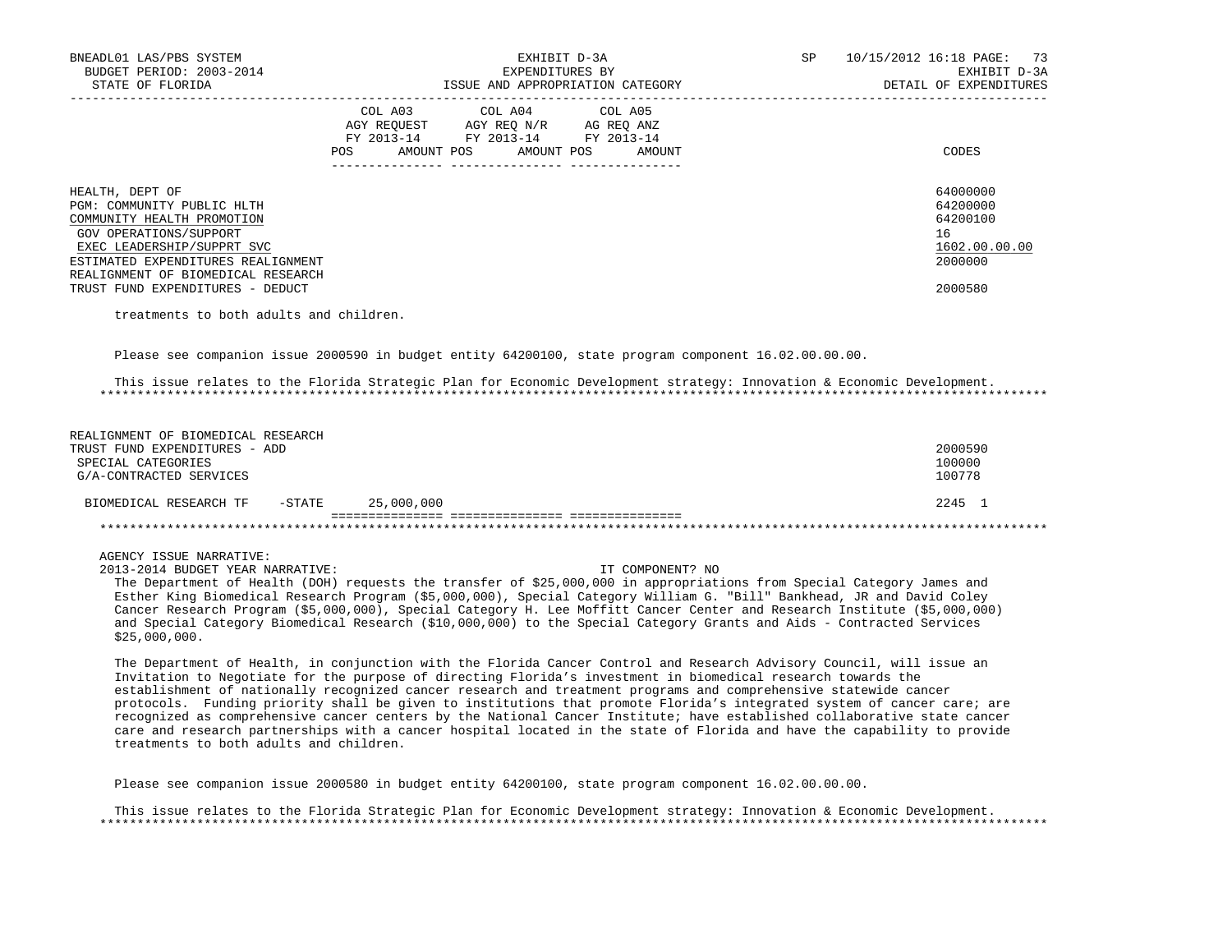| BNEADL01 LAS/PBS SYSTEM<br>BUDGET PERIOD: 2003-2014<br>STATE OF FLORIDA                                                             |                                               | EXHIBIT D-3A<br>EXPENDITURES BY<br>ISSUE AND APPROPRIATION CATEGORY                                                                  | SP | 10/15/2012 16:18 PAGE: 74<br>EXHIBIT D-3A<br>DETAIL OF EXPENDITURES |
|-------------------------------------------------------------------------------------------------------------------------------------|-----------------------------------------------|--------------------------------------------------------------------------------------------------------------------------------------|----|---------------------------------------------------------------------|
|                                                                                                                                     | POS DO                                        | COL A03 COL A04 COL A05<br>AGY REQUEST AGY REQ N/R AG REQ ANZ<br>FY 2013-14 FY 2013-14 FY 2013-14<br>AMOUNT POS AMOUNT POS<br>AMOUNT |    | CODES                                                               |
| HEALTH, DEPT OF<br>PGM: COMMUNITY PUBLIC HLTH<br>COMMUNITY HEALTH PROMOTION<br>GOV OPERATIONS/SUPPORT<br>EXEC LEADERSHIP/SUPPRT SVC |                                               |                                                                                                                                      |    | 64000000<br>64200000<br>64200100<br>16<br>1602.00.00.00             |
| TOTAL: EXEC LEADERSHIP/SUPPRT SVC<br>BY FUND TYPE<br>GENERAL REVENUE FUND<br>TRUST FUNDS                                            | 3,000,000<br>27,441,299                       |                                                                                                                                      |    | 1602.00.00.00<br>1000<br>2000                                       |
| TOTAL POSITIONS 4.00<br>TOTAL PROG COMP 30,441,299<br>TOTAL SALARY RATE 176,329                                                     |                                               |                                                                                                                                      |    |                                                                     |
| TOTAL: COMMUNITY HEALTH PROMOTION<br>BY FUND TYPE<br>GENERAL REVENUE FUND<br>TRUST FUNDS                                            | 89,593,655 1,900,000<br>659,784,541 6,627,030 |                                                                                                                                      |    | 64200100<br>1000<br>2000                                            |
| TOTAL POSITIONS 235.50<br>TOTAL BUREAU 749,378,196 8,527,030<br>TOTAL SALARY RATE 10,846,633                                        |                                               |                                                                                                                                      |    |                                                                     |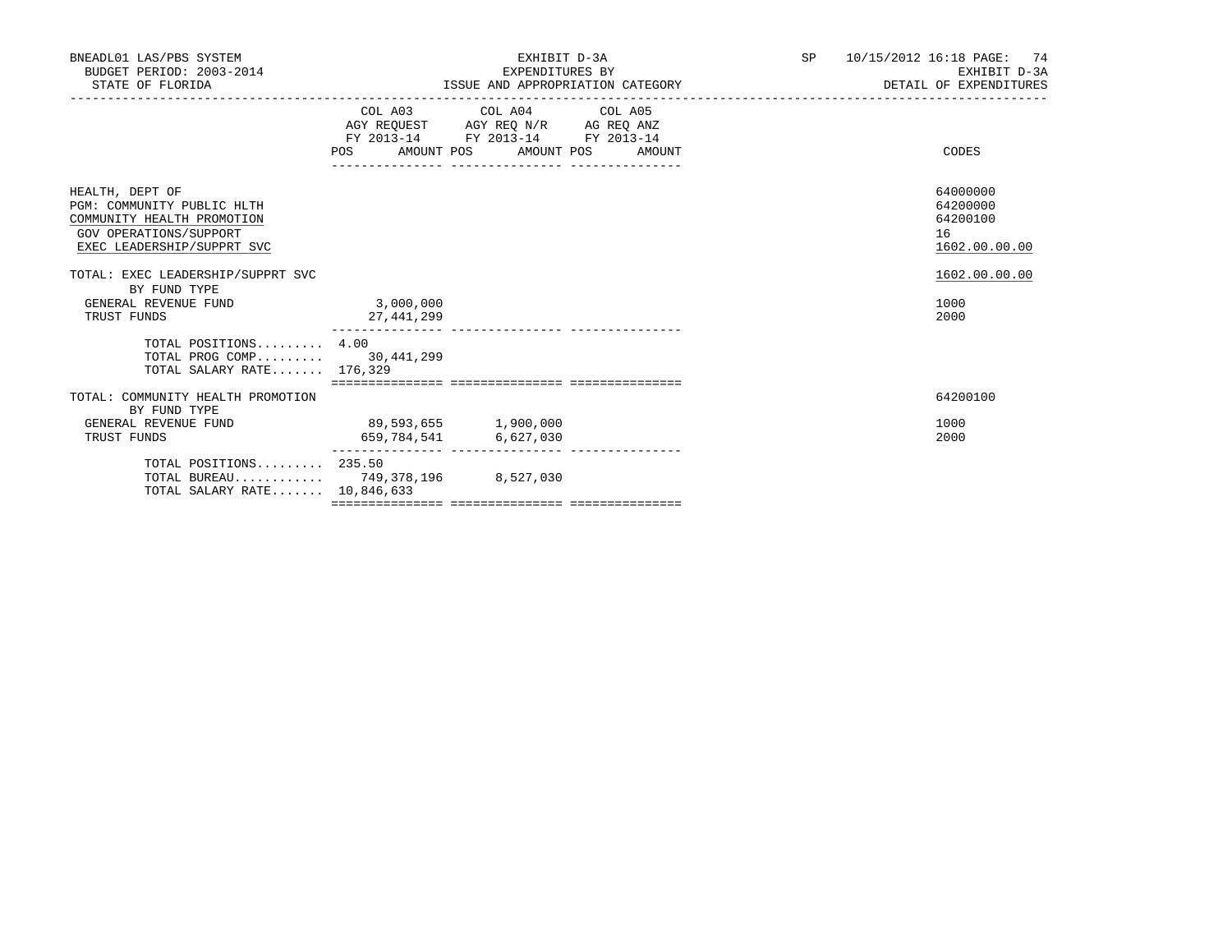| BNEADL01 LAS/PBS SYSTEM<br>BUDGET PERIOD: 2003-2014<br>STATE OF FLORIDA                                                                                                                           |                              | EXHIBIT D-3A<br>EXPENDITURES BY<br>ISSUE AND APPROPRIATION CATEGORY                                                  | SP and the set of the set of the set of the set of the set of the set of the set of the set of the set of the set of the set of the set of the set of the set of the set of the set of the set of the set of the set of the se | 10/15/2012 16:18 PAGE: 75<br>EXHIBIT D-3A<br>DETAIL OF EXPENDITURES             |
|---------------------------------------------------------------------------------------------------------------------------------------------------------------------------------------------------|------------------------------|----------------------------------------------------------------------------------------------------------------------|--------------------------------------------------------------------------------------------------------------------------------------------------------------------------------------------------------------------------------|---------------------------------------------------------------------------------|
|                                                                                                                                                                                                   | COL A03<br>POS<br>AMOUNT POS | COL A04<br>COL A05<br>AGY REQUEST AGY REQ N/R AG REQ ANZ<br>FY 2013-14 FY 2013-14 FY 2013-14<br>AMOUNT POS<br>AMOUNT |                                                                                                                                                                                                                                | CODES                                                                           |
| HEALTH, DEPT OF<br>PGM: COMMUNITY PUBLIC HLTH<br>DISEASE CNTRL/HLTH PROTECT<br>HEALTH AND HUMAN SERVICES<br>HEALTH SVCS/INDIVIDUALS<br>ESTIMATED EXPENDITURES<br>IMPLEMENTATION OF REORGANIZATION |                              |                                                                                                                      |                                                                                                                                                                                                                                | 64000000<br>64200000<br>64200200<br>13 <sup>°</sup><br>1301.00.00.00<br>1000000 |
| AUTHORIZED IN CHAPTER 2012-184, LOF<br>$-$ HB 1263<br>SALARY RATE<br>SALARY RATE 10,019,388                                                                                                       |                              |                                                                                                                      |                                                                                                                                                                                                                                | 100H000<br>000000                                                               |
| SALARIES AND BENEFITS                                                                                                                                                                             |                              |                                                                                                                      |                                                                                                                                                                                                                                | 010000                                                                          |
| GENERAL REVENUE FUND<br>$-MATCH$                                                                                                                                                                  | -STATE 1,688,796<br>249,953  |                                                                                                                      |                                                                                                                                                                                                                                | 1000 1<br>1000 2                                                                |
| TOTAL GENERAL REVENUE FUND                                                                                                                                                                        | 1,938,749                    |                                                                                                                      |                                                                                                                                                                                                                                | 1000                                                                            |
| FEDERAL GRANTS TRUST FUND -FEDERL 12,766,699                                                                                                                                                      |                              |                                                                                                                      |                                                                                                                                                                                                                                | 2261 3                                                                          |
| TOTAL POSITIONS 229.50<br>TOTAL APPRO 14,705,448                                                                                                                                                  |                              |                                                                                                                      |                                                                                                                                                                                                                                |                                                                                 |
| OTHER PERSONAL SERVICES                                                                                                                                                                           |                              |                                                                                                                      |                                                                                                                                                                                                                                | 030000                                                                          |
| FEDERAL GRANTS TRUST FUND -FEDERL                                                                                                                                                                 | 596,922                      |                                                                                                                      |                                                                                                                                                                                                                                | 2261 3                                                                          |
| <b>EXPENSES</b>                                                                                                                                                                                   |                              |                                                                                                                      |                                                                                                                                                                                                                                | 040000                                                                          |
| GENERAL REVENUE FUND<br>$-$ STATE<br>-MATCH                                                                                                                                                       | 667,399<br>177,309           |                                                                                                                      |                                                                                                                                                                                                                                | 1000 1<br>1000 2                                                                |
| TOTAL GENERAL REVENUE FUND                                                                                                                                                                        | 844,708                      |                                                                                                                      |                                                                                                                                                                                                                                | 1000                                                                            |
| FEDERAL GRANTS TRUST FUND -FEDERL                                                                                                                                                                 | 8,114,397                    |                                                                                                                      |                                                                                                                                                                                                                                | 2261 3                                                                          |
| GRANTS AND DONATIONS TF -STATE                                                                                                                                                                    | 23,537                       |                                                                                                                      |                                                                                                                                                                                                                                | 2339 1                                                                          |
| TOTAL APPRO                                                                                                                                                                                       | 8,982,642                    |                                                                                                                      |                                                                                                                                                                                                                                |                                                                                 |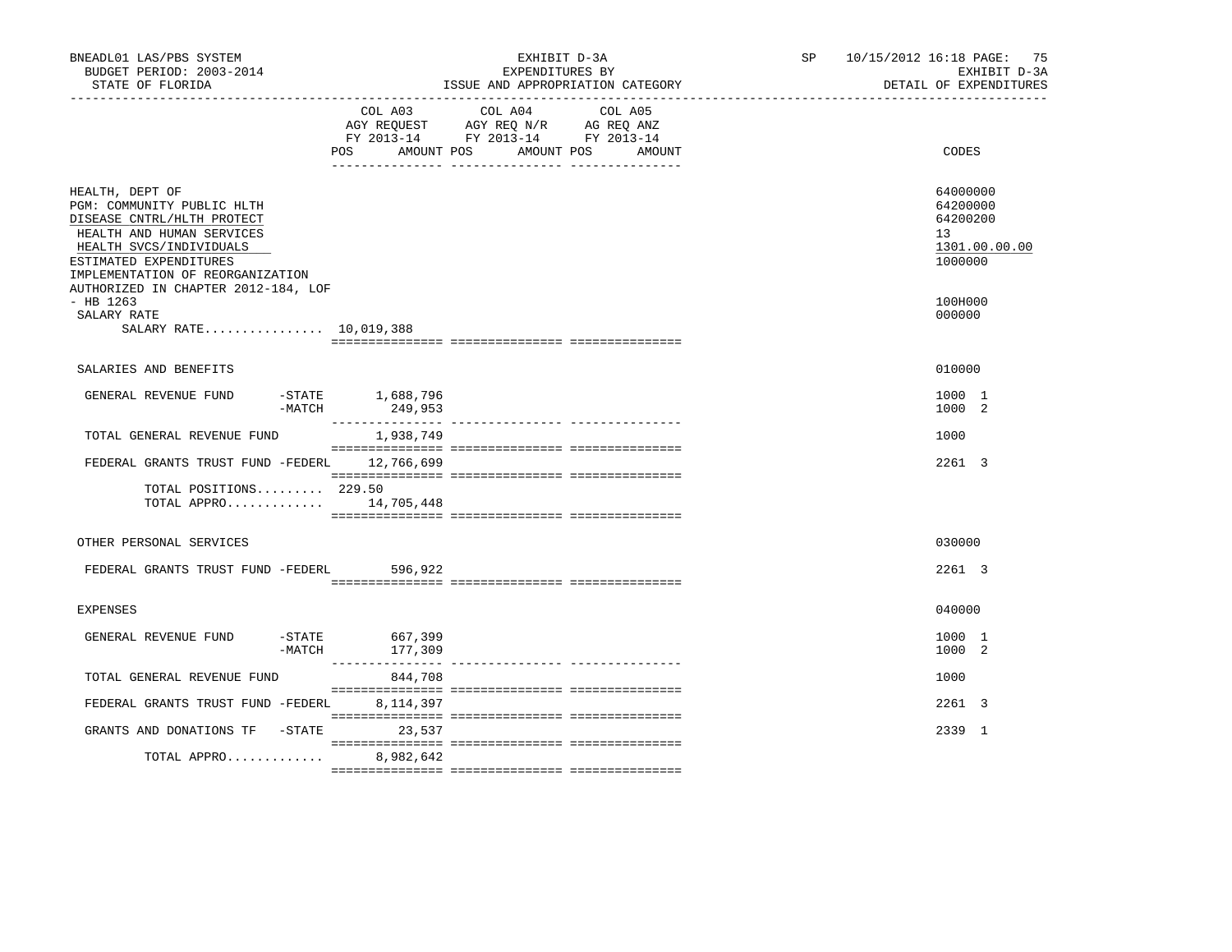| BNEADL01 LAS/PBS SYSTEM<br>BUDGET PERIOD: 2003-2014<br>STATE OF FLORIDA                                                                                                                           |                                       | EXHIBIT D-3A<br>EXPENDITURES BY<br>ISSUE AND APPROPRIATION CATEGORY                                                              | SP 10/15/2012 16:18 PAGE: 76<br>EXHIBIT D-3A<br>DETAIL OF EXPENDITURES |
|---------------------------------------------------------------------------------------------------------------------------------------------------------------------------------------------------|---------------------------------------|----------------------------------------------------------------------------------------------------------------------------------|------------------------------------------------------------------------|
|                                                                                                                                                                                                   | COL A03                               | COL A04<br>COL A05<br>AGY REQUEST AGY REQ N/R AG REQ ANZ<br>FY 2013-14 FY 2013-14 FY 2013-14<br>POS AMOUNT POS AMOUNT POS AMOUNT | CODES                                                                  |
| HEALTH, DEPT OF<br>PGM: COMMUNITY PUBLIC HLTH<br>DISEASE CNTRL/HLTH PROTECT<br>HEALTH AND HUMAN SERVICES<br>HEALTH SVCS/INDIVIDUALS<br>ESTIMATED EXPENDITURES<br>IMPLEMENTATION OF REORGANIZATION |                                       |                                                                                                                                  | 64000000<br>64200000<br>64200200<br>13<br>1301.00.00.00<br>1000000     |
| AUTHORIZED IN CHAPTER 2012-184, LOF<br>$-$ HB 1263<br>AID TO LOCAL GOVERNMENTS<br>G/A-AIDS PATIENT CARE                                                                                           |                                       |                                                                                                                                  | 100H000<br>050000<br>050026                                            |
| GENERAL REVENUE FUND -MATCH<br>FEDERAL GRANTS TRUST FUND -FEDERL 7,060,522                                                                                                                        | 4,706,015                             |                                                                                                                                  | 1000 2<br>2261 3                                                       |
| TOTAL APPRO                                                                                                                                                                                       | 11,766,537                            |                                                                                                                                  |                                                                        |
| G/A-RYAN WHITE CONSORTIA                                                                                                                                                                          |                                       |                                                                                                                                  | 050027                                                                 |
| FEDERAL GRANTS TRUST FUND -FEDERL 20,754,358                                                                                                                                                      |                                       |                                                                                                                                  | 2261 3                                                                 |
| G/A-STWIDE AIDS NETWORKS                                                                                                                                                                          |                                       |                                                                                                                                  | 050207                                                                 |
| GENERAL REVENUE FUND -MATCH 10,463,853                                                                                                                                                            |                                       |                                                                                                                                  | 1000 2                                                                 |
| OPERATING CAPITAL OUTLAY                                                                                                                                                                          |                                       |                                                                                                                                  | 060000                                                                 |
| FEDERAL GRANTS TRUST FUND -FEDERL                                                                                                                                                                 | 178,326                               |                                                                                                                                  | 2261 3                                                                 |
| SPECIAL CATEGORIES<br>CONTRACTED SERVICES                                                                                                                                                         |                                       |                                                                                                                                  | 100000<br>100777                                                       |
| GENERAL REVENUE FUND                                                                                                                                                                              | 30,009<br>$-$ STATE<br>-MATCH 301,200 |                                                                                                                                  | 1000 1<br>1000 2                                                       |
| TOTAL GENERAL REVENUE FUND                                                                                                                                                                        | 331,209                               |                                                                                                                                  | 1000                                                                   |
| FEDERAL GRANTS TRUST FUND -FEDERL                                                                                                                                                                 | 4,716,511                             |                                                                                                                                  | 2261 3                                                                 |
| GRANTS AND DONATIONS TF -STATE                                                                                                                                                                    | 162,000                               |                                                                                                                                  | 2339 1                                                                 |
| TOTAL APPRO                                                                                                                                                                                       | 5,209,720                             |                                                                                                                                  |                                                                        |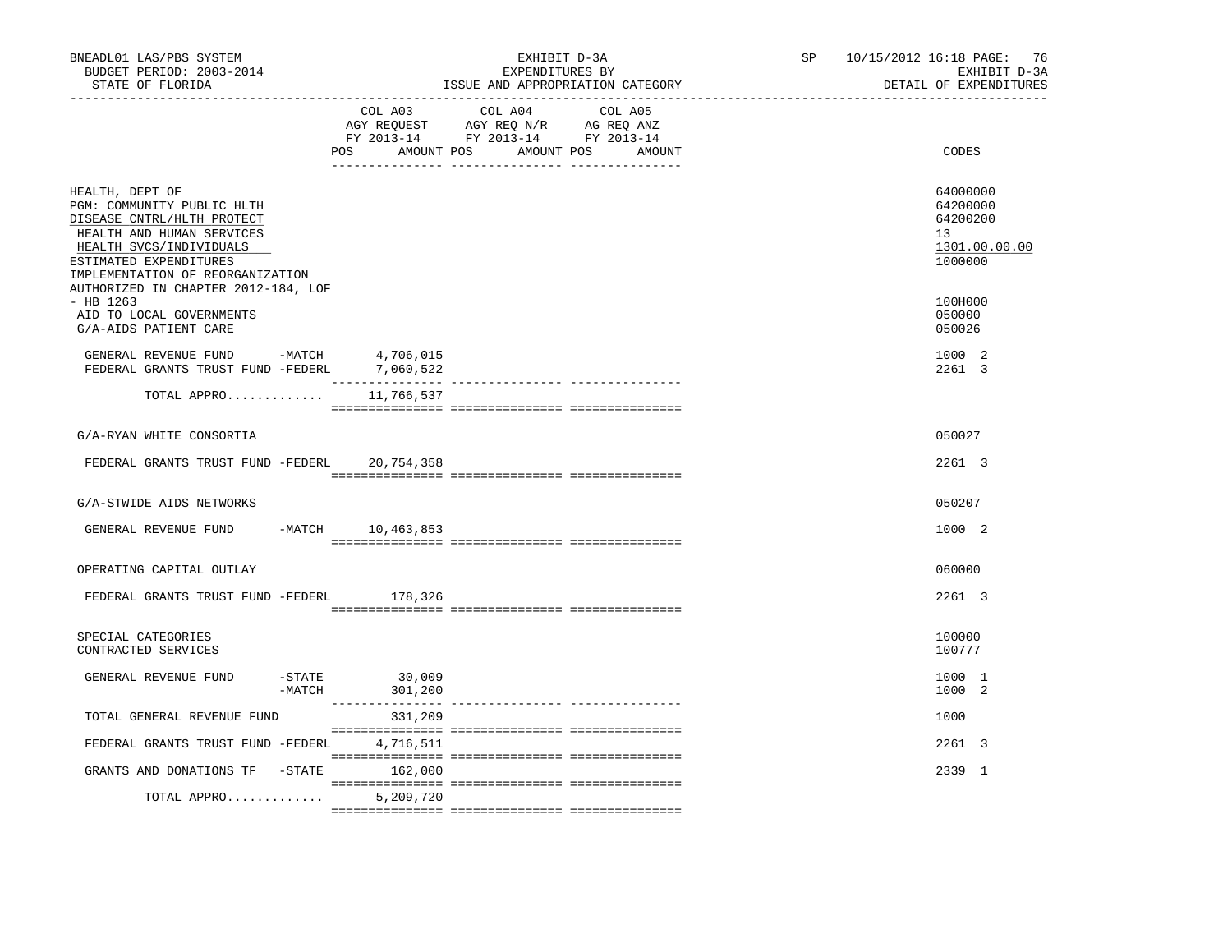| BNEADL01 LAS/PBS SYSTEM<br>BUDGET PERIOD: 2003-2014<br>STATE OF FLORIDA<br>------------------                                                                                                     |                                | EXHIBIT D-3A<br>EXPENDITURES BY<br>ISSUE AND APPROPRIATION CATEGORY                                                                      | SP 10/15/2012 16:18 PAGE: 77<br>EXHIBIT D-3A<br>DETAIL OF EXPENDITURES |
|---------------------------------------------------------------------------------------------------------------------------------------------------------------------------------------------------|--------------------------------|------------------------------------------------------------------------------------------------------------------------------------------|------------------------------------------------------------------------|
|                                                                                                                                                                                                   |                                | COL A03 COL A04<br>COL A05<br>AGY REQUEST AGY REQ N/R AG REQ ANZ<br>FY 2013-14 FY 2013-14 FY 2013-14<br>POS AMOUNT POS AMOUNT POS AMOUNT | CODES                                                                  |
| HEALTH, DEPT OF<br>PGM: COMMUNITY PUBLIC HLTH<br>DISEASE CNTRL/HLTH PROTECT<br>HEALTH AND HUMAN SERVICES<br>HEALTH SVCS/INDIVIDUALS<br>ESTIMATED EXPENDITURES<br>IMPLEMENTATION OF REORGANIZATION |                                |                                                                                                                                          | 64000000<br>64200000<br>64200200<br>13<br>1301.00.00.00<br>1000000     |
| AUTHORIZED IN CHAPTER 2012-184, LOF<br>$-$ HB 1263<br>SPECIAL CATEGORIES<br>G/A-CONTRACTED SERVICES                                                                                               |                                |                                                                                                                                          | 100H000<br>100000<br>100778                                            |
| GENERAL REVENUE FUND -MATCH 1,530,876<br>FEDERAL GRANTS TRUST FUND -FEDERL 11,166,097                                                                                                             |                                |                                                                                                                                          | 1000 2<br>2261 3                                                       |
| TOTAL APPRO $12,696,973$                                                                                                                                                                          |                                |                                                                                                                                          |                                                                        |
| G/A-AIDS INSUR CONT PROG                                                                                                                                                                          |                                |                                                                                                                                          | 100975                                                                 |
| GENERAL REVENUE FUND -MATCH 6,454,951<br>FEDERAL GRANTS TRUST FUND -FEDERL                                                                                                                        | 4,891,498<br>_________________ |                                                                                                                                          | 1000 2<br>2261 3                                                       |
| TOTAL APPRO                                                                                                                                                                                       | 11,346,449                     |                                                                                                                                          |                                                                        |
| PURCHASED CLIENT SERVICES                                                                                                                                                                         |                                |                                                                                                                                          | 102933                                                                 |
| GENERAL REVENUE FUND -STATE 106,323                                                                                                                                                               |                                |                                                                                                                                          | 1000 1                                                                 |
| LEASE/PURCHASE/EQUIPMENT                                                                                                                                                                          |                                |                                                                                                                                          | 105281                                                                 |
| GENERAL REVENUE FUND -STATE<br>FEDERAL GRANTS TRUST FUND -FEDERL                                                                                                                                  | 14,408<br>32,266               |                                                                                                                                          | 1000 1<br>2261 3                                                       |
| TOTAL APPRO                                                                                                                                                                                       | 46,674                         |                                                                                                                                          |                                                                        |
| TR/DMS/HR SVCS/STW CONTRCT                                                                                                                                                                        |                                |                                                                                                                                          | 107040                                                                 |
| GENERAL REVENUE FUND -STATE 20,725<br>FEDERAL GRANTS TRUST FUND -FEDERL                                                                                                                           | 96,042                         |                                                                                                                                          | 1000 1<br>2261 3                                                       |
| TOTAL APPRO                                                                                                                                                                                       | 116,767                        |                                                                                                                                          |                                                                        |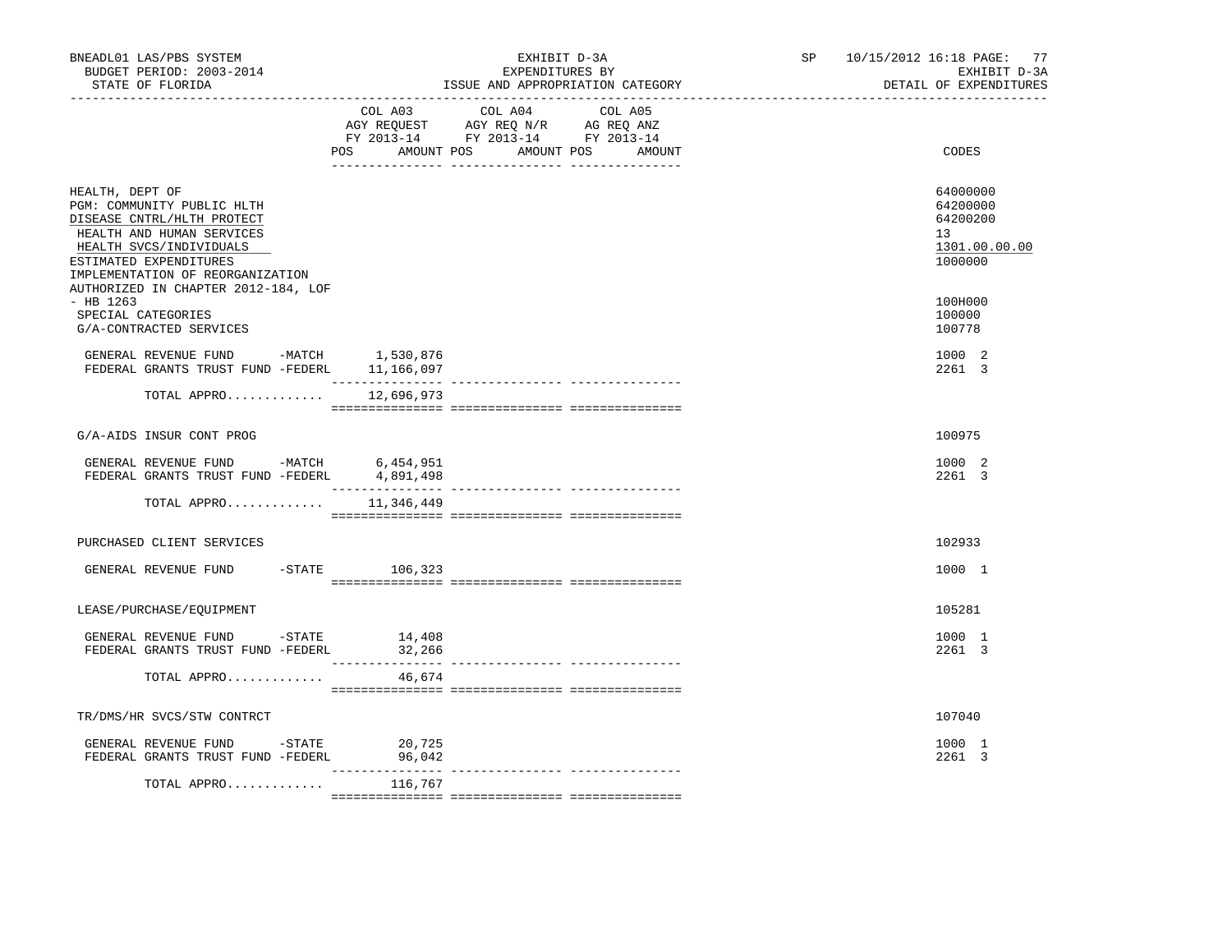| COL A03<br>COL A04<br>COL A05<br>AGY REQUEST AGY REQ N/R AG REQ ANZ<br>FY 2013-14 FY 2013-14 FY 2013-14<br>AMOUNT POS AMOUNT POS AMOUNT<br>CODES<br>POS<br>64000000<br>HEALTH, DEPT OF<br>PGM: COMMUNITY PUBLIC HLTH<br>64200000<br>DISEASE CNTRL/HLTH PROTECT<br>64200200<br>HEALTH AND HUMAN SERVICES<br>13<br>HEALTH SVCS/INDIVIDUALS<br>1301.00.00.00<br>ESTIMATED EXPENDITURES<br>1000000<br>IMPLEMENTATION OF REORGANIZATION<br>AUTHORIZED IN CHAPTER 2012-184, LOF<br>$-$ HB 1263<br>100H000<br>SPECIAL CATEGORIES<br>100000<br>STATE OPERATIONS-ARRA 2009<br>109910<br>2261 3<br>FEDERAL GRANTS TRUST FUND -FEDERL<br>56,793<br>G/A-CONTRAC SVCS-ARRA 2009<br>109911<br>FEDERAL GRANTS TRUST FUND -FEDERL 436,000<br>2261 3<br>OUTREACH/PREGNANT WOMEN<br>109998<br>GENERAL REVENUE FUND -MATCH 500,000<br>1000 2<br>TOTAL: IMPLEMENTATION OF REORGANIZATION<br>100H000<br>AUTHORIZED IN CHAPTER 2012-184, LOF<br>$-$ HB 1263<br>TOTAL POSITIONS 229.50<br>TOTAL ISSUE 97,963,785<br>TOTAL SALARY RATE 10,019,388<br>FLORIDA RETIREMENT SYSTEM<br>CONTRIBUTION ADJUSTMENT FOR<br>FISCAL YEAR 2012-2013<br>1001240<br>SALARIES AND BENEFITS<br>010000<br>GENERAL REVENUE FUND<br>-STATE<br>3,900<br>1000 1<br>577<br>1000 2<br>-MATCH<br>TOTAL GENERAL REVENUE FUND<br>4,477<br>1000<br>FEDERAL GRANTS TRUST FUND -FEDERL 26,337<br>2261 3 | BNEADL01 LAS/PBS SYSTEM<br>BUDGET PERIOD: 2003-2014<br>STATE OF FLORIDA<br>----------------- <i>-</i> |        | EXHIBIT D-3A<br>EXPENDITURES BY<br>ISSUE AND APPROPRIATION CATEGORY | SP 10/15/2012 16:18 PAGE: 78<br>EXHIBIT D-3A<br>DETAIL OF EXPENDITURES |
|---------------------------------------------------------------------------------------------------------------------------------------------------------------------------------------------------------------------------------------------------------------------------------------------------------------------------------------------------------------------------------------------------------------------------------------------------------------------------------------------------------------------------------------------------------------------------------------------------------------------------------------------------------------------------------------------------------------------------------------------------------------------------------------------------------------------------------------------------------------------------------------------------------------------------------------------------------------------------------------------------------------------------------------------------------------------------------------------------------------------------------------------------------------------------------------------------------------------------------------------------------------------------------------------------------------------------------------------------|-------------------------------------------------------------------------------------------------------|--------|---------------------------------------------------------------------|------------------------------------------------------------------------|
|                                                                                                                                                                                                                                                                                                                                                                                                                                                                                                                                                                                                                                                                                                                                                                                                                                                                                                                                                                                                                                                                                                                                                                                                                                                                                                                                                   |                                                                                                       |        |                                                                     |                                                                        |
|                                                                                                                                                                                                                                                                                                                                                                                                                                                                                                                                                                                                                                                                                                                                                                                                                                                                                                                                                                                                                                                                                                                                                                                                                                                                                                                                                   |                                                                                                       |        |                                                                     |                                                                        |
|                                                                                                                                                                                                                                                                                                                                                                                                                                                                                                                                                                                                                                                                                                                                                                                                                                                                                                                                                                                                                                                                                                                                                                                                                                                                                                                                                   |                                                                                                       |        |                                                                     |                                                                        |
|                                                                                                                                                                                                                                                                                                                                                                                                                                                                                                                                                                                                                                                                                                                                                                                                                                                                                                                                                                                                                                                                                                                                                                                                                                                                                                                                                   |                                                                                                       |        |                                                                     |                                                                        |
|                                                                                                                                                                                                                                                                                                                                                                                                                                                                                                                                                                                                                                                                                                                                                                                                                                                                                                                                                                                                                                                                                                                                                                                                                                                                                                                                                   |                                                                                                       |        |                                                                     |                                                                        |
|                                                                                                                                                                                                                                                                                                                                                                                                                                                                                                                                                                                                                                                                                                                                                                                                                                                                                                                                                                                                                                                                                                                                                                                                                                                                                                                                                   |                                                                                                       |        |                                                                     |                                                                        |
|                                                                                                                                                                                                                                                                                                                                                                                                                                                                                                                                                                                                                                                                                                                                                                                                                                                                                                                                                                                                                                                                                                                                                                                                                                                                                                                                                   |                                                                                                       |        |                                                                     |                                                                        |
|                                                                                                                                                                                                                                                                                                                                                                                                                                                                                                                                                                                                                                                                                                                                                                                                                                                                                                                                                                                                                                                                                                                                                                                                                                                                                                                                                   |                                                                                                       |        |                                                                     |                                                                        |
|                                                                                                                                                                                                                                                                                                                                                                                                                                                                                                                                                                                                                                                                                                                                                                                                                                                                                                                                                                                                                                                                                                                                                                                                                                                                                                                                                   |                                                                                                       |        |                                                                     |                                                                        |
|                                                                                                                                                                                                                                                                                                                                                                                                                                                                                                                                                                                                                                                                                                                                                                                                                                                                                                                                                                                                                                                                                                                                                                                                                                                                                                                                                   |                                                                                                       |        |                                                                     |                                                                        |
|                                                                                                                                                                                                                                                                                                                                                                                                                                                                                                                                                                                                                                                                                                                                                                                                                                                                                                                                                                                                                                                                                                                                                                                                                                                                                                                                                   |                                                                                                       |        |                                                                     |                                                                        |
|                                                                                                                                                                                                                                                                                                                                                                                                                                                                                                                                                                                                                                                                                                                                                                                                                                                                                                                                                                                                                                                                                                                                                                                                                                                                                                                                                   |                                                                                                       |        |                                                                     |                                                                        |
|                                                                                                                                                                                                                                                                                                                                                                                                                                                                                                                                                                                                                                                                                                                                                                                                                                                                                                                                                                                                                                                                                                                                                                                                                                                                                                                                                   |                                                                                                       |        |                                                                     |                                                                        |
|                                                                                                                                                                                                                                                                                                                                                                                                                                                                                                                                                                                                                                                                                                                                                                                                                                                                                                                                                                                                                                                                                                                                                                                                                                                                                                                                                   | TOTAL APPRO                                                                                           | 30,814 |                                                                     |                                                                        |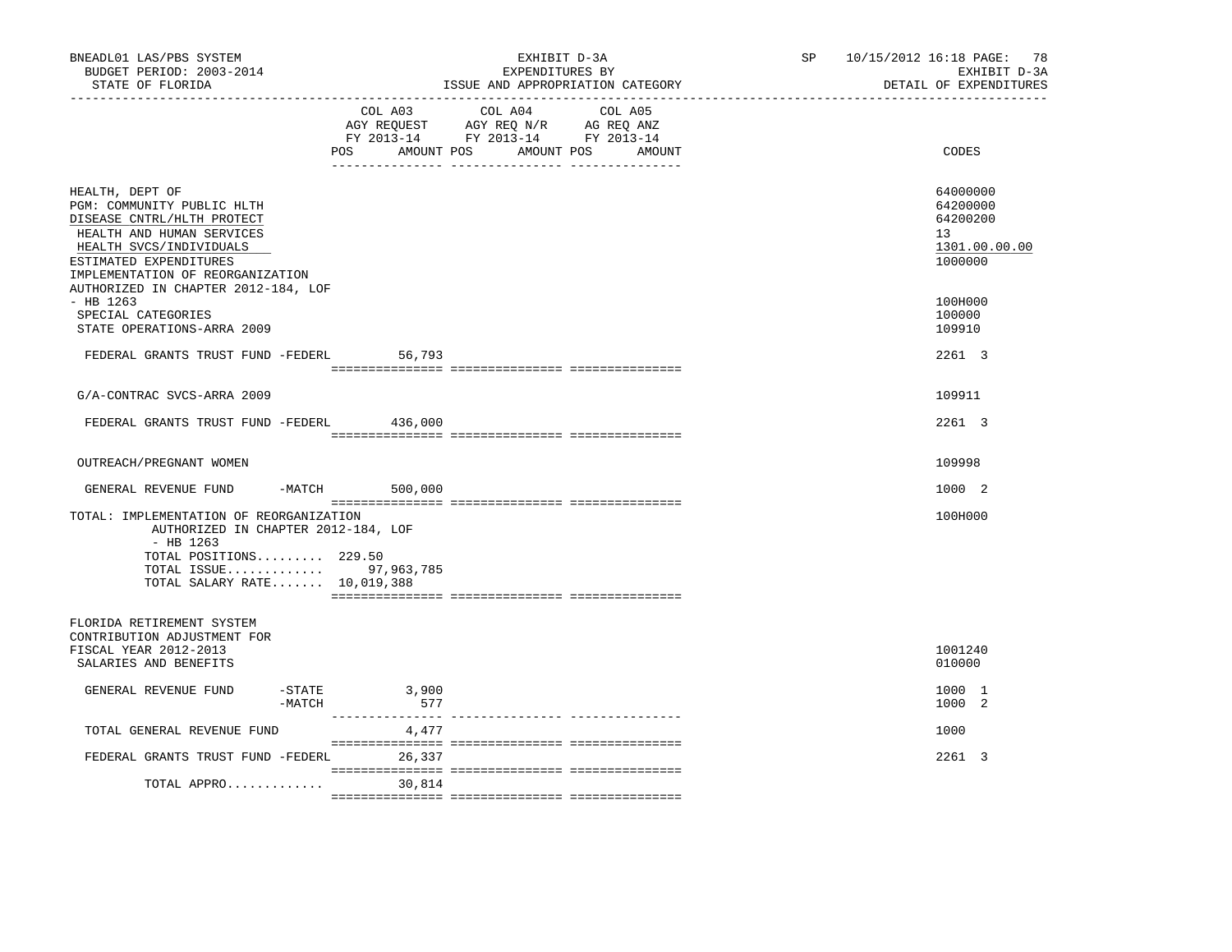| BNEADL01 LAS/PBS SYSTEM<br>BUDGET PERIOD: 2003-2014<br>STATE OF FLORIDA<br>-----------------                                                                                                                                    |                                  | EXHIBIT D-3A<br>EXPENDITURES BY<br>ISSUE AND APPROPRIATION CATEGORY | SP and the set of the set of the set of the set of the set of the set of the set of the set of the set of the set of the set of the set of the set of the set of the set of the set of the set of the set of the set of the se | 10/15/2012 16:18 PAGE: 79<br>EXHIBIT D-3A<br>DETAIL OF EXPENDITURES |
|---------------------------------------------------------------------------------------------------------------------------------------------------------------------------------------------------------------------------------|----------------------------------|---------------------------------------------------------------------|--------------------------------------------------------------------------------------------------------------------------------------------------------------------------------------------------------------------------------|---------------------------------------------------------------------|
|                                                                                                                                                                                                                                 | COL A03                          | COL A04 COL A05<br>POS AMOUNT POS AMOUNT POS AMOUNT                 |                                                                                                                                                                                                                                | CODES                                                               |
| HEALTH, DEPT OF<br>PGM: COMMUNITY PUBLIC HLTH<br>DISEASE CNTRL/HLTH PROTECT<br>HEALTH AND HUMAN SERVICES<br>HEALTH SVCS/INDIVIDUALS<br>ESTIMATED EXPENDITURES<br>ADJUSTMENT TO STATE HEALTH<br>INSURANCE PREMIUM CONTRIBUTION - |                                  |                                                                     |                                                                                                                                                                                                                                | 64000000<br>64200000<br>64200200<br>13<br>1301.00.00.00<br>1000000  |
| FISCAL YEAR 2012-13<br>SALARIES AND BENEFITS                                                                                                                                                                                    |                                  |                                                                     |                                                                                                                                                                                                                                | 1001830<br>010000                                                   |
| GENERAL REVENUE FUND                                                                                                                                                                                                            | -STATE<br>3,330<br>-MATCH<br>493 |                                                                     |                                                                                                                                                                                                                                | 1000 1<br>1000 2                                                    |
| TOTAL GENERAL REVENUE FUND                                                                                                                                                                                                      | 3,823                            |                                                                     |                                                                                                                                                                                                                                | 1000                                                                |
| FEDERAL GRANTS TRUST FUND -FEDERL 22,484                                                                                                                                                                                        |                                  |                                                                     |                                                                                                                                                                                                                                | 2261 3                                                              |
| TOTAL APPRO                                                                                                                                                                                                                     | 26,307                           |                                                                     |                                                                                                                                                                                                                                |                                                                     |
| INTRA-AGENCY REORGANIZATIONS<br>DEPARTMENT OF HEALTH REORGANIZATION<br>- DEDUCT<br>SALARY RATE<br>SALARY RATE 366,454-                                                                                                          |                                  |                                                                     |                                                                                                                                                                                                                                | 1800000<br>1800930<br>000000                                        |
| SALARIES AND BENEFITS                                                                                                                                                                                                           |                                  |                                                                     |                                                                                                                                                                                                                                | 010000                                                              |
| FEDERAL GRANTS TRUST FUND -FEDERL 481,124-                                                                                                                                                                                      | $8.00 -$                         |                                                                     |                                                                                                                                                                                                                                | $2261 \quad 3$                                                      |
| <b>EXPENSES</b>                                                                                                                                                                                                                 |                                  |                                                                     |                                                                                                                                                                                                                                | 040000                                                              |
| FEDERAL GRANTS TRUST FUND -FEDERL 81,673-                                                                                                                                                                                       |                                  |                                                                     |                                                                                                                                                                                                                                | 2261 3                                                              |
| SPECIAL CATEGORIES<br>CONTRACTED SERVICES                                                                                                                                                                                       |                                  |                                                                     |                                                                                                                                                                                                                                | 100000<br>100777                                                    |
| FEDERAL GRANTS TRUST FUND -FEDERL 133,709-                                                                                                                                                                                      |                                  |                                                                     |                                                                                                                                                                                                                                | 2261 3                                                              |
| G/A-CONTRACTED SERVICES                                                                                                                                                                                                         |                                  |                                                                     |                                                                                                                                                                                                                                | 100778                                                              |
| FEDERAL GRANTS TRUST FUND -FEDERL 19,380-                                                                                                                                                                                       |                                  |                                                                     |                                                                                                                                                                                                                                | 2261 3                                                              |
|                                                                                                                                                                                                                                 |                                  |                                                                     |                                                                                                                                                                                                                                |                                                                     |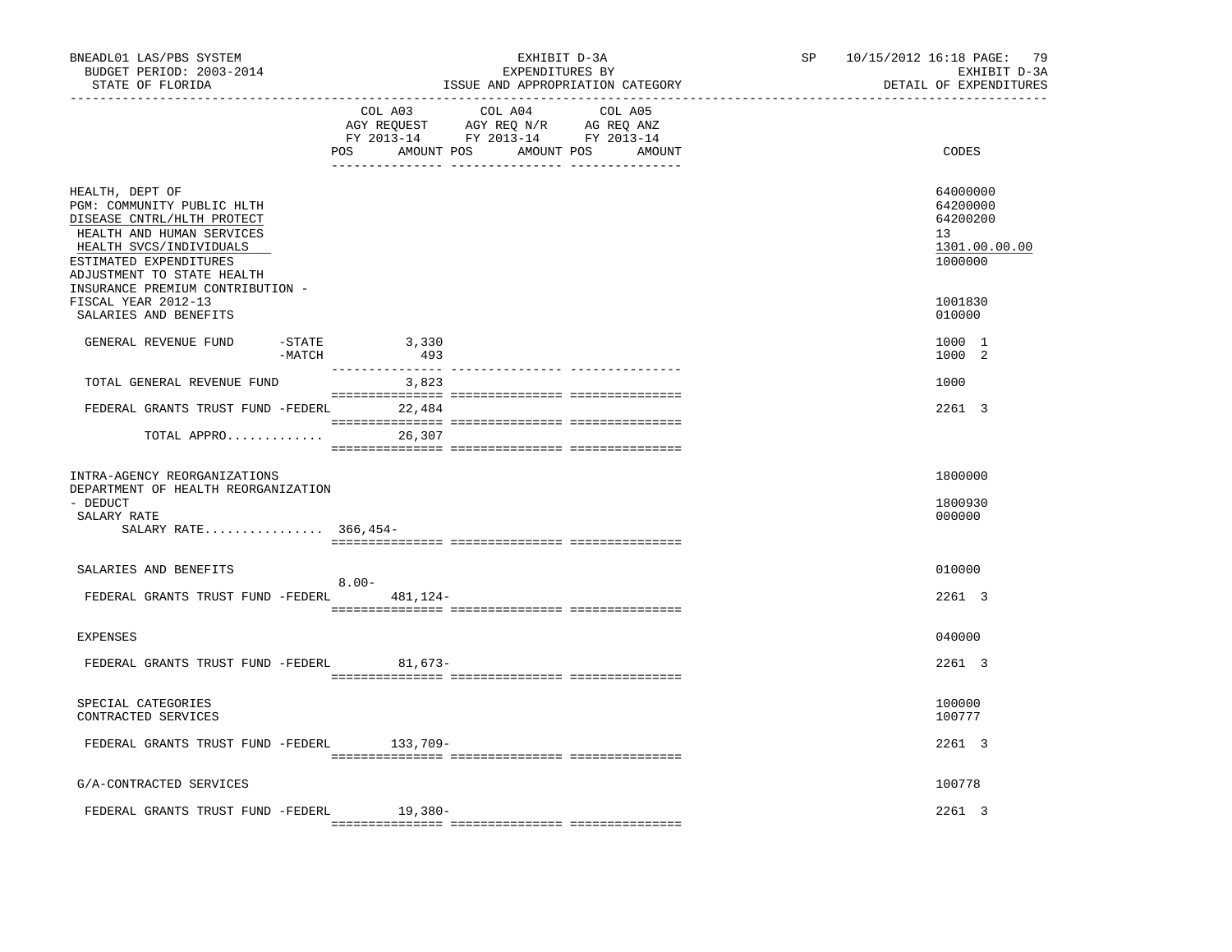| BNEADL01 LAS/PBS SYSTEM<br>BUDGET PERIOD: 2003-2014<br>STATE OF FLORIDA                                                                                                                                                                                                    | EXHIBIT D-3A<br>EXPENDITURES BY<br>ISSUE AND APPROPRIATION CATEGORY                                                                                | <b>SP</b><br>10/15/2012 16:18 PAGE:<br>80<br>EXHIBIT D-3A<br>DETAIL OF EXPENDITURES               |
|----------------------------------------------------------------------------------------------------------------------------------------------------------------------------------------------------------------------------------------------------------------------------|----------------------------------------------------------------------------------------------------------------------------------------------------|---------------------------------------------------------------------------------------------------|
|                                                                                                                                                                                                                                                                            | COL A03 COL A04 COL A05<br>AGY REQUEST AGY REQ N/R AG REQ ANZ<br>FY 2013-14 FY 2013-14 FY 2013-14<br><b>POS</b><br>AMOUNT POS AMOUNT POS<br>AMOUNT | CODES                                                                                             |
| HEALTH, DEPT OF<br>PGM: COMMUNITY PUBLIC HLTH<br>DISEASE CNTRL/HLTH PROTECT<br>HEALTH AND HUMAN SERVICES<br>HEALTH SVCS/INDIVIDUALS<br>INTRA-AGENCY REORGANIZATIONS<br>DEPARTMENT OF HEALTH REORGANIZATION<br>- DEDUCT<br>SPECIAL CATEGORIES<br>TR/DMS/HR SVCS/STW CONTRCT |                                                                                                                                                    | 64000000<br>64200000<br>64200200<br>13<br>1301.00.00.00<br>1800000<br>1800930<br>100000<br>107040 |
| FEDERAL GRANTS TRUST FUND -FEDERL 2,832-                                                                                                                                                                                                                                   |                                                                                                                                                    | 2261 3                                                                                            |
| TOTAL: DEPARTMENT OF HEALTH REORGANIZATION<br>- DEDUCT<br>TOTAL POSITIONS 8.00-<br>TOTAL ISSUE 718,718-<br>TOTAL SALARY RATE 366,454-                                                                                                                                      |                                                                                                                                                    | 1800930                                                                                           |
|                                                                                                                                                                                                                                                                            |                                                                                                                                                    |                                                                                                   |

AGENCY ISSUE NARRATIVE:

2013-2014 BUDGET YEAR NARRATIVE: IT COMPONENT? NO

 The Department of Health actively pursues ways to improve the efficiency and effectiveness of the agency. In the 2012-2013 fiscal year budget amendment 13RG-1001, EOG#B0045 was approved to realign programs and budget authority. This request continues to realign programs and budget authority based on the agency approved Table of Organization, dated 07/31/2012. This request will not increase the department's base budget.

| Description                              | Amount |              | FTE. | Rate    | From     | Tο       |
|------------------------------------------|--------|--------------|------|---------|----------|----------|
| Transfer Tobacco Program                 |        | \$66,386,217 | 21   | 994,356 | 64100200 | 64200100 |
| Transfer Asthma Program                  |        | 300,000      | 2    | 110,424 | 64200200 | 64200100 |
| Transfer Refugee Program                 |        | 418,718      |      | 256,030 | 64200200 | 64200100 |
| Transfer Biomedical Research             |        | \$30,208,012 |      | 39,234  | 64200800 | 64200100 |
| Transfer Cystic Fibrosis Match           |        | 150,800      |      | $-0-$   | 64100200 | 64200800 |
| Transfer Regulatory Specialist           |        | $-0-$        |      | 36,608  | 64100200 | 64400100 |
| Transfer Support staff                   |        | 62,668       |      | 45,173  | 64300100 | 64100200 |
| Transfer Executive staff                 |        | 215,356      |      | 141,713 | 64200800 | 64100200 |
| Transfer Public Health Nursing           |        | 49,384       |      | 271,018 | 64200800 | 64100200 |
| Transfer Institutional Review Board      | Ŝ      | 233,287      |      | 137,095 | 64200800 | 64200100 |
| Transfer Prescription Drug Monitoring \$ |        | 638,668      |      | $-0-$   | 64200800 | 64400100 |
|                                          |        |              |      |         |          |          |

Please see companion issue #1800940.

\*\*\*\*\*\*\*\*\*\*\*\*\*\*\*\*\*\*\*\*\*\*\*\*\*\*\*\*\*\*\*\*\*\*\*\*\*\*\*\*\*\*\*\*\*\*\*\*\*\*\*\*\*\*\*\*\*\*\*\*\*\*\*\*\*\*\*\*\*\*\*\*\*\*\*\*\*\*\*\*\*\*\*\*\*\*\*\*\*\*\*\*\*\*\*\*\*\*\*\*\*\*\*\*\*\*\*\*\*\*\*\*\*\*\*\*\*\*\*\*\*\*\*\*\*\*\*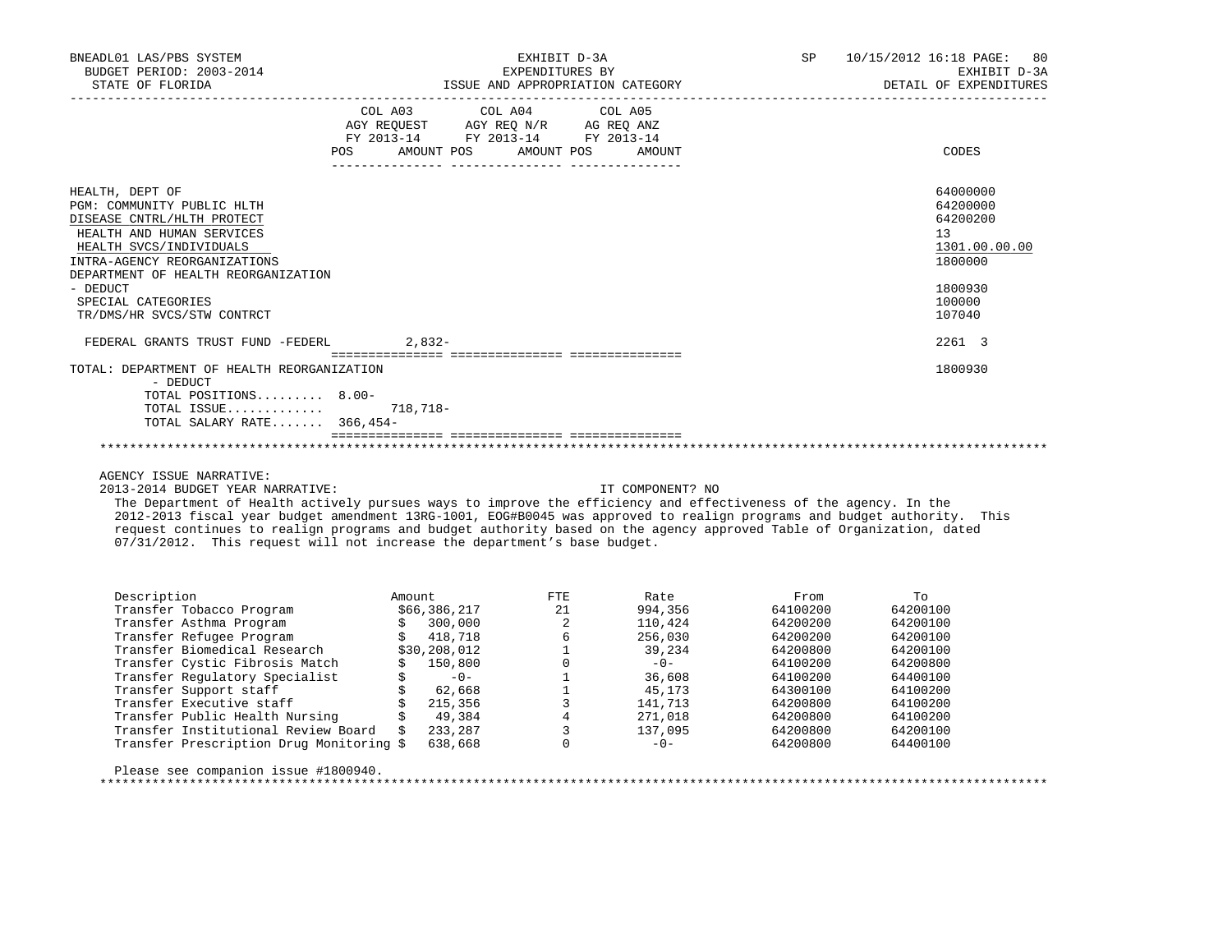| BNEADL01 LAS/PBS SYSTEM<br>BUDGET PERIOD: 2003-2014<br>STATE OF FLORIDA                                                                                                                                    |          | ISSUE AND APPROPRIATION CATEGORY                                                                                                                   | EXHIBIT D-3A<br>EXPENDITURES BY |           |                              |            | SP 10/15/2012 16:18 PAGE: 81<br>EXHIBIT D-3A<br>DETAIL OF EXPENDITURES |
|------------------------------------------------------------------------------------------------------------------------------------------------------------------------------------------------------------|----------|----------------------------------------------------------------------------------------------------------------------------------------------------|---------------------------------|-----------|------------------------------|------------|------------------------------------------------------------------------|
|                                                                                                                                                                                                            |          |                                                                                                                                                    |                                 |           |                              |            |                                                                        |
|                                                                                                                                                                                                            | COL A03  | COL A04<br>CO AND THE MATE ON AGREGANZ<br>AGY REQUEST AGY REQ N/R AGREGANZ<br>FY 2013-14 FY 2013-14 FY 2013-14<br>POS AMOUNT POS AMOUNT POS AMOUNT | COL A05                         |           |                              |            | CODES                                                                  |
|                                                                                                                                                                                                            |          |                                                                                                                                                    |                                 |           |                              |            |                                                                        |
| HEALTH, DEPT OF<br>PGM: COMMUNITY PUBLIC HLTH<br>DISEASE CNTRL/HLTH PROTECT<br>HEALTH AND HUMAN SERVICES<br>HEALTH SVCS/INDIVIDUALS<br>INTRA-AGENCY REORGANIZATIONS<br>DEPARTMENT OF HEALTH REORGANIZATION |          |                                                                                                                                                    |                                 |           |                              |            | 64000000<br>64200000<br>64200200<br>13<br>1301.00.00.00<br>1800000     |
| - DEDUCT                                                                                                                                                                                                   |          |                                                                                                                                                    |                                 |           |                              |            | 1800930                                                                |
| POSITION DETAIL OF SALARIES AND BENEFITS:                                                                                                                                                                  |          |                                                                                                                                                    |                                 |           |                              |            |                                                                        |
|                                                                                                                                                                                                            |          | FTE BASE RATE ADDITIVES BENEFITS                                                                                                                   |                                 |           | SUBTOTAL                     | ႜ <u>ိ</u> | LAPSE LAPSED SALARIES<br>AND BENEFITS                                  |
| A03 - AGY REOUEST FY 2013-14                                                                                                                                                                               |          |                                                                                                                                                    |                                 |           |                              |            |                                                                        |
| CHANGES TO CURRENTLY AUTHORIZED POSITIONS                                                                                                                                                                  |          |                                                                                                                                                    |                                 |           |                              |            |                                                                        |
| 2234 GOVERNMENT OPERATIONS CONSULTANT I                                                                                                                                                                    |          |                                                                                                                                                    |                                 |           |                              |            |                                                                        |
| 62357 001                                                                                                                                                                                                  | $1.00 -$ | $34,634-$                                                                                                                                          |                                 | $14,620-$ |                              |            | $49,254 - 0.00$ $49,254 -$                                             |
| 4823 ENVIRONMENTAL CONSULTANT                                                                                                                                                                              |          |                                                                                                                                                    |                                 |           |                              |            |                                                                        |
| 03182 001                                                                                                                                                                                                  |          | $1.00-$ 60, $231-$<br>$1.00-$ 50, $193-$                                                                                                           |                                 | 17,904-   | 78,135- 0.00<br>66 809- 0.00 |            | 78,135-                                                                |
| 56463 001                                                                                                                                                                                                  |          |                                                                                                                                                    |                                 | $16,616-$ |                              |            | $66,809-$                                                              |
| 5312 REGISTERED NURSING CONSULTANT                                                                                                                                                                         |          |                                                                                                                                                    |                                 |           |                              |            |                                                                        |
| $1.00 - 55,223 -$<br>03780 001                                                                                                                                                                             |          |                                                                                                                                                    |                                 | 17,262-   | 72,485-0.00                  |            | 72,485-                                                                |
| 5666 HEALTH INFORMATION SPECIALIST                                                                                                                                                                         |          |                                                                                                                                                    |                                 |           |                              |            |                                                                        |
| 26758 001                                                                                                                                                                                                  | $1.00 -$ | $30,159-$                                                                                                                                          |                                 | 14,045-   | $44,204 - 0.00$              |            | 44,204-                                                                |
| 47888 001                                                                                                                                                                                                  | $1.00-$  | 27,504-                                                                                                                                            |                                 | 13,705-   | $41,209 - 0.00$              |            | 41,209-                                                                |
| 5875 MEDICAL/HEALTH CARE PROGRAM ANALYST<br>$1.00 -$<br>85375 001                                                                                                                                          |          | 41,106-                                                                                                                                            |                                 |           |                              |            | 56,556 - 0.00 56,556 -                                                 |
| 5916 PROGRAM CONSULTANT                                                                                                                                                                                    |          |                                                                                                                                                    |                                 | 15,450-   |                              |            |                                                                        |
| 61502 001                                                                                                                                                                                                  |          | $1.00 - 55,212 -$                                                                                                                                  |                                 | 17,260-   | 72,472-0.00                  |            | $72,472-$                                                              |
| TOTALS FOR ISSUE BY FUND<br>2261 FEDERAL GRANTS TRUST FUND                                                                                                                                                 |          |                                                                                                                                                    |                                 |           |                              |            | 481,124-                                                               |
|                                                                                                                                                                                                            |          | $8.00 - 354,262 -$                                                                                                                                 |                                 |           | 126,862- 481,124-            |            | --------------<br>481,124                                              |
|                                                                                                                                                                                                            |          |                                                                                                                                                    |                                 |           |                              |            | ==============                                                         |
| RA06 RATE ADJ - NO FTE - NO SALARY - NO BENEFITS                                                                                                                                                           |          |                                                                                                                                                    |                                 |           |                              |            |                                                                        |
| C0202 001                                                                                                                                                                                                  |          | 12,192-                                                                                                                                            |                                 |           |                              |            |                                                                        |
| TOTAL SALARY RATE                                                                                                                                                                                          |          | $12.192 -$                                                                                                                                         |                                 |           |                              |            | ==============                                                         |
|                                                                                                                                                                                                            |          |                                                                                                                                                    |                                 |           |                              |            |                                                                        |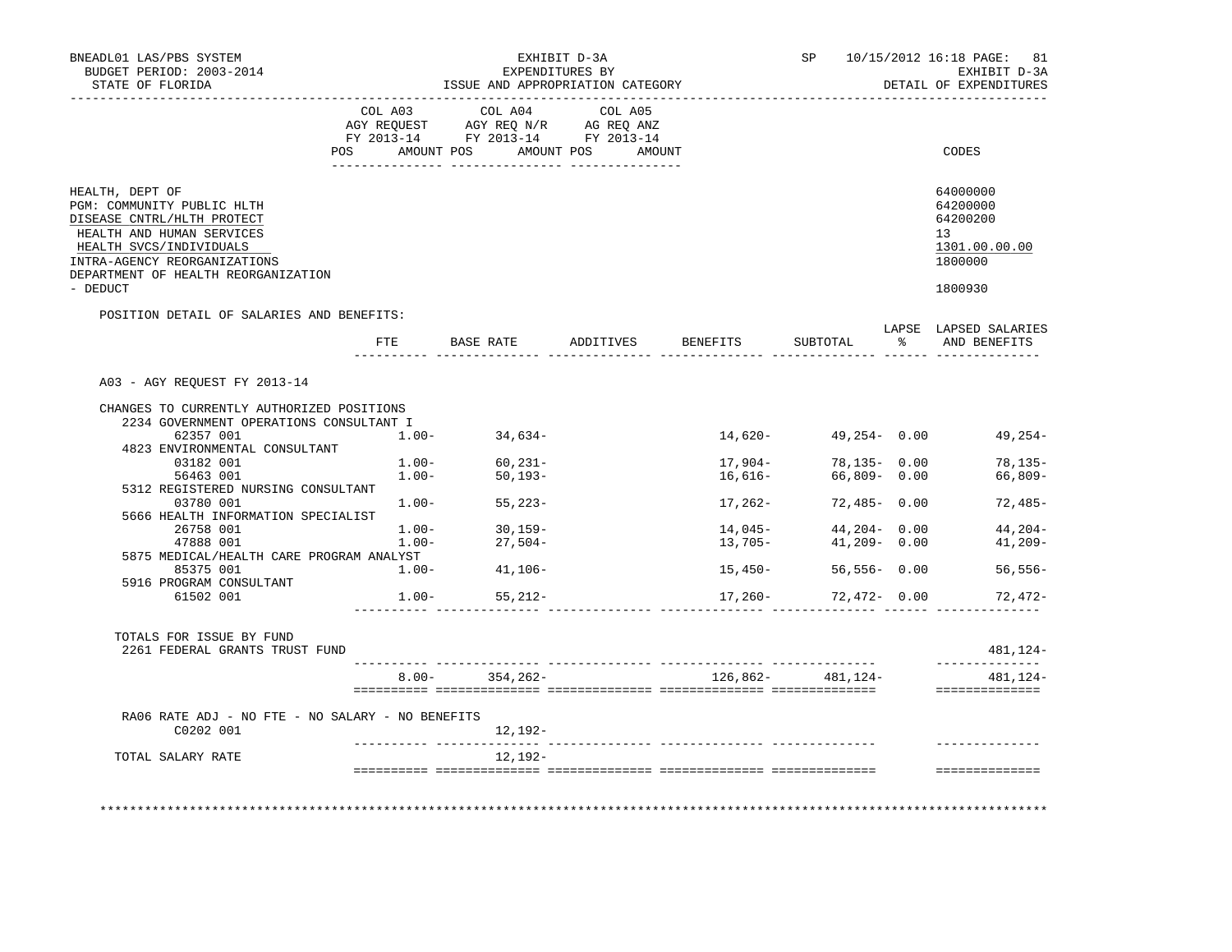| BNEADL01 LAS/PBS SYSTEM<br>BUDGET PERIOD: 2003-2014<br>STATE OF FLORIDA<br><u>_______________</u> __                                                                                             | EXHIBIT D-3A<br>EXPENDITURES BY<br>ISSUE AND APPROPRIATION CATEGORY                                                                                                                                                                                                                                                                                                                                                                                             | 10/15/2012 16:18 PAGE: 82<br>SP and the set of the set of the set of the set of the set of the set of the set of the set of the set of the set of the set of the set of the set of the set of the set of the set of the set of the set of the set of the se<br>EXHIBIT D-3A<br>DETAIL OF EXPENDITURES |  |
|--------------------------------------------------------------------------------------------------------------------------------------------------------------------------------------------------|-----------------------------------------------------------------------------------------------------------------------------------------------------------------------------------------------------------------------------------------------------------------------------------------------------------------------------------------------------------------------------------------------------------------------------------------------------------------|-------------------------------------------------------------------------------------------------------------------------------------------------------------------------------------------------------------------------------------------------------------------------------------------------------|--|
|                                                                                                                                                                                                  | COL A03 COL A04 COL A05<br>POS AMOUNT POS AMOUNT POS AMOUNT                                                                                                                                                                                                                                                                                                                                                                                                     | CODES                                                                                                                                                                                                                                                                                                 |  |
| HEALTH, DEPT OF<br>PGM: COMMUNITY PUBLIC HLTH<br>DISEASE CNTRL/HLTH PROTECT<br>HEALTH AND HUMAN SERVICES<br>HEALTH SVCS/INDIVIDUALS<br>NONRECURRING EXPENDITURES<br>REORGANIZATION AUTHORIZED IN |                                                                                                                                                                                                                                                                                                                                                                                                                                                                 | 64000000<br>64200000<br>64200200<br>13<br>1301.00.00.00<br>2100000                                                                                                                                                                                                                                    |  |
| CHAPTER 2012-184, LOF, - HB 1263<br>SPECIAL CATEGORIES<br>STATE OPERATIONS-ARRA 2009                                                                                                             |                                                                                                                                                                                                                                                                                                                                                                                                                                                                 | 210H000<br>100000<br>109910                                                                                                                                                                                                                                                                           |  |
| FEDERAL GRANTS TRUST FUND -FEDERL                                                                                                                                                                | $56,793-$                                                                                                                                                                                                                                                                                                                                                                                                                                                       | 2261 3                                                                                                                                                                                                                                                                                                |  |
| G/A-CONTRAC SVCS-ARRA 2009                                                                                                                                                                       |                                                                                                                                                                                                                                                                                                                                                                                                                                                                 | 109911                                                                                                                                                                                                                                                                                                |  |
| FEDERAL GRANTS TRUST FUND -FEDERL 436,000-                                                                                                                                                       |                                                                                                                                                                                                                                                                                                                                                                                                                                                                 | 2261 3                                                                                                                                                                                                                                                                                                |  |
| TOTAL: REORGANIZATION AUTHORIZED IN<br>CHAPTER 2012-184, LOF, - HB 1263<br>TOTAL ISSUE 492,793-                                                                                                  |                                                                                                                                                                                                                                                                                                                                                                                                                                                                 | 210H000                                                                                                                                                                                                                                                                                               |  |
| ANNUALIZATION OF ADMINISTERED<br>FUNDS APPROPRIATIONS<br>STATE HEALTH INSURANCE ADJUSTMENT<br>FOR FY 2012-13 - 10 MONTHS<br>ANNUALIZATION<br>SALARIES AND BENEFITS                               |                                                                                                                                                                                                                                                                                                                                                                                                                                                                 | 26A0000<br>26A1830<br>010000                                                                                                                                                                                                                                                                          |  |
| GENERAL REVENUE FUND<br>-MATCH                                                                                                                                                                   | $-$ STATE $16, 650$<br>2,465                                                                                                                                                                                                                                                                                                                                                                                                                                    | 1000 1<br>1000 2                                                                                                                                                                                                                                                                                      |  |
| TOTAL GENERAL REVENUE FUND                                                                                                                                                                       | 19,115                                                                                                                                                                                                                                                                                                                                                                                                                                                          | 1000                                                                                                                                                                                                                                                                                                  |  |
| FEDERAL GRANTS TRUST FUND -FEDERL 112,420                                                                                                                                                        | $\begin{minipage}{0.03\textwidth} \begin{tabular}{l} \textbf{0.04\textwidth} \textbf{0.04\textwidth} \textbf{0.04\textwidth} \textbf{0.04\textwidth} \textbf{0.04\textwidth} \textbf{0.04\textwidth} \textbf{0.04\textwidth} \textbf{0.04\textwidth} \textbf{0.04\textwidth} \textbf{0.04\textwidth} \textbf{0.04\textwidth} \textbf{0.04\textwidth} \textbf{0.04\textwidth} \textbf{0.04\textwidth} \textbf{0.04\textwidth} \textbf{0.04\textwidth} \textbf{0$ | 2261 3                                                                                                                                                                                                                                                                                                |  |
| TOTAL APPRO                                                                                                                                                                                      | 131,535                                                                                                                                                                                                                                                                                                                                                                                                                                                         |                                                                                                                                                                                                                                                                                                       |  |
| TOTAL: HEALTH SVCS/INDIVIDUALS<br>BY FUND TYPE<br>GENERAL REVENUE FUND<br>TRUST FUNDS                                                                                                            | 26,939,232<br>70,001,698                                                                                                                                                                                                                                                                                                                                                                                                                                        | 1301.00.00.00<br>1000<br>2000                                                                                                                                                                                                                                                                         |  |
| TOTAL POSITIONS 221.50<br>TOTAL PROG COMP 96,940,930<br>TOTAL SALARY RATE 9,652,934                                                                                                              | _______________<br>---------------- ----------------                                                                                                                                                                                                                                                                                                                                                                                                            |                                                                                                                                                                                                                                                                                                       |  |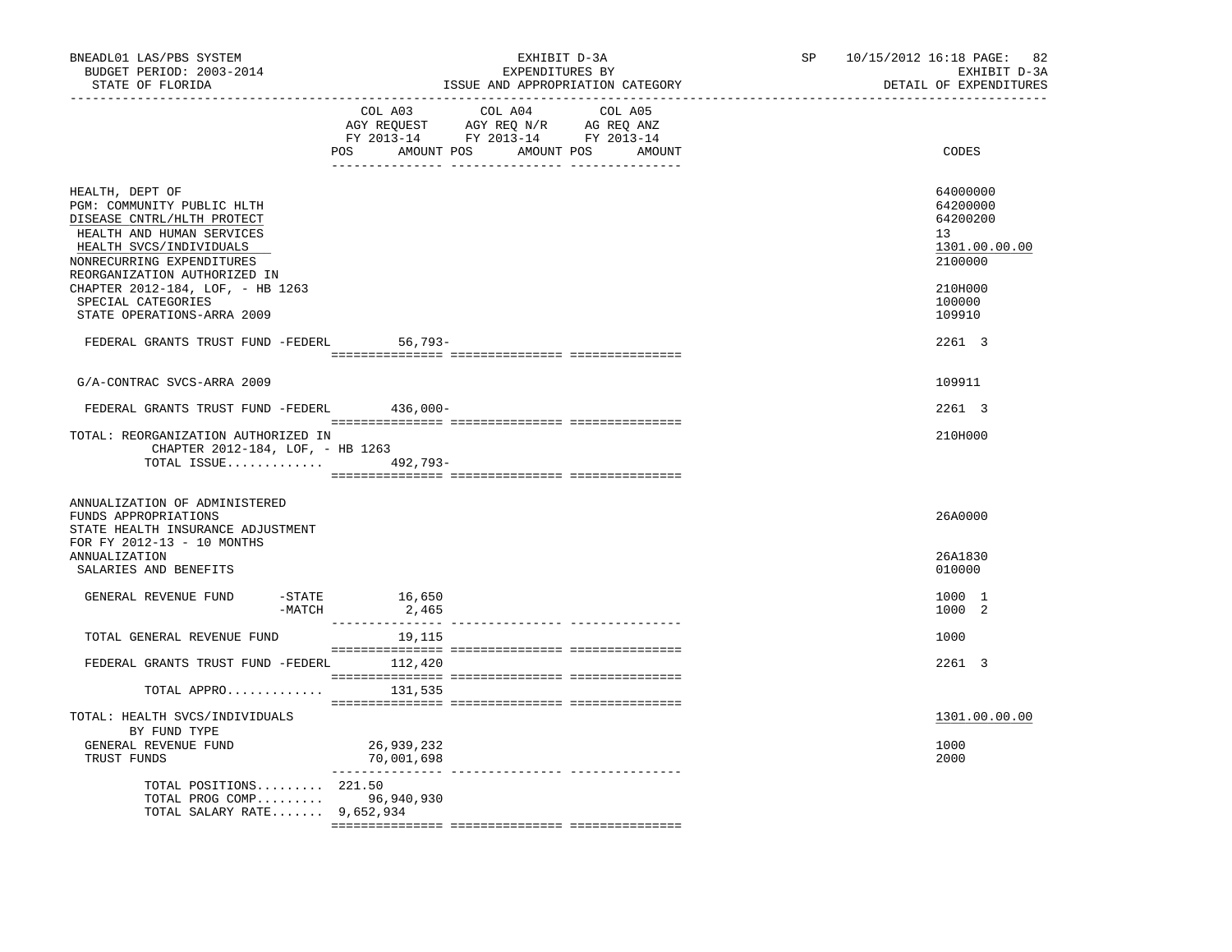| BNEADL01 LAS/PBS SYSTEM<br>BUDGET PERIOD: 2003-2014<br>STATE OF FLORIDA                                                                                                                                                                     |                         |                                       | EXHIBIT D-3A<br>EXPENDITURES BY<br>ISSUE AND APPROPRIATION CATEGORY                                                                                                                                                                                                                                                                                                                                                                 |                   | 10/15/2012 16:18 PAGE: 83<br>SP<br>EXHIBIT D-3A<br>DETAIL OF EXPENDITURES |                                                                    |  |
|---------------------------------------------------------------------------------------------------------------------------------------------------------------------------------------------------------------------------------------------|-------------------------|---------------------------------------|-------------------------------------------------------------------------------------------------------------------------------------------------------------------------------------------------------------------------------------------------------------------------------------------------------------------------------------------------------------------------------------------------------------------------------------|-------------------|---------------------------------------------------------------------------|--------------------------------------------------------------------|--|
|                                                                                                                                                                                                                                             |                         | COL A03                               | COL A04<br>AGY REQUEST AGY REQ N/R AG REQ ANZ<br>FY 2013-14 FY 2013-14 FY 2013-14<br>POS AMOUNT POS AMOUNT POS                                                                                                                                                                                                                                                                                                                      | COL A05<br>AMOUNT |                                                                           | CODES                                                              |  |
| HEALTH, DEPT OF<br>PGM: COMMUNITY PUBLIC HLTH<br>DISEASE CNTRL/HLTH PROTECT<br>HEALTH AND HUMAN SERVICES<br>INST SERVICES/TUBERCULOSIS<br>ESTIMATED EXPENDITURES<br>IMPLEMENTATION OF REORGANIZATION<br>AUTHORIZED IN CHAPTER 2012-184, LOF |                         |                                       |                                                                                                                                                                                                                                                                                                                                                                                                                                     |                   |                                                                           | 64000000<br>64200000<br>64200200<br>13<br>1301.06.00.00<br>1000000 |  |
| $-$ HB 1263<br>SALARY RATE<br>SALARY RATE 5,362,634                                                                                                                                                                                         |                         |                                       |                                                                                                                                                                                                                                                                                                                                                                                                                                     |                   |                                                                           | 100H000<br>000000                                                  |  |
| SALARIES AND BENEFITS                                                                                                                                                                                                                       |                         |                                       |                                                                                                                                                                                                                                                                                                                                                                                                                                     |                   |                                                                           | 010000                                                             |  |
| GENERAL REVENUE FUND                                                                                                                                                                                                                        | $-STATE$                | 2,149,008                             |                                                                                                                                                                                                                                                                                                                                                                                                                                     |                   |                                                                           | 1000 1                                                             |  |
| OPERATIONS AND MAINT TF                                                                                                                                                                                                                     | $-$ STATE<br>$-$ RECPNT | 2,014,044                             |                                                                                                                                                                                                                                                                                                                                                                                                                                     |                   |                                                                           | 2516 1<br>2516 9                                                   |  |
| TOTAL OPERATIONS AND MAINT TF                                                                                                                                                                                                               |                         | 2,388,097<br>4,402,141                |                                                                                                                                                                                                                                                                                                                                                                                                                                     |                   |                                                                           | 2516                                                               |  |
| TOTAL POSITIONS 157.00<br>TOTAL APPRO                                                                                                                                                                                                       |                         | 6,551,149                             | $\begin{minipage}{0.03\textwidth} \begin{tabular}{l} \textbf{1} & \textbf{2} & \textbf{3} & \textbf{5} & \textbf{5} & \textbf{6} & \textbf{6} & \textbf{7} & \textbf{8} & \textbf{8} & \textbf{9} & \textbf{9} & \textbf{9} & \textbf{9} & \textbf{9} & \textbf{9} & \textbf{9} & \textbf{9} & \textbf{9} & \textbf{9} & \textbf{9} & \textbf{9} & \textbf{9} & \textbf{9} & \textbf{9} & \textbf{9} & \textbf{9} & \textbf{9} & \$ |                   |                                                                           |                                                                    |  |
| OTHER PERSONAL SERVICES                                                                                                                                                                                                                     |                         |                                       |                                                                                                                                                                                                                                                                                                                                                                                                                                     |                   |                                                                           | 030000                                                             |  |
| OPERATIONS AND MAINT TF                                                                                                                                                                                                                     | $-$ STATE               | 51,211<br>$-RECPNT$ 20,505            |                                                                                                                                                                                                                                                                                                                                                                                                                                     |                   |                                                                           | 2516 1<br>2516 9                                                   |  |
| TOTAL OPERATIONS AND MAINT TF                                                                                                                                                                                                               |                         | 71,716                                |                                                                                                                                                                                                                                                                                                                                                                                                                                     |                   |                                                                           | 2516                                                               |  |
| TOTAL APPRO                                                                                                                                                                                                                                 |                         | 71,716                                |                                                                                                                                                                                                                                                                                                                                                                                                                                     |                   |                                                                           |                                                                    |  |
| <b>EXPENSES</b>                                                                                                                                                                                                                             |                         |                                       |                                                                                                                                                                                                                                                                                                                                                                                                                                     |                   |                                                                           | 040000                                                             |  |
| GENERAL REVENUE FUND -STATE 106,136                                                                                                                                                                                                         |                         |                                       |                                                                                                                                                                                                                                                                                                                                                                                                                                     |                   |                                                                           | 1000 1                                                             |  |
| OPERATIONS AND MAINT TF                                                                                                                                                                                                                     |                         | -STATE 624,969<br>-RECPNT 1, 102, 965 | $\begin{minipage}{0.03\textwidth} \begin{tabular}{l} \textbf{1} & \textbf{2} & \textbf{3} & \textbf{5} & \textbf{5} & \textbf{6} & \textbf{6} & \textbf{7} & \textbf{8} & \textbf{9} & \textbf{9} & \textbf{9} & \textbf{9} & \textbf{9} & \textbf{9} & \textbf{9} & \textbf{9} & \textbf{9} & \textbf{9} & \textbf{9} & \textbf{9} & \textbf{9} & \textbf{9} & \textbf{9} & \textbf{9} & \textbf{9} & \textbf{9} & \textbf{9} & \$ |                   |                                                                           | 2516 1<br>2516 9                                                   |  |
| TOTAL OPERATIONS AND MAINT TF                                                                                                                                                                                                               |                         | 1,727,934                             |                                                                                                                                                                                                                                                                                                                                                                                                                                     |                   |                                                                           | 2516                                                               |  |
| TOTAL APPRO $1,834,070$                                                                                                                                                                                                                     |                         |                                       |                                                                                                                                                                                                                                                                                                                                                                                                                                     |                   |                                                                           |                                                                    |  |
|                                                                                                                                                                                                                                             |                         |                                       |                                                                                                                                                                                                                                                                                                                                                                                                                                     |                   |                                                                           |                                                                    |  |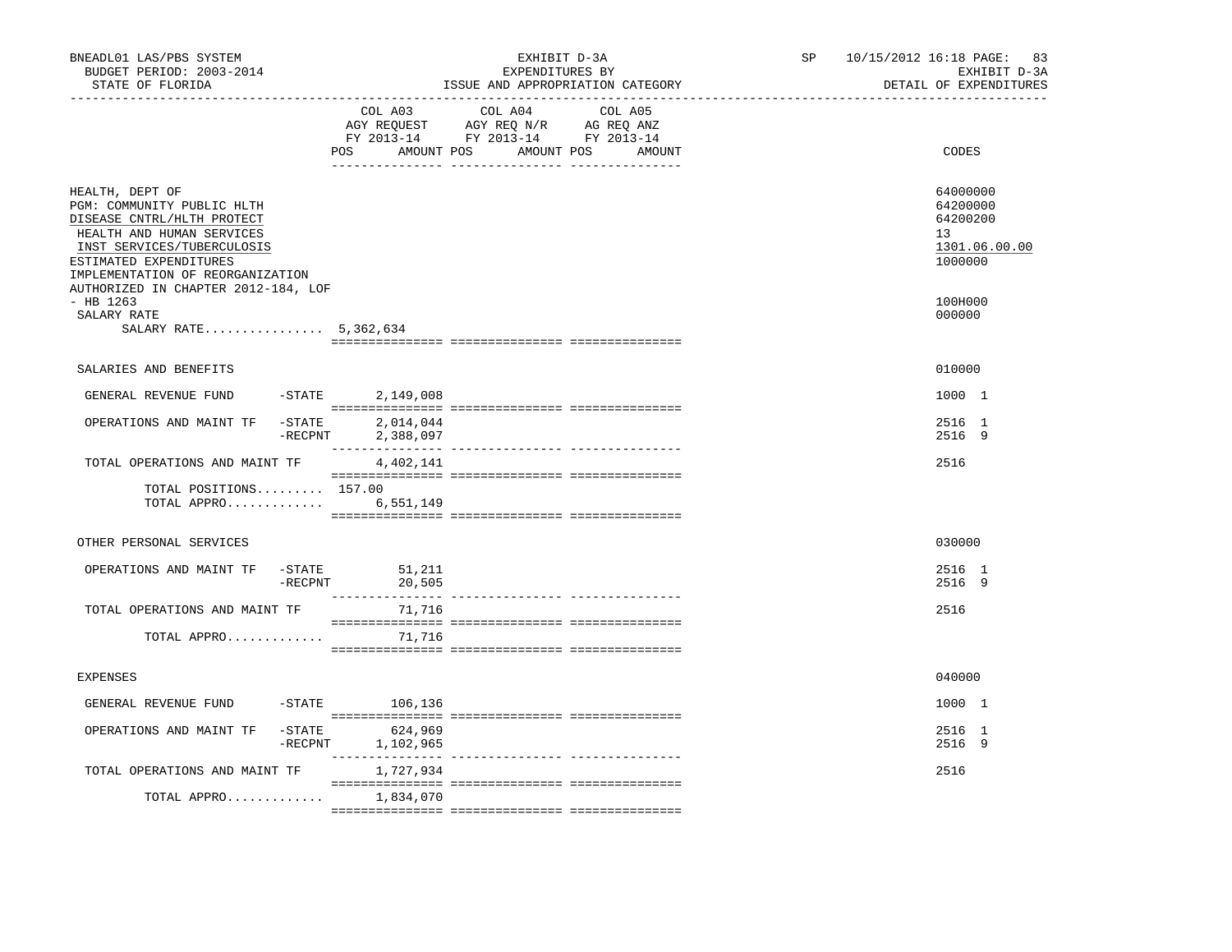| BNEADL01 LAS/PBS SYSTEM<br>BUDGET PERIOD: 2003-2014<br>STATE OF FLORIDA<br>---------------                                                                                                           |                 | _________________________________           | EXHIBIT D-3A<br>EXPENDITURES BY<br>ISSUE AND APPROPRIATION CATEGORY               | SP<br>_____________________________ | 10/15/2012 16:18 PAGE: 84<br>EXHIBIT D-3A<br>DETAIL OF EXPENDITURES |                                                                                 |
|------------------------------------------------------------------------------------------------------------------------------------------------------------------------------------------------------|-----------------|---------------------------------------------|-----------------------------------------------------------------------------------|-------------------------------------|---------------------------------------------------------------------|---------------------------------------------------------------------------------|
|                                                                                                                                                                                                      |                 | COL A03<br>POS AMOUNT POS AMOUNT POS AMOUNT | COL A04<br>AGY REQUEST AGY REQ N/R AG REQ ANZ<br>FY 2013-14 FY 2013-14 FY 2013-14 | COL A05                             |                                                                     | CODES                                                                           |
| HEALTH, DEPT OF<br>PGM: COMMUNITY PUBLIC HLTH<br>DISEASE CNTRL/HLTH PROTECT<br>HEALTH AND HUMAN SERVICES<br>INST SERVICES/TUBERCULOSIS<br>ESTIMATED EXPENDITURES<br>IMPLEMENTATION OF REORGANIZATION |                 |                                             |                                                                                   |                                     |                                                                     | 64000000<br>64200000<br>64200200<br>13 <sup>1</sup><br>1301.06.00.00<br>1000000 |
| AUTHORIZED IN CHAPTER 2012-184, LOF<br>$-$ HB 1263<br>OPERATING CAPITAL OUTLAY                                                                                                                       |                 |                                             |                                                                                   |                                     |                                                                     | 100H000<br>060000                                                               |
| GENERAL REVENUE FUND -STATE<br>OPERATIONS AND MAINT TF -RECPNT 14,818                                                                                                                                |                 | 20,562                                      |                                                                                   |                                     |                                                                     | 1000 1<br>2516 9                                                                |
| TOTAL APPRO                                                                                                                                                                                          |                 | 35,380                                      |                                                                                   |                                     |                                                                     |                                                                                 |
| FOOD PRODUCTS                                                                                                                                                                                        |                 |                                             |                                                                                   |                                     |                                                                     | 070000                                                                          |
| GENERAL REVENUE FUND -STATE 167,470<br>OPERATIONS AND MAINT TF -STATE                                                                                                                                |                 | 58,213                                      |                                                                                   |                                     |                                                                     | 1000 1<br>2516 1                                                                |
| TOTAL APPRO                                                                                                                                                                                          |                 | 225,683                                     |                                                                                   |                                     |                                                                     |                                                                                 |
| SPECIAL CATEGORIES<br>CONTRACTED SERVICES                                                                                                                                                            |                 |                                             |                                                                                   |                                     |                                                                     | 100000<br>100777                                                                |
| GENERAL REVENUE FUND                                                                                                                                                                                 |                 | $-STATE$ 334,386                            |                                                                                   |                                     |                                                                     | 1000 1                                                                          |
| OPERATIONS AND MAINT TF                                                                                                                                                                              | $-{\rm RECPNT}$ | $-STATE$ 70,000<br>609,948                  |                                                                                   |                                     |                                                                     | 2516 1<br>2516 9                                                                |
| TOTAL OPERATIONS AND MAINT TF                                                                                                                                                                        |                 | 679,948                                     |                                                                                   |                                     |                                                                     | 2516                                                                            |
| TOTAL APPRO $1,014,334$                                                                                                                                                                              |                 |                                             |                                                                                   |                                     |                                                                     |                                                                                 |
| G/A-CONTRACT PROF SERVICES                                                                                                                                                                           |                 |                                             |                                                                                   |                                     |                                                                     | 100779                                                                          |
| GENERAL REVENUE FUND                                                                                                                                                                                 |                 | $-$ STATE 139, 356                          |                                                                                   |                                     |                                                                     | 1000 1                                                                          |
| RISK MANAGEMENT INSURANCE                                                                                                                                                                            |                 |                                             |                                                                                   |                                     |                                                                     | 103241                                                                          |
| GENERAL REVENUE FUND -STATE<br>OPERATIONS AND MAINT TF                                                                                                                                               | $-$ STATE       | 82,929<br>211,066                           |                                                                                   |                                     |                                                                     | 1000 1<br>2516 1                                                                |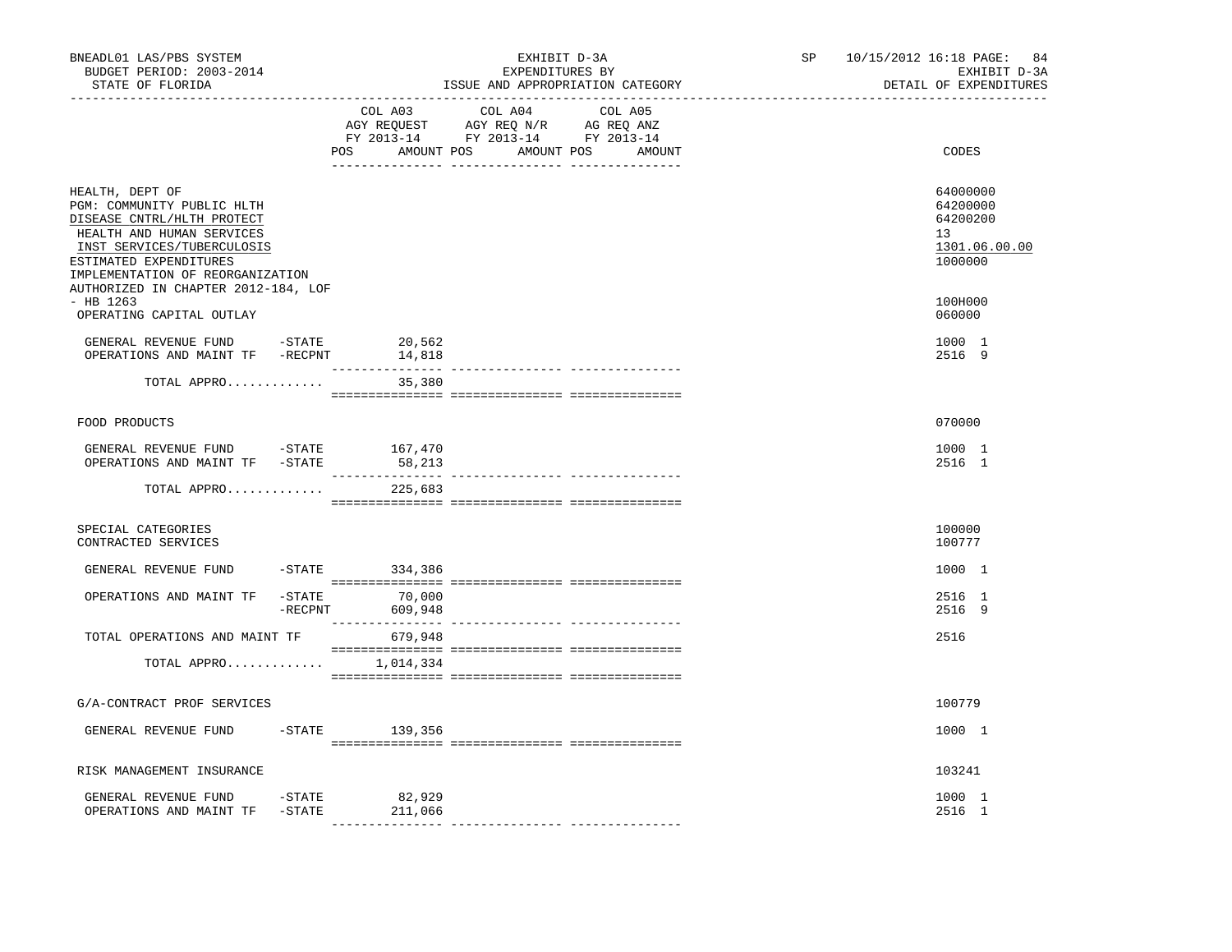| BNEADL01 LAS/PBS SYSTEM<br>BUDGET PERIOD: 2003-2014<br>STATE OF FLORIDA                                                                                                                                                                     | ------------------------------ | EXHIBIT D-3A<br>EXPENDITURES BY<br>ISSUE AND APPROPRIATION CATEGORY                                                              | SP | 10/15/2012 16:18 PAGE: 85<br>EXHIBIT D-3A<br>DETAIL OF EXPENDITURES |
|---------------------------------------------------------------------------------------------------------------------------------------------------------------------------------------------------------------------------------------------|--------------------------------|----------------------------------------------------------------------------------------------------------------------------------|----|---------------------------------------------------------------------|
|                                                                                                                                                                                                                                             | COL A03                        | COL A04<br>COL A05<br>AGY REQUEST AGY REQ N/R AG REQ ANZ<br>FY 2013-14 FY 2013-14 FY 2013-14<br>POS AMOUNT POS AMOUNT POS AMOUNT |    | CODES                                                               |
| HEALTH, DEPT OF<br>PGM: COMMUNITY PUBLIC HLTH<br>DISEASE CNTRL/HLTH PROTECT<br>HEALTH AND HUMAN SERVICES<br>INST SERVICES/TUBERCULOSIS<br>ESTIMATED EXPENDITURES<br>IMPLEMENTATION OF REORGANIZATION<br>AUTHORIZED IN CHAPTER 2012-184, LOF |                                |                                                                                                                                  |    | 64000000<br>64200000<br>64200200<br>13<br>1301.06.00.00<br>1000000  |
| $-$ HB 1263<br>SPECIAL CATEGORIES<br>RISK MANAGEMENT INSURANCE<br>$TOTAL$ APPRO 293,995                                                                                                                                                     |                                |                                                                                                                                  |    | 100H000<br>100000<br>103241                                         |
| LEASE/PURCHASE/EQUIPMENT                                                                                                                                                                                                                    |                                |                                                                                                                                  |    | 105281                                                              |
|                                                                                                                                                                                                                                             |                                |                                                                                                                                  |    |                                                                     |
| GENERAL REVENUE FUND<br>-STATE<br>OPERATIONS AND MAINT TF -STATE                                                                                                                                                                            | 8,062<br>23,595                |                                                                                                                                  |    | 1000 1<br>2516 1                                                    |
| TOTAL APPRO                                                                                                                                                                                                                                 | 31,657                         |                                                                                                                                  |    |                                                                     |
| TR/DMS/HR SVCS/STW CONTRCT                                                                                                                                                                                                                  |                                |                                                                                                                                  |    | 107040                                                              |
| GENERAL REVENUE FUND -STATE 30,380<br>OPERATIONS AND MAINT TF -STATE                                                                                                                                                                        | 34,558                         |                                                                                                                                  |    | 1000 1<br>2516 1                                                    |
| TOTAL APPRO                                                                                                                                                                                                                                 | 64,938                         |                                                                                                                                  |    |                                                                     |
| TOTAL: IMPLEMENTATION OF REORGANIZATION<br>AUTHORIZED IN CHAPTER 2012-184, LOF<br>$-$ HB 1263<br>TOTAL POSITIONS 157.00<br>TOTAL ISSUE 10,262,278<br>TOTAL SALARY RATE $5,362,634$                                                          |                                |                                                                                                                                  |    | 100H000                                                             |
| FLORIDA RETIREMENT SYSTEM<br>CONTRIBUTION ADJUSTMENT FOR<br>FISCAL YEAR 2012-2013<br>SALARIES AND BENEFITS                                                                                                                                  |                                |                                                                                                                                  |    | 1001240<br>010000                                                   |
| GENERAL REVENUE FUND                                                                                                                                                                                                                        | $-$ STATE 5, 123               |                                                                                                                                  |    | 1000 1                                                              |
| OPERATIONS AND MAINT TF<br>-STATE<br>$-$ RECPNT                                                                                                                                                                                             | 4,801<br>5,694                 |                                                                                                                                  |    | 2516 1<br>2516 9                                                    |
| TOTAL OPERATIONS AND MAINT TF                                                                                                                                                                                                               | 10,495                         |                                                                                                                                  |    | 2516                                                                |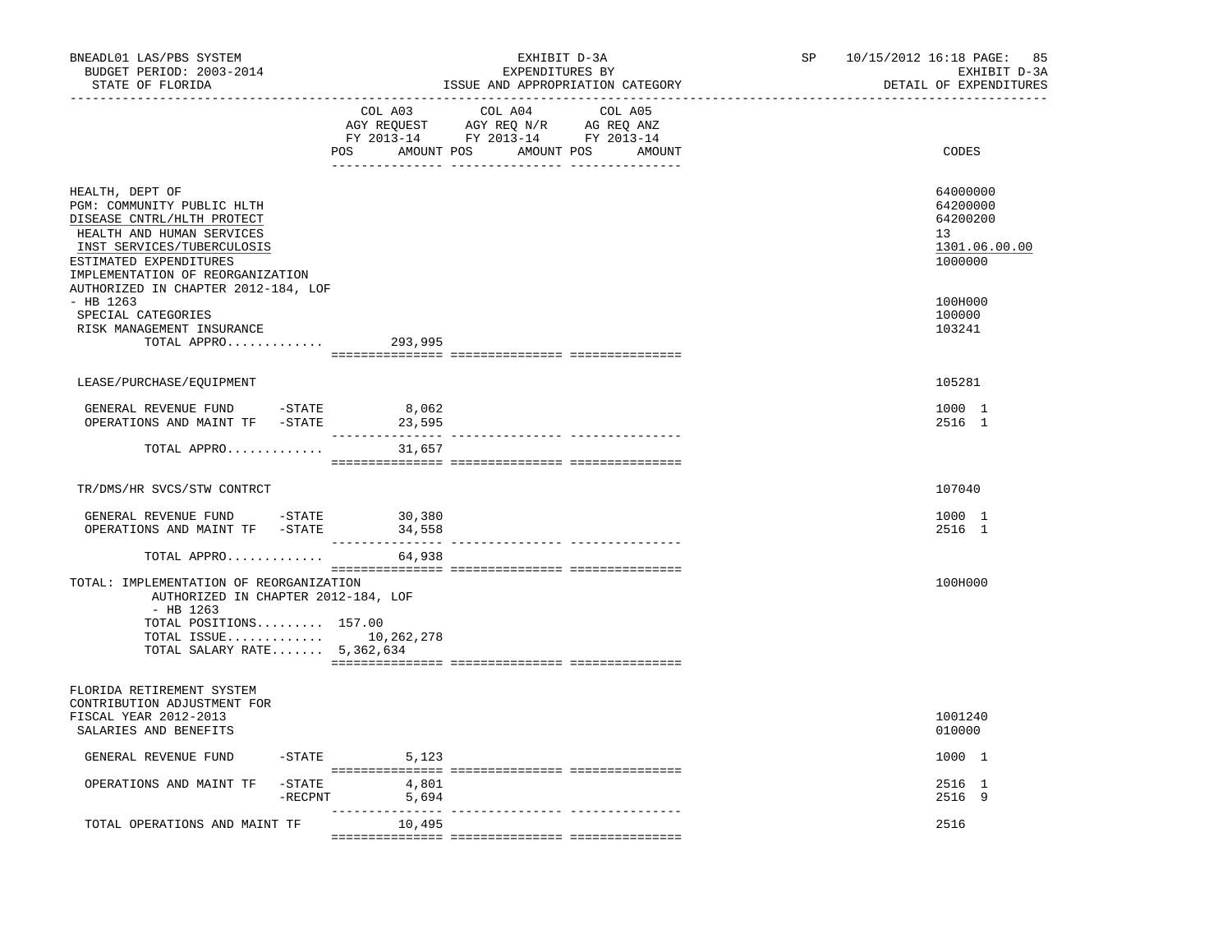| BNEADL01 LAS/PBS SYSTEM<br>BUDGET PERIOD: 2003-2014<br>STATE OF FLORIDA                                                                                                                       |                     | EXHIBIT D-3A<br>EXPENDITURES BY<br>ISSUE AND APPROPRIATION CATEGORY                                                                | SP and the set of the set of the set of the set of the set of the set of the set of the set of the set of the set of the set of the set of the set of the set of the set of the set of the set of the set of the set of the se | 10/15/2012 16:18 PAGE: 86<br>EXHIBIT D-3A<br>DETAIL OF EXPENDITURES |
|-----------------------------------------------------------------------------------------------------------------------------------------------------------------------------------------------|---------------------|------------------------------------------------------------------------------------------------------------------------------------|--------------------------------------------------------------------------------------------------------------------------------------------------------------------------------------------------------------------------------|---------------------------------------------------------------------|
|                                                                                                                                                                                               | COL A03<br>POS      | COL A04<br>COL A05<br>AGY REQUEST AGY REQ N/R AG REQ ANZ<br>FY 2013-14 FY 2013-14 FY 2013-14<br>AMOUNT POS<br>AMOUNT POS<br>AMOUNT |                                                                                                                                                                                                                                | CODES                                                               |
| HEALTH, DEPT OF<br>PGM: COMMUNITY PUBLIC HLTH<br>DISEASE CNTRL/HLTH PROTECT<br>HEALTH AND HUMAN SERVICES<br>INST SERVICES/TUBERCULOSIS<br>ESTIMATED EXPENDITURES<br>FLORIDA RETIREMENT SYSTEM |                     |                                                                                                                                    |                                                                                                                                                                                                                                | 64000000<br>64200000<br>64200200<br>13<br>1301.06.00.00<br>1000000  |
| CONTRIBUTION ADJUSTMENT FOR<br>FISCAL YEAR 2012-2013<br>SALARIES AND BENEFITS<br>TOTAL APPRO $15,618$                                                                                         |                     |                                                                                                                                    |                                                                                                                                                                                                                                | 1001240<br>010000                                                   |
| ADJUSTMENT TO STATE HEALTH<br>INSURANCE PREMIUM CONTRIBUTION -<br>FISCAL YEAR 2012-13<br>SALARIES AND BENEFITS                                                                                |                     |                                                                                                                                    |                                                                                                                                                                                                                                | 1001830<br>010000                                                   |
| GENERAL REVENUE FUND<br>$-$ STATE                                                                                                                                                             | 6,031               |                                                                                                                                    |                                                                                                                                                                                                                                | 1000 1                                                              |
| OPERATIONS AND MAINT TF<br>$-$ STATE<br>$-$ RECPNT                                                                                                                                            | 5,653<br>6,703      |                                                                                                                                    |                                                                                                                                                                                                                                | 2516 1<br>2516 9                                                    |
| TOTAL OPERATIONS AND MAINT TF                                                                                                                                                                 | 12,356              |                                                                                                                                    |                                                                                                                                                                                                                                | 2516                                                                |
| TOTAL APPRO                                                                                                                                                                                   | 18,387              |                                                                                                                                    |                                                                                                                                                                                                                                |                                                                     |
| ANNUALIZATION OF ADMINISTERED<br>FUNDS APPROPRIATIONS<br>STATE HEALTH INSURANCE ADJUSTMENT<br>FOR FY 2012-13 - 10 MONTHS                                                                      |                     |                                                                                                                                    |                                                                                                                                                                                                                                | 26A0000                                                             |
| ANNUALIZATION<br>SALARIES AND BENEFITS                                                                                                                                                        |                     |                                                                                                                                    |                                                                                                                                                                                                                                | 26A1830<br>010000                                                   |
| GENERAL REVENUE FUND                                                                                                                                                                          | $-$ STATE<br>30,155 |                                                                                                                                    |                                                                                                                                                                                                                                | 1000 1                                                              |
| $-$ STATE<br>OPERATIONS AND MAINT TF<br>$-$ RECPNT                                                                                                                                            | 28,265<br>33,515    |                                                                                                                                    |                                                                                                                                                                                                                                | 2516 1<br>2516 9                                                    |
| TOTAL OPERATIONS AND MAINT TF                                                                                                                                                                 | 61,780              |                                                                                                                                    |                                                                                                                                                                                                                                | 2516                                                                |
| TOTAL APPRO                                                                                                                                                                                   | 91,935              |                                                                                                                                    |                                                                                                                                                                                                                                |                                                                     |
|                                                                                                                                                                                               |                     |                                                                                                                                    |                                                                                                                                                                                                                                |                                                                     |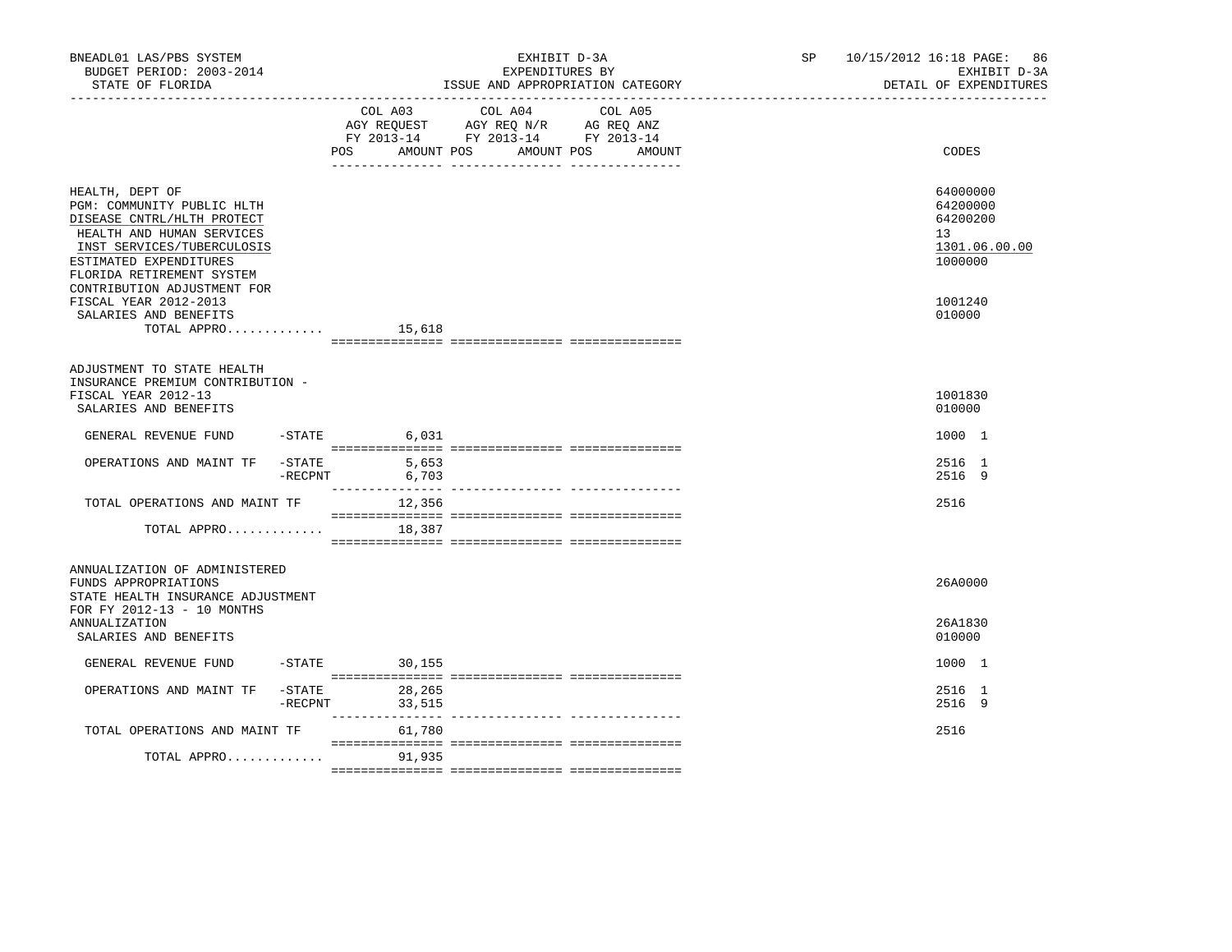| BNEADL01 LAS/PBS SYSTEM<br>BUDGET PERIOD: 2003-2014<br>STATE OF FLORIDA                                                                |                                                                                                                                       | EXHIBIT D-3A<br>EXPENDITURES BY<br>ISSUE AND APPROPRIATION CATEGORY | SP 10/15/2012 16:18 PAGE: 87<br>EXHIBIT D-3A<br>DETAIL OF EXPENDITURES |  |  |
|----------------------------------------------------------------------------------------------------------------------------------------|---------------------------------------------------------------------------------------------------------------------------------------|---------------------------------------------------------------------|------------------------------------------------------------------------|--|--|
|                                                                                                                                        | COL A03 COL A04 COL A05<br>AGY REQUEST AGY REQ N/R AG REQ ANZ<br>FY 2013-14 FY 2013-14 FY 2013-14<br>POS AMOUNT POS AMOUNT POS AMOUNT |                                                                     | CODES                                                                  |  |  |
| HEALTH, DEPT OF<br>PGM: COMMUNITY PUBLIC HLTH<br>DISEASE CNTRL/HLTH PROTECT<br>HEALTH AND HUMAN SERVICES<br>INST SERVICES/TUBERCULOSIS |                                                                                                                                       |                                                                     | 64000000<br>64200000<br>64200200<br>13<br>1301.06.00.00                |  |  |
| TOTAL: INST SERVICES/TUBERCULOSIS<br>BY FUND TYPE<br>GENERAL REVENUE FUND<br>TRUST FUNDS                                               | 3,079,598<br>7,308,620                                                                                                                |                                                                     | 1301.06.00.00<br>1000<br>2000                                          |  |  |
| TOTAL POSITIONS 157.00<br>TOTAL PROG COMP 10,388,218<br>TOTAL SALARY RATE $5,362,634$                                                  |                                                                                                                                       |                                                                     |                                                                        |  |  |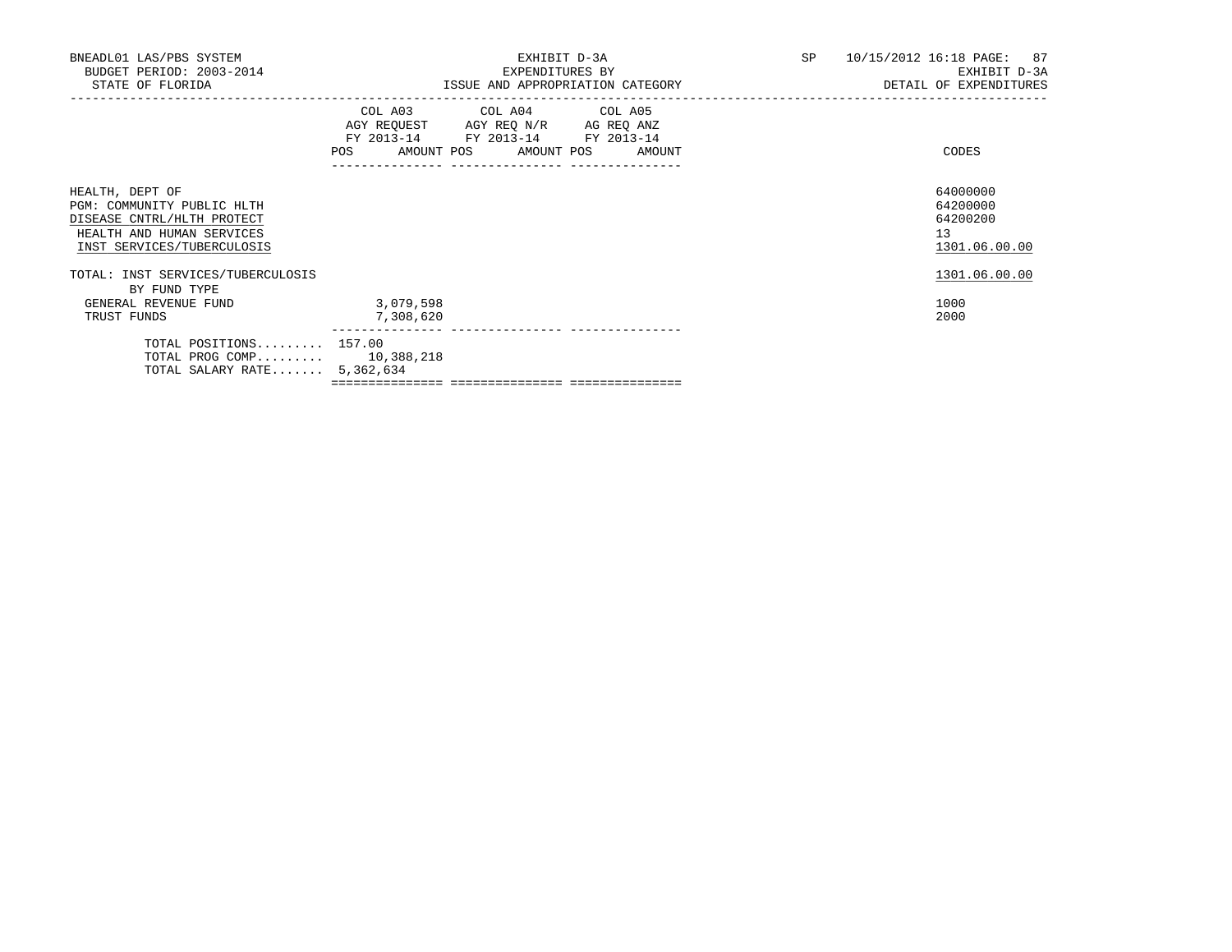| BNEADL01 LAS/PBS SYSTEM<br>BUDGET PERIOD: 2003-2014<br>STATE OF FLORIDA                                                                                                                        |                              | EXHIBIT D-3A<br>EXPENDITURES BY<br>ISSUE AND APPROPRIATION CATEGORY                                                                        | SP 10/15/2012 16:18 PAGE: | 88<br>EXHIBIT D-3A<br>DETAIL OF EXPENDITURES                       |
|------------------------------------------------------------------------------------------------------------------------------------------------------------------------------------------------|------------------------------|--------------------------------------------------------------------------------------------------------------------------------------------|---------------------------|--------------------------------------------------------------------|
|                                                                                                                                                                                                | POS                          | COL A03 COL A04<br>COL A05<br>AGY REQUEST AGY REQ N/R AG REQ ANZ<br>FY 2013-14 FY 2013-14 FY 2013-14<br>AMOUNT POS<br>AMOUNT POS<br>AMOUNT |                           | CODES                                                              |
| HEALTH, DEPT OF<br>PGM: COMMUNITY PUBLIC HLTH<br>DISEASE CNTRL/HLTH PROTECT<br>HEALTH AND HUMAN SERVICES<br>ENVIRONMENTAL HEALTH<br>ESTIMATED EXPENDITURES<br>IMPLEMENTATION OF REORGANIZATION |                              |                                                                                                                                            |                           | 64000000<br>64200000<br>64200200<br>13<br>1302.00.00.00<br>1000000 |
| AUTHORIZED IN CHAPTER 2012-184, LOF<br>$-$ HB 1263<br>SALARY RATE<br>SALARY RATE 5,621,524                                                                                                     |                              |                                                                                                                                            |                           | 100H000<br>000000                                                  |
| SALARIES AND BENEFITS                                                                                                                                                                          |                              |                                                                                                                                            |                           | 010000                                                             |
| GENERAL REVENUE FUND<br>$-MATCH$                                                                                                                                                               | -STATE 825,225<br>605,497    |                                                                                                                                            |                           | 1000 1<br>1000 2                                                   |
| TOTAL GENERAL REVENUE FUND                                                                                                                                                                     | 1,430,722                    |                                                                                                                                            |                           | 1000                                                               |
| ADMINISTRATIVE TRUST FUND -STATE                                                                                                                                                               | 2,179,211                    |                                                                                                                                            |                           | 2021 1                                                             |
| FEDERAL GRANTS TRUST FUND -FEDERL                                                                                                                                                              | 178,967                      |                                                                                                                                            |                           | 2261 3                                                             |
| GRANTS AND DONATIONS TF -STATE                                                                                                                                                                 | 1,817,921                    |                                                                                                                                            |                           | 2339 1                                                             |
| $-$ STATE<br>RADIATION PROTECTION TF                                                                                                                                                           | 132,931<br>-MATCH 156,205    |                                                                                                                                            |                           | 2569 1<br>2569 2                                                   |
| TOTAL RADIATION PROTECTION TF                                                                                                                                                                  | 289,136                      |                                                                                                                                            |                           | 2569                                                               |
| TOTAL POSITIONS 114.00<br>TOTAL APPRO                                                                                                                                                          | 5,895,957                    |                                                                                                                                            |                           |                                                                    |
| OTHER PERSONAL SERVICES                                                                                                                                                                        |                              |                                                                                                                                            |                           | 030000                                                             |
| ADMINISTRATIVE TRUST FUND -STATE<br>FEDERAL GRANTS TRUST FUND -FEDERL<br>GRANTS AND DONATIONS TF -STATE                                                                                        | 71,060<br>131,791<br>130,415 |                                                                                                                                            |                           | 2021 1<br>2261 3<br>2339 1                                         |
| TOTAL APPRO                                                                                                                                                                                    | 333,266                      |                                                                                                                                            |                           |                                                                    |
|                                                                                                                                                                                                |                              |                                                                                                                                            |                           |                                                                    |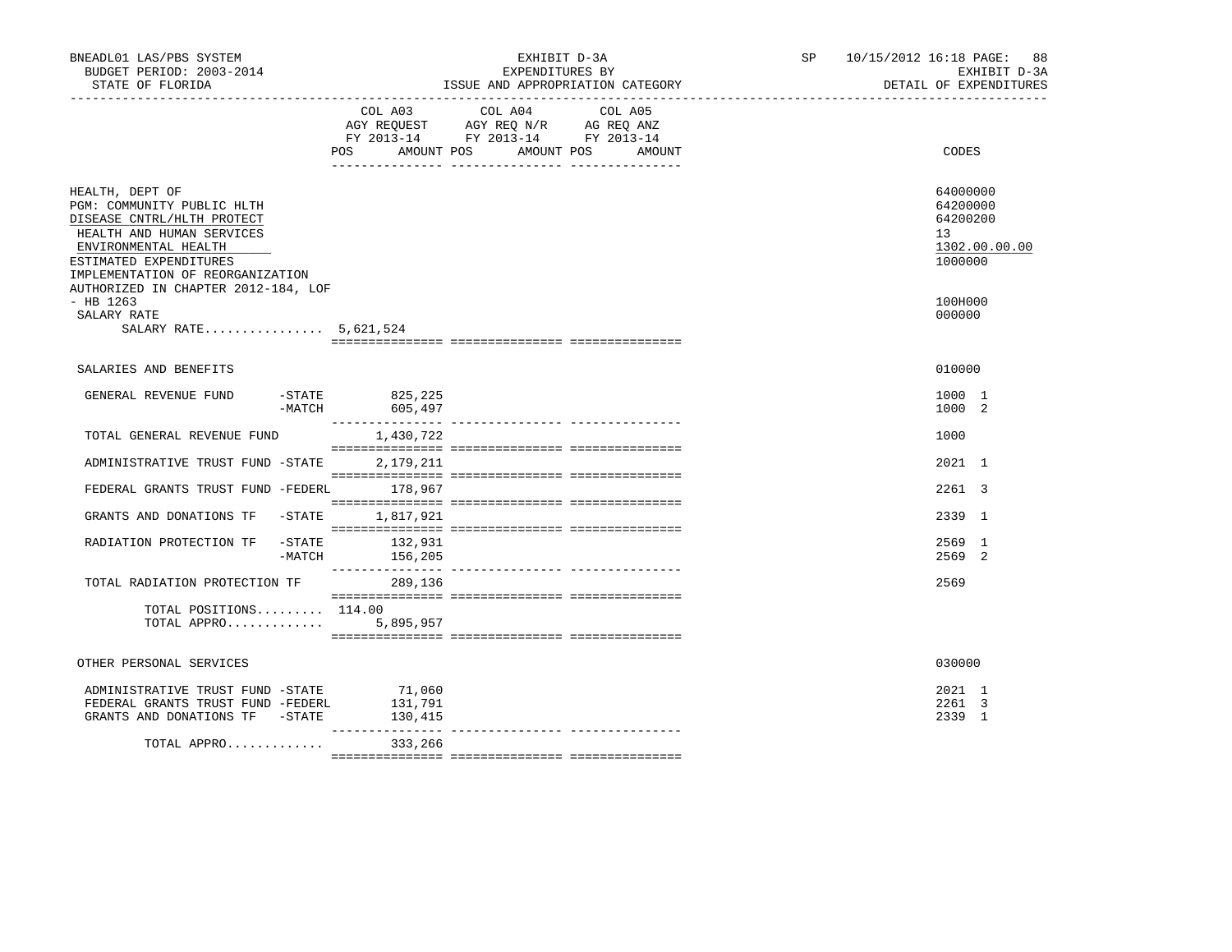| BNEADL01 LAS/PBS SYSTEM<br>BUDGET PERIOD: 2003-2014<br>STATE OF FLORIDA                                                                                                                                                               | -----------------------------           | EXHIBIT D-3A<br>EXPENDITURES BY<br>ISSUE AND APPROPRIATION CATEGORY                                                              | SP | 10/15/2012 16:18 PAGE:<br>89<br>EXHIBIT D-3A<br>DETAIL OF EXPENDITURES |
|---------------------------------------------------------------------------------------------------------------------------------------------------------------------------------------------------------------------------------------|-----------------------------------------|----------------------------------------------------------------------------------------------------------------------------------|----|------------------------------------------------------------------------|
|                                                                                                                                                                                                                                       | COL A03                                 | COL A04<br>COL A05<br>AGY REQUEST AGY REQ N/R AG REQ ANZ<br>FY 2013-14 FY 2013-14 FY 2013-14<br>POS AMOUNT POS AMOUNT POS AMOUNT |    | CODES                                                                  |
| HEALTH, DEPT OF<br>PGM: COMMUNITY PUBLIC HLTH<br>DISEASE CNTRL/HLTH PROTECT<br>HEALTH AND HUMAN SERVICES<br>ENVIRONMENTAL HEALTH<br>ESTIMATED EXPENDITURES<br>IMPLEMENTATION OF REORGANIZATION<br>AUTHORIZED IN CHAPTER 2012-184, LOF |                                         |                                                                                                                                  |    | 64000000<br>64200000<br>64200200<br>13<br>1302.00.00.00<br>1000000     |
| $-$ HB 1263<br>EXPENSES                                                                                                                                                                                                               |                                         |                                                                                                                                  |    | 100H000<br>040000                                                      |
| GENERAL REVENUE FUND -STATE<br>ADMINISTRATIVE TRUST FUND -STATE<br>GRANTS AND DONATIONS TF -STATE<br>RADIATION PROTECTION TF -STATE                                                                                                   | 179,251<br>964,928<br>321,055<br>60,615 |                                                                                                                                  |    | 1000 1<br>2021 1<br>2339 1<br>2569 1                                   |
|                                                                                                                                                                                                                                       | TOTAL APPRO $1,525,849$                 |                                                                                                                                  |    |                                                                        |
| OPERATING CAPITAL OUTLAY                                                                                                                                                                                                              |                                         |                                                                                                                                  |    | 060000                                                                 |
| ADMINISTRATIVE TRUST FUND -STATE 15,000<br>FEDERAL GRANTS TRUST FUND -FEDERL                                                                                                                                                          | 31,698                                  |                                                                                                                                  |    | 2021 1<br>2261 3                                                       |
| TOTAL APPRO                                                                                                                                                                                                                           | 46,698                                  |                                                                                                                                  |    |                                                                        |
| SPECIAL CATEGORIES<br>CONTRACTED SERVICES                                                                                                                                                                                             |                                         |                                                                                                                                  |    | 100000<br>100777                                                       |
| GENERAL REVENUE FUND                                                                                                                                                                                                                  | $-$ STATE 2,047,489                     |                                                                                                                                  |    | 1000 1                                                                 |
| ADMINISTRATIVE TRUST FUND -STATE 311,165                                                                                                                                                                                              | 24,000<br>-MATCH                        |                                                                                                                                  |    | 2021 1<br>2021 2                                                       |
| TOTAL ADMINISTRATIVE TRUST FUND                                                                                                                                                                                                       | 335,165                                 |                                                                                                                                  |    | 2021                                                                   |
| FEDERAL GRANTS TRUST FUND -FEDERL 643,776                                                                                                                                                                                             |                                         |                                                                                                                                  |    | $2261 \quad 3$                                                         |
| GRANTS AND DONATIONS TF -STATE 676,038                                                                                                                                                                                                |                                         |                                                                                                                                  |    | 2339 1                                                                 |
|                                                                                                                                                                                                                                       | TOTAL APPRO 3,702,468                   |                                                                                                                                  |    |                                                                        |
| G/A-CONTRACTED SERVICES                                                                                                                                                                                                               |                                         |                                                                                                                                  |    | 100778                                                                 |
| FEDERAL GRANTS TRUST FUND -FEDERL                                                                                                                                                                                                     | 750,000                                 |                                                                                                                                  |    | 2261 3                                                                 |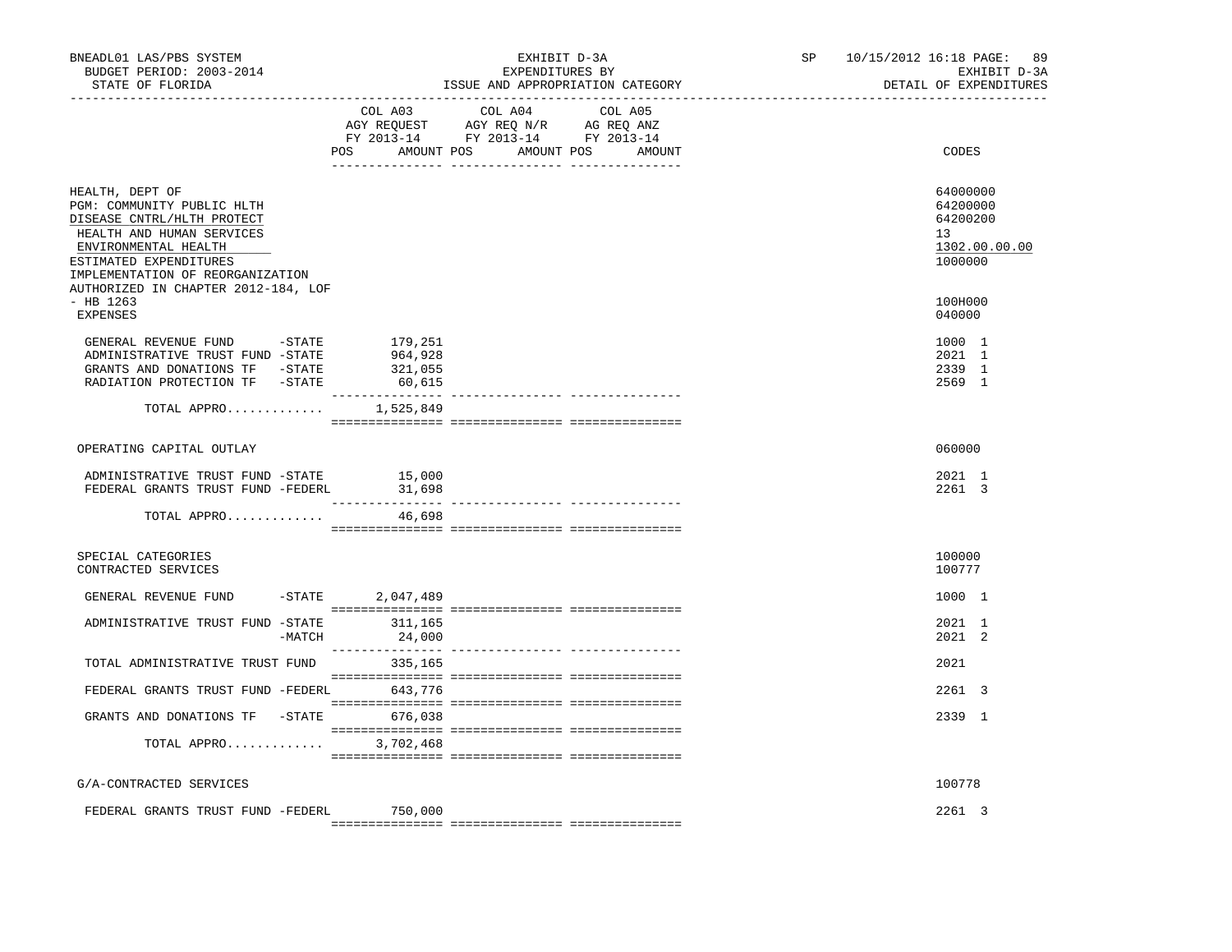| BNEADL01 LAS/PBS SYSTEM<br>BUDGET PERIOD: 2003-2014<br>STATE OF FLORIDA                                                                                                                        |                 | EXHIBIT D-3A<br>EXPENDITURES BY<br>ISSUE AND APPROPRIATION CATEGORY                                                                   | SP 10/15/2012 16:18 PAGE:<br>90<br>EXHIBIT D-3A<br>DETAIL OF EXPENDITURES |
|------------------------------------------------------------------------------------------------------------------------------------------------------------------------------------------------|-----------------|---------------------------------------------------------------------------------------------------------------------------------------|---------------------------------------------------------------------------|
|                                                                                                                                                                                                |                 | COL A03 COL A04 COL A05<br>AGY REQUEST AGY REQ N/R AG REQ ANZ<br>FY 2013-14 FY 2013-14 FY 2013-14<br>POS AMOUNT POS AMOUNT POS AMOUNT | CODES                                                                     |
|                                                                                                                                                                                                |                 |                                                                                                                                       |                                                                           |
| HEALTH, DEPT OF<br>PGM: COMMUNITY PUBLIC HLTH<br>DISEASE CNTRL/HLTH PROTECT<br>HEALTH AND HUMAN SERVICES<br>ENVIRONMENTAL HEALTH<br>ESTIMATED EXPENDITURES<br>IMPLEMENTATION OF REORGANIZATION |                 |                                                                                                                                       | 64000000<br>64200000<br>64200200<br>13<br>1302.00.00.00<br>1000000        |
| AUTHORIZED IN CHAPTER 2012-184, LOF<br>$-$ HB 1263<br>SPECIAL CATEGORIES                                                                                                                       |                 |                                                                                                                                       | 100H000<br>100000                                                         |
| RISK MANAGEMENT INSURANCE                                                                                                                                                                      |                 |                                                                                                                                       | 103241                                                                    |
| GENERAL REVENUE FUND                                                                                                                                                                           | -STATE 79,670   |                                                                                                                                       | 1000 1                                                                    |
| LEASE/PURCHASE/EOUIPMENT                                                                                                                                                                       |                 |                                                                                                                                       | 105281                                                                    |
|                                                                                                                                                                                                |                 |                                                                                                                                       |                                                                           |
| GENERAL REVENUE FUND - STATE<br>ADMINISTRATIVE TRUST FUND -STATE                                                                                                                               | 7,348<br>1,748  |                                                                                                                                       | 1000 1<br>2021 1                                                          |
| FEDERAL GRANTS TRUST FUND -FEDERL                                                                                                                                                              | 1,532           |                                                                                                                                       | 2261 3                                                                    |
| TOTAL APPRO                                                                                                                                                                                    | 10,628          |                                                                                                                                       |                                                                           |
| TR/DMS/HR SVCS/STW CONTRCT                                                                                                                                                                     |                 |                                                                                                                                       | 107040                                                                    |
|                                                                                                                                                                                                |                 |                                                                                                                                       |                                                                           |
| GENERAL REVENUE FUND -STATE 12,667                                                                                                                                                             |                 |                                                                                                                                       | 1000 1                                                                    |
| ADMINISTRATIVE TRUST FUND -STATE<br>FEDERAL GRANTS TRUST FUND -FEDERL                                                                                                                          | 12,864<br>9,758 |                                                                                                                                       | 2021 1<br>2261 3                                                          |
| GRANTS AND DONATIONS TF -STATE                                                                                                                                                                 | 13,529          |                                                                                                                                       | 2339 1                                                                    |
| RADIATION PROTECTION TF -STATE                                                                                                                                                                 | 1,780           |                                                                                                                                       | 2569 1                                                                    |
| TOTAL APPRO                                                                                                                                                                                    | 50,598          |                                                                                                                                       |                                                                           |
|                                                                                                                                                                                                |                 |                                                                                                                                       |                                                                           |
| SUPER ACT REIMBURSEMENT                                                                                                                                                                        |                 |                                                                                                                                       | 109100                                                                    |
| GRANTS AND DONATIONS TF - STATE 534,775                                                                                                                                                        |                 |                                                                                                                                       | 2339 1                                                                    |
| TOTAL: IMPLEMENTATION OF REORGANIZATION<br>AUTHORIZED IN CHAPTER 2012-184, LOF<br>- HB 1263                                                                                                    |                 |                                                                                                                                       | 100H000                                                                   |
| TOTAL POSITIONS 114.00<br>TOTAL ISSUE 12,929,909<br>TOTAL SALARY RATE 5,621,524                                                                                                                |                 |                                                                                                                                       |                                                                           |
|                                                                                                                                                                                                |                 |                                                                                                                                       |                                                                           |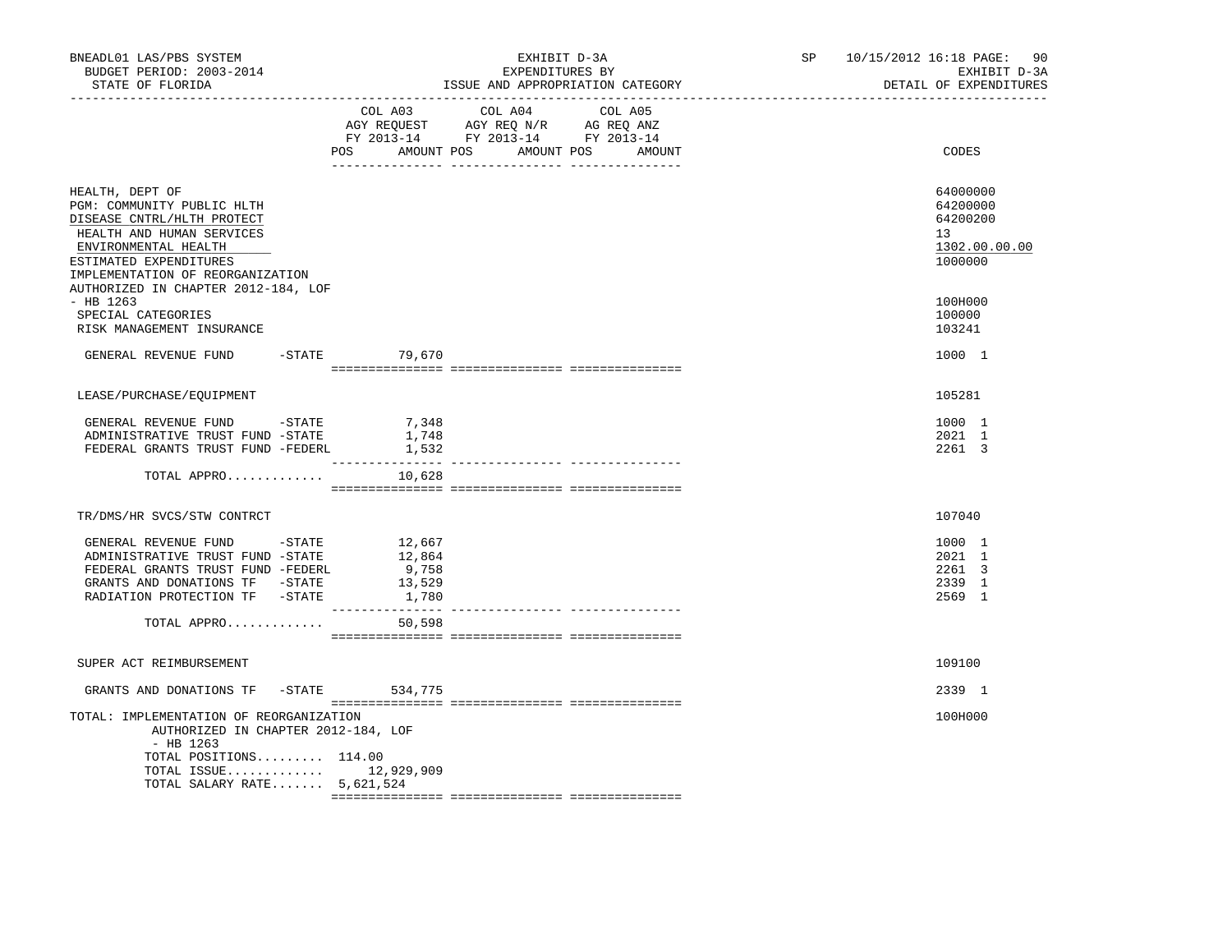| BNEADL01 LAS/PBS SYSTEM<br>BUDGET PERIOD: 2003-2014<br>STATE OF FLORIDA                                                                                                                 |                     | --------------------------------- | EXHIBIT D-3A<br>EXPENDITURES BY<br>ISSUE AND APPROPRIATION CATEGORY                                                   | SP<br>------------------------------- | 10/15/2012 16:18 PAGE: 91<br>EXHIBIT D-3A<br>DETAIL OF EXPENDITURES |                                                                    |
|-----------------------------------------------------------------------------------------------------------------------------------------------------------------------------------------|---------------------|-----------------------------------|-----------------------------------------------------------------------------------------------------------------------|---------------------------------------|---------------------------------------------------------------------|--------------------------------------------------------------------|
|                                                                                                                                                                                         |                     | COL A03                           | COL A04<br>AGY REQUEST AGY REQ N/R AG REQ ANZ<br>FY 2013-14 FY 2013-14 FY 2013-14<br>POS AMOUNT POS AMOUNT POS AMOUNT | COL A05                               |                                                                     | CODES                                                              |
| HEALTH, DEPT OF<br>PGM: COMMUNITY PUBLIC HLTH<br>DISEASE CNTRL/HLTH PROTECT<br>HEALTH AND HUMAN SERVICES<br>ENVIRONMENTAL HEALTH<br>ESTIMATED EXPENDITURES<br>FLORIDA RETIREMENT SYSTEM |                     |                                   |                                                                                                                       |                                       |                                                                     | 64000000<br>64200000<br>64200200<br>13<br>1302.00.00.00<br>1000000 |
| CONTRIBUTION ADJUSTMENT FOR<br>FISCAL YEAR 2012-2013<br>SALARIES AND BENEFITS                                                                                                           |                     |                                   |                                                                                                                       |                                       |                                                                     | 1001240<br>010000                                                  |
| GENERAL REVENUE FUND                                                                                                                                                                    | -STATE<br>$-MATCH$  | 2,165<br>1,588                    |                                                                                                                       |                                       |                                                                     | 1000 1<br>1000 2                                                   |
| TOTAL GENERAL REVENUE FUND                                                                                                                                                              |                     | 3,753                             |                                                                                                                       |                                       |                                                                     | 1000                                                               |
| ADMINISTRATIVE TRUST FUND -STATE 5,932                                                                                                                                                  |                     |                                   |                                                                                                                       |                                       |                                                                     | 2021 1                                                             |
| FEDERAL GRANTS TRUST FUND -FEDERL 4,054                                                                                                                                                 |                     |                                   |                                                                                                                       |                                       |                                                                     | 2261 3                                                             |
| GRANTS AND DONATIONS TF -STATE 4,767                                                                                                                                                    |                     |                                   |                                                                                                                       |                                       |                                                                     | 2339 1                                                             |
| RADIATION PROTECTION TF                                                                                                                                                                 | -STATE<br>-MATCH    | 752<br>20                         |                                                                                                                       |                                       |                                                                     | 2569 1<br>2569<br>-2                                               |
| TOTAL RADIATION PROTECTION TF                                                                                                                                                           |                     | 772                               |                                                                                                                       |                                       |                                                                     | 2569                                                               |
| TOTAL APPRO                                                                                                                                                                             |                     | 19,278                            |                                                                                                                       |                                       |                                                                     |                                                                    |
| ADJUSTMENT TO STATE HEALTH<br>INSURANCE PREMIUM CONTRIBUTION -<br>FISCAL YEAR 2012-13<br>SALARIES AND BENEFITS                                                                          |                     |                                   |                                                                                                                       |                                       |                                                                     | 1001830<br>010000                                                  |
| GENERAL REVENUE FUND                                                                                                                                                                    | -STATE<br>$-MATCH$  | 1,538<br>1,128                    |                                                                                                                       |                                       |                                                                     | 1000 1<br>1000 2                                                   |
| TOTAL GENERAL REVENUE FUND                                                                                                                                                              |                     | 2,666                             |                                                                                                                       |                                       |                                                                     | 1000                                                               |
| ADMINISTRATIVE TRUST FUND -STATE                                                                                                                                                        |                     | 4,214                             |                                                                                                                       |                                       |                                                                     | 2021 1                                                             |
| FEDERAL GRANTS TRUST FUND -FEDERL 2,880                                                                                                                                                 |                     |                                   |                                                                                                                       |                                       |                                                                     | 2261 3                                                             |
| GRANTS AND DONATIONS TF                                                                                                                                                                 | -STATE              | 3,387                             |                                                                                                                       |                                       |                                                                     | 2339 1                                                             |
| RADIATION PROTECTION TF                                                                                                                                                                 | $-$ STATE<br>-MATCH | 534<br>15                         |                                                                                                                       |                                       |                                                                     | 2569 1<br>2569<br>-2                                               |
|                                                                                                                                                                                         |                     |                                   |                                                                                                                       |                                       |                                                                     |                                                                    |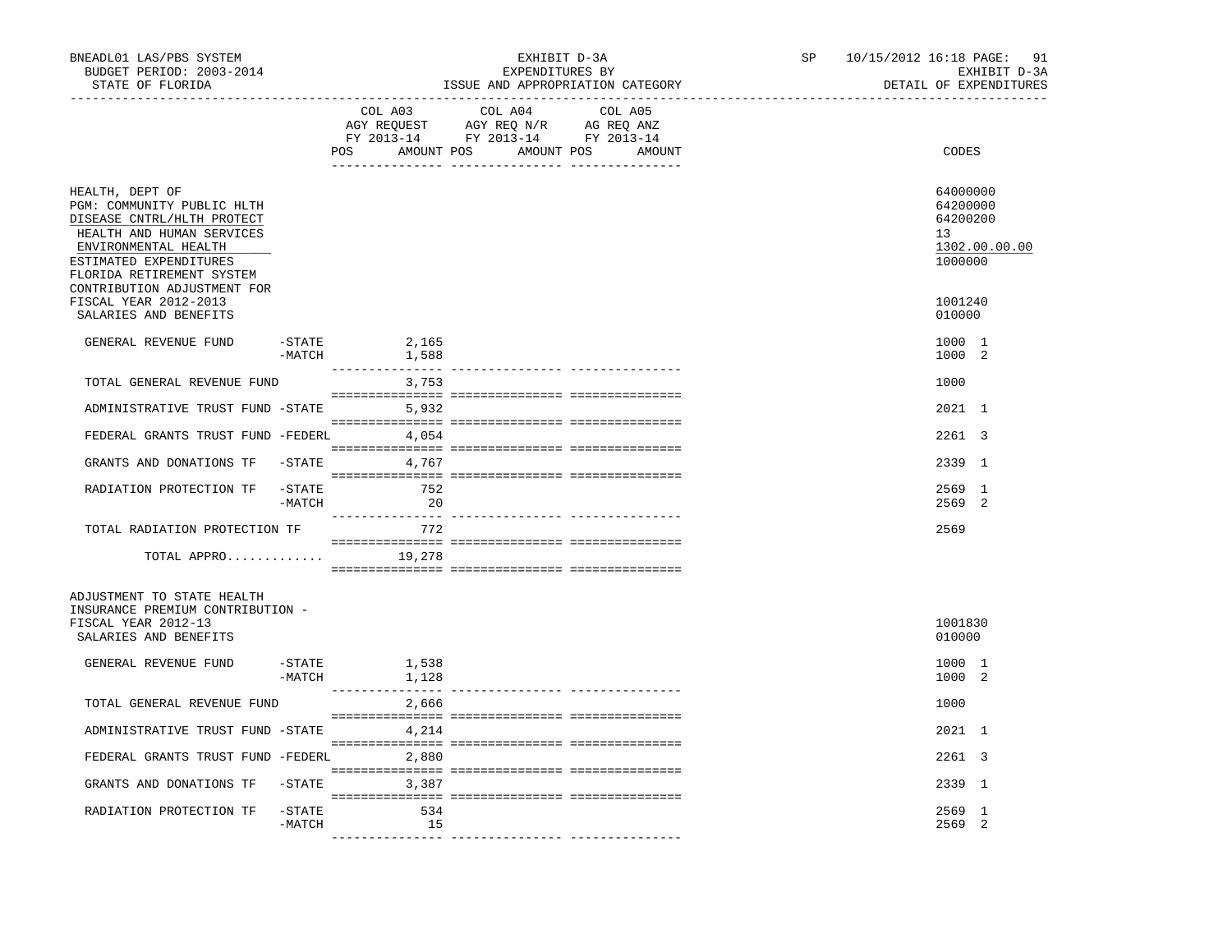| BNEADL01 LAS/PBS SYSTEM<br>BUDGET PERIOD: 2003-2014<br>STATE OF FLORIDA                                                                                                                                                                                                                                       |                     | EXHIBIT D-3A<br>EXPENDITURES BY<br>ISSUE AND APPROPRIATION CATEGORY                                                                                                                                                                                                                                             | SP | 10/15/2012 16:18 PAGE: 92<br>EXHIBIT D-3A<br>DETAIL OF EXPENDITURES                             |
|---------------------------------------------------------------------------------------------------------------------------------------------------------------------------------------------------------------------------------------------------------------------------------------------------------------|---------------------|-----------------------------------------------------------------------------------------------------------------------------------------------------------------------------------------------------------------------------------------------------------------------------------------------------------------|----|-------------------------------------------------------------------------------------------------|
|                                                                                                                                                                                                                                                                                                               | <b>POS</b>          | COL A03 COL A04 COL A05<br>$\begin{tabular}{lllllll} \bf AGY \,\, &\bf REQUEST \,\, &\bf AGY \,\, &\bf REQ \,\, &\bf N/R \,\, &\bf AG \,\, &\bf REQ \,\, &\bf ANZ \,\, \\ \bf FY \,\, &\bf 2013-14 \,\, &\bf FY \,\, &\bf 2013-14 \,\, &\bf FY \,\, &\bf 2013-14 \end{tabular}$<br>AMOUNT POS AMOUNT POS AMOUNT |    | CODES                                                                                           |
| HEALTH, DEPT OF<br>PGM: COMMUNITY PUBLIC HLTH<br>DISEASE CNTRL/HLTH PROTECT<br>HEALTH AND HUMAN SERVICES<br>ENVIRONMENTAL HEALTH<br>ESTIMATED EXPENDITURES<br>ADJUSTMENT TO STATE HEALTH<br>INSURANCE PREMIUM CONTRIBUTION -<br>FISCAL YEAR 2012-13<br>SALARIES AND BENEFITS<br>TOTAL RADIATION PROTECTION TF | 549                 |                                                                                                                                                                                                                                                                                                                 |    | 64000000<br>64200000<br>64200200<br>13<br>1302.00.00.00<br>1000000<br>1001830<br>010000<br>2569 |
| TOTAL APPRO                                                                                                                                                                                                                                                                                                   | 13,696              |                                                                                                                                                                                                                                                                                                                 |    |                                                                                                 |
| ESTIMATED EXPENDITURES REALIGNMENT<br>REALIGNMENT OF GENERAL REVENUE<br>EXPENDITURES - DEDUCT<br>SPECIAL CATEGORIES<br>CONTRACTED SERVICES                                                                                                                                                                    |                     |                                                                                                                                                                                                                                                                                                                 |    | 2000000<br>2000360<br>100000<br>100777                                                          |
| GENERAL REVENUE FUND                                                                                                                                                                                                                                                                                          | $-$ STATE 497, 901- |                                                                                                                                                                                                                                                                                                                 |    | 1000 1                                                                                          |
|                                                                                                                                                                                                                                                                                                               |                     |                                                                                                                                                                                                                                                                                                                 |    |                                                                                                 |

AGENCY ISSUE NARRATIVE:

2013-2014 BUDGET YEAR NARRATIVE: IT COMPONENT? NO

 The Department of Health requests to realign recurring General Revenue between categories within the Disease Control and Health Protection Program. This request is to move budget authority from the contractual category (100777) to salaries (010000), expense (040000), human resources (107040) and Grants & Aids contractual services (100778) to specifically identify Birth Defects Registry costs and provide funding for an existing FTE. This FTE will be used for a Birth Defects Registry Epidemiologist to analyze and disseminate Birth Defects data collected.

This request will not increase the Departments existing budget authority.

Please refer to companion issue 2000370

 This issue realtes to the Florida Strategic Plan for Economic Development "Create and sustain vibrant, healthy communities that attract workers, businesses, residents and visitors" (#27) \*\*\*\*\*\*\*\*\*\*\*\*\*\*\*\*\*\*\*\*\*\*\*\*\*\*\*\*\*\*\*\*\*\*\*\*\*\*\*\*\*\*\*\*\*\*\*\*\*\*\*\*\*\*\*\*\*\*\*\*\*\*\*\*\*\*\*\*\*\*\*\*\*\*\*\*\*\*\*\*\*\*\*\*\*\*\*\*\*\*\*\*\*\*\*\*\*\*\*\*\*\*\*\*\*\*\*\*\*\*\*\*\*\*\*\*\*\*\*\*\*\*\*\*\*\*\*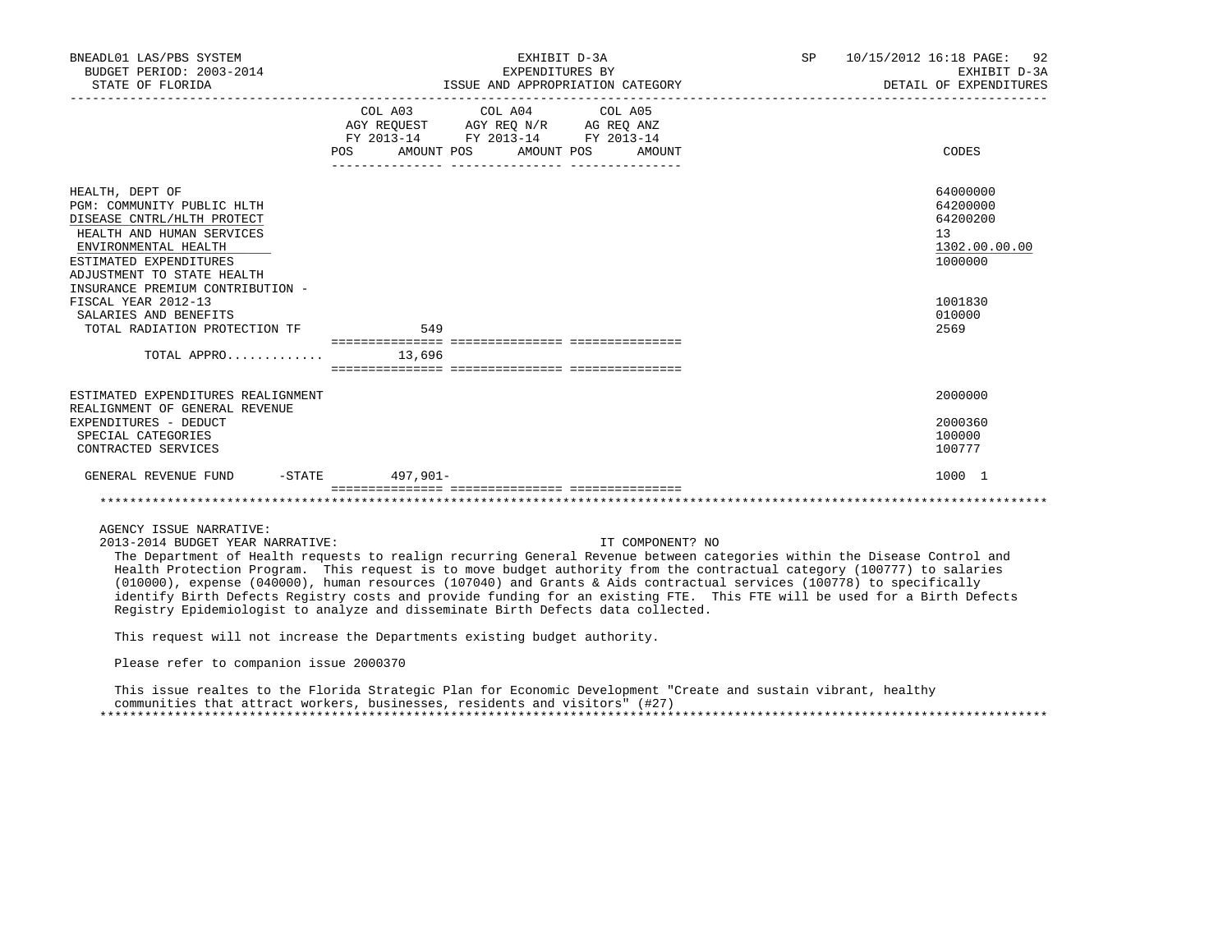| BNEADL01 LAS/PBS SYSTEM<br>BUDGET PERIOD: 2003-2014<br>STATE OF FLORIDA                                                                                                                                  |           |                     |         | EXHIBIT D-3A<br>EXPENDITURES BY<br>ISSUE AND APPROPRIATION CATEGORY                                                                                                                                                                                                                                                                                                                                                                                                                                                                                                                                            | SP | 10/15/2012 16:18 PAGE: 93<br>EXHIBIT D-3A<br>DETAIL OF EXPENDITURES |
|----------------------------------------------------------------------------------------------------------------------------------------------------------------------------------------------------------|-----------|---------------------|---------|----------------------------------------------------------------------------------------------------------------------------------------------------------------------------------------------------------------------------------------------------------------------------------------------------------------------------------------------------------------------------------------------------------------------------------------------------------------------------------------------------------------------------------------------------------------------------------------------------------------|----|---------------------------------------------------------------------|
|                                                                                                                                                                                                          |           | COL A03<br>POS      | COL A04 | COL A05<br>AGY REQUEST AGY REQ N/R AG REQ ANZ<br>FY 2013-14 FY 2013-14 FY 2013-14<br>AMOUNT POS AMOUNT POS AMOUNT                                                                                                                                                                                                                                                                                                                                                                                                                                                                                              |    | CODES                                                               |
| HEALTH, DEPT OF<br>PGM: COMMUNITY PUBLIC HLTH<br>DISEASE CNTRL/HLTH PROTECT<br>HEALTH AND HUMAN SERVICES<br>ENVIRONMENTAL HEALTH<br>ESTIMATED EXPENDITURES REALIGNMENT<br>REALIGNMENT OF GENERAL REVENUE |           |                     |         |                                                                                                                                                                                                                                                                                                                                                                                                                                                                                                                                                                                                                |    | 64000000<br>64200000<br>64200200<br>13<br>1302.00.00.00<br>2000000  |
| EXPENDITURES - ADD<br>SALARIES AND BENEFITS                                                                                                                                                              |           |                     |         |                                                                                                                                                                                                                                                                                                                                                                                                                                                                                                                                                                                                                |    | 2000370<br>010000                                                   |
| GENERAL REVENUE FUND                                                                                                                                                                                     |           | $-STATE$ 70,200     |         |                                                                                                                                                                                                                                                                                                                                                                                                                                                                                                                                                                                                                |    | 1000 1                                                              |
| <b>EXPENSES</b>                                                                                                                                                                                          |           |                     |         |                                                                                                                                                                                                                                                                                                                                                                                                                                                                                                                                                                                                                |    | 040000                                                              |
| GENERAL REVENUE FUND                                                                                                                                                                                     |           | $-$ STATE<br>27,347 |         |                                                                                                                                                                                                                                                                                                                                                                                                                                                                                                                                                                                                                |    | 1000 1                                                              |
| SPECIAL CATEGORIES<br>G/A-CONTRACTED SERVICES                                                                                                                                                            |           |                     |         |                                                                                                                                                                                                                                                                                                                                                                                                                                                                                                                                                                                                                |    | 100000<br>100778                                                    |
| GENERAL REVENUE FUND                                                                                                                                                                                     | $-$ STATE | 400,000             |         |                                                                                                                                                                                                                                                                                                                                                                                                                                                                                                                                                                                                                |    | 1000 1                                                              |
| TR/DMS/HR SVCS/STW CONTRCT                                                                                                                                                                               |           |                     |         |                                                                                                                                                                                                                                                                                                                                                                                                                                                                                                                                                                                                                |    | 107040                                                              |
| GENERAL REVENUE FUND                                                                                                                                                                                     | -STATE    | 354                 |         |                                                                                                                                                                                                                                                                                                                                                                                                                                                                                                                                                                                                                |    | 1000 1                                                              |
| TOTAL: REALIGNMENT OF GENERAL REVENUE<br>EXPENDITURES - ADD<br>TOTAL ISSUE                                                                                                                               |           | 497,901             |         |                                                                                                                                                                                                                                                                                                                                                                                                                                                                                                                                                                                                                |    | 2000370                                                             |
|                                                                                                                                                                                                          |           |                     |         |                                                                                                                                                                                                                                                                                                                                                                                                                                                                                                                                                                                                                |    |                                                                     |
| AGENCY ISSUE NARRATIVE:<br>2013-2014 BUDGET YEAR NARRATIVE:                                                                                                                                              |           |                     |         | IT COMPONENT? NO<br>The Department of Health requests to realign recurring General Revenue between categories within the Disease Control and<br>Health Protection Program. This request is to move budget authority from the contractual category (100777) to salaries<br>(010000), expense (040000), human resources (107040) and Grants & Aids contractual services (100778) to specifically<br>identify Birth Defects Registry costs and provide funding for an existing FTE. This FTE will be used for a Birth Defects<br>Registry Epidemiologist to analyze and disseminate Birth Defects data collected. |    |                                                                     |
| This request will not increase the Departments existing budget authority.                                                                                                                                |           |                     |         |                                                                                                                                                                                                                                                                                                                                                                                                                                                                                                                                                                                                                |    |                                                                     |
| Please refer to companion issue 2000370                                                                                                                                                                  |           |                     |         |                                                                                                                                                                                                                                                                                                                                                                                                                                                                                                                                                                                                                |    |                                                                     |
|                                                                                                                                                                                                          |           |                     |         | Mbia iaano meelkaa ka kha Mlanida Aknekaala Blag fan Magaamia Banelamaanka Amarka ama angkalu nihoomka baalkho                                                                                                                                                                                                                                                                                                                                                                                                                                                                                                 |    |                                                                     |

 This issue realtes to the Florida Strategic Plan for Economic Development "Create and sustain vibrant, healthy communities that attract workers, businesses, residents and visitors" (#27) \*\*\*\*\*\*\*\*\*\*\*\*\*\*\*\*\*\*\*\*\*\*\*\*\*\*\*\*\*\*\*\*\*\*\*\*\*\*\*\*\*\*\*\*\*\*\*\*\*\*\*\*\*\*\*\*\*\*\*\*\*\*\*\*\*\*\*\*\*\*\*\*\*\*\*\*\*\*\*\*\*\*\*\*\*\*\*\*\*\*\*\*\*\*\*\*\*\*\*\*\*\*\*\*\*\*\*\*\*\*\*\*\*\*\*\*\*\*\*\*\*\*\*\*\*\*\*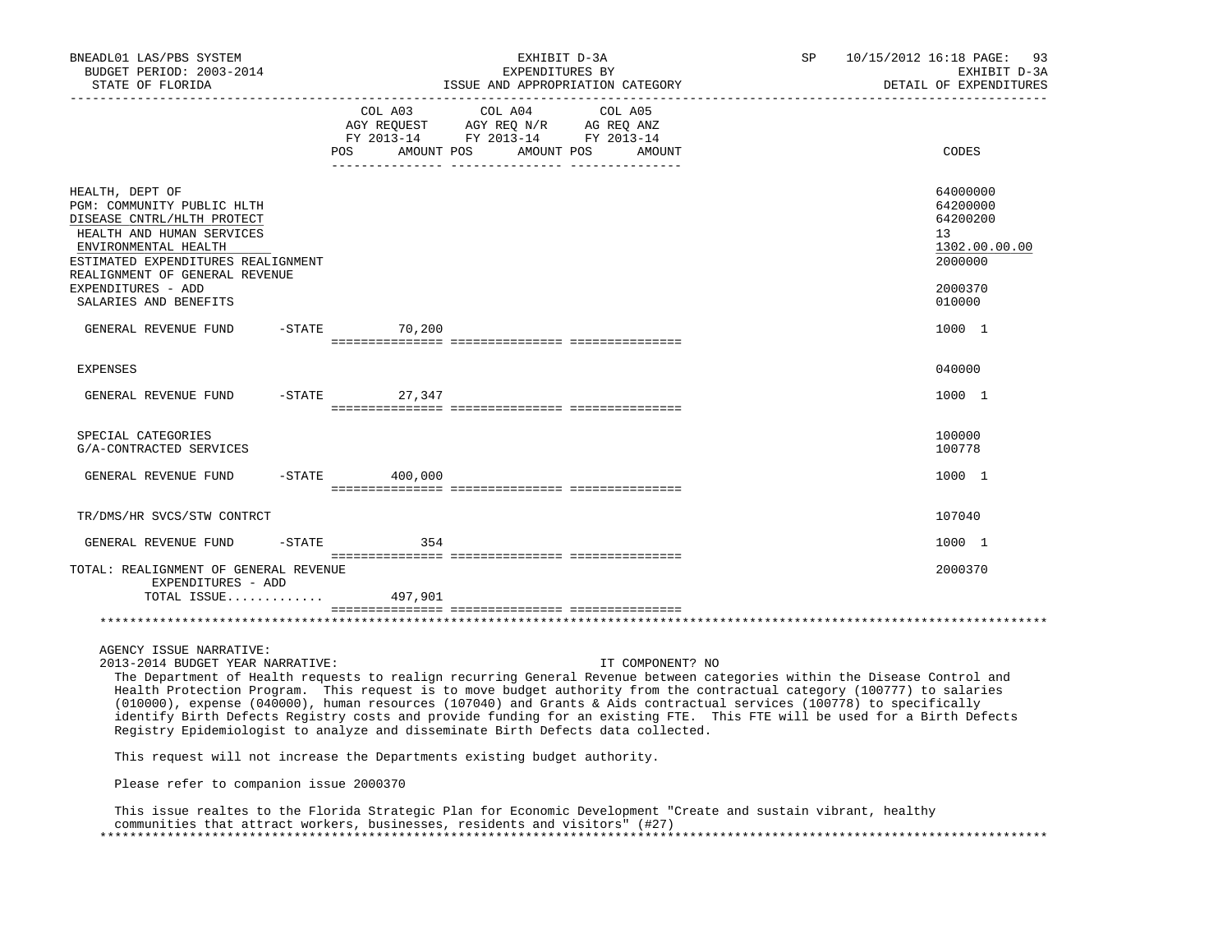| BNEADL01 LAS/PBS SYSTEM<br>BUDGET PERIOD: 2003-2014<br>STATE OF FLORIDA                                                                                                                                                                                                                                                                                                                                                                                                                                                                                                                                                                                                                                                                                                                    |                                                                                                                | EXHIBIT D-3A<br>EXPENDITURES BY | ISSUE AND APPROPRIATION CATEGORY |        |                  | SP       |   | 10/15/2012 16:18 PAGE:<br>94<br>EXHIBIT D-3A<br>DETAIL OF EXPENDITURES |
|--------------------------------------------------------------------------------------------------------------------------------------------------------------------------------------------------------------------------------------------------------------------------------------------------------------------------------------------------------------------------------------------------------------------------------------------------------------------------------------------------------------------------------------------------------------------------------------------------------------------------------------------------------------------------------------------------------------------------------------------------------------------------------------------|----------------------------------------------------------------------------------------------------------------|---------------------------------|----------------------------------|--------|------------------|----------|---|------------------------------------------------------------------------|
|                                                                                                                                                                                                                                                                                                                                                                                                                                                                                                                                                                                                                                                                                                                                                                                            | COL A03<br>AGY REQUEST AGY REQ N/R AG REQ ANZ<br>FY 2013-14 FY 2013-14 FY 2013-14<br>POS AMOUNT POS AMOUNT POS | COL A04                         | COL A05                          | AMOUNT |                  |          |   | CODES                                                                  |
| HEALTH, DEPT OF<br>PGM: COMMUNITY PUBLIC HLTH<br>DISEASE CNTRL/HLTH PROTECT<br>HEALTH AND HUMAN SERVICES<br>ENVIRONMENTAL HEALTH<br>ESTIMATED EXPENDITURES REALIGNMENT<br>REALIGNMENT OF GENERAL REVENUE                                                                                                                                                                                                                                                                                                                                                                                                                                                                                                                                                                                   |                                                                                                                |                                 |                                  |        |                  |          |   | 64000000<br>64200000<br>64200200<br>13<br>1302.00.00.00<br>2000000     |
| EXPENDITURES - ADD                                                                                                                                                                                                                                                                                                                                                                                                                                                                                                                                                                                                                                                                                                                                                                         |                                                                                                                |                                 |                                  |        |                  |          |   | 2000370                                                                |
| POSITION DETAIL OF SALARIES AND BENEFITS:                                                                                                                                                                                                                                                                                                                                                                                                                                                                                                                                                                                                                                                                                                                                                  |                                                                                                                |                                 |                                  |        |                  |          |   | LAPSE LAPSED SALARIES                                                  |
|                                                                                                                                                                                                                                                                                                                                                                                                                                                                                                                                                                                                                                                                                                                                                                                            | ETE                                                                                                            | BASE RATE                       | ADDITIVES                        |        | BENEFITS         | SUBTOTAL | ៖ | AND BENEFITS                                                           |
| A03 - AGY REOUEST FY 2013-14<br>CHANGES TO CURRENTLY AUTHORIZED POSITIONS<br>OTHER SALARY AMOUNT<br>1000 GENERAL REVENUE FUND                                                                                                                                                                                                                                                                                                                                                                                                                                                                                                                                                                                                                                                              |                                                                                                                |                                 |                                  |        |                  |          |   | 70,200                                                                 |
|                                                                                                                                                                                                                                                                                                                                                                                                                                                                                                                                                                                                                                                                                                                                                                                            |                                                                                                                |                                 |                                  |        |                  |          |   | -------------                                                          |
|                                                                                                                                                                                                                                                                                                                                                                                                                                                                                                                                                                                                                                                                                                                                                                                            |                                                                                                                |                                 |                                  |        |                  |          |   | 70,200<br>==============                                               |
|                                                                                                                                                                                                                                                                                                                                                                                                                                                                                                                                                                                                                                                                                                                                                                                            |                                                                                                                |                                 |                                  |        |                  |          |   |                                                                        |
| REALIGNMENT OF RADIATION PROTECTION<br>TRUST FUND EXPENDITURES - ADD<br>SPECIAL CATEGORIES<br>CONTRACTED SERVICES                                                                                                                                                                                                                                                                                                                                                                                                                                                                                                                                                                                                                                                                          |                                                                                                                |                                 |                                  |        |                  |          |   | 2000630<br>100000<br>100777                                            |
| RADIATION PROTECTION TF -STATE                                                                                                                                                                                                                                                                                                                                                                                                                                                                                                                                                                                                                                                                                                                                                             | 1,500                                                                                                          |                                 |                                  |        |                  |          |   | 2569 1                                                                 |
|                                                                                                                                                                                                                                                                                                                                                                                                                                                                                                                                                                                                                                                                                                                                                                                            |                                                                                                                |                                 |                                  |        |                  |          |   |                                                                        |
| AGENCY ISSUE NARRATIVE:<br>2013-2014 BUDGET YEAR NARRATIVE:<br>The Florida Department of Health (DOH) requests a transfer of \$1,500 of Radiation Protection Trust Fund, Special<br>Categories Contracted Services category (100777) authority to continue support of the department's Radon Program.<br>As part of the DOH approved reorganization (EOG Amendment EOG 0060), base budget in the Radiation Protection Trust Fund<br>was split between the Statewide Public Health Support Services budget entity (64200800) and the Disease Control and<br>Health Protection budget entity (64200200). This issue requests the transfer \$1,500 of Contracted Services authority<br>between these budget entities to correct a calculation error made during the budget amendment process. |                                                                                                                |                                 |                                  |        | IT COMPONENT? NO |          |   |                                                                        |
| Please see companion issue 2000620, in the Statewide Public Health Support Services budget entity, program component<br>13.02.00.00.00.                                                                                                                                                                                                                                                                                                                                                                                                                                                                                                                                                                                                                                                    |                                                                                                                |                                 |                                  |        |                  |          |   |                                                                        |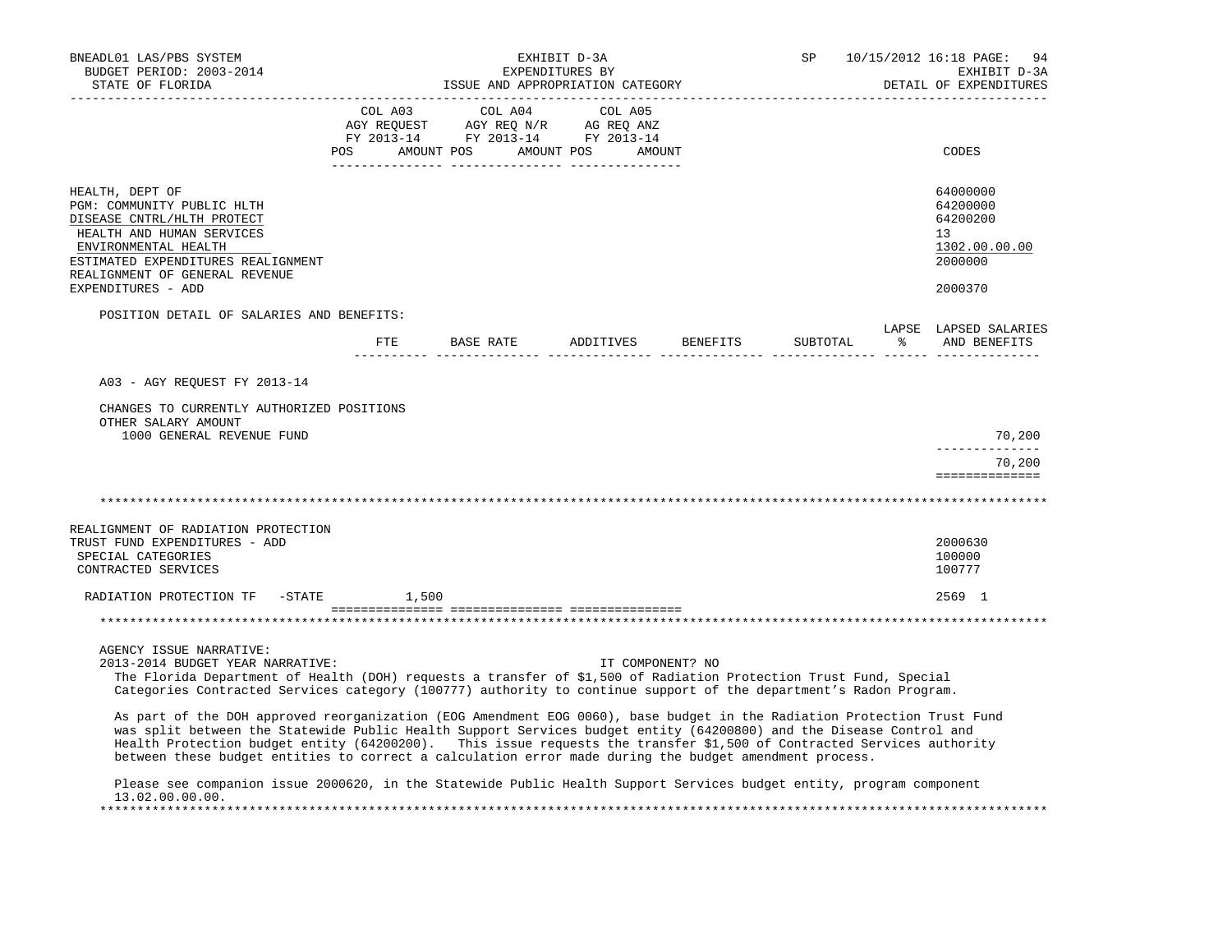| BNEADL01 LAS/PBS SYSTEM<br>BUDGET PERIOD: 2003-2014<br>STATE OF FLORIDA                                                                                                                       |                                                          | EXHIBIT D-3A<br>EXPENDITURES BY<br>ISSUE AND APPROPRIATION CATEGORY<br>_____________________________________                                                                                                                       | SP 10/15/2012 16:18 PAGE: 95<br>EXHIBIT D-3A<br>DETAIL OF EXPENDITURES |
|-----------------------------------------------------------------------------------------------------------------------------------------------------------------------------------------------|----------------------------------------------------------|------------------------------------------------------------------------------------------------------------------------------------------------------------------------------------------------------------------------------------|------------------------------------------------------------------------|
|                                                                                                                                                                                               |                                                          | COL A03 COL A04 COL A05<br>$\begin{tabular}{lllllll} \bf AGY & \bf REQUEST & \bf AGY & \bf REQ & \bf N/R & \bf AG & \bf REQ & \bf ANZ \\ \end{tabular}$<br>FY 2013-14 FY 2013-14 FY 2013-14<br>POS AMOUNT POS AMOUNT POS<br>AMOUNT | <b>CODES</b>                                                           |
| HEALTH, DEPT OF<br>PGM: COMMUNITY PUBLIC HLTH<br>DISEASE CNTRL/HLTH PROTECT<br>HEALTH AND HUMAN SERVICES<br>ENVIRONMENTAL HEALTH<br>NONRECURRING EXPENDITURES<br>REORGANIZATION AUTHORIZED IN |                                                          |                                                                                                                                                                                                                                    | 64000000<br>64200000<br>64200200<br>13<br>1302.00.00.00<br>2100000     |
| CHAPTER 2012-184, LOF, - HB 1263<br>SPECIAL CATEGORIES<br>CONTRACTED SERVICES                                                                                                                 |                                                          |                                                                                                                                                                                                                                    | 210H000<br>100000<br>100777                                            |
| GENERAL REVENUE FUND -STATE 1,500,000-                                                                                                                                                        |                                                          |                                                                                                                                                                                                                                    | 1000 1                                                                 |
| ANNUALIZATION OF ADMINISTERED<br>FUNDS APPROPRIATIONS<br>STATE HEALTH INSURANCE ADJUSTMENT<br>FOR FY 2012-13 - 10 MONTHS<br><b>ANNUALIZATION</b><br>SALARIES AND BENEFITS                     |                                                          |                                                                                                                                                                                                                                    | 26A0000<br>26A1830<br>010000                                           |
| GENERAL REVENUE FUND                                                                                                                                                                          | $-STATE$ 7,690<br>$-MATCH$<br>5,640<br>_________________ |                                                                                                                                                                                                                                    | 1000 1<br>1000 2                                                       |
| TOTAL GENERAL REVENUE FUND                                                                                                                                                                    | 13,330                                                   |                                                                                                                                                                                                                                    | 1000                                                                   |
| ADMINISTRATIVE TRUST FUND -STATE                                                                                                                                                              | 21,070                                                   |                                                                                                                                                                                                                                    | 2021 1                                                                 |
| FEDERAL GRANTS TRUST FUND -FEDERL                                                                                                                                                             | 14,400                                                   |                                                                                                                                                                                                                                    | 2261 3                                                                 |
| GRANTS AND DONATIONS TF<br>$-$ STATE                                                                                                                                                          | 16,935                                                   |                                                                                                                                                                                                                                    | 2339 1                                                                 |
| RADIATION PROTECTION TF<br>$-$ STATE<br>-MATCH                                                                                                                                                | 2,670<br>75                                              |                                                                                                                                                                                                                                    | 2569 1<br>2569 2                                                       |
| TOTAL RADIATION PROTECTION TF                                                                                                                                                                 | 2,745                                                    |                                                                                                                                                                                                                                    | 2569                                                                   |
| TOTAL APPRO                                                                                                                                                                                   | 68,480                                                   |                                                                                                                                                                                                                                    |                                                                        |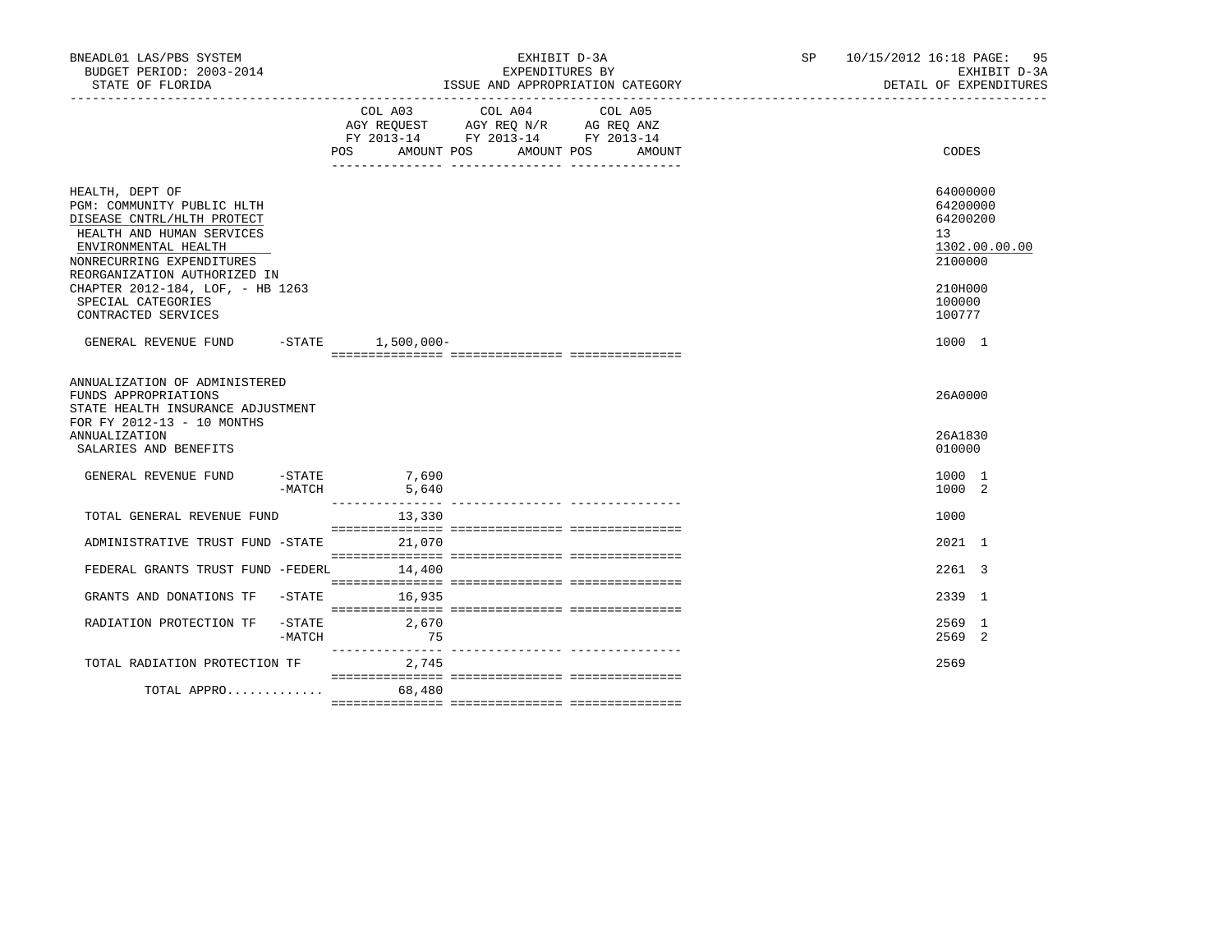| BNEADL01 LAS/PBS SYSTEM<br>BUDGET PERIOD: 2003-2014 | EXHIBIT D-3A<br>EXPENDITURES BY                                                                                                          | 10/15/2012 16:18 PAGE:<br>SP<br>96<br>EXHIBIT D-3A<br>DETAIL OF EXPENDITURES |
|-----------------------------------------------------|------------------------------------------------------------------------------------------------------------------------------------------|------------------------------------------------------------------------------|
|                                                     | STATE OF FLORIDA 1SSUE AND APPROPRIATION CATEGORY DETAIL OF EXPENDENTION CONTECTS OF THE SERIES OF THE SERIES<br>COL A03 COL A04 COL A05 |                                                                              |
|                                                     | AGY REQUEST AGY REQ N/R AG REQ ANZ<br>FY 2013-14 FY 2013-14 FY 2013-14                                                                   |                                                                              |
|                                                     | AMOUNT POS<br>AMOUNT POS<br>POS<br>AMOUNT                                                                                                | CODES                                                                        |
|                                                     |                                                                                                                                          |                                                                              |
| HEALTH, DEPT OF                                     |                                                                                                                                          | 64000000                                                                     |
| PGM: COMMUNITY PUBLIC HLTH                          |                                                                                                                                          | 64200000                                                                     |
| DISEASE CNTRL/HLTH PROTECT                          |                                                                                                                                          | 64200200                                                                     |
| HEALTH AND HUMAN SERVICES                           |                                                                                                                                          | 13                                                                           |
| ENVIRONMENTAL HEALTH                                |                                                                                                                                          | 1302.00.00.00                                                                |
| STATE FUNDING REDUCTIONS                            |                                                                                                                                          | 3300000                                                                      |
| DELETE UNFUNDED BUDGET                              |                                                                                                                                          | 3300010                                                                      |
| SPECIAL CATEGORIES                                  |                                                                                                                                          | 100000                                                                       |
| SUPER ACT REIMBURSEMENT                             |                                                                                                                                          | 109100                                                                       |
| GRANTS AND DONATIONS TF -STATE 534,775-             |                                                                                                                                          | 2339 1                                                                       |
|                                                     |                                                                                                                                          |                                                                              |
| AGENCY ISSUE NARRATIVE:                             |                                                                                                                                          |                                                                              |
| 2013-2014 BUDGET YEAR NARRATIVE:                    | IT COMPONENT? NO                                                                                                                         |                                                                              |
|                                                     | The Department of Health (DOH) requests the deletion of \$534,775 unfunded Grants and Donations Trust Fund budget                        |                                                                              |
|                                                     | authority in the State Underground Petroleum Environmental Response (SUPER) Act Reimbursement special category.                          |                                                                              |
|                                                     | The DOH currently contracts with the Department of Environmental Protection (DEP) for reimbursement of the testing                       |                                                                              |
|                                                     | performed by the county health departments. DEP reimburses the DOH. The department uses the 050329 category                              |                                                                              |
|                                                     | Contributions to County Health Departments, Grants and Donations Trust Fund within the Environmental Health program at                   |                                                                              |
|                                                     | Central Office to reimburse the county health departments; therefore the SUPER Act special category 109100 is no longer                  |                                                                              |
| utilized.                                           |                                                                                                                                          |                                                                              |
|                                                     |                                                                                                                                          |                                                                              |
| TOTAL: ENVIRONMENTAL HEALTH                         |                                                                                                                                          | 1302.00.00.00                                                                |
| BY FUND TYPE                                        |                                                                                                                                          |                                                                              |
| GENERAL REVENUE FUND                                | 2,276,896                                                                                                                                | 1000                                                                         |
| TRUST FUNDS                                         | 8,721,192                                                                                                                                | 2000                                                                         |
| TOTAL POSITIONS $114.00$                            |                                                                                                                                          |                                                                              |
| TOTAL PROG COMP 10,998,088                          |                                                                                                                                          |                                                                              |
| TOTAL SALARY RATE 5,621,524                         |                                                                                                                                          |                                                                              |

=============== =============== ===============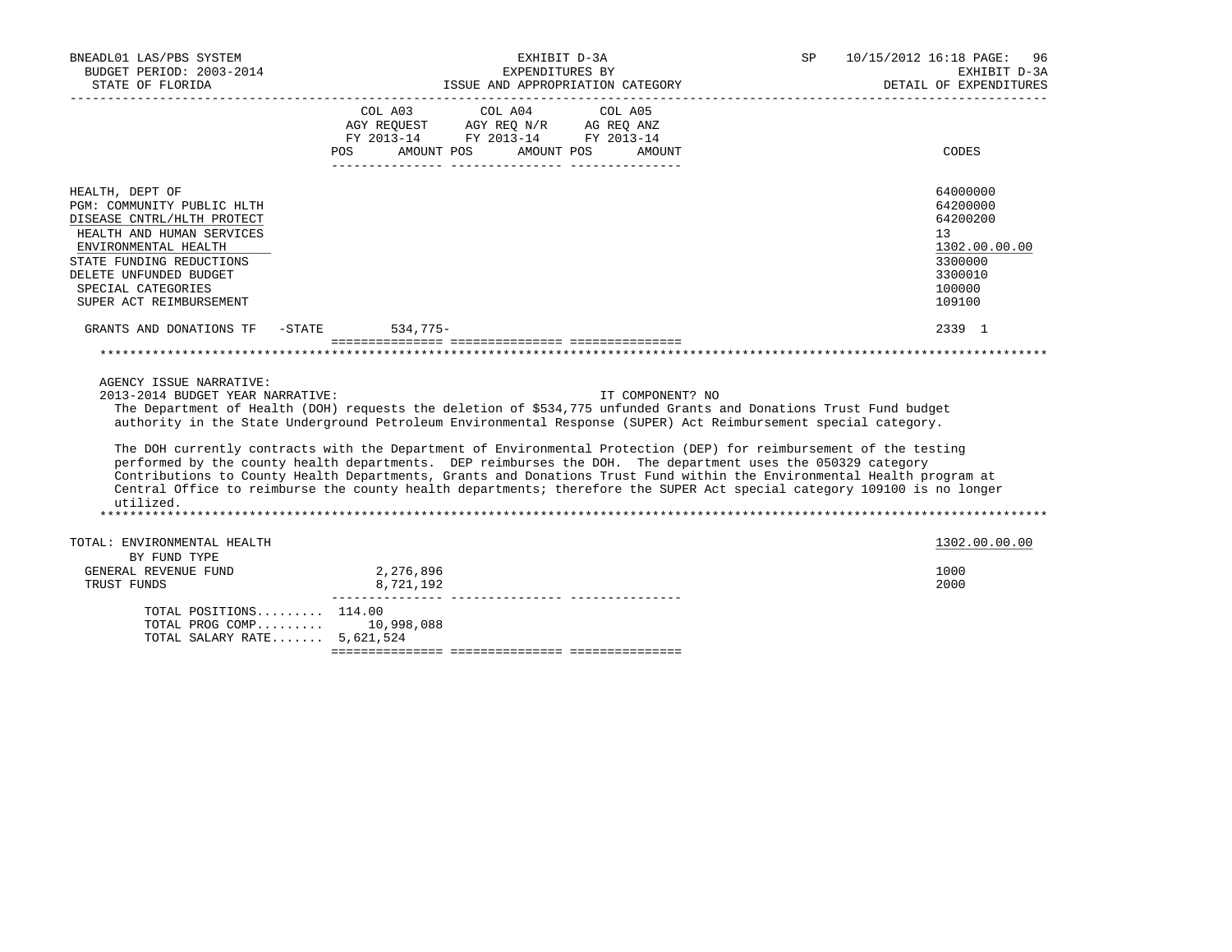| BNEADL01 LAS/PBS SYSTEM<br>BUDGET PERIOD: 2003-2014<br>STATE OF FLORIDA                                                                                                                                                                    |                               | EXHIBIT D-3A<br>EXPENDITURES BY<br>ISSUE AND APPROPRIATION CATEGORY                                                                                                                                                                                                   | SP | 10/15/2012 16:18 PAGE: 97<br>EXHIBIT D-3A<br>DETAIL OF EXPENDITURES |
|--------------------------------------------------------------------------------------------------------------------------------------------------------------------------------------------------------------------------------------------|-------------------------------|-----------------------------------------------------------------------------------------------------------------------------------------------------------------------------------------------------------------------------------------------------------------------|----|---------------------------------------------------------------------|
|                                                                                                                                                                                                                                            |                               | COL A03 COL A04 COL A05<br>$\begin{tabular}{lllllllll} \bf AGY \,\,\, REQUEST \,\,\, & \bf AGY \,\, REQ \,\, N/R & \,\, AC \,\, REQ \,\, ANZ \\ \bf FY \,\, 2013-14 & \bf FY \,\, 2013-14 & \bf FY \,\, 2013-14 \\ \end{tabular}$<br>POS AMOUNT POS AMOUNT POS AMOUNT |    | CODES                                                               |
| HEALTH, DEPT OF<br>PGM: COMMUNITY PUBLIC HLTH<br>DISEASE CNTRL/HLTH PROTECT<br>HEALTH AND HUMAN SERVICES<br>COUNTY HEALTH DEPARTMENTS<br>ESTIMATED EXPENDITURES<br>IMPLEMENTATION OF REORGANIZATION<br>AUTHORIZED IN CHAPTER 2012-184, LOF |                               |                                                                                                                                                                                                                                                                       |    | 64000000<br>64200000<br>64200200<br>13<br>1306.00.00.00<br>1000000  |
| $-$ HB 1263<br>AID TO LOCAL GOVERNMENTS<br>G/A-AIDS PATIENT CARE                                                                                                                                                                           |                               |                                                                                                                                                                                                                                                                       |    | 100H000<br>050000<br>050026                                         |
| GENERAL REVENUE FUND                                                                                                                                                                                                                       | -MATCH 7,903,792              |                                                                                                                                                                                                                                                                       |    | 1000 2                                                              |
| CONTR TO COUNTY HLTH UNITS                                                                                                                                                                                                                 |                               |                                                                                                                                                                                                                                                                       |    | 050329                                                              |
| $-STATE$<br>GENERAL REVENUE FUND                                                                                                                                                                                                           | 9,663,115<br>-MATCH 4,999,708 |                                                                                                                                                                                                                                                                       |    | 1000 1<br>1000 2                                                    |
| TOTAL GENERAL REVENUE FUND                                                                                                                                                                                                                 | 14,662,823                    |                                                                                                                                                                                                                                                                       |    | 1000                                                                |
| ADMINISTRATIVE TRUST FUND -STATE 427,426                                                                                                                                                                                                   |                               |                                                                                                                                                                                                                                                                       |    | 2021 1                                                              |
| GRANTS AND DONATIONS TF -STATE 2,194,571                                                                                                                                                                                                   |                               |                                                                                                                                                                                                                                                                       |    | 2339 1                                                              |
| TOTAL APPRO 17,284,820                                                                                                                                                                                                                     |                               |                                                                                                                                                                                                                                                                       |    |                                                                     |
| TOTAL: IMPLEMENTATION OF REORGANIZATION<br>AUTHORIZED IN CHAPTER 2012-184, LOF<br>- HB 1263                                                                                                                                                |                               |                                                                                                                                                                                                                                                                       |    | 100H000                                                             |
| TOTAL ISSUE 25, 188, 612                                                                                                                                                                                                                   |                               |                                                                                                                                                                                                                                                                       |    |                                                                     |
| TOTAL: COUNTY HEALTH DEPARTMENTS<br>BY FUND TYPE                                                                                                                                                                                           |                               |                                                                                                                                                                                                                                                                       |    | 1306.00.00.00                                                       |
| GENERAL REVENUE FUND<br>TRUST FUNDS                                                                                                                                                                                                        | 22,566,615<br>2,621,997       |                                                                                                                                                                                                                                                                       |    | 1000<br>2000                                                        |
| TOTAL PROG COMP                                                                                                                                                                                                                            | 25,188,612                    |                                                                                                                                                                                                                                                                       |    |                                                                     |
| TOTAL: DISEASE CNTRL/HLTH PROTECT<br>BY FUND TYPE                                                                                                                                                                                          |                               |                                                                                                                                                                                                                                                                       |    | 64200200                                                            |
| GENERAL REVENUE FUND<br>TRUST FUNDS                                                                                                                                                                                                        | 54,862,341<br>88,653,507      |                                                                                                                                                                                                                                                                       |    | 1000<br>2000                                                        |
| TOTAL POSITIONS $492.50$<br>TOTAL BUREAU 143,515,848<br>TOTAL SALARY RATE 20,637,092                                                                                                                                                       |                               |                                                                                                                                                                                                                                                                       |    |                                                                     |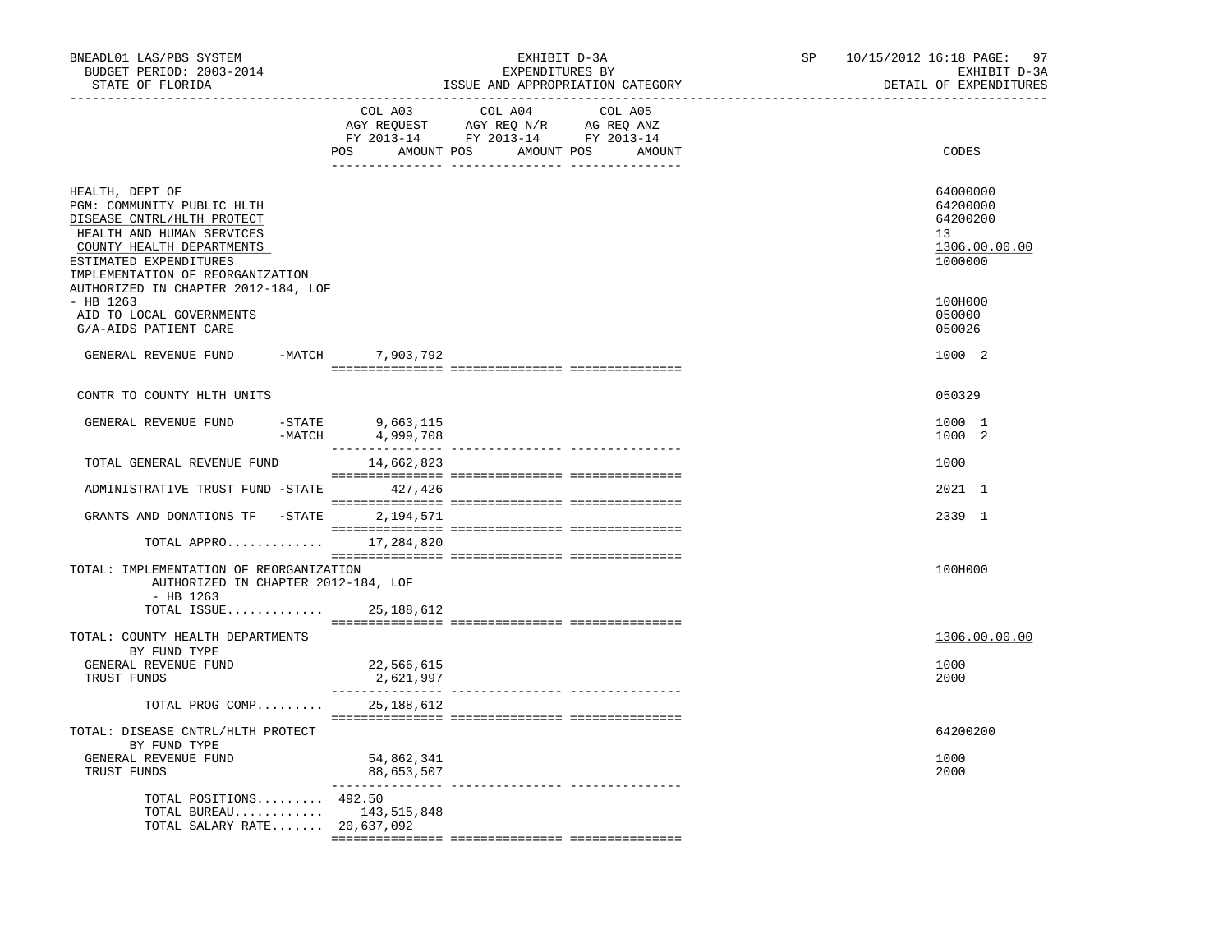| BNEADL01 LAS/PBS SYSTEM<br>BUDGET PERIOD: 2003-2014<br>STATE OF FLORIDA<br>------------------                                                                                                     | EXHIBIT D-3A<br>EXPENDITURES BY<br>ISSUE AND APPROPRIATION CATEGORY                                                                                                                                                                                                                                                                                                                                                                 | 10/15/2012 16:18 PAGE:<br>98<br>SP<br>EXHIBIT D-3A<br>DETAIL OF EXPENDITURES |
|---------------------------------------------------------------------------------------------------------------------------------------------------------------------------------------------------|-------------------------------------------------------------------------------------------------------------------------------------------------------------------------------------------------------------------------------------------------------------------------------------------------------------------------------------------------------------------------------------------------------------------------------------|------------------------------------------------------------------------------|
|                                                                                                                                                                                                   | COL A03 COL A04<br>COL A05<br>AGY REQUEST AGY REQ N/R AG REQ ANZ<br>FY 2013-14 FY 2013-14 FY 2013-14<br>POS<br>AMOUNT POS AMOUNT POS<br>AMOUNT                                                                                                                                                                                                                                                                                      | CODES                                                                        |
| HEALTH, DEPT OF<br>PGM: COMMUNITY PUBLIC HLTH<br>FAMILY HLTH OUTPATNT/NUTRN<br>HEALTH AND HUMAN SERVICES<br>HEALTH SVCS/INDIVIDUALS<br>ESTIMATED EXPENDITURES<br>IMPLEMENTATION OF REORGANIZATION |                                                                                                                                                                                                                                                                                                                                                                                                                                     | 64000000<br>64200000<br>64200300<br>13<br>1301.00.00.00<br>1000000           |
| AUTHORIZED IN CHAPTER 2012-184, LOF<br>$-$ HB 1263<br>SALARY RATE<br>SALARY RATE 9,309,494-                                                                                                       |                                                                                                                                                                                                                                                                                                                                                                                                                                     | 100H000<br>000000                                                            |
| SALARIES AND BENEFITS                                                                                                                                                                             |                                                                                                                                                                                                                                                                                                                                                                                                                                     | 010000                                                                       |
| GENERAL REVENUE FUND<br>$-MATCH$                                                                                                                                                                  | $-STATE$ 1, 133, 627-<br>760,595-                                                                                                                                                                                                                                                                                                                                                                                                   | 1000 1<br>1000 2                                                             |
| TOTAL GENERAL REVENUE FUND                                                                                                                                                                        | 1,894,222-                                                                                                                                                                                                                                                                                                                                                                                                                          | 1000                                                                         |
| RAPE CRISIS PROGRAM TF - STATE                                                                                                                                                                    | $85.761 -$                                                                                                                                                                                                                                                                                                                                                                                                                          | 2089 1                                                                       |
| EPILEPSY SERVICES TF                                                                                                                                                                              | $-STATE$<br>$62, 355 -$                                                                                                                                                                                                                                                                                                                                                                                                             | 2197 1                                                                       |
| FEDERAL GRANTS TRUST FUND -FEDERL                                                                                                                                                                 | $8,025,737-$                                                                                                                                                                                                                                                                                                                                                                                                                        | 2261 3                                                                       |
| MAT/CH HLTH BLOCK GRANT TF-FEDERL 1,119,961-                                                                                                                                                      |                                                                                                                                                                                                                                                                                                                                                                                                                                     | 2475 3                                                                       |
| PREVENT HLTH SVCS BL GR TF-FEDERL 519, 172-                                                                                                                                                       |                                                                                                                                                                                                                                                                                                                                                                                                                                     | 2539 3                                                                       |
| TOTAL POSITIONS 202.50-<br>TOTAL APPRO $11,707,208-$                                                                                                                                              | $\begin{minipage}{0.03\textwidth} \begin{tabular}{l} \textbf{1} & \textbf{2} & \textbf{3} & \textbf{4} & \textbf{5} & \textbf{5} & \textbf{6} & \textbf{6} & \textbf{7} & \textbf{8} & \textbf{9} & \textbf{9} & \textbf{1} & \textbf{1} & \textbf{1} & \textbf{1} & \textbf{1} & \textbf{1} & \textbf{1} & \textbf{1} & \textbf{1} & \textbf{1} & \textbf{1} & \textbf{1} & \textbf{1} & \textbf{1} & \textbf{1} & \textbf{1} & \$ |                                                                              |
| OTHER PERSONAL SERVICES                                                                                                                                                                           |                                                                                                                                                                                                                                                                                                                                                                                                                                     | 030000                                                                       |
| FEDERAL GRANTS TRUST FUND -FEDERL<br>GRANTS AND DONATIONS TF -STATE<br>MAT/CH HLTH BLOCK GRANT TF-FEDERL<br>PREVENT HLTH SVCS BL GR TF-FEDERL                                                     | $752,570-$<br>63,220-<br>132,326-<br>$61, 332-$                                                                                                                                                                                                                                                                                                                                                                                     | 2261 3<br>2339 1<br>2475 3<br>2539 3                                         |
| TOTAL APPRO                                                                                                                                                                                       | 1,009,448-                                                                                                                                                                                                                                                                                                                                                                                                                          |                                                                              |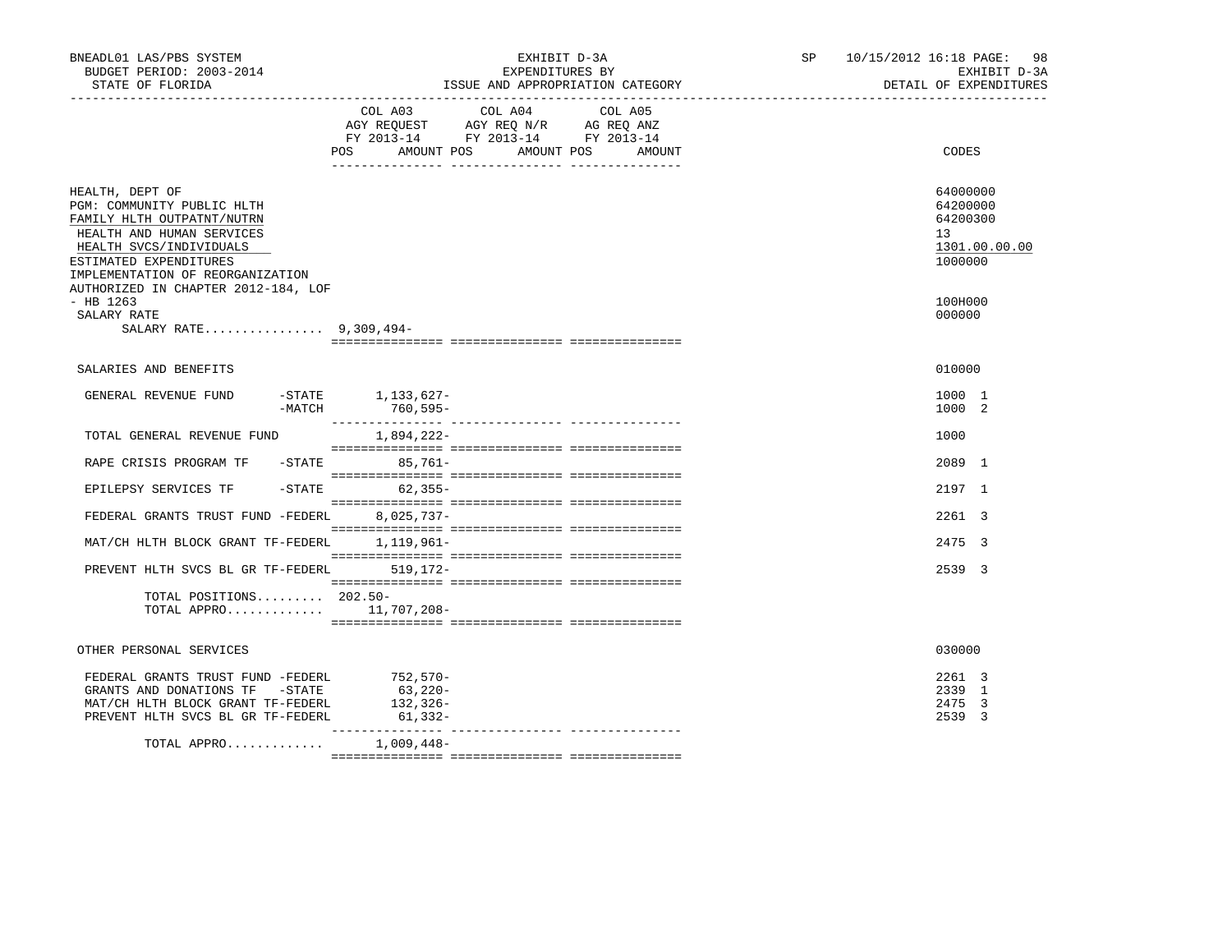| BNEADL01 LAS/PBS SYSTEM<br>BUDGET PERIOD: 2003-2014<br>STATE OF FLORIDA                                                                                                                                                                  |           |                                                                                                                       | EXHIBIT D-3A<br>EXPENDITURES BY | ISSUE AND APPROPRIATION CATEGORY | SP 10/15/2012 16:18 PAGE:<br>99<br>EXHIBIT D-3A<br>DETAIL OF EXPENDITURES |
|------------------------------------------------------------------------------------------------------------------------------------------------------------------------------------------------------------------------------------------|-----------|-----------------------------------------------------------------------------------------------------------------------|---------------------------------|----------------------------------|---------------------------------------------------------------------------|
|                                                                                                                                                                                                                                          |           | COL A03<br>AGY REQUEST AGY REQ N/R AG REQ ANZ<br>FY 2013-14 FY 2013-14 FY 2013-14<br>POS AMOUNT POS AMOUNT POS AMOUNT | COL A04                         | COL A05                          | CODES                                                                     |
| HEALTH, DEPT OF<br>PGM: COMMUNITY PUBLIC HLTH<br>FAMILY HLTH OUTPATNT/NUTRN<br>HEALTH AND HUMAN SERVICES<br>HEALTH SVCS/INDIVIDUALS<br>ESTIMATED EXPENDITURES<br>IMPLEMENTATION OF REORGANIZATION<br>AUTHORIZED IN CHAPTER 2012-184, LOF |           |                                                                                                                       |                                 |                                  | 64000000<br>64200000<br>64200300<br>13<br>1301.00.00.00<br>1000000        |
| $-$ HB 1263<br><b>EXPENSES</b>                                                                                                                                                                                                           |           |                                                                                                                       |                                 |                                  | 100H000<br>040000                                                         |
| GENERAL REVENUE FUND                                                                                                                                                                                                                     | $-MATCH$  | -STATE 135,972-<br>19,600-                                                                                            |                                 |                                  | 1000 1<br>1000 2                                                          |
| TOTAL GENERAL REVENUE FUND                                                                                                                                                                                                               |           | 155,572-                                                                                                              |                                 |                                  | 1000                                                                      |
| ADMINISTRATIVE TRUST FUND -STATE 10,237-                                                                                                                                                                                                 |           |                                                                                                                       |                                 |                                  | 2021 1                                                                    |
| RAPE CRISIS PROGRAM TF                                                                                                                                                                                                                   |           | $-$ STATE $11.379-$                                                                                                   |                                 |                                  | 2089 1                                                                    |
| EPILEPSY SERVICES TF                                                                                                                                                                                                                     |           | $-STATE$ 31,044-                                                                                                      |                                 |                                  | 2197 1                                                                    |
| FEDERAL GRANTS TRUST FUND -FEDERL 2,897,784-                                                                                                                                                                                             |           |                                                                                                                       |                                 |                                  | 2261 3                                                                    |
| GRANTS AND DONATIONS TF                                                                                                                                                                                                                  |           | $-STATE$ 21,410-                                                                                                      |                                 |                                  | 2339 1                                                                    |
| MAT/CH HLTH BLOCK GRANT TF-FEDERL                                                                                                                                                                                                        |           | 447,752-                                                                                                              |                                 |                                  | 2475 3                                                                    |
| PREVENT HLTH SVCS BL GR TF-FEDERL 292,504-                                                                                                                                                                                               |           |                                                                                                                       |                                 |                                  | 2539 3                                                                    |
| TOTAL APPRO                                                                                                                                                                                                                              |           | 3,867,682-                                                                                                            |                                 |                                  |                                                                           |
| AID TO LOCAL GOVERNMENTS<br>G/A-FAMILY PLANNING SVCS                                                                                                                                                                                     |           |                                                                                                                       |                                 |                                  | 050000<br>050001                                                          |
| GENERAL REVENUE FUND -STATE<br>FEDERAL GRANTS TRUST FUND -FEDERL 1,067,783-                                                                                                                                                              |           | 186,251-                                                                                                              |                                 |                                  | 1000 1<br>2261 3                                                          |
| TOTAL APPRO                                                                                                                                                                                                                              |           | 1,254,034-                                                                                                            |                                 |                                  |                                                                           |
| G/A-EPILEPSY SERVICES                                                                                                                                                                                                                    |           |                                                                                                                       |                                 |                                  | 050082                                                                    |
| GENERAL REVENUE FUND -STATE 2,107,152-<br>EPILEPSY SERVICES TF                                                                                                                                                                           | $-$ STATE | 1,427,831-                                                                                                            |                                 |                                  | 1000 1<br>2197 1                                                          |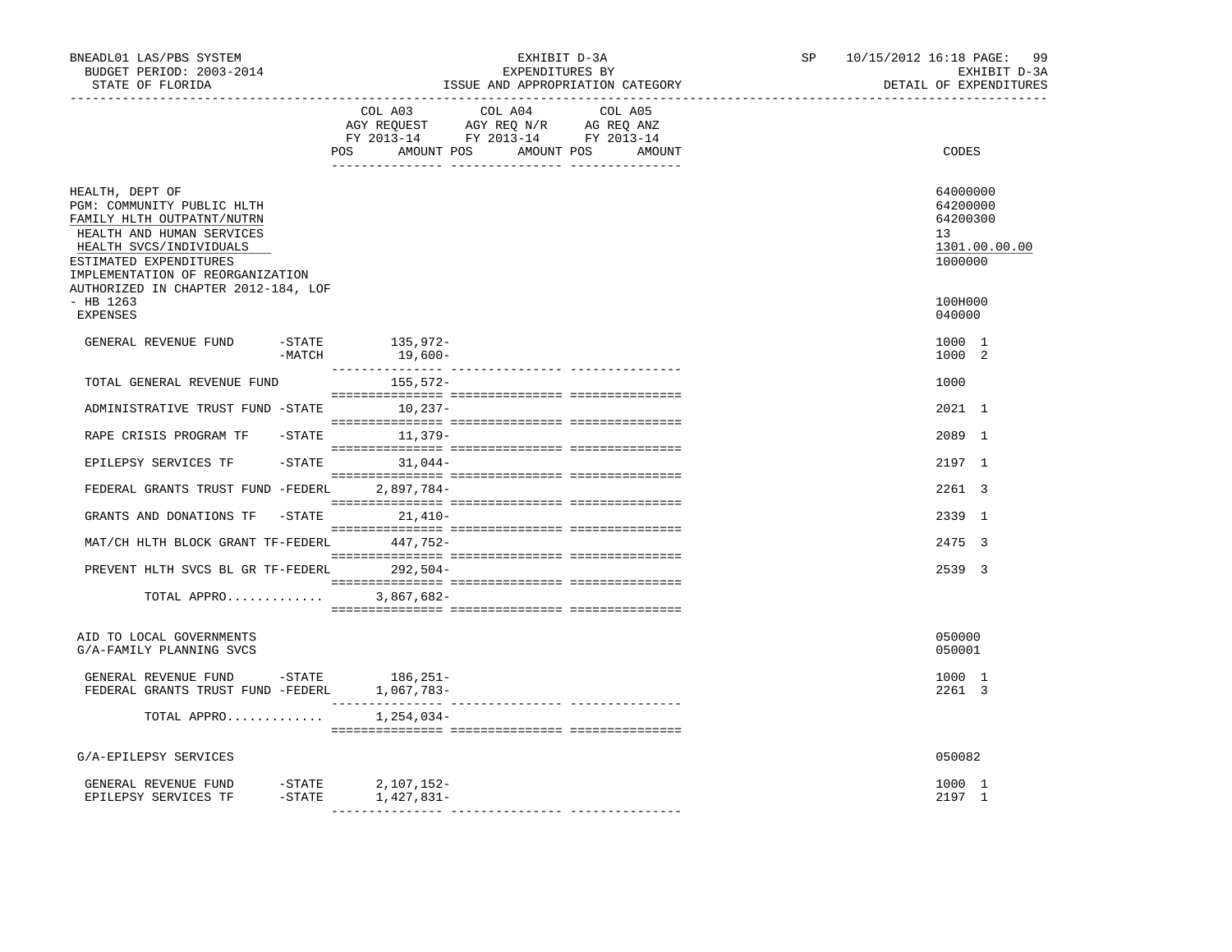| BNEADL01 LAS/PBS SYSTEM<br>BUDGET PERIOD: 2003-2014<br>STATE OF FLORIDA                                                                                                                           | EXHIBIT D-3A<br>EXPENDITURES BY<br>ISSUE AND APPROPRIATION CATEGORY                                                                                                                                                                                                  | 10/15/2012 16:18 PAGE: 100<br>SP<br>EXHIBIT D-3A<br>DETAIL OF EXPENDITURES |
|---------------------------------------------------------------------------------------------------------------------------------------------------------------------------------------------------|----------------------------------------------------------------------------------------------------------------------------------------------------------------------------------------------------------------------------------------------------------------------|----------------------------------------------------------------------------|
|                                                                                                                                                                                                   | COL A03<br>COL A04<br>COL A05<br>$\begin{tabular}{lllllll} \bf AGY \,\, REQUEST \,\, & \bf AGY \,\, REQ \,\, N/R & \bf AG \,\, REQ \,\, ANZ \\ \bf FY \,\, 2013-14 & \bf FY \,\, 2013-14 & \bf FY \,\, 2013-14 \\ \end{tabular}$<br>POS AMOUNT POS AMOUNT POS AMOUNT | CODES                                                                      |
| HEALTH, DEPT OF<br>PGM: COMMUNITY PUBLIC HLTH<br>FAMILY HLTH OUTPATNT/NUTRN<br>HEALTH AND HUMAN SERVICES<br>HEALTH SVCS/INDIVIDUALS<br>ESTIMATED EXPENDITURES<br>IMPLEMENTATION OF REORGANIZATION |                                                                                                                                                                                                                                                                      | 64000000<br>64200000<br>64200300<br>13<br>1301.00.00.00<br>1000000         |
| AUTHORIZED IN CHAPTER 2012-184, LOF<br>$-$ HB 1263<br>AID TO LOCAL GOVERNMENTS<br>G/A-EPILEPSY SERVICES<br>TOTAL APPRO 3,534,983-                                                                 |                                                                                                                                                                                                                                                                      | 100H000<br>050000<br>050082                                                |
| G/A-FLUORIDATION PROJECT                                                                                                                                                                          |                                                                                                                                                                                                                                                                      | 050581                                                                     |
| PREVENT HLTH SVCS BL GR TF-FEDERL                                                                                                                                                                 | $150,000-$                                                                                                                                                                                                                                                           | 2539 3                                                                     |
| G/A-RURAL PRIMARY CARE                                                                                                                                                                            |                                                                                                                                                                                                                                                                      | 050583                                                                     |
| GENERAL REVENUE FUND                                                                                                                                                                              | $-$ STATE<br>$3,000,000-$                                                                                                                                                                                                                                            | 1000 1                                                                     |
| OPERATING CAPITAL OUTLAY                                                                                                                                                                          |                                                                                                                                                                                                                                                                      | 060000                                                                     |
| FEDERAL GRANTS TRUST FUND -FEDERL<br>MAT/CH HLTH BLOCK GRANT TF-FEDERL                                                                                                                            | $56,500-$<br>$25,000-$                                                                                                                                                                                                                                               | 2261 3<br>2475 3                                                           |
| TOTAL APPRO                                                                                                                                                                                       | $81,500-$                                                                                                                                                                                                                                                            |                                                                            |
| SPECIAL CATEGORIES<br>G/A-OUNCE OF PREVENTION                                                                                                                                                     |                                                                                                                                                                                                                                                                      | 100000<br>100402                                                           |
| WELFARE TRANSITION TF                                                                                                                                                                             | -FEDERL 1,900,000-                                                                                                                                                                                                                                                   | 2401 3                                                                     |
| CRISIS COUNSELING                                                                                                                                                                                 |                                                                                                                                                                                                                                                                      | 100766                                                                     |
| GENERAL REVENUE FUND                                                                                                                                                                              | $-$ STATE<br>$2,000,000-$                                                                                                                                                                                                                                            | 1000 1                                                                     |
| CONTRACTED SERVICES                                                                                                                                                                               |                                                                                                                                                                                                                                                                      | 100777                                                                     |
| GENERAL REVENUE FUND<br>$-$ STATE<br>$-MATCH$                                                                                                                                                     | $65, 127-$<br>$40,400-$                                                                                                                                                                                                                                              | 1000 1<br>1000 2                                                           |
| TOTAL GENERAL REVENUE FUND                                                                                                                                                                        | 105,527-                                                                                                                                                                                                                                                             | 1000                                                                       |
|                                                                                                                                                                                                   |                                                                                                                                                                                                                                                                      |                                                                            |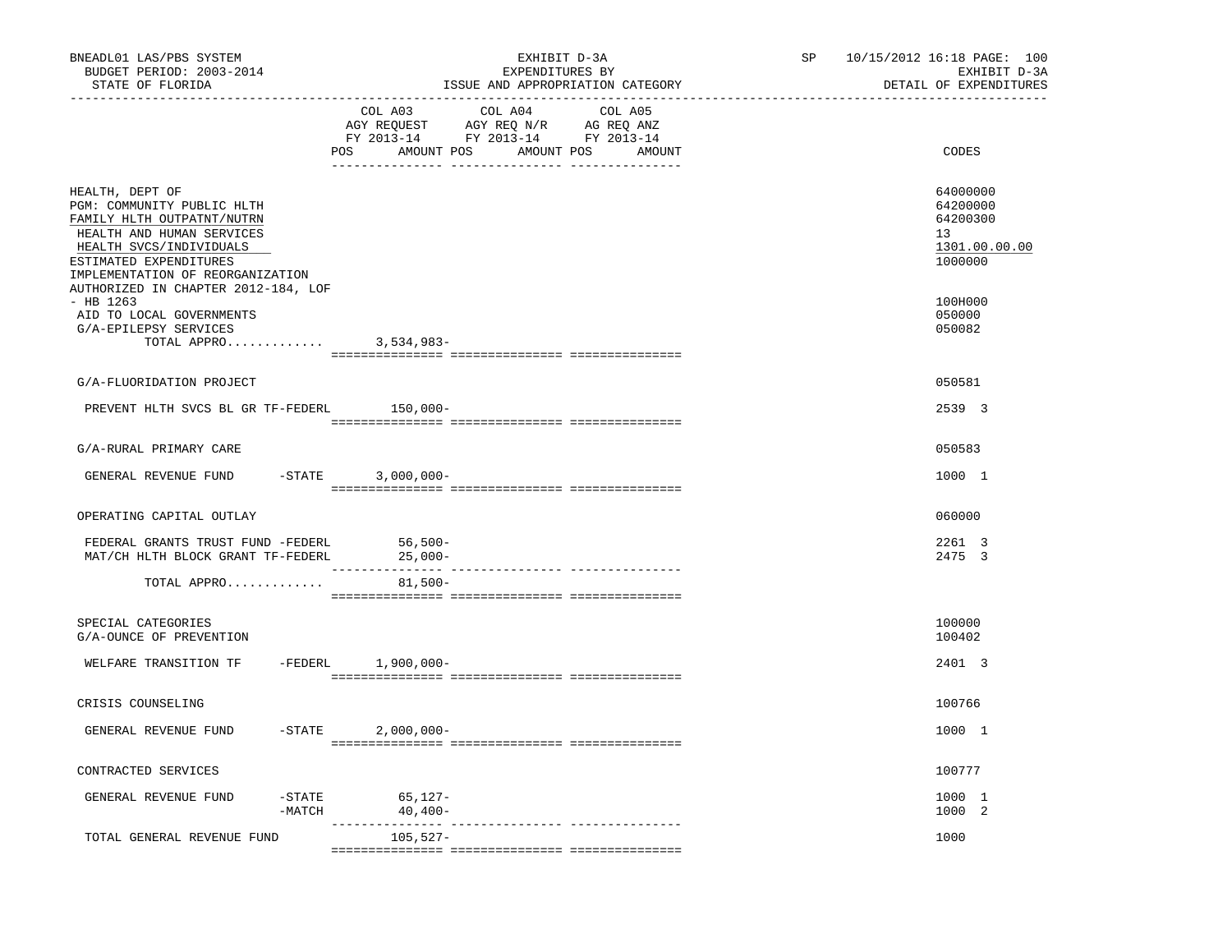| BNEADL01 LAS/PBS SYSTEM<br>BUDGET PERIOD: 2003-2014<br>STATE OF FLORIDA                                                                                                                           |                                           | EXPENDITURES BY | EXHIBIT D-3A<br>ISSUE AND APPROPRIATION CATEGORY | SP | 10/15/2012 16:18 PAGE: 101<br>EXHIBIT D-3A<br>DETAIL OF EXPENDITURES |
|---------------------------------------------------------------------------------------------------------------------------------------------------------------------------------------------------|-------------------------------------------|-----------------|--------------------------------------------------|----|----------------------------------------------------------------------|
|                                                                                                                                                                                                   | COL A03                                   | COL A04         | COL A05<br>POS AMOUNT POS AMOUNT POS AMOUNT      |    | CODES                                                                |
| HEALTH, DEPT OF<br>PGM: COMMUNITY PUBLIC HLTH<br>FAMILY HLTH OUTPATNT/NUTRN<br>HEALTH AND HUMAN SERVICES<br>HEALTH SVCS/INDIVIDUALS<br>ESTIMATED EXPENDITURES<br>IMPLEMENTATION OF REORGANIZATION |                                           |                 |                                                  |    | 64000000<br>64200000<br>64200300<br>13<br>1301.00.00.00<br>1000000   |
| AUTHORIZED IN CHAPTER 2012-184, LOF<br>$-$ HB 1263<br>SPECIAL CATEGORIES<br>CONTRACTED SERVICES                                                                                                   |                                           |                 |                                                  |    | 100H000<br>100000<br>100777                                          |
| RAPE CRISIS PROGRAM TF - STATE<br>FEDERAL GRANTS TRUST FUND -FEDERL 1,289,221-                                                                                                                    | $500 -$                                   |                 |                                                  |    | 2089 1<br>2261 3                                                     |
| GRANTS AND DONATIONS TF -STATE 5,740-                                                                                                                                                             |                                           |                 |                                                  |    | 2339 1                                                               |
| MAT/CH HLTH BLOCK GRANT TF-FEDERL 13,000-                                                                                                                                                         |                                           |                 |                                                  |    | 2475 3                                                               |
| PREVENT HLTH SVCS BL GR TF-FEDERL 305,500-                                                                                                                                                        |                                           |                 |                                                  |    | 2539 3                                                               |
| TOTAL APPRO $1,719,488-$                                                                                                                                                                          |                                           |                 |                                                  |    |                                                                      |
| G/A-CONTRACTED SERVICES                                                                                                                                                                           |                                           |                 |                                                  |    | 100778                                                               |
| GENERAL REVENUE FUND                                                                                                                                                                              | -STATE 4,609,325-<br>$-MATCH$<br>163,839- |                 |                                                  |    | 1000 1<br>1000 2                                                     |
| TOTAL GENERAL REVENUE FUND                                                                                                                                                                        | 4,773,164-                                |                 |                                                  |    | 1000                                                                 |
| ADMINISTRATIVE TRUST FUND -STATE 100,000-                                                                                                                                                         |                                           |                 |                                                  |    | 2021 1                                                               |
| RAPE CRISIS PROGRAM TF                                                                                                                                                                            | $-STATE$ 1,505,421-                       |                 |                                                  |    | 2089 1                                                               |
| FEDERAL GRANTS TRUST FUND -FEDERL 6,536,020-                                                                                                                                                      |                                           |                 |                                                  |    | 2261 3                                                               |
| MAT/CH HLTH BLOCK GRANT TF-FEDERL 2,075,773-                                                                                                                                                      |                                           |                 |                                                  |    | 2475 3                                                               |
| PREVENT HLTH SVCS BL GR TF-FEDERL 119,630-                                                                                                                                                        |                                           |                 |                                                  |    | 2539 3                                                               |
| TOTAL APPRO $15,110,008-$                                                                                                                                                                         |                                           |                 |                                                  |    |                                                                      |
| G/A-HEALTHY START COALTNS                                                                                                                                                                         |                                           |                 |                                                  |    | 100927                                                               |
| GENERAL REVENUE FUND -MATCH 10,979,615-<br>FEDERAL GRANTS TRUST FUND -FEDERL<br>MAT/CH HLTH BLOCK GRANT TF-FEDERL                                                                                 | 2,178,303-<br>6,542,389-                  |                 |                                                  |    | 1000 2<br>2261 3<br>2475 3                                           |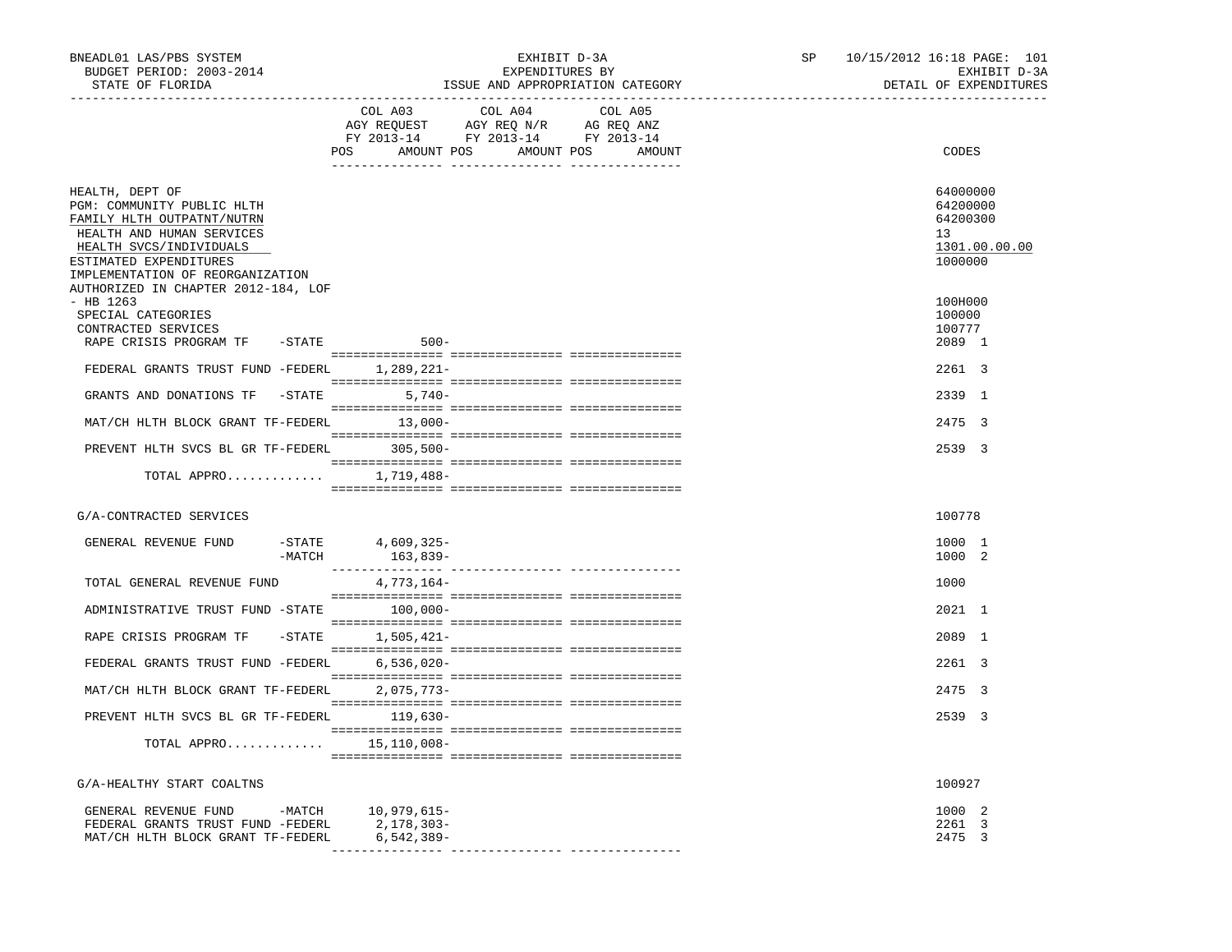| BNEADL01 LAS/PBS SYSTEM<br>BUDGET PERIOD: 2003-2014<br>STATE OF FLORIDA<br>________________________________                                                                                                                              | EXHIBIT D-3A<br>EXPENDITURES BY<br>ISSUE AND APPROPRIATION CATEGORY                                                                         | SP 10/15/2012 16:18 PAGE: 102 | EXHIBIT D-3A<br>DETAIL OF EXPENDITURES                             |
|------------------------------------------------------------------------------------------------------------------------------------------------------------------------------------------------------------------------------------------|---------------------------------------------------------------------------------------------------------------------------------------------|-------------------------------|--------------------------------------------------------------------|
|                                                                                                                                                                                                                                          | COL A03<br>COL A04<br>COL A05<br>AGY REQUEST AGY REQ N/R AG REQ ANZ<br>FY 2013-14 FY 2013-14 FY 2013-14<br>POS AMOUNT POS AMOUNT POS AMOUNT |                               | CODES                                                              |
| HEALTH, DEPT OF<br>PGM: COMMUNITY PUBLIC HLTH<br>FAMILY HLTH OUTPATNT/NUTRN<br>HEALTH AND HUMAN SERVICES<br>HEALTH SVCS/INDIVIDUALS<br>ESTIMATED EXPENDITURES<br>IMPLEMENTATION OF REORGANIZATION<br>AUTHORIZED IN CHAPTER 2012-184, LOF |                                                                                                                                             |                               | 64000000<br>64200000<br>64200300<br>13<br>1301.00.00.00<br>1000000 |
| - HB 1263<br>SPECIAL CATEGORIES<br>G/A-HEALTHY START COALTNS<br>TOTAL APPRO 19,700,307-                                                                                                                                                  |                                                                                                                                             |                               | 100H000<br>100000<br>100927                                        |
| HEALTH ED RISK REDUCT PROJ                                                                                                                                                                                                               |                                                                                                                                             |                               | 101505                                                             |
| PREVENT HLTH SVCS BL GR TF-FEDERL                                                                                                                                                                                                        | $12,686-$                                                                                                                                   |                               | 2539 3                                                             |
| HEALTHY START WAIVER                                                                                                                                                                                                                     |                                                                                                                                             |                               | 101563                                                             |
| GENERAL REVENUE FUND                                                                                                                                                                                                                     | -MATCH 15,171,241-                                                                                                                          |                               | 1000 2                                                             |
| FEDERAL GRANTS TRUST FUND -MATCH                                                                                                                                                                                                         | 782,567-<br>-RECPNT 22, 149, 503-                                                                                                           |                               | 2261 2<br>2261 9                                                   |
| TOTAL FEDERAL GRANTS TRUST FUND 22,932,070-                                                                                                                                                                                              |                                                                                                                                             |                               | 2261                                                               |
| TOTAL APPRO                                                                                                                                                                                                                              | 38,103,311-                                                                                                                                 |                               |                                                                    |
| G/A-FEDERAL NUTRITION PROG                                                                                                                                                                                                               |                                                                                                                                             |                               | 102220                                                             |
| FEDERAL GRANTS TRUST FUND -FEDERL 475,942,752-                                                                                                                                                                                           |                                                                                                                                             |                               | 2261 3                                                             |
| RISK MANAGEMENT INSURANCE                                                                                                                                                                                                                |                                                                                                                                             |                               | 103241                                                             |
| GENERAL REVENUE FUND -STATE<br>FEDERAL GRANTS TRUST FUND -FEDERL                                                                                                                                                                         | 64,865-<br>17,324-                                                                                                                          |                               | 1000 1<br>2261 3                                                   |
| TOTAL APPRO                                                                                                                                                                                                                              | 82,189-                                                                                                                                     |                               |                                                                    |
| LEASE/PURCHASE/EQUIPMENT                                                                                                                                                                                                                 |                                                                                                                                             |                               | 105281                                                             |
| FEDERAL GRANTS TRUST FUND -FEDERL<br>PREVENT HLTH SVCS BL GR TF-FEDERL                                                                                                                                                                   | 6,590-<br>1,526-                                                                                                                            |                               | 2261 3<br>2539 3                                                   |
|                                                                                                                                                                                                                                          |                                                                                                                                             |                               |                                                                    |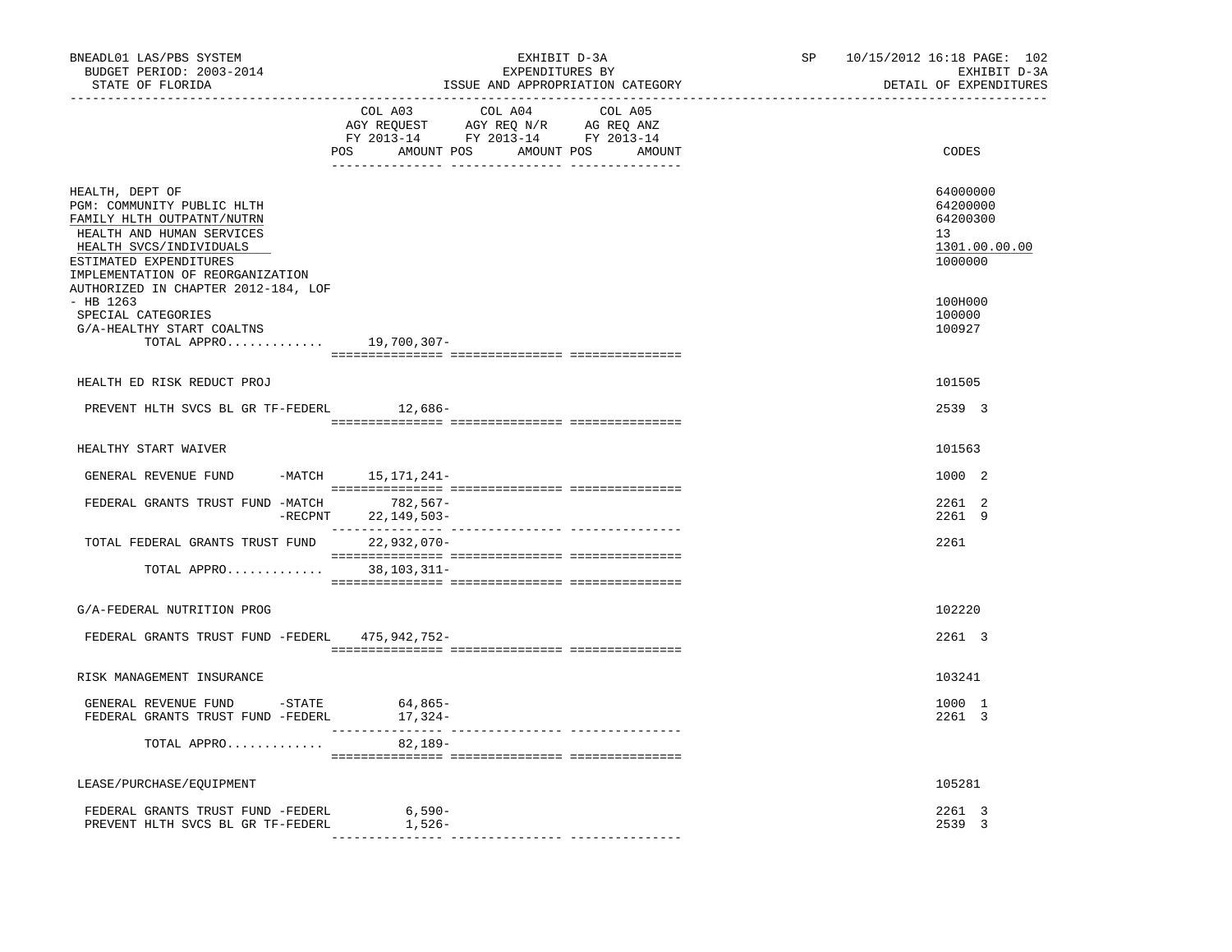| BNEADL01 LAS/PBS SYSTEM<br>BUDGET PERIOD: 2003-2014<br>STATE OF FLORIDA<br>____________________________________                                                                                   | EXHIBIT D-3A<br>EXPENDITURES BY<br>ISSUE AND APPROPRIATION CATEGORY<br>____________________________________                                    | 10/15/2012 16:18 PAGE: 103<br>SP<br>EXHIBIT D-3A<br>DETAIL OF EXPENDITURES      |
|---------------------------------------------------------------------------------------------------------------------------------------------------------------------------------------------------|------------------------------------------------------------------------------------------------------------------------------------------------|---------------------------------------------------------------------------------|
|                                                                                                                                                                                                   | COL A03 COL A04<br>COL A05<br>AGY REQUEST AGY REQ N/R AG REQ ANZ<br>FY 2013-14 FY 2013-14 FY 2013-14<br>POS AMOUNT POS<br>AMOUNT POS<br>AMOUNT | CODES                                                                           |
| HEALTH, DEPT OF<br>PGM: COMMUNITY PUBLIC HLTH<br>FAMILY HLTH OUTPATNT/NUTRN<br>HEALTH AND HUMAN SERVICES<br>HEALTH SVCS/INDIVIDUALS<br>ESTIMATED EXPENDITURES<br>IMPLEMENTATION OF REORGANIZATION |                                                                                                                                                | 64000000<br>64200000<br>64200300<br>13 <sup>°</sup><br>1301.00.00.00<br>1000000 |
| AUTHORIZED IN CHAPTER 2012-184, LOF<br>$-$ HB 1263<br>SPECIAL CATEGORIES<br>LEASE/PURCHASE/EQUIPMENT<br>TOTAL APPRO                                                                               | $8,116-$                                                                                                                                       | 100H000<br>100000<br>105281                                                     |
| TR/DMS/HR SVCS/STW CONTRCT                                                                                                                                                                        |                                                                                                                                                | 107040                                                                          |
| GENERAL REVENUE FUND                                                                                                                                                                              | -STATE 13,545-<br>-MATCH<br>4,275-                                                                                                             | 1000 1<br>1000 2                                                                |
| TOTAL GENERAL REVENUE FUND                                                                                                                                                                        | 17,820-                                                                                                                                        | 1000                                                                            |
| RAPE CRISIS PROGRAM TF -STATE 688-                                                                                                                                                                |                                                                                                                                                | 2089 1                                                                          |
| FEDERAL GRANTS TRUST FUND -FEDERL 58,125-                                                                                                                                                         |                                                                                                                                                | 2261 3                                                                          |
| MAT/CH HLTH BLOCK GRANT TF-FEDERL 7,753-                                                                                                                                                          |                                                                                                                                                | 2475 3                                                                          |
| PREVENT HLTH SVCS BL GR TF-FEDERL 2,458-                                                                                                                                                          |                                                                                                                                                | 2539 3                                                                          |
| TOTAL APPRO 86,844-                                                                                                                                                                               |                                                                                                                                                |                                                                                 |
| <b>OUALIFIED EXPENDITURE</b><br>WIC DATA SYSTEM                                                                                                                                                   |                                                                                                                                                | 200000<br>200140                                                                |
| FEDERAL GRANTS TRUST FUND -FEDERL 3,932,141-                                                                                                                                                      |                                                                                                                                                | 2261 3                                                                          |
| TOTAL: IMPLEMENTATION OF REORGANIZATION<br>AUTHORIZED IN CHAPTER 2012-184, LOF<br>$-$ HB 1263<br>TOTAL POSITIONS 202.50-<br>TOTAL ISSUE 583,202,697-<br>TOTAL SALARY RATE 9,309,494-              |                                                                                                                                                | 100H000                                                                         |
|                                                                                                                                                                                                   |                                                                                                                                                |                                                                                 |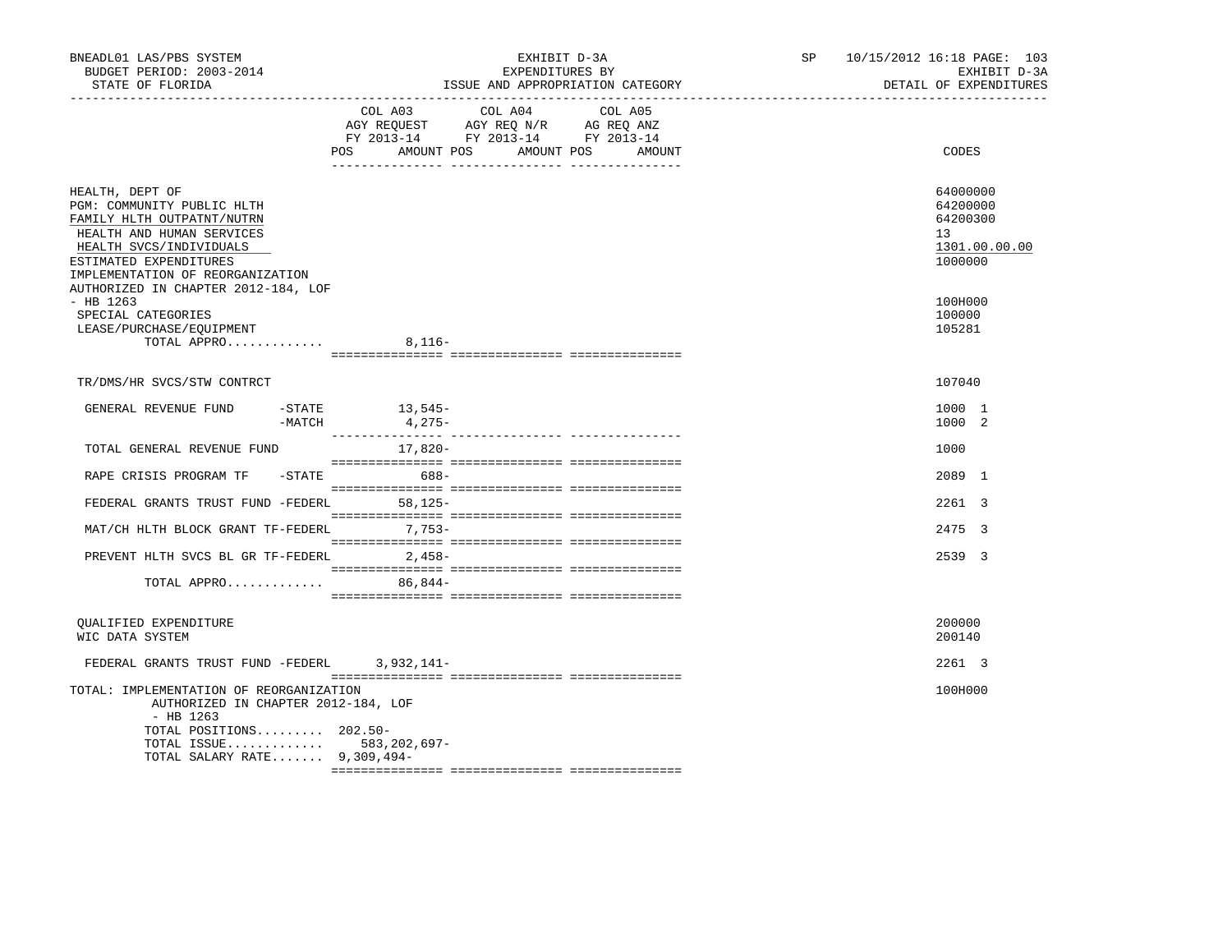| BNEADL01 LAS/PBS SYSTEM<br>BUDGET PERIOD: 2003-2014                                                                                                                                                                                          |                                                                                                                                                                                                                                                                                                             | EXHIBIT D-3A<br>EXPENDITURES BY  | SP | 10/15/2012 16:18 PAGE: 104<br>EXHIBIT D-3A                                              |
|----------------------------------------------------------------------------------------------------------------------------------------------------------------------------------------------------------------------------------------------|-------------------------------------------------------------------------------------------------------------------------------------------------------------------------------------------------------------------------------------------------------------------------------------------------------------|----------------------------------|----|-----------------------------------------------------------------------------------------|
| STATE OF FLORIDA<br>____________________________                                                                                                                                                                                             | ----------------------                                                                                                                                                                                                                                                                                      | ISSUE AND APPROPRIATION CATEGORY |    | DETAIL OF EXPENDITURES                                                                  |
|                                                                                                                                                                                                                                              | COL A04<br>COL A03<br>$\begin{tabular}{lllllll} \bf AGY \;\; RegUEST\hspace{1cm}AGY \;\; REG\;\; N/R\hspace{1cm}AG \;\; REG \;\; ANZ \\ \hline \texttt{FY} \;\; 2013\text{--}14 & \texttt{FY} \;\; 2013\text{--}14 & \texttt{FY} \;\; 2013\text{--}14 \\ \end{tabular}$<br>POS AMOUNT POS AMOUNT POS AMOUNT | COL A05                          |    | CODES                                                                                   |
| HEALTH, DEPT OF<br>PGM: COMMUNITY PUBLIC HLTH<br>FAMILY HLTH OUTPATNT/NUTRN<br>HEALTH AND HUMAN SERVICES<br>HEALTH SVCS/INDIVIDUALS<br>ESTIMATED EXPENDITURES<br>ESTIMATED EXPENDITURES - OPERATIONS<br>SALARY RATE<br>SALARY RATE 9,309,494 |                                                                                                                                                                                                                                                                                                             |                                  |    | 64000000<br>64200000<br>64200300<br>13<br>1301.00.00.00<br>1000000<br>1001000<br>000000 |
| SALARIES AND BENEFITS                                                                                                                                                                                                                        |                                                                                                                                                                                                                                                                                                             |                                  |    | 010000                                                                                  |
| GENERAL REVENUE FUND<br>$-MATCH$                                                                                                                                                                                                             | $-$ STATE $1, 133, 627$<br>760,595                                                                                                                                                                                                                                                                          |                                  |    | 1000 1<br>1000 2                                                                        |
| TOTAL GENERAL REVENUE FUND                                                                                                                                                                                                                   | 1,894,222                                                                                                                                                                                                                                                                                                   |                                  |    | 1000                                                                                    |
| RAPE CRISIS PROGRAM TF                                                                                                                                                                                                                       | $-$ STATE 85,761                                                                                                                                                                                                                                                                                            |                                  |    | 2089 1                                                                                  |
| EPILEPSY SERVICES TF                                                                                                                                                                                                                         | $-$ STATE 62,355                                                                                                                                                                                                                                                                                            |                                  |    | 2197 1                                                                                  |
| FEDERAL GRANTS TRUST FUND -FEDERL 8,025,737                                                                                                                                                                                                  |                                                                                                                                                                                                                                                                                                             |                                  |    | 2261 3                                                                                  |
| MAT/CH HLTH BLOCK GRANT TF-FEDERL                                                                                                                                                                                                            | 1,119,961                                                                                                                                                                                                                                                                                                   |                                  |    | 2475 3                                                                                  |
| PREVENT HLTH SVCS BL GR TF-FEDERL 519,172                                                                                                                                                                                                    |                                                                                                                                                                                                                                                                                                             |                                  |    | 2539 3                                                                                  |
| TOTAL POSITIONS 202.50<br>TOTAL APPRO 11,707,208                                                                                                                                                                                             |                                                                                                                                                                                                                                                                                                             |                                  |    |                                                                                         |
| OTHER PERSONAL SERVICES                                                                                                                                                                                                                      |                                                                                                                                                                                                                                                                                                             |                                  |    | 030000                                                                                  |
| FEDERAL GRANTS TRUST FUND -FEDERL<br>GRANTS AND DONATIONS TF -STATE<br>MAT/CH HLTH BLOCK GRANT TF-FEDERL<br>PREVENT HLTH SVCS BL GR TF-FEDERL<br>TOTAL APPRO                                                                                 | 752,570<br>63,220<br>132,326<br>61,332<br>1,009,448                                                                                                                                                                                                                                                         |                                  |    | 2261 3<br>2339 1<br>2475 3<br>2539 3                                                    |
|                                                                                                                                                                                                                                              |                                                                                                                                                                                                                                                                                                             |                                  |    |                                                                                         |
| <b>EXPENSES</b>                                                                                                                                                                                                                              |                                                                                                                                                                                                                                                                                                             |                                  |    | 040000                                                                                  |
| $-$ STATE<br>GENERAL REVENUE FUND<br>$-MATCH$                                                                                                                                                                                                | 135,972<br>19,600                                                                                                                                                                                                                                                                                           |                                  |    | 1000 1<br>1000 2                                                                        |
| TOTAL GENERAL REVENUE FUND                                                                                                                                                                                                                   | 155,572                                                                                                                                                                                                                                                                                                     |                                  |    | 1000                                                                                    |
|                                                                                                                                                                                                                                              |                                                                                                                                                                                                                                                                                                             |                                  |    |                                                                                         |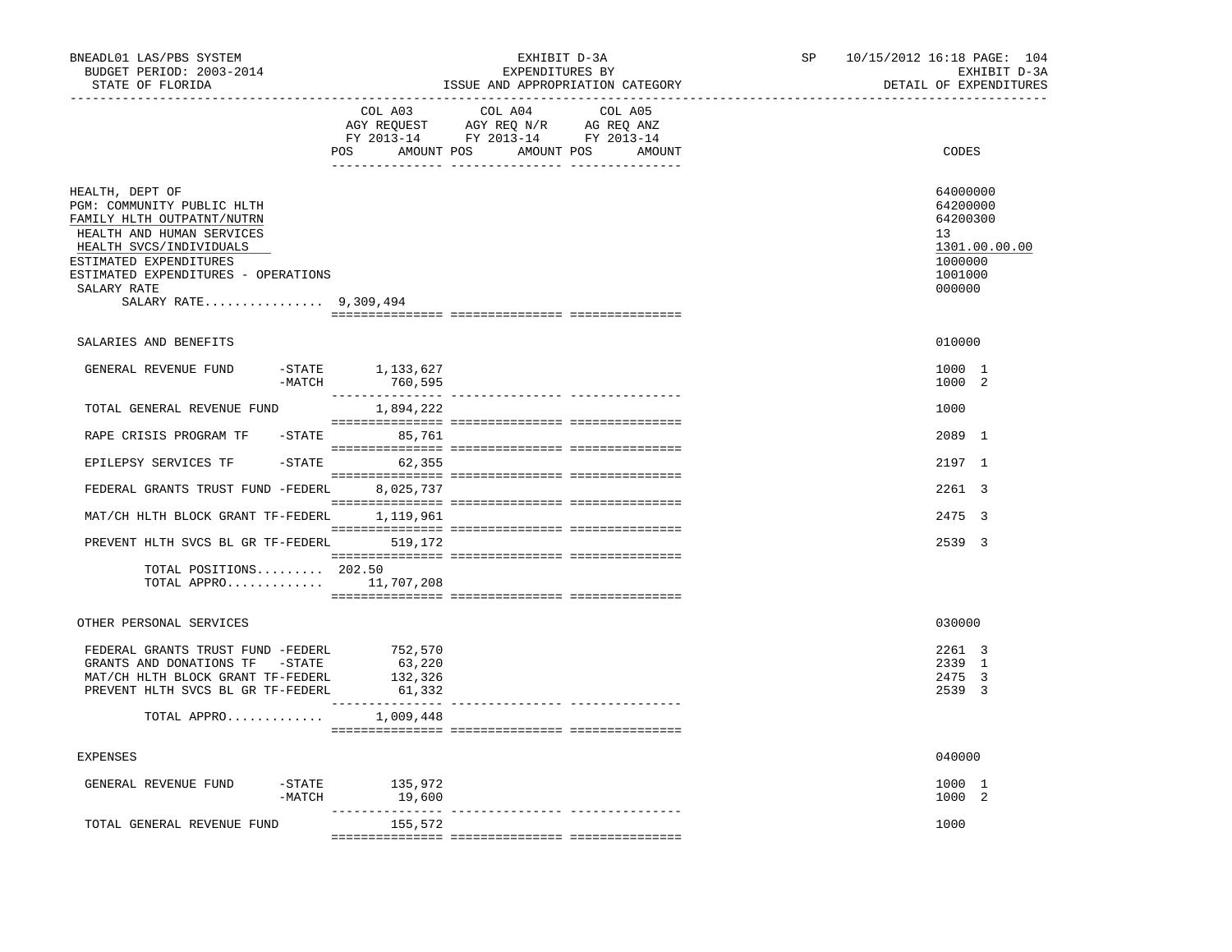| BNEADL01 LAS/PBS SYSTEM<br>BUDGET PERIOD: 2003-2014<br>STATE OF FLORIDA                                                                                                                                                                                     | ---------------------------------- | EXHIBIT D-3A<br>EXPENDITURES BY<br>ISSUE AND APPROPRIATION CATEGORY                                                              | SP<br>10/15/2012 16:18 PAGE: 105<br>EXHIBIT D-3A<br>DETAIL OF EXPENDITURES                        |
|-------------------------------------------------------------------------------------------------------------------------------------------------------------------------------------------------------------------------------------------------------------|------------------------------------|----------------------------------------------------------------------------------------------------------------------------------|---------------------------------------------------------------------------------------------------|
|                                                                                                                                                                                                                                                             | COL A03                            | COL A04<br>COL A05<br>AGY REQUEST AGY REQ N/R AG REQ ANZ<br>FY 2013-14 FY 2013-14 FY 2013-14<br>POS AMOUNT POS AMOUNT POS AMOUNT | CODES                                                                                             |
| HEALTH, DEPT OF<br>PGM: COMMUNITY PUBLIC HLTH<br>FAMILY HLTH OUTPATNT/NUTRN<br>HEALTH AND HUMAN SERVICES<br>HEALTH SVCS/INDIVIDUALS<br>ESTIMATED EXPENDITURES<br>ESTIMATED EXPENDITURES - OPERATIONS<br>EXPENSES<br>ADMINISTRATIVE TRUST FUND -STATE 10,237 |                                    |                                                                                                                                  | 64000000<br>64200000<br>64200300<br>13<br>1301.00.00.00<br>1000000<br>1001000<br>040000<br>2021 1 |
| RAPE CRISIS PROGRAM TF                                                                                                                                                                                                                                      | $-$ STATE 11,379                   |                                                                                                                                  | 2089 1                                                                                            |
| EPILEPSY SERVICES TF                                                                                                                                                                                                                                        | $-STATE$ 31,044                    |                                                                                                                                  | 2197 1                                                                                            |
| FEDERAL GRANTS TRUST FUND -FEDERL 2,897,784                                                                                                                                                                                                                 |                                    |                                                                                                                                  | 2261 3                                                                                            |
| GRANTS AND DONATIONS TF                                                                                                                                                                                                                                     | $-$ STATE 21,410                   |                                                                                                                                  | 2339 1                                                                                            |
| MAT/CH HLTH BLOCK GRANT TF-FEDERL 447,752                                                                                                                                                                                                                   |                                    |                                                                                                                                  | 2475 3                                                                                            |
| PREVENT HLTH SVCS BL GR TF-FEDERL 292,504                                                                                                                                                                                                                   |                                    |                                                                                                                                  | 2539 3                                                                                            |
| TOTAL APPRO                                                                                                                                                                                                                                                 | 3,867,682                          |                                                                                                                                  |                                                                                                   |
| AID TO LOCAL GOVERNMENTS<br>G/A-FAMILY PLANNING SVCS                                                                                                                                                                                                        |                                    |                                                                                                                                  | 050000<br>050001                                                                                  |
| GENERAL REVENUE FUND -STATE 186,251<br>FEDERAL GRANTS TRUST FUND -FEDERL 1,067,783                                                                                                                                                                          |                                    |                                                                                                                                  | 1000 1<br>2261 3                                                                                  |
| TOTAL APPRO $1,254,034$                                                                                                                                                                                                                                     |                                    |                                                                                                                                  |                                                                                                   |
| G/A-EPILEPSY SERVICES                                                                                                                                                                                                                                       |                                    |                                                                                                                                  | 050082                                                                                            |
| GENERAL REVENUE FUND - STATE<br>EPILEPSY SERVICES TF -STATE                                                                                                                                                                                                 | 2,107,152<br>1,427,831             |                                                                                                                                  | 1000 1<br>2197 1                                                                                  |
| TOTAL APPRO                                                                                                                                                                                                                                                 | 3,534,983                          |                                                                                                                                  |                                                                                                   |
| G/A-FLUORIDATION PROJECT                                                                                                                                                                                                                                    |                                    |                                                                                                                                  | 050581                                                                                            |
| PREVENT HLTH SVCS BL GR TF-FEDERL                                                                                                                                                                                                                           | 150,000                            |                                                                                                                                  | 2539 3                                                                                            |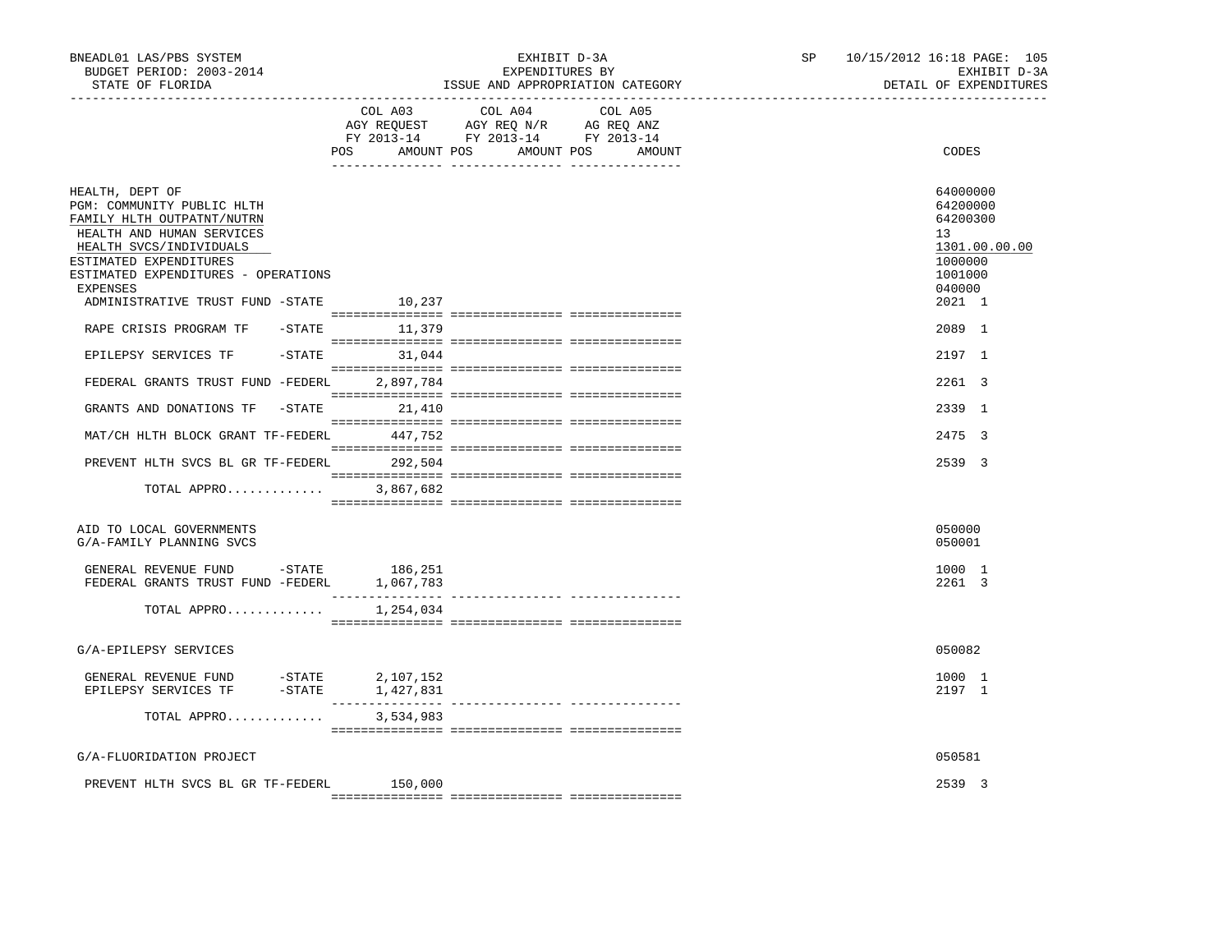| BNEADL01 LAS/PBS SYSTEM<br>BUDGET PERIOD: 2003-2014<br>STATE OF FLORIDA                                                                                                                                                                                                            |           |                            | EXHIBIT D-3A<br>EXPENDITURES BY<br>ISSUE AND APPROPRIATION CATEGORY | SP | 10/15/2012 16:18 PAGE: 106<br>EXHIBIT D-3A<br>DETAIL OF EXPENDITURES                                                     |
|------------------------------------------------------------------------------------------------------------------------------------------------------------------------------------------------------------------------------------------------------------------------------------|-----------|----------------------------|---------------------------------------------------------------------|----|--------------------------------------------------------------------------------------------------------------------------|
|                                                                                                                                                                                                                                                                                    |           | COL A03                    | COL A04 COL A05<br>POS AMOUNT POS AMOUNT POS<br>AMOUNT              |    | CODES                                                                                                                    |
| HEALTH, DEPT OF<br>PGM: COMMUNITY PUBLIC HLTH<br>FAMILY HLTH OUTPATNT/NUTRN<br>HEALTH AND HUMAN SERVICES<br>HEALTH SVCS/INDIVIDUALS<br>ESTIMATED EXPENDITURES<br>ESTIMATED EXPENDITURES - OPERATIONS<br>AID TO LOCAL GOVERNMENTS<br>G/A-RURAL PRIMARY CARE<br>GENERAL REVENUE FUND |           | $-STATE$ 3,000,000         |                                                                     |    | 64000000<br>64200000<br>64200300<br>13 <sup>°</sup><br>1301.00.00.00<br>1000000<br>1001000<br>050000<br>050583<br>1000 1 |
|                                                                                                                                                                                                                                                                                    |           |                            |                                                                     |    |                                                                                                                          |
| OPERATING CAPITAL OUTLAY                                                                                                                                                                                                                                                           |           |                            |                                                                     |    | 060000                                                                                                                   |
| FEDERAL GRANTS TRUST FUND -FEDERL<br>MAT/CH HLTH BLOCK GRANT TF-FEDERL                                                                                                                                                                                                             |           | 56,500<br>25,000           |                                                                     |    | 2261 3<br>2475 3                                                                                                         |
| TOTAL APPRO                                                                                                                                                                                                                                                                        |           | 81,500                     |                                                                     |    |                                                                                                                          |
| SPECIAL CATEGORIES<br>G/A-OUNCE OF PREVENTION                                                                                                                                                                                                                                      |           |                            |                                                                     |    | 100000<br>100402                                                                                                         |
| WELFARE TRANSITION TF                                                                                                                                                                                                                                                              |           | -FEDERL 1,900,000          |                                                                     |    | 2401 3                                                                                                                   |
| CRISIS COUNSELING                                                                                                                                                                                                                                                                  |           |                            |                                                                     |    | 100766                                                                                                                   |
| GENERAL REVENUE FUND                                                                                                                                                                                                                                                               | $-$ STATE | 2,000,000                  |                                                                     |    | 1000 1                                                                                                                   |
| CONTRACTED SERVICES                                                                                                                                                                                                                                                                |           |                            |                                                                     |    | 100777                                                                                                                   |
| GENERAL REVENUE FUND                                                                                                                                                                                                                                                               | -MATCH    | $-$ STATE 65,127<br>40,400 |                                                                     |    | 1000 1<br>1000 2                                                                                                         |
| TOTAL GENERAL REVENUE FUND                                                                                                                                                                                                                                                         |           | 105,527                    |                                                                     |    | 1000                                                                                                                     |
| RAPE CRISIS PROGRAM TF                                                                                                                                                                                                                                                             | $-$ STATE | 500                        |                                                                     |    | 2089 1                                                                                                                   |
| FEDERAL GRANTS TRUST FUND -FEDERL                                                                                                                                                                                                                                                  |           | 1,289,221                  |                                                                     |    | 2261 3                                                                                                                   |
| GRANTS AND DONATIONS TF                                                                                                                                                                                                                                                            | $-$ STATE | 5,740                      |                                                                     |    | 2339 1                                                                                                                   |
| MAT/CH HLTH BLOCK GRANT TF-FEDERL                                                                                                                                                                                                                                                  |           | 13,000                     |                                                                     |    | 2475 3                                                                                                                   |
| PREVENT HLTH SVCS BL GR TF-FEDERL                                                                                                                                                                                                                                                  |           | 305,500                    |                                                                     |    | 2539 3                                                                                                                   |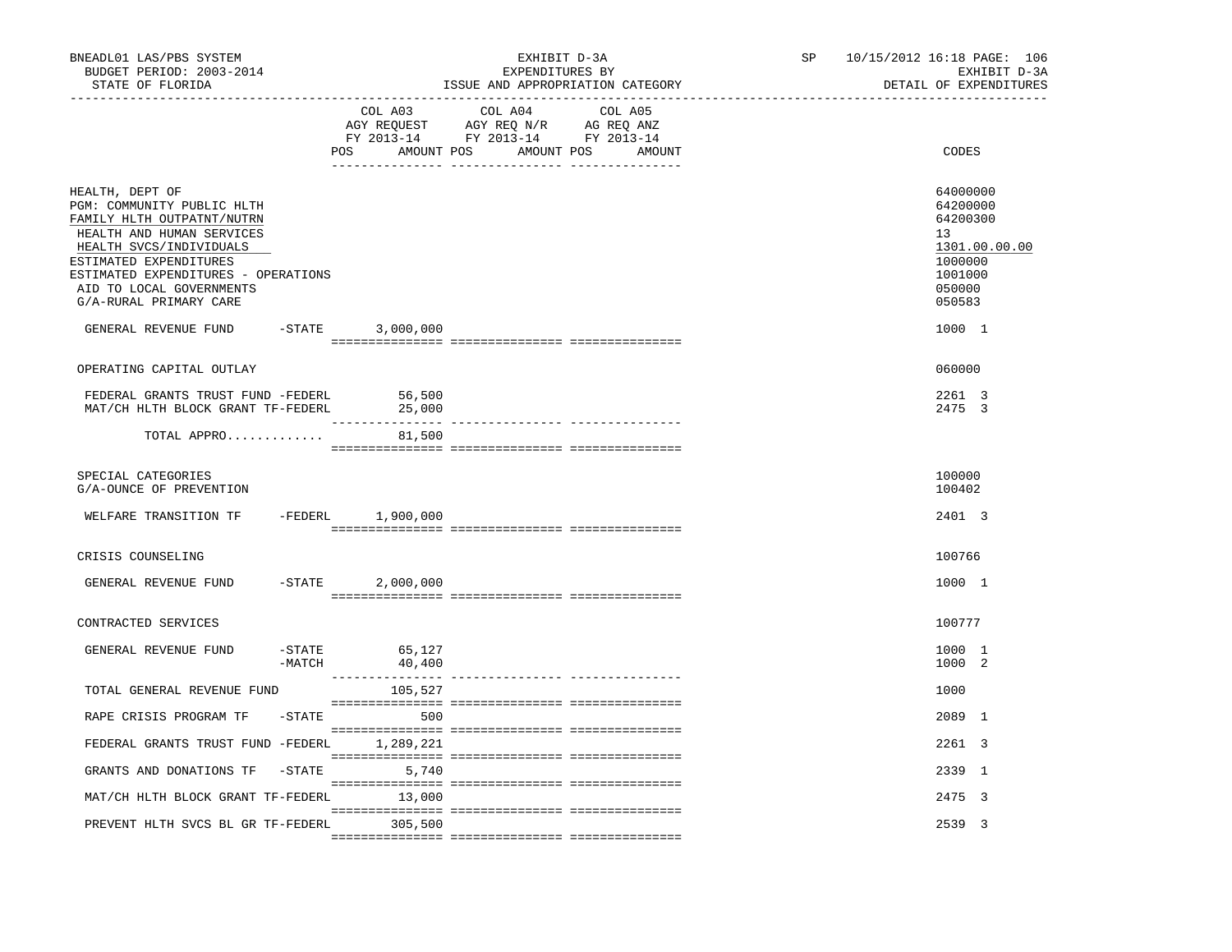| BNEADL01 LAS/PBS SYSTEM<br>BUDGET PERIOD: 2003-2014<br>STATE OF FLORIDA                                                                                                                                                                                                      | EXHIBIT D-3A<br>EXPENDITURES BY<br>ISSUE AND APPROPRIATION CATEGORY                                                                         | 10/15/2012 16:18 PAGE: 107<br>SP and the set of the set of the set of the set of the set of the set of the set of the set of the set of the s<br>EXHIBIT D-3A<br>DETAIL OF EXPENDITURES |
|------------------------------------------------------------------------------------------------------------------------------------------------------------------------------------------------------------------------------------------------------------------------------|---------------------------------------------------------------------------------------------------------------------------------------------|-----------------------------------------------------------------------------------------------------------------------------------------------------------------------------------------|
|                                                                                                                                                                                                                                                                              | COL A03<br>COL A04<br>COL A05<br>AGY REQUEST AGY REQ N/R AG REQ ANZ<br>FY 2013-14 FY 2013-14 FY 2013-14<br>POS AMOUNT POS AMOUNT POS AMOUNT | CODES                                                                                                                                                                                   |
| HEALTH, DEPT OF<br>PGM: COMMUNITY PUBLIC HLTH<br>FAMILY HLTH OUTPATNT/NUTRN<br>HEALTH AND HUMAN SERVICES<br>HEALTH SVCS/INDIVIDUALS<br>ESTIMATED EXPENDITURES<br>ESTIMATED EXPENDITURES - OPERATIONS<br>SPECIAL CATEGORIES<br>CONTRACTED SERVICES<br>TOTAL APPRO $1,719,488$ |                                                                                                                                             | 64000000<br>64200000<br>64200300<br>13<br>1301.00.00.00<br>1000000<br>1001000<br>100000<br>100777                                                                                       |
| G/A-CONTRACTED SERVICES                                                                                                                                                                                                                                                      |                                                                                                                                             | 100778                                                                                                                                                                                  |
| GENERAL REVENUE FUND<br>$-MATCH$                                                                                                                                                                                                                                             | -STATE 4,609,325<br>163,839                                                                                                                 | 1000 1<br>1000 2                                                                                                                                                                        |
| TOTAL GENERAL REVENUE FUND                                                                                                                                                                                                                                                   | 4,773,164                                                                                                                                   | 1000                                                                                                                                                                                    |
| ADMINISTRATIVE TRUST FUND -STATE 100,000                                                                                                                                                                                                                                     |                                                                                                                                             | 2021 1                                                                                                                                                                                  |
| RAPE CRISIS PROGRAM TF                                                                                                                                                                                                                                                       | -STATE 1,505,421                                                                                                                            | 2089 1                                                                                                                                                                                  |
| FEDERAL GRANTS TRUST FUND -FEDERL 6,536,020                                                                                                                                                                                                                                  |                                                                                                                                             | 2261 3                                                                                                                                                                                  |
| MAT/CH HLTH BLOCK GRANT TF-FEDERL                                                                                                                                                                                                                                            | 2,075,773                                                                                                                                   | 2475 3                                                                                                                                                                                  |
| PREVENT HLTH SVCS BL GR TF-FEDERL 119,630                                                                                                                                                                                                                                    |                                                                                                                                             | 2539 3                                                                                                                                                                                  |
| TOTAL APPRO                                                                                                                                                                                                                                                                  | 15,110,008                                                                                                                                  |                                                                                                                                                                                         |
| G/A-HEALTHY START COALTNS                                                                                                                                                                                                                                                    |                                                                                                                                             | 100927                                                                                                                                                                                  |
| GENERAL REVENUE FUND -MATCH 10,979,615<br>FEDERAL GRANTS TRUST FUND -FEDERL 2, 178, 303<br>MAT/CH HLTH BLOCK GRANT TF-FEDERL 6,542,389                                                                                                                                       |                                                                                                                                             | 1000 2<br>2261 3<br>2475 3                                                                                                                                                              |
| TOTAL APPRO                                                                                                                                                                                                                                                                  | 19,700,307                                                                                                                                  |                                                                                                                                                                                         |
| HEALTH ED RISK REDUCT PROJ                                                                                                                                                                                                                                                   |                                                                                                                                             | 101505                                                                                                                                                                                  |
| PREVENT HLTH SVCS BL GR TF-FEDERL                                                                                                                                                                                                                                            | 12,686                                                                                                                                      | 2539 3                                                                                                                                                                                  |
|                                                                                                                                                                                                                                                                              |                                                                                                                                             |                                                                                                                                                                                         |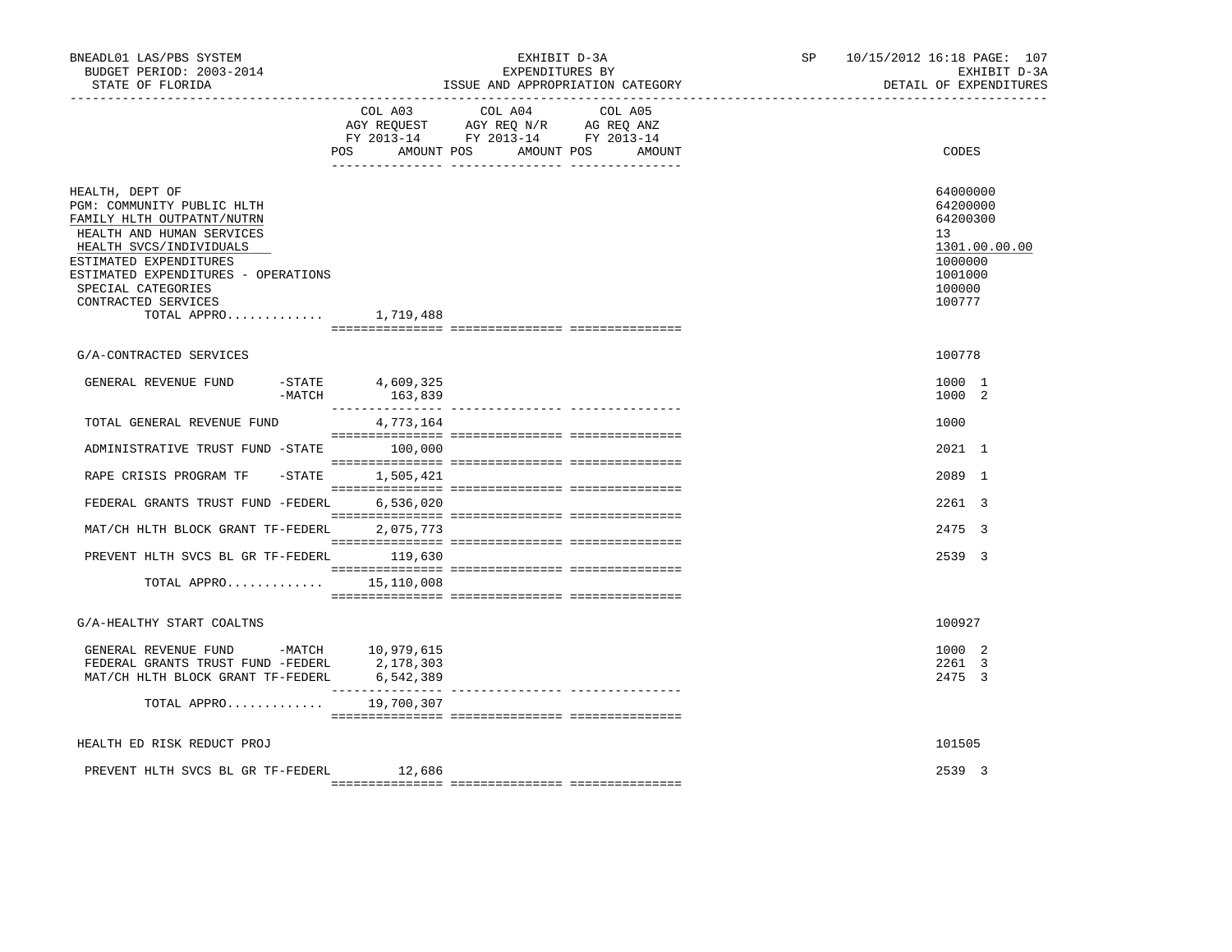| BNEADL01 LAS/PBS SYSTEM<br>BUDGET PERIOD: 2003-2014<br>STATE OF FLORIDA                                                                                                                                                                            |                                               | EXHIBIT D-3A<br>EXPENDITURES BY<br>ISSUE AND APPROPRIATION CATEGORY                        |  | SP 10/15/2012 16:18 PAGE: 108<br>EXHIBIT D-3A<br>DETAIL OF EXPENDITURES                           |
|----------------------------------------------------------------------------------------------------------------------------------------------------------------------------------------------------------------------------------------------------|-----------------------------------------------|--------------------------------------------------------------------------------------------|--|---------------------------------------------------------------------------------------------------|
|                                                                                                                                                                                                                                                    | COL A03                                       | COL A04<br>COL A05<br>FY 2013-14 FY 2013-14 FY 2013-14<br>POS AMOUNT POS AMOUNT POS AMOUNT |  | CODES                                                                                             |
| HEALTH, DEPT OF<br>PGM: COMMUNITY PUBLIC HLTH<br>FAMILY HLTH OUTPATNT/NUTRN<br>HEALTH AND HUMAN SERVICES<br>HEALTH SVCS/INDIVIDUALS<br>ESTIMATED EXPENDITURES<br>ESTIMATED EXPENDITURES - OPERATIONS<br>SPECIAL CATEGORIES<br>HEALTHY START WAIVER |                                               |                                                                                            |  | 64000000<br>64200000<br>64200300<br>13<br>1301.00.00.00<br>1000000<br>1001000<br>100000<br>101563 |
| GENERAL REVENUE FUND<br>FEDERAL GRANTS TRUST FUND -MATCH 782,567                                                                                                                                                                                   | -MATCH 15,171,241<br>$-$ RECPNT<br>22,149,503 |                                                                                            |  | 1000 2<br>2261 2<br>2261 9                                                                        |
| TOTAL FEDERAL GRANTS TRUST FUND                                                                                                                                                                                                                    | 22,932,070                                    |                                                                                            |  | 2261                                                                                              |
| TOTAL APPRO 38,103,311                                                                                                                                                                                                                             |                                               |                                                                                            |  |                                                                                                   |
| G/A-FEDERAL NUTRITION PROG                                                                                                                                                                                                                         |                                               |                                                                                            |  | 102220                                                                                            |
| FEDERAL GRANTS TRUST FUND -FEDERL 475,942,752                                                                                                                                                                                                      |                                               |                                                                                            |  | 2261 3                                                                                            |
| RISK MANAGEMENT INSURANCE                                                                                                                                                                                                                          |                                               |                                                                                            |  | 103241                                                                                            |
| GENERAL REVENUE FUND -STATE 53,504<br>FEDERAL GRANTS TRUST FUND -FEDERL                                                                                                                                                                            | 43,305                                        |                                                                                            |  | 1000 1<br>2261 3                                                                                  |
| TOTAL APPRO                                                                                                                                                                                                                                        | 96,809                                        |                                                                                            |  |                                                                                                   |
| LEASE/PURCHASE/EQUIPMENT                                                                                                                                                                                                                           |                                               |                                                                                            |  | 105281                                                                                            |
| FEDERAL GRANTS TRUST FUND -FEDERL<br>PREVENT HLTH SVCS BL GR TF-FEDERL                                                                                                                                                                             | 6,590<br>1,526                                |                                                                                            |  | 2261 3<br>2539 3                                                                                  |
| TOTAL APPRO                                                                                                                                                                                                                                        | 8,116                                         |                                                                                            |  |                                                                                                   |
| TR/DMS/HR SVCS/STW CONTRCT                                                                                                                                                                                                                         |                                               |                                                                                            |  | 107040                                                                                            |
| GENERAL REVENUE FUND<br>-MATCH                                                                                                                                                                                                                     | $-$ STATE<br>14,018<br>4,424                  |                                                                                            |  | 1000 1<br>1000 2                                                                                  |
| TOTAL GENERAL REVENUE FUND                                                                                                                                                                                                                         | 18,442                                        |                                                                                            |  | 1000                                                                                              |
| RAPE CRISIS PROGRAM TF<br>$-$ STATE                                                                                                                                                                                                                | 712                                           |                                                                                            |  | 2089 1                                                                                            |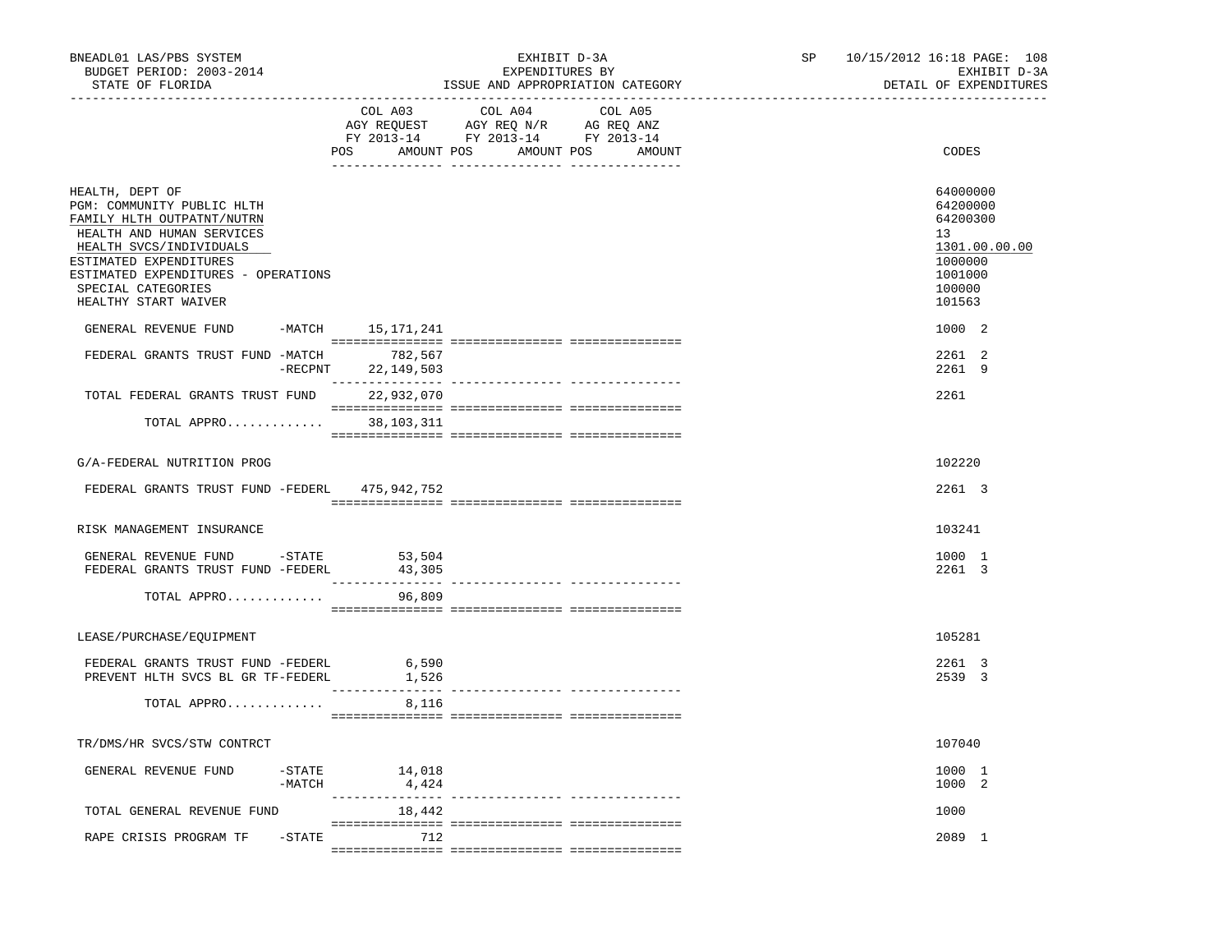| BNEADL01 LAS/PBS SYSTEM<br>BUDGET PERIOD: 2003-2014<br>STATE OF FLORIDA                                                                                                                                                                                                                                                                         |                           | EXHIBIT D-3A<br>EXPENDITURES BY<br>ISSUE AND APPROPRIATION CATEGORY<br>_____________________________________         | SP 10/15/2012 16:18 PAGE: 109<br>EXHIBIT D-3A<br>DETAIL OF EXPENDITURES                                               |
|-------------------------------------------------------------------------------------------------------------------------------------------------------------------------------------------------------------------------------------------------------------------------------------------------------------------------------------------------|---------------------------|----------------------------------------------------------------------------------------------------------------------|-----------------------------------------------------------------------------------------------------------------------|
|                                                                                                                                                                                                                                                                                                                                                 | COL A03<br>POS AMOUNT POS | COL A04<br>COL A05<br>AGY REQUEST AGY REQ N/R AG REQ ANZ<br>FY 2013-14 FY 2013-14 FY 2013-14<br>AMOUNT POS<br>AMOUNT | CODES                                                                                                                 |
| HEALTH, DEPT OF<br>PGM: COMMUNITY PUBLIC HLTH<br>FAMILY HLTH OUTPATNT/NUTRN<br>HEALTH AND HUMAN SERVICES<br>HEALTH SVCS/INDIVIDUALS<br>ESTIMATED EXPENDITURES<br>ESTIMATED EXPENDITURES - OPERATIONS<br>SPECIAL CATEGORIES<br>TR/DMS/HR SVCS/STW CONTRCT<br>FEDERAL GRANTS TRUST FUND -FEDERL 60,156<br>MAT/CH HLTH BLOCK GRANT TF-FEDERL 8,024 |                           |                                                                                                                      | 64000000<br>64200000<br>64200300<br>13<br>1301.00.00.00<br>1000000<br>1001000<br>100000<br>107040<br>2261 3<br>2475 3 |
| PREVENT HLTH SVCS BL GR TF-FEDERL 2,544                                                                                                                                                                                                                                                                                                         |                           |                                                                                                                      | 2539 3                                                                                                                |
| TOTAL APPRO 89,878                                                                                                                                                                                                                                                                                                                              |                           |                                                                                                                      |                                                                                                                       |
| <b>OUALIFIED EXPENDITURE</b><br>WIC DATA SYSTEM                                                                                                                                                                                                                                                                                                 |                           |                                                                                                                      | 200000<br>200140                                                                                                      |
| FEDERAL GRANTS TRUST FUND -FEDERL 3,932,141                                                                                                                                                                                                                                                                                                     |                           |                                                                                                                      | 2261 3                                                                                                                |
| TOTAL: ESTIMATED EXPENDITURES - OPERATIONS<br>TOTAL POSITIONS 202.50<br>TOTAL ISSUE 583,220,351<br>TOTAL SALARY RATE 9,309,494                                                                                                                                                                                                                  |                           |                                                                                                                      | 1001000                                                                                                               |
| CASUALTY INSURANCE PREMIUM<br>ADJUSTMENT<br>SPECIAL CATEGORIES<br>RISK MANAGEMENT INSURANCE                                                                                                                                                                                                                                                     |                           |                                                                                                                      | 1001090<br>100000<br>103241                                                                                           |
| GENERAL REVENUE FUND -STATE 11,361<br>FEDERAL GRANTS TRUST FUND -FEDERL 25,981-                                                                                                                                                                                                                                                                 |                           |                                                                                                                      | 1000 1<br>2261 3                                                                                                      |
| TOTAL APPRO                                                                                                                                                                                                                                                                                                                                     | 14,620-                   |                                                                                                                      |                                                                                                                       |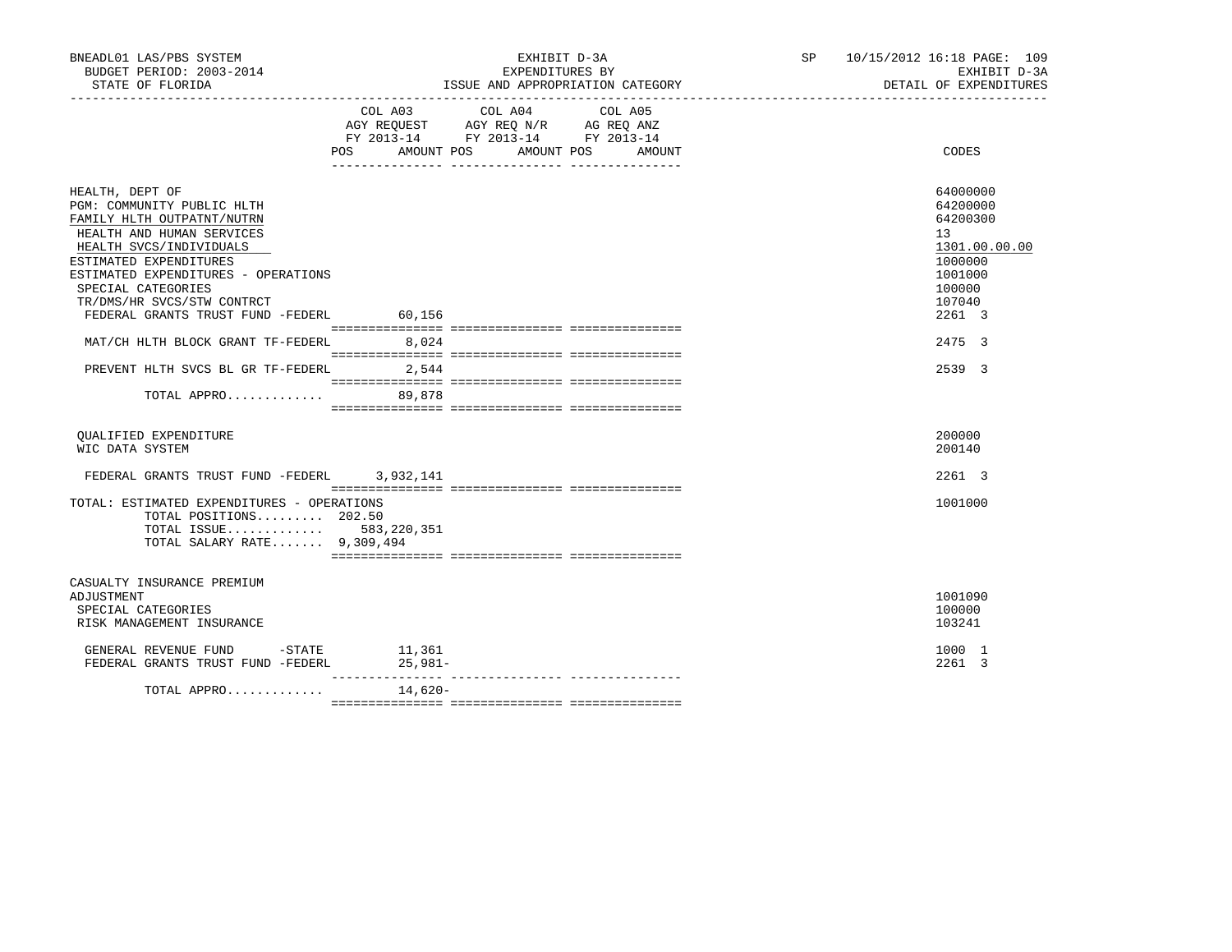| BNEADL01 LAS/PBS SYSTEM<br>BUDGET PERIOD: 2003-2014<br>STATE OF FLORIDA<br>-------------------                                                                                                                                                                      |                  | EXHIBIT D-3A<br>EXPENDITURES BY<br>ISSUE AND APPROPRIATION CATEGORY                                                                   | SP and the set of the set of the set of the set of the set of the set of the set of the set of the set of the set of the set of the set of the set of the set of the set of the set of the set of the set of the set of the se | 10/15/2012 16:18 PAGE: 110<br>EXHIBIT D-3A<br>DETAIL OF EXPENDITURES                              |
|---------------------------------------------------------------------------------------------------------------------------------------------------------------------------------------------------------------------------------------------------------------------|------------------|---------------------------------------------------------------------------------------------------------------------------------------|--------------------------------------------------------------------------------------------------------------------------------------------------------------------------------------------------------------------------------|---------------------------------------------------------------------------------------------------|
|                                                                                                                                                                                                                                                                     |                  | COL A03 COL A04 COL A05<br>AGY REQUEST AGY REQ N/R AG REQ ANZ<br>FY 2013-14 FY 2013-14 FY 2013-14<br>POS AMOUNT POS AMOUNT POS AMOUNT |                                                                                                                                                                                                                                | CODES                                                                                             |
| HEALTH, DEPT OF<br>PGM: COMMUNITY PUBLIC HLTH<br>FAMILY HLTH OUTPATNT/NUTRN<br>HEALTH AND HUMAN SERVICES<br>HEALTH SVCS/INDIVIDUALS<br>ESTIMATED EXPENDITURES<br>REALLOCATION OF HUMAN RESOURCES<br>OUTSOURCING<br>SPECIAL CATEGORIES<br>TR/DMS/HR SVCS/STW CONTRCT |                  |                                                                                                                                       |                                                                                                                                                                                                                                | 64000000<br>64200000<br>64200300<br>13<br>1301.00.00.00<br>1000000<br>1005900<br>100000<br>107040 |
| $-$ STATE<br>GENERAL REVENUE FUND<br>-MATCH                                                                                                                                                                                                                         | $473-$<br>$149-$ |                                                                                                                                       |                                                                                                                                                                                                                                | 1000 1<br>1000 2                                                                                  |
| TOTAL GENERAL REVENUE FUND                                                                                                                                                                                                                                          | $622-$           |                                                                                                                                       |                                                                                                                                                                                                                                | 1000                                                                                              |
| RAPE CRISIS PROGRAM TF -STATE                                                                                                                                                                                                                                       | $24-$            |                                                                                                                                       |                                                                                                                                                                                                                                | 2089 1                                                                                            |
| FEDERAL GRANTS TRUST FUND -FEDERL 2,031-                                                                                                                                                                                                                            |                  |                                                                                                                                       |                                                                                                                                                                                                                                | 2261 3                                                                                            |
| MAT/CH HLTH BLOCK GRANT TF-FEDERL 271-                                                                                                                                                                                                                              |                  |                                                                                                                                       |                                                                                                                                                                                                                                | 2475 3                                                                                            |
| PREVENT HLTH SVCS BL GR TF-FEDERL 86-                                                                                                                                                                                                                               |                  |                                                                                                                                       |                                                                                                                                                                                                                                | 2539 3                                                                                            |
| TOTAL APPRO $3,034-$                                                                                                                                                                                                                                                |                  |                                                                                                                                       |                                                                                                                                                                                                                                |                                                                                                   |
| NONRECURRING EXPENDITURES<br>REORGANIZATION AUTHORIZED IN<br>CHAPTER 2012-184, LOF, - HB 1263<br>SPECIAL CATEGORIES<br>G/A-OUNCE OF PREVENTION                                                                                                                      |                  |                                                                                                                                       |                                                                                                                                                                                                                                | 2100000<br>210H000<br>100000<br>100402                                                            |
| WELFARE TRANSITION TF -FEDERL 1,900,000                                                                                                                                                                                                                             |                  |                                                                                                                                       |                                                                                                                                                                                                                                | 2401 3                                                                                            |
| G/A-HEALTHY START COALTNS                                                                                                                                                                                                                                           |                  |                                                                                                                                       |                                                                                                                                                                                                                                | 100927                                                                                            |
| GENERAL REVENUE FUND -MATCH 1,000,000                                                                                                                                                                                                                               |                  |                                                                                                                                       |                                                                                                                                                                                                                                | 1000 2                                                                                            |
| OUALIFIED EXPENDITURE<br>WIC DATA SYSTEM                                                                                                                                                                                                                            |                  |                                                                                                                                       |                                                                                                                                                                                                                                | 200000<br>200140                                                                                  |
| FEDERAL GRANTS TRUST FUND -FEDERL 3,932,141                                                                                                                                                                                                                         |                  |                                                                                                                                       |                                                                                                                                                                                                                                | 2261 3                                                                                            |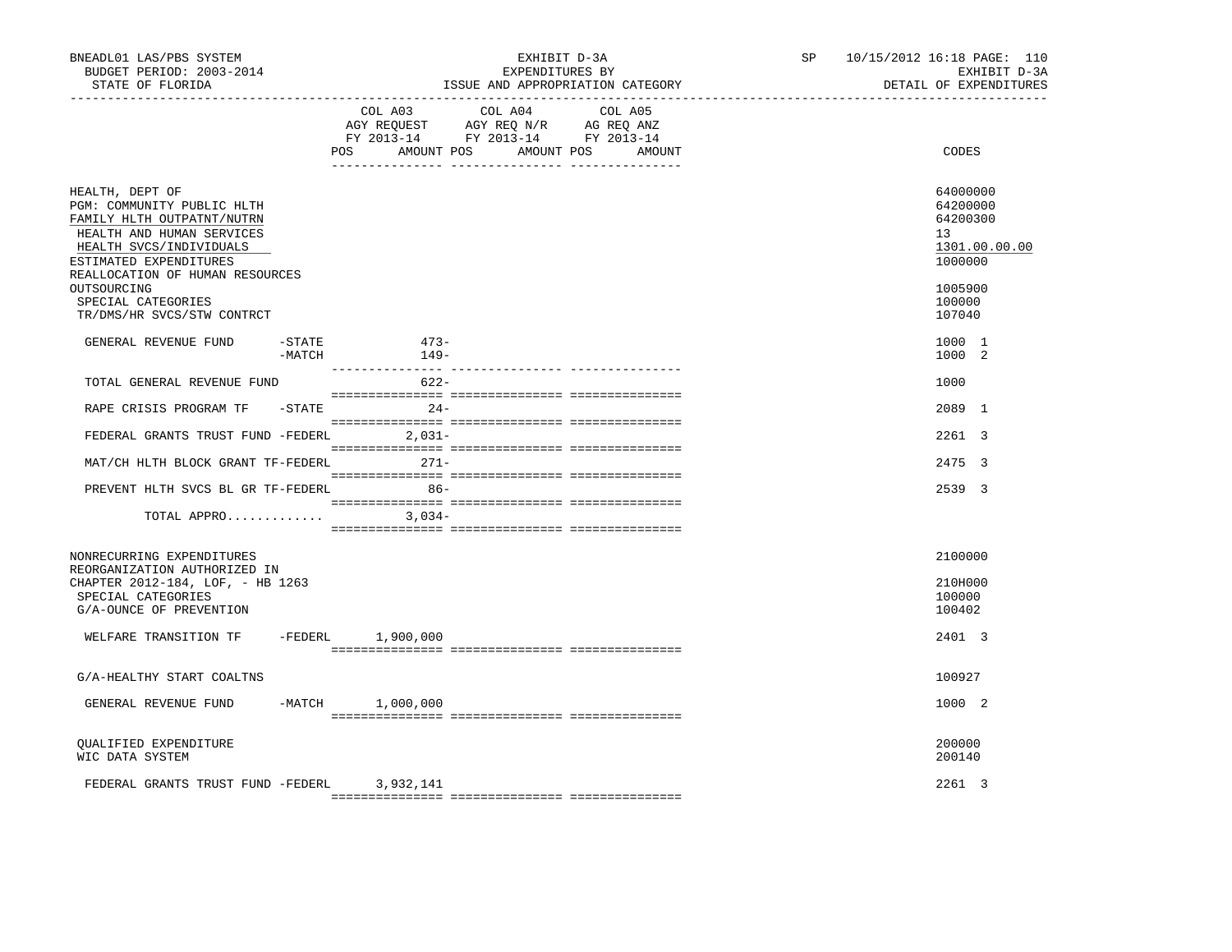| BNEADL01 LAS/PBS SYSTEM<br>BUDGET PERIOD: 2003-2014<br>STATE OF FLORIDA                                                                                                                                                              | EXHIBIT D-3A<br>EXPENDITURES BY<br>ISSUE AND APPROPRIATION CATEGORY |                                                                                                                |         |        |  | SP 10/15/2012 16:18 PAGE: 111<br>EXHIBIT D-3A<br>DETAIL OF EXPENDITURES       |
|--------------------------------------------------------------------------------------------------------------------------------------------------------------------------------------------------------------------------------------|---------------------------------------------------------------------|----------------------------------------------------------------------------------------------------------------|---------|--------|--|-------------------------------------------------------------------------------|
|                                                                                                                                                                                                                                      | COL A03                                                             | COL A04<br>AGY REQUEST AGY REQ N/R AG REQ ANZ<br>FY 2013-14 FY 2013-14 FY 2013-14<br>POS AMOUNT POS AMOUNT POS | COL A05 | AMOUNT |  | CODES                                                                         |
| HEALTH, DEPT OF<br>PGM: COMMUNITY PUBLIC HLTH<br>FAMILY HLTH OUTPATNT/NUTRN<br>HEALTH AND HUMAN SERVICES<br>HEALTH SVCS/INDIVIDUALS<br>NONRECURRING EXPENDITURES<br>REORGANIZATION AUTHORIZED IN<br>CHAPTER 2012-184, LOF, - HB 1263 |                                                                     |                                                                                                                |         |        |  | 64000000<br>64200000<br>64200300<br>13<br>1301.00.00.00<br>2100000<br>210H000 |
| TOTAL: REORGANIZATION AUTHORIZED IN<br>CHAPTER 2012-184, LOF, - HB 1263<br>TOTAL ISSUE                                                                                                                                               | 6,832,141                                                           |                                                                                                                |         |        |  | 210H000                                                                       |
| PROVIDE TEMPORARY ASSISTANCE TO<br>NEEDY FAMILIES (TANF) FUNDING<br>SPECIAL CATEGORIES<br>G/A-OUNCE OF PREVENTION                                                                                                                    |                                                                     |                                                                                                                |         |        |  | 2103007<br>100000<br>100402                                                   |
| WELFARE TRANSITION TF -FEDERL 1,900,000-                                                                                                                                                                                             |                                                                     |                                                                                                                |         |        |  | 2401 3                                                                        |
| HEALTHY START COALITION FUNDING<br>RESTORATION<br>SPECIAL CATEGORIES<br>G/A-HEALTHY START COALTNS                                                                                                                                    |                                                                     |                                                                                                                |         |        |  | 2103069<br>100000<br>100927                                                   |
| GENERAL REVENUE FUND -MATCH 1,000,000-                                                                                                                                                                                               |                                                                     |                                                                                                                |         |        |  | 1000 2                                                                        |
| WOMEN, INFANTS AND CHILDREN (WIC)<br>DATA SYSTEM PLANNING AND<br>DEVELOPMENT<br>OUALIFIED EXPENDITURE<br>WIC DATA SYSTEM<br>FEDERAL GRANTS TRUST FUND -FEDERL 3,932,141-                                                             |                                                                     |                                                                                                                |         |        |  | 2103169<br>200000<br>200140<br>2261 3                                         |
|                                                                                                                                                                                                                                      |                                                                     |                                                                                                                |         |        |  |                                                                               |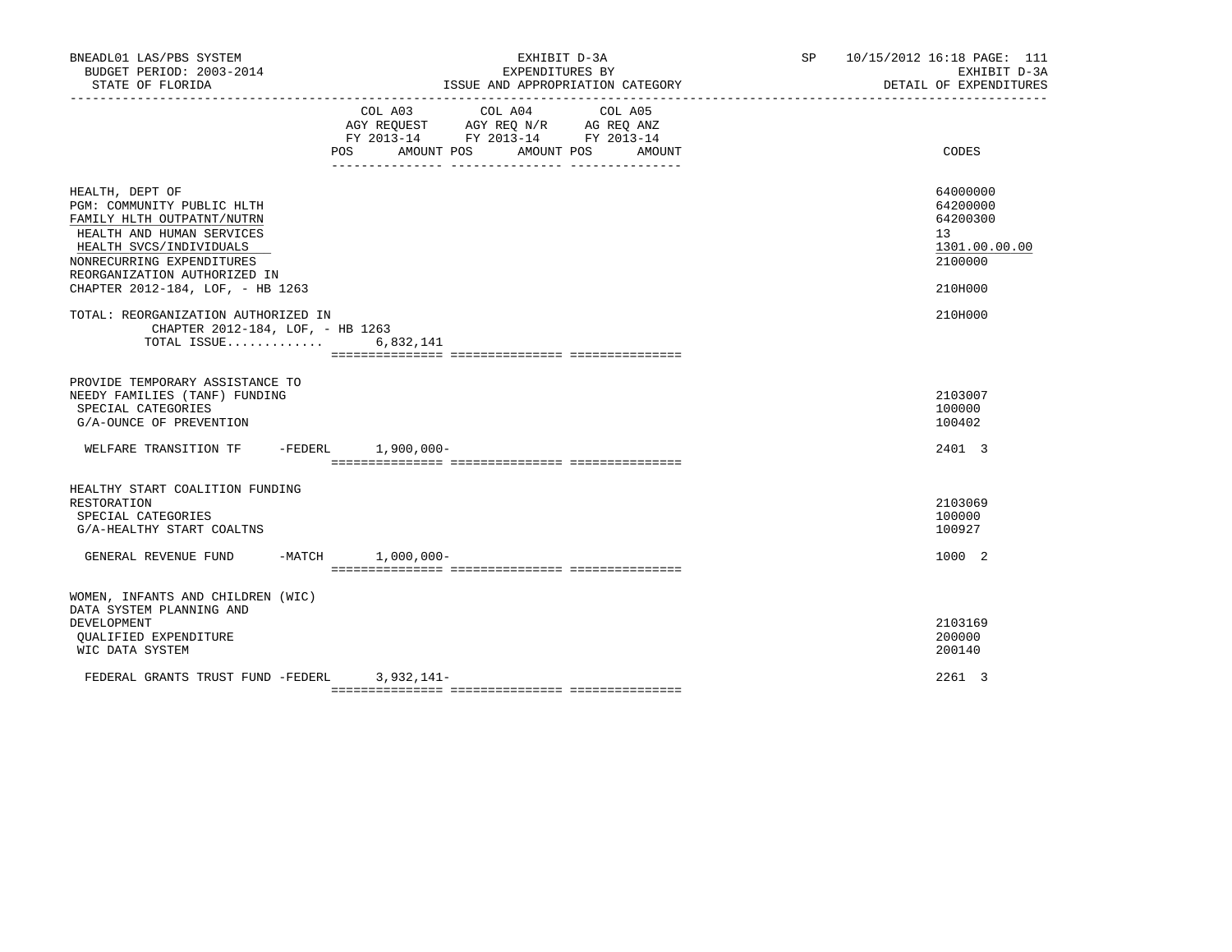| BNEADL01 LAS/PBS SYSTEM<br>BUDGET PERIOD: 2003-2014<br>STATE OF FLORIDA                                                                                                                                                          | EXHIBIT D-3A<br>EXPENDITURES BY<br>ISSUE AND APPROPRIATION CATEGORY                                        |                 |         |  |  | SP 10/15/2012 16:18 PAGE: 112<br>EXHIBIT D-3A<br>DETAIL OF EXPENDITURES |                                                                                 |
|----------------------------------------------------------------------------------------------------------------------------------------------------------------------------------------------------------------------------------|------------------------------------------------------------------------------------------------------------|-----------------|---------|--|--|-------------------------------------------------------------------------|---------------------------------------------------------------------------------|
|                                                                                                                                                                                                                                  | AGY REQUEST AGY REQ N/R AG REQ ANZ<br>FY 2013-14 FY 2013-14 FY 2013-14<br>POS AMOUNT POS AMOUNT POS AMOUNT | COL A03 COL A04 | COL A05 |  |  |                                                                         | <b>CODES</b>                                                                    |
| HEALTH, DEPT OF<br>PGM: COMMUNITY PUBLIC HLTH<br>FAMILY HLTH OUTPATNT/NUTRN<br>HEALTH AND HUMAN SERVICES<br>CHRONIC DISEASE<br>ESTIMATED EXPENDITURES<br>IMPLEMENTATION OF REORGANIZATION<br>AUTHORIZED IN CHAPTER 2012-184, LOF |                                                                                                            |                 |         |  |  |                                                                         | 64000000<br>64200000<br>64200300<br>13 <sup>7</sup><br>1301.05.00.00<br>1000000 |
| $-$ HB 1263<br>SPECIAL CATEGORIES<br>G/A-CONTRACTED SERVICES                                                                                                                                                                     |                                                                                                            |                 |         |  |  |                                                                         | 100H000<br>100000<br>100778                                                     |
| GENERAL REVENUE FUND -STATE 1,236,473-                                                                                                                                                                                           |                                                                                                            |                 |         |  |  |                                                                         | 1000 1                                                                          |
| ESTIMATED EXPENDITURES - OPERATIONS<br>SPECIAL CATEGORIES<br>G/A-CONTRACTED SERVICES                                                                                                                                             |                                                                                                            |                 |         |  |  |                                                                         | 1001000<br>100000<br>100778                                                     |
| GENERAL REVENUE FUND -STATE 1,236,473                                                                                                                                                                                            |                                                                                                            |                 |         |  |  |                                                                         | 1000 1                                                                          |
| NONRECURRING EXPENDITURES<br>REORGANIZATION AUTHORIZED IN<br>CHAPTER 2012-184, LOF, - HB 1263<br>SPECIAL CATEGORIES<br>G/A-CONTRACTED SERVICES                                                                                   |                                                                                                            |                 |         |  |  |                                                                         | 2100000<br>210H000<br>100000<br>100778                                          |
| GENERAL REVENUE FUND -STATE 1,236,473                                                                                                                                                                                            |                                                                                                            |                 |         |  |  |                                                                         | 1000 1                                                                          |
| MARY BROGAN BREAST AND CERVICAL<br>CANCER EARLY DETECTION PROGRAM<br>SPECIAL CATEGORIES<br>G/A-CONTRACTED SERVICES                                                                                                               |                                                                                                            |                 |         |  |  |                                                                         | 2103075<br>100000<br>100778                                                     |
| GENERAL REVENUE FUND                                                                                                                                                                                                             | $-STATE$ 1, 236, 473-                                                                                      |                 |         |  |  |                                                                         | 1000 1                                                                          |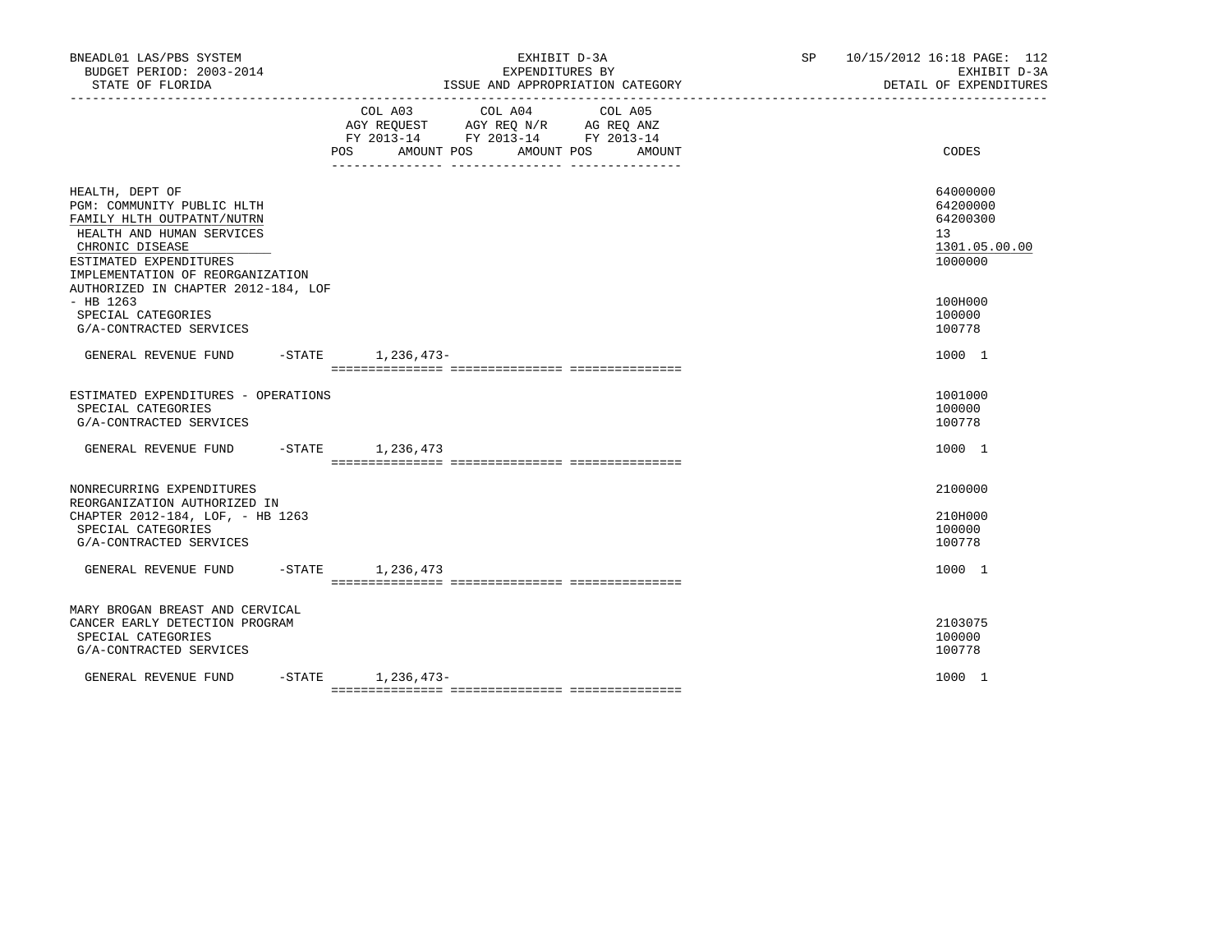| BNEADL01 LAS/PBS SYSTEM<br>BUDGET PERIOD: 2003-2014<br>STATE OF FLORIDA                                                                                                                                                                                                                                                                       | EXHIBIT D-3A<br>EXPENDITURES BY<br>ISSUE AND APPROPRIATION CATEGORY                                                                                                                                                                                                                                                                                                                                                                                  | 10/15/2012 16:18 PAGE: 113<br>SP <sub>2</sub><br>EXHIBIT D-3A<br>DETAIL OF EXPENDITURES |
|-----------------------------------------------------------------------------------------------------------------------------------------------------------------------------------------------------------------------------------------------------------------------------------------------------------------------------------------------|------------------------------------------------------------------------------------------------------------------------------------------------------------------------------------------------------------------------------------------------------------------------------------------------------------------------------------------------------------------------------------------------------------------------------------------------------|-----------------------------------------------------------------------------------------|
|                                                                                                                                                                                                                                                                                                                                               | COL A03 COL A04 COL A05<br>AGY REQUEST AGY REQ N/R AG REQ ANZ<br>FY 2013-14 FY 2013-14 FY 2013-14<br>POS AMOUNT POS<br>AMOUNT POS<br>AMOUNT                                                                                                                                                                                                                                                                                                          | CODES                                                                                   |
| HEALTH, DEPT OF<br>PGM: COMMUNITY PUBLIC HLTH<br>FAMILY HLTH OUTPATNT/NUTRN<br>HEALTH AND HUMAN SERVICES<br>COUNTY HEALTH DEPARTMENTS<br>ESTIMATED EXPENDITURES<br>IMPLEMENTATION OF REORGANIZATION                                                                                                                                           |                                                                                                                                                                                                                                                                                                                                                                                                                                                      | 64000000<br>64200000<br>64200300<br>13<br>1306.00.00.00<br>1000000                      |
| AUTHORIZED IN CHAPTER 2012-184, LOF<br>$-$ HB 1263<br>AID TO LOCAL GOVERNMENTS<br>G/A-FAMILY PLANNING SVCS                                                                                                                                                                                                                                    |                                                                                                                                                                                                                                                                                                                                                                                                                                                      | 100H000<br>050000<br>050001                                                             |
| GENERAL REVENUE FUND<br>$-$ STATE<br>-MATCH                                                                                                                                                                                                                                                                                                   | 3, 277, 388-<br>781,816-                                                                                                                                                                                                                                                                                                                                                                                                                             | 1000 1<br>1000 2                                                                        |
| TOTAL GENERAL REVENUE FUND                                                                                                                                                                                                                                                                                                                    | 4,059,204-                                                                                                                                                                                                                                                                                                                                                                                                                                           | 1000                                                                                    |
| TOTAL APPRO                                                                                                                                                                                                                                                                                                                                   | $4,059,204-$                                                                                                                                                                                                                                                                                                                                                                                                                                         |                                                                                         |
| CONTR TO COUNTY HLTH UNITS                                                                                                                                                                                                                                                                                                                    |                                                                                                                                                                                                                                                                                                                                                                                                                                                      | 050329                                                                                  |
| GENERAL REVENUE FUND<br>$-$ STATE                                                                                                                                                                                                                                                                                                             | $3,455,424-$                                                                                                                                                                                                                                                                                                                                                                                                                                         | 1000 1                                                                                  |
| G/A-PRIMARY CARE PROGRAM                                                                                                                                                                                                                                                                                                                      |                                                                                                                                                                                                                                                                                                                                                                                                                                                      | 050331                                                                                  |
| GENERAL REVENUE FUND<br>$-MATCH$                                                                                                                                                                                                                                                                                                              | $-STATE$ 13, 678, 195-<br>5, 543, 317-                                                                                                                                                                                                                                                                                                                                                                                                               | 1000 1<br>1000 2                                                                        |
| TOTAL GENERAL REVENUE FUND                                                                                                                                                                                                                                                                                                                    | 19, 221, 512-<br>$\begin{minipage}{0.03\textwidth} \begin{tabular}{l} \textbf{1} & \textbf{2} & \textbf{3} & \textbf{5} & \textbf{5} & \textbf{6} & \textbf{6} & \textbf{7} & \textbf{8} & \textbf{9} & \textbf{9} & \textbf{9} & \textbf{1} & \textbf{1} & \textbf{1} & \textbf{1} & \textbf{1} & \textbf{1} & \textbf{1} & \textbf{1} & \textbf{1} & \textbf{1} & \textbf{1} & \textbf{1} & \textbf{1} & \textbf{1} & \textbf{1} & \textbf{1} & \$ | 1000                                                                                    |
| TOTAL APPRO 19, 221, 512-                                                                                                                                                                                                                                                                                                                     |                                                                                                                                                                                                                                                                                                                                                                                                                                                      |                                                                                         |
| SCHOOL HEALTH SERVICES                                                                                                                                                                                                                                                                                                                        |                                                                                                                                                                                                                                                                                                                                                                                                                                                      | 051106                                                                                  |
| $\begin{tabular}{lllllllllllll} \multicolumn{4}{c}{\textbf{GENERAL}} &\textbf{REVENUE} & \textbf{FUND} & & \multicolumn{4}{c}{\textbf{-MATCH}} & & 1,006,487-\text{TOBACCO} & \textbf{SETTLEMENT} & \textbf{TF} & & \multicolumn{4}{c}{\textbf{-MATCH}} & & 9,902,925-\text{.} \end{tabular}$<br>FEDERAL GRANTS TRUST FUND -FEDERL 9,125,846- |                                                                                                                                                                                                                                                                                                                                                                                                                                                      | 1000 2<br>2122 2<br>2261 3                                                              |
| TOTAL APPRO                                                                                                                                                                                                                                                                                                                                   | $20,035,258-$                                                                                                                                                                                                                                                                                                                                                                                                                                        |                                                                                         |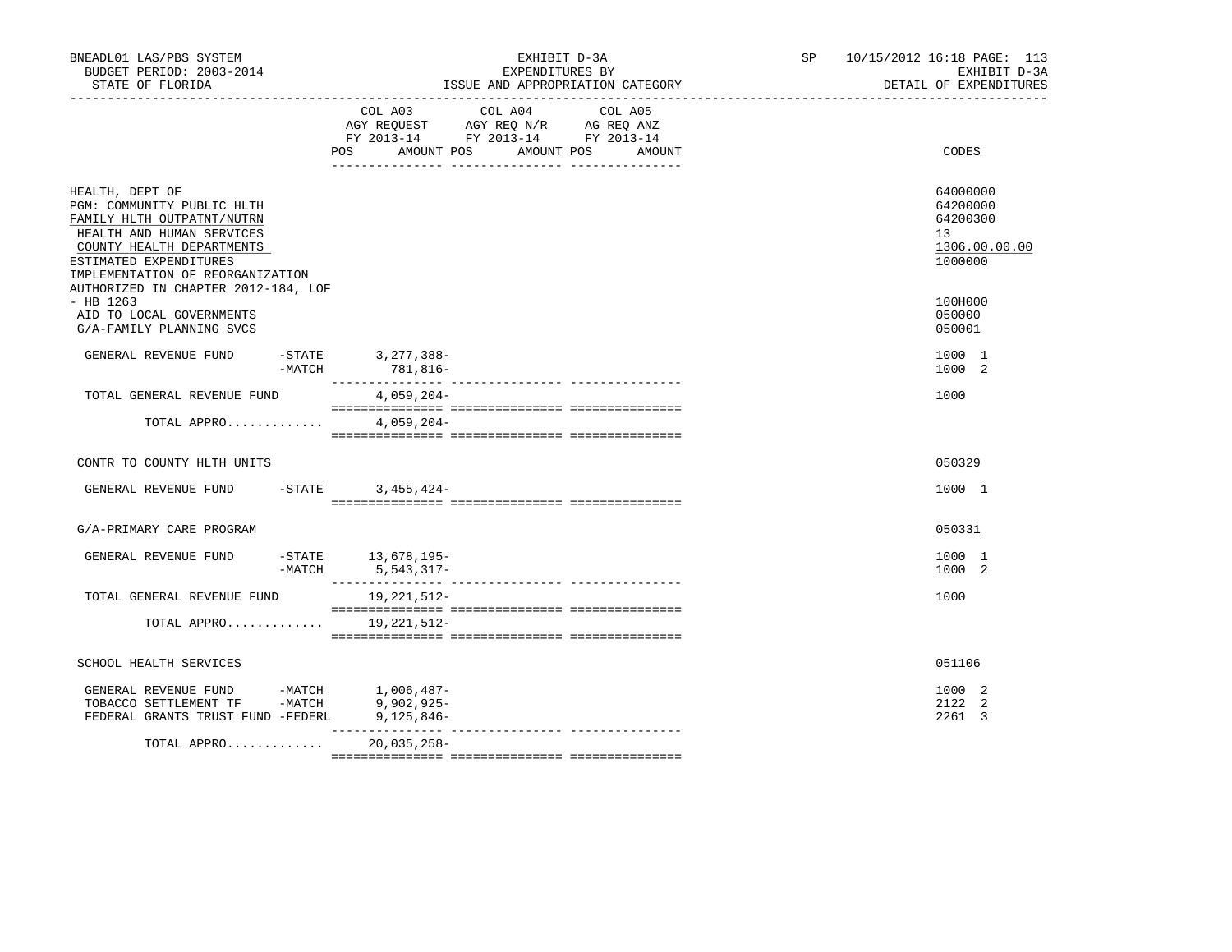| BNEADL01 LAS/PBS SYSTEM<br>BUDGET PERIOD: 2003-2014<br>STATE OF FLORIDA                                                        | EXHIBIT D-3A<br>EXPENDITURES BY<br>ISSUE AND APPROPRIATION CATEGORY                                                                     | 10/15/2012 16:18 PAGE: 114<br>SP<br>EXHIBIT D-3A<br>DETAIL OF EXPENDITURES<br>------------------------------- |
|--------------------------------------------------------------------------------------------------------------------------------|-----------------------------------------------------------------------------------------------------------------------------------------|---------------------------------------------------------------------------------------------------------------|
|                                                                                                                                | COL A03<br>COL A04<br>COL A05<br>AGY REQUEST AGY REQ N/R AG REQ ANZ<br>FY 2013-14 FY 2013-14 FY 2013-14<br>POS<br>AMOUNT POS AMOUNT POS | CODES<br>AMOUNT                                                                                               |
|                                                                                                                                |                                                                                                                                         |                                                                                                               |
| HEALTH, DEPT OF<br>PGM: COMMUNITY PUBLIC HLTH<br>FAMILY HLTH OUTPATNT/NUTRN<br>HEALTH AND HUMAN SERVICES                       |                                                                                                                                         | 64000000<br>64200000<br>64200300<br>13                                                                        |
| COUNTY HEALTH DEPARTMENTS<br>ESTIMATED EXPENDITURES<br>IMPLEMENTATION OF REORGANIZATION<br>AUTHORIZED IN CHAPTER 2012-184, LOF |                                                                                                                                         | 1306.00.00.00<br>1000000                                                                                      |
| $-$ HB 1263<br>SPECIAL CATEGORIES<br>G/A-HEALTHY START COALTNS                                                                 |                                                                                                                                         | 100H000<br>100000<br>100927                                                                                   |
| GENERAL REVENUE FUND                                                                                                           | -MATCH 10,474,583-                                                                                                                      | 1000 2                                                                                                        |
| FULL SERVICE SCHOOLS                                                                                                           |                                                                                                                                         | 102258                                                                                                        |
| GENERAL REVENUE FUND $-$ STATE 6,000,000-<br>FEDERAL GRANTS TRUST FUND -FEDERL 2,500,000-                                      |                                                                                                                                         | 1000 1<br>2261 3                                                                                              |
| TOTAL APPRO                                                                                                                    | $8,500,000 -$                                                                                                                           |                                                                                                               |
| TOTAL: IMPLEMENTATION OF REORGANIZATION<br>AUTHORIZED IN CHAPTER 2012-184, LOF<br>$-$ HB 1263                                  |                                                                                                                                         | 100H000                                                                                                       |
| TOTAL ISSUE                                                                                                                    | 65,745,981-                                                                                                                             |                                                                                                               |
| ESTIMATED EXPENDITURES - OPERATIONS<br>AID TO LOCAL GOVERNMENTS<br>G/A-FAMILY PLANNING SVCS                                    |                                                                                                                                         | 1001000<br>050000<br>050001                                                                                   |
| GENERAL REVENUE FUND<br>-MATCH                                                                                                 | -STATE 3,277,388<br>781,816                                                                                                             | 1000 1<br>1000 2                                                                                              |
| TOTAL GENERAL REVENUE FUND                                                                                                     | 4,059,204                                                                                                                               | 1000                                                                                                          |
| TOTAL APPRO                                                                                                                    | 4,059,204                                                                                                                               |                                                                                                               |
| CONTR TO COUNTY HLTH UNITS                                                                                                     |                                                                                                                                         | 050329                                                                                                        |
| GENERAL REVENUE FUND                                                                                                           | $-$ STATE<br>3,455,424                                                                                                                  | 1000 1                                                                                                        |
|                                                                                                                                |                                                                                                                                         |                                                                                                               |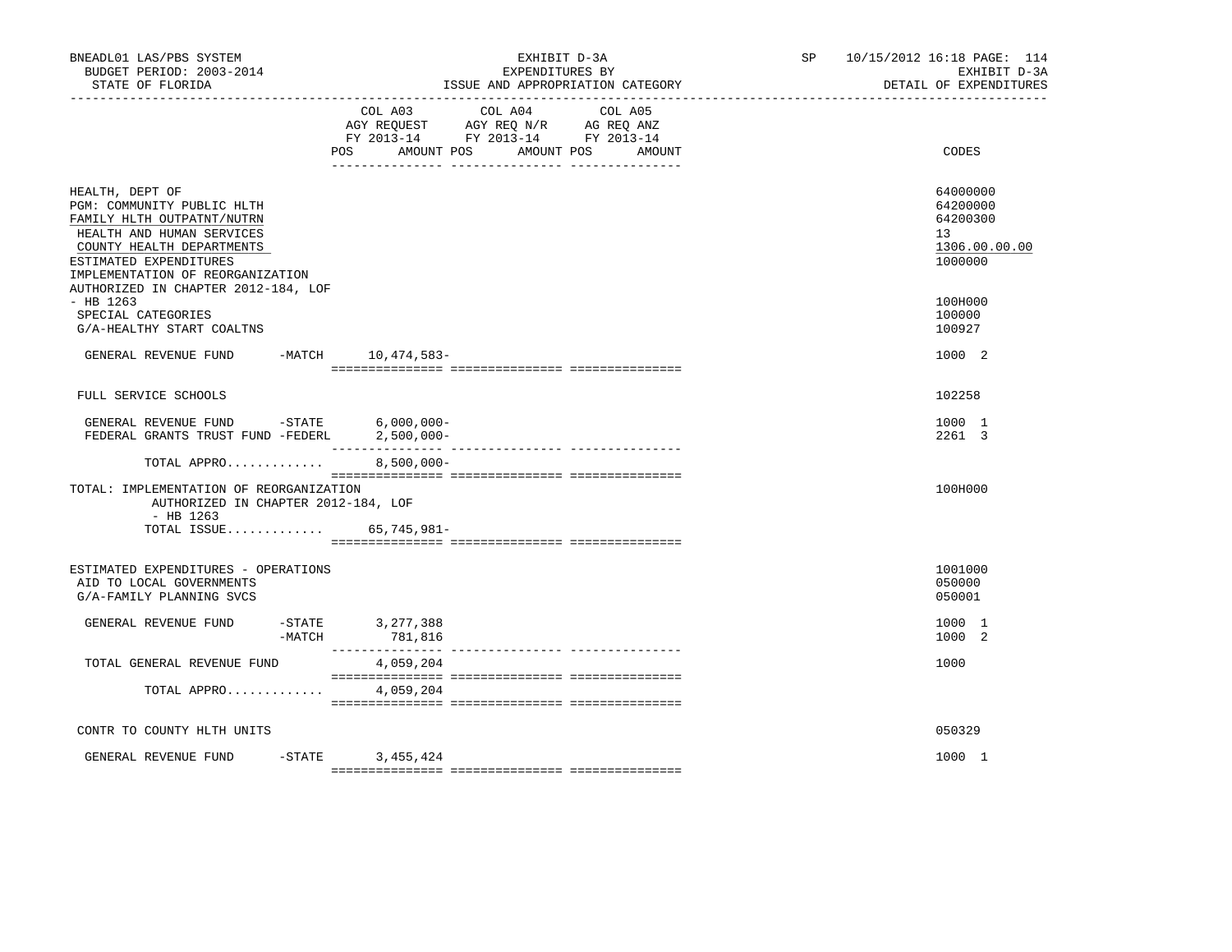| BNEADL01 LAS/PBS SYSTEM<br>BUDGET PERIOD: 2003-2014<br>STATE OF FLORIDA                                                                                                                                                                                        |                                       | EXHIBIT D-3A<br>EXPENDITURES BY<br>ISSUE AND APPROPRIATION CATEGORY                                                                                                                                             | SP and the set of the set of the set of the set of the set of the set of the set of the set of the set of the set of the set of the set of the set of the set of the set of the set of the set of the set of the set of the se | 10/15/2012 16:18 PAGE: 115<br>EXHIBIT D-3A<br>DETAIL OF EXPENDITURES |                                                                                                   |
|----------------------------------------------------------------------------------------------------------------------------------------------------------------------------------------------------------------------------------------------------------------|---------------------------------------|-----------------------------------------------------------------------------------------------------------------------------------------------------------------------------------------------------------------|--------------------------------------------------------------------------------------------------------------------------------------------------------------------------------------------------------------------------------|----------------------------------------------------------------------|---------------------------------------------------------------------------------------------------|
|                                                                                                                                                                                                                                                                | <b>POS</b><br>AMOUNT POS              | COL A03 COL A04<br>$\begin{tabular}{lllllll} AGY & \texttt{REQUEST} & \texttt{AGY} & \texttt{REG} & \texttt{N/R} & \texttt{AG} & \texttt{REQ} & \texttt{ANZ} \end{tabular}$<br>FY 2013-14 FY 2013-14 FY 2013-14 | COL A05<br>AMOUNT POS<br>AMOUNT                                                                                                                                                                                                |                                                                      | CODES                                                                                             |
| HEALTH, DEPT OF<br>PGM: COMMUNITY PUBLIC HLTH<br>FAMILY HLTH OUTPATNT/NUTRN<br>HEALTH AND HUMAN SERVICES<br>COUNTY HEALTH DEPARTMENTS<br>ESTIMATED EXPENDITURES<br>ESTIMATED EXPENDITURES - OPERATIONS<br>AID TO LOCAL GOVERNMENTS<br>G/A-PRIMARY CARE PROGRAM |                                       |                                                                                                                                                                                                                 |                                                                                                                                                                                                                                |                                                                      | 64000000<br>64200000<br>64200300<br>13<br>1306.00.00.00<br>1000000<br>1001000<br>050000<br>050331 |
| GENERAL REVENUE FUND                                                                                                                                                                                                                                           | -STATE 13,678,195<br>-MATCH 5,543,317 |                                                                                                                                                                                                                 |                                                                                                                                                                                                                                |                                                                      | 1000 1<br>1000 2                                                                                  |
| TOTAL GENERAL REVENUE FUND                                                                                                                                                                                                                                     | 19,221,512                            |                                                                                                                                                                                                                 |                                                                                                                                                                                                                                |                                                                      | 1000                                                                                              |
|                                                                                                                                                                                                                                                                | TOTAL APPRO 19,221,512                |                                                                                                                                                                                                                 |                                                                                                                                                                                                                                |                                                                      |                                                                                                   |
| SCHOOL HEALTH SERVICES                                                                                                                                                                                                                                         |                                       |                                                                                                                                                                                                                 |                                                                                                                                                                                                                                |                                                                      | 051106                                                                                            |
| GENERAL REVENUE FUND -MATCH 1,006,487<br>TOBACCO SETTLEMENT TF -MATCH<br>FEDERAL GRANTS TRUST FUND -FEDERL                                                                                                                                                     | 9,902,925<br>9,125,846                |                                                                                                                                                                                                                 |                                                                                                                                                                                                                                |                                                                      | 1000 2<br>2122 2<br>2261 3                                                                        |
| TOTAL APPRO 20,035,258                                                                                                                                                                                                                                         |                                       |                                                                                                                                                                                                                 |                                                                                                                                                                                                                                |                                                                      |                                                                                                   |
| SPECIAL CATEGORIES<br>G/A-HEALTHY START COALTNS                                                                                                                                                                                                                |                                       |                                                                                                                                                                                                                 |                                                                                                                                                                                                                                |                                                                      | 100000<br>100927                                                                                  |
| GENERAL REVENUE FUND                                                                                                                                                                                                                                           | -MATCH 10,474,583                     |                                                                                                                                                                                                                 |                                                                                                                                                                                                                                |                                                                      | 1000 2                                                                                            |
| FULL SERVICE SCHOOLS                                                                                                                                                                                                                                           |                                       |                                                                                                                                                                                                                 |                                                                                                                                                                                                                                |                                                                      | 102258                                                                                            |
| GENERAL REVENUE FUND -STATE<br>FEDERAL GRANTS TRUST FUND -FEDERL                                                                                                                                                                                               | 6,000,000<br>2,500,000                |                                                                                                                                                                                                                 |                                                                                                                                                                                                                                |                                                                      | 1000 1<br>2261 3                                                                                  |
| TOTAL APPRO                                                                                                                                                                                                                                                    | 8,500,000                             |                                                                                                                                                                                                                 |                                                                                                                                                                                                                                |                                                                      |                                                                                                   |
| TOTAL: ESTIMATED EXPENDITURES - OPERATIONS<br>TOTAL ISSUE                                                                                                                                                                                                      | 65,745,981                            |                                                                                                                                                                                                                 |                                                                                                                                                                                                                                |                                                                      | 1001000                                                                                           |
|                                                                                                                                                                                                                                                                |                                       |                                                                                                                                                                                                                 |                                                                                                                                                                                                                                |                                                                      |                                                                                                   |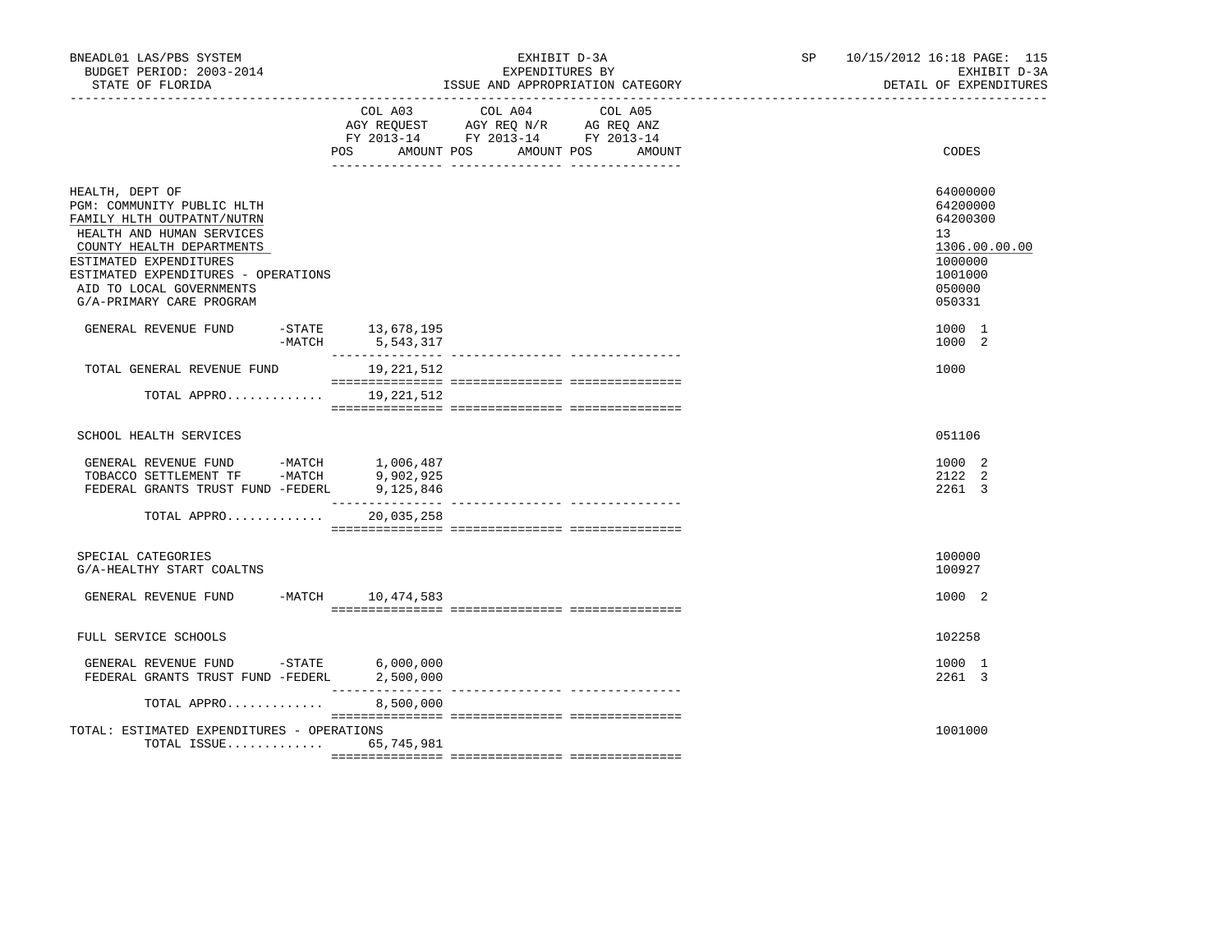| BNEADL01 LAS/PBS SYSTEM<br>BUDGET PERIOD: 2003-2014<br>STATE OF FLORIDA                                                                                                                         |                               | EXHIBIT D-3A<br>EXPENDITURES BY<br>ISSUE AND APPROPRIATION CATEGORY |                                                                                   |                                 |  | SP | 10/15/2012 16:18 PAGE: 116<br>EXHIBIT D-3A<br>DETAIL OF EXPENDITURES |
|-------------------------------------------------------------------------------------------------------------------------------------------------------------------------------------------------|-------------------------------|---------------------------------------------------------------------|-----------------------------------------------------------------------------------|---------------------------------|--|----|----------------------------------------------------------------------|
|                                                                                                                                                                                                 | POS                           | COL A03<br>AMOUNT POS                                               | COL A04<br>AGY REQUEST AGY REQ N/R AG REQ ANZ<br>FY 2013-14 FY 2013-14 FY 2013-14 | COL A05<br>AMOUNT POS<br>AMOUNT |  |    | CODES                                                                |
| HEALTH, DEPT OF<br>PGM: COMMUNITY PUBLIC HLTH<br>INFECTIOUS DISEASE CNTRL<br>HEALTH AND HUMAN SERVICES<br>HEALTH SVCS/INDIVIDUALS<br>ESTIMATED EXPENDITURES<br>IMPLEMENTATION OF REORGANIZATION |                               |                                                                     |                                                                                   |                                 |  |    | 64000000<br>64200000<br>64200400<br>13<br>1301.00.00.00<br>1000000   |
| AUTHORIZED IN CHAPTER 2012-184, LOF<br>$-$ HB 1263<br>SALARY RATE<br>SALARY RATE 10,019,388-                                                                                                    |                               |                                                                     |                                                                                   |                                 |  |    | 100H000<br>000000                                                    |
| SALARIES AND BENEFITS                                                                                                                                                                           |                               |                                                                     |                                                                                   |                                 |  |    | 010000                                                               |
| GENERAL REVENUE FUND                                                                                                                                                                            | -STATE 1,688,796-<br>$-MATCH$ | 249,953-                                                            |                                                                                   |                                 |  |    | 1000 1<br>1000 2                                                     |
| TOTAL GENERAL REVENUE FUND                                                                                                                                                                      |                               | 1,938,749-                                                          |                                                                                   |                                 |  |    | 1000                                                                 |
| FEDERAL GRANTS TRUST FUND -FEDERL 11,399,870-                                                                                                                                                   |                               |                                                                     |                                                                                   |                                 |  |    | 2261 3                                                               |
| TOTAL POSITIONS 229.50-<br>TOTAL APPRO $13,338,619-$                                                                                                                                            |                               |                                                                     |                                                                                   |                                 |  |    |                                                                      |
| OTHER PERSONAL SERVICES                                                                                                                                                                         |                               |                                                                     |                                                                                   |                                 |  |    | 030000                                                               |
| FEDERAL GRANTS TRUST FUND -FEDERL                                                                                                                                                               |                               | 596,922-                                                            |                                                                                   |                                 |  |    | 2261 3                                                               |
| <b>EXPENSES</b>                                                                                                                                                                                 |                               |                                                                     |                                                                                   |                                 |  |    | 040000                                                               |
| GENERAL REVENUE FUND                                                                                                                                                                            | -STATE<br>$-MATCH$            | 667,399-<br>177,309-                                                |                                                                                   |                                 |  |    | 1000 1<br>1000 2                                                     |
| TOTAL GENERAL REVENUE FUND                                                                                                                                                                      |                               | 844,708-                                                            |                                                                                   |                                 |  |    | 1000                                                                 |
| FEDERAL GRANTS TRUST FUND -FEDERL                                                                                                                                                               |                               | 7,767,918-                                                          |                                                                                   |                                 |  |    | 2261 3                                                               |
| GRANTS AND DONATIONS TF -STATE                                                                                                                                                                  |                               | $23,537-$                                                           |                                                                                   |                                 |  |    | 2339 1                                                               |
| TOTAL APPRO                                                                                                                                                                                     |                               | $8,636,163-$                                                        |                                                                                   |                                 |  |    |                                                                      |
|                                                                                                                                                                                                 |                               |                                                                     |                                                                                   |                                 |  |    |                                                                      |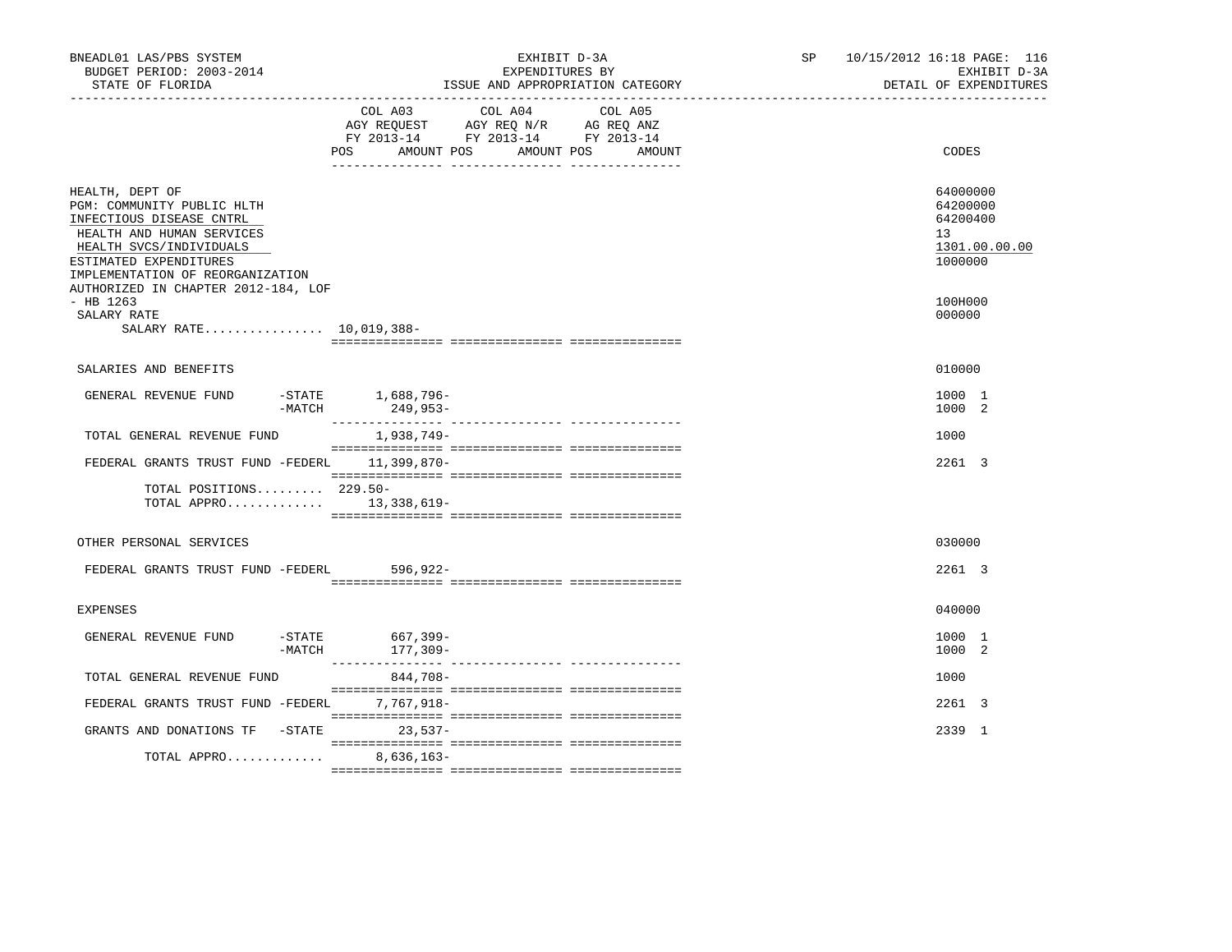| BNEADL01 LAS/PBS SYSTEM<br>BUDGET PERIOD: 2003-2014<br>STATE OF FLORIDA                                                                                                                         | EXHIBIT D-3A<br>EXPENDITURES BY<br>ISSUE AND APPROPRIATION CATEGORY                                                                                                                                                                                                                                                                                                                                                                                                              | 10/15/2012 16:18 PAGE: 117<br>SP<br>EXHIBIT D-3A<br>DETAIL OF EXPENDITURES |
|-------------------------------------------------------------------------------------------------------------------------------------------------------------------------------------------------|----------------------------------------------------------------------------------------------------------------------------------------------------------------------------------------------------------------------------------------------------------------------------------------------------------------------------------------------------------------------------------------------------------------------------------------------------------------------------------|----------------------------------------------------------------------------|
|                                                                                                                                                                                                 | COL A03<br>COL A04<br>COL A05<br>AGY REQUEST AGY REQ N/R AG REQ ANZ<br>FY 2013-14 FY 2013-14 FY 2013-14<br>POS AMOUNT POS AMOUNT POS AMOUNT                                                                                                                                                                                                                                                                                                                                      | CODES                                                                      |
| HEALTH, DEPT OF<br>PGM: COMMUNITY PUBLIC HLTH<br>INFECTIOUS DISEASE CNTRL<br>HEALTH AND HUMAN SERVICES<br>HEALTH SVCS/INDIVIDUALS<br>ESTIMATED EXPENDITURES<br>IMPLEMENTATION OF REORGANIZATION |                                                                                                                                                                                                                                                                                                                                                                                                                                                                                  | 64000000<br>64200000<br>64200400<br>13<br>1301.00.00.00<br>1000000         |
| AUTHORIZED IN CHAPTER 2012-184, LOF<br>$-$ HB 1263<br>AID TO LOCAL GOVERNMENTS<br>G/A-AIDS PATIENT CARE                                                                                         |                                                                                                                                                                                                                                                                                                                                                                                                                                                                                  | 100H000<br>050000<br>050026                                                |
| GENERAL REVENUE FUND -MATCH<br>FEDERAL GRANTS TRUST FUND -FEDERL 7,060,522-                                                                                                                     | 4,706,015-                                                                                                                                                                                                                                                                                                                                                                                                                                                                       | 1000 2<br>2261 3                                                           |
| TOTAL APPRO                                                                                                                                                                                     | 11,766,537–                                                                                                                                                                                                                                                                                                                                                                                                                                                                      |                                                                            |
| G/A-RYAN WHITE CONSORTIA                                                                                                                                                                        |                                                                                                                                                                                                                                                                                                                                                                                                                                                                                  | 050027                                                                     |
| FEDERAL GRANTS TRUST FUND -FEDERL 20,754,358-                                                                                                                                                   |                                                                                                                                                                                                                                                                                                                                                                                                                                                                                  | 2261 3                                                                     |
| G/A-STWIDE AIDS NETWORKS                                                                                                                                                                        |                                                                                                                                                                                                                                                                                                                                                                                                                                                                                  | 050207                                                                     |
| GENERAL REVENUE FUND -MATCH 10,463,853-                                                                                                                                                         |                                                                                                                                                                                                                                                                                                                                                                                                                                                                                  | 1000 2                                                                     |
| OPERATING CAPITAL OUTLAY                                                                                                                                                                        |                                                                                                                                                                                                                                                                                                                                                                                                                                                                                  | 060000                                                                     |
| FEDERAL GRANTS TRUST FUND -FEDERL 178,326-                                                                                                                                                      |                                                                                                                                                                                                                                                                                                                                                                                                                                                                                  | 2261 3                                                                     |
| SPECIAL CATEGORIES<br>CONTRACTED SERVICES                                                                                                                                                       |                                                                                                                                                                                                                                                                                                                                                                                                                                                                                  | 100000<br>100777                                                           |
| GENERAL REVENUE FUND                                                                                                                                                                            | $30,009-$<br>$-$ STATE<br>-MATCH 301,200-                                                                                                                                                                                                                                                                                                                                                                                                                                        | 1000 1<br>1000 2                                                           |
| TOTAL GENERAL REVENUE FUND                                                                                                                                                                      | 331,209-                                                                                                                                                                                                                                                                                                                                                                                                                                                                         | 1000                                                                       |
| FEDERAL GRANTS TRUST FUND -FEDERL                                                                                                                                                               | 4,716,511-                                                                                                                                                                                                                                                                                                                                                                                                                                                                       | 2261 3                                                                     |
| GRANTS AND DONATIONS TF -STATE                                                                                                                                                                  | 162,000-                                                                                                                                                                                                                                                                                                                                                                                                                                                                         | 2339 1                                                                     |
| TOTAL APPRO                                                                                                                                                                                     | $\begin{minipage}{0.03\textwidth} \begin{tabular}{l} \textbf{0.04\textwidth} \textbf{0.04\textwidth} \textbf{0.04\textwidth} \textbf{0.04\textwidth} \textbf{0.04\textwidth} \textbf{0.04\textwidth} \textbf{0.04\textwidth} \textbf{0.04\textwidth} \textbf{0.04\textwidth} \textbf{0.04\textwidth} \textbf{0.04\textwidth} \textbf{0.04\textwidth} \textbf{0.04\textwidth} \textbf{0.04\textwidth} \textbf{0.04\textwidth} \textbf{0.04\textwidth} \textbf{0$<br>$5,209,720 -$ |                                                                            |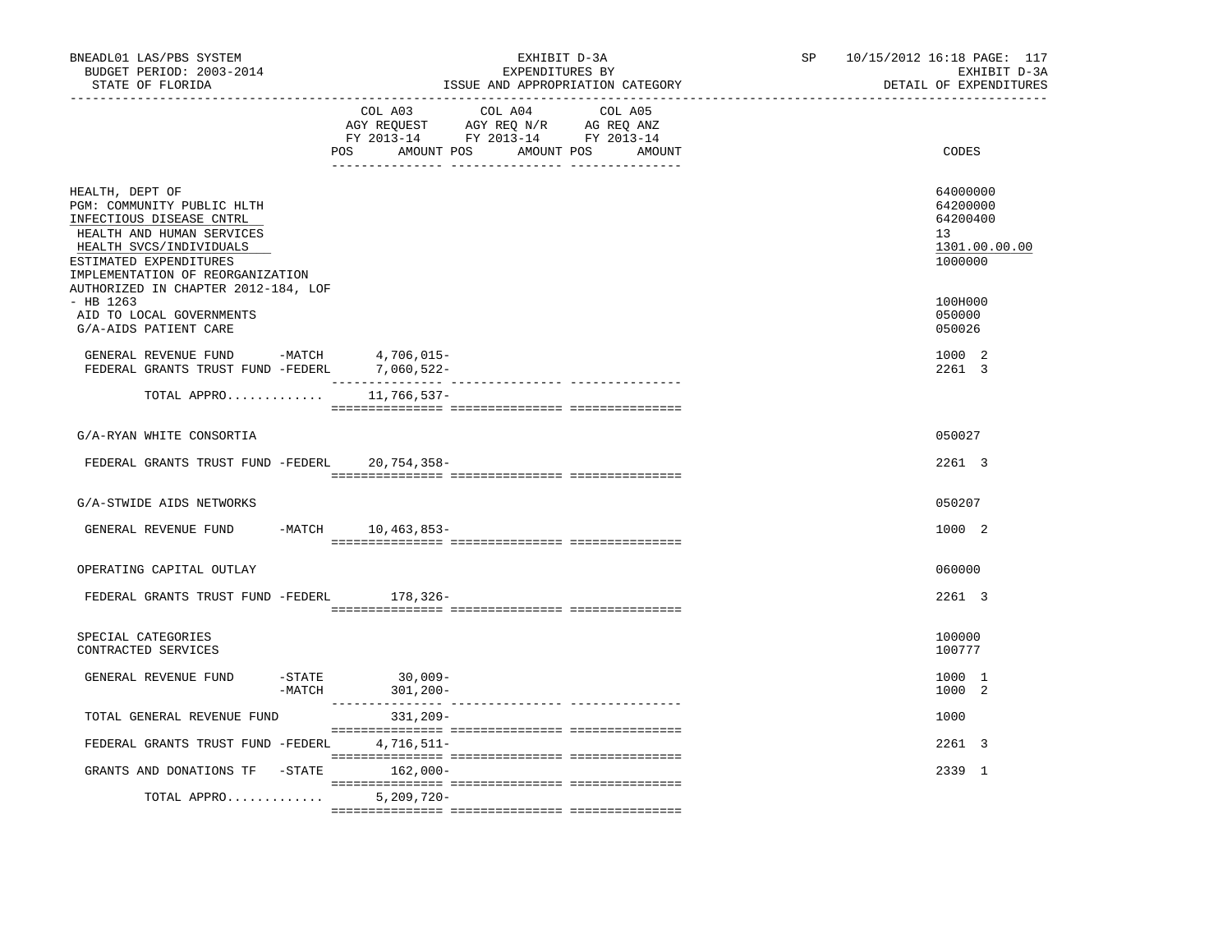| BNEADL01 LAS/PBS SYSTEM<br>BUDGET PERIOD: 2003-2014<br>STATE OF FLORIDA<br>___________________                                                                                                  | EXHIBIT D-3A<br>EXPENDITURES BY<br>ISSUE AND APPROPRIATION CATEGORY                                                                      | SP 10/15/2012 16:18 PAGE: 118<br>EXHIBIT D-3A<br>DETAIL OF EXPENDITURES |
|-------------------------------------------------------------------------------------------------------------------------------------------------------------------------------------------------|------------------------------------------------------------------------------------------------------------------------------------------|-------------------------------------------------------------------------|
|                                                                                                                                                                                                 | COL A03 COL A04<br>COL A05<br>AGY REQUEST AGY REQ N/R AG REQ ANZ<br>FY 2013-14 FY 2013-14 FY 2013-14<br>POS AMOUNT POS AMOUNT POS AMOUNT | CODES                                                                   |
| HEALTH, DEPT OF<br>PGM: COMMUNITY PUBLIC HLTH<br>INFECTIOUS DISEASE CNTRL<br>HEALTH AND HUMAN SERVICES<br>HEALTH SVCS/INDIVIDUALS<br>ESTIMATED EXPENDITURES<br>IMPLEMENTATION OF REORGANIZATION |                                                                                                                                          | 64000000<br>64200000<br>64200400<br>13<br>1301.00.00.00<br>1000000      |
| AUTHORIZED IN CHAPTER 2012-184, LOF<br>$-$ HB 1263<br>SPECIAL CATEGORIES<br>G/A-CONTRACTED SERVICES                                                                                             |                                                                                                                                          | 100H000<br>100000<br>100778                                             |
| GENERAL REVENUE FUND -MATCH 1,530,876-<br>FEDERAL GRANTS TRUST FUND -FEDERL 11,166,097-                                                                                                         |                                                                                                                                          | 1000 2<br>2261 3                                                        |
| TOTAL APPRO 12,696,973-                                                                                                                                                                         |                                                                                                                                          |                                                                         |
| G/A-AIDS INSUR CONT PROG                                                                                                                                                                        |                                                                                                                                          | 100975                                                                  |
| GENERAL REVENUE FUND -MATCH 6,454,951-<br>FEDERAL GRANTS TRUST FUND -FEDERL                                                                                                                     | 4,891,498-                                                                                                                               | 1000 2<br>2261 3                                                        |
| TOTAL APPRO                                                                                                                                                                                     | 11,346,449–                                                                                                                              |                                                                         |
| PURCHASED CLIENT SERVICES                                                                                                                                                                       |                                                                                                                                          | 102933                                                                  |
| GENERAL REVENUE FUND                                                                                                                                                                            | -STATE 106,323-                                                                                                                          | 1000 1                                                                  |
| LEASE/PURCHASE/EQUIPMENT                                                                                                                                                                        |                                                                                                                                          | 105281                                                                  |
| GENERAL REVENUE FUND - STATE<br>FEDERAL GRANTS TRUST FUND -FEDERL 32,266-                                                                                                                       | $14,408-$                                                                                                                                | 1000 1<br>2261 3                                                        |
| TOTAL APPRO                                                                                                                                                                                     | $46,674-$                                                                                                                                |                                                                         |
| TR/DMS/HR SVCS/STW CONTRCT                                                                                                                                                                      |                                                                                                                                          | 107040                                                                  |
| GENERAL REVENUE FUND $-$ STATE 20,025-<br>FEDERAL GRANTS TRUST FUND -FEDERL                                                                                                                     | 92,799-                                                                                                                                  | 1000 1<br>2261 3                                                        |
| TOTAL APPRO                                                                                                                                                                                     | 112,824-                                                                                                                                 |                                                                         |
|                                                                                                                                                                                                 |                                                                                                                                          |                                                                         |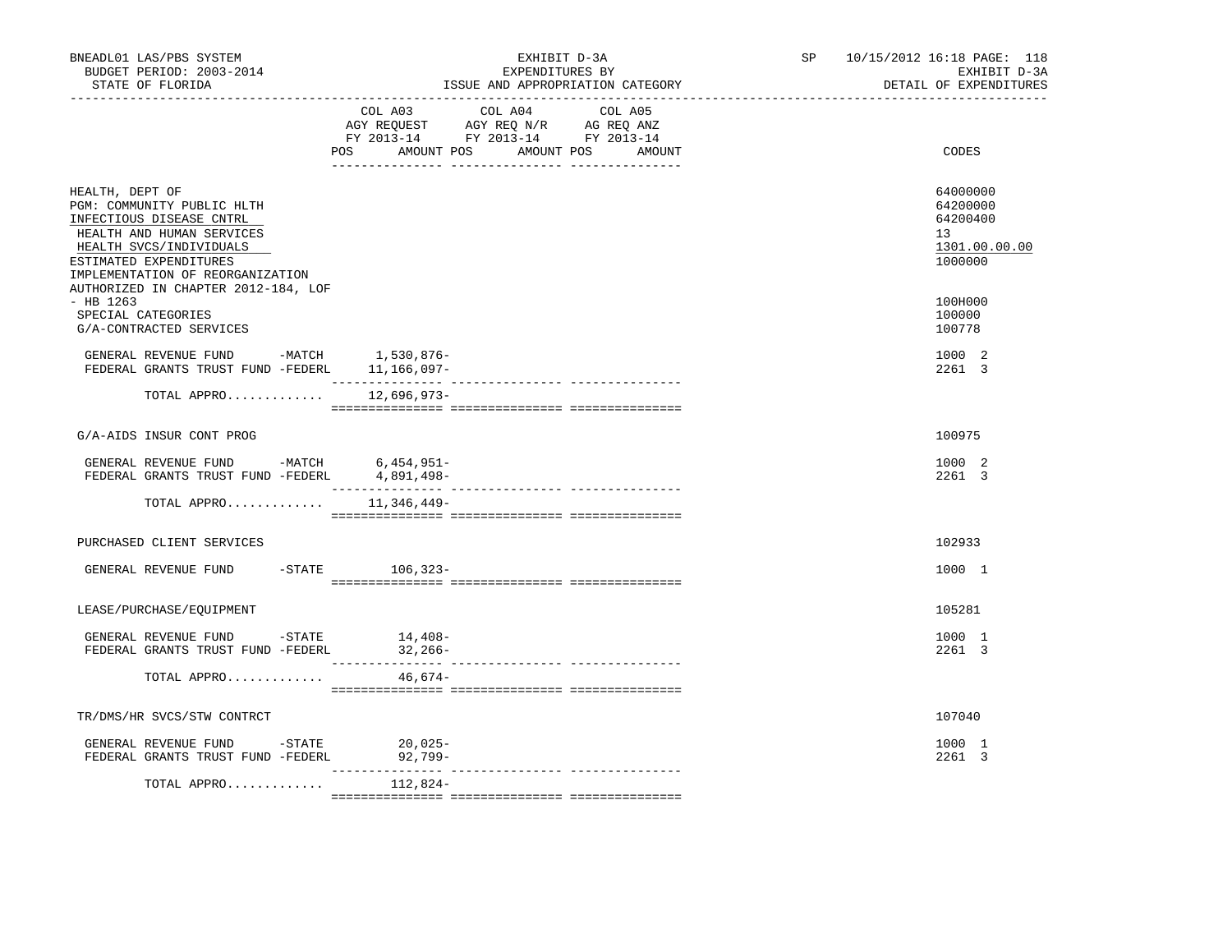| BNEADL01 LAS/PBS SYSTEM<br>BUDGET PERIOD: 2003-2014<br>STATE OF FLORIDA                                                                                                                                                                | EXHIBIT D-3A<br>EXPENDITURES BY<br>ISSUE AND APPROPRIATION CATEGORY<br>________________________________ | 10/15/2012 16:18 PAGE: 119<br>SP<br>EXHIBIT D-3A<br>DETAIL OF EXPENDITURES |
|----------------------------------------------------------------------------------------------------------------------------------------------------------------------------------------------------------------------------------------|---------------------------------------------------------------------------------------------------------|----------------------------------------------------------------------------|
|                                                                                                                                                                                                                                        | COL A03<br>COL A04<br>COL A05<br>POS AMOUNT POS AMOUNT POS AMOUNT                                       | CODES                                                                      |
| HEALTH, DEPT OF<br>PGM: COMMUNITY PUBLIC HLTH<br>INFECTIOUS DISEASE CNTRL<br>HEALTH AND HUMAN SERVICES<br>HEALTH SVCS/INDIVIDUALS<br>ESTIMATED EXPENDITURES<br>IMPLEMENTATION OF REORGANIZATION<br>AUTHORIZED IN CHAPTER 2012-184, LOF |                                                                                                         | 64000000<br>64200000<br>64200400<br>13<br>1301.00.00.00<br>1000000         |
| - HB 1263<br>SPECIAL CATEGORIES<br>STATE OPERATIONS-ARRA 2009                                                                                                                                                                          |                                                                                                         | 100H000<br>100000<br>109910                                                |
| FEDERAL GRANTS TRUST FUND -FEDERL 56,793-                                                                                                                                                                                              |                                                                                                         | 2261 3                                                                     |
| G/A-CONTRAC SVCS-ARRA 2009                                                                                                                                                                                                             |                                                                                                         | 109911                                                                     |
| FEDERAL GRANTS TRUST FUND -FEDERL                                                                                                                                                                                                      | 436,000-                                                                                                | 2261 3                                                                     |
| OUTREACH/PREGNANT WOMEN                                                                                                                                                                                                                |                                                                                                         | 109998                                                                     |
| GENERAL REVENUE FUND                                                                                                                                                                                                                   | $-MATCH$ 500,000-                                                                                       | 1000 2                                                                     |
| TOTAL: IMPLEMENTATION OF REORGANIZATION<br>AUTHORIZED IN CHAPTER 2012-184, LOF<br>- HB 1263                                                                                                                                            |                                                                                                         | 100H000                                                                    |
| TOTAL POSITIONS 229.50-<br>TOTAL ISSUE 96,246,534-<br>TOTAL SALARY RATE 10,019,388-                                                                                                                                                    |                                                                                                         |                                                                            |
| ESTIMATED EXPENDITURES - OPERATIONS<br>SALARY RATE<br>SALARY RATE 10,019,388                                                                                                                                                           |                                                                                                         | 1001000<br>000000                                                          |
| SALARIES AND BENEFITS                                                                                                                                                                                                                  |                                                                                                         | 010000                                                                     |
| GENERAL REVENUE FUND<br>$-MATCH$                                                                                                                                                                                                       | -STATE 1,688,796<br>249,953                                                                             | 1000 1<br>1000 2                                                           |
| TOTAL GENERAL REVENUE FUND                                                                                                                                                                                                             | ________________<br>1,938,749                                                                           | 1000                                                                       |
| FEDERAL GRANTS TRUST FUND -FEDERL                                                                                                                                                                                                      | 11,399,870                                                                                              | 2261 3                                                                     |
| TOTAL POSITIONS 229.50<br>TOTAL APPRO $13,338,619$                                                                                                                                                                                     |                                                                                                         |                                                                            |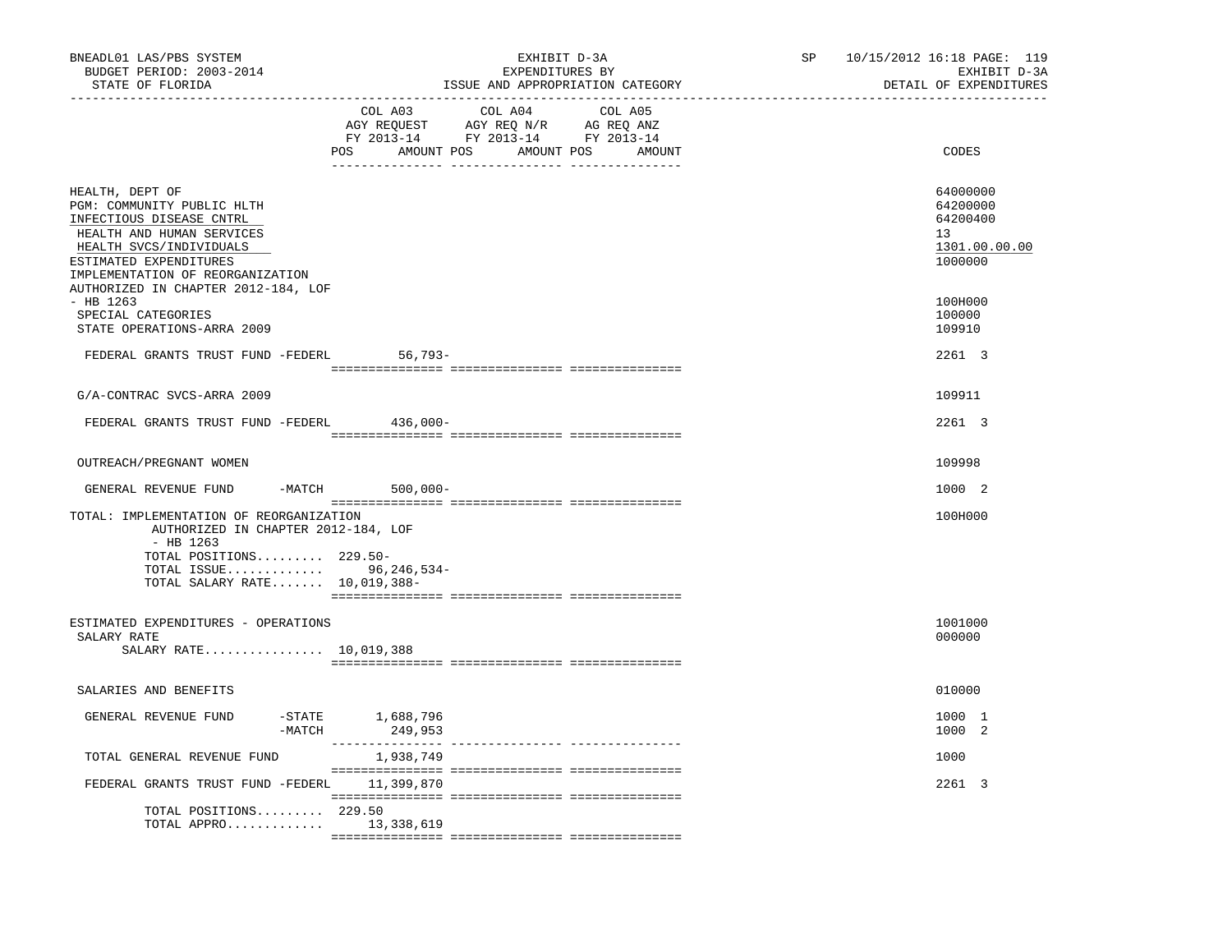| BNEADL01 LAS/PBS SYSTEM<br>BUDGET PERIOD: 2003-2014<br>STATE OF FLORIDA                                                                                                                                                       |                                        | EXHIBIT D-3A<br>EXPENDITURES BY<br>ISSUE AND APPROPRIATION CATEGORY                                                       | SP 10/15/2012 16:18 PAGE: 120<br>EXHIBIT D-3A<br>DETAIL OF EXPENDITURES                              |
|-------------------------------------------------------------------------------------------------------------------------------------------------------------------------------------------------------------------------------|----------------------------------------|---------------------------------------------------------------------------------------------------------------------------|------------------------------------------------------------------------------------------------------|
|                                                                                                                                                                                                                               | POS<br>AMOUNT POS                      | COL A03 COL A04 COL A05<br>AGY REQUEST AGY REQ N/R AG REQ ANZ<br>FY 2013-14 FY 2013-14 FY 2013-14<br>AMOUNT POS<br>AMOUNT | CODES                                                                                                |
| HEALTH, DEPT OF<br>PGM: COMMUNITY PUBLIC HLTH<br>INFECTIOUS DISEASE CNTRL<br>HEALTH AND HUMAN SERVICES<br>HEALTH SVCS/INDIVIDUALS<br>ESTIMATED EXPENDITURES<br>ESTIMATED EXPENDITURES - OPERATIONS<br>OTHER PERSONAL SERVICES |                                        |                                                                                                                           | 64000000<br>64200000<br>64200400<br>13 <sup>°</sup><br>1301.00.00.00<br>1000000<br>1001000<br>030000 |
| FEDERAL GRANTS TRUST FUND -FEDERL 596,922                                                                                                                                                                                     |                                        |                                                                                                                           | 2261 3                                                                                               |
| <b>EXPENSES</b>                                                                                                                                                                                                               |                                        |                                                                                                                           | 040000                                                                                               |
| GENERAL REVENUE FUND                                                                                                                                                                                                          | $-$ STATE<br>667,399<br>-MATCH 177,309 |                                                                                                                           | 1000 1<br>1000 2                                                                                     |
| TOTAL GENERAL REVENUE FUND                                                                                                                                                                                                    | 844,708                                |                                                                                                                           | 1000                                                                                                 |
| FEDERAL GRANTS TRUST FUND -FEDERL 7,767,918                                                                                                                                                                                   |                                        |                                                                                                                           | 2261 3                                                                                               |
| GRANTS AND DONATIONS TF -STATE 23,537                                                                                                                                                                                         |                                        |                                                                                                                           | 2339 1                                                                                               |
| TOTAL APPRO                                                                                                                                                                                                                   | 8,636,163                              |                                                                                                                           |                                                                                                      |
| AID TO LOCAL GOVERNMENTS<br>G/A-AIDS PATIENT CARE                                                                                                                                                                             |                                        |                                                                                                                           | 050000<br>050026                                                                                     |
| GENERAL REVENUE FUND -MATCH $4,706,015$<br>FEDERAL GRANTS TRUST FUND -FEDERL $7,060,522$                                                                                                                                      |                                        |                                                                                                                           | 1000 2<br>2261 3                                                                                     |
| TOTAL APPRO 11,766,537                                                                                                                                                                                                        |                                        |                                                                                                                           |                                                                                                      |
| G/A-RYAN WHITE CONSORTIA                                                                                                                                                                                                      |                                        |                                                                                                                           | 050027                                                                                               |
| FEDERAL GRANTS TRUST FUND -FEDERL                                                                                                                                                                                             | 20,754,358                             |                                                                                                                           | 2261 3                                                                                               |
|                                                                                                                                                                                                                               |                                        |                                                                                                                           |                                                                                                      |
| G/A-STWIDE AIDS NETWORKS                                                                                                                                                                                                      |                                        |                                                                                                                           | 050207                                                                                               |
| GENERAL REVENUE FUND                                                                                                                                                                                                          | -MATCH 10,463,853                      |                                                                                                                           | 1000 2                                                                                               |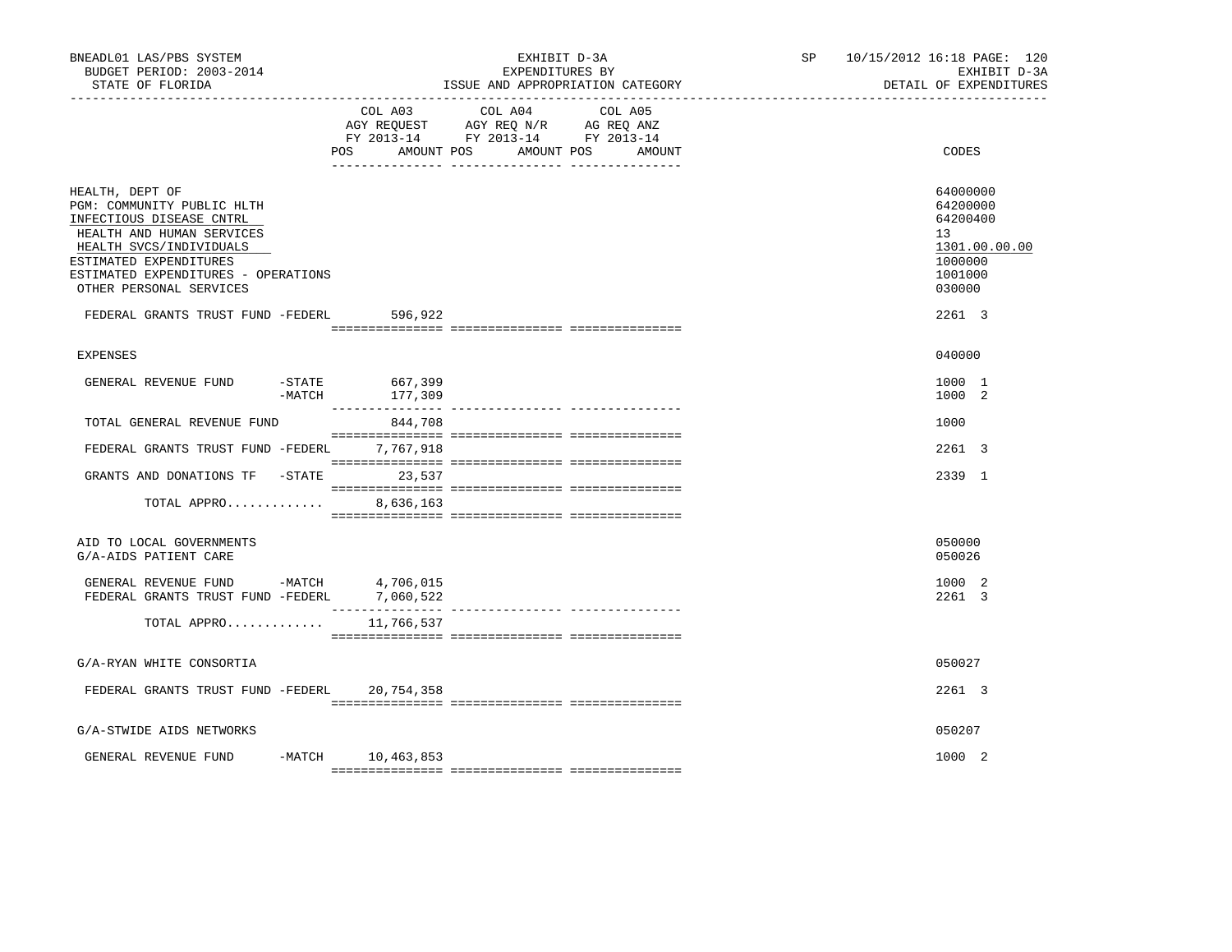| BNEADL01 LAS/PBS SYSTEM<br>BUDGET PERIOD: 2003-2014<br>STATE OF FLORIDA                                                                                                                                                        |                                        | EXHIBIT D-3A<br>EXPENDITURES BY<br>ISSUE AND APPROPRIATION CATEGORY                                                              | SP | 10/15/2012 16:18 PAGE: 121<br>EXHIBIT D-3A<br>DETAIL OF EXPENDITURES                    |
|--------------------------------------------------------------------------------------------------------------------------------------------------------------------------------------------------------------------------------|----------------------------------------|----------------------------------------------------------------------------------------------------------------------------------|----|-----------------------------------------------------------------------------------------|
|                                                                                                                                                                                                                                | COL A03                                | COL A04<br>COL A05<br>AGY REQUEST AGY REQ N/R AG REQ ANZ<br>FY 2013-14 FY 2013-14 FY 2013-14<br>POS AMOUNT POS AMOUNT POS AMOUNT |    | CODES                                                                                   |
| HEALTH, DEPT OF<br>PGM: COMMUNITY PUBLIC HLTH<br>INFECTIOUS DISEASE CNTRL<br>HEALTH AND HUMAN SERVICES<br>HEALTH SVCS/INDIVIDUALS<br>ESTIMATED EXPENDITURES<br>ESTIMATED EXPENDITURES - OPERATIONS<br>OPERATING CAPITAL OUTLAY |                                        |                                                                                                                                  |    | 64000000<br>64200000<br>64200400<br>13<br>1301.00.00.00<br>1000000<br>1001000<br>060000 |
| FEDERAL GRANTS TRUST FUND -FEDERL                                                                                                                                                                                              | 178,326                                |                                                                                                                                  |    | 2261 3                                                                                  |
| SPECIAL CATEGORIES<br>CONTRACTED SERVICES                                                                                                                                                                                      |                                        |                                                                                                                                  |    | 100000<br>100777                                                                        |
| GENERAL REVENUE FUND                                                                                                                                                                                                           | $-STATE$ 30,009<br>$-MATCH$<br>301,200 |                                                                                                                                  |    | 1000 1<br>1000 2                                                                        |
| TOTAL GENERAL REVENUE FUND                                                                                                                                                                                                     | 331,209                                |                                                                                                                                  |    | 1000                                                                                    |
| FEDERAL GRANTS TRUST FUND -FEDERL 4,716,511                                                                                                                                                                                    |                                        |                                                                                                                                  |    | 2261 3                                                                                  |
| GRANTS AND DONATIONS TF -STATE 162,000                                                                                                                                                                                         |                                        |                                                                                                                                  |    | 2339 1                                                                                  |
| TOTAL APPRO                                                                                                                                                                                                                    | 5,209,720                              |                                                                                                                                  |    |                                                                                         |
| G/A-CONTRACTED SERVICES                                                                                                                                                                                                        |                                        |                                                                                                                                  |    | 100778                                                                                  |
| GENERAL REVENUE FUND -MATCH 1,530,876<br>FEDERAL GRANTS TRUST FUND -FEDERL                                                                                                                                                     | 11,166,097                             |                                                                                                                                  |    | 1000 2<br>2261 3                                                                        |
| TOTAL APPRO                                                                                                                                                                                                                    | 12,696,973                             |                                                                                                                                  |    |                                                                                         |
| G/A-AIDS INSUR CONT PROG                                                                                                                                                                                                       |                                        |                                                                                                                                  |    | 100975                                                                                  |
| GENERAL REVENUE FUND -MATCH 6,454,951<br>FEDERAL GRANTS TRUST FUND -FEDERL 4,891,498                                                                                                                                           |                                        |                                                                                                                                  |    | 1000 2<br>2261 3                                                                        |
| TOTAL APPRO $11,346,449$                                                                                                                                                                                                       |                                        |                                                                                                                                  |    |                                                                                         |
| PURCHASED CLIENT SERVICES                                                                                                                                                                                                      |                                        |                                                                                                                                  |    | 102933                                                                                  |
| GENERAL REVENUE FUND                                                                                                                                                                                                           | $-STATE$ 106,323                       |                                                                                                                                  |    | 1000 1                                                                                  |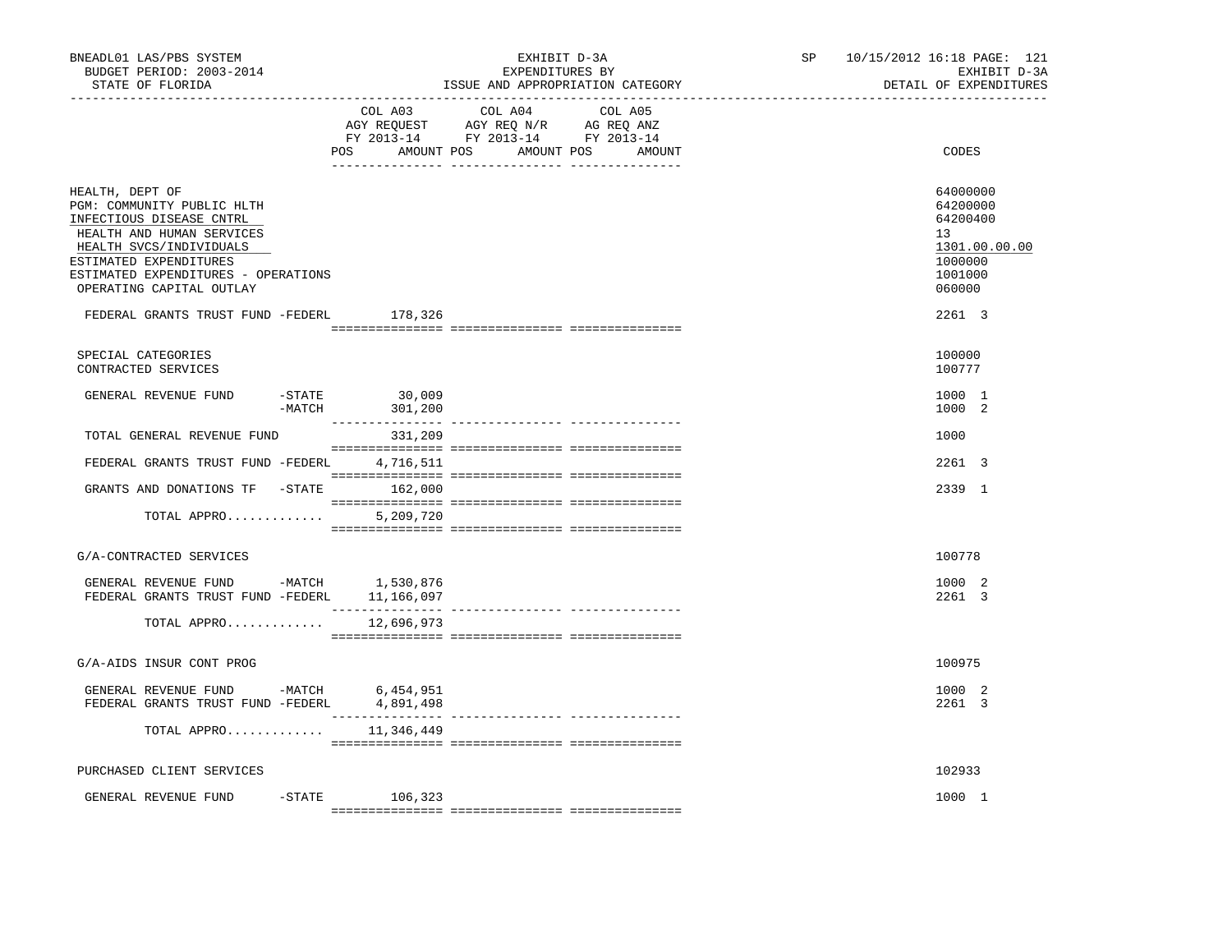| BNEADL01 LAS/PBS SYSTEM<br>BUDGET PERIOD: 2003-2014<br>STATE OF FLORIDA                                                                                                                                                                              |                  | EXHIBIT D-3A<br>EXPENDITURES BY<br>ISSUE AND APPROPRIATION CATEGORY                                                                      | SP | 10/15/2012 16:18 PAGE: 122<br>EXHIBIT D-3A<br>DETAIL OF EXPENDITURES                              |
|------------------------------------------------------------------------------------------------------------------------------------------------------------------------------------------------------------------------------------------------------|------------------|------------------------------------------------------------------------------------------------------------------------------------------|----|---------------------------------------------------------------------------------------------------|
|                                                                                                                                                                                                                                                      |                  | COL A03 COL A04 COL A05<br>AGY REQUEST AGY REQ N/R AG REQ ANZ<br>FY 2013-14 FY 2013-14 FY 2013-14<br>POS AMOUNT POS AMOUNT POS<br>AMOUNT |    | CODES                                                                                             |
| HEALTH, DEPT OF<br>PGM: COMMUNITY PUBLIC HLTH<br>INFECTIOUS DISEASE CNTRL<br>HEALTH AND HUMAN SERVICES<br>HEALTH SVCS/INDIVIDUALS<br>ESTIMATED EXPENDITURES<br>ESTIMATED EXPENDITURES - OPERATIONS<br>SPECIAL CATEGORIES<br>LEASE/PURCHASE/EQUIPMENT |                  |                                                                                                                                          |    | 64000000<br>64200000<br>64200400<br>13<br>1301.00.00.00<br>1000000<br>1001000<br>100000<br>105281 |
| GENERAL REVENUE FUND -STATE<br>FEDERAL GRANTS TRUST FUND -FEDERL                                                                                                                                                                                     | 14,408<br>32,266 |                                                                                                                                          |    | 1000 1<br>2261 3                                                                                  |
| TOTAL APPRO                                                                                                                                                                                                                                          | 46,674           |                                                                                                                                          |    |                                                                                                   |
| TR/DMS/HR SVCS/STW CONTRCT                                                                                                                                                                                                                           |                  |                                                                                                                                          |    | 107040                                                                                            |
| GENERAL REVENUE FUND -STATE $20,725$<br>FEDERAL GRANTS TRUST FUND -FEDERL 96,042                                                                                                                                                                     |                  |                                                                                                                                          |    | 1000 1<br>2261 3                                                                                  |
| TOTAL APPRO                                                                                                                                                                                                                                          | 116,767          |                                                                                                                                          |    |                                                                                                   |
| STATE OPERATIONS-ARRA 2009                                                                                                                                                                                                                           |                  |                                                                                                                                          |    | 109910                                                                                            |
| FEDERAL GRANTS TRUST FUND -FEDERL 56,793                                                                                                                                                                                                             |                  |                                                                                                                                          |    | 2261 3                                                                                            |
| G/A-CONTRAC SVCS-ARRA 2009                                                                                                                                                                                                                           |                  |                                                                                                                                          |    | 109911                                                                                            |
| FEDERAL GRANTS TRUST FUND -FEDERL 436,000                                                                                                                                                                                                            |                  |                                                                                                                                          |    | 2261 3                                                                                            |
| OUTREACH/PREGNANT WOMEN                                                                                                                                                                                                                              |                  |                                                                                                                                          |    | 109998                                                                                            |
| GENERAL REVENUE FUND                                                                                                                                                                                                                                 | -MATCH 500,000   |                                                                                                                                          |    | 1000 2                                                                                            |
| TOTAL: ESTIMATED EXPENDITURES - OPERATIONS<br>TOTAL POSITIONS 229.50<br>TOTAL ISSUE 96,250,477<br>TOTAL SALARY RATE 10,019,388                                                                                                                       |                  |                                                                                                                                          |    | 1001000                                                                                           |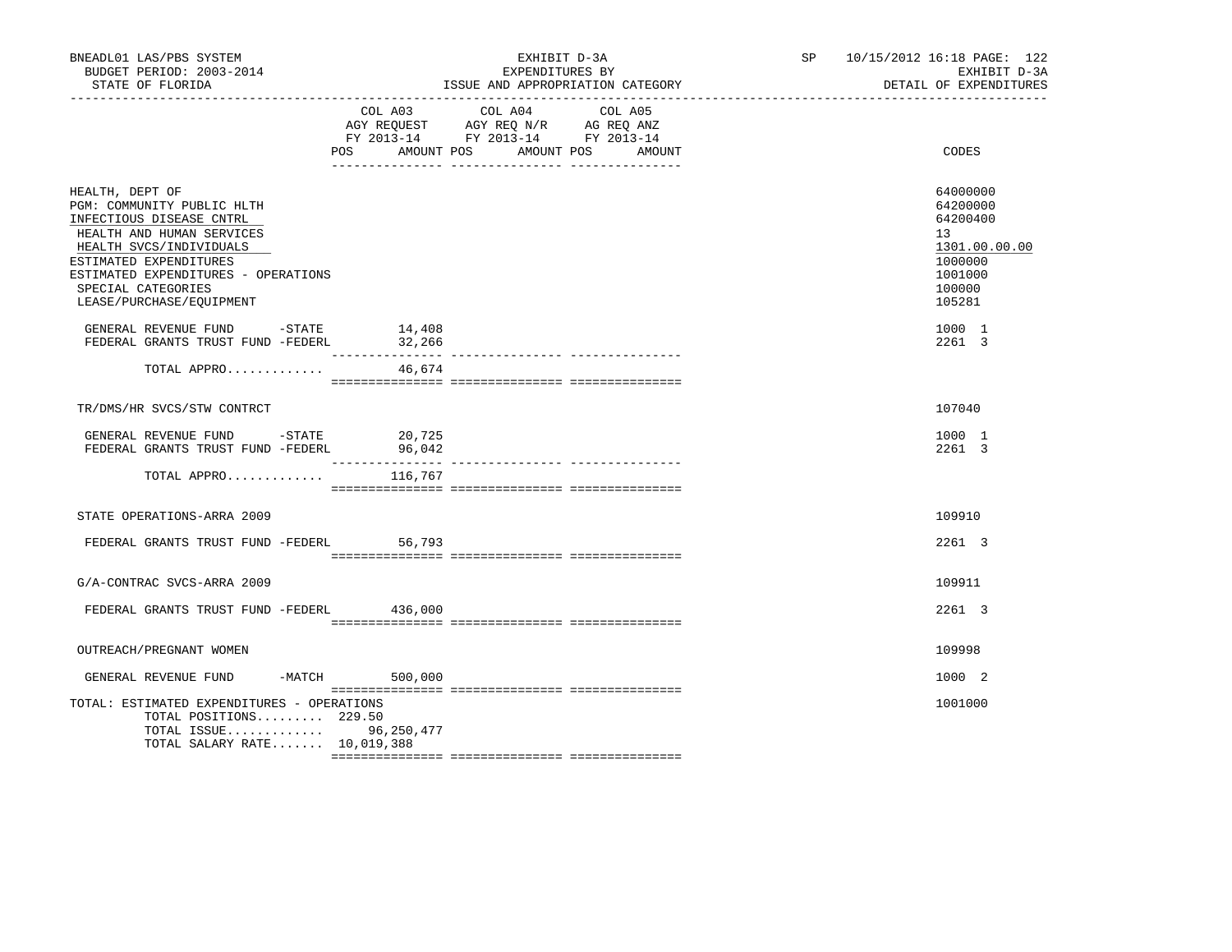| BNEADL01 LAS/PBS SYSTEM<br>BUDGET PERIOD: 2003-2014<br>STATE OF FLORIDA                                                                                                                                                             |                                                                                                                               | EXHIBIT D-3A<br>EXPENDITURES BY<br>ISSUE AND APPROPRIATION CATEGORY | SP | 10/15/2012 16:18 PAGE: 123<br>EXHIBIT D-3A<br>DETAIL OF EXPENDITURES                    |
|-------------------------------------------------------------------------------------------------------------------------------------------------------------------------------------------------------------------------------------|-------------------------------------------------------------------------------------------------------------------------------|---------------------------------------------------------------------|----|-----------------------------------------------------------------------------------------|
|                                                                                                                                                                                                                                     | COL A03 COL A04<br>AGY REQUEST AGY REQ N/R AG REQ ANZ<br>FY 2013-14 FY 2013-14 FY 2013-14<br>POS AMOUNT POS AMOUNT POS AMOUNT | COL A05                                                             |    | CODES                                                                                   |
| HEALTH, DEPT OF<br>PGM: COMMUNITY PUBLIC HLTH<br>INFECTIOUS DISEASE CNTRL<br>HEALTH AND HUMAN SERVICES<br>HEALTH SVCS/INDIVIDUALS<br>ESTIMATED EXPENDITURES<br>REALLOCATION OF HUMAN RESOURCES<br>OUTSOURCING<br>SPECIAL CATEGORIES |                                                                                                                               |                                                                     |    | 64000000<br>64200000<br>64200400<br>13<br>1301.00.00.00<br>1000000<br>1005900<br>100000 |
| TR/DMS/HR SVCS/STW CONTRCT<br>GENERAL REVENUE FUND -STATE<br>FEDERAL GRANTS TRUST FUND -FEDERL                                                                                                                                      | $700 -$<br>3,243-                                                                                                             |                                                                     |    | 107040<br>1000 1<br>2261 3                                                              |
| TOTAL APPRO                                                                                                                                                                                                                         | $3,943-$                                                                                                                      |                                                                     |    |                                                                                         |
| NONRECURRING EXPENDITURES<br>REORGANIZATION AUTHORIZED IN<br>CHAPTER 2012-184, LOF, - HB 1263<br>SPECIAL CATEGORIES<br>STATE OPERATIONS-ARRA 2009                                                                                   |                                                                                                                               |                                                                     |    | 2100000<br>210H000<br>100000<br>109910                                                  |
| FEDERAL GRANTS TRUST FUND -FEDERL                                                                                                                                                                                                   | 56,793                                                                                                                        |                                                                     |    | 2261 3                                                                                  |
| G/A-CONTRAC SVCS-ARRA 2009                                                                                                                                                                                                          |                                                                                                                               |                                                                     |    | 109911                                                                                  |
| FEDERAL GRANTS TRUST FUND -FEDERL 436,000                                                                                                                                                                                           |                                                                                                                               |                                                                     |    | 2261 3                                                                                  |
| TOTAL: REORGANIZATION AUTHORIZED IN<br>CHAPTER 2012-184, LOF, - HB 1263<br>TOTAL ISSUE $492,793$                                                                                                                                    |                                                                                                                               |                                                                     |    | 210H000                                                                                 |
| AMERICAN RECOVERY AND REINVESTMENT<br>ACT (ARRA) - EPIDEMIOLOGY AND<br>LABORATORY CAPACITY (ELC)<br>SPECIAL CATEGORIES<br>G/A-CONTRAC SVCS-ARRA 2009                                                                                |                                                                                                                               |                                                                     |    | 2103057<br>100000<br>109911                                                             |
| FEDERAL GRANTS TRUST FUND -FEDERL 23,915-                                                                                                                                                                                           |                                                                                                                               |                                                                     |    | 2261 3                                                                                  |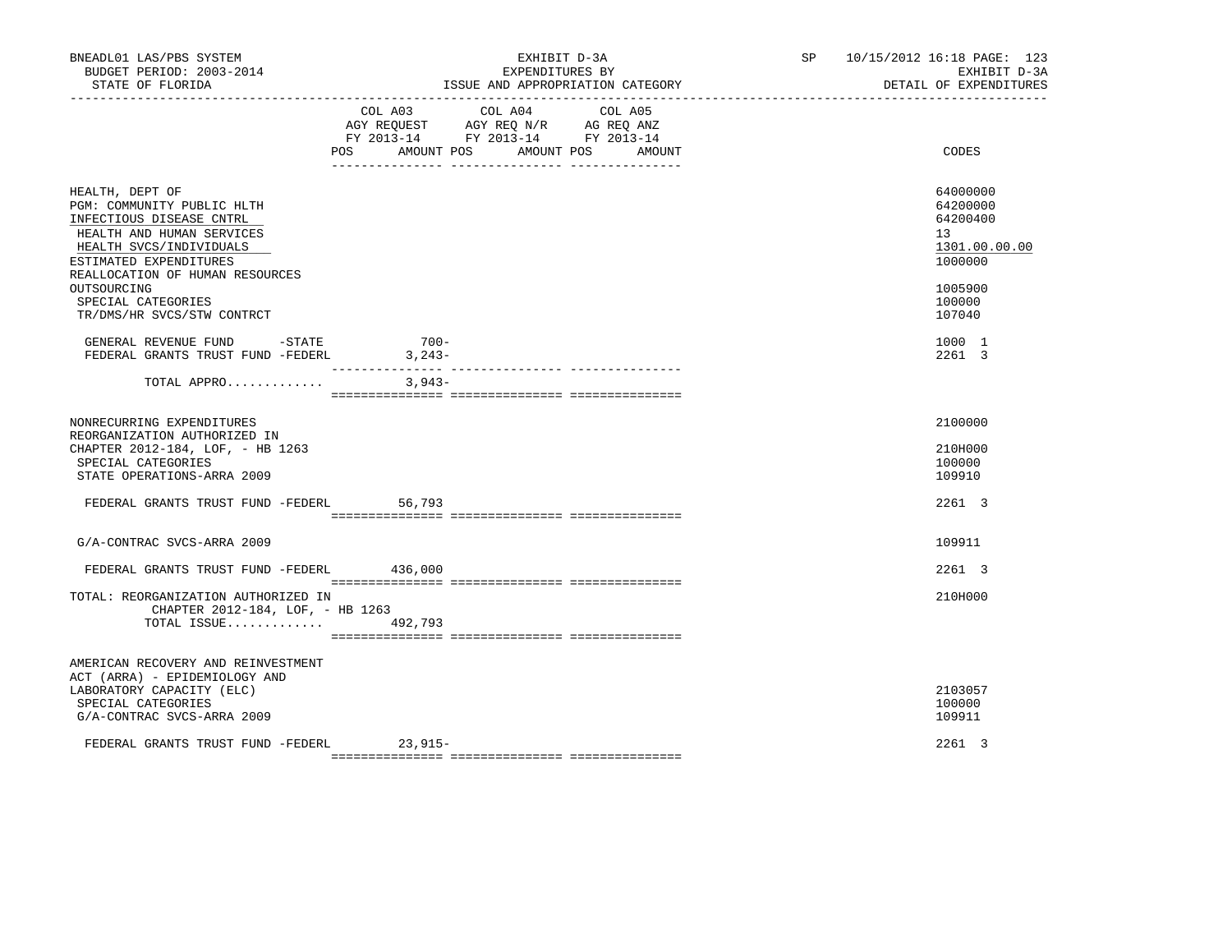| BNEADL01 LAS/PBS SYSTEM<br>BUDGET PERIOD: 2003-2014<br>STATE OF FLORIDA<br>---------------                                                                                                                                                 | EXHIBIT D-3A<br>EXPENDITURES BY<br>ISSUE AND APPROPRIATION CATEGORY                                                                      | SP 10/15/2012 16:18 PAGE: 124<br>EXHIBIT D-3A<br>DETAIL OF EXPENDITURES |
|--------------------------------------------------------------------------------------------------------------------------------------------------------------------------------------------------------------------------------------------|------------------------------------------------------------------------------------------------------------------------------------------|-------------------------------------------------------------------------|
|                                                                                                                                                                                                                                            | COL A03 COL A04<br>COL A05<br>AGY REQUEST AGY REQ N/R AG REQ ANZ<br>FY 2013-14 FY 2013-14 FY 2013-14<br>POS AMOUNT POS AMOUNT POS AMOUNT | CODES                                                                   |
| HEALTH, DEPT OF<br>PGM: COMMUNITY PUBLIC HLTH<br>INFECTIOUS DISEASE CNTRL<br>HEALTH AND HUMAN SERVICES<br>HEALTH SVCS/INDIVIDUALS<br>NONRECURRING EXPENDITURES<br>AMERICAN RECOVERY AND REINVESTMENT<br>ACT (ARRA) - EXPANSION OF RESEARCH |                                                                                                                                          | 64000000<br>64200000<br>64200400<br>13<br>1301.00.00.00<br>2100000      |
| CAPABILITY TO STUDY COMPARATIVE<br>EFFECTIVENESS IN COMPLEX PATIENTS<br>SPECIAL CATEGORIES<br>STATE OPERATIONS-ARRA 2009                                                                                                                   |                                                                                                                                          | 2103058<br>100000<br>109910                                             |
| FEDERAL GRANTS TRUST FUND -FEDERL 15,724-                                                                                                                                                                                                  |                                                                                                                                          | 2261 3                                                                  |
| G/A-CONTRAC SVCS-ARRA 2009                                                                                                                                                                                                                 |                                                                                                                                          | 109911                                                                  |
| FEDERAL GRANTS TRUST FUND -FEDERL 144,334-                                                                                                                                                                                                 |                                                                                                                                          | 2261 3                                                                  |
| TOTAL: AMERICAN RECOVERY AND REINVESTMENT<br>ACT (ARRA) - EXPANSION OF RESEARCH<br>CAPABILITY TO STUDY COMPARATIVE<br>EFFECTIVENESS IN COMPLEX PATIENTS<br>TOTAL ISSUE                                                                     | 160,058-                                                                                                                                 | 2103058                                                                 |
| AMERICAN RECOVERY AND REINVESTMENT<br>ACT (ARRA) - BEHAVIORAL RISK FACTOR<br>SURVEILLANCE, DIABETES PREVENTION,<br>HEALTHY COMMUNITY, TOBACCO<br>SPECIAL CATEGORIES<br>STATE OPERATIONS-ARRA 2009                                          |                                                                                                                                          | 2103179<br>100000<br>109910                                             |
| FEDERAL GRANTS TRUST FUND -FEDERL                                                                                                                                                                                                          | $41,069-$                                                                                                                                | 2261 3                                                                  |
| G/A-CONTRAC SVCS-ARRA 2009                                                                                                                                                                                                                 |                                                                                                                                          | 109911                                                                  |
| FEDERAL GRANTS TRUST FUND -FEDERL 267,751-                                                                                                                                                                                                 |                                                                                                                                          | 2261 3                                                                  |
| TOTAL: AMERICAN RECOVERY AND REINVESTMENT<br>ACT (ARRA) - BEHAVIORAL RISK FACTOR<br>SURVEILLANCE, DIABETES PREVENTION,<br>HEALTHY COMMUNITY, TOBACCO                                                                                       |                                                                                                                                          | 2103179                                                                 |
| TOTAL ISSUE                                                                                                                                                                                                                                | 308,820-                                                                                                                                 |                                                                         |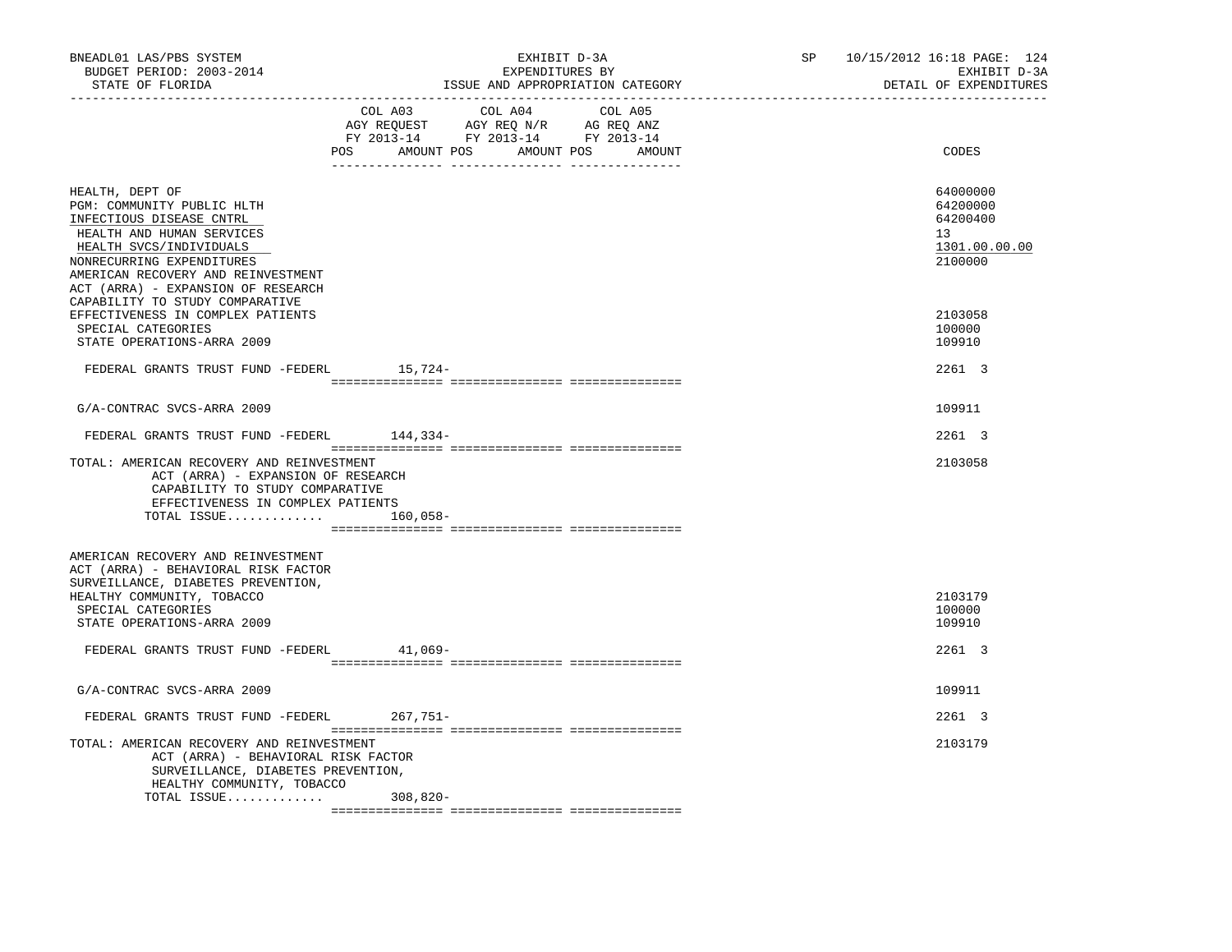| BNEADL01 LAS/PBS SYSTEM<br>BUDGET PERIOD: 2003-2014<br>STATE OF FLORIDA<br>-----------------                                                                                                       |                                                                                                                                                                                                                                                                                                                                                                                                                                                                                          | EXHIBIT D-3A<br>EXPENDITURES BY<br>ISSUE AND APPROPRIATION CATEGORY | SP<br>------------------------------- | 10/15/2012 16:18 PAGE: 125<br>EXHIBIT D-3A<br>DETAIL OF EXPENDITURES            |
|----------------------------------------------------------------------------------------------------------------------------------------------------------------------------------------------------|------------------------------------------------------------------------------------------------------------------------------------------------------------------------------------------------------------------------------------------------------------------------------------------------------------------------------------------------------------------------------------------------------------------------------------------------------------------------------------------|---------------------------------------------------------------------|---------------------------------------|---------------------------------------------------------------------------------|
|                                                                                                                                                                                                    | COL A03<br>COL A04<br>AGY REQUEST AGY REQ N/R AG REQ ANZ<br>FY 2013-14 FY 2013-14 FY 2013-14<br>POS<br>AMOUNT POS AMOUNT POS AMOUNT                                                                                                                                                                                                                                                                                                                                                      | COL A05                                                             |                                       | CODES                                                                           |
| HEALTH, DEPT OF<br>PGM: COMMUNITY PUBLIC HLTH<br>INFECTIOUS DISEASE CNTRL<br>HEALTH AND HUMAN SERVICES<br>INST SERVICES/TUBERCULOSIS<br>ESTIMATED EXPENDITURES<br>IMPLEMENTATION OF REORGANIZATION |                                                                                                                                                                                                                                                                                                                                                                                                                                                                                          |                                                                     |                                       | 64000000<br>64200000<br>64200400<br>13 <sup>1</sup><br>1301.06.00.00<br>1000000 |
| AUTHORIZED IN CHAPTER 2012-184, LOF<br>$-$ HB 1263<br>SALARY RATE<br>SALARY RATE 5,362,634-                                                                                                        |                                                                                                                                                                                                                                                                                                                                                                                                                                                                                          |                                                                     |                                       | 100H000<br>000000                                                               |
|                                                                                                                                                                                                    |                                                                                                                                                                                                                                                                                                                                                                                                                                                                                          |                                                                     |                                       |                                                                                 |
| SALARIES AND BENEFITS                                                                                                                                                                              |                                                                                                                                                                                                                                                                                                                                                                                                                                                                                          |                                                                     |                                       | 010000                                                                          |
| GENERAL REVENUE FUND                                                                                                                                                                               | $-STATE$<br>$2,149,008-$                                                                                                                                                                                                                                                                                                                                                                                                                                                                 |                                                                     |                                       | 1000 1                                                                          |
| $-$ STATE<br>OPERATIONS AND MAINT TF                                                                                                                                                               | $2,014,044-$<br>$-$ RECPNT<br>$2,388,097-$                                                                                                                                                                                                                                                                                                                                                                                                                                               |                                                                     |                                       | 2516 1<br>2516 9                                                                |
| TOTAL OPERATIONS AND MAINT TF                                                                                                                                                                      | 4,402,141-                                                                                                                                                                                                                                                                                                                                                                                                                                                                               |                                                                     |                                       | 2516                                                                            |
| TOTAL POSITIONS 157.00-<br>TOTAL APPRO 6,551,149-                                                                                                                                                  |                                                                                                                                                                                                                                                                                                                                                                                                                                                                                          |                                                                     |                                       |                                                                                 |
| OTHER PERSONAL SERVICES                                                                                                                                                                            |                                                                                                                                                                                                                                                                                                                                                                                                                                                                                          |                                                                     |                                       | 030000                                                                          |
| OPERATIONS AND MAINT TF<br>$-$ STATE                                                                                                                                                               | $51,211-$                                                                                                                                                                                                                                                                                                                                                                                                                                                                                |                                                                     |                                       | 2516 1                                                                          |
|                                                                                                                                                                                                    | $-RECPNT$ 20,505-                                                                                                                                                                                                                                                                                                                                                                                                                                                                        |                                                                     |                                       | 2516 9                                                                          |
| TOTAL OPERATIONS AND MAINT TF<br>TOTAL APPRO                                                                                                                                                       | 71,716-<br>$\begin{minipage}{0.03\textwidth} \begin{tabular}{l} \textbf{1} & \textbf{2} & \textbf{3} & \textbf{5} & \textbf{5} & \textbf{6} & \textbf{6} & \textbf{7} & \textbf{8} & \textbf{8} & \textbf{9} & \textbf{9} & \textbf{9} & \textbf{9} & \textbf{9} & \textbf{9} & \textbf{9} & \textbf{9} & \textbf{9} & \textbf{9} & \textbf{9} & \textbf{9} & \textbf{9} & \textbf{9} & \textbf{9} & \textbf{9} & \textbf{9} & \textbf{9} & \$<br>71,716-                                |                                                                     |                                       | 2516                                                                            |
|                                                                                                                                                                                                    |                                                                                                                                                                                                                                                                                                                                                                                                                                                                                          |                                                                     |                                       |                                                                                 |
| <b>EXPENSES</b>                                                                                                                                                                                    |                                                                                                                                                                                                                                                                                                                                                                                                                                                                                          |                                                                     |                                       | 040000                                                                          |
| GENERAL REVENUE FUND                                                                                                                                                                               | -STATE 106,136-                                                                                                                                                                                                                                                                                                                                                                                                                                                                          |                                                                     |                                       | 1000 1                                                                          |
| OPERATIONS AND MAINT TF                                                                                                                                                                            | $\begin{minipage}{0.03\textwidth} \begin{tabular}{l} \textbf{1} & \textbf{2} & \textbf{3} & \textbf{5} & \textbf{5} & \textbf{6} & \textbf{6} & \textbf{7} & \textbf{8} & \textbf{8} & \textbf{9} & \textbf{9} & \textbf{9} & \textbf{9} & \textbf{9} & \textbf{9} & \textbf{9} & \textbf{9} & \textbf{9} & \textbf{9} & \textbf{9} & \textbf{9} & \textbf{9} & \textbf{9} & \textbf{9} & \textbf{9} & \textbf{9} & \textbf{9} & \$<br>$-$ STATE<br>624,969-<br>$-$ RECPNT<br>1,102,965- |                                                                     |                                       | 2516 1<br>2516 9                                                                |
| TOTAL OPERATIONS AND MAINT TF                                                                                                                                                                      | 1,727,934-                                                                                                                                                                                                                                                                                                                                                                                                                                                                               |                                                                     |                                       | 2516                                                                            |
| TOTAL APPRO                                                                                                                                                                                        | 1,834,070-                                                                                                                                                                                                                                                                                                                                                                                                                                                                               |                                                                     |                                       |                                                                                 |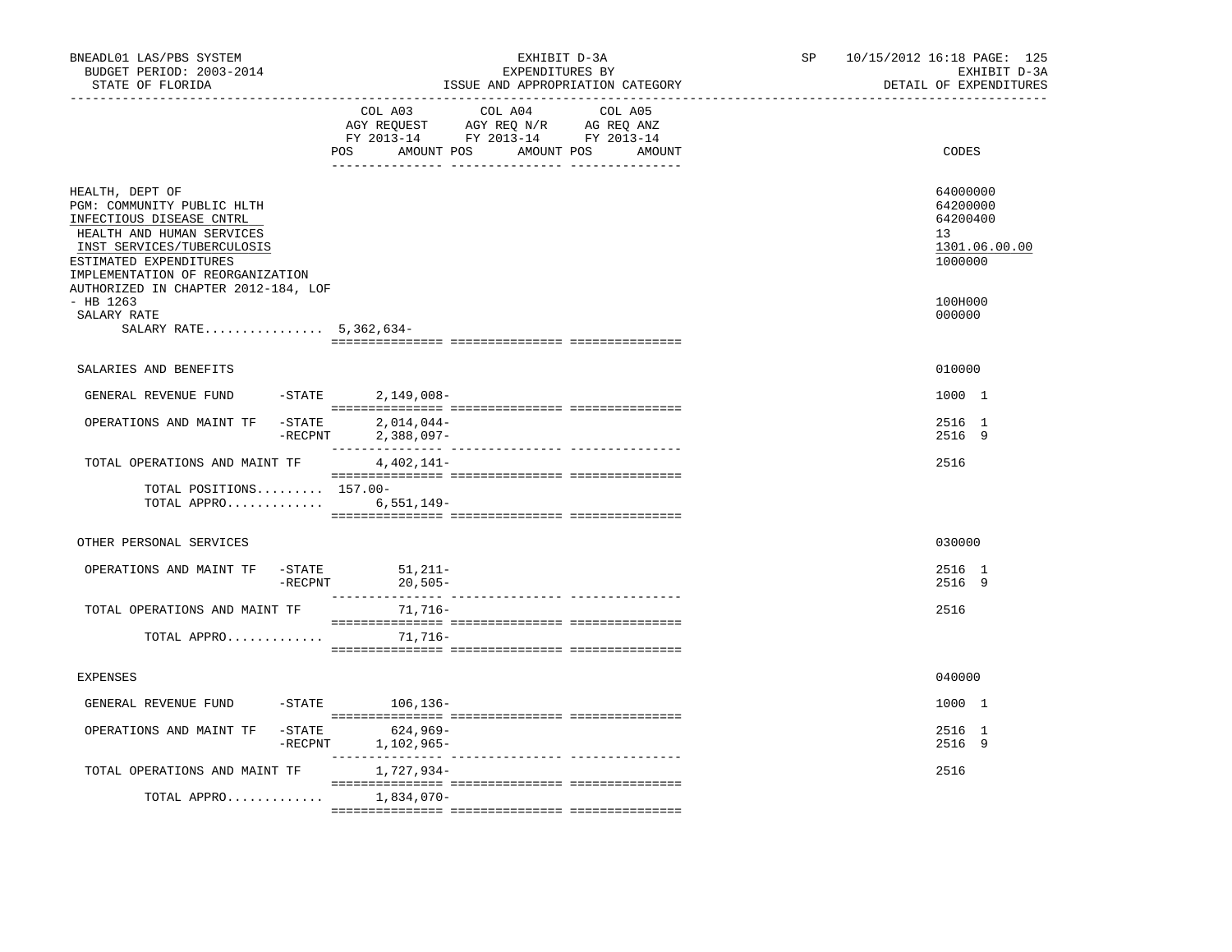| BNEADL01 LAS/PBS SYSTEM<br>BUDGET PERIOD: 2003-2014<br>STATE OF FLORIDA                                                                                                                                                                   |                                                                                                                       | EXHIBIT D-3A<br>EXPENDITURES BY<br>ISSUE AND APPROPRIATION CATEGORY<br>________________________________ |         |  | SP <sub>2</sub><br>------------------------------- | 10/15/2012 16:18 PAGE: 126<br>EXHIBIT D-3A<br>DETAIL OF EXPENDITURES |
|-------------------------------------------------------------------------------------------------------------------------------------------------------------------------------------------------------------------------------------------|-----------------------------------------------------------------------------------------------------------------------|---------------------------------------------------------------------------------------------------------|---------|--|----------------------------------------------------|----------------------------------------------------------------------|
|                                                                                                                                                                                                                                           | COL A03<br>AGY REQUEST AGY REQ N/R AG REQ ANZ<br>FY 2013-14 FY 2013-14 FY 2013-14<br>POS AMOUNT POS AMOUNT POS AMOUNT | COL A04                                                                                                 | COL A05 |  | CODES                                              |                                                                      |
| HEALTH, DEPT OF<br>PGM: COMMUNITY PUBLIC HLTH<br>INFECTIOUS DISEASE CNTRL<br>HEALTH AND HUMAN SERVICES<br>INST SERVICES/TUBERCULOSIS<br>ESTIMATED EXPENDITURES<br>IMPLEMENTATION OF REORGANIZATION<br>AUTHORIZED IN CHAPTER 2012-184, LOF |                                                                                                                       |                                                                                                         |         |  |                                                    | 64000000<br>64200000<br>64200400<br>13<br>1301.06.00.00<br>1000000   |
| $-$ HB 1263<br>OPERATING CAPITAL OUTLAY                                                                                                                                                                                                   |                                                                                                                       |                                                                                                         |         |  |                                                    | 100H000<br>060000                                                    |
| GENERAL REVENUE FUND -STATE<br>OPERATIONS AND MAINT TF -RECPNT 14,818-                                                                                                                                                                    |                                                                                                                       | 20,562-                                                                                                 |         |  |                                                    | 1000 1<br>2516 9                                                     |
| TOTAL APPRO                                                                                                                                                                                                                               |                                                                                                                       | $35,380-$                                                                                               |         |  |                                                    |                                                                      |
| FOOD PRODUCTS                                                                                                                                                                                                                             |                                                                                                                       |                                                                                                         |         |  |                                                    | 070000                                                               |
| GENERAL REVENUE FUND $-$ STATE 167, 470-<br>OPERATIONS AND MAINT TF -STATE                                                                                                                                                                |                                                                                                                       | 58,213-                                                                                                 |         |  |                                                    | 1000 1<br>2516 1                                                     |
| TOTAL APPRO                                                                                                                                                                                                                               |                                                                                                                       | 225,683-                                                                                                |         |  |                                                    |                                                                      |
| SPECIAL CATEGORIES<br>CONTRACTED SERVICES                                                                                                                                                                                                 |                                                                                                                       |                                                                                                         |         |  |                                                    | 100000<br>100777                                                     |
| GENERAL REVENUE FUND                                                                                                                                                                                                                      |                                                                                                                       | $-STATE$ 334,386-                                                                                       |         |  |                                                    | 1000 1                                                               |
| OPERATIONS AND MAINT TF                                                                                                                                                                                                                   | $-STATE$<br>$-$ RECPNT                                                                                                | $70,000-$<br>609,948-                                                                                   |         |  |                                                    | 2516 1<br>2516 9                                                     |
| TOTAL OPERATIONS AND MAINT TF                                                                                                                                                                                                             |                                                                                                                       | 679.948-                                                                                                |         |  |                                                    | 2516                                                                 |
| TOTAL APPRO $1,014,334-$                                                                                                                                                                                                                  |                                                                                                                       |                                                                                                         |         |  |                                                    |                                                                      |
| G/A-CONTRACT PROF SERVICES                                                                                                                                                                                                                |                                                                                                                       |                                                                                                         |         |  |                                                    | 100779                                                               |
| GENERAL REVENUE FUND                                                                                                                                                                                                                      |                                                                                                                       | $-STATE$ 139,356-                                                                                       |         |  |                                                    | 1000 1                                                               |
| RISK MANAGEMENT INSURANCE                                                                                                                                                                                                                 |                                                                                                                       |                                                                                                         |         |  |                                                    | 103241                                                               |
| GENERAL REVENUE FUND<br>OPERATIONS AND MAINT TF -STATE                                                                                                                                                                                    |                                                                                                                       | $-$ STATE $108, 144-$<br>211,066-                                                                       |         |  |                                                    | 1000 1<br>2516 1                                                     |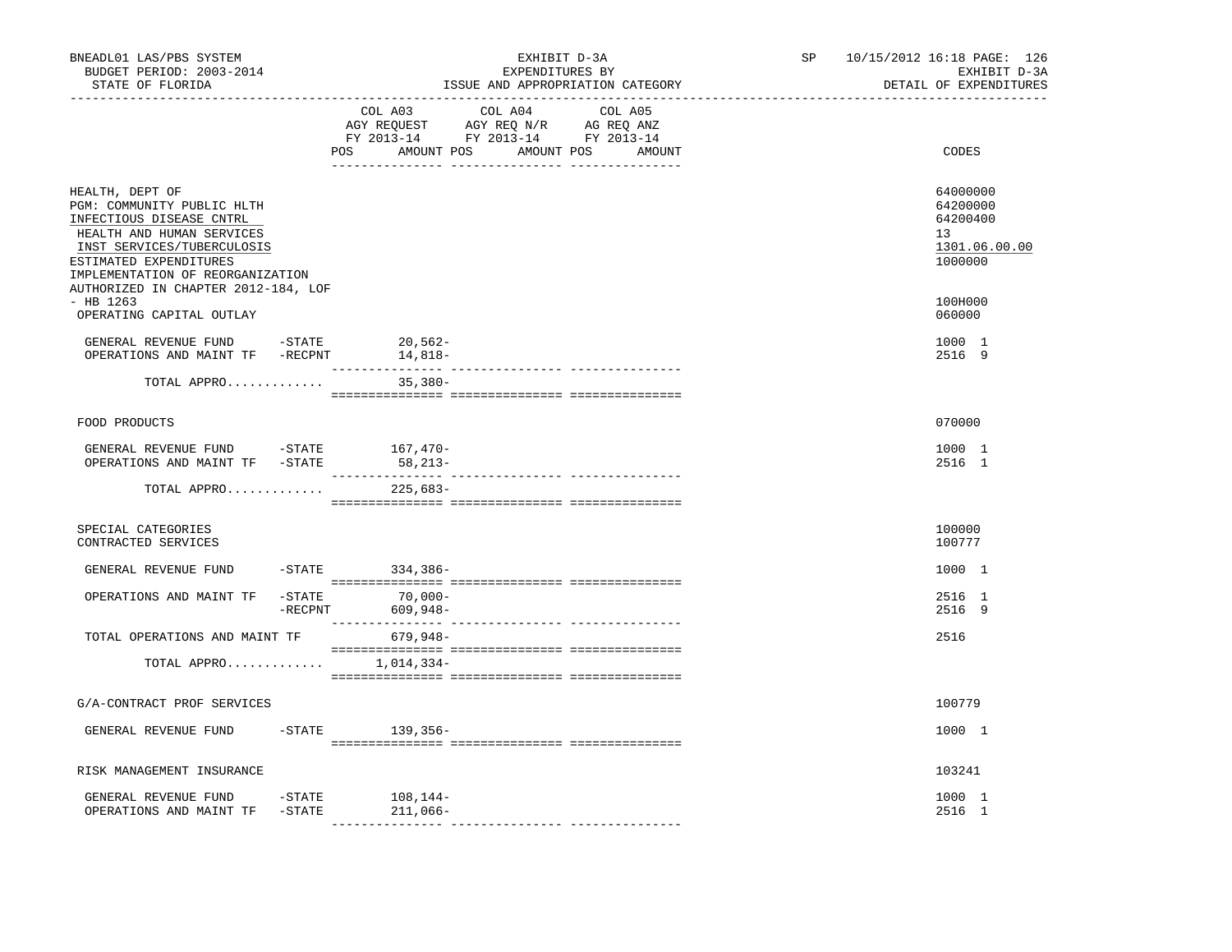| BNEADL01 LAS/PBS SYSTEM<br>BUDGET PERIOD: 2003-2014<br>STATE OF FLORIDA<br>_____________________________                                                                                                                                  | EXHIBIT D-3A<br>EXPENDITURES BY<br>ISSUE AND APPROPRIATION CATEGORY |                                                                                   |         | SP<br>10/15/2012 16:18 PAGE: 127<br>EXHIBIT D-3A<br>DETAIL OF EXPENDITURES |                                                                    |
|-------------------------------------------------------------------------------------------------------------------------------------------------------------------------------------------------------------------------------------------|---------------------------------------------------------------------|-----------------------------------------------------------------------------------|---------|----------------------------------------------------------------------------|--------------------------------------------------------------------|
|                                                                                                                                                                                                                                           | COL A03<br>POS AMOUNT POS AMOUNT POS AMOUNT                         | COL A04<br>AGY REQUEST AGY REQ N/R AG REQ ANZ<br>FY 2013-14 FY 2013-14 FY 2013-14 | COL A05 |                                                                            | CODES                                                              |
| HEALTH, DEPT OF<br>PGM: COMMUNITY PUBLIC HLTH<br>INFECTIOUS DISEASE CNTRL<br>HEALTH AND HUMAN SERVICES<br>INST SERVICES/TUBERCULOSIS<br>ESTIMATED EXPENDITURES<br>IMPLEMENTATION OF REORGANIZATION<br>AUTHORIZED IN CHAPTER 2012-184, LOF |                                                                     |                                                                                   |         |                                                                            | 64000000<br>64200000<br>64200400<br>13<br>1301.06.00.00<br>1000000 |
| - HB 1263<br>SPECIAL CATEGORIES<br>RISK MANAGEMENT INSURANCE<br>TOTAL APPRO                                                                                                                                                               | 319,210-                                                            |                                                                                   |         |                                                                            | 100H000<br>100000<br>103241                                        |
| LEASE/PURCHASE/EQUIPMENT                                                                                                                                                                                                                  |                                                                     |                                                                                   |         |                                                                            | 105281                                                             |
| $-$ STATE<br>GENERAL REVENUE FUND<br>OPERATIONS AND MAINT TF -STATE 23,595-                                                                                                                                                               | 8,062-                                                              |                                                                                   |         |                                                                            | 1000 1<br>2516 1                                                   |
| TOTAL APPRO                                                                                                                                                                                                                               | 31,657-                                                             |                                                                                   |         |                                                                            |                                                                    |
| TR/DMS/HR SVCS/STW CONTRCT                                                                                                                                                                                                                |                                                                     |                                                                                   |         |                                                                            | 107040                                                             |
| GENERAL REVENUE FUND -STATE 29,354-<br>OPERATIONS AND MAINT TF -STATE 33,391-                                                                                                                                                             |                                                                     |                                                                                   |         |                                                                            | 1000 1<br>2516 1                                                   |
| TOTAL APPRO                                                                                                                                                                                                                               | $62,745-$                                                           |                                                                                   |         |                                                                            |                                                                    |
| TOTAL: IMPLEMENTATION OF REORGANIZATION<br>AUTHORIZED IN CHAPTER 2012-184, LOF<br>$-$ HB 1263<br>TOTAL POSITIONS $157.00 -$<br>TOTAL ISSUE 10,285,300-<br>TOTAL SALARY RATE 5,362,634-                                                    |                                                                     |                                                                                   |         |                                                                            | 100H000                                                            |
| ESTIMATED EXPENDITURES - OPERATIONS<br>SALARY RATE<br>SALARY RATE 5,362,634                                                                                                                                                               |                                                                     |                                                                                   |         |                                                                            | 1001000<br>000000                                                  |
| SALARIES AND BENEFITS                                                                                                                                                                                                                     |                                                                     |                                                                                   |         |                                                                            | 010000                                                             |
| GENERAL REVENUE FUND -STATE 2,149,008                                                                                                                                                                                                     |                                                                     |                                                                                   |         |                                                                            | 1000 1                                                             |
| OPERATIONS AND MAINT TF<br>$-$ STATE<br>$-{\tt RECPNT}$                                                                                                                                                                                   | 2,014,044<br>2,388,097                                              |                                                                                   |         |                                                                            | 2516 1<br>2516 9                                                   |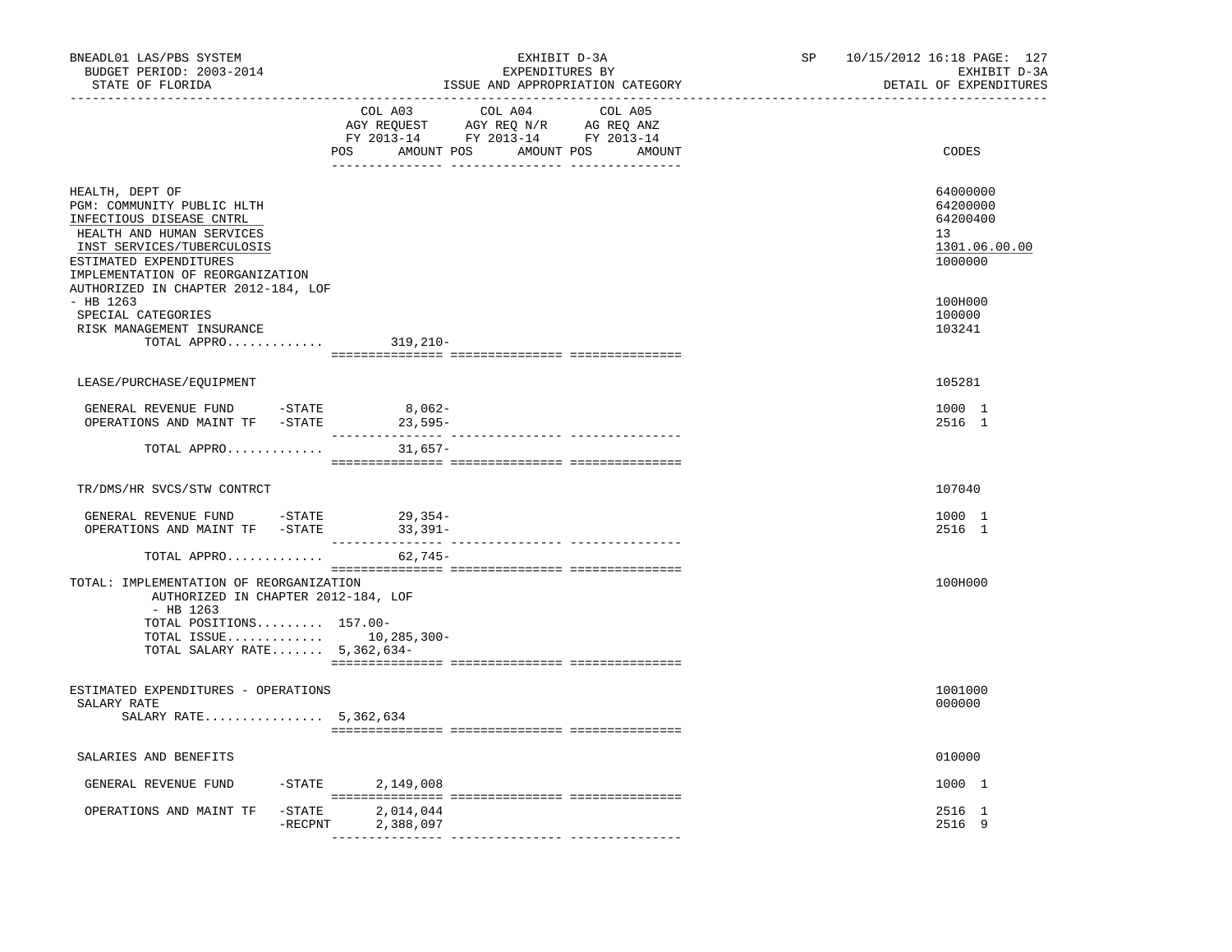| BNEADL01 LAS/PBS SYSTEM<br>BUDGET PERIOD: 2003-2014<br>STATE OF FLORIDA<br>__________________                                                                                                                                                                             |                                            | EXHIBIT D-3A<br>EXPENDITURES BY                                                                   | ISSUE AND APPROPRIATION CATEGORY | SP 10/15/2012 16:18 PAGE: 128<br>EXHIBIT D-3A<br>DETAIL OF EXPENDITURES                         |
|---------------------------------------------------------------------------------------------------------------------------------------------------------------------------------------------------------------------------------------------------------------------------|--------------------------------------------|---------------------------------------------------------------------------------------------------|----------------------------------|-------------------------------------------------------------------------------------------------|
|                                                                                                                                                                                                                                                                           | <b>POS</b><br>AMOUNT POS                   | COL A03 COL A04 COL A05<br>AGY REQUEST AGY REQ N/R AG REQ ANZ<br>FY 2013-14 FY 2013-14 FY 2013-14 | AMOUNT POS<br>AMOUNT             | CODES                                                                                           |
| HEALTH, DEPT OF<br>PGM: COMMUNITY PUBLIC HLTH<br>INFECTIOUS DISEASE CNTRL<br>HEALTH AND HUMAN SERVICES<br>INST SERVICES/TUBERCULOSIS<br>ESTIMATED EXPENDITURES<br>ESTIMATED EXPENDITURES - OPERATIONS<br>SALARIES AND BENEFITS<br>TOTAL OPERATIONS AND MAINT TF 4,402,141 |                                            |                                                                                                   |                                  | 64000000<br>64200000<br>64200400<br>13<br>1301.06.00.00<br>1000000<br>1001000<br>010000<br>2516 |
| TOTAL POSITIONS 157.00<br>TOTAL APPRO 6,551,149                                                                                                                                                                                                                           |                                            |                                                                                                   |                                  |                                                                                                 |
| OTHER PERSONAL SERVICES                                                                                                                                                                                                                                                   |                                            |                                                                                                   |                                  | 030000                                                                                          |
| OPERATIONS AND MAINT TF -STATE<br>$-{\rm RECPNT}$                                                                                                                                                                                                                         | 51,211<br>20,505                           |                                                                                                   |                                  | 2516 1<br>2516 9                                                                                |
| TOTAL OPERATIONS AND MAINT TF                                                                                                                                                                                                                                             | 71,716                                     |                                                                                                   |                                  | 2516                                                                                            |
| TOTAL APPRO $71,716$                                                                                                                                                                                                                                                      |                                            |                                                                                                   |                                  |                                                                                                 |
| <b>EXPENSES</b>                                                                                                                                                                                                                                                           |                                            |                                                                                                   |                                  | 040000                                                                                          |
| GENERAL REVENUE FUND                                                                                                                                                                                                                                                      | $-$ STATE 106,136                          |                                                                                                   |                                  | 1000 1                                                                                          |
| OPERATIONS AND MAINT TF                                                                                                                                                                                                                                                   | -STATE 624,969<br>$-$ RECPNT $1, 102, 965$ |                                                                                                   |                                  | 2516 1<br>2516 9                                                                                |
| TOTAL OPERATIONS AND MAINT TF                                                                                                                                                                                                                                             | 1,727,934                                  |                                                                                                   |                                  | 2516                                                                                            |
| TOTAL APPRO                                                                                                                                                                                                                                                               | 1,834,070                                  |                                                                                                   |                                  |                                                                                                 |
| OPERATING CAPITAL OUTLAY                                                                                                                                                                                                                                                  |                                            |                                                                                                   |                                  | 060000                                                                                          |
| GENERAL REVENUE FUND -STATE 20,562<br>OPERATIONS AND MAINT TF -RECPNT                                                                                                                                                                                                     | 14,818                                     |                                                                                                   |                                  | 1000 1<br>2516 9                                                                                |
| TOTAL APPRO                                                                                                                                                                                                                                                               | $- - - - - - - - -$<br>35,380              |                                                                                                   | --------------- ---------------  |                                                                                                 |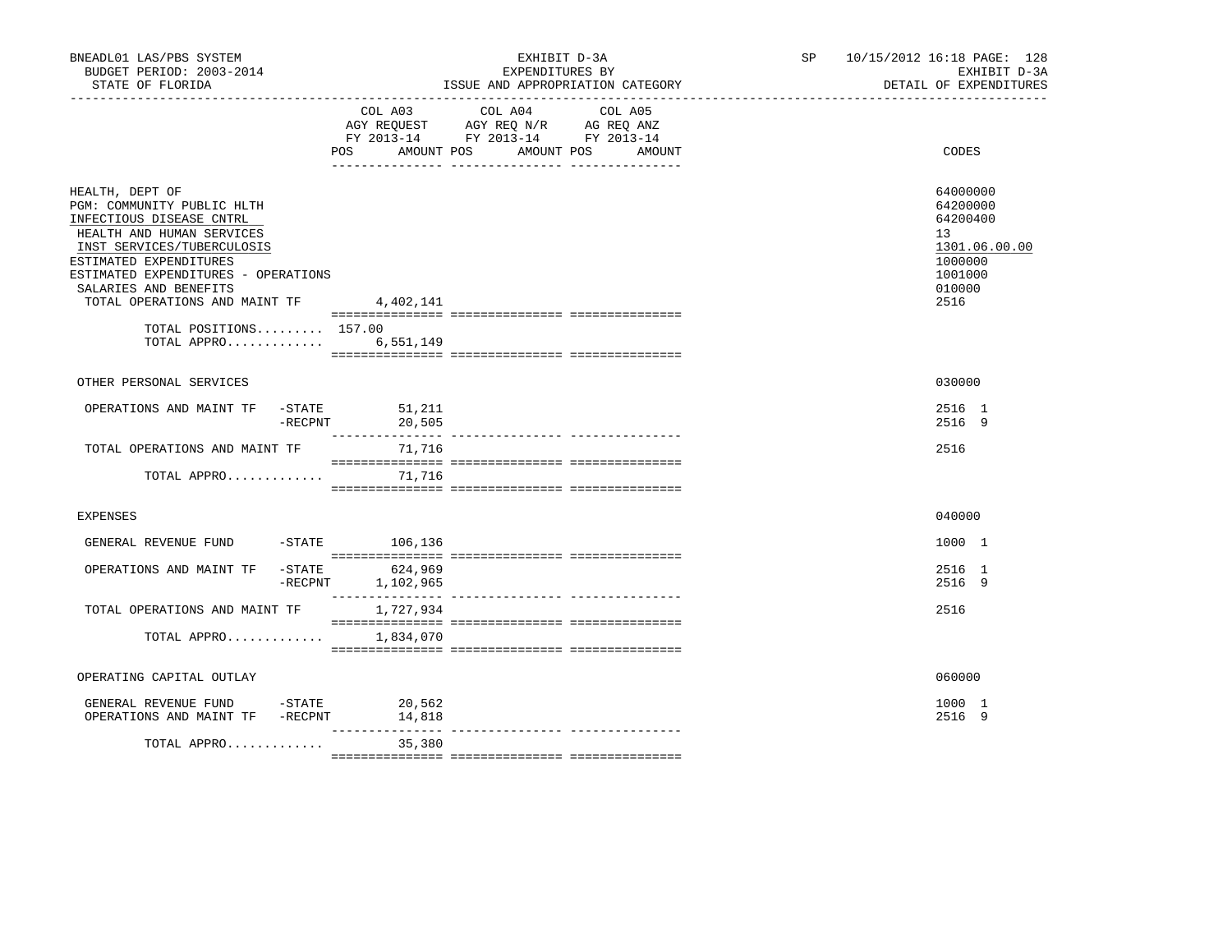| BNEADL01 LAS/PBS SYSTEM<br>BUDGET PERIOD: 2003-2014<br>STATE OF FLORIDA                                                                                                                                                |                                          | EXHIBIT D-3A<br>EXPENDITURES BY<br>ISSUE AND APPROPRIATION CATEGORY<br>----------------------                                    | SP | 10/15/2012 16:18 PAGE: 129<br>EXHIBIT D-3A<br>DETAIL OF EXPENDITURES                    |
|------------------------------------------------------------------------------------------------------------------------------------------------------------------------------------------------------------------------|------------------------------------------|----------------------------------------------------------------------------------------------------------------------------------|----|-----------------------------------------------------------------------------------------|
|                                                                                                                                                                                                                        | COL A03                                  | COL A04<br>COL A05<br>AGY REQUEST AGY REQ N/R AG REQ ANZ<br>FY 2013-14 FY 2013-14 FY 2013-14<br>POS AMOUNT POS AMOUNT POS AMOUNT |    | CODES                                                                                   |
| HEALTH, DEPT OF<br>PGM: COMMUNITY PUBLIC HLTH<br>INFECTIOUS DISEASE CNTRL<br>HEALTH AND HUMAN SERVICES<br>INST SERVICES/TUBERCULOSIS<br>ESTIMATED EXPENDITURES<br>ESTIMATED EXPENDITURES - OPERATIONS<br>FOOD PRODUCTS |                                          |                                                                                                                                  |    | 64000000<br>64200000<br>64200400<br>13<br>1301.06.00.00<br>1000000<br>1001000<br>070000 |
| GENERAL REVENUE FUND - STATE<br>OPERATIONS AND MAINT TF -STATE                                                                                                                                                         | 167,470<br>58,213                        |                                                                                                                                  |    | 1000 1<br>2516 1                                                                        |
| TOTAL APPRO                                                                                                                                                                                                            | 225,683                                  |                                                                                                                                  |    |                                                                                         |
| SPECIAL CATEGORIES<br>CONTRACTED SERVICES                                                                                                                                                                              |                                          |                                                                                                                                  |    | 100000<br>100777                                                                        |
| GENERAL REVENUE FUND                                                                                                                                                                                                   | $-STATE$ 334,386                         |                                                                                                                                  |    | 1000 1                                                                                  |
| OPERATIONS AND MAINT TF                                                                                                                                                                                                | $-STATE$ 70,000<br>$-$ RECPNT<br>609,948 |                                                                                                                                  |    | 2516 1<br>2516 9                                                                        |
| TOTAL OPERATIONS AND MAINT TF                                                                                                                                                                                          | 679,948                                  |                                                                                                                                  |    | 2516                                                                                    |
| TOTAL APPRO 1,014,334                                                                                                                                                                                                  |                                          |                                                                                                                                  |    |                                                                                         |
| G/A-CONTRACT PROF SERVICES                                                                                                                                                                                             |                                          |                                                                                                                                  |    | 100779                                                                                  |
| GENERAL REVENUE FUND                                                                                                                                                                                                   | $-$ STATE 139, 356                       |                                                                                                                                  |    | 1000 1                                                                                  |
| RISK MANAGEMENT INSURANCE                                                                                                                                                                                              |                                          |                                                                                                                                  |    | 103241                                                                                  |
| GENERAL REVENUE FUND<br>OPERATIONS AND MAINT TF -STATE                                                                                                                                                                 | $-STATE$ 82,929<br>211,066               |                                                                                                                                  |    | 1000 1<br>2516 1                                                                        |
| TOTAL APPRO                                                                                                                                                                                                            | 293,995                                  |                                                                                                                                  |    |                                                                                         |
| LEASE/PURCHASE/EQUIPMENT                                                                                                                                                                                               |                                          |                                                                                                                                  |    | 105281                                                                                  |
| -STATE<br>GENERAL REVENUE FUND<br>OPERATIONS AND MAINT TF -STATE 23,595                                                                                                                                                | 8,062                                    | .__ ________________ _____________                                                                                               |    | 1000 1<br>2516 1                                                                        |
| TOTAL APPRO                                                                                                                                                                                                            | 31,657                                   |                                                                                                                                  |    |                                                                                         |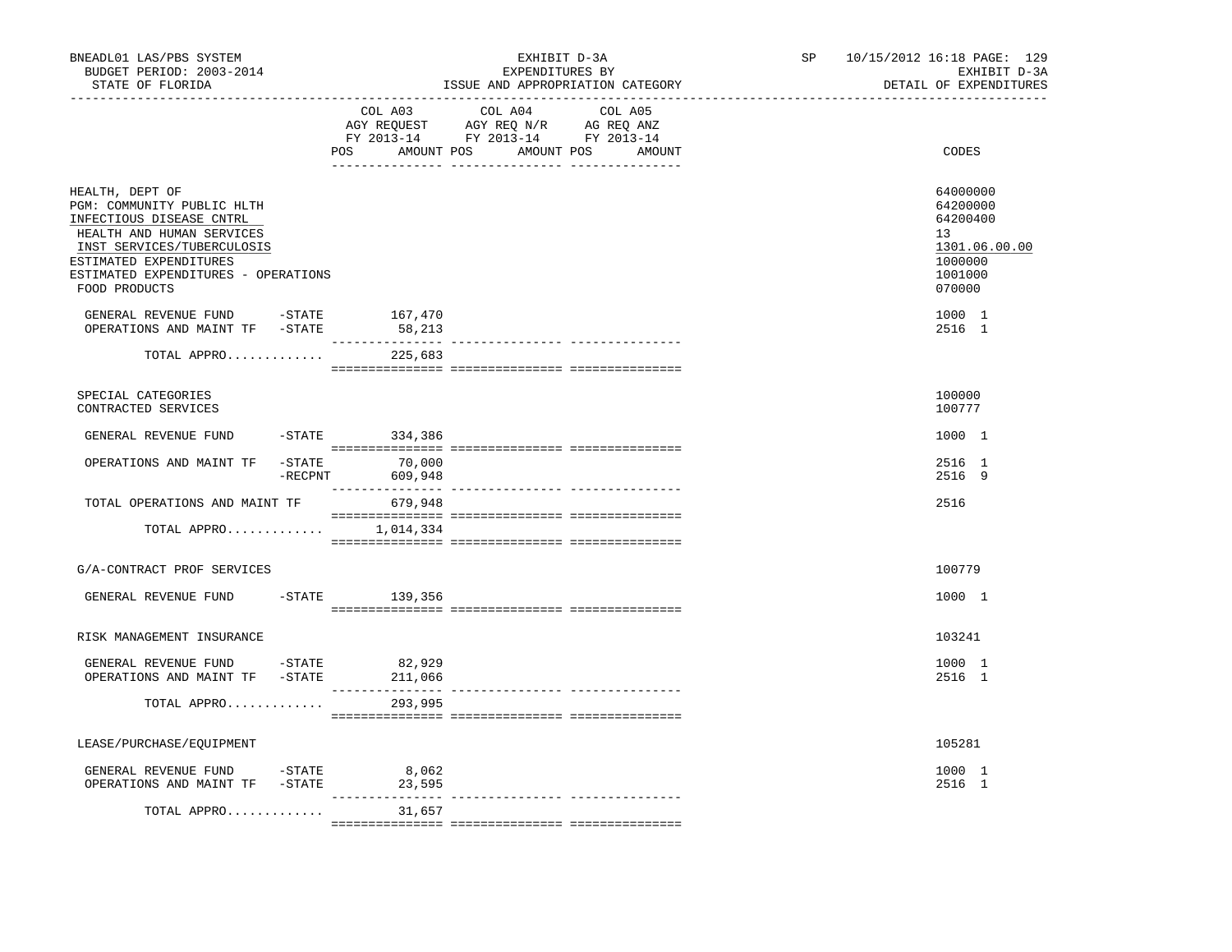| BNEADL01 LAS/PBS SYSTEM<br>BUDGET PERIOD: 2003-2014<br>STATE OF FLORIDA                                                                                                                                                                                   |                                                                                                                                                                    | EXHIBIT D-3A<br>EXPENDITURES BY<br>ISSUE AND APPROPRIATION CATEGORY | SP 10/15/2012 16:18 PAGE: 130<br>EXHIBIT D-3A<br>DETAIL OF EXPENDITURES                                        |
|-----------------------------------------------------------------------------------------------------------------------------------------------------------------------------------------------------------------------------------------------------------|--------------------------------------------------------------------------------------------------------------------------------------------------------------------|---------------------------------------------------------------------|----------------------------------------------------------------------------------------------------------------|
|                                                                                                                                                                                                                                                           | $\begin{tabular}{lllllll} AGY & \texttt{REQUEST} & \texttt{AGY REQ N/R} & \texttt{AG REQ ANZ} \end{tabular}$<br>FY 2013-14 FY 2013-14 FY 2013-14<br>POS AMOUNT POS | COL A03 COL A04 COL A05<br>AMOUNT POS<br>AMOUNT                     | CODES                                                                                                          |
| HEALTH, DEPT OF<br>PGM: COMMUNITY PUBLIC HLTH<br>INFECTIOUS DISEASE CNTRL<br>HEALTH AND HUMAN SERVICES<br>INST SERVICES/TUBERCULOSIS<br>ESTIMATED EXPENDITURES<br>ESTIMATED EXPENDITURES - OPERATIONS<br>SPECIAL CATEGORIES<br>TR/DMS/HR SVCS/STW CONTRCT |                                                                                                                                                                    |                                                                     | 64000000<br>64200000<br>64200400<br>13 <sup>°</sup><br>1301.06.00.00<br>1000000<br>1001000<br>100000<br>107040 |
| GENERAL REVENUE FUND -STATE 30,380<br>OPERATIONS AND MAINT TF -STATE 34,558                                                                                                                                                                               |                                                                                                                                                                    |                                                                     | 1000 1<br>2516 1                                                                                               |
| TOTAL APPRO                                                                                                                                                                                                                                               | 64,938                                                                                                                                                             |                                                                     |                                                                                                                |
| TOTAL: ESTIMATED EXPENDITURES - OPERATIONS<br>TOTAL POSITIONS 157.00<br>TOTAL ISSUE 10,262,278<br>TOTAL SALARY RATE 5,362,634                                                                                                                             |                                                                                                                                                                    |                                                                     | 1001000                                                                                                        |
| CASUALTY INSURANCE PREMIUM<br>ADJUSTMENT<br>SPECIAL CATEGORIES<br>RISK MANAGEMENT INSURANCE                                                                                                                                                               |                                                                                                                                                                    |                                                                     | 1001090<br>100000<br>103241                                                                                    |
| GENERAL REVENUE FUND -STATE 25,215                                                                                                                                                                                                                        |                                                                                                                                                                    |                                                                     | 1000 1                                                                                                         |
| REALLOCATION OF HUMAN RESOURCES<br>OUTSOURCING<br>SPECIAL CATEGORIES<br>TR/DMS/HR SVCS/STW CONTRCT                                                                                                                                                        |                                                                                                                                                                    |                                                                     | 1005900<br>100000<br>107040                                                                                    |
|                                                                                                                                                                                                                                                           |                                                                                                                                                                    |                                                                     | 1000 1<br>2516 1                                                                                               |
| TOTAL APPRO                                                                                                                                                                                                                                               | $2,193-$                                                                                                                                                           |                                                                     |                                                                                                                |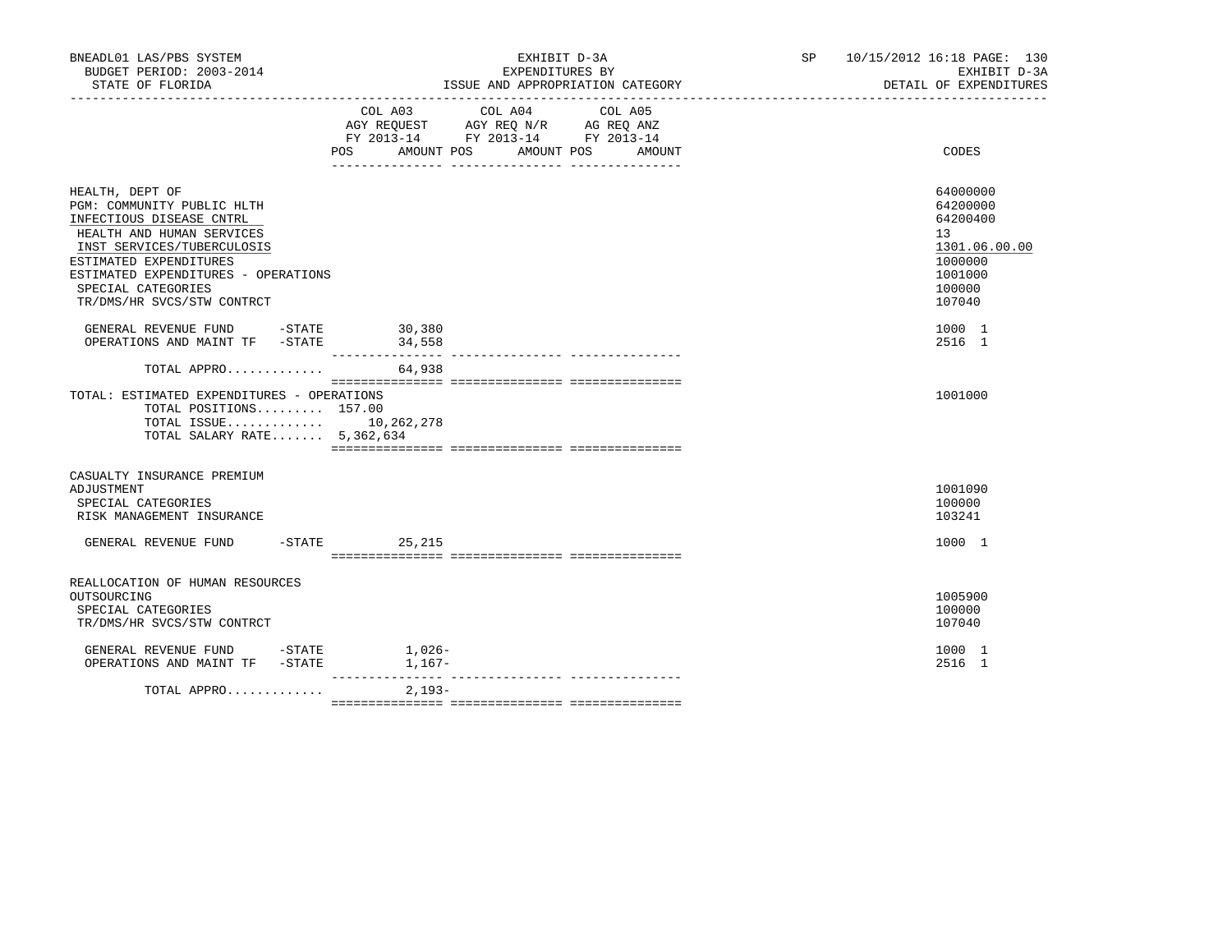| BNEADL01 LAS/PBS SYSTEM<br>BUDGET PERIOD: 2003-2014<br>STATE OF FLORIDA                                                                                       | EXHIBIT D-3A<br>EXPENDITURES BY<br>ISSUE AND APPROPRIATION CATEGORY                                                                            | 10/15/2012 16:18 PAGE: 131<br>SP and the set of the set of the set of the set of the set of the set of the set of the set of the set of the set of the set of the set of the set of the set of the set of the set of the set of the set of the set of the se<br>EXHIBIT D-3A<br>DETAIL OF EXPENDITURES |
|---------------------------------------------------------------------------------------------------------------------------------------------------------------|------------------------------------------------------------------------------------------------------------------------------------------------|--------------------------------------------------------------------------------------------------------------------------------------------------------------------------------------------------------------------------------------------------------------------------------------------------------|
|                                                                                                                                                               | COL A03<br>COL A04<br>COL A05<br>AGY REQUEST AGY REQ N/R AG REQ ANZ<br>FY 2013-14 FY 2013-14 FY 2013-14<br>AMOUNT POS AMOUNT POS AMOUNT<br>POS | CODES                                                                                                                                                                                                                                                                                                  |
|                                                                                                                                                               |                                                                                                                                                |                                                                                                                                                                                                                                                                                                        |
| HEALTH, DEPT OF<br>PGM: COMMUNITY PUBLIC HLTH<br>INFECTIOUS DISEASE CNTRL<br>HEALTH AND HUMAN SERVICES<br>COUNTY HEALTH DEPARTMENTS<br>ESTIMATED EXPENDITURES |                                                                                                                                                | 64000000<br>64200000<br>64200400<br>13<br>1306.00.00.00<br>1000000                                                                                                                                                                                                                                     |
| IMPLEMENTATION OF REORGANIZATION<br>AUTHORIZED IN CHAPTER 2012-184, LOF<br>$-$ HB 1263                                                                        |                                                                                                                                                | 100H000                                                                                                                                                                                                                                                                                                |
| AID TO LOCAL GOVERNMENTS<br>G/A-AIDS PATIENT CARE                                                                                                             |                                                                                                                                                | 050000<br>050026                                                                                                                                                                                                                                                                                       |
| GENERAL REVENUE FUND                                                                                                                                          | -MATCH 7,903,792-                                                                                                                              | 1000 2                                                                                                                                                                                                                                                                                                 |
| CONTR TO COUNTY HLTH UNITS                                                                                                                                    |                                                                                                                                                | 050329                                                                                                                                                                                                                                                                                                 |
| GENERAL REVENUE FUND<br>$-MATCH$                                                                                                                              | -STATE 7,462,845-<br>4,999,708-                                                                                                                | 1000 1<br>1000 2                                                                                                                                                                                                                                                                                       |
| TOTAL GENERAL REVENUE FUND                                                                                                                                    | 12,462,553-                                                                                                                                    | 1000                                                                                                                                                                                                                                                                                                   |
| TOTAL APPRO                                                                                                                                                   | 12,462,553-                                                                                                                                    |                                                                                                                                                                                                                                                                                                        |
| TOTAL: IMPLEMENTATION OF REORGANIZATION<br>AUTHORIZED IN CHAPTER 2012-184, LOF                                                                                |                                                                                                                                                | 100H000                                                                                                                                                                                                                                                                                                |
| $-$ HB 1263<br>TOTAL ISSUE 20,366,345-                                                                                                                        |                                                                                                                                                |                                                                                                                                                                                                                                                                                                        |
| ESTIMATED EXPENDITURES - OPERATIONS<br>AID TO LOCAL GOVERNMENTS<br>G/A-AIDS PATIENT CARE                                                                      |                                                                                                                                                | 1001000<br>050000<br>050026                                                                                                                                                                                                                                                                            |
| GENERAL REVENUE FUND                                                                                                                                          | -MATCH 7,903,792                                                                                                                               | 1000 2                                                                                                                                                                                                                                                                                                 |
| CONTR TO COUNTY HLTH UNITS                                                                                                                                    |                                                                                                                                                | 050329                                                                                                                                                                                                                                                                                                 |
| GENERAL REVENUE FUND<br>-MATCH                                                                                                                                | -STATE 7,462,845<br>4,999,708                                                                                                                  | 1000 1<br>1000 2                                                                                                                                                                                                                                                                                       |
| TOTAL GENERAL REVENUE FUND                                                                                                                                    | 12,462,553                                                                                                                                     | 1000                                                                                                                                                                                                                                                                                                   |
| TOTAL APPRO $12,462,553$                                                                                                                                      |                                                                                                                                                |                                                                                                                                                                                                                                                                                                        |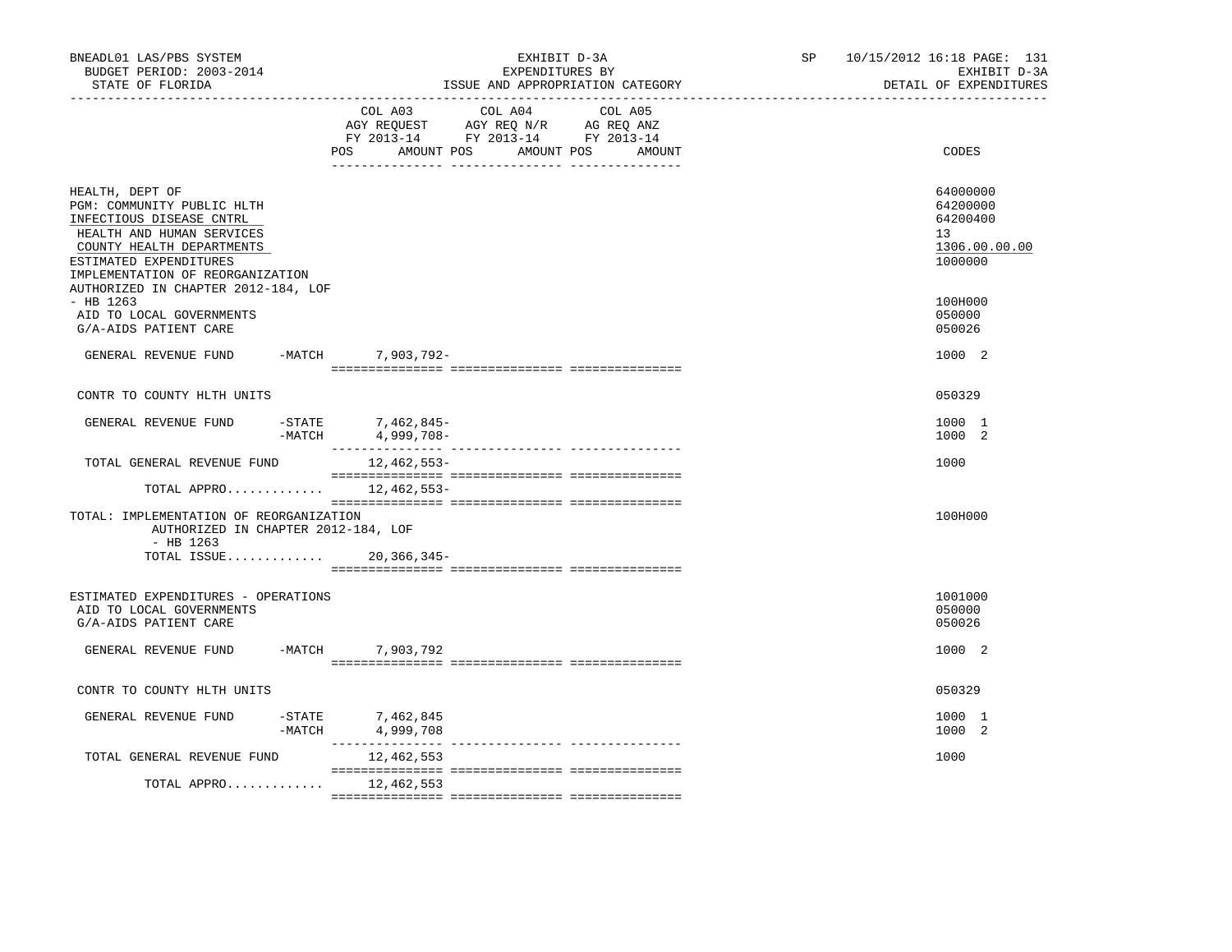| BNEADL01 LAS/PBS SYSTEM<br>BUDGET PERIOD: 2003-2014<br>STATE OF FLORIDA                                                                                                                              | EXHIBIT D-3A<br>EXPENDITURES BY<br>ISSUE AND APPROPRIATION CATEGORY                                                            |        |  | 10/15/2012 16:18 PAGE: 132<br>EXHIBIT D-3A<br>DETAIL OF EXPENDITURES          |
|------------------------------------------------------------------------------------------------------------------------------------------------------------------------------------------------------|--------------------------------------------------------------------------------------------------------------------------------|--------|--|-------------------------------------------------------------------------------|
|                                                                                                                                                                                                      | COL A03 COL A04 COL A05<br>AGY REQUEST AGY REQ N/R AG REQ ANZ<br>FY 2013-14 FY 2013-14 FY 2013-14<br>POS AMOUNT POS AMOUNT POS | AMOUNT |  | CODES                                                                         |
| HEALTH, DEPT OF<br>PGM: COMMUNITY PUBLIC HLTH<br>INFECTIOUS DISEASE CNTRL<br>HEALTH AND HUMAN SERVICES<br>COUNTY HEALTH DEPARTMENTS<br>ESTIMATED EXPENDITURES<br>ESTIMATED EXPENDITURES - OPERATIONS |                                                                                                                                |        |  | 64000000<br>64200000<br>64200400<br>13<br>1306.00.00.00<br>1000000<br>1001000 |
| TOTAL: ESTIMATED EXPENDITURES - OPERATIONS<br>TOTAL ISSUE 20,366,345                                                                                                                                 |                                                                                                                                |        |  | 1001000                                                                       |

=============== =============== ===============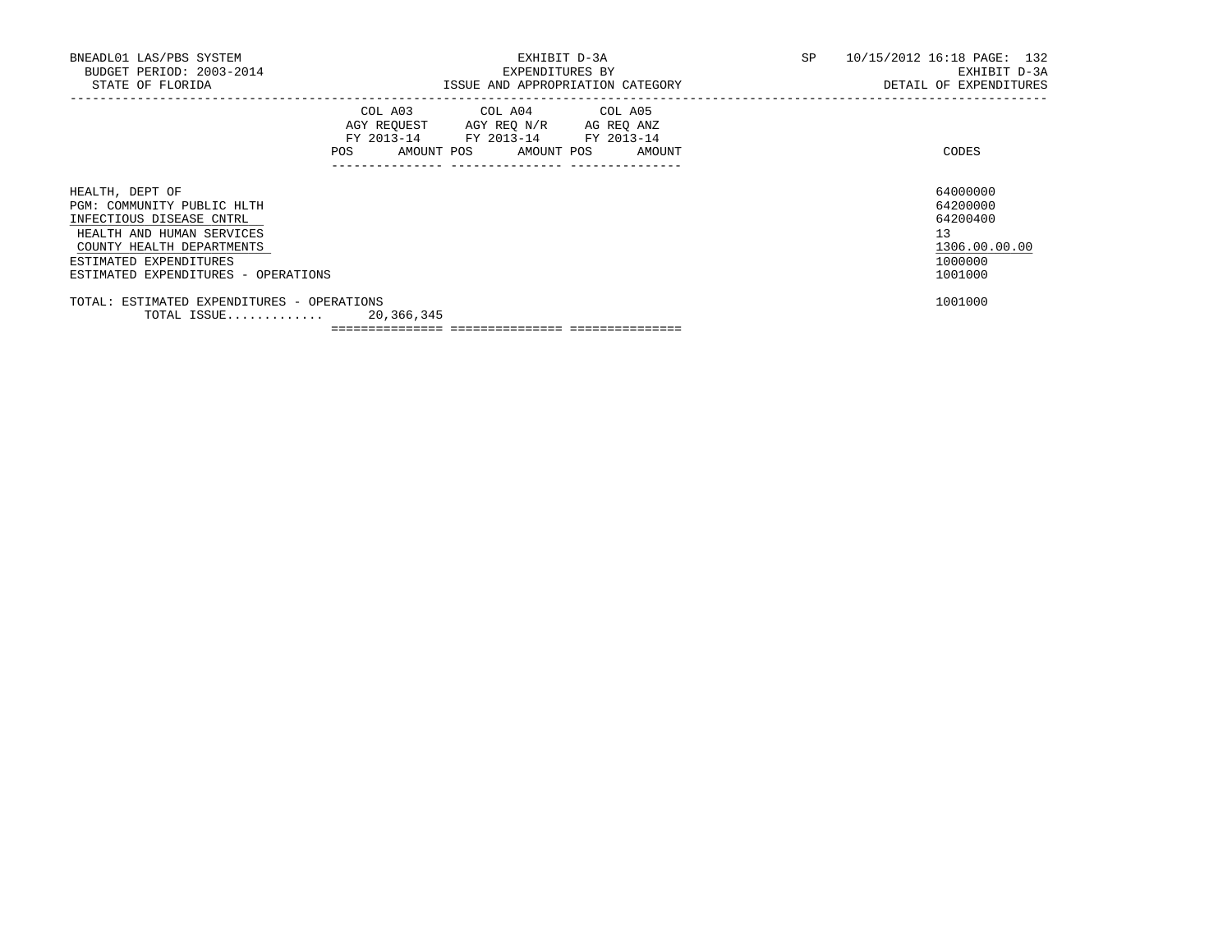| BNEADL01 LAS/PBS SYSTEM<br>BUDGET PERIOD: 2003-2014<br>STATE OF FLORIDA                                                                   | EXHIBIT D-3A<br>EXPENDITURES BY<br>ISSUE AND APPROPRIATION CATEGORY                                                          |                   | 10/15/2012 16:18 PAGE: 133<br>SP | EXHIBIT D-3A<br>DETAIL OF EXPENDITURES |
|-------------------------------------------------------------------------------------------------------------------------------------------|------------------------------------------------------------------------------------------------------------------------------|-------------------|----------------------------------|----------------------------------------|
|                                                                                                                                           | COL A03<br>COL A04<br>AGY REQUEST AGY REQ N/R AG REQ ANZ<br>FY 2013-14 FY 2013-14 FY 2013-14<br>AMOUNT POS AMOUNT POS<br>POS | COL A05<br>AMOUNT |                                  | CODES                                  |
| HEALTH, DEPT OF<br>PGM: COMMUNITY PUBLIC HLTH<br>ENVIRONMENTAL HEALTH SVCS<br>HEALTH AND HUMAN SERVICES                                   |                                                                                                                              |                   | 13                               | 64000000<br>64200000<br>64200600       |
| ENVIRONMENTAL HEALTH<br>ESTIMATED EXPENDITURES<br>IMPLEMENTATION OF REORGANIZATION<br>AUTHORIZED IN CHAPTER 2012-184, LOF                 |                                                                                                                              |                   |                                  | 1302.00.00.00<br>1000000               |
| $-$ HB 1263<br>SALARY RATE<br>SALARY RATE 9,769,560-                                                                                      |                                                                                                                              |                   |                                  | 100H000<br>000000                      |
| SALARIES AND BENEFITS                                                                                                                     |                                                                                                                              |                   |                                  | 010000                                 |
| GENERAL REVENUE FUND                                                                                                                      | $ STATE$<br>$825, 225 -$<br>-MATCH<br>605,497–                                                                               |                   |                                  | 1000 1<br>1000 2                       |
| TOTAL GENERAL REVENUE FUND                                                                                                                | 1,430,722-                                                                                                                   |                   |                                  | 1000                                   |
| ADMINISTRATIVE TRUST FUND -STATE                                                                                                          | 2,261,644-                                                                                                                   |                   |                                  | 2021 1                                 |
| FEDERAL GRANTS TRUST FUND -FEDERL                                                                                                         | 1,545,796-                                                                                                                   |                   |                                  | 2261 3                                 |
| GRANTS AND DONATIONS TF -STATE                                                                                                            | 1,817,921-                                                                                                                   |                   |                                  | 2339 1                                 |
| RADIATION PROTECTION TF                                                                                                                   | $-STATE$<br>$5,733,594-$<br>$-MATCH$<br>156,205-                                                                             |                   |                                  | 2569 1<br>2569 2                       |
| TOTAL RADIATION PROTECTION TF                                                                                                             | 5,889,799-                                                                                                                   |                   |                                  | 2569                                   |
| TOTAL POSITIONS 215.50-<br>TOTAL APPRO $12,945,882-$                                                                                      |                                                                                                                              |                   |                                  |                                        |
| OTHER PERSONAL SERVICES                                                                                                                   |                                                                                                                              |                   |                                  | 030000                                 |
| ADMINISTRATIVE TRUST FUND -STATE<br>FEDERAL GRANTS TRUST FUND -FEDERL<br>GRANTS AND DONATIONS TF -STATE<br>RADIATION PROTECTION TF -STATE | $71,060-$<br>131,791–<br>130,415-<br>$33,393-$                                                                               |                   |                                  | 2021 1<br>2261 3<br>2339 1<br>2569 1   |
| TOTAL APPRO                                                                                                                               | $366,659-$                                                                                                                   |                   |                                  |                                        |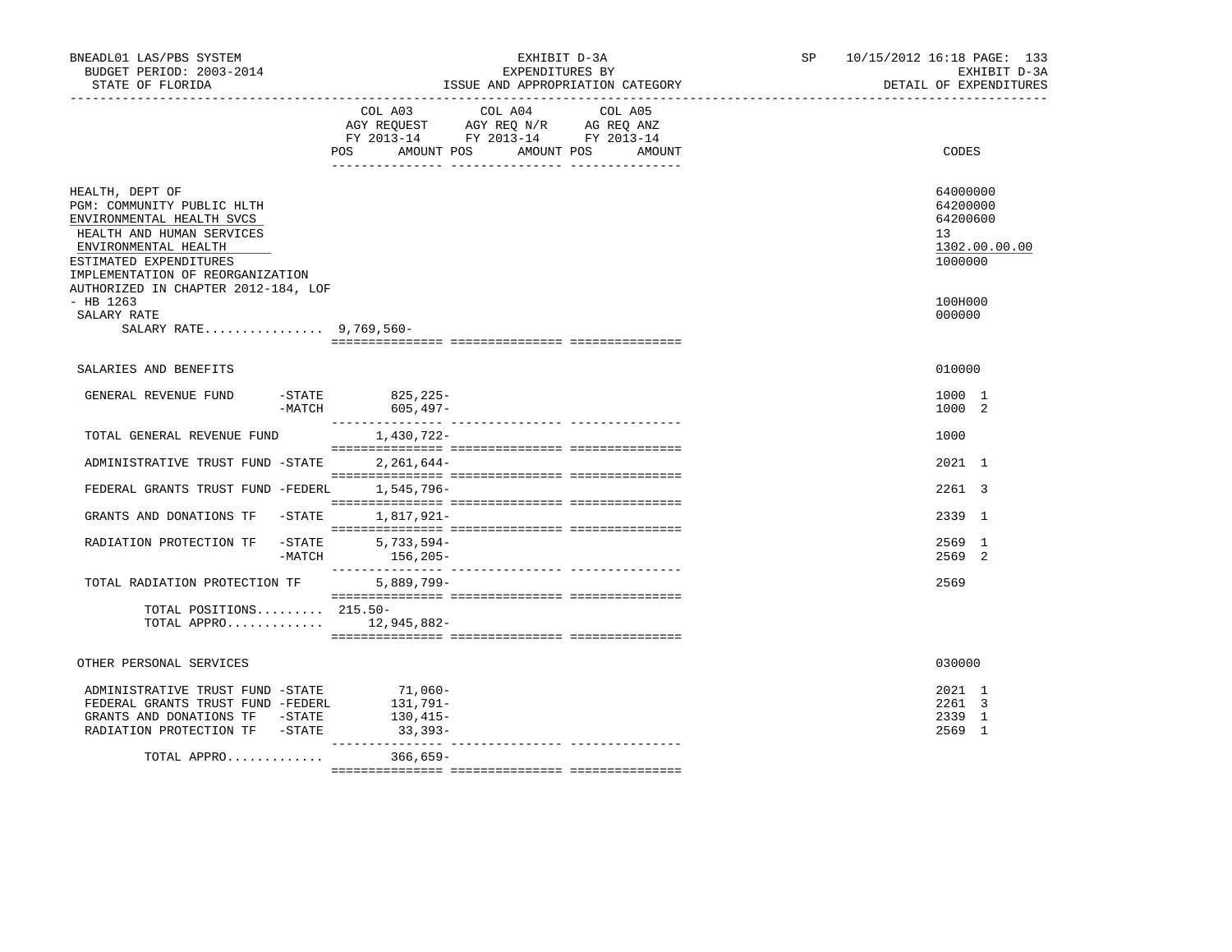| BNEADL01 LAS/PBS SYSTEM<br>BUDGET PERIOD: 2003-2014<br>STATE OF FLORIDA                                                                                                                                                              |         | ________________________________ | EXHIBIT D-3A<br>EXPENDITURES BY                                                   | ISSUE AND APPROPRIATION CATEGORY            | SP | 10/15/2012 16:18 PAGE: 134<br>EXHIBIT D-3A<br>DETAIL OF EXPENDITURES |
|--------------------------------------------------------------------------------------------------------------------------------------------------------------------------------------------------------------------------------------|---------|----------------------------------|-----------------------------------------------------------------------------------|---------------------------------------------|----|----------------------------------------------------------------------|
|                                                                                                                                                                                                                                      |         | COL A03                          | COL A04<br>AGY REQUEST AGY REQ N/R AG REQ ANZ<br>FY 2013-14 FY 2013-14 FY 2013-14 | COL A05<br>POS AMOUNT POS AMOUNT POS AMOUNT |    | CODES                                                                |
| HEALTH, DEPT OF<br>PGM: COMMUNITY PUBLIC HLTH<br>ENVIRONMENTAL HEALTH SVCS<br>HEALTH AND HUMAN SERVICES<br>ENVIRONMENTAL HEALTH<br>ESTIMATED EXPENDITURES<br>IMPLEMENTATION OF REORGANIZATION<br>AUTHORIZED IN CHAPTER 2012-184, LOF |         |                                  |                                                                                   |                                             |    | 64000000<br>64200000<br>64200600<br>13<br>1302.00.00.00<br>1000000   |
| $-$ HB 1263<br><b>EXPENSES</b>                                                                                                                                                                                                       |         |                                  |                                                                                   |                                             |    | 100H000<br>040000                                                    |
| GENERAL REVENUE FUND                                                                                                                                                                                                                 |         | $-STATE$ 179, 251-               |                                                                                   |                                             |    | 1000 1                                                               |
| ADMINISTRATIVE TRUST FUND -STATE 977,051-                                                                                                                                                                                            |         |                                  |                                                                                   |                                             |    | 2021 1                                                               |
| FEDERAL GRANTS TRUST FUND -FEDERL 346,479-                                                                                                                                                                                           |         |                                  |                                                                                   |                                             |    | 2261 3                                                               |
| GRANTS AND DONATIONS TF -STATE 321,055-                                                                                                                                                                                              |         |                                  |                                                                                   |                                             |    | 2339 1                                                               |
| RADIATION PROTECTION TF                                                                                                                                                                                                              | -FEDERL | -STATE 1,233,223-<br>498,492-    |                                                                                   |                                             |    | 2569 1<br>2569 3                                                     |
| TOTAL RADIATION PROTECTION TF                                                                                                                                                                                                        |         | 1,731,715–                       |                                                                                   |                                             |    | 2569                                                                 |
| TOTAL APPRO                                                                                                                                                                                                                          |         | $3,555,551-$                     |                                                                                   |                                             |    |                                                                      |
| OPERATING CAPITAL OUTLAY                                                                                                                                                                                                             |         |                                  |                                                                                   |                                             |    | 060000                                                               |
| ADMINISTRATIVE TRUST FUND -STATE 15,000-<br>FEDERAL GRANTS TRUST FUND -FEDERL<br>RADIATION PROTECTION TF -STATE                                                                                                                      |         | 31,698–<br>56,997–               |                                                                                   |                                             |    | 2021 1<br>2261 3<br>2569 1                                           |
| TOTAL APPRO                                                                                                                                                                                                                          |         | 103,695-                         |                                                                                   |                                             |    |                                                                      |
| SPECIAL CATEGORIES<br>ACQUISITION/MOTOR VEHICLES                                                                                                                                                                                     |         |                                  |                                                                                   |                                             |    | 100000<br>100021                                                     |
| RADIATION PROTECTION TF -STATE 210,856-                                                                                                                                                                                              |         |                                  |                                                                                   |                                             |    | 2569 1                                                               |
| CONTRACTED SERVICES                                                                                                                                                                                                                  |         |                                  |                                                                                   |                                             |    | 100777                                                               |
| GENERAL REVENUE FUND                                                                                                                                                                                                                 |         | $-$ STATE 2,047,489-             |                                                                                   |                                             |    | 1000 1                                                               |
| ADMINISTRATIVE TRUST FUND -STATE                                                                                                                                                                                                     | -MATCH  | $311, 165-$<br>24,000-           |                                                                                   |                                             |    | 2021 1<br>2021 2                                                     |
|                                                                                                                                                                                                                                      |         |                                  |                                                                                   |                                             |    |                                                                      |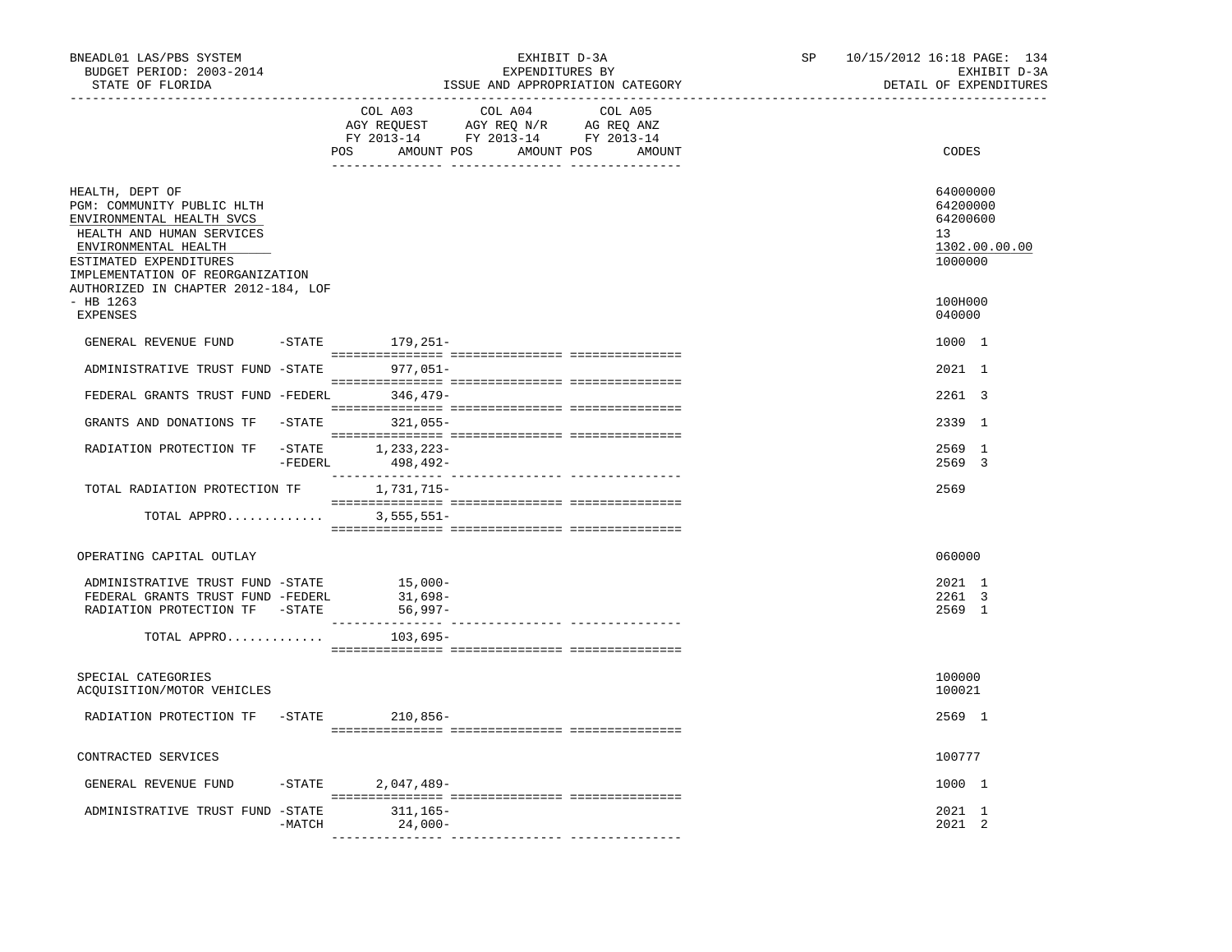| BNEADL01 LAS/PBS SYSTEM<br>BUDGET PERIOD: 2003-2014<br>STATE OF FLORIDA<br>----------------------                                                                                             | EXHIBIT D-3A<br>EXPENDITURES BY<br>ISSUE AND APPROPRIATION CATEGORY                                                                                      | SP 10/15/2012 16:18 PAGE: 135<br>EXHIBIT D-3A<br>DETAIL OF EXPENDITURES |
|-----------------------------------------------------------------------------------------------------------------------------------------------------------------------------------------------|----------------------------------------------------------------------------------------------------------------------------------------------------------|-------------------------------------------------------------------------|
|                                                                                                                                                                                               | COL A03 COL A04 COL A05<br>AGY REQUEST AGY REQ N/R AG REQ ANZ<br>FY 2013-14 FY 2013-14 FY 2013-14<br>POS DO<br>AMOUNT POS<br>AMOUNT POS<br><b>AMOUNT</b> | CODES                                                                   |
| HEALTH, DEPT OF<br>PGM: COMMUNITY PUBLIC HLTH<br>ENVIRONMENTAL HEALTH SVCS<br>HEALTH AND HUMAN SERVICES<br>ENVIRONMENTAL HEALTH<br>ESTIMATED EXPENDITURES<br>IMPLEMENTATION OF REORGANIZATION |                                                                                                                                                          | 64000000<br>64200000<br>64200600<br>13<br>1302.00.00.00<br>1000000      |
| AUTHORIZED IN CHAPTER 2012-184, LOF<br>$-$ HB 1263<br>SPECIAL CATEGORIES<br>CONTRACTED SERVICES                                                                                               |                                                                                                                                                          | 100H000<br>100000<br>100777                                             |
| TOTAL ADMINISTRATIVE TRUST FUND 335,165-                                                                                                                                                      |                                                                                                                                                          | 2021                                                                    |
| FEDERAL GRANTS TRUST FUND -FEDERL 643,776-                                                                                                                                                    |                                                                                                                                                          | 2261 3                                                                  |
| GRANTS AND DONATIONS TF -STATE 676,038-                                                                                                                                                       |                                                                                                                                                          | 2339 1                                                                  |
| RADIATION PROTECTION TF -STATE 150,000-                                                                                                                                                       |                                                                                                                                                          | 2569 1                                                                  |
| TOTAL APPRO                                                                                                                                                                                   | 3,852,468-                                                                                                                                               |                                                                         |
| G/A-CONTRACTED SERVICES                                                                                                                                                                       |                                                                                                                                                          | 100778                                                                  |
| FEDERAL GRANTS TRUST FUND -FEDERL 750,000-                                                                                                                                                    |                                                                                                                                                          | 2261 3                                                                  |
| RISK MANAGEMENT INSURANCE                                                                                                                                                                     |                                                                                                                                                          | 103241                                                                  |
| GENERAL REVENUE FUND -STATE 110,628-<br>RADIATION PROTECTION TF -STATE                                                                                                                        | 14,575–                                                                                                                                                  | 1000 1<br>2569 1                                                        |
| TOTAL APPRO $125,203-$                                                                                                                                                                        |                                                                                                                                                          |                                                                         |
| LEASE/PURCHASE/EQUIPMENT                                                                                                                                                                      |                                                                                                                                                          | 105281                                                                  |
| GENERAL REVENUE FUND -STATE<br>ADMINISTRATIVE TRUST FUND -STATE<br>FEDERAL GRANTS TRUST FUND -FEDERL<br>RADIATION PROTECTION TF -STATE                                                        | 7,348-<br>1,748-<br>1,532-<br>$1,052-$                                                                                                                   | 1000 1<br>2021 1<br>2261 3<br>2569 1                                    |
| TOTAL APPRO                                                                                                                                                                                   | 11,680-                                                                                                                                                  |                                                                         |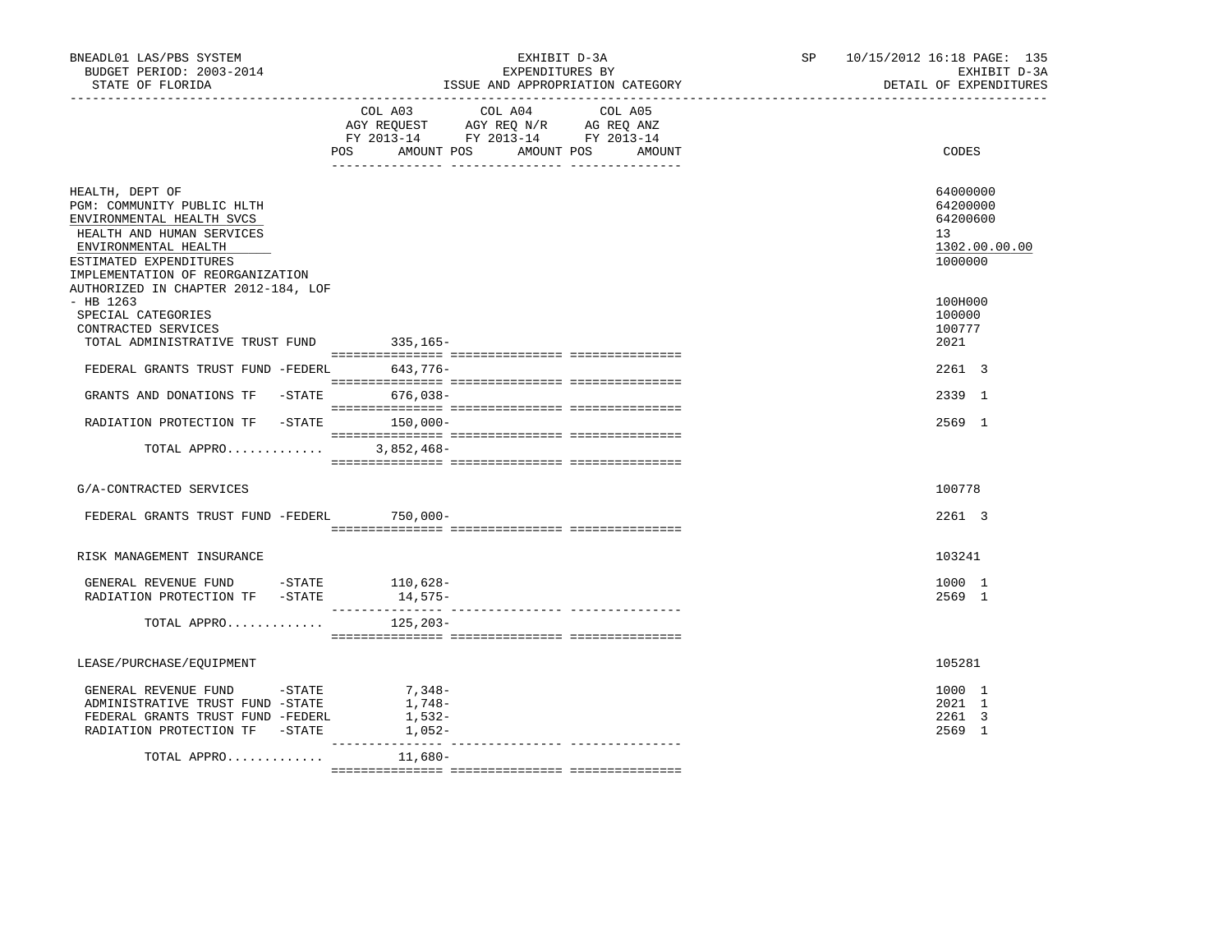| BNEADL01 LAS/PBS SYSTEM<br>BUDGET PERIOD: 2003-2014<br>STATE OF FLORIDA<br>-------------------                                                                                                |                                                    | EXHIBIT D-3A<br>EXPENDITURES BY<br>ISSUE AND APPROPRIATION CATEGORY | SP and the set of the set of the set of the set of the set of the set of the set of the set of the set of the set of the set of the set of the set of the set of the set of the set of the set of the set of the set of the se | 10/15/2012 16:18 PAGE: 136<br>EXHIBIT D-3A<br>DETAIL OF EXPENDITURES |
|-----------------------------------------------------------------------------------------------------------------------------------------------------------------------------------------------|----------------------------------------------------|---------------------------------------------------------------------|--------------------------------------------------------------------------------------------------------------------------------------------------------------------------------------------------------------------------------|----------------------------------------------------------------------|
|                                                                                                                                                                                               | COL A03                                            | COL A04<br>COL A05<br>POS AMOUNT POS AMOUNT POS<br>AMOUNT           |                                                                                                                                                                                                                                | CODES                                                                |
| HEALTH, DEPT OF<br>PGM: COMMUNITY PUBLIC HLTH<br>ENVIRONMENTAL HEALTH SVCS<br>HEALTH AND HUMAN SERVICES<br>ENVIRONMENTAL HEALTH<br>ESTIMATED EXPENDITURES<br>IMPLEMENTATION OF REORGANIZATION |                                                    |                                                                     |                                                                                                                                                                                                                                | 64000000<br>64200000<br>64200600<br>13<br>1302.00.00.00<br>1000000   |
| AUTHORIZED IN CHAPTER 2012-184, LOF<br>- HB 1263<br>SPECIAL CATEGORIES<br>TR/DMS/HR SVCS/STW CONTRCT                                                                                          |                                                    |                                                                     |                                                                                                                                                                                                                                | 100H000<br>100000<br>107040                                          |
| GENERAL REVENUE FUND - STATE<br>ADMINISTRATIVE TRUST FUND -STATE<br>FEDERAL GRANTS TRUST FUND -FEDERL<br>GRANTS AND DONATIONS TF -STATE<br>RADIATION PROTECTION TF -STATE                     | 12,239-<br>12,774-<br>9,429-<br>13,072-<br>39,338- |                                                                     |                                                                                                                                                                                                                                | 1000 1<br>2021 1<br>2261 3<br>2339 1<br>2569 1                       |
| TOTAL APPRO                                                                                                                                                                                   | 86,852-                                            |                                                                     |                                                                                                                                                                                                                                |                                                                      |
| SUPER ACT REIMBURSEMENT                                                                                                                                                                       |                                                    |                                                                     |                                                                                                                                                                                                                                | 109100                                                               |
| GRANTS AND DONATIONS TF -STATE 534,775-                                                                                                                                                       |                                                    |                                                                     |                                                                                                                                                                                                                                | 2339 1                                                               |
| TOTAL: IMPLEMENTATION OF REORGANIZATION<br>AUTHORIZED IN CHAPTER 2012-184, LOF<br>- HB 1263                                                                                                   |                                                    |                                                                     |                                                                                                                                                                                                                                | 100H000                                                              |
| TOTAL POSITIONS 215.50-<br>TOTAL ISSUE 22,543,621-<br>TOTAL SALARY RATE $9,769,560-$                                                                                                          |                                                    |                                                                     |                                                                                                                                                                                                                                |                                                                      |
| ESTIMATED EXPENDITURES - OPERATIONS<br>SALARY RATE<br>SALARY RATE 9,769,560                                                                                                                   |                                                    |                                                                     |                                                                                                                                                                                                                                | 1001000<br>000000                                                    |
| SALARIES AND BENEFITS                                                                                                                                                                         |                                                    |                                                                     |                                                                                                                                                                                                                                | 010000                                                               |
| GENERAL REVENUE FUND<br>-MATCH                                                                                                                                                                | -STATE 825,225<br>605,497                          |                                                                     |                                                                                                                                                                                                                                | 1000 1<br>1000 2                                                     |
| TOTAL GENERAL REVENUE FUND                                                                                                                                                                    | 1,430,722                                          |                                                                     |                                                                                                                                                                                                                                | 1000                                                                 |
| ADMINISTRATIVE TRUST FUND -STATE                                                                                                                                                              | 2,261,644                                          |                                                                     |                                                                                                                                                                                                                                | 2021 1                                                               |
| FEDERAL GRANTS TRUST FUND -FEDERL                                                                                                                                                             | 1,545,796                                          |                                                                     |                                                                                                                                                                                                                                | 2261 3                                                               |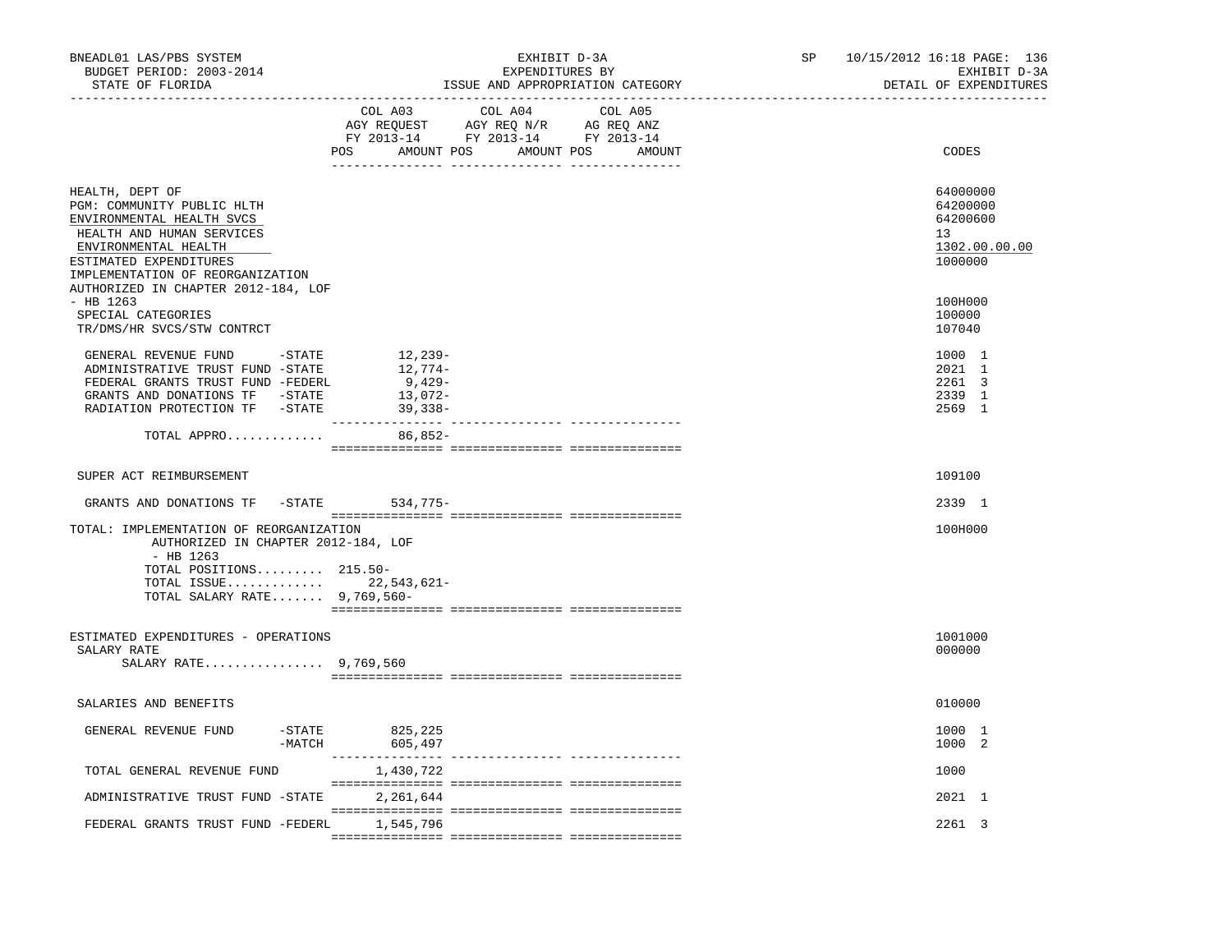| BNEADL01 LAS/PBS SYSTEM<br>BUDGET PERIOD: 2003-2014<br>STATE OF FLORIDA                                                                                                                                                                                               | EXHIBIT D-3A<br>EXPENDITURES BY<br>ISSUE AND APPROPRIATION CATEGORY |                                                                                                                                  |  | 10/15/2012 16:18 PAGE: 137<br>SP and the set of the set of the set of the set of the set of the set of the set of the set of the set of the set of the set of the set of the set of the set of the set of the set of the set of the set of the set of the se<br>EXHIBIT D-3A<br>DETAIL OF EXPENDITURES |
|-----------------------------------------------------------------------------------------------------------------------------------------------------------------------------------------------------------------------------------------------------------------------|---------------------------------------------------------------------|----------------------------------------------------------------------------------------------------------------------------------|--|--------------------------------------------------------------------------------------------------------------------------------------------------------------------------------------------------------------------------------------------------------------------------------------------------------|
|                                                                                                                                                                                                                                                                       | COL A03                                                             | COL A04<br>COL A05<br>AGY REQUEST AGY REQ N/R AG REQ ANZ<br>FY 2013-14 FY 2013-14 FY 2013-14<br>POS AMOUNT POS AMOUNT POS AMOUNT |  | CODES                                                                                                                                                                                                                                                                                                  |
| HEALTH, DEPT OF<br>PGM: COMMUNITY PUBLIC HLTH<br>ENVIRONMENTAL HEALTH SVCS<br>HEALTH AND HUMAN SERVICES<br>ENVIRONMENTAL HEALTH<br>ESTIMATED EXPENDITURES<br>ESTIMATED EXPENDITURES - OPERATIONS<br>SALARIES AND BENEFITS<br>GRANTS AND DONATIONS TF -STATE 1,817,921 |                                                                     |                                                                                                                                  |  | 64000000<br>64200000<br>64200600<br>13<br>1302.00.00.00<br>1000000<br>1001000<br>010000<br>2339 1                                                                                                                                                                                                      |
| RADIATION PROTECTION TF                                                                                                                                                                                                                                               | $-$ STATE<br>5,733,594<br>$-MATCH$<br>156,205                       |                                                                                                                                  |  | 2569 1<br>2569 2                                                                                                                                                                                                                                                                                       |
| TOTAL RADIATION PROTECTION TF<br>TOTAL POSITIONS 215.50<br>TOTAL APPRO 12,945,882                                                                                                                                                                                     | 5,889,799                                                           |                                                                                                                                  |  | 2569                                                                                                                                                                                                                                                                                                   |
| OTHER PERSONAL SERVICES                                                                                                                                                                                                                                               |                                                                     |                                                                                                                                  |  | 030000                                                                                                                                                                                                                                                                                                 |
| ADMINISTRATIVE TRUST FUND -STATE<br>FEDERAL GRANTS TRUST FUND -FEDERL<br>GRANTS AND DONATIONS TF -STATE<br>RADIATION PROTECTION TF -STATE<br>TOTAL APPRO                                                                                                              | 71,060<br>131,791<br>130,415<br>33,393<br>366,659                   |                                                                                                                                  |  | 2021 1<br>$2261 \quad 3$<br>2339 1<br>2569 1                                                                                                                                                                                                                                                           |
| <b>EXPENSES</b>                                                                                                                                                                                                                                                       |                                                                     |                                                                                                                                  |  | 040000                                                                                                                                                                                                                                                                                                 |
| GENERAL REVENUE FUND                                                                                                                                                                                                                                                  | -STATE 179,251                                                      |                                                                                                                                  |  | 1000 1                                                                                                                                                                                                                                                                                                 |
| ADMINISTRATIVE TRUST FUND -STATE                                                                                                                                                                                                                                      | 977,051                                                             |                                                                                                                                  |  | 2021 1                                                                                                                                                                                                                                                                                                 |
| FEDERAL GRANTS TRUST FUND -FEDERL 346,479                                                                                                                                                                                                                             |                                                                     |                                                                                                                                  |  | 2261 3                                                                                                                                                                                                                                                                                                 |
| GRANTS AND DONATIONS TF -STATE 321,055<br>RADIATION PROTECTION TF                                                                                                                                                                                                     | $-STATE$ 1, 233, 223<br>$-FEDERL$<br>498,492                        |                                                                                                                                  |  | 2339 1<br>2569 1<br>2569 3                                                                                                                                                                                                                                                                             |
| TOTAL RADIATION PROTECTION TF<br>TOTAL APPRO                                                                                                                                                                                                                          | 1,731,715<br>3,555,551                                              |                                                                                                                                  |  | 2569                                                                                                                                                                                                                                                                                                   |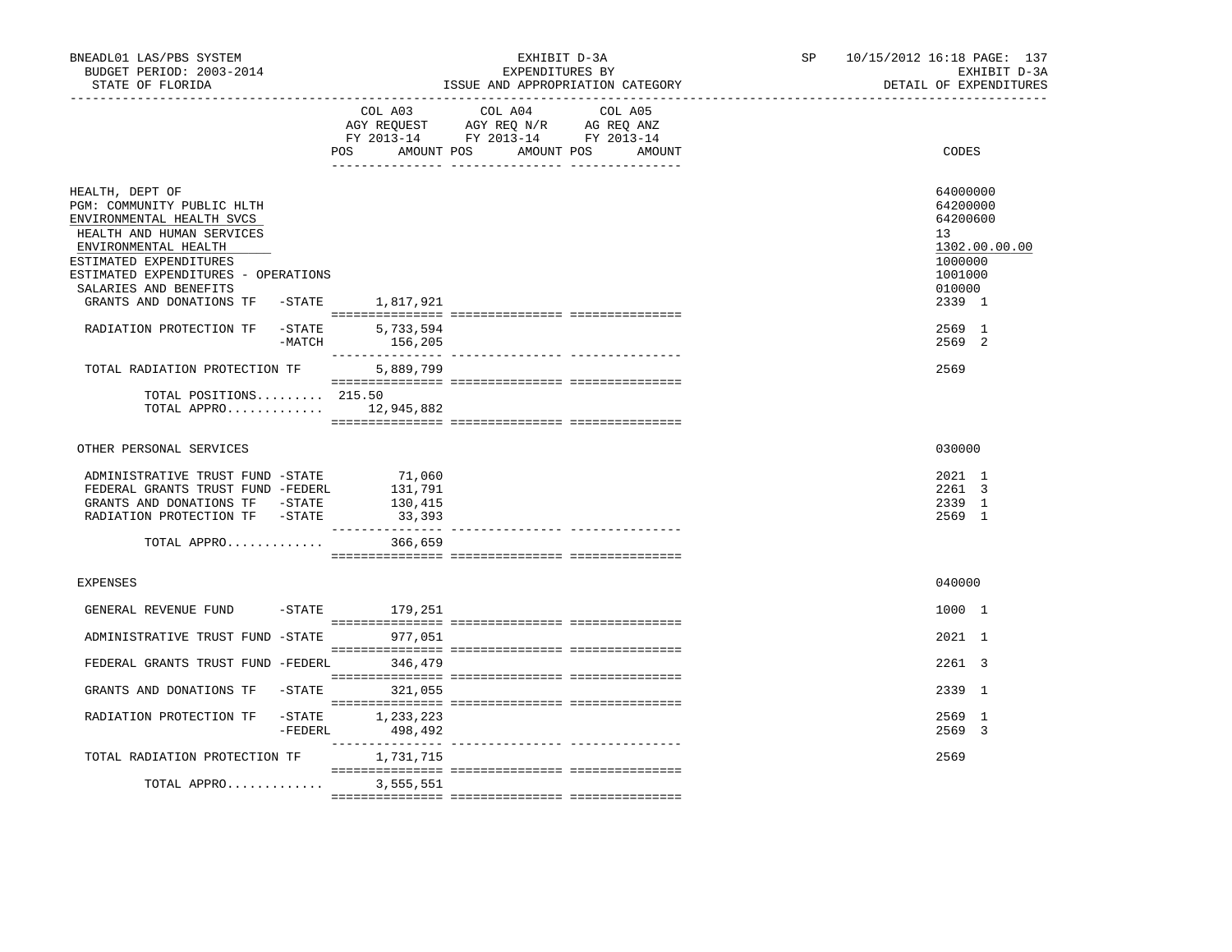| BNEADL01 LAS/PBS SYSTEM<br>BUDGET PERIOD: 2003-2014<br>STATE OF FLORIDA                                                                                                                                                      |            | EXHIBIT D-3A<br>EXPENDITURES BY<br>ISSUE AND APPROPRIATION CATEGORY |                                                                                                                 |        |  | SP 10/15/2012 16:18 PAGE: 138<br>EXHIBIT D-3A<br>DETAIL OF EXPENDITURES                 |
|------------------------------------------------------------------------------------------------------------------------------------------------------------------------------------------------------------------------------|------------|---------------------------------------------------------------------|-----------------------------------------------------------------------------------------------------------------|--------|--|-----------------------------------------------------------------------------------------|
|                                                                                                                                                                                                                              | <b>POS</b> | AMOUNT POS                                                          | COL A03 COL A04 COL A05<br>AGY REQUEST AGY REQ N/R AG REQ ANZ<br>FY 2013-14 FY 2013-14 FY 2013-14<br>AMOUNT POS | AMOUNT |  | CODES                                                                                   |
| HEALTH, DEPT OF<br>PGM: COMMUNITY PUBLIC HLTH<br>ENVIRONMENTAL HEALTH SVCS<br>HEALTH AND HUMAN SERVICES<br>ENVIRONMENTAL HEALTH<br>ESTIMATED EXPENDITURES<br>ESTIMATED EXPENDITURES - OPERATIONS<br>OPERATING CAPITAL OUTLAY |            |                                                                     |                                                                                                                 |        |  | 64000000<br>64200000<br>64200600<br>13<br>1302.00.00.00<br>1000000<br>1001000<br>060000 |
| ADMINISTRATIVE TRUST FUND -STATE<br>FEDERAL GRANTS TRUST FUND -FEDERL<br>RADIATION PROTECTION TF -STATE                                                                                                                      |            | 15,000<br>31,698<br>56,997                                          |                                                                                                                 |        |  | 2021 1<br>2261 3<br>2569 1                                                              |
| TOTAL APPRO                                                                                                                                                                                                                  |            | 103,695                                                             |                                                                                                                 |        |  |                                                                                         |
| SPECIAL CATEGORIES<br>ACQUISITION/MOTOR VEHICLES                                                                                                                                                                             |            |                                                                     |                                                                                                                 |        |  | 100000<br>100021                                                                        |
| RADIATION PROTECTION TF -STATE 210,856                                                                                                                                                                                       |            |                                                                     |                                                                                                                 |        |  | 2569 1                                                                                  |
| CONTRACTED SERVICES                                                                                                                                                                                                          |            |                                                                     |                                                                                                                 |        |  | 100777                                                                                  |
| GENERAL REVENUE FUND                                                                                                                                                                                                         | $-$ STATE  | 2,047,489                                                           |                                                                                                                 |        |  | 1000 1                                                                                  |
| ADMINISTRATIVE TRUST FUND -STATE                                                                                                                                                                                             | $-MATCH$   | 311,165<br>24,000                                                   |                                                                                                                 |        |  | 2021 1<br>$2021$ 2                                                                      |
| TOTAL ADMINISTRATIVE TRUST FUND                                                                                                                                                                                              |            | 335,165                                                             |                                                                                                                 |        |  | 2021                                                                                    |
| FEDERAL GRANTS TRUST FUND -FEDERL 643,776                                                                                                                                                                                    |            |                                                                     |                                                                                                                 |        |  | 2261 3                                                                                  |
| GRANTS AND DONATIONS TF -STATE 676,038                                                                                                                                                                                       |            |                                                                     |                                                                                                                 |        |  | 2339 1                                                                                  |
| RADIATION PROTECTION TF                                                                                                                                                                                                      | $-$ STATE  | 150,000                                                             |                                                                                                                 |        |  | 2569 1                                                                                  |
| TOTAL APPRO                                                                                                                                                                                                                  |            | 3,852,468                                                           |                                                                                                                 |        |  |                                                                                         |
| G/A-CONTRACTED SERVICES                                                                                                                                                                                                      |            |                                                                     |                                                                                                                 |        |  | 100778                                                                                  |
| FEDERAL GRANTS TRUST FUND -FEDERL                                                                                                                                                                                            |            | 750,000                                                             |                                                                                                                 |        |  | 2261 3                                                                                  |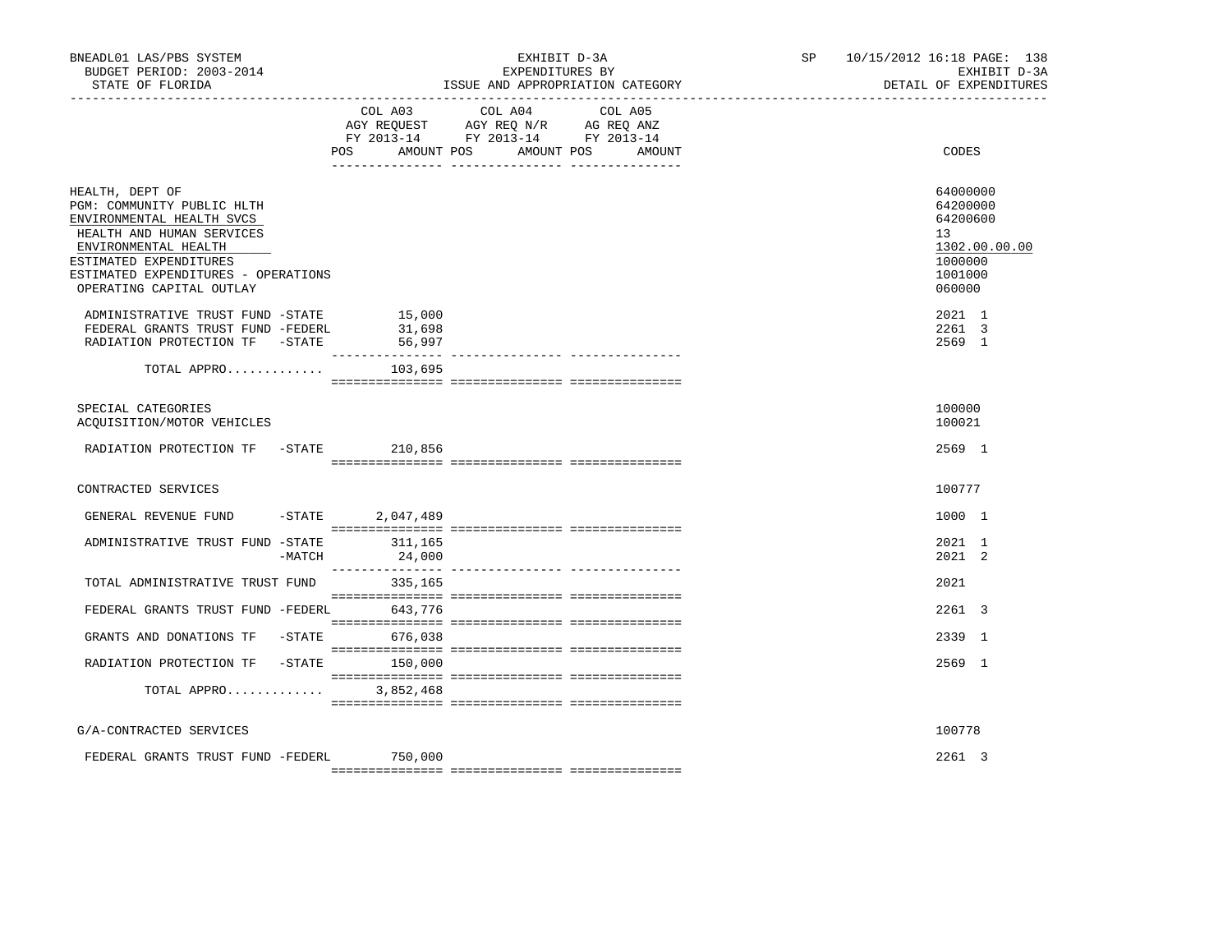| BNEADL01 LAS/PBS SYSTEM<br>BUDGET PERIOD: 2003-2014<br>STATE OF FLORIDA                                                                                                                                                                             |                                               | EXHIBIT D-3A<br>EXPENDITURES BY<br>ISSUE AND APPROPRIATION CATEGORY                                                                   | SP 10/15/2012 16:18 PAGE: 139<br>EXHIBIT D-3A<br>DETAIL OF EXPENDITURES                                        |
|-----------------------------------------------------------------------------------------------------------------------------------------------------------------------------------------------------------------------------------------------------|-----------------------------------------------|---------------------------------------------------------------------------------------------------------------------------------------|----------------------------------------------------------------------------------------------------------------|
|                                                                                                                                                                                                                                                     |                                               | COL A03 COL A04 COL A05<br>AGY REQUEST AGY REQ N/R AG REQ ANZ<br>FY 2013-14 FY 2013-14 FY 2013-14<br>POS AMOUNT POS AMOUNT POS AMOUNT | CODES                                                                                                          |
| HEALTH, DEPT OF<br>PGM: COMMUNITY PUBLIC HLTH<br>ENVIRONMENTAL HEALTH SVCS<br>HEALTH AND HUMAN SERVICES<br>ENVIRONMENTAL HEALTH<br>ESTIMATED EXPENDITURES<br>ESTIMATED EXPENDITURES - OPERATIONS<br>SPECIAL CATEGORIES<br>RISK MANAGEMENT INSURANCE |                                               |                                                                                                                                       | 64000000<br>64200000<br>64200600<br>13 <sup>7</sup><br>1302.00.00.00<br>1000000<br>1001000<br>100000<br>103241 |
| GENERAL REVENUE FUND -STATE<br>RADIATION PROTECTION TF -STATE                                                                                                                                                                                       | 79,670<br>14,575                              |                                                                                                                                       | 1000 1<br>2569 1                                                                                               |
| TOTAL APPRO                                                                                                                                                                                                                                         | 94,245                                        |                                                                                                                                       |                                                                                                                |
| LEASE/PURCHASE/EOUIPMENT                                                                                                                                                                                                                            |                                               |                                                                                                                                       | 105281                                                                                                         |
| GENERAL REVENUE FUND -STATE<br>ADMINISTRATIVE TRUST FUND -STATE<br>FEDERAL GRANTS TRUST FUND -FEDERL<br>RADIATION PROTECTION TF -STATE                                                                                                              | 7,348<br>1,748<br>1,532<br>1,052              |                                                                                                                                       | 1000 1<br>2021 1<br>2261 3<br>2569 1                                                                           |
| TOTAL APPRO                                                                                                                                                                                                                                         | 11,680                                        |                                                                                                                                       |                                                                                                                |
| TR/DMS/HR SVCS/STW CONTRCT                                                                                                                                                                                                                          |                                               |                                                                                                                                       | 107040                                                                                                         |
| GENERAL REVENUE FUND -STATE 12,667<br>ADMINISTRATIVE TRUST FUND -STATE<br>FEDERAL GRANTS TRUST FUND -FEDERL<br>GRANTS AND DONATIONS TF -STATE<br>RADIATION PROTECTION TF -STATE<br>TOTAL APPRO                                                      | 13,220<br>9,758<br>13,529<br>40,713<br>89,887 |                                                                                                                                       | 1000 1<br>2021 1<br>2261 3<br>2339 1<br>2569 1                                                                 |
| SUPER ACT REIMBURSEMENT                                                                                                                                                                                                                             |                                               |                                                                                                                                       | 109100                                                                                                         |
| GRANTS AND DONATIONS TF -STATE 534,775                                                                                                                                                                                                              |                                               |                                                                                                                                       | 2339 1                                                                                                         |
| TOTAL: ESTIMATED EXPENDITURES - OPERATIONS<br>TOTAL POSITIONS 215.50<br>TOTAL ISSUE 22,515,698<br>TOTAL SALARY RATE 9,769,560                                                                                                                       |                                               |                                                                                                                                       | 1001000                                                                                                        |
|                                                                                                                                                                                                                                                     |                                               |                                                                                                                                       |                                                                                                                |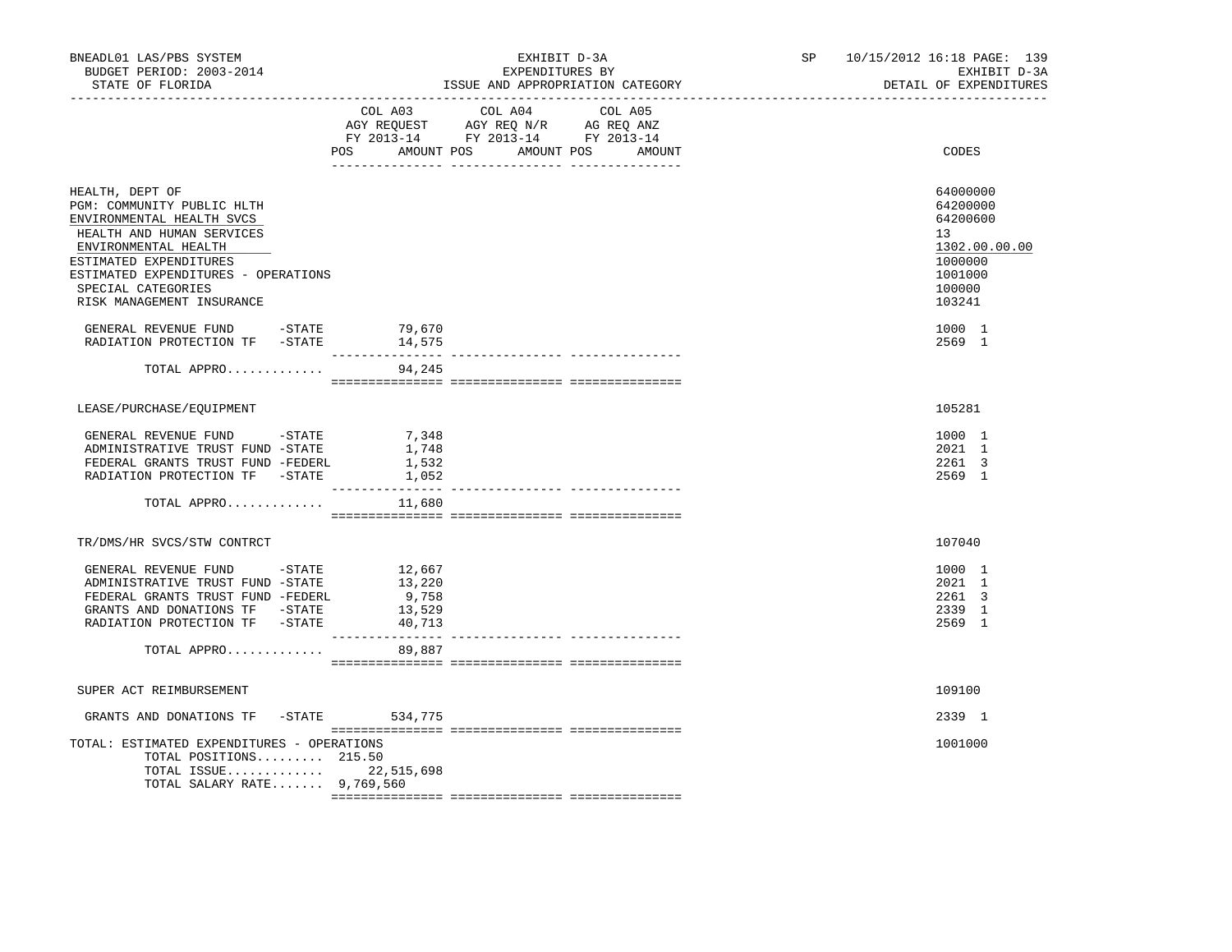| BNEADL01 LAS/PBS SYSTEM<br>BUDGET PERIOD: 2003-2014<br>STATE OF FLORIDA                                                                                                                               | EXHIBIT D-3A<br>EXPENDITURES BY<br>ISSUE AND APPROPRIATION CATEGORY |                                              |                                                                                                                 |        | SP 10/15/2012 16:18 PAGE: 140<br>EXHIBIT D-3A<br>DETAIL OF EXPENDITURES                    |
|-------------------------------------------------------------------------------------------------------------------------------------------------------------------------------------------------------|---------------------------------------------------------------------|----------------------------------------------|-----------------------------------------------------------------------------------------------------------------|--------|--------------------------------------------------------------------------------------------|
|                                                                                                                                                                                                       |                                                                     | POS<br>AMOUNT POS                            | COL A03 COL A04 COL A05<br>AGY REQUEST AGY REQ N/R AG REQ ANZ<br>FY 2013-14 FY 2013-14 FY 2013-14<br>AMOUNT POS | AMOUNT | CODES                                                                                      |
| HEALTH, DEPT OF<br>PGM: COMMUNITY PUBLIC HLTH<br>ENVIRONMENTAL HEALTH SVCS<br>HEALTH AND HUMAN SERVICES<br>ENVIRONMENTAL HEALTH<br>ESTIMATED EXPENDITURES<br>CASUALTY INSURANCE PREMIUM<br>ADJUSTMENT |                                                                     |                                              |                                                                                                                 |        | 64000000<br>64200000<br>64200600<br>13 <sup>°</sup><br>1302.00.00.00<br>1000000<br>1001090 |
| SPECIAL CATEGORIES<br>RISK MANAGEMENT INSURANCE                                                                                                                                                       |                                                                     |                                              |                                                                                                                 |        | 100000<br>103241                                                                           |
| GENERAL REVENUE FUND                                                                                                                                                                                  |                                                                     | $-STATE$ 30,958                              |                                                                                                                 |        | 1000 1                                                                                     |
| REALLOCATION OF HUMAN RESOURCES<br>OUTSOURCING<br>SPECIAL CATEGORIES<br>TR/DMS/HR SVCS/STW CONTRCT                                                                                                    |                                                                     |                                              |                                                                                                                 |        | 1005900<br>100000<br>107040                                                                |
| GENERAL REVENUE FUND -STATE<br>ADMINISTRATIVE TRUST FUND -STATE<br>FEDERAL GRANTS TRUST FUND -FEDERL<br>GRANTS AND DONATIONS TF -STATE<br>RADIATION PROTECTION TF -STATE                              |                                                                     | $428-$<br>446-<br>$329-$<br>$457-$<br>1,375- |                                                                                                                 |        | 1000 1<br>2021 1<br>2261 3<br>2339 1<br>2569 1                                             |
| TOTAL APPRO                                                                                                                                                                                           |                                                                     | $3,035-$                                     |                                                                                                                 |        |                                                                                            |
| NONRECURRING EXPENDITURES<br>REORGANIZATION AUTHORIZED IN<br>CHAPTER 2012-184, LOF, - HB 1263<br>SPECIAL CATEGORIES<br>CONTRACTED SERVICES                                                            |                                                                     |                                              |                                                                                                                 |        | 2100000<br>210H000<br>100000<br>100777                                                     |
| GENERAL REVENUE FUND                                                                                                                                                                                  |                                                                     | -STATE 1,500,000                             |                                                                                                                 |        | 1000 1                                                                                     |
| NITROGEN REDUCTION STRATEGIES<br>SPECIAL CATEGORIES<br>CONTRACTED SERVICES                                                                                                                            |                                                                     |                                              |                                                                                                                 |        | 2103183<br>100000<br>100777                                                                |
| GENERAL REVENUE FUND                                                                                                                                                                                  | $-$ STATE                                                           | $1,500,000 -$                                |                                                                                                                 |        | 1000 1                                                                                     |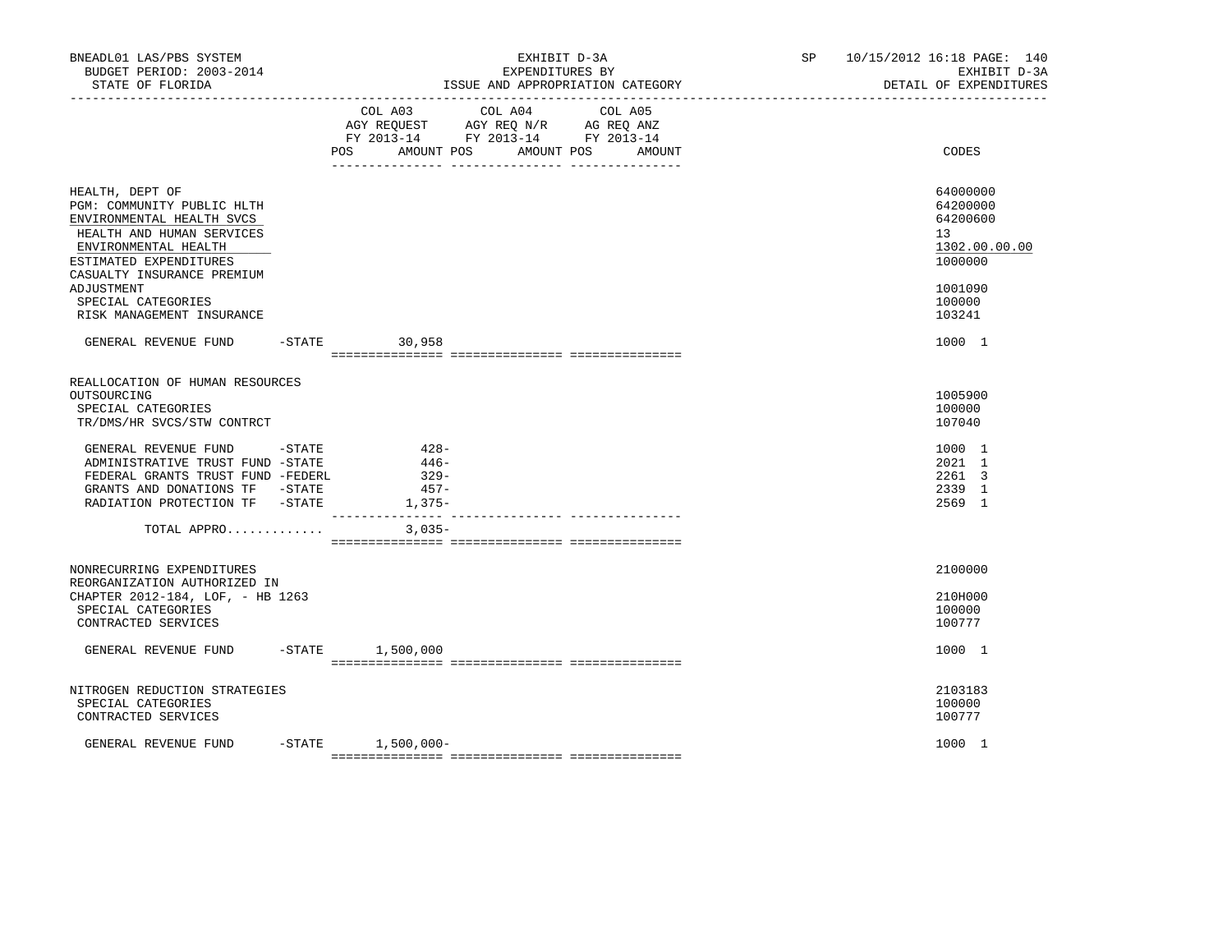| BNEADL01 LAS/PBS SYSTEM<br>BUDGET PERIOD: 2003-2014<br>STATE OF FLORIDA                                                                                                                                                                   | EXHIBIT D-3A<br>EXPENDITURES BY<br>ISSUE AND APPROPRIATION CATEGORY |                                                                                                                            |        | SP 10/15/2012 16:18 PAGE: 141<br>EXHIBIT D-3A<br>DETAIL OF EXPENDITURES |
|-------------------------------------------------------------------------------------------------------------------------------------------------------------------------------------------------------------------------------------------|---------------------------------------------------------------------|----------------------------------------------------------------------------------------------------------------------------|--------|-------------------------------------------------------------------------|
|                                                                                                                                                                                                                                           | POS                                                                 | COL A03 COL A04 COL A05<br>AGY REQUEST AGY REQ N/R AG REQ ANZ<br>FY 2013-14 FY 2013-14 FY 2013-14<br>AMOUNT POS AMOUNT POS | AMOUNT | CODES                                                                   |
| HEALTH, DEPT OF<br>PGM: COMMUNITY PUBLIC HLTH<br>ENVIRONMENTAL HEALTH SVCS<br>HEALTH AND HUMAN SERVICES<br>COUNTY HEALTH DEPARTMENTS<br>ESTIMATED EXPENDITURES<br>IMPLEMENTATION OF REORGANIZATION<br>AUTHORIZED IN CHAPTER 2012-184, LOF |                                                                     |                                                                                                                            |        | 64000000<br>64200000<br>64200600<br>13<br>1306.00.00.00<br>1000000      |
| $-$ HB 1263<br>AID TO LOCAL GOVERNMENTS<br>CONTR TO COUNTY HLTH UNITS                                                                                                                                                                     |                                                                     |                                                                                                                            |        | 100H000<br>050000<br>050329                                             |
| GENERAL REVENUE FUND<br>ADMINISTRATIVE TRUST FUND -STATE<br>GRANTS AND DONATIONS TF -STATE                                                                                                                                                | -STATE 2,200,270-<br>$427.426-$<br>$2,194,571-$                     |                                                                                                                            |        | 1000 1<br>2021 1<br>2339 1                                              |
| TOTAL APPRO                                                                                                                                                                                                                               | $4.822.267-$                                                        |                                                                                                                            |        |                                                                         |
| ESTIMATED EXPENDITURES - OPERATIONS<br>AID TO LOCAL GOVERNMENTS<br>CONTR TO COUNTY HLTH UNITS                                                                                                                                             |                                                                     |                                                                                                                            |        | 1001000<br>050000<br>050329                                             |
| $-STATE$<br>GENERAL REVENUE FUND<br>ADMINISTRATIVE TRUST FUND -STATE<br>GRANTS AND DONATIONS TF -STATE                                                                                                                                    | 2,200,270<br>427,426<br>2,194,571                                   |                                                                                                                            |        | 1000 1<br>2021 1<br>2339 1                                              |
| TOTAL APPRO                                                                                                                                                                                                                               | 4,822,267                                                           |                                                                                                                            |        |                                                                         |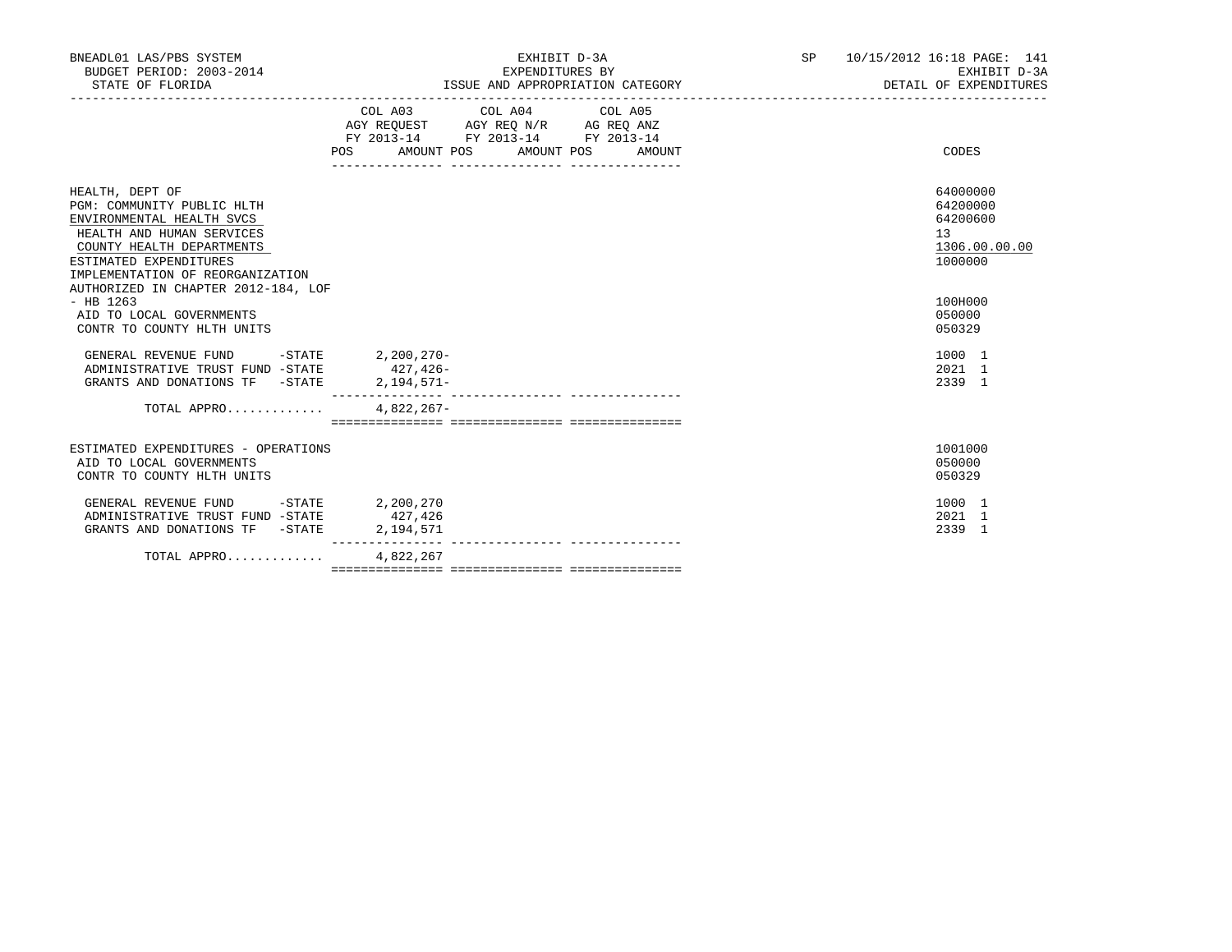| BNEADL01 LAS/PBS SYSTEM<br>BUDGET PERIOD: 2003-2014<br>STATE OF FLORIDA                                                                                                                                                                      | EXHIBIT D-3A<br>EXPENDITURES BY<br>ISSUE AND APPROPRIATION CATEGORY                                                          | SP <sub>2</sub>          | 10/15/2012 16:18 PAGE: 142<br>EXHIBIT D-3A<br>DETAIL OF EXPENDITURES                                 |
|----------------------------------------------------------------------------------------------------------------------------------------------------------------------------------------------------------------------------------------------|------------------------------------------------------------------------------------------------------------------------------|--------------------------|------------------------------------------------------------------------------------------------------|
|                                                                                                                                                                                                                                              | COL A03 COL A04<br>AGY REQUEST AGY REQ N/R AG REQ ANZ<br>FY 2013-14 FY 2013-14 FY 2013-14<br>POS<br>AMOUNT POS<br>AMOUNT POS | COL A05<br><b>AMOUNT</b> | CODES                                                                                                |
| HEALTH, DEPT OF<br>PGM: COMMUNITY PUBLIC HLTH<br>CTY HLTH LOC HLTH NEED<br>HEALTH AND HUMAN SERVICES<br>COUNTY HEALTH DEPARTMENTS<br>ESTIMATED EXPENDITURES<br>ESTIMATED EXPENDITURES - OPERATIONS<br>SALARY RATE<br>SALARY RATE 456,021,071 |                                                                                                                              |                          | 64000000<br>64200000<br>64200700<br>13 <sup>°</sup><br>1306.00.00.00<br>1000000<br>1001000<br>000000 |
| SALARIES AND BENEFITS                                                                                                                                                                                                                        |                                                                                                                              |                          | 010000                                                                                               |
| COUNTY HEALTH DEPT TF                                                                                                                                                                                                                        | -STATE 294,700,309<br>-MATCH 190,089,987<br>-FEDERL 112,826,354                                                              |                          | 2141 1<br>2141 2<br>2141 3                                                                           |
| TOTAL COUNTY HEALTH DEPT TF 597,616,650                                                                                                                                                                                                      |                                                                                                                              |                          | 2141                                                                                                 |
| TOTAL POSITIONS $11,703.00$<br>TOTAL APPRO 597,616,650                                                                                                                                                                                       |                                                                                                                              |                          |                                                                                                      |
| OTHER PERSONAL SERVICES                                                                                                                                                                                                                      |                                                                                                                              |                          | 030000                                                                                               |
| COUNTY HEALTH DEPT TF                                                                                                                                                                                                                        | -STATE 33,227,455<br>-MATCH 6,883,438<br>-FEDERL 6,586,292                                                                   |                          | 2141 1<br>2141 2<br>2141 3                                                                           |
| TOTAL COUNTY HEALTH DEPT TF                                                                                                                                                                                                                  | 46,697,185                                                                                                                   |                          | 2141                                                                                                 |
| TOTAL APPRO                                                                                                                                                                                                                                  | 46,697,185                                                                                                                   |                          |                                                                                                      |
| <b>EXPENSES</b>                                                                                                                                                                                                                              |                                                                                                                              |                          | 040000                                                                                               |
| COUNTY HEALTH DEPT TF<br>$-MATCH$<br>$-FEDERL$                                                                                                                                                                                               | -STATE 66,199,385<br>21,816,091<br>21,435,983                                                                                |                          | 2141 1<br>2141 2<br>2141 3                                                                           |
| TOTAL COUNTY HEALTH DEPT TF                                                                                                                                                                                                                  | 109,451,459                                                                                                                  |                          | 2141                                                                                                 |
| TOTAL APPRO 109,451,459                                                                                                                                                                                                                      |                                                                                                                              |                          |                                                                                                      |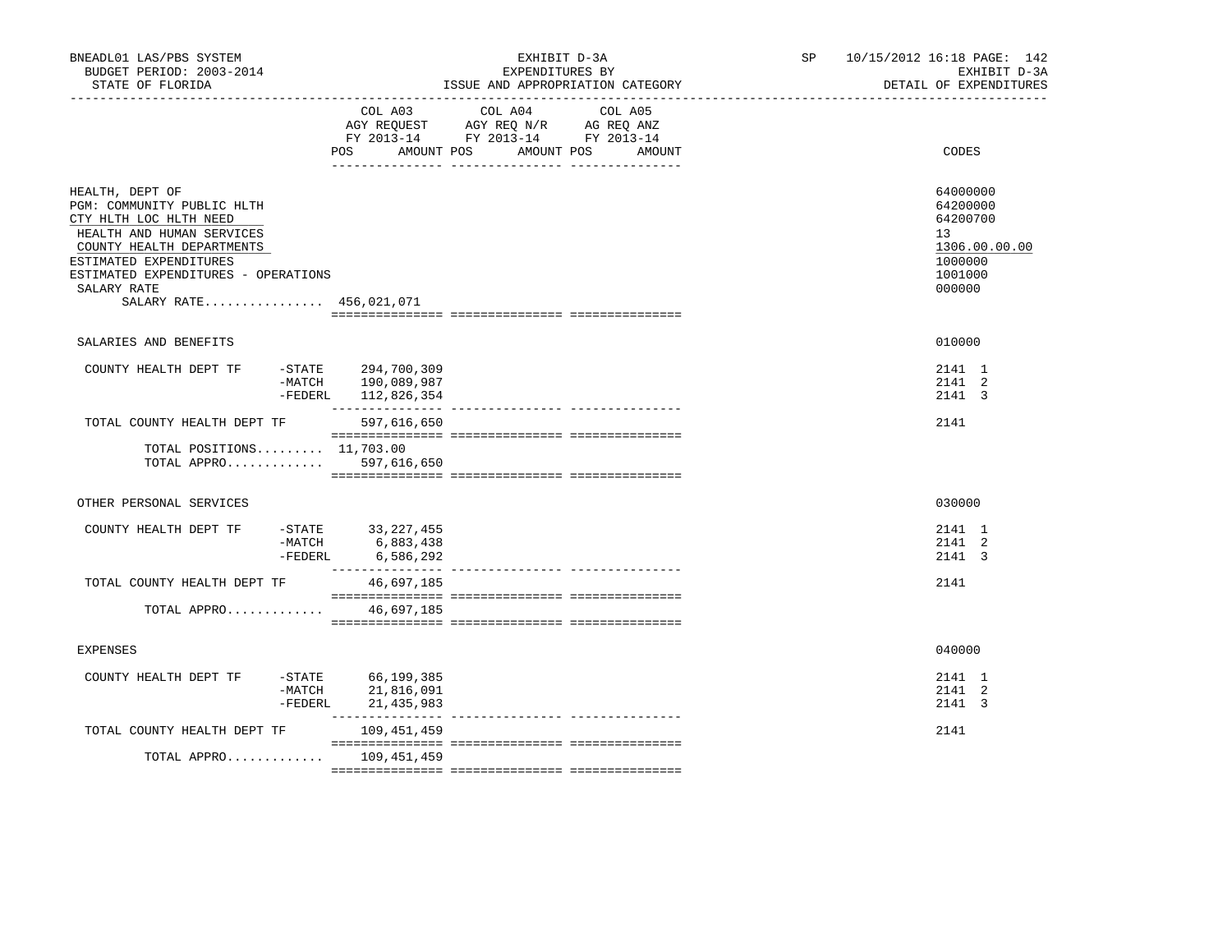| COL A03<br>COL A04<br>COL A05<br>AGY REQUEST AGY REQ N/R AG REQ ANZ<br>FY 2013-14 FY 2013-14 FY 2013-14<br>AMOUNT POS<br>POS AMOUNT POS<br>AMOUNT<br>HEALTH, DEPT OF<br>PGM: COMMUNITY PUBLIC HLTH<br>CTY HLTH LOC HLTH NEED<br>HEALTH AND HUMAN SERVICES<br>13<br>COUNTY HEALTH DEPARTMENTS<br>ESTIMATED EXPENDITURES<br>ESTIMATED EXPENDITURES - OPERATIONS<br>050000<br>AID TO LOCAL GOVERNMENTS<br>COMMUNITY HLTH INITIATIVES<br>052250<br>COUNTY HEALTH DEPT TF<br>$-STATE$ 500,000<br>OPERATING CAPITAL OUTLAY<br>060000 | 10/15/2012 16:18 PAGE: 143<br>EXHIBIT D-3A<br>DETAIL OF EXPENDITURES              |  |
|--------------------------------------------------------------------------------------------------------------------------------------------------------------------------------------------------------------------------------------------------------------------------------------------------------------------------------------------------------------------------------------------------------------------------------------------------------------------------------------------------------------------------------|-----------------------------------------------------------------------------------|--|
|                                                                                                                                                                                                                                                                                                                                                                                                                                                                                                                                | CODES                                                                             |  |
|                                                                                                                                                                                                                                                                                                                                                                                                                                                                                                                                | 64000000<br>64200000<br>64200700<br>1306.00.00.00<br>1000000<br>1001000<br>2141 1 |  |
|                                                                                                                                                                                                                                                                                                                                                                                                                                                                                                                                |                                                                                   |  |
| COUNTY HEALTH DEPT TF -STATE 11,235,802                                                                                                                                                                                                                                                                                                                                                                                                                                                                                        | 2141 1                                                                            |  |
| 090000<br>LUMP SUM<br>090014<br>COUNTY HEALTH DEPARTMENTS<br>341.25                                                                                                                                                                                                                                                                                                                                                                                                                                                            |                                                                                   |  |
| SPECIAL CATEGORIES<br>100000<br>100021<br>ACQUISITION/MOTOR VEHICLES                                                                                                                                                                                                                                                                                                                                                                                                                                                           |                                                                                   |  |
| COUNTY HEALTH DEPT TF<br>$-$ STATE<br>2,809,253                                                                                                                                                                                                                                                                                                                                                                                                                                                                                | 2141 1                                                                            |  |
| 100777<br>CONTRACTED SERVICES                                                                                                                                                                                                                                                                                                                                                                                                                                                                                                  |                                                                                   |  |
| -STATE 43,884,869<br>COUNTY HEALTH DEPT TF<br>-MATCH 13,337,779<br>-FEDERL 12,762,012                                                                                                                                                                                                                                                                                                                                                                                                                                          | 2141 1<br>2141 2<br>2141 3                                                        |  |
| TOTAL COUNTY HEALTH DEPT TF<br>2141<br>69,984,660                                                                                                                                                                                                                                                                                                                                                                                                                                                                              |                                                                                   |  |
| TOTAL APPRO 69,984,660                                                                                                                                                                                                                                                                                                                                                                                                                                                                                                         |                                                                                   |  |
| G/A-CONTRACTED SERVICES<br>100778                                                                                                                                                                                                                                                                                                                                                                                                                                                                                              |                                                                                   |  |
| -STATE<br>17,287<br>COUNTY HEALTH DEPT TF<br>5,222<br>-MATCH<br>-FEDERL<br>4,991                                                                                                                                                                                                                                                                                                                                                                                                                                               | 2141 1<br>2141 2<br>2141 3                                                        |  |
| ---------------<br>_____________________________________<br>TOTAL COUNTY HEALTH DEPT TF<br>2141<br>27,500                                                                                                                                                                                                                                                                                                                                                                                                                      |                                                                                   |  |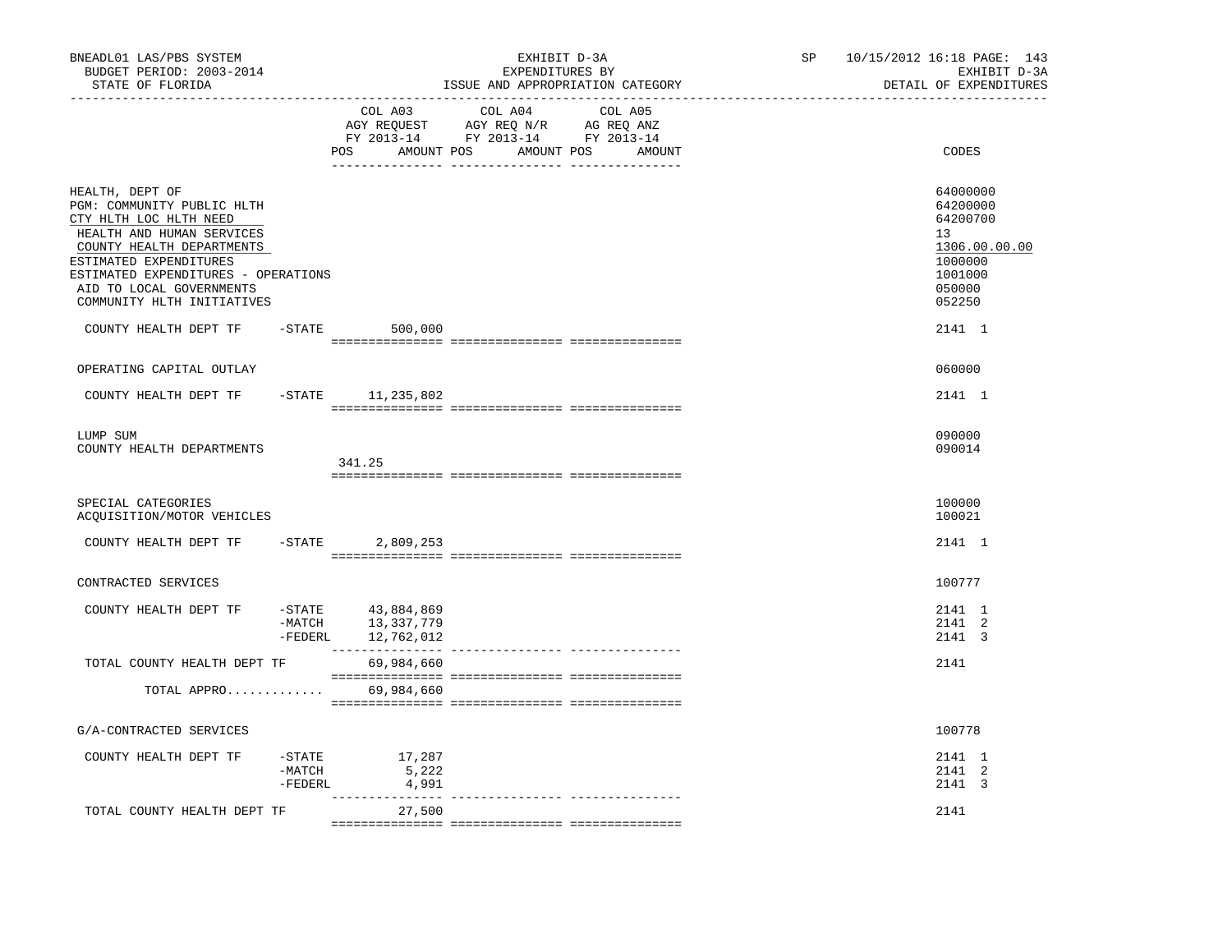| BNEADL01 LAS/PBS SYSTEM<br>BUDGET PERIOD: 2003-2014<br>STATE OF FLORIDA<br>___________________                                                                                                                                                                              |                                                            | EXHIBIT D-3A<br>EXPENDITURES BY<br>ISSUE AND APPROPRIATION CATEGORY                                                                  | SP 10/15/2012 16:18 PAGE: 144<br>EXHIBIT D-3A<br>DETAIL OF EXPENDITURES                           |
|-----------------------------------------------------------------------------------------------------------------------------------------------------------------------------------------------------------------------------------------------------------------------------|------------------------------------------------------------|--------------------------------------------------------------------------------------------------------------------------------------|---------------------------------------------------------------------------------------------------|
|                                                                                                                                                                                                                                                                             | POS                                                        | COL A03 COL A04 COL A05<br>AGY REQUEST AGY REQ N/R AG REQ ANZ<br>FY 2013-14 FY 2013-14 FY 2013-14<br>AMOUNT POS AMOUNT POS<br>AMOUNT | CODES                                                                                             |
| HEALTH, DEPT OF<br>PGM: COMMUNITY PUBLIC HLTH<br>CTY HLTH LOC HLTH NEED<br>HEALTH AND HUMAN SERVICES<br>COUNTY HEALTH DEPARTMENTS<br>ESTIMATED EXPENDITURES<br>ESTIMATED EXPENDITURES - OPERATIONS<br>SPECIAL CATEGORIES<br>G/A-CONTRACTED SERVICES<br>TOTAL APPRO $27,500$ |                                                            |                                                                                                                                      | 64000000<br>64200000<br>64200700<br>13<br>1306.00.00.00<br>1000000<br>1001000<br>100000<br>100778 |
| RISK MANAGEMENT INSURANCE                                                                                                                                                                                                                                                   |                                                            |                                                                                                                                      | 103241                                                                                            |
| COUNTY HEALTH DEPT TF - STATE                                                                                                                                                                                                                                               | 6,453,932                                                  |                                                                                                                                      | 2141 1                                                                                            |
| DEFERRED-PAY COM CONTRACTS                                                                                                                                                                                                                                                  |                                                            |                                                                                                                                      | 105280                                                                                            |
| COUNTY HEALTH DEPT TF - STATE 488,347                                                                                                                                                                                                                                       |                                                            |                                                                                                                                      | 2141 1                                                                                            |
| LEASE/PURCHASE/EQUIPMENT                                                                                                                                                                                                                                                    |                                                            |                                                                                                                                      | 105281                                                                                            |
| COUNTY HEALTH DEPT TF                                                                                                                                                                                                                                                       | $-$ STATE<br>3,098,117                                     |                                                                                                                                      | 2141 1                                                                                            |
| TR/DMS/HR SVCS/STW CONTRCT                                                                                                                                                                                                                                                  |                                                            |                                                                                                                                      | 107040                                                                                            |
| COUNTY HEALTH DEPT TF                                                                                                                                                                                                                                                       | -STATE 2,077,902<br>$-MATCH$ 619,473<br>-FEDERL<br>639,467 |                                                                                                                                      | 2141 1<br>2141 2<br>2141 3                                                                        |
| TOTAL COUNTY HEALTH DEPT TF                                                                                                                                                                                                                                                 | ________________<br>3,336,842                              | ---------------- ----------------                                                                                                    | 2141                                                                                              |
| TOTAL APPRO                                                                                                                                                                                                                                                                 | 3,336,842                                                  |                                                                                                                                      |                                                                                                   |
| TOTAL: ESTIMATED EXPENDITURES - OPERATIONS<br>TOTAL POSITIONS $12,044.25$<br>TOTAL ISSUE 851,499,747<br>TOTAL SALARY RATE 456,021,071                                                                                                                                       |                                                            |                                                                                                                                      | 1001000                                                                                           |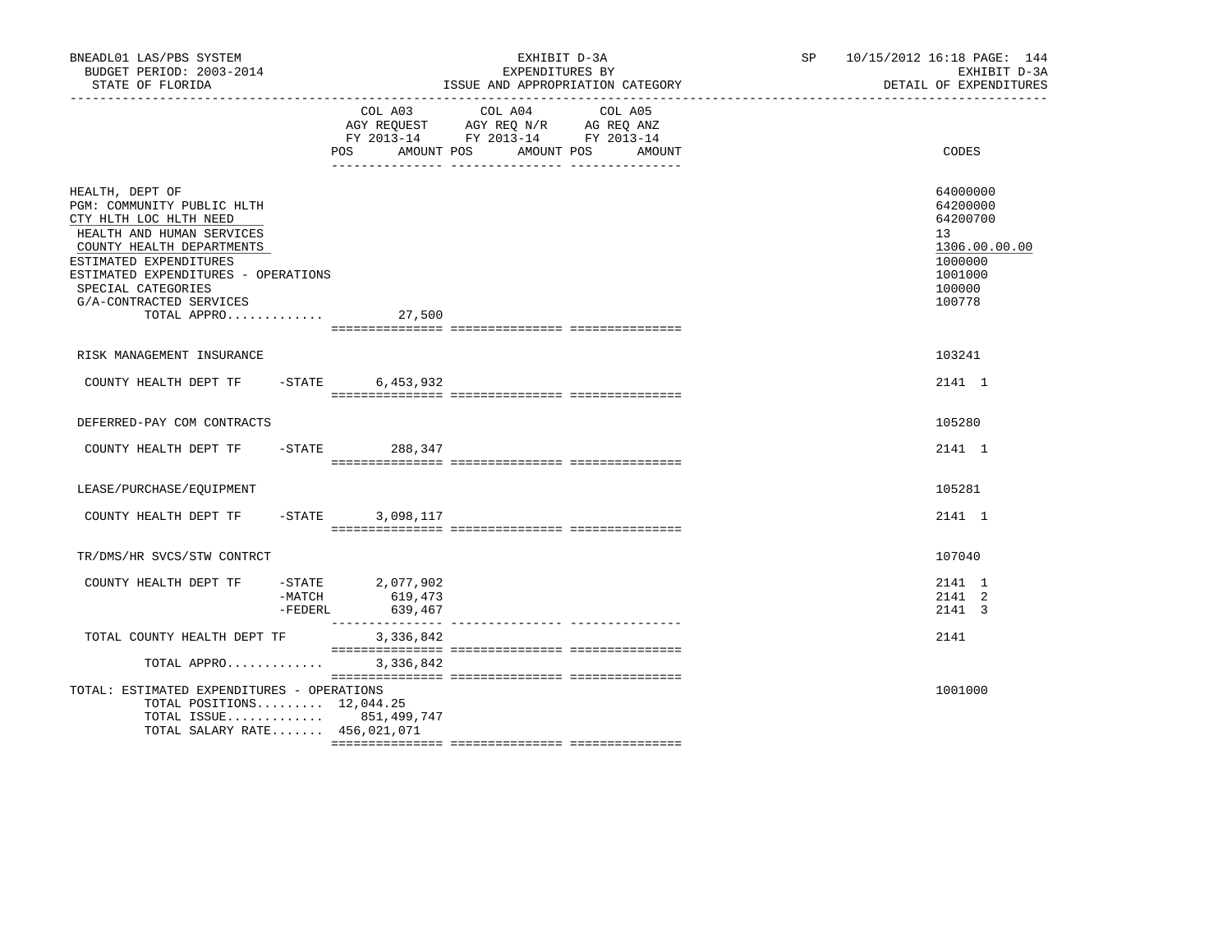| BNEADL01 LAS/PBS SYSTEM<br>BUDGET PERIOD: 2003-2014<br>STATE OF FLORIDA                                                                                                                   |                             |                                         | EXHIBIT D-3A<br>EXPENDITURES BY<br>ISSUE AND APPROPRIATION CATEGORY<br>_________________________________                     | SP 10/15/2012 16:18 PAGE: 145<br>EXHIBIT D-3A<br>DETAIL OF EXPENDITURES         |
|-------------------------------------------------------------------------------------------------------------------------------------------------------------------------------------------|-----------------------------|-----------------------------------------|------------------------------------------------------------------------------------------------------------------------------|---------------------------------------------------------------------------------|
|                                                                                                                                                                                           |                             | COL A03<br>POS                          | COL A04<br>COL A05<br>AGY REQUEST AGY REQ N/R AG REQ ANZ<br>FY 2013-14 FY 2013-14 FY 2013-14<br>AMOUNT POS AMOUNT POS AMOUNT | CODES                                                                           |
| HEALTH, DEPT OF<br>PGM: COMMUNITY PUBLIC HLTH<br>CTY HLTH LOC HLTH NEED<br>HEALTH AND HUMAN SERVICES<br>COUNTY HEALTH DEPARTMENTS<br>ESTIMATED EXPENDITURES<br>CASUALTY INSURANCE PREMIUM |                             |                                         |                                                                                                                              | 64000000<br>64200000<br>64200700<br>13 <sup>°</sup><br>1306.00.00.00<br>1000000 |
| ADJUSTMENT<br>SPECIAL CATEGORIES<br>RISK MANAGEMENT INSURANCE                                                                                                                             |                             |                                         |                                                                                                                              | 1001090<br>100000<br>103241                                                     |
| COUNTY HEALTH DEPT TF -STATE 455,830                                                                                                                                                      |                             |                                         |                                                                                                                              | 2141 1                                                                          |
| FLORIDA RETIREMENT SYSTEM<br>CONTRIBUTION ADJUSTMENT FOR<br>FISCAL YEAR 2012-2013<br>SALARIES AND BENEFITS                                                                                |                             |                                         |                                                                                                                              | 1001240<br>010000                                                               |
| COUNTY HEALTH DEPT TF                                                                                                                                                                     | $-MATCH$<br>$-{\tt FEDERL}$ | $-$ STATE 684,328<br>441,462<br>262,018 |                                                                                                                              | 2141 1<br>2141 2<br>2141 3                                                      |
| TOTAL COUNTY HEALTH DEPT TF                                                                                                                                                               |                             | 1,387,808                               |                                                                                                                              | 2141                                                                            |
| TOTAL APPRO                                                                                                                                                                               |                             | 1,387,808                               |                                                                                                                              |                                                                                 |
| ADJUSTMENT TO STATE HEALTH<br>INSURANCE PREMIUM CONTRIBUTION -<br>FISCAL YEAR 2012-13<br>SALARIES AND BENEFITS                                                                            |                             |                                         |                                                                                                                              | 1001830<br>010000                                                               |
| COUNTY HEALTH DEPT TF                                                                                                                                                                     | -MATCH<br>-FEDERL           | -STATE 681,734<br>439,788<br>261,025    |                                                                                                                              | 2141 1<br>2141 2<br>2141 3                                                      |
| TOTAL COUNTY HEALTH DEPT TF                                                                                                                                                               |                             | 1,382,547                               |                                                                                                                              | 2141                                                                            |
| TOTAL APPRO                                                                                                                                                                               |                             | 1,382,547                               |                                                                                                                              |                                                                                 |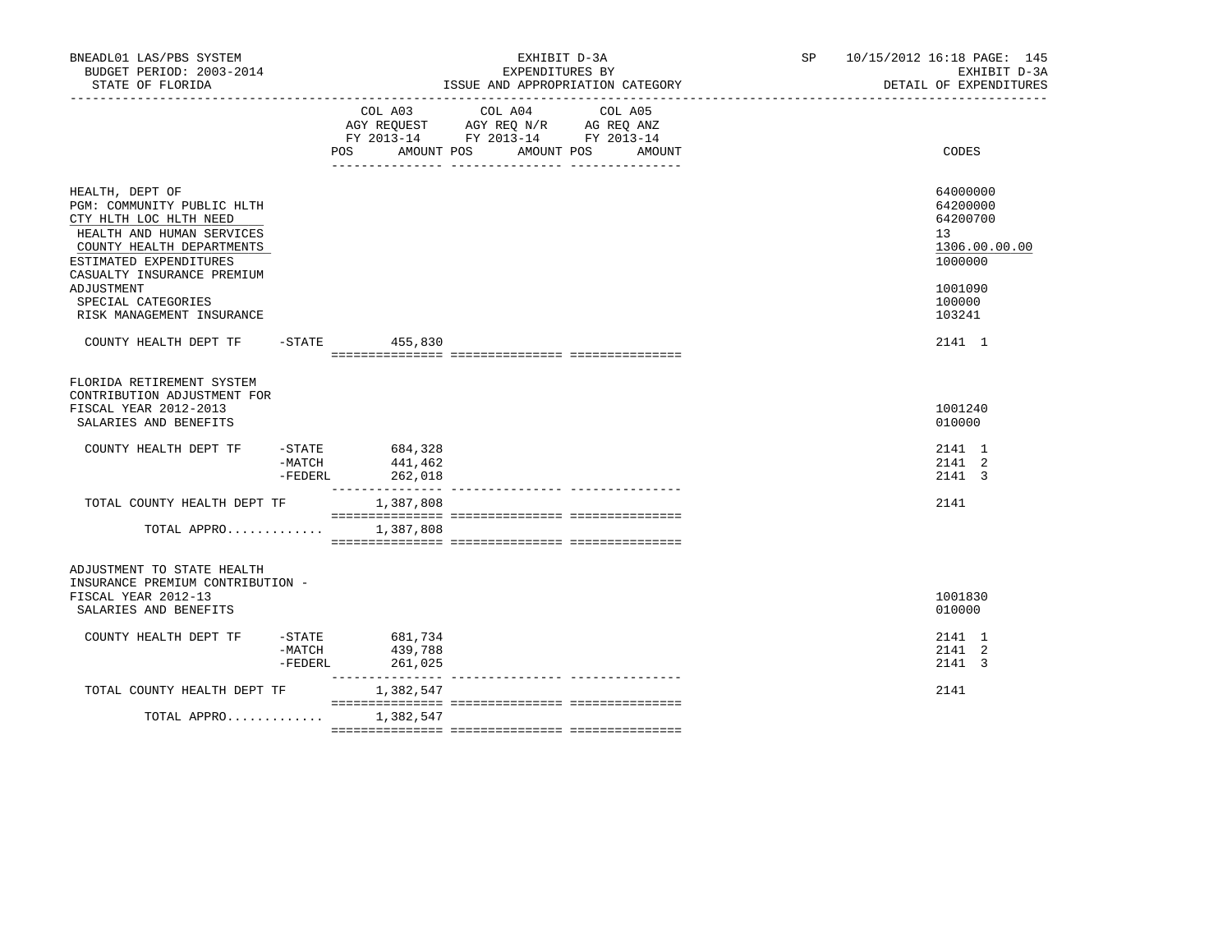| BNEADL01 LAS/PBS SYSTEM<br>BUDGET PERIOD: 2003-2014<br>STATE OF FLORIDA<br>--------------------                                                                                                                                     |                                | EXHIBIT D-3A<br>EXPENDITURES BY<br>ISSUE AND APPROPRIATION CATEGORY                                                                            | SP and the set of the set of the set of the set of the set of the set of the set of the set of the set of the set of the set of the set of the set of the set of the set of the set of the set of the set of the set of the se | 10/15/2012 16:18 PAGE: 146<br>EXHIBIT D-3A<br>DETAIL OF EXPENDITURES                    |
|-------------------------------------------------------------------------------------------------------------------------------------------------------------------------------------------------------------------------------------|--------------------------------|------------------------------------------------------------------------------------------------------------------------------------------------|--------------------------------------------------------------------------------------------------------------------------------------------------------------------------------------------------------------------------------|-----------------------------------------------------------------------------------------|
|                                                                                                                                                                                                                                     |                                | COL A03 COL A04 COL A05<br>AGY REQUEST AGY REQ N/R AG REQ ANZ<br>FY 2013-14 FY 2013-14 FY 2013-14<br>POS<br>AMOUNT POS<br>AMOUNT POS<br>AMOUNT |                                                                                                                                                                                                                                | CODES                                                                                   |
| HEALTH, DEPT OF<br>PGM: COMMUNITY PUBLIC HLTH<br>CTY HLTH LOC HLTH NEED<br>HEALTH AND HUMAN SERVICES<br>COUNTY HEALTH DEPARTMENTS<br>ESTIMATED EXPENDITURES<br>REALLOCATION OF HUMAN RESOURCES<br>OUTSOURCING<br>SPECIAL CATEGORIES |                                |                                                                                                                                                |                                                                                                                                                                                                                                | 64000000<br>64200000<br>64200700<br>13<br>1306.00.00.00<br>1000000<br>1005900<br>100000 |
| TR/DMS/HR SVCS/STW CONTRCT                                                                                                                                                                                                          |                                |                                                                                                                                                |                                                                                                                                                                                                                                | 107040                                                                                  |
| COUNTY HEALTH DEPT TF                                                                                                                                                                                                               | $-$ STATE<br>-MATCH<br>-FEDERL | 70,158-<br>20,916-<br>21,591-                                                                                                                  |                                                                                                                                                                                                                                | 2141 1<br>2141 2<br>2141 3                                                              |
| TOTAL COUNTY HEALTH DEPT TF                                                                                                                                                                                                         |                                | 112,665-                                                                                                                                       |                                                                                                                                                                                                                                | 2141                                                                                    |
| TOTAL APPRO                                                                                                                                                                                                                         |                                | 112,665–                                                                                                                                       |                                                                                                                                                                                                                                |                                                                                         |
| INTER-AGENCY REORGANIZATIONS<br>TRANSFER STATE UNDERGROUND<br>PETROLEUM RESPONSE ACT (SUPER ACT)<br>FUNDED POSITIONS TO DEPARTMENT OF                                                                                               |                                |                                                                                                                                                |                                                                                                                                                                                                                                | 1700000                                                                                 |
| ENVIRONMENTAL PROTECTION<br>SALARY RATE<br>SALARY RATE 195,802-                                                                                                                                                                     |                                |                                                                                                                                                |                                                                                                                                                                                                                                | 1700600<br>000000                                                                       |
| SALARIES AND BENEFITS                                                                                                                                                                                                               |                                |                                                                                                                                                |                                                                                                                                                                                                                                | 010000                                                                                  |
| COUNTY HEALTH DEPT TF                                                                                                                                                                                                               |                                | $6.00 -$<br>$-$ STATE 281,980 -                                                                                                                |                                                                                                                                                                                                                                | 2141 1                                                                                  |
| <b>EXPENSES</b>                                                                                                                                                                                                                     |                                |                                                                                                                                                |                                                                                                                                                                                                                                | 040000                                                                                  |
| COUNTY HEALTH DEPT TF                                                                                                                                                                                                               |                                | $-$ STATE 190,000-                                                                                                                             |                                                                                                                                                                                                                                | 2141 1                                                                                  |
| SPECIAL CATEGORIES<br>CONTRACTED SERVICES                                                                                                                                                                                           |                                |                                                                                                                                                |                                                                                                                                                                                                                                | 100000<br>100777                                                                        |
| COUNTY HEALTH DEPT TF                                                                                                                                                                                                               |                                | $-STATE$ 10,000-                                                                                                                               |                                                                                                                                                                                                                                | 2141 1                                                                                  |
|                                                                                                                                                                                                                                     |                                |                                                                                                                                                |                                                                                                                                                                                                                                |                                                                                         |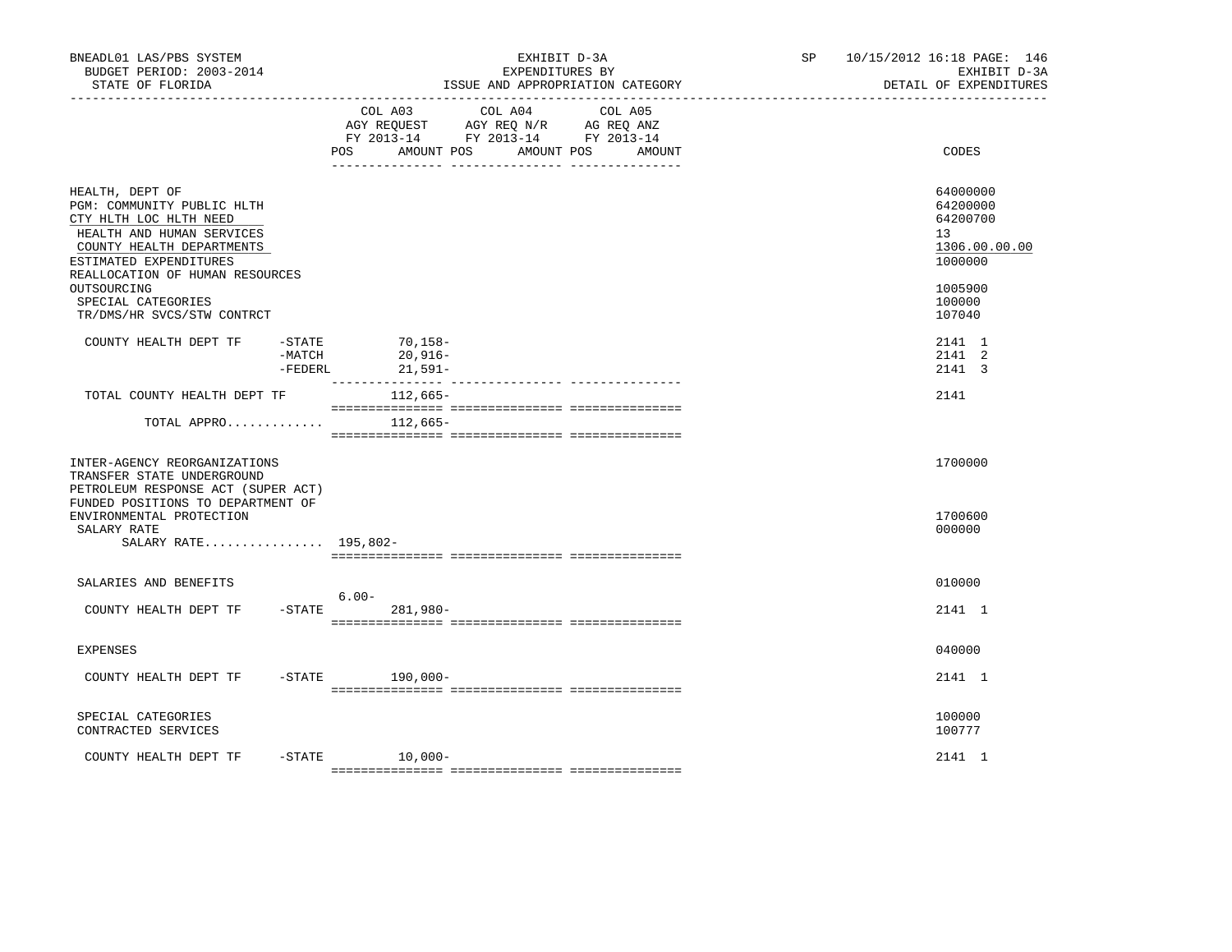| BNEADL01 LAS/PBS SYSTEM<br>BUDGET PERIOD: 2003-2014<br>STATE OF FLORIDA                                                                                                                                                                                                                                                                                    | EXHIBIT D-3A<br>EXPENDITURES BY<br>ISSUE AND APPROPRIATION CATEGORY                                                                            | SP <sub>2</sub><br>10/15/2012 16:18 PAGE: 147<br>EXHIBIT D-3A<br>DETAIL OF EXPENDITURES<br>___________________________________ |
|------------------------------------------------------------------------------------------------------------------------------------------------------------------------------------------------------------------------------------------------------------------------------------------------------------------------------------------------------------|------------------------------------------------------------------------------------------------------------------------------------------------|--------------------------------------------------------------------------------------------------------------------------------|
|                                                                                                                                                                                                                                                                                                                                                            | COL A03 COL A04 COL A05<br>AGY REQUEST AGY REQ N/R AG REQ ANZ<br>FY 2013-14 FY 2013-14 FY 2013-14<br>AMOUNT POS<br>POS<br>AMOUNT POS<br>AMOUNT | CODES                                                                                                                          |
| HEALTH, DEPT OF<br>PGM: COMMUNITY PUBLIC HLTH<br>CTY HLTH LOC HLTH NEED<br>HEALTH AND HUMAN SERVICES<br>COUNTY HEALTH DEPARTMENTS<br>INTER-AGENCY REORGANIZATIONS<br>TRANSFER STATE UNDERGROUND<br>PETROLEUM RESPONSE ACT (SUPER ACT)<br>FUNDED POSITIONS TO DEPARTMENT OF<br>ENVIRONMENTAL PROTECTION<br>SPECIAL CATEGORIES<br>TR/DMS/HR SVCS/STW CONTRCT |                                                                                                                                                | 64000000<br>64200000<br>64200700<br>13<br>1306.00.00.00<br>1700000<br>1700600<br>100000<br>107040                              |
| COUNTY HEALTH DEPT TF - STATE 4.124-                                                                                                                                                                                                                                                                                                                       |                                                                                                                                                | 2141 1                                                                                                                         |
| TOTAL: TRANSFER STATE UNDERGROUND<br>PETROLEUM RESPONSE ACT (SUPER ACT)<br>FUNDED POSITIONS TO DEPARTMENT OF<br>ENVIRONMENTAL PROTECTION<br>TOTAL POSITIONS $6.00 -$<br>TOTAL ISSUE $484,104-$<br>TOTAL SALARY RATE 195,802-                                                                                                                               | ___________________________________                                                                                                            | 1700600                                                                                                                        |
|                                                                                                                                                                                                                                                                                                                                                            |                                                                                                                                                |                                                                                                                                |

2013-2014 BUDGET YEAR NARRATIVE: IT COMPONENT? NO

 The Department of Environmental Protection's (DEP) Division of Waste Management (DWM) currently contracts with the Department of Health (DOH) for laboratory services associated with contaminated drinking water wells. The DOH and the DEP have discussed opportunities for statewide cost savings and efficiency gains by transferring this workload from DOH to DEP. This activity complements the laboratory support already provided by the DEP Lab to DWM, resulting in an immediate cost savings through economies of scale.

 The DOH Environmental Chemistry Section includes services for the Well Surveillance Program under a contract with the DEP. The Chemistry Section expends approximately \$1.4 million in operating costs and 80% of the expenditures (\$1.1 million) are for well testing. DEP reimburses DOH about \$500,000 a year for these services. The remaining \$600,000 is from General Revenue or Planning and Evaluation Trust Fund. DEP and DOH estimate this transfer will result in a statewide cost savings of approximately \$600,000. The cost savings include \$60,000 in expenses and salaries estimated at \$540,000. The savings realized at DOH relate to DOH previous General Revenue Reductions and the Planning and Evaluation Trust Fund budget authority deficits. Due to these past reductions and program efficiencies, the DOH laboratory is striving to maintain a balanced budget. In order for DOH laboratory to maintain continuity of operations, the DOH can reduce six positions, rate, and budget authority (\$484,104) from the County Health Department Trust Fund since the laboratory testing for this program directly relates to county health departments.

 In order to realize this statewide cost savings, the DEP will need \$484,104 to add 6 new career service positions (\$281,980 - 2 Chemist III; 2 Chemist II; 2 Laboratory Technician IV) as well as additional expense funds for laboratory supplies (\$190,000), contract funds associated with shipping (\$10,000) and Human Resource Services (\$2,124) to provide this new service. Six positions and budget authority from the DOH issue 1700600 will offset any increase to state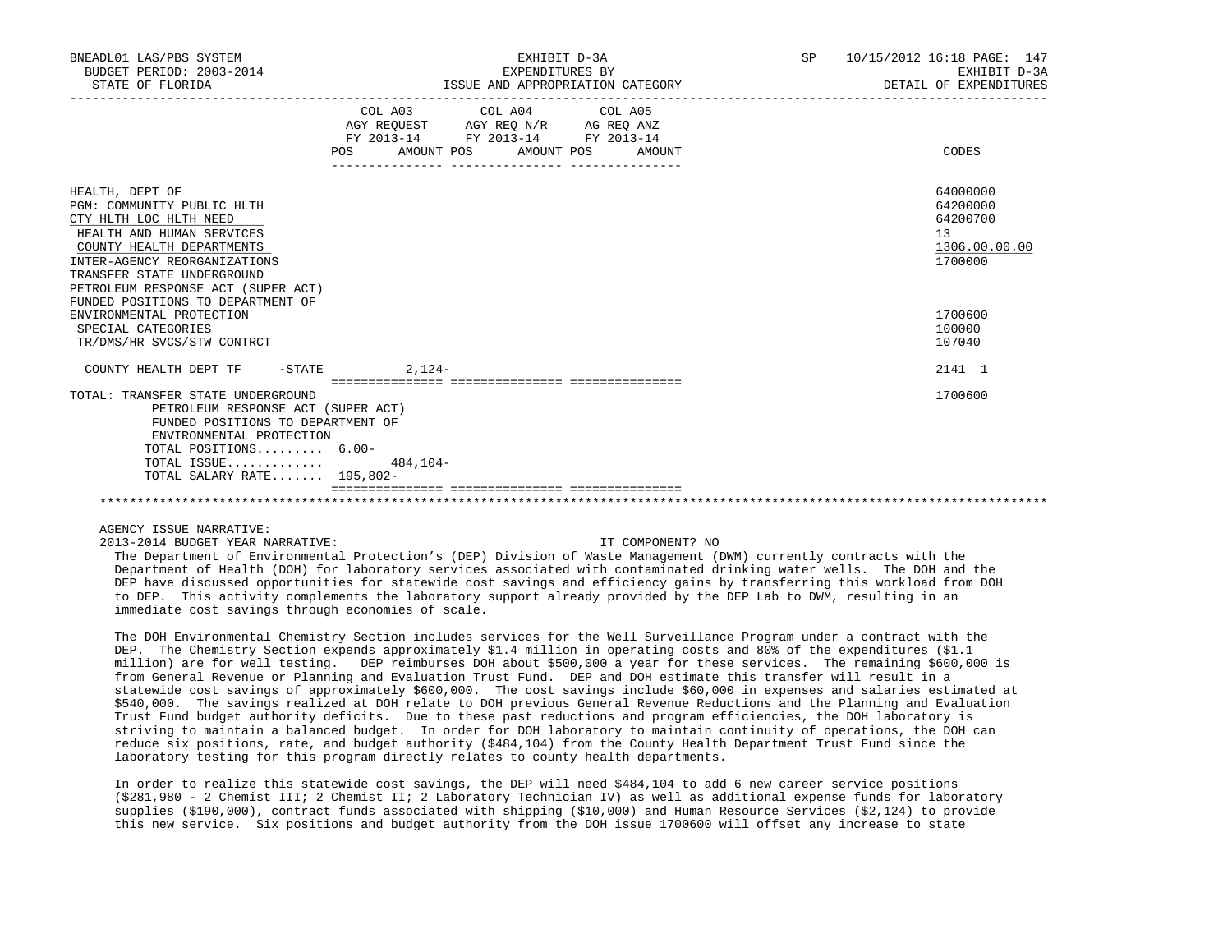| BNEADL01 LAS/PBS SYSTEM<br>BUDGET PERIOD: 2003-2014<br>STATE OF FLORIDA                                                                                                                                                                                                    | EXHIBIT D-3A<br>EXPENDITURES BY<br>ISSUE AND APPROPRIATION CATEGORY |                                                                                                                                   |  |  | 10/15/2012 16:18 PAGE: 148<br>EXHIBIT D-3A<br>DETAIL OF EXPENDITURES |
|----------------------------------------------------------------------------------------------------------------------------------------------------------------------------------------------------------------------------------------------------------------------------|---------------------------------------------------------------------|-----------------------------------------------------------------------------------------------------------------------------------|--|--|----------------------------------------------------------------------|
|                                                                                                                                                                                                                                                                            | POS                                                                 | COL A03 COL A04 COL A05<br>AGY REQUEST AGY REQ N/R AG REQ ANZ<br>FY 2013-14 FY 2013-14 FY 2013-14<br>AMOUNT POS AMOUNT POS AMOUNT |  |  | CODES                                                                |
| HEALTH, DEPT OF<br>PGM: COMMUNITY PUBLIC HLTH<br>CTY HLTH LOC HLTH NEED<br>HEALTH AND HUMAN SERVICES<br>COUNTY HEALTH DEPARTMENTS<br>INTER-AGENCY REORGANIZATIONS<br>TRANSFER STATE UNDERGROUND<br>PETROLEUM RESPONSE ACT (SUPER ACT)<br>FUNDED POSITIONS TO DEPARTMENT OF |                                                                     |                                                                                                                                   |  |  | 64000000<br>64200000<br>64200700<br>13<br>1306.00.00.00<br>1700000   |
| ENVIRONMENTAL PROTECTION                                                                                                                                                                                                                                                   |                                                                     |                                                                                                                                   |  |  | 1700600                                                              |

appropriated positions in companion issue 1700300 for DEP.

 This request is consistent with the Governor's Civic and Governance Systems Strategy to improve the efficiency and effectiveness of government agencies at all levels. \*\*\*\*\*\*\*\*\*\*\*\*\*\*\*\*\*\*\*\*\*\*\*\*\*\*\*\*\*\*\*\*\*\*\*\*\*\*\*\*\*\*\*\*\*\*\*\*\*\*\*\*\*\*\*\*\*\*\*\*\*\*\*\*\*\*\*\*\*\*\*\*\*\*\*\*\*\*\*\*\*\*\*\*\*\*\*\*\*\*\*\*\*\*\*\*\*\*\*\*\*\*\*\*\*\*\*\*\*\*\*\*\*\*\*\*\*\*\*\*\*\*\*\*\*\*\*

 POSITION DETAIL OF SALARIES AND BENEFITS: LAPSE LAPSED SALARIES FTE BASE RATE ADDITIVES BENEFITS SUBTOTAL % AND BENEFITS ---------- -------------- -------------- -------------- -------------- ------ -------------- A03 - AGY REQUEST FY 2013-14 CHANGES TO CURRENTLY AUTHORIZED POSITIONS 5027 LABORATORY TECHNICIAN IV

| 2141 COUNTY HEALTH DEPT TF |                                                                               |            |            |                  | $281,980-$ |
|----------------------------|-------------------------------------------------------------------------------|------------|------------|------------------|------------|
|                            |                                                                               |            |            |                  |            |
| C0001 001                  | $2.00 -$                                                                      | $77.322 -$ | $30.272 -$ | $107.594 - 0.00$ | $107,594-$ |
| C0002 001                  | $2.00 -$                                                                      | $65.396 -$ | 28,743-    | $94.139 - 0.00$  | 94,139-    |
| 5044 CHEMIST II            |                                                                               |            |            |                  |            |
| C0003 001                  | $2.00 -$                                                                      | $53.084-$  | $27.163-$  | $80,247 - 0.00$  | $80,247-$  |
|                            | JUZ / IABURAIURI IEUNIUIAN IV<br>5045 CHEMIST III<br>TOTALS FOR ISSUE BY FUND |            |            |                  |            |

\*\*\*\*\*\*\*\*\*\*\*\*\*\*\*\*\*\*\*\*\*\*\*\*\*\*\*\*\*\*\*\*\*\*\*\*\*\*\*\*\*\*\*\*\*\*\*\*\*\*\*\*\*\*\*\*\*\*\*\*\*\*\*\*\*\*\*\*\*\*\*\*\*\*\*\*\*\*\*\*\*\*\*\*\*\*\*\*\*\*\*\*\*\*\*\*\*\*\*\*\*\*\*\*\*\*\*\*\*\*\*\*\*\*\*\*\*\*\*\*\*\*\*\*\*\*\*

========== ============== ============== ============== ============== ==============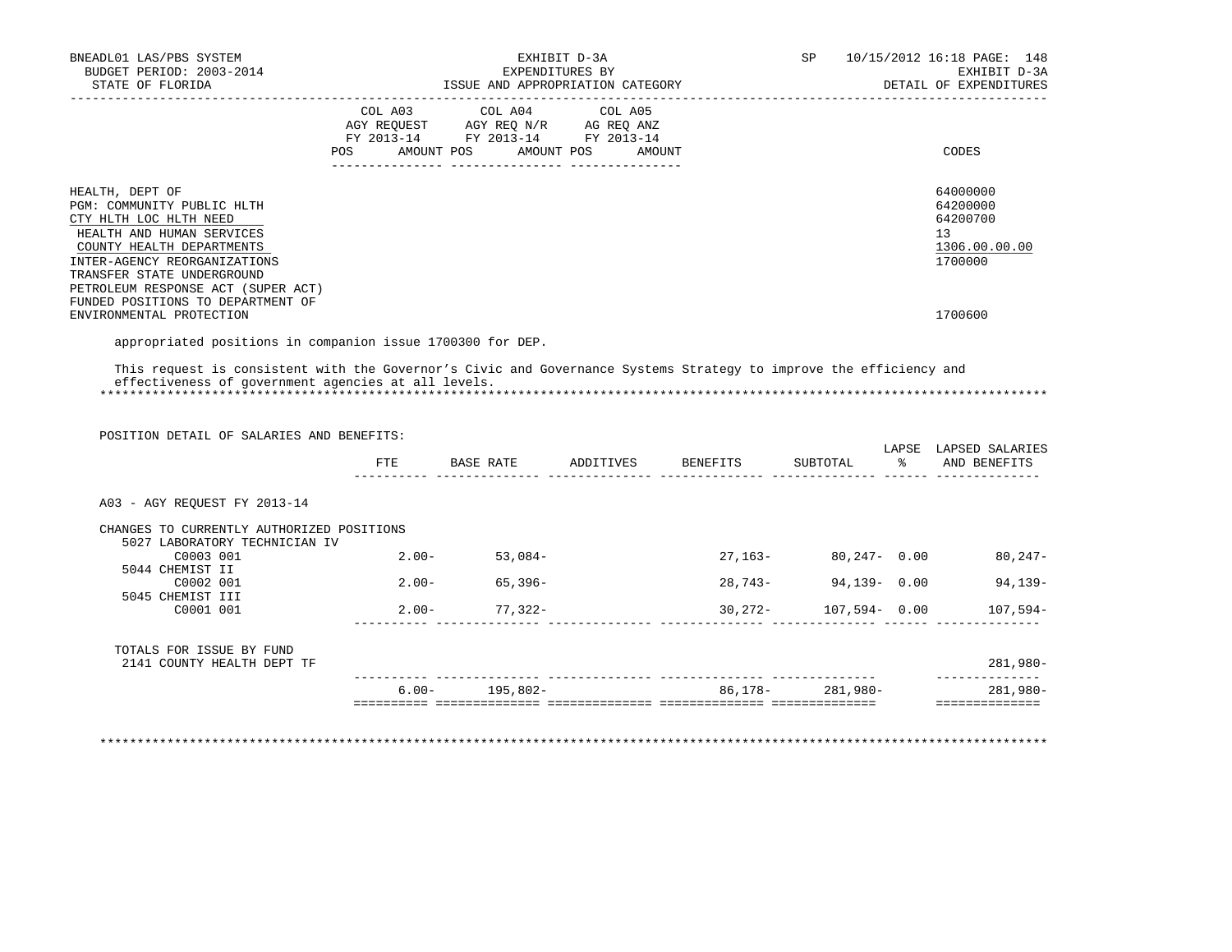| BNEADL01 LAS/PBS SYSTEM<br>BUDGET PERIOD: 2003-2014<br>STATE OF FLORIDA                                                                                                                                                                                                                                                                                                                                                                                                                                                                                                                                                                                                                                                                                                                                                                                                                                                                                                                              | EXHIBIT D-3A<br>EXPENDITURES BY<br>ISSUE AND APPROPRIATION CATEGORY                                                                                                                                                                        |           |                       |                   |          | SP       |              | 10/15/2012 16:18 PAGE: 149<br>EXHIBIT D-3A<br>DETAIL OF EXPENDITURES |
|------------------------------------------------------------------------------------------------------------------------------------------------------------------------------------------------------------------------------------------------------------------------------------------------------------------------------------------------------------------------------------------------------------------------------------------------------------------------------------------------------------------------------------------------------------------------------------------------------------------------------------------------------------------------------------------------------------------------------------------------------------------------------------------------------------------------------------------------------------------------------------------------------------------------------------------------------------------------------------------------------|--------------------------------------------------------------------------------------------------------------------------------------------------------------------------------------------------------------------------------------------|-----------|-----------------------|-------------------|----------|----------|--------------|----------------------------------------------------------------------|
|                                                                                                                                                                                                                                                                                                                                                                                                                                                                                                                                                                                                                                                                                                                                                                                                                                                                                                                                                                                                      | COL A03<br>$\begin{array}{ccccccccc}\n\text{AGY} & \text{REQUEST} & \text{AGY} & \text{REQ} & \text{N/R} & \text{AG} & \text{REQ} & \text{ANZ} \\ \text{RY} & 2013-14 & \text{FY} & 2013-14 & \text{FY} & 2013-14\n\end{array}$<br>POS FOR | COL A04   | AMOUNT POS AMOUNT POS | COL A05<br>AMOUNT |          |          |              | CODES                                                                |
| HEALTH, DEPT OF<br>PGM: COMMUNITY PUBLIC HLTH<br>CTY HLTH LOC HLTH NEED<br>HEALTH AND HUMAN SERVICES<br>COUNTY HEALTH DEPARTMENTS<br>ESTIMATED EXPENDITURES REALIGNMENT<br>REALIGNMENT OF COUNTY HEALTH<br>DEPARTMENT TRUST FUND EXPENDITURES                                                                                                                                                                                                                                                                                                                                                                                                                                                                                                                                                                                                                                                                                                                                                        |                                                                                                                                                                                                                                            |           |                       |                   |          |          |              | 64000000<br>64200000<br>64200700<br>13<br>1306.00.00.00<br>2000000   |
| - DEDUCT<br>SALARIES AND BENEFITS                                                                                                                                                                                                                                                                                                                                                                                                                                                                                                                                                                                                                                                                                                                                                                                                                                                                                                                                                                    |                                                                                                                                                                                                                                            |           |                       |                   |          |          |              | 2000160<br>010000                                                    |
| COUNTY HEALTH DEPT TF<br>$-$ STATE                                                                                                                                                                                                                                                                                                                                                                                                                                                                                                                                                                                                                                                                                                                                                                                                                                                                                                                                                                   | 11,330,000-                                                                                                                                                                                                                                |           |                       |                   |          |          |              | 2141 1                                                               |
|                                                                                                                                                                                                                                                                                                                                                                                                                                                                                                                                                                                                                                                                                                                                                                                                                                                                                                                                                                                                      |                                                                                                                                                                                                                                            |           |                       |                   |          |          |              |                                                                      |
| AGENCY ISSUE NARRATIVE:<br>2013-2014 BUDGET YEAR NARRATIVE:<br>This request realigns county health department budget authority with projected expenditures. If this issue is not<br>approved, the department will face shortfalls in the Other Personal Services, Contracted Services, and Lease or Lease<br>Purchase of Equipment categories.<br>The department requests a budget authority transfer of \$11,330,000 from the Salaries and Benefits category to the Other<br>Personal Services (\$3,573,000), Contracted Services (\$7,046,000), and Lease or Lease Purchase of Equipment (\$711,000)<br>categories. These funds allow the provision of necessary services directly to, or for the benefit of Florida's citizens.<br>This will enable the department to continue to provide disease control services, safety net primary health care services,<br>and environmental sanitation and safety services in the correct appropriation categories.<br>Please see companion issue # 2000170 |                                                                                                                                                                                                                                            |           |                       | IT COMPONENT? NO  |          |          |              |                                                                      |
| POSITION DETAIL OF SALARIES AND BENEFITS:                                                                                                                                                                                                                                                                                                                                                                                                                                                                                                                                                                                                                                                                                                                                                                                                                                                                                                                                                            |                                                                                                                                                                                                                                            |           |                       |                   |          |          |              |                                                                      |
|                                                                                                                                                                                                                                                                                                                                                                                                                                                                                                                                                                                                                                                                                                                                                                                                                                                                                                                                                                                                      | ETE                                                                                                                                                                                                                                        | BASE RATE |                       | ADDITIVES         | BENEFITS | SUBTOTAL | $\mathbb{R}$ | LAPSE LAPSED SALARIES<br>AND BENEFITS                                |
| A03 - AGY REQUEST FY 2013-14                                                                                                                                                                                                                                                                                                                                                                                                                                                                                                                                                                                                                                                                                                                                                                                                                                                                                                                                                                         |                                                                                                                                                                                                                                            |           |                       |                   |          |          |              |                                                                      |
| CHANGES TO CURRENTLY AUTHORIZED POSITIONS<br>OTHER SALARY AMOUNT                                                                                                                                                                                                                                                                                                                                                                                                                                                                                                                                                                                                                                                                                                                                                                                                                                                                                                                                     |                                                                                                                                                                                                                                            |           |                       |                   |          |          |              |                                                                      |
| 2141 COUNTY HEALTH DEPT TF                                                                                                                                                                                                                                                                                                                                                                                                                                                                                                                                                                                                                                                                                                                                                                                                                                                                                                                                                                           |                                                                                                                                                                                                                                            |           |                       |                   |          |          |              | 11,330,000-<br>______________                                        |
|                                                                                                                                                                                                                                                                                                                                                                                                                                                                                                                                                                                                                                                                                                                                                                                                                                                                                                                                                                                                      |                                                                                                                                                                                                                                            |           |                       |                   |          |          |              | $11,330,000 -$<br>==============                                     |
|                                                                                                                                                                                                                                                                                                                                                                                                                                                                                                                                                                                                                                                                                                                                                                                                                                                                                                                                                                                                      |                                                                                                                                                                                                                                            |           |                       |                   |          |          |              |                                                                      |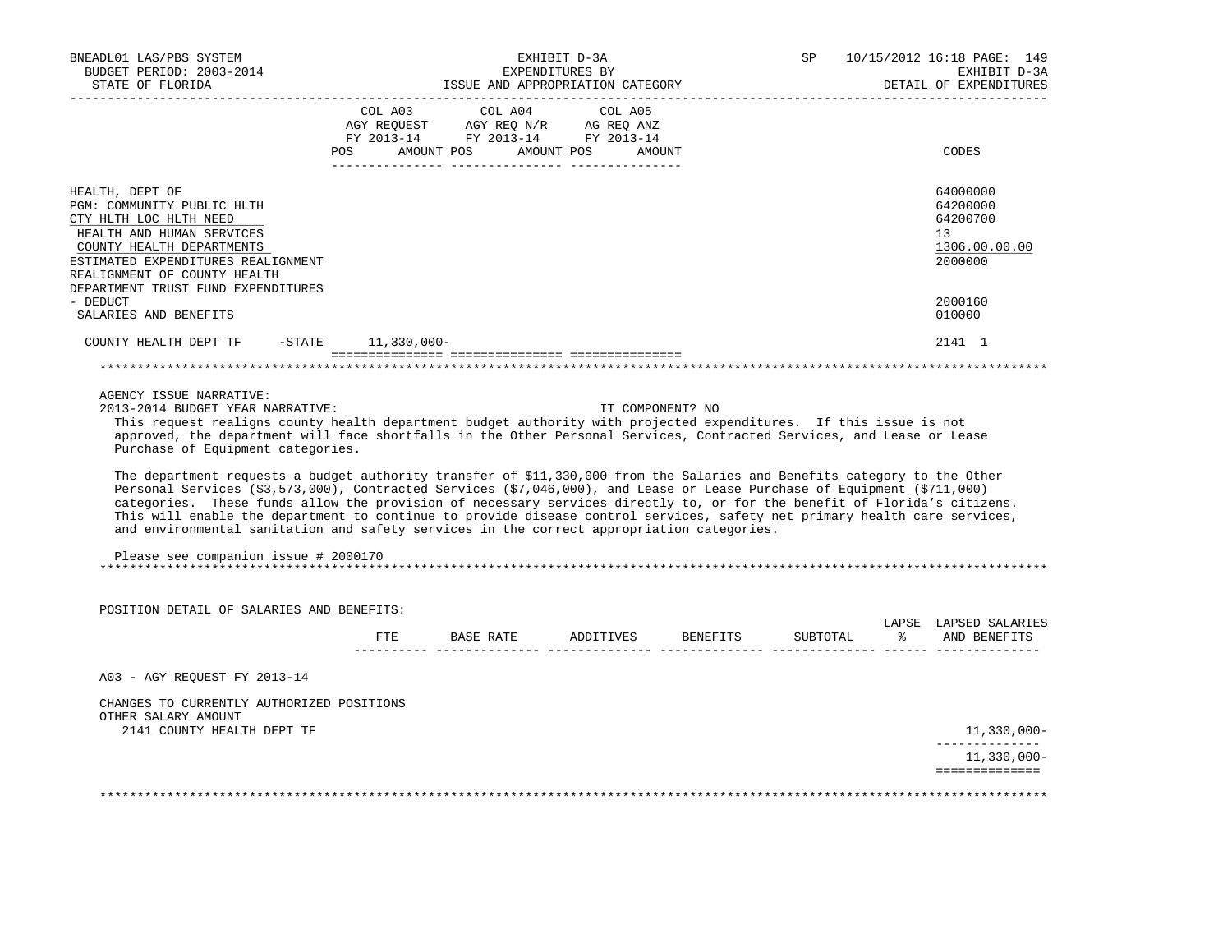| BNEADL01 LAS/PBS SYSTEM<br>BUDGET PERIOD: 2003-2014<br>STATE OF FLORIDA                                                                                                                                                                                                                                                                        | EXHIBIT D-3A<br>EXPENDITURES BY<br>ISSUE AND APPROPRIATION CATEGORY                                             |            |         |                  | SP | 10/15/2012 16:18 PAGE: 150<br>EXHIBIT D-3A<br>DETAIL OF EXPENDITURES |
|------------------------------------------------------------------------------------------------------------------------------------------------------------------------------------------------------------------------------------------------------------------------------------------------------------------------------------------------|-----------------------------------------------------------------------------------------------------------------|------------|---------|------------------|----|----------------------------------------------------------------------|
|                                                                                                                                                                                                                                                                                                                                                | COL A03 COL A04<br>AGY REQUEST AGY REQ N/R AG REQ ANZ<br>FY 2013-14 FY 2013-14 FY 2013-14<br>AMOUNT POS<br>POS. | AMOUNT POS | COL A05 | AMOUNT           |    | CODES                                                                |
| HEALTH, DEPT OF<br>PGM: COMMUNITY PUBLIC HLTH<br>CTY HLTH LOC HLTH NEED<br>HEALTH AND HUMAN SERVICES<br>COUNTY HEALTH DEPARTMENTS<br>ESTIMATED EXPENDITURES REALIGNMENT<br>REALIGNMENT OF COUNTY HEALTH<br>DEPARTMENT TRUST FUND EXPENDITURES                                                                                                  |                                                                                                                 |            |         |                  |    | 64000000<br>64200000<br>64200700<br>13<br>1306.00.00.00<br>2000000   |
| - ADD<br>OTHER PERSONAL SERVICES                                                                                                                                                                                                                                                                                                               |                                                                                                                 |            |         |                  |    | 2000170<br>030000                                                    |
| COUNTY HEALTH DEPT TF                                                                                                                                                                                                                                                                                                                          | -STATE 3,573,000                                                                                                |            |         |                  |    | 2141 1                                                               |
| SPECIAL CATEGORIES<br>CONTRACTED SERVICES                                                                                                                                                                                                                                                                                                      |                                                                                                                 |            |         |                  |    | 100000<br>100777                                                     |
| COUNTY HEALTH DEPT TF -STATE 7,046,000                                                                                                                                                                                                                                                                                                         |                                                                                                                 |            |         |                  |    | 2141 1                                                               |
| LEASE/PURCHASE/EOUIPMENT                                                                                                                                                                                                                                                                                                                       |                                                                                                                 |            |         |                  |    | 105281                                                               |
| COUNTY HEALTH DEPT TF                                                                                                                                                                                                                                                                                                                          | -STATE 711,000                                                                                                  |            |         |                  |    | 2141 1                                                               |
| TOTAL: REALIGNMENT OF COUNTY HEALTH<br>DEPARTMENT TRUST FUND EXPENDITURES<br>- ADD<br>TOTAL ISSUE 11,330,000                                                                                                                                                                                                                                   |                                                                                                                 |            |         |                  |    | 2000170                                                              |
|                                                                                                                                                                                                                                                                                                                                                |                                                                                                                 |            |         |                  |    |                                                                      |
| AGENCY ISSUE NARRATIVE:<br>2013-2014 BUDGET YEAR NARRATIVE:<br>This request realigns county health department budget authority with projected expenditures. If this issue is not<br>approved, the department will face shortfalls in the Other Personal Services, Contracted Services, and Lease or Lease<br>Purchase of Equipment categories. |                                                                                                                 |            |         | IT COMPONENT? NO |    |                                                                      |

 The department requests a budget authority transfer of \$11,330,000 from the Salaries and Benefits category to the Other Personal Services (\$3,573,000), Contracted Services (\$7,046,000), and Lease or Lease Purchase of Equipment (\$711,000) categories. These funds allow the provision of necessary services directly to, or for the benefit of Florida's citizens. This will enable the department to continue to provide disease control services, safety net primary health care services, and environmental sanitation and safety services in the correct appropriation categories.

 Please see companion issue # 2000160 \*\*\*\*\*\*\*\*\*\*\*\*\*\*\*\*\*\*\*\*\*\*\*\*\*\*\*\*\*\*\*\*\*\*\*\*\*\*\*\*\*\*\*\*\*\*\*\*\*\*\*\*\*\*\*\*\*\*\*\*\*\*\*\*\*\*\*\*\*\*\*\*\*\*\*\*\*\*\*\*\*\*\*\*\*\*\*\*\*\*\*\*\*\*\*\*\*\*\*\*\*\*\*\*\*\*\*\*\*\*\*\*\*\*\*\*\*\*\*\*\*\*\*\*\*\*\*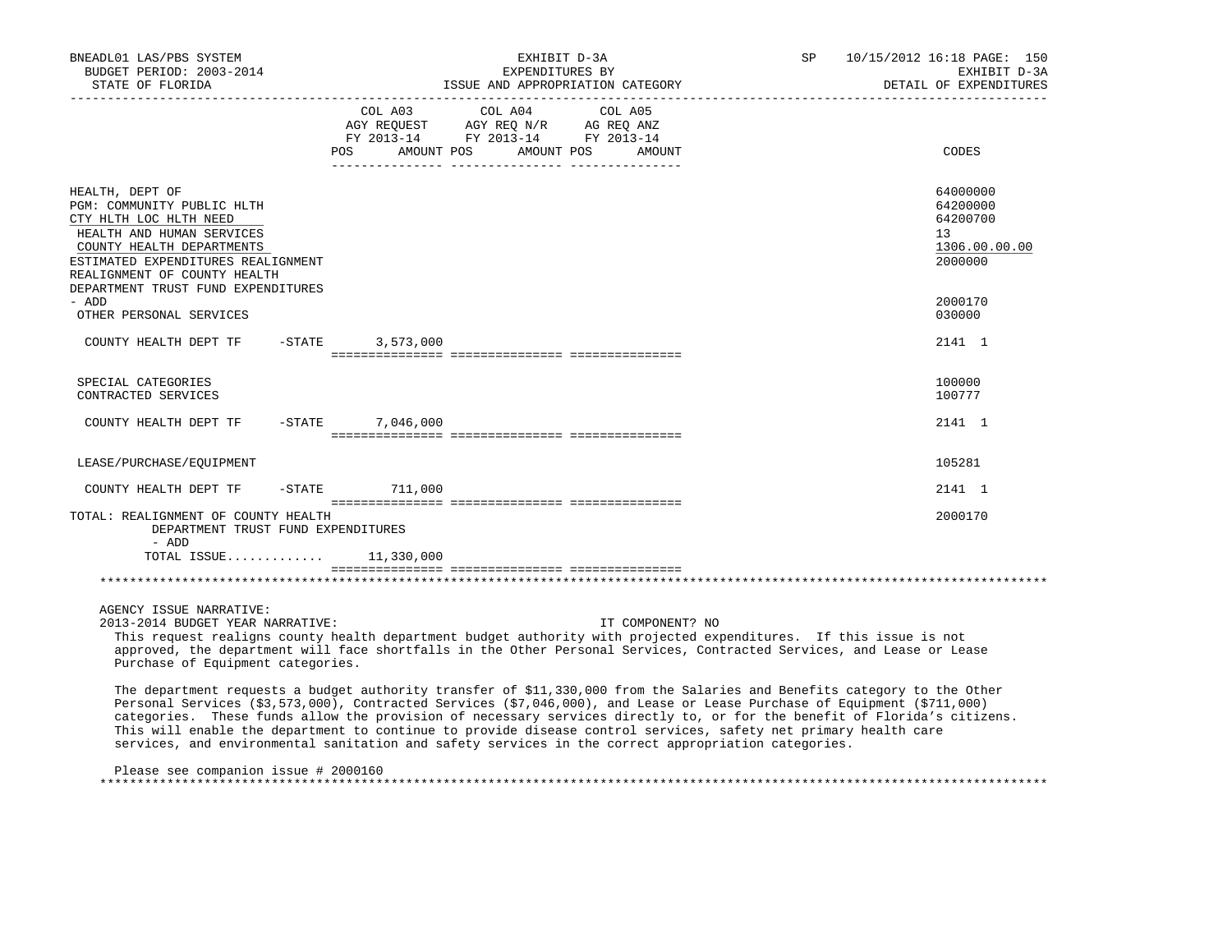| BNEADL01 LAS/PBS SYSTEM<br>BUDGET PERIOD: 2003-2014<br>STATE OF FLORIDA                                                                                            | EXHIBIT D-3A<br>EXPENDITURES BY<br>ISSUE AND APPROPRIATION CATEGORY                                                                      | SP and the set of the set of the set of the set of the set of the set of the set of the set of the set of the set of the set of the set of the set of the set of the set of the set of the set of the set of the set of the se | 10/15/2012 16:18 PAGE: 151<br>EXHIBIT D-3A<br>DETAIL OF EXPENDITURES |
|--------------------------------------------------------------------------------------------------------------------------------------------------------------------|------------------------------------------------------------------------------------------------------------------------------------------|--------------------------------------------------------------------------------------------------------------------------------------------------------------------------------------------------------------------------------|----------------------------------------------------------------------|
|                                                                                                                                                                    | COL A03 COL A04 COL A05<br>AGY REQUEST AGY REQ N/R AG REQ ANZ<br>FY 2013-14 FY 2013-14 FY 2013-14<br>POS<br>AMOUNT POS AMOUNT POS AMOUNT |                                                                                                                                                                                                                                | CODES                                                                |
| HEALTH, DEPT OF<br>PGM: COMMUNITY PUBLIC HLTH<br>CTY HLTH LOC HLTH NEED<br>HEALTH AND HUMAN SERVICES<br>COUNTY HEALTH DEPARTMENTS<br>ANNUALIZATION OF ADMINISTERED |                                                                                                                                          |                                                                                                                                                                                                                                | 64000000<br>64200000<br>64200700<br>13<br>1306.00.00.00              |
| FUNDS APPROPRIATIONS<br>STATE HEALTH INSURANCE ADJUSTMENT<br>FOR FY 2012-13 - 10 MONTHS<br><b>ANNUALIZATION</b><br>SALARIES AND BENEFITS                           |                                                                                                                                          |                                                                                                                                                                                                                                | 26A0000<br>26A1830<br>010000                                         |
| COUNTY HEALTH DEPT TF                                                                                                                                              | -STATE 3,408,670<br>-MATCH 2,198,940<br>-FEDERL<br>1,305,125                                                                             |                                                                                                                                                                                                                                | 2141 1<br>2141 2<br>2141 3                                           |
| TOTAL COUNTY HEALTH DEPT TF                                                                                                                                        | 6,912,735                                                                                                                                |                                                                                                                                                                                                                                | 2141                                                                 |
| TOTAL APPRO                                                                                                                                                        | 6,912,735                                                                                                                                |                                                                                                                                                                                                                                |                                                                      |
| FUND SHIFT<br>TRANSFER POSITION AND RELATED<br>FUNDING BETWEEN TRUST FUNDS -                                                                                       |                                                                                                                                          |                                                                                                                                                                                                                                | 3400000                                                              |
| DEDUCT<br>SALARY RATE<br>SALARY RATE 78,422-                                                                                                                       |                                                                                                                                          |                                                                                                                                                                                                                                | 3400050<br>000000                                                    |
|                                                                                                                                                                    |                                                                                                                                          |                                                                                                                                                                                                                                |                                                                      |
| SALARIES AND BENEFITS<br>COUNTY HEALTH DEPT TF                                                                                                                     | $3.00 -$<br>-STATE 119,011-                                                                                                              |                                                                                                                                                                                                                                | 010000<br>2141 1                                                     |
|                                                                                                                                                                    |                                                                                                                                          |                                                                                                                                                                                                                                |                                                                      |
| SPECIAL CATEGORIES<br>TR/DMS/HR SVCS/STW CONTRCT                                                                                                                   |                                                                                                                                          |                                                                                                                                                                                                                                | 100000<br>107040                                                     |
| COUNTY HEALTH DEPT TF                                                                                                                                              | $-$ STATE $1,068-$                                                                                                                       |                                                                                                                                                                                                                                | 2141 1                                                               |
| TOTAL: TRANSFER POSITION AND RELATED<br>FUNDING BETWEEN TRUST FUNDS -<br>DEDUCT                                                                                    |                                                                                                                                          |                                                                                                                                                                                                                                | 3400050                                                              |
| TOTAL POSITIONS 3.00-<br>TOTAL ISSUE 120,079-<br>TOTAL SALARY RATE 78,422-                                                                                         |                                                                                                                                          |                                                                                                                                                                                                                                |                                                                      |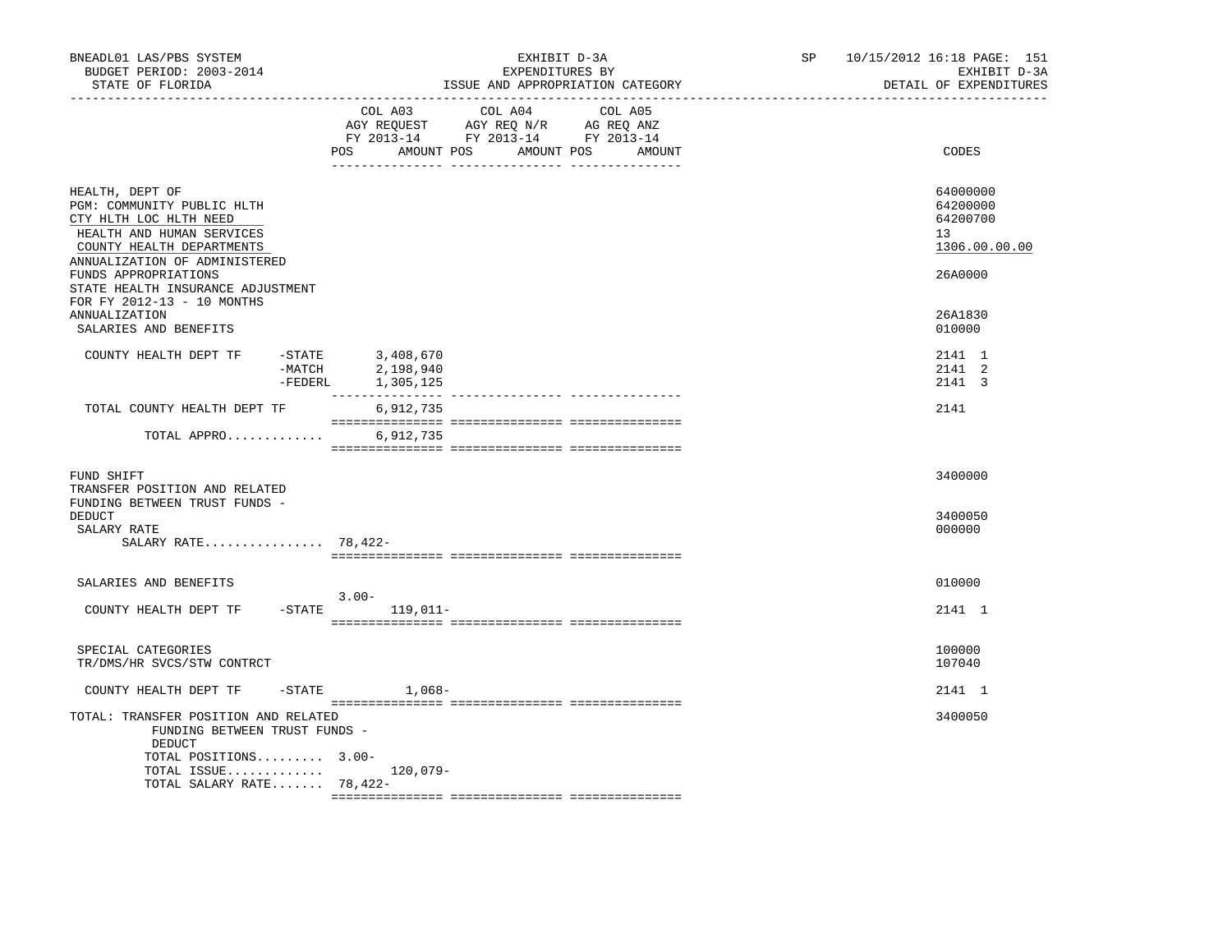| BNEADL01 LAS/PBS SYSTEM<br>BUDGET PERIOD: 2003-2014<br>STATE OF FLORIDA                                                                                                                                           | EXHIBIT D-3A<br>EXPENDITURES BY<br>ISSUE AND APPROPRIATION CATEGORY                                                                               | 10/15/2012 16:18 PAGE: 152<br><b>SP</b><br>EXHIBIT D-3A<br>DETAIL OF EXPENDITURES |
|-------------------------------------------------------------------------------------------------------------------------------------------------------------------------------------------------------------------|---------------------------------------------------------------------------------------------------------------------------------------------------|-----------------------------------------------------------------------------------|
|                                                                                                                                                                                                                   | COL A03 COL A04 COL A05<br>AGY REQUEST<br>AGY REQ N/R<br>AG REO ANZ<br>FY 2013-14 FY 2013-14 FY 2013-14<br>AMOUNT POS AMOUNT POS<br>POS<br>AMOUNT | CODES                                                                             |
| HEALTH, DEPT OF<br>PGM: COMMUNITY PUBLIC HLTH<br>CTY HLTH LOC HLTH NEED<br>HEALTH AND HUMAN SERVICES<br>COUNTY HEALTH DEPARTMENTS<br>FUND SHIFT<br>TRANSFER POSITION AND RELATED<br>FUNDING BETWEEN TRUST FUNDS - |                                                                                                                                                   | 64000000<br>64200000<br>64200700<br>13<br>1306.00.00.00<br>3400000                |
| DEDUCT                                                                                                                                                                                                            |                                                                                                                                                   | 3400050                                                                           |

2013-2014 BUDGET YEAR NARRATIVE: IT COMPONENT? NO

 The Florida Department of Health (DOH) requests the transfer of appropriations, rate and fulltime equivalent (FTE) positions from the County Health Departments Local Health Needs budget entity, County Health Department (CHD) Trust Fund to the Statewide Public Health Support Services budget entity, Grants and Donations Trust Fund. The transfer of currently authorized FTE with rate and budget will support staffing integral to the operations of the Bureau of Public Health Pharmacy, AKA Central Pharmacy.

 The Bureau of Public Health Pharmacy is tasked with providing pharmacy services, including the repackaging of bulk pharmaceuticals for distribution, to CHDs throughout the state and to other state agencies. The historical decline in state and local revenues available to the CHDs caused an increase in the volume of services provided through the Central Pharmacy. Taking into consideration current staffing levels and workload volumes, the bureau has recognized a need for three additional FTE.

 1.0 FTE - Distributed Computer Systems Analyst (PG 022)(36,608 Rate and \$51,481 Salaries and Benefits) to provide desktop support to bureau staff; maintain and update the information technology component of internal systems necessary for day-to-day operations; provide technical support for those systesm; and to extract data and compile reports from pharmacy systems program management. The ability to retain staff with the skills and knowledge necessary to perform these duties is critical to effective and efficient operation of the pharmacy. Therefore, an FTE is requested in lieu of temporary staffing.

 1.0 FTE - Administrative Secretary (PG 012)(22,540 Rate and \$35,608 Salaries and Benefits) to assist with Medicaid billing activities; perform various clerical duties within the bureau and to function as the bureau's human resources (HR) liaison.

 1.0 FTE - Storekeeper I (PG 008)(19,274 Rate and \$31,922 Salaries and Benefits) to receive, repackage and account for pharmaceuticals and assist in the maintenance of repackaging equipment.

 The DOH requests the transfer of 3.0 FTE with 78,422 in rate (currently held in departmental reserve) in conjunction with \$119,011 in Salaries and Benefits category (010000) authority and \$1,068 (\$356 x 3)in the Special Categories - Transfer to Department of Management Services - Human Resources Services Purchased per Statewide Contract category (107040), from the CHD Local Health Needs budget entity to the Statewide Public Health Support Services budget entity. There are sufficient revenues in the Grants and Donations Trust Fund to support this request.

 Please see companion issue 3400060 in the Statewide Public Health Support Services budget entity, program component  $16.02.01.00.00$ . \*\*\*\*\*\*\*\*\*\*\*\*\*\*\*\*\*\*\*\*\*\*\*\*\*\*\*\*\*\*\*\*\*\*\*\*\*\*\*\*\*\*\*\*\*\*\*\*\*\*\*\*\*\*\*\*\*\*\*\*\*\*\*\*\*\*\*\*\*\*\*\*\*\*\*\*\*\*\*\*\*\*\*\*\*\*\*\*\*\*\*\*\*\*\*\*\*\*\*\*\*\*\*\*\*\*\*\*\*\*\*\*\*\*\*\*\*\*\*\*\*\*\*\*\*\*\*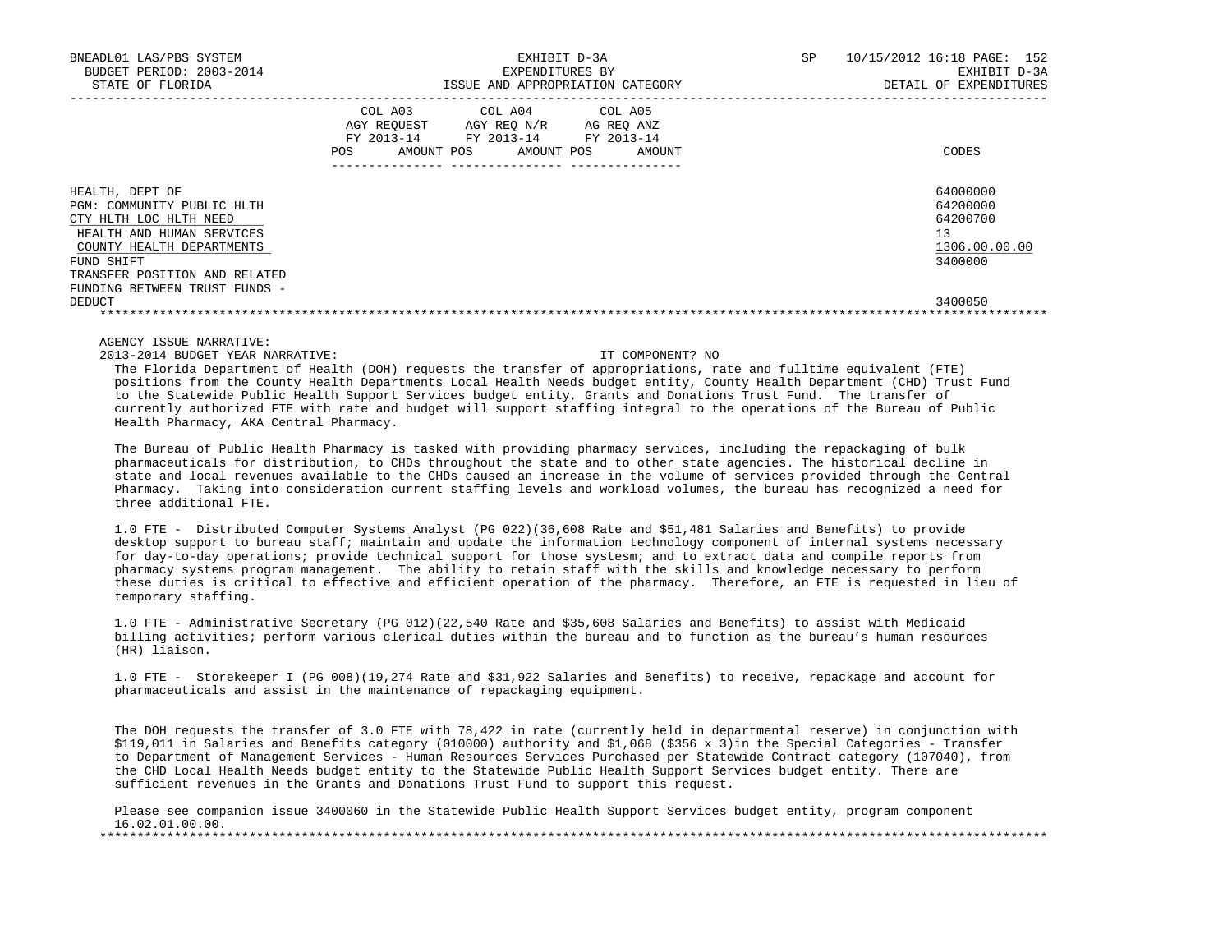| BNEADL01 LAS/PBS SYSTEM<br>BUDGET PERIOD: 2003-2014<br>STATE OF FLORIDA                                                                                                                                                                                                                                                                                          | EXHIBIT D-3A<br>EXPENDITURES BY<br>ISSUE AND APPROPRIATION CATEGORY                                                                                                                            | <b>SP</b> SP       | 10/15/2012 16:18 PAGE: 153<br>EXHIBIT D-3A<br>DETAIL OF EXPENDITURES |                                |                                                                                 |
|------------------------------------------------------------------------------------------------------------------------------------------------------------------------------------------------------------------------------------------------------------------------------------------------------------------------------------------------------------------|------------------------------------------------------------------------------------------------------------------------------------------------------------------------------------------------|--------------------|----------------------------------------------------------------------|--------------------------------|---------------------------------------------------------------------------------|
|                                                                                                                                                                                                                                                                                                                                                                  | $\begin{tabular}{lcccc} COL A03 & COL A04 & COL A05 \\ AGY REQUEST & AGY REQ N/R & AG REQ ANZ \\ FY & 2013-14 & FY & 2013-14 & FY & 2013-14 \end{tabular}$<br>POS AMOUNT POS AMOUNT POS AMOUNT |                    |                                                                      |                                | CODES                                                                           |
| HEALTH, DEPT OF<br>PGM: COMMUNITY PUBLIC HLTH<br>CTY HLTH LOC HLTH NEED<br>HEALTH AND HUMAN SERVICES<br>COUNTY HEALTH DEPARTMENTS<br>FUND SHIFT<br>TRANSFER POSITION AND RELATED<br>FUNDING BETWEEN TRUST FUNDS -                                                                                                                                                |                                                                                                                                                                                                |                    |                                                                      |                                | 64000000<br>64200000<br>64200700<br>13 <sup>°</sup><br>1306.00.00.00<br>3400000 |
| DEDUCT                                                                                                                                                                                                                                                                                                                                                           |                                                                                                                                                                                                |                    |                                                                      |                                | 3400050                                                                         |
| POSITION DETAIL OF SALARIES AND BENEFITS:                                                                                                                                                                                                                                                                                                                        | FTE BASE RATE                                                                                                                                                                                  | ADDITIVES BENEFITS |                                                                      | SUBTOTAL                       | LAPSE LAPSED SALARIES<br>AND BENEFITS                                           |
| A03 - AGY REQUEST FY 2013-14                                                                                                                                                                                                                                                                                                                                     |                                                                                                                                                                                                |                    |                                                                      |                                |                                                                                 |
| CHANGES TO CURRENTLY AUTHORIZED POSITIONS<br>P101 PROPOSED CLASS CODE                                                                                                                                                                                                                                                                                            |                                                                                                                                                                                                |                    |                                                                      |                                |                                                                                 |
| C3001 002                                                                                                                                                                                                                                                                                                                                                        | $3.00 - 78,422 -$                                                                                                                                                                              |                    |                                                                      | 40,589- 119,011- 0.00 119,011- |                                                                                 |
| TOTALS FOR ISSUE BY FUND<br>2141 COUNTY HEALTH DEPT TF                                                                                                                                                                                                                                                                                                           |                                                                                                                                                                                                |                    |                                                                      |                                | 119,011-                                                                        |
|                                                                                                                                                                                                                                                                                                                                                                  | $3.00 - 78,422 -$                                                                                                                                                                              |                    |                                                                      | 40,589 - 119,011 -             | ______________<br>$119,011-$<br>==============                                  |
|                                                                                                                                                                                                                                                                                                                                                                  |                                                                                                                                                                                                |                    |                                                                      |                                |                                                                                 |
| CAPITAL IMPROVEMENT PLAN<br>MAINTENANCE AND REPAIR<br>G/A-LOC GOV/NONST ENT-FCO<br>MAINTENANCE AND REPAIR                                                                                                                                                                                                                                                        |                                                                                                                                                                                                |                    |                                                                      |                                | 9900000<br>990M000<br>140000<br>140430                                          |
| COUNTY HEALTH DEPT TF                                                                                                                                                                                                                                                                                                                                            | -STATE 7,533,960 7,533,960                                                                                                                                                                     |                    |                                                                      |                                | 2141 1                                                                          |
|                                                                                                                                                                                                                                                                                                                                                                  |                                                                                                                                                                                                |                    |                                                                      |                                |                                                                                 |
| <b>AGENCY NARRATIVE:</b><br>2013-2014 BUDGET YEAR NARRATIVE: MAINTENANCE AND REPAIR TT COMPONENT? NO<br>There are approximately 350 County Health Department (CHD) facilities throughout the state of which many are older and<br>require reqular maintenance and repairs. CHDs must be able to perform necessary maintenance and repairs as the needs<br>arise. |                                                                                                                                                                                                |                    |                                                                      |                                |                                                                                 |

 The department requests \$7,533,960 of non-recurring budget authority (formerly recurring in the 050306-G/A Construction and Renovation of County Health Department Unit Facilities category) in the County Health Department Local Health Needs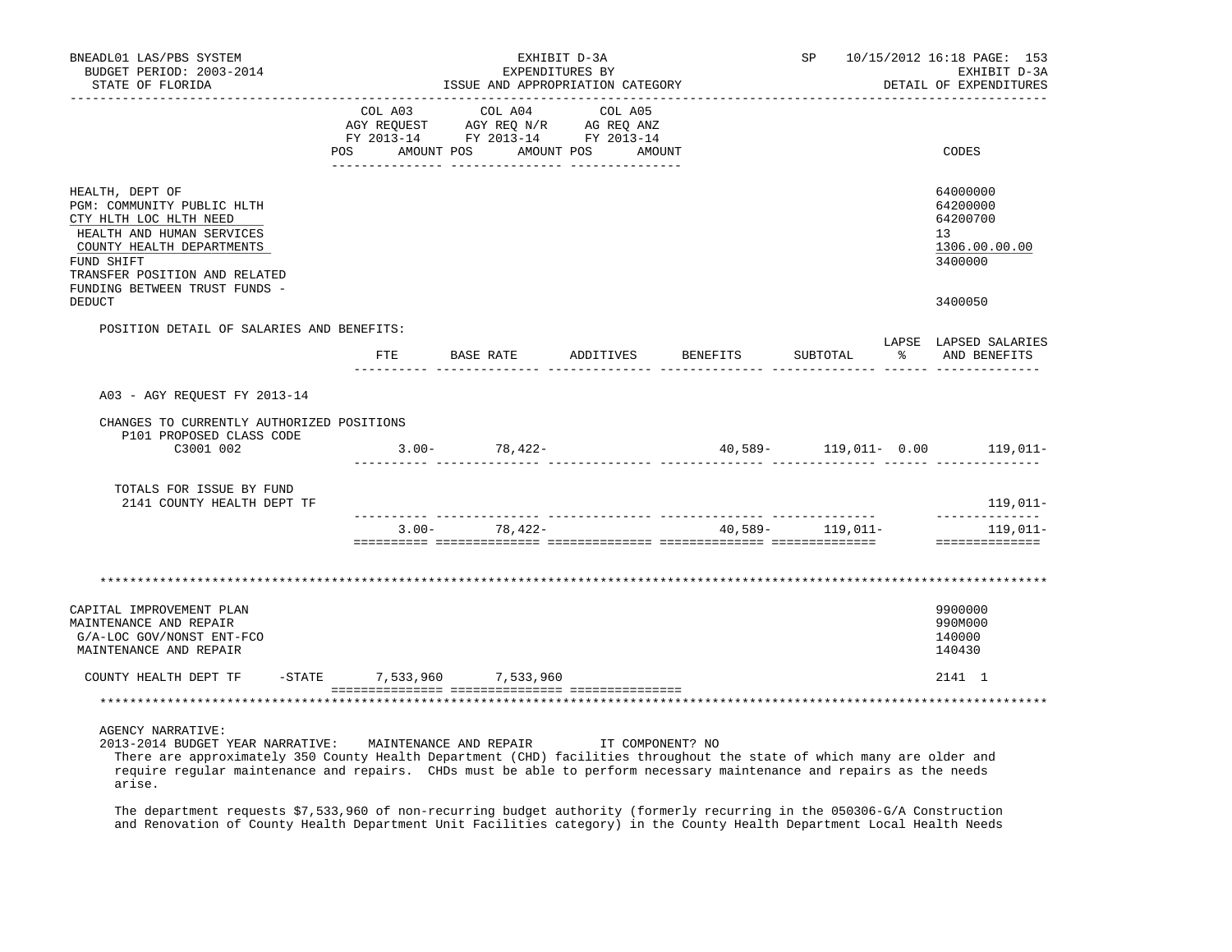| BNEADL01 LAS/PBS SYSTEM<br>BUDGET PERIOD: 2003-2014<br>STATE OF FLORIDA                                                                                                                 | EXHIBIT D-3A<br>EXPENDITURES BY<br>ISSUE AND APPROPRIATION CATEGORY                                                                                                                                                                                                                                                                                                                                                                                                               | SP 10/15/2012 16:18 PAGE: 154 | EXHIBIT D-3A<br>DETAIL OF EXPENDITURES                                        |  |
|-----------------------------------------------------------------------------------------------------------------------------------------------------------------------------------------|-----------------------------------------------------------------------------------------------------------------------------------------------------------------------------------------------------------------------------------------------------------------------------------------------------------------------------------------------------------------------------------------------------------------------------------------------------------------------------------|-------------------------------|-------------------------------------------------------------------------------|--|
|                                                                                                                                                                                         | COL A03 COL A04 COL A05<br>AGY REQUEST AGY REQ N/R AG REQ ANZ<br>FY 2013-14 FY 2013-14 FY 2013-14<br>POS AMOUNT POS AMOUNT POS<br>AMOUNT                                                                                                                                                                                                                                                                                                                                          |                               | CODES                                                                         |  |
| HEALTH, DEPT OF<br>PGM: COMMUNITY PUBLIC HLTH<br>CTY HLTH LOC HLTH NEED<br>HEALTH AND HUMAN SERVICES<br>COUNTY HEALTH DEPARTMENTS<br>CAPITAL IMPROVEMENT PLAN<br>MAINTENANCE AND REPAIR |                                                                                                                                                                                                                                                                                                                                                                                                                                                                                   |                               | 64000000<br>64200000<br>64200700<br>13<br>1306.00.00.00<br>9900000<br>990M000 |  |
| repairs in the CHDs.                                                                                                                                                                    | budget entity, County Health Department Trust Fund. This will ensure the CHDs can promptly respond to building<br>maintenance and repair needs to ensure the safety and welfare of CHD employees and clients and to ensure that the<br>physical integrity of the buildings stay in good working condition. This Fixed Capital Outlay appropriation is<br>non-recurring; however, this request is submitted each year to ensure sufficient budget is available for maintenance and |                               |                                                                               |  |
| SPECIAL PURPOSE<br>FIXED CAPITAL OUTLAY<br>CNST/RENO/EOUIP-CHU                                                                                                                          |                                                                                                                                                                                                                                                                                                                                                                                                                                                                                   |                               | 990S000<br>080000<br>084093                                                   |  |
| COUNTY HEALTH DEPT TF -STATE 4,000,000 4,000,000                                                                                                                                        |                                                                                                                                                                                                                                                                                                                                                                                                                                                                                   |                               | 2141 1                                                                        |  |
|                                                                                                                                                                                         |                                                                                                                                                                                                                                                                                                                                                                                                                                                                                   |                               |                                                                               |  |
| <b>AGENCY NARRATIVE:</b>                                                                                                                                                                | 2013-2014 BUDGET YEAR NARRATIVE: CNST/RENO/EOUIP-CHU IT COMPONENT? NO<br>The Department of Health provides services from several facility types. County Health Departments (CHDs) provide health                                                                                                                                                                                                                                                                                  |                               |                                                                               |  |

 services in the State of Florida. CHDs provide access to basic family health services, infectious disease control through early detection, and environmental health protection statewide. Per Chapter 154, Florida Statutes, CHDs are constructed utilizing state funding managed by the Florida Department of Health, and may be owned and maintained by the counties.

 The Department of Health is committed to providing quality facilities for care of the public health need, but is also committed to wise management of the taxpayer's capital investment funding. The department's priority setting, as determined through the Long Range Program Planning (LRPP) process, is designed to build the most critical needs by addressing building code compliance issues and safety concerns first. Further consideration is then given to those facilities that extend the service area to an area where service is not provided, replacement of those facilities that are beyond the useful life and are contributing to inefficient service delivery. In all cases, protection of the investment of prior legislatures is considered important so that projects started may be completed properly.

 \$4,000,000 of budget authority in the County Health Department Trust Fund is requested for the following budget only project in Fiscal Year 2013-2014.

 Miami-Dade County Health Department - Parking Structure - Office Tower Completion \*\*\*\*\*\*\*\*\*\*\*\*\*\*\*\*\*\*\*\*\*\*\*\*\*\*\*\*\*\*\*\*\*\*\*\*\*\*\*\*\*\*\*\*\*\*\*\*\*\*\*\*\*\*\*\*\*\*\*\*\*\*\*\*\*\*\*\*\*\*\*\*\*\*\*\*\*\*\*\*\*\*\*\*\*\*\*\*\*\*\*\*\*\*\*\*\*\*\*\*\*\*\*\*\*\*\*\*\*\*\*\*\*\*\*\*\*\*\*\*\*\*\*\*\*\*\*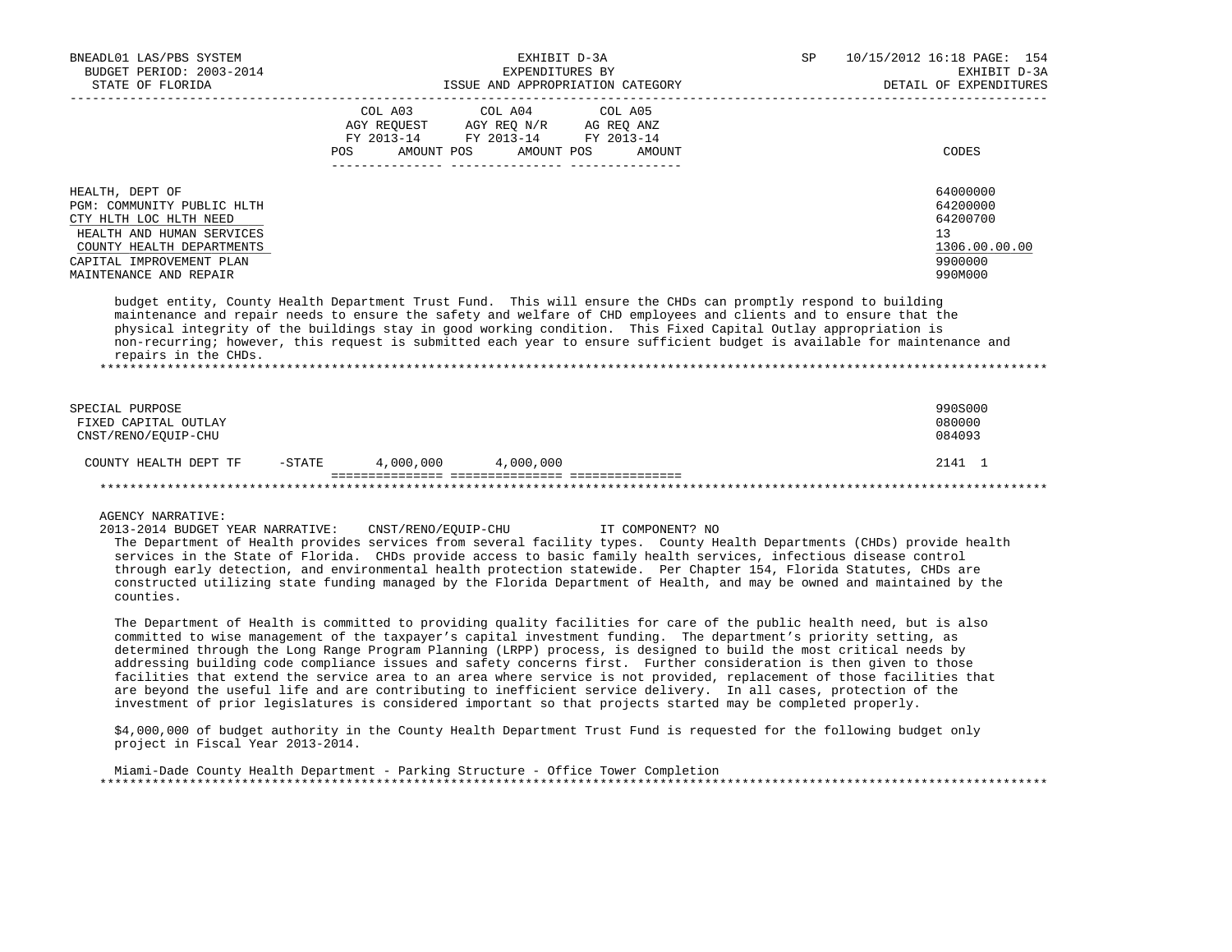| BNEADL01 LAS/PBS SYSTEM<br>BUDGET PERIOD: 2003-2014<br>STATE OF FLORIDA                                                           |                                               | EXHIBIT D-3A<br>EXPENDITURES BY<br>ISSUE AND APPROPRIATION CATEGORY                                                               | SP | 10/15/2012 16:18 PAGE: 155<br>EXHIBIT D-3A<br>DETAIL OF EXPENDITURES |
|-----------------------------------------------------------------------------------------------------------------------------------|-----------------------------------------------|-----------------------------------------------------------------------------------------------------------------------------------|----|----------------------------------------------------------------------|
|                                                                                                                                   | <b>POS</b><br>-------------- ---------------- | COL A03 COL A04 COL A05<br>AGY REQUEST AGY REQ N/R AG REQ ANZ<br>FY 2013-14 FY 2013-14 FY 2013-14<br>AMOUNT POS AMOUNT POS AMOUNT |    | CODES                                                                |
| HEALTH, DEPT OF<br>PGM: COMMUNITY PUBLIC HLTH<br>CTY HLTH LOC HLTH NEED<br>HEALTH AND HUMAN SERVICES<br>COUNTY HEALTH DEPARTMENTS |                                               |                                                                                                                                   |    | 64000000<br>64200000<br>64200700<br>13 <sup>°</sup><br>1306.00.00.00 |
| TOTAL: COUNTY HEALTH DEPARTMENTS<br>BY FUND TYPE                                                                                  |                                               |                                                                                                                                   |    | 1306.00.00.00                                                        |
| TRUST FUNDS 872,455,779<br>SALARY RATE 455,746,847                                                                                | 12,035.25                                     | 11,533,960                                                                                                                        |    | 2000                                                                 |

 $=$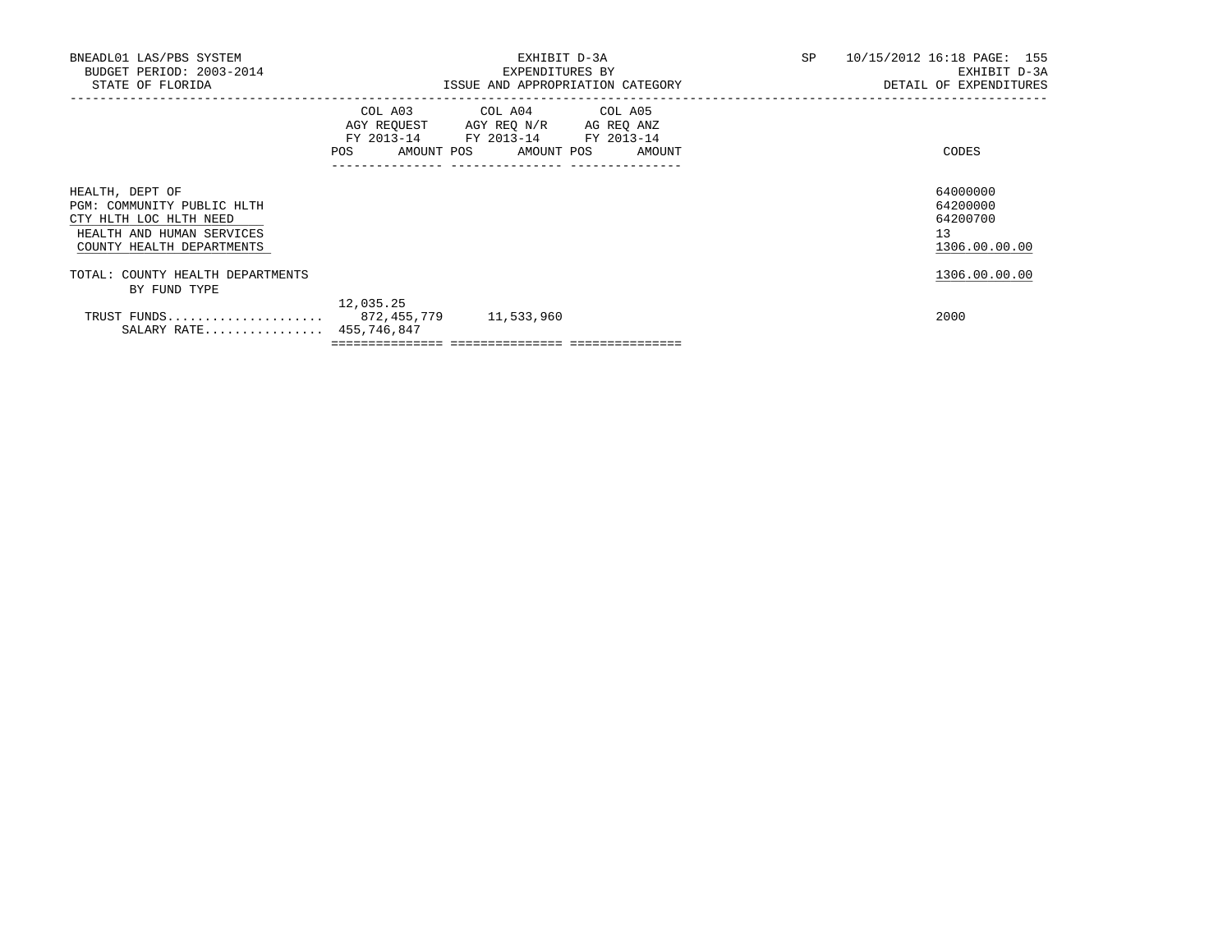| BNEADL01 LAS/PBS SYSTEM<br>BUDGET PERIOD: 2003-2014<br>STATE OF FLORIDA                                                                                                                  |           | EXHIBIT D-3A<br>EXPENDITURES BY<br>ISSUE AND APPROPRIATION CATEGORY |                                                                                                                       |         |  | SP | 10/15/2012 16:18 PAGE: 156<br>EXHIBIT D-3A<br>DETAIL OF EXPENDITURES |
|------------------------------------------------------------------------------------------------------------------------------------------------------------------------------------------|-----------|---------------------------------------------------------------------|-----------------------------------------------------------------------------------------------------------------------|---------|--|----|----------------------------------------------------------------------|
|                                                                                                                                                                                          |           | COL A03                                                             | COL A04<br>AGY REQUEST AGY REQ N/R AG REQ ANZ<br>FY 2013-14 FY 2013-14 FY 2013-14<br>POS AMOUNT POS AMOUNT POS AMOUNT | COL A05 |  |    | CODES                                                                |
| HEALTH, DEPT OF<br>PGM: COMMUNITY PUBLIC HLTH<br>CTY HLTH LOC HLTH NEED<br>HEALTH AND HUMAN SERVICES<br>LOCAL HEALTH NEEDS<br>ESTIMATED EXPENDITURES<br>IMPLEMENTATION OF REORGANIZATION |           |                                                                     |                                                                                                                       |         |  |    | 64000000<br>64200000<br>64200700<br>13<br>1306.01.00.00<br>1000000   |
| AUTHORIZED IN CHAPTER 2012-184, LOF<br>$-$ HB 1263<br>AID TO LOCAL GOVERNMENTS<br>CONTR TO COUNTY HLTH UNITS                                                                             |           |                                                                     |                                                                                                                       |         |  |    | 100H000<br>050000<br>050329                                          |
| GENERAL REVENUE FUND                                                                                                                                                                     | $-$ STATE | 64,747                                                              |                                                                                                                       |         |  |    | 1000 1                                                               |
| ESTIMATED EXPENDITURES - OPERATIONS<br>AID TO LOCAL GOVERNMENTS<br>CONTR TO COUNTY HLTH UNITS                                                                                            |           |                                                                     |                                                                                                                       |         |  |    | 1001000<br>050000<br>050329                                          |
| GENERAL REVENUE FUND                                                                                                                                                                     |           | -STATE 7,277,804<br>-MATCH 102,921,240                              |                                                                                                                       |         |  |    | 1000 1<br>1000 2                                                     |
| TOTAL GENERAL REVENUE FUND                                                                                                                                                               |           |                                                                     |                                                                                                                       |         |  |    | 1000                                                                 |
| TOBACCO SETTLEMENT TF -STATE 1,651,522                                                                                                                                                   |           |                                                                     |                                                                                                                       |         |  |    | 2122 1                                                               |
| TOTAL APPRO $111,850,566$                                                                                                                                                                |           |                                                                     |                                                                                                                       |         |  |    |                                                                      |
| COMMUNITY HLTH INITIATIVES                                                                                                                                                               |           |                                                                     |                                                                                                                       |         |  |    | 052250                                                               |
| GENERAL REVENUE FUND                                                                                                                                                                     |           | -STATE 1,895,274                                                    |                                                                                                                       |         |  |    | 1000 1                                                               |
| TOTAL: ESTIMATED EXPENDITURES - OPERATIONS<br>TOTAL ISSUE                                                                                                                                |           | 113,745,840                                                         |                                                                                                                       |         |  |    | 1001000                                                              |
| FLORIDA RETIREMENT SYSTEM<br>CONTRIBUTION ADJUSTMENT FOR<br>FISCAL YEAR 2012-2013<br>AID TO LOCAL GOVERNMENTS                                                                            |           |                                                                     |                                                                                                                       |         |  |    | 1001240<br>050000                                                    |
| CONTR TO COUNTY HLTH UNITS                                                                                                                                                               |           |                                                                     |                                                                                                                       |         |  |    | 050329                                                               |
| GENERAL REVENUE FUND                                                                                                                                                                     | -MATCH    | $-STATE$ 36,305<br>407,516                                          |                                                                                                                       |         |  |    | 1000 1<br>1000 2                                                     |
| TOTAL GENERAL REVENUE FUND                                                                                                                                                               |           | _______________<br>443,821                                          |                                                                                                                       |         |  |    | 1000                                                                 |
|                                                                                                                                                                                          |           |                                                                     |                                                                                                                       |         |  |    |                                                                      |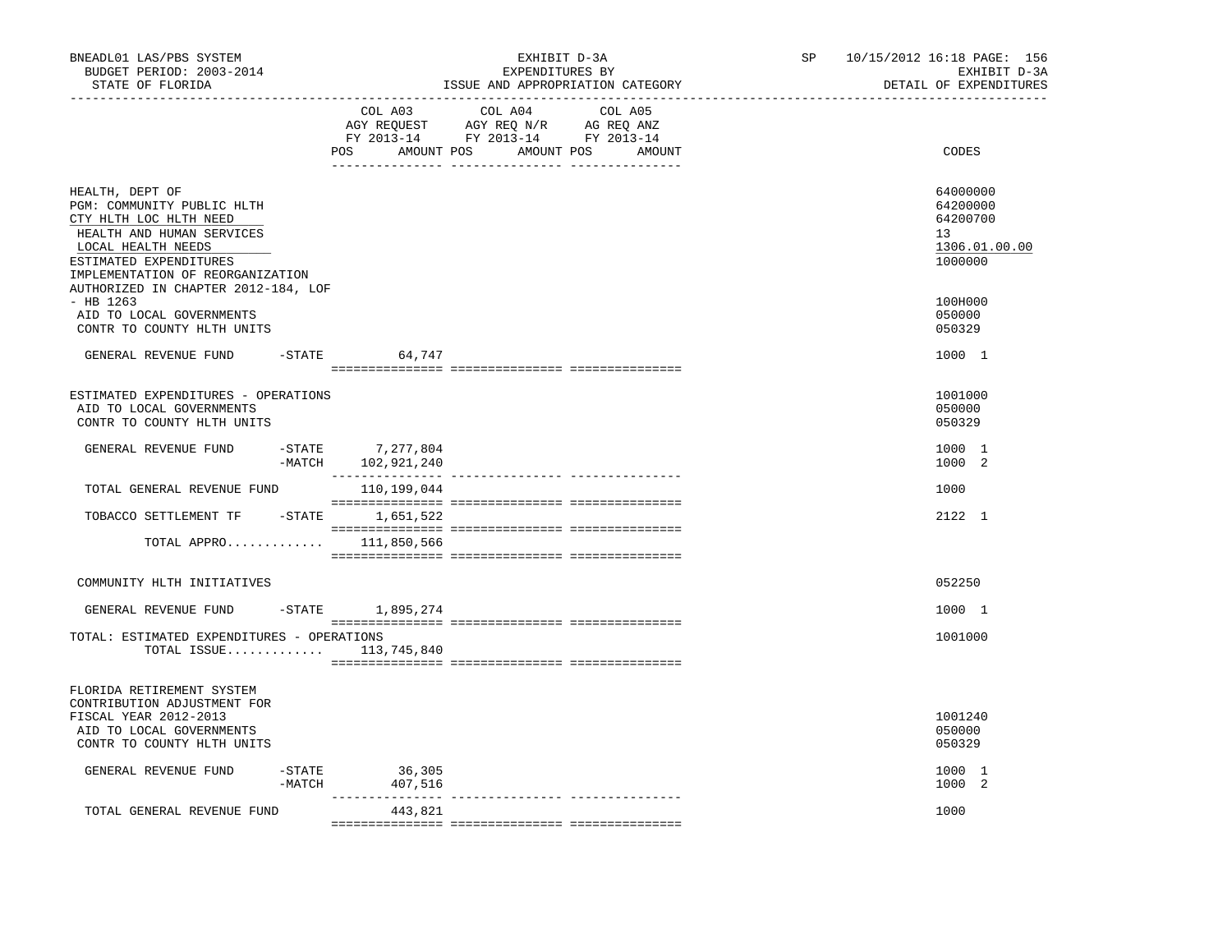| BNEADL01 LAS/PBS SYSTEM                                                                                                                                                                                          |                    | EXHIBIT D-3A                                                                                                                        | SP 10/15/2012 16:18 PAGE: 157 | EXHIBIT D-3A<br>DETAIL OF EXPENDITURES                       |
|------------------------------------------------------------------------------------------------------------------------------------------------------------------------------------------------------------------|--------------------|-------------------------------------------------------------------------------------------------------------------------------------|-------------------------------|--------------------------------------------------------------|
|                                                                                                                                                                                                                  | COL A03            | COL A04<br>COL A05<br>AGY REQUEST AGY REQ N/R AG REQ ANZ<br>FY 2013-14 FY 2013-14 FY 2013-14<br>POS AMOUNT POS AMOUNT POS<br>AMOUNT |                               | CODES                                                        |
| HEALTH, DEPT OF<br>PGM: COMMUNITY PUBLIC HLTH<br>CTY HLTH LOC HLTH NEED<br>HEALTH AND HUMAN SERVICES<br>LOCAL HEALTH NEEDS<br>ESTIMATED EXPENDITURES<br>FLORIDA RETIREMENT SYSTEM<br>CONTRIBUTION ADJUSTMENT FOR |                    |                                                                                                                                     | 13 <sup>°</sup>               | 64000000<br>64200000<br>64200700<br>1306.01.00.00<br>1000000 |
| FISCAL YEAR 2012-2013<br>AID TO LOCAL GOVERNMENTS<br>CONTR TO COUNTY HLTH UNITS<br>TOTAL APPRO 443,821                                                                                                           |                    |                                                                                                                                     |                               | 1001240<br>050000<br>050329                                  |
| ADJUSTMENT TO STATE HEALTH<br>INSURANCE PREMIUM CONTRIBUTION -<br>FISCAL YEAR 2012-13<br>AID TO LOCAL GOVERNMENTS<br>CONTR TO COUNTY HLTH UNITS                                                                  |                    |                                                                                                                                     |                               | 1001830<br>050000<br>050329                                  |
| GENERAL REVENUE FUND -STATE 36,167<br>-MATCH                                                                                                                                                                     | 405,972            |                                                                                                                                     |                               | 1000 1<br>1000 2                                             |
| TOTAL GENERAL REVENUE FUND<br>TOTAL APPRO $442.139$                                                                                                                                                              | 442,139            |                                                                                                                                     | 1000                          |                                                              |
| NONRECURRING EXPENDITURES<br>RESTORE FUNDING IDENTIFIED AS<br>NONRECURRING IN THE FISCAL YEAR<br>2011-12 GENERAL APPROPRIATIONS ACT<br>AID TO LOCAL GOVERNMENTS<br>CONTR TO COUNTY HLTH UNITS                    |                    |                                                                                                                                     |                               | 2100000<br>2103039<br>050000<br>050329                       |
| GENERAL REVENUE FUND                                                                                                                                                                                             | $-$ STATE 800,000- |                                                                                                                                     |                               | 1000 1                                                       |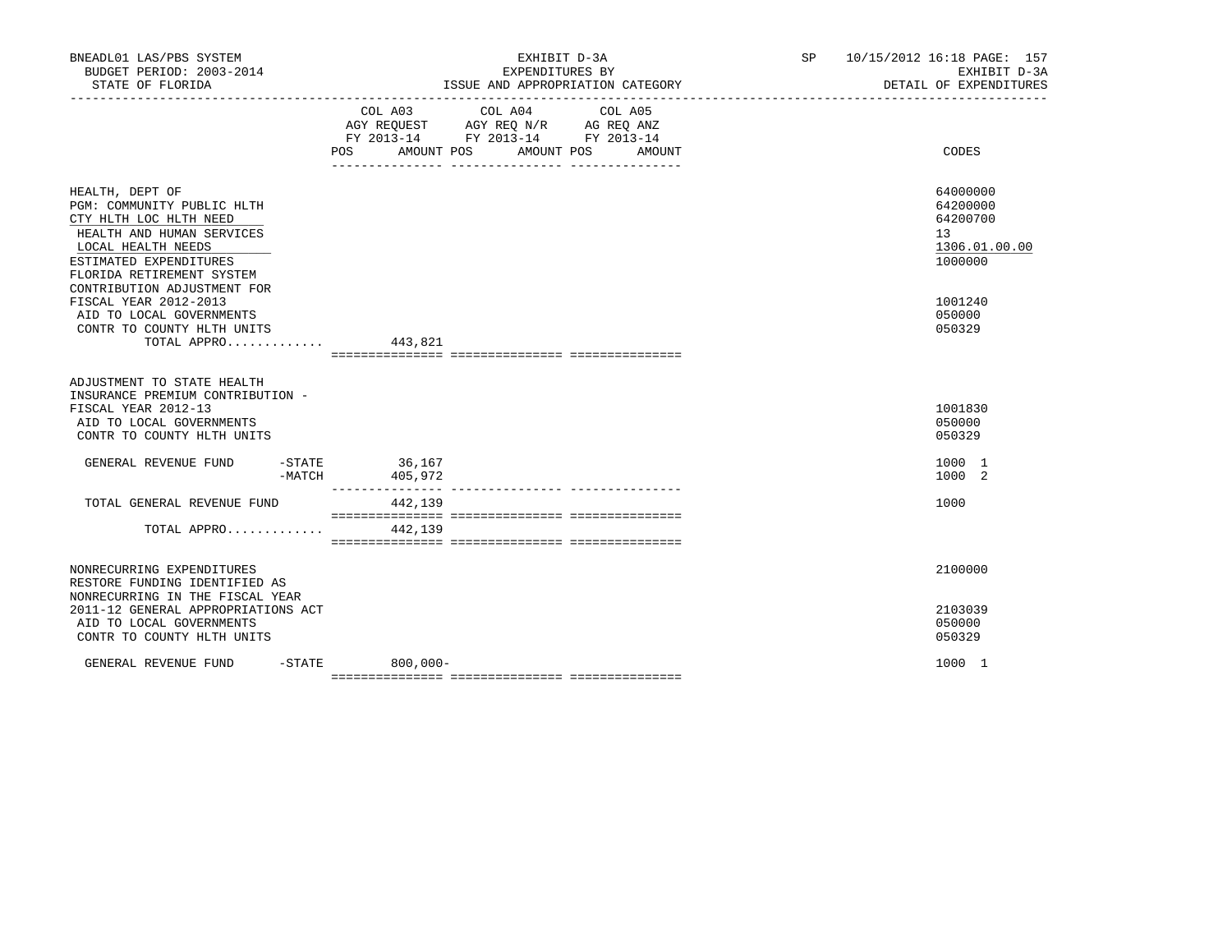| BNEADL01 LAS/PBS SYSTEM<br>BUDGET PERIOD: 2003-2014<br>STATE OF FLORIDA                                                                                                                                                                                | ISSUE AND APPROPRIATION CATEGORY                                                                                                                                             | EXHIBIT D-3A<br>EXPENDITURES BY | SP 10/15/2012 16:18 PAGE: 158<br>EXHIBIT D-3A<br>DETAIL OF EXPENDITURES                                                 |
|--------------------------------------------------------------------------------------------------------------------------------------------------------------------------------------------------------------------------------------------------------|------------------------------------------------------------------------------------------------------------------------------------------------------------------------------|---------------------------------|-------------------------------------------------------------------------------------------------------------------------|
|                                                                                                                                                                                                                                                        | $\begin{tabular}{lcccc} COL A03 & COL A04 & COL A05 \\ AGY REQUEST & AGY REQ N/R & AG REQ ANZ \\ FY & 2013-14 & FY & 2013-14 & FY & 2013-14 \end{tabular}$<br>POS AMOUNT POS | AMOUNT POS<br>AMOUNT            | CODES                                                                                                                   |
| HEALTH, DEPT OF<br>PGM: COMMUNITY PUBLIC HLTH<br>CTY HLTH LOC HLTH NEED<br>HEALTH AND HUMAN SERVICES<br>LOCAL HEALTH NEEDS<br>ANNUALIZATION OF ADMINISTERED<br>FUNDS APPROPRIATIONS<br>STATE HEALTH INSURANCE ADJUSTMENT<br>FOR FY 2012-13 - 10 MONTHS |                                                                                                                                                                              |                                 | 64000000<br>64200000<br>64200700<br>13<br>1306.01.00.00<br>26A0000                                                      |
| <b>ANNUALIZATION</b><br>AID TO LOCAL GOVERNMENTS<br>CONTR TO COUNTY HLTH UNITS                                                                                                                                                                         |                                                                                                                                                                              |                                 | 26A1830<br>050000<br>050329                                                                                             |
| GENERAL REVENUE FUND<br>$-MATCH$                                                                                                                                                                                                                       | $-STATE$ 180,835<br>2,029,860                                                                                                                                                |                                 | 1000 1<br>1000 2                                                                                                        |
| TOTAL GENERAL REVENUE FUND                                                                                                                                                                                                                             | 2,210,695                                                                                                                                                                    |                                 | 1000                                                                                                                    |
| TOTAL APPRO                                                                                                                                                                                                                                            | 2,210,695                                                                                                                                                                    |                                 |                                                                                                                         |
| ADMINISTRATIVE INITIATIVES<br>RESTORE FUNDING IDENTIFIED AS NON-<br>RECURRING IN THE FISCAL YEAR<br>2012-2013 GENERAL APPROPRIATIONS                                                                                                                   |                                                                                                                                                                              |                                 | 6700000                                                                                                                 |
| ACT (GAA)<br>AID TO LOCAL GOVERNMENTS<br>CONTR TO COUNTY HLTH UNITS                                                                                                                                                                                    |                                                                                                                                                                              |                                 | 6700120<br>050000<br>050329                                                                                             |
| GENERAL REVENUE FUND<br>-STATE                                                                                                                                                                                                                         | 800,000                                                                                                                                                                      |                                 | 1000 1                                                                                                                  |
| and the dealership dealership dealership dealership dealership dealership dealership dealership dealership dealership dealership dealership                                                                                                            |                                                                                                                                                                              |                                 | about about about about about about about about about about about about about about about about about about about about |

2013-2014 BUDGET YEAR NARRATIVE: IT COMPONENT? NO

 The Department of Health requests \$800,000 recurring General Revenue to restore non-recurring funding to the county health departments.

 The allocation for Aid to Local Governments Contributions to County Health Units, Tobacco Settlement Trust Fund was reduced \$800,000 due to Tobacco Settlement Trust Fund shortfalls for FY 2012-2013. Also, for FY 2012-2013, the General Revenue allocation was increased \$800,000; however, the increase is non-recurring funds, which will result in a reduction for the FY 2012-2013 funding level if the \$800,000 non-recurring is not restored.

 Restoration of the funding will allow the 67 county health departments to continue the same level of health care services in FY 2013-2014.

 The Office of Economic and Demographic Research (EDR) has included this in the Long-Range Financial Outlook for the FY 2013-2014 under the Other High Priority Needs, Human Services section, key budget driver #31 Health Services.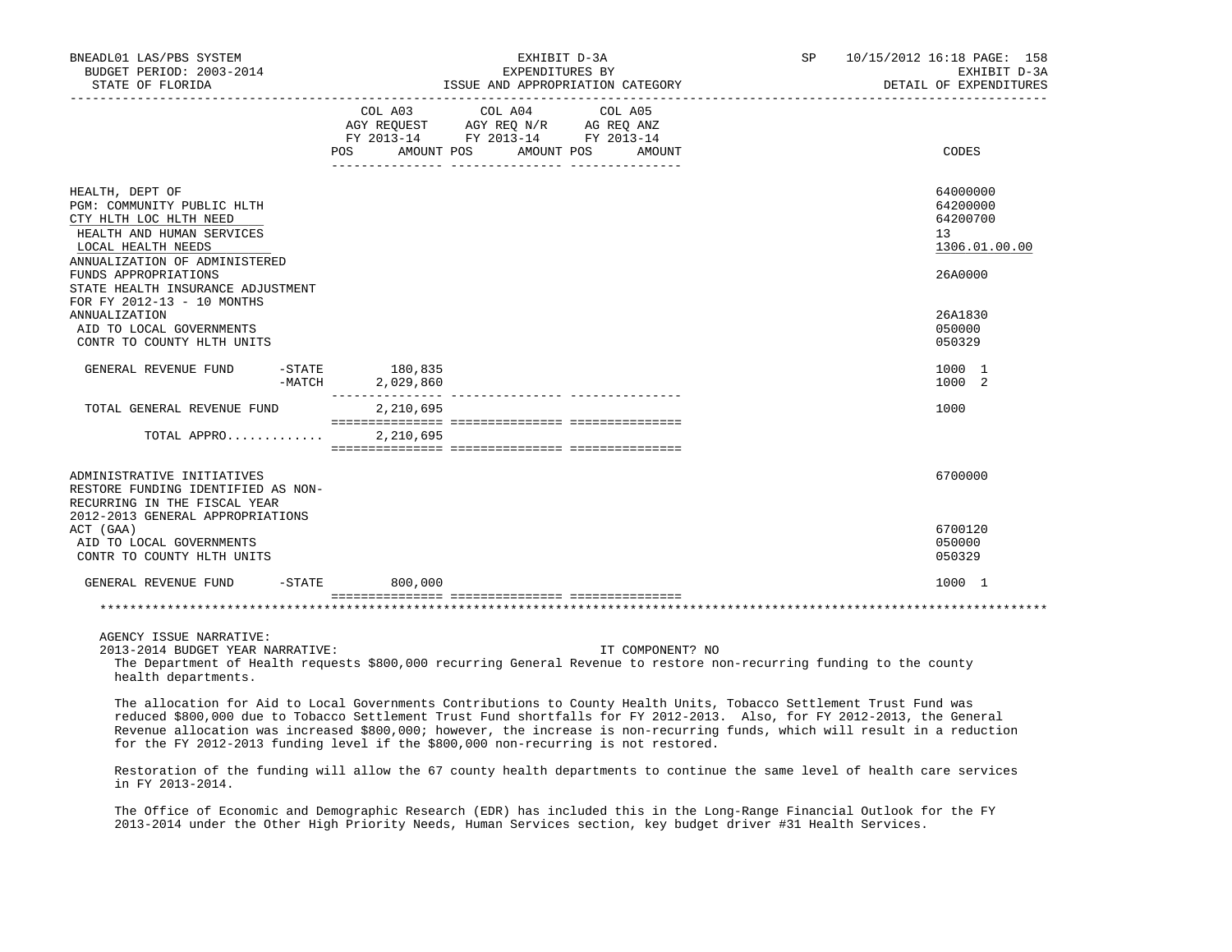| BNEADL01 LAS/PBS SYSTEM<br>BUDGET PERIOD: 2003-2014<br>STATE OF FLORIDA                                                                                                                                                                                            | EXHIBIT D-3A<br>EXPENDITURES BY<br>ISSUE AND APPROPRIATION CATEGORY                                                                                                                                                                                                                                                                                                                                                                                                                                                                                                                                                                                                                                                                                                                                                                                 | SP               | 10/15/2012 16:18 PAGE: 159<br>EXHIBIT D-3A<br>DETAIL OF EXPENDITURES |
|--------------------------------------------------------------------------------------------------------------------------------------------------------------------------------------------------------------------------------------------------------------------|-----------------------------------------------------------------------------------------------------------------------------------------------------------------------------------------------------------------------------------------------------------------------------------------------------------------------------------------------------------------------------------------------------------------------------------------------------------------------------------------------------------------------------------------------------------------------------------------------------------------------------------------------------------------------------------------------------------------------------------------------------------------------------------------------------------------------------------------------------|------------------|----------------------------------------------------------------------|
|                                                                                                                                                                                                                                                                    | COL A03<br>COL A04<br>COL A05<br>AGY REQUEST AGY REQ N/R AG REQ ANZ<br>FY 2013-14 FY 2013-14 FY 2013-14<br>AMOUNT POS<br>AMOUNT POS<br>POS                                                                                                                                                                                                                                                                                                                                                                                                                                                                                                                                                                                                                                                                                                          | AMOUNT           | CODES                                                                |
| HEALTH, DEPT OF<br>PGM: COMMUNITY PUBLIC HLTH<br>CTY HLTH LOC HLTH NEED<br>HEALTH AND HUMAN SERVICES<br>LOCAL HEALTH NEEDS<br>ADMINISTRATIVE INITIATIVES<br>RESTORE FUNDING IDENTIFIED AS NON-<br>RECURRING IN THE FISCAL YEAR<br>2012-2013 GENERAL APPROPRIATIONS |                                                                                                                                                                                                                                                                                                                                                                                                                                                                                                                                                                                                                                                                                                                                                                                                                                                     |                  | 64000000<br>64200000<br>64200700<br>13<br>1306.01.00.00<br>6700000   |
| ACT (GAA)                                                                                                                                                                                                                                                          |                                                                                                                                                                                                                                                                                                                                                                                                                                                                                                                                                                                                                                                                                                                                                                                                                                                     |                  | 6700120                                                              |
| CAPITAL IMPROVEMENT PLAN<br>SPECIAL PURPOSE<br>FIXED CAPITAL OUTLAY<br>CNST/RENO/EQUIP-CHU                                                                                                                                                                         | This issue relates to the Florida Strategic Plan for Economic Development "Create and sustain vibrant, healthy<br>communities that attract workers, businesses, residents and visitors" (#27)                                                                                                                                                                                                                                                                                                                                                                                                                                                                                                                                                                                                                                                       |                  | 9900000<br>990S000<br>080000<br>084093                               |
| GENERAL REVENUE FUND<br>$-$ STATE                                                                                                                                                                                                                                  | 27, 263, 600 27, 263, 600                                                                                                                                                                                                                                                                                                                                                                                                                                                                                                                                                                                                                                                                                                                                                                                                                           |                  | 1000 1                                                               |
|                                                                                                                                                                                                                                                                    |                                                                                                                                                                                                                                                                                                                                                                                                                                                                                                                                                                                                                                                                                                                                                                                                                                                     |                  |                                                                      |
| AGENCY NARRATIVE:<br>2013-2014 BUDGET YEAR NARRATIVE: CNST/RENO/EOUIP-CHU<br>counties.                                                                                                                                                                             | The Department of Health provides services from several facility types. County Health Departments (CHDs) provide health<br>services in the State of Florida. CHDs provide access to basic family health services, infectious disease control<br>through early detection, and environmental health protection statewide. Per Chapter 154, Florida Statutes, CHDs are<br>constructed utilizing state funding managed by the Florida Department of Health, and may be owned and maintained by the                                                                                                                                                                                                                                                                                                                                                      | IT COMPONENT? NO |                                                                      |
|                                                                                                                                                                                                                                                                    | The Department of Health is committed to providing quality facilities for care of the public health need, but is also<br>committed to wise management of the taxpayer's capital investment funding. The department's priority setting, as<br>determined through the Long Range Program Planning (LRPP) process, is designed to build the most critical needs by<br>addressing building code compliance issues and safety concerns first. Further consideration is then given to those<br>facilities that extend the service area to an area where service is not provided, replacement of those facilities that<br>are beyond the useful life and are contributing to inefficient service delivery. In all cases, protection of the<br>investment of prior legislatures is considered important so that projects started may be completed properly. |                  |                                                                      |

 \$27,263,600 of General Revenue funding is requested for the following county health department projects in Fiscal Year 2013-2014.

Nassau (Yulee) County Health Department - Health Programs Replacement Facility - \$8,697,200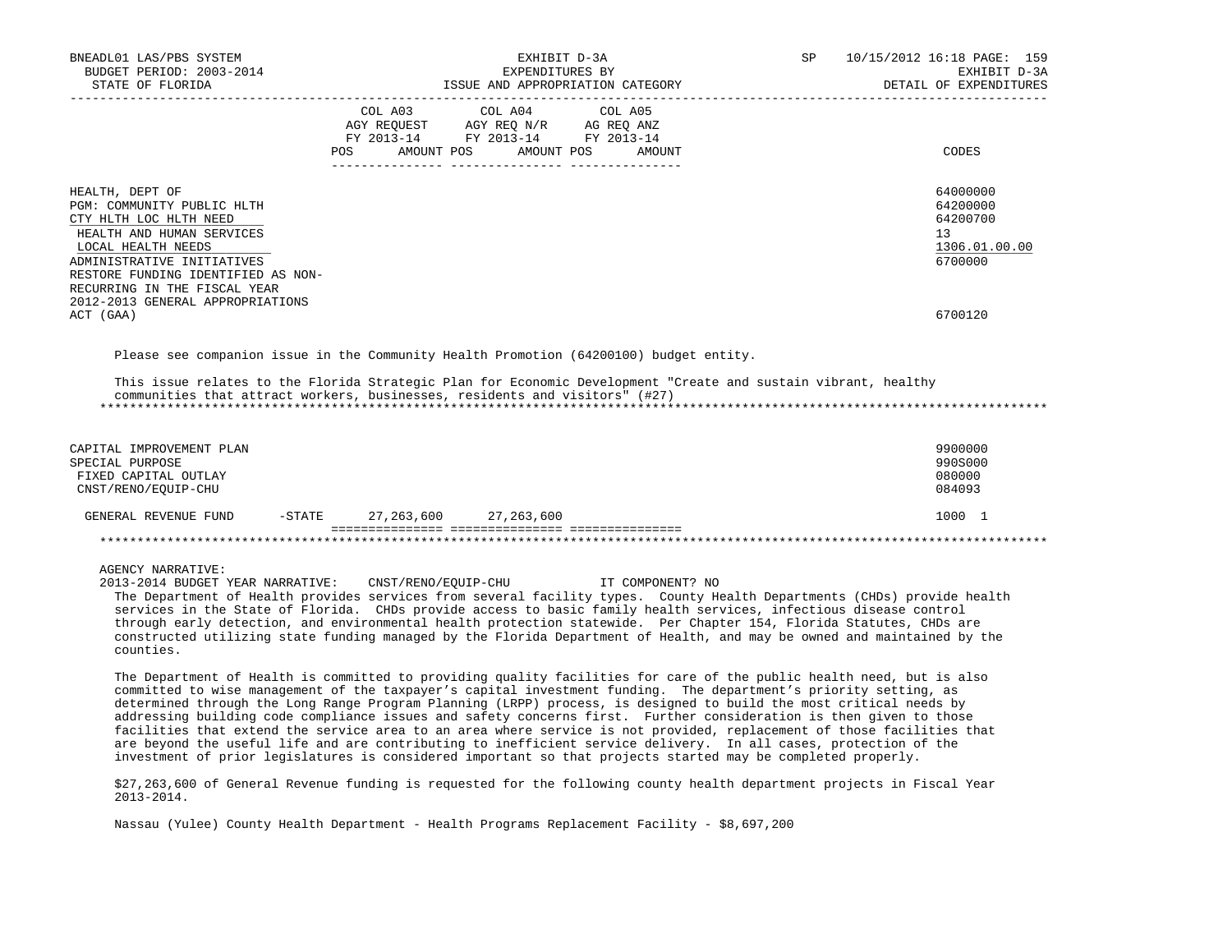| BNEADL01 LAS/PBS SYSTEM<br>BUDGET PERIOD: 2003-2014<br>STATE OF FLORIDA                                                                                                                                                                                      | EXHIBIT D-3A<br>EXPENDITURES BY<br>ISSUE AND APPROPRIATION CATEGORY           |                                                  |        |  | 10/15/2012 16:18 PAGE: 160<br>EXHIBIT D-3A<br>DETAIL OF EXPENDITURES          |
|--------------------------------------------------------------------------------------------------------------------------------------------------------------------------------------------------------------------------------------------------------------|-------------------------------------------------------------------------------|--------------------------------------------------|--------|--|-------------------------------------------------------------------------------|
|                                                                                                                                                                                                                                                              | AGY REQUEST AGY REQ N/R AG REQ ANZ<br>FY 2013-14 FY 2013-14 FY 2013-14<br>POS | COL A03 COL A04 COL A05<br>AMOUNT POS AMOUNT POS | AMOUNT |  | CODES                                                                         |
| HEALTH, DEPT OF<br>PGM: COMMUNITY PUBLIC HLTH<br>CTY HLTH LOC HLTH NEED<br>HEALTH AND HUMAN SERVICES<br>LOCAL HEALTH NEEDS<br>CAPITAL IMPROVEMENT PLAN<br>SPECIAL PURPOSE                                                                                    |                                                                               |                                                  |        |  | 64000000<br>64200000<br>64200700<br>13<br>1306.01.00.00<br>9900000<br>990S000 |
| Jefferson (Monticello) County Health Department - Renovation and Addition - \$7,202,000<br>Brevard (Viera) County Health Department - Second Floor Interior Completion - \$3,052,200<br>Gadsden (Ouincy) County Health Department - Renovation - \$8,312,200 |                                                                               |                                                  |        |  |                                                                               |
| TOTAL: LOCAL HEALTH NEEDS<br>BY FUND TYPE                                                                                                                                                                                                                    |                                                                               |                                                  |        |  | 1306.01.00.00                                                                 |
| GENERAL REVENUE FUND<br>TRUST FUNDS                                                                                                                                                                                                                          | 142,519,320 27,263,600<br>1,651,522                                           |                                                  |        |  | 1000<br>2000                                                                  |
| TOTAL PROG COMP 144,170,842 27,263,600                                                                                                                                                                                                                       |                                                                               |                                                  |        |  |                                                                               |
| TOTAL: CTY HLTH LOC HLTH NEED<br>BY FUND TYPE                                                                                                                                                                                                                |                                                                               |                                                  |        |  | 64200700                                                                      |
| GENERAL REVENUE FUND<br>TRUST FUNDS                                                                                                                                                                                                                          | 142,519,320 27,263,600<br>874, 107, 301 11, 533, 960                          |                                                  |        |  | 1000<br>2000                                                                  |
| TOTAL POSITIONS $12,035.25$<br>TOTAL BUREAU 1016,626,621 38,797,560<br>TOTAL SALARY RATE 455,746,847                                                                                                                                                         |                                                                               |                                                  |        |  |                                                                               |
|                                                                                                                                                                                                                                                              |                                                                               |                                                  |        |  |                                                                               |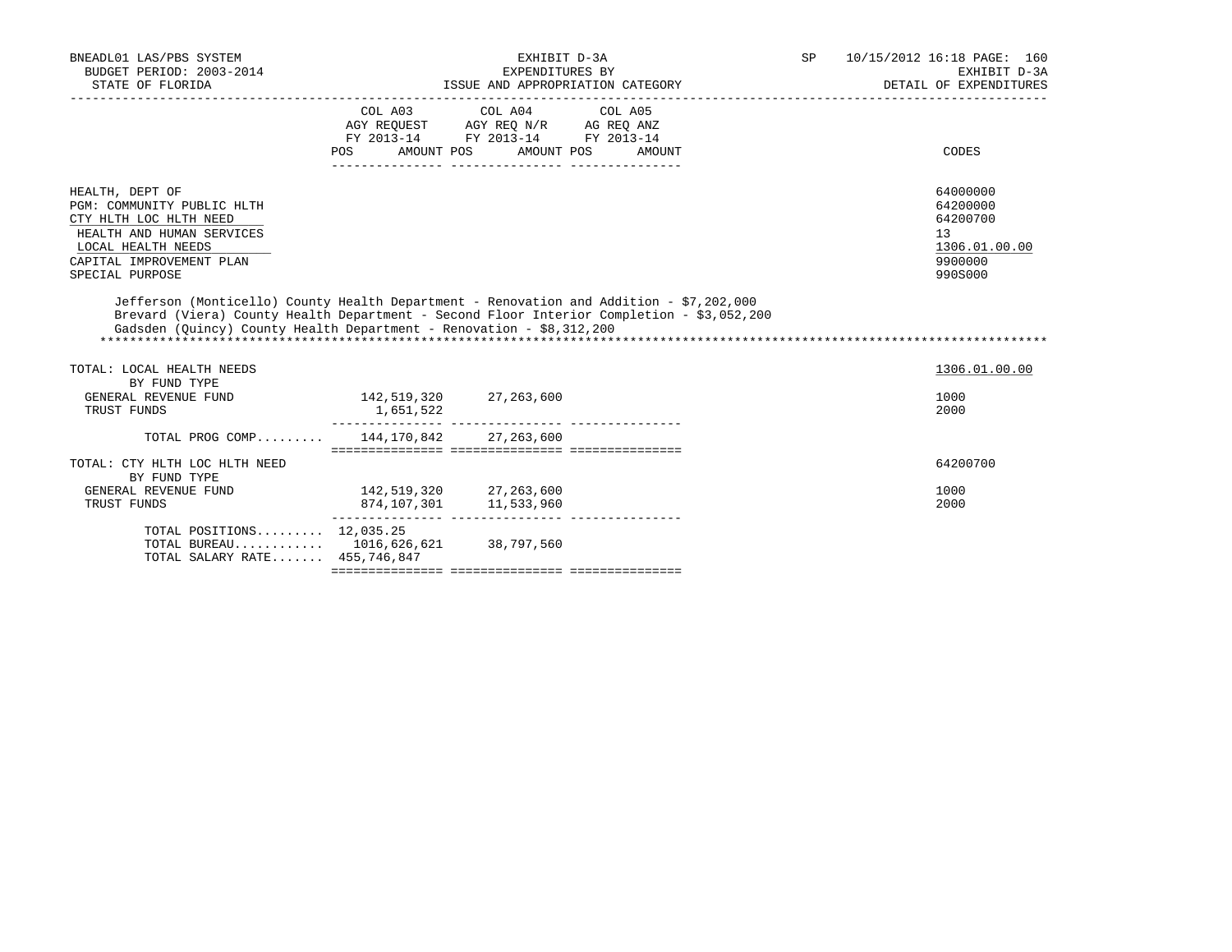| BNEADL01 LAS/PBS SYSTEM<br>BUDGET PERIOD: 2003-2014<br>STATE OF FLORIDA                                                                                                                      |          | EXHIBIT D-3A<br>EXPENDITURES BY<br>ISSUE AND APPROPRIATION CATEGORY                                                                                                                                                                                            | SP 10/15/2012 16:18 PAGE: 161<br>EXHIBIT D-3A<br>DETAIL OF EXPENDITURES |                                                                                 |
|----------------------------------------------------------------------------------------------------------------------------------------------------------------------------------------------|----------|----------------------------------------------------------------------------------------------------------------------------------------------------------------------------------------------------------------------------------------------------------------|-------------------------------------------------------------------------|---------------------------------------------------------------------------------|
|                                                                                                                                                                                              | COL A03  | COL A04<br>COL A05<br>$\begin{tabular}{lllllllll} \bf AGY & \bf REQUEST & \bf AGY & \bf REQ & \bf N/R & \bf AG & \bf REQ & \bf ANZ \\ \bf FY & \tt 2013-14 & \bf FY & \tt 2013-14 & \bf FY & \tt 2013-14 \\ \end{tabular}$<br>POS AMOUNT POS AMOUNT POS AMOUNT |                                                                         | CODES                                                                           |
| HEALTH, DEPT OF<br>PGM: COMMUNITY PUBLIC HLTH<br>SW PUBLIC HLTH SUPPORT SVC<br>PUBLIC PROTECTION<br>EMERGENCY PREV/PREP/RESPNS<br>ESTIMATED EXPENDITURES<br>IMPLEMENTATION OF REORGANIZATION |          |                                                                                                                                                                                                                                                                |                                                                         | 64000000<br>64200000<br>64200800<br>12 <sup>°</sup><br>1208.00.00.00<br>1000000 |
| AUTHORIZED IN CHAPTER 2012-184, LOF<br>- HB 1263<br>SPECIAL CATEGORIES<br>TR/DMS/HR SVCS/STW CONTRCT                                                                                         |          |                                                                                                                                                                                                                                                                |                                                                         | 100H000<br>100000<br>107040                                                     |
| FEDERAL GRANTS TRUST FUND -FEDERL                                                                                                                                                            | $5,941-$ |                                                                                                                                                                                                                                                                |                                                                         | 2261 3                                                                          |
| ESTIMATED EXPENDITURES - OPERATIONS<br>SALARY RATE<br>SALARY RATE $6,254,682$                                                                                                                |          |                                                                                                                                                                                                                                                                |                                                                         | 1001000<br>000000                                                               |
| SALARIES AND BENEFITS                                                                                                                                                                        |          |                                                                                                                                                                                                                                                                |                                                                         | 010000                                                                          |
| GENERAL REVENUE FUND -MATCH 175,978<br>ADMINISTRATIVE TRUST FUND -STATE<br>FEDERAL GRANTS TRUST FUND -FEDERL 7,974,249                                                                       | 155,810  |                                                                                                                                                                                                                                                                |                                                                         | 1000 2<br>2021 1<br>2261 3                                                      |
| TOTAL POSITIONS 125.50<br>TOTAL APPRO 8,306,037                                                                                                                                              |          |                                                                                                                                                                                                                                                                |                                                                         |                                                                                 |
| <b>EXPENSES</b>                                                                                                                                                                              |          |                                                                                                                                                                                                                                                                |                                                                         | 040000                                                                          |
| GENERAL REVENUE FUND -MATCH 46,591<br>ADMINISTRATIVE TRUST FUND -STATE                                                                                                                       | 18,796   | ---------------- ----------------                                                                                                                                                                                                                              |                                                                         | 1000 2<br>2021 1                                                                |
| TOTAL APPRO                                                                                                                                                                                  | 65,387   |                                                                                                                                                                                                                                                                |                                                                         |                                                                                 |
| SPECIAL CATEGORIES<br>G/A-DOM SEC-BIO HLTH-HOSP                                                                                                                                              |          |                                                                                                                                                                                                                                                                |                                                                         | 100000<br>100393                                                                |
| FEDERAL GRANTS TRUST FUND -FEDERL 47,323,907                                                                                                                                                 |          |                                                                                                                                                                                                                                                                |                                                                         | 2261 3                                                                          |
| CONTRACTED SERVICES                                                                                                                                                                          |          |                                                                                                                                                                                                                                                                |                                                                         | 100777                                                                          |
| ADMINISTRATIVE TRUST FUND -STATE                                                                                                                                                             | 5,000    |                                                                                                                                                                                                                                                                |                                                                         | 2021 1                                                                          |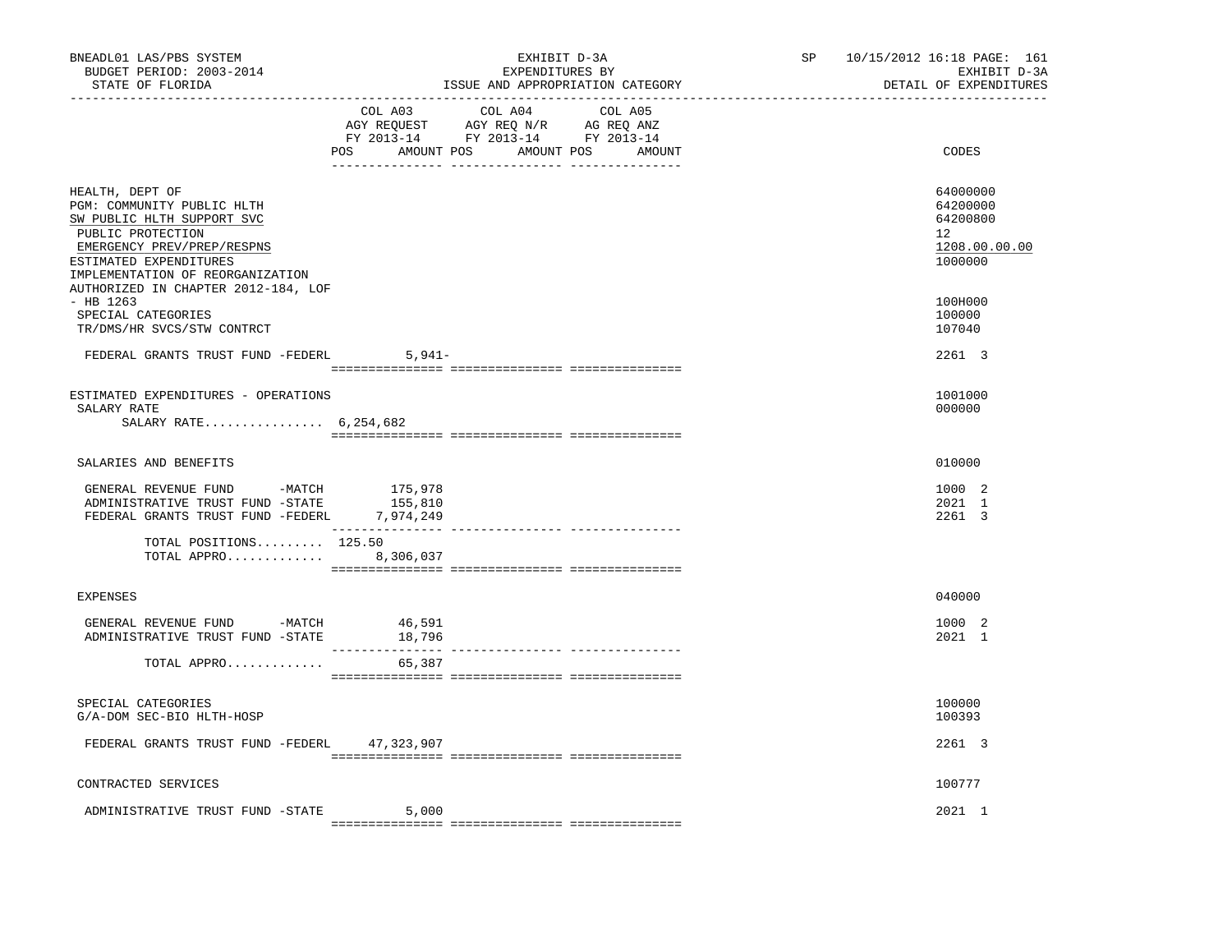| BNEADL01 LAS/PBS SYSTEM<br>BUDGET PERIOD: 2003-2014<br>STATE OF FLORIDA                                                                                                                                                                             |                      | EXHIBIT D-3A<br>EXPENDITURES BY<br>ISSUE AND APPROPRIATION CATEGORY                                                       | SP and the set of the set of the set of the set of the set of the set of the set of the set of the set of the set of the set of the set of the set of the set of the set of the set of the set of the set of the set of the se | 10/15/2012 16:18 PAGE: 162<br>EXHIBIT D-3A<br>DETAIL OF EXPENDITURES                              |
|-----------------------------------------------------------------------------------------------------------------------------------------------------------------------------------------------------------------------------------------------------|----------------------|---------------------------------------------------------------------------------------------------------------------------|--------------------------------------------------------------------------------------------------------------------------------------------------------------------------------------------------------------------------------|---------------------------------------------------------------------------------------------------|
|                                                                                                                                                                                                                                                     | POS AMOUNT POS       | COL A03 COL A04 COL A05<br>AGY REQUEST AGY REQ N/R AG REQ ANZ<br>FY 2013-14 FY 2013-14 FY 2013-14<br>AMOUNT POS<br>AMOUNT |                                                                                                                                                                                                                                | CODES                                                                                             |
| HEALTH, DEPT OF<br>PGM: COMMUNITY PUBLIC HLTH<br>SW PUBLIC HLTH SUPPORT SVC<br>PUBLIC PROTECTION<br>EMERGENCY PREV/PREP/RESPNS<br>ESTIMATED EXPENDITURES<br>ESTIMATED EXPENDITURES - OPERATIONS<br>SPECIAL CATEGORIES<br>G/A-ST/FED DISASTER RELIEF |                      |                                                                                                                           |                                                                                                                                                                                                                                | 64000000<br>64200000<br>64200800<br>12<br>1208.00.00.00<br>1000000<br>1001000<br>100000<br>103535 |
| FEDERAL GRANTS TRUST FUND -FEDERL 1,000,000                                                                                                                                                                                                         |                      |                                                                                                                           |                                                                                                                                                                                                                                | 2261 3                                                                                            |
| TR/DMS/HR SVCS/STW CONTRCT                                                                                                                                                                                                                          |                      |                                                                                                                           |                                                                                                                                                                                                                                | 107040                                                                                            |
| $-$ STATE<br>GENERAL REVENUE FUND                                                                                                                                                                                                                   | 2<br>$-MATCH$ 2,369  |                                                                                                                           |                                                                                                                                                                                                                                | 1000 1<br>1000 2                                                                                  |
| TOTAL GENERAL REVENUE FUND                                                                                                                                                                                                                          | 2,371                |                                                                                                                           |                                                                                                                                                                                                                                | 1000                                                                                              |
| ADMINISTRATIVE TRUST FUND -STATE                                                                                                                                                                                                                    | 1,066                |                                                                                                                           |                                                                                                                                                                                                                                | 2021 1                                                                                            |
| FEDERAL GRANTS TRUST FUND -FEDERL 48,173                                                                                                                                                                                                            |                      |                                                                                                                           |                                                                                                                                                                                                                                | 2261 3                                                                                            |
| TOTAL APPRO $51,610$                                                                                                                                                                                                                                |                      |                                                                                                                           |                                                                                                                                                                                                                                |                                                                                                   |
| TOTAL: ESTIMATED EXPENDITURES - OPERATIONS<br>TOTAL POSITIONS 125.50<br>TOTAL ISSUE 56,751,941<br>TOTAL SALARY RATE $6,254,682$                                                                                                                     |                      |                                                                                                                           |                                                                                                                                                                                                                                | 1001000                                                                                           |
| FLORIDA RETIREMENT SYSTEM<br>CONTRIBUTION ADJUSTMENT FOR<br>FISCAL YEAR 2012-2013<br>SALARIES AND BENEFITS                                                                                                                                          |                      |                                                                                                                           |                                                                                                                                                                                                                                | 1001240<br>010000                                                                                 |
| GENERAL REVENUE FUND -MATCH<br>ADMINISTRATIVE TRUST FUND -STATE<br>FEDERAL GRANTS TRUST FUND -FEDERL                                                                                                                                                | 427<br>381<br>19,444 |                                                                                                                           |                                                                                                                                                                                                                                | 1000 2<br>2021 1<br>2261 3                                                                        |
| TOTAL APPRO                                                                                                                                                                                                                                         | 20,252               |                                                                                                                           |                                                                                                                                                                                                                                |                                                                                                   |
|                                                                                                                                                                                                                                                     |                      |                                                                                                                           |                                                                                                                                                                                                                                |                                                                                                   |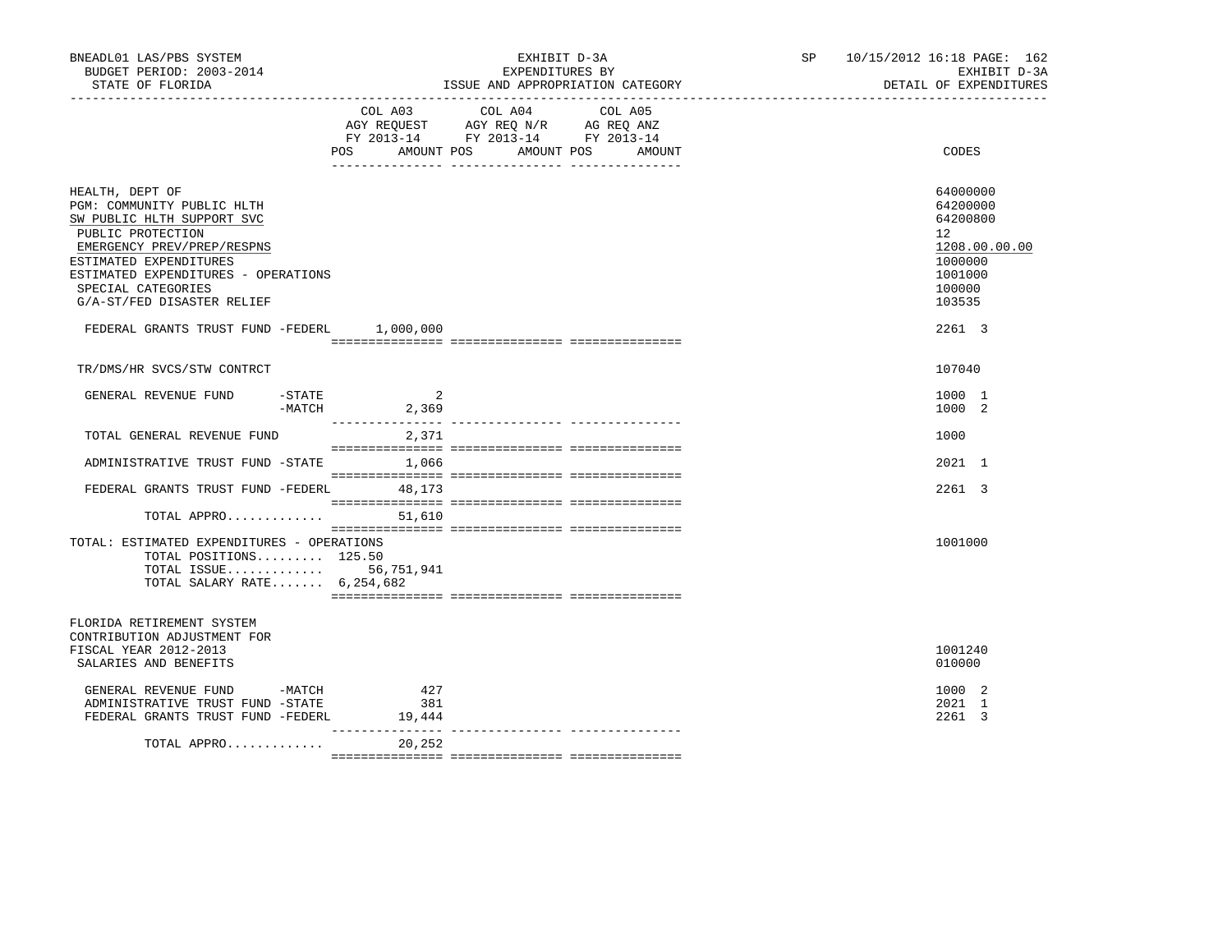| BNEADL01 LAS/PBS SYSTEM<br>BUDGET PERIOD: 2003-2014<br>STATE OF FLORIDA                                                                                                                | EXHIBIT D-3A<br>EXPENDITURES BY<br>ISSUE AND APPROPRIATION CATEGORY                                                                         | 10/15/2012 16:18 PAGE: 163<br>SP and the set of the set of the set of the set of the set of the set of the set of the set of the set of the set of the set of the set of the set of the set of the set of the set of the set of the set of the set of the se<br>EXHIBIT D-3A<br>DETAIL OF EXPENDITURES |
|----------------------------------------------------------------------------------------------------------------------------------------------------------------------------------------|---------------------------------------------------------------------------------------------------------------------------------------------|--------------------------------------------------------------------------------------------------------------------------------------------------------------------------------------------------------------------------------------------------------------------------------------------------------|
|                                                                                                                                                                                        | COL A04<br>COL A03<br>COL A05<br>AGY REQUEST AGY REQ N/R AG REQ ANZ<br>FY 2013-14 FY 2013-14 FY 2013-14<br>POS AMOUNT POS AMOUNT POS AMOUNT | CODES                                                                                                                                                                                                                                                                                                  |
| HEALTH, DEPT OF<br>PGM: COMMUNITY PUBLIC HLTH<br>SW PUBLIC HLTH SUPPORT SVC<br>PUBLIC PROTECTION<br>EMERGENCY PREV/PREP/RESPNS<br>ESTIMATED EXPENDITURES<br>ADJUSTMENT TO STATE HEALTH |                                                                                                                                             | 64000000<br>64200000<br>64200800<br>12<br>1208.00.00.00<br>1000000                                                                                                                                                                                                                                     |
| INSURANCE PREMIUM CONTRIBUTION -<br>FISCAL YEAR 2012-13<br>SALARIES AND BENEFITS                                                                                                       |                                                                                                                                             | 1001830<br>010000                                                                                                                                                                                                                                                                                      |
| GENERAL REVENUE FUND -MATCH<br>ADMINISTRATIVE TRUST FUND -STATE<br>FEDERAL GRANTS TRUST FUND -FEDERL                                                                                   | 305<br>272<br>13,882<br>-----------                                                                                                         | 1000 2<br>2021 1<br>2261 3                                                                                                                                                                                                                                                                             |
| TOTAL APPRO                                                                                                                                                                            | 14,459                                                                                                                                      |                                                                                                                                                                                                                                                                                                        |
| REALLOCATION OF HUMAN RESOURCES<br>OUTSOURCING<br>SPECIAL CATEGORIES<br>TR/DMS/HR SVCS/STW CONTRCT                                                                                     |                                                                                                                                             | 1005900<br>100000<br>107040                                                                                                                                                                                                                                                                            |
| GENERAL REVENUE FUND -MATCH<br>ADMINISTRATIVE TRUST FUND -STATE<br>FEDERAL GRANTS TRUST FUND -FEDERL                                                                                   | $80 -$<br>$36 -$<br>1,627-                                                                                                                  | 1000 2<br>2021 1<br>2261 3                                                                                                                                                                                                                                                                             |
| TOTAL APPRO                                                                                                                                                                            | 1,743-                                                                                                                                      |                                                                                                                                                                                                                                                                                                        |
| ANNUALIZATION OF ADMINISTERED<br>FUNDS APPROPRIATIONS<br>STATE HEALTH INSURANCE ADJUSTMENT                                                                                             |                                                                                                                                             | 26A0000                                                                                                                                                                                                                                                                                                |
| FOR FY 2012-13 - 10 MONTHS<br><b>ANNUALIZATION</b><br>SALARIES AND BENEFITS                                                                                                            |                                                                                                                                             | 26A1830<br>010000                                                                                                                                                                                                                                                                                      |
| GENERAL REVENUE FUND -MATCH<br>ADMINISTRATIVE TRUST FUND -STATE<br>FEDERAL GRANTS TRUST FUND -FEDERL                                                                                   | 1,525<br>1,360<br>69,410                                                                                                                    | 1000 2<br>2021 1<br>2261 3                                                                                                                                                                                                                                                                             |
| TOTAL APPRO                                                                                                                                                                            | 72,295                                                                                                                                      |                                                                                                                                                                                                                                                                                                        |
|                                                                                                                                                                                        |                                                                                                                                             |                                                                                                                                                                                                                                                                                                        |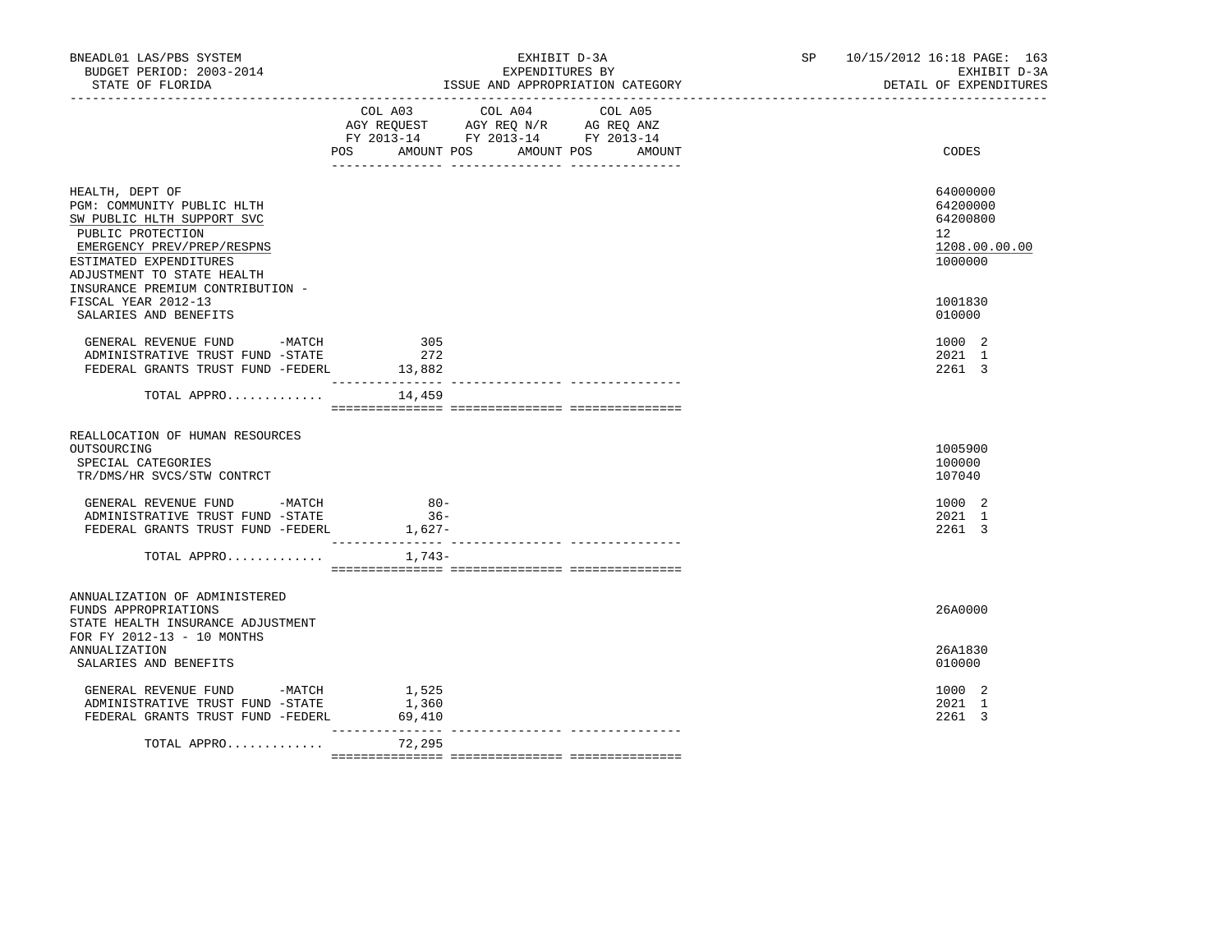| BNEADL01 LAS/PBS SYSTEM<br>BUDGET PERIOD: 2003-2014<br>STATE OF FLORIDA                                                        |                       | EXHIBIT D-3A<br>EXPENDITURES BY<br>ISSUE AND APPROPRIATION CATEGORY                                                                   | SP 10/15/2012 16:18 PAGE: 164<br>EXHIBIT D-3A<br>DETAIL OF EXPENDITURES |
|--------------------------------------------------------------------------------------------------------------------------------|-----------------------|---------------------------------------------------------------------------------------------------------------------------------------|-------------------------------------------------------------------------|
|                                                                                                                                |                       | COL A03 COL A04 COL A05<br>AGY REQUEST AGY REQ N/R AG REQ ANZ<br>FY 2013-14 FY 2013-14 FY 2013-14<br>POS AMOUNT POS AMOUNT POS AMOUNT | CODES                                                                   |
| HEALTH, DEPT OF<br>PGM: COMMUNITY PUBLIC HLTH<br>SW PUBLIC HLTH SUPPORT SVC<br>PUBLIC PROTECTION<br>EMERGENCY PREV/PREP/RESPNS |                       |                                                                                                                                       | 64000000<br>64200000<br>64200800<br>12<br>1208.00.00.00                 |
| TOTAL: EMERGENCY PREV/PREP/RESPNS<br>BY FUND TYPE                                                                              |                       |                                                                                                                                       | 1208.00.00.00                                                           |
| GENERAL REVENUE FUND<br>TRUST FUNDS                                                                                            | 227,117<br>56,624,146 |                                                                                                                                       | 1000<br>2000                                                            |
| TOTAL POSITIONS $125.50$<br>TOTAL PROG COMP 56,851,263<br>TOTAL SALARY RATE $6,254,682$                                        |                       |                                                                                                                                       |                                                                         |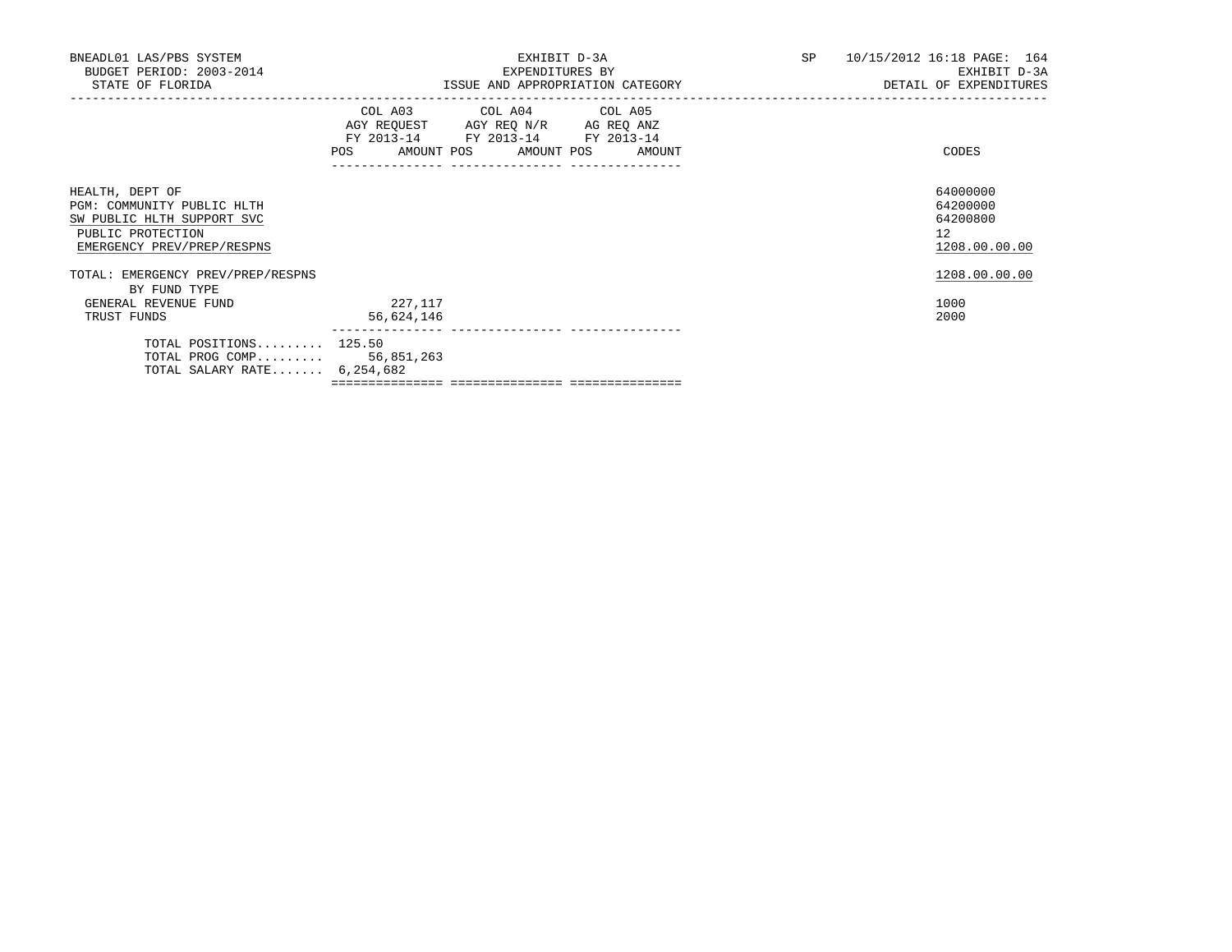| BNEADL01 LAS/PBS SYSTEM<br>BUDGET PERIOD: 2003-2014<br>STATE OF FLORIDA<br>_________________________________                                                                                                                             | EXHIBIT D-3A<br>EXPENDITURES BY<br>ISSUE AND APPROPRIATION CATEGORY |                                                                                   |         |  | SP<br>------------------------------- | 10/15/2012 16:18 PAGE: 165<br>EXHIBIT D-3A<br>DETAIL OF EXPENDITURES |
|------------------------------------------------------------------------------------------------------------------------------------------------------------------------------------------------------------------------------------------|---------------------------------------------------------------------|-----------------------------------------------------------------------------------|---------|--|---------------------------------------|----------------------------------------------------------------------|
|                                                                                                                                                                                                                                          | COL A03<br>POS AMOUNT POS AMOUNT POS AMOUNT                         | COL A04<br>AGY REQUEST AGY REQ N/R AG REQ ANZ<br>FY 2013-14 FY 2013-14 FY 2013-14 | COL A05 |  |                                       | CODES                                                                |
| HEALTH, DEPT OF<br>PGM: COMMUNITY PUBLIC HLTH<br>SW PUBLIC HLTH SUPPORT SVC<br>HEALTH AND HUMAN SERVICES<br>HEALTH SVCS/INDIVIDUALS<br>ESTIMATED EXPENDITURES<br>IMPLEMENTATION OF REORGANIZATION<br>AUTHORIZED IN CHAPTER 2012-184, LOF |                                                                     |                                                                                   |         |  |                                       | 64000000<br>64200000<br>64200800<br>13<br>1301.00.00.00<br>1000000   |
| $-$ HB 1263<br>SALARY RATE<br>SALARY RATE 3,162,023                                                                                                                                                                                      |                                                                     |                                                                                   |         |  |                                       | 100H000<br>000000                                                    |
| SALARIES AND BENEFITS                                                                                                                                                                                                                    |                                                                     |                                                                                   |         |  |                                       | 010000                                                               |
| GENERAL REVENUE FUND<br>$-MATCH$                                                                                                                                                                                                         | $-$ STATE 555,546<br>36,238                                         |                                                                                   |         |  |                                       | 1000 1<br>1000 2                                                     |
| TOTAL GENERAL REVENUE FUND                                                                                                                                                                                                               | 591,784                                                             |                                                                                   |         |  |                                       | 1000                                                                 |
| ADMINISTRATIVE TRUST FUND -FEDERL 371,741                                                                                                                                                                                                |                                                                     |                                                                                   |         |  |                                       | 2021 3                                                               |
| FEDERAL GRANTS TRUST FUND -FEDERL 378,122                                                                                                                                                                                                |                                                                     |                                                                                   |         |  |                                       | 2261 3                                                               |
| BRAIN & SPINAL CORD INJ/TF-STATE 2,286,106<br>-MATCH<br>$-FEDERL$                                                                                                                                                                        | 58,610<br>58,610                                                    |                                                                                   |         |  |                                       | 2390 1<br>2390 2<br>2390 3                                           |
| TOTAL BRAIN & SPINAL CORD INJ/TF 2,403,326                                                                                                                                                                                               |                                                                     |                                                                                   |         |  |                                       | 2390                                                                 |
| TOTAL POSITIONS 81.00<br>TOTAL APPRO 3,744,973                                                                                                                                                                                           |                                                                     |                                                                                   |         |  |                                       |                                                                      |
| OTHER PERSONAL SERVICES                                                                                                                                                                                                                  |                                                                     |                                                                                   |         |  |                                       | 030000                                                               |
| ADMINISTRATIVE TRUST FUND -FEDERL<br>FEDERAL GRANTS TRUST FUND -FEDERL                                                                                                                                                                   | 10,000<br>10,000                                                    |                                                                                   |         |  |                                       | 2021 3<br>2261 3                                                     |
| TOTAL APPRO                                                                                                                                                                                                                              | 20,000                                                              |                                                                                   |         |  |                                       |                                                                      |
| <b>EXPENSES</b>                                                                                                                                                                                                                          |                                                                     |                                                                                   |         |  |                                       | 040000                                                               |
| GENERAL REVENUE FUND<br>$-MATCH$                                                                                                                                                                                                         | $-STATE$ 32,425<br>40,000                                           |                                                                                   |         |  |                                       | 1000 1<br>1000 2                                                     |
| TOTAL GENERAL REVENUE FUND                                                                                                                                                                                                               | 72,425                                                              |                                                                                   |         |  |                                       | 1000                                                                 |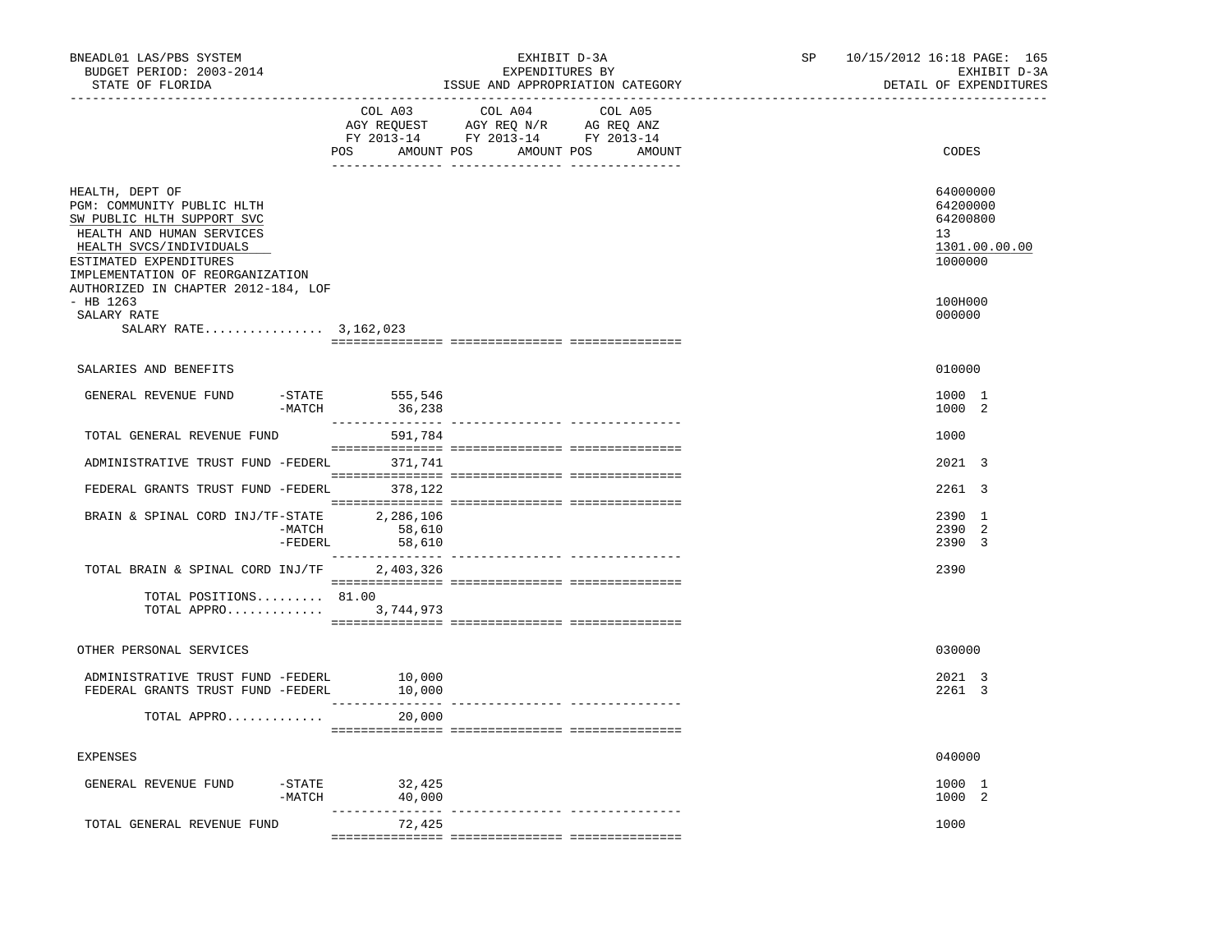| BNEADL01 LAS/PBS SYSTEM<br>BUDGET PERIOD: 2003-2014<br>STATE OF FLORIDA                                                                                                                                                                  |                   | _________________________________ | EXHIBIT D-3A<br>EXPENDITURES BY<br>ISSUE AND APPROPRIATION CATEGORY                                                   | SP<br>----------------------- | 10/15/2012 16:18 PAGE: 166<br>EXHIBIT D-3A<br>DETAIL OF EXPENDITURES |                                                                    |
|------------------------------------------------------------------------------------------------------------------------------------------------------------------------------------------------------------------------------------------|-------------------|-----------------------------------|-----------------------------------------------------------------------------------------------------------------------|-------------------------------|----------------------------------------------------------------------|--------------------------------------------------------------------|
|                                                                                                                                                                                                                                          |                   | COL A03                           | COL A04<br>AGY REQUEST AGY REQ N/R AG REQ ANZ<br>FY 2013-14 FY 2013-14 FY 2013-14<br>POS AMOUNT POS AMOUNT POS AMOUNT | COL A05                       |                                                                      | CODES                                                              |
| HEALTH, DEPT OF<br>PGM: COMMUNITY PUBLIC HLTH<br>SW PUBLIC HLTH SUPPORT SVC<br>HEALTH AND HUMAN SERVICES<br>HEALTH SVCS/INDIVIDUALS<br>ESTIMATED EXPENDITURES<br>IMPLEMENTATION OF REORGANIZATION<br>AUTHORIZED IN CHAPTER 2012-184, LOF |                   |                                   |                                                                                                                       |                               |                                                                      | 64000000<br>64200000<br>64200800<br>13<br>1301.00.00.00<br>1000000 |
| $-$ HB 1263<br>EXPENSES                                                                                                                                                                                                                  |                   |                                   |                                                                                                                       |                               |                                                                      | 100H000<br>040000                                                  |
| ADMINISTRATIVE TRUST FUND -FEDERL                                                                                                                                                                                                        |                   | 131,539                           |                                                                                                                       |                               |                                                                      | 2021 3                                                             |
| FEDERAL GRANTS TRUST FUND -FEDERL 63,538                                                                                                                                                                                                 |                   |                                   |                                                                                                                       |                               |                                                                      | 2261 3                                                             |
| GRANTS AND DONATIONS TF -STATE 29,729                                                                                                                                                                                                    |                   |                                   |                                                                                                                       |                               |                                                                      | 2339 1                                                             |
| BRAIN & SPINAL CORD INJ/TF-STATE 638,508                                                                                                                                                                                                 | -MATCH<br>-FEDERL | 15,008<br>15,007                  |                                                                                                                       |                               |                                                                      | 2390 1<br>2390 2<br>2390 3                                         |
| TOTAL BRAIN & SPINAL CORD INJ/TF 668,523                                                                                                                                                                                                 |                   |                                   |                                                                                                                       |                               |                                                                      | 2390                                                               |
| TOTAL APPRO                                                                                                                                                                                                                              |                   | 965,754                           |                                                                                                                       |                               |                                                                      |                                                                    |
| AID TO LOCAL GOVERNMENTS<br>G/A-LOCAL HEALTH COUNCILS                                                                                                                                                                                    |                   |                                   |                                                                                                                       |                               |                                                                      | 050000<br>050826                                                   |
| GRANTS AND DONATIONS TF -STATE 1,006,000                                                                                                                                                                                                 |                   |                                   |                                                                                                                       |                               |                                                                      | 2339 1                                                             |
| OPERATING CAPITAL OUTLAY                                                                                                                                                                                                                 |                   |                                   |                                                                                                                       |                               |                                                                      | 060000                                                             |
| BRAIN & SPINAL CORD INJ/TF-STATE                                                                                                                                                                                                         |                   | 9,000                             |                                                                                                                       |                               |                                                                      | 2390 1                                                             |
| SPECIAL CATEGORIES<br>CONTRACTED SERVICES                                                                                                                                                                                                |                   |                                   |                                                                                                                       |                               |                                                                      | 100000<br>100777                                                   |
| GENERAL REVENUE FUND                                                                                                                                                                                                                     |                   | $-STATE$ 12,447                   |                                                                                                                       |                               |                                                                      | 1000 1                                                             |
| ADMINISTRATIVE TRUST FUND -FEDERL 5,623                                                                                                                                                                                                  |                   |                                   |                                                                                                                       |                               |                                                                      | 2021 3                                                             |
| FEDERAL GRANTS TRUST FUND -FEDERL 425,481                                                                                                                                                                                                |                   |                                   |                                                                                                                       |                               |                                                                      | 2261 3                                                             |
| GRANTS AND DONATIONS TF                                                                                                                                                                                                                  |                   | $-STATE$ 3,581                    |                                                                                                                       |                               |                                                                      | 2339 1                                                             |
| BRAIN & SPINAL CORD INJ/TF-STATE                                                                                                                                                                                                         | -MATCH            | 98,601<br>71,737                  |                                                                                                                       |                               |                                                                      | 2390 1<br>2390 2                                                   |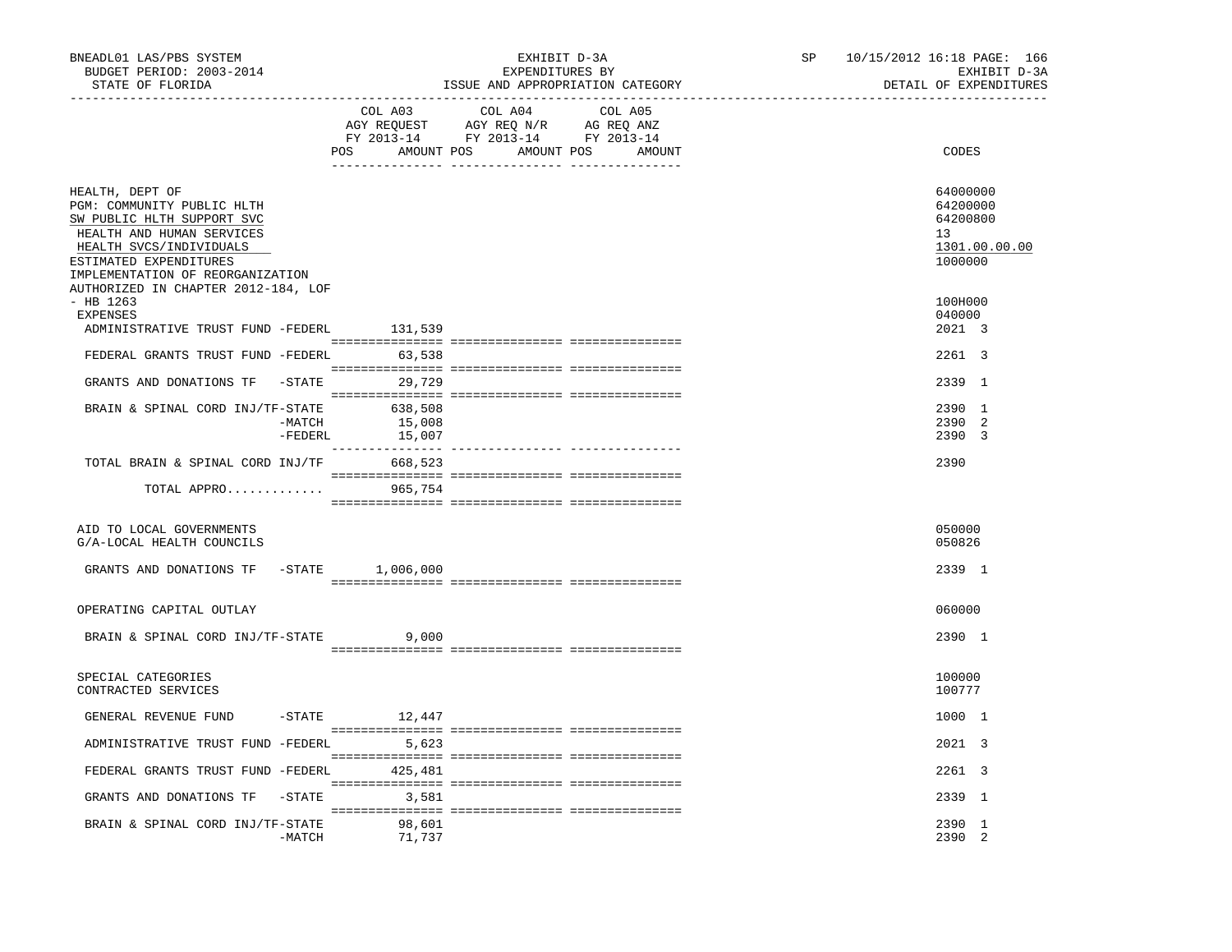| BNEADL01 LAS/PBS SYSTEM<br>BUDGET PERIOD: 2003-2014<br>STATE OF FLORIDA                                                                                                  |                                     | EXHIBIT D-3A<br>EXPENDITURES BY<br>ISSUE AND APPROPRIATION CATEGORY                                                | SP and the set of the set of the set of the set of the set of the set of the set of the set of the set of the set of the set of the set of the set of the set of the set of the set of the set of the set of the set of the se | 10/15/2012 16:18 PAGE: 167<br>EXHIBIT D-3A<br>DETAIL OF EXPENDITURES |                                                                    |
|--------------------------------------------------------------------------------------------------------------------------------------------------------------------------|-------------------------------------|--------------------------------------------------------------------------------------------------------------------|--------------------------------------------------------------------------------------------------------------------------------------------------------------------------------------------------------------------------------|----------------------------------------------------------------------|--------------------------------------------------------------------|
|                                                                                                                                                                          | POS                                 | COL A03 COL A04<br>AGY REQUEST AGY REQ N/R AG REQ ANZ<br>FY 2013-14 FY 2013-14 FY 2013-14<br>AMOUNT POS AMOUNT POS | COL A05<br>AMOUNT                                                                                                                                                                                                              |                                                                      | CODES                                                              |
| HEALTH, DEPT OF<br>PGM: COMMUNITY PUBLIC HLTH<br>SW PUBLIC HLTH SUPPORT SVC<br>HEALTH AND HUMAN SERVICES<br>HEALTH SVCS/INDIVIDUALS<br>ESTIMATED EXPENDITURES            |                                     |                                                                                                                    |                                                                                                                                                                                                                                |                                                                      | 64000000<br>64200000<br>64200800<br>13<br>1301.00.00.00<br>1000000 |
| IMPLEMENTATION OF REORGANIZATION<br>AUTHORIZED IN CHAPTER 2012-184, LOF<br>$-$ HB 1263<br>SPECIAL CATEGORIES<br>CONTRACTED SERVICES<br>BRAIN & SPINAL CORD INJ/TF-FEDERL | 71,737                              |                                                                                                                    |                                                                                                                                                                                                                                |                                                                      | 100H000<br>100000<br>100777<br>2390 3                              |
| TOTAL BRAIN & SPINAL CORD INJ/TF 242,075                                                                                                                                 |                                     |                                                                                                                    |                                                                                                                                                                                                                                |                                                                      | 2390                                                               |
| TOTAL APPRO 689,207                                                                                                                                                      |                                     |                                                                                                                    |                                                                                                                                                                                                                                |                                                                      |                                                                    |
| G/A-CONTRACTED SERVICES                                                                                                                                                  |                                     |                                                                                                                    |                                                                                                                                                                                                                                |                                                                      | 100778                                                             |
| GENERAL REVENUE FUND                                                                                                                                                     | $-$ STATE $1,380,124$               |                                                                                                                    |                                                                                                                                                                                                                                |                                                                      | 1000 1                                                             |
| BRAIN & SPINAL CORD INJ/TF-STATE 1,525,000<br>-MATCH<br>-FEDERL                                                                                                          | 197,418<br>197,418                  |                                                                                                                    |                                                                                                                                                                                                                                |                                                                      | 2390 1<br>2390 2<br>2390 3                                         |
| TOTAL BRAIN & SPINAL CORD INJ/TF                                                                                                                                         | 1,919,836                           |                                                                                                                    |                                                                                                                                                                                                                                |                                                                      | 2390                                                               |
| TOTAL APPRO                                                                                                                                                              | 3,299,960                           |                                                                                                                    |                                                                                                                                                                                                                                |                                                                      |                                                                    |
| G/A-RURAL HLTH NTWK GRANTS                                                                                                                                               |                                     |                                                                                                                    |                                                                                                                                                                                                                                |                                                                      | 101242                                                             |
| $-STATE$<br>GENERAL REVENUE FUND<br>$-MATCH$                                                                                                                             | 50,000<br>450,000                   |                                                                                                                    |                                                                                                                                                                                                                                |                                                                      | 1000 1<br>1000 2                                                   |
| TOTAL GENERAL REVENUE FUND                                                                                                                                               | 500,000                             |                                                                                                                    |                                                                                                                                                                                                                                |                                                                      | 1000                                                               |
| FEDERAL GRANTS TRUST FUND -FEDERL 574,305                                                                                                                                |                                     |                                                                                                                    |                                                                                                                                                                                                                                |                                                                      | 2261 3                                                             |
| TOTAL APPRO 1,074,305                                                                                                                                                    |                                     |                                                                                                                    |                                                                                                                                                                                                                                |                                                                      |                                                                    |
| BRAIN/SPINAL CORD WAIVER                                                                                                                                                 |                                     |                                                                                                                    |                                                                                                                                                                                                                                |                                                                      | 101558                                                             |
| GENERAL REVENUE FUND<br>-MATCH                                                                                                                                           | 2,201,241                           |                                                                                                                    |                                                                                                                                                                                                                                |                                                                      | 1000 2                                                             |
| BRAIN & SPINAL CORD INJ/TF-MATCH<br>$-$ RECPNT                                                                                                                           | 4,222,695<br>8,773,451<br>--------- |                                                                                                                    |                                                                                                                                                                                                                                |                                                                      | 2390 2<br>2390 9                                                   |
|                                                                                                                                                                          |                                     |                                                                                                                    |                                                                                                                                                                                                                                |                                                                      |                                                                    |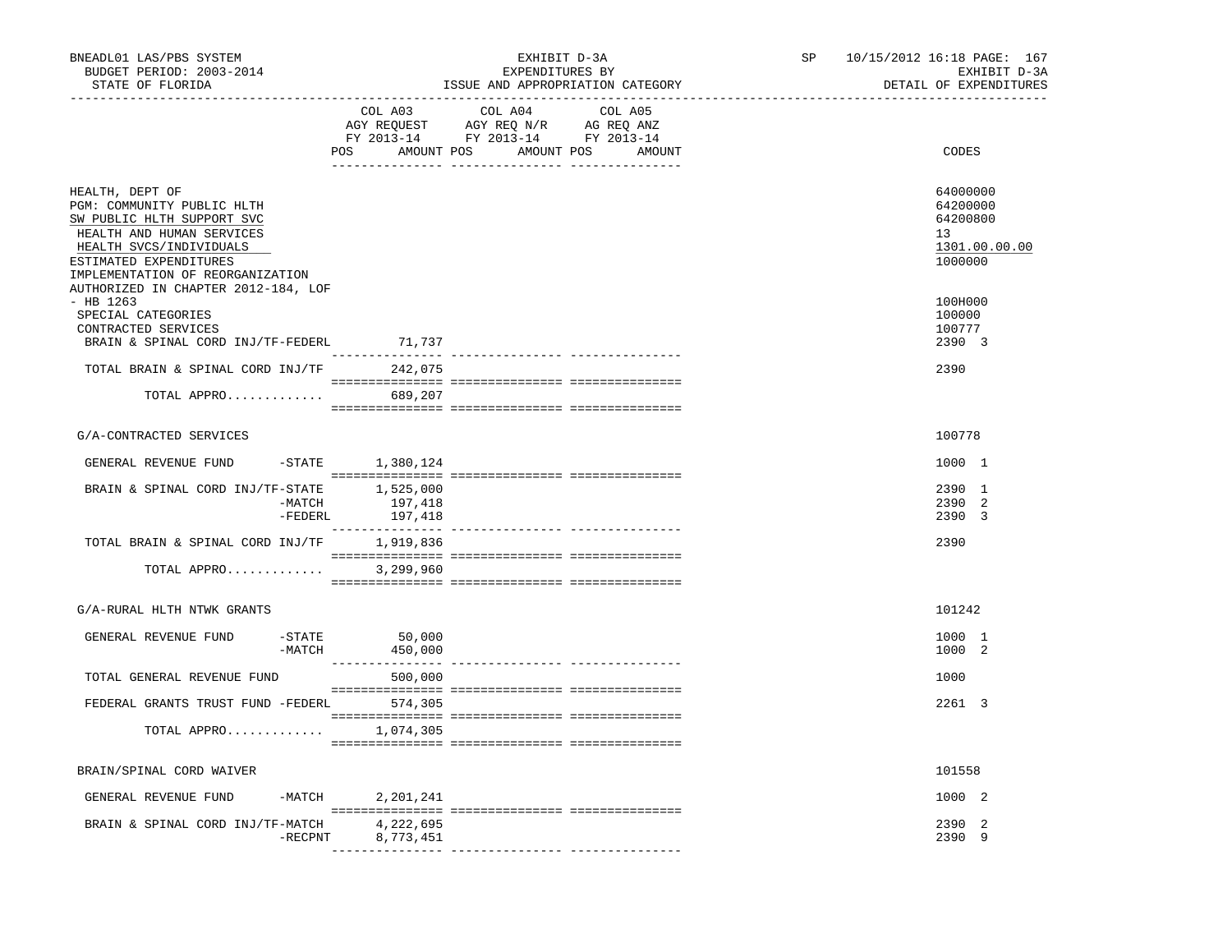| BNEADL01 LAS/PBS SYSTEM<br>BUDGET PERIOD: 2003-2014<br>STATE OF FLORIDA                                                                                                                                                                                                       |                          | EXHIBIT D-3A<br>EXPENDITURES BY<br>ISSUE AND APPROPRIATION CATEGORY                                                                 | SP | 10/15/2012 16:18 PAGE: 168<br>EXHIBIT D-3A<br>DETAIL OF EXPENDITURES                    |
|-------------------------------------------------------------------------------------------------------------------------------------------------------------------------------------------------------------------------------------------------------------------------------|--------------------------|-------------------------------------------------------------------------------------------------------------------------------------|----|-----------------------------------------------------------------------------------------|
|                                                                                                                                                                                                                                                                               | COL A03                  | COL A04<br>COL A05<br>CO AGY REQUEST AGY REQ N/R AG REQ ANZ<br>FY 2013-14 FY 2013-14 FY 2013-14<br>POS AMOUNT POS AMOUNT POS AMOUNT |    | CODES                                                                                   |
| HEALTH, DEPT OF<br>PGM: COMMUNITY PUBLIC HLTH<br>SW PUBLIC HLTH SUPPORT SVC<br>HEALTH AND HUMAN SERVICES<br>HEALTH SVCS/INDIVIDUALS<br>ESTIMATED EXPENDITURES<br>IMPLEMENTATION OF REORGANIZATION<br>AUTHORIZED IN CHAPTER 2012-184, LOF<br>$-$ HB 1263<br>SPECIAL CATEGORIES |                          |                                                                                                                                     |    | 64000000<br>64200000<br>64200800<br>13<br>1301.00.00.00<br>1000000<br>100H000<br>100000 |
| BRAIN/SPINAL CORD WAIVER<br>TOTAL BRAIN & SPINAL CORD INJ/TF 12,996,146                                                                                                                                                                                                       |                          |                                                                                                                                     |    | 101558<br>2390                                                                          |
| TOTAL APPRO                                                                                                                                                                                                                                                                   | 15,197,387               |                                                                                                                                     |    |                                                                                         |
| CYSTIC FIBROSIS WAIVER                                                                                                                                                                                                                                                        |                          |                                                                                                                                     |    | 101562                                                                                  |
| GENERAL REVENUE FUND -MATCH<br>FEDERAL GRANTS TRUST FUND -RECPNT 1,426,574                                                                                                                                                                                                    | 1,044,540                |                                                                                                                                     |    | 1000 2<br>2261 9                                                                        |
| TOTAL APPRO                                                                                                                                                                                                                                                                   | 2,471,114                |                                                                                                                                     |    |                                                                                         |
| PURCHASED CLIENT SERVICES                                                                                                                                                                                                                                                     |                          |                                                                                                                                     |    | 102933                                                                                  |
| GENERAL REVENUE FUND -STATE<br>BRAIN & SPINAL CORD INJ/TF-STATE                                                                                                                                                                                                               | 1,000,000<br>1,676,352   |                                                                                                                                     |    | 1000 1<br>2390 1                                                                        |
| TOTAL APPRO                                                                                                                                                                                                                                                                   | 2,676,352                |                                                                                                                                     |    |                                                                                         |
| RISK MANAGEMENT INSURANCE                                                                                                                                                                                                                                                     |                          |                                                                                                                                     |    | 103241                                                                                  |
| GENERAL REVENUE FUND                                                                                                                                                                                                                                                          | $-STATE$ 29,641          |                                                                                                                                     |    | 1000 1                                                                                  |
| G/A - SPINAL CORD RESEARCH                                                                                                                                                                                                                                                    |                          |                                                                                                                                     |    | 104024                                                                                  |
| BRAIN & SPINAL CORD INJ/TF-STATE 1,000,000                                                                                                                                                                                                                                    |                          |                                                                                                                                     |    | 2390 1                                                                                  |
| LEASE/PURCHASE/EQUIPMENT                                                                                                                                                                                                                                                      |                          |                                                                                                                                     |    | 105281                                                                                  |
| ADMINISTRATIVE TRUST FUND -FEDERL                                                                                                                                                                                                                                             | 1,639                    |                                                                                                                                     |    | 2021 3                                                                                  |
| BRAIN & SPINAL CORD INJ/TF-STATE<br>$-MATCH$<br>-FEDERL                                                                                                                                                                                                                       | 43,299<br>2,138<br>2,139 |                                                                                                                                     |    | 2390 1<br>2390 2<br>2390 3                                                              |
|                                                                                                                                                                                                                                                                               |                          |                                                                                                                                     |    |                                                                                         |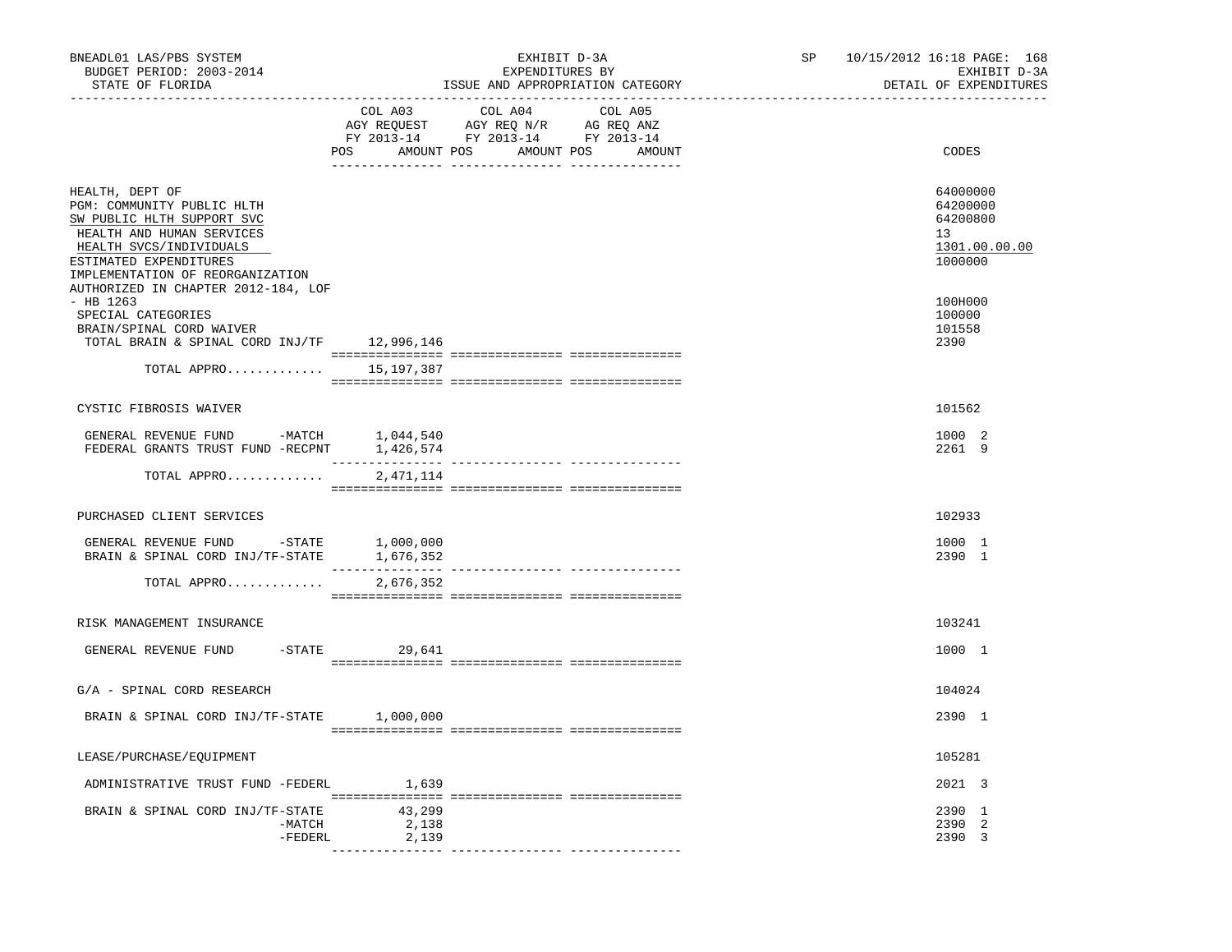| BNEADL01 LAS/PBS SYSTEM<br>BUDGET PERIOD: 2003-2014<br>STATE OF FLORIDA                                                                                                                           |                          | EXHIBIT D-3A<br>EXPENDITURES BY<br>ISSUE AND APPROPRIATION CATEGORY                                                       | SP 10/15/2012 16:18 PAGE: 169<br>EXHIBIT D-3A<br>DETAIL OF EXPENDITURES |
|---------------------------------------------------------------------------------------------------------------------------------------------------------------------------------------------------|--------------------------|---------------------------------------------------------------------------------------------------------------------------|-------------------------------------------------------------------------|
|                                                                                                                                                                                                   | POS<br>AMOUNT POS        | COL A03 COL A04 COL A05<br>AGY REQUEST AGY REQ N/R AG REQ ANZ<br>FY 2013-14 FY 2013-14 FY 2013-14<br>AMOUNT POS<br>AMOUNT | CODES                                                                   |
| HEALTH, DEPT OF<br>PGM: COMMUNITY PUBLIC HLTH<br>SW PUBLIC HLTH SUPPORT SVC<br>HEALTH AND HUMAN SERVICES<br>HEALTH SVCS/INDIVIDUALS<br>ESTIMATED EXPENDITURES<br>IMPLEMENTATION OF REORGANIZATION |                          |                                                                                                                           | 64000000<br>64200000<br>64200800<br>13<br>1301.00.00.00<br>1000000      |
| AUTHORIZED IN CHAPTER 2012-184, LOF<br>- HB 1263<br>SPECIAL CATEGORIES<br>LEASE/PURCHASE/EQUIPMENT<br>TOTAL BRAIN & SPINAL CORD INJ/TF<br>TOTAL APPRO                                             | 47,576<br>49,215         |                                                                                                                           | 100H000<br>100000<br>105281<br>2390                                     |
| TR/DMS/HR SVCS/STW CONTRCT                                                                                                                                                                        |                          |                                                                                                                           | 107040                                                                  |
| GENERAL REVENUE FUND -STATE 10,632<br>ADMINISTRATIVE TRUST FUND -FEDERL<br>FEDERAL GRANTS TRUST FUND -FEDERL<br>BRAIN & SPINAL CORD INJ/TF-STATE                                                  | 2,509<br>2,981<br>21,791 |                                                                                                                           | 1000 1<br>2021 3<br>2261 3<br>2390 1                                    |
| TOTAL APPRO 37,913                                                                                                                                                                                |                          |                                                                                                                           |                                                                         |
| MEDICALLY FRAGILE ENHANCE                                                                                                                                                                         |                          |                                                                                                                           | 107778                                                                  |
| GENERAL REVENUE FUND<br>TOTAL: IMPLEMENTATION OF REORGANIZATION<br>AUTHORIZED IN CHAPTER 2012-184, LOF<br>$-$ HB 1263                                                                             | -STATE 610,020           |                                                                                                                           | 1000 1<br>100H000                                                       |
| TOTAL POSITIONS 81.00<br>TOTAL ISSUE 32,880,841<br>TOTAL SALARY RATE 3,162,023                                                                                                                    |                          |                                                                                                                           |                                                                         |
| ESTIMATED EXPENDITURES - OPERATIONS<br>SPECIAL CATEGORIES<br>CONTRACTED SERVICES                                                                                                                  |                          |                                                                                                                           | 1001000<br>100000<br>100777                                             |
| EMERGENCY MED SVC TF                                                                                                                                                                              | $-$ STATE 187,500        |                                                                                                                           | 2192 1                                                                  |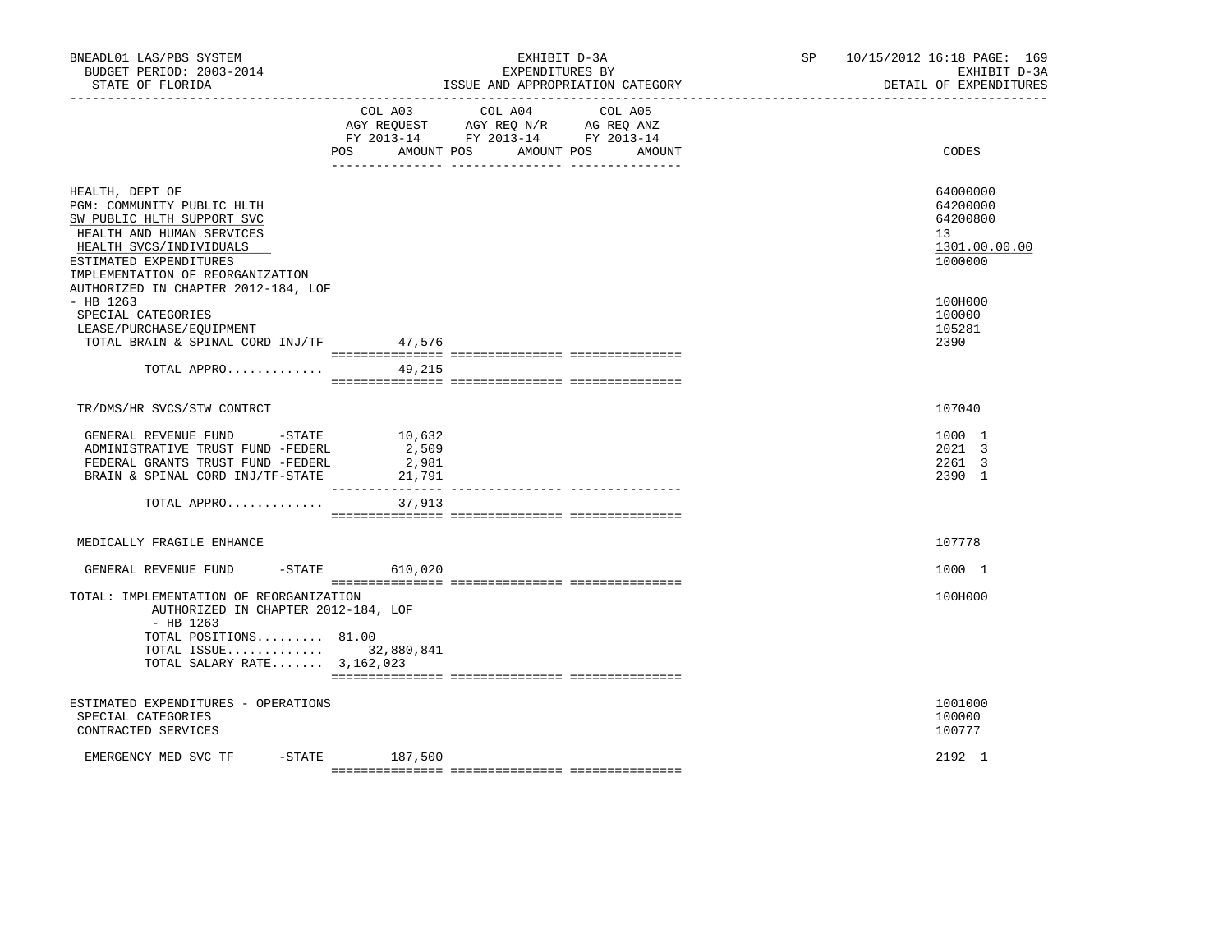| BNEADL01 LAS/PBS SYSTEM<br>BUDGET PERIOD: 2003-2014<br>STATE OF FLORIDA                                                                                                                                                   |                      |                     | EXHIBIT D-3A<br>EXPENDITURES BY<br>ISSUE AND APPROPRIATION CATEGORY                                                   |         | SP | 10/15/2012 16:18 PAGE: 170<br>EXHIBIT D-3A<br>DETAIL OF EXPENDITURES |  |
|---------------------------------------------------------------------------------------------------------------------------------------------------------------------------------------------------------------------------|----------------------|---------------------|-----------------------------------------------------------------------------------------------------------------------|---------|----|----------------------------------------------------------------------|--|
|                                                                                                                                                                                                                           |                      | COL A03             | COL A04<br>AGY REQUEST AGY REQ N/R AG REQ ANZ<br>FY 2013-14 FY 2013-14 FY 2013-14<br>POS AMOUNT POS AMOUNT POS AMOUNT | COL A05 |    | CODES                                                                |  |
| HEALTH, DEPT OF<br>PGM: COMMUNITY PUBLIC HLTH<br>SW PUBLIC HLTH SUPPORT SVC<br>HEALTH AND HUMAN SERVICES<br>HEALTH SVCS/INDIVIDUALS<br>ESTIMATED EXPENDITURES<br>FLORIDA RETIREMENT SYSTEM<br>CONTRIBUTION ADJUSTMENT FOR |                      |                     |                                                                                                                       |         |    | 64000000<br>64200000<br>64200800<br>13<br>1301.00.00.00<br>1000000   |  |
| FISCAL YEAR 2012-2013<br>SALARIES AND BENEFITS                                                                                                                                                                            |                      |                     |                                                                                                                       |         |    | 1001240<br>010000                                                    |  |
| GENERAL REVENUE FUND                                                                                                                                                                                                      | -STATE<br>-MATCH     | 1,688<br>110        |                                                                                                                       |         |    | 1000 1<br>1000 2                                                     |  |
| TOTAL GENERAL REVENUE FUND                                                                                                                                                                                                |                      | 1,798               |                                                                                                                       |         |    | 1000                                                                 |  |
| ADMINISTRATIVE TRUST FUND -FEDERL 1,129                                                                                                                                                                                   |                      |                     |                                                                                                                       |         |    | 2021 3                                                               |  |
| FEDERAL GRANTS TRUST FUND -FEDERL 4,154                                                                                                                                                                                   |                      |                     |                                                                                                                       |         |    | 2261 3                                                               |  |
| BRAIN & SPINAL CORD INJ/TF-STATE                                                                                                                                                                                          | -MATCH<br>$-$ FEDERL | 6,949<br>178<br>178 |                                                                                                                       |         |    | 2390 1<br>2390 2<br>2390 3                                           |  |
| TOTAL BRAIN & SPINAL CORD INJ/TF 7,305                                                                                                                                                                                    |                      |                     |                                                                                                                       |         |    | 2390                                                                 |  |
| TOTAL APPRO                                                                                                                                                                                                               |                      | 14,386              |                                                                                                                       |         |    |                                                                      |  |
| ADJUSTMENT TO STATE HEALTH<br>INSURANCE PREMIUM CONTRIBUTION -<br>FISCAL YEAR 2012-13<br>SALARIES AND BENEFITS                                                                                                            |                      |                     |                                                                                                                       |         |    | 1001830<br>010000                                                    |  |
| GENERAL REVENUE FUND                                                                                                                                                                                                      | $-$ STATE<br>-MATCH  | 1,431<br>93         |                                                                                                                       |         |    | 1000 1<br>1000 2                                                     |  |
| TOTAL GENERAL REVENUE FUND                                                                                                                                                                                                |                      | 1,524               |                                                                                                                       |         |    | 1000                                                                 |  |
| ADMINISTRATIVE TRUST FUND -FEDERL 957                                                                                                                                                                                     |                      |                     |                                                                                                                       |         |    | 2021 3                                                               |  |
| FEDERAL GRANTS TRUST FUND -FEDERL 3,519                                                                                                                                                                                   |                      |                     |                                                                                                                       |         |    | 2261 3                                                               |  |
| BRAIN & SPINAL CORD INJ/TF-STATE 5,886                                                                                                                                                                                    | -MATCH<br>-FEDERL    | 151<br>151          |                                                                                                                       |         |    | 2390 1<br>2390 2<br>2390 3                                           |  |
| TOTAL BRAIN & SPINAL CORD INJ/TF 6,188                                                                                                                                                                                    |                      |                     |                                                                                                                       |         |    | 2390                                                                 |  |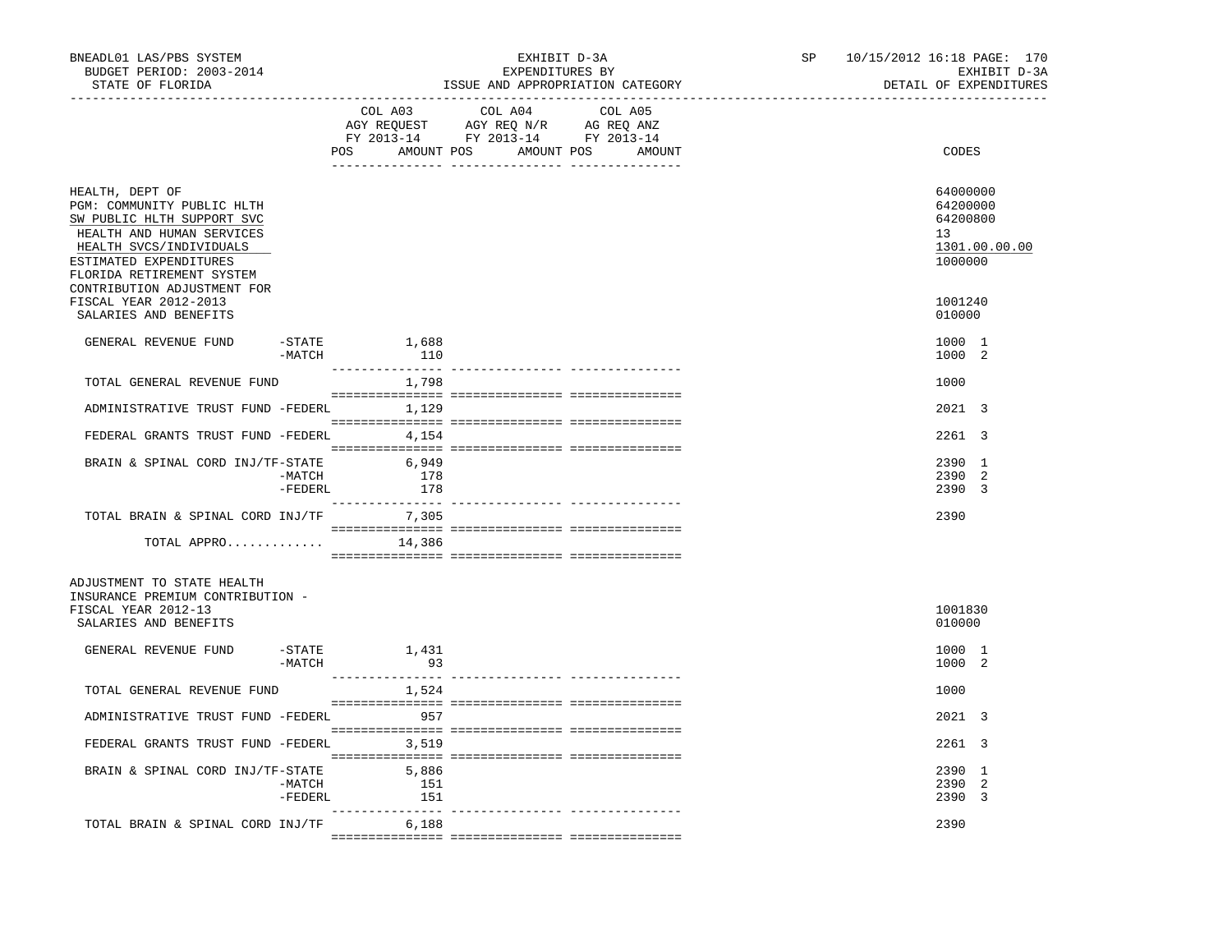| BNEADL01 LAS/PBS SYSTEM<br>BUDGET PERIOD: 2003-2014<br>STATE OF FLORIDA                                                                                                                                                                                                                                 |  | EXHIBIT D-3A<br>EXPENDITURES BY<br>ISSUE AND APPROPRIATION CATEGORY                                                                   | SP <sub>3</sub>                                                                         | 10/15/2012 16:18 PAGE: 171<br>EXHIBIT D-3A<br>DETAIL OF EXPENDITURES |
|---------------------------------------------------------------------------------------------------------------------------------------------------------------------------------------------------------------------------------------------------------------------------------------------------------|--|---------------------------------------------------------------------------------------------------------------------------------------|-----------------------------------------------------------------------------------------|----------------------------------------------------------------------|
|                                                                                                                                                                                                                                                                                                         |  | COL A03 COL A04 COL A05<br>AGY REQUEST AGY REO N/R AG REO ANZ<br>FY 2013-14 FY 2013-14 FY 2013-14<br>POS AMOUNT POS AMOUNT POS AMOUNT |                                                                                         | CODES                                                                |
| HEALTH, DEPT OF<br>PGM: COMMUNITY PUBLIC HLTH<br>SW PUBLIC HLTH SUPPORT SVC<br>HEALTH AND HUMAN SERVICES<br>HEALTH SVCS/INDIVIDUALS<br>ESTIMATED EXPENDITURES<br>ADJUSTMENT TO STATE HEALTH<br>INSURANCE PREMIUM CONTRIBUTION -<br>FISCAL YEAR 2012-13<br>SALARIES AND BENEFITS<br>TOTAL APPRO $12,188$ |  |                                                                                                                                       | 64000000<br>64200000<br>64200800<br>13<br>1301.00.00.00<br>1000000<br>1001830<br>010000 |                                                                      |
| INTRA-AGENCY REORGANIZATIONS<br>DEPARTMENT OF HEALTH REORGANIZATION<br>- ADD<br>SPECIAL CATEGORIES<br>G/A-CONTRACTED SERVICES                                                                                                                                                                           |  |                                                                                                                                       |                                                                                         | 1800000<br>1800940<br>100000<br>100778                               |
| GENERAL REVENUE FUND -MATCH 150,800                                                                                                                                                                                                                                                                     |  |                                                                                                                                       |                                                                                         | 1000 2                                                               |

2013-2014 BUDGET YEAR NARRATIVE: IT COMPONENT? NO

 The Department of Health actively pursues ways to improve the efficiency and effectiveness of the agency. In the 2012-2013 fiscal year budget amendment 13RG-1001, EOG#B0045 was approved to realign programs and budget authority. This request continues to realign programs and budget authority based on the agency approved Table of Organization, dated 07/31/2012. This request will not increase the department's base budget.

| Description            |                                          | Amount |              | FTE | Rate    | From     | To       |
|------------------------|------------------------------------------|--------|--------------|-----|---------|----------|----------|
|                        | Transfer Tobacco Program                 |        | \$66,386,217 | 21  | 994,356 | 64100200 | 64200100 |
|                        | Transfer Asthma Program                  |        | 300,000      | 2   | 110,424 | 64200200 | 64200100 |
|                        | Transfer Refugee Program                 |        | 418,718      |     | 256,030 | 64200200 | 64200100 |
|                        | Transfer Biomedical Research             |        | \$30,208,012 |     | 39,234  | 64200800 | 64200100 |
|                        | Transfer Cystic Fibrosis Match           |        | 150,800      |     | $-0-$   | 64100200 | 64200800 |
|                        | Transfer Requlatory Specialist           |        | $-0-$        |     | 36,608  | 64100200 | 64400100 |
| Transfer Support staff |                                          |        | 62,668       |     | 45,173  | 64300100 | 64100200 |
|                        | Transfer Executive staff                 |        | 215,356      |     | 141,713 | 64200800 | 64100200 |
|                        | Transfer Public Health Nursing           |        | 49,384       |     | 271,018 | 64200800 | 64100200 |
|                        | Transfer Institutional Review Board<br>Ŝ |        | 233,287      |     | 137,095 | 64200800 | 64200100 |
|                        | Transfer Prescription Drug Monitoring \$ |        | 638,668      |     | $-0-$   | 64200800 | 64400100 |

Please see companion issue #1800930.

\*\*\*\*\*\*\*\*\*\*\*\*\*\*\*\*\*\*\*\*\*\*\*\*\*\*\*\*\*\*\*\*\*\*\*\*\*\*\*\*\*\*\*\*\*\*\*\*\*\*\*\*\*\*\*\*\*\*\*\*\*\*\*\*\*\*\*\*\*\*\*\*\*\*\*\*\*\*\*\*\*\*\*\*\*\*\*\*\*\*\*\*\*\*\*\*\*\*\*\*\*\*\*\*\*\*\*\*\*\*\*\*\*\*\*\*\*\*\*\*\*\*\*\*\*\*\*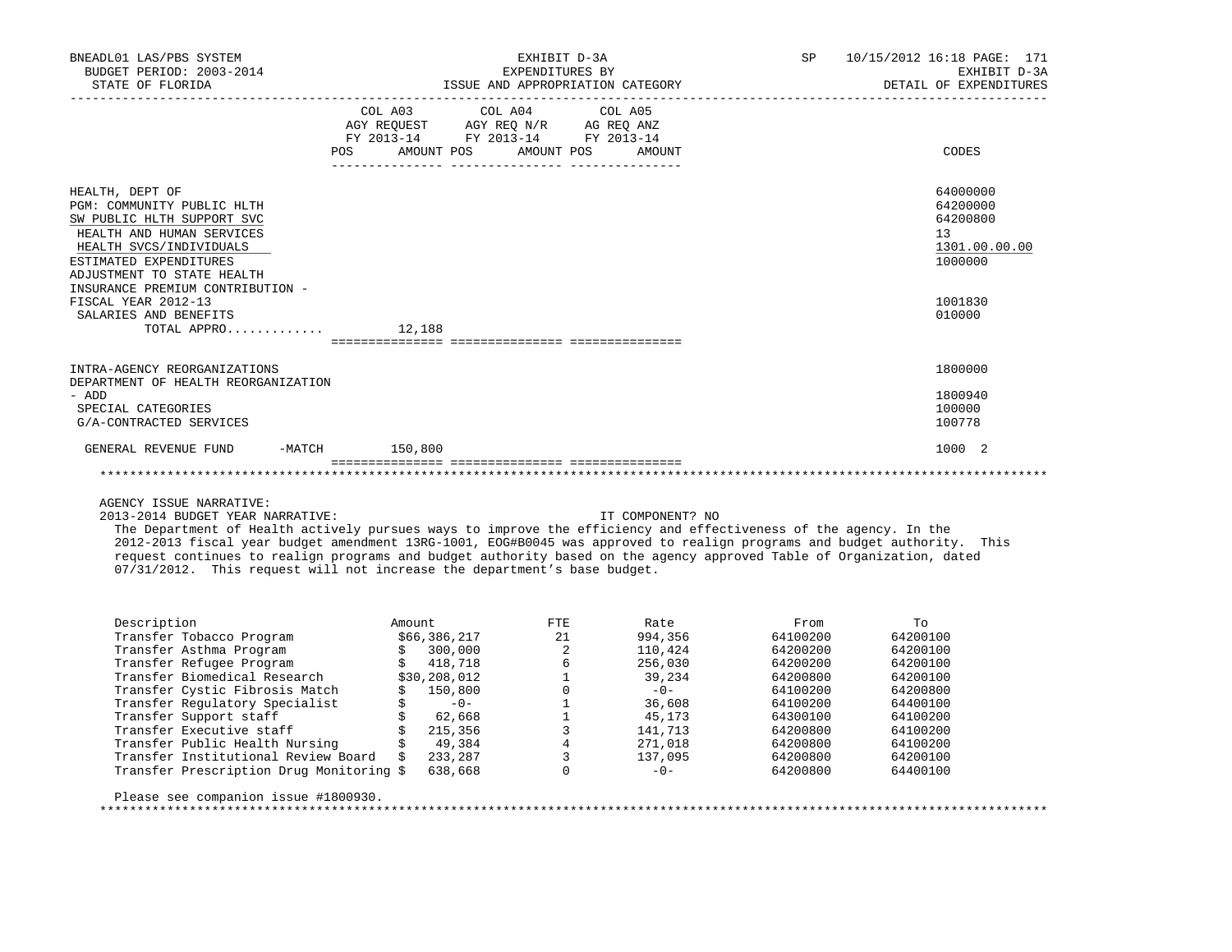| BNEADL01 LAS/PBS SYSTEM<br>BUDGET PERIOD: 2003-2014<br>STATE OF FLORIDA                                                                                                                                                                            |                                                                                                                                                                                                                                                                                           | EXHIBIT D-3A<br>EXPENDITURES BY<br>ISSUE AND APPROPRIATION CATEGORY | SP | 10/15/2012 16:18 PAGE: 172<br>EXHIBIT D-3A<br>DETAIL OF EXPENDITURES |
|----------------------------------------------------------------------------------------------------------------------------------------------------------------------------------------------------------------------------------------------------|-------------------------------------------------------------------------------------------------------------------------------------------------------------------------------------------------------------------------------------------------------------------------------------------|---------------------------------------------------------------------|----|----------------------------------------------------------------------|
|                                                                                                                                                                                                                                                    | COL A03 COL A04 COL A05<br>$\begin{tabular}{lllllll} \bf AGY \;\; REQUEST \hspace{1cm} AGY \;\; REQ \;\; N/R \hspace{1cm} AG \;\; REQ \;\; ANZ \\ \hline \tt FY \;\; 2013-14 \hspace{1cm} FY \;\; 2013-14 \hspace{1cm} FY \;\; 2013-14 \end{tabular}$<br>POS AMOUNT POS AMOUNT POS AMOUNT |                                                                     |    | CODES                                                                |
| HEALTH, DEPT OF<br>PGM: COMMUNITY PUBLIC HLTH<br>SW PUBLIC HLTH SUPPORT SVC<br>HEALTH AND HUMAN SERVICES<br>HEALTH SVCS/INDIVIDUALS<br>ESTIMATED EXPENDITURES REALIGNMENT<br>REALIGNMENT OF BRAIN AND SPINAL<br>CORD INJURY PROGRAM EXPENDITURES - |                                                                                                                                                                                                                                                                                           |                                                                     |    | 64000000<br>64200000<br>64200800<br>13<br>1301.00.00.00<br>2000000   |
| <b>DEDUCT</b><br>SPECIAL CATEGORIES<br>G/A-CONTRACTED SERVICES                                                                                                                                                                                     |                                                                                                                                                                                                                                                                                           |                                                                     |    | 2000300<br>100000<br>100778                                          |
| BRAIN & SPINAL CORD INJ/TF-STATE 1,525,000-                                                                                                                                                                                                        |                                                                                                                                                                                                                                                                                           |                                                                     |    | 2390 1                                                               |
| BRAIN/SPINAL CORD WAIVER                                                                                                                                                                                                                           |                                                                                                                                                                                                                                                                                           |                                                                     |    | 101558                                                               |
| BRAIN & SPINAL CORD INJ/TF-RECPNT 1,475,000-                                                                                                                                                                                                       |                                                                                                                                                                                                                                                                                           |                                                                     |    | 2390 9                                                               |
| TOTAL: REALIGNMENT OF BRAIN AND SPINAL<br>CORD INJURY PROGRAM EXPENDITURES -<br>DEDUCT                                                                                                                                                             |                                                                                                                                                                                                                                                                                           |                                                                     |    | 2000300                                                              |
| TOTAL ISSUE 3,000,000-                                                                                                                                                                                                                             |                                                                                                                                                                                                                                                                                           |                                                                     |    |                                                                      |
|                                                                                                                                                                                                                                                    |                                                                                                                                                                                                                                                                                           |                                                                     |    |                                                                      |

2013-2014 BUDGET YEAR NARRATIVE: IT COMPONENT? NO

 The Department of Health (DOH) requests the transfer of budget authority within the Brain and Spinal Cord Injury Trust Fund to meet obligations set forth in Florida Statute 316.0083 AKA the Mark Wandall Traffic Safety Program.

 The 2010 Florida Legislature, during regular session, passed House Bill 325 (HB325) allowing the use of traffic infraction detection devices (cameras) to enforce traffic violations related to running red traffic signals and imposed a fine of \$158 per citable incident. The DOH is responsible for distribuiting \$3, or 1.9%, per fine collected to the Miami Project to Cure Paralysis through the Brain and Spinal Cord Injury Program.

 During the fiscal year 2011-12, the DOH received \$2,295,725 in revenues specified for the Miami Project to Cure Paralysis to support research activities. Using available data, the department estimates that approximately \$2,733,528 in revenues, less an 8% service charge to General Revenue, will be received in fiscal year 2013-14. Based on historical revenue trends, it is anticipated that revenues will continue to increase annually as additional traffic cameras are installed at intersections statewide. To ensure the department's continued compliance with the transfer of funds and allow for higher revenue fluctuations, the department requests a transfer of appropriations in the amount of \$1,475,000 from the Special Categories - BSC Home and Community Based Services Waiver (101558) to the Special Category - Grants and Aids - Spinal Cord Research (104024) within the Brain and Spinal Cord Injury Trust Fund, Statewide Public Health Support Services budget entity.

 \$227,794 average revenues X 12 months = \$2,733,528 less \$218,682 (8% to GR) = \$2,514,846 less \$1,525,000 current contractual authority =  $$989,846$  estimated deficit + 485,154 allowance =  $$1,475,000$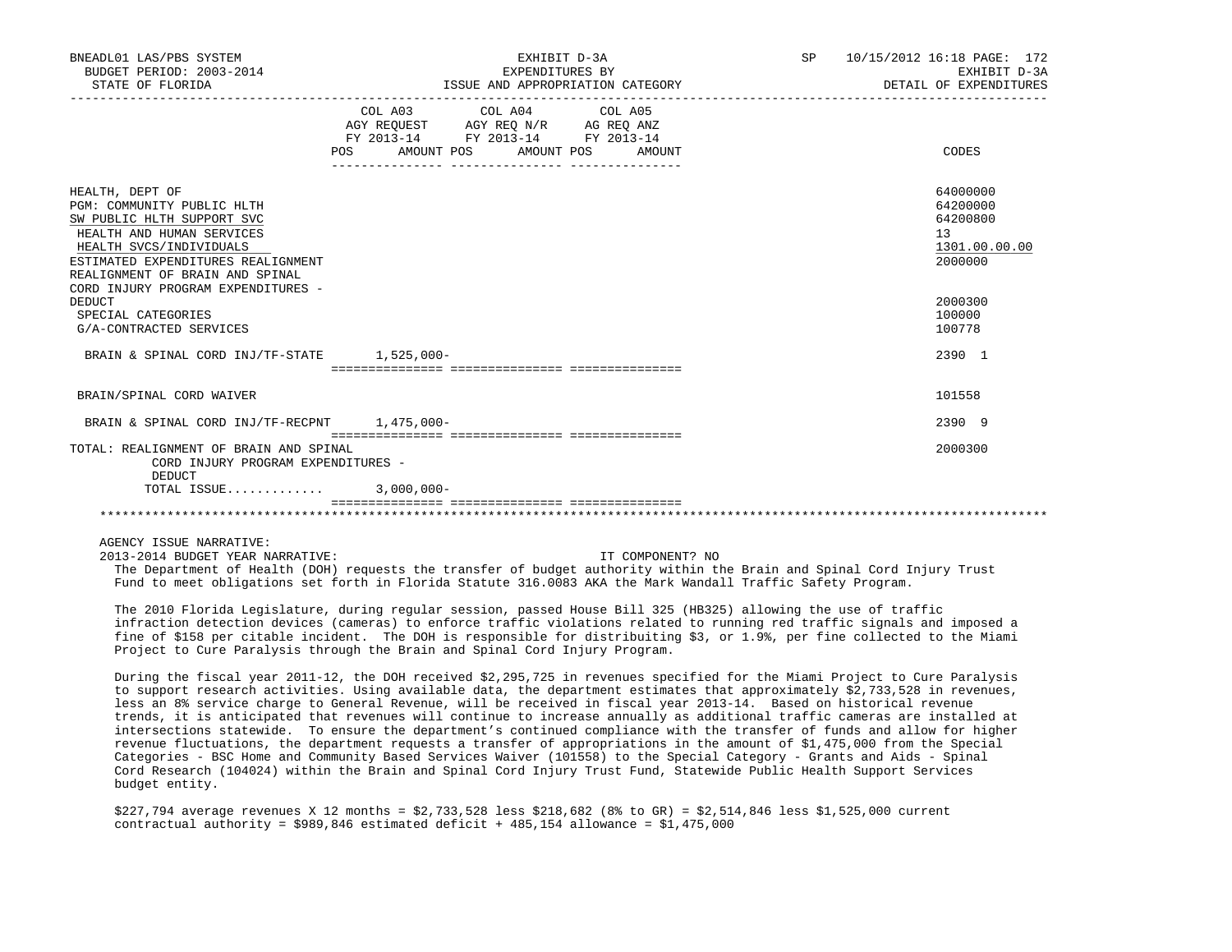| BNEADL01 LAS/PBS SYSTEM<br>BUDGET PERIOD: 2003-2014<br>STATE OF FLORIDA                                                                                                                                                                            | EXHIBIT D-3A<br>EXPENDITURES BY<br>ISSUE AND APPROPRIATION CATEGORY                                                                         | <b>SP</b><br>10/15/2012 16:18 PAGE: 173<br>EXHIBIT D-3A<br>DETAIL OF EXPENDITURES |
|----------------------------------------------------------------------------------------------------------------------------------------------------------------------------------------------------------------------------------------------------|---------------------------------------------------------------------------------------------------------------------------------------------|-----------------------------------------------------------------------------------|
|                                                                                                                                                                                                                                                    | COL A03 COL A04 COL A05<br>AGY REOUEST AGY REO N/R AG REO ANZ<br>FY 2013-14 FY 2013-14 FY 2013-14<br>AMOUNT POS AMOUNT POS<br>AMOUNT<br>POS | CODES                                                                             |
| HEALTH, DEPT OF<br>PGM: COMMUNITY PUBLIC HLTH<br>SW PUBLIC HLTH SUPPORT SVC<br>HEALTH AND HUMAN SERVICES<br>HEALTH SVCS/INDIVIDUALS<br>ESTIMATED EXPENDITURES REALIGNMENT<br>REALIGNMENT OF BRAIN AND SPINAL<br>CORD INJURY PROGRAM EXPENDITURES - |                                                                                                                                             | 64000000<br>64200000<br>64200800<br>13<br>1301.00.00.00<br>2000000                |
| DEDUCT                                                                                                                                                                                                                                             |                                                                                                                                             | 2000300                                                                           |

 The DOH and the Agency for Health Care Administration (AHCA) implemented direct provider billing for Brain and Spinal Cord Home and Community Based Waiver program providers effective July 1, 2012. The department anticipates that with the change in provider payment processing, sufficient authority is available to support this transfer request from the waiver special category 101558.

 Additionally, the DOH requests a transfer of appropriations in the amount of \$1,525,000 from the Special Categories - Grants and Aids - Contracted Services (100778) to the Special Category - Grants and Aids - Spinal Cord Research (104024). Chapter 316.0083 of the Florida Statutes states that funds "be distributed quarterly to the Miami Project to Cure Paralysis and shall be used for brain and spinal cord research". All appropriations and expenditures associated with this statute are currently in a contractual services category. After program review, it was determined that these activities would be better suited in the Spinal Cord Research category.

 See also, companion issue 2000310 in the Statewide Public Health Support Services budget entity state program component 13.01.00.00.00.

 This issue relates to the departments Long Range Program Plan activity ACT4240. \*\*\*\*\*\*\*\*\*\*\*\*\*\*\*\*\*\*\*\*\*\*\*\*\*\*\*\*\*\*\*\*\*\*\*\*\*\*\*\*\*\*\*\*\*\*\*\*\*\*\*\*\*\*\*\*\*\*\*\*\*\*\*\*\*\*\*\*\*\*\*\*\*\*\*\*\*\*\*\*\*\*\*\*\*\*\*\*\*\*\*\*\*\*\*\*\*\*\*\*\*\*\*\*\*\*\*\*\*\*\*\*\*\*\*\*\*\*\*\*\*\*\*\*\*\*\*

| REALIGNMENT OF BRAIN AND SPINAL<br>CORD INJURY PROGRAM EXPENDITURES - |           |                  |
|-----------------------------------------------------------------------|-----------|------------------|
| ADD                                                                   |           | 2000310          |
| SPECIAL CATEGORIES<br>G/A - SPINAL CORD RESEARCH                      |           | 100000<br>104024 |
|                                                                       |           |                  |
| BRAIN & SPINAL CORD INJ/TF-STATE                                      | 3,000,000 | 2390 1           |
|                                                                       |           |                  |

AGENCY ISSUE NARRATIVE:

2013-2014 BUDGET YEAR NARRATIVE: IT COMPONENT? NO

 The Department of Health (DOH) requests the transfer of budget authority within the Brain and Spinal Cord Injury Trust Fund to meet obligations set forth in Florida Statute 316.0083 AKA the Mark Wandall Traffic Safety Program.

The 2010 Florida Legislature, during regular session, passed House Bill 325 (HB325) allowing the use of traffic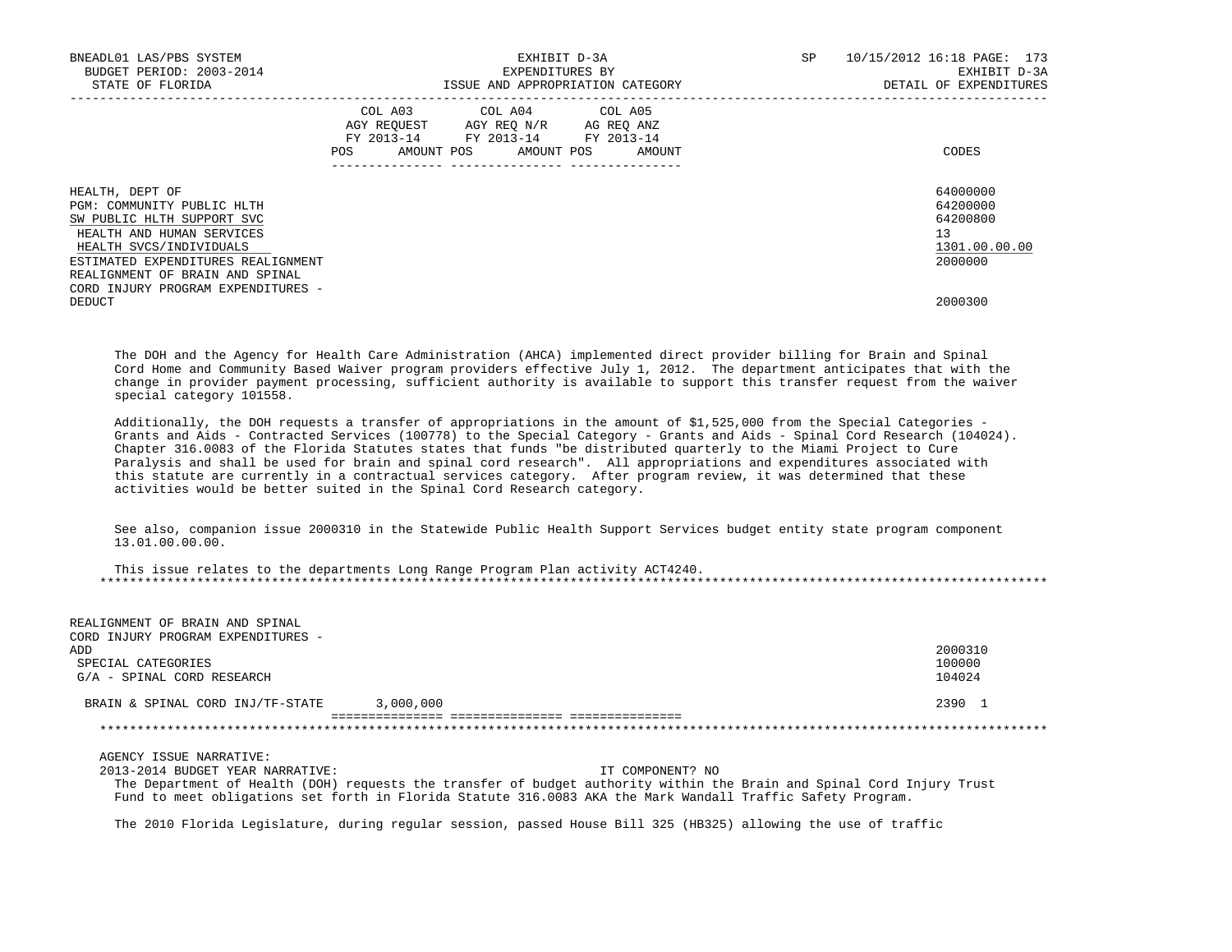| BNEADL01 LAS/PBS SYSTEM<br>BUDGET PERIOD: 2003-2014<br>STATE OF FLORIDA |     | EXHIBIT D-3A<br>EXPENDITURES BY<br>ISSUE AND APPROPRIATION CATEGORY                                                               | SP | 10/15/2012 16:18 PAGE: 174<br>EXHIBIT D-3A<br>DETAIL OF EXPENDITURES |               |
|-------------------------------------------------------------------------|-----|-----------------------------------------------------------------------------------------------------------------------------------|----|----------------------------------------------------------------------|---------------|
|                                                                         | POS | COL A03 COL A04 COL A05<br>AGY REOUEST AGY REO N/R AG REO ANZ<br>FY 2013-14 FY 2013-14 FY 2013-14<br>AMOUNT POS AMOUNT POS AMOUNT |    |                                                                      | CODES         |
| HEALTH, DEPT OF                                                         |     |                                                                                                                                   |    |                                                                      | 64000000      |
| PGM: COMMUNITY PUBLIC HLTH                                              |     |                                                                                                                                   |    |                                                                      | 64200000      |
| SW PUBLIC HLTH SUPPORT SVC                                              |     |                                                                                                                                   |    |                                                                      | 64200800      |
| HEALTH AND HUMAN SERVICES                                               |     |                                                                                                                                   |    |                                                                      | 13            |
| HEALTH SVCS/INDIVIDUALS                                                 |     |                                                                                                                                   |    |                                                                      | 1301.00.00.00 |
| ESTIMATED EXPENDITURES REALIGNMENT                                      |     |                                                                                                                                   |    |                                                                      | 2000000       |
| REALIGNMENT OF BRAIN AND SPINAL                                         |     |                                                                                                                                   |    |                                                                      |               |
| CORD INJURY PROGRAM EXPENDITURES -                                      |     |                                                                                                                                   |    |                                                                      |               |
| ADD                                                                     |     |                                                                                                                                   |    |                                                                      | 2000310       |

 infraction detection devices (cameras) to enforce traffic violations related to running red traffic signals and imposed a fine of \$158 per citable incident. The DOH is responsible for distribuiting \$3, or 1.9%, per fine collected to the Miami Project to Cure Paralysis through the Brain and Spinal Cord Injury Program.

 During the fiscal year 2011-12, the DOH received \$2,295,725 in revenues specified for the Miami Project to Cure Paralysis to support research activities. Using available data, the department estimates that approximately \$2,733,528 in revenues, less an 8% service charge to General Revenue, will be received in fiscal year 2013-14. Based on historical revenue trends, it is anticipated that revenues will continue to increase annually as additional traffic cameras are installed at intersections statewide. To ensure the department's continued compliance with the transfer of funds and allow for higher revenue fluctuations, the department requests a transfer of appropriations in the amount of \$1,475,000 from the Special Categories - BSC Home and Community Based Services Waiver (101558) to the Special Category - Grants and Aids - Spinal Cord Research (104024) within the Brain and Spinal Cord Injury Trust Fund, Statewide Public Health Support Services budget entity.

 \$227,794 average revenues X 12 months = \$2,733,528 less \$218,682 (8% to GR) = \$2,514,846 less \$1,525,000 current contractual authority =  $$989,846$  estimated deficit + 485,154 allowance =  $$1,475,000$ 

 The DOH and the Agency for Health Care Administration (AHCA) implemented direct provider billing for Brain and Spinal Cord Home and Community Based Waiver program providers effective July 1, 2012. The department anticipates that with the change in provider payment processing, sufficient authority is available to support this transfer request from the waiver special category 101558.

 Additionally, the DOH requests a transfer of appropriations in the amount of \$1,525,000 from the Special Categories - Grants and Aids - Contracted Services (100778) to the Special Category - Grants and Aids - Spinal Cord Research (104024). Chapter 316.0083 of the Florida Statutes states that funds "be distributed quarterly to the Miami Project to Cure Paralysis and shall be used for brain and spinal cord research". All appropriations and expenditures associated with this statute are currently in a contractual services category. After program review, it was determined that these activities would be better suited in the Spinal Cord Research category.

 See also, companion issue 2000300 in the Statewide Public Health Support Services budget entity state program component 13.01.00.00.00.

 This issue relates to the departments Long Range Program Plan activity ACT4240. \*\*\*\*\*\*\*\*\*\*\*\*\*\*\*\*\*\*\*\*\*\*\*\*\*\*\*\*\*\*\*\*\*\*\*\*\*\*\*\*\*\*\*\*\*\*\*\*\*\*\*\*\*\*\*\*\*\*\*\*\*\*\*\*\*\*\*\*\*\*\*\*\*\*\*\*\*\*\*\*\*\*\*\*\*\*\*\*\*\*\*\*\*\*\*\*\*\*\*\*\*\*\*\*\*\*\*\*\*\*\*\*\*\*\*\*\*\*\*\*\*\*\*\*\*\*\*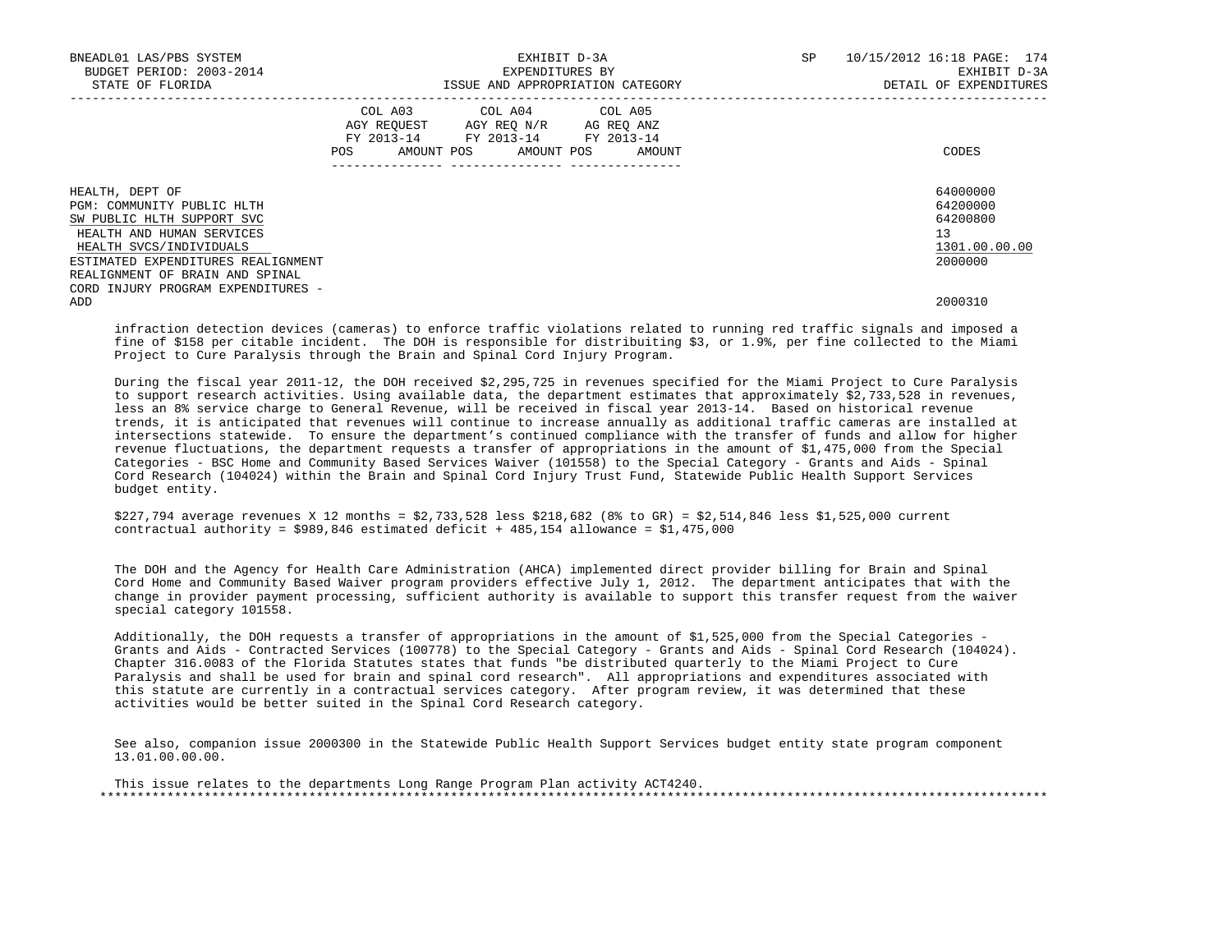| BNEADL01 LAS/PBS SYSTEM<br>BUDGET PERIOD: 2003-2014<br>STATE OF FLORIDA                                                                                                                                                                                                                                          |                         | EXHIBIT D-3A<br>EXPENDITURES BY<br>ISSUE AND APPROPRIATION CATEGORY                                                                 | SP 10/15/2012 16:18 PAGE: 175<br>EXHIBIT D-3A<br>DETAIL OF EXPENDITURES                 |  |
|------------------------------------------------------------------------------------------------------------------------------------------------------------------------------------------------------------------------------------------------------------------------------------------------------------------|-------------------------|-------------------------------------------------------------------------------------------------------------------------------------|-----------------------------------------------------------------------------------------|--|
|                                                                                                                                                                                                                                                                                                                  | COL A03                 | COL A04<br>COL A05<br>AGY REQUEST AGY REQ N/R AG REQ ANZ<br>FY 2013-14 FY 2013-14 FY 2013-14<br>POS AMOUNT POS AMOUNT POS<br>AMOUNT | CODES                                                                                   |  |
| HEALTH, DEPT OF<br>PGM: COMMUNITY PUBLIC HLTH<br>SW PUBLIC HLTH SUPPORT SVC<br>HEALTH AND HUMAN SERVICES<br>HEALTH SVCS/INDIVIDUALS<br>ANNUALIZATION OF ADMINISTERED<br>FUNDS APPROPRIATIONS<br>STATE HEALTH INSURANCE ADJUSTMENT<br>FOR FY 2012-13 - 10 MONTHS<br><b>ANNUALIZATION</b><br>SALARIES AND BENEFITS |                         |                                                                                                                                     | 64000000<br>64200000<br>64200800<br>13<br>1301.00.00.00<br>26A0000<br>26A1830<br>010000 |  |
| GENERAL REVENUE FUND<br>$-MATCH$                                                                                                                                                                                                                                                                                 | $-STATE$ 7, 155<br>465  |                                                                                                                                     | 1000 1<br>1000 2                                                                        |  |
| TOTAL GENERAL REVENUE FUND                                                                                                                                                                                                                                                                                       | 7,620                   |                                                                                                                                     | 1000                                                                                    |  |
| ADMINISTRATIVE TRUST FUND -FEDERL 4,785                                                                                                                                                                                                                                                                          |                         |                                                                                                                                     | 2021 3                                                                                  |  |
| FEDERAL GRANTS TRUST FUND -FEDERL 17,595                                                                                                                                                                                                                                                                         |                         |                                                                                                                                     | 2261 3                                                                                  |  |
| BRAIN & SPINAL CORD INJ/TF-STATE 29,430<br>-FEDERL<br>TOTAL BRAIN & SPINAL CORD INJ/TF 30,940                                                                                                                                                                                                                    | 755<br>-MATCH<br>755    |                                                                                                                                     | 2390 1<br>2390 2<br>2390 3<br>2390                                                      |  |
| TOTAL APPRO                                                                                                                                                                                                                                                                                                      | 60,940                  |                                                                                                                                     |                                                                                         |  |
| TOTAL: HEALTH SVCS/INDIVIDUALS<br>BY FUND TYPE<br>GENERAL REVENUE FUND<br>TRUST FUNDS                                                                                                                                                                                                                            | 7,614,596<br>25,692,059 |                                                                                                                                     | 1301.00.00.00<br>1000<br>2000                                                           |  |
| TOTAL POSITIONS $81.00$<br>TOTAL PROG COMP 33,306,655<br>TOTAL SALARY RATE 3,162,023                                                                                                                                                                                                                             |                         |                                                                                                                                     |                                                                                         |  |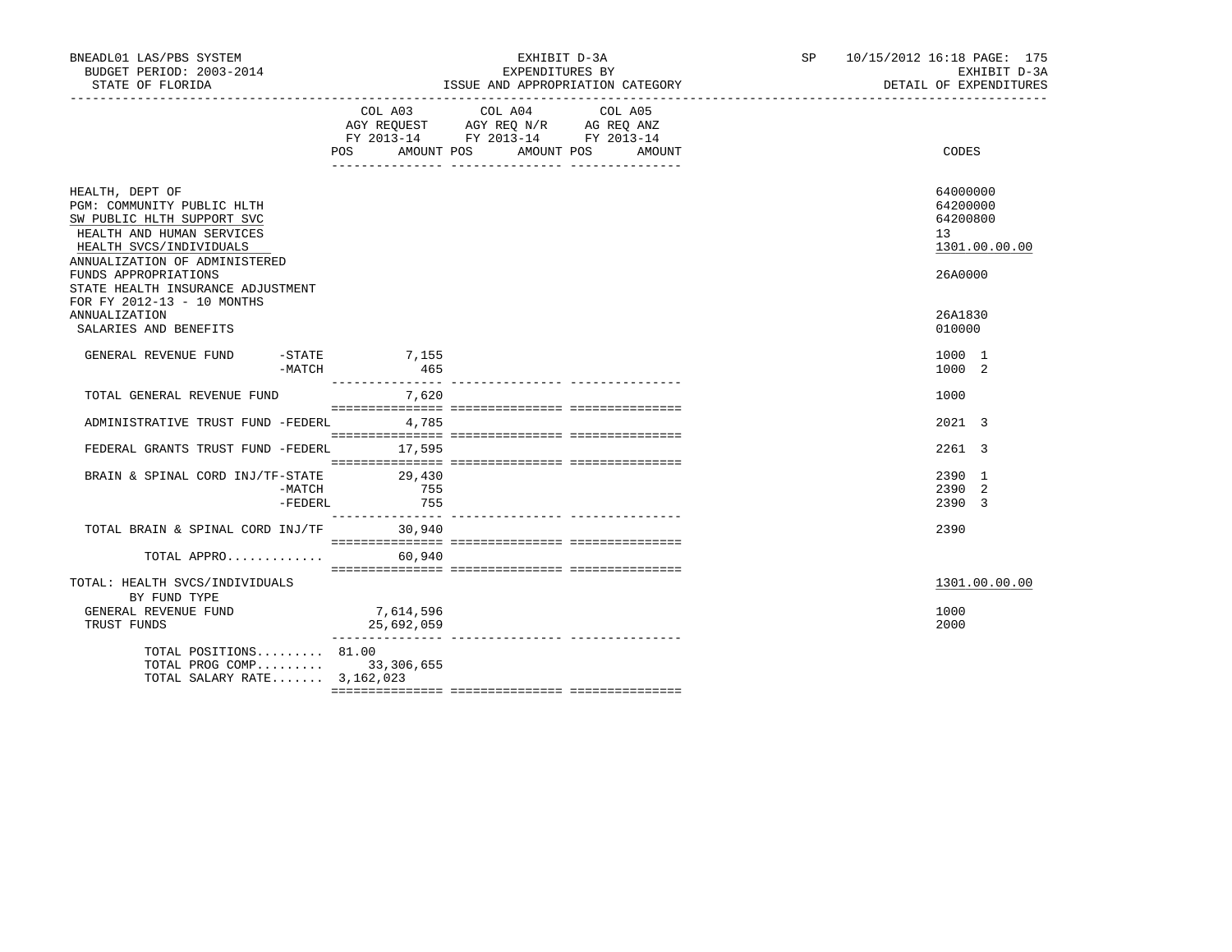| BNEADL01 LAS/PBS SYSTEM<br>BUDGET PERIOD: 2003-2014<br>STATE OF FLORIDA                                                                                                                        |                             | EXHIBIT D-3A<br>EXPENDITURES BY<br>ISSUE AND APPROPRIATION CATEGORY                                                       | SP 10/15/2012 16:18 PAGE: 176<br>EXHIBIT D-3A<br>DETAIL OF EXPENDITURES |  |
|------------------------------------------------------------------------------------------------------------------------------------------------------------------------------------------------|-----------------------------|---------------------------------------------------------------------------------------------------------------------------|-------------------------------------------------------------------------|--|
|                                                                                                                                                                                                | AMOUNT POS<br>POS           | COL A03 COL A04 COL A05<br>AGY REQUEST AGY REQ N/R AG REQ ANZ<br>FY 2013-14 FY 2013-14 FY 2013-14<br>AMOUNT POS<br>AMOUNT | CODES                                                                   |  |
| HEALTH, DEPT OF<br>PGM: COMMUNITY PUBLIC HLTH<br>SW PUBLIC HLTH SUPPORT SVC<br>HEALTH AND HUMAN SERVICES<br>ENVIRONMENTAL HEALTH<br>ESTIMATED EXPENDITURES<br>IMPLEMENTATION OF REORGANIZATION |                             |                                                                                                                           | 64000000<br>64200000<br>64200800<br>13<br>1302.00.00.00<br>1000000      |  |
| AUTHORIZED IN CHAPTER 2012-184, LOF<br>$-$ HB 1263<br>SALARY RATE<br>SALARY RATE 4,148,036                                                                                                     |                             |                                                                                                                           | 100H000<br>000000                                                       |  |
| SALARIES AND BENEFITS                                                                                                                                                                          |                             |                                                                                                                           | 010000                                                                  |  |
| ADMINISTRATIVE TRUST FUND -STATE<br>RADIATION PROTECTION TF -STATE 5,600,663                                                                                                                   | 82,433                      |                                                                                                                           | 2021 1<br>2569 1                                                        |  |
| TOTAL POSITIONS 101.50<br>TOTAL APPRO 5,683,096                                                                                                                                                |                             |                                                                                                                           |                                                                         |  |
| OTHER PERSONAL SERVICES                                                                                                                                                                        |                             |                                                                                                                           | 030000                                                                  |  |
| RADIATION PROTECTION TF -STATE 33,393                                                                                                                                                          |                             |                                                                                                                           | 2569 1                                                                  |  |
| <b>EXPENSES</b>                                                                                                                                                                                |                             |                                                                                                                           | 040000                                                                  |  |
| ADMINISTRATIVE TRUST FUND -STATE                                                                                                                                                               | 12,123                      |                                                                                                                           | 2021 1                                                                  |  |
| FEDERAL GRANTS TRUST FUND -FEDERL 346,479                                                                                                                                                      |                             |                                                                                                                           | 2261 3                                                                  |  |
| RADIATION PROTECTION TF<br>-FEDERL                                                                                                                                                             | -STATE 1,172,608<br>498,492 |                                                                                                                           | 2569 1<br>2569 3                                                        |  |
| TOTAL RADIATION PROTECTION TF                                                                                                                                                                  | 1,671,100                   |                                                                                                                           | 2569                                                                    |  |
| TOTAL APPRO                                                                                                                                                                                    | 2,029,702                   |                                                                                                                           |                                                                         |  |
| OPERATING CAPITAL OUTLAY                                                                                                                                                                       |                             |                                                                                                                           | 060000                                                                  |  |
| RADIATION PROTECTION TF -STATE 56,997                                                                                                                                                          |                             |                                                                                                                           | 2569 1                                                                  |  |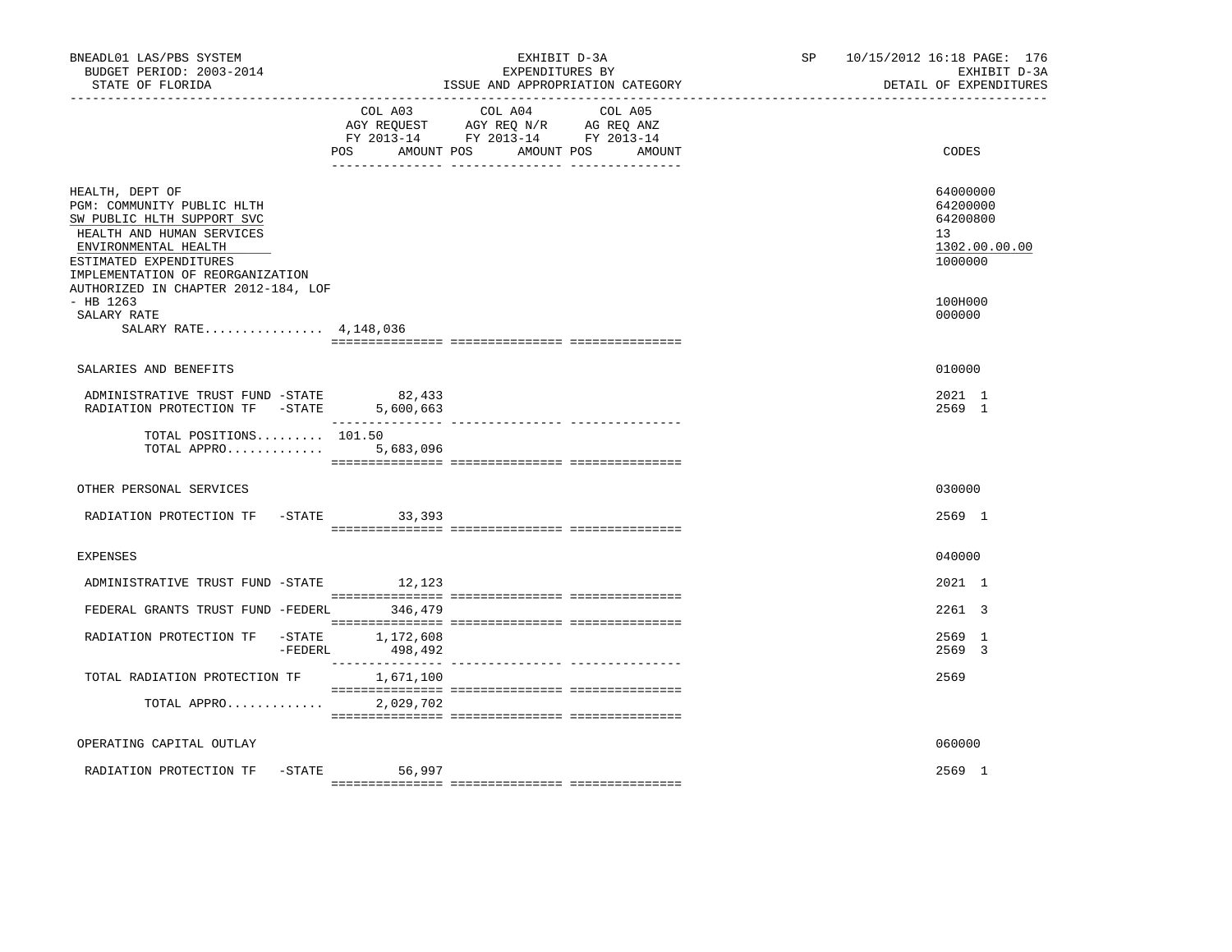| BNEADL01 LAS/PBS SYSTEM<br>BUDGET PERIOD: 2003-2014<br>STATE OF FLORIDA<br>-----------------                                                                                                   |     |                                                                                                                       | EXHIBIT D-3A<br>EXPENDITURES BY | ISSUE AND APPROPRIATION CATEGORY | SP 10/15/2012 16:18 PAGE: 177<br>EXHIBIT D-3A<br>DETAIL OF EXPENDITURES |
|------------------------------------------------------------------------------------------------------------------------------------------------------------------------------------------------|-----|-----------------------------------------------------------------------------------------------------------------------|---------------------------------|----------------------------------|-------------------------------------------------------------------------|
|                                                                                                                                                                                                | POS | COL A03 COL A04<br>AGY REQUEST AGY REQ N/R AG REQ ANZ<br>FY 2013-14 FY 2013-14 FY 2013-14<br>AMOUNT POS<br>AMOUNT POS | COL A05<br>AMOUNT               | CODES                            |                                                                         |
| HEALTH, DEPT OF<br>PGM: COMMUNITY PUBLIC HLTH<br>SW PUBLIC HLTH SUPPORT SVC<br>HEALTH AND HUMAN SERVICES<br>ENVIRONMENTAL HEALTH<br>ESTIMATED EXPENDITURES<br>IMPLEMENTATION OF REORGANIZATION |     |                                                                                                                       |                                 |                                  | 64000000<br>64200000<br>64200800<br>13<br>1302.00.00.00<br>1000000      |
| AUTHORIZED IN CHAPTER 2012-184, LOF<br>- HB 1263<br>SPECIAL CATEGORIES<br>ACQUISITION/MOTOR VEHICLES                                                                                           |     |                                                                                                                       |                                 |                                  | 100H000<br>100000<br>100021                                             |
| RADIATION PROTECTION TF -STATE 210,856                                                                                                                                                         |     |                                                                                                                       |                                 |                                  | 2569 1                                                                  |
| CONTRACTED SERVICES                                                                                                                                                                            |     |                                                                                                                       |                                 |                                  | 100777                                                                  |
| RADIATION PROTECTION TF -STATE 150,000                                                                                                                                                         |     |                                                                                                                       |                                 |                                  | 2569 1                                                                  |
| RISK MANAGEMENT INSURANCE                                                                                                                                                                      |     |                                                                                                                       |                                 |                                  | 103241                                                                  |
| RADIATION PROTECTION TF -STATE 14,575                                                                                                                                                          |     |                                                                                                                       |                                 |                                  | 2569 1                                                                  |
| LEASE/PURCHASE/EOUIPMENT                                                                                                                                                                       |     |                                                                                                                       |                                 |                                  | 105281                                                                  |
| RADIATION PROTECTION TF                                                                                                                                                                        |     | $-$ STATE 1,052                                                                                                       |                                 |                                  | 2569 1                                                                  |
| TR/DMS/HR SVCS/STW CONTRCT                                                                                                                                                                     |     |                                                                                                                       |                                 |                                  | 107040                                                                  |
| ADMINISTRATIVE TRUST FUND -STATE<br>RADIATION PROTECTION TF -STATE                                                                                                                             |     | 356<br>38,933                                                                                                         |                                 |                                  | 2021 1<br>2569 1                                                        |
| TOTAL APPRO                                                                                                                                                                                    |     | 39,289                                                                                                                |                                 |                                  |                                                                         |
| TOTAL: IMPLEMENTATION OF REORGANIZATION<br>AUTHORIZED IN CHAPTER 2012-184, LOF<br>- HB 1263<br>TOTAL POSITIONS 101.50<br>TOTAL ISSUE 8,218,960<br>TOTAL SALARY RATE $4,148,036$                |     |                                                                                                                       |                                 |                                  | 100H000                                                                 |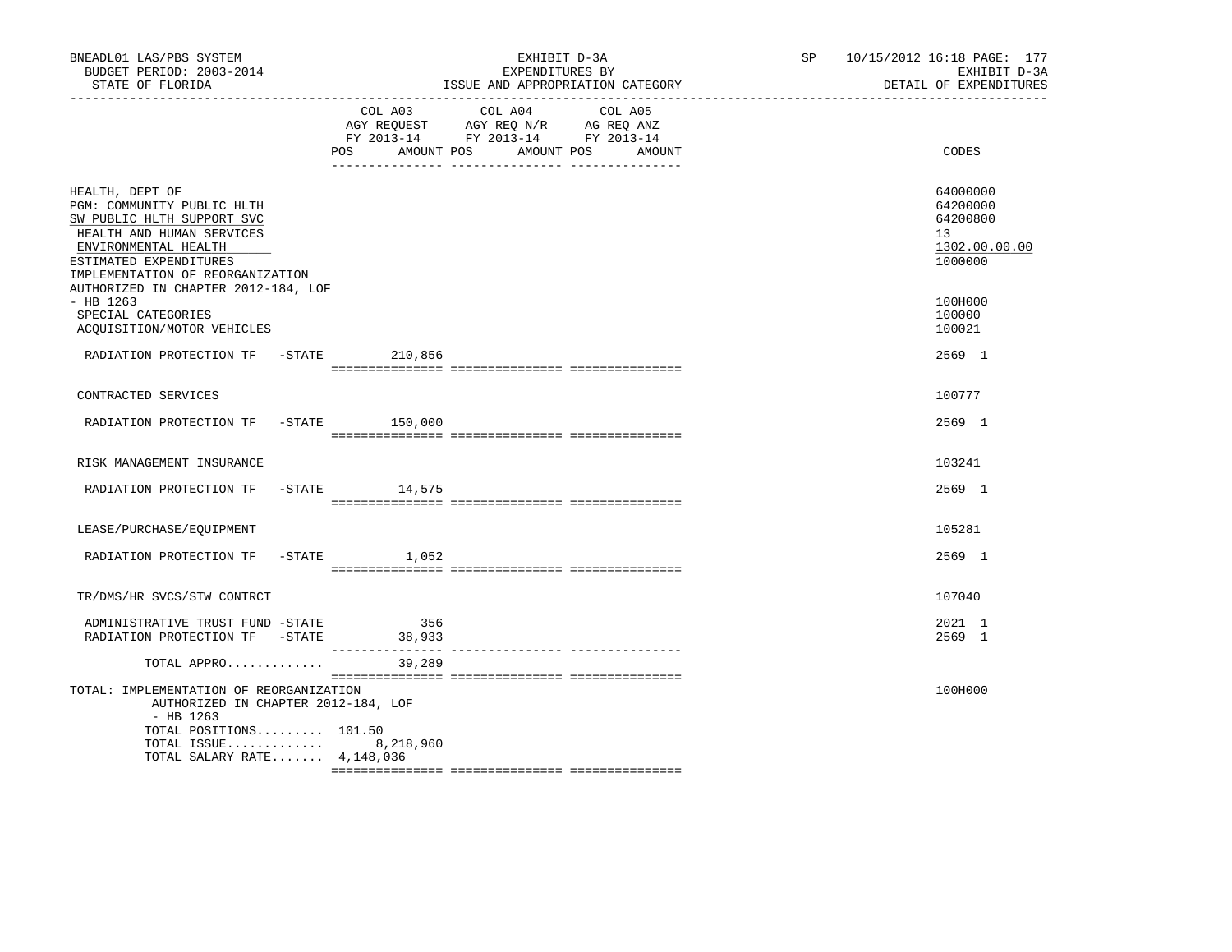| BNEADL01 LAS/PBS SYSTEM<br>BUDGET PERIOD: 2003-2014<br>STATE OF FLORIDA                                                                                                                 |        | EXHIBIT D-3A<br>EXPENDITURES BY<br>ISSUE AND APPROPRIATION CATEGORY |                                                                                                                                                                                                                      |                                 | SP 10/15/2012 16:18 PAGE: 178<br>EXHIBIT D-3A<br>DETAIL OF EXPENDITURES |  |
|-----------------------------------------------------------------------------------------------------------------------------------------------------------------------------------------|--------|---------------------------------------------------------------------|----------------------------------------------------------------------------------------------------------------------------------------------------------------------------------------------------------------------|---------------------------------|-------------------------------------------------------------------------|--|
|                                                                                                                                                                                         |        | AMOUNT POS<br>POS                                                   | COL A03 COL A04<br>$\begin{tabular}{lllllll} \bf AGY \,\,\, REQUEST \,\,\, & \bf AGY \,\, REQ \,\, N/R & \,\, AC \,\, REQ \,\, ANZ \\ \bf FY \,\, 2013-14 & \bf FY \,\, 2013-14 & \bf FY \,\, 2013-14 \end{tabular}$ | COL A05<br>AMOUNT POS<br>AMOUNT | CODES                                                                   |  |
| HEALTH, DEPT OF<br>PGM: COMMUNITY PUBLIC HLTH<br>SW PUBLIC HLTH SUPPORT SVC<br>HEALTH AND HUMAN SERVICES<br>ENVIRONMENTAL HEALTH<br>ESTIMATED EXPENDITURES<br>FLORIDA RETIREMENT SYSTEM |        |                                                                     |                                                                                                                                                                                                                      |                                 | 64000000<br>64200000<br>64200800<br>13<br>1302.00.00.00<br>1000000      |  |
| CONTRIBUTION ADJUSTMENT FOR<br>FISCAL YEAR 2012-2013<br>SALARIES AND BENEFITS                                                                                                           |        |                                                                     |                                                                                                                                                                                                                      |                                 | 1001240<br>010000                                                       |  |
| RADIATION PROTECTION TF -STATE                                                                                                                                                          | -MATCH | 14,289<br>389                                                       |                                                                                                                                                                                                                      |                                 | 2569 1<br>2569 2                                                        |  |
| TOTAL RADIATION PROTECTION TF                                                                                                                                                           |        | 14,678                                                              |                                                                                                                                                                                                                      |                                 | 2569                                                                    |  |
| TOTAL APPRO                                                                                                                                                                             |        | 14,678                                                              |                                                                                                                                                                                                                      |                                 |                                                                         |  |
| ADJUSTMENT TO STATE HEALTH<br>INSURANCE PREMIUM CONTRIBUTION -<br>FISCAL YEAR 2012-13<br>SALARIES AND BENEFITS                                                                          |        |                                                                     |                                                                                                                                                                                                                      |                                 | 1001830<br>010000                                                       |  |
| RADIATION PROTECTION TF -STATE 10,151                                                                                                                                                   | -MATCH | 276                                                                 |                                                                                                                                                                                                                      |                                 | 2569 1<br>2569 2                                                        |  |
| TOTAL RADIATION PROTECTION TF                                                                                                                                                           |        | 10,427                                                              |                                                                                                                                                                                                                      |                                 | 2569                                                                    |  |
| TOTAL APPRO                                                                                                                                                                             |        | 10,427                                                              |                                                                                                                                                                                                                      |                                 |                                                                         |  |
| ESTIMATED EXPENDITURES REALIGNMENT                                                                                                                                                      |        |                                                                     |                                                                                                                                                                                                                      |                                 | 2000000                                                                 |  |
| REALIGNMENT OF RADIATION PROTECTION<br>TRUST FUND EXPENDITURES - DEDUCT<br>SPECIAL CATEGORIES<br>CONTRACTED SERVICES                                                                    |        |                                                                     |                                                                                                                                                                                                                      |                                 | 2000620<br>100000<br>100777                                             |  |
| RADIATION PROTECTION TF -STATE 1,500-                                                                                                                                                   |        |                                                                     |                                                                                                                                                                                                                      |                                 | 2569 1                                                                  |  |
|                                                                                                                                                                                         |        |                                                                     |                                                                                                                                                                                                                      |                                 |                                                                         |  |
| AGENCY ISSUE NARRATIVE:<br>2013-2014 BUDGET YEAR NARRATIVE:                                                                                                                             |        |                                                                     |                                                                                                                                                                                                                      | IT COMPONENT? NO                |                                                                         |  |

 The Florida Department of Health (DOH) requests a transfer of \$1,500 of Radiation Protection Trust Fund, Special Categories Contracted Services category (100777) authority to continue support of the department's Radon Program.

As part of the DOH approved reorganization (EOG Amendment EOG 0060), base budget in the Radiation Protection Trust Fund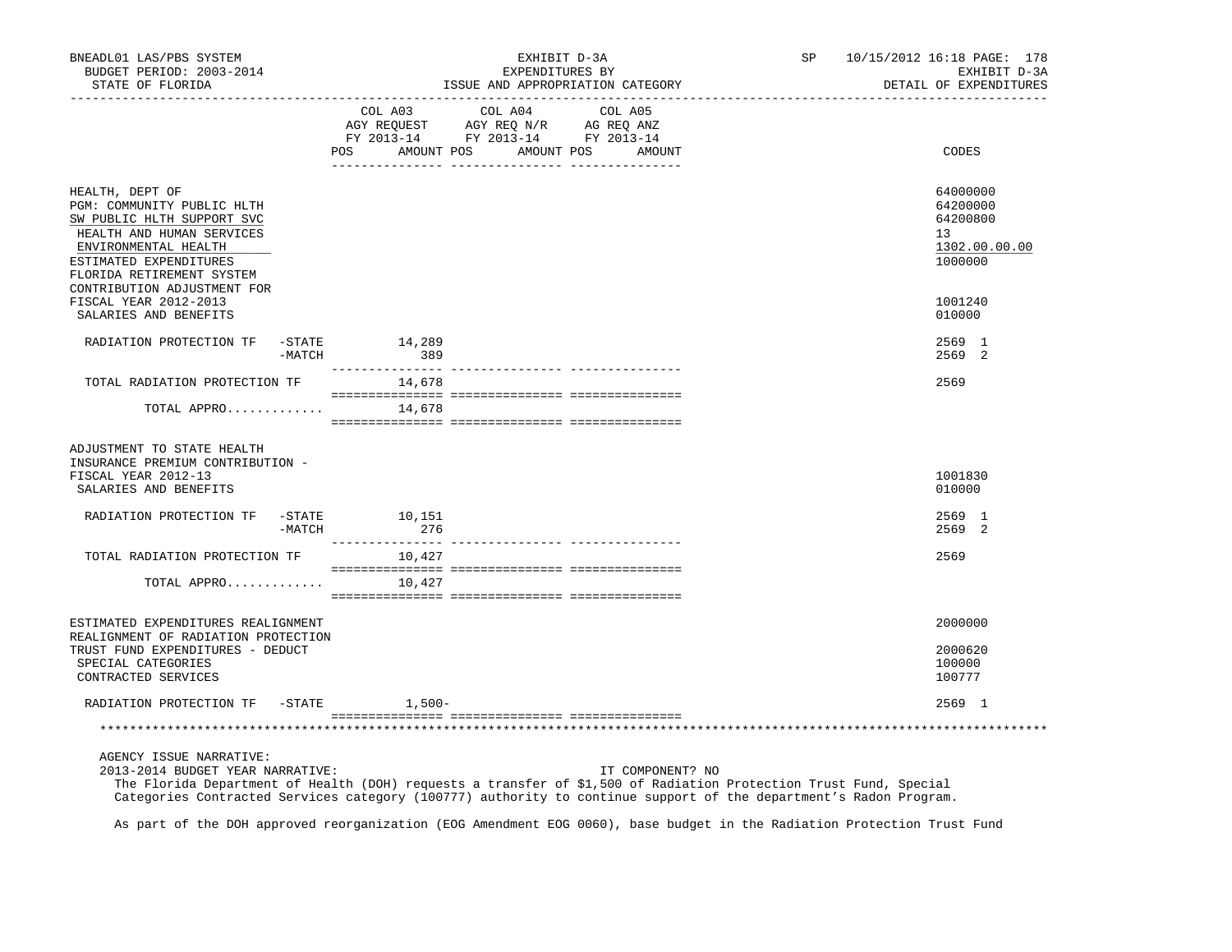| BNEADL01 LAS/PBS SYSTEM<br>BUDGET PERIOD: 2003-2014<br>STATE OF FLORIDA                                                                                                                                       | EXHIBIT D-3A<br>EXPENDITURES BY<br>ISSUE AND APPROPRIATION CATEGORY |                                                                                                                            |        | SP | 10/15/2012 16:18 PAGE: 179<br>EXHIBIT D-3A<br>DETAIL OF EXPENDITURES |  |
|---------------------------------------------------------------------------------------------------------------------------------------------------------------------------------------------------------------|---------------------------------------------------------------------|----------------------------------------------------------------------------------------------------------------------------|--------|----|----------------------------------------------------------------------|--|
|                                                                                                                                                                                                               | POS                                                                 | COL A03 COL A04 COL A05<br>AGY REQUEST AGY REO N/R AG REO ANZ<br>FY 2013-14 FY 2013-14 FY 2013-14<br>AMOUNT POS AMOUNT POS | AMOUNT |    | CODES                                                                |  |
| HEALTH, DEPT OF<br>PGM: COMMUNITY PUBLIC HLTH<br>SW PUBLIC HLTH SUPPORT SVC<br>HEALTH AND HUMAN SERVICES<br>ENVIRONMENTAL HEALTH<br>ESTIMATED EXPENDITURES REALIGNMENT<br>REALIGNMENT OF RADIATION PROTECTION |                                                                     |                                                                                                                            |        |    | 64000000<br>64200000<br>64200800<br>13<br>1302.00.00.00<br>2000000   |  |
| TRUST FUND EXPENDITURES - DEDUCT                                                                                                                                                                              |                                                                     |                                                                                                                            |        |    | 2000620                                                              |  |

 was split between the Statewide Public Health Support Services budget entity (64200800) and the Disease Control and Health Protection budget entity (64200200). This issue requests the transfer \$1,500 of Contracted Services authority between these budget entities to correct a calculation error made during the budget amendment process.

 Please see companion issue 2000630, in the Disease Control and Public Health budget entity, program component 13.02.00.00.00. \*\*\*\*\*\*\*\*\*\*\*\*\*\*\*\*\*\*\*\*\*\*\*\*\*\*\*\*\*\*\*\*\*\*\*\*\*\*\*\*\*\*\*\*\*\*\*\*\*\*\*\*\*\*\*\*\*\*\*\*\*\*\*\*\*\*\*\*\*\*\*\*\*\*\*\*\*\*\*\*\*\*\*\*\*\*\*\*\*\*\*\*\*\*\*\*\*\*\*\*\*\*\*\*\*\*\*\*\*\*\*\*\*\*\*\*\*\*\*\*\*\*\*\*\*\*\*

| ANNUALIZATION OF ADMINISTERED<br>FUNDS APPROPRIATIONS<br>STATE HEALTH INSURANCE ADJUSTMENT<br>FOR FY 2012-13 - 10 MONTHS |                     | 26A0000             |
|--------------------------------------------------------------------------------------------------------------------------|---------------------|---------------------|
| ANNUALIZATION<br>SALARIES AND BENEFITS                                                                                   |                     | 26A1830<br>010000   |
| RADIATION PROTECTION TF<br>-STATE<br>-MATCH                                                                              | 50,755<br>1,380     | 2569 1<br>2569<br>2 |
| TOTAL RADIATION PROTECTION TF                                                                                            | 52,135              | 2569                |
| TOTAL APPRO                                                                                                              | 52,135              |                     |
| ENVIRONMENTAL HEALTH<br>TOTAL:<br>BY FUND TYPE                                                                           |                     | 1302.00.00.00       |
| TRUST FUNDS<br>SALARY RATE 4, 148, 036                                                                                   | 101.50<br>8,294,700 | 2000                |
|                                                                                                                          |                     |                     |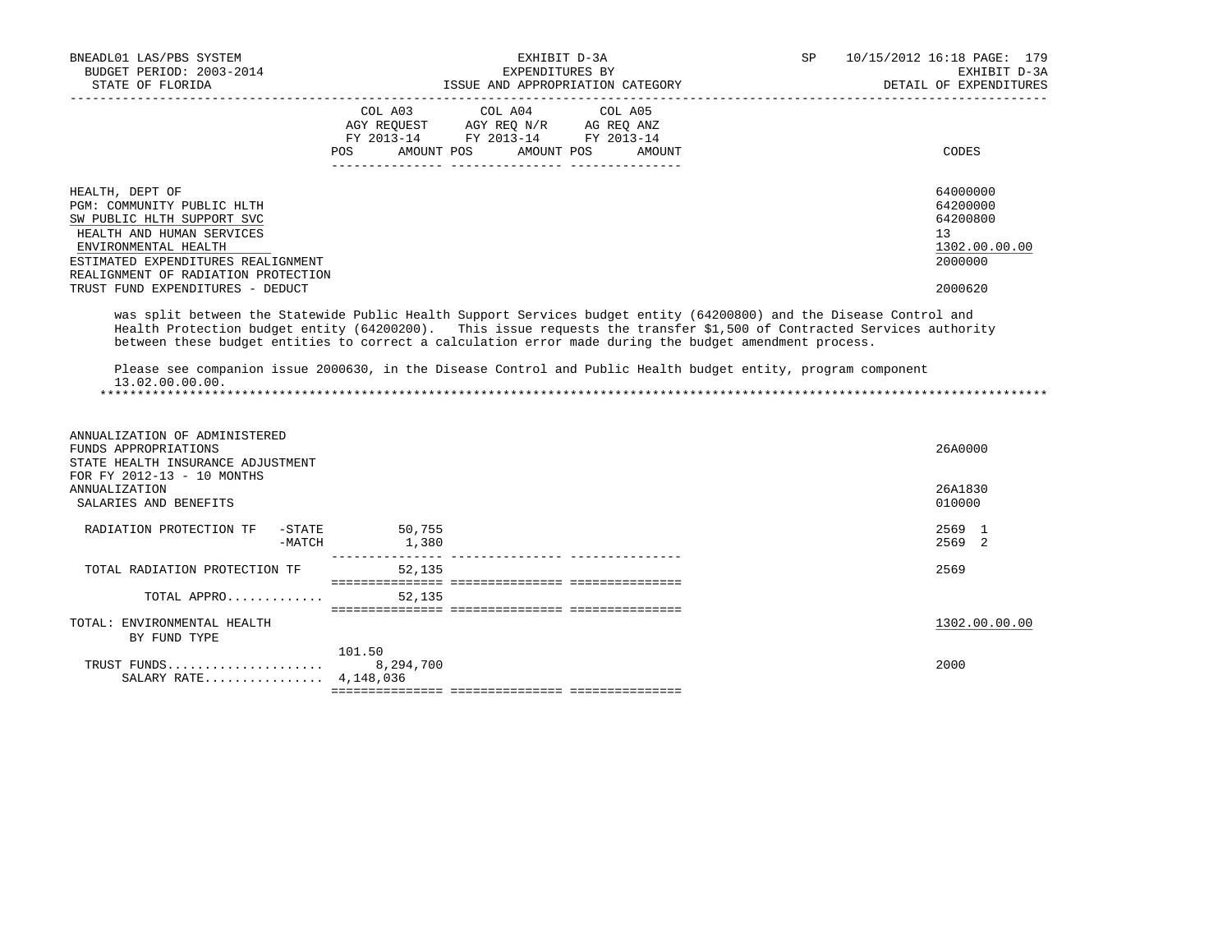| BNEADL01 LAS/PBS SYSTEM<br>BUDGET PERIOD: 2003-2014<br>STATE OF FLORIDA                                                                                                                                                                  | EXHIBIT D-3A<br>EXPENDITURES BY<br>ISSUE AND APPROPRIATION CATEGORY                                                                            | 10/15/2012 16:18 PAGE: 180<br>SP<br>EXHIBIT D-3A<br>DETAIL OF EXPENDITURES |
|------------------------------------------------------------------------------------------------------------------------------------------------------------------------------------------------------------------------------------------|------------------------------------------------------------------------------------------------------------------------------------------------|----------------------------------------------------------------------------|
|                                                                                                                                                                                                                                          | COL A03<br>COL A04<br>COL A05<br>CO AGY REQUEST AGY REQ N/R AG REQ ANZ<br>FY 2013-14 FY 2013-14 FY 2013-14<br>POS AMOUNT POS AMOUNT POS AMOUNT | CODES                                                                      |
| HEALTH, DEPT OF<br>PGM: COMMUNITY PUBLIC HLTH<br>SW PUBLIC HLTH SUPPORT SVC<br>GOV OPERATIONS/SUPPORT<br>EXEC LEADERSHIP/SUPPRT SVC<br>ESTIMATED EXPENDITURES<br>IMPLEMENTATION OF REORGANIZATION<br>AUTHORIZED IN CHAPTER 2012-184, LOF |                                                                                                                                                | 64000000<br>64200000<br>64200800<br>16<br>1602.00.00.00<br>1000000         |
| $-$ HB 1263<br>SALARY RATE<br>SALARY RATE 46,560-                                                                                                                                                                                        |                                                                                                                                                | 100H000<br>000000                                                          |
| SALARIES AND BENEFITS                                                                                                                                                                                                                    | $1.00-$                                                                                                                                        | 010000                                                                     |
| NURS STDNT LOAN FORGIVE TF-STATE 65,526-                                                                                                                                                                                                 |                                                                                                                                                | 2505 1                                                                     |
| <b>EXPENSES</b>                                                                                                                                                                                                                          |                                                                                                                                                | 040000                                                                     |
| NURS STDNT LOAN FORGIVE TF-STATE 39,050-                                                                                                                                                                                                 |                                                                                                                                                | 2505 1                                                                     |
| OPERATING CAPITAL OUTLAY                                                                                                                                                                                                                 |                                                                                                                                                | 060000                                                                     |
| NURS STDNT LOAN FORGIVE TF-STATE 6,000-                                                                                                                                                                                                  |                                                                                                                                                | 2505 1                                                                     |
| SPECIAL CATEGORIES<br>CONTRACTED SERVICES                                                                                                                                                                                                |                                                                                                                                                | 100000<br>100777                                                           |
| NURS STDNT LOAN FORGIVE TF-STATE 41,188-                                                                                                                                                                                                 |                                                                                                                                                | 2505 1                                                                     |
| G/A-NRSG STDNT REIMB/SCHSP                                                                                                                                                                                                               |                                                                                                                                                | 105401                                                                     |
| NURS STDNT LOAN FORGIVE TF-STATE 929,006-                                                                                                                                                                                                |                                                                                                                                                | 2505 1                                                                     |
| TR/DMS/HR SVCS/STW CONTRCT                                                                                                                                                                                                               |                                                                                                                                                | 107040                                                                     |
| NURS STDNT LOAN FORGIVE TF-STATE                                                                                                                                                                                                         | $344-$                                                                                                                                         | 2505 1                                                                     |
| TOTAL: IMPLEMENTATION OF REORGANIZATION<br>AUTHORIZED IN CHAPTER 2012-184, LOF<br>$-$ HB 1263<br>TOTAL POSITIONS 1.00-<br>TOTAL ISSUE 1,081,114-<br>TOTAL SALARY RATE 46,560-                                                            |                                                                                                                                                | 100H000                                                                    |
|                                                                                                                                                                                                                                          |                                                                                                                                                |                                                                            |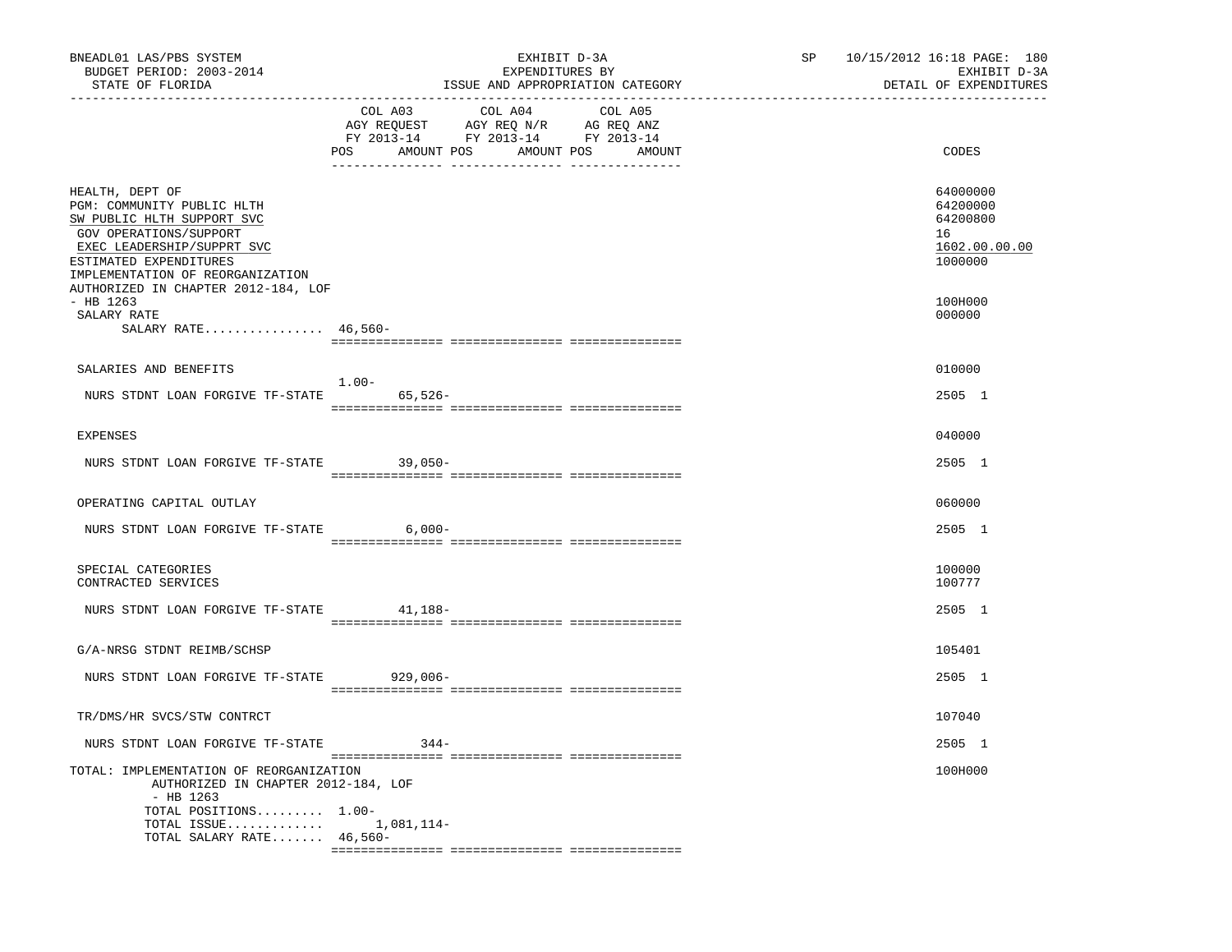| BNEADL01 LAS/PBS SYSTEM<br>BUDGET PERIOD: 2003-2014<br>STATE OF FLORIDA                                                                                                                                                                      |                                                                    | EXHIBIT D-3A<br>EXPENDITURES BY<br>ISSUE AND APPROPRIATION CATEGORY                                                                     | SP 10/15/2012 16:18 PAGE: 181<br>EXHIBIT D-3A<br>DETAIL OF EXPENDITURES                 |
|----------------------------------------------------------------------------------------------------------------------------------------------------------------------------------------------------------------------------------------------|--------------------------------------------------------------------|-----------------------------------------------------------------------------------------------------------------------------------------|-----------------------------------------------------------------------------------------|
|                                                                                                                                                                                                                                              | POS DO                                                             | COL A03 COL A04 COL A05<br>AGY REQUEST AGY REQ N/R AG REQ ANZ<br>FY 2013-14 FY 2013-14 FY 2013-14<br>AMOUNT POS<br>AMOUNT POS<br>AMOUNT | CODES                                                                                   |
| HEALTH, DEPT OF<br>PGM: COMMUNITY PUBLIC HLTH<br>SW PUBLIC HLTH SUPPORT SVC<br>GOV OPERATIONS/SUPPORT<br>EXEC LEADERSHIP/SUPPRT SVC<br>ESTIMATED EXPENDITURES<br>ESTIMATED EXPENDITURES - OPERATIONS<br>SALARY RATE<br>SALARY RATE 2,880,405 |                                                                    |                                                                                                                                         | 64000000<br>64200000<br>64200800<br>16<br>1602.00.00.00<br>1000000<br>1001000<br>000000 |
| SALARIES AND BENEFITS                                                                                                                                                                                                                        |                                                                    |                                                                                                                                         | 010000                                                                                  |
| ADMINISTRATIVE TRUST FUND -STATE 600,568<br>EMERGENCY MED SVC TF - STATE<br>FEDERAL GRANTS TRUST FUND -FEDERL<br>NURS STDNT LOAN FORGIVE TF-STATE<br>PLANNING AND EVALUATION TF-STATE 111,410                                                | 2,757,114<br>635,674<br>65,526                                     |                                                                                                                                         | 2021 1<br>2192 1<br>2261 3<br>2505 1<br>2531 1                                          |
| TOTAL POSITIONS 62.00<br>TOTAL APPRO 4,170,292                                                                                                                                                                                               |                                                                    |                                                                                                                                         |                                                                                         |
| OTHER PERSONAL SERVICES                                                                                                                                                                                                                      |                                                                    |                                                                                                                                         | 030000                                                                                  |
| EMERGENCY MED SVC TF - STATE<br>FEDERAL GRANTS TRUST FUND -FEDERL<br>GRANTS AND DONATIONS TF -STATE                                                                                                                                          | 149,583<br>205,040<br>238,222                                      |                                                                                                                                         | 2192 1<br>2261 3<br>2339 1                                                              |
| TOTAL APPRO                                                                                                                                                                                                                                  | 592,845                                                            |                                                                                                                                         |                                                                                         |
| EXPENSES                                                                                                                                                                                                                                     |                                                                    |                                                                                                                                         | 040000                                                                                  |
| GENERAL REVENUE FUND -STATE<br>ADMINISTRATIVE TRUST FUND -STATE<br>EMERGENCY MED SVC TF -STATE<br>BIOMEDICAL RESEARCH TF -STATE<br>FEDERAL GRANTS TRUST FUND -FEDERL<br>GRANTS AND DONATIONS TF -STATE<br>NURS STDNT LOAN FORGIVE TF-STATE   | 39,576<br>48,603<br>813,693<br>2,047<br>77,258<br>60,373<br>39,050 |                                                                                                                                         | 1000 1<br>2021 1<br>2192 1<br>2245 1<br>2261 3<br>2339 1<br>2505 1                      |
| TOTAL APPRO                                                                                                                                                                                                                                  | 1,080,600                                                          |                                                                                                                                         |                                                                                         |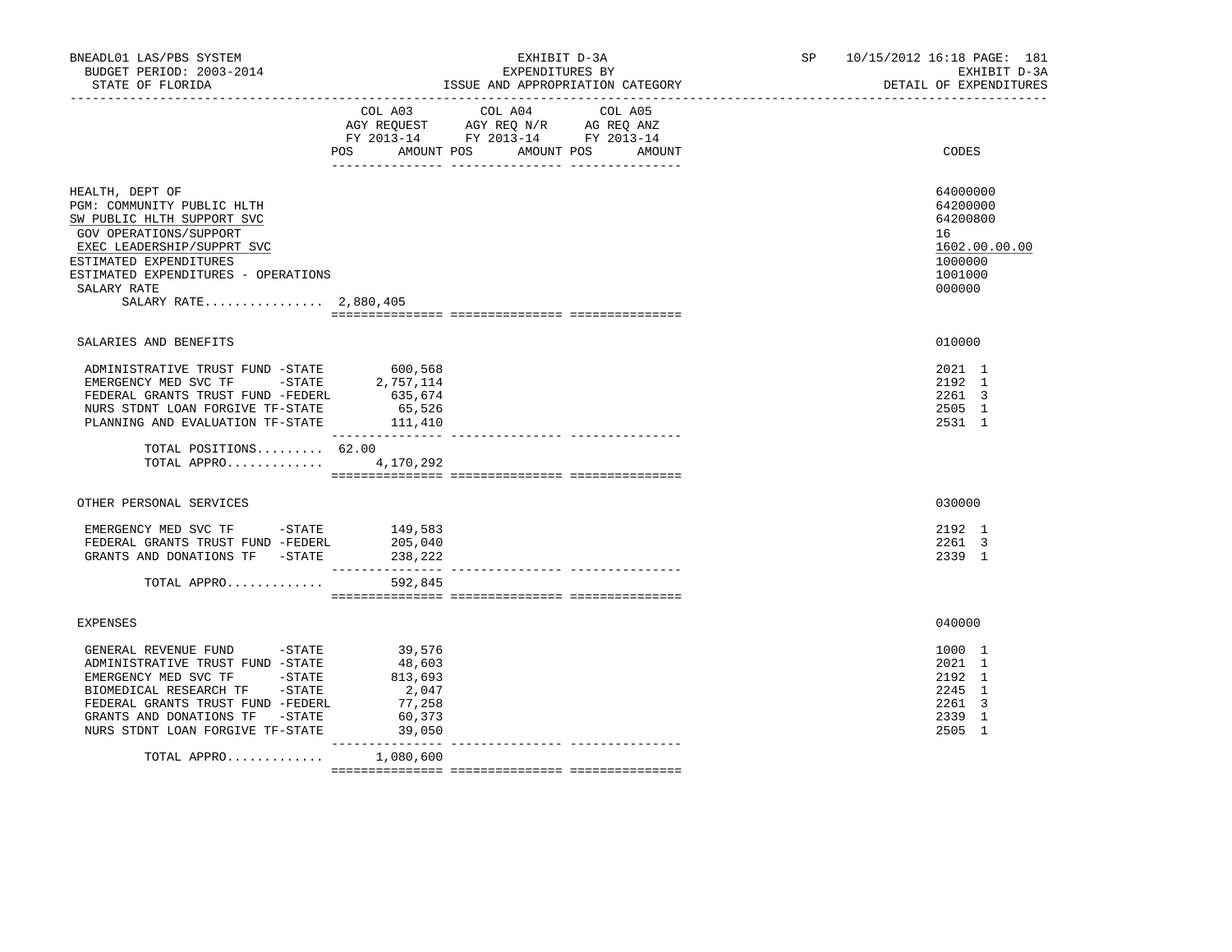| BNEADL01 LAS/PBS SYSTEM<br>BUDGET PERIOD: 2003-2014<br>STATE OF FLORIDA                                                                                                                                                                                   |                                                   | EXHIBIT D-3A<br>EXPENDITURES BY<br>ISSUE AND APPROPRIATION CATEGORY                                               | SP | 10/15/2012 16:18 PAGE: 182<br>EXHIBIT D-3A<br>DETAIL OF EXPENDITURES                              |
|-----------------------------------------------------------------------------------------------------------------------------------------------------------------------------------------------------------------------------------------------------------|---------------------------------------------------|-------------------------------------------------------------------------------------------------------------------|----|---------------------------------------------------------------------------------------------------|
|                                                                                                                                                                                                                                                           | COL A03<br>POS AMOUNT POS                         | COL A04<br>COL A05<br>AGY REQUEST AGY REQ N/R AG REQ ANZ<br>FY 2013-14 FY 2013-14 FY 2013-14<br>AMOUNT POS AMOUNT |    | CODES                                                                                             |
| HEALTH, DEPT OF<br>PGM: COMMUNITY PUBLIC HLTH<br>SW PUBLIC HLTH SUPPORT SVC<br>GOV OPERATIONS/SUPPORT<br>EXEC LEADERSHIP/SUPPRT SVC<br>ESTIMATED EXPENDITURES<br>ESTIMATED EXPENDITURES - OPERATIONS<br>AID TO LOCAL GOVERNMENTS<br>G/A-EMS COUNTY GRANTS |                                                   |                                                                                                                   |    | 64000000<br>64200000<br>64200800<br>16<br>1602.00.00.00<br>1000000<br>1001000<br>050000<br>059998 |
| EMERGENCY MED SVC TF -STATE 6,211,675                                                                                                                                                                                                                     |                                                   |                                                                                                                   |    | 2192 1                                                                                            |
| G/A-EMS MATCHING GRANTS                                                                                                                                                                                                                                   |                                                   |                                                                                                                   |    | 059999                                                                                            |
| EMERGENCY MED SVC TF - STATE 4,681,461                                                                                                                                                                                                                    |                                                   |                                                                                                                   |    | 2192 1                                                                                            |
| OPERATING CAPITAL OUTLAY                                                                                                                                                                                                                                  |                                                   |                                                                                                                   |    | 060000                                                                                            |
| ADMINISTRATIVE TRUST FUND -STATE 2,600<br>EMERGENCY MED SVC TF -STATE<br>NURS STDNT LOAN FORGIVE TF-STATE                                                                                                                                                 | 1,932<br>6,000                                    |                                                                                                                   |    | 2021 1<br>2192 1<br>2505 1                                                                        |
| TOTAL APPRO                                                                                                                                                                                                                                               | 10,532                                            |                                                                                                                   |    |                                                                                                   |
| SPECIAL CATEGORIES<br>CONTRACTED SERVICES                                                                                                                                                                                                                 |                                                   |                                                                                                                   |    | 100000<br>100777                                                                                  |
| GENERAL REVENUE FUND -STATE<br>ADMINISTRATIVE TRUST FUND -STATE<br>EMERGENCY MED SVC TF -STATE<br>FEDERAL GRANTS TRUST FUND -FEDERL 1,008,904<br>GRANTS AND DONATIONS TF -STATE<br>NURS STDNT LOAN FORGIVE TF-STATE                                       | 75,230<br>250,000<br>919,958<br>107,908<br>41,188 |                                                                                                                   |    | 1000 1<br>2021 1<br>2192 1<br>2261 3<br>2339 1<br>2505 1                                          |
| TOTAL APPRO                                                                                                                                                                                                                                               | 2,403,188                                         |                                                                                                                   |    |                                                                                                   |
| JAMES & ESTHER KING BIO R                                                                                                                                                                                                                                 |                                                   |                                                                                                                   |    | 101501                                                                                            |
| BIOMEDICAL RESEARCH TF                                                                                                                                                                                                                                    | $-$ STATE $7, 150, 000$                           |                                                                                                                   |    | 2245 1                                                                                            |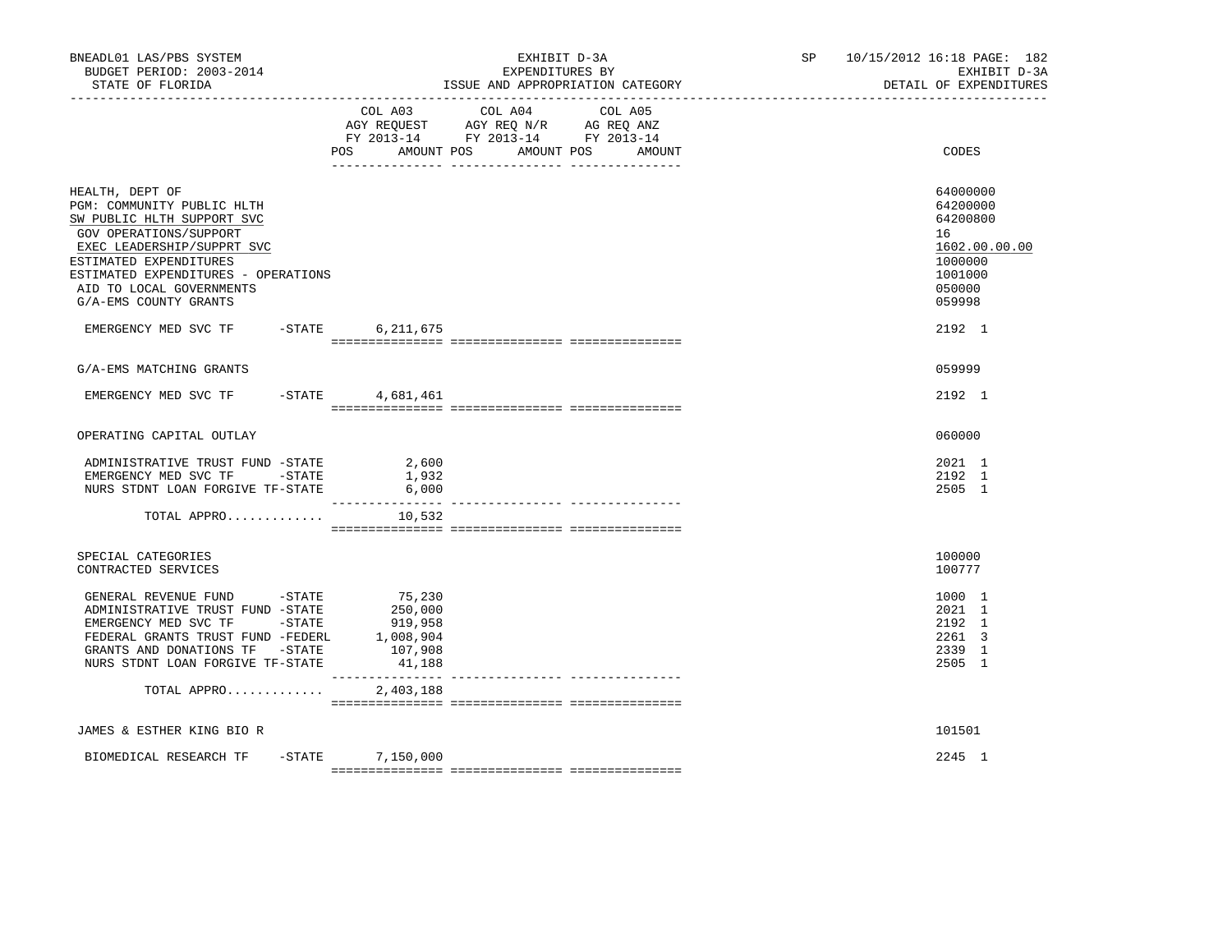| BNEADL01 LAS/PBS SYSTEM<br>BUDGET PERIOD: 2003-2014<br>STATE OF FLORIDA                                                                                                                                                                                                                   |                        | EXHIBIT D-3A<br>EXPENDITURES BY<br>ISSUE AND APPROPRIATION CATEGORY                                                               | SP <sub>2</sub> | 10/15/2012 16:18 PAGE: 183<br>EXHIBIT D-3A<br>DETAIL OF EXPENDITURES                                        |
|-------------------------------------------------------------------------------------------------------------------------------------------------------------------------------------------------------------------------------------------------------------------------------------------|------------------------|-----------------------------------------------------------------------------------------------------------------------------------|-----------------|-------------------------------------------------------------------------------------------------------------|
|                                                                                                                                                                                                                                                                                           | POS                    | COL A03 COL A04 COL A05<br>AGY REQUEST AGY REQ N/R AG REQ ANZ<br>FY 2013-14 FY 2013-14 FY 2013-14<br>AMOUNT POS AMOUNT POS AMOUNT |                 | CODES                                                                                                       |
| HEALTH, DEPT OF<br>PGM: COMMUNITY PUBLIC HLTH<br>SW PUBLIC HLTH SUPPORT SVC<br>GOV OPERATIONS/SUPPORT<br>EXEC LEADERSHIP/SUPPRT SVC<br>ESTIMATED EXPENDITURES<br>ESTIMATED EXPENDITURES - OPERATIONS<br>SPECIAL CATEGORIES<br>BANKHEAD/COLEY/CANCER RES<br>BIOMEDICAL RESEARCH TF - STATE | 5,000,000              |                                                                                                                                   |                 | 64000000<br>64200000<br>64200800<br>16<br>1602.00.00.00<br>1000000<br>1001000<br>100000<br>101503<br>2245 1 |
|                                                                                                                                                                                                                                                                                           |                        |                                                                                                                                   |                 |                                                                                                             |
| MOFFITT CANCER CENTER                                                                                                                                                                                                                                                                     |                        |                                                                                                                                   |                 | 101504                                                                                                      |
| BIOMEDICAL RESEARCH TF                                                                                                                                                                                                                                                                    | $-$ STATE<br>5,000,000 |                                                                                                                                   |                 | 2245 1                                                                                                      |
| BIOMEDICAL RESEARCH                                                                                                                                                                                                                                                                       |                        |                                                                                                                                   |                 | 101509                                                                                                      |
| GENERAL REVENUE FUND -STATE 8,000,000<br>BIOMEDICAL RESEARCH TF -STATE 10,000,000                                                                                                                                                                                                         |                        |                                                                                                                                   |                 | 1000 1<br>2245 1                                                                                            |
| TOTAL APPRO                                                                                                                                                                                                                                                                               | 18,000,000             |                                                                                                                                   |                 |                                                                                                             |
| RISK MANAGEMENT INSURANCE                                                                                                                                                                                                                                                                 |                        |                                                                                                                                   |                 | 103241                                                                                                      |
| GENERAL REVENUE FUND -STATE 2,886,010<br>PLANNING AND EVALUATION TF-STATE                                                                                                                                                                                                                 | 150,928                |                                                                                                                                   |                 | 1000 1<br>2531 1                                                                                            |
| TOTAL APPRO                                                                                                                                                                                                                                                                               | 3,036,938              |                                                                                                                                   |                 |                                                                                                             |
| G/A-TRAUMA CARE                                                                                                                                                                                                                                                                           |                        |                                                                                                                                   |                 | 103870                                                                                                      |
| EMERGENCY MED SVC TF -STATE 12,093,747                                                                                                                                                                                                                                                    |                        |                                                                                                                                   |                 | 2192 1                                                                                                      |
| LEASE/PURCHASE/EQUIPMENT                                                                                                                                                                                                                                                                  |                        |                                                                                                                                   |                 | 105281                                                                                                      |
| EMERGENCY MED SVC TF -STATE 11,775<br>FEDERAL GRANTS TRUST FUND -FEDERL                                                                                                                                                                                                                   | 400                    |                                                                                                                                   |                 | 2192 1<br>2261 3                                                                                            |
| TOTAL APPRO                                                                                                                                                                                                                                                                               | _________<br>12,175    | ---------------- ----------------                                                                                                 |                 |                                                                                                             |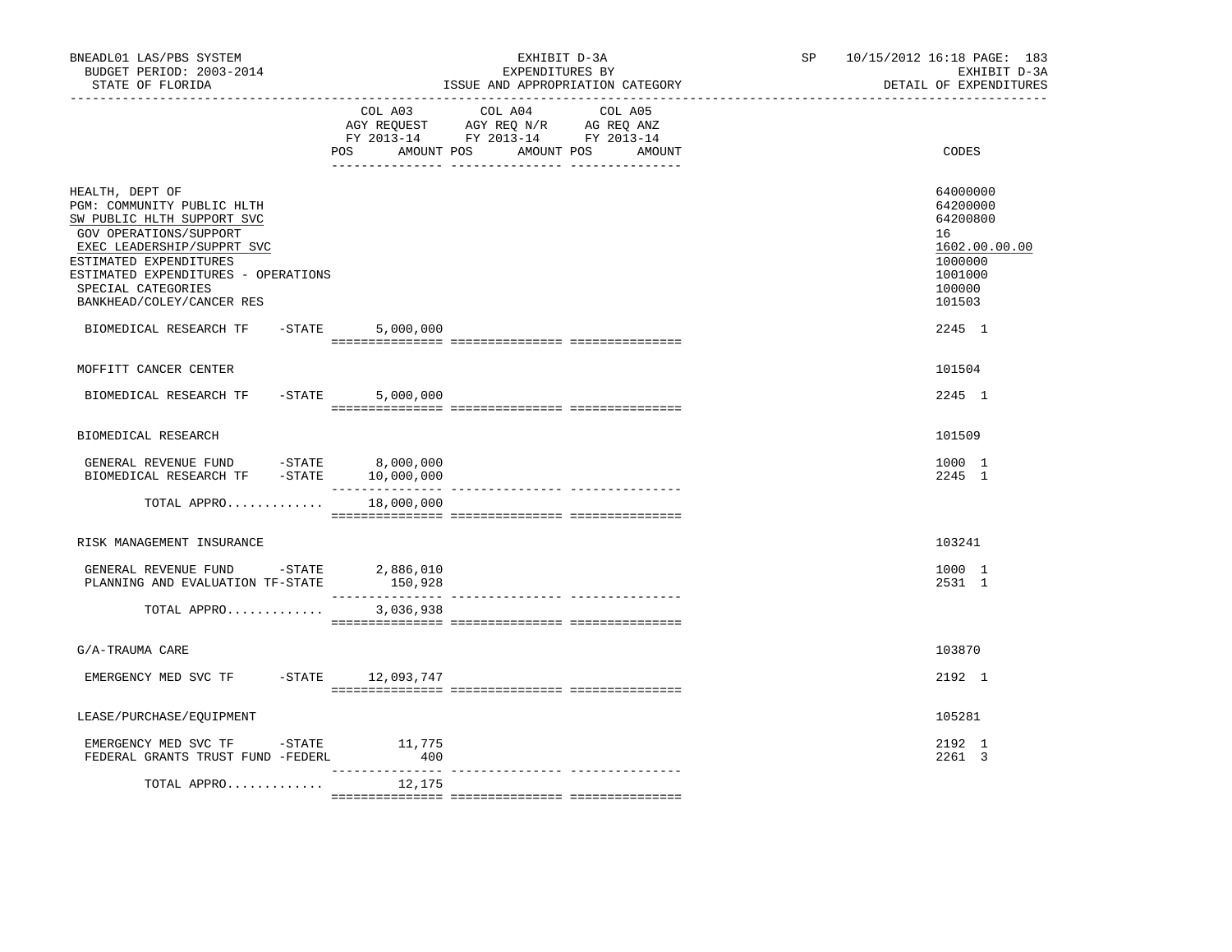| BNEADL01 LAS/PBS SYSTEM<br>BUDGET PERIOD: 2003-2014<br>STATE OF FLORIDA<br>-----------------                                                                                                                                                                                                         |                 | EXHIBIT D-3A<br>EXPENDITURES BY<br>ISSUE AND APPROPRIATION CATEGORY                                                              | SP | 10/15/2012 16:18 PAGE: 184<br>EXHIBIT D-3A<br>DETAIL OF EXPENDITURES                                        |
|------------------------------------------------------------------------------------------------------------------------------------------------------------------------------------------------------------------------------------------------------------------------------------------------------|-----------------|----------------------------------------------------------------------------------------------------------------------------------|----|-------------------------------------------------------------------------------------------------------------|
|                                                                                                                                                                                                                                                                                                      | COL A03         | COL A04<br>COL A05<br>AGY REQUEST AGY REQ N/R AG REQ ANZ<br>FY 2013-14 FY 2013-14 FY 2013-14<br>POS AMOUNT POS AMOUNT POS AMOUNT |    | CODES                                                                                                       |
| HEALTH, DEPT OF<br>PGM: COMMUNITY PUBLIC HLTH<br>SW PUBLIC HLTH SUPPORT SVC<br>GOV OPERATIONS/SUPPORT<br>EXEC LEADERSHIP/SUPPRT SVC<br>ESTIMATED EXPENDITURES<br>ESTIMATED EXPENDITURES - OPERATIONS<br>SPECIAL CATEGORIES<br>G/A-NRSG STDNT REIMB/SCHSP<br>NURS STDNT LOAN FORGIVE TF-STATE 929,006 |                 |                                                                                                                                  |    | 64000000<br>64200000<br>64200800<br>16<br>1602.00.00.00<br>1000000<br>1001000<br>100000<br>105401<br>2505 1 |
| TR/DMS/HR SVCS/STW CONTRCT                                                                                                                                                                                                                                                                           |                 |                                                                                                                                  |    | 107040                                                                                                      |
| GENERAL REVENUE FUND                                                                                                                                                                                                                                                                                 | $-$ STATE 2,656 |                                                                                                                                  |    | 1000 1                                                                                                      |
| ADMINISTRATIVE TRUST FUND -STATE<br>-FEDERL                                                                                                                                                                                                                                                          | 2,471<br>336    |                                                                                                                                  |    | 2021 1<br>2021 3                                                                                            |
| TOTAL ADMINISTRATIVE TRUST FUND 2,807                                                                                                                                                                                                                                                                |                 |                                                                                                                                  |    | 2021                                                                                                        |
| EMERGENCY MED SVC TF                                                                                                                                                                                                                                                                                 | -STATE 23,994   |                                                                                                                                  |    | 2192 1                                                                                                      |
| GRANTS AND DONATIONS TF -STATE 462                                                                                                                                                                                                                                                                   |                 |                                                                                                                                  |    | 2339 1                                                                                                      |
| NURS STDNT LOAN FORGIVE TF-STATE                                                                                                                                                                                                                                                                     | 356             |                                                                                                                                  |    | 2505 1                                                                                                      |
| TOTAL APPRO $30,275$                                                                                                                                                                                                                                                                                 |                 |                                                                                                                                  |    |                                                                                                             |
| TOTAL: ESTIMATED EXPENDITURES - OPERATIONS<br>TOTAL POSITIONS 62.00<br>TOTAL ISSUE 70,402,734<br>TOTAL SALARY RATE 2,880,405                                                                                                                                                                         |                 |                                                                                                                                  |    | 1001000                                                                                                     |
| CASUALTY INSURANCE PREMIUM<br>ADJUSTMENT<br>SPECIAL CATEGORIES<br>RISK MANAGEMENT INSURANCE                                                                                                                                                                                                          |                 |                                                                                                                                  |    | 1001090<br>100000<br>103241                                                                                 |
| GENERAL REVENUE FUND -STATE 285,291<br>PLANNING AND EVALUATION TF-STATE                                                                                                                                                                                                                              | $22,416-$       |                                                                                                                                  |    | 1000 1<br>2531 1                                                                                            |
| TOTAL APPRO                                                                                                                                                                                                                                                                                          | 262,875         |                                                                                                                                  |    |                                                                                                             |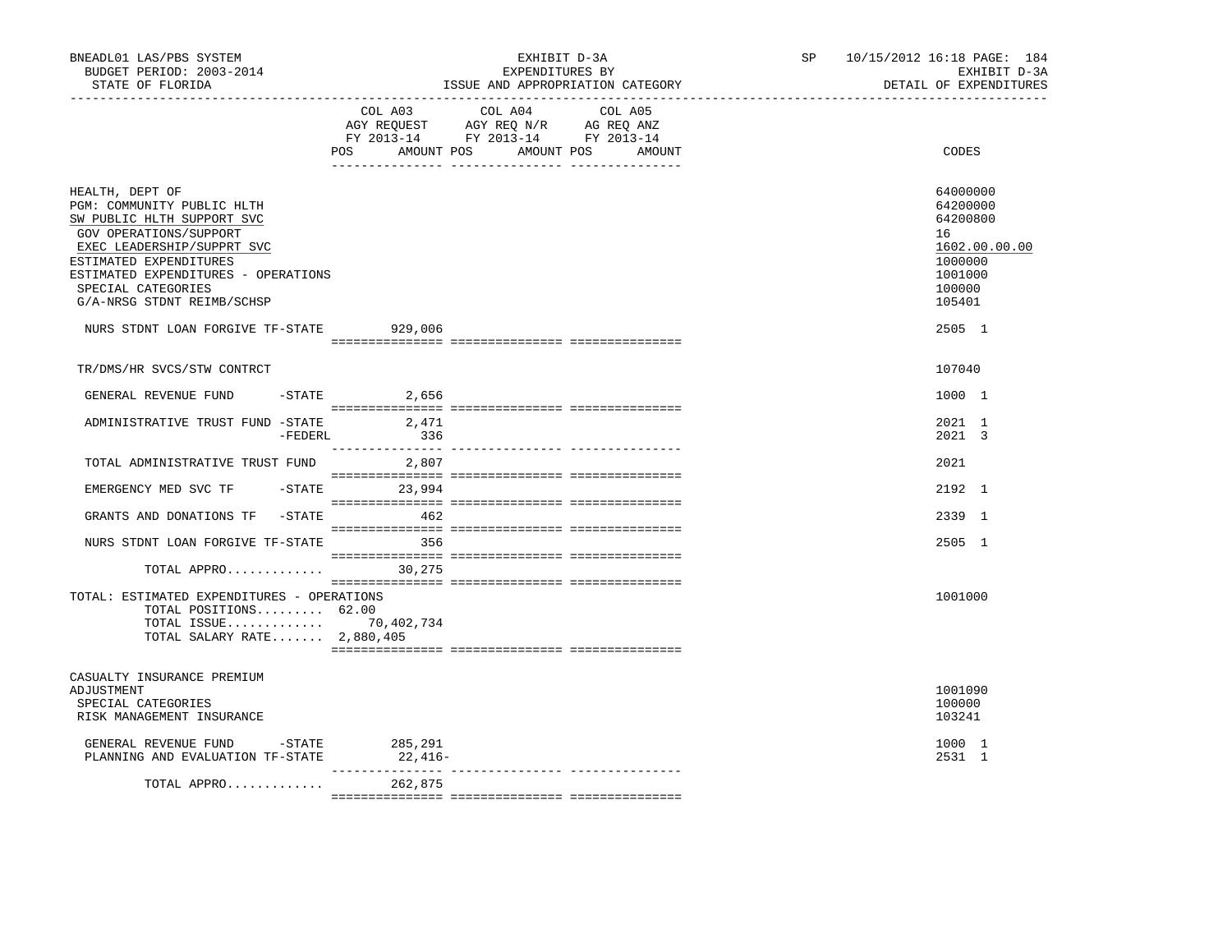| BNEADL01 LAS/PBS SYSTEM<br>BUDGET PERIOD: 2003-2014<br>STATE OF FLORIDA                                                                                                                                                   | EXHIBIT D-3A<br>EXPENDITURES BY<br>ISSUE AND APPROPRIATION CATEGORY                                                                         | 10/15/2012 16:18 PAGE: 185<br>SP <sub>2</sub><br>EXHIBIT D-3A<br>DETAIL OF EXPENDITURES |
|---------------------------------------------------------------------------------------------------------------------------------------------------------------------------------------------------------------------------|---------------------------------------------------------------------------------------------------------------------------------------------|-----------------------------------------------------------------------------------------|
|                                                                                                                                                                                                                           | COL A03<br>COL A04<br>COL A05<br>AGY REQUEST AGY REQ N/R AG REQ ANZ<br>FY 2013-14 FY 2013-14 FY 2013-14<br>POS AMOUNT POS AMOUNT POS AMOUNT | CODES                                                                                   |
| HEALTH, DEPT OF<br>PGM: COMMUNITY PUBLIC HLTH<br>SW PUBLIC HLTH SUPPORT SVC<br>GOV OPERATIONS/SUPPORT<br>EXEC LEADERSHIP/SUPPRT SVC<br>ESTIMATED EXPENDITURES<br>FLORIDA RETIREMENT SYSTEM<br>CONTRIBUTION ADJUSTMENT FOR |                                                                                                                                             | 64000000<br>64200000<br>64200800<br>16<br>1602.00.00.00<br>1000000                      |
| FISCAL YEAR 2012-2013<br>SALARIES AND BENEFITS                                                                                                                                                                            |                                                                                                                                             | 1001240<br>010000                                                                       |
| ADMINISTRATIVE TRUST FUND -STATE<br>EMERGENCY MED SVC TF -STATE<br>FEDERAL GRANTS TRUST FUND -FEDERL<br>NURS STDNT LOAN FORGIVE TF-STATE<br>PLANNING AND EVALUATION TF-STATE                                              | 538<br>2,469<br>569<br>59<br>100                                                                                                            | 2021 1<br>2192 1<br>2261 3<br>2505 1<br>2531 1                                          |
| TOTAL APPRO $3,735$                                                                                                                                                                                                       |                                                                                                                                             |                                                                                         |
| ADJUSTMENT TO STATE HEALTH<br>INSURANCE PREMIUM CONTRIBUTION -<br>FISCAL YEAR 2012-13<br>SALARIES AND BENEFITS                                                                                                            |                                                                                                                                             | 1001830<br>010000                                                                       |
| ADMINISTRATIVE TRUST FUND -STATE<br>EMERGENCY MED SVC TF - STATE<br>FEDERAL GRANTS TRUST FUND -FEDERL<br>NURS STDNT LOAN FORGIVE TF-STATE<br>PLANNING AND EVALUATION TF-STATE                                             | 1,042<br>4,782<br>1,102<br>114<br>193                                                                                                       | 2021 1<br>2192 1<br>2261 3<br>2505 1<br>2531 1                                          |
| TOTAL APPRO                                                                                                                                                                                                               | 7,233                                                                                                                                       |                                                                                         |
| REALLOCATION OF HUMAN RESOURCES<br>OUTSOURCING<br>SPECIAL CATEGORIES<br>TR/DMS/HR SVCS/STW CONTRCT                                                                                                                        |                                                                                                                                             | 1005900<br>100000<br>107040                                                             |
| GENERAL REVENUE FUND -STATE                                                                                                                                                                                               | $90 -$                                                                                                                                      | 1000 1                                                                                  |
| ADMINISTRATIVE TRUST FUND -STATE<br>-FEDERL                                                                                                                                                                               | $11 -$                                                                                                                                      | 2021 1<br>2021 3                                                                        |
| TOTAL ADMINISTRATIVE TRUST FUND                                                                                                                                                                                           | ----------- ----------------<br>$94 -$                                                                                                      | 2021                                                                                    |
| EMERGENCY MED SVC TF<br>$-$ STATE                                                                                                                                                                                         | $810 -$                                                                                                                                     | 2192 1                                                                                  |
| GRANTS AND DONATIONS TF<br>$-$ STATE                                                                                                                                                                                      | $16 -$                                                                                                                                      | 2339 1                                                                                  |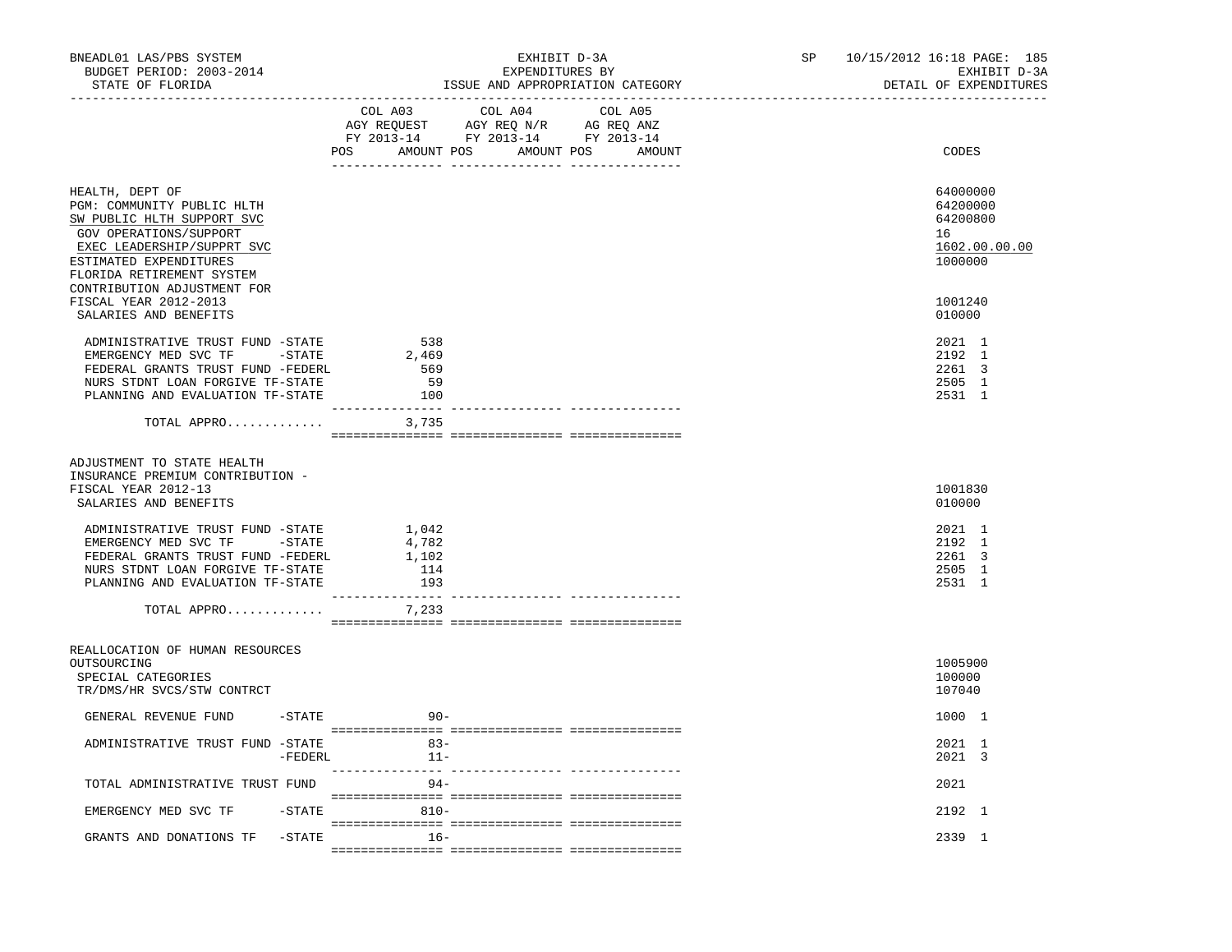| BNEADL01 LAS/PBS SYSTEM<br>BUDGET PERIOD: 2003-2014<br>STATE OF FLORIDA                                                                                                                                                                                                                                                         | EXHIBIT D-3A<br>EXPENDITURES BY<br>ISSUE AND APPROPRIATION CATEGORY                                                                                                        | SP 10/15/2012 16:18 PAGE: 186<br>EXHIBIT D-3A<br>DETAIL OF EXPENDITURES                                     |
|---------------------------------------------------------------------------------------------------------------------------------------------------------------------------------------------------------------------------------------------------------------------------------------------------------------------------------|----------------------------------------------------------------------------------------------------------------------------------------------------------------------------|-------------------------------------------------------------------------------------------------------------|
|                                                                                                                                                                                                                                                                                                                                 | COL A03 COL A04 COL A05<br>AGY REQUEST AGY REQ N/R AG REQ ANZ<br>FY 2013-14 FY 2013-14 FY 2013-14<br>POS AMOUNT POS AMOUNT POS<br>AMOUNT<br>__ ________________ __________ | CODES                                                                                                       |
| HEALTH, DEPT OF<br>PGM: COMMUNITY PUBLIC HLTH<br>SW PUBLIC HLTH SUPPORT SVC<br>GOV OPERATIONS/SUPPORT<br>EXEC LEADERSHIP/SUPPRT SVC<br>ESTIMATED EXPENDITURES<br>REALLOCATION OF HUMAN RESOURCES<br>OUTSOURCING<br>SPECIAL CATEGORIES<br>TR/DMS/HR SVCS/STW CONTRCT<br>NURS STDNT LOAN FORGIVE TF-STATE<br>TOTAL APPRO $1,022-$ | $12-$                                                                                                                                                                      | 64000000<br>64200000<br>64200800<br>16<br>1602.00.00.00<br>1000000<br>1005900<br>100000<br>107040<br>2505 1 |
| INTRA-AGENCY REORGANIZATIONS<br>DEPARTMENT OF HEALTH REORGANIZATION<br>- DEDUCT<br>SALARY RATE<br>SALARY RATE 589,060-                                                                                                                                                                                                          |                                                                                                                                                                            | 1800000<br>1800930<br>000000                                                                                |
| SALARIES AND BENEFITS<br>ADMINISTRATIVE TRUST FUND -STATE 429,866-                                                                                                                                                                                                                                                              | 11.00-                                                                                                                                                                     | 010000<br>2021 1                                                                                            |
| OTHER PERSONAL SERVICES<br>GRANTS AND DONATIONS TF -STATE 238, 222-                                                                                                                                                                                                                                                             |                                                                                                                                                                            | 030000<br>2339 1                                                                                            |
| <b>EXPENSES</b><br>GENERAL REVENUE FUND -STATE                                                                                                                                                                                                                                                                                  | $39,576-$                                                                                                                                                                  | 040000<br>1000 1                                                                                            |
| ADMINISTRATIVE TRUST FUND -STATE<br>BIOMEDICAL RESEARCH TF -STATE<br>FEDERAL GRANTS TRUST FUND -FEDERL<br>GRANTS AND DONATIONS TF -STATE                                                                                                                                                                                        | 25,837-<br>2,047-<br>17,775–<br>60,373-<br>________________                                                                                                                | 2021 1<br>2245 1<br>2261 3<br>2339 1                                                                        |
| TOTAL APPRO                                                                                                                                                                                                                                                                                                                     | 145,608-                                                                                                                                                                   |                                                                                                             |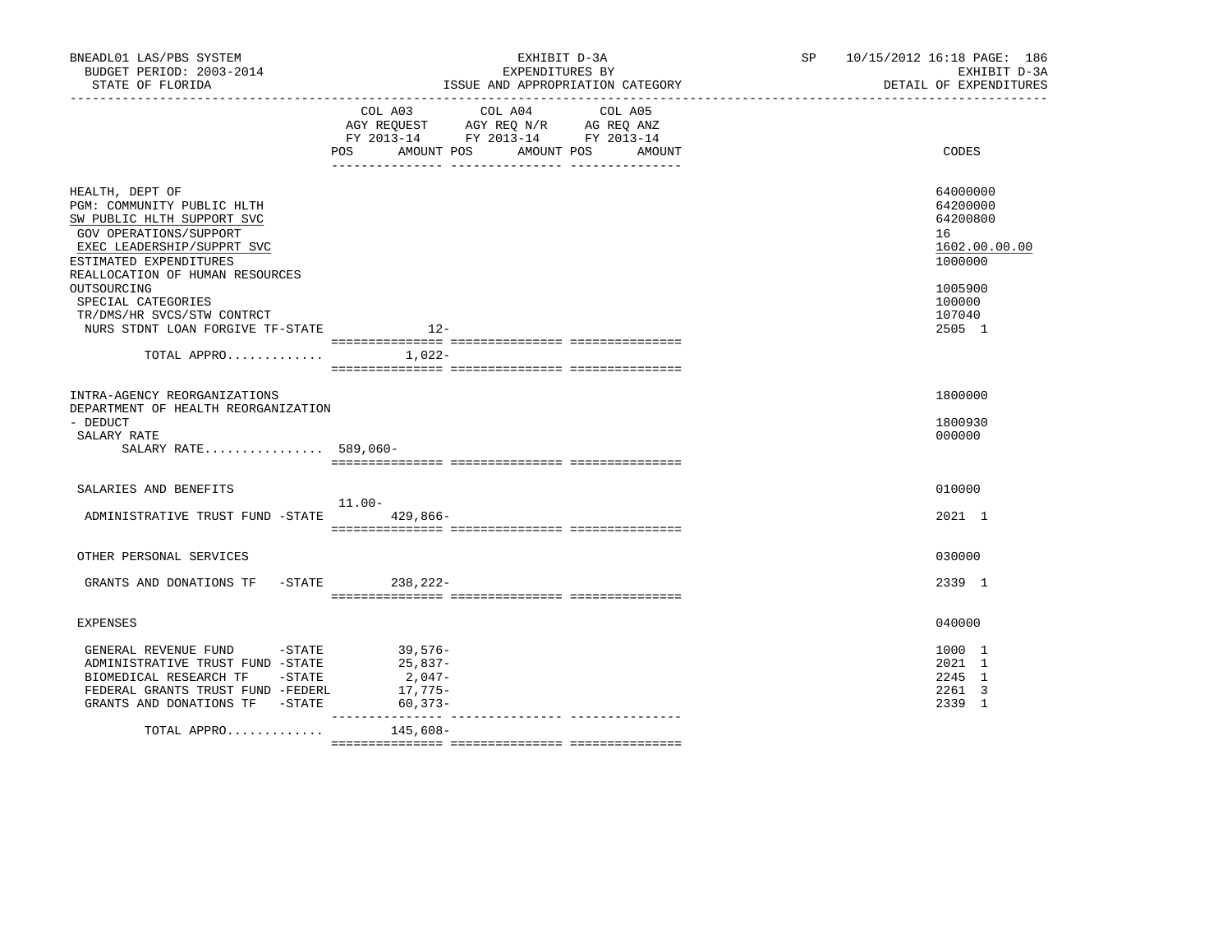| BNEADL01 LAS/PBS SYSTEM<br>BUDGET PERIOD: 2003-2014<br>STATE OF FLORIDA<br>----------------                                                                                                                                                        | EXHIBIT D-3A<br>EXPENDITURES BY<br>ISSUE AND APPROPRIATION CATEGORY                                                                   | 10/15/2012 16:18 PAGE: 187<br>SP<br>EXHIBIT D-3A<br>DETAIL OF EXPENDITURES              |
|----------------------------------------------------------------------------------------------------------------------------------------------------------------------------------------------------------------------------------------------------|---------------------------------------------------------------------------------------------------------------------------------------|-----------------------------------------------------------------------------------------|
|                                                                                                                                                                                                                                                    | COL A03 COL A04 COL A05<br>AGY REQUEST AGY REQ N/R AG REQ ANZ<br>FY 2013-14 FY 2013-14 FY 2013-14<br>POS AMOUNT POS AMOUNT POS AMOUNT | CODES                                                                                   |
| HEALTH, DEPT OF<br>PGM: COMMUNITY PUBLIC HLTH<br>SW PUBLIC HLTH SUPPORT SVC<br>GOV OPERATIONS/SUPPORT<br>EXEC LEADERSHIP/SUPPRT SVC<br>INTRA-AGENCY REORGANIZATIONS<br>DEPARTMENT OF HEALTH REORGANIZATION<br>- DEDUCT<br>OPERATING CAPITAL OUTLAY |                                                                                                                                       | 64000000<br>64200000<br>64200800<br>16<br>1602.00.00.00<br>1800000<br>1800930<br>060000 |
| ADMINISTRATIVE TRUST FUND -STATE 1,300-                                                                                                                                                                                                            |                                                                                                                                       | 2021 1                                                                                  |
| SPECIAL CATEGORIES<br>CONTRACTED SERVICES                                                                                                                                                                                                          |                                                                                                                                       | 100000<br>100777                                                                        |
| GENERAL REVENUE FUND -STATE<br>ADMINISTRATIVE TRUST FUND -STATE<br>FEDERAL GRANTS TRUST FUND -FEDERL<br>GRANTS AND DONATIONS TF -STATE                                                                                                             | 33,423-<br>20,000-<br>213,944-<br>$107,908-$                                                                                          | 1000 1<br>2021 1<br>2261 3<br>2339 1                                                    |
| TOTAL APPRO 375,275-                                                                                                                                                                                                                               |                                                                                                                                       |                                                                                         |
| JAMES & ESTHER KING BIO R                                                                                                                                                                                                                          |                                                                                                                                       | 101501                                                                                  |
| BIOMEDICAL RESEARCH TF -STATE 7,150,000-                                                                                                                                                                                                           |                                                                                                                                       | 2245 1                                                                                  |
| BANKHEAD/COLEY/CANCER RES                                                                                                                                                                                                                          |                                                                                                                                       | 101503                                                                                  |
| BIOMEDICAL RESEARCH TF                                                                                                                                                                                                                             | $-STATE$<br>$5,000,000 -$                                                                                                             | 2245 1                                                                                  |
| MOFFITT CANCER CENTER                                                                                                                                                                                                                              |                                                                                                                                       | 101504                                                                                  |
| BIOMEDICAL RESEARCH TF                                                                                                                                                                                                                             | $-$ STATE<br>$5,000,000-$                                                                                                             | 2245 1                                                                                  |
| BIOMEDICAL RESEARCH                                                                                                                                                                                                                                |                                                                                                                                       | 101509                                                                                  |
| GENERAL REVENUE FUND -STATE 3,000,000-<br>BIOMEDICAL RESEARCH TF -STATE 10,000,000-                                                                                                                                                                |                                                                                                                                       | 1000 1<br>2245 1                                                                        |
| TOTAL APPRO                                                                                                                                                                                                                                        | 13,000,000-                                                                                                                           |                                                                                         |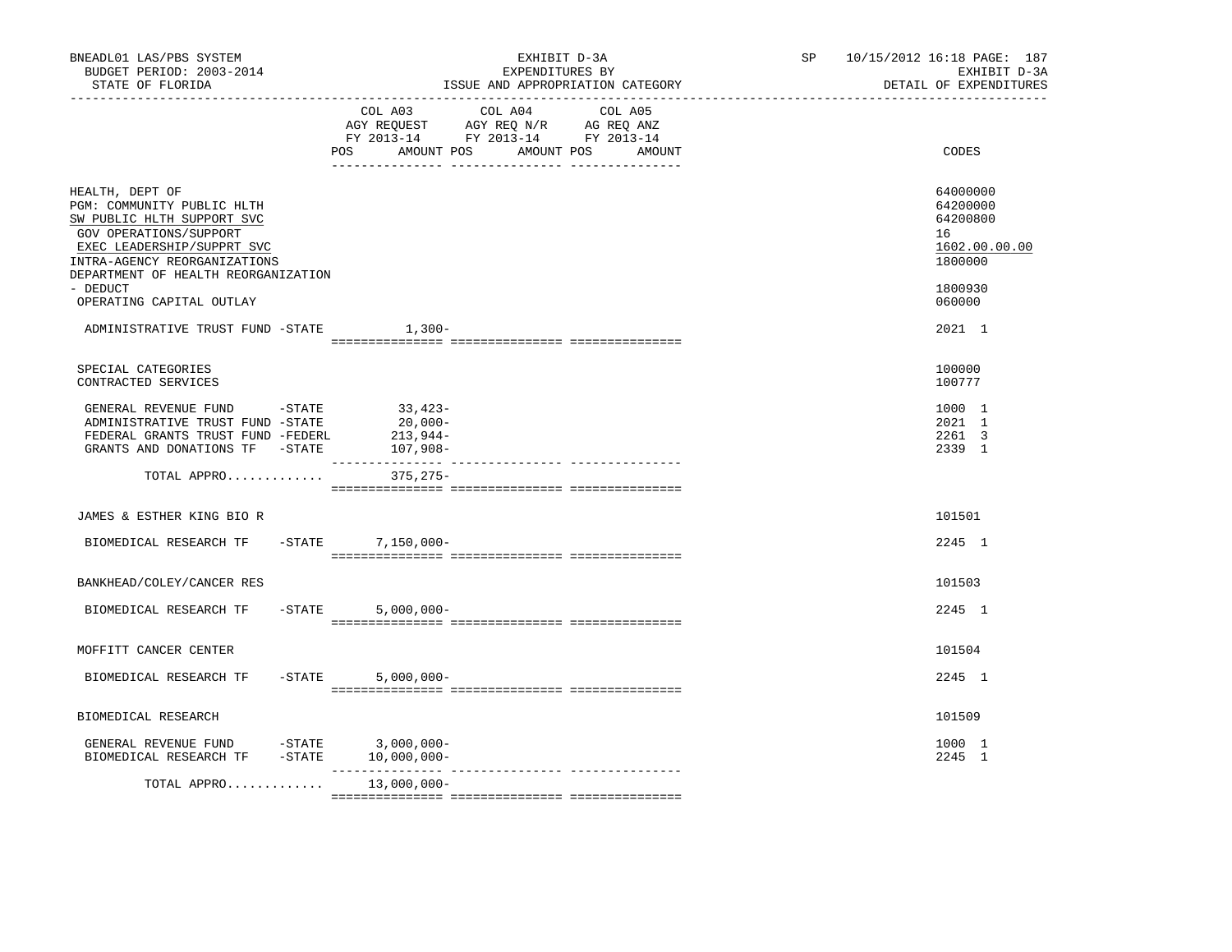| BNEADL01 LAS/PBS SYSTEM<br>BUDGET PERIOD: 2003-2014<br>STATE OF FLORIDA                                                                                                                                                                                                    | EXHIBIT D-3A<br>EXPENDITURES BY<br>ISSUE AND APPROPRIATION CATEGORY                                                                   |  | SP 10/15/2012 16:18 PAGE: 188<br>EXHIBIT D-3A<br>DETAIL OF EXPENDITURES                           |
|----------------------------------------------------------------------------------------------------------------------------------------------------------------------------------------------------------------------------------------------------------------------------|---------------------------------------------------------------------------------------------------------------------------------------|--|---------------------------------------------------------------------------------------------------|
|                                                                                                                                                                                                                                                                            | COL A03 COL A04 COL A05<br>AGY REQUEST AGY REQ N/R AG REQ ANZ<br>FY 2013-14 FY 2013-14 FY 2013-14<br>POS AMOUNT POS AMOUNT POS AMOUNT |  | CODES                                                                                             |
| HEALTH, DEPT OF<br>PGM: COMMUNITY PUBLIC HLTH<br>SW PUBLIC HLTH SUPPORT SVC<br>GOV OPERATIONS/SUPPORT<br>EXEC LEADERSHIP/SUPPRT SVC<br>INTRA-AGENCY REORGANIZATIONS<br>DEPARTMENT OF HEALTH REORGANIZATION<br>- DEDUCT<br>SPECIAL CATEGORIES<br>TR/DMS/HR SVCS/STW CONTRCT |                                                                                                                                       |  | 64000000<br>64200000<br>64200800<br>16<br>1602.00.00.00<br>1800000<br>1800930<br>100000<br>107040 |
| GENERAL REVENUE FUND -STATE 2,566-<br>ADMINISTRATIVE TRUST FUND -STATE<br>GRANTS AND DONATIONS TF -STATE                                                                                                                                                                   | $1,424-$<br>$446-$                                                                                                                    |  | 1000 1<br>2021 1<br>2339 1                                                                        |
| TOTAL APPRO                                                                                                                                                                                                                                                                | $4.436-$                                                                                                                              |  |                                                                                                   |
| TOTAL: DEPARTMENT OF HEALTH REORGANIZATION<br>- DEDUCT<br>TOTAL POSITIONS $11.00-$<br>TOTAL ISSUE 31,344,707-<br>TOTAL SALARY RATE 589,060-                                                                                                                                |                                                                                                                                       |  | 1800930                                                                                           |
|                                                                                                                                                                                                                                                                            |                                                                                                                                       |  |                                                                                                   |
| AGENCY ISSUE NARRATIVE:                                                                                                                                                                                                                                                    |                                                                                                                                       |  |                                                                                                   |

2013-2014 BUDGET YEAR NARRATIVE: IT COMPONENT? NO

 The Department of Health actively pursues ways to improve the efficiency and effectiveness of the agency. In the 2012-2013 fiscal year budget amendment 13RG-1001, EOG#B0045 was approved to realign programs and budget authority. This request continues to realign programs and budget authority based on the agency approved Table of Organization, dated 07/31/2012. This request will not increase the department's base budget.

| Description                              | Amount |              | <b>FTE</b> | Rate    | From     | TΟ       |
|------------------------------------------|--------|--------------|------------|---------|----------|----------|
| Transfer Tobacco Program                 |        | \$66,386,217 | 21         | 994,356 | 64100200 | 64200100 |
| Transfer Asthma Program                  |        | 300,000      | 2          | 110,424 | 64200200 | 64200100 |
| Transfer Refugee Program                 |        | 418,718      | 6          | 256,030 | 64200200 | 64200100 |
| Transfer Biomedical Research             |        | \$30,208,012 |            | 39,234  | 64200800 | 64200100 |
| Transfer Cystic Fibrosis Match           |        | 150,800      |            | $-0-$   | 64100200 | 64200800 |
| Transfer Requlatory Specialist           |        | $-0-$        |            | 36,608  | 64100200 | 64400100 |
| Transfer Support staff                   |        | 62,668       |            | 45,173  | 64300100 | 64100200 |
| Transfer Executive staff                 |        | 215,356      |            | 141,713 | 64200800 | 64100200 |
| Transfer Public Health Nursing           |        | 49,384       |            | 271,018 | 64200800 | 64100200 |
| Transfer Institutional Review Board      |        | 233,287      |            | 137,095 | 64200800 | 64200100 |
| Transfer Prescription Drug Monitoring \$ |        | 638,668      | $\Omega$   | $-0-$   | 64200800 | 64400100 |
|                                          |        |              |            |         |          |          |
| Please see companion issue #1800940.     |        |              |            |         |          |          |
|                                          |        |              |            |         |          |          |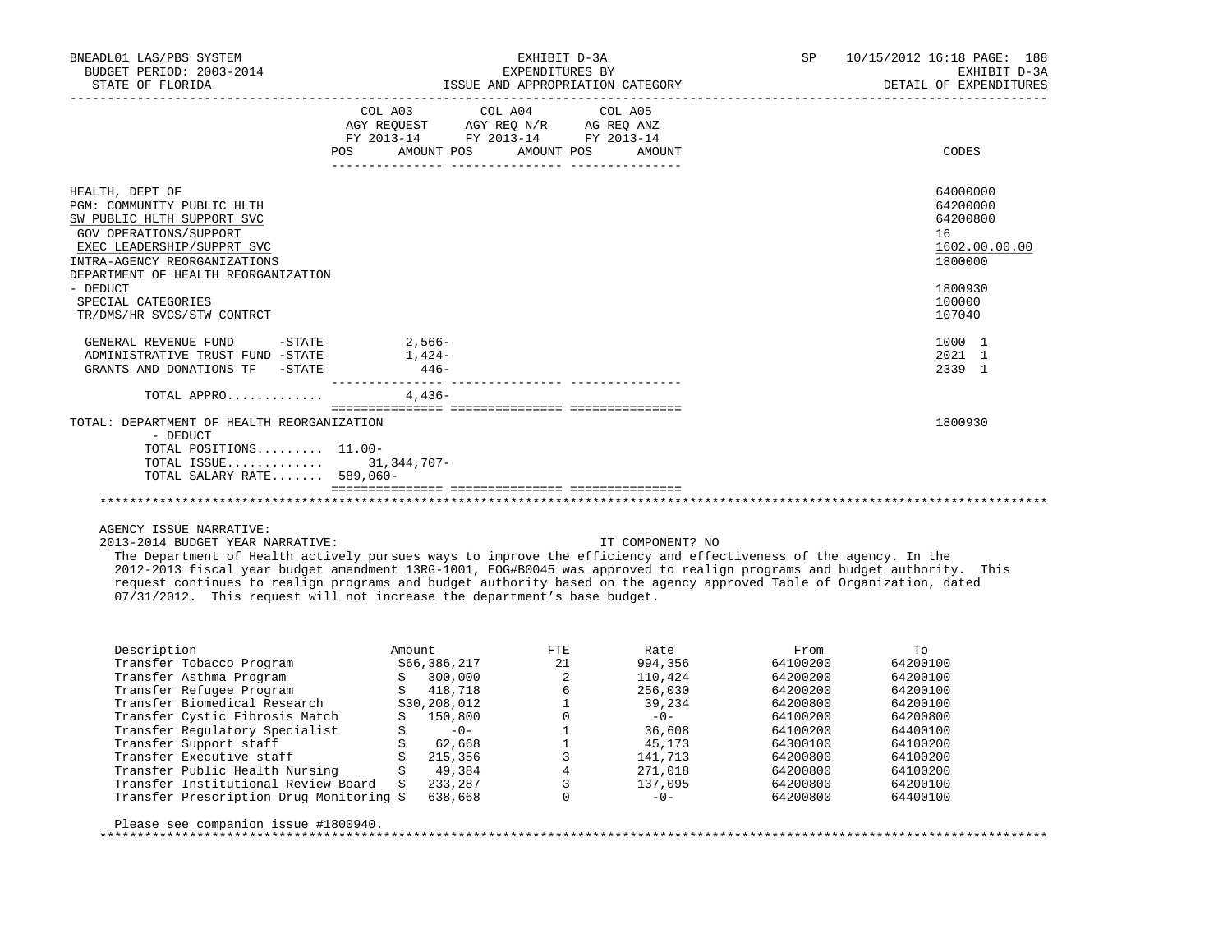| BNEADL01 LAS/PBS SYSTEM<br>BUDGET PERIOD: 2003-2014<br>STATE OF FLORIDA                                                                                                                                                |                      | EXHIBIT D-3A<br>EXPENDITURES BY<br>ISSUE AND APPROPRIATION CATEGORY                                                                                                                        |             |                    |                      |              | SP 10/15/2012 16:18 PAGE: 189<br>EXHIBIT D-3A<br>DETAIL OF EXPENDITURES       |
|------------------------------------------------------------------------------------------------------------------------------------------------------------------------------------------------------------------------|----------------------|--------------------------------------------------------------------------------------------------------------------------------------------------------------------------------------------|-------------|--------------------|----------------------|--------------|-------------------------------------------------------------------------------|
|                                                                                                                                                                                                                        | <b>POS</b>           | $\begin{tabular}{lcccc} COL A03 & COL A04 & COL A05 \\ AGY REQUEST & AGY REQ N/R & AG REQ ANZ \\ FY & 2013-14 & FY & 2013-14 & FY & 2013-14 \end{tabular}$<br>AMOUNT POS AMOUNT POS AMOUNT |             |                    |                      |              | CODES                                                                         |
| HEALTH, DEPT OF<br>PGM: COMMUNITY PUBLIC HLTH<br>SW PUBLIC HLTH SUPPORT SVC<br>GOV OPERATIONS/SUPPORT<br>EXEC LEADERSHIP/SUPPRT SVC<br>INTRA-AGENCY REORGANIZATIONS<br>DEPARTMENT OF HEALTH REORGANIZATION<br>- DEDUCT |                      |                                                                                                                                                                                            |             |                    |                      |              | 64000000<br>64200000<br>64200800<br>16<br>1602.00.00.00<br>1800000<br>1800930 |
| POSITION DETAIL OF SALARIES AND BENEFITS:                                                                                                                                                                              | FTE                  | BASE RATE ADDITIVES BENEFITS SUBTOTAL<br>_______ ______                                                                                                                                    | _____ _____ |                    |                      |              | LAPSE LAPSED SALARIES<br>% AND BENEFITS                                       |
| A03 - AGY REOUEST FY 2013-14                                                                                                                                                                                           |                      |                                                                                                                                                                                            |             |                    |                      |              |                                                                               |
| CHANGES TO CURRENTLY AUTHORIZED POSITIONS                                                                                                                                                                              |                      |                                                                                                                                                                                            |             |                    |                      |              |                                                                               |
| P101 PROPOSED CLASS CODE                                                                                                                                                                                               |                      |                                                                                                                                                                                            |             |                    |                      |              |                                                                               |
| 53231 001                                                                                                                                                                                                              | $1.00 -$             |                                                                                                                                                                                            |             |                    |                      | 0.00         |                                                                               |
| 55181 001                                                                                                                                                                                                              | $1.00 -$             |                                                                                                                                                                                            |             |                    |                      | 0.00         |                                                                               |
| 83974 001<br>84248 001                                                                                                                                                                                                 | $1.00 -$<br>$1.00 -$ |                                                                                                                                                                                            |             |                    |                      | 0.00<br>0.00 |                                                                               |
| 0714 ADMINISTRATIVE ASSISTANT III                                                                                                                                                                                      |                      |                                                                                                                                                                                            |             |                    |                      |              |                                                                               |
| 03674 002                                                                                                                                                                                                              | $1.00 - 38,098 -$    |                                                                                                                                                                                            |             | $15,063-$          | 53,161- 0.00         |              | $53,161-$                                                                     |
| 2236 GOVERNMENT OPERATIONS CONSULTANT II                                                                                                                                                                               |                      |                                                                                                                                                                                            |             |                    |                      |              |                                                                               |
| 03673 002                                                                                                                                                                                                              | $1.00 -$             | $38,808-$                                                                                                                                                                                  |             |                    |                      |              | $50,295 - 0.00$ $50,295 - 0.00$                                               |
| 05237 001                                                                                                                                                                                                              | $1.00 -$             | 45,173-                                                                                                                                                                                    |             | 11,487-<br>15,972- | $61, 145 - 0.00$     |              | $61, 145 -$                                                                   |
| 2238 GOVERNMENT OPERATIONS CONSULTANT III                                                                                                                                                                              |                      |                                                                                                                                                                                            |             |                    |                      |              |                                                                               |
| 05236 001                                                                                                                                                                                                              | $1.00 - 45,362 -$    |                                                                                                                                                                                            |             | 15,996-            |                      |              | $61,358 - 0.00$<br>$61,358-$                                                  |
| 2228 SENIOR MANAGEMENT ANALYST SUPV - SES                                                                                                                                                                              |                      |                                                                                                                                                                                            |             |                    |                      |              |                                                                               |
| 05235 001                                                                                                                                                                                                              | $1.00 - 46,560 -$    |                                                                                                                                                                                            |             | 17,319-            |                      |              | 63,879- 0.00 63,879-                                                          |
| 9024 STATEWIDE RESEARCH ADMINISTRATOR-HLTH                                                                                                                                                                             |                      |                                                                                                                                                                                            |             |                    |                      |              |                                                                               |
| 84605 001                                                                                                                                                                                                              | $1.00 - 39,234 -$    |                                                                                                                                                                                            |             | 16,375-            | $55.609 - 0.00$      |              | $55.609 -$                                                                    |
| 9033 ASSISTANT DEPUTY SECRETARY<br>35936 002                                                                                                                                                                           |                      | $1.00 - 64,807 -$                                                                                                                                                                          |             |                    | $19,612-84,419-0.00$ |              | $84.419-$                                                                     |
| TOTALS FOR ISSUE BY FUND                                                                                                                                                                                               |                      |                                                                                                                                                                                            |             |                    |                      |              |                                                                               |
| 2021 ADMINISTRATIVE TRUST FUND                                                                                                                                                                                         |                      |                                                                                                                                                                                            |             |                    |                      |              | $429,866-$                                                                    |
|                                                                                                                                                                                                                        |                      | $11.00 - 318,042 -$                                                                                                                                                                        |             | $111,824-429,866-$ |                      |              | 429,866-                                                                      |
|                                                                                                                                                                                                                        |                      |                                                                                                                                                                                            |             |                    |                      |              | ==============                                                                |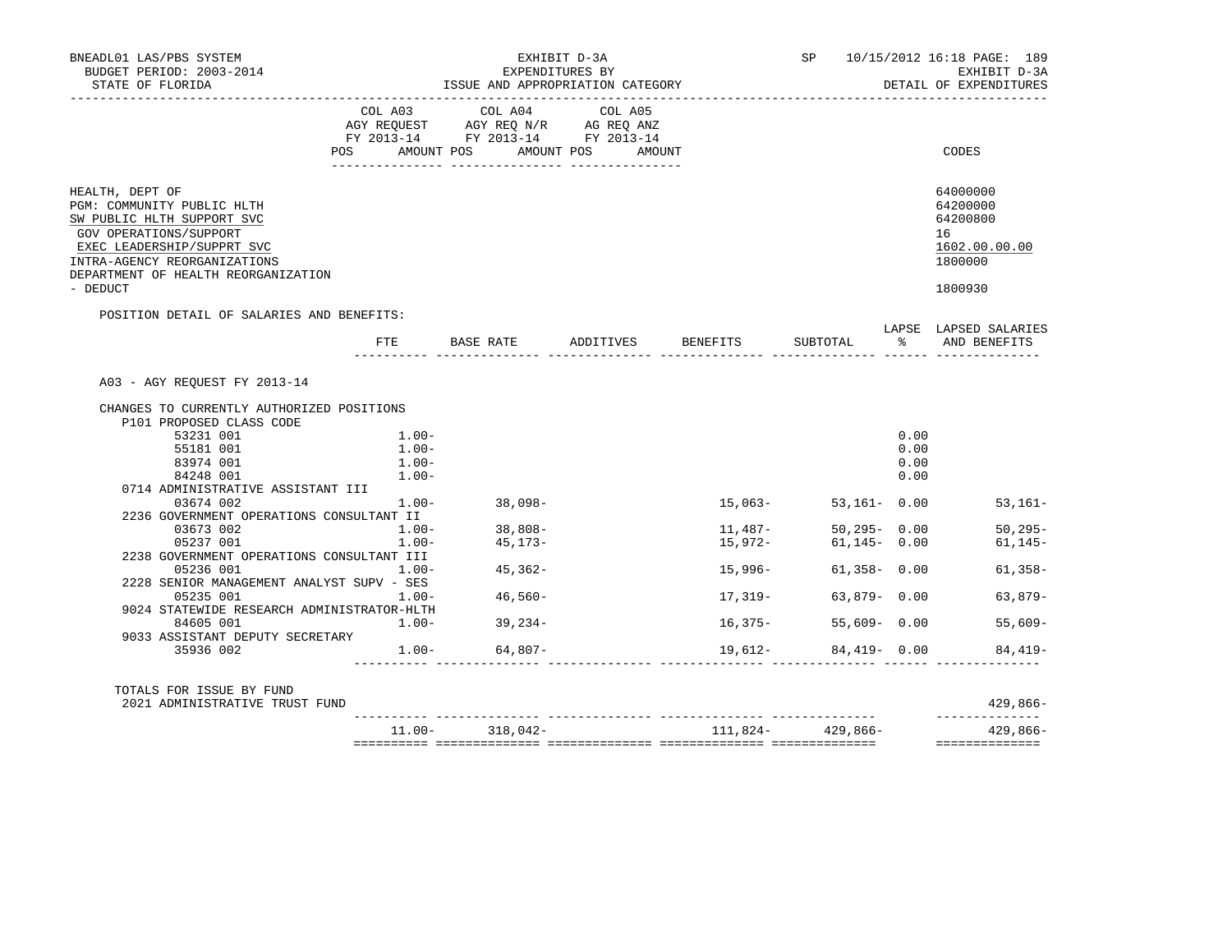| BNEADL01 LAS/PBS SYSTEM<br>BUDGET PERIOD: 2003-2014<br>STATE OF FLORIDA                                                                                                                                                | EXHIBIT D-3A<br>EXPENDITURES BY<br>ISSUE AND APPROPRIATION CATEGORY |                       |                                                                                                                                   |                  |          |    | SP 10/15/2012 16:18 PAGE: 190<br>EXHIBIT D-3A<br>DETAIL OF EXPENDITURES       |
|------------------------------------------------------------------------------------------------------------------------------------------------------------------------------------------------------------------------|---------------------------------------------------------------------|-----------------------|-----------------------------------------------------------------------------------------------------------------------------------|------------------|----------|----|-------------------------------------------------------------------------------|
|                                                                                                                                                                                                                        | COL A03<br>POS                                                      | COL A04<br>AMOUNT POS | COL A05<br>AGY REQUEST AGY REQ N/R AG REQ ANZ<br>FY 2013-14 FY 2013-14 FY 2013-14<br>AMOUNT POS<br>__ ________________ __________ | AMOUNT           |          |    | CODES                                                                         |
| HEALTH, DEPT OF<br>PGM: COMMUNITY PUBLIC HLTH<br>SW PUBLIC HLTH SUPPORT SVC<br>GOV OPERATIONS/SUPPORT<br>EXEC LEADERSHIP/SUPPRT SVC<br>INTRA-AGENCY REORGANIZATIONS<br>DEPARTMENT OF HEALTH REORGANIZATION<br>- DEDUCT |                                                                     |                       |                                                                                                                                   |                  |          |    | 64000000<br>64200000<br>64200800<br>16<br>1602.00.00.00<br>1800000<br>1800930 |
| POSITION DETAIL OF SALARIES AND BENEFITS:                                                                                                                                                                              |                                                                     |                       |                                                                                                                                   |                  |          |    | LAPSE LAPSED SALARIES                                                         |
|                                                                                                                                                                                                                        | FTE                                                                 | BASE RATE             | ADDITIVES                                                                                                                         | BENEFITS         | SUBTOTAL | ႜႂ | AND BENEFITS                                                                  |
| A03 - AGY REQUEST FY 2013-14<br>CHANGES TO CURRENTLY AUTHORIZED POSITIONS<br>RA06 RATE ADJ - NO FTE - NO SALARY - NO BENEFITS<br>C0002 001<br>TOTAL SALARY RATE                                                        |                                                                     | 271,018-<br>271,018-  |                                                                                                                                   |                  |          |    |                                                                               |
|                                                                                                                                                                                                                        |                                                                     |                       |                                                                                                                                   |                  |          |    | ==============                                                                |
| ESTIMATED EXPENDITURES REALIGNMENT<br>REALIGNMENT OF EMERGENCY MEDICAL                                                                                                                                                 |                                                                     |                       |                                                                                                                                   |                  |          |    | 2000000                                                                       |
| SERVICES TRUST FUND EXPENDITURES -<br><b>DEDUCT</b><br>AID TO LOCAL GOVERNMENTS<br>G/A-EMS COUNTY GRANTS                                                                                                               |                                                                     |                       |                                                                                                                                   |                  |          |    | 2000480<br>050000<br>059998                                                   |
| EMERGENCY MED SVC TF -STATE                                                                                                                                                                                            | $665,000 -$                                                         |                       |                                                                                                                                   |                  |          |    | 2192 1                                                                        |
|                                                                                                                                                                                                                        |                                                                     |                       |                                                                                                                                   |                  |          |    |                                                                               |
| AGENCY ISSUE NARRATIVE:<br>2013-2014 BUDGET YEAR NARRATIVE:                                                                                                                                                            |                                                                     |                       |                                                                                                                                   | IT COMPONENT? NO |          |    |                                                                               |

 The Department of Health (DOH) requests the transfer of \$665,000 in appropriations to realign expenditures within the Statewide Public Health Support Services, Emergency Medical Services Trust Fund.

 The Emergency Medical Services and Trauma Care programs have need to purchase or replace equipment throughout the fiscal year. Current Operating Capital Outlay (OCO) authority is not sufficient to support annual program costs. Therefore, the DOH requests the transfer of \$15,000 from the Aid to Local Governments - Grants and Aids - Emergency Medical Services County Grants category (059998) to the OCO category (060000). These funds will support the replacement information technology equipment that no longer meets departmental standards. They will also allow for the purchase of additional equipment as necessary to improve program infrastructure statewide.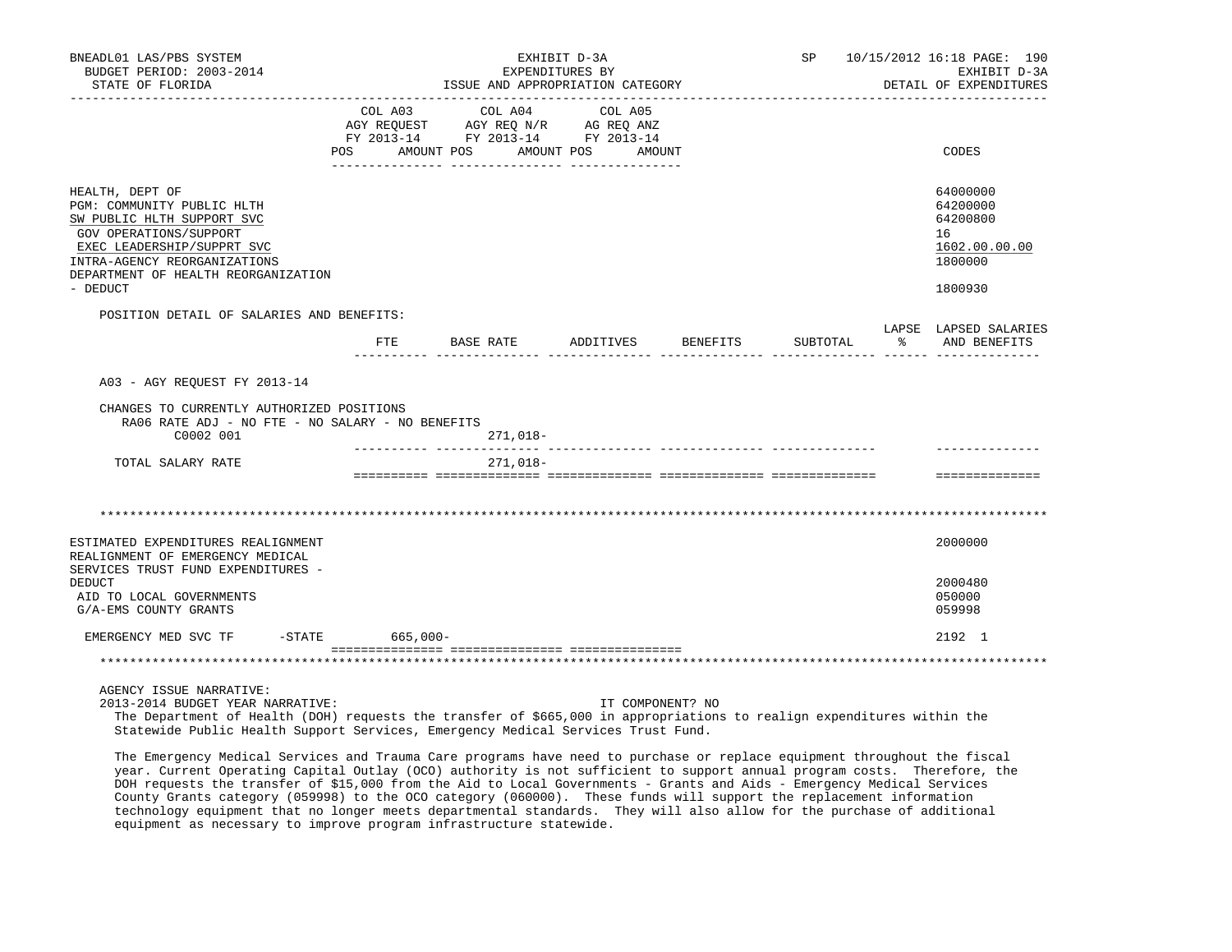| BNEADL01 LAS/PBS SYSTEM<br>BUDGET PERIOD: 2003-2014<br>STATE OF FLORIDA                                                                                                                                       | EXHIBIT D-3A<br>EXPENDITURES BY<br>ISSUE AND APPROPRIATION CATEGORY                                                                         | 10/15/2012 16:18 PAGE: 191<br>SP<br>EXHIBIT D-3A<br>DETAIL OF EXPENDITURES |
|---------------------------------------------------------------------------------------------------------------------------------------------------------------------------------------------------------------|---------------------------------------------------------------------------------------------------------------------------------------------|----------------------------------------------------------------------------|
|                                                                                                                                                                                                               | COL A03 COL A04 COL A05<br>AGY REOUEST AGY REO N/R AG REO ANZ<br>FY 2013-14 FY 2013-14 FY 2013-14<br>AMOUNT POS AMOUNT POS<br>POS<br>AMOUNT | CODES                                                                      |
| HEALTH, DEPT OF<br>PGM: COMMUNITY PUBLIC HLTH<br>SW PUBLIC HLTH SUPPORT SVC<br>GOV OPERATIONS/SUPPORT<br>EXEC LEADERSHIP/SUPPRT SVC<br>ESTIMATED EXPENDITURES REALIGNMENT<br>REALIGNMENT OF EMERGENCY MEDICAL |                                                                                                                                             | 64000000<br>64200000<br>64200800<br>16<br>1602.00.00.00<br>2000000         |
| SERVICES TRUST FUND EXPENDITURES -<br>DEDUCT                                                                                                                                                                  |                                                                                                                                             | 2000480                                                                    |

 The DOH also requests the transfer of \$650,000 from the Aid to Local Governments - Grants and Aids - Emergency Medical Services County Grants category (059998) to the Special Categories - Trauma Care category (103870). This transfer of funding will support a comprehensive, statewide assessment of the Florida Trauma System as identified by the Florida Trauma System Plan Advisory Council. Section 395.402, Florida Statutes, designates that 44 verified trauma centers with 19 trauma service areas statewide. The DOH has seen an increase in the number of acute care hospitals interested and submitting applications to become verified trauma centers. Due to this increase and a lack of trauma agencies to assist with regional trauma planning and evaluation function, it is necessary for the DOH Trauma program to contract with third party providers to perform a complete and objective assessment of the state's existing trauma system. This transfer will also allow for: the continued technical support and maintenance of the Florida Trauma Registry and the Florida Emergency Trauma Telemedicine Network System; the statewide expansion of program infrasturcture; and the training of medical professionals who use these data and communication systems.

 Authority received in the Aid to Local Governments category 059998 is supported by revenues received through the collection of traffic fines and fees. Based on historical receipts, the department anticipates that sufficient authority is available to support its statutory obligations to Florida counties and the transfer of these appropriations. There are sufficient trauma revenues received in the Emergency Medical Services Trust Fund to support these requests.

 See companion issue 2000490 in the Statewide Public Health Support Services budget entity, program component 16.02.00.00.00. \*\*\*\*\*\*\*\*\*\*\*\*\*\*\*\*\*\*\*\*\*\*\*\*\*\*\*\*\*\*\*\*\*\*\*\*\*\*\*\*\*\*\*\*\*\*\*\*\*\*\*\*\*\*\*\*\*\*\*\*\*\*\*\*\*\*\*\*\*\*\*\*\*\*\*\*\*\*\*\*\*\*\*\*\*\*\*\*\*\*\*\*\*\*\*\*\*\*\*\*\*\*\*\*\*\*\*\*\*\*\*\*\*\*\*\*\*\*\*\*\*\*\*\*\*\*\*

 REALIGNMENT OF EMERGENCY MEDICAL SERVICES TRUST FUND EXPENDITURES - ADD 2000490 OPERATING CAPITAL OUTLAY 060000 EMERGENCY MED SVC TF -STATE 15,000 2192 1 =============== =============== =============== SPECIAL CATEGORIES 100000  $G/A$ -TRAUMA CARE 103870 EMERGENCY MED SVC TF -STATE 650,000 2192 1 =============== =============== ===============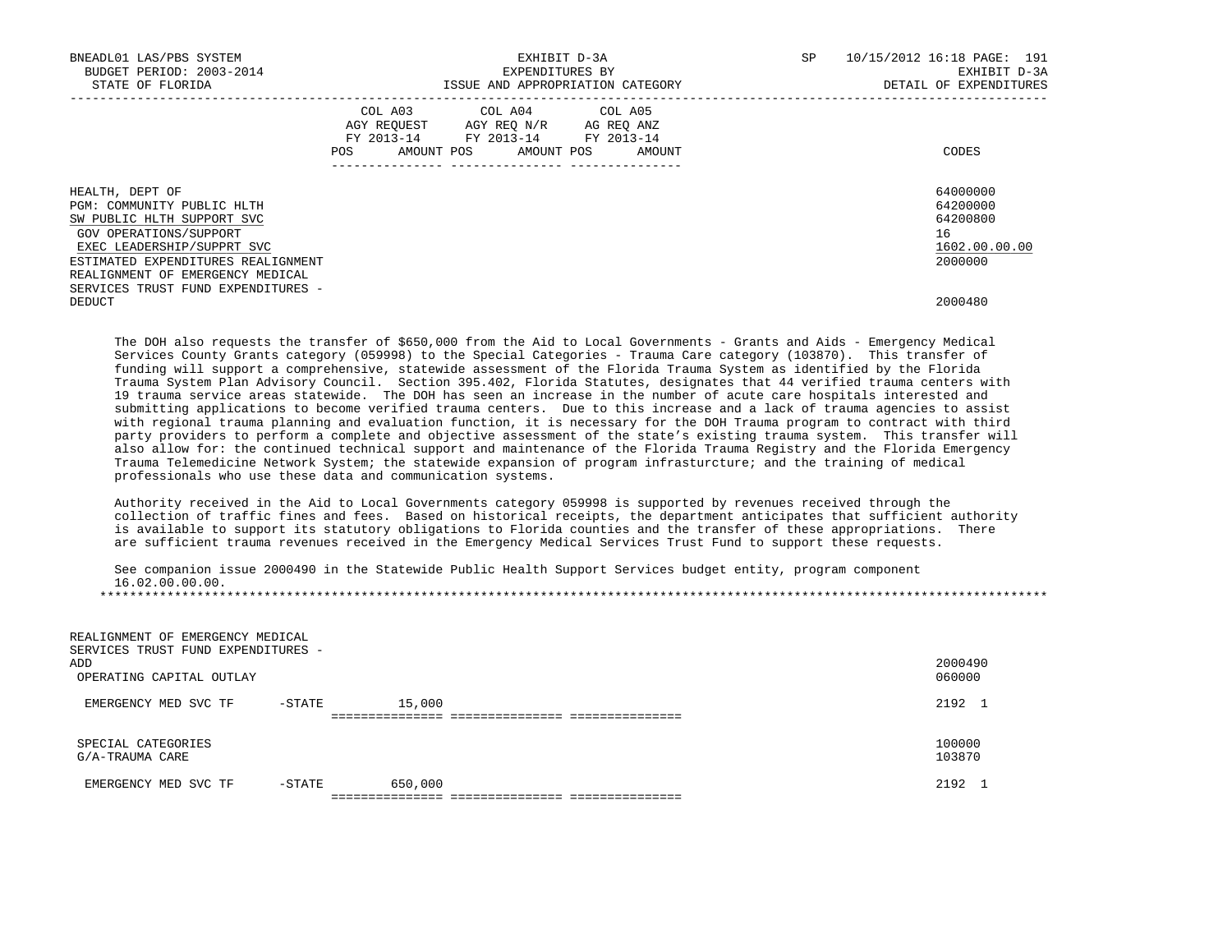| BNEADL01 LAS/PBS SYSTEM<br>BUDGET PERIOD: 2003-2014<br>STATE OF FLORIDA                                                                                                                                                                             |                                                                        | EXHIBIT D-3A<br>EXPENDITURES BY<br>ISSUE AND APPROPRIATION CATEGORY | SP | 10/15/2012 16:18 PAGE: 192<br>EXHIBIT D-3A<br>DETAIL OF EXPENDITURES |
|-----------------------------------------------------------------------------------------------------------------------------------------------------------------------------------------------------------------------------------------------------|------------------------------------------------------------------------|---------------------------------------------------------------------|----|----------------------------------------------------------------------|
|                                                                                                                                                                                                                                                     | AGY REQUEST AGY REQ N/R AG REQ ANZ<br>POS AMOUNT POS AMOUNT POS AMOUNT | COL A03 COL A04 COL A05<br>FY 2013-14 FY 2013-14 FY 2013-14         |    | CODES                                                                |
| HEALTH, DEPT OF<br>PGM: COMMUNITY PUBLIC HLTH<br>SW PUBLIC HLTH SUPPORT SVC<br>GOV OPERATIONS/SUPPORT<br>EXEC LEADERSHIP/SUPPRT SVC<br>ESTIMATED EXPENDITURES REALIGNMENT<br>REALIGNMENT OF EMERGENCY MEDICAL<br>SERVICES TRUST FUND EXPENDITURES - |                                                                        |                                                                     |    | 64000000<br>64200000<br>64200800<br>16<br>1602.00.00.00<br>2000000   |
| ADD                                                                                                                                                                                                                                                 |                                                                        |                                                                     |    | 2000490                                                              |
| TOTAL: REALIGNMENT OF EMERGENCY MEDICAL<br>SERVICES TRUST FUND EXPENDITURES -<br>ADD                                                                                                                                                                |                                                                        |                                                                     |    | 2000490                                                              |
|                                                                                                                                                                                                                                                     |                                                                        |                                                                     |    |                                                                      |
|                                                                                                                                                                                                                                                     |                                                                        |                                                                     |    |                                                                      |
|                                                                                                                                                                                                                                                     |                                                                        |                                                                     |    |                                                                      |

AGENCY ISSUE NARRATIVE:

2013-2014 BUDGET YEAR NARRATIVE: IT COMPONENT? NO

 The Department of Health (DOH) requests the transfer of \$665,000 in appropriations to realign expenditures within the Statewide Public Health Support Services, Emergency Medical Services Trust Fund.

 The Emergency Medical Services and Trauma Care programs have need to purchase or replace equipment throughout the fiscal year. Current Operating Capital Outlay (OCO) authority is not sufficient to support annual program costs. Therefore, the DOH requests the transfer of \$15,000 from the Aid to Local Governments - Grants and Aids - Emergency Medical Services County Grants category (059998) to the OCO category (060000). These funds will support the replacement information technology equipment that no longer meets departmental standards. They will also allow for the purchase of additional equipment as necessary to improve program infrastructure statewide.

 The DOH also requests the transfer of \$650,000 from the Aid to Local Governments - Grants and Aids - Emergency Medical Services County Grants category (059998) to the Special Categories - Trauma Care category (103870). This transfer of funding will support a comprehensive, statewide assessment of the Florida Trauma System as identified by the Florida Trauma System Plan Advisory Council. Section 395.402, Florida Statutes, designates that 44 verified trauma centers with 19 trauma service areas statewide. The DOH has seen an increase in the number of acute care hospitals interested and submitting applications to become verified trauma centers. Due to this increase and a lack of trauma agencies to assist with regional trauma planning and evaluation function, it is necessary for the DOH Trauma program to contract with third party providers to perform a complete and objective assessment of the state's existing trauma system. This transfer will also allow for: the continued technical support and maintenance of the Florida Trauma Registry and the Florida Emergency Trauma Telemedicine Network System; the statewide expansion of program infrasturcture; and the training of medical professionals who use these data and communication systems.

 Authority received in the Aid to Local Governments category 059998 is supported by revenues received through the collection of traffic fines and fees. Based on historical receipts, the department anticipates that sufficient authority is available to support its statutory obligations to Florida counties and the transfer of these appropriations. There are sufficient trauma revenues received in the Emergency Medical Services Trust Fund to support these requests.

|  |                 |  | See companion issue 2000480 in the Statewide Public Health Support Services budget entity, program component |  |  |  |  |  |
|--|-----------------|--|--------------------------------------------------------------------------------------------------------------|--|--|--|--|--|
|  | 16.02.00.00.00. |  |                                                                                                              |  |  |  |  |  |
|  |                 |  |                                                                                                              |  |  |  |  |  |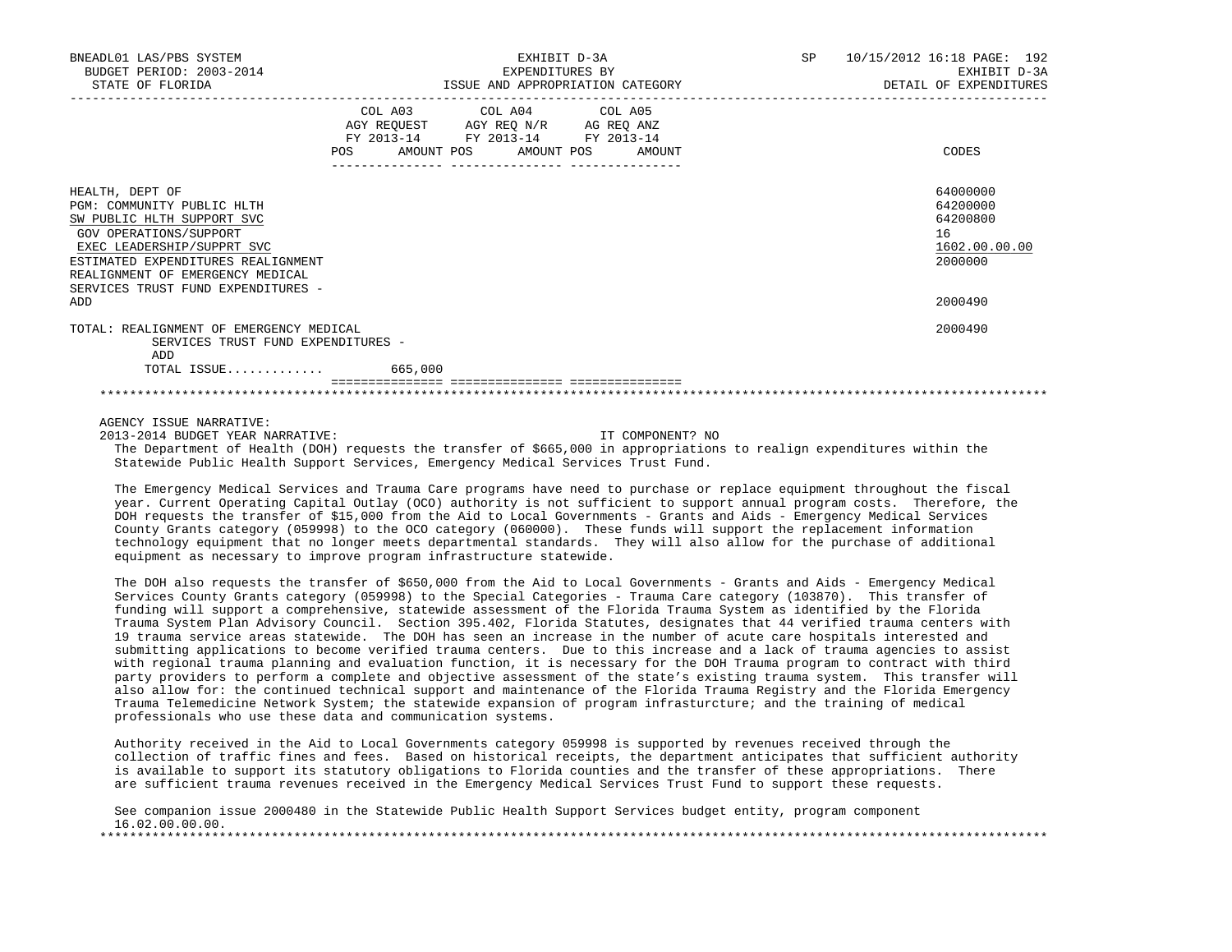| BNEADL01 LAS/PBS SYSTEM<br>BUDGET PERIOD: 2003-2014<br>STATE OF FLORIDA                                                                                                                                                                      |                               | EXHIBIT D-3A<br>EXPENDITURES BY<br>ISSUE AND APPROPRIATION CATEGORY                                                                      | SP 10/15/2012 16:18 PAGE: 193<br>DETAIL OF EXPENDITURES                                           | EXHIBIT D-3A |  |
|----------------------------------------------------------------------------------------------------------------------------------------------------------------------------------------------------------------------------------------------|-------------------------------|------------------------------------------------------------------------------------------------------------------------------------------|---------------------------------------------------------------------------------------------------|--------------|--|
|                                                                                                                                                                                                                                              |                               | COL A03 COL A04 COL A05<br>AGY REQUEST AGY REQ N/R AG REQ ANZ<br>FY 2013-14 FY 2013-14 FY 2013-14<br>POS AMOUNT POS AMOUNT POS<br>AMOUNT | CODES                                                                                             |              |  |
| HEALTH, DEPT OF<br>PGM: COMMUNITY PUBLIC HLTH<br>SW PUBLIC HLTH SUPPORT SVC<br>GOV OPERATIONS/SUPPORT<br>EXEC LEADERSHIP/SUPPRT SVC<br>NONRECURRING EXPENDITURES<br>BIOMEDICAL RESEARCH PROGRAM<br>SPECIAL CATEGORIES<br>BIOMEDICAL RESEARCH |                               |                                                                                                                                          | 64000000<br>64200000<br>64200800<br>16<br>1602.00.00.00<br>2100000<br>2103170<br>100000<br>101509 |              |  |
| GENERAL REVENUE FUND<br>$-STATE$                                                                                                                                                                                                             | $5,000,000 -$                 |                                                                                                                                          | 1000 1                                                                                            |              |  |
| ANNUALIZATION OF ADMINISTERED<br>FUNDS APPROPRIATIONS<br>STATE HEALTH INSURANCE ADJUSTMENT<br>FOR FY 2012-13 - 10 MONTHS<br><b>ANNUALIZATION</b><br>SALARIES AND BENEFITS                                                                    |                               |                                                                                                                                          | 26A0000<br>26A1830<br>010000                                                                      |              |  |
| ADMINISTRATIVE TRUST FUND -STATE 5,210<br>EMERGENCY MED SVC TF - STATE<br>FEDERAL GRANTS TRUST FUND -FEDERL<br>NURS STDNT LOAN FORGIVE TF-STATE<br>PLANNING AND EVALUATION TF-STATE                                                          | 23,910<br>5,510<br>570<br>965 |                                                                                                                                          | 2021 1<br>2192 1<br>2261 3<br>2505 1<br>2531 1                                                    |              |  |
| TOTAL APPRO 36,165                                                                                                                                                                                                                           |                               |                                                                                                                                          |                                                                                                   |              |  |
| CAPITAL IMPROVEMENT PLAN<br>SPECIAL PURPOSE<br>FIXED CAPITAL OUTLAY<br>ADA-STATEWIDE                                                                                                                                                         |                               |                                                                                                                                          | 9900000<br>990S000<br>080000<br>081015                                                            |              |  |
| GENERAL REVENUE FUND -STATE 670,000                                                                                                                                                                                                          |                               | 670,000                                                                                                                                  | 1000 1                                                                                            |              |  |
|                                                                                                                                                                                                                                              |                               |                                                                                                                                          |                                                                                                   |              |  |
| <b>AGENCY NARRATIVE:</b><br>$-1$                                                                                                                                                                                                             |                               |                                                                                                                                          |                                                                                                   |              |  |

 2013-2014 BUDGET YEAR NARRATIVE: ADA-STATEWIDE IT COMPONENT? NO In April of 2011, the State of Florida was named as a defendant in a lawsuit alleging Americans with Disabilities (ADA) deficiencies within state-owned buildings. The multiple buildings named in the complaint are located and owned by various political subdivisions of the State of Florida. At the same time, the United States District Court, Northern District of Florida, ruled service against Department of Management Services 9DMS) alone to be proper as to the "State of Florida".

 DMS manages those state-owned buildings within the "Florida Facilities Pool" pursuant to section 255.505, Florida Statutes. Other buildings named in the lawsuit, outside of the Florida Facilities Pool, are owned by multiple other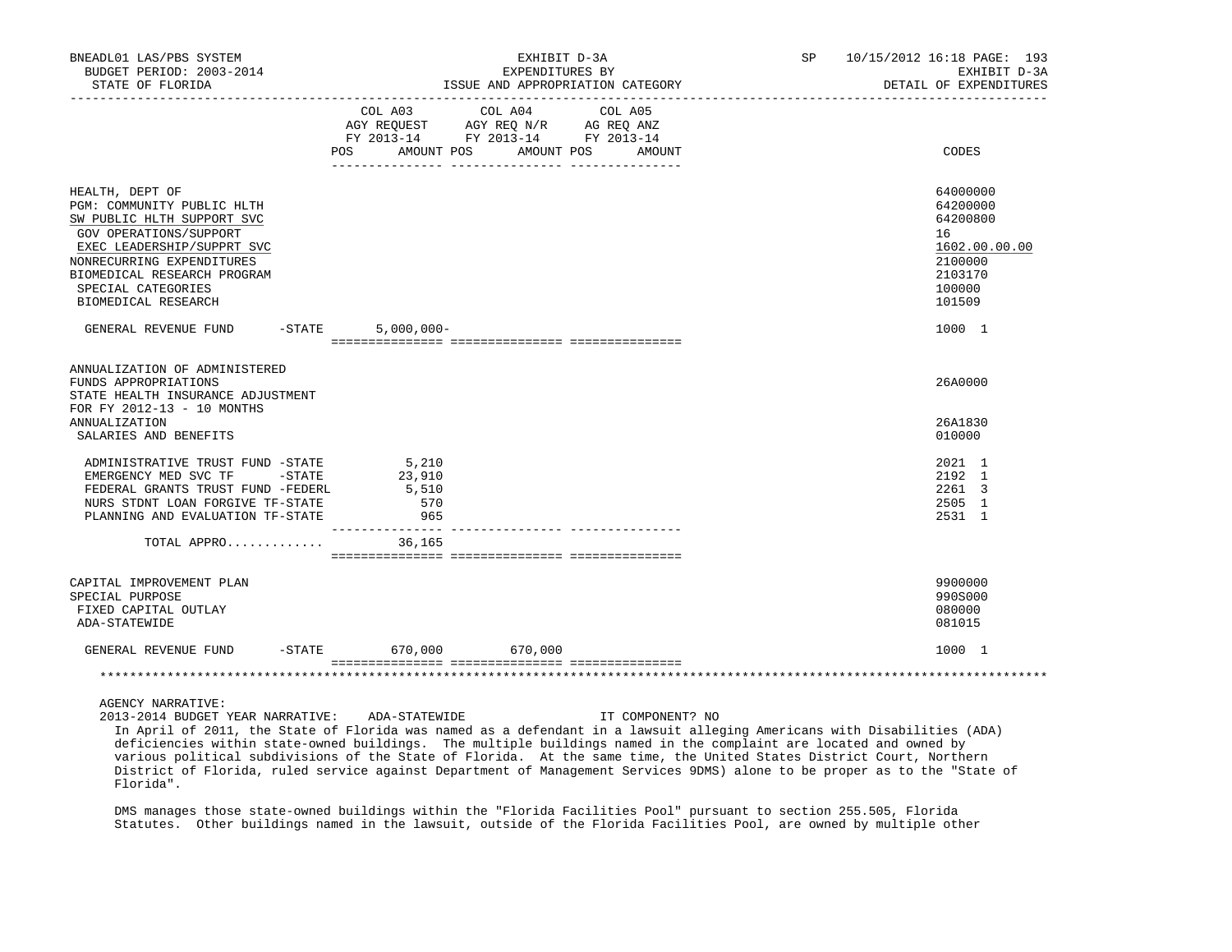| BNEADL01 LAS/PBS SYSTEM<br>BUDGET PERIOD: 2003-2014                         | EXHIBIT D-3A<br>EXPENDITURES BY                                                                                                                      | 10/15/2012 16:18 PAGE: 194<br>SP<br>EXHIBIT D-3A |
|-----------------------------------------------------------------------------|------------------------------------------------------------------------------------------------------------------------------------------------------|--------------------------------------------------|
| STATE OF FLORIDA                                                            | ISSUE AND APPROPRIATION CATEGORY                                                                                                                     | DETAIL OF EXPENDITURES                           |
|                                                                             | COL A03 COL A04 COL A05<br>AGY REOUEST<br>AGY REO N/R<br>AG REO ANZ<br>FY 2013-14 FY 2013-14 FY 2013-14<br>AMOUNT POS<br>AMOUNT POS<br>POS<br>AMOUNT | CODES                                            |
| HEALTH, DEPT OF<br>PGM: COMMUNITY PUBLIC HLTH<br>SW PUBLIC HLTH SUPPORT SVC |                                                                                                                                                      | 64000000<br>64200000<br>64200800                 |
| GOV OPERATIONS/SUPPORT<br>EXEC LEADERSHIP/SUPPRT SVC                        |                                                                                                                                                      | 16<br>1602.00.00.00                              |
| CAPITAL IMPROVEMENT PLAN<br>SPECIAL PURPOSE                                 |                                                                                                                                                      | 9900000<br>990S000                               |

 state entities. With representation and the recommendation from the Florida Attorney General's Office, DMS entered into a settlement agreement of the lawsuit on February 7, 2012.

 To be proactive and compliant each agency will need to perform ADA inventory of each building under it's jurisdiction and establish a transition plan aimed at eliminating non compliant conditions. The Department of Health has several new facilities in the inventory that have been built since passage of the ADA that are fully compliant, however, some of the older facilities may still have non compliant conditions. This request is to provide for the plan to make the department compiant and for several issues known to be non compliant brought into compliance. Surveys will follow to identify all non compliant conditions.

\$670,000 of General Revenue funding is requested for the following ADA Code Compliance project in Fiscal Year 2013-2014.

 Statewide Plan - migration plan for state owned facilities-consultant - \$50,000 Signage - signage at buildings with compliant alternate routes or facilities statewide - \$40,000 Pensacola Lab - renovation of accessible routes and toilets - \$70,000 Health Physics Lab - renovation of accessible routes and toilets - \$120,000 Miami Lab - first floor accessible route and toilets - \$20,000 Children's Medical Service Gainesville - first floor east and second floor accessible routes and toilets - \$50,000 Jacksonville Lab - maintenance building renovation for accessible routes and toilets - \$40,000 Jacksonville Lab - first and second floor renovation for accessible routes and toilets - \$100,000 Children's Medical Service Escambia - modify single toilet rooms to optimize side transfer - \$50,000 Health Physics Lab - renovation of accessible routes and toilets - rehabbed office building - \$60,000 State Labs - hardware modifications - \$70,000 \*\*\*\*\*\*\*\*\*\*\*\*\*\*\*\*\*\*\*\*\*\*\*\*\*\*\*\*\*\*\*\*\*\*\*\*\*\*\*\*\*\*\*\*\*\*\*\*\*\*\*\*\*\*\*\*\*\*\*\*\*\*\*\*\*\*\*\*\*\*\*\*\*\*\*\*\*\*\*\*\*\*\*\*\*\*\*\*\*\*\*\*\*\*\*\*\*\*\*\*\*\*\*\*\*\*\*\*\*\*\*\*\*\*\*\*\*\*\*\*\*\*\*\*\*\*\*

 HLTH FAC REPAIR/MAINT-STW 081108 GENERAL REVENUE FUND -STATE 13,845,000 13,845,000 1000 1000 1 =============== =============== =============== \*\*\*\*\*\*\*\*\*\*\*\*\*\*\*\*\*\*\*\*\*\*\*\*\*\*\*\*\*\*\*\*\*\*\*\*\*\*\*\*\*\*\*\*\*\*\*\*\*\*\*\*\*\*\*\*\*\*\*\*\*\*\*\*\*\*\*\*\*\*\*\*\*\*\*\*\*\*\*\*\*\*\*\*\*\*\*\*\*\*\*\*\*\*\*\*\*\*\*\*\*\*\*\*\*\*\*\*\*\*\*\*\*\*\*\*\*\*\*\*\*\*\*\*\*\*\*

AGENCY NARRATIVE:

 2013-2014 BUDGET YEAR NARRATIVE: HLTH FAC REPAIR/MAINT-STW IT COMPONENT? NO The Department of Health provides services from several facility types. State owned facilities include Public Health Labs, Children's Medical Services facilities and several County Health Department buildings on state lands. Major maintenance for state owned facilities is funded through this Capital Renewal (Centrally Managed Maintenance and Repair) General Revenue appropriation. This is needed to maintain functional capabilities of facilities funded by prior legislatures.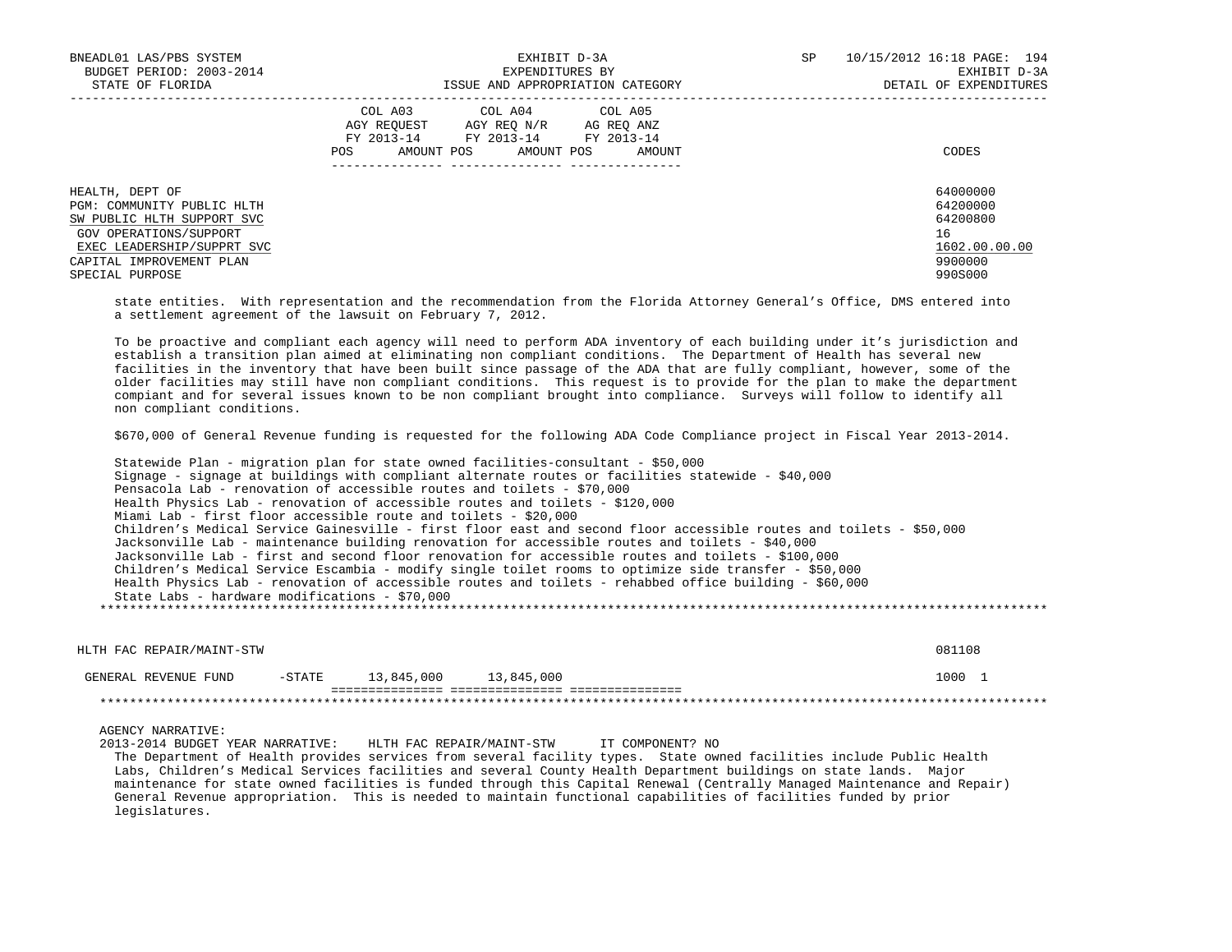| BNEADL01 LAS/PBS SYSTEM<br>BUDGET PERIOD: 2003-2014<br>STATE OF FLORIDA                                                                                                            | EXHIBIT D-3A<br>EXPENDITURES BY<br>ISSUE AND APPROPRIATION CATEGORY                                                                                     | SP<br>10/15/2012 16:18 PAGE: 195<br>EXHIBIT D-3A<br>DETAIL OF EXPENDITURES    |
|------------------------------------------------------------------------------------------------------------------------------------------------------------------------------------|---------------------------------------------------------------------------------------------------------------------------------------------------------|-------------------------------------------------------------------------------|
|                                                                                                                                                                                    | COL A03<br>COL A04 COL A05<br>AGY REOUEST<br>AGY REO N/R<br>AG REO ANZ<br>FY 2013-14 FY 2013-14 FY 2013-14<br>AMOUNT POS<br>AMOUNT POS<br>POS<br>AMOUNT | CODES                                                                         |
| HEALTH, DEPT OF<br>PGM: COMMUNITY PUBLIC HLTH<br>SW PUBLIC HLTH SUPPORT SVC<br>GOV OPERATIONS/SUPPORT<br>EXEC LEADERSHIP/SUPPRT SVC<br>CAPITAL IMPROVEMENT PLAN<br>SPECIAL PURPOSE |                                                                                                                                                         | 64000000<br>64200000<br>64200800<br>16<br>1602.00.00.00<br>9900000<br>990S000 |

 The Department of Health is committed to providing quality facilities for care of the public health need, but is also committed to wise management of the taxpayer's capital investment funding. The department's priority setting, as determined through the Long Range Program Planning (LRPP) process, is designed to build the most critical needs by addressing building code compliance issues and safety concerns first. Further consideration is then given to those facilities that extend the service area to an area where service is not provided, replacement of those facilities that are beyond the useful life and are contributing to inefficient service delivery. In all cases, protection of the investment of prior legislatures is considered important so that projects started may be completed properly.

 \$13,845,000 in General Revenue is requested for the following Centrally Managed Maintenance and Repair projects in Fiscal Year 2013-2014.

 Jacksonville Lab - Hardy building HVAC and Fire Sprinkler Completion (additional funds) - \$5,000,000 Jacksonville Lab - Porter-Hanson building renovation (additional funds) - \$4,350,000 Miami Lab - Interior renovations (additional funds) - \$2,800,000 Health Physics Lab - Renovation of Office-Classroom building and finishes - \$400,000 Children's Medical Service Pensacola - Exterior repairs, Window replacement, Wall sealing - \$240,000 Jacksonville Lab - Critical maintenance and code issues at Lab Campus - \$160,000 Palm Beach County Health Department - HVAC, Energy Management and Building Upgrades - \$895,000

 This request provides for funding to bring principal state labs facilities into code compliance, improve function, and for the completion of renovation of old support areas. Also, addressed is the need for operating space for the Health Physics Lab by renovation of an existing small state owned building that is not currently in usable condition. The request for Children's Medical Service Pensacola is to address critical upkeep issues to maintain function of the state owned facility. The state owned 45th Street, Palm Beach County Health Department project will replace the original airconditioning system which is beyond its useful life and is failing. This full Maintenance and Repair request is a department priority to maintain the function of state owned facilities and support delivery of needed services. With continued health issues such as the recent H1N1 crisis, lab facilities have become especially critical to the mission of the Department of Health. Failure to fund this request will jeopardize the present investment, efficient operational costs and further add to deteriorization of life safety code issues.

\*\*\*\*\*\*\*\*\*\*\*\*\*\*\*\*\*\*\*\*\*\*\*\*\*\*\*\*\*\*\*\*\*\*\*\*\*\*\*\*\*\*\*\*\*\*\*\*\*\*\*\*\*\*\*\*\*\*\*\*\*\*\*\*\*\*\*\*\*\*\*\*\*\*\*\*\*\*\*\*\*\*\*\*\*\*\*\*\*\*\*\*\*\*\*\*\*\*\*\*\*\*\*\*\*\*\*\*\*\*\*\*\*\*\*\*\*\*\*\*\*\*\*\*\*\*\*

TOTAL: SPECIAL PURPOSE 990S000<br>
TOTAL ISSUE............. 14,515,000 14,515,000  $\texttt{TOTAL}$   $\texttt{ISSUE} \dots \dots \dots \dots \dots$ =============== =============== ===============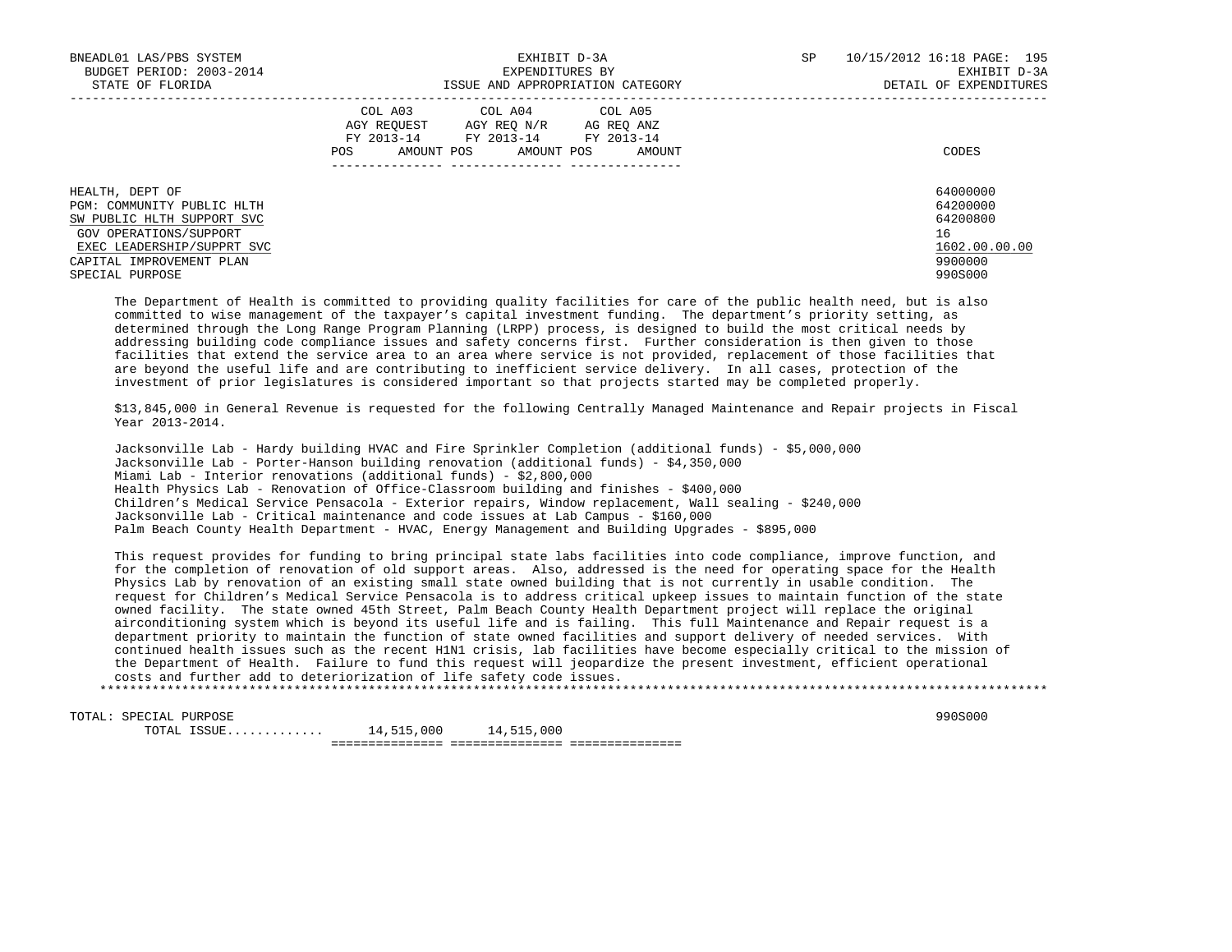|                                                        | EXHIBIT D-3A<br>EXPENDITURES BY |                                       |                                                                                                                                                                           | SP 10/15/2012 16:18 PAGE: 196<br>EXHIBIT D-3A<br>DETAIL OF EXPENDITURES |
|--------------------------------------------------------|---------------------------------|---------------------------------------|---------------------------------------------------------------------------------------------------------------------------------------------------------------------------|-------------------------------------------------------------------------|
|                                                        |                                 |                                       |                                                                                                                                                                           | CODES                                                                   |
|                                                        |                                 |                                       |                                                                                                                                                                           | 64000000<br>64200000<br>64200800<br>16<br>1602.00.00.00                 |
|                                                        |                                 |                                       |                                                                                                                                                                           | 1602.00.00.00<br>1000<br>2000                                           |
| TOTAL POSITIONS 50.00<br>TOTAL SALARY RATE $2,244,785$ |                                 |                                       |                                                                                                                                                                           |                                                                         |
|                                                        | 30,072,791                      | TOTAL PROG COMP 47,800,899 14,515,000 | ISSUE AND APPROPRIATION CATEGORY<br>COL A03 COL A04 COL A05<br>AGY REQUEST AGY REQ N/R AG REQ ANZ<br>FY 2013-14 FY 2013-14 FY 2013-14<br>POS AMOUNT POS AMOUNT POS AMOUNT |                                                                         |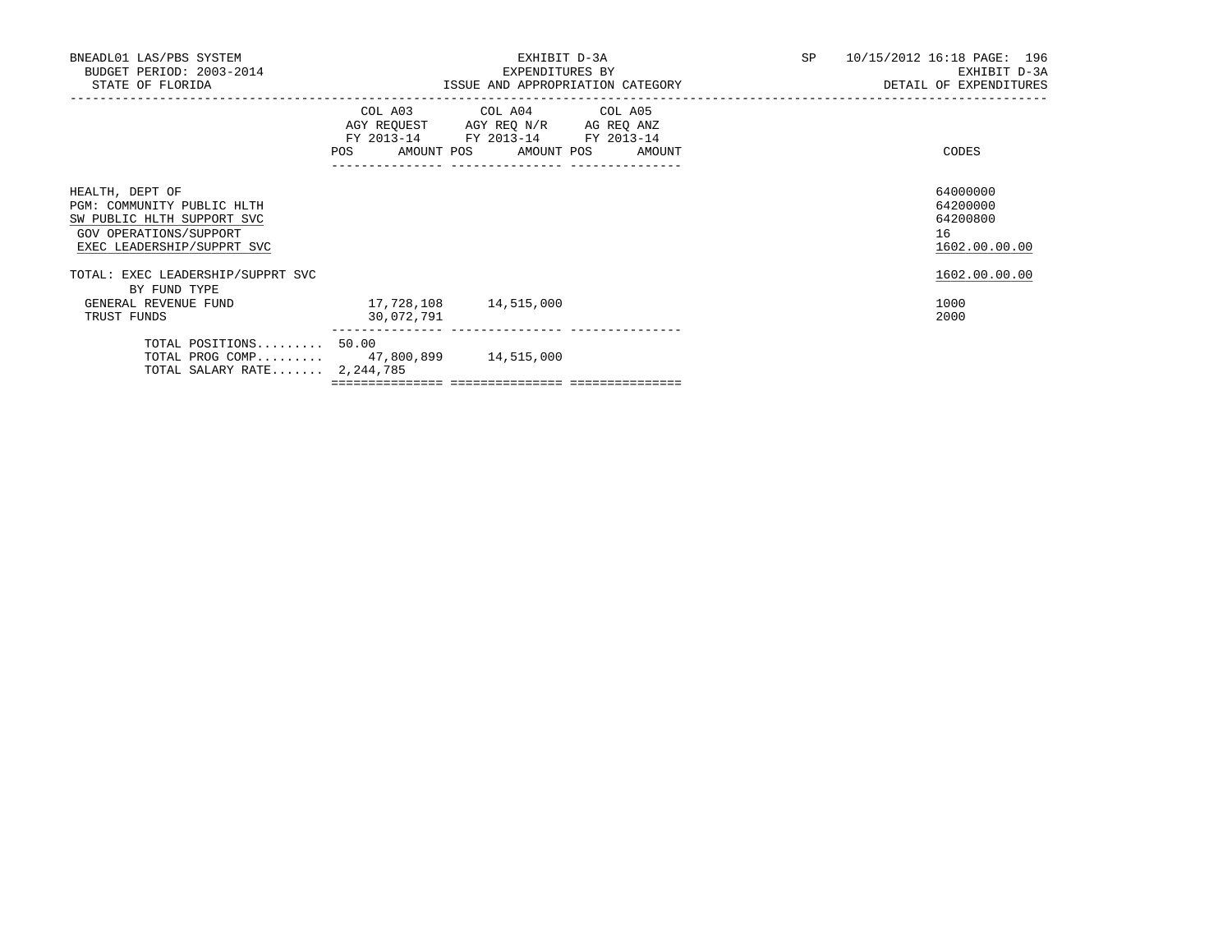| BNEADL01 LAS/PBS SYSTEM<br>BUDGET PERIOD: 2003-2014<br>STATE OF FLORIDA                                                                                                                  | EXHIBIT D-3A<br>EXPENDITURES BY<br>ISSUE AND APPROPRIATION CATEGORY                                                                   | 10/15/2012 16:18 PAGE: 197<br>SP and the set of the set of the set of the set of the set of the set of the set of the set of the set of the set of the set of the set of the set of the set of the set of the set of the set of the set of the set of the se<br>EXHIBIT D-3A<br>DETAIL OF EXPENDITURES |
|------------------------------------------------------------------------------------------------------------------------------------------------------------------------------------------|---------------------------------------------------------------------------------------------------------------------------------------|--------------------------------------------------------------------------------------------------------------------------------------------------------------------------------------------------------------------------------------------------------------------------------------------------------|
|                                                                                                                                                                                          | COL A03 COL A04 COL A05<br>AGY REQUEST AGY REQ N/R AG REQ ANZ<br>FY 2013-14 FY 2013-14 FY 2013-14<br>POS AMOUNT POS AMOUNT POS AMOUNT | CODES                                                                                                                                                                                                                                                                                                  |
| HEALTH, DEPT OF<br>PGM: COMMUNITY PUBLIC HLTH<br>SW PUBLIC HLTH SUPPORT SVC<br>GOV OPERATIONS/SUPPORT<br>PHARMACY SERVICES<br>ESTIMATED EXPENDITURES<br>IMPLEMENTATION OF REORGANIZATION |                                                                                                                                       | 64000000<br>64200000<br>64200800<br>16<br>1602.01.00.00<br>1000000                                                                                                                                                                                                                                     |
| AUTHORIZED IN CHAPTER 2012-184, LOF<br>$-$ HB 1263<br>SPECIAL CATEGORIES<br>TR/DMS/HR SVCS/STW CONTRCT                                                                                   |                                                                                                                                       | 100H000<br>100000<br>107040                                                                                                                                                                                                                                                                            |
| GRANTS AND DONATIONS TF -STATE                                                                                                                                                           | $457 -$                                                                                                                               | 2339 1                                                                                                                                                                                                                                                                                                 |
| ESTIMATED EXPENDITURES - OPERATIONS<br>SALARY RATE<br>SALARY RATE 1,507,092                                                                                                              |                                                                                                                                       | 1001000<br>000000                                                                                                                                                                                                                                                                                      |
| SALARIES AND BENEFITS                                                                                                                                                                    |                                                                                                                                       | 010000                                                                                                                                                                                                                                                                                                 |
| GENERAL REVENUE FUND -STATE<br>FEDERAL GRANTS TRUST FUND -FEDERL<br>GRANTS AND DONATIONS TF -STATE 771,796                                                                               | 665,206<br>548,191                                                                                                                    | 1000 1<br>2261 3<br>2339 1                                                                                                                                                                                                                                                                             |
| TOTAL POSITIONS 36.50<br>TOTAL APPRO $1,985,193$                                                                                                                                         |                                                                                                                                       |                                                                                                                                                                                                                                                                                                        |
| OTHER PERSONAL SERVICES                                                                                                                                                                  |                                                                                                                                       | 030000                                                                                                                                                                                                                                                                                                 |
| FEDERAL GRANTS TRUST FUND -FEDERL 21,617<br>GRANTS AND DONATIONS TF -MATCH                                                                                                               | 51,077                                                                                                                                | 2261 3<br>2339 2                                                                                                                                                                                                                                                                                       |
| TOTAL APPRO                                                                                                                                                                              | 72,694                                                                                                                                |                                                                                                                                                                                                                                                                                                        |
| <b>EXPENSES</b>                                                                                                                                                                          |                                                                                                                                       | 040000                                                                                                                                                                                                                                                                                                 |
| GENERAL REVENUE FUND - STATE<br>FEDERAL GRANTS TRUST FUND -FEDERL 1,551,750<br>GRANTS AND DONATIONS TF -STATE                                                                            | 155,979<br>241,620                                                                                                                    | 1000 1<br>2261 3<br>2339 1                                                                                                                                                                                                                                                                             |
| TOTAL APPRO                                                                                                                                                                              | 1,949,349                                                                                                                             |                                                                                                                                                                                                                                                                                                        |
|                                                                                                                                                                                          |                                                                                                                                       |                                                                                                                                                                                                                                                                                                        |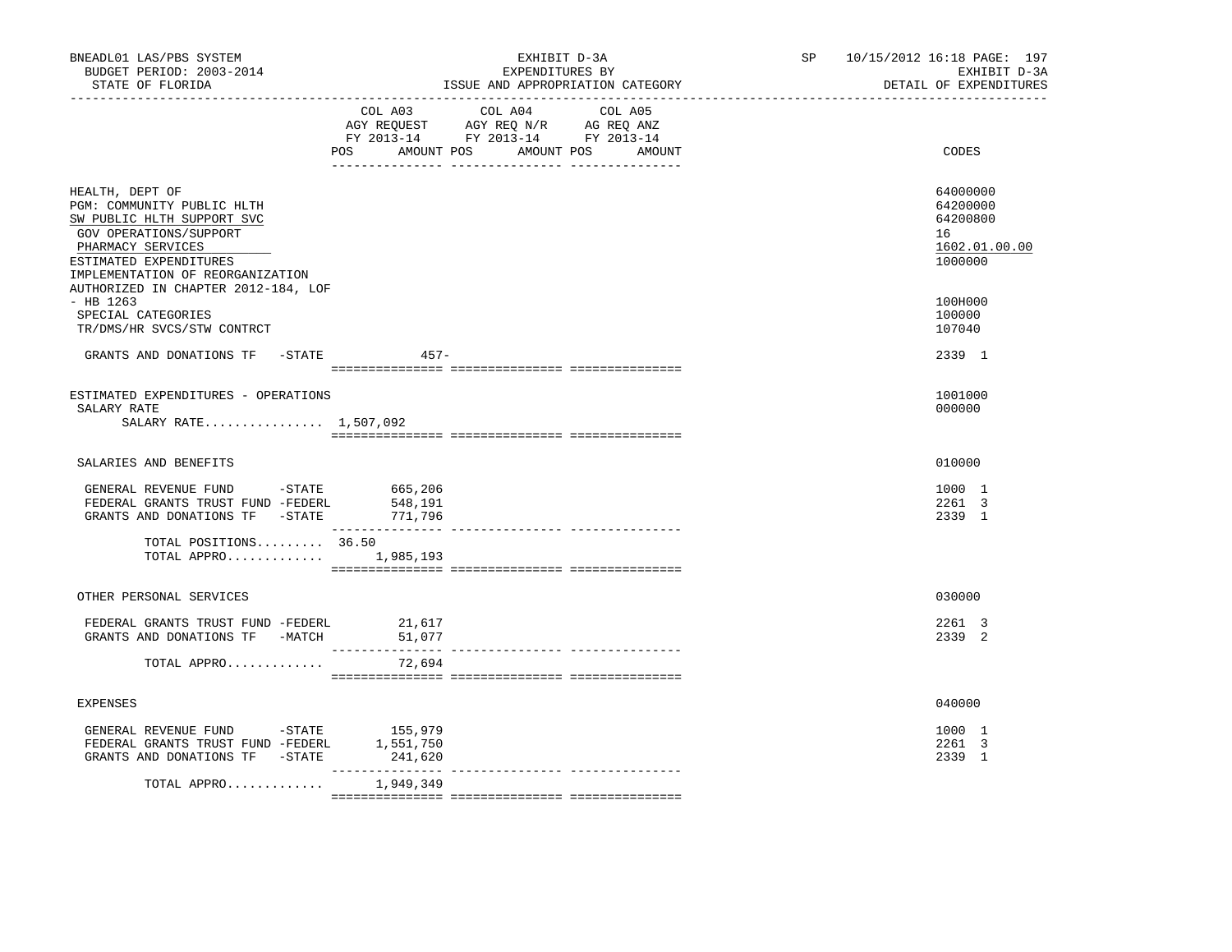| BNEADL01 LAS/PBS SYSTEM<br>BUDGET PERIOD: 2003-2014<br>STATE OF FLORIDA<br>-----------------                                                                                                                                             |                                       | EXHIBIT D-3A<br>EXPENDITURES BY<br>ISSUE AND APPROPRIATION CATEGORY                                                                                                                                                                                                                                                                                                                                                                 | 10/15/2012 16:18 PAGE: 198<br>SP and the set of the set of the set of the set of the set of the set of the set of the set of the set of the set of the set of the set of the set of the set of the set of the set of the set of the set of the set of the se | EXHIBIT D-3A<br>DETAIL OF EXPENDITURES                                                      |
|------------------------------------------------------------------------------------------------------------------------------------------------------------------------------------------------------------------------------------------|---------------------------------------|-------------------------------------------------------------------------------------------------------------------------------------------------------------------------------------------------------------------------------------------------------------------------------------------------------------------------------------------------------------------------------------------------------------------------------------|--------------------------------------------------------------------------------------------------------------------------------------------------------------------------------------------------------------------------------------------------------------|---------------------------------------------------------------------------------------------|
|                                                                                                                                                                                                                                          |                                       | COL A03 COL A04 COL A05<br>AGY REQUEST AGY REQ N/R AG REQ ANZ<br>FY 2013-14 FY 2013-14 FY 2013-14<br>POS AMOUNT POS AMOUNT POS AMOUNT                                                                                                                                                                                                                                                                                               |                                                                                                                                                                                                                                                              | CODES                                                                                       |
| HEALTH, DEPT OF<br>PGM: COMMUNITY PUBLIC HLTH<br>SW PUBLIC HLTH SUPPORT SVC<br>GOV OPERATIONS/SUPPORT<br>PHARMACY SERVICES<br>ESTIMATED EXPENDITURES<br>ESTIMATED EXPENDITURES - OPERATIONS<br>SPECIAL CATEGORIES<br>CONTRACTED SERVICES |                                       |                                                                                                                                                                                                                                                                                                                                                                                                                                     | 16                                                                                                                                                                                                                                                           | 64000000<br>64200000<br>64200800<br>1602.01.00.00<br>1000000<br>1001000<br>100000<br>100777 |
| GENERAL REVENUE FUND -STATE<br>FEDERAL GRANTS TRUST FUND -FEDERL<br>GRANTS AND DONATIONS TF -STATE 97,200                                                                                                                                | 7,438<br>7,500                        |                                                                                                                                                                                                                                                                                                                                                                                                                                     |                                                                                                                                                                                                                                                              | 1000 1<br>2261 3<br>2339 1                                                                  |
| TOTAL APPRO $112,138$                                                                                                                                                                                                                    |                                       | $\begin{minipage}{0.03\textwidth} \begin{tabular}{l} \textbf{1} & \textbf{2} & \textbf{3} & \textbf{5} & \textbf{5} & \textbf{6} & \textbf{6} & \textbf{7} & \textbf{8} & \textbf{8} & \textbf{9} & \textbf{9} & \textbf{9} & \textbf{9} & \textbf{9} & \textbf{9} & \textbf{9} & \textbf{9} & \textbf{9} & \textbf{9} & \textbf{9} & \textbf{9} & \textbf{9} & \textbf{9} & \textbf{9} & \textbf{9} & \textbf{9} & \textbf{9} & \$ |                                                                                                                                                                                                                                                              |                                                                                             |
| DRUGS/VACCINES/BIOLOGICALS                                                                                                                                                                                                               |                                       |                                                                                                                                                                                                                                                                                                                                                                                                                                     |                                                                                                                                                                                                                                                              | 101015                                                                                      |
| GENERAL REVENUE FUND                                                                                                                                                                                                                     | STATE 14,977,280 -<br>MATCH 9,500,000 |                                                                                                                                                                                                                                                                                                                                                                                                                                     |                                                                                                                                                                                                                                                              | 1000 1<br>1000 2                                                                            |
| TOTAL GENERAL REVENUE FUND                                                                                                                                                                                                               | 24,477,280                            |                                                                                                                                                                                                                                                                                                                                                                                                                                     |                                                                                                                                                                                                                                                              | 1000                                                                                        |
| FEDERAL GRANTS TRUST FUND -FEDERL                                                                                                                                                                                                        | 94,726,722                            |                                                                                                                                                                                                                                                                                                                                                                                                                                     |                                                                                                                                                                                                                                                              | 2261 3                                                                                      |
| GRANTS AND DONATIONS TF -STATE 17,413,751<br>-MATCH 2,727,056                                                                                                                                                                            |                                       |                                                                                                                                                                                                                                                                                                                                                                                                                                     |                                                                                                                                                                                                                                                              | 2339 1<br>2339 2                                                                            |
| TOTAL GRANTS AND DONATIONS TF                                                                                                                                                                                                            | 20,140,807                            |                                                                                                                                                                                                                                                                                                                                                                                                                                     | 2339                                                                                                                                                                                                                                                         |                                                                                             |
| TOTAL APPRO 139,344,809                                                                                                                                                                                                                  |                                       |                                                                                                                                                                                                                                                                                                                                                                                                                                     |                                                                                                                                                                                                                                                              |                                                                                             |
| LEASE/PURCHASE/EQUIPMENT                                                                                                                                                                                                                 |                                       |                                                                                                                                                                                                                                                                                                                                                                                                                                     |                                                                                                                                                                                                                                                              | 105281                                                                                      |
| GENERAL REVENUE FUND -STATE 3,642<br>GRANTS AND DONATIONS TF -STATE                                                                                                                                                                      | 767                                   |                                                                                                                                                                                                                                                                                                                                                                                                                                     |                                                                                                                                                                                                                                                              | 1000 1<br>2339 1                                                                            |
| TOTAL APPRO                                                                                                                                                                                                                              | 4,409                                 |                                                                                                                                                                                                                                                                                                                                                                                                                                     |                                                                                                                                                                                                                                                              |                                                                                             |
| TR/DMS/HR SVCS/STW CONTRCT                                                                                                                                                                                                               |                                       |                                                                                                                                                                                                                                                                                                                                                                                                                                     |                                                                                                                                                                                                                                                              | 107040                                                                                      |
| GENERAL REVENUE FUND -STATE<br>FEDERAL GRANTS TRUST FUND -FEDERL<br>GRANTS AND DONATIONS TF -STATE                                                                                                                                       | 6,038<br>5,515<br>7,154               |                                                                                                                                                                                                                                                                                                                                                                                                                                     |                                                                                                                                                                                                                                                              | 1000 1<br>2261 3<br>2339 1                                                                  |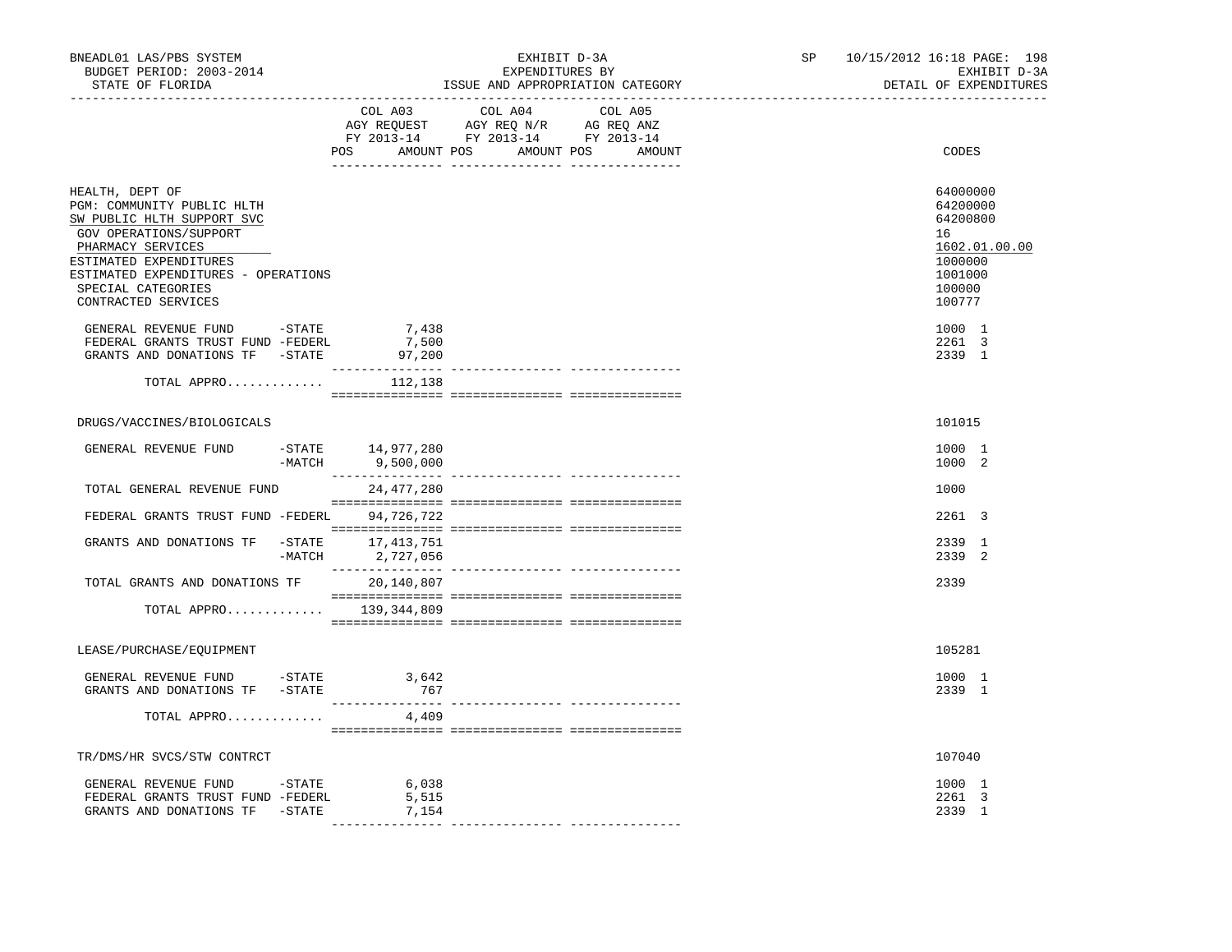| BNEADL01 LAS/PBS SYSTEM<br>BUDGET PERIOD: 2003-2014<br>STATE OF FLORIDA                                                                                                                                                                                        |                         | EXHIBIT D-3A<br>EXPENDITURES BY<br>ISSUE AND APPROPRIATION CATEGORY                                                             | SP 10/15/2012 16:18 PAGE: 199<br>EXHIBIT D-3A<br>DETAIL OF EXPENDITURES                           |
|----------------------------------------------------------------------------------------------------------------------------------------------------------------------------------------------------------------------------------------------------------------|-------------------------|---------------------------------------------------------------------------------------------------------------------------------|---------------------------------------------------------------------------------------------------|
|                                                                                                                                                                                                                                                                | COL A03<br>POS          | COL A04<br>COL A05<br>AGY REQUEST AGY REQ N/R AG REQ ANZ<br>FY 2013-14 FY 2013-14 FY 2013-14<br>AMOUNT POS AMOUNT POS<br>AMOUNT | CODES                                                                                             |
| HEALTH, DEPT OF<br>PGM: COMMUNITY PUBLIC HLTH<br>SW PUBLIC HLTH SUPPORT SVC<br>GOV OPERATIONS/SUPPORT<br>PHARMACY SERVICES<br>ESTIMATED EXPENDITURES<br>ESTIMATED EXPENDITURES - OPERATIONS<br>SPECIAL CATEGORIES<br>TR/DMS/HR SVCS/STW CONTRCT<br>TOTAL APPRO | 18,707                  |                                                                                                                                 | 64000000<br>64200000<br>64200800<br>16<br>1602.01.00.00<br>1000000<br>1001000<br>100000<br>107040 |
| TOTAL: ESTIMATED EXPENDITURES - OPERATIONS<br>TOTAL POSITIONS 36.50<br>TOTAL ISSUE 143,487,299<br>TOTAL SALARY RATE 1,507,092                                                                                                                                  |                         |                                                                                                                                 | 1001000                                                                                           |
| FLORIDA RETIREMENT SYSTEM<br>CONTRIBUTION ADJUSTMENT FOR<br>FISCAL YEAR 2012-2013<br>SALARIES AND BENEFITS<br>GENERAL REVENUE FUND - STATE<br>FEDERAL GRANTS TRUST FUND -FEDERL                                                                                | 1,326<br>1,093          |                                                                                                                                 | 1001240<br>010000<br>1000 1<br>2261 3                                                             |
| GRANTS AND DONATIONS TF -STATE<br>TOTAL APPRO                                                                                                                                                                                                                  | 1,538<br>3,957          |                                                                                                                                 | 2339 1                                                                                            |
| ADJUSTMENT TO STATE HEALTH<br>INSURANCE PREMIUM CONTRIBUTION -<br>FISCAL YEAR 2012-13<br>SALARIES AND BENEFITS<br>GENERAL REVENUE FUND - STATE<br>FEDERAL GRANTS TRUST FUND -FEDERL<br>GRANTS AND DONATIONS TF -STATE                                          | 1,310<br>1,079<br>1,519 |                                                                                                                                 | 1001830<br>010000<br>1000 1<br>2261 3<br>2339 1                                                   |
| TOTAL APPRO                                                                                                                                                                                                                                                    | 3,908                   |                                                                                                                                 |                                                                                                   |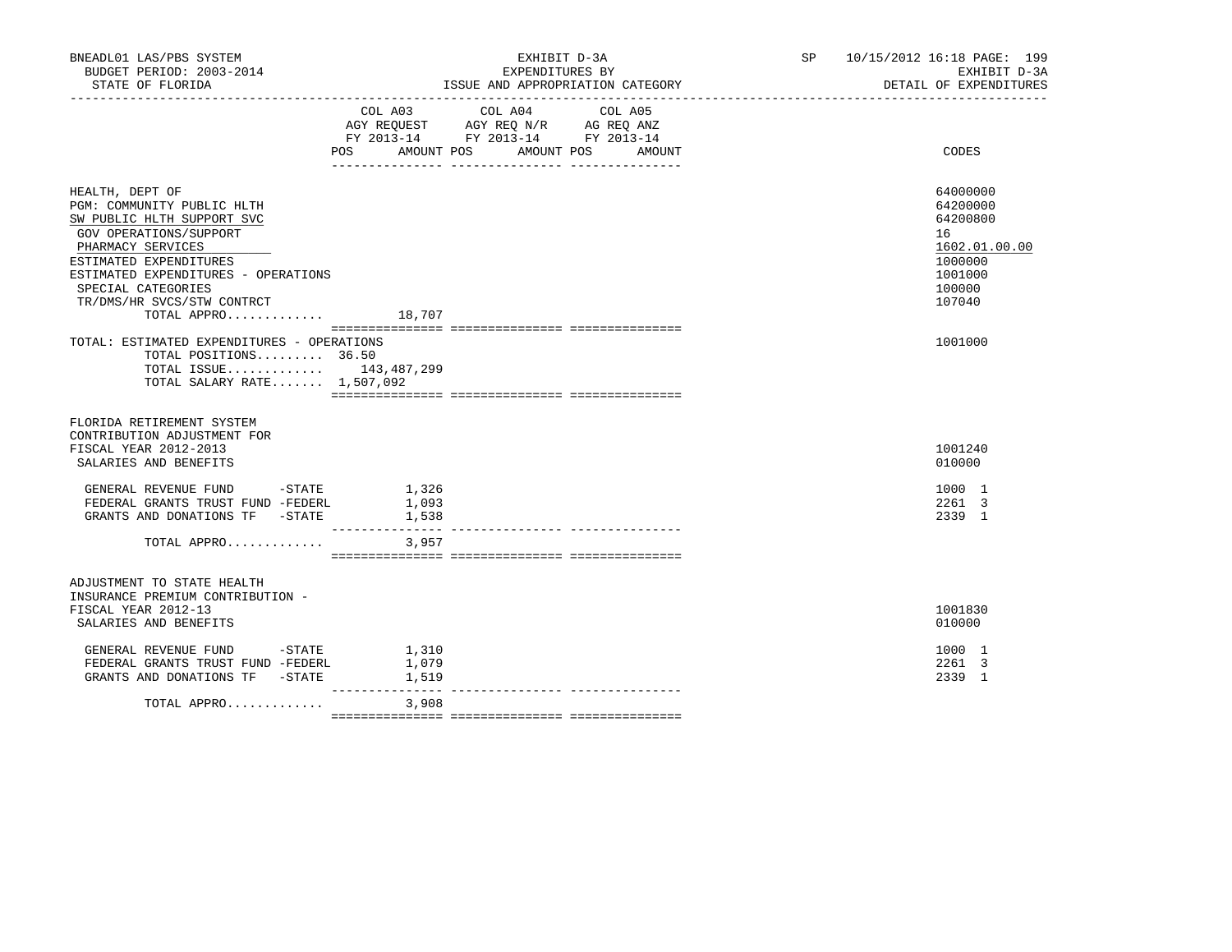| BNEADL01 LAS/PBS SYSTEM<br>BUDGET PERIOD: 2003-2014<br>STATE OF FLORIDA                                                                                                                 | EXHIBIT D-3A<br>EXPENDITURES BY<br>ISSUE AND APPROPRIATION CATEGORY                                                                                                                                                                                                                                                                                                                                                                                                                                                                                                                                            | SP | 10/15/2012 16:18 PAGE: 200<br>EXHIBIT D-3A<br>DETAIL OF EXPENDITURES<br>_________________________ |
|-----------------------------------------------------------------------------------------------------------------------------------------------------------------------------------------|----------------------------------------------------------------------------------------------------------------------------------------------------------------------------------------------------------------------------------------------------------------------------------------------------------------------------------------------------------------------------------------------------------------------------------------------------------------------------------------------------------------------------------------------------------------------------------------------------------------|----|---------------------------------------------------------------------------------------------------|
|                                                                                                                                                                                         | COL A03 COL A04 COL A05<br>AGY REQUEST AGY REQ N/R AG REQ ANZ<br>FY 2013-14 FY 2013-14 FY 2013-14<br>AMOUNT POS AMOUNT POS AMOUNT<br>POS                                                                                                                                                                                                                                                                                                                                                                                                                                                                       |    | CODES                                                                                             |
| HEALTH, DEPT OF<br>PGM: COMMUNITY PUBLIC HLTH<br>SW PUBLIC HLTH SUPPORT SVC<br>GOV OPERATIONS/SUPPORT<br>PHARMACY SERVICES<br>ESTIMATED EXPENDITURES<br>REALLOCATION OF HUMAN RESOURCES |                                                                                                                                                                                                                                                                                                                                                                                                                                                                                                                                                                                                                |    | 64000000<br>64200000<br>64200800<br>16<br>1602.01.00.00<br>1000000                                |
| OUTSOURCING<br>SPECIAL CATEGORIES<br>TR/DMS/HR SVCS/STW CONTRCT                                                                                                                         |                                                                                                                                                                                                                                                                                                                                                                                                                                                                                                                                                                                                                |    | 1005900<br>100000<br>107040                                                                       |
| GENERAL REVENUE FUND -STATE<br>FEDERAL GRANTS TRUST FUND -FEDERL<br>GRANTS AND DONATIONS TF -STATE                                                                                      | $204-$<br>$186-$<br>$242-$                                                                                                                                                                                                                                                                                                                                                                                                                                                                                                                                                                                     |    | 1000 1<br>2261 3<br>2339 1                                                                        |
| TOTAL APPRO                                                                                                                                                                             | $632 -$                                                                                                                                                                                                                                                                                                                                                                                                                                                                                                                                                                                                        |    |                                                                                                   |
| ESTIMATED EXPENDITURES REALIGNMENT<br>REALIGNMENT OF GRANTS AND DONATIONS<br>TRUST FUND EXPENDITURES - DEDUCT<br>SPECIAL CATEGORIES<br>DRUGS/VACCINES/BIOLOGICALS                       |                                                                                                                                                                                                                                                                                                                                                                                                                                                                                                                                                                                                                |    | 2000000<br>2000560<br>100000<br>101015                                                            |
| GRANTS AND DONATIONS TF -STATE 112,059-                                                                                                                                                 |                                                                                                                                                                                                                                                                                                                                                                                                                                                                                                                                                                                                                |    | 2339 1                                                                                            |
|                                                                                                                                                                                         |                                                                                                                                                                                                                                                                                                                                                                                                                                                                                                                                                                                                                |    |                                                                                                   |
| AGENCY ISSUE NARRATIVE:<br>2013-2014 BUDGET YEAR NARRATIVE:                                                                                                                             | IT COMPONENT? NO<br>The Department of Health (DOH) requests a transfer of \$112,059 in appropriations within the Statewide Public Health<br>Support Services budget entity, Grants and Donations Trust to continue support of necessary program staffing obligations.                                                                                                                                                                                                                                                                                                                                          |    |                                                                                                   |
|                                                                                                                                                                                         | The DOH requests that \$112,059 be transferred from the Special Categories - Drugs, Vaccines and Other Biologicals<br>category (101015) to the Salary and Benefits category (010000) within the Grants and Donations Trust Fund. In order to<br>avoid a disruption and/or delay of services provided by the Bureau of Public Health Pharmacy to County Health Departments<br>statewide and to other state agencies, it is necessary for the department to realign existing recurring budget authority<br>to meet the bureau's existing staff needs. This issue will not require additional positions nor rate. |    |                                                                                                   |
|                                                                                                                                                                                         | 20.0 FTE = \$883,855 (Salaries & Benefits) - \$771,796 (base budget) = (\$112,059)                                                                                                                                                                                                                                                                                                                                                                                                                                                                                                                             |    |                                                                                                   |

 Please see companion issue 2000570 in the Statewide Public Health Support Services budget entity, program component 16.02.01.00.00. \*\*\*\*\*\*\*\*\*\*\*\*\*\*\*\*\*\*\*\*\*\*\*\*\*\*\*\*\*\*\*\*\*\*\*\*\*\*\*\*\*\*\*\*\*\*\*\*\*\*\*\*\*\*\*\*\*\*\*\*\*\*\*\*\*\*\*\*\*\*\*\*\*\*\*\*\*\*\*\*\*\*\*\*\*\*\*\*\*\*\*\*\*\*\*\*\*\*\*\*\*\*\*\*\*\*\*\*\*\*\*\*\*\*\*\*\*\*\*\*\*\*\*\*\*\*\*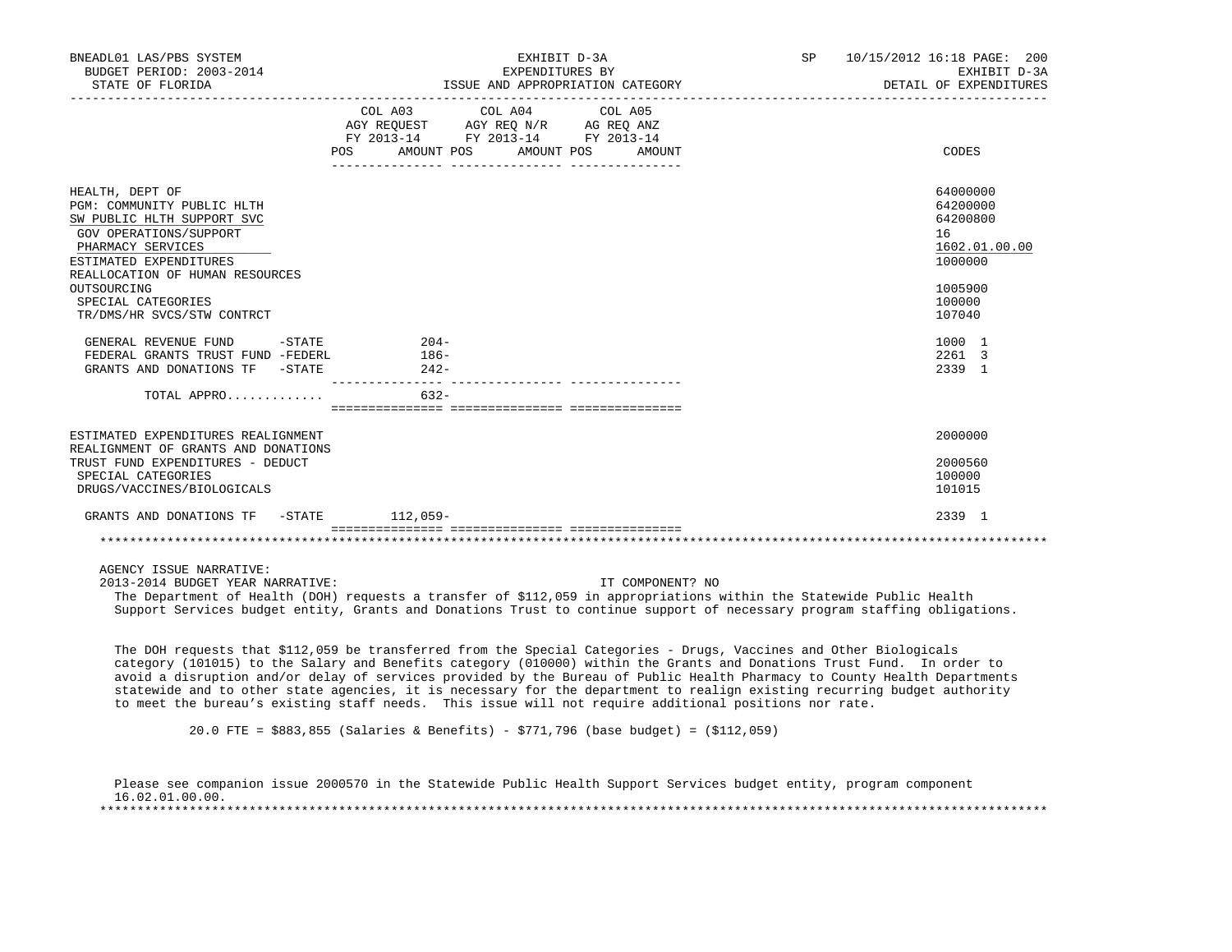| BUDGET PERIOD: 2003-2014<br>STATE OF FLORIDA                                                                                                                                                                                                                                                                                                                              |     |                                                                                                                                                                                             | EXHIBIT D-3A     | SP       |    | 10/15/2012 16:18 PAGE: 201  |
|---------------------------------------------------------------------------------------------------------------------------------------------------------------------------------------------------------------------------------------------------------------------------------------------------------------------------------------------------------------------------|-----|---------------------------------------------------------------------------------------------------------------------------------------------------------------------------------------------|------------------|----------|----|-----------------------------|
|                                                                                                                                                                                                                                                                                                                                                                           |     |                                                                                                                                                                                             | EXPENDITURES BY  |          |    | EXHIBIT D-3A                |
|                                                                                                                                                                                                                                                                                                                                                                           |     | ISSUE AND APPROPRIATION CATEGORY                                                                                                                                                            |                  |          |    | DETAIL OF EXPENDITURES      |
|                                                                                                                                                                                                                                                                                                                                                                           |     | COL A03 COL A04                                                                                                                                                                             | COL A05          |          |    |                             |
|                                                                                                                                                                                                                                                                                                                                                                           |     | $\begin{tabular}{lllllll} \bf AGY \,\, REQUEST \,\, &\bf AGY \,\, REQ \,\, N/R &\bf AG \,\, REQ \,\, ANZ \\ \bf FY \,\, 2013-14 &\bf FY \,\, 2013-14 &\bf FY \,\, 2013-14 \\ \end{tabular}$ |                  |          |    |                             |
|                                                                                                                                                                                                                                                                                                                                                                           |     |                                                                                                                                                                                             |                  |          |    |                             |
|                                                                                                                                                                                                                                                                                                                                                                           |     | POS AMOUNT POS AMOUNT POS AMOUNT                                                                                                                                                            |                  |          |    | CODES                       |
|                                                                                                                                                                                                                                                                                                                                                                           |     |                                                                                                                                                                                             |                  |          |    |                             |
| HEALTH, DEPT OF                                                                                                                                                                                                                                                                                                                                                           |     |                                                                                                                                                                                             |                  |          |    | 64000000                    |
| PGM: COMMUNITY PUBLIC HLTH                                                                                                                                                                                                                                                                                                                                                |     |                                                                                                                                                                                             |                  |          |    | 64200000<br>64200800        |
| SW PUBLIC HLTH SUPPORT SVC<br>GOV OPERATIONS/SUPPORT                                                                                                                                                                                                                                                                                                                      |     |                                                                                                                                                                                             |                  |          |    | 16                          |
| PHARMACY SERVICES                                                                                                                                                                                                                                                                                                                                                         |     |                                                                                                                                                                                             |                  |          |    | 1602.01.00.00               |
| ESTIMATED EXPENDITURES REALIGNMENT                                                                                                                                                                                                                                                                                                                                        |     |                                                                                                                                                                                             |                  |          |    | 2000000                     |
| REALIGNMENT OF GRANTS AND DONATIONS                                                                                                                                                                                                                                                                                                                                       |     |                                                                                                                                                                                             |                  |          |    |                             |
| TRUST FUND EXPENDITURES - ADD                                                                                                                                                                                                                                                                                                                                             |     |                                                                                                                                                                                             |                  |          |    | 2000570                     |
| SALARIES AND BENEFITS                                                                                                                                                                                                                                                                                                                                                     |     |                                                                                                                                                                                             |                  |          |    | 010000                      |
| GRANTS AND DONATIONS TF -STATE 112,059                                                                                                                                                                                                                                                                                                                                    |     |                                                                                                                                                                                             |                  |          |    | 2339 1                      |
|                                                                                                                                                                                                                                                                                                                                                                           |     |                                                                                                                                                                                             |                  |          |    |                             |
|                                                                                                                                                                                                                                                                                                                                                                           |     |                                                                                                                                                                                             |                  |          |    |                             |
| AGENCY ISSUE NARRATIVE:                                                                                                                                                                                                                                                                                                                                                   |     |                                                                                                                                                                                             |                  |          |    |                             |
| 2013-2014 BUDGET YEAR NARRATIVE:                                                                                                                                                                                                                                                                                                                                          |     |                                                                                                                                                                                             | IT COMPONENT? NO |          |    |                             |
| The Department of Health (DOH) requests a transfer of \$112,059 in appropriations within the Statewide Public Health                                                                                                                                                                                                                                                      |     |                                                                                                                                                                                             |                  |          |    |                             |
| Support Services budget entity, Grants and Donations Trust to continue support of necessary program staffing obligations.                                                                                                                                                                                                                                                 |     |                                                                                                                                                                                             |                  |          |    |                             |
|                                                                                                                                                                                                                                                                                                                                                                           |     |                                                                                                                                                                                             |                  |          |    |                             |
| The DOH requests that \$112,059 be transferred from the Special Categories - Drugs, Vaccines and Other Biologicals<br>category (101015) to the Salary and Benefits category (010000) within the Grants and Donations Trust Fund. In order to<br>avoid a disruption and/or delay of services provided by the Bureau of Public Health Pharmacy to County Health Departments |     |                                                                                                                                                                                             |                  |          |    |                             |
| statewide and to other state agencies, it is necessary for the department to realign existing recurring budget authority<br>to meet the bureau's existing staff needs. This issue will not require additional positions nor rate.                                                                                                                                         |     |                                                                                                                                                                                             |                  |          |    |                             |
| 20.0 FTE = \$883,855 (Salaries & Benefits) - \$771,796 (base budget) = (\$112,059)                                                                                                                                                                                                                                                                                        |     |                                                                                                                                                                                             |                  |          |    |                             |
|                                                                                                                                                                                                                                                                                                                                                                           |     |                                                                                                                                                                                             |                  |          |    |                             |
| Please see companion issue 2000560 in the Statewide Public Health Support Services budget entity, program component                                                                                                                                                                                                                                                       |     |                                                                                                                                                                                             |                  |          |    |                             |
| 16.02.01.00.00.<br>* * * * * * * * * * * * * * * * * *                                                                                                                                                                                                                                                                                                                    |     |                                                                                                                                                                                             |                  |          |    |                             |
|                                                                                                                                                                                                                                                                                                                                                                           |     |                                                                                                                                                                                             |                  |          |    |                             |
|                                                                                                                                                                                                                                                                                                                                                                           |     |                                                                                                                                                                                             |                  |          |    |                             |
| POSITION DETAIL OF SALARIES AND BENEFITS:                                                                                                                                                                                                                                                                                                                                 |     |                                                                                                                                                                                             |                  |          |    |                             |
|                                                                                                                                                                                                                                                                                                                                                                           |     |                                                                                                                                                                                             |                  |          |    | LAPSE LAPSED SALARIES       |
|                                                                                                                                                                                                                                                                                                                                                                           | FTE | BASE RATE ADDITIVES BENEFITS                                                                                                                                                                |                  | SUBTOTAL | ွေ | AND BENEFITS                |
|                                                                                                                                                                                                                                                                                                                                                                           |     |                                                                                                                                                                                             |                  |          |    |                             |
| A03 - AGY REQUEST FY 2013-14                                                                                                                                                                                                                                                                                                                                              |     |                                                                                                                                                                                             |                  |          |    |                             |
| CHANGES TO CURRENTLY AUTHORIZED POSITIONS                                                                                                                                                                                                                                                                                                                                 |     |                                                                                                                                                                                             |                  |          |    |                             |
| OTHER SALARY AMOUNT                                                                                                                                                                                                                                                                                                                                                       |     |                                                                                                                                                                                             |                  |          |    |                             |
| 2339 GRANTS AND DONATIONS TF                                                                                                                                                                                                                                                                                                                                              |     |                                                                                                                                                                                             |                  |          |    | 112,059                     |
|                                                                                                                                                                                                                                                                                                                                                                           |     |                                                                                                                                                                                             |                  |          |    | . _ _ _ _ _ _ _ _ _ _ _ _ _ |
|                                                                                                                                                                                                                                                                                                                                                                           |     |                                                                                                                                                                                             |                  |          |    | 112,059<br>==============   |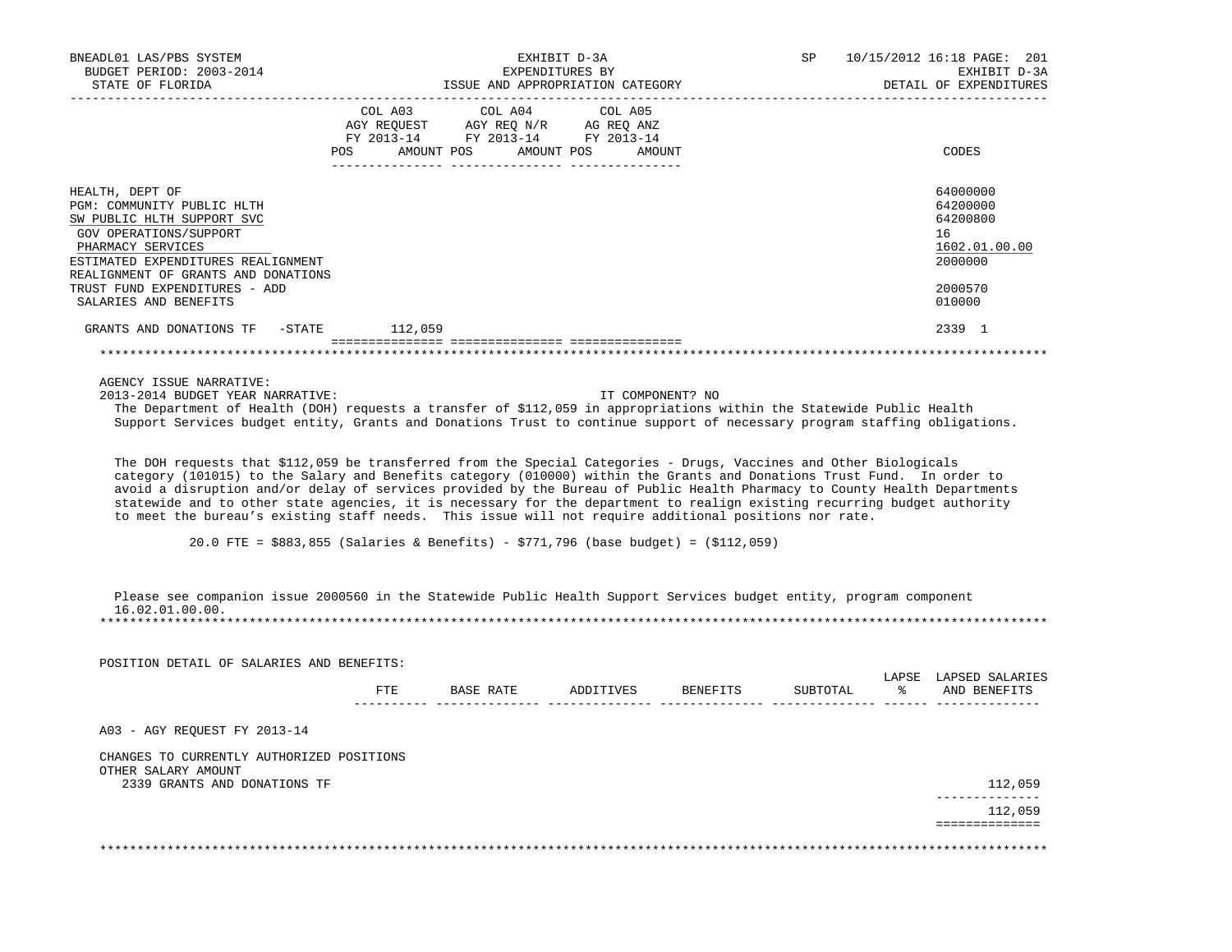| BNEADL01 LAS/PBS SYSTEM<br>BUDGET PERIOD: 2003-2014<br>STATE OF FLORIDA<br>--------------                                                                   |                                    | EXHIBIT D-3A<br>EXPENDITURES BY<br>ISSUE AND APPROPRIATION CATEGORY                                                                                                                                                          | SP and the set of the set of the set of the set of the set of the set of the set of the set of the set of the set of the set of the set of the set of the set of the set of the set of the set of the set of the set of the se | 10/15/2012 16:18 PAGE: 202<br>EXHIBIT D-3A<br>DETAIL OF EXPENDITURES |
|-------------------------------------------------------------------------------------------------------------------------------------------------------------|------------------------------------|------------------------------------------------------------------------------------------------------------------------------------------------------------------------------------------------------------------------------|--------------------------------------------------------------------------------------------------------------------------------------------------------------------------------------------------------------------------------|----------------------------------------------------------------------|
|                                                                                                                                                             | POS<br>AMOUNT POS                  | COL A03 COL A04<br>COL A05<br>$\begin{tabular}{lllllll} AGY & \texttt{REQUEST} & \texttt{AGY REQ} & \texttt{N/R} & \texttt{AG REQ} & \texttt{ANZ} \end{tabular}$<br>FY 2013-14 FY 2013-14 FY 2013-14<br>AMOUNT POS<br>AMOUNT |                                                                                                                                                                                                                                | CODES                                                                |
| HEALTH, DEPT OF<br>PGM: COMMUNITY PUBLIC HLTH<br>SW PUBLIC HLTH SUPPORT SVC<br>GOV OPERATIONS/SUPPORT<br>PHARMACY SERVICES<br>ANNUALIZATION OF ADMINISTERED |                                    |                                                                                                                                                                                                                              |                                                                                                                                                                                                                                | 64000000<br>64200000<br>64200800<br>16<br>1602.01.00.00              |
| FUNDS APPROPRIATIONS<br>STATE HEALTH INSURANCE ADJUSTMENT<br>FOR FY 2012-13 - 10 MONTHS<br><b>ANNUALIZATION</b>                                             |                                    |                                                                                                                                                                                                                              |                                                                                                                                                                                                                                | 26A0000<br>26A1830                                                   |
| SALARIES AND BENEFITS<br>GENERAL REVENUE FUND - STATE<br>FEDERAL GRANTS TRUST FUND -FEDERL                                                                  | 6,550<br>5,395                     |                                                                                                                                                                                                                              |                                                                                                                                                                                                                                | 010000<br>1000 1<br>2261 3                                           |
| GRANTS AND DONATIONS TF -STATE<br>TOTAL APPRO                                                                                                               | 7,595<br>---------------<br>19,540 | ______________ ________________                                                                                                                                                                                              |                                                                                                                                                                                                                                | 2339 1                                                               |
| FUND SHIFT<br>TRANSFER POSITION AND RELATED<br>FUNDING BETWEEN TRUST FUNDS -                                                                                |                                    |                                                                                                                                                                                                                              |                                                                                                                                                                                                                                | 3400000                                                              |
| ADD<br>SALARY RATE<br>SALARY RATE $78,422$                                                                                                                  |                                    |                                                                                                                                                                                                                              |                                                                                                                                                                                                                                | 3400060<br>000000                                                    |
| SALARIES AND BENEFITS                                                                                                                                       | 3.00                               |                                                                                                                                                                                                                              |                                                                                                                                                                                                                                | 010000                                                               |
| GRANTS AND DONATIONS TF - STATE                                                                                                                             | 119,011                            |                                                                                                                                                                                                                              |                                                                                                                                                                                                                                | 2339 1                                                               |
| SPECIAL CATEGORIES<br>TR/DMS/HR SVCS/STW CONTRCT                                                                                                            |                                    |                                                                                                                                                                                                                              |                                                                                                                                                                                                                                | 100000<br>107040                                                     |
| GRANTS AND DONATIONS TF -STATE                                                                                                                              | 1,068                              |                                                                                                                                                                                                                              |                                                                                                                                                                                                                                | 2339 1                                                               |
| TOTAL: TRANSFER POSITION AND RELATED<br>FUNDING BETWEEN TRUST FUNDS -<br>ADD<br>TOTAL POSITIONS 3.00<br>TOTAL ISSUE                                         | 120,079                            |                                                                                                                                                                                                                              |                                                                                                                                                                                                                                | 3400060                                                              |
| TOTAL SALARY RATE 78,422                                                                                                                                    |                                    |                                                                                                                                                                                                                              |                                                                                                                                                                                                                                |                                                                      |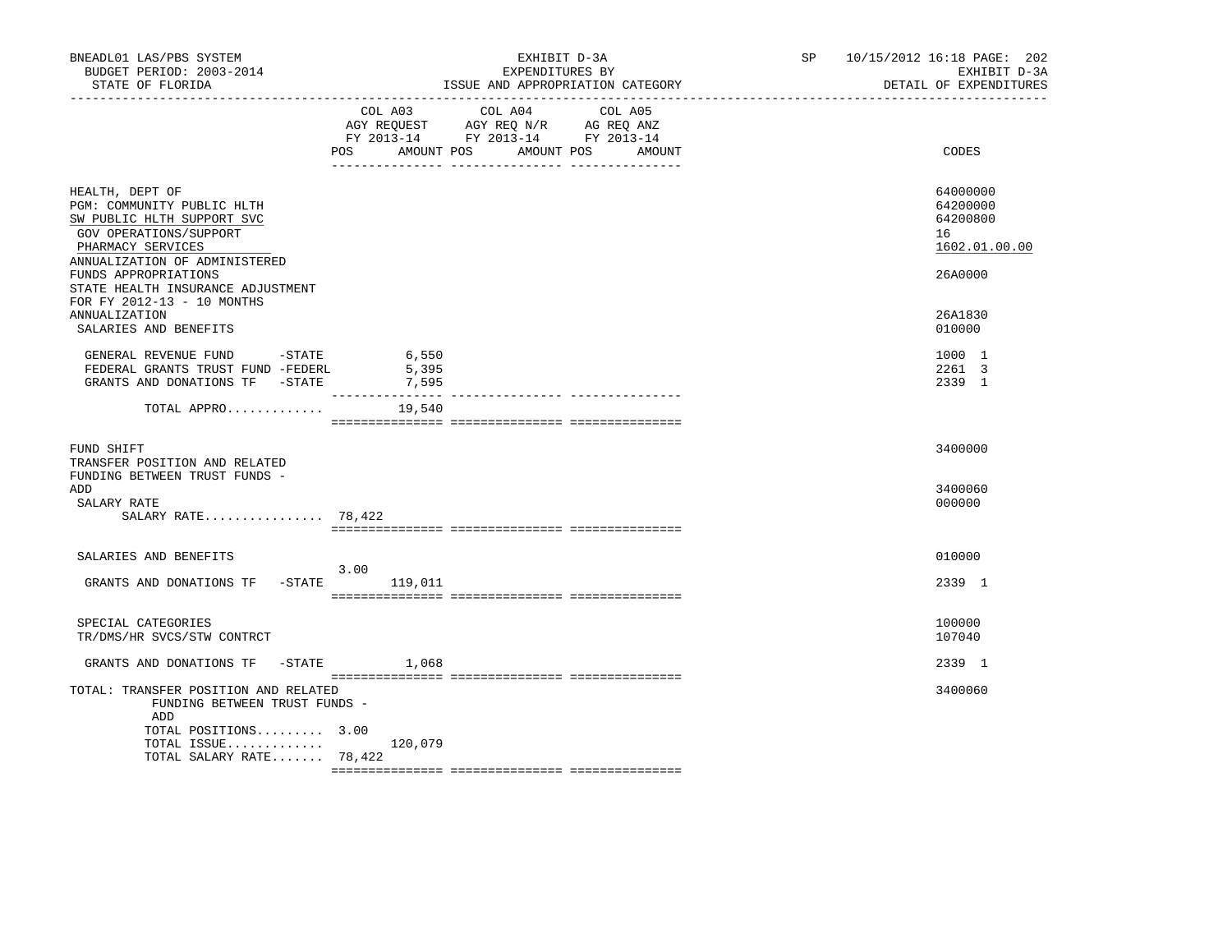| BNEADL01 LAS/PBS SYSTEM<br>BUDGET PERIOD: 2003-2014<br>STATE OF FLORIDA                                                                                                                                    | EXHIBIT D-3A<br>EXPENDITURES BY<br>ISSUE AND APPROPRIATION CATEGORY                                                                                           | 10/15/2012 16:18 PAGE: 203<br><b>SP</b><br>EXHIBIT D-3A<br>DETAIL OF EXPENDITURES |
|------------------------------------------------------------------------------------------------------------------------------------------------------------------------------------------------------------|---------------------------------------------------------------------------------------------------------------------------------------------------------------|-----------------------------------------------------------------------------------|
|                                                                                                                                                                                                            | COL A03<br>COL A04 COL A05<br>AGY REOUEST<br>AGY REO N/R<br>AG REO ANZ<br>FY 2013-14<br>FY 2013-14<br>FY 2013-14<br>POS<br>AMOUNT POS<br>AMOUNT POS<br>AMOUNT | CODES                                                                             |
| HEALTH, DEPT OF<br>PGM: COMMUNITY PUBLIC HLTH<br>SW PUBLIC HLTH SUPPORT SVC<br>GOV OPERATIONS/SUPPORT<br>PHARMACY SERVICES<br>FUND SHIFT<br>TRANSFER POSITION AND RELATED<br>FUNDING BETWEEN TRUST FUNDS - |                                                                                                                                                               | 64000000<br>64200000<br>64200800<br>16<br>1602.01.00.00<br>3400000                |
| ADD                                                                                                                                                                                                        |                                                                                                                                                               | 3400060                                                                           |

# AGENCY ISSUE NARRATIVE:

2013-2014 BUDGET YEAR NARRATIVE: IT COMPONENT? NO

 The Florida Department of Health (DOH) requests the transfer of appropriations, rate and fulltime equivalent (FTE) positions from the County Health Departments Local Health Needs budget entity, County Health Department (CHD) Trust Fund to the Statewide Public Health Support Services budget entity, Grants and Donations Trust Fund. The transfer of currently authorized FTE with rate and budget will support staffing integral to the operations of the Bureau of Public Health Pharmacy, AKA Central Pharmacy.

 The Bureau of Public Health Pharmacy is tasked with providing pharmacy services, including the repackaging of bulk pharmaceuticals for distribution, to CHDs throughout the state and to other state agencies. The historical decline in state and local revenues available to the CHDs caused an increase in the volume of services provided through the Central Pharmacy. Taking into consideration current staffing levels and workload volumes, the bureau has recognized a need for three additional FTE.

 1.0 FTE - Distributed Computer Systems Analyst (PG 022)(36,608 Rate and \$51,481 Salaries and Benefits) to provide desktop support to bureau staff; maintain and update the information technology component of internal systems necessary for day-to-day operations; provide technical support for those systesm; and to extract data and compile reports from pharmacy systems program management. The ability to retain staff with the skills and knowledge necessary to perform these duties is critical to effective and efficient operation of the pharmacy. Therefore, an FTE is requested in lieu of temporary staffing.

 1.0 FTE - Administrative Secretary (PG 012)(22,540 Rate and \$35,608 Salaries and Benefits) to assist with Medicaid billing activities; perform various clerical duties within the bureau and to function as the bureau's human resources (HR) liaison.

 1.0 FTE - Storekeeper I (PG 008)(19,274 Rate and \$31,922 Salaries and Benefits) to receive, repackage and account for pharmaceuticals and assist in the maintenance of repackaging equipment.

 The DOH requests the transfer of 3.0 FTE with 78,422 in rate (currently held in departmental reserve) in conjunction with \$119,011 in Salaries and Benefits category (010000) authority and \$1,068 (\$356 x 3)in the Special Categories - Transfer to Department of Management Services - Human Resources Services Purchased per Statewide Contract category (107040), from the CHD Local Health Needs budget entity to the Statewide Public Health Support Services budget entity. There are sufficient revenues in the Grants and Donations Trust Fund to support this request.

 Please see companion issue 3400050 in the County Health Departments Local Health Needs budget entity, program component  $13.06.00.00.00.$ \*\*\*\*\*\*\*\*\*\*\*\*\*\*\*\*\*\*\*\*\*\*\*\*\*\*\*\*\*\*\*\*\*\*\*\*\*\*\*\*\*\*\*\*\*\*\*\*\*\*\*\*\*\*\*\*\*\*\*\*\*\*\*\*\*\*\*\*\*\*\*\*\*\*\*\*\*\*\*\*\*\*\*\*\*\*\*\*\*\*\*\*\*\*\*\*\*\*\*\*\*\*\*\*\*\*\*\*\*\*\*\*\*\*\*\*\*\*\*\*\*\*\*\*\*\*\*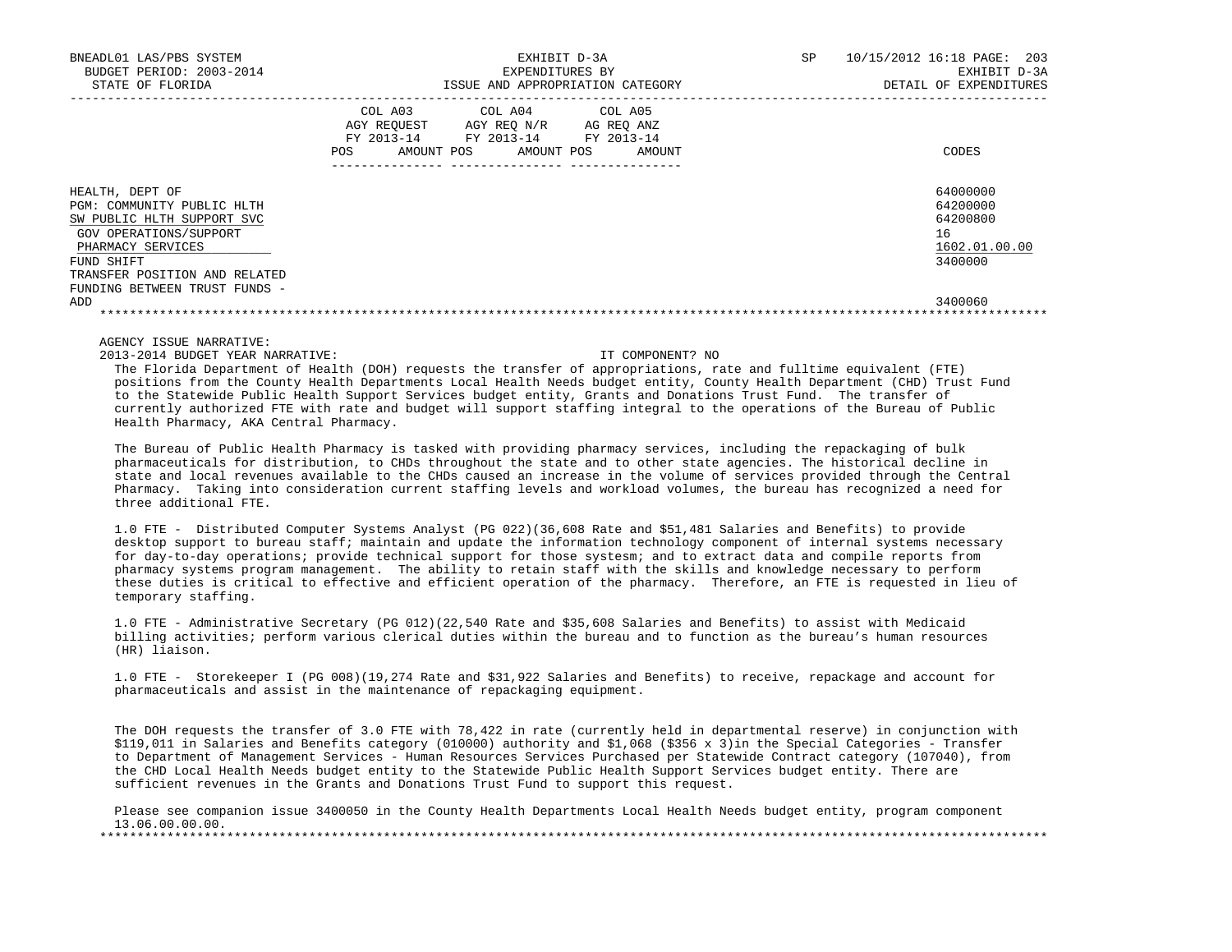| BNEADL01 LAS/PBS SYSTEM<br>BUDGET PERIOD: 2003-2014<br>STATE OF FLORIDA                                                                                                                                              |                           | ISSUE AND APPROPRIATION CATEGORY                                                                          | EXHIBIT D-3A<br>EXPENDITURES BY |                  | SP                                    |    | 10/15/2012 16:18 PAGE: 204<br>EXHIBIT D-3A<br>DETAIL OF EXPENDITURES |
|----------------------------------------------------------------------------------------------------------------------------------------------------------------------------------------------------------------------|---------------------------|-----------------------------------------------------------------------------------------------------------|---------------------------------|------------------|---------------------------------------|----|----------------------------------------------------------------------|
|                                                                                                                                                                                                                      | COL A03<br>AGY REQUEST    | COL A04<br>AGY REQ N/R AG REQ ANZ<br>FY 2013-14 FY 2013-14 FY 2013-14<br>POS AMOUNT POS AMOUNT POS AMOUNT | COL A05                         |                  |                                       |    | CODES                                                                |
| HEALTH, DEPT OF<br>PGM: COMMUNITY PUBLIC HLTH<br>SW PUBLIC HLTH SUPPORT SVC<br>GOV OPERATIONS/SUPPORT<br>PHARMACY SERVICES<br>FUND SHIFT<br>TRANSFER POSITION AND RELATED<br>FUNDING BETWEEN TRUST FUNDS -           |                           |                                                                                                           |                                 |                  |                                       |    | 64000000<br>64200000<br>64200800<br>16<br>1602.01.00.00<br>3400000   |
| ADD                                                                                                                                                                                                                  |                           |                                                                                                           |                                 |                  |                                       |    | 3400060                                                              |
| POSITION DETAIL OF SALARIES AND BENEFITS:                                                                                                                                                                            |                           |                                                                                                           |                                 |                  |                                       |    |                                                                      |
|                                                                                                                                                                                                                      | FTE                       | BASE RATE                                                                                                 | ADDITIVES                       | BENEFITS         | SUBTOTAL                              | န္ | LAPSE LAPSED SALARIES<br>AND BENEFITS                                |
| A03 - AGY REOUEST FY 2013-14<br>CHANGES TO CURRENTLY AUTHORIZED POSITIONS<br>0108 ADMINISTRATIVE SECRETARY<br>C3001 003<br>0918 STOREKEEPER I<br>C3001 004<br>2052 DISTRIBUTED COMPUTER SYSTEMS ANALYST<br>C3001 001 | 1.00<br>1.00              | 1.00 22,540<br>19,274<br>36,608                                                                           |                                 | 12,648<br>14,873 | 31,922 0.00<br>51,481 0.00            |    | 13,068 35,608 0.00 35,608<br>31,922<br>51,481                        |
| TOTALS FOR ISSUE BY FUND<br>2339 GRANTS AND DONATIONS TF                                                                                                                                                             |                           |                                                                                                           |                                 |                  |                                       |    | 119,011                                                              |
|                                                                                                                                                                                                                      |                           | 3.00 78,422                                                                                               |                                 |                  | ---- --------------<br>40,589 119,011 |    | --------------<br>119,011<br>==============                          |
| TOTAL: PHARMACY SERVICES<br>BY FUND TYPE<br>GENERAL REVENUE FUND<br>TRUST FUNDS<br>TOTAL POSITIONS $39.50$<br>TOTAL PROG COMP 143,633,694<br>TOTAL SALARY RATE 1,585,514                                             | 25,324,565<br>118,309,129 |                                                                                                           |                                 |                  |                                       |    | 1602.01.00.00<br>1000<br>2000                                        |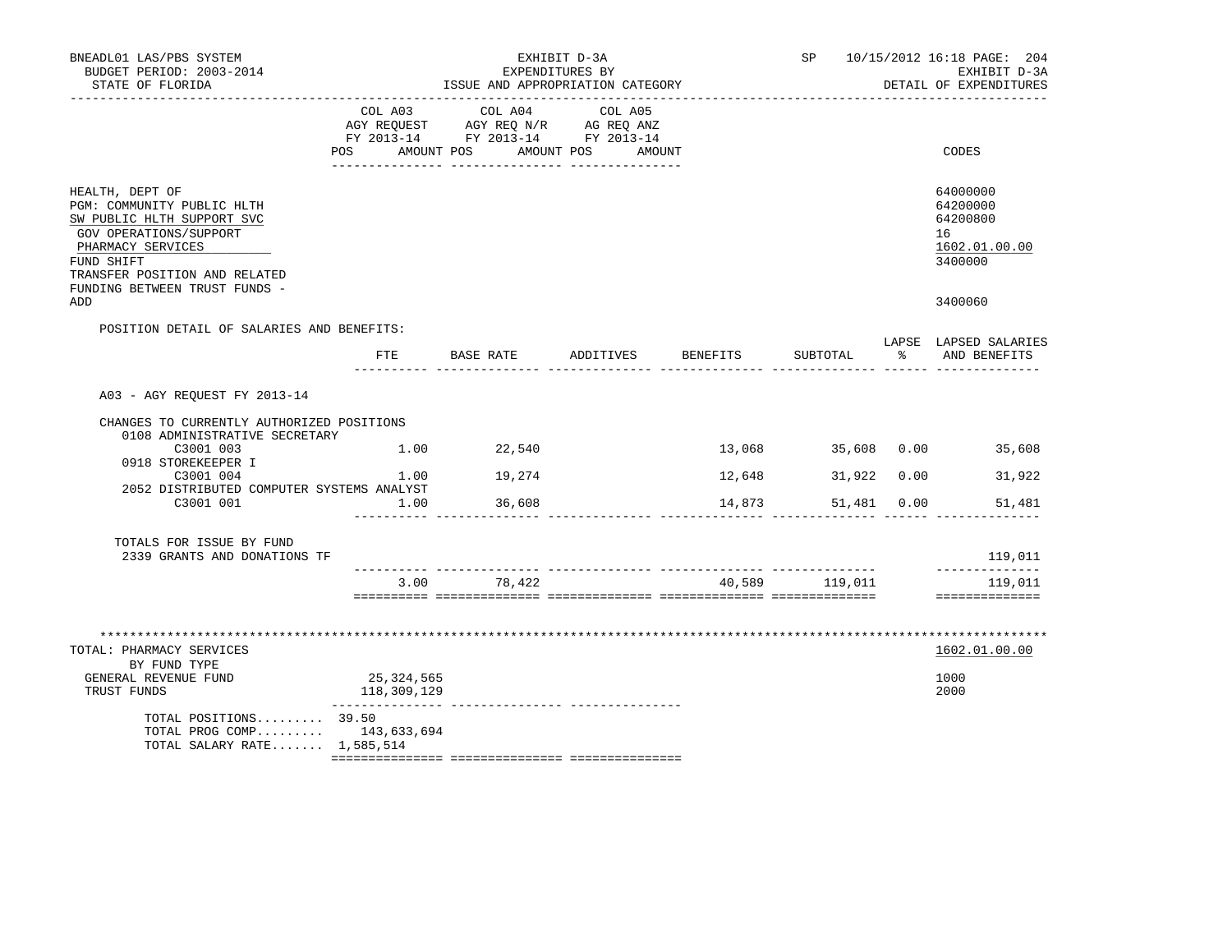| BNEADL01 LAS/PBS SYSTEM<br>BUDGET PERIOD: 2003-2014<br>STATE OF FLORIDA                                                                                                                                                               | EXHIBIT D-3A<br>EXPENDITURES BY<br>ISSUE AND APPROPRIATION CATEGORY                                                                                                                                                                                                                     | 10/15/2012 16:18 PAGE: 205<br>SP<br>EXHIBIT D-3A<br>DETAIL OF EXPENDITURES              |
|---------------------------------------------------------------------------------------------------------------------------------------------------------------------------------------------------------------------------------------|-----------------------------------------------------------------------------------------------------------------------------------------------------------------------------------------------------------------------------------------------------------------------------------------|-----------------------------------------------------------------------------------------|
|                                                                                                                                                                                                                                       | COL A03<br>COL A04<br>COL A05<br>$\begin{tabular}{lllllllll} \bf{AGY} & \bf{REQUEST} & \bf{AGY} & \bf{REQ} & \bf{N/R} & \bf{AG} & \bf{REQ} & \bf{ANZ} \\ \bf{FY} & \bf{2013-14} & \bf{FY} & \bf{2013-14} & \bf{FY} & \bf{2013-14} \\ \end{tabular}$<br>POS AMOUNT POS AMOUNT POS AMOUNT | CODES                                                                                   |
| HEALTH, DEPT OF<br>PGM: COMMUNITY PUBLIC HLTH<br>SW PUBLIC HLTH SUPPORT SVC<br>GOV OPERATIONS/SUPPORT<br>LABORATORY SERVICES<br>ESTIMATED EXPENDITURES<br>ESTIMATED EXPENDITURES - OPERATIONS<br>SALARY RATE<br>SALARY RATE 8,398,311 |                                                                                                                                                                                                                                                                                         | 64000000<br>64200000<br>64200800<br>16<br>1602.02.00.00<br>1000000<br>1001000<br>000000 |
| SALARIES AND BENEFITS                                                                                                                                                                                                                 |                                                                                                                                                                                                                                                                                         | 010000                                                                                  |
| GENERAL REVENUE FUND<br>$-MATCH$                                                                                                                                                                                                      | -STATE 4,788,173<br>379,039                                                                                                                                                                                                                                                             | 1000 1<br>1000 2                                                                        |
| TOTAL GENERAL REVENUE FUND                                                                                                                                                                                                            | 5,167,212                                                                                                                                                                                                                                                                               | 1000                                                                                    |
| FEDERAL GRANTS TRUST FUND -FEDERL 351,869                                                                                                                                                                                             |                                                                                                                                                                                                                                                                                         | 2261 3                                                                                  |
| PLANNING AND EVALUATION TF-STATE 3,662,027<br>-MATCH                                                                                                                                                                                  | -MATCH 411,339<br>-FEDERL 659,168                                                                                                                                                                                                                                                       | 2531 1<br>2531 2<br>2531 3                                                              |
| TOTAL PLANNING AND EVALUATION TF 4,732,534<br>TOTAL POSITIONS 248.00<br>TOTAL APPRO $10,251,615$                                                                                                                                      |                                                                                                                                                                                                                                                                                         | 2531                                                                                    |
| OTHER PERSONAL SERVICES                                                                                                                                                                                                               |                                                                                                                                                                                                                                                                                         | 030000                                                                                  |
| FEDERAL GRANTS TRUST FUND -FEDERL<br>PLANNING AND EVALUATION TF-STATE                                                                                                                                                                 | 161,944<br>129,707                                                                                                                                                                                                                                                                      | 2261 3<br>2531 1                                                                        |
| TOTAL APPRO                                                                                                                                                                                                                           | 291,651                                                                                                                                                                                                                                                                                 |                                                                                         |
| <b>EXPENSES</b>                                                                                                                                                                                                                       |                                                                                                                                                                                                                                                                                         | 040000                                                                                  |
| GENERAL REVENUE FUND<br>$-$ STATE<br>$-MATCH$                                                                                                                                                                                         | 221,097<br>26,880                                                                                                                                                                                                                                                                       | 1000 1<br>1000 2                                                                        |
| TOTAL GENERAL REVENUE FUND                                                                                                                                                                                                            | 247,977                                                                                                                                                                                                                                                                                 | 1000                                                                                    |
| FEDERAL GRANTS TRUST FUND -FEDERL                                                                                                                                                                                                     | 2,634,168                                                                                                                                                                                                                                                                               | 2261 3                                                                                  |
| PLANNING AND EVALUATION TF-STATE                                                                                                                                                                                                      | 3,176,468<br>-MATCH 3,042,745                                                                                                                                                                                                                                                           | 2531 1<br>2531 2                                                                        |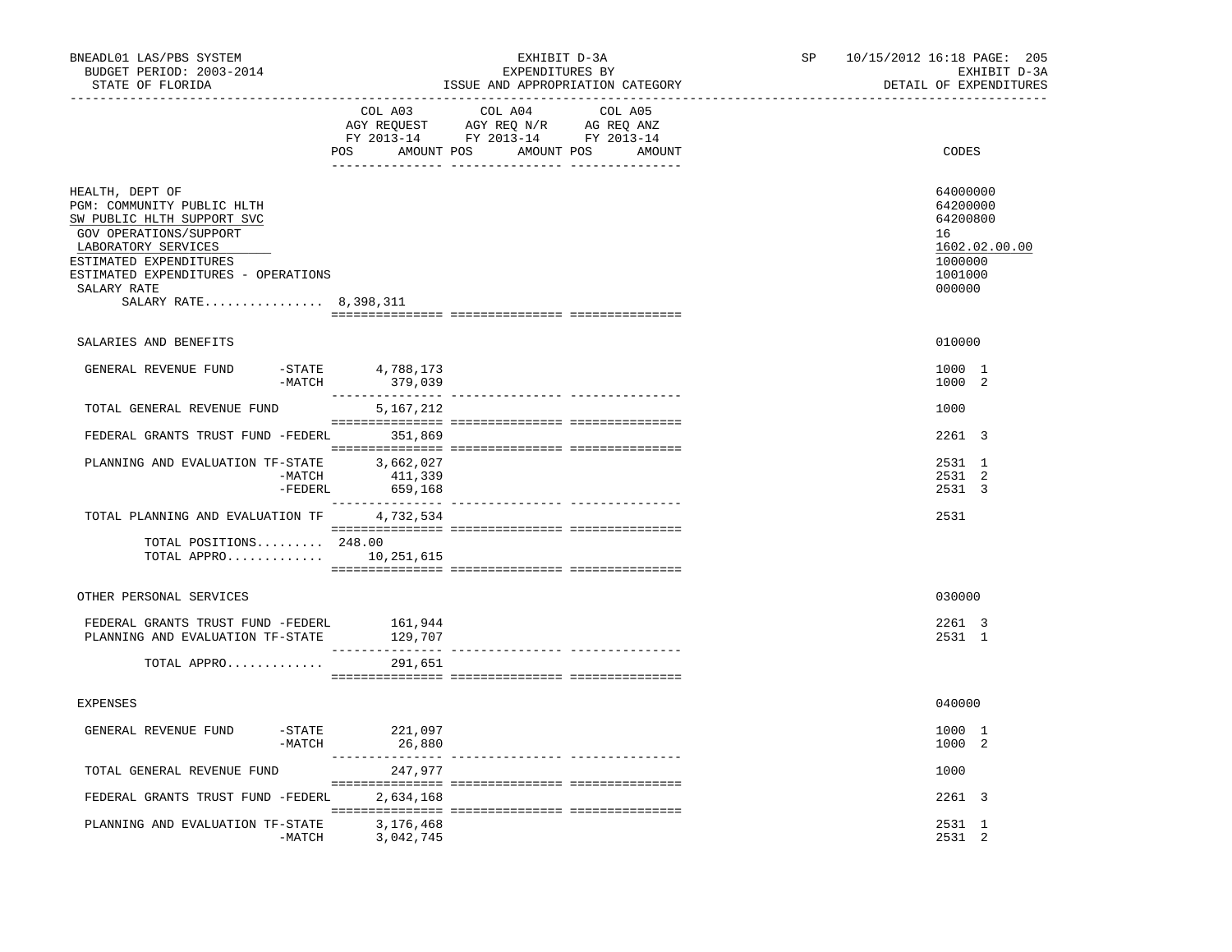| BNEADL01 LAS/PBS SYSTEM<br>BUDGET PERIOD: 2003-2014<br>STATE OF FLORIDA                                                                                                                                                                        |                                                                                                                                                                                                                                                                                                                                                                                                                                                   | EXHIBIT D-3A<br>EXPENDITURES BY<br>ISSUE AND APPROPRIATION CATEGORY               | SP and the set of the set of the set of the set of the set of the set of the set of the set of the set of the set of the set of the set of the set of the set of the set of the set of the set of the set of the set of the se | 10/15/2012 16:18 PAGE: 206<br>EXHIBIT D-3A<br>DETAIL OF EXPENDITURES |                                                                                                   |  |
|------------------------------------------------------------------------------------------------------------------------------------------------------------------------------------------------------------------------------------------------|---------------------------------------------------------------------------------------------------------------------------------------------------------------------------------------------------------------------------------------------------------------------------------------------------------------------------------------------------------------------------------------------------------------------------------------------------|-----------------------------------------------------------------------------------|--------------------------------------------------------------------------------------------------------------------------------------------------------------------------------------------------------------------------------|----------------------------------------------------------------------|---------------------------------------------------------------------------------------------------|--|
|                                                                                                                                                                                                                                                | COL A03                                                                                                                                                                                                                                                                                                                                                                                                                                           | COL A04<br>AGY REQUEST AGY REQ N/R AG REQ ANZ<br>FY 2013-14 FY 2013-14 FY 2013-14 | COL A05<br>POS AMOUNT POS AMOUNT POS AMOUNT                                                                                                                                                                                    |                                                                      | CODES                                                                                             |  |
| HEALTH, DEPT OF<br>PGM: COMMUNITY PUBLIC HLTH<br>SW PUBLIC HLTH SUPPORT SVC<br>GOV OPERATIONS/SUPPORT<br>LABORATORY SERVICES<br>ESTIMATED EXPENDITURES<br>ESTIMATED EXPENDITURES - OPERATIONS<br>EXPENSES<br>PLANNING AND EVALUATION TF-FEDERL | 4,610,053                                                                                                                                                                                                                                                                                                                                                                                                                                         |                                                                                   |                                                                                                                                                                                                                                |                                                                      | 64000000<br>64200000<br>64200800<br>16<br>1602.02.00.00<br>1000000<br>1001000<br>040000<br>2531 3 |  |
| TOTAL PLANNING AND EVALUATION TF                                                                                                                                                                                                               | 10,829,266<br>$\begin{minipage}{0.03\textwidth} \begin{tabular}{l} \textbf{1} & \textbf{2} & \textbf{3} & \textbf{5} & \textbf{5} & \textbf{6} & \textbf{6} & \textbf{7} & \textbf{8} & \textbf{8} & \textbf{9} & \textbf{9} & \textbf{9} & \textbf{9} & \textbf{9} & \textbf{9} & \textbf{9} & \textbf{9} & \textbf{9} & \textbf{9} & \textbf{9} & \textbf{9} & \textbf{9} & \textbf{9} & \textbf{9} & \textbf{9} & \textbf{9} & \textbf{9} & \$ |                                                                                   |                                                                                                                                                                                                                                |                                                                      | 2531                                                                                              |  |
| TOTAL APPRO 13,711,411                                                                                                                                                                                                                         |                                                                                                                                                                                                                                                                                                                                                                                                                                                   |                                                                                   |                                                                                                                                                                                                                                |                                                                      |                                                                                                   |  |
| OPERATING CAPITAL OUTLAY                                                                                                                                                                                                                       |                                                                                                                                                                                                                                                                                                                                                                                                                                                   |                                                                                   |                                                                                                                                                                                                                                |                                                                      | 060000                                                                                            |  |
| GENERAL REVENUE FUND - STATE<br>FEDERAL GRANTS TRUST FUND -FEDERL<br>PLANNING AND EVALUATION TF-STATE                                                                                                                                          | 53,693<br>361,466<br>100,000                                                                                                                                                                                                                                                                                                                                                                                                                      |                                                                                   |                                                                                                                                                                                                                                |                                                                      | 1000 1<br>2261 3<br>2531 1                                                                        |  |
| TOTAL APPRO                                                                                                                                                                                                                                    | 515,159                                                                                                                                                                                                                                                                                                                                                                                                                                           |                                                                                   |                                                                                                                                                                                                                                |                                                                      |                                                                                                   |  |
| SPECIAL CATEGORIES<br>CONTRACTED SERVICES                                                                                                                                                                                                      |                                                                                                                                                                                                                                                                                                                                                                                                                                                   |                                                                                   |                                                                                                                                                                                                                                |                                                                      | 100000<br>100777                                                                                  |  |
| GENERAL REVENUE FUND<br>$-MATCH$                                                                                                                                                                                                               | -STATE 166,966<br>8,906                                                                                                                                                                                                                                                                                                                                                                                                                           |                                                                                   |                                                                                                                                                                                                                                |                                                                      | 1000 1<br>1000 2                                                                                  |  |
| TOTAL GENERAL REVENUE FUND                                                                                                                                                                                                                     | 175,872                                                                                                                                                                                                                                                                                                                                                                                                                                           |                                                                                   |                                                                                                                                                                                                                                |                                                                      | 1000                                                                                              |  |
| FEDERAL GRANTS TRUST FUND -FEDERL 500,000                                                                                                                                                                                                      |                                                                                                                                                                                                                                                                                                                                                                                                                                                   |                                                                                   |                                                                                                                                                                                                                                |                                                                      | 2261 3                                                                                            |  |
| PLANNING AND EVALUATION TF-STATE                                                                                                                                                                                                               | 1,057<br>$-MATCH$ 975,034<br>-FEDERL 3,063,143                                                                                                                                                                                                                                                                                                                                                                                                    |                                                                                   |                                                                                                                                                                                                                                |                                                                      | 2531 1<br>2531 2<br>2531 3                                                                        |  |
| TOTAL PLANNING AND EVALUATION TF                                                                                                                                                                                                               | 4,039,234                                                                                                                                                                                                                                                                                                                                                                                                                                         |                                                                                   |                                                                                                                                                                                                                                |                                                                      | 2531                                                                                              |  |
| TOTAL APPRO                                                                                                                                                                                                                                    | 4,715,106                                                                                                                                                                                                                                                                                                                                                                                                                                         |                                                                                   |                                                                                                                                                                                                                                |                                                                      |                                                                                                   |  |
| DEFERRED-PAY COM CONTRACTS                                                                                                                                                                                                                     |                                                                                                                                                                                                                                                                                                                                                                                                                                                   |                                                                                   |                                                                                                                                                                                                                                |                                                                      | 105280                                                                                            |  |
| PLANNING AND EVALUATION TF-STATE                                                                                                                                                                                                               | 98,943                                                                                                                                                                                                                                                                                                                                                                                                                                            |                                                                                   |                                                                                                                                                                                                                                |                                                                      | 2531 1                                                                                            |  |
|                                                                                                                                                                                                                                                |                                                                                                                                                                                                                                                                                                                                                                                                                                                   |                                                                                   |                                                                                                                                                                                                                                |                                                                      |                                                                                                   |  |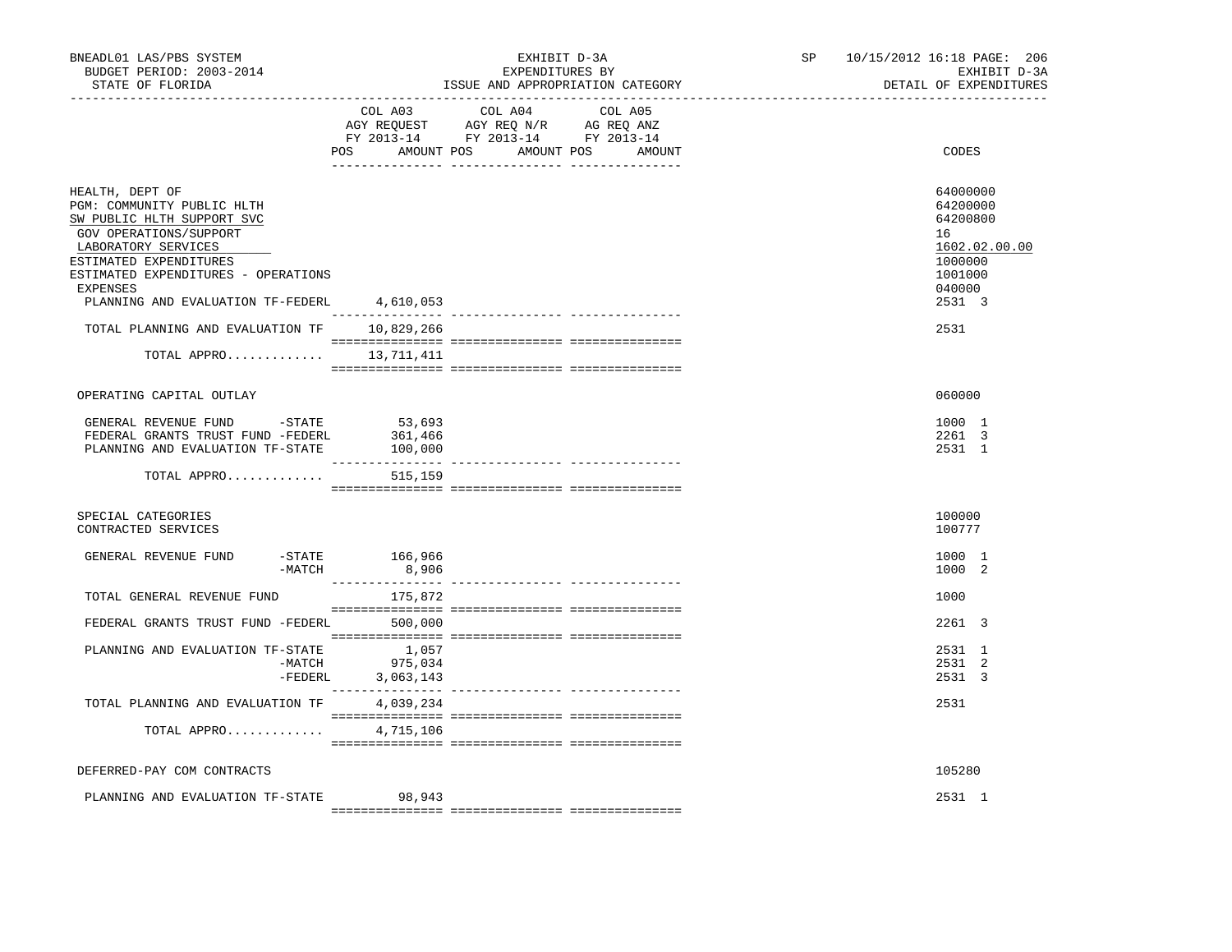| BNEADL01 LAS/PBS SYSTEM<br>BUDGET PERIOD: 2003-2014<br>STATE OF FLORIDA                                                                                                                                                                         | EXHIBIT D-3A<br>EXPENDITURES BY<br>ISSUE AND APPROPRIATION CATEGORY |                                                                                                                            |        |  | SP 10/15/2012 16:18 PAGE: 207<br>EXHIBIT D-3A<br>DETAIL OF EXPENDITURES          |               |
|-------------------------------------------------------------------------------------------------------------------------------------------------------------------------------------------------------------------------------------------------|---------------------------------------------------------------------|----------------------------------------------------------------------------------------------------------------------------|--------|--|----------------------------------------------------------------------------------|---------------|
|                                                                                                                                                                                                                                                 | POS                                                                 | COL A03 COL A04 COL A05<br>AGY REQUEST AGY REQ N/R AG REQ ANZ<br>FY 2013-14 FY 2013-14 FY 2013-14<br>AMOUNT POS AMOUNT POS | AMOUNT |  | CODES                                                                            |               |
| HEALTH, DEPT OF<br>PGM: COMMUNITY PUBLIC HLTH<br>SW PUBLIC HLTH SUPPORT SVC<br>GOV OPERATIONS/SUPPORT<br>LABORATORY SERVICES<br>ESTIMATED EXPENDITURES<br>ESTIMATED EXPENDITURES - OPERATIONS<br>SPECIAL CATEGORIES<br>LEASE/PURCHASE/EQUIPMENT |                                                                     |                                                                                                                            |        |  | 64000000<br>64200000<br>64200800<br>16<br>1000000<br>1001000<br>100000<br>105281 | 1602.02.00.00 |
| GENERAL REVENUE FUND                                                                                                                                                                                                                            | $-$ STATE 9,918                                                     |                                                                                                                            |        |  | 1000 1                                                                           |               |
| FEDERAL GRANTS TRUST FUND -FEDERL 1,904                                                                                                                                                                                                         |                                                                     |                                                                                                                            |        |  | 2261 3                                                                           |               |
| PLANNING AND EVALUATION TF-STATE 15,107                                                                                                                                                                                                         | $-FEDERL$ 30, 213                                                   |                                                                                                                            |        |  | 2531 1<br>2531 3                                                                 |               |
| TOTAL PLANNING AND EVALUATION TF 45,320                                                                                                                                                                                                         |                                                                     |                                                                                                                            |        |  | 2531                                                                             |               |
| TOTAL APPRO $57,142$                                                                                                                                                                                                                            |                                                                     |                                                                                                                            |        |  |                                                                                  |               |
| TR/DMS/HR SVCS/STW CONTRCT                                                                                                                                                                                                                      |                                                                     |                                                                                                                            |        |  | 107040                                                                           |               |
| GENERAL REVENUE FUND -STATE 60,189                                                                                                                                                                                                              |                                                                     |                                                                                                                            |        |  | 1000 1                                                                           |               |
| FEDERAL GRANTS TRUST FUND -FEDERL 16,526                                                                                                                                                                                                        |                                                                     |                                                                                                                            |        |  | 2261 3                                                                           |               |
| PLANNING AND EVALUATION TF-STATE<br>-MATCH<br>-FEDERL                                                                                                                                                                                           | 35,351<br>2,418<br>$\qquad \qquad 1$                                |                                                                                                                            |        |  | 2531 1<br>2531 2<br>2531 3                                                       |               |
| TOTAL PLANNING AND EVALUATION TF 37,770                                                                                                                                                                                                         |                                                                     |                                                                                                                            |        |  | 2531                                                                             |               |
| TOTAL APPRO 134,485                                                                                                                                                                                                                             |                                                                     |                                                                                                                            |        |  |                                                                                  |               |
| TOTAL: ESTIMATED EXPENDITURES - OPERATIONS<br>TOTAL POSITIONS 248.00<br>TOTAL ISSUE 29,775,512<br>TOTAL SALARY RATE 8,398,311                                                                                                                   |                                                                     |                                                                                                                            |        |  | 1001000                                                                          |               |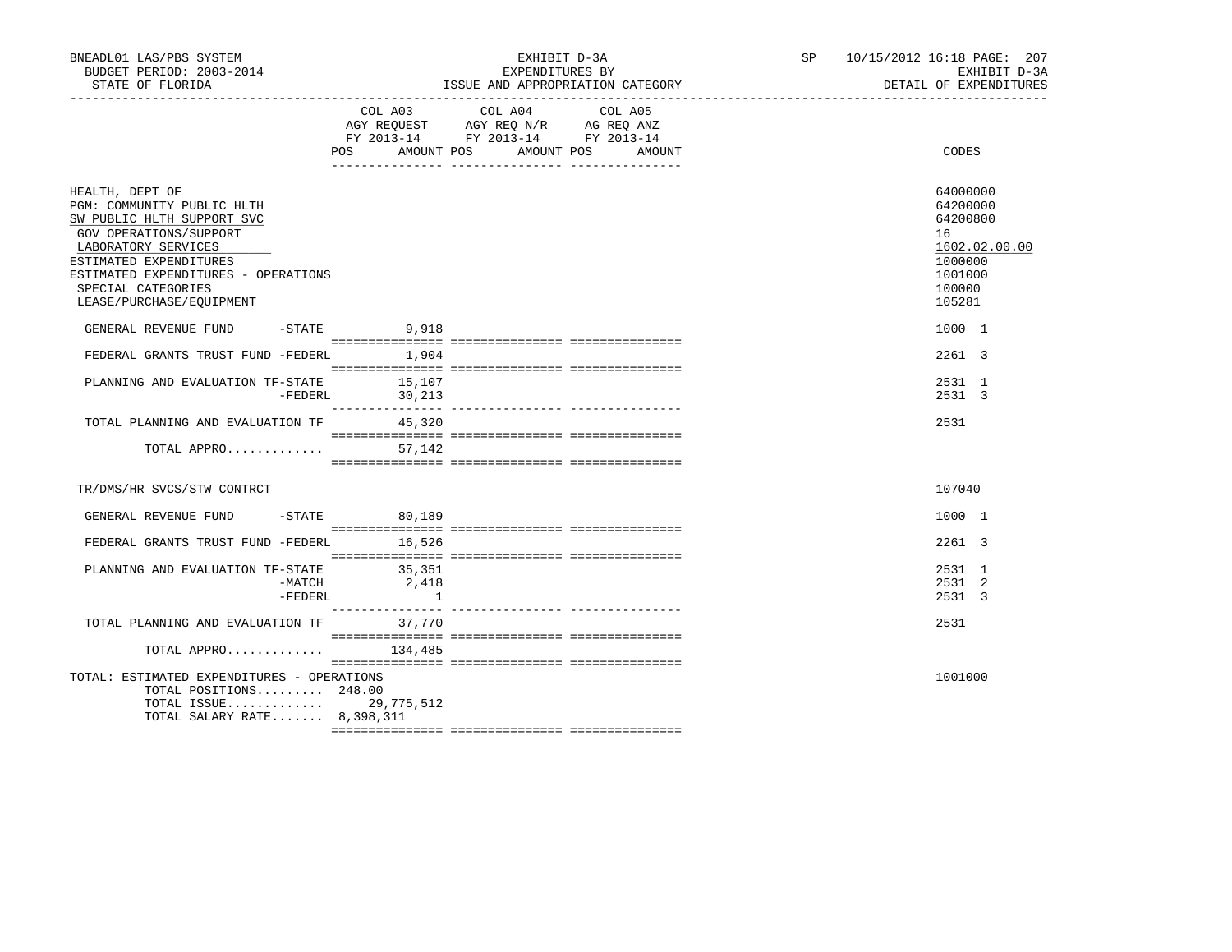| BNEADL01 LAS/PBS SYSTEM<br>BUDGET PERIOD: 2003-2014<br>STATE OF FLORIDA                                                                                                             |                   |                                                                                                                                       | EXHIBIT D-3A<br>EXPENDITURES BY<br>ISSUE AND APPROPRIATION CATEGORY | SP and the set of the set of the set of the set of the set of the set of the set of the set of the set of the set of the set of the set of the set of the set of the set of the set of the set of the set of the set of the se | 10/15/2012 16:18 PAGE: 208<br>EXHIBIT D-3A<br>DETAIL OF EXPENDITURES |
|-------------------------------------------------------------------------------------------------------------------------------------------------------------------------------------|-------------------|---------------------------------------------------------------------------------------------------------------------------------------|---------------------------------------------------------------------|--------------------------------------------------------------------------------------------------------------------------------------------------------------------------------------------------------------------------------|----------------------------------------------------------------------|
|                                                                                                                                                                                     |                   | COL A03 COL A04 COL A05<br>AGY REQUEST AGY REQ N/R AG REQ ANZ<br>FY 2013-14 FY 2013-14 FY 2013-14<br>POS AMOUNT POS AMOUNT POS AMOUNT |                                                                     | CODES                                                                                                                                                                                                                          |                                                                      |
| HEALTH, DEPT OF<br>PGM: COMMUNITY PUBLIC HLTH<br>SW PUBLIC HLTH SUPPORT SVC<br>GOV OPERATIONS/SUPPORT<br>LABORATORY SERVICES<br>ESTIMATED EXPENDITURES<br>FLORIDA RETIREMENT SYSTEM |                   |                                                                                                                                       |                                                                     |                                                                                                                                                                                                                                | 64000000<br>64200000<br>64200800<br>16<br>1602.02.00.00<br>1000000   |
| CONTRIBUTION ADJUSTMENT FOR<br>FISCAL YEAR 2012-2013<br>SALARIES AND BENEFITS                                                                                                       |                   |                                                                                                                                       |                                                                     |                                                                                                                                                                                                                                | 1001240<br>010000                                                    |
| GENERAL REVENUE FUND                                                                                                                                                                | -MATCH            | $-STATE$ 13, 543<br>1,073                                                                                                             |                                                                     |                                                                                                                                                                                                                                | 1000 1<br>1000 2                                                     |
| TOTAL GENERAL REVENUE FUND                                                                                                                                                          |                   | 14,616                                                                                                                                |                                                                     |                                                                                                                                                                                                                                | 1000                                                                 |
| FEDERAL GRANTS TRUST FUND -FEDERL 994                                                                                                                                               |                   |                                                                                                                                       |                                                                     |                                                                                                                                                                                                                                | 2261 3                                                               |
| PLANNING AND EVALUATION TF-STATE 10,357                                                                                                                                             | -MATCH<br>-FEDERL | 1,163<br>1,864                                                                                                                        |                                                                     |                                                                                                                                                                                                                                | 2531 1<br>2531 2<br>2531 3                                           |
| TOTAL PLANNING AND EVALUATION TF                                                                                                                                                    |                   | 13,384                                                                                                                                |                                                                     |                                                                                                                                                                                                                                | 2531                                                                 |
| TOTAL APPRO                                                                                                                                                                         |                   | 28,994                                                                                                                                |                                                                     |                                                                                                                                                                                                                                |                                                                      |
| ADJUSTMENT TO STATE HEALTH<br>INSURANCE PREMIUM CONTRIBUTION -<br>FISCAL YEAR 2012-13<br>SALARIES AND BENEFITS                                                                      |                   |                                                                                                                                       |                                                                     |                                                                                                                                                                                                                                | 1001830<br>010000                                                    |
| GENERAL REVENUE FUND                                                                                                                                                                | $-MATCH$          | $-STATE$ 12,989<br>1,029                                                                                                              |                                                                     |                                                                                                                                                                                                                                | 1000 1<br>1000 2                                                     |
| TOTAL GENERAL REVENUE FUND                                                                                                                                                          |                   | 14,018                                                                                                                                |                                                                     |                                                                                                                                                                                                                                | 1000                                                                 |
| FEDERAL GRANTS TRUST FUND -FEDERL                                                                                                                                                   |                   | 54 954                                                                                                                                |                                                                     |                                                                                                                                                                                                                                | 2261 3                                                               |
| PLANNING AND EVALUATION TF-STATE                                                                                                                                                    | -MATCH<br>-FEDERL | 9,933<br>1,115<br>1,788                                                                                                               |                                                                     |                                                                                                                                                                                                                                | 2531 1<br>2531 2<br>2531 3                                           |
| TOTAL PLANNING AND EVALUATION TF                                                                                                                                                    |                   | 12,836                                                                                                                                |                                                                     |                                                                                                                                                                                                                                | 2531                                                                 |
| TOTAL APPRO                                                                                                                                                                         |                   | 27,808                                                                                                                                |                                                                     |                                                                                                                                                                                                                                |                                                                      |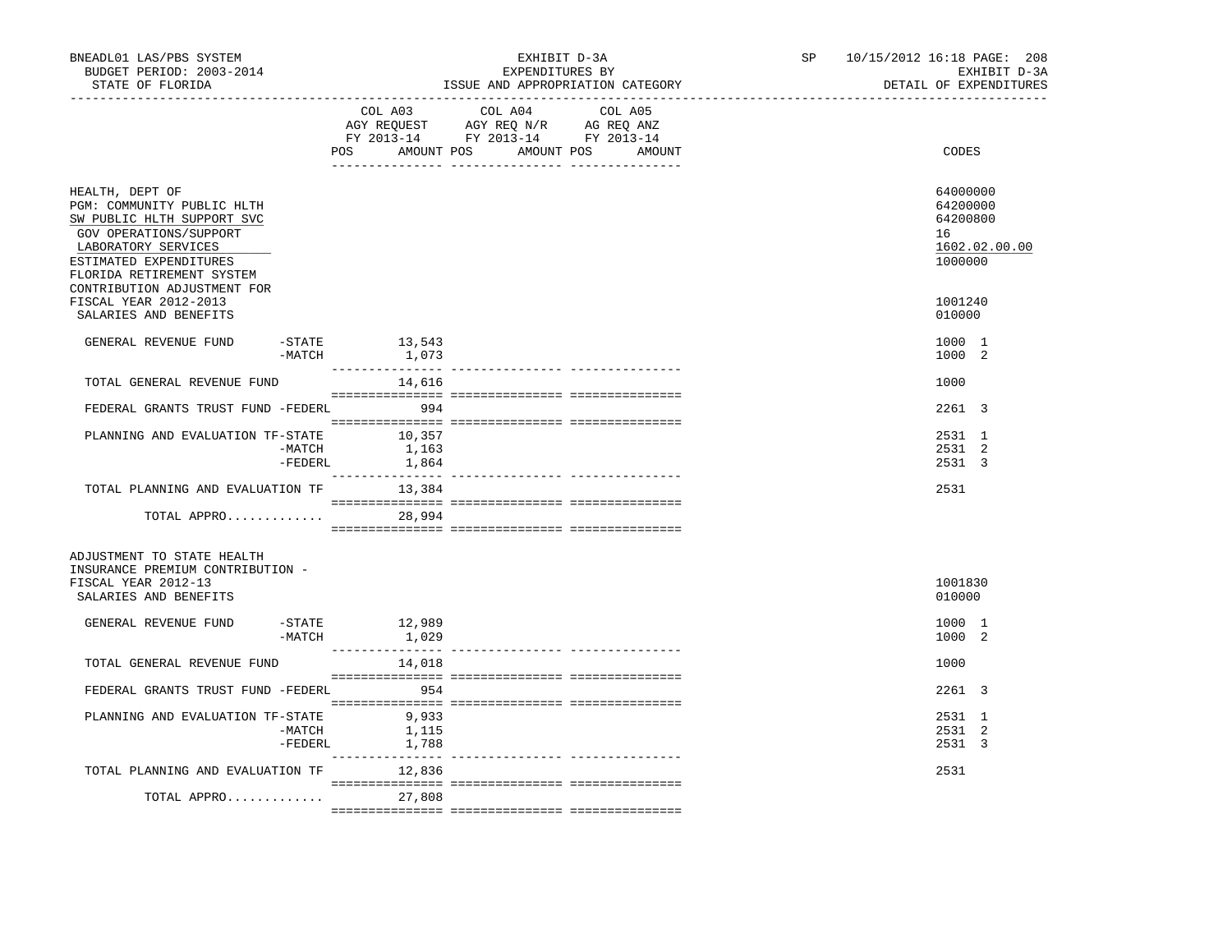| BNEADL01 LAS/PBS SYSTEM<br>EXHIBIT D-3A<br>BUDGET PERIOD: 2003-2014<br>EXPENDITURES BY<br>STATE OF FLORIDA<br>ISSUE AND APPROPRIATION CATEGORY | 10/15/2012 16:18 PAGE: 209<br>SP and the set of the set of the set of the set of the set of the set of the set of the set of the set of the set of the set of the set of the set of the set of the set of the set of the set of the set of the set of the se<br>EXHIBIT D-3A<br>DETAIL OF EXPENDITURES |
|------------------------------------------------------------------------------------------------------------------------------------------------|--------------------------------------------------------------------------------------------------------------------------------------------------------------------------------------------------------------------------------------------------------------------------------------------------------|
| COL A03 COL A04 COL A05<br>AGY REQUEST AGY REQ N/R AG REQ ANZ<br>FY 2013-14 FY 2013-14 FY 2013-14<br>AMOUNT POS AMOUNT POS<br>POS              | CODES<br>AMOUNT                                                                                                                                                                                                                                                                                        |
| HEALTH, DEPT OF<br>PGM: COMMUNITY PUBLIC HLTH<br>SW PUBLIC HLTH SUPPORT SVC<br>GOV OPERATIONS/SUPPORT<br>LABORATORY SERVICES                   | 64000000<br>64200000<br>64200800<br>16<br>1602.02.00.00                                                                                                                                                                                                                                                |
| ESTIMATED EXPENDITURES<br>REALLOCATION OF HUMAN RESOURCES<br>OUTSOURCING<br>SPECIAL CATEGORIES<br>TR/DMS/HR SVCS/STW CONTRCT                   | 1000000<br>1005900<br>100000<br>107040                                                                                                                                                                                                                                                                 |
| GENERAL REVENUE FUND<br>$-$ STATE 2, 707 –                                                                                                     | 1000 1                                                                                                                                                                                                                                                                                                 |
| $558-$<br>FEDERAL GRANTS TRUST FUND -FEDERL                                                                                                    | $2261$ 3                                                                                                                                                                                                                                                                                               |
| $1,194-$<br>PLANNING AND EVALUATION TF-STATE<br>$82 -$<br>$-MATCH$                                                                             | 2531 1<br>2531 2                                                                                                                                                                                                                                                                                       |
| 1,276-<br>TOTAL PLANNING AND EVALUATION TF                                                                                                     | 2531                                                                                                                                                                                                                                                                                                   |
| TOTAL APPRO<br>4,541-                                                                                                                          |                                                                                                                                                                                                                                                                                                        |
| ANNUALIZATION OF ADMINISTERED<br>FUNDS APPROPRIATIONS<br>STATE HEALTH INSURANCE ADJUSTMENT<br>FOR FY 2012-13 - 10 MONTHS                       | 26A0000                                                                                                                                                                                                                                                                                                |
| ANNUALIZATION<br>SALARIES AND BENEFITS                                                                                                         | 26A1830<br>010000                                                                                                                                                                                                                                                                                      |
| GENERAL REVENUE FUND<br>-STATE 64,945<br>$-MATCH$<br>5,145                                                                                     | 1000 1<br>1000 2                                                                                                                                                                                                                                                                                       |
| TOTAL GENERAL REVENUE FUND<br>70,090                                                                                                           | 1000                                                                                                                                                                                                                                                                                                   |
| FEDERAL GRANTS TRUST FUND -FEDERL<br>4,770                                                                                                     | 2261 3                                                                                                                                                                                                                                                                                                 |
| PLANNING AND EVALUATION TF-STATE<br>49,665<br>-MATCH<br>5,575<br>-FEDERL<br>8,940                                                              | 2531 1<br>2531 2<br>2531 3                                                                                                                                                                                                                                                                             |
| TOTAL PLANNING AND EVALUATION TF<br>64,180                                                                                                     | 2531                                                                                                                                                                                                                                                                                                   |
| TOTAL APPRO<br>139,040                                                                                                                         |                                                                                                                                                                                                                                                                                                        |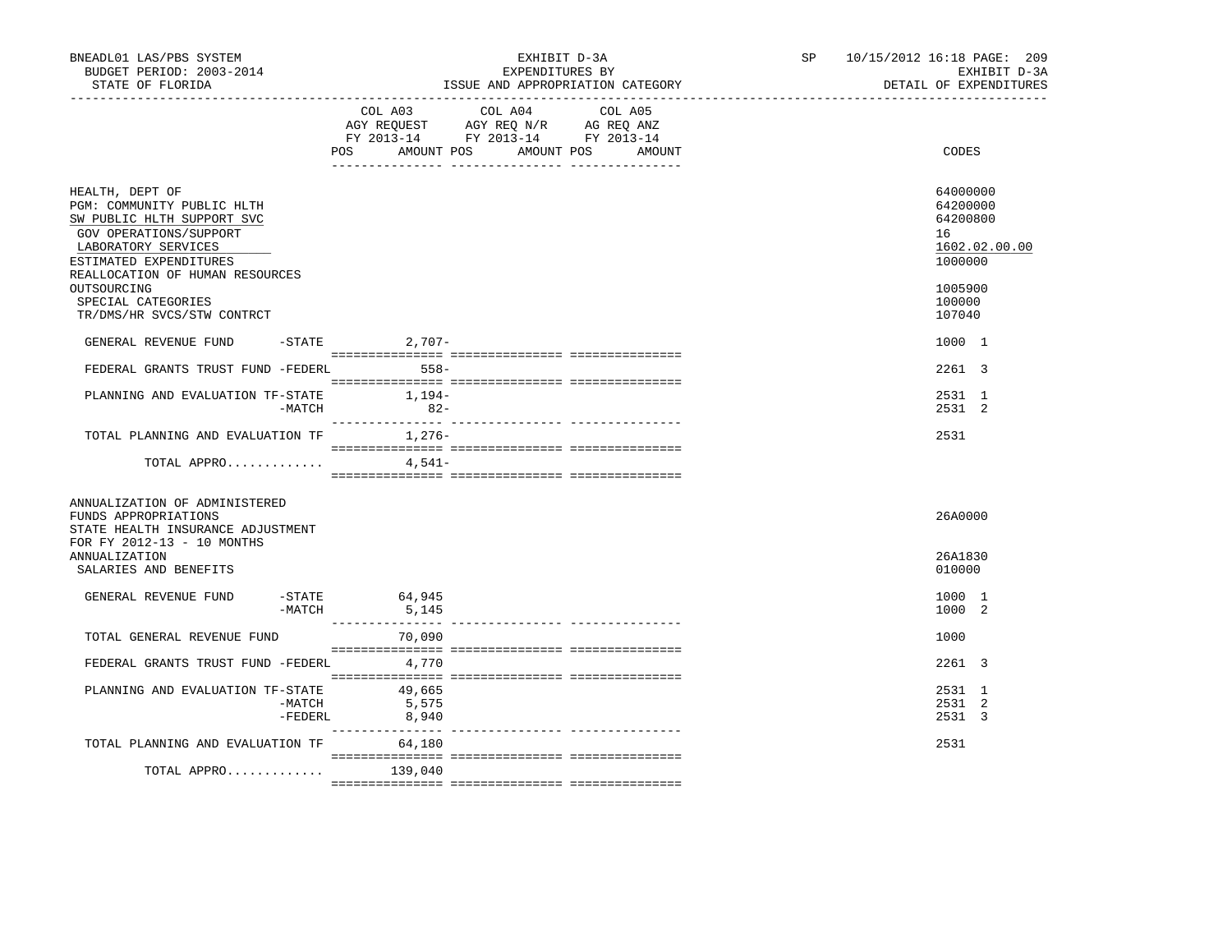| BNEADL01 LAS/PBS SYSTEM<br>BUDGET PERIOD: 2003-2014<br>STATE OF FLORIDA                                                                                  | EXHIBIT D-3A<br>EXPENDITURES BY<br>ISSUE AND APPROPRIATION CATEGORY |                                                                                                                                   |  | SP 10/15/2012 16:18 PAGE: 210<br>EXHIBIT D-3A<br>DETAIL OF EXPENDITURES |
|----------------------------------------------------------------------------------------------------------------------------------------------------------|---------------------------------------------------------------------|-----------------------------------------------------------------------------------------------------------------------------------|--|-------------------------------------------------------------------------|
|                                                                                                                                                          | POS                                                                 | COL A03 COL A04 COL A05<br>AGY REQUEST AGY REQ N/R AG REQ ANZ<br>FY 2013-14 FY 2013-14 FY 2013-14<br>AMOUNT POS AMOUNT POS AMOUNT |  | CODES                                                                   |
| HEALTH, DEPT OF<br>PGM: COMMUNITY PUBLIC HLTH<br>SW PUBLIC HLTH SUPPORT SVC<br>GOV OPERATIONS/SUPPORT<br>LABORATORY SERVICES<br>PROGRAM OR SERVICE-LEVEL |                                                                     |                                                                                                                                   |  | 64000000<br>64200000<br>64200800<br>16<br>1602.02.00.00                 |
| INFORMATION TECHNOLOGY<br>LABORATORY INFORMATION MANAGEMENT<br>SERVICES (LIMS) SPECIMEN GATE                                                             |                                                                     |                                                                                                                                   |  | 3630000                                                                 |
| UPGRADE<br>SPECIAL CATEGORIES<br>CONTRACTED SERVICES                                                                                                     |                                                                     |                                                                                                                                   |  | 36324C0<br>100000<br>100777                                             |
| PLANNING AND EVALUATION TF-STATE 250,000 250,000                                                                                                         |                                                                     |                                                                                                                                   |  | 2531 1                                                                  |
|                                                                                                                                                          |                                                                     |                                                                                                                                   |  |                                                                         |

AGENCY ISSUE NARRATIVE:

2013-2014 BUDGET YEAR NARRATIVE: IT COMPONENT? YES

 The Department of Health requests \$250,000 in non-recurring authority in the Statewide Public Health Support Services budget entity, Planning and Evaluation Trust Fund, Contracted Services Category to support a system upgrade to the department's existing Laboratory Information Management System (LIMS) Specimen Gate.

 The Bureau of Public Health Laboratories newborn screening program has need to upgrade the operating software of the LIMS. This system stores historical laboratory testing and billing data of specimens received from hospitals statewide. The LIMS current operating software has been in place since 2001 and is now considered outdated by the vendor, who has begun phasing out support of the 2001 version within the year. In order to maintain a continuity of operations it is imperative for the Bureau to update this system. The current estimate of \$250,000 includes the purchase and installation of software; system analysis, configuration and testing; user training and manuals and data migration to be provided by the vendor.

 The purchase and update of integral software will allow the bureau to bring the LIMS up to current technological specifications. The more efficient format, Screening Center v1.2, will provide functionalities not currently available to newborn screening staff. The newer software supports Windows 7, departmental server formats and electronic messaging formats. It allows for improved report capabilities for all system users, including but not limited to improved search capabilities, ability to view multiple specimens, improved reporting functionalities, and patient summaries. Additionally, this system enhancement will support the move toward electronic lab ordering, lab reporting and communications between laboratory staff and hospitals and birthing centers statewide.

 This issue relates to the Florida Strategic Plan for Economic Development - Civic and Governance Systems. \*\*\*\*\*\*\*\*\*\*\*\*\*\*\*\*\*\*\*\*\*\*\*\*\*\*\*\*\*\*\*\*\*\*\*\*\*\*\*\*\*\*\*\*\*\*\*\*\*\*\*\*\*\*\*\*\*\*\*\*\*\*\*\*\*\*\*\*\*\*\*\*\*\*\*\*\*\*\*\*\*\*\*\*\*\*\*\*\*\*\*\*\*\*\*\*\*\*\*\*\*\*\*\*\*\*\*\*\*\*\*\*\*\*\*\*\*\*\*\*\*\*\*\*\*\*\*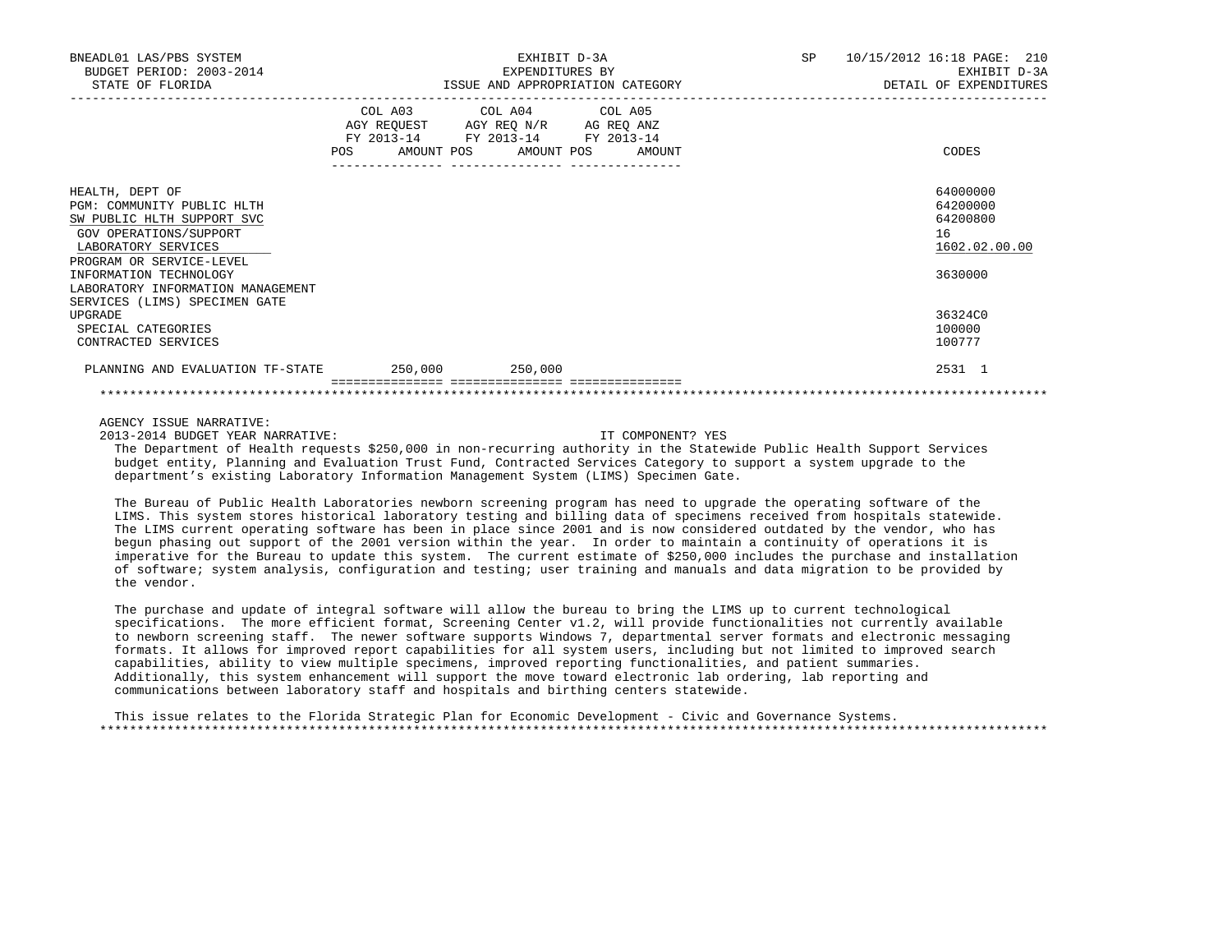| BNEADL01 LAS/PBS SYSTEM<br>BUDGET PERIOD: 2003-2014<br>STATE OF FLORIDA                                                                                                                                                          |                              | EXHIBIT D-3A<br>EXPENDITURES BY<br>ISSUE AND APPROPRIATION CATEGORY                                                                | SP<br>10/15/2012 16:18 PAGE: 211<br>EXHIBIT D-3A<br>DETAIL OF EXPENDITURES                        |
|----------------------------------------------------------------------------------------------------------------------------------------------------------------------------------------------------------------------------------|------------------------------|------------------------------------------------------------------------------------------------------------------------------------|---------------------------------------------------------------------------------------------------|
|                                                                                                                                                                                                                                  | COL A03<br>AMOUNT POS<br>POS | COL A04 COL A05<br>AGY REQUEST AGY REQ N/R AG REQ ANZ<br>FY 2013-14 FY 2013-14 FY 2013-14<br>AMOUNT POS<br>AMOUNT<br>------------- | CODES                                                                                             |
| HEALTH, DEPT OF<br>PGM: COMMUNITY PUBLIC HLTH<br>SW PUBLIC HLTH SUPPORT SVC<br>GOV OPERATIONS/SUPPORT<br>LABORATORY SERVICES<br>CAPITAL IMPROVEMENT PLAN<br>SPECIAL PURPOSE<br>FIXED CAPITAL OUTLAY<br>HLTH FAC REPAIR/MAINT-STW |                              |                                                                                                                                    | 64000000<br>64200000<br>64200800<br>16<br>1602.02.00.00<br>9900000<br>990S000<br>080000<br>081108 |
| PLANNING AND EVALUATION TF-STATE                                                                                                                                                                                                 | 1,499,372 1,499,372          |                                                                                                                                    | 2531 1                                                                                            |
|                                                                                                                                                                                                                                  |                              |                                                                                                                                    |                                                                                                   |

AGENCY NARRATIVE:

 2013-2014 BUDGET YEAR NARRATIVE: HLTH FAC REPAIR/MAINT-STW IT COMPONENT? NO The Department of Health is committed to providing quality facilities for care of the public health need, but is also committed to wise management of the taxpayer's capital investment funding. The department's priority setting, as determined through the Long Range Program Planning (LRPP) process, is designed to build the most critical needs by addressing building code compliance issues and safety concerns first. Further consideration is then given to those facilities that extend the service area to an area where service is not provided, replacement of those facilities that are beyond the useful life and are contributing to inefficient service delivery. In all cases, protection of the investment of prior legislatures is considered important so that projects started may be completed properly.

 \$1,499,372 of budget authority in the Planning and Evaluation Trust Fund is requested for the Bureau of State Laboratory Services projects in Fiscal Yeal 2013-2014.

 Tampa Lab - Mechanical and Electrical Systems Upgrade - \$532,570 Miami Lab - Renovate HVAC/Mechanical Systems - \$818,202 Jacksonville Lab - Critical Asbestos Removal and Maintenance Issues - Phase 1 - \$148,600

 The Bureau of State Labs provides services from State owned laboratories in four locations. These facilities are essential to the operation of health services and the well being of the citizens of the state. These critical facilities have been principally maintained from Centrally Managed Maintenance and Repairs funding. In an effort to more immediately address the above listed critical issues, the Department of Health requests Fixed Capital Outlay (FCO) budget only appropriation for these listed items.

 Repairs to Tampa Lab air handlers, exhaust and HVAC controls systems will improve laboratory environmental conditions. Upgrades to the mechanical/electrical systems will improve lighting efficiencies through the use of occupancy sensors and more efficient light fixtures. With the addition of heat transfer technologies and a new control strategy, energy usage will be improved, lowering operating costs and improving reliability. Work at the Miami Lab will replace original early 1970's technology. Laboratory HVAC control systems, air distribution systems and the Second Floor air handler will be replaced with modern systems that provide a more cost effective, efficient and reliable system. Additionally, the mechanical system in some existing laboratory space on the second floor will be modified to accomodate laboratory testing and safety protocols. Work at Jacksonville Lab will remove Asbestos, replace deteriorated finishes and provide for repairs in use spaces. Fixed Capital Outlay (FCO) budget will allow the department to use internal cash to manage these critical needs that have not been funded with General Revenue. \*\*\*\*\*\*\*\*\*\*\*\*\*\*\*\*\*\*\*\*\*\*\*\*\*\*\*\*\*\*\*\*\*\*\*\*\*\*\*\*\*\*\*\*\*\*\*\*\*\*\*\*\*\*\*\*\*\*\*\*\*\*\*\*\*\*\*\*\*\*\*\*\*\*\*\*\*\*\*\*\*\*\*\*\*\*\*\*\*\*\*\*\*\*\*\*\*\*\*\*\*\*\*\*\*\*\*\*\*\*\*\*\*\*\*\*\*\*\*\*\*\*\*\*\*\*\*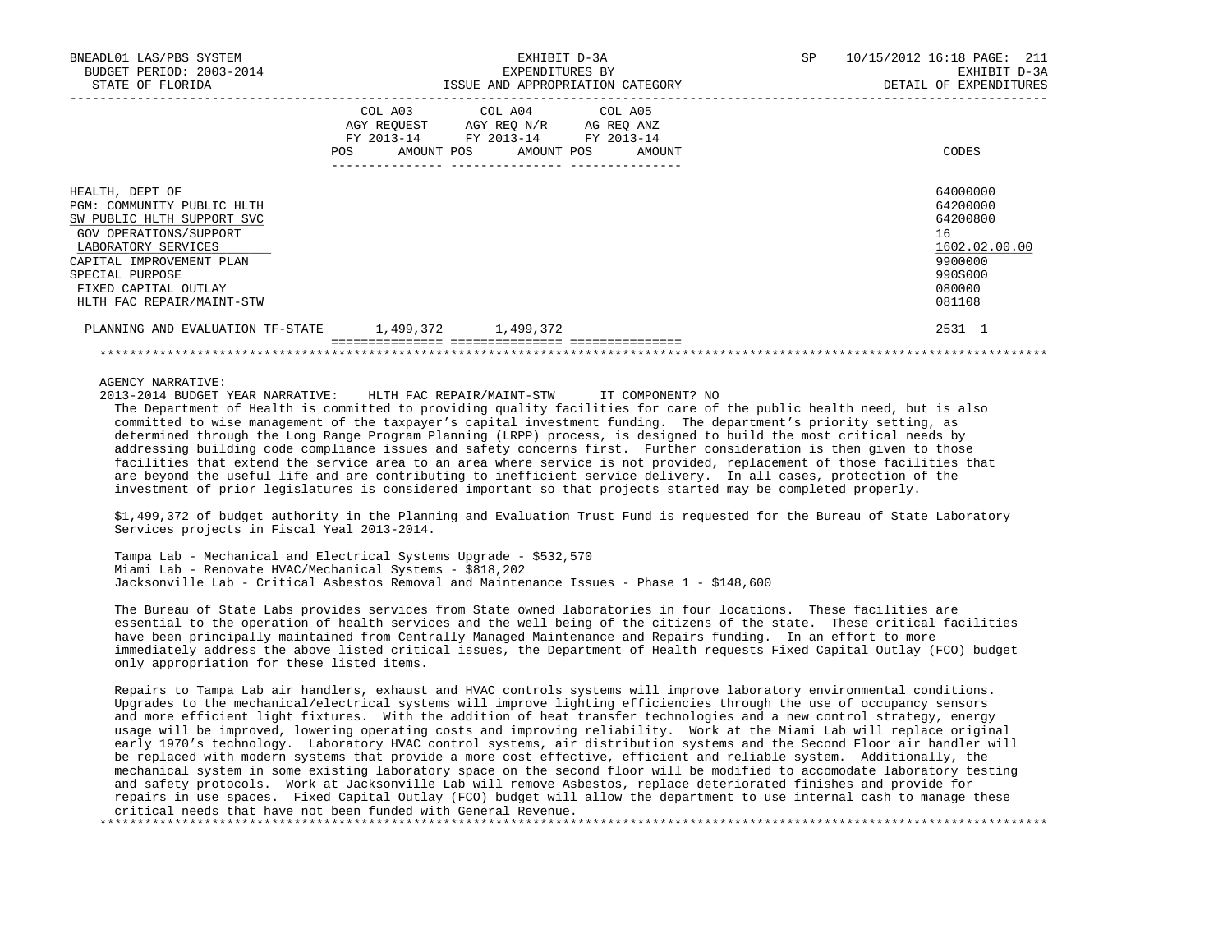| BNEADL01 LAS/PBS SYSTEM<br>BUDGET PERIOD: 2003-2014<br>STATE OF FLORIDA                                                      |                                   | EXHIBIT D-3A<br>EXPENDITURES BY<br>ISSUE AND APPROPRIATION CATEGORY                                                                   | SP 10/15/2012 16:18 PAGE: 212<br>EXHIBIT D-3A<br>DETAIL OF EXPENDITURES |
|------------------------------------------------------------------------------------------------------------------------------|-----------------------------------|---------------------------------------------------------------------------------------------------------------------------------------|-------------------------------------------------------------------------|
|                                                                                                                              |                                   | COL A03 COL A04 COL A05<br>AGY REQUEST AGY REQ N/R AG REQ ANZ<br>FY 2013-14 FY 2013-14 FY 2013-14<br>POS AMOUNT POS AMOUNT POS AMOUNT | CODES                                                                   |
| HEALTH, DEPT OF<br>PGM: COMMUNITY PUBLIC HLTH<br>SW PUBLIC HLTH SUPPORT SVC<br>GOV OPERATIONS/SUPPORT<br>LABORATORY SERVICES |                                   |                                                                                                                                       | 64000000<br>64200000<br>64200800<br>16<br>1602.02.00.00                 |
| TOTAL: LABORATORY SERVICES<br>BY FUND TYPE                                                                                   |                                   |                                                                                                                                       | 1602.02.00.00                                                           |
| GENERAL REVENUE FUND<br>TRUST FUNDS                                                                                          | 5,830,878<br>25,885,307 1,749,372 |                                                                                                                                       | 1000<br>2000                                                            |
| TOTAL POSITIONS 248.00<br>TOTAL PROG COMP 31,716,185 1,749,372<br>TOTAL SALARY RATE $8,398,311$                              |                                   |                                                                                                                                       |                                                                         |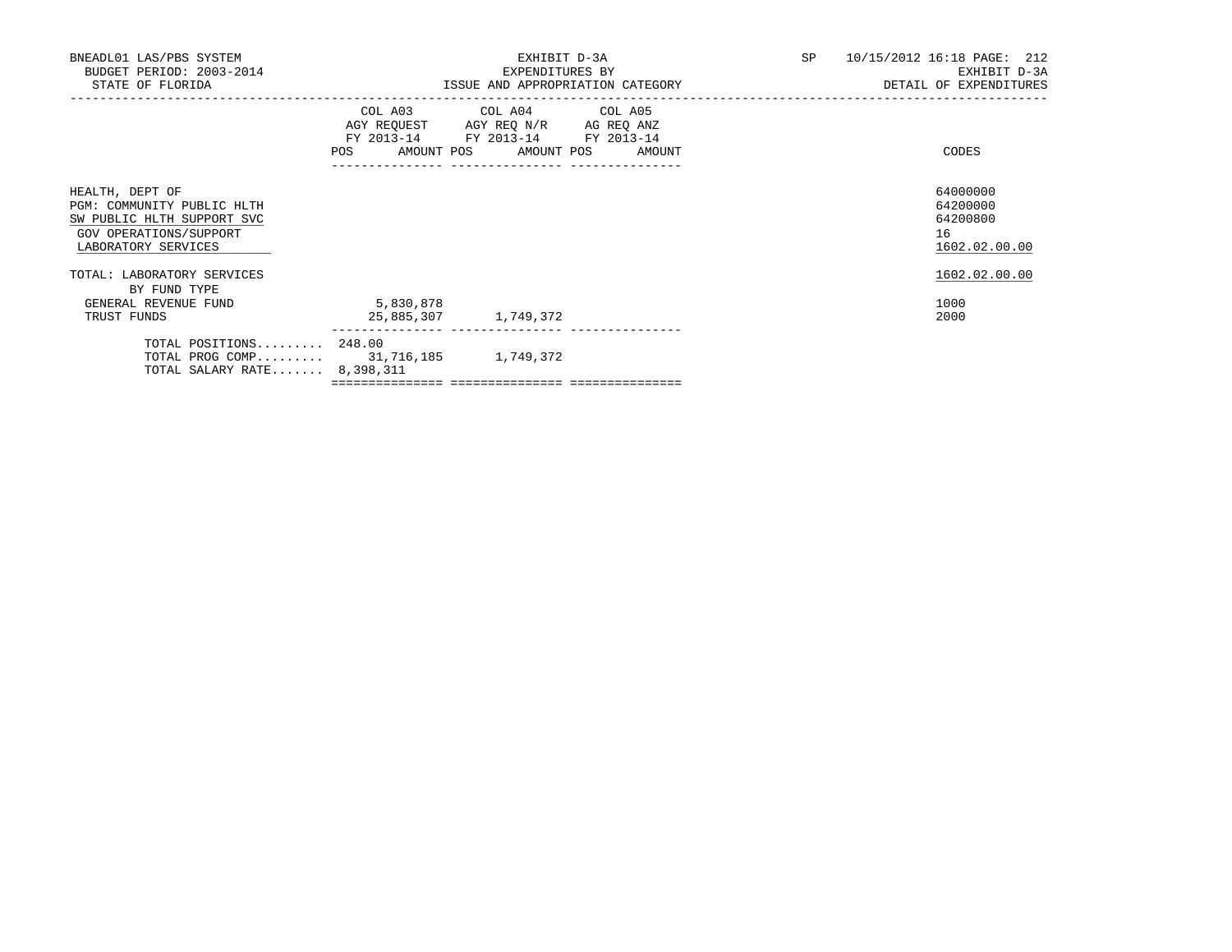| BNEADL01 LAS/PBS SYSTEM<br>BUDGET PERIOD: 2003-2014<br>STATE OF FLORIDA<br>____________________________________                                                                                                                    |                              | EXHIBIT D-3A<br>EXPENDITURES BY<br>ISSUE AND APPROPRIATION CATEGORY                                                        |        | SP 10/15/2012 16:18 PAGE: 213<br>EXHIBIT D-3A<br>DETAIL OF EXPENDITURES                 |
|------------------------------------------------------------------------------------------------------------------------------------------------------------------------------------------------------------------------------------|------------------------------|----------------------------------------------------------------------------------------------------------------------------|--------|-----------------------------------------------------------------------------------------|
|                                                                                                                                                                                                                                    | POS                          | COL A03 COL A04 COL A05<br>AGY REQUEST AGY REQ N/R AG REQ ANZ<br>FY 2013-14 FY 2013-14 FY 2013-14<br>AMOUNT POS AMOUNT POS | AMOUNT | CODES                                                                                   |
| HEALTH, DEPT OF<br>PGM: COMMUNITY PUBLIC HLTH<br>SW PUBLIC HLTH SUPPORT SVC<br>GOV OPERATIONS/SUPPORT<br>VITAL STATISTICS<br>ESTIMATED EXPENDITURES<br>ESTIMATED EXPENDITURES - OPERATIONS<br>SALARY RATE<br>SALARY RATE 4,860,065 |                              |                                                                                                                            |        | 64000000<br>64200000<br>64200800<br>16<br>1602.03.00.00<br>1000000<br>1001000<br>000000 |
| SALARIES AND BENEFITS                                                                                                                                                                                                              |                              |                                                                                                                            |        | 010000                                                                                  |
| GENERAL REVENUE FUND<br>-MATCH                                                                                                                                                                                                     | $-$ STATE 461, 224<br>71,053 |                                                                                                                            |        | 1000 1<br>1000 2                                                                        |
| TOTAL GENERAL REVENUE FUND                                                                                                                                                                                                         | 532,277                      |                                                                                                                            |        | 1000                                                                                    |
| FEDERAL GRANTS TRUST FUND -FEDERL 316,975                                                                                                                                                                                          |                              |                                                                                                                            |        | 2261 3                                                                                  |
| PLANNING AND EVALUATION TF-STATE $4,313,644$<br>-FEDERL $1,211,195$                                                                                                                                                                |                              |                                                                                                                            |        | 2531 1<br>2531 3                                                                        |
| TOTAL PLANNING AND EVALUATION TF 5,524,839                                                                                                                                                                                         |                              |                                                                                                                            |        | 2531                                                                                    |
| TOTAL POSITIONS 135.00<br>TOTAL APPRO 6,374,091                                                                                                                                                                                    |                              |                                                                                                                            |        |                                                                                         |
| OTHER PERSONAL SERVICES                                                                                                                                                                                                            |                              |                                                                                                                            |        | 030000                                                                                  |
| FEDERAL GRANTS TRUST FUND -FEDERL 31,000                                                                                                                                                                                           |                              |                                                                                                                            |        | 2261 3                                                                                  |
| PLANNING AND EVALUATION TF-STATE<br>-MATCH<br>$-FEDERL$                                                                                                                                                                            | 479,742<br>22,839<br>56,812  |                                                                                                                            |        | 2531 1<br>2531 2<br>2531 3                                                              |
| TOTAL PLANNING AND EVALUATION TF                                                                                                                                                                                                   | 559,393                      |                                                                                                                            |        | 2531                                                                                    |
| TOTAL APPRO                                                                                                                                                                                                                        | 590,393                      |                                                                                                                            |        |                                                                                         |
| EXPENSES                                                                                                                                                                                                                           |                              |                                                                                                                            |        | 040000                                                                                  |
| GENERAL REVENUE FUND -STATE 33,075                                                                                                                                                                                                 |                              |                                                                                                                            |        | 1000 1                                                                                  |
| FEDERAL GRANTS TRUST FUND -FEDERL                                                                                                                                                                                                  | 96,270                       |                                                                                                                            |        | 2261 3                                                                                  |
| PLANNING AND EVALUATION TF-STATE                                                                                                                                                                                                   | 324,354                      |                                                                                                                            |        | 2531 1                                                                                  |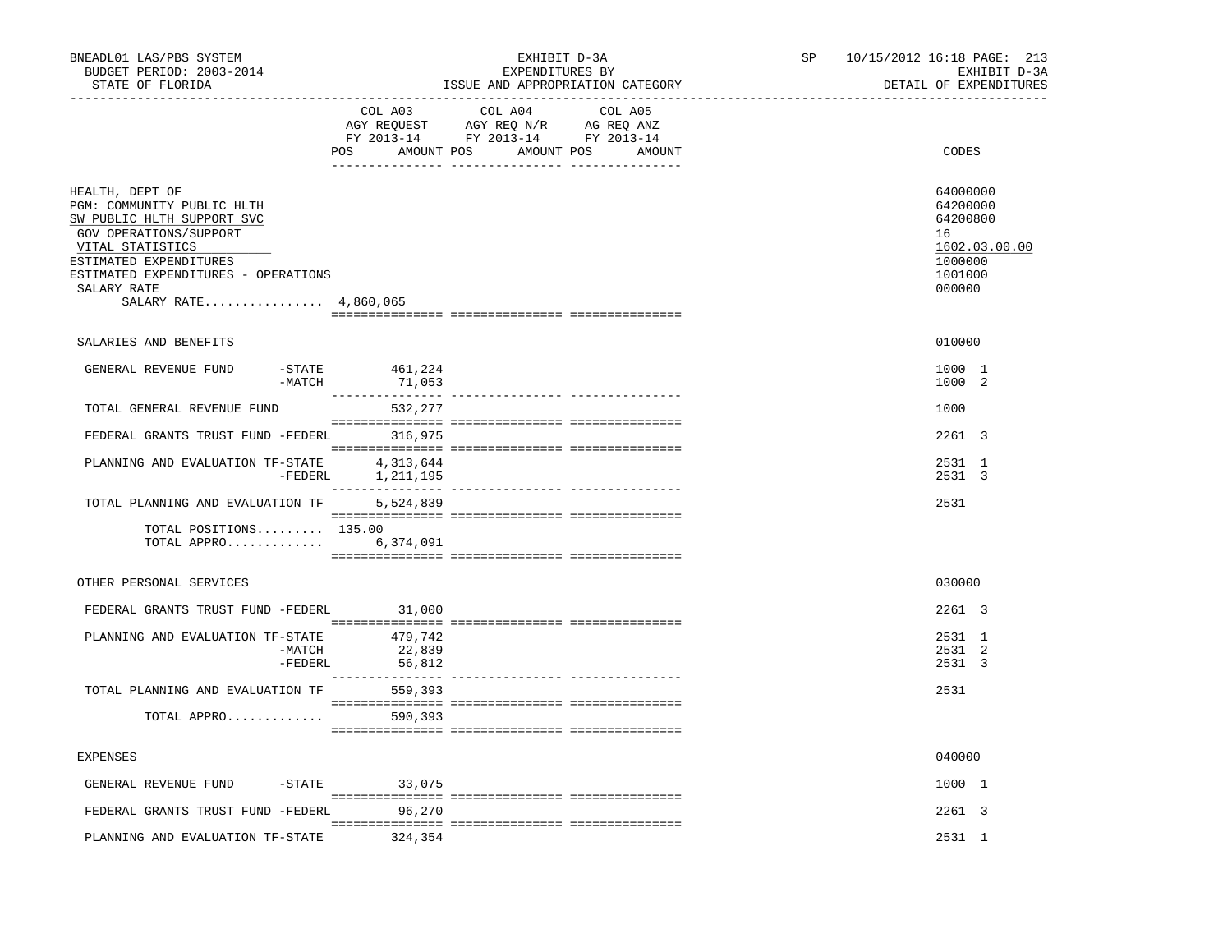| BNEADL01 LAS/PBS SYSTEM<br>BUDGET PERIOD: 2003-2014<br>STATE OF FLORIDA                                                                                                                                                                     | _______________________________ | EXHIBIT D-3A<br>EXPENDITURES BY<br>ISSUE AND APPROPRIATION CATEGORY<br>-----------------------------<br><u>----------------------</u> - | SP | 10/15/2012 16:18 PAGE: 214<br>EXHIBIT D-3A<br>DETAIL OF EXPENDITURES                              |
|---------------------------------------------------------------------------------------------------------------------------------------------------------------------------------------------------------------------------------------------|---------------------------------|-----------------------------------------------------------------------------------------------------------------------------------------|----|---------------------------------------------------------------------------------------------------|
|                                                                                                                                                                                                                                             | COL A03                         | COL A04<br>COL A05<br>CO AGY REQUEST AGY REQ N/R AG REQ ANZ<br>FY 2013-14 FY 2013-14 FY 2013-14<br>POS AMOUNT POS AMOUNT POS<br>AMOUNT  |    | CODES                                                                                             |
| HEALTH, DEPT OF<br>PGM: COMMUNITY PUBLIC HLTH<br>SW PUBLIC HLTH SUPPORT SVC<br>GOV OPERATIONS/SUPPORT<br>VITAL STATISTICS<br>ESTIMATED EXPENDITURES<br>ESTIMATED EXPENDITURES - OPERATIONS<br>EXPENSES<br>PLANNING AND EVALUATION TF-FEDERL | 326,995                         |                                                                                                                                         |    | 64000000<br>64200000<br>64200800<br>16<br>1602.03.00.00<br>1000000<br>1001000<br>040000<br>2531 3 |
| TOTAL PLANNING AND EVALUATION TF 651,349                                                                                                                                                                                                    |                                 |                                                                                                                                         |    | 2531                                                                                              |
| TOTAL APPRO 780,694                                                                                                                                                                                                                         |                                 |                                                                                                                                         |    |                                                                                                   |
|                                                                                                                                                                                                                                             |                                 |                                                                                                                                         |    |                                                                                                   |
| OPERATING CAPITAL OUTLAY                                                                                                                                                                                                                    |                                 |                                                                                                                                         |    | 060000                                                                                            |
| PLANNING AND EVALUATION TF-STATE<br>-FEDERL                                                                                                                                                                                                 | 7,009<br>21,293                 |                                                                                                                                         |    | 2531 1<br>2531 3                                                                                  |
| TOTAL PLANNING AND EVALUATION TF                                                                                                                                                                                                            | 28,302                          |                                                                                                                                         |    | 2531                                                                                              |
| TOTAL APPRO 28,302                                                                                                                                                                                                                          |                                 |                                                                                                                                         |    |                                                                                                   |
| SPECIAL CATEGORIES<br>CONTRACTED SERVICES                                                                                                                                                                                                   |                                 |                                                                                                                                         |    | 100000<br>100777                                                                                  |
| PLANNING AND EVALUATION TF-STATE 1,769,980                                                                                                                                                                                                  |                                 |                                                                                                                                         |    | 2531 1                                                                                            |
| LEASE/PURCHASE/EQUIPMENT                                                                                                                                                                                                                    |                                 |                                                                                                                                         |    | 105281                                                                                            |
| GENERAL REVENUE FUND                                                                                                                                                                                                                        | -STATE 195                      |                                                                                                                                         |    | 1000 1                                                                                            |
| PLANNING AND EVALUATION TF–STATE $26,121$<br>-FEDERL $26,120$                                                                                                                                                                               |                                 |                                                                                                                                         |    | 2531 1<br>2531 3                                                                                  |
| TOTAL PLANNING AND EVALUATION TF 52,241                                                                                                                                                                                                     |                                 |                                                                                                                                         |    | 2531                                                                                              |
| TOTAL APPRO                                                                                                                                                                                                                                 | 52,436                          |                                                                                                                                         |    |                                                                                                   |
| TR/DMS/HR SVCS/STW CONTRCT                                                                                                                                                                                                                  |                                 |                                                                                                                                         |    | 107040                                                                                            |
| $-$ STATE<br>GENERAL REVENUE FUND<br>$-MATCH$                                                                                                                                                                                               | 3,200<br>401                    |                                                                                                                                         |    | 1000 1<br>1000 2                                                                                  |
| TOTAL GENERAL REVENUE FUND                                                                                                                                                                                                                  | 3,601                           |                                                                                                                                         |    | 1000                                                                                              |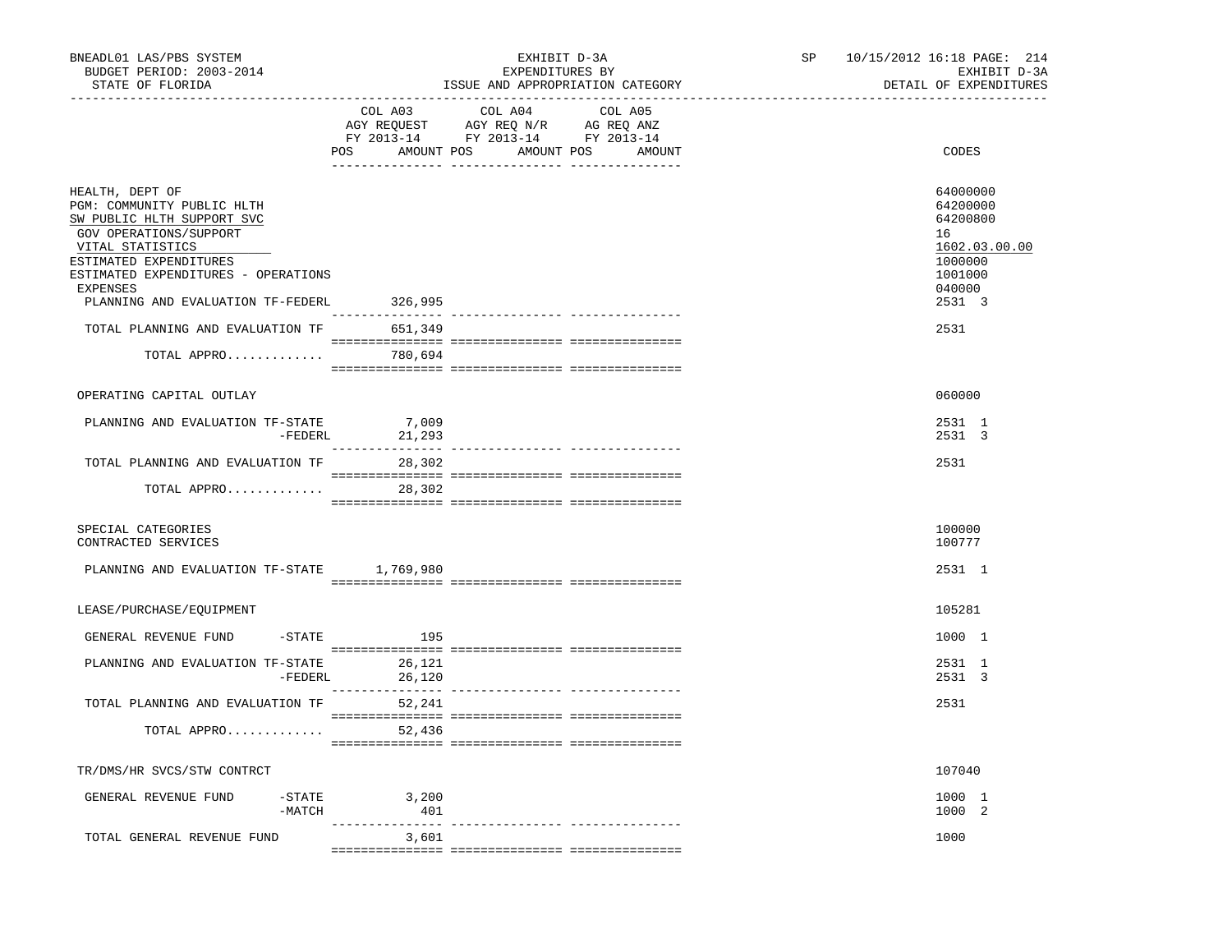| BNEADL01 LAS/PBS SYSTEM<br>BUDGET PERIOD: 2003-2014<br>STATE OF FLORIDA<br>-------------------                                                                                                                                                                                      |                          | EXHIBIT D-3A<br>EXPENDITURES BY<br>ISSUE AND APPROPRIATION CATEGORY                                                       | SP and the set of the set of the set of the set of the set of the set of the set of the set of the set of the set of the set of the set of the set of the set of the set of the set of the set of the set of the set of the se | 10/15/2012 16:18 PAGE: 215<br>EXHIBIT D-3A<br>DETAIL OF EXPENDITURES                                        |  |
|-------------------------------------------------------------------------------------------------------------------------------------------------------------------------------------------------------------------------------------------------------------------------------------|--------------------------|---------------------------------------------------------------------------------------------------------------------------|--------------------------------------------------------------------------------------------------------------------------------------------------------------------------------------------------------------------------------|-------------------------------------------------------------------------------------------------------------|--|
|                                                                                                                                                                                                                                                                                     | POS AMOUNT POS           | COL A03 COL A04<br>COL A05<br>AGY REQUEST AGY REQ N/R AG REQ ANZ<br>FY 2013-14 FY 2013-14 FY 2013-14<br>AMOUNT POS AMOUNT |                                                                                                                                                                                                                                | CODES                                                                                                       |  |
| HEALTH, DEPT OF<br>PGM: COMMUNITY PUBLIC HLTH<br>SW PUBLIC HLTH SUPPORT SVC<br>GOV OPERATIONS/SUPPORT<br>VITAL STATISTICS<br>ESTIMATED EXPENDITURES<br>ESTIMATED EXPENDITURES - OPERATIONS<br>SPECIAL CATEGORIES<br>TR/DMS/HR SVCS/STW CONTRCT<br>FEDERAL GRANTS TRUST FUND -FEDERL | 2,406                    |                                                                                                                           |                                                                                                                                                                                                                                | 64000000<br>64200000<br>64200800<br>16<br>1602.03.00.00<br>1000000<br>1001000<br>100000<br>107040<br>2261 3 |  |
| PLANNING AND EVALUATION TF-STATE<br>-FEDERL                                                                                                                                                                                                                                         | 40,196<br>2,240          |                                                                                                                           |                                                                                                                                                                                                                                | 2531 1<br>2531 3                                                                                            |  |
| TOTAL PLANNING AND EVALUATION TF                                                                                                                                                                                                                                                    | 42,436                   |                                                                                                                           |                                                                                                                                                                                                                                | 2531                                                                                                        |  |
| TOTAL APPRO<br>TOTAL: ESTIMATED EXPENDITURES - OPERATIONS<br>TOTAL POSITIONS 135.00<br>TOTAL ISSUE 9,644,339<br>TOTAL SALARY RATE 4,860,065                                                                                                                                         | 48,443                   |                                                                                                                           |                                                                                                                                                                                                                                | 1001000                                                                                                     |  |
| FLORIDA RETIREMENT SYSTEM<br>CONTRIBUTION ADJUSTMENT FOR<br>FISCAL YEAR 2012-2013<br>SALARIES AND BENEFITS                                                                                                                                                                          |                          |                                                                                                                           |                                                                                                                                                                                                                                | 1001240<br>010000                                                                                           |  |
| GENERAL REVENUE FUND<br>$-MATCH$                                                                                                                                                                                                                                                    | $-$ STATE $1,282$<br>197 |                                                                                                                           |                                                                                                                                                                                                                                | 1000 1<br>1000 2                                                                                            |  |
| TOTAL GENERAL REVENUE FUND                                                                                                                                                                                                                                                          | 1,479                    |                                                                                                                           |                                                                                                                                                                                                                                | 1000                                                                                                        |  |
| FEDERAL GRANTS TRUST FUND -FEDERL 881                                                                                                                                                                                                                                               |                          |                                                                                                                           |                                                                                                                                                                                                                                | 2261 3                                                                                                      |  |
| PLANNING AND EVALUATION TF-STATE 11,991<br>-FEDERL                                                                                                                                                                                                                                  | 3,366                    |                                                                                                                           |                                                                                                                                                                                                                                | 2531 1<br>2531 3                                                                                            |  |
| TOTAL PLANNING AND EVALUATION TF                                                                                                                                                                                                                                                    | 15,357                   |                                                                                                                           |                                                                                                                                                                                                                                | 2531                                                                                                        |  |
| TOTAL APPRO                                                                                                                                                                                                                                                                         | 17,717                   |                                                                                                                           |                                                                                                                                                                                                                                |                                                                                                             |  |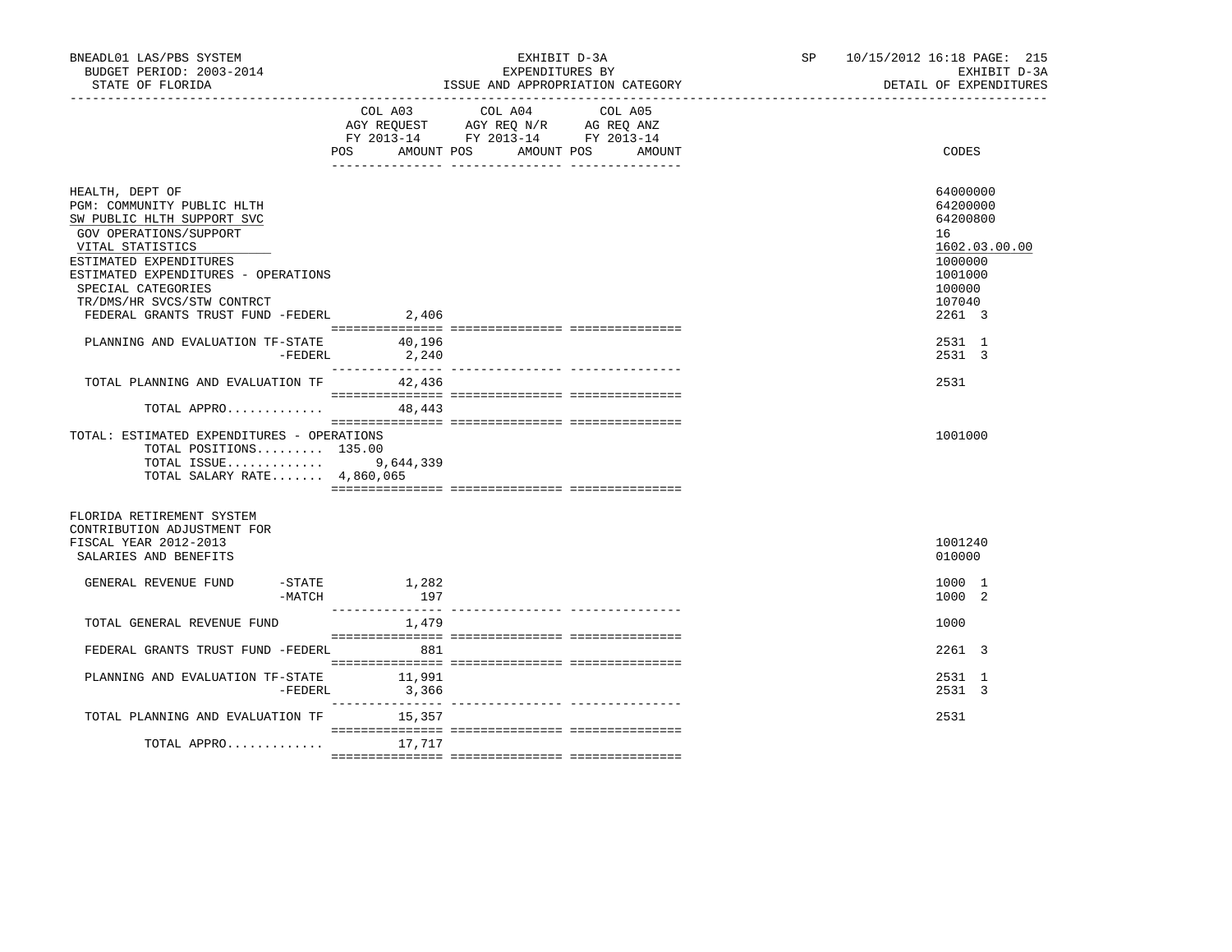| BNEADL01 LAS/PBS SYSTEM<br>BUDGET PERIOD: 2003-2014<br>STATE OF FLORIDA                                                                  |          | EXHIBIT D-3A<br>EXPENDITURES BY<br>ISSUE AND APPROPRIATION CATEGORY |                                                                                                                            |        |  | 10/15/2012 16:18 PAGE: 216<br>SP <sub>2</sub><br>EXHIBIT D-3A<br>DETAIL OF EXPENDITURES |  |
|------------------------------------------------------------------------------------------------------------------------------------------|----------|---------------------------------------------------------------------|----------------------------------------------------------------------------------------------------------------------------|--------|--|-----------------------------------------------------------------------------------------|--|
|                                                                                                                                          |          | POS                                                                 | COL A03 COL A04 COL A05<br>AGY REQUEST AGY REQ N/R AG REQ ANZ<br>FY 2013-14 FY 2013-14 FY 2013-14<br>AMOUNT POS AMOUNT POS | AMOUNT |  | CODES                                                                                   |  |
| HEALTH, DEPT OF<br>PGM: COMMUNITY PUBLIC HLTH<br>SW PUBLIC HLTH SUPPORT SVC<br>GOV OPERATIONS/SUPPORT<br>VITAL STATISTICS                |          |                                                                     |                                                                                                                            |        |  | 64000000<br>64200000<br>64200800<br>16<br>1602.03.00.00                                 |  |
| ESTIMATED EXPENDITURES<br>ADJUSTMENT TO STATE HEALTH<br>INSURANCE PREMIUM CONTRIBUTION -<br>FISCAL YEAR 2012-13<br>SALARIES AND BENEFITS |          |                                                                     |                                                                                                                            |        |  | 1000000<br>1001830<br>010000                                                            |  |
| GENERAL REVENUE FUND                                                                                                                     | $-MATCH$ | $-STATE$ 1,073<br>165                                               |                                                                                                                            |        |  | 1000 1<br>1000 2                                                                        |  |
| TOTAL GENERAL REVENUE FUND                                                                                                               |          | 1,238                                                               |                                                                                                                            |        |  | 1000                                                                                    |  |
| FEDERAL GRANTS TRUST FUND -FEDERL 737                                                                                                    |          |                                                                     |                                                                                                                            |        |  | 2261 3                                                                                  |  |
| PLANNING AND EVALUATION TF-STATE                                                                                                         |          | 10,035<br>$-FEDERL$ 2,817                                           |                                                                                                                            |        |  | 2531 1<br>2531 3                                                                        |  |
| TOTAL PLANNING AND EVALUATION TF 12,852                                                                                                  |          |                                                                     |                                                                                                                            |        |  | 2531                                                                                    |  |
| TOTAL APPRO                                                                                                                              |          | 14,827                                                              |                                                                                                                            |        |  |                                                                                         |  |
| REALLOCATION OF HUMAN RESOURCES<br>OUTSOURCING<br>SPECIAL CATEGORIES<br>TR/DMS/HR SVCS/STW CONTRCT                                       |          |                                                                     |                                                                                                                            |        |  | 1005900<br>100000<br>107040                                                             |  |
| GENERAL REVENUE FUND                                                                                                                     | -MATCH   | $-$ STATE $108 -$<br>$14-$                                          |                                                                                                                            |        |  | 1000 1<br>1000 2                                                                        |  |
| TOTAL GENERAL REVENUE FUND                                                                                                               |          | 122-                                                                |                                                                                                                            |        |  | 1000                                                                                    |  |
| FEDERAL GRANTS TRUST FUND -FEDERL                                                                                                        |          | $81-$                                                               |                                                                                                                            |        |  | 2261 3                                                                                  |  |
| PLANNING AND EVALUATION TF-STATE 1,357-                                                                                                  | -FEDERL  | $76 -$                                                              |                                                                                                                            |        |  | 2531 1<br>2531 3                                                                        |  |
| TOTAL PLANNING AND EVALUATION TF                                                                                                         |          | $1.433-$                                                            |                                                                                                                            |        |  | 2531                                                                                    |  |
| TOTAL APPRO                                                                                                                              |          | 1,636-                                                              |                                                                                                                            |        |  |                                                                                         |  |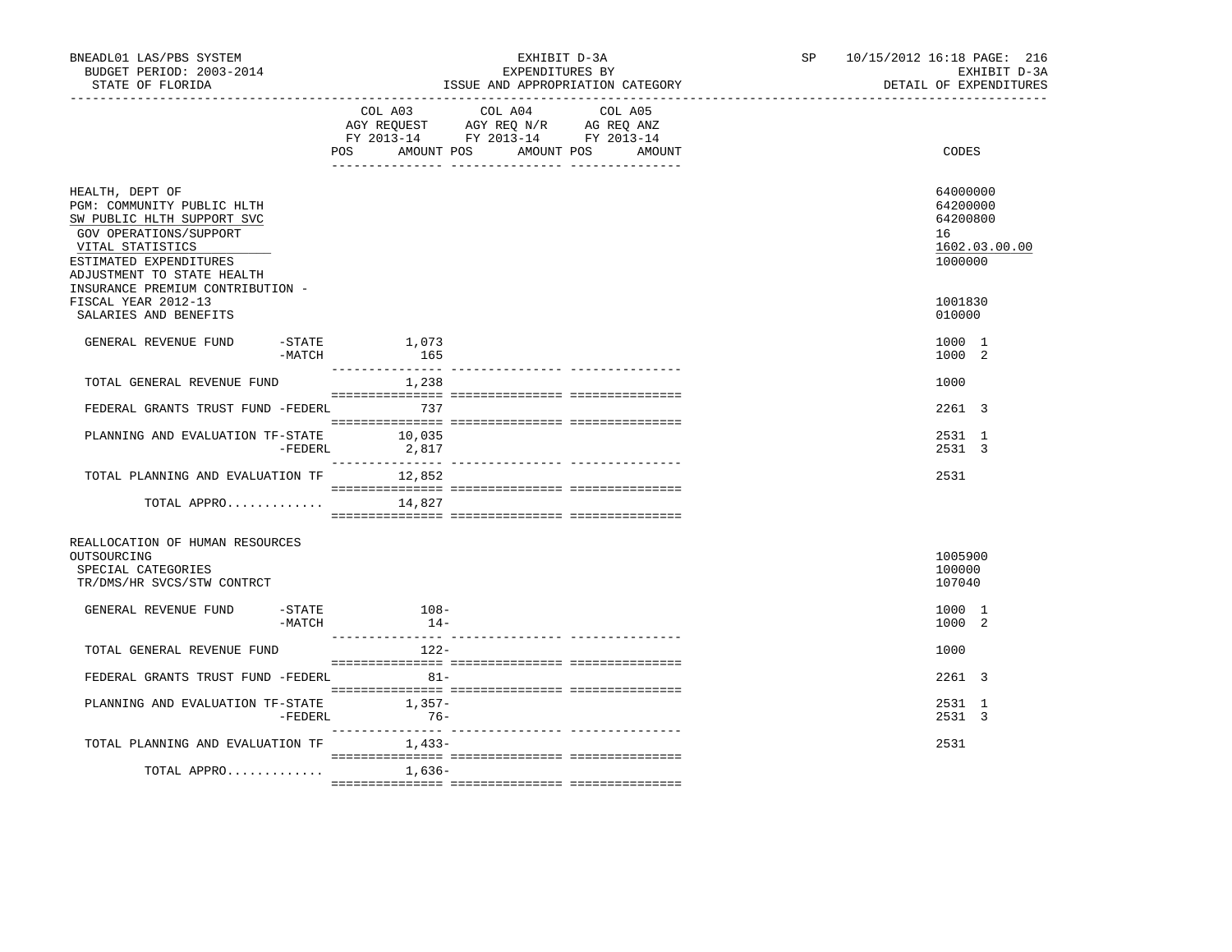| BNEADL01 LAS/PBS SYSTEM<br>BUDGET PERIOD: 2003-2014<br>STATE OF FLORIDA                                                                                                                                                 |                        | EXHIBIT D-3A<br>EXPENDITURES BY<br>ISSUE AND APPROPRIATION CATEGORY                                                                  | SP and the set of the set of the set of the set of the set of the set of the set of the set of the set of the set of the set of the set of the set of the set of the set of the set of the set of the set of the set of the se | 10/15/2012 16:18 PAGE: 217<br>EXHIBIT D-3A<br>DETAIL OF EXPENDITURES |
|-------------------------------------------------------------------------------------------------------------------------------------------------------------------------------------------------------------------------|------------------------|--------------------------------------------------------------------------------------------------------------------------------------|--------------------------------------------------------------------------------------------------------------------------------------------------------------------------------------------------------------------------------|----------------------------------------------------------------------|
|                                                                                                                                                                                                                         | <b>POS</b>             | COL A03 COL A04 COL A05<br>AGY REQUEST AGY REQ N/R AG REQ ANZ<br>FY 2013-14 FY 2013-14 FY 2013-14<br>AMOUNT POS AMOUNT POS<br>AMOUNT |                                                                                                                                                                                                                                | CODES                                                                |
| HEALTH, DEPT OF<br>PGM: COMMUNITY PUBLIC HLTH<br>SW PUBLIC HLTH SUPPORT SVC<br>GOV OPERATIONS/SUPPORT<br>VITAL STATISTICS<br>ANNUALIZATION OF ADMINISTERED<br>FUNDS APPROPRIATIONS<br>STATE HEALTH INSURANCE ADJUSTMENT |                        |                                                                                                                                      |                                                                                                                                                                                                                                | 64000000<br>64200000<br>64200800<br>16<br>1602.03.00.00<br>26A0000   |
| FOR FY 2012-13 - 10 MONTHS<br>ANNUALIZATION<br>SALARIES AND BENEFITS                                                                                                                                                    |                        |                                                                                                                                      |                                                                                                                                                                                                                                | 26A1830<br>010000                                                    |
| GENERAL REVENUE FUND<br>$-MATCH$                                                                                                                                                                                        | $-$ STATE 5,365<br>825 |                                                                                                                                      |                                                                                                                                                                                                                                | 1000 1<br>1000 2                                                     |
| TOTAL GENERAL REVENUE FUND                                                                                                                                                                                              | 6,190                  |                                                                                                                                      |                                                                                                                                                                                                                                | 1000                                                                 |
| FEDERAL GRANTS TRUST FUND -FEDERL 3,685                                                                                                                                                                                 |                        |                                                                                                                                      |                                                                                                                                                                                                                                | 2261 3                                                               |
| PLANNING AND EVALUATION TF-STATE 50,175<br>-FEDERL                                                                                                                                                                      | 14,085                 |                                                                                                                                      |                                                                                                                                                                                                                                | 2531 1<br>2531 3                                                     |
| TOTAL PLANNING AND EVALUATION TF 64,260                                                                                                                                                                                 |                        |                                                                                                                                      |                                                                                                                                                                                                                                | 2531                                                                 |
| TOTAL APPRO $74,135$                                                                                                                                                                                                    |                        |                                                                                                                                      |                                                                                                                                                                                                                                |                                                                      |
| TOTAL: VITAL STATISTICS<br>BY FUND TYPE<br>GENERAL REVENUE FUND                                                                                                                                                         | 577,933                |                                                                                                                                      |                                                                                                                                                                                                                                | 1602.03.00.00<br>1000                                                |
| TRUST FUNDS                                                                                                                                                                                                             | 9,171,449              |                                                                                                                                      |                                                                                                                                                                                                                                | 2000                                                                 |
| TOTAL POSITIONS 135.00<br>TOTAL PROG COMP 9,749,382<br>TOTAL SALARY RATE 4,860,065                                                                                                                                      |                        |                                                                                                                                      |                                                                                                                                                                                                                                |                                                                      |
| TOTAL: SW PUBLIC HLTH SUPPORT SVC<br>BY FUND TYPE                                                                                                                                                                       |                        |                                                                                                                                      |                                                                                                                                                                                                                                | 64200800                                                             |
| GENERAL REVENUE FUND<br>TRUST FUNDS                                                                                                                                                                                     |                        |                                                                                                                                      |                                                                                                                                                                                                                                | 1000<br>2000                                                         |
| TOTAL POSITIONS 780.50<br>TOTAL BUREAU 331,352,778 16,264,372<br>TOTAL SALARY RATE 30,653,416                                                                                                                           |                        |                                                                                                                                      |                                                                                                                                                                                                                                |                                                                      |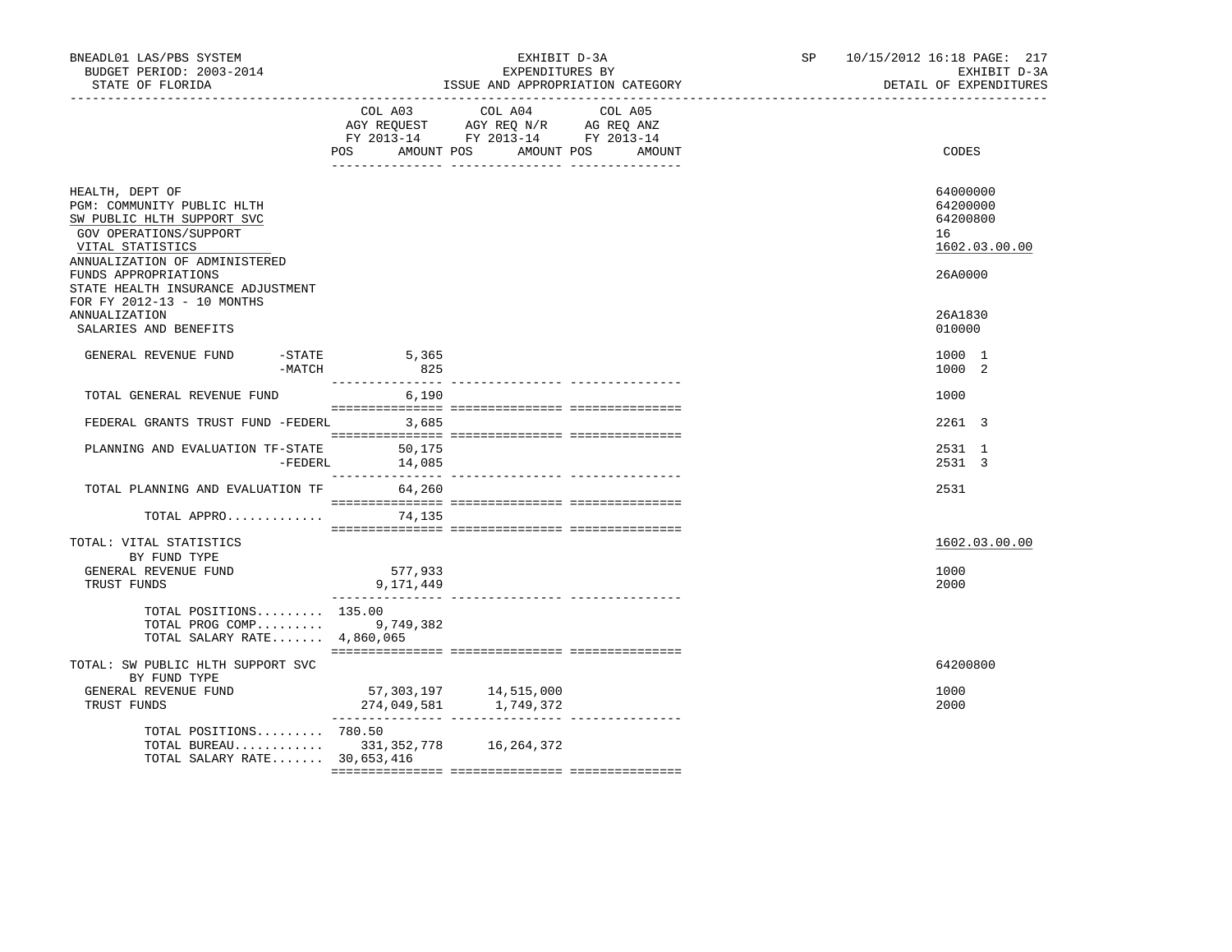| BNEADL01 LAS/PBS SYSTEM<br>BUDGET PERIOD: 2003-2014<br>STATE OF FLORIDA                                                                                                                                                                  |                      |                                           | EXPENDITURES BY                                                                                   | EXHIBIT D-3A<br>ISSUE AND APPROPRIATION CATEGORY | SP <sub>2</sub> | 10/15/2012 16:18 PAGE: 218<br>EXHIBIT D-3A<br>DETAIL OF EXPENDITURES                    |
|------------------------------------------------------------------------------------------------------------------------------------------------------------------------------------------------------------------------------------------|----------------------|-------------------------------------------|---------------------------------------------------------------------------------------------------|--------------------------------------------------|-----------------|-----------------------------------------------------------------------------------------|
|                                                                                                                                                                                                                                          |                      | POS<br>AMOUNT POS                         | COL A03 COL A04 COL A05<br>AGY REQUEST AGY REQ N/R AG REQ ANZ<br>FY 2013-14 FY 2013-14 FY 2013-14 | AMOUNT POS<br>AMOUNT                             |                 | CODES                                                                                   |
| HEALTH, DEPT OF<br>PGM: CHILDREN'S MED SVCS<br>CHILD SPECL HLTH CARE<br>HEALTH AND HUMAN SERVICES<br>HEALTH SVCS/INDIVIDUALS<br>ESTIMATED EXPENDITURES<br>ESTIMATED EXPENDITURES - OPERATIONS<br>SALARY RATE<br>SALARY RATE 28, 205, 964 |                      |                                           |                                                                                                   |                                                  |                 | 64000000<br>64300000<br>64300100<br>13<br>1301.00.00.00<br>1000000<br>1001000<br>000000 |
| SALARIES AND BENEFITS                                                                                                                                                                                                                    |                      |                                           |                                                                                                   |                                                  |                 | 010000                                                                                  |
| GENERAL REVENUE FUND                                                                                                                                                                                                                     | $-$ STATE            | 32,353<br>-MATCH 15, 164, 026             |                                                                                                   |                                                  |                 | 1000 1<br>1000 2                                                                        |
| TOTAL GENERAL REVENUE FUND                                                                                                                                                                                                               |                      | 15,196,379                                |                                                                                                   |                                                  |                 | 1000                                                                                    |
| DONATIONS TRUST FUND                                                                                                                                                                                                                     | $-$ STATE<br>-FEDERL | 700,856<br>-MATCH 1,091,579<br>12,246,312 |                                                                                                   |                                                  |                 | 2168 1<br>2168 2<br>2168 3                                                              |
| TOTAL DONATIONS TRUST FUND                                                                                                                                                                                                               |                      | 14,038,747                                |                                                                                                   |                                                  |                 | 2168                                                                                    |
| FEDERAL GRANTS TRUST FUND -FEDERL                                                                                                                                                                                                        |                      | 5,787,718                                 |                                                                                                   |                                                  |                 | 2261 3                                                                                  |
| TOTAL POSITIONS 701.00<br>TOTAL APPRO 35,022,844                                                                                                                                                                                         |                      |                                           |                                                                                                   |                                                  |                 |                                                                                         |
| OTHER PERSONAL SERVICES                                                                                                                                                                                                                  |                      |                                           |                                                                                                   |                                                  |                 | 030000                                                                                  |
| GENERAL REVENUE FUND                                                                                                                                                                                                                     | $-$ STATE<br>-MATCH  | 46,183<br>94,283                          |                                                                                                   |                                                  |                 | 1000 1<br>1000 2                                                                        |
| TOTAL GENERAL REVENUE FUND                                                                                                                                                                                                               |                      | 140,466                                   |                                                                                                   |                                                  |                 | 1000                                                                                    |
| DONATIONS TRUST FUND                                                                                                                                                                                                                     |                      | -MATCH 71,250                             |                                                                                                   |                                                  |                 | 2168 2                                                                                  |
| FEDERAL GRANTS TRUST FUND -FEDERL 213,750<br>TOTAL APPRO                                                                                                                                                                                 |                      | 425,466                                   |                                                                                                   |                                                  |                 | 2261 3                                                                                  |
|                                                                                                                                                                                                                                          |                      |                                           |                                                                                                   |                                                  |                 |                                                                                         |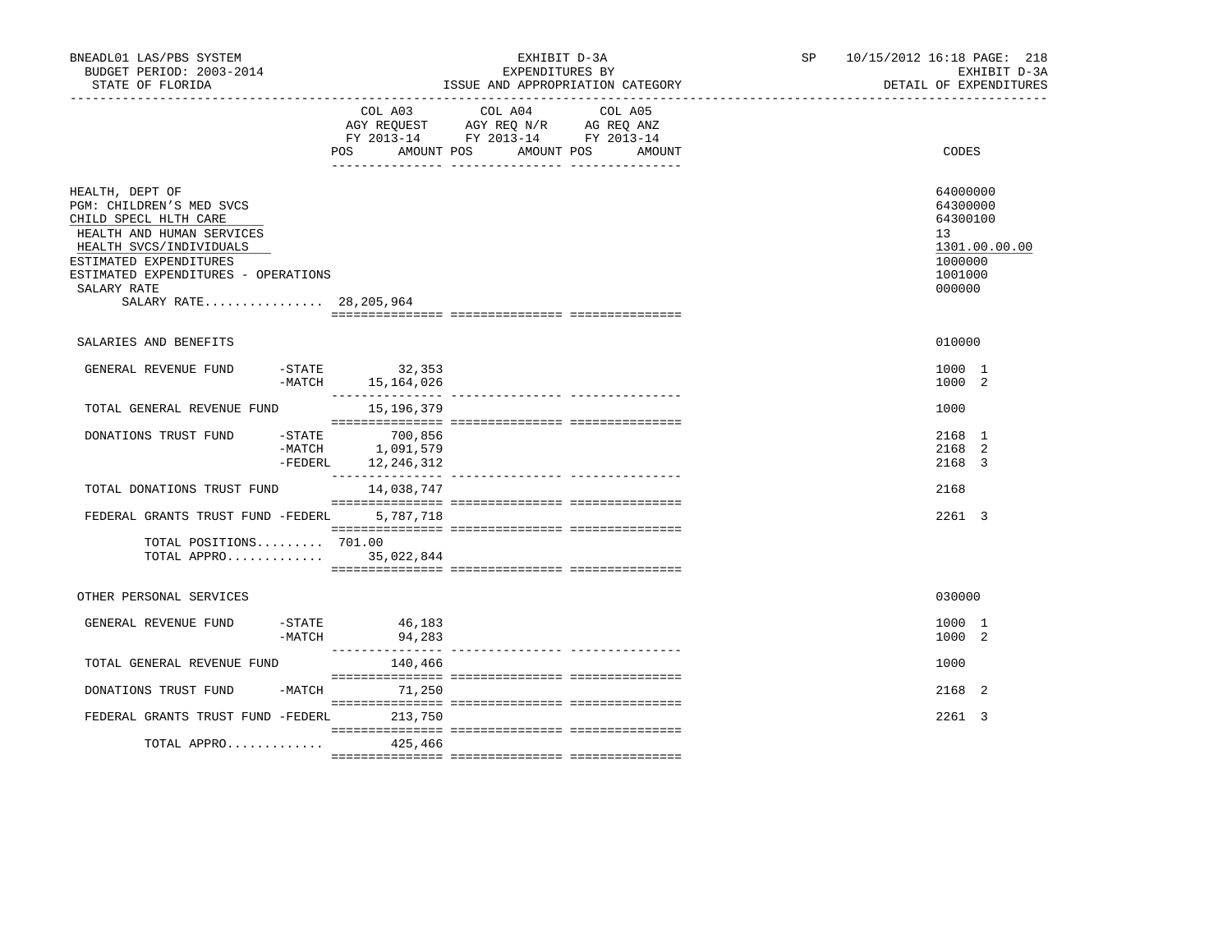| BNEADL01 LAS/PBS SYSTEM<br>BUDGET PERIOD: 2003-2014<br>STATE OF FLORIDA                                                                                                                                                                                                                 | EXHIBIT D-3A<br>EXPENDITURES BY<br>ISSUE AND APPROPRIATION CATEGORY                                                                         | 10/15/2012 16:18 PAGE: 219<br>SP<br>EXHIBIT D-3A<br>DETAIL OF EXPENDITURES              |
|-----------------------------------------------------------------------------------------------------------------------------------------------------------------------------------------------------------------------------------------------------------------------------------------|---------------------------------------------------------------------------------------------------------------------------------------------|-----------------------------------------------------------------------------------------|
|                                                                                                                                                                                                                                                                                         | COL A03<br>COL A04<br>COL A05<br>AGY REQUEST AGY REQ N/R AG REQ ANZ<br>FY 2013-14 FY 2013-14 FY 2013-14<br>POS AMOUNT POS AMOUNT POS AMOUNT | CODES                                                                                   |
| HEALTH, DEPT OF<br>PGM: CHILDREN'S MED SVCS<br>CHILD SPECL HLTH CARE<br>HEALTH AND HUMAN SERVICES<br>HEALTH SVCS/INDIVIDUALS<br>ESTIMATED EXPENDITURES<br>ESTIMATED EXPENDITURES - OPERATIONS<br>EXPENSES                                                                               |                                                                                                                                             | 64000000<br>64300000<br>64300100<br>13<br>1301.00.00.00<br>1000000<br>1001000<br>040000 |
| GENERAL REVENUE FUND -MATCH 1,166,755                                                                                                                                                                                                                                                   |                                                                                                                                             | 1000 2                                                                                  |
| DONATIONS TRUST FUND                                                                                                                                                                                                                                                                    | $-$ STATE $1,056,562$<br>-MATCH 1,013,827<br>-FEDERL 1,416,709                                                                              | 2168 1<br>2168 2<br>2168 3                                                              |
| TOTAL DONATIONS TRUST FUND                                                                                                                                                                                                                                                              | 3,487,098                                                                                                                                   | 2168                                                                                    |
| FEDERAL GRANTS TRUST FUND -FEDERL 1,442,136                                                                                                                                                                                                                                             |                                                                                                                                             | 2261 3                                                                                  |
| TOTAL APPRO                                                                                                                                                                                                                                                                             | 6,095,989                                                                                                                                   |                                                                                         |
| OPERATING CAPITAL OUTLAY                                                                                                                                                                                                                                                                |                                                                                                                                             | 060000                                                                                  |
| $\begin{tabular}{lllllllllll} \multicolumn{2}{c}{\textbf{GENERAL}} &\textbf{REVENUE} & \textbf{FUND} & & -\textbf{STATE} & & & 29\, ,319 \\ \textbf{DOMATIONS} & \textbf{FUST} & \textbf{FUND} & & -\textbf{MATCH} & & 35\, ,629 \\ \end{tabular}$<br>FEDERAL GRANTS TRUST FUND -FEDERL | 106,825                                                                                                                                     | 1000 1<br>2168 2<br>2261 3                                                              |
| TOTAL APPRO                                                                                                                                                                                                                                                                             | 171,773                                                                                                                                     |                                                                                         |
| SPECIAL CATEGORIES<br>G/A-CMS NETWORK                                                                                                                                                                                                                                                   |                                                                                                                                             | 100000<br>100497                                                                        |
| GENERAL REVENUE FUND                                                                                                                                                                                                                                                                    | $-STATE$ 280,000<br>$-MATCH$ 15,674,931                                                                                                     | 1000 1<br>1000 2                                                                        |
| TOTAL GENERAL REVENUE FUND                                                                                                                                                                                                                                                              | 15,954,931                                                                                                                                  | 1000                                                                                    |
| TOBACCO SETTLEMENT TF                                                                                                                                                                                                                                                                   | -STATE 4,265,856<br>-MATCH 7,509,340                                                                                                        | 2122 1<br>2122 2                                                                        |
| TOTAL TOBACCO SETTLEMENT TF                                                                                                                                                                                                                                                             | 11,775,196                                                                                                                                  | 2122                                                                                    |
| $-$ STATE<br>DONATIONS TRUST FUND<br>$-MATCH$<br>$-$ RECPNT                                                                                                                                                                                                                             | 158,483<br>51,037,122<br>107,891,665                                                                                                        | 2168 1<br>2168 2<br>2168 9                                                              |
| TOTAL DONATIONS TRUST FUND                                                                                                                                                                                                                                                              | -------------- ---------------<br>159,087,270                                                                                               | 2168                                                                                    |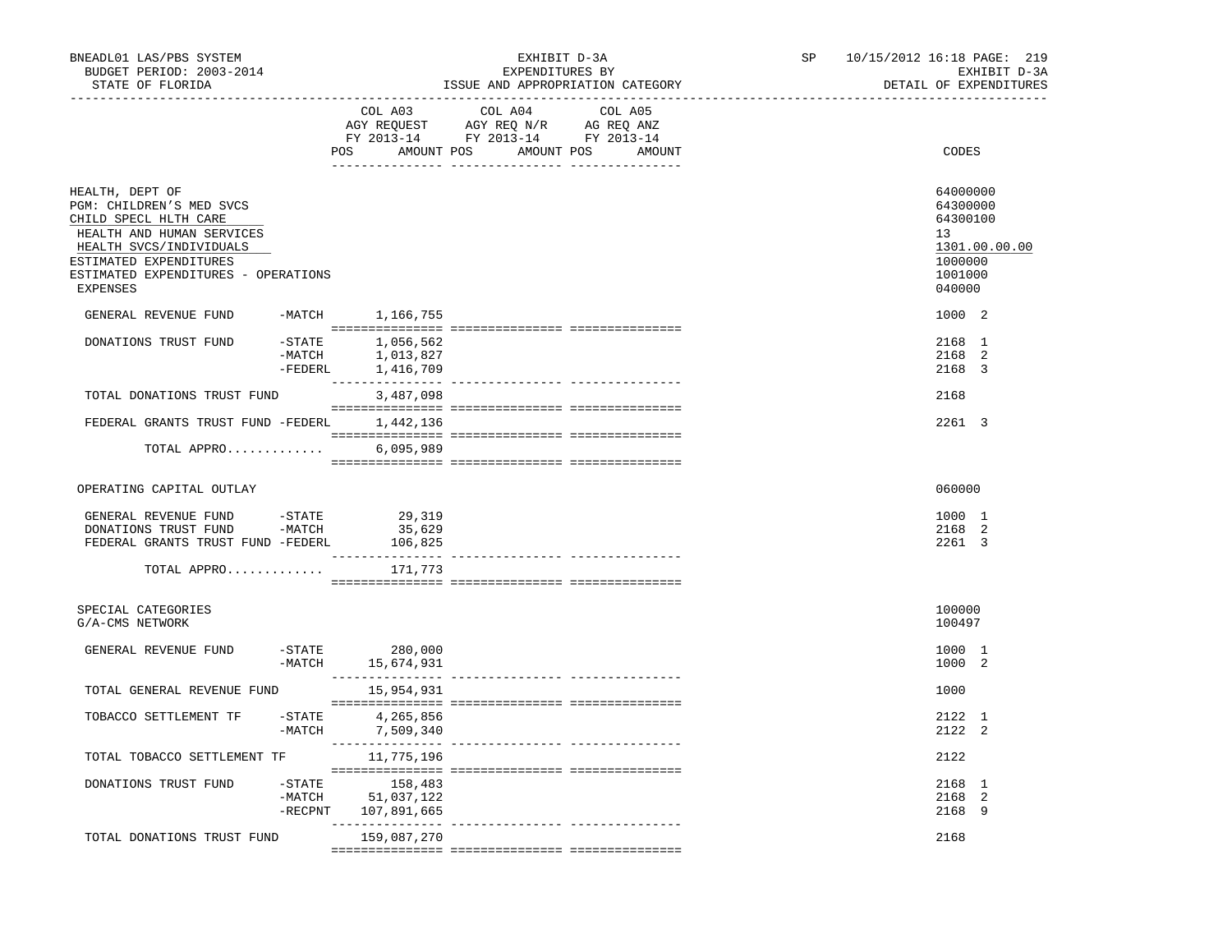| BNEADL01 LAS/PBS SYSTEM<br>EXHIBIT D-3A<br>BUDGET PERIOD: 2003-2014<br>EXPENDITURES BY<br>STATE OF FLORIDA<br>ISSUE AND APPROPRIATION CATEGORY |         | SP                                                                                                                                                                                                                              | 10/15/2012 16:18 PAGE: 220 |         | EXHIBIT D-3A<br>DETAIL OF EXPENDITURES |  |                                        |               |
|------------------------------------------------------------------------------------------------------------------------------------------------|---------|---------------------------------------------------------------------------------------------------------------------------------------------------------------------------------------------------------------------------------|----------------------------|---------|----------------------------------------|--|----------------------------------------|---------------|
|                                                                                                                                                |         | COL A03                                                                                                                                                                                                                         | COL A04                    | COL A05 |                                        |  |                                        |               |
|                                                                                                                                                |         | $\begin{tabular}{lllllll} \bf AGY \,\, REQUEST \,\, &\bf AGY \,\, REQ \,\, N/R &\bf AG \,\, REQ \,\, ANZ \\ \bf FY \,\, 2013-14 &\bf FY \,\, 2013-14 &\bf FY \,\, 2013-14 \\ \end{tabular}$<br>POS AMOUNT POS AMOUNT POS AMOUNT |                            |         |                                        |  | CODES                                  |               |
|                                                                                                                                                |         |                                                                                                                                                                                                                                 |                            |         |                                        |  |                                        |               |
| HEALTH, DEPT OF<br>PGM: CHILDREN'S MED SVCS<br>CHILD SPECL HLTH CARE<br>HEALTH AND HUMAN SERVICES<br>HEALTH SVCS/INDIVIDUALS                   |         |                                                                                                                                                                                                                                 |                            |         |                                        |  | 64000000<br>64300000<br>64300100<br>13 | 1301.00.00.00 |
| ESTIMATED EXPENDITURES<br>ESTIMATED EXPENDITURES - OPERATIONS<br>SPECIAL CATEGORIES<br>G/A-CMS NETWORK                                         |         |                                                                                                                                                                                                                                 |                            |         |                                        |  | 1000000<br>1001000<br>100000<br>100497 |               |
| FEDERAL GRANTS TRUST FUND -FEDERL 553,738                                                                                                      |         |                                                                                                                                                                                                                                 |                            |         |                                        |  | 2261 3                                 |               |
| MAT/CH HLTH BLOCK GRANT TF-FEDERL 8,258,090                                                                                                    |         |                                                                                                                                                                                                                                 |                            |         |                                        |  | 2475 3                                 |               |
| SOCIAL SVCS BLK GRT TF - FEDERL 1,613,263                                                                                                      |         |                                                                                                                                                                                                                                 |                            |         |                                        |  | 2639 3                                 |               |
| TOTAL APPRO 197,242,488                                                                                                                        |         |                                                                                                                                                                                                                                 |                            |         |                                        |  |                                        |               |
| G/A-MED SVCS AB/NEG CHILD                                                                                                                      |         |                                                                                                                                                                                                                                 |                            |         |                                        |  | 100655                                 |               |
| GENERAL REVENUE FUND - STATE 11,861,184                                                                                                        | -MATCH  | 420,063                                                                                                                                                                                                                         |                            |         |                                        |  | 1000 1<br>1000 2                       |               |
| TOTAL GENERAL REVENUE FUND                                                                                                                     |         | 12,281,247                                                                                                                                                                                                                      |                            |         |                                        |  | 1000                                   |               |
| SOCIAL SVCS BLK GRT TF - FEDERL 5,763,295                                                                                                      |         |                                                                                                                                                                                                                                 |                            |         |                                        |  | 2639 3                                 |               |
| TOTAL APPRO                                                                                                                                    |         | 18,044,542                                                                                                                                                                                                                      |                            |         |                                        |  |                                        |               |
| CONTRACTED SERVICES                                                                                                                            |         |                                                                                                                                                                                                                                 |                            |         |                                        |  | 100777                                 |               |
| DONATIONS TRUST FUND                                                                                                                           | -RECPNT | -STATE 101,450<br>1,724,625                                                                                                                                                                                                     |                            |         |                                        |  | 2168 1<br>2168 9                       |               |
| TOTAL DONATIONS TRUST FUND                                                                                                                     |         | 1,826,075                                                                                                                                                                                                                       |                            |         |                                        |  | 2168                                   |               |
| FEDERAL GRANTS TRUST FUND -FEDERL 82,405                                                                                                       |         |                                                                                                                                                                                                                                 |                            |         |                                        |  | 2261 3                                 |               |
| MAT/CH HLTH BLOCK GRANT TF-FEDERL 281,710                                                                                                      |         |                                                                                                                                                                                                                                 |                            |         |                                        |  | 2475 3                                 |               |
| TOTAL APPRO                                                                                                                                    |         | 2,190,190                                                                                                                                                                                                                       |                            |         |                                        |  |                                        |               |
| G/A-CONTRACTED SERVICES                                                                                                                        |         |                                                                                                                                                                                                                                 |                            |         |                                        |  | 100778                                 |               |
| GENERAL REVENUE FUND                                                                                                                           |         | $-STATE$ 558,501                                                                                                                                                                                                                |                            |         |                                        |  | 1000 1                                 |               |
|                                                                                                                                                |         |                                                                                                                                                                                                                                 |                            |         |                                        |  |                                        |               |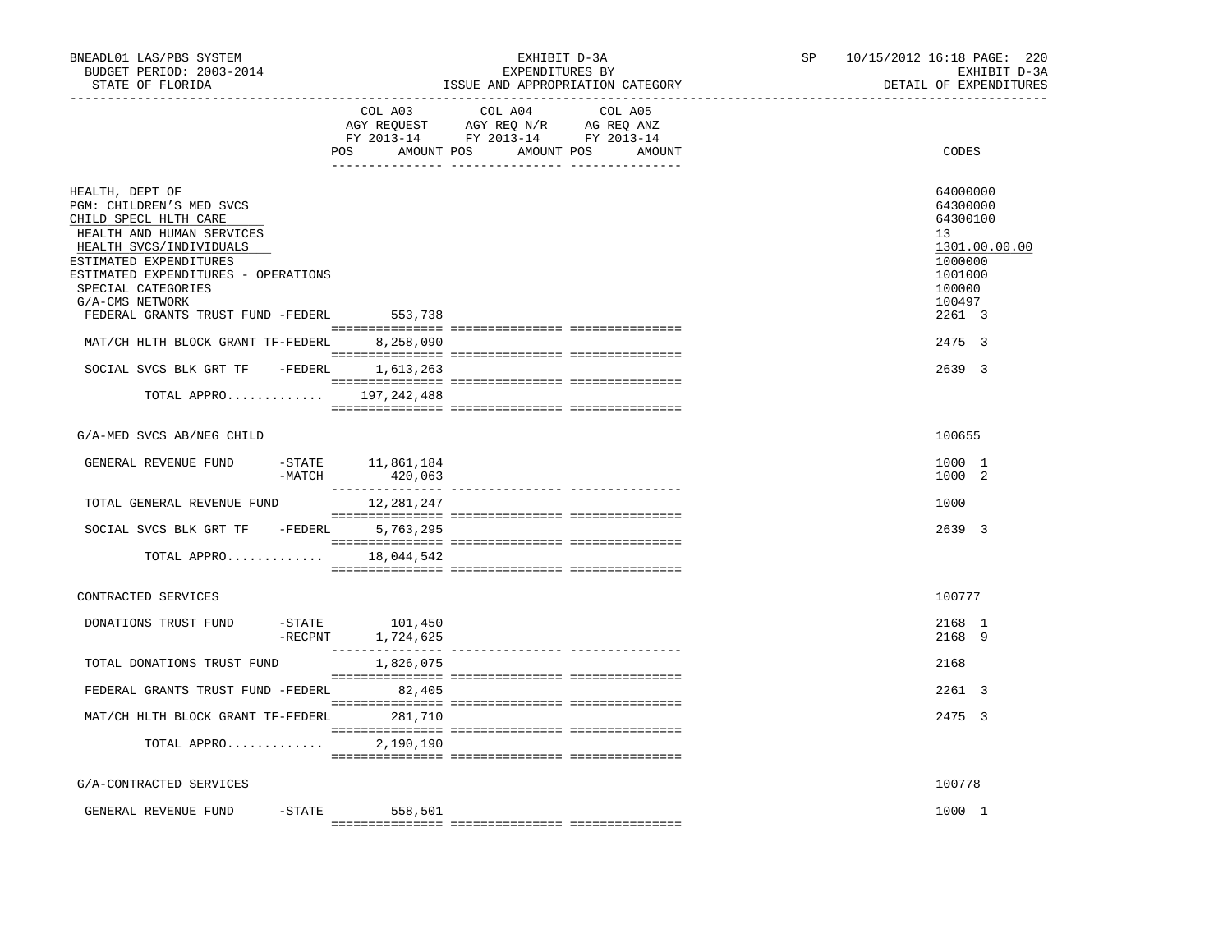| BNEADL01 LAS/PBS SYSTEM<br>BUDGET PERIOD: 2003-2014<br>STATE OF FLORIDA                                                                                                                                                                      |                                  |                            | EXHIBIT D-3A<br>EXPENDITURES BY<br>ISSUE AND APPROPRIATION CATEGORY                                                                                                                                                                                                 | SP 10/15/2012 16:18 PAGE: 221<br>EXHIBIT D-3A<br>DETAIL OF EXPENDITURES                           |
|----------------------------------------------------------------------------------------------------------------------------------------------------------------------------------------------------------------------------------------------|----------------------------------|----------------------------|---------------------------------------------------------------------------------------------------------------------------------------------------------------------------------------------------------------------------------------------------------------------|---------------------------------------------------------------------------------------------------|
|                                                                                                                                                                                                                                              | POS                              |                            | COL A03 COL A04 COL A05<br>$\begin{tabular}{lllllllll} \bf AGY \,\,\, REQUEST \,\,\, & \bf AGY \,\, REQ \,\, N/R & \,\, AG \,\, REQ \,\, ANZ \\ \bf FY \,\, 2013-14 & \,\, FY \,\, 2013-14 & \,\, FY \,\, 2013-14 \\ \end{tabular}$<br>AMOUNT POS AMOUNT POS AMOUNT | CODES                                                                                             |
| HEALTH, DEPT OF<br>PGM: CHILDREN'S MED SVCS<br>CHILD SPECL HLTH CARE<br>HEALTH AND HUMAN SERVICES<br>HEALTH SVCS/INDIVIDUALS<br>ESTIMATED EXPENDITURES<br>ESTIMATED EXPENDITURES - OPERATIONS<br>SPECIAL CATEGORIES<br>POISON CONTROL CENTER |                                  |                            |                                                                                                                                                                                                                                                                     | 64000000<br>64300000<br>64300100<br>13<br>1301.00.00.00<br>1000000<br>1001000<br>100000<br>102936 |
| GENERAL REVENUE FUND -STATE 1,591,693                                                                                                                                                                                                        |                                  |                            |                                                                                                                                                                                                                                                                     | 1000 1                                                                                            |
| RISK MANAGEMENT INSURANCE                                                                                                                                                                                                                    |                                  |                            |                                                                                                                                                                                                                                                                     | 103241                                                                                            |
| DONATIONS TRUST FUND                                                                                                                                                                                                                         |                                  | -STATE 710,876             |                                                                                                                                                                                                                                                                     | 2168 1                                                                                            |
| G/A-DEI SERVICES/PART C                                                                                                                                                                                                                      |                                  |                            |                                                                                                                                                                                                                                                                     | 103629                                                                                            |
| GENERAL REVENUE FUND -MATCH 23,231,961<br>TOBACCO SETTLEMENT TF -MATCH 3,817,556<br>FEDERAL GRANTS TRUST FUND -FEDERL 22,616,845<br>WELFARE TRANSITION TF -FEDERL 3,600,000<br>TOTAL APPRO                                                   |                                  | 53,266,362                 |                                                                                                                                                                                                                                                                     | 1000 2<br>2122 2<br>2261 3<br>2401 3                                                              |
| LEASE/PURCHASE/EQUIPMENT                                                                                                                                                                                                                     |                                  |                            |                                                                                                                                                                                                                                                                     | 105281                                                                                            |
| GENERAL REVENUE FUND                                                                                                                                                                                                                         |                                  | -MATCH 82,009              |                                                                                                                                                                                                                                                                     | 1000 2                                                                                            |
| DONATIONS TRUST FUND                                                                                                                                                                                                                         | -RECPNT                          | -FEDERL 95,689<br>25,556   |                                                                                                                                                                                                                                                                     | 2168 3<br>2168 9                                                                                  |
| TOTAL DONATIONS TRUST FUND                                                                                                                                                                                                                   |                                  | 121,245                    |                                                                                                                                                                                                                                                                     | 2168                                                                                              |
| FEDERAL GRANTS TRUST FUND -FEDERL 75,871                                                                                                                                                                                                     |                                  |                            |                                                                                                                                                                                                                                                                     | 2261 3                                                                                            |
| TOTAL APPRO 279,125                                                                                                                                                                                                                          |                                  |                            |                                                                                                                                                                                                                                                                     |                                                                                                   |
| TR/DMS/HR SVCS/STW CONTRCT                                                                                                                                                                                                                   |                                  |                            |                                                                                                                                                                                                                                                                     | 107040                                                                                            |
| GENERAL REVENUE FUND                                                                                                                                                                                                                         | $-$ STATE                        | 154,946                    |                                                                                                                                                                                                                                                                     | 1000 1                                                                                            |
| DONATIONS TRUST FUND                                                                                                                                                                                                                         | $-$ STATE<br>$-MATCH$<br>-FEDERL | 104,983<br>10,236<br>1,976 |                                                                                                                                                                                                                                                                     | 2168 1<br>2168 2<br>2168 3                                                                        |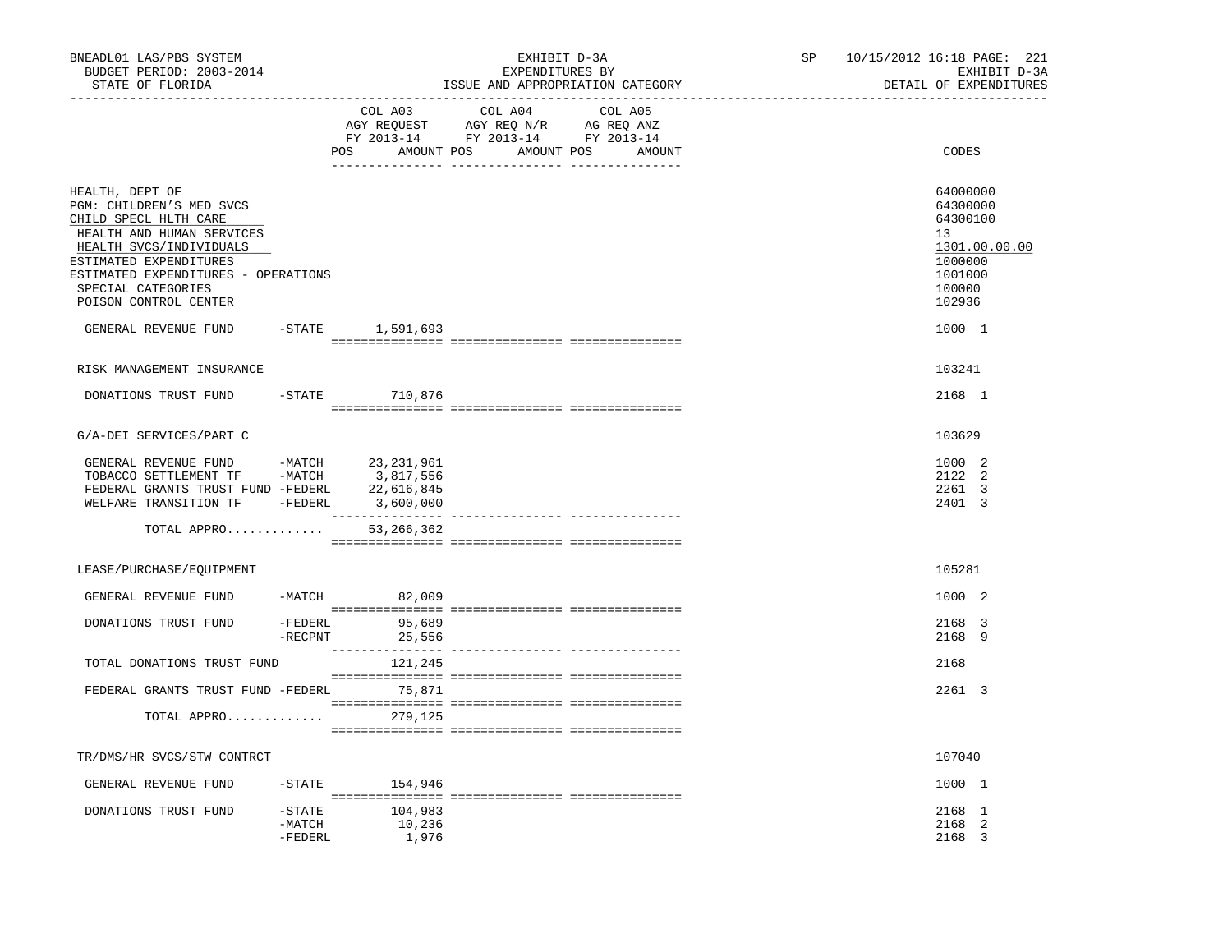| BNEADL01 LAS/PBS SYSTEM<br>BUDGET PERIOD: 2003-2014<br>STATE OF FLORIDA<br>----------------                                                                                                                                                       |                                  |                          | EXHIBIT D-3A<br>EXPENDITURES BY<br>ISSUE AND APPROPRIATION CATEGORY                                                                                                                                                                                               |         | SP and the set of the set of the set of the set of the set of the set of the set of the set of the set of the set of the set of the set of the set of the set of the set of the set of the set of the set of the set of the se<br>------------------------------ | 10/15/2012 16:18 PAGE: 222<br>EXHIBIT D-3A<br>DETAIL OF EXPENDITURES                              |
|---------------------------------------------------------------------------------------------------------------------------------------------------------------------------------------------------------------------------------------------------|----------------------------------|--------------------------|-------------------------------------------------------------------------------------------------------------------------------------------------------------------------------------------------------------------------------------------------------------------|---------|------------------------------------------------------------------------------------------------------------------------------------------------------------------------------------------------------------------------------------------------------------------|---------------------------------------------------------------------------------------------------|
|                                                                                                                                                                                                                                                   |                                  | COL A03                  | COL A04<br>$\begin{tabular}{lllllllll} \bf{AGY} & \bf{REQUEST} & \bf{AGY} & \bf{REQ} & \bf{N/R} & \bf{AG} & \bf{REQ} & \bf{ANZ} \\ \bf{FY} & \bf{2013-14} & \bf{FY} & \bf{2013-14} & \bf{FY} & \bf{2013-14} \\ \end{tabular}$<br>POS AMOUNT POS AMOUNT POS AMOUNT | COL A05 |                                                                                                                                                                                                                                                                  | CODES                                                                                             |
| HEALTH, DEPT OF<br>PGM: CHILDREN'S MED SVCS<br>CHILD SPECL HLTH CARE<br>HEALTH AND HUMAN SERVICES<br>HEALTH SVCS/INDIVIDUALS<br>ESTIMATED EXPENDITURES<br>ESTIMATED EXPENDITURES - OPERATIONS<br>SPECIAL CATEGORIES<br>TR/DMS/HR SVCS/STW CONTRCT |                                  |                          |                                                                                                                                                                                                                                                                   |         |                                                                                                                                                                                                                                                                  | 64000000<br>64300000<br>64300100<br>13<br>1301.00.00.00<br>1000000<br>1001000<br>100000<br>107040 |
| DONATIONS TRUST FUND -RECPNT                                                                                                                                                                                                                      |                                  | 358                      |                                                                                                                                                                                                                                                                   |         |                                                                                                                                                                                                                                                                  | 2168 9                                                                                            |
| TOTAL DONATIONS TRUST FUND                                                                                                                                                                                                                        |                                  | 117,553                  |                                                                                                                                                                                                                                                                   |         |                                                                                                                                                                                                                                                                  | 2168                                                                                              |
| FEDERAL GRANTS TRUST FUND -FEDERL 43,638<br>TOTAL APPRO                                                                                                                                                                                           |                                  | 316,137                  |                                                                                                                                                                                                                                                                   |         |                                                                                                                                                                                                                                                                  | $2261 \quad 3$                                                                                    |
| <b>OUALIFIED EXPENDITURE</b><br>CMS DATA PROJECT                                                                                                                                                                                                  |                                  |                          |                                                                                                                                                                                                                                                                   |         |                                                                                                                                                                                                                                                                  | 200000<br>200150                                                                                  |
| FEDERAL GRANTS TRUST FUND -FEDERL 831,171                                                                                                                                                                                                         |                                  |                          |                                                                                                                                                                                                                                                                   |         |                                                                                                                                                                                                                                                                  | 2261 3                                                                                            |
| TOTAL: ESTIMATED EXPENDITURES - OPERATIONS<br>TOTAL POSITIONS 701.00<br>TOTAL ISSUE 316,747,157<br>TOTAL SALARY RATE 28, 205, 964                                                                                                                 |                                  |                          |                                                                                                                                                                                                                                                                   |         |                                                                                                                                                                                                                                                                  | 1001000                                                                                           |
| FLORIDA RETIREMENT SYSTEM                                                                                                                                                                                                                         |                                  |                          |                                                                                                                                                                                                                                                                   |         |                                                                                                                                                                                                                                                                  |                                                                                                   |
| CONTRIBUTION ADJUSTMENT FOR<br>FISCAL YEAR 2012-2013<br>SALARIES AND BENEFITS                                                                                                                                                                     |                                  |                          |                                                                                                                                                                                                                                                                   |         |                                                                                                                                                                                                                                                                  | 1001240<br>010000                                                                                 |
| GENERAL REVENUE FUND                                                                                                                                                                                                                              | $-$ STATE<br>$-MATCH$            | 87<br>41,214             |                                                                                                                                                                                                                                                                   |         |                                                                                                                                                                                                                                                                  | 1000 1<br>1000 2                                                                                  |
| TOTAL GENERAL REVENUE FUND                                                                                                                                                                                                                        |                                  | 41,301                   |                                                                                                                                                                                                                                                                   |         |                                                                                                                                                                                                                                                                  | 1000                                                                                              |
| DONATIONS TRUST FUND                                                                                                                                                                                                                              | $-$ STATE<br>-MATCH<br>$-FEDERL$ | 1,904<br>2,969<br>33,286 |                                                                                                                                                                                                                                                                   |         |                                                                                                                                                                                                                                                                  | 2168 1<br>2168 2<br>2168 3                                                                        |
| TOTAL DONATIONS TRUST FUND                                                                                                                                                                                                                        |                                  | 38,159                   |                                                                                                                                                                                                                                                                   |         |                                                                                                                                                                                                                                                                  | 2168                                                                                              |
| FEDERAL GRANTS TRUST FUND -FEDERL                                                                                                                                                                                                                 |                                  | 15,486                   |                                                                                                                                                                                                                                                                   |         |                                                                                                                                                                                                                                                                  | 2261 3                                                                                            |
|                                                                                                                                                                                                                                                   |                                  |                          |                                                                                                                                                                                                                                                                   |         |                                                                                                                                                                                                                                                                  |                                                                                                   |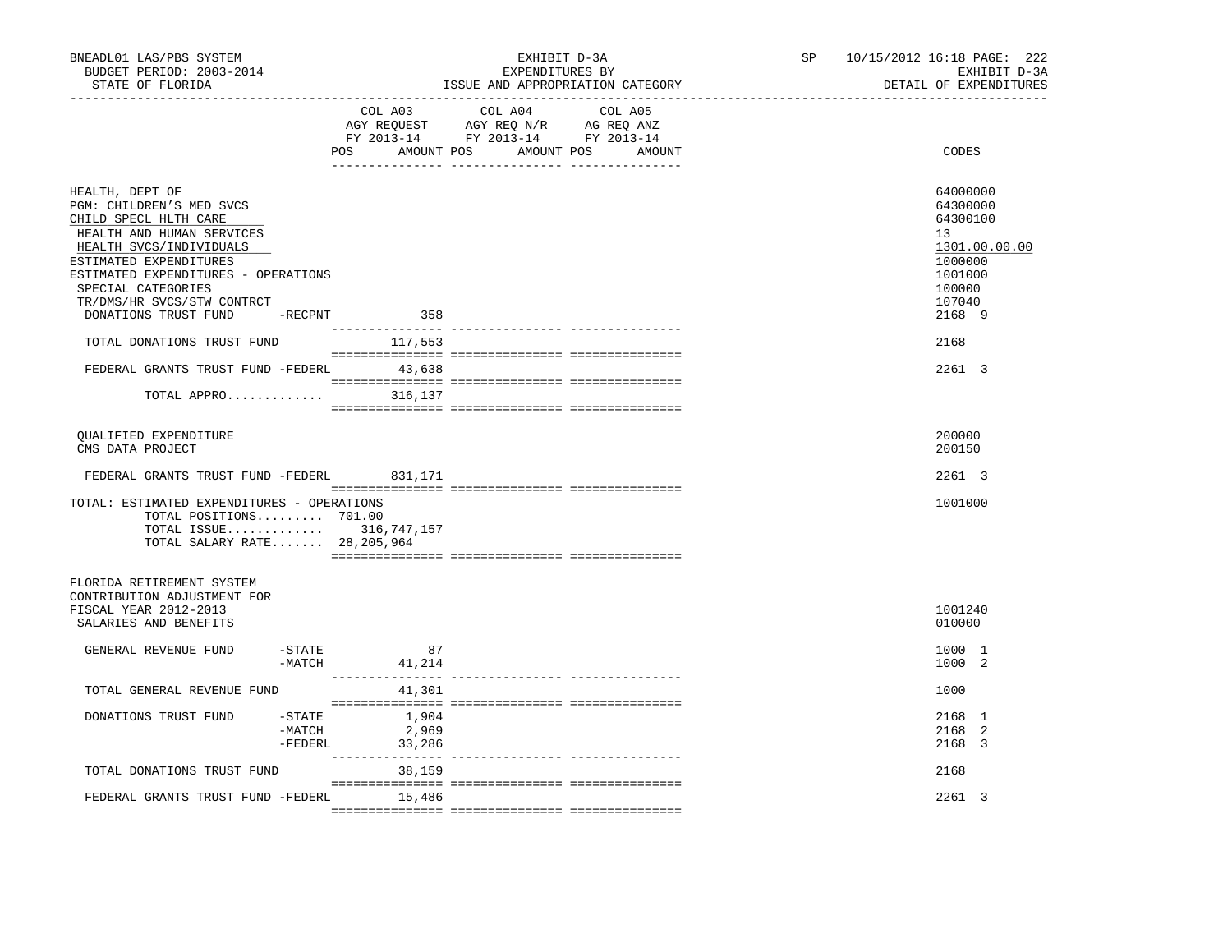| BNEADL01 LAS/PBS SYSTEM<br>BUDGET PERIOD: 2003-2014<br>STATE OF FLORIDA<br>------------------                                                                                                                      |                                                   |                                       | EXHIBIT D-3A<br>EXPENDITURES BY<br>ISSUE AND APPROPRIATION CATEGORY | SP | 10/15/2012 16:18 PAGE: 223<br>EXHIBIT D-3A<br>DETAIL OF EXPENDITURES |
|--------------------------------------------------------------------------------------------------------------------------------------------------------------------------------------------------------------------|---------------------------------------------------|---------------------------------------|---------------------------------------------------------------------|----|----------------------------------------------------------------------|
|                                                                                                                                                                                                                    |                                                   | COL A03                               | COL A04 COL A05<br>POS AMOUNT POS AMOUNT POS AMOUNT                 |    | CODES                                                                |
| HEALTH, DEPT OF<br>PGM: CHILDREN'S MED SVCS<br>CHILD SPECL HLTH CARE<br>HEALTH AND HUMAN SERVICES<br>HEALTH SVCS/INDIVIDUALS<br>ESTIMATED EXPENDITURES<br>FLORIDA RETIREMENT SYSTEM<br>CONTRIBUTION ADJUSTMENT FOR |                                                   |                                       |                                                                     |    | 64000000<br>64300000<br>64300100<br>13<br>1301.00.00.00<br>1000000   |
| FISCAL YEAR 2012-2013<br>SALARIES AND BENEFITS<br>TOTAL APPRO                                                                                                                                                      |                                                   | 94,946                                |                                                                     |    | 1001240<br>010000                                                    |
| ADJUSTMENT TO STATE HEALTH<br>INSURANCE PREMIUM CONTRIBUTION -<br>FISCAL YEAR 2012-13<br>SALARIES AND BENEFITS                                                                                                     |                                                   |                                       |                                                                     |    | 1001830<br>010000                                                    |
| GENERAL REVENUE FUND                                                                                                                                                                                               | -STATE                                            | 76<br>-MATCH 35,898                   |                                                                     |    | 1000 1<br>1000 2                                                     |
| TOTAL GENERAL REVENUE FUND                                                                                                                                                                                         |                                                   | 35,974                                |                                                                     |    | 1000                                                                 |
| DONATIONS TRUST FUND                                                                                                                                                                                               | -MATCH<br>$-FEDERL$                               | $-$ STATE $1,658$<br>2,586<br>28,992  |                                                                     |    | 2168 1<br>2168 2<br>2168 3                                           |
| TOTAL DONATIONS TRUST FUND                                                                                                                                                                                         |                                                   | 33,236                                |                                                                     |    | 2168                                                                 |
| FEDERAL GRANTS TRUST FUND -FEDERL 13,488                                                                                                                                                                           |                                                   |                                       |                                                                     |    | 2261 3                                                               |
| TOTAL APPRO                                                                                                                                                                                                        |                                                   | 82,698                                |                                                                     |    |                                                                      |
| REALLOCATION OF HUMAN RESOURCES<br>OUTSOURCING<br>SPECIAL CATEGORIES<br>TR/DMS/HR SVCS/STW CONTRCT                                                                                                                 |                                                   |                                       |                                                                     |    | 1005900<br>100000<br>107040                                          |
| GENERAL REVENUE FUND                                                                                                                                                                                               |                                                   | $-STATE$ 5, 232-                      |                                                                     |    | 1000 1                                                               |
| DONATIONS TRUST FUND                                                                                                                                                                                               | $-$ STATE<br>$-MATCH$<br>$-$ FEDERL<br>$-$ RECPNT | $3,545-$<br>$346-$<br>$67-$<br>$12 -$ |                                                                     |    | 2168 1<br>2168 2<br>2168 3<br>2168 9                                 |
| TOTAL DONATIONS TRUST FUND                                                                                                                                                                                         |                                                   | 3,970-                                |                                                                     |    | 2168                                                                 |
| FEDERAL GRANTS TRUST FUND -FEDERL                                                                                                                                                                                  |                                                   | $1,473-$                              |                                                                     |    | 2261 3                                                               |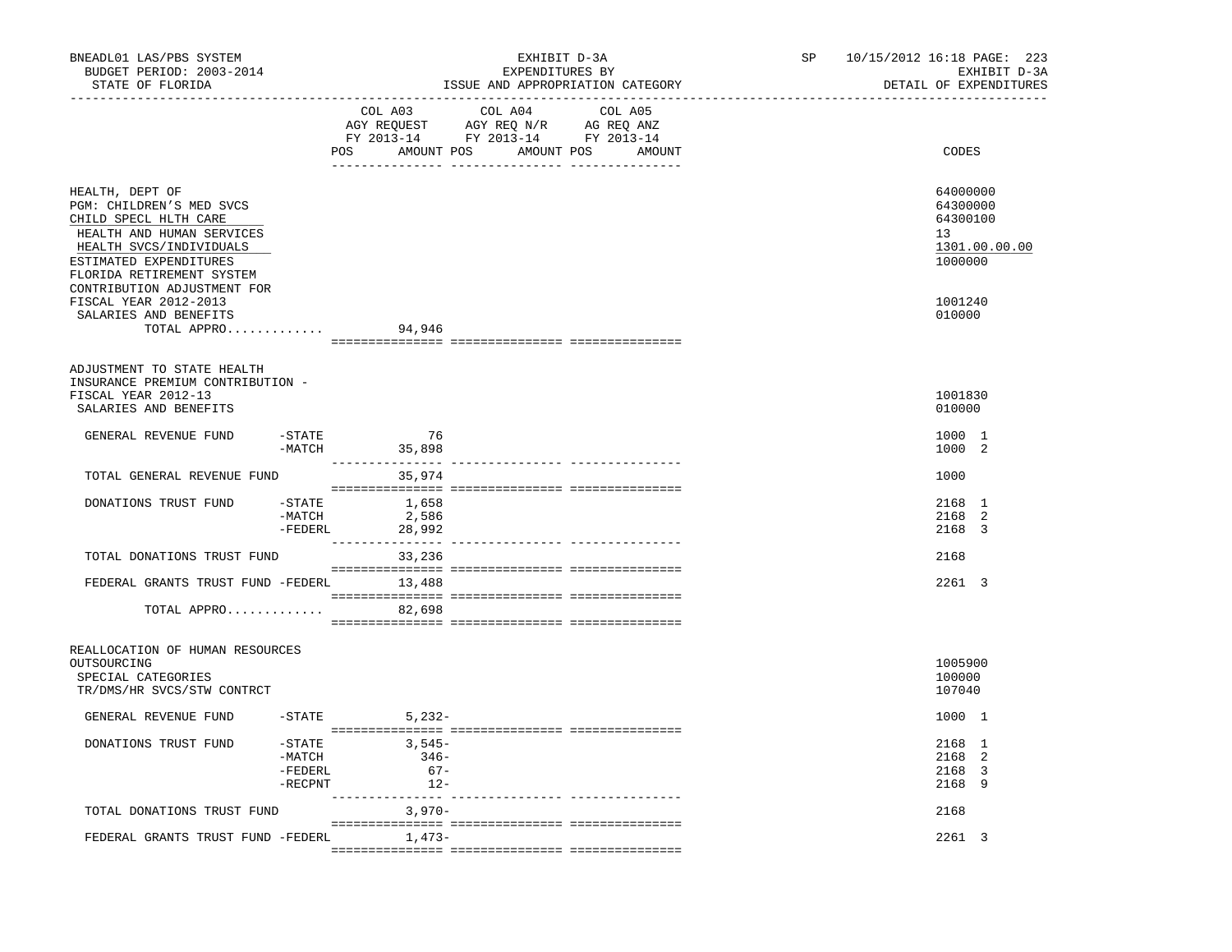| BNEADL01 LAS/PBS SYSTEM<br>BUDGET PERIOD: 2003-2014<br>STATE OF FLORIDA                                                                                                                                                                                                     |                            | EXHIBIT D-3A<br>EXPENDITURES BY<br>ISSUE AND APPROPRIATION CATEGORY                                                               | SP <sub>2</sub> | 10/15/2012 16:18 PAGE: 224<br>EXHIBIT D-3A<br>DETAIL OF EXPENDITURES                              |
|-----------------------------------------------------------------------------------------------------------------------------------------------------------------------------------------------------------------------------------------------------------------------------|----------------------------|-----------------------------------------------------------------------------------------------------------------------------------|-----------------|---------------------------------------------------------------------------------------------------|
|                                                                                                                                                                                                                                                                             | POS                        | COL A03 COL A04 COL A05<br>AGY REQUEST AGY REQ N/R AG REQ ANZ<br>FY 2013-14 FY 2013-14 FY 2013-14<br>AMOUNT POS AMOUNT POS AMOUNT |                 | CODES                                                                                             |
| HEALTH, DEPT OF<br>PGM: CHILDREN'S MED SVCS<br>CHILD SPECL HLTH CARE<br>HEALTH AND HUMAN SERVICES<br>HEALTH SVCS/INDIVIDUALS<br>ESTIMATED EXPENDITURES<br>REALLOCATION OF HUMAN RESOURCES<br>OUTSOURCING<br>SPECIAL CATEGORIES<br>TR/DMS/HR SVCS/STW CONTRCT<br>TOTAL APPRO | 10,675-                    |                                                                                                                                   |                 | 64000000<br>64300000<br>64300100<br>13<br>1301.00.00.00<br>1000000<br>1005900<br>100000<br>107040 |
| ADJUSTMENTS TO CURRENT YEAR<br>ESTIMATED EXPENDITURES<br>PROGRAM COMPONENT CORRECTION FOR<br>CHILDREN'S MEDICAL SERVICES-ADD<br>SALARY RATE<br>SALARY RATE 2,544,303                                                                                                        |                            |                                                                                                                                   |                 | 1600000<br>160P040<br>000000                                                                      |
| SALARIES AND BENEFITS                                                                                                                                                                                                                                                       |                            |                                                                                                                                   |                 | 010000                                                                                            |
| $-STATE$<br>GENERAL REVENUE FUND                                                                                                                                                                                                                                            | 43,406<br>-MATCH 1,255,768 |                                                                                                                                   |                 | 1000 1<br>1000 2                                                                                  |
| TOTAL GENERAL REVENUE FUND                                                                                                                                                                                                                                                  | 1,299,174                  |                                                                                                                                   |                 | 1000                                                                                              |
| DONATIONS TRUST FUND<br>$-$ FEDERL                                                                                                                                                                                                                                          | $-STATE$ 39,289<br>989,208 |                                                                                                                                   |                 | 2168 1<br>2168 3                                                                                  |
| TOTAL DONATIONS TRUST FUND                                                                                                                                                                                                                                                  | 1,028,497                  |                                                                                                                                   |                 | 2168                                                                                              |
| FEDERAL GRANTS TRUST FUND -FEDERL 580,208                                                                                                                                                                                                                                   |                            |                                                                                                                                   |                 | 2261 3                                                                                            |
| TOTAL POSITIONS 43.00<br>TOTAL APPRO 2,907,879                                                                                                                                                                                                                              |                            |                                                                                                                                   |                 |                                                                                                   |
| OTHER PERSONAL SERVICES                                                                                                                                                                                                                                                     |                            |                                                                                                                                   |                 | 030000                                                                                            |
| DONATIONS TRUST FUND -STATE 17,813<br>FEDERAL GRANTS TRUST FUND -FEDERL                                                                                                                                                                                                     | 174,937<br>-----------     |                                                                                                                                   |                 | 2168 1<br>2261 3                                                                                  |
| TOTAL APPRO                                                                                                                                                                                                                                                                 | 192,750                    |                                                                                                                                   |                 |                                                                                                   |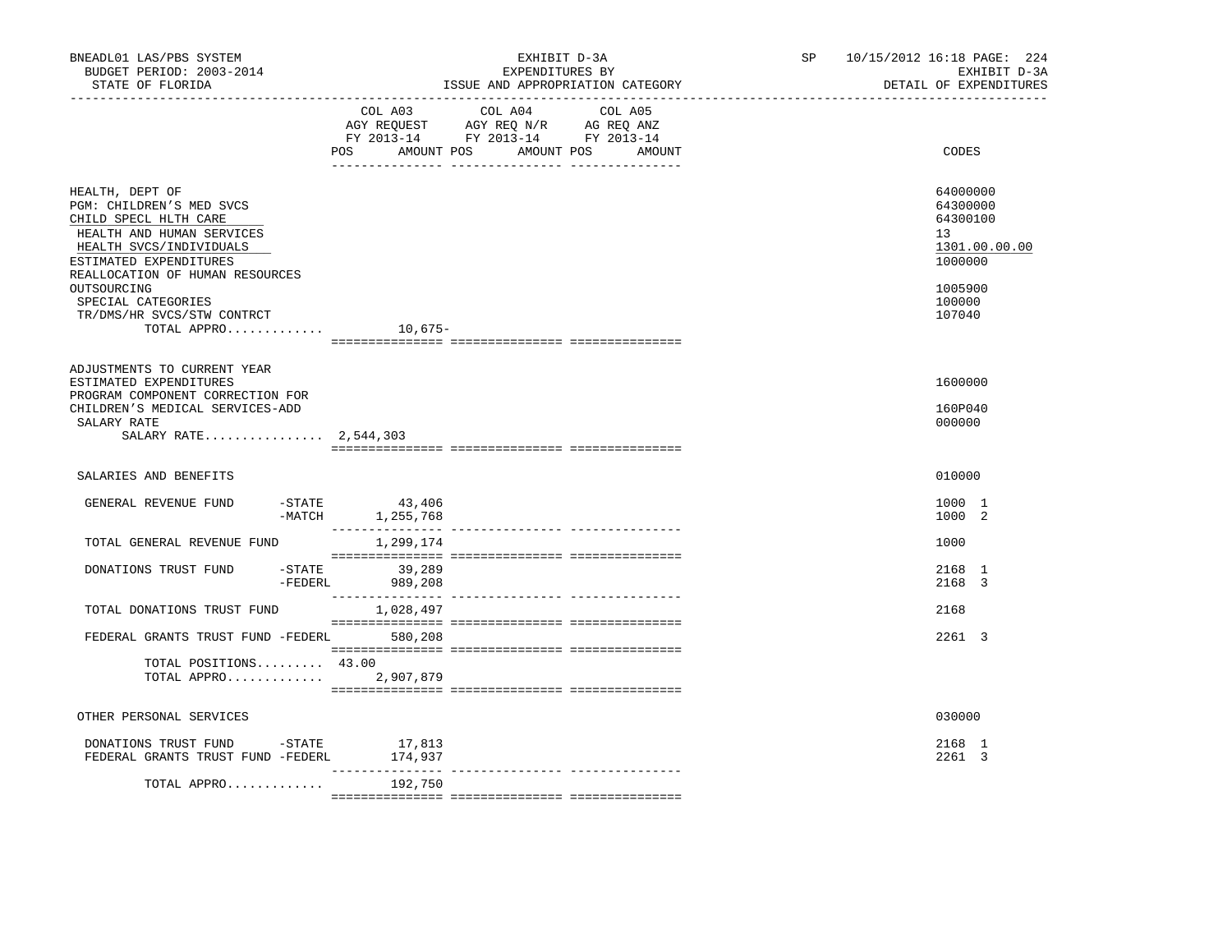| BNEADL01 LAS/PBS SYSTEM<br>BUDGET PERIOD: 2003-2014<br>STATE OF FLORIDA                                                                                                                                                                                                  |                     |                      | EXHIBIT D-3A<br>EXPENDITURES BY<br>ISSUE AND APPROPRIATION CATEGORY                                                                                                                                                                                                                                                                                                                                                                                             | SP <sub>2</sub> | 10/15/2012 16:18 PAGE: 225<br>EXHIBIT D-3A<br>DETAIL OF EXPENDITURES                                 |
|--------------------------------------------------------------------------------------------------------------------------------------------------------------------------------------------------------------------------------------------------------------------------|---------------------|----------------------|-----------------------------------------------------------------------------------------------------------------------------------------------------------------------------------------------------------------------------------------------------------------------------------------------------------------------------------------------------------------------------------------------------------------------------------------------------------------|-----------------|------------------------------------------------------------------------------------------------------|
|                                                                                                                                                                                                                                                                          |                     | COL A03<br>POS       | COL A04 COL A05<br>AGY REQUEST AGY REQ N/R AG REQ ANZ<br>FY 2013-14 FY 2013-14 FY 2013-14<br>AMOUNT POS AMOUNT POS AMOUNT                                                                                                                                                                                                                                                                                                                                       |                 | CODES                                                                                                |
| HEALTH, DEPT OF<br>PGM: CHILDREN'S MED SVCS<br>CHILD SPECL HLTH CARE<br>HEALTH AND HUMAN SERVICES<br>HEALTH SVCS/INDIVIDUALS<br>ADJUSTMENTS TO CURRENT YEAR<br>ESTIMATED EXPENDITURES<br>PROGRAM COMPONENT CORRECTION FOR<br>CHILDREN'S MEDICAL SERVICES-ADD<br>EXPENSES |                     |                      |                                                                                                                                                                                                                                                                                                                                                                                                                                                                 |                 | 64000000<br>64300000<br>64300100<br>13 <sup>°</sup><br>1301.00.00.00<br>1600000<br>160P040<br>040000 |
| GENERAL REVENUE FUND                                                                                                                                                                                                                                                     | $-$ STATE<br>-MATCH | 46,027<br>100,005    |                                                                                                                                                                                                                                                                                                                                                                                                                                                                 |                 | 1000 1<br>1000 2                                                                                     |
| TOTAL GENERAL REVENUE FUND                                                                                                                                                                                                                                               |                     | 146,032              |                                                                                                                                                                                                                                                                                                                                                                                                                                                                 |                 | 1000                                                                                                 |
| DONATIONS TRUST FUND                                                                                                                                                                                                                                                     | -STATE<br>-FEDERL   | 101,036<br>2,415     |                                                                                                                                                                                                                                                                                                                                                                                                                                                                 |                 | 2168 1<br>2168 3                                                                                     |
| TOTAL DONATIONS TRUST FUND                                                                                                                                                                                                                                               |                     | 103,451              |                                                                                                                                                                                                                                                                                                                                                                                                                                                                 |                 | 2168                                                                                                 |
| FEDERAL GRANTS TRUST FUND -FEDERL 1,415,903                                                                                                                                                                                                                              |                     |                      | $\begin{minipage}{0.03\textwidth} \begin{tabular}{l} \textbf{0.04\textwidth} \textbf{0.04\textwidth} \textbf{0.04\textwidth} \textbf{0.04\textwidth} \textbf{0.04\textwidth} \textbf{0.04\textwidth} \textbf{0.04\textwidth} \textbf{0.04\textwidth} \textbf{0.04\textwidth} \textbf{0.04\textwidth} \textbf{0.04\textwidth} \textbf{0.04\textwidth} \textbf{0.04\textwidth} \textbf{0.04\textwidth} \textbf{0.04\textwidth} \textbf{0.04\textwidth} \textbf{0$ |                 | 2261 3                                                                                               |
| TOTAL APPRO                                                                                                                                                                                                                                                              |                     | 1,665,386            |                                                                                                                                                                                                                                                                                                                                                                                                                                                                 |                 |                                                                                                      |
| SPECIAL CATEGORIES<br>G/A-MED SVCS AB/NEG CHILD                                                                                                                                                                                                                          |                     |                      |                                                                                                                                                                                                                                                                                                                                                                                                                                                                 |                 | 100000<br>100655                                                                                     |
| GENERAL REVENUE FUND                                                                                                                                                                                                                                                     | $-$ STATE           | 11,060               |                                                                                                                                                                                                                                                                                                                                                                                                                                                                 |                 | 1000 1                                                                                               |
| G/A-CONTRACTED SERVICES                                                                                                                                                                                                                                                  |                     |                      |                                                                                                                                                                                                                                                                                                                                                                                                                                                                 |                 | 100778                                                                                               |
| GENERAL REVENUE FUND                                                                                                                                                                                                                                                     |                     | $-$ STATE<br>500,000 |                                                                                                                                                                                                                                                                                                                                                                                                                                                                 |                 | 1000 1                                                                                               |
| RISK MANAGEMENT INSURANCE                                                                                                                                                                                                                                                |                     |                      |                                                                                                                                                                                                                                                                                                                                                                                                                                                                 |                 | 103241                                                                                               |
| GENERAL REVENUE FUND                                                                                                                                                                                                                                                     |                     | $-$ STATE 162,816    |                                                                                                                                                                                                                                                                                                                                                                                                                                                                 |                 | 1000 1                                                                                               |
| G/A-DEI SERVICES/PART C                                                                                                                                                                                                                                                  |                     |                      |                                                                                                                                                                                                                                                                                                                                                                                                                                                                 |                 | 103629                                                                                               |
| FEDERAL GRANTS TRUST FUND -FEDERL 1,236,934                                                                                                                                                                                                                              |                     |                      |                                                                                                                                                                                                                                                                                                                                                                                                                                                                 |                 | 2261 3                                                                                               |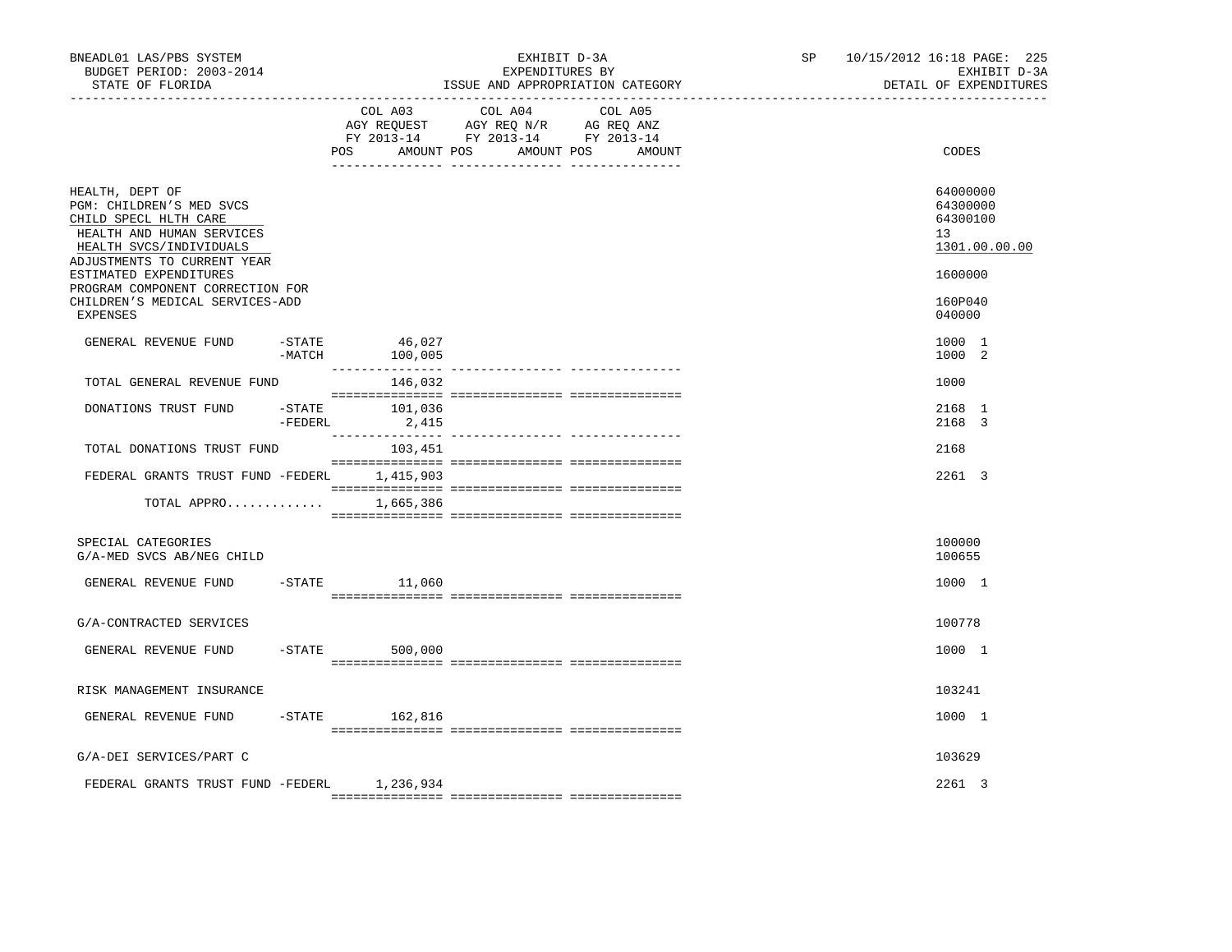| BNEADL01 LAS/PBS SYSTEM<br>BUDGET PERIOD: 2003-2014<br>STATE OF FLORIDA                                                                                     |                         | EXHIBIT D-3A<br>EXPENDITURES BY<br>ISSUE AND APPROPRIATION CATEGORY                                                                           | SP 10/15/2012 16:18 PAGE: 226<br>EXHIBIT D-3A<br>DETAIL OF EXPENDITURES |
|-------------------------------------------------------------------------------------------------------------------------------------------------------------|-------------------------|-----------------------------------------------------------------------------------------------------------------------------------------------|-------------------------------------------------------------------------|
|                                                                                                                                                             | AMOUNT POS              | COL A03 COL A04 COL A05<br>AGY REOUEST AGY REO N/R AG REO ANZ<br>FY 2013-14 FY 2013-14 FY 2013-14<br>AMOUNT POS                               |                                                                         |
|                                                                                                                                                             | POS                     | AMOUNT                                                                                                                                        | CODES                                                                   |
| HEALTH, DEPT OF<br>PGM: CHILDREN'S MED SVCS<br>CHILD SPECL HLTH CARE<br>HEALTH AND HUMAN SERVICES<br>HEALTH SVCS/INDIVIDUALS<br>ADJUSTMENTS TO CURRENT YEAR |                         |                                                                                                                                               | 64000000<br>64300000<br>64300100<br>13<br>1301.00.00.00                 |
| ESTIMATED EXPENDITURES<br>PROGRAM COMPONENT CORRECTION FOR                                                                                                  |                         |                                                                                                                                               | 1600000                                                                 |
| CHILDREN'S MEDICAL SERVICES-ADD<br>SPECIAL CATEGORIES<br>TR/DMS/HR SVCS/STW CONTRCT                                                                         |                         |                                                                                                                                               | 160P040<br>100000<br>107040                                             |
| $-STATE$<br>GENERAL REVENUE FUND<br>$-STATE$<br>DONATIONS TRUST FUND<br>FEDERAL GRANTS TRUST FUND -FEDERL                                                   | 8,869<br>2,886<br>5,997 |                                                                                                                                               | 1000 1<br>2168 1<br>2261 3                                              |
| TOTAL APPRO $17.752$                                                                                                                                        |                         |                                                                                                                                               |                                                                         |
| TOTAL: PROGRAM COMPONENT CORRECTION FOR<br>CHILDREN'S MEDICAL SERVICES-ADD<br>TOTAL POSITIONS 43.00<br>TOTAL ISSUE 6,694,577<br>TOTAL SALARY RATE 2,544,303 |                         |                                                                                                                                               | 160P040                                                                 |
|                                                                                                                                                             |                         |                                                                                                                                               |                                                                         |
| AGENCY ISSUE NARRATIVE:<br>2013-2014 BUDGET YEAR NARRATIVE:                                                                                                 |                         | IT COMPONENT? NO<br>The Department of Health is requesting the transfer of budget authority between program components within the Division of |                                                                         |

 The Department of Health is requesting the transfer of budget authority between program components within the Division of Children's Medical Services. This action will move all FTE's and budget authority from program component 1602000000 (Executive Leadership/Support Services) to 1301000000 (Child Special Health Care/Individuals) program component for Children's Medical Services. Program component 1602000000 will no longer be used. This has historically been split between the Children's Medical Services component and the Division of Developmental Early Intervention which now have merged into Children's Special Health Care.

Please refer to companion issue 160P030

 This request will not increase or decrease the department's base budget. \*\*\*\*\*\*\*\*\*\*\*\*\*\*\*\*\*\*\*\*\*\*\*\*\*\*\*\*\*\*\*\*\*\*\*\*\*\*\*\*\*\*\*\*\*\*\*\*\*\*\*\*\*\*\*\*\*\*\*\*\*\*\*\*\*\*\*\*\*\*\*\*\*\*\*\*\*\*\*\*\*\*\*\*\*\*\*\*\*\*\*\*\*\*\*\*\*\*\*\*\*\*\*\*\*\*\*\*\*\*\*\*\*\*\*\*\*\*\*\*\*\*\*\*\*\*\*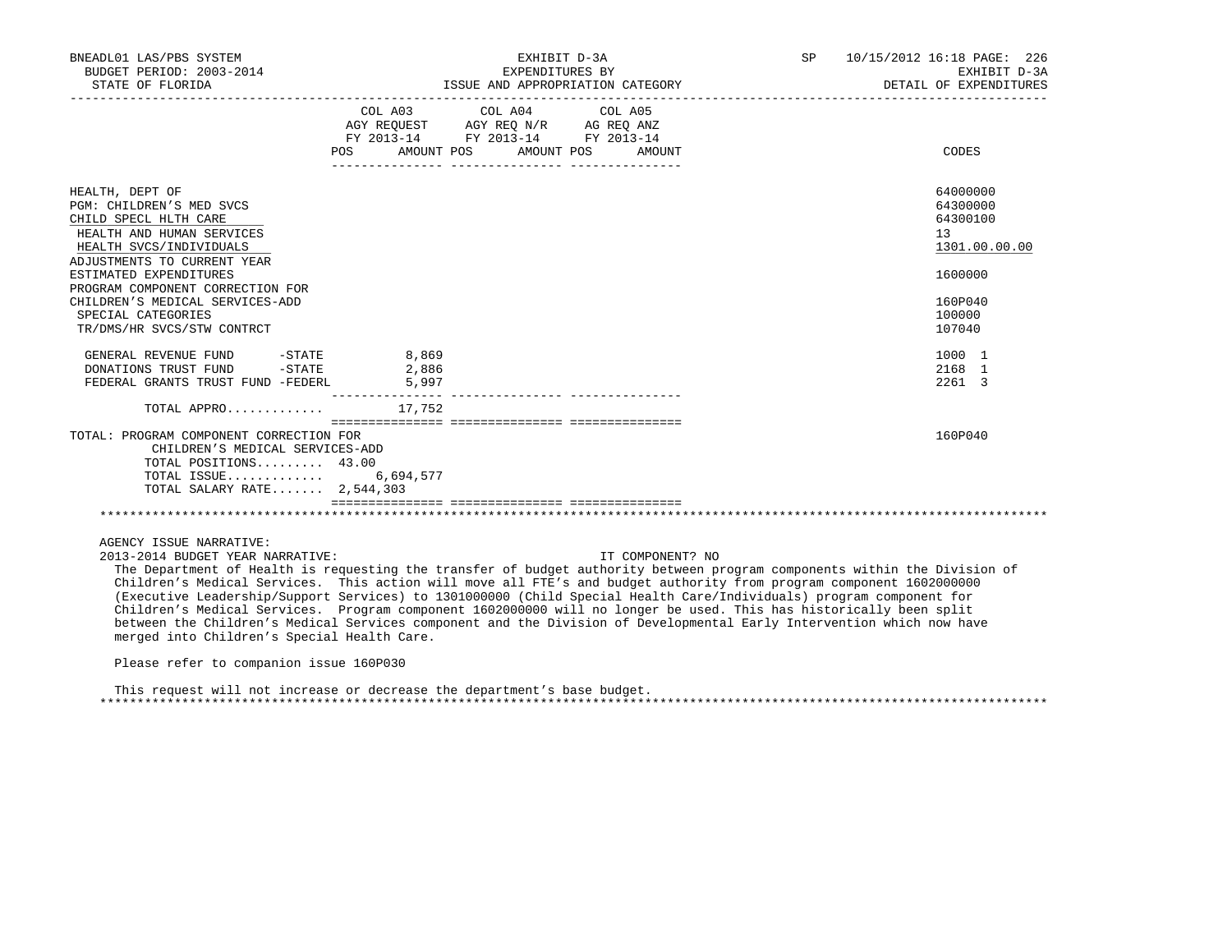|     |                                                                                                                          | EXHIBIT D-3A                                                                                                                                               |                                    |                                                                             |                                                         | SP 10/15/2012 16:18 PAGE: 227<br>EXHIBIT D-3A<br>DETAIL OF EXPENDITURES |
|-----|--------------------------------------------------------------------------------------------------------------------------|------------------------------------------------------------------------------------------------------------------------------------------------------------|------------------------------------|-----------------------------------------------------------------------------|---------------------------------------------------------|-------------------------------------------------------------------------|
|     |                                                                                                                          | COL A05                                                                                                                                                    |                                    |                                                                             |                                                         |                                                                         |
| POS |                                                                                                                          |                                                                                                                                                            |                                    |                                                                             |                                                         | CODES                                                                   |
|     |                                                                                                                          |                                                                                                                                                            |                                    |                                                                             |                                                         | 64000000<br>64300000<br>64300100<br>13<br>1301.00.00.00                 |
|     |                                                                                                                          |                                                                                                                                                            |                                    |                                                                             |                                                         | 1600000<br>160P040                                                      |
|     |                                                                                                                          |                                                                                                                                                            |                                    |                                                                             |                                                         | LAPSE LAPSED SALARIES                                                   |
| FTE | BASE RATE                                                                                                                |                                                                                                                                                            |                                    | SUBTOTAL                                                                    | န္ခ                                                     | AND BENEFITS                                                            |
|     |                                                                                                                          |                                                                                                                                                            |                                    |                                                                             |                                                         |                                                                         |
|     |                                                                                                                          |                                                                                                                                                            |                                    |                                                                             |                                                         |                                                                         |
|     |                                                                                                                          |                                                                                                                                                            |                                    |                                                                             |                                                         |                                                                         |
|     | 433,062                                                                                                                  |                                                                                                                                                            | 147,146                            |                                                                             |                                                         | 580,208                                                                 |
|     |                                                                                                                          |                                                                                                                                                            |                                    |                                                                             |                                                         | 1,299,174<br>1,028,497<br>580,208                                       |
|     |                                                                                                                          |                                                                                                                                                            |                                    |                                                                             |                                                         | ______________<br>2,907,879<br>==============                           |
|     | 354,892                                                                                                                  |                                                                                                                                                            |                                    |                                                                             |                                                         |                                                                         |
|     | 354,892                                                                                                                  |                                                                                                                                                            |                                    |                                                                             |                                                         |                                                                         |
|     |                                                                                                                          |                                                                                                                                                            |                                    |                                                                             |                                                         | ==============<br>-------------                                         |
|     |                                                                                                                          |                                                                                                                                                            |                                    |                                                                             |                                                         | 2,907,879                                                               |
|     | POSITION DETAIL OF SALARIES AND BENEFITS:<br>CHANGES TO CURRENTLY AUTHORIZED POSITIONS<br>2261 FEDERAL GRANTS TRUST FUND | ________________________<br>AMOUNT POS<br>19.00 980,086<br>15.00<br>776,263<br>9.00<br>43.00 2,189,411<br>RA06 RATE ADJ - NO FTE - NO SALARY - NO BENEFITS | EXPENDITURES BY<br>COL A03 COL A04 | ISSUE AND APPROPRIATION CATEGORY<br>AMOUNT POS AMOUNT<br>ADDITIVES BENEFITS | __________________________________<br>718,468 2,907,879 | 580,208 0.00                                                            |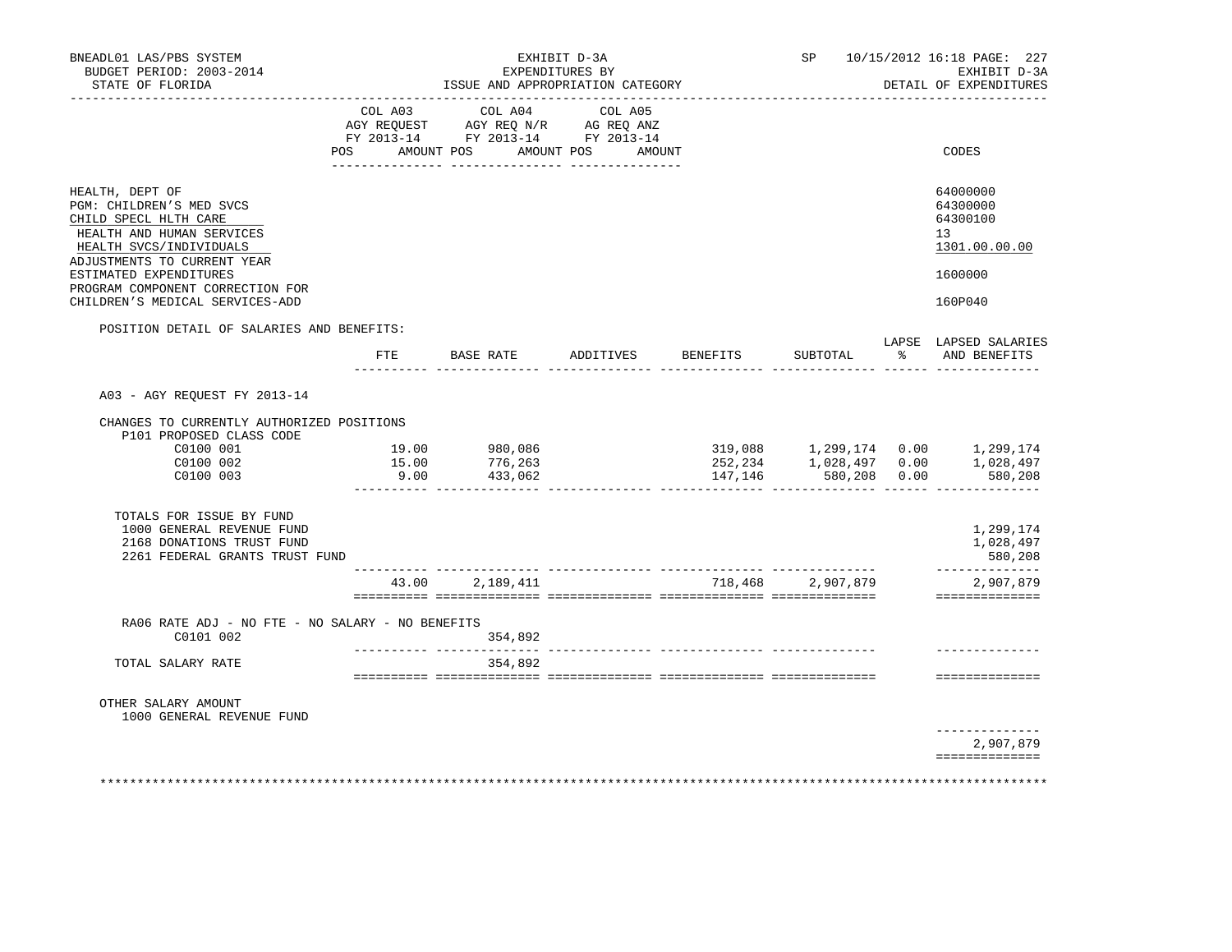| BNEADL01 LAS/PBS SYSTEM<br>BUDGET PERIOD: 2003-2014                                                                                                          | EXHIBIT D-3A<br>EXPENDITURES BY                                                                         | 10/15/2012 16:18 PAGE: 228<br>SP<br>EXHIBIT D-3A                   |  |  |  |
|--------------------------------------------------------------------------------------------------------------------------------------------------------------|---------------------------------------------------------------------------------------------------------|--------------------------------------------------------------------|--|--|--|
| STATE OF FLORIDA                                                                                                                                             | ISSUE AND APPROPRIATION CATEGORY                                                                        | DETAIL OF EXPENDITURES                                             |  |  |  |
|                                                                                                                                                              | COL A03<br>COL A04<br>COL A05<br>AGY REQUEST AGY REQ N/R AG REQ ANZ<br>FY 2013-14 FY 2013-14 FY 2013-14 |                                                                    |  |  |  |
|                                                                                                                                                              | POS AMOUNT POS<br>AMOUNT POS AMOUNT                                                                     | CODES                                                              |  |  |  |
| HEALTH, DEPT OF<br>PGM: CHILDREN'S MED SVCS<br>CHILD SPECL HLTH CARE<br>HEALTH AND HUMAN SERVICES<br>HEALTH SVCS/INDIVIDUALS<br>INTRA-AGENCY REORGANIZATIONS |                                                                                                         | 64000000<br>64300000<br>64300100<br>13<br>1301.00.00.00<br>1800000 |  |  |  |
| DEPARTMENT OF HEALTH REORGANIZATION<br>- DEDUCT<br>SALARY RATE                                                                                               |                                                                                                         | 1800930<br>000000                                                  |  |  |  |
| SALARY RATE 45,173-                                                                                                                                          |                                                                                                         |                                                                    |  |  |  |
| SALARIES AND BENEFITS                                                                                                                                        |                                                                                                         | 010000                                                             |  |  |  |
| GENERAL REVENUE FUND<br>-MATCH                                                                                                                               | $-STATE$ 39,360-<br>22,954-                                                                             | 1000 1<br>1000 2                                                   |  |  |  |
| TOTAL GENERAL REVENUE FUND                                                                                                                                   | $62,314-$                                                                                               | 1000                                                               |  |  |  |
| TOTAL POSITIONS $1.00-$<br>TOTAL APPRO                                                                                                                       | 62,314-                                                                                                 |                                                                    |  |  |  |
| SPECIAL CATEGORIES<br>TR/DMS/HR SVCS/STW CONTRCT                                                                                                             |                                                                                                         | 100000<br>107040                                                   |  |  |  |
| GENERAL REVENUE FUND                                                                                                                                         | $-STATE$ 354-                                                                                           | 1000 1                                                             |  |  |  |
| TOTAL: DEPARTMENT OF HEALTH REORGANIZATION<br>- DEDUCT                                                                                                       |                                                                                                         | 1800930                                                            |  |  |  |
| TOTAL POSITIONS 1.00-<br>TOTAL ISSUE<br>TOTAL SALARY RATE 45, 173-                                                                                           | $62,668-$                                                                                               |                                                                    |  |  |  |
|                                                                                                                                                              |                                                                                                         |                                                                    |  |  |  |
| AGENCY ISSUE NARRATIVE:                                                                                                                                      |                                                                                                         |                                                                    |  |  |  |

2013-2014 BUDGET YEAR NARRATIVE: IT COMPONENT? NO

 The Department of Health actively pursues ways to improve the efficiency and effectiveness of the agency. In the 2012-2013 fiscal year budget amendment 13RG-1001, EOG#B0045 was approved to realign programs and budget authority. This request continues to realign programs and budget authority based on the agency approved Table of Organization, dated 07/31/2012. This request will not increase the department's base budget.

| Description              | Amount       | FTE | Rate    | From     | To       |
|--------------------------|--------------|-----|---------|----------|----------|
| Transfer Tobacco Program | \$66,386,217 | 21  | 994,356 | 64100200 | 64200100 |
| Transfer Asthma Program  | 300,000      |     | 110,424 | 64200200 | 64200100 |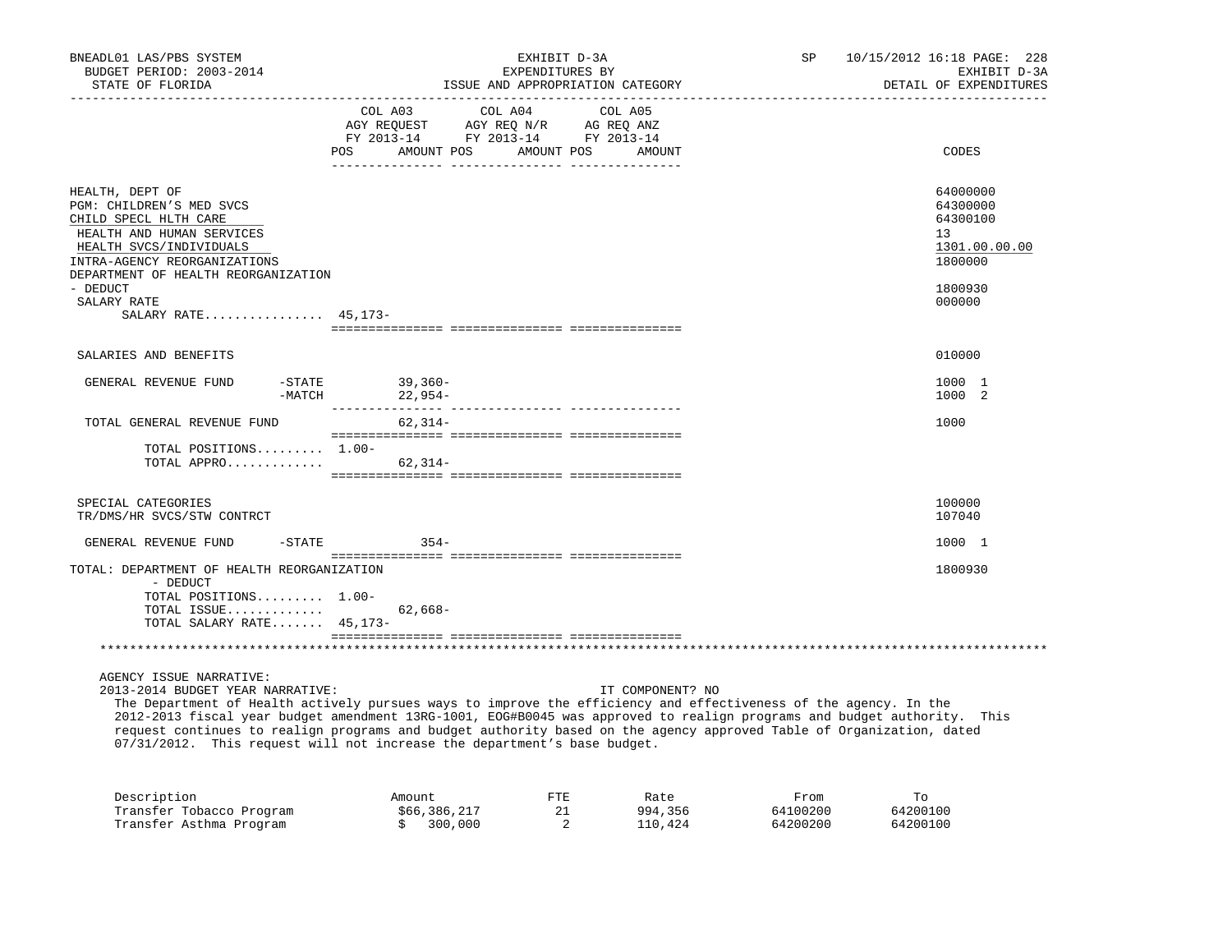| BNEADL01 LAS/PBS SYSTEM<br>BUDGET PERIOD: 2003-2014<br>STATE OF FLORIDA                                                                                                                                                                                                                                                                                                                                                                                                    |  |                                                                                                                                                                                                | EXHIBIT D-3A<br>EXPENDITURES BY | ISSUE AND APPROPRIATION CATEGORY         | SP |  | 10/15/2012 16:18 PAGE: 229<br>EXHIBIT D-3A<br>DETAIL OF EXPENDITURES |
|----------------------------------------------------------------------------------------------------------------------------------------------------------------------------------------------------------------------------------------------------------------------------------------------------------------------------------------------------------------------------------------------------------------------------------------------------------------------------|--|------------------------------------------------------------------------------------------------------------------------------------------------------------------------------------------------|---------------------------------|------------------------------------------|----|--|----------------------------------------------------------------------|
|                                                                                                                                                                                                                                                                                                                                                                                                                                                                            |  | $\begin{tabular}{lcccc} COL A03 & COL A04 & COL A05 \\ AGY REQUEST & AGY REQ N/R & AG REQ ANZ \\ FY & 2013-14 & FY & 2013-14 & FY & 2013-14 \end{tabular}$<br>POS AMOUNT POS AMOUNT POS AMOUNT | -------- ----------------       |                                          |    |  | CODES                                                                |
| HEALTH, DEPT OF<br>PGM: CHILDREN'S MED SVCS<br>CHILD SPECL HLTH CARE<br>HEALTH AND HUMAN SERVICES<br>HEALTH SVCS/INDIVIDUALS<br>INTRA-AGENCY REORGANIZATIONS<br>DEPARTMENT OF HEALTH REORGANIZATION                                                                                                                                                                                                                                                                        |  |                                                                                                                                                                                                |                                 |                                          |    |  | 64000000<br>64300000<br>64300100<br>13<br>1301.00.00.00<br>1800000   |
| - DEDUCT                                                                                                                                                                                                                                                                                                                                                                                                                                                                   |  |                                                                                                                                                                                                |                                 |                                          |    |  | 1800930                                                              |
| $\begin{tabular}{l c c c c c c c c} \hline \texttt{Transfer} \texttt{Refuge Program} & \texttt{\$4200200}$ & $418,718$ & $6$ & $256,030$ & $64200200$ & $64200100$ \\ \hline \texttt{Transfer Biomedical Research} & $30,208,012$ & $1$ & $39,234$ & $64200800$ & $64200800$ \\ \hline \texttt{Transfer Regulation} & $\texttt{\$} & $150,800$ & $0$ & $-0$ & $64100200$ & $64200800$<br>Please see companion issue #1800940.<br>POSITION DETAIL OF SALARIES AND BENEFITS: |  |                                                                                                                                                                                                |                                 | FTE BASE RATE ADDITIVES BENEFITS         |    |  | LAPSE LAPSED SALARIES<br>SUBTOTAL % AND BENEFITS                     |
| A03 - AGY REOUEST FY 2013-14                                                                                                                                                                                                                                                                                                                                                                                                                                               |  |                                                                                                                                                                                                |                                 |                                          |    |  |                                                                      |
| CHANGES TO CURRENTLY AUTHORIZED POSITIONS<br>0718 EXECUTIVE ASSISTANT I - SES<br>32166 001                                                                                                                                                                                                                                                                                                                                                                                 |  | $1.00 - 45,173 -$                                                                                                                                                                              |                                 |                                          |    |  | $17,141 62,314-$ 0.00 $62,314-$                                      |
| TOTALS FOR ISSUE BY FUND<br>1000 GENERAL REVENUE FUND                                                                                                                                                                                                                                                                                                                                                                                                                      |  |                                                                                                                                                                                                |                                 |                                          |    |  | 62,314-                                                              |
|                                                                                                                                                                                                                                                                                                                                                                                                                                                                            |  |                                                                                                                                                                                                |                                 | $1.00-$ 45, 173-<br>17, 141-<br>62, 314- |    |  | -----------<br>$62, 314-$<br>==============                          |
| OTHER SALARY AMOUNT<br>1000 GENERAL REVENUE FUND                                                                                                                                                                                                                                                                                                                                                                                                                           |  |                                                                                                                                                                                                |                                 |                                          |    |  |                                                                      |
|                                                                                                                                                                                                                                                                                                                                                                                                                                                                            |  |                                                                                                                                                                                                |                                 |                                          |    |  | --------------<br>$62, 314-$<br>==============                       |
|                                                                                                                                                                                                                                                                                                                                                                                                                                                                            |  |                                                                                                                                                                                                |                                 |                                          |    |  |                                                                      |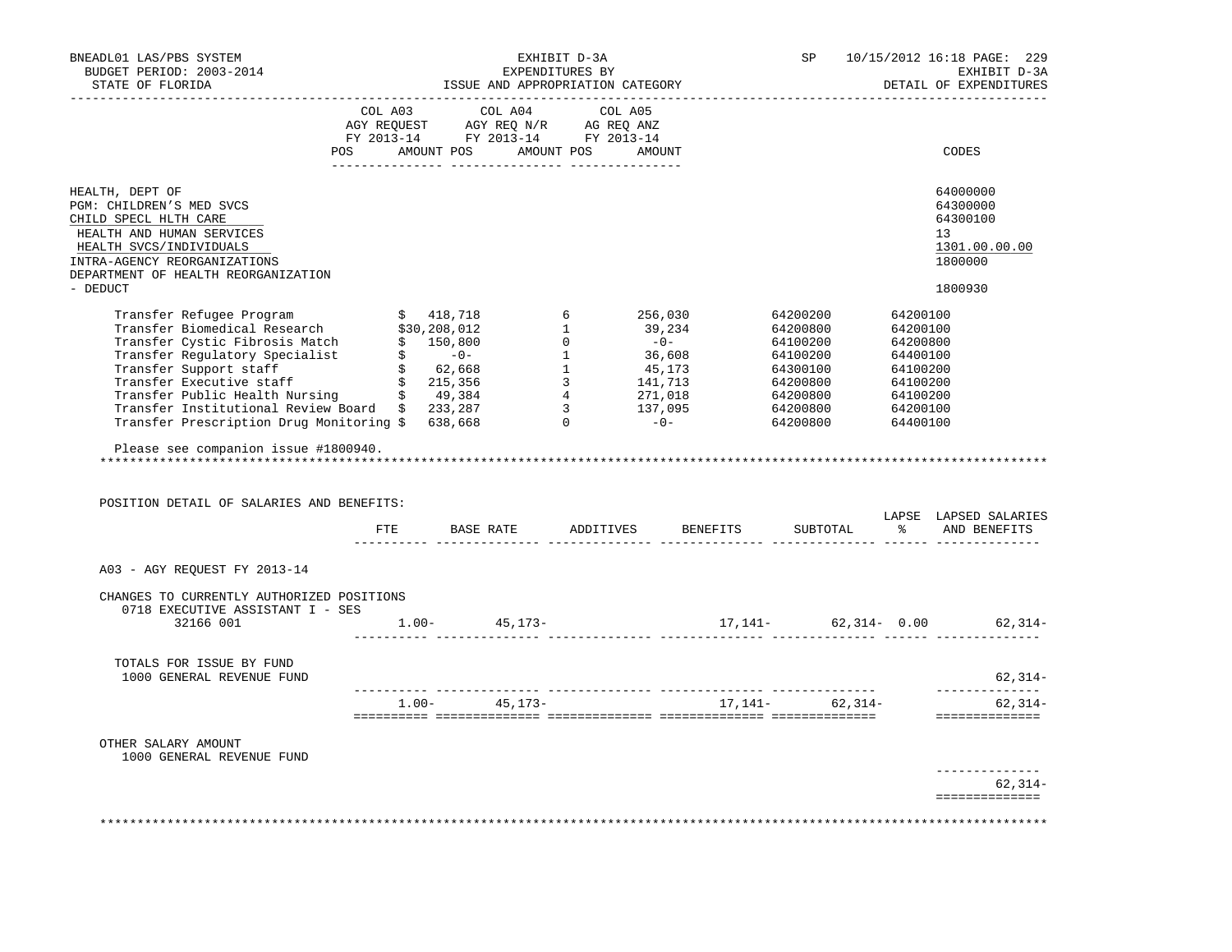| BNEADL01 LAS/PBS SYSTEM<br>BUDGET PERIOD: 2003-2014<br>STATE OF FLORIDA                                                                                                                                                                                                         | EXHIBIT D-3A<br>EXPENDITURES BY<br>ISSUE AND APPROPRIATION CATEGORY                                                                                                                                                                                                                                                                                                          | SP 10/15/2012 16:18 PAGE: 230<br>DETAIL OF EXPENDITURES | EXHIBIT D-3A                                                                      |
|---------------------------------------------------------------------------------------------------------------------------------------------------------------------------------------------------------------------------------------------------------------------------------|------------------------------------------------------------------------------------------------------------------------------------------------------------------------------------------------------------------------------------------------------------------------------------------------------------------------------------------------------------------------------|---------------------------------------------------------|-----------------------------------------------------------------------------------|
|                                                                                                                                                                                                                                                                                 | COL A03 COL A04 COL A05<br>$\begin{tabular}{lllllll} \bf AGY \,\,\, REQUEST \,\,\, & \bf AGY \,\, REQ \,\, N/R & \,\, AG \,\, REQ \,\, ANZ \\ \bf FY \,\, 2013-14 & \bf FY \,\, 2013-14 & \bf FY \,\, 2013-14 \\ \end{tabular}$<br>POS AMOUNT POS AMOUNT POS<br>AMOUNT                                                                                                       |                                                         | CODES                                                                             |
| HEALTH, DEPT OF<br>PGM: CHILDREN'S MED SVCS<br>CHILD SPECL HLTH CARE<br>HEALTH AND HUMAN SERVICES<br>HEALTH SVCS/INDIVIDUALS<br>ESTIMATED EXPENDITURES REALIGNMENT<br>TRANSFER RATE AND SALARY BUDGET<br>BETWEEN BUDGET ENTITIES - DEDUCT<br>SALARY RATE<br>SALARY RATE 47,451- |                                                                                                                                                                                                                                                                                                                                                                              | 13                                                      | 64000000<br>64300000<br>64300100<br>1301.00.00.00<br>2000000<br>2000400<br>000000 |
| SALARIES AND BENEFITS                                                                                                                                                                                                                                                           |                                                                                                                                                                                                                                                                                                                                                                              |                                                         | 010000                                                                            |
| GENERAL REVENUE FUND                                                                                                                                                                                                                                                            | -STATE 36,942-<br>-MATCH 16,597-                                                                                                                                                                                                                                                                                                                                             |                                                         | 1000 1<br>1000 2                                                                  |
| TOTAL GENERAL REVENUE FUND 53,539-                                                                                                                                                                                                                                              |                                                                                                                                                                                                                                                                                                                                                                              |                                                         | 1000                                                                              |
| TOTAL APPRO 53,539-                                                                                                                                                                                                                                                             |                                                                                                                                                                                                                                                                                                                                                                              |                                                         |                                                                                   |
| TOTAL: TRANSFER RATE AND SALARY BUDGET<br>BETWEEN BUDGET ENTITIES - DEDUCT<br>TOTAL ISSUE<br>TOTAL SALARY RATE $47,451-$                                                                                                                                                        | $53,539-$                                                                                                                                                                                                                                                                                                                                                                    |                                                         | 2000400                                                                           |
|                                                                                                                                                                                                                                                                                 |                                                                                                                                                                                                                                                                                                                                                                              |                                                         |                                                                                   |
| AGENCY ISSUE NARRATIVE:<br>2013-2014 BUDGET YEAR NARRATIVE:                                                                                                                                                                                                                     | IT COMPONENT? NO<br>The Department of Health (DOH) requests the transfer of \$53,539 in Salaries and Benefits appropriation and 47,451 in<br>Salary Rate from the Children's Medical Services (CMS) budget entity to the Administrative Support budget entity. This<br>request is an effort to realign appropriation and salary rate between budget entities within the DOH. |                                                         |                                                                                   |
|                                                                                                                                                                                                                                                                                 | The Office of General Counsel (OGC) provides CMS legal services which require a full-time attorney. CMS agreed to<br>provide the additional salary rate and Salaries and Benefits appropriation for the OGC to reclassify a position in OGC<br>from an Administrative Assistant I to an attorney position.                                                                   |                                                         |                                                                                   |
| Administrative Support budget entity.                                                                                                                                                                                                                                           | There is a companion issue #2000410 that adds the transferred Salaries and Benefits appropriation and Salary Rate to the                                                                                                                                                                                                                                                     |                                                         |                                                                                   |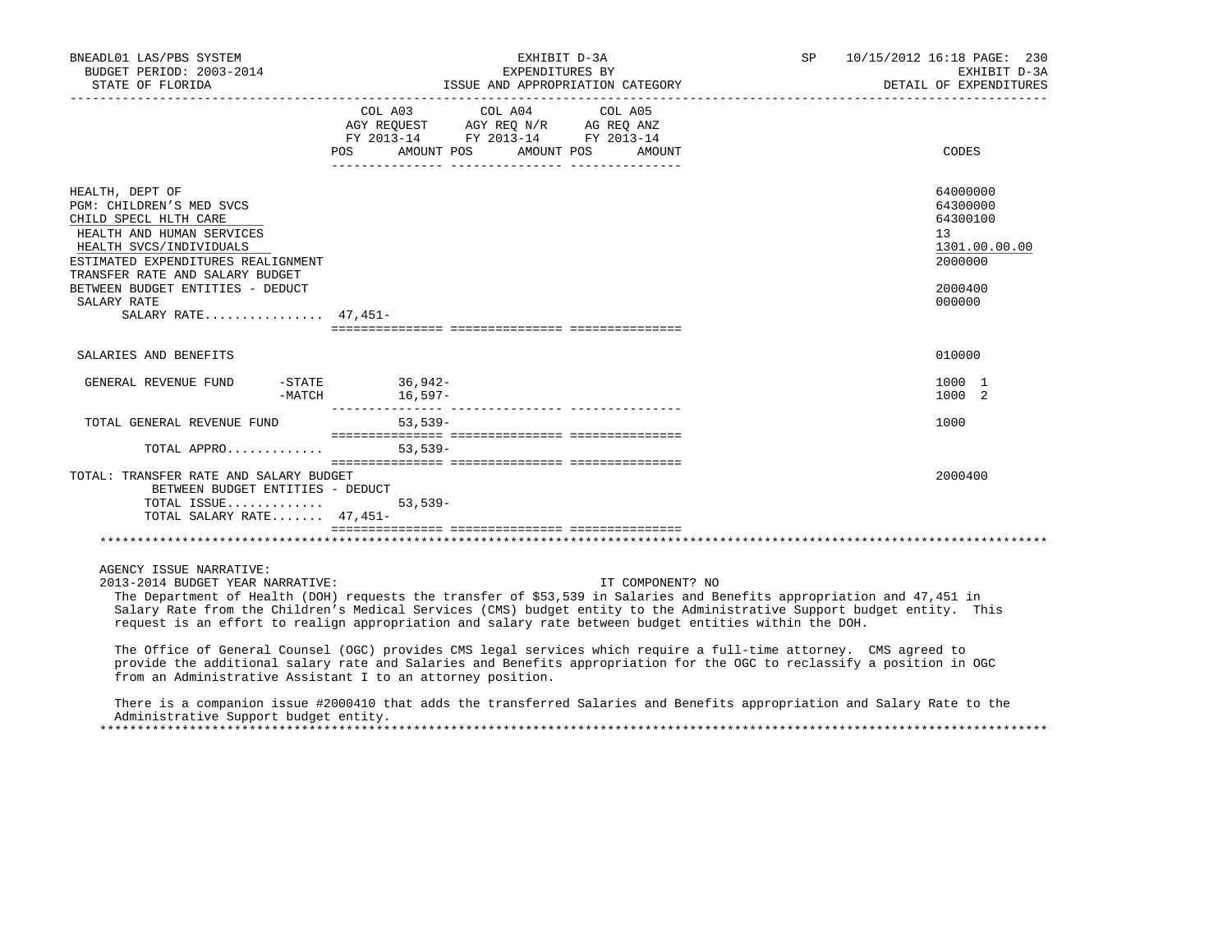| BNEADL01 LAS/PBS SYSTEM<br>BUDGET PERIOD: 2003-2014<br>STATE OF FLORIDA                                                                                                                                                                   | EXHIBIT D-3A<br>EXPENDITURES BY<br>ISSUE AND APPROPRIATION CATEGORY |                                                                                                                                                              |                              |                    |                 | SP 10/15/2012 16:18 PAGE: 231<br>EXHIBIT D-3A<br>DETAIL OF EXPENDITURES       |
|-------------------------------------------------------------------------------------------------------------------------------------------------------------------------------------------------------------------------------------------|---------------------------------------------------------------------|--------------------------------------------------------------------------------------------------------------------------------------------------------------|------------------------------|--------------------|-----------------|-------------------------------------------------------------------------------|
|                                                                                                                                                                                                                                           | POS AMOUNT POS                                                      | COL A03 COL A04<br>COL AUS COL AU4 COL AU5<br>AGY REQUEST AGY REQ N/R AG REQ ANZ<br>FY 2013-14 FY 2013-14 FY 2013-14<br>___ ________________ _______________ | COL A05<br>AMOUNT POS AMOUNT |                    |                 | CODES                                                                         |
| HEALTH, DEPT OF<br>PGM: CHILDREN'S MED SVCS<br>CHILD SPECL HLTH CARE<br>HEALTH AND HUMAN SERVICES<br>HEALTH SVCS/INDIVIDUALS<br>ESTIMATED EXPENDITURES REALIGNMENT<br>TRANSFER RATE AND SALARY BUDGET<br>BETWEEN BUDGET ENTITIES - DEDUCT |                                                                     |                                                                                                                                                              |                              |                    |                 | 64000000<br>64300000<br>64300100<br>13<br>1301.00.00.00<br>2000000<br>2000400 |
| POSITION DETAIL OF SALARIES AND BENEFITS:                                                                                                                                                                                                 | $_{\rm FTE}$                                                        | BASE RATE                                                                                                                                                    |                              | ADDITIVES BENEFITS | SUBTOTAL        | LAPSE LAPSED SALARIES<br>% AND BENEFITS                                       |
| A03 - AGY REQUEST FY 2013-14                                                                                                                                                                                                              |                                                                     |                                                                                                                                                              |                              |                    |                 |                                                                               |
| CHANGES TO CURRENTLY AUTHORIZED POSITIONS<br>RA01 RATE & SALARY ADJ - BENEFITS NO FTE<br>C0099 003                                                                                                                                        | 0.00                                                                | $47,451-$                                                                                                                                                    |                              |                    |                 | $6,088-53,539-0.00$ 53,539-                                                   |
| TOTALS FOR ISSUE BY FUND<br>1000 GENERAL REVENUE FUND                                                                                                                                                                                     |                                                                     |                                                                                                                                                              |                              |                    |                 | $53,539-$                                                                     |
|                                                                                                                                                                                                                                           |                                                                     | $0.00$ $47.451-$                                                                                                                                             |                              |                    | $6,088-53,539-$ | ______________<br>53,539-<br>==============                                   |
|                                                                                                                                                                                                                                           |                                                                     |                                                                                                                                                              |                              |                    |                 |                                                                               |
| NONRECURRING EXPENDITURES<br>CHILDREN'S MEDICAL SERVICES<br>DEVELOPMENT AND INTEGRATION PROJECT<br>QUALIFIED EXPENDITURE                                                                                                                  |                                                                     |                                                                                                                                                              |                              |                    |                 | 2100000<br>2103208<br>200000                                                  |
| CMS DATA PROJECT<br>FEDERAL GRANTS TRUST FUND -FEDERL 831,171-                                                                                                                                                                            |                                                                     |                                                                                                                                                              |                              |                    |                 | 200150<br>2261 3                                                              |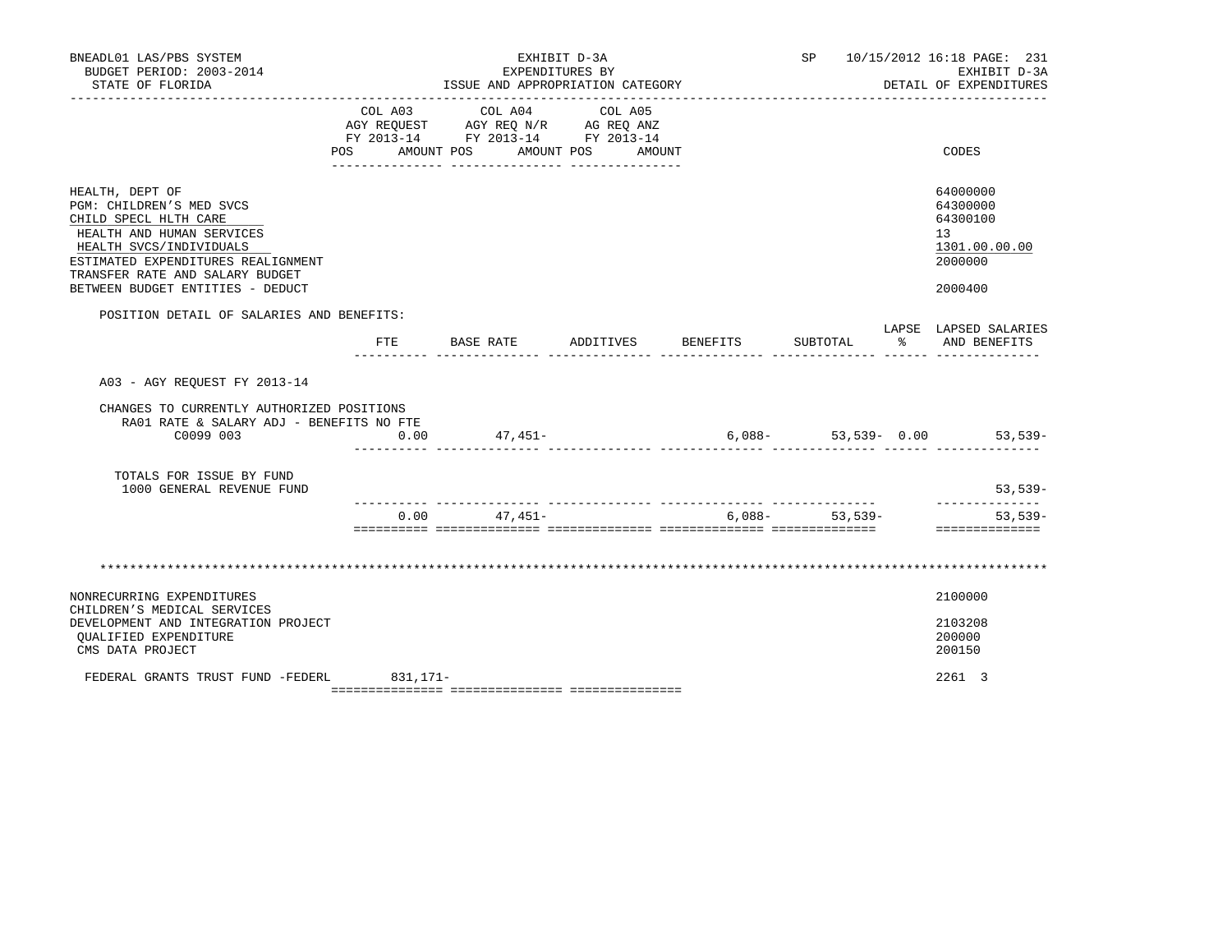| BUDGET PERIOD: 2003-2014<br>STATE OF FLORIDA                                                                                                                                                 |                                              | EXHIBIT D-3A<br>EXPENDITURES BY<br>ISSUE AND APPROPRIATION CATEGORY                                                                         | SP 10/15/2012 16:18 PAGE: 232<br>EXHIBIT D-3A<br>DETAIL OF EXPENDITURES |
|----------------------------------------------------------------------------------------------------------------------------------------------------------------------------------------------|----------------------------------------------|---------------------------------------------------------------------------------------------------------------------------------------------|-------------------------------------------------------------------------|
|                                                                                                                                                                                              |                                              | COL A03 COL A04<br>COL A05<br>AGY REQUEST AGY REQ N/R AG REQ ANZ<br>FY 2013-14 FY 2013-14 FY 2013-14<br>POS AMOUNT POS AMOUNT POS<br>AMOUNT | CODES                                                                   |
| HEALTH, DEPT OF<br>PGM: CHILDREN'S MED SVCS<br>CHILD SPECL HLTH CARE<br>HEALTH AND HUMAN SERVICES<br>HEALTH SVCS/INDIVIDUALS<br>NONRECURRING EXPENDITURES<br>PROVIDE TEMPORARY ASSISTANCE TO |                                              |                                                                                                                                             | 64000000<br>64300000<br>64300100<br>13<br>1301.00.00.00<br>2100000      |
| NEEDY FAMILIES (TANF) FUNDING FOR<br>EARLY STEPS PROGRAM<br>SPECIAL CATEGORIES<br>G/A-DEI SERVICES/PART C                                                                                    |                                              |                                                                                                                                             | 2103209<br>100000<br>103629                                             |
| WELFARE TRANSITION TF -FEDERL 3,600,000-                                                                                                                                                     |                                              |                                                                                                                                             | 2401 3                                                                  |
| ANNUALIZATION OF ADMINISTERED<br>FUNDS APPROPRIATIONS<br>STATE HEALTH INSURANCE ADJUSTMENT<br>FOR FY 2012-13 - 10 MONTHS<br><b>ANNUALIZATION</b><br>SALARIES AND BENEFITS                    |                                              |                                                                                                                                             | 26A0000<br>26A1830<br>010000                                            |
| $ STATE$<br>GENERAL REVENUE FUND                                                                                                                                                             | 380<br>-MATCH 179,490                        |                                                                                                                                             | 1000 1<br>1000 2                                                        |
| TOTAL GENERAL REVENUE FUND                                                                                                                                                                   | 179,870                                      |                                                                                                                                             | 1000                                                                    |
| DONATIONS TRUST FUND<br>-FEDERL                                                                                                                                                              | $-STATE$ 8,290<br>$-MATCH$ 12,930<br>144,960 |                                                                                                                                             | 2168 1<br>2168 2<br>2168 3                                              |
| TOTAL DONATIONS TRUST FUND                                                                                                                                                                   | 166,180                                      |                                                                                                                                             | 2168                                                                    |
| FEDERAL GRANTS TRUST FUND -FEDERL                                                                                                                                                            | 67,440                                       |                                                                                                                                             | 2261 3                                                                  |
| TOTAL APPRO $413.490$                                                                                                                                                                        |                                              |                                                                                                                                             |                                                                         |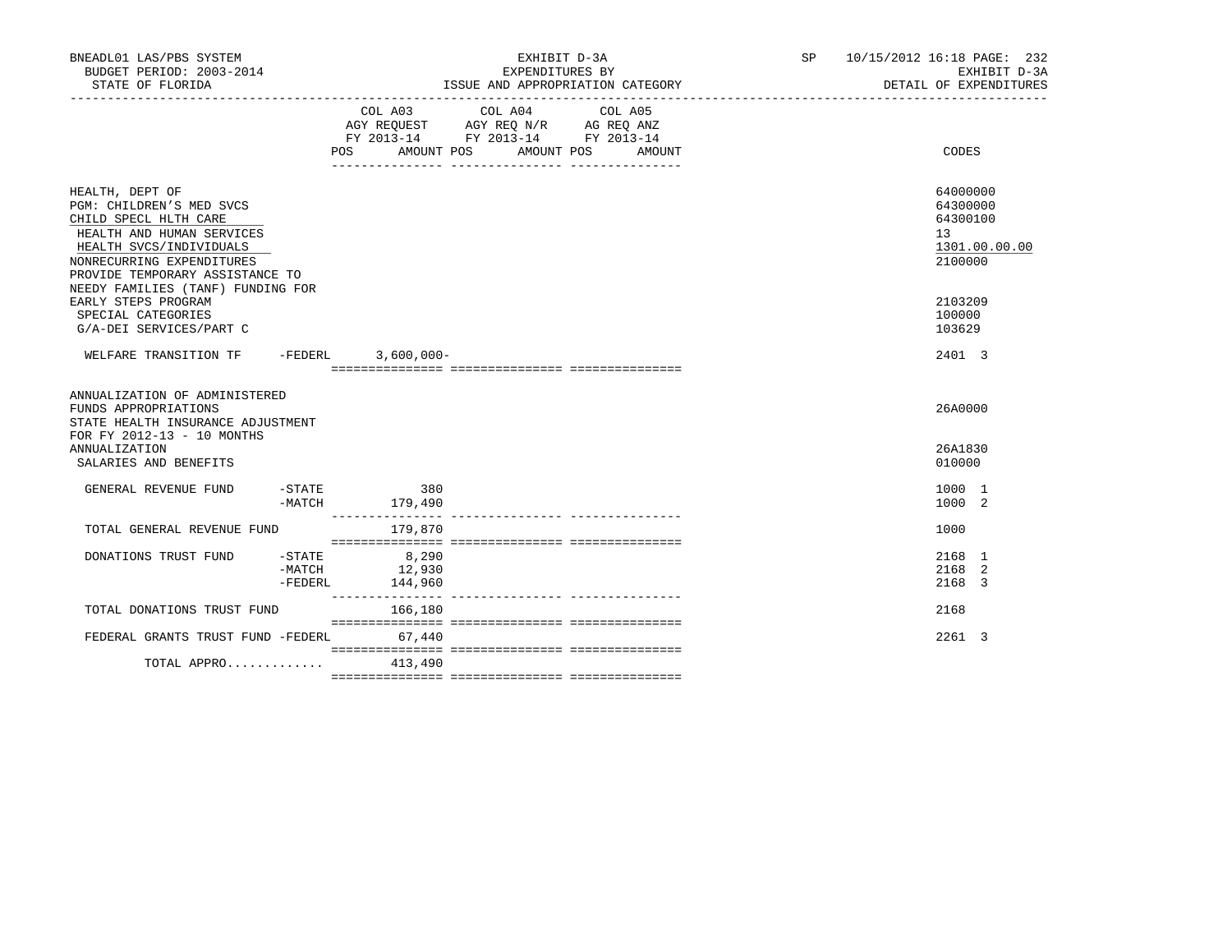| BNEADL01 LAS/PBS SYSTEM<br>BUDGET PERIOD: 2003-2014<br>STATE OF FLORIDA                                                                                                                                                                         | EXHIBIT D-3A<br>EXPENDITURES BY<br>ISSUE AND APPROPRIATION CATEGORY |                                                                                                   |                                  | SP 10/15/2012 16:18 PAGE: 233<br>EXHIBIT D-3A<br>DETAIL OF EXPENDITURES                 |
|-------------------------------------------------------------------------------------------------------------------------------------------------------------------------------------------------------------------------------------------------|---------------------------------------------------------------------|---------------------------------------------------------------------------------------------------|----------------------------------|-----------------------------------------------------------------------------------------|
|                                                                                                                                                                                                                                                 |                                                                     | COL A03 COL A04 COL A05<br>AGY REQUEST AGY REQ N/R AG REQ ANZ<br>FY 2013-14 FY 2013-14 FY 2013-14 | POS AMOUNT POS AMOUNT POS AMOUNT | CODES                                                                                   |
| HEALTH, DEPT OF<br>PGM: CHILDREN'S MED SVCS<br>CHILD SPECL HLTH CARE<br>HEALTH AND HUMAN SERVICES<br>HEALTH SVCS/INDIVIDUALS<br>PROGRAM OR SERVICE-LEVEL<br>INFORMATION TECHNOLOGY<br>TELEMEDICINE NETWORK SERVICES<br>OPERATING CAPITAL OUTLAY |                                                                     |                                                                                                   |                                  | 64000000<br>64300000<br>64300100<br>13<br>1301.00.00.00<br>3630000<br>36323C0<br>060000 |
| GENERAL REVENUE FUND                                                                                                                                                                                                                            |                                                                     | -STATE 505,800 505,800                                                                            |                                  | 1000 1                                                                                  |
| SPECIAL CATEGORIES<br>G/A-CMS NETWORK                                                                                                                                                                                                           |                                                                     |                                                                                                   |                                  | 100000<br>100497                                                                        |
| GENERAL REVENUE FUND -STATE 316,900 16,500                                                                                                                                                                                                      |                                                                     |                                                                                                   |                                  | 1000 1                                                                                  |
| TOTAL: TELEMEDICINE NETWORK SERVICES<br>TOTAL ISSUE                                                                                                                                                                                             |                                                                     | 822,700 522,300                                                                                   |                                  | 36323C0                                                                                 |
|                                                                                                                                                                                                                                                 |                                                                     |                                                                                                   |                                  |                                                                                         |

## AGENCY ISSUE NARRATIVE:

2013-2014 BUDGET YEAR NARRATIVE: IT COMPONENT? YES

 The Department of Health (DOH) requests \$822,700 to support upgrades of the Department's telemedicine and telehealth networks. These networks enable direct communication between physicians and hospitals that is essential to the continuity of specialized care that is critical to patient treatment. These systems allow extensive consultation regarding patients via live internet viewing capability. Such video conferencing reduces physician travel time affording quicker response times in the critical and/or emergency care of patients. The funding requested will support the annual maintenance and enhancements necessary to sustain these systems that are essential to the continuity and improvement of care to abused children and help in providing specialty medical care for children within the state.

 The department requests \$822,700 in General Revenue authority (\$304,400 Recurring and \$522,300 Non-recurring) to support the upgrade and expansion of the CMS Telemedicine and Telehealth Network Services. Children's Medical Services (CMS) uses two-way interactive audio-visual (videoconferencing) technologies to improve access to and support a variety of services for children, including Telemedicine-based medical services for children with special healthcare needs and evaluation of suspected cases of physical and/or sexual abuse. Additionally, use of these technologies for Telehealth-based support services reduces time out of office and travel related costs for CMS administrative and other meetings, trainings and interviews. The current network infrastructure is inadequate to properly support existing services, much existing Telemedicine and Telehealth equipment is nearing the end of its useful life and in need of replacement.

 CMS requests funding to upgrade inadequate network infrastructure, replace end of life equipment at existing facilities, for CMS and CPT Telemedicine services. This can be accomplished with \$522,300 in non-recurring and \$304,400 increase in recurring funds, beginning in Fiscal Year 2013/2014. The DOH Children's Medical Services, will use non-recurring funds to upgrade network infrastructure (one-time costs to migrate remaining Telemedicine sites from ISDN to MFN, increase WAN bandwidth where needed, and to replace non-compliant LAN infrastructure equipment), replace End-of-Life Telemedicine and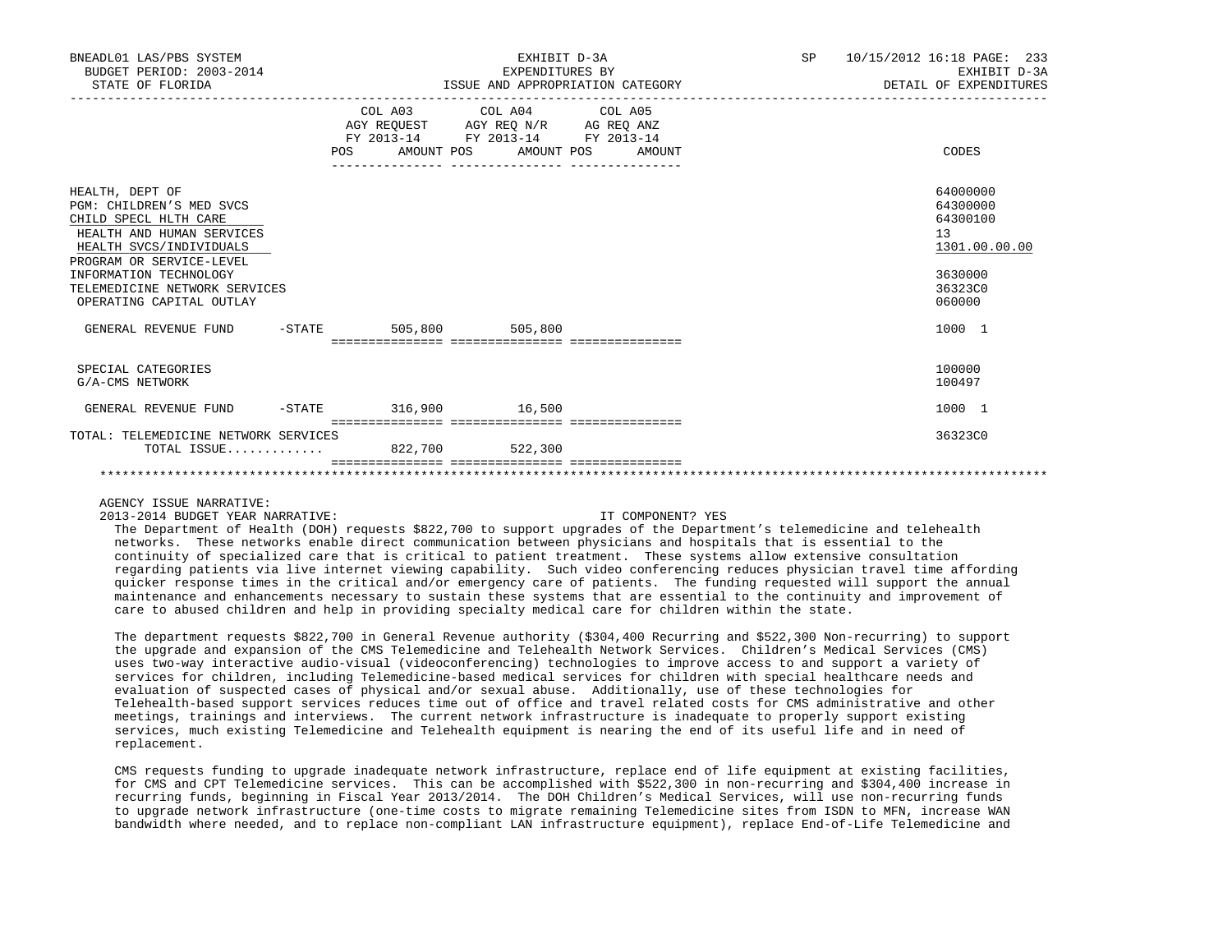| BNEADL01 LAS/PBS SYSTEM<br>BUDGET PERIOD: 2003-2014<br>STATE OF FLORIDA                                                                                  | EXHIBIT D-3A<br>EXPENDITURES BY<br>ISSUE AND APPROPRIATION CATEGORY                                                                                | 10/15/2012 16:18 PAGE: 234<br>SP<br>EXHIBIT D-3A<br>DETAIL OF EXPENDITURES |
|----------------------------------------------------------------------------------------------------------------------------------------------------------|----------------------------------------------------------------------------------------------------------------------------------------------------|----------------------------------------------------------------------------|
|                                                                                                                                                          | COL A03 COL A04 COL A05<br>AGY REQUEST AGY REO N/R AG REO ANZ<br>FY 2013-14 FY 2013-14 FY 2013-14<br>AMOUNT POS AMOUNT POS<br><b>POS</b><br>AMOUNT | CODES                                                                      |
| HEALTH, DEPT OF<br>PGM: CHILDREN'S MED SVCS<br>CHILD SPECL HLTH CARE<br>HEALTH AND HUMAN SERVICES<br>HEALTH SVCS/INDIVIDUALS<br>PROGRAM OR SERVICE-LEVEL |                                                                                                                                                    | 64000000<br>64300000<br>64300100<br>13<br>1301.00.00.00                    |
| INFORMATION TECHNOLOGY<br>TELEMEDICINE NETWORK SERVICES                                                                                                  |                                                                                                                                                    | 3630000<br>36323C0                                                         |

 Telehealth equipment, some of which is 8 years old and no longer able to be repaired or support current applications (with DOH-compliant High Definition videoconference equipment).

The recurring funds will support annual costs of support and maintenance associated with the network.

Costs include:

 Upgrade to Network Infrastructure: \$16,500 in non-recurring services cost for installation of electrical and wiring; \$60,800 (OCO) in non-recurring equipment costs; \$271,000 in recurring costs for on-going maintenance and usage costs.

 Replace end-of-life equipment: \$445,000 (OCO) non-recurring costs to bring equipment into to compliance with DOH High Definition videoconferencing initiative; \$29,400 recurring costs for annual maintenance of equipment.

 This issue relates to Florida Strategic Plan for Economic Development: Develop and maintain a cutting-edge telecommunications infrastructure (#15) \*\*\*\*\*\*\*\*\*\*\*\*\*\*\*\*\*\*\*\*\*\*\*\*\*\*\*\*\*\*\*\*\*\*\*\*\*\*\*\*\*\*\*\*\*\*\*\*\*\*\*\*\*\*\*\*\*\*\*\*\*\*\*\*\*\*\*\*\*\*\*\*\*\*\*\*\*\*\*\*\*\*\*\*\*\*\*\*\*\*\*\*\*\*\*\*\*\*\*\*\*\*\*\*\*\*\*\*\*\*\*\*\*\*\*\*\*\*\*\*\*\*\*\*\*\*\*

| CHILDREN'S MEDICAL SERVICES<br>ADDITIONAL FEDERAL FUNDING FOR THE |           |           | 5300000           |
|-------------------------------------------------------------------|-----------|-----------|-------------------|
| EARLY STEPS PROGRAM<br>SPECIAL CATEGORIES                         |           |           | 5300060<br>100000 |
| G/A-DEI SERVICES/PART C                                           |           |           | 103629            |
| FEDERAL GRANTS TRUST FUND -FEDERL                                 | 3,433,362 | 3,433,362 | 2261 3            |
|                                                                   |           |           |                   |

AGENCY ISSUE NARRATIVE:

2013-2014 BUDGET YEAR NARRATIVE: IT COMPONENT? NO

 The Department of Health (DOH) requests \$3,433,362 non-recurring Federal Grants budget authority For the Children's Medical Services (CMS) Early Steps Program to ensure that the program can spend the full allocation of it's Individuals with Disabilities Education Act (IDEA) Part C grant.

 In fiscal year 2011-2012 CMS grant (Part C) was \$21,451,148 with a roll forward amount of \$5,835,993 from fiscal year 2010-2011, for a total grant award of \$27,287,141. The appropriation for 2011-2012 was \$23,853,779. Therefore, fiscal year 2011-2012 invoices were paid in fiscal year 2012-2013. This leaves a projected deficit of \$3,433,362 in the fiscal year 2012-2013, which will require fiscal year 2012-2013 invoices to be paid in fiscal year 2013-2014.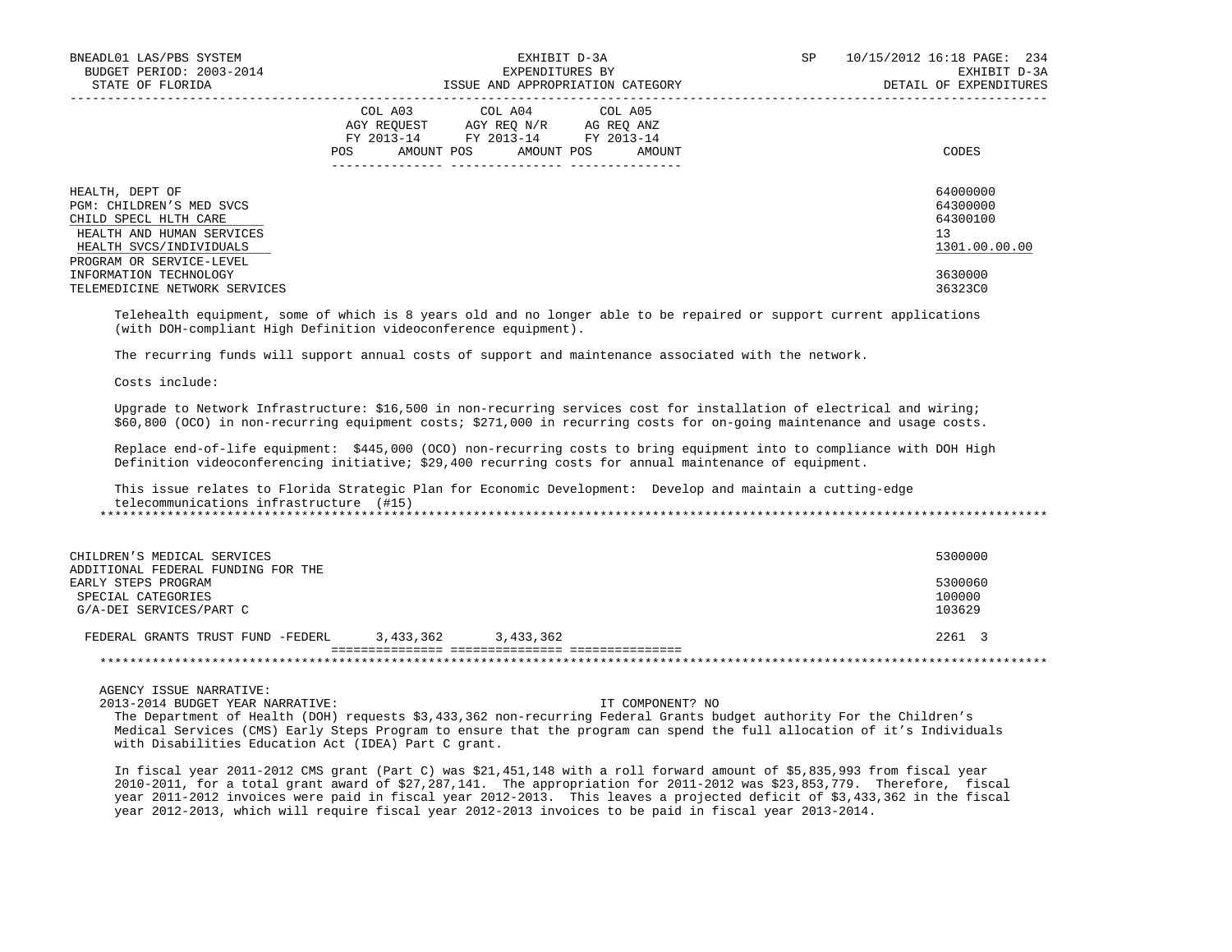| BNEADL01 LAS/PBS SYSTEM<br>BUDGET PERIOD: 2003-2014<br>STATE OF FLORIDA                                                                                                                                                  | EXHIBIT D-3A<br>EXPENDITURES BY<br>ISSUE AND APPROPRIATION CATEGORY<br>-----------------                                                                                                                                                                                                                                                                                                                                                                                                                                                                                                                                                                                                                                                                                                                                                                                                                                                                                                                                                                                                                                       | SP               | 10/15/2012 16:18 PAGE: 235<br>EXHIBIT D-3A<br>DETAIL OF EXPENDITURES          |
|--------------------------------------------------------------------------------------------------------------------------------------------------------------------------------------------------------------------------|--------------------------------------------------------------------------------------------------------------------------------------------------------------------------------------------------------------------------------------------------------------------------------------------------------------------------------------------------------------------------------------------------------------------------------------------------------------------------------------------------------------------------------------------------------------------------------------------------------------------------------------------------------------------------------------------------------------------------------------------------------------------------------------------------------------------------------------------------------------------------------------------------------------------------------------------------------------------------------------------------------------------------------------------------------------------------------------------------------------------------------|------------------|-------------------------------------------------------------------------------|
|                                                                                                                                                                                                                          | COL A03<br>COL A04<br>$\begin{tabular}{lllllll} \bf AGY \,\,\, REQUEST \,\,\, & \bf AGY \,\, REQ \,\, N/R & \,\, AG \,\, REQ \,\, ANZ \\ \bf FY \,\, 2013-14 & \bf FY \,\, 2013-14 & \bf FY \,\, 2013-14 \\ \end{tabular}$<br>POS AMOUNT POS AMOUNT POS AMOUNT                                                                                                                                                                                                                                                                                                                                                                                                                                                                                                                                                                                                                                                                                                                                                                                                                                                                 | COL A05          | CODES                                                                         |
| HEALTH, DEPT OF<br>PGM: CHILDREN'S MED SVCS<br>CHILD SPECL HLTH CARE<br>HEALTH AND HUMAN SERVICES<br>HEALTH SVCS/INDIVIDUALS<br>CHILDREN'S MEDICAL SERVICES<br>ADDITIONAL FEDERAL FUNDING FOR THE<br>EARLY STEPS PROGRAM |                                                                                                                                                                                                                                                                                                                                                                                                                                                                                                                                                                                                                                                                                                                                                                                                                                                                                                                                                                                                                                                                                                                                |                  | 64000000<br>64300000<br>64300100<br>13<br>1301.00.00.00<br>5300000<br>5300060 |
|                                                                                                                                                                                                                          | This issue relates to the Florida Strategic Plan for Economic Development "Create and sustain vibrant, healthy<br>communities that attract workers, businesses, residents and visitors." (#27)                                                                                                                                                                                                                                                                                                                                                                                                                                                                                                                                                                                                                                                                                                                                                                                                                                                                                                                                 |                  |                                                                               |
| EARLY STEPS<br>SPECIAL CATEGORIES<br>G/A-DEI SERVICES/PART C                                                                                                                                                             |                                                                                                                                                                                                                                                                                                                                                                                                                                                                                                                                                                                                                                                                                                                                                                                                                                                                                                                                                                                                                                                                                                                                |                  | 5300160<br>100000<br>103629                                                   |
| GENERAL REVENUE FUND                                                                                                                                                                                                     | 5,654,053<br>$-$ STATE                                                                                                                                                                                                                                                                                                                                                                                                                                                                                                                                                                                                                                                                                                                                                                                                                                                                                                                                                                                                                                                                                                         |                  | 1000 1                                                                        |
| AGENCY ISSUE NARRATIVE:<br>2013-2014 BUDGET YEAR NARRATIVE:                                                                                                                                                              | The Department of Health requests recurring general revenue funding in the amount of \$5,654,053 for the Individuals with<br>Disabilities (IDEA) Part C program that provides early intervention to eligible infants, toddlers and their families.                                                                                                                                                                                                                                                                                                                                                                                                                                                                                                                                                                                                                                                                                                                                                                                                                                                                             | IT COMPONENT? NO |                                                                               |
| expenses.<br>16% per year.                                                                                                                                                                                               | The IDEA Part C program estimates that enrollment will increase by 1,650 children (3.7%) in Fiscal Year 2013-14. Further,<br>the program has struggled to comply with federally required timeliness standards for determining eligibility of new<br>referrals and initiating services, primarily because the caseload for each service coordinator per child is 1:65,<br>compared to the national average of 1:38. A portion of this funding will be used to hire 60 additional staff to reduce<br>staff to child caseloads to 1:55. This will help ensure compliance with federal timeliness standards and is expected to<br>improve the quality of services provided. Finally, the program has seen a dramatic increase in the number of children<br>diagnosed with Autism Spectrum disorder, who cost an average of \$3,000 more to treat, compared to children with other<br>diagnoses. The program is requesting only a portion of this total added cost, to help offset some of these higher<br>Cost benefit analyses show that investment in early intervention services has a positive rate of return of approximately |                  |                                                                               |

 This issue relates to the Florida Strategic Plan for Economic Development Create and sustain vibrant, healthy communities that attract workers, businesses, residents and visitors. (#27) \*\*\*\*\*\*\*\*\*\*\*\*\*\*\*\*\*\*\*\*\*\*\*\*\*\*\*\*\*\*\*\*\*\*\*\*\*\*\*\*\*\*\*\*\*\*\*\*\*\*\*\*\*\*\*\*\*\*\*\*\*\*\*\*\*\*\*\*\*\*\*\*\*\*\*\*\*\*\*\*\*\*\*\*\*\*\*\*\*\*\*\*\*\*\*\*\*\*\*\*\*\*\*\*\*\*\*\*\*\*\*\*\*\*\*\*\*\*\*\*\*\*\*\*\*\*\*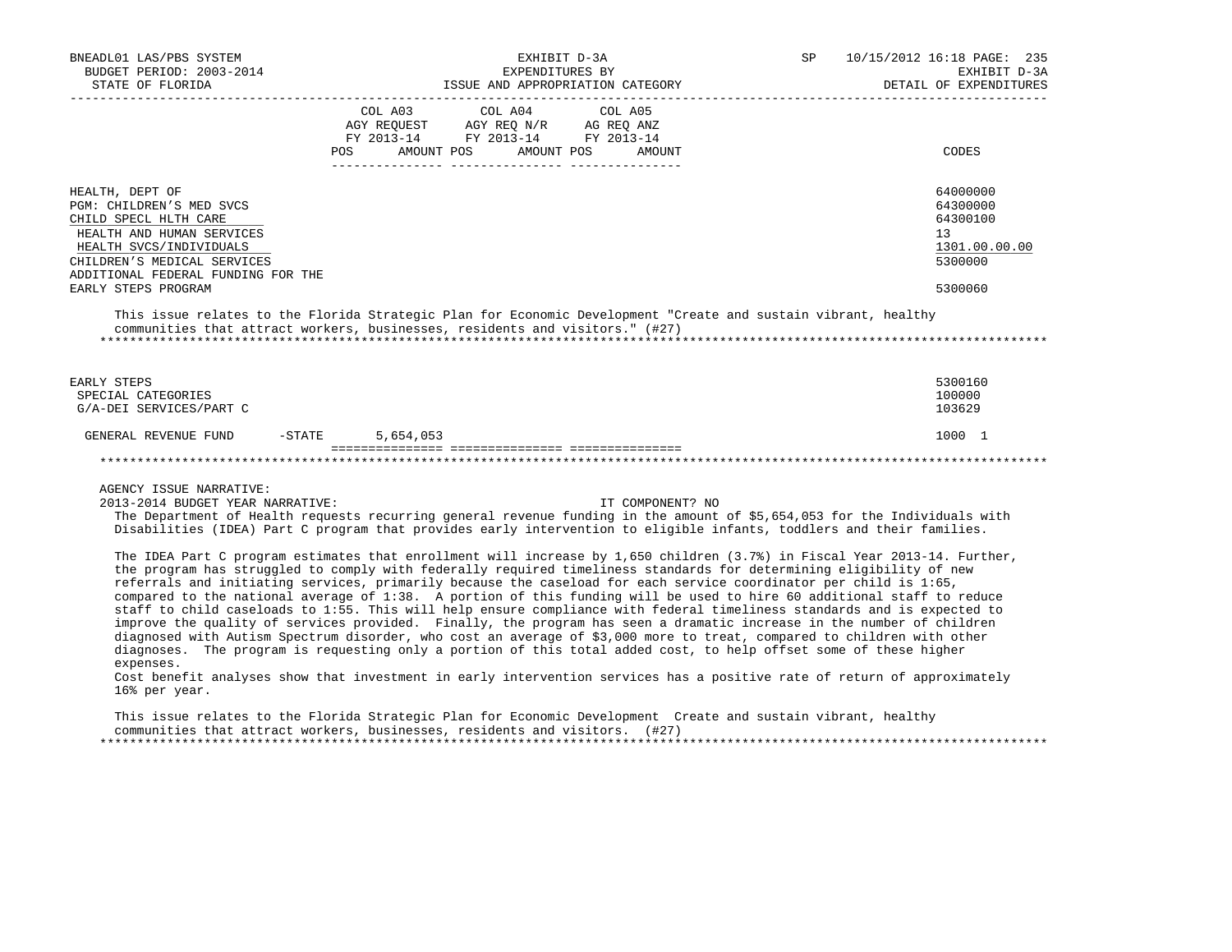| BNEADL01 LAS/PBS SYSTEM<br>BUDGET PERIOD: 2003-2014<br>STATE OF FLORIDA                                                                                                                            |     | EXHIBIT D-3A<br>EXPENDITURES BY<br>ISSUE AND APPROPRIATION CATEGORY                                                               | SP | 10/15/2012 16:18 PAGE: 236<br>EXHIBIT D-3A<br>DETAIL OF EXPENDITURES |
|----------------------------------------------------------------------------------------------------------------------------------------------------------------------------------------------------|-----|-----------------------------------------------------------------------------------------------------------------------------------|----|----------------------------------------------------------------------|
|                                                                                                                                                                                                    | POS | COL A03 COL A04 COL A05<br>AGY REQUEST AGY REQ N/R AG REQ ANZ<br>FY 2013-14 FY 2013-14 FY 2013-14<br>AMOUNT POS AMOUNT POS AMOUNT |    | CODES                                                                |
| HEALTH, DEPT OF<br>PGM: CHILDREN'S MED SVCS<br>CHILD SPECL HLTH CARE<br>HEALTH AND HUMAN SERVICES<br>HEALTH SVCS/INDIVIDUALS<br>IMPROVING HEALTH INFRASTRUCTURE<br>PROVIDE TEMPORARY ASSISTANCE TO |     |                                                                                                                                   |    | 64000000<br>64300000<br>64300100<br>13<br>1301.00.00.00<br>6400000   |
| NEEDY FAMILIES (TANF) FUNDING<br>SPECIAL CATEGORIES<br>G/A-DEI SERVICES/PART C                                                                                                                     |     |                                                                                                                                   |    | 6400100<br>100000<br>103629                                          |
| -STATE<br>GENERAL REVENUE FUND                                                                                                                                                                     |     | $3,600,000$ $3,600,000$                                                                                                           |    | 1000 1                                                               |
|                                                                                                                                                                                                    |     |                                                                                                                                   |    |                                                                      |

AGENCY ISSUE NARRATIVE:

2013-2014 BUDGET YEAR NARRATIVE: IT COMPONENT? NO

 This issue requests the continuation of \$3,600,000 non-recurring Temporary Assistance for Needy Families (TANF) funding in the General Revenue Fund, Children's Special Health Care budget entity.

 In the Children's Special Health Care budget entity \$3,600,000 is used to support the Early Steps program whose purpose is to provide a coordinated system of early intervention services for infants and toddlers, from birth until age 3, who have a developmental delay or an established condition that places them at high risk for developmental disabilities. The program provides assessments, early intervention and support services, home visits, parent training, service coordination/case management and family support planning.

 The Office of Economic and Demographic Research (EDR) has included this in the Long-Range Financial Outlook for the FY 2013-2014 under the Other High Priority Needs, Human Services section, key budget driver #31 Health Services.

 This issue relates to the Florida Strategic Plan for Economic Development "Create and sustain vibrant, healthy communities that attract workers, businesses, residents and visitors." (#27)

 Please see companion issue #6400100 in the Community Health Promotion (64200100) budget entity, 13.01.00.00.00. \*\*\*\*\*\*\*\*\*\*\*\*\*\*\*\*\*\*\*\*\*\*\*\*\*\*\*\*\*\*\*\*\*\*\*\*\*\*\*\*\*\*\*\*\*\*\*\*\*\*\*\*\*\*\*\*\*\*\*\*\*\*\*\*\*\*\*\*\*\*\*\*\*\*\*\*\*\*\*\*\*\*\*\*\*\*\*\*\*\*\*\*\*\*\*\*\*\*\*\*\*\*\*\*\*\*\*\*\*\*\*\*\*\*\*\*\*\*\*\*\*\*\*\*\*\*\*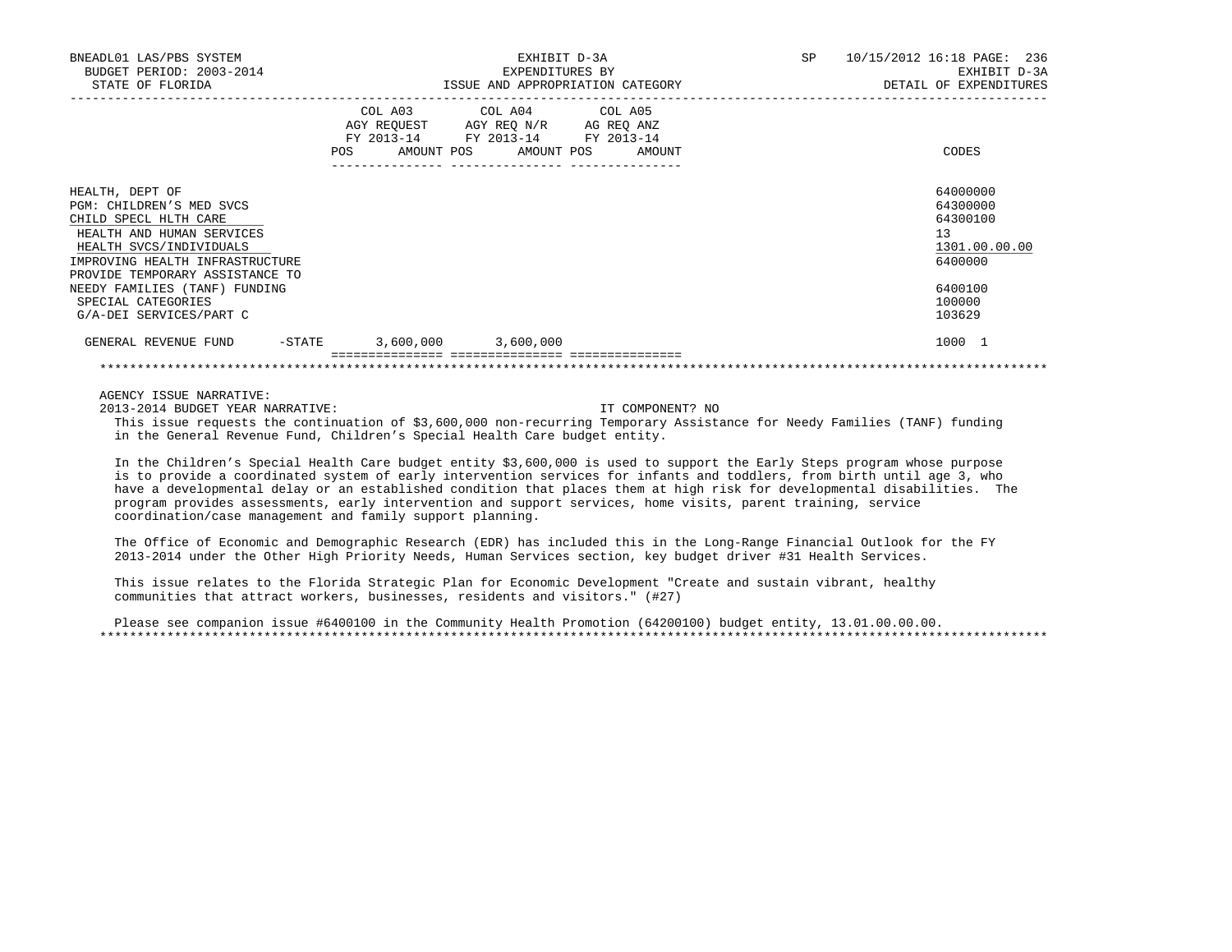| BNEADL01 LAS/PBS SYSTEM<br>BUDGET PERIOD: 2003-2014<br>STATE OF FLORIDA                                                                                                                                                           |           | EXPENDITURES BY                                                                                                                              | EXHIBIT D-3A<br>ISSUE AND APPROPRIATION CATEGORY | <b>SP</b> | 10/15/2012 16:18 PAGE: 237<br>EXHIBIT D-3A<br>DETAIL OF EXPENDITURES                              |
|-----------------------------------------------------------------------------------------------------------------------------------------------------------------------------------------------------------------------------------|-----------|----------------------------------------------------------------------------------------------------------------------------------------------|--------------------------------------------------|-----------|---------------------------------------------------------------------------------------------------|
|                                                                                                                                                                                                                                   | POS       | COL A03 COL A04 COL A05<br>AGY REQUEST AGY REQ N/R AG REQ ANZ<br>FY 2013-14 FY 2013-14 FY 2013-14<br>AMOUNT POS AMOUNT POS<br>-------------- | AMOUNT                                           |           | CODES                                                                                             |
| HEALTH, DEPT OF<br>PGM: CHILDREN'S MED SVCS<br>CHILD SPECL HLTH CARE<br>HEALTH AND HUMAN SERVICES<br>HEALTH SVCS/INDIVIDUALS<br>CAPITAL IMPROVEMENT PLAN<br>SPECIAL PURPOSE<br>FIXED CAPITAL OUTLAY<br>CNST/RENO/EOPT-CMS FACILIT |           |                                                                                                                                              |                                                  |           | 64000000<br>64300000<br>64300100<br>13<br>1301.00.00.00<br>9900000<br>990S000<br>080000<br>084101 |
| GENERAL REVENUE FUND                                                                                                                                                                                                              | $-$ STATE | 7,738,100 7,738,100                                                                                                                          |                                                  |           | 1000 1                                                                                            |
|                                                                                                                                                                                                                                   |           |                                                                                                                                              |                                                  |           |                                                                                                   |

AGENCY NARRATIVE:

2013-2014 BUDGET YEAR NARRATIVE: CNST/RENO/EQPT-CMS FACILIT IT COMPONENT? NO

 The Department of Health provides services from several facility types. Children's Medical Service (CMS) provides a family-centered, coordinated managed system of care for children with special healthcare needs and provides essential preventive, evaluative, medical, dental, and early intervention services for at-risk children. CMS facilities provide the infrastructure necessary to provide the activities listed in the Long Range Program Plan (LRPP) Children's Special Healthcare area.

 The Department of Health is committed to providing quality facilities for care of the public health need, but is also committed to wise management of the taxpayer's capital investment funding. The department's priority setting, as determined through the Long Range Program Planning (LRPP) process, is designed to build the most critical needs by addressing building code compliance issues and safety concerns first. Further consideration is then given to those facilities that extend the service area to an area where service is not provided, replacement of those facilities that are beyond the useful life and are contributing to inefficient service delivery. In all cases, protection of the investment of prior legislatures is considered important so that projects started may be completed properly.

 \$7,738,100 in General Revenue funding is requested for the following Children's Medical Service project in Fiscal Year 2013-2014.

 Children's Medical Service Ocala - New Facility \*\*\*\*\*\*\*\*\*\*\*\*\*\*\*\*\*\*\*\*\*\*\*\*\*\*\*\*\*\*\*\*\*\*\*\*\*\*\*\*\*\*\*\*\*\*\*\*\*\*\*\*\*\*\*\*\*\*\*\*\*\*\*\*\*\*\*\*\*\*\*\*\*\*\*\*\*\*\*\*\*\*\*\*\*\*\*\*\*\*\*\*\*\*\*\*\*\*\*\*\*\*\*\*\*\*\*\*\*\*\*\*\*\*\*\*\*\*\*\*\*\*\*\*\*\*\*

| TOTAL: HEALTH SVCS/INDIVIDUALS |             |            | 1301.00.00.00 |
|--------------------------------|-------------|------------|---------------|
| BY FUND TYPE                   |             |            |               |
| GENERAL REVENUE FUND           | 90,466,717  | 11,860,400 | 1000          |
| TRUST FUNDS                    | 250,256,313 | 3,433,362  | 2000          |
| TOTAL POSITIONS 743.00         |             |            |               |
| TOTAL PROG COMP 340,723,030    |             | 15,293,762 |               |
| TOTAL SALARY RATE 30,657,643   |             |            |               |

=============== =============== ===============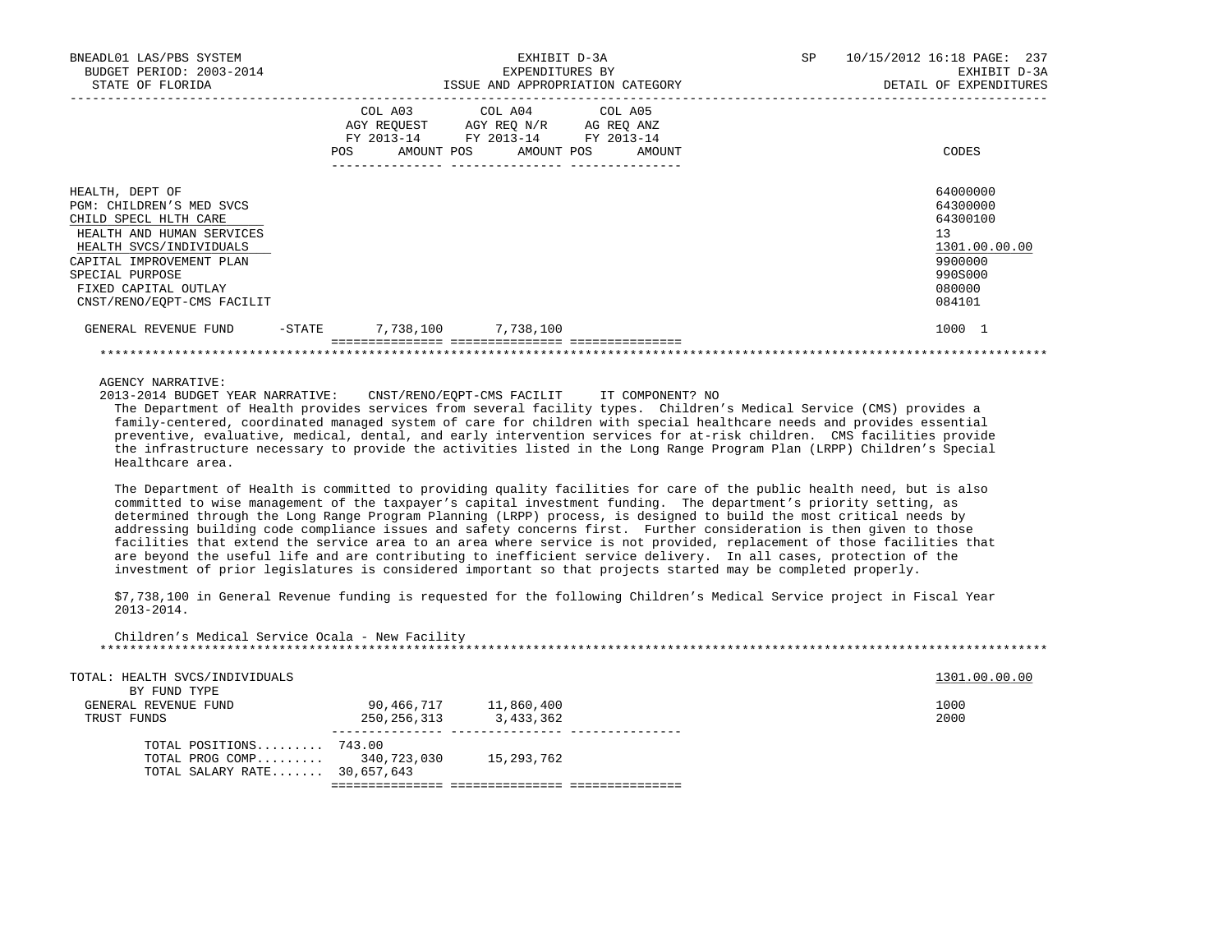| BNEADL01 LAS/PBS SYSTEM<br>BUDGET PERIOD: 2003-2014<br>STATE OF FLORIDA<br>------------------                                                                                                                                         |                                                             | EXHIBIT D-3A<br>EXPENDITURES BY<br>ISSUE AND APPROPRIATION CATEGORY                                                           | SP | 10/15/2012 16:18 PAGE: 238<br>EXHIBIT D-3A<br>DETAIL OF EXPENDITURES                    |
|---------------------------------------------------------------------------------------------------------------------------------------------------------------------------------------------------------------------------------------|-------------------------------------------------------------|-------------------------------------------------------------------------------------------------------------------------------|----|-----------------------------------------------------------------------------------------|
|                                                                                                                                                                                                                                       | COL A03                                                     | COL A04 COL A05<br>AGY REQUEST AGY REQ N/R AG REQ ANZ<br>FY 2013-14 FY 2013-14 FY 2013-14<br>POS AMOUNT POS AMOUNT POS AMOUNT |    | CODES                                                                                   |
| HEALTH, DEPT OF<br>PGM: CHILDREN'S MED SVCS<br>CHILD SPECL HLTH CARE<br>GOV OPERATIONS/SUPPORT<br>EXEC LEADERSHIP/SUPPRT SVC<br>ESTIMATED EXPENDITURES<br>ESTIMATED EXPENDITURES - OPERATIONS<br>SALARY RATE<br>SALARY RATE 2,544,303 |                                                             |                                                                                                                               |    | 64000000<br>64300000<br>64300100<br>16<br>1602.00.00.00<br>1000000<br>1001000<br>000000 |
| SALARIES AND BENEFITS                                                                                                                                                                                                                 |                                                             |                                                                                                                               |    | 010000                                                                                  |
| GENERAL REVENUE FUND                                                                                                                                                                                                                  | $-$ STATE<br>42,152<br>$-MATCH$<br>1,219,542                |                                                                                                                               |    | 1000 1<br>1000 2                                                                        |
| TOTAL GENERAL REVENUE FUND                                                                                                                                                                                                            | 1,261,694                                                   |                                                                                                                               |    | 1000                                                                                    |
| DONATIONS TRUST FUND                                                                                                                                                                                                                  | $-STATE$ 38, 142<br>-FEDERL<br>989,223                      |                                                                                                                               |    | 2168 1<br>2168 3                                                                        |
| TOTAL DONATIONS TRUST FUND                                                                                                                                                                                                            | 1,027,365                                                   |                                                                                                                               |    | 2168                                                                                    |
| FEDERAL GRANTS TRUST FUND -FEDERL 580,208                                                                                                                                                                                             |                                                             |                                                                                                                               |    | 2261 3                                                                                  |
| $TOTAL$ $POSITIONS$ $43.00$<br>TOTAL APPRO 2,869,267                                                                                                                                                                                  |                                                             |                                                                                                                               |    |                                                                                         |
| OTHER PERSONAL SERVICES                                                                                                                                                                                                               |                                                             |                                                                                                                               |    | 030000                                                                                  |
| DONATIONS TRUST FUND -STATE<br>FEDERAL GRANTS TRUST FUND -FEDERL                                                                                                                                                                      | 17,813<br>174,937                                           |                                                                                                                               |    | 2168 1<br>2261 3                                                                        |
| TOTAL APPRO                                                                                                                                                                                                                           | 192,750                                                     |                                                                                                                               |    |                                                                                         |
| <b>EXPENSES</b>                                                                                                                                                                                                                       |                                                             |                                                                                                                               |    | 040000                                                                                  |
| GENERAL REVENUE FUND                                                                                                                                                                                                                  | $-$ STATE 46,027<br>$-MATCH$<br>100,005<br>________________ |                                                                                                                               |    | 1000 1<br>1000 2                                                                        |
| TOTAL GENERAL REVENUE FUND                                                                                                                                                                                                            | 146,032                                                     |                                                                                                                               |    | 1000                                                                                    |
| DONATIONS TRUST FUND                                                                                                                                                                                                                  | 101,036<br>-STATE<br>$-FEDERL$ 2,415                        |                                                                                                                               |    | 2168 1<br>2168 3                                                                        |
| TOTAL DONATIONS TRUST FUND                                                                                                                                                                                                            | 103,451                                                     |                                                                                                                               |    | 2168                                                                                    |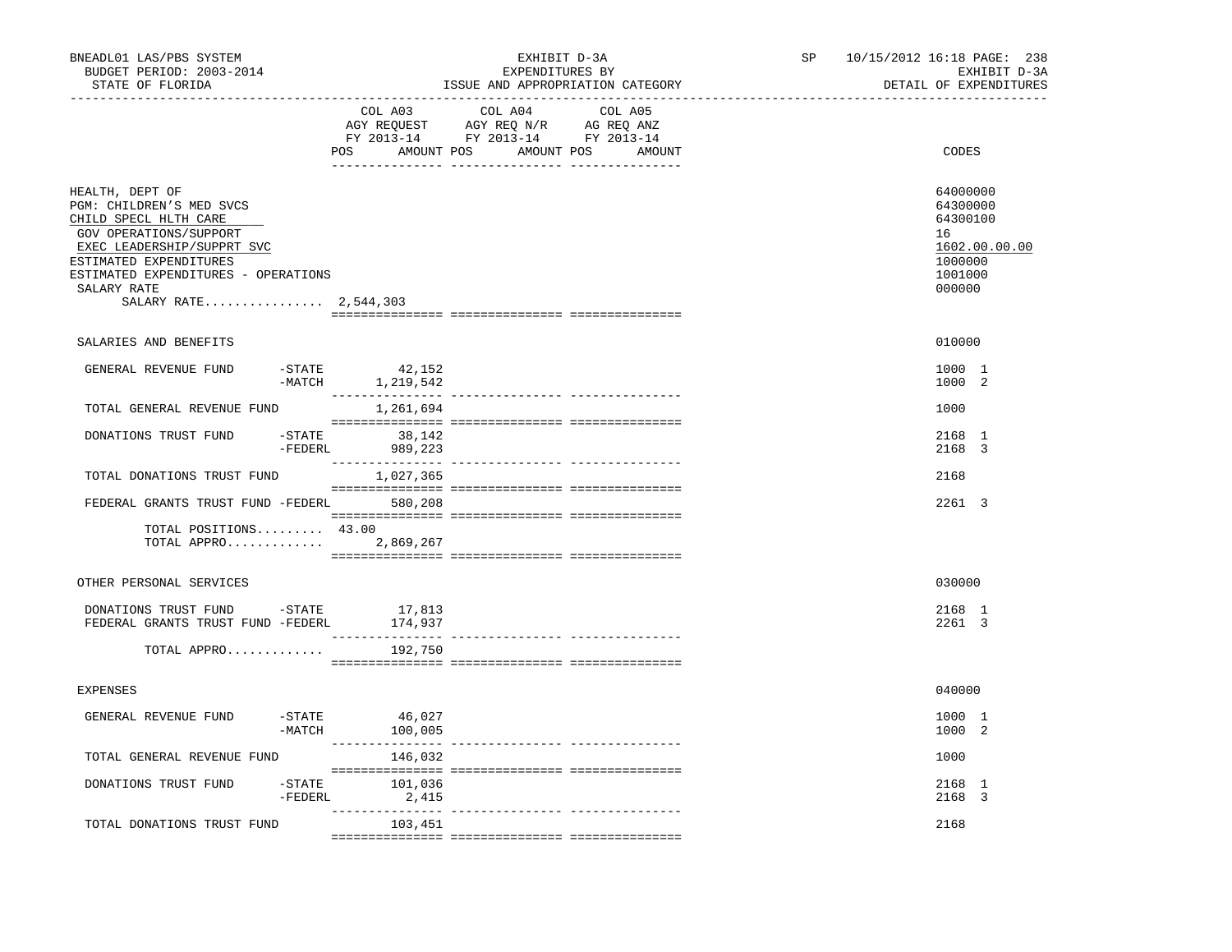| COL A04 COL A05<br>COL A03<br>AGY REQUEST AGY REQ N/R AG REQ ANZ<br>FY 2013-14 FY 2013-14 FY 2013-14<br>CODES<br>POS AMOUNT POS AMOUNT POS AMOUNT<br>HEALTH, DEPT OF<br>64000000<br>PGM: CHILDREN'S MED SVCS<br>64300000<br>CHILD SPECL HLTH CARE<br>64300100<br>GOV OPERATIONS/SUPPORT<br>16<br>EXEC LEADERSHIP/SUPPRT SVC<br>ESTIMATED EXPENDITURES<br>1000000<br>ESTIMATED EXPENDITURES - OPERATIONS<br>1001000<br>040000<br>EXPENSES<br>FEDERAL GRANTS TRUST FUND -FEDERL 1,415,903<br>2261 3 | 10/15/2012 16:18 PAGE: 239<br>EXHIBIT D-3A<br>DETAIL OF EXPENDITURES |
|---------------------------------------------------------------------------------------------------------------------------------------------------------------------------------------------------------------------------------------------------------------------------------------------------------------------------------------------------------------------------------------------------------------------------------------------------------------------------------------------------|----------------------------------------------------------------------|
|                                                                                                                                                                                                                                                                                                                                                                                                                                                                                                   |                                                                      |
|                                                                                                                                                                                                                                                                                                                                                                                                                                                                                                   | 1602.00.00.00                                                        |
| $\begin{minipage}{0.03\textwidth} \begin{tabular}{l} \textbf{1} & \textbf{2} & \textbf{3} & \textbf{5} & \textbf{5} & \textbf{6} & \textbf{6} & \textbf{7} & \textbf{8} & \textbf{8} & \textbf{9} & \textbf{9} & \textbf{9} & \textbf{9} & \textbf{9} & \textbf{9} & \textbf{9} & \textbf{9} & \textbf{9} & \textbf{9} & \textbf{9} & \textbf{9} & \textbf{9} & \textbf{9} & \textbf{9} & \textbf{9} & \textbf{9} & \textbf{9} & \$<br>TOTAL APPRO 1,665,386                                      |                                                                      |
| SPECIAL CATEGORIES<br>100000<br>G/A-MED SVCS AB/NEG CHILD<br>100655                                                                                                                                                                                                                                                                                                                                                                                                                               |                                                                      |
| $-$ STATE $11,060$<br>1000 1<br>GENERAL REVENUE FUND                                                                                                                                                                                                                                                                                                                                                                                                                                              |                                                                      |
| 100778<br>G/A-CONTRACTED SERVICES                                                                                                                                                                                                                                                                                                                                                                                                                                                                 |                                                                      |
| GENERAL REVENUE FUND -STATE 500,000<br>1000 1                                                                                                                                                                                                                                                                                                                                                                                                                                                     |                                                                      |
| RISK MANAGEMENT INSURANCE<br>103241                                                                                                                                                                                                                                                                                                                                                                                                                                                               |                                                                      |
| -STATE 413,123<br>1000 1<br>GENERAL REVENUE FUND                                                                                                                                                                                                                                                                                                                                                                                                                                                  |                                                                      |
| G/A-DEI SERVICES/PART C<br>103629                                                                                                                                                                                                                                                                                                                                                                                                                                                                 |                                                                      |
| FEDERAL GRANTS TRUST FUND -FEDERL 1,236,934<br>2261 3                                                                                                                                                                                                                                                                                                                                                                                                                                             |                                                                      |
| TR/DMS/HR SVCS/STW CONTRCT<br>107040                                                                                                                                                                                                                                                                                                                                                                                                                                                              |                                                                      |
| GENERAL REVENUE FUND - STATE<br>DONATIONS TRUST FUND - STATE<br>9,179<br>1000 1<br>2168 1<br>2,987<br>FEDERAL GRANTS TRUST FUND -FEDERL<br>6,207<br>2261 3                                                                                                                                                                                                                                                                                                                                        |                                                                      |
| ________________<br>TOTAL APPRO<br>18,373                                                                                                                                                                                                                                                                                                                                                                                                                                                         |                                                                      |
| TOTAL: ESTIMATED EXPENDITURES - OPERATIONS<br>1001000<br>TOTAL POSITIONS 43.00<br>TOTAL ISSUE 6,906,893<br>TOTAL SALARY RATE 2,544,303                                                                                                                                                                                                                                                                                                                                                            |                                                                      |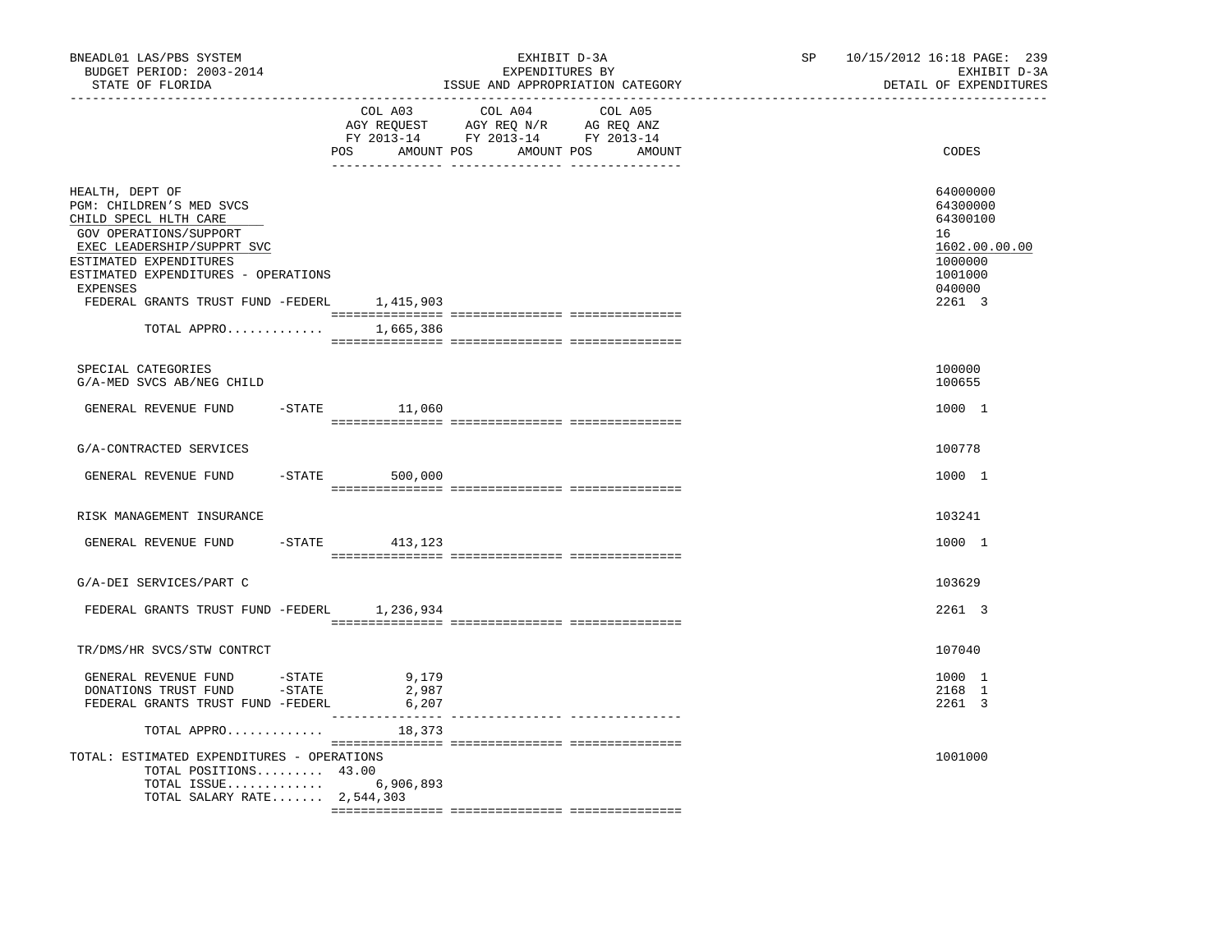| BNEADL01 LAS/PBS SYSTEM<br>BUDGET PERIOD: 2003-2014<br>STATE OF FLORIDA                                                                                                                                                                               |                     |                                     | EXPENDITURES BY                                                                   | EXHIBIT D-3A<br>ISSUE AND APPROPRIATION CATEGORY | SP and the set of the set of the set of the set of the set of the set of the set of the set of the set of the set of the set of the set of the set of the set of the set of the set of the set of the set of the set of the se | 10/15/2012 16:18 PAGE: 240<br>EXHIBIT D-3A<br>DETAIL OF EXPENDITURES                              |
|-------------------------------------------------------------------------------------------------------------------------------------------------------------------------------------------------------------------------------------------------------|---------------------|-------------------------------------|-----------------------------------------------------------------------------------|--------------------------------------------------|--------------------------------------------------------------------------------------------------------------------------------------------------------------------------------------------------------------------------------|---------------------------------------------------------------------------------------------------|
|                                                                                                                                                                                                                                                       |                     | COL A03<br><b>POS</b><br>AMOUNT POS | COL A04<br>AGY REQUEST AGY REQ N/R AG REQ ANZ<br>FY 2013-14 FY 2013-14 FY 2013-14 | COL A05<br>AMOUNT POS<br>AMOUNT                  |                                                                                                                                                                                                                                | CODES                                                                                             |
| HEALTH, DEPT OF<br>PGM: CHILDREN'S MED SVCS<br>CHILD SPECL HLTH CARE<br>GOV OPERATIONS/SUPPORT<br>EXEC LEADERSHIP/SUPPRT SVC<br>ESTIMATED EXPENDITURES<br>CASUALTY INSURANCE PREMIUM<br>ADJUSTMENT<br>SPECIAL CATEGORIES<br>RISK MANAGEMENT INSURANCE |                     |                                     |                                                                                   |                                                  |                                                                                                                                                                                                                                | 64000000<br>64300000<br>64300100<br>16<br>1602.00.00.00<br>1000000<br>1001090<br>100000<br>103241 |
| GENERAL REVENUE FUND                                                                                                                                                                                                                                  |                     | -STATE 250,307-                     |                                                                                   |                                                  |                                                                                                                                                                                                                                | 1000 1                                                                                            |
| FLORIDA RETIREMENT SYSTEM<br>CONTRIBUTION ADJUSTMENT FOR<br>FISCAL YEAR 2012-2013<br>SALARIES AND BENEFITS                                                                                                                                            |                     |                                     |                                                                                   |                                                  |                                                                                                                                                                                                                                | 1001240<br>010000                                                                                 |
| GENERAL REVENUE FUND                                                                                                                                                                                                                                  | -STATE<br>$-MATCH$  | 204<br>5,902                        |                                                                                   |                                                  |                                                                                                                                                                                                                                | 1000 1<br>1000 2                                                                                  |
| TOTAL GENERAL REVENUE FUND                                                                                                                                                                                                                            |                     | 6,106                               |                                                                                   |                                                  |                                                                                                                                                                                                                                | 1000                                                                                              |
| DONATIONS TRUST FUND -STATE 184                                                                                                                                                                                                                       |                     |                                     |                                                                                   |                                                  |                                                                                                                                                                                                                                | 2168 1                                                                                            |
| TOTAL APPRO                                                                                                                                                                                                                                           |                     | 6,290                               |                                                                                   |                                                  |                                                                                                                                                                                                                                |                                                                                                   |
| ADJUSTMENT TO STATE HEALTH<br>INSURANCE PREMIUM CONTRIBUTION -<br>FISCAL YEAR 2012-13<br>SALARIES AND BENEFITS                                                                                                                                        |                     |                                     |                                                                                   |                                                  |                                                                                                                                                                                                                                | 1001830<br>010000                                                                                 |
| GENERAL REVENUE FUND                                                                                                                                                                                                                                  | $-$ STATE<br>-MATCH | 175<br>5,054                        |                                                                                   |                                                  |                                                                                                                                                                                                                                | 1000 1<br>1000 2                                                                                  |
| TOTAL GENERAL REVENUE FUND                                                                                                                                                                                                                            |                     | 5,229                               |                                                                                   |                                                  |                                                                                                                                                                                                                                | 1000                                                                                              |
| DONATIONS TRUST FUND                                                                                                                                                                                                                                  | $-$ STATE           | 158                                 |                                                                                   |                                                  |                                                                                                                                                                                                                                | 2168 1                                                                                            |
| TOTAL APPRO                                                                                                                                                                                                                                           |                     | 5,387                               |                                                                                   |                                                  |                                                                                                                                                                                                                                |                                                                                                   |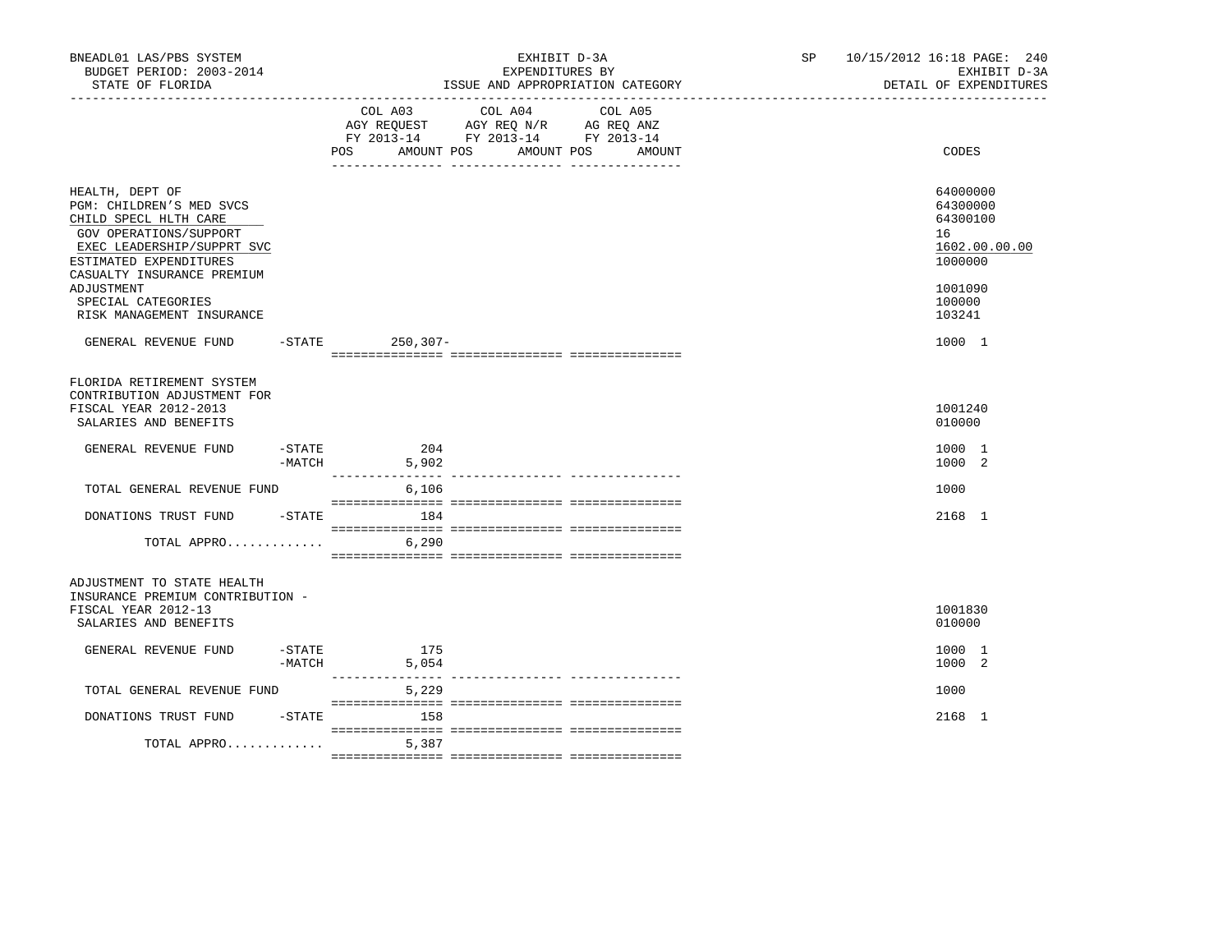| BNEADL01 LAS/PBS SYSTEM<br>BUDGET PERIOD: 2003-2014<br>STATE OF FLORIDA                                                                                                                                                                                      | EXHIBIT D-3A<br>EXPENDITURES BY<br>ISSUE AND APPROPRIATION CATEGORY                                                                                      | 10/15/2012 16:18 PAGE: 241<br>SP<br>EXHIBIT D-3A<br>DETAIL OF EXPENDITURES                        |
|--------------------------------------------------------------------------------------------------------------------------------------------------------------------------------------------------------------------------------------------------------------|----------------------------------------------------------------------------------------------------------------------------------------------------------|---------------------------------------------------------------------------------------------------|
|                                                                                                                                                                                                                                                              | COL A03 COL A04<br>COL A05<br>AGY REQUEST AGY REQ N/R AG REQ ANZ<br>FY 2013-14 FY 2013-14 FY 2013-14<br><b>POS</b><br>AMOUNT POS<br>AMOUNT POS<br>AMOUNT | CODES                                                                                             |
| HEALTH, DEPT OF<br>PGM: CHILDREN'S MED SVCS<br>CHILD SPECL HLTH CARE<br>GOV OPERATIONS/SUPPORT<br>EXEC LEADERSHIP/SUPPRT SVC<br>ESTIMATED EXPENDITURES<br>REALLOCATION OF HUMAN RESOURCES<br>OUTSOURCING<br>SPECIAL CATEGORIES<br>TR/DMS/HR SVCS/STW CONTRCT |                                                                                                                                                          | 64000000<br>64300000<br>64300100<br>16<br>1602.00.00.00<br>1000000<br>1005900<br>100000<br>107040 |
| GENERAL REVENUE FUND - STATE<br>DONATIONS TRUST FUND<br>$-\mathtt{STATE}$<br>FEDERAL GRANTS TRUST FUND -FEDERL                                                                                                                                               | $310-$<br>$101-$<br>$210-$                                                                                                                               | 1000 1<br>2168 1<br>2261 3                                                                        |
| TOTAL APPRO                                                                                                                                                                                                                                                  | $621 -$                                                                                                                                                  |                                                                                                   |
| ADJUSTMENTS TO CURRENT YEAR<br>ESTIMATED EXPENDITURES<br>PROGRAM COMPONENT CORRECTION FOR<br>CHILDREN'S MEDICAL SERVICES-DEDUCT<br>SALARY RATE<br>SALARY RATE 2,544,303-                                                                                     |                                                                                                                                                          | 1600000<br>160P030<br>000000                                                                      |
|                                                                                                                                                                                                                                                              |                                                                                                                                                          |                                                                                                   |
| SALARIES AND BENEFITS                                                                                                                                                                                                                                        |                                                                                                                                                          | 010000                                                                                            |
| GENERAL REVENUE FUND<br>$ \mathrm{STATE}$                                                                                                                                                                                                                    | 43,406-<br>$-MATCH$<br>1,255,768-                                                                                                                        | 1000 1<br>1000 2                                                                                  |
| TOTAL GENERAL REVENUE FUND                                                                                                                                                                                                                                   | 1,299,174–                                                                                                                                               | 1000                                                                                              |
| $-$ STATE<br>DONATIONS TRUST FUND<br>-FEDERL                                                                                                                                                                                                                 | $39,274-$<br>989,223-                                                                                                                                    | 2168 1<br>2168 3                                                                                  |
| TOTAL DONATIONS TRUST FUND                                                                                                                                                                                                                                   | 1,028,497-                                                                                                                                               | 2168                                                                                              |
| FEDERAL GRANTS TRUST FUND -FEDERL 580,208-                                                                                                                                                                                                                   |                                                                                                                                                          | 2261 3                                                                                            |
| TOTAL POSITIONS $43.00 -$<br>TOTAL APPRO 2,907,879-                                                                                                                                                                                                          |                                                                                                                                                          |                                                                                                   |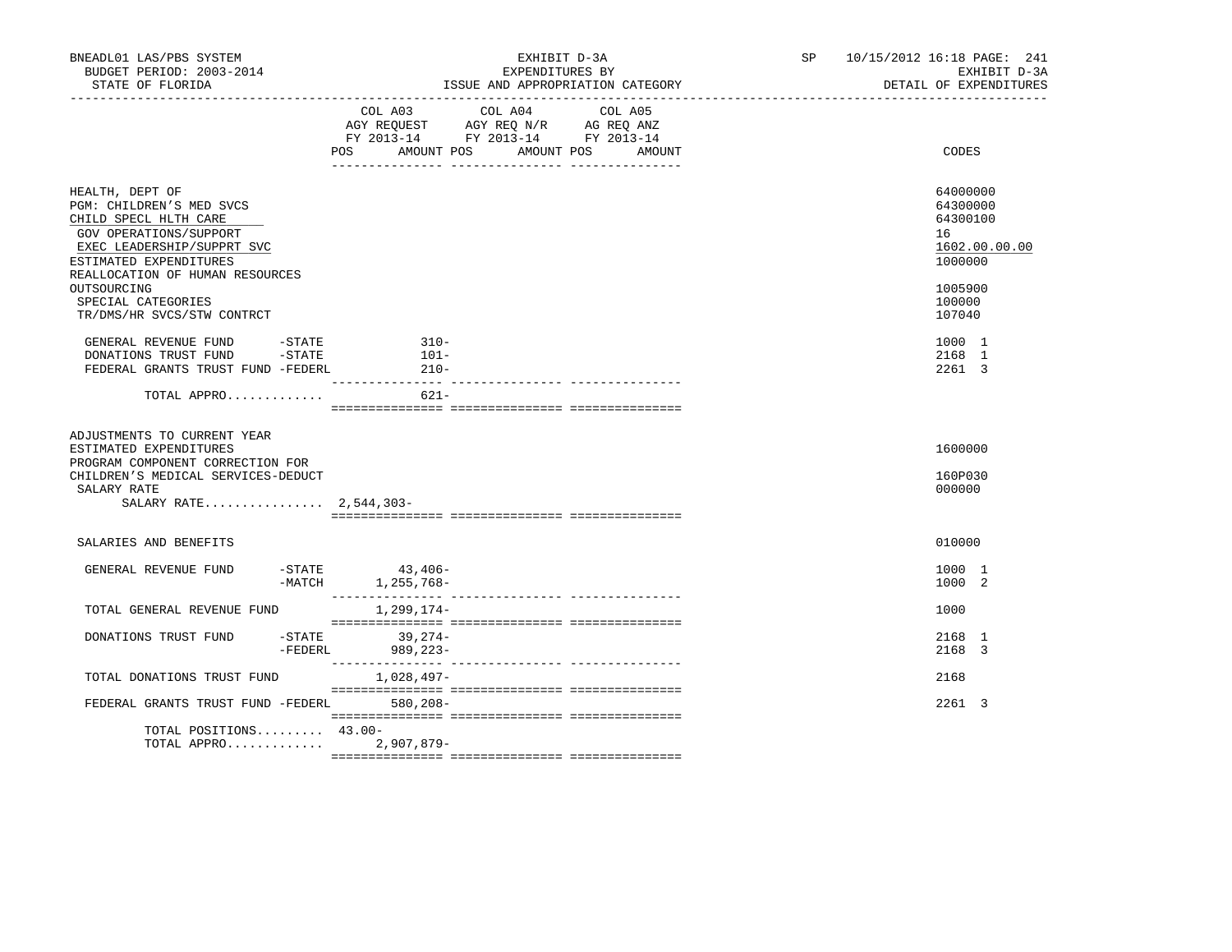| BNEADL01 LAS/PBS SYSTEM<br>BUDGET PERIOD: 2003-2014<br>STATE OF FLORIDA                                                                                     |                                                                           | EXHIBIT D-3A<br>EXPENDITURES BY<br>ISSUE AND APPROPRIATION CATEGORY |                      |  | SP <sub>2</sub> | 10/15/2012 16:18 PAGE: 242<br>EXHIBIT D-3A<br>DETAIL OF EXPENDITURES |
|-------------------------------------------------------------------------------------------------------------------------------------------------------------|---------------------------------------------------------------------------|---------------------------------------------------------------------|----------------------|--|-----------------|----------------------------------------------------------------------|
|                                                                                                                                                             | COL A03<br>AGY REQUEST AGY REQ N/R AG REQ ANZ<br><b>POS</b><br>AMOUNT POS | COL A04 COL A05<br>FY 2013-14 FY 2013-14 FY 2013-14                 | AMOUNT POS<br>AMOUNT |  | CODES           |                                                                      |
| HEALTH, DEPT OF<br>PGM: CHILDREN'S MED SVCS<br>CHILD SPECL HLTH CARE<br>GOV OPERATIONS/SUPPORT<br>EXEC LEADERSHIP/SUPPRT SVC<br>ADJUSTMENTS TO CURRENT YEAR |                                                                           |                                                                     |                      |  |                 | 64000000<br>64300000<br>64300100<br>16<br>1602.00.00.00              |
| ESTIMATED EXPENDITURES                                                                                                                                      |                                                                           |                                                                     |                      |  |                 | 1600000                                                              |
| PROGRAM COMPONENT CORRECTION FOR<br>CHILDREN'S MEDICAL SERVICES-DEDUCT<br>OTHER PERSONAL SERVICES                                                           |                                                                           |                                                                     |                      |  |                 | 160P030<br>030000                                                    |
| DONATIONS TRUST FUND -STATE<br>FEDERAL GRANTS TRUST FUND -FEDERL                                                                                            |                                                                           | 17,813-<br>174,937-                                                 |                      |  |                 | 2168 1<br>2261 3                                                     |
| TOTAL APPRO                                                                                                                                                 |                                                                           | 192,750-                                                            |                      |  |                 |                                                                      |
| <b>EXPENSES</b>                                                                                                                                             |                                                                           |                                                                     |                      |  |                 | 040000                                                               |
| GENERAL REVENUE FUND                                                                                                                                        | $-MATCH$                                                                  | -STATE 46,027-<br>$100,005-$                                        |                      |  |                 | 1000 1<br>1000 2                                                     |
| TOTAL GENERAL REVENUE FUND                                                                                                                                  |                                                                           | 146,032-                                                            |                      |  |                 | 1000                                                                 |
| DONATIONS TRUST FUND                                                                                                                                        | -STATE<br>$-$ FEDERL                                                      | 101,036-<br>2,415-                                                  |                      |  |                 | 2168 1<br>2168 3                                                     |
| TOTAL DONATIONS TRUST FUND                                                                                                                                  |                                                                           | 103,451-                                                            |                      |  |                 | 2168                                                                 |
| FEDERAL GRANTS TRUST FUND -FEDERL 1,415,903-                                                                                                                |                                                                           |                                                                     |                      |  |                 | 2261 3                                                               |
| TOTAL APPRO                                                                                                                                                 |                                                                           | 1,665,386-                                                          |                      |  |                 |                                                                      |
| SPECIAL CATEGORIES<br>G/A-MED SVCS AB/NEG CHILD                                                                                                             |                                                                           |                                                                     |                      |  |                 | 100000<br>100655                                                     |
| GENERAL REVENUE FUND                                                                                                                                        |                                                                           | $-$ STATE $11,060-$                                                 |                      |  |                 | 1000 1                                                               |
| G/A-CONTRACTED SERVICES                                                                                                                                     |                                                                           |                                                                     |                      |  |                 | 100778                                                               |
| GENERAL REVENUE FUND                                                                                                                                        |                                                                           | $-STATE$ 500,000-                                                   |                      |  |                 | 1000 1                                                               |
|                                                                                                                                                             |                                                                           |                                                                     |                      |  |                 |                                                                      |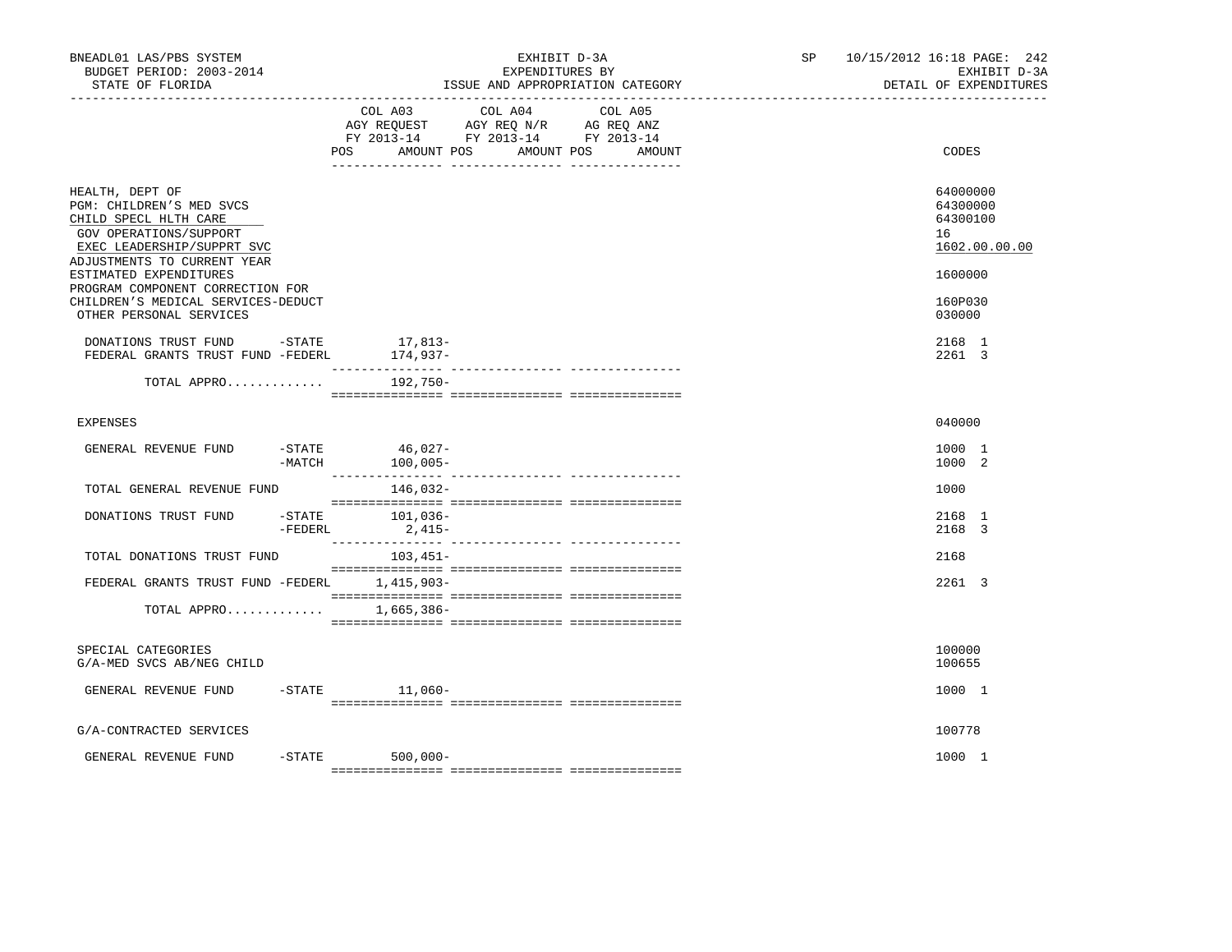| BNEADL01 LAS/PBS SYSTEM<br>BUDGET PERIOD: 2003-2014<br>STATE OF FLORIDA                                                                                                                                                                                                                                                                                                                                                                                                                                                                                                                                                                                                                                                              |                                                                                                                                                                                                | EXHIBIT D-3A<br>EXPENDITURES BY | ISSUE AND APPROPRIATION CATEGORY | SP | 10/15/2012 16:18 PAGE: 243<br>EXHIBIT D-3A<br>DETAIL OF EXPENDITURES                              |
|--------------------------------------------------------------------------------------------------------------------------------------------------------------------------------------------------------------------------------------------------------------------------------------------------------------------------------------------------------------------------------------------------------------------------------------------------------------------------------------------------------------------------------------------------------------------------------------------------------------------------------------------------------------------------------------------------------------------------------------|------------------------------------------------------------------------------------------------------------------------------------------------------------------------------------------------|---------------------------------|----------------------------------|----|---------------------------------------------------------------------------------------------------|
|                                                                                                                                                                                                                                                                                                                                                                                                                                                                                                                                                                                                                                                                                                                                      | $\begin{tabular}{lcccc} COL A03 & COL A04 & COL A05 \\ AGY REQUEST & AGY REQ N/R & AG REQ ANZ \\ FY & 2013-14 & FY & 2013-14 & FY & 2013-14 \end{tabular}$<br>POS AMOUNT POS AMOUNT POS AMOUNT |                                 |                                  |    | CODES                                                                                             |
| HEALTH, DEPT OF<br>PGM: CHILDREN'S MED SVCS<br>CHILD SPECL HLTH CARE<br>GOV OPERATIONS/SUPPORT<br>EXEC LEADERSHIP/SUPPRT SVC<br>ADJUSTMENTS TO CURRENT YEAR<br>ESTIMATED EXPENDITURES<br>PROGRAM COMPONENT CORRECTION FOR<br>CHILDREN'S MEDICAL SERVICES-DEDUCT<br>SPECIAL CATEGORIES<br>RISK MANAGEMENT INSURANCE                                                                                                                                                                                                                                                                                                                                                                                                                   |                                                                                                                                                                                                |                                 |                                  |    | 64000000<br>64300000<br>64300100<br>16<br>1602.00.00.00<br>1600000<br>160P030<br>100000<br>103241 |
| GENERAL REVENUE FUND                                                                                                                                                                                                                                                                                                                                                                                                                                                                                                                                                                                                                                                                                                                 | -STATE 162,816-                                                                                                                                                                                |                                 |                                  |    | 1000 1                                                                                            |
| G/A-DEI SERVICES/PART C                                                                                                                                                                                                                                                                                                                                                                                                                                                                                                                                                                                                                                                                                                              |                                                                                                                                                                                                |                                 |                                  |    | 103629                                                                                            |
| FEDERAL GRANTS TRUST FUND -FEDERL 1,236,934-                                                                                                                                                                                                                                                                                                                                                                                                                                                                                                                                                                                                                                                                                         |                                                                                                                                                                                                |                                 |                                  |    | 2261 3                                                                                            |
| TR/DMS/HR SVCS/STW CONTRCT                                                                                                                                                                                                                                                                                                                                                                                                                                                                                                                                                                                                                                                                                                           |                                                                                                                                                                                                |                                 |                                  |    | 107040                                                                                            |
| GENERAL REVENUE FUND - STATE<br>DONATIONS TRUST FUND - STATE<br>FEDERAL GRANTS TRUST FUND -FEDERL                                                                                                                                                                                                                                                                                                                                                                                                                                                                                                                                                                                                                                    | $8,869-$<br>2,886-<br>$5,997-$                                                                                                                                                                 |                                 |                                  |    | 1000 1<br>2168 1<br>2261 3                                                                        |
| TOTAL APPRO $17,752-$                                                                                                                                                                                                                                                                                                                                                                                                                                                                                                                                                                                                                                                                                                                |                                                                                                                                                                                                |                                 |                                  |    |                                                                                                   |
| TOTAL: PROGRAM COMPONENT CORRECTION FOR<br>CHILDREN'S MEDICAL SERVICES-DEDUCT<br>TOTAL POSITIONS 43.00-<br>TOTAL ISSUE 6,694,577-<br>TOTAL SALARY RATE $2,544,303-$                                                                                                                                                                                                                                                                                                                                                                                                                                                                                                                                                                  |                                                                                                                                                                                                |                                 |                                  |    | 160P030                                                                                           |
|                                                                                                                                                                                                                                                                                                                                                                                                                                                                                                                                                                                                                                                                                                                                      |                                                                                                                                                                                                |                                 |                                  |    |                                                                                                   |
| AGENCY ISSUE NARRATIVE:<br>2013-2014 BUDGET YEAR NARRATIVE:<br>The Department of Health is requesting the transfer of budget authority between program components within the Division of<br>Children's Medical Services. This action will move all FTE's and budget authority from program component 1602000000<br>(Executive Leadership/Support Services) to 1301000000 (Child Special Health Care/Individuals) program component for<br>Children's Medical Services. Program component 1602000000 will no longer be used. This has historically been split<br>between the Children's Medical Services component and the Division of Developmental Early Intervention which now have<br>merged into Children's Special Health Care. |                                                                                                                                                                                                |                                 | IT COMPONENT? NO                 |    |                                                                                                   |
| Please refer to companion issue 160P040                                                                                                                                                                                                                                                                                                                                                                                                                                                                                                                                                                                                                                                                                              |                                                                                                                                                                                                |                                 |                                  |    |                                                                                                   |

 This request will not increase or decrease the department's base budget. \*\*\*\*\*\*\*\*\*\*\*\*\*\*\*\*\*\*\*\*\*\*\*\*\*\*\*\*\*\*\*\*\*\*\*\*\*\*\*\*\*\*\*\*\*\*\*\*\*\*\*\*\*\*\*\*\*\*\*\*\*\*\*\*\*\*\*\*\*\*\*\*\*\*\*\*\*\*\*\*\*\*\*\*\*\*\*\*\*\*\*\*\*\*\*\*\*\*\*\*\*\*\*\*\*\*\*\*\*\*\*\*\*\*\*\*\*\*\*\*\*\*\*\*\*\*\*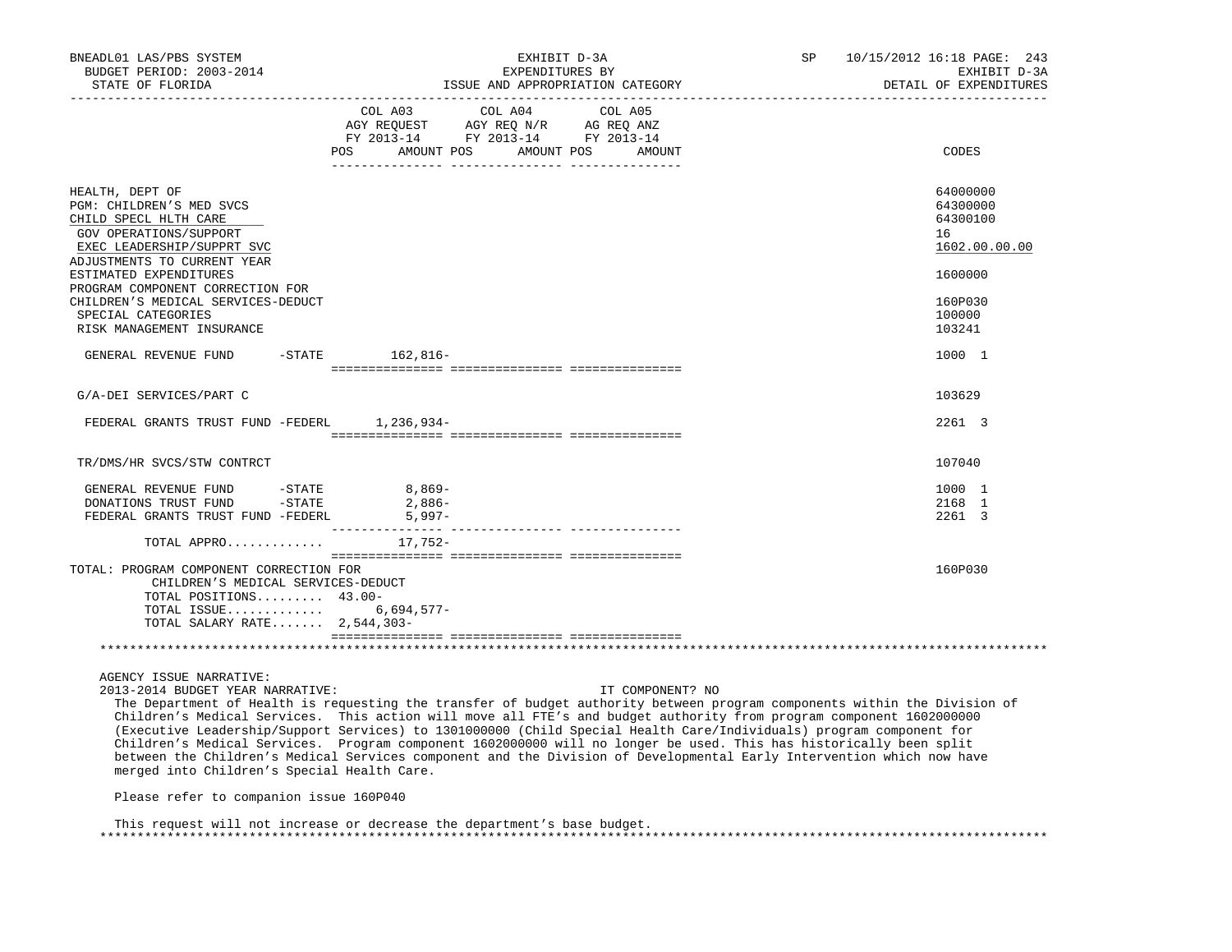| BNEADL01 LAS/PBS SYSTEM<br>BUDGET PERIOD: 2003-2014<br>STATE OF FLORIDA                                                                                                                                                                                         |           | EXHIBIT D-3A<br>EXPENDITURES BY<br>ISSUE AND APPROPRIATION CATEGORY                                                                                        |                                  | SP 10/15/2012 16:18 PAGE: 244<br>EXHIBIT D-3A<br>DETAIL OF EXPENDITURES |                                                                               |
|-----------------------------------------------------------------------------------------------------------------------------------------------------------------------------------------------------------------------------------------------------------------|-----------|------------------------------------------------------------------------------------------------------------------------------------------------------------|----------------------------------|-------------------------------------------------------------------------|-------------------------------------------------------------------------------|
|                                                                                                                                                                                                                                                                 |           | $\begin{tabular}{lcccc} COL A03 & COL A04 & COL A05 \\ AGY REQUEST & AGY REQ N/R & AG REQ ANZ \\ FY & 2013-14 & FY & 2013-14 & FY & 2013-14 \end{tabular}$ |                                  |                                                                         |                                                                               |
|                                                                                                                                                                                                                                                                 |           | POS AMOUNT POS AMOUNT POS AMOUNT                                                                                                                           |                                  |                                                                         | CODES                                                                         |
| HEALTH, DEPT OF<br>PGM: CHILDREN'S MED SVCS<br>CHILD SPECL HLTH CARE<br>GOV OPERATIONS/SUPPORT<br>EXEC LEADERSHIP/SUPPRT SVC<br>ADJUSTMENTS TO CURRENT YEAR<br>ESTIMATED EXPENDITURES<br>PROGRAM COMPONENT CORRECTION FOR<br>CHILDREN'S MEDICAL SERVICES-DEDUCT |           |                                                                                                                                                            |                                  |                                                                         | 64000000<br>64300000<br>64300100<br>16<br>1602.00.00.00<br>1600000<br>160P030 |
| POSITION DETAIL OF SALARIES AND BENEFITS:                                                                                                                                                                                                                       |           |                                                                                                                                                            |                                  |                                                                         |                                                                               |
|                                                                                                                                                                                                                                                                 |           |                                                                                                                                                            | FTE BASE RATE ADDITIVES BENEFITS | SUBTOTAL                                                                | LAPSE LAPSED SALARIES<br>% AND BENEFITS                                       |
| A03 - AGY REQUEST FY 2013-14                                                                                                                                                                                                                                    |           |                                                                                                                                                            |                                  |                                                                         |                                                                               |
| CHANGES TO CURRENTLY AUTHORIZED POSITIONS<br>P101 PROPOSED CLASS CODE                                                                                                                                                                                           |           |                                                                                                                                                            |                                  |                                                                         |                                                                               |
| C0100 001                                                                                                                                                                                                                                                       |           | $19.00 - 980,086 -$                                                                                                                                        |                                  |                                                                         | 319,088- 1,299,174- 0.00 1,299,174-                                           |
| C0100 002<br>C0100 003                                                                                                                                                                                                                                          | $15.00 -$ | 776,263-<br>$9.00 - 433,062 -$                                                                                                                             |                                  | 147,146- 580,208- 0.00                                                  | 252,234- 1,028,497- 0.00 1,028,497-<br>580, 208                               |
| TOTALS FOR ISSUE BY FUND<br>1000 GENERAL REVENUE FUND<br>2168 DONATIONS TRUST FUND<br>2261 FEDERAL GRANTS TRUST FUND                                                                                                                                            |           |                                                                                                                                                            |                                  |                                                                         | 1,299,174-<br>1,028,497-<br>580,208-                                          |
|                                                                                                                                                                                                                                                                 |           | $43.00 - 2.189.411 -$                                                                                                                                      |                                  | 718,468-2,907,879-                                                      | ______________<br>$2,907,879-$<br>---------------                             |
| RA06 RATE ADJ - NO FTE - NO SALARY - NO BENEFITS                                                                                                                                                                                                                |           |                                                                                                                                                            |                                  |                                                                         |                                                                               |
| C0101 001                                                                                                                                                                                                                                                       |           | $354.892 -$                                                                                                                                                |                                  |                                                                         |                                                                               |
| TOTAL SALARY RATE                                                                                                                                                                                                                                               |           | $354.892 -$                                                                                                                                                |                                  |                                                                         | ==============                                                                |
| OTHER SALARY AMOUNT<br>1000 GENERAL REVENUE FUND<br>2168 DONATIONS TRUST FUND                                                                                                                                                                                   |           |                                                                                                                                                            |                                  |                                                                         |                                                                               |
|                                                                                                                                                                                                                                                                 |           |                                                                                                                                                            |                                  |                                                                         | -------------<br>2,907,879-                                                   |
|                                                                                                                                                                                                                                                                 |           |                                                                                                                                                            |                                  |                                                                         | ==============                                                                |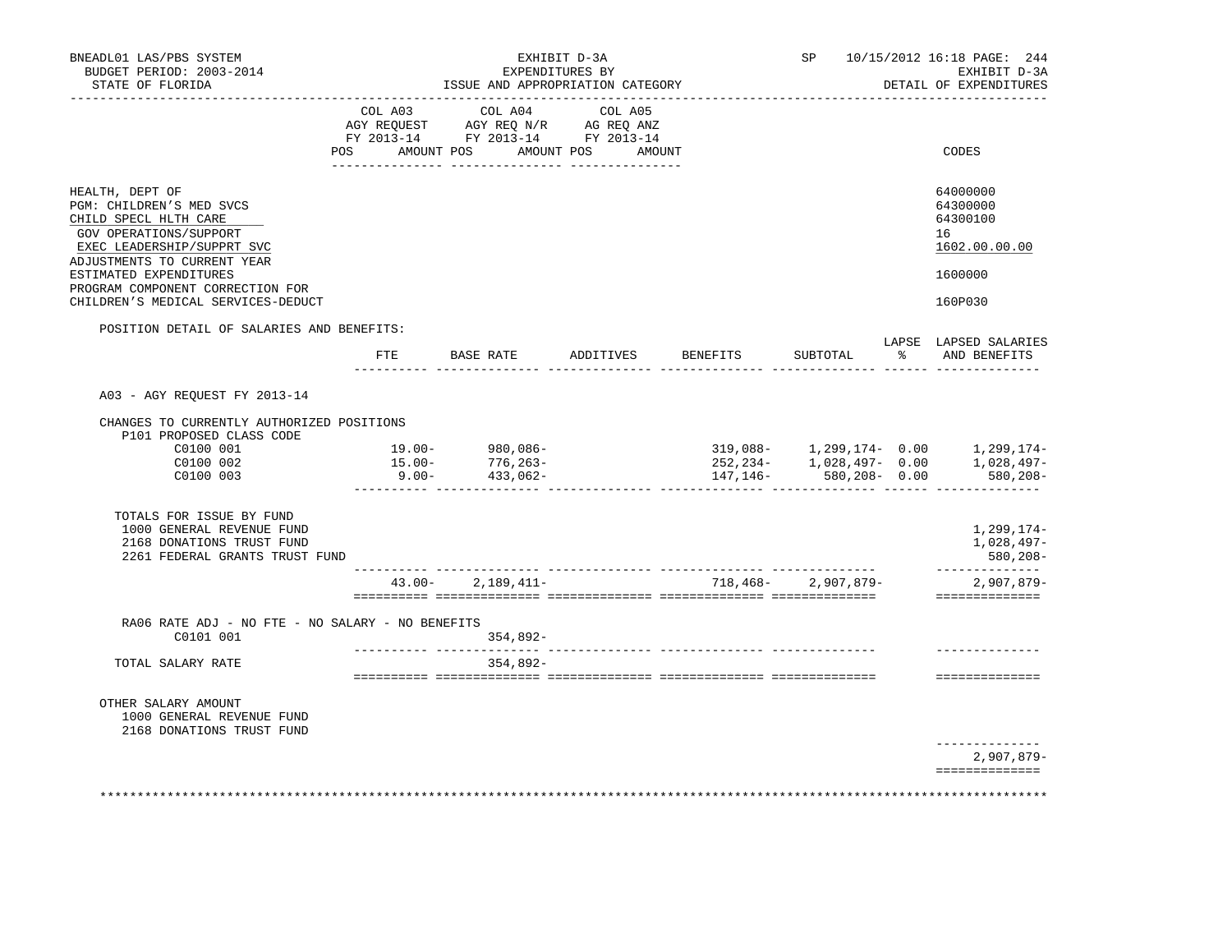| BNEADL01 LAS/PBS SYSTEM<br>BUDGET PERIOD: 2003-2014<br>STATE OF FLORIDA                                                                                                               |                                           | EXHIBIT D-3A<br>EXPENDITURES BY<br>ISSUE AND APPROPRIATION CATEGORY                  | SP     | 10/15/2012 16:18 PAGE: 245<br>EXHIBIT D-3A<br>DETAIL OF EXPENDITURES |                                                                    |
|---------------------------------------------------------------------------------------------------------------------------------------------------------------------------------------|-------------------------------------------|--------------------------------------------------------------------------------------|--------|----------------------------------------------------------------------|--------------------------------------------------------------------|
|                                                                                                                                                                                       | AGY REQUEST AGY REQ N/R AG REQ ANZ<br>POS | COL A03 COL A04 COL A05<br>FY 2013-14 FY 2013-14 FY 2013-14<br>AMOUNT POS AMOUNT POS | AMOUNT |                                                                      | CODES                                                              |
|                                                                                                                                                                                       |                                           |                                                                                      |        |                                                                      |                                                                    |
| HEALTH, DEPT OF<br>PGM: CHILDREN'S MED SVCS<br>CHILD SPECL HLTH CARE<br>GOV OPERATIONS/SUPPORT<br>EXEC LEADERSHIP/SUPPRT SVC<br>ANNUALIZATION OF ADMINISTERED<br>FUNDS APPROPRIATIONS |                                           |                                                                                      |        |                                                                      | 64000000<br>64300000<br>64300100<br>16<br>1602.00.00.00<br>26A0000 |
| STATE HEALTH INSURANCE ADJUSTMENT<br>FOR FY 2012-13 - 10 MONTHS                                                                                                                       |                                           |                                                                                      |        |                                                                      |                                                                    |
| <b>ANNUALIZATION</b><br>SALARIES AND BENEFITS                                                                                                                                         |                                           |                                                                                      |        |                                                                      | 26A1830<br>010000                                                  |
| GENERAL REVENUE FUND<br>-MATCH                                                                                                                                                        | $-$ STATE 875<br>25,270                   |                                                                                      |        |                                                                      | 1000 1<br>1000 2                                                   |
| TOTAL GENERAL REVENUE FUND                                                                                                                                                            | 26,145                                    |                                                                                      |        |                                                                      | 1000                                                               |
| DONATIONS TRUST FUND -STATE 790                                                                                                                                                       |                                           |                                                                                      |        |                                                                      | 2168 1                                                             |
| TOTAL APPRO 26,935                                                                                                                                                                    |                                           |                                                                                      |        |                                                                      |                                                                    |
| TOTAL: CHILD SPECL HLTH CARE<br>BY FUND TYPE                                                                                                                                          |                                           |                                                                                      |        |                                                                      | 64300100                                                           |
| GENERAL REVENUE FUND<br>TRUST FUNDS                                                                                                                                                   | 90,466,717 11,860,400<br>250,256,313      | 3, 433, 362                                                                          |        |                                                                      | 1000<br>2000                                                       |
| TOTAL POSITIONS 743.00<br>TOTAL BUREAU 340,723,030 15,293,762<br>TOTAL SALARY RATE 30,657,643                                                                                         |                                           |                                                                                      |        |                                                                      |                                                                    |
|                                                                                                                                                                                       |                                           |                                                                                      |        |                                                                      |                                                                    |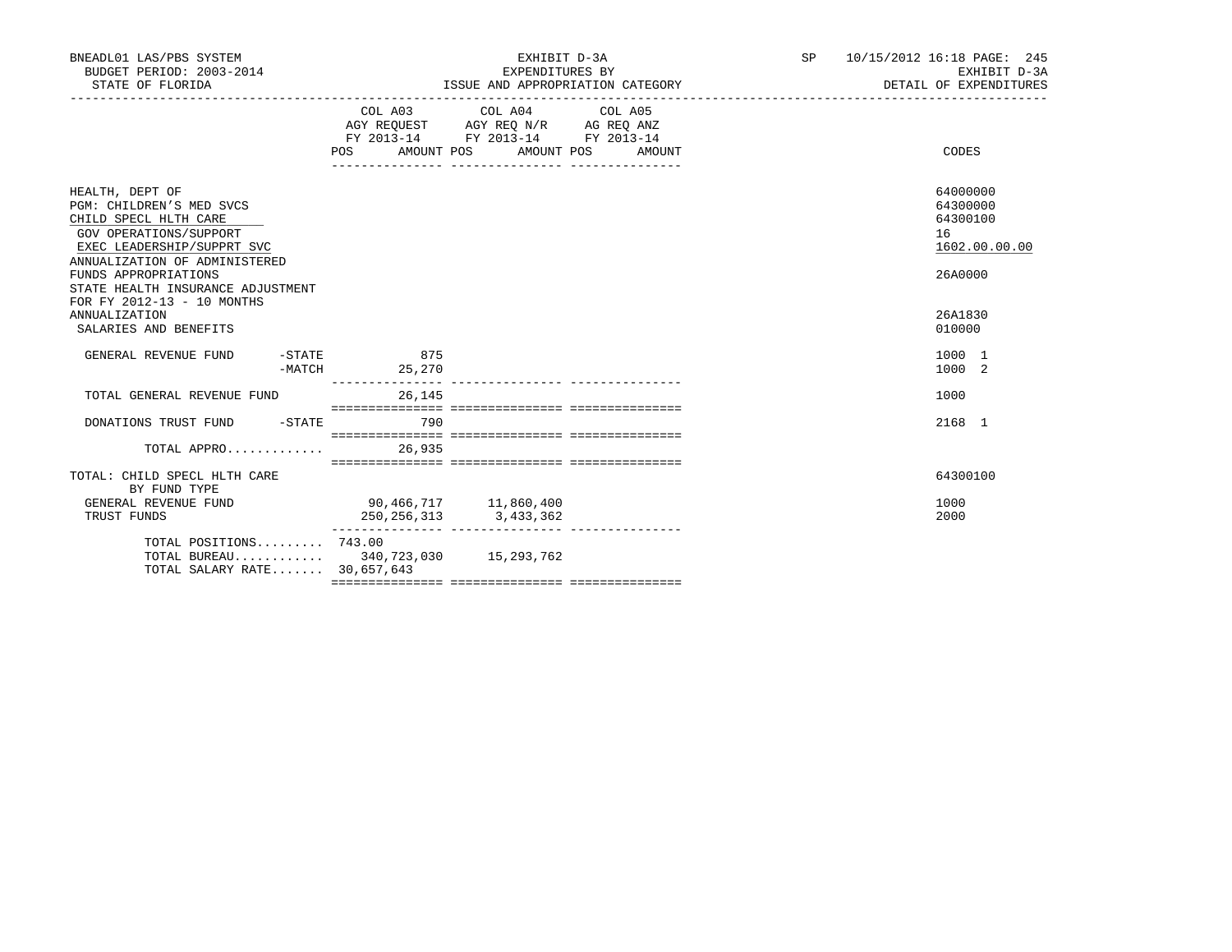| BNEADL01 LAS/PBS SYSTEM<br>BUDGET PERIOD: 2003-2014<br>STATE OF FLORIDA                                                                                                                                                               |           | EXHIBIT D-3A<br>EXPENDITURES BY<br>ISSUE AND APPROPRIATION CATEGORY                                                                   | SP 10/15/2012 16:18 PAGE: 246<br>EXHIBIT D-3A<br>DETAIL OF EXPENDITURES                 |
|---------------------------------------------------------------------------------------------------------------------------------------------------------------------------------------------------------------------------------------|-----------|---------------------------------------------------------------------------------------------------------------------------------------|-----------------------------------------------------------------------------------------|
|                                                                                                                                                                                                                                       |           | COL A03 COL A04 COL A05<br>AGY REQUEST AGY REQ N/R AG REQ ANZ<br>FY 2013-14 FY 2013-14 FY 2013-14<br>POS AMOUNT POS AMOUNT POS AMOUNT | CODES                                                                                   |
| HEALTH, DEPT OF<br>PGM: HLTH CARE PRAC/ACCESS<br>MEDICAL QUALITY ASSURANCE<br>PUBLIC PROTECTION<br>REGULATION AND LICENSING<br>ESTIMATED EXPENDITURES<br>ESTIMATED EXPENDITURES - OPERATIONS<br>SALARY RATE<br>SALARY RATE 22,010,069 |           |                                                                                                                                       | 64000000<br>64400000<br>64400100<br>12<br>1204.00.00.00<br>1000000<br>1001000<br>000000 |
| SALARIES AND BENEFITS                                                                                                                                                                                                                 |           |                                                                                                                                       | 010000                                                                                  |
| MEDICAL QLTY ASSURANCE TF -STATE 29,575,021<br>-FEDERL                                                                                                                                                                                | 220,031   |                                                                                                                                       | 2352 1<br>2352 3                                                                        |
| TOTAL MEDICAL QLTY ASSURANCE TF 29,795,052                                                                                                                                                                                            |           |                                                                                                                                       | 2352                                                                                    |
| TOTAL POSITIONS 600.00<br>TOTAL APPRO 29,795,052                                                                                                                                                                                      |           |                                                                                                                                       |                                                                                         |
| OTHER PERSONAL SERVICES                                                                                                                                                                                                               |           |                                                                                                                                       | 030000                                                                                  |
| MEDICAL QLTY ASSURANCE TF -STATE                                                                                                                                                                                                      | 5,365,666 |                                                                                                                                       | 2352 1                                                                                  |
| <b>EXPENSES</b>                                                                                                                                                                                                                       |           |                                                                                                                                       | 040000                                                                                  |
| MEDICAL QLTY ASSURANCE TF -STATE 7,068,722                                                                                                                                                                                            |           |                                                                                                                                       | 2352 1                                                                                  |
| OPERATING CAPITAL OUTLAY                                                                                                                                                                                                              |           |                                                                                                                                       | 060000                                                                                  |
| MEDICAL OLTY ASSURANCE TF -STATE                                                                                                                                                                                                      | 57,604    |                                                                                                                                       | 2352 1                                                                                  |
| SPECIAL CATEGORIES<br>ACQUISITION/MOTOR VEHICLES                                                                                                                                                                                      |           |                                                                                                                                       | 100000<br>100021                                                                        |
| MEDICAL QLTY ASSURANCE TF -STATE 13,000                                                                                                                                                                                               |           |                                                                                                                                       | 2352 1                                                                                  |
| UNLICENSED ACTIVITIES                                                                                                                                                                                                                 |           |                                                                                                                                       | 100399                                                                                  |
| MEDICAL QLTY ASSURANCE TF -STATE                                                                                                                                                                                                      | 1,231,856 |                                                                                                                                       | 2352 1                                                                                  |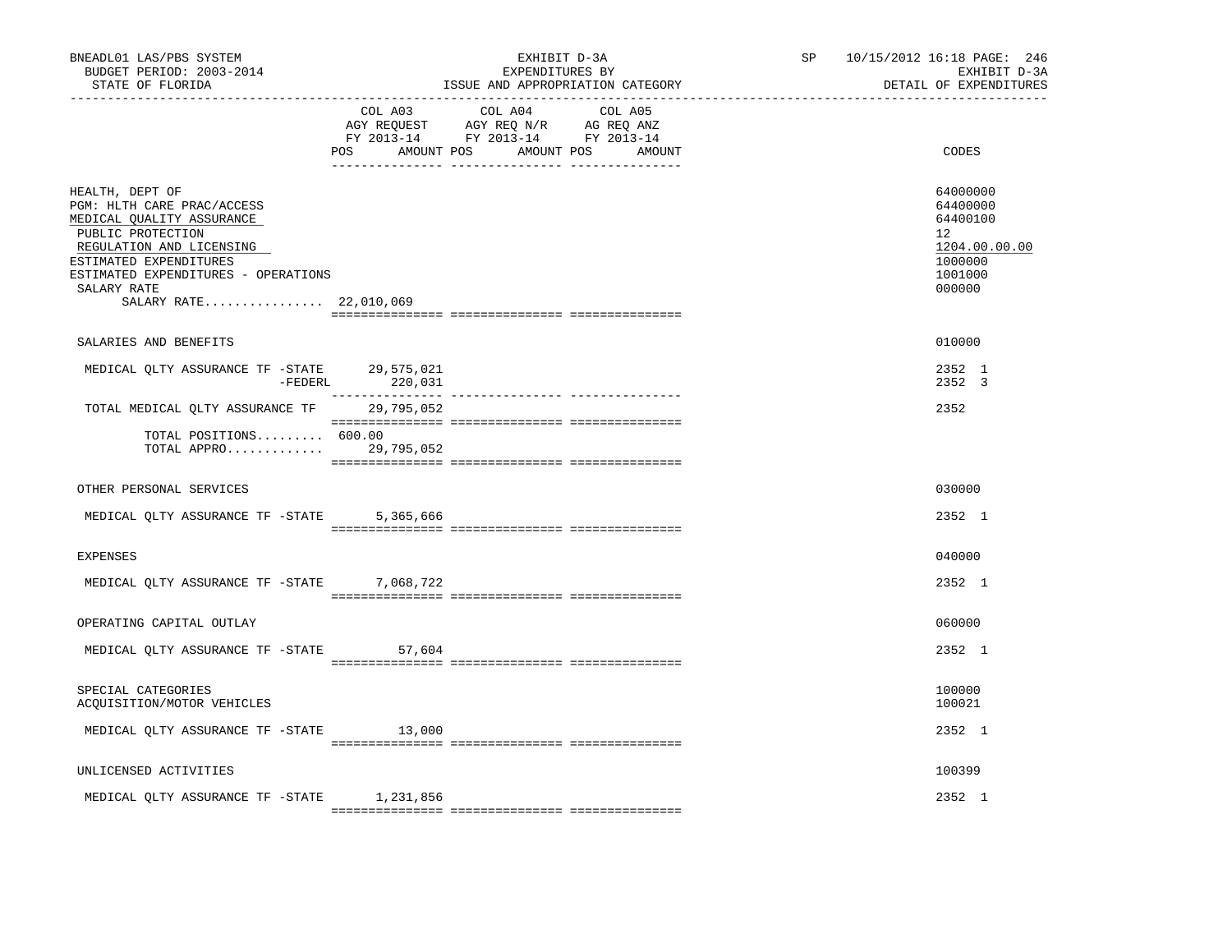| BNEADL01 LAS/PBS SYSTEM<br>BUDGET PERIOD: 2003-2014<br>STATE OF FLORIDA                                                                                                                                                                         |                   | EXHIBIT D-3A<br>EXPENDITURES BY<br>ISSUE AND APPROPRIATION CATEGORY                                                       | SP 10/15/2012 16:18 PAGE: 247<br>EXHIBIT D-3A<br>DETAIL OF EXPENDITURES                           |
|-------------------------------------------------------------------------------------------------------------------------------------------------------------------------------------------------------------------------------------------------|-------------------|---------------------------------------------------------------------------------------------------------------------------|---------------------------------------------------------------------------------------------------|
|                                                                                                                                                                                                                                                 | POS<br>AMOUNT POS | COL A03 COL A04 COL A05<br>AGY REQUEST AGY REQ N/R AG REQ ANZ<br>FY 2013-14 FY 2013-14 FY 2013-14<br>AMOUNT POS<br>AMOUNT | CODES                                                                                             |
| HEALTH, DEPT OF<br>PGM: HLTH CARE PRAC/ACCESS<br>MEDICAL QUALITY ASSURANCE<br>PUBLIC PROTECTION<br>REGULATION AND LICENSING<br>ESTIMATED EXPENDITURES<br>ESTIMATED EXPENDITURES - OPERATIONS<br>SPECIAL CATEGORIES<br>TRANS TO DIV ADM HEARINGS |                   |                                                                                                                           | 64000000<br>64400000<br>64400100<br>12<br>1204.00.00.00<br>1000000<br>1001000<br>100000<br>100565 |
| MEDICAL QLTY ASSURANCE TF -STATE 297,494                                                                                                                                                                                                        |                   |                                                                                                                           | 2352 1                                                                                            |
| CONTRACTED SERVICES                                                                                                                                                                                                                             |                   |                                                                                                                           | 100777                                                                                            |
| MEDICAL QLTY ASSURANCE TF -STATE 13,825,119                                                                                                                                                                                                     |                   |                                                                                                                           | 2352 1                                                                                            |
| RISK MANAGEMENT INSURANCE                                                                                                                                                                                                                       |                   |                                                                                                                           | 103241                                                                                            |
| MEDICAL QLTY ASSURANCE TF -STATE 654,782                                                                                                                                                                                                        |                   |                                                                                                                           | 2352 1                                                                                            |
| LEASE/PURCHASE/EOUIPMENT                                                                                                                                                                                                                        |                   |                                                                                                                           | 105281                                                                                            |
| MEDICAL OLTY ASSURANCE TF - STATE 339,364                                                                                                                                                                                                       |                   |                                                                                                                           | 2352 1                                                                                            |
| TR/DMS/HR SVCS/STW CONTRCT                                                                                                                                                                                                                      |                   |                                                                                                                           | 107040                                                                                            |
| MEDICAL OLTY ASSURANCE TF -STATE 255,612                                                                                                                                                                                                        |                   |                                                                                                                           | 2352 1                                                                                            |
| TOTAL: ESTIMATED EXPENDITURES - OPERATIONS<br>TOTAL POSITIONS 600.00<br>TOTAL ISSUE 58,904,271<br>TOTAL SALARY RATE 22,010,069                                                                                                                  |                   |                                                                                                                           | 1001000                                                                                           |
| CASUALTY INSURANCE PREMIUM<br>ADJUSTMENT<br>SPECIAL CATEGORIES<br>RISK MANAGEMENT INSURANCE                                                                                                                                                     |                   |                                                                                                                           | 1001090<br>100000<br>103241                                                                       |
| MEDICAL QLTY ASSURANCE TF -STATE 183,740-                                                                                                                                                                                                       |                   |                                                                                                                           | 2352 1                                                                                            |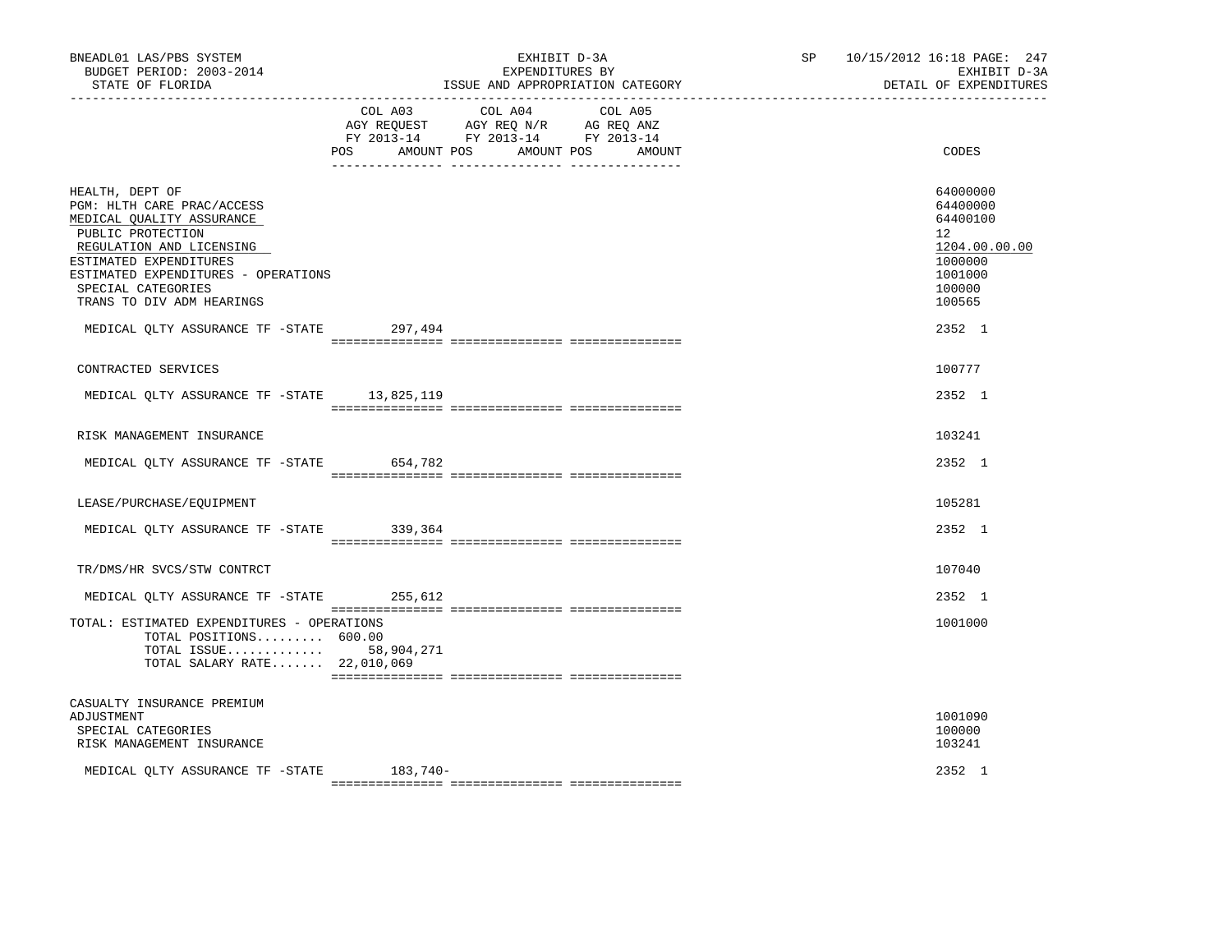| BNEADL01 LAS/PBS SYSTEM<br>BUDGET PERIOD: 2003-2014<br>STATE OF FLORIDA                                                                                                                                           |                  | EXHIBIT D-3A<br>EXPENDITURES BY<br>ISSUE AND APPROPRIATION CATEGORY                                                                                                                                                                                                                                                                                                                                                                                             | SP 10/15/2012 16:18 PAGE: 248<br>DETAIL OF EXPENDITURES                         | EXHIBIT D-3A |
|-------------------------------------------------------------------------------------------------------------------------------------------------------------------------------------------------------------------|------------------|-----------------------------------------------------------------------------------------------------------------------------------------------------------------------------------------------------------------------------------------------------------------------------------------------------------------------------------------------------------------------------------------------------------------------------------------------------------------|---------------------------------------------------------------------------------|--------------|
|                                                                                                                                                                                                                   | COL A03          | COL A04<br>COL A05<br>AGY REQUEST AGY REQ N/R AG REQ ANZ<br>FY 2013-14 FY 2013-14 FY 2013-14<br>POS AMOUNT POS AMOUNT POS<br>AMOUNT                                                                                                                                                                                                                                                                                                                             | CODES                                                                           |              |
| HEALTH, DEPT OF<br>PGM: HLTH CARE PRAC/ACCESS<br>MEDICAL QUALITY ASSURANCE<br>PUBLIC PROTECTION<br>REGULATION AND LICENSING<br>ESTIMATED EXPENDITURES<br>FLORIDA RETIREMENT SYSTEM<br>CONTRIBUTION ADJUSTMENT FOR |                  |                                                                                                                                                                                                                                                                                                                                                                                                                                                                 | 64000000<br>64400000<br>64400100<br>12 <sup>°</sup><br>1204.00.00.00<br>1000000 |              |
| FISCAL YEAR 2012-2013<br>SALARIES AND BENEFITS                                                                                                                                                                    |                  |                                                                                                                                                                                                                                                                                                                                                                                                                                                                 | 1001240<br>010000                                                               |              |
| MEDICAL OLTY ASSURANCE TF -STATE 69,196<br>-FEDERL                                                                                                                                                                | 516              |                                                                                                                                                                                                                                                                                                                                                                                                                                                                 | 2352 1<br>2352 3                                                                |              |
| TOTAL MEDICAL QLTY ASSURANCE TF<br>TOTAL APPRO                                                                                                                                                                    | 69,712<br>69,712 |                                                                                                                                                                                                                                                                                                                                                                                                                                                                 | 2352                                                                            |              |
| ADJUSTMENT TO STATE HEALTH<br>INSURANCE PREMIUM CONTRIBUTION -<br>FISCAL YEAR 2012-13<br>SALARIES AND BENEFITS                                                                                                    |                  |                                                                                                                                                                                                                                                                                                                                                                                                                                                                 | 1001830<br>010000                                                               |              |
| MEDICAL OLTY ASSURANCE TF -STATE 69,007<br>-FEDERL                                                                                                                                                                | 514              |                                                                                                                                                                                                                                                                                                                                                                                                                                                                 | 2352 1<br>2352 3                                                                |              |
| TOTAL MEDICAL QLTY ASSURANCE TF 69,521                                                                                                                                                                            |                  | $\begin{minipage}{0.03\textwidth} \begin{tabular}{l} \textbf{0.04\textwidth} \textbf{0.04\textwidth} \textbf{0.04\textwidth} \textbf{0.04\textwidth} \textbf{0.04\textwidth} \textbf{0.04\textwidth} \textbf{0.04\textwidth} \textbf{0.04\textwidth} \textbf{0.04\textwidth} \textbf{0.04\textwidth} \textbf{0.04\textwidth} \textbf{0.04\textwidth} \textbf{0.04\textwidth} \textbf{0.04\textwidth} \textbf{0.04\textwidth} \textbf{0.04\textwidth} \textbf{0$ | 2352                                                                            |              |
| TOTAL APPRO                                                                                                                                                                                                       | 69,521           |                                                                                                                                                                                                                                                                                                                                                                                                                                                                 |                                                                                 |              |
| REALLOCATION OF HUMAN RESOURCES<br>OUTSOURCING<br>SPECIAL CATEGORIES<br>TR/DMS/HR SVCS/STW CONTRCT                                                                                                                |                  |                                                                                                                                                                                                                                                                                                                                                                                                                                                                 | 1005900<br>100000<br>107040                                                     |              |
| MEDICAL OLTY ASSURANCE TF -STATE 8,630-                                                                                                                                                                           |                  |                                                                                                                                                                                                                                                                                                                                                                                                                                                                 | 2352 1                                                                          |              |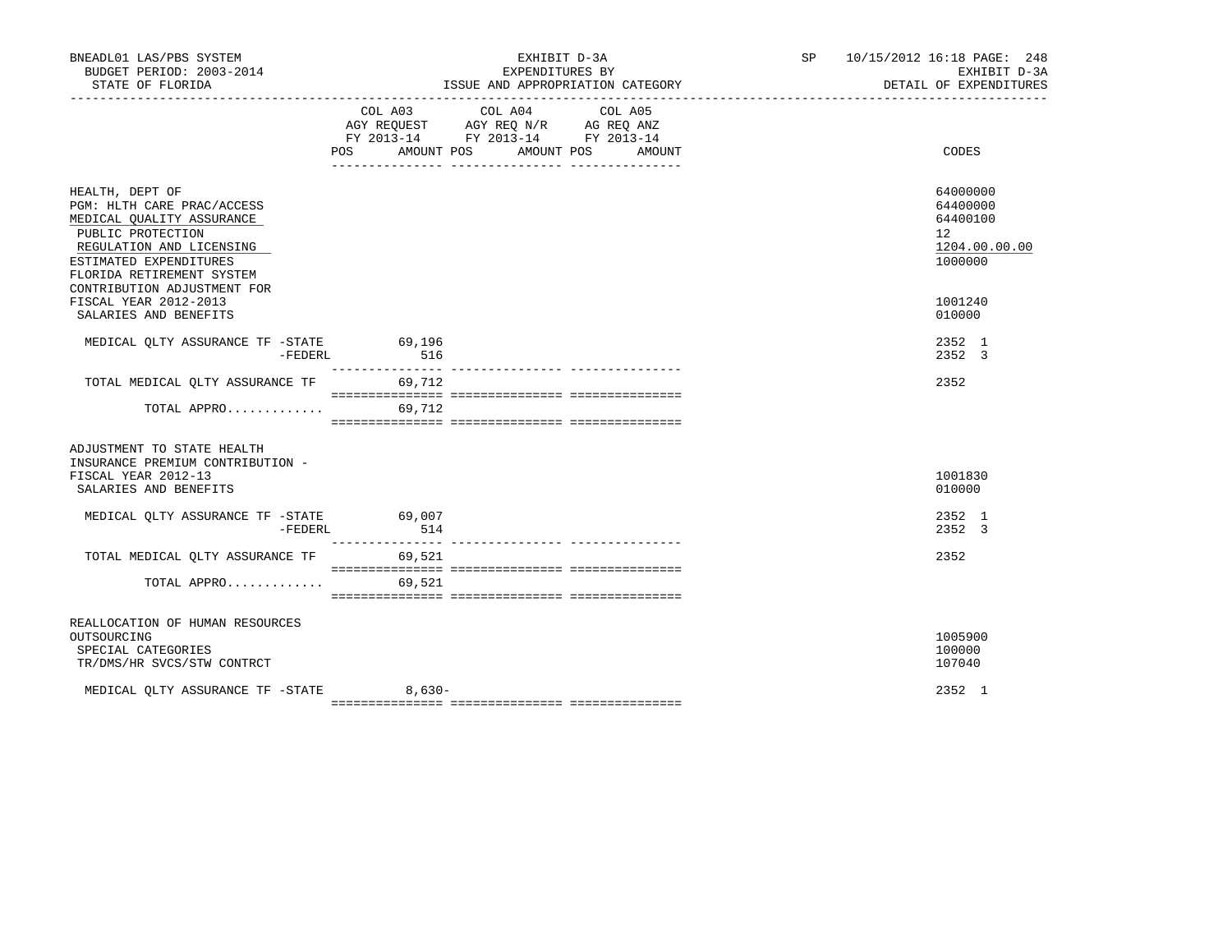| BNEADL01 LAS/PBS SYSTEM<br>BUDGET PERIOD: 2003-2014<br>STATE OF FLORIDA                                                                                                                            |         | EXHIBIT D-3A<br>EXPENDITURES BY<br>ISSUE AND APPROPRIATION CATEGORY                                                              | SP | 10/15/2012 16:18 PAGE: 249<br>EXHIBIT D-3A<br>DETAIL OF EXPENDITURES |
|----------------------------------------------------------------------------------------------------------------------------------------------------------------------------------------------------|---------|----------------------------------------------------------------------------------------------------------------------------------|----|----------------------------------------------------------------------|
|                                                                                                                                                                                                    | COL A03 | COL A04<br>COL A05<br>AGY REQUEST AGY REQ N/R AG REQ ANZ<br>FY 2013-14 FY 2013-14 FY 2013-14<br>POS AMOUNT POS AMOUNT POS AMOUNT |    | CODES                                                                |
| HEALTH, DEPT OF<br>PGM: HLTH CARE PRAC/ACCESS<br>MEDICAL QUALITY ASSURANCE<br>PUBLIC PROTECTION<br>REGULATION AND LICENSING<br>INTRA-AGENCY REORGANIZATIONS<br>DEPARTMENT OF HEALTH REORGANIZATION |         |                                                                                                                                  |    | 64000000<br>64400000<br>64400100<br>12<br>1204.00.00.00<br>1800000   |
| - ADD<br>SALARY RATE<br>SALARY RATE 36,608                                                                                                                                                         |         |                                                                                                                                  |    | 1800940<br>000000                                                    |
| SALARIES AND BENEFITS                                                                                                                                                                              | 1.00    |                                                                                                                                  |    | 010000                                                               |
| OTHER PERSONAL SERVICES                                                                                                                                                                            |         |                                                                                                                                  |    | 030000                                                               |
| GRANTS AND DONATIONS TF -STATE                                                                                                                                                                     | 238,222 |                                                                                                                                  |    | 2339 1                                                               |
| <b>EXPENSES</b>                                                                                                                                                                                    |         |                                                                                                                                  |    | 040000                                                               |
| FEDERAL GRANTS TRUST FUND -FEDERL 17,775<br>GRANTS AND DONATIONS TF -STATE                                                                                                                         | 60,373  |                                                                                                                                  |    | 2261 3<br>2339 1                                                     |
| TOTAL APPRO                                                                                                                                                                                        | 78,148  |                                                                                                                                  |    |                                                                      |
| SPECIAL CATEGORIES<br>CONTRACTED SERVICES                                                                                                                                                          |         |                                                                                                                                  |    | 100000<br>100777                                                     |
| FEDERAL GRANTS TRUST FUND -FEDERL<br>GRANTS AND DONATIONS TF - STATE 107,908                                                                                                                       | 213,944 |                                                                                                                                  |    | 2261 3<br>2339 1                                                     |
| TOTAL APPRO                                                                                                                                                                                        | 321,852 |                                                                                                                                  |    |                                                                      |
| TR/DMS/HR SVCS/STW CONTRCT                                                                                                                                                                         |         |                                                                                                                                  |    | 107040                                                               |
| GRANTS AND DONATIONS TF<br>-STATE                                                                                                                                                                  | 446     |                                                                                                                                  |    | 2339 1                                                               |
| TOTAL: DEPARTMENT OF HEALTH REORGANIZATION<br>- ADD<br>TOTAL POSITIONS 1.00                                                                                                                        |         |                                                                                                                                  |    | 1800940                                                              |
| TOTAL ISSUE 638,668<br>TOTAL SALARY RATE 36,608                                                                                                                                                    |         |                                                                                                                                  |    |                                                                      |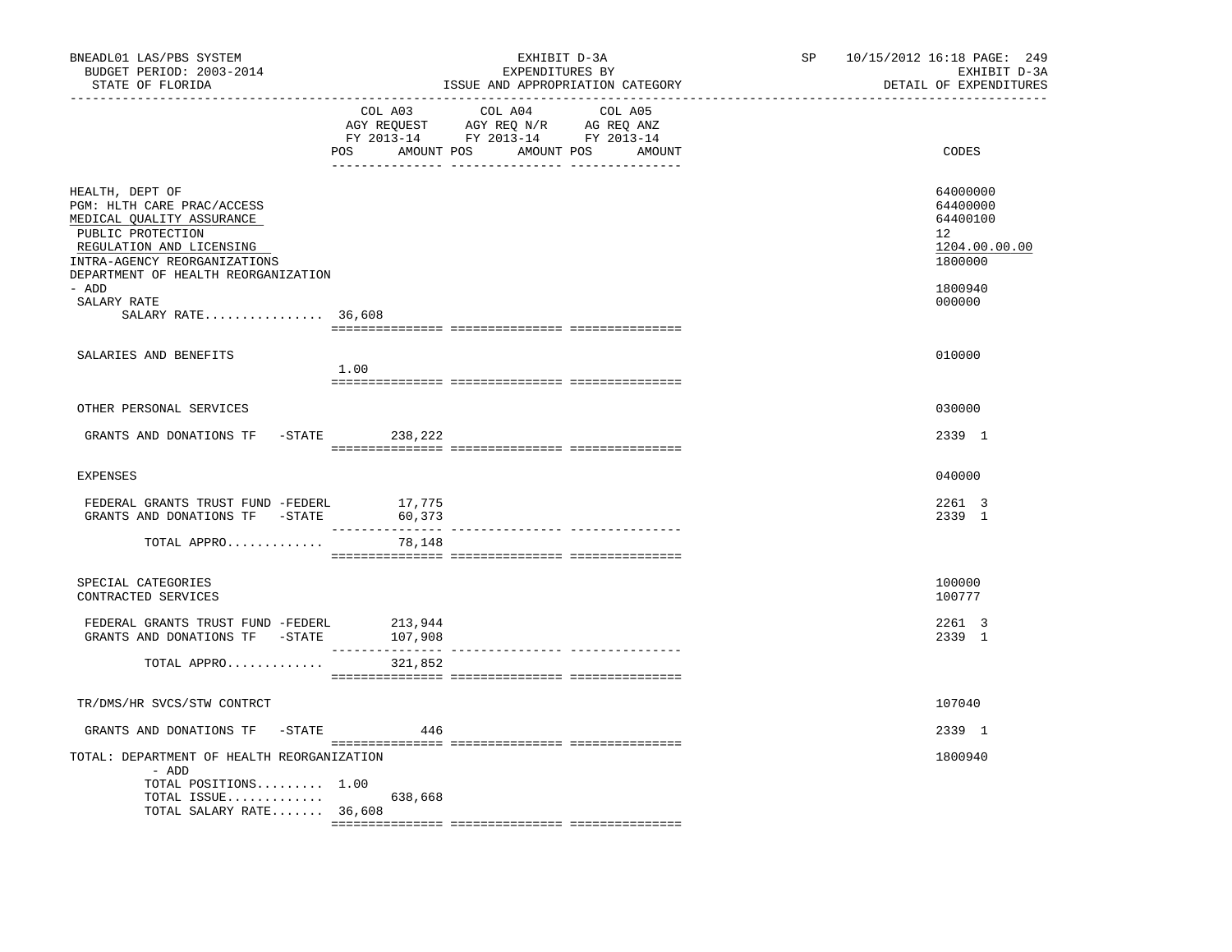| BNEADL01 LAS/PBS SYSTEM<br>BUDGET PERIOD: 2003-2014<br>STATE OF FLORIDA                                                                                                                                                                                                                                                                                                                                                 | EXHIBIT D-3A<br>EXPENDITURES BY<br>AALL U-3A<br>EXPENDITURES BY<br>ISSUE AND APPROPRIATION CATEGORY |                                                                                                                                                                                                                                                                                                                                                                                                                                                             |  | DETAIL           | SP 10/15/2012 16:18 PAGE: 250<br>EXHIBIT D-3A<br>DETAIL OF EXPENDITURES |                                                          |
|-------------------------------------------------------------------------------------------------------------------------------------------------------------------------------------------------------------------------------------------------------------------------------------------------------------------------------------------------------------------------------------------------------------------------|-----------------------------------------------------------------------------------------------------|-------------------------------------------------------------------------------------------------------------------------------------------------------------------------------------------------------------------------------------------------------------------------------------------------------------------------------------------------------------------------------------------------------------------------------------------------------------|--|------------------|-------------------------------------------------------------------------|----------------------------------------------------------|
|                                                                                                                                                                                                                                                                                                                                                                                                                         |                                                                                                     | $\begin{tabular}{lllllllllll} &\multicolumn{4}{c}{\text{COL A03}} &\multicolumn{4}{c}{\text{COL A04}} &\multicolumn{4}{c}{\text{COL A05}} \\ \multicolumn{4}{c}{\text{AGY REQUEST}} &\multicolumn{4}{c}{\text{AGY REQ N/R}} &\multicolumn{4}{c}{\text{AG REQ ANZ}} \\ \multicolumn{4}{c}{\text{FGY A03--14}} &\multicolumn{4}{c}{\text{FGY A04}} &\multicolumn{4}{c}{\text{AG Y REQ ANZ}} \\ \multicolumn{4}{c}{\text{FCY A013--14}} &\multicolumn{4}{c}{\$ |  |                  |                                                                         |                                                          |
|                                                                                                                                                                                                                                                                                                                                                                                                                         |                                                                                                     |                                                                                                                                                                                                                                                                                                                                                                                                                                                             |  |                  |                                                                         |                                                          |
|                                                                                                                                                                                                                                                                                                                                                                                                                         |                                                                                                     | POS AMOUNT POS AMOUNT POS AMOUNT                                                                                                                                                                                                                                                                                                                                                                                                                            |  |                  |                                                                         | CODES                                                    |
| HEALTH, DEPT OF                                                                                                                                                                                                                                                                                                                                                                                                         |                                                                                                     |                                                                                                                                                                                                                                                                                                                                                                                                                                                             |  |                  |                                                                         | 64000000                                                 |
| PGM: HLTH CARE PRAC/ACCESS                                                                                                                                                                                                                                                                                                                                                                                              |                                                                                                     |                                                                                                                                                                                                                                                                                                                                                                                                                                                             |  |                  |                                                                         | 64400000                                                 |
| MEDICAL QUALITY ASSURANCE                                                                                                                                                                                                                                                                                                                                                                                               |                                                                                                     |                                                                                                                                                                                                                                                                                                                                                                                                                                                             |  |                  |                                                                         | 64400100                                                 |
| PUBLIC PROTECTION                                                                                                                                                                                                                                                                                                                                                                                                       |                                                                                                     |                                                                                                                                                                                                                                                                                                                                                                                                                                                             |  |                  |                                                                         | 12 <sup>°</sup>                                          |
| REGULATION AND LICENSING                                                                                                                                                                                                                                                                                                                                                                                                |                                                                                                     |                                                                                                                                                                                                                                                                                                                                                                                                                                                             |  |                  |                                                                         | 1204.00.00.00                                            |
| INTRA-AGENCY REORGANIZATIONS                                                                                                                                                                                                                                                                                                                                                                                            |                                                                                                     |                                                                                                                                                                                                                                                                                                                                                                                                                                                             |  |                  |                                                                         | 1800000                                                  |
| DEPARTMENT OF HEALTH REORGANIZATION                                                                                                                                                                                                                                                                                                                                                                                     |                                                                                                     |                                                                                                                                                                                                                                                                                                                                                                                                                                                             |  |                  |                                                                         |                                                          |
| - ADD                                                                                                                                                                                                                                                                                                                                                                                                                   |                                                                                                     |                                                                                                                                                                                                                                                                                                                                                                                                                                                             |  |                  |                                                                         | 1800940                                                  |
| AGENCY ISSUE NARRATIVE:                                                                                                                                                                                                                                                                                                                                                                                                 |                                                                                                     |                                                                                                                                                                                                                                                                                                                                                                                                                                                             |  |                  |                                                                         |                                                          |
| 2013-2014 BUDGET YEAR NARRATIVE:                                                                                                                                                                                                                                                                                                                                                                                        |                                                                                                     |                                                                                                                                                                                                                                                                                                                                                                                                                                                             |  | IT COMPONENT? NO |                                                                         |                                                          |
| The Department of Health actively pursues ways to improve the efficiency and effectiveness of the agency. In the                                                                                                                                                                                                                                                                                                        |                                                                                                     |                                                                                                                                                                                                                                                                                                                                                                                                                                                             |  |                  |                                                                         |                                                          |
| 2012-2013 fiscal year budget amendment 13RG-1001, EOG#B0045 was approved to realign programs and budget authority. This                                                                                                                                                                                                                                                                                                 |                                                                                                     |                                                                                                                                                                                                                                                                                                                                                                                                                                                             |  |                  |                                                                         |                                                          |
| request continues to realign programs and budget authority based on the agency approved Table of Organization, dated                                                                                                                                                                                                                                                                                                    |                                                                                                     |                                                                                                                                                                                                                                                                                                                                                                                                                                                             |  |                  |                                                                         |                                                          |
| 07/31/2012. This request will not increase the department's base budget.                                                                                                                                                                                                                                                                                                                                                |                                                                                                     |                                                                                                                                                                                                                                                                                                                                                                                                                                                             |  |                  |                                                                         |                                                          |
|                                                                                                                                                                                                                                                                                                                                                                                                                         |                                                                                                     |                                                                                                                                                                                                                                                                                                                                                                                                                                                             |  |                  |                                                                         |                                                          |
| $\begin{tabular}{l c c c c c} \hline \texttt{Description} & \texttt{Amount} & \texttt{FTE} & \texttt{Rate} & \texttt{From} & \texttt{To} \\ \hline \texttt{Transfer Tolbacco Program} & \$66,386,217 & 21 & 994,356 & 64100200 & 64200100 \\ \hline \texttt{Transfer Refuge Program} & \$& 300,000 & 2 & 110,424 & 64200200 & 64200100 \\ \hline \texttt{Transfer Bfundical Research} & \$30,208,012 & 1 & 39,234 & 64$ |                                                                                                     |                                                                                                                                                                                                                                                                                                                                                                                                                                                             |  |                  |                                                                         |                                                          |
|                                                                                                                                                                                                                                                                                                                                                                                                                         |                                                                                                     |                                                                                                                                                                                                                                                                                                                                                                                                                                                             |  |                  |                                                                         |                                                          |
|                                                                                                                                                                                                                                                                                                                                                                                                                         |                                                                                                     |                                                                                                                                                                                                                                                                                                                                                                                                                                                             |  |                  |                                                                         |                                                          |
|                                                                                                                                                                                                                                                                                                                                                                                                                         |                                                                                                     |                                                                                                                                                                                                                                                                                                                                                                                                                                                             |  |                  |                                                                         |                                                          |
|                                                                                                                                                                                                                                                                                                                                                                                                                         |                                                                                                     |                                                                                                                                                                                                                                                                                                                                                                                                                                                             |  |                  |                                                                         |                                                          |
|                                                                                                                                                                                                                                                                                                                                                                                                                         |                                                                                                     |                                                                                                                                                                                                                                                                                                                                                                                                                                                             |  |                  |                                                                         |                                                          |
|                                                                                                                                                                                                                                                                                                                                                                                                                         |                                                                                                     |                                                                                                                                                                                                                                                                                                                                                                                                                                                             |  |                  |                                                                         |                                                          |
|                                                                                                                                                                                                                                                                                                                                                                                                                         |                                                                                                     |                                                                                                                                                                                                                                                                                                                                                                                                                                                             |  |                  |                                                                         |                                                          |
|                                                                                                                                                                                                                                                                                                                                                                                                                         |                                                                                                     |                                                                                                                                                                                                                                                                                                                                                                                                                                                             |  |                  |                                                                         |                                                          |
|                                                                                                                                                                                                                                                                                                                                                                                                                         |                                                                                                     |                                                                                                                                                                                                                                                                                                                                                                                                                                                             |  |                  |                                                                         |                                                          |
|                                                                                                                                                                                                                                                                                                                                                                                                                         |                                                                                                     |                                                                                                                                                                                                                                                                                                                                                                                                                                                             |  |                  |                                                                         |                                                          |
| Please see companion issue #1800930.                                                                                                                                                                                                                                                                                                                                                                                    |                                                                                                     |                                                                                                                                                                                                                                                                                                                                                                                                                                                             |  |                  |                                                                         |                                                          |
|                                                                                                                                                                                                                                                                                                                                                                                                                         |                                                                                                     |                                                                                                                                                                                                                                                                                                                                                                                                                                                             |  |                  |                                                                         |                                                          |
| POSITION DETAIL OF SALARIES AND BENEFITS:                                                                                                                                                                                                                                                                                                                                                                               |                                                                                                     |                                                                                                                                                                                                                                                                                                                                                                                                                                                             |  |                  |                                                                         |                                                          |
|                                                                                                                                                                                                                                                                                                                                                                                                                         |                                                                                                     |                                                                                                                                                                                                                                                                                                                                                                                                                                                             |  |                  |                                                                         | LAPSE LAPSED SALARIES                                    |
|                                                                                                                                                                                                                                                                                                                                                                                                                         |                                                                                                     |                                                                                                                                                                                                                                                                                                                                                                                                                                                             |  |                  |                                                                         | FTE BASE RATE ADDITIVES BENEFITS SUBTOTAL % AND BENEFITS |
| A03 - AGY REQUEST FY 2013-14                                                                                                                                                                                                                                                                                                                                                                                            |                                                                                                     |                                                                                                                                                                                                                                                                                                                                                                                                                                                             |  |                  |                                                                         |                                                          |
| CHANGES TO CURRENTLY AUTHORIZED POSITIONS                                                                                                                                                                                                                                                                                                                                                                               |                                                                                                     |                                                                                                                                                                                                                                                                                                                                                                                                                                                             |  |                  |                                                                         |                                                          |
| 0444 REGULATORY SPECIALIST III                                                                                                                                                                                                                                                                                                                                                                                          |                                                                                                     |                                                                                                                                                                                                                                                                                                                                                                                                                                                             |  |                  |                                                                         |                                                          |
| 84639 001                                                                                                                                                                                                                                                                                                                                                                                                               | 1.00                                                                                                |                                                                                                                                                                                                                                                                                                                                                                                                                                                             |  |                  |                                                                         | 0.00                                                     |
|                                                                                                                                                                                                                                                                                                                                                                                                                         |                                                                                                     |                                                                                                                                                                                                                                                                                                                                                                                                                                                             |  |                  |                                                                         |                                                          |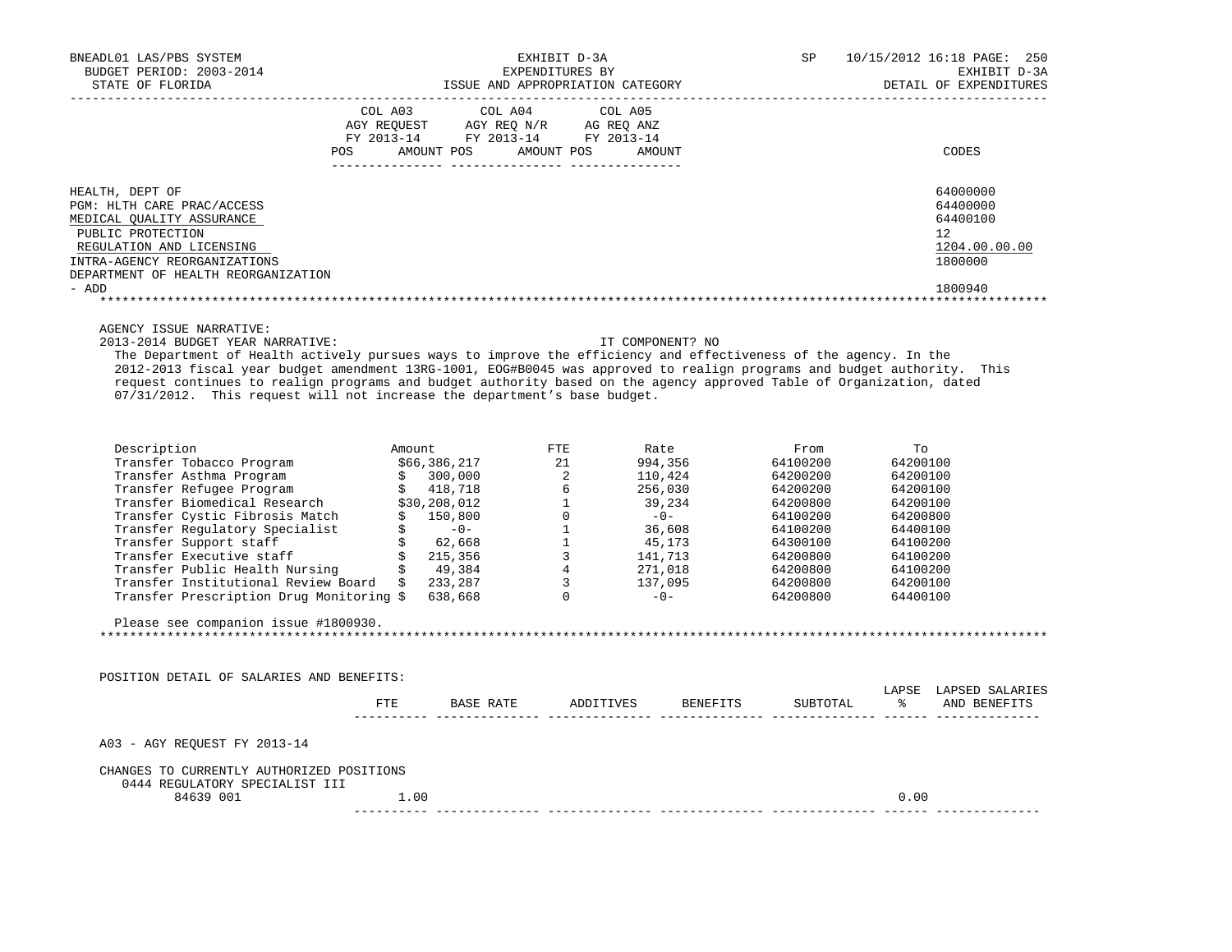| ________________________<br>COL A03<br>COL A04<br>COL A05<br>AGY REQUEST AGY REQ N/R AG REQ ANZ<br>FY 2013-14 FY 2013-14 FY 2013-14<br>AMOUNT POS<br>AMOUNT POS AMOUNT<br>CODES<br>POS<br>HEALTH, DEPT OF<br>64000000<br>PGM: HLTH CARE PRAC/ACCESS<br>64400000<br>64400100<br>MEDICAL QUALITY ASSURANCE<br>PUBLIC PROTECTION<br>12 <sup>12</sup><br>REGULATION AND LICENSING<br>1204.00.00.00<br>1800000<br>INTRA-AGENCY REORGANIZATIONS<br>DEPARTMENT OF HEALTH REORGANIZATION<br>- ADD<br>1800940<br>POSITION DETAIL OF SALARIES AND BENEFITS:<br>LAPSE LAPSED SALARIES<br>FTE BASE RATE ADDITIVES BENEFITS<br>SUBTOTAL<br>% AND BENEFITS<br>_________ ________________ _____ ____<br>A03 - AGY REQUEST FY 2013-14<br>CHANGES TO CURRENTLY AUTHORIZED POSITIONS<br>TOTALS FOR ISSUE BY FUND<br>1.00<br>==============<br>RA06 RATE ADJ - NO FTE - NO SALARY - NO BENEFITS<br>84639 002<br>36,608<br>TOTAL SALARY RATE<br>36,608<br>==============<br>ANNUALIZATION OF ADMINISTERED<br>26A0000<br>FUNDS APPROPRIATIONS<br>STATE HEALTH INSURANCE ADJUSTMENT<br>FOR FY 2012-13 - 10 MONTHS<br>26A1830<br><b>ANNUALIZATION</b><br>SALARIES AND BENEFITS<br>010000<br>MEDICAL QLTY ASSURANCE TF -STATE 345,035<br>2352 1<br>2352 3<br>-FEDERL<br>2,570<br>--------------<br>TOTAL MEDICAL OLTY ASSURANCE TF<br>2352<br>347,605<br>TOTAL APPRO<br>347,605 | BNEADL01 LAS/PBS SYSTEM<br>BUDGET PERIOD: 2003-2014<br>STATE OF FLORIDA | EXHIBIT D-3A<br>EXPENDITURES BY<br>ISSUE AND APPROPRIATION CATEGORY |  |  |  | SP<br>10/15/2012 16:18 PAGE: 251<br>EXHIBIT D-3A<br>DETAIL OF EXPENDITURES |  |  |
|---------------------------------------------------------------------------------------------------------------------------------------------------------------------------------------------------------------------------------------------------------------------------------------------------------------------------------------------------------------------------------------------------------------------------------------------------------------------------------------------------------------------------------------------------------------------------------------------------------------------------------------------------------------------------------------------------------------------------------------------------------------------------------------------------------------------------------------------------------------------------------------------------------------------------------------------------------------------------------------------------------------------------------------------------------------------------------------------------------------------------------------------------------------------------------------------------------------------------------------------------------------------------------------------------------------------------------------------------------|-------------------------------------------------------------------------|---------------------------------------------------------------------|--|--|--|----------------------------------------------------------------------------|--|--|
|                                                                                                                                                                                                                                                                                                                                                                                                                                                                                                                                                                                                                                                                                                                                                                                                                                                                                                                                                                                                                                                                                                                                                                                                                                                                                                                                                         |                                                                         |                                                                     |  |  |  |                                                                            |  |  |
|                                                                                                                                                                                                                                                                                                                                                                                                                                                                                                                                                                                                                                                                                                                                                                                                                                                                                                                                                                                                                                                                                                                                                                                                                                                                                                                                                         |                                                                         |                                                                     |  |  |  |                                                                            |  |  |
|                                                                                                                                                                                                                                                                                                                                                                                                                                                                                                                                                                                                                                                                                                                                                                                                                                                                                                                                                                                                                                                                                                                                                                                                                                                                                                                                                         |                                                                         |                                                                     |  |  |  |                                                                            |  |  |
|                                                                                                                                                                                                                                                                                                                                                                                                                                                                                                                                                                                                                                                                                                                                                                                                                                                                                                                                                                                                                                                                                                                                                                                                                                                                                                                                                         |                                                                         |                                                                     |  |  |  |                                                                            |  |  |
|                                                                                                                                                                                                                                                                                                                                                                                                                                                                                                                                                                                                                                                                                                                                                                                                                                                                                                                                                                                                                                                                                                                                                                                                                                                                                                                                                         |                                                                         |                                                                     |  |  |  |                                                                            |  |  |
|                                                                                                                                                                                                                                                                                                                                                                                                                                                                                                                                                                                                                                                                                                                                                                                                                                                                                                                                                                                                                                                                                                                                                                                                                                                                                                                                                         |                                                                         |                                                                     |  |  |  |                                                                            |  |  |
|                                                                                                                                                                                                                                                                                                                                                                                                                                                                                                                                                                                                                                                                                                                                                                                                                                                                                                                                                                                                                                                                                                                                                                                                                                                                                                                                                         |                                                                         |                                                                     |  |  |  |                                                                            |  |  |
|                                                                                                                                                                                                                                                                                                                                                                                                                                                                                                                                                                                                                                                                                                                                                                                                                                                                                                                                                                                                                                                                                                                                                                                                                                                                                                                                                         |                                                                         |                                                                     |  |  |  |                                                                            |  |  |
|                                                                                                                                                                                                                                                                                                                                                                                                                                                                                                                                                                                                                                                                                                                                                                                                                                                                                                                                                                                                                                                                                                                                                                                                                                                                                                                                                         |                                                                         |                                                                     |  |  |  |                                                                            |  |  |
|                                                                                                                                                                                                                                                                                                                                                                                                                                                                                                                                                                                                                                                                                                                                                                                                                                                                                                                                                                                                                                                                                                                                                                                                                                                                                                                                                         |                                                                         |                                                                     |  |  |  |                                                                            |  |  |
|                                                                                                                                                                                                                                                                                                                                                                                                                                                                                                                                                                                                                                                                                                                                                                                                                                                                                                                                                                                                                                                                                                                                                                                                                                                                                                                                                         |                                                                         |                                                                     |  |  |  |                                                                            |  |  |
|                                                                                                                                                                                                                                                                                                                                                                                                                                                                                                                                                                                                                                                                                                                                                                                                                                                                                                                                                                                                                                                                                                                                                                                                                                                                                                                                                         |                                                                         |                                                                     |  |  |  |                                                                            |  |  |
|                                                                                                                                                                                                                                                                                                                                                                                                                                                                                                                                                                                                                                                                                                                                                                                                                                                                                                                                                                                                                                                                                                                                                                                                                                                                                                                                                         |                                                                         |                                                                     |  |  |  |                                                                            |  |  |
|                                                                                                                                                                                                                                                                                                                                                                                                                                                                                                                                                                                                                                                                                                                                                                                                                                                                                                                                                                                                                                                                                                                                                                                                                                                                                                                                                         |                                                                         |                                                                     |  |  |  |                                                                            |  |  |
|                                                                                                                                                                                                                                                                                                                                                                                                                                                                                                                                                                                                                                                                                                                                                                                                                                                                                                                                                                                                                                                                                                                                                                                                                                                                                                                                                         |                                                                         |                                                                     |  |  |  |                                                                            |  |  |
|                                                                                                                                                                                                                                                                                                                                                                                                                                                                                                                                                                                                                                                                                                                                                                                                                                                                                                                                                                                                                                                                                                                                                                                                                                                                                                                                                         |                                                                         |                                                                     |  |  |  |                                                                            |  |  |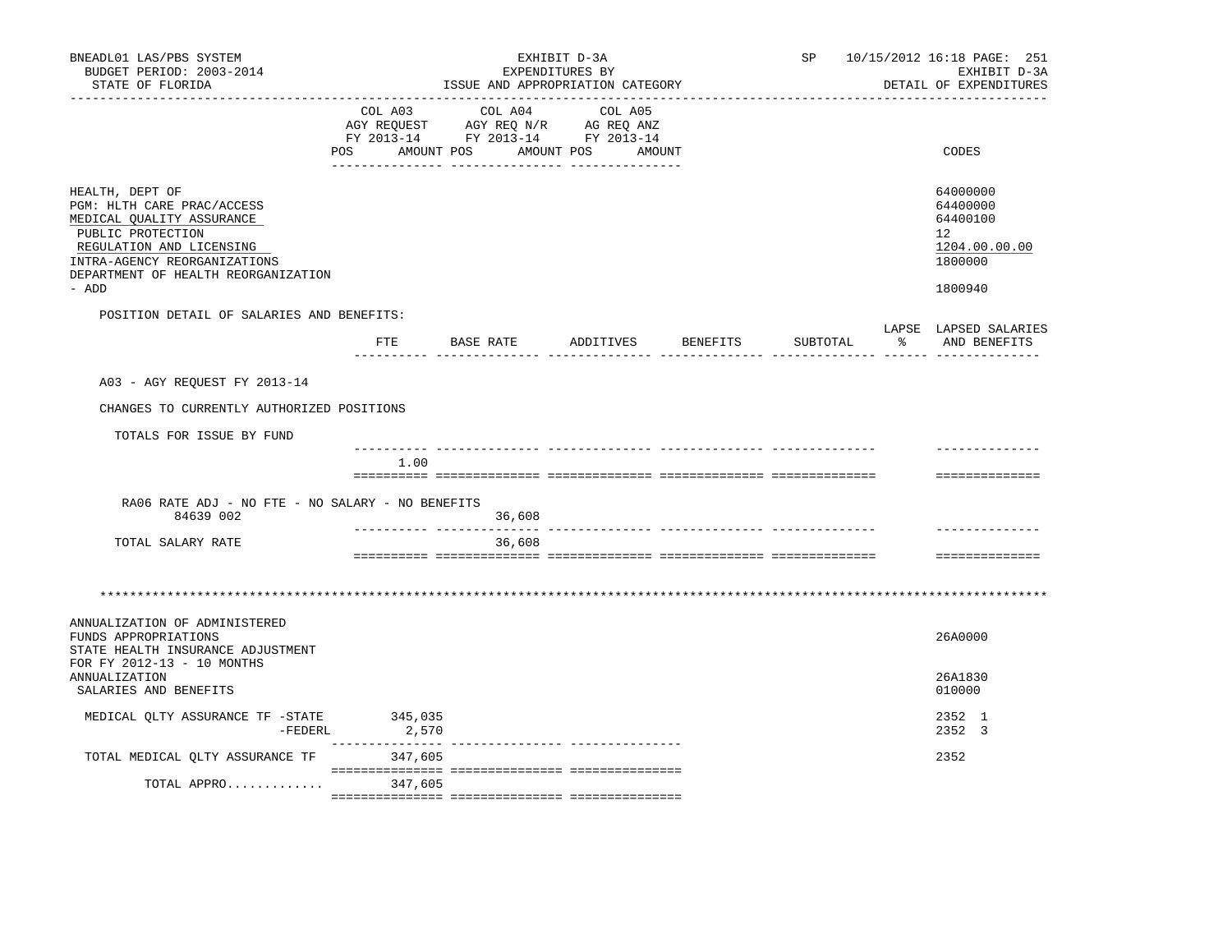| BNEADL01 LAS/PBS SYSTEM<br>BUDGET PERIOD: 2003-2014<br>STATE OF FLORIDA                                                                                 |                                  | EXHIBIT D-3A<br>EXPENDITURES BY<br>ISSUE AND APPROPRIATION CATEGORY                                                                                                                         | SP | 10/15/2012 16:18 PAGE: 252<br>EXHIBIT D-3A<br>DETAIL OF EXPENDITURES |                                                                    |
|---------------------------------------------------------------------------------------------------------------------------------------------------------|----------------------------------|---------------------------------------------------------------------------------------------------------------------------------------------------------------------------------------------|----|----------------------------------------------------------------------|--------------------------------------------------------------------|
|                                                                                                                                                         | POS AMOUNT POS AMOUNT POS AMOUNT | COL A03 COL A04 COL A05<br>$\begin{tabular}{lllllll} \bf AGY & \bf REQUEST & \bf AGY & \bf REQ & \bf N/R & \bf AG & \bf REQ & \bf ANZ \\ \end{tabular}$<br>FY 2013-14 FY 2013-14 FY 2013-14 |    |                                                                      | CODES                                                              |
| HEALTH, DEPT OF<br>PGM: HLTH CARE PRAC/ACCESS<br>MEDICAL OUALITY ASSURANCE<br>PUBLIC PROTECTION<br>REGULATION AND LICENSING<br>PROGRAM OR SERVICE-LEVEL |                                  |                                                                                                                                                                                             |    |                                                                      | 64000000<br>64400000<br>64400100<br>12<br>1204.00.00.00<br>3630000 |
| INFORMATION TECHNOLOGY<br>UPGRADE MEDICAL OUALITY ASSURANCE<br>LICENSURE, REGULATORY AND ON-LINE<br>SYSTEMS<br>EXPENSES                                 |                                  |                                                                                                                                                                                             |    |                                                                      | 36325C0<br>040000                                                  |
| MEDICAL OLTY ASSURANCE TF -STATE 1,500,000 500,000                                                                                                      |                                  |                                                                                                                                                                                             |    |                                                                      | 2352 1                                                             |
| SPECIAL CATEGORIES<br>CONTRACTED SERVICES                                                                                                               |                                  |                                                                                                                                                                                             |    |                                                                      | 100000<br>100777                                                   |
| MEDICAL OLTY ASSURANCE TF -STATE 5,519,017 1,387,408                                                                                                    |                                  |                                                                                                                                                                                             |    |                                                                      | 2352 1                                                             |
| TOTAL: UPGRADE MEDICAL OUALITY ASSURANCE<br>LICENSURE, REGULATORY AND ON-LINE<br>SYSTEMS                                                                |                                  |                                                                                                                                                                                             |    |                                                                      | 36325C0                                                            |
| TOTAL ISSUE 7,019,017 1,887,408                                                                                                                         |                                  |                                                                                                                                                                                             |    |                                                                      |                                                                    |
|                                                                                                                                                         |                                  |                                                                                                                                                                                             |    |                                                                      |                                                                    |

## AGENCY ISSUE NARRATIVE:

 2013-2014 BUDGET YEAR NARRATIVE: IT COMPONENT? YES This issue requests \$7,019,017 budget authority in the Medical Quality Assurance (MQA) budget entity, Medical Quality Assurance Trust Fund. \$1,887,408 of this request is non-recurring.

 The Florida Department of Health, through its Division of Medical Quality Assurance (MQA), determines that health care practitioners meet minimum competency requirements. The division, in conjunction with 22 boards and 6 councils, is responsible for regulatory activities of 200-plus license types in 41 health care professions and 8 types of facilities. MQA's three core business processes are the licensure of and enforcement of laws and rules governing Florida's health care practitioners and facilities, as well as providing information and data to the public.

 Section 116 of HB 1263 (2012) tasked the Division of Medical Quality Assurance with developing a plan to improve the efficiency of its functions. Specifically, to reduce the average length of time for a qualified applicant to receive initial and renewal licensure, certification, or registration, by one-third. The plan should also include options for information technology improvements.

 The current licensing system LicenseEase (version 4) used in the Customer Oriented Medical Practitioner Administration System (COMPAS)system, will migrate to a new generation of licensing systems, Versa:Regulation 2.5. The existing COMPAS system, implemented in 2003, limits the improvements the Department can make due to the lack of workflow and real-time processing. The COMPAS system requires the use of batch processing to complete the licensing process. This results in multi-day delays in the time it takes to be licensed, consistently resulting in significant foregone wages and in many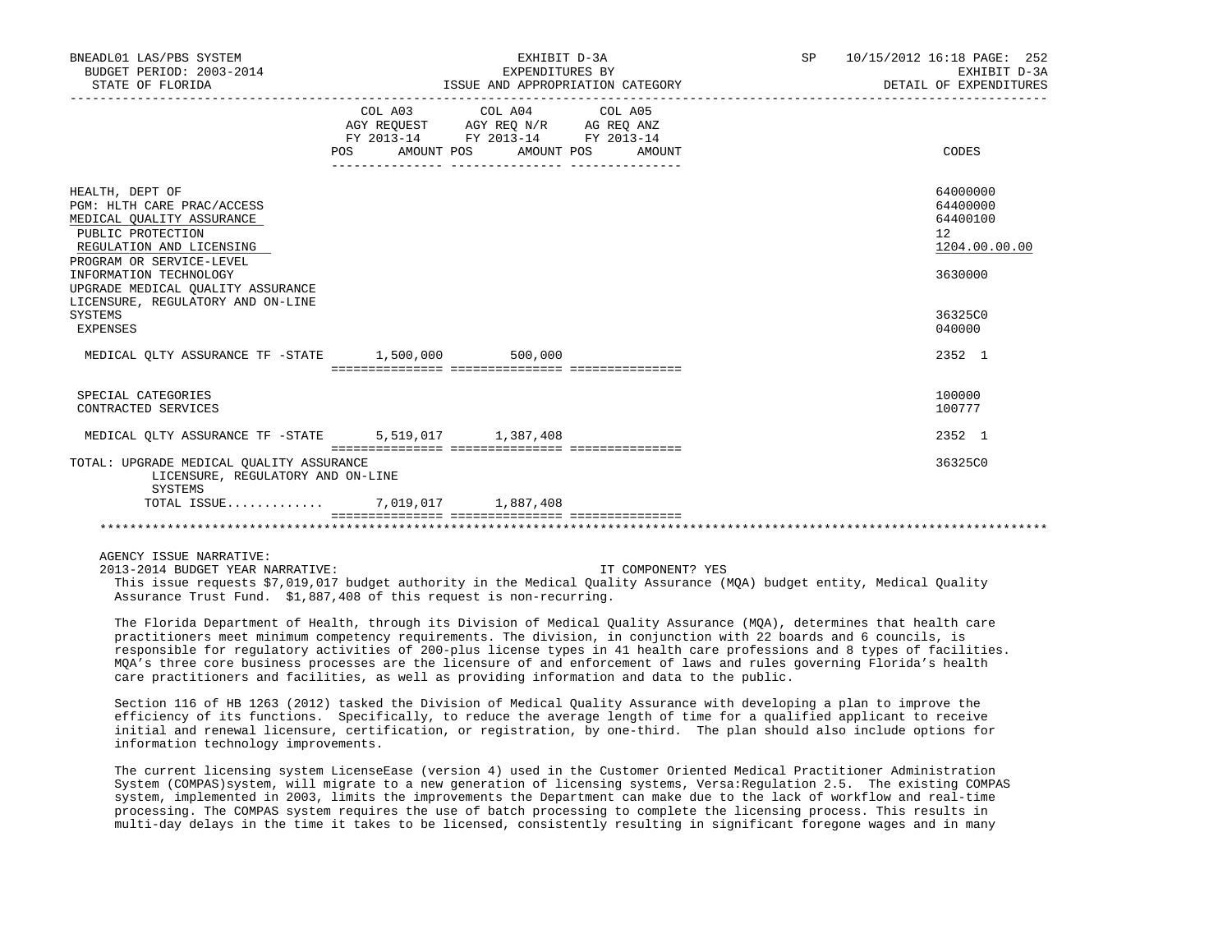| BNEADL01 LAS/PBS SYSTEM<br>BUDGET PERIOD: 2003-2014<br>STATE OF FLORIDA                                                      | EXHIBIT D-3A<br>EXPENDITURES BY<br>ISSUE AND APPROPRIATION CATEGORY                                                                                       | 10/15/2012 16:18 PAGE: 253<br>SP<br>EXHIBIT D-3A<br>DETAIL OF EXPENDITURES |
|------------------------------------------------------------------------------------------------------------------------------|-----------------------------------------------------------------------------------------------------------------------------------------------------------|----------------------------------------------------------------------------|
|                                                                                                                              | COL A03 COL A04 COL A05<br>AGY REOUEST AGY REO N/R AG REO ANZ<br>FY 2013-14 FY 2013-14 FY 2013-14<br>POS AMOUNT POS AMOUNT POS AMOUNT<br>---------------- | CODES                                                                      |
| HEALTH, DEPT OF<br>PGM: HLTH CARE PRAC/ACCESS<br>MEDICAL OUALITY ASSURANCE<br>PUBLIC PROTECTION<br>REGULATION AND LICENSING  |                                                                                                                                                           | 64000000<br>64400000<br>64400100<br>$12^{\circ}$<br>1204.00.00.00          |
| PROGRAM OR SERVICE-LEVEL<br>INFORMATION TECHNOLOGY<br>UPGRADE MEDICAL OUALITY ASSURANCE<br>LICENSURE, REGULATORY AND ON-LINE |                                                                                                                                                           | 3630000                                                                    |
| SYSTEMS                                                                                                                      |                                                                                                                                                           | 36325C0                                                                    |

 cases increasing the time it takes for the applicants to gain employment. This delay ultimately results in a negative impact on Florida's economic engine. The upgrades should take two years for a total cost of \$12,150,626. \$7,019,017 in fiscal year 2013-2014 and \$5,131,609 in fiscal year 2014-2015. There is an estimated maintenance/support cost of approximately \$270,000 after project completion.

| 2013-2014   | 2014-2015                                                     |
|-------------|---------------------------------------------------------------|
| \$4,353,800 | \$2,979,336 Contractors                                       |
| \$1,122,017 | \$ 403,929 Hardware                                           |
| \$189,000   | $$394.144$ Software                                           |
| \$1,077,000 | \$1,077,000 Organization Change Management/Project Management |
| \$277.200   | \$ 277,200 Independent Verification and Validation (IV&V)     |
| \$7,019,017 | \$5,131,609 Total Project Cost                                |

 Even if the COMPAS system provided the functionality needed to meet the demands of the current environment, which it doesn't, much of the software and backend infrastructure is reaching (or has already reached) the end of its life. Most significantly, LicenseEase software that COMPAS is based on is rapidly approaching the end of its software life as it will no longer be supported after December 31, 2012. In addition, the Sun servers used to run the software will not being supported after June 2013 and the Dell tablets being used by inspectors are already unsupported. Moreover, much of the backend software (J-Initiator, Windows XP, Oracle DB and Oracle Application Server) is either unsupported or will be within the next year or two.

 The enhancements included with the modernization project will include self-service functionality allowing users to obtain answers to many questions online that currently require interaction with the MQA call center. It also provides workflow functionality that represents the single biggest functional improvement offered in the upgrade and has the potential of dramatically improving operational efficiencies at MQA. It will assign applications or cases to MQA staff and allow managers to set assignment rules, create and manage work queues, monitor deadlines, set work alerts and more. Functionality will also be implemented to modernize inspections, allowing all inspections to be completed utilizing electronic forms and routing. These enhanced features will be supported by a new high availability IT infrastructure that will provide the foundation for real time processing of applicant and licensee financial transactions. Improved automation and efficiencies throughout these areas will deliver positive, measureable impacts to the Florida economy by allowing qualified applicants to be licensed faster getting Floridians to work.

 This issue relates to Florida Strategic Plan for Economic Development: Develop and maintain a cutting-edge telecommunications infrastructure (#15) and Renovate permitting, development, and other regulatory processes to meet changing business needs and provide a predictable legal and regulatory environment (#18). \*\*\*\*\*\*\*\*\*\*\*\*\*\*\*\*\*\*\*\*\*\*\*\*\*\*\*\*\*\*\*\*\*\*\*\*\*\*\*\*\*\*\*\*\*\*\*\*\*\*\*\*\*\*\*\*\*\*\*\*\*\*\*\*\*\*\*\*\*\*\*\*\*\*\*\*\*\*\*\*\*\*\*\*\*\*\*\*\*\*\*\*\*\*\*\*\*\*\*\*\*\*\*\*\*\*\*\*\*\*\*\*\*\*\*\*\*\*\*\*\*\*\*\*\*\*\*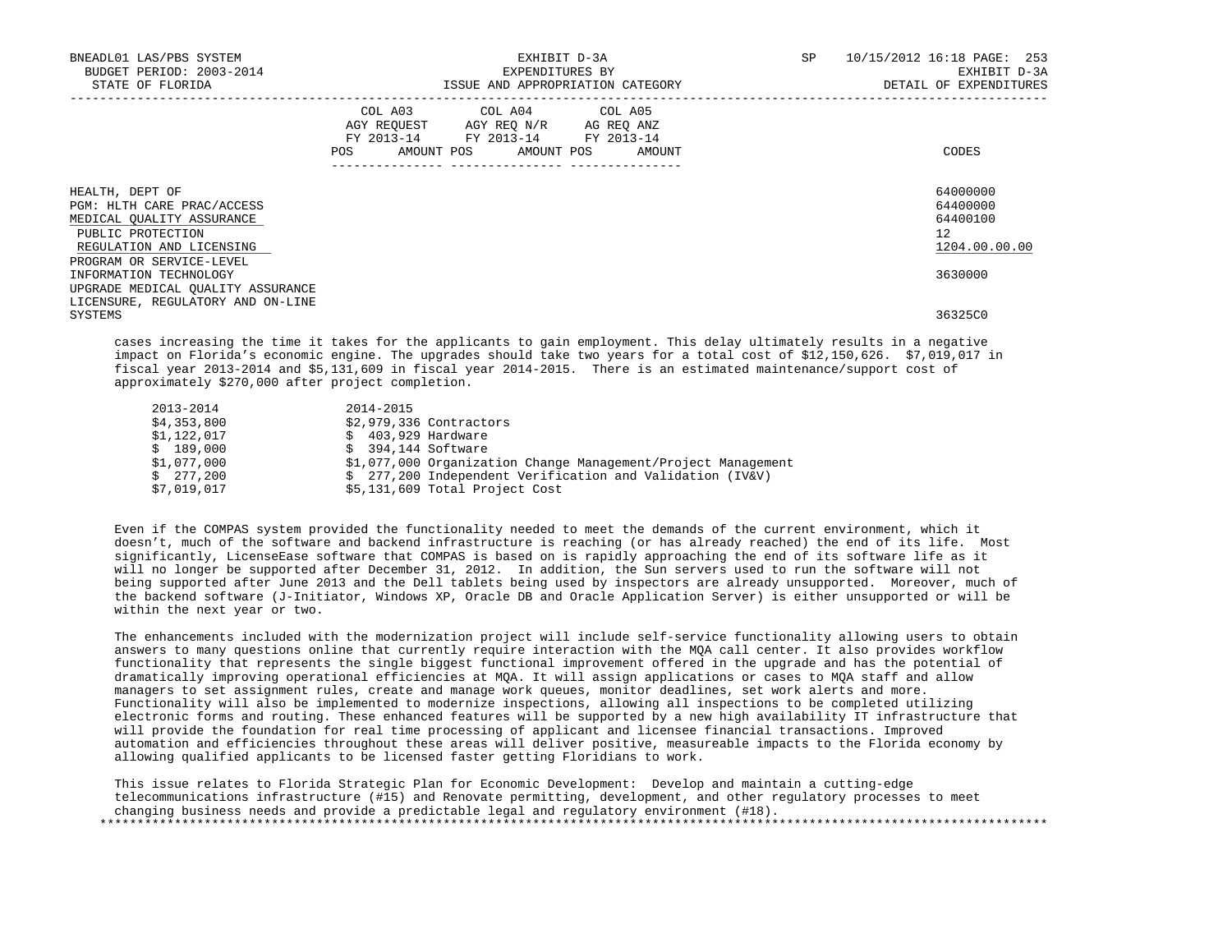| BNEADL01 LAS/PBS SYSTEM<br>BUDGET PERIOD: 2003-2014<br>STATE OF FLORIDA                                                     |                                                   | EXHIBIT D-3A<br>EXPENDITURES BY<br>ISSUE AND APPROPRIATION CATEGORY                                                                  | SP | 10/15/2012 16:18 PAGE: 254<br>EXHIBIT D-3A<br>DETAIL OF EXPENDITURES |
|-----------------------------------------------------------------------------------------------------------------------------|---------------------------------------------------|--------------------------------------------------------------------------------------------------------------------------------------|----|----------------------------------------------------------------------|
|                                                                                                                             | <b>POS</b><br>.__________________________________ | COL A03 COL A04 COL A05<br>AGY REQUEST AGY REQ N/R AG REQ ANZ<br>FY 2013-14 FY 2013-14 FY 2013-14<br>AMOUNT POS AMOUNT POS<br>AMOUNT |    | CODES                                                                |
| HEALTH, DEPT OF<br>PGM: HLTH CARE PRAC/ACCESS<br>MEDICAL OUALITY ASSURANCE<br>PUBLIC PROTECTION<br>REGULATION AND LICENSING |                                                   |                                                                                                                                      |    | 64000000<br>64400000<br>64400100<br>12 <sup>7</sup><br>1204.00.00.00 |
| TOTAL: REGULATION AND LICENSING<br>BY FUND TYPE                                                                             |                                                   |                                                                                                                                      |    | 1204.00.00.00                                                        |
| TRUST FUNDS 66,856,424<br>SALARY RATE 22,046,677                                                                            | 601.00                                            | 1,887,408                                                                                                                            |    | 2000                                                                 |

 $=$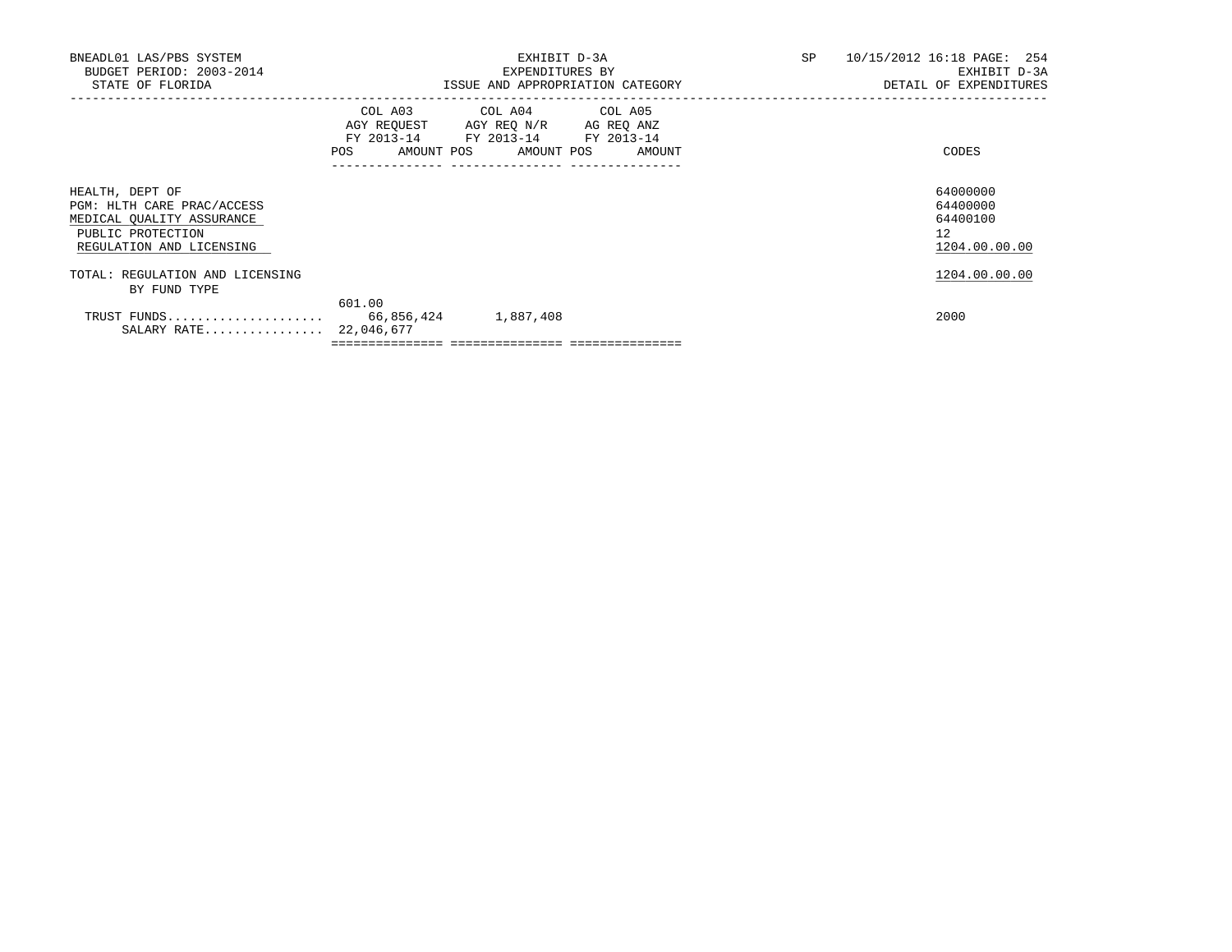| BNEADL01 LAS/PBS SYSTEM<br>BUDGET PERIOD: 2003-2014<br>STATE OF FLORIDA                                                                                                                     |                                                           | EXHIBIT D-3A<br>EXPENDITURES BY<br>ISSUE AND APPROPRIATION CATEGORY                                                                   | SP and the set of the set of the set of the set of the set of the set of the set of the set of the set of the set of the set of the set of the set of the set of the set of the set of the set of the set of the set of the se | 10/15/2012 16:18 PAGE: 255<br>EXHIBIT D-3A<br>DETAIL OF EXPENDITURES |
|---------------------------------------------------------------------------------------------------------------------------------------------------------------------------------------------|-----------------------------------------------------------|---------------------------------------------------------------------------------------------------------------------------------------|--------------------------------------------------------------------------------------------------------------------------------------------------------------------------------------------------------------------------------|----------------------------------------------------------------------|
|                                                                                                                                                                                             |                                                           | COL A03 COL A04 COL A05<br>AGY REQUEST AGY REQ N/R AG REQ ANZ<br>FY 2013-14 FY 2013-14 FY 2013-14<br>POS AMOUNT POS AMOUNT POS AMOUNT |                                                                                                                                                                                                                                | CODES                                                                |
| HEALTH, DEPT OF<br>PGM: HLTH CARE PRAC/ACCESS<br>COMMUNITY HEALTH RES<br>HEALTH AND HUMAN SERVICES<br>HEALTH SVCS/INDIVIDUALS<br>ESTIMATED EXPENDITURES<br>IMPLEMENTATION OF REORGANIZATION |                                                           |                                                                                                                                       |                                                                                                                                                                                                                                | 64000000<br>64400000<br>64400200<br>13<br>1301.00.00.00<br>1000000   |
| AUTHORIZED IN CHAPTER 2012-184, LOF<br>$-$ HB 1263<br>SALARY RATE<br>SALARY RATE 4, 238, 204-                                                                                               |                                                           |                                                                                                                                       |                                                                                                                                                                                                                                | 100H000<br>000000                                                    |
| SALARIES AND BENEFITS                                                                                                                                                                       |                                                           |                                                                                                                                       |                                                                                                                                                                                                                                | 010000                                                               |
| GENERAL REVENUE FUND                                                                                                                                                                        | $-$ STATE 555, 546-<br>-MATCH<br>36,238-                  |                                                                                                                                       |                                                                                                                                                                                                                                | 1000 1<br>1000 2                                                     |
| TOTAL GENERAL REVENUE FUND                                                                                                                                                                  | 591,784-                                                  |                                                                                                                                       |                                                                                                                                                                                                                                | 1000                                                                 |
| ADMINISTRATIVE TRUST FUND -FEDERL 371,741-                                                                                                                                                  |                                                           |                                                                                                                                       |                                                                                                                                                                                                                                | 2021 3                                                               |
| TOBACCO SETTLEMENT TF                                                                                                                                                                       | $-STATE$<br>120,561-<br>$-MATCH$<br>174,025-              |                                                                                                                                       |                                                                                                                                                                                                                                | 2122 1<br>2122 2                                                     |
| TOTAL TOBACCO SETTLEMENT TF                                                                                                                                                                 | 294,586-                                                  |                                                                                                                                       |                                                                                                                                                                                                                                | 2122                                                                 |
| FEDERAL GRANTS TRUST FUND -FEDERL                                                                                                                                                           | 1,366,829-                                                |                                                                                                                                       |                                                                                                                                                                                                                                | 2261 3                                                               |
| BRAIN & SPINAL CORD INJ/TF-STATE                                                                                                                                                            | 2,286,106-<br>-MATCH<br>$58,610-$<br>-FEDERL<br>$58,610-$ |                                                                                                                                       |                                                                                                                                                                                                                                | 2390 1<br>2390 2<br>2390 3                                           |
| TOTAL BRAIN & SPINAL CORD INJ/TF                                                                                                                                                            | 2,403,326-                                                |                                                                                                                                       |                                                                                                                                                                                                                                | 2390                                                                 |
| TOTAL POSITIONS $104.00 -$<br>TOTAL APPRO 5,028,266-                                                                                                                                        |                                                           |                                                                                                                                       |                                                                                                                                                                                                                                |                                                                      |
| OTHER PERSONAL SERVICES                                                                                                                                                                     |                                                           |                                                                                                                                       |                                                                                                                                                                                                                                | 030000                                                               |
| ADMINISTRATIVE TRUST FUND -FEDERL<br>FEDERAL GRANTS TRUST FUND -FEDERL                                                                                                                      | $10,000-$<br>19,770-                                      |                                                                                                                                       |                                                                                                                                                                                                                                | 2021 3<br>2261 3                                                     |
| TOTAL APPRO                                                                                                                                                                                 | 29,770-                                                   |                                                                                                                                       |                                                                                                                                                                                                                                |                                                                      |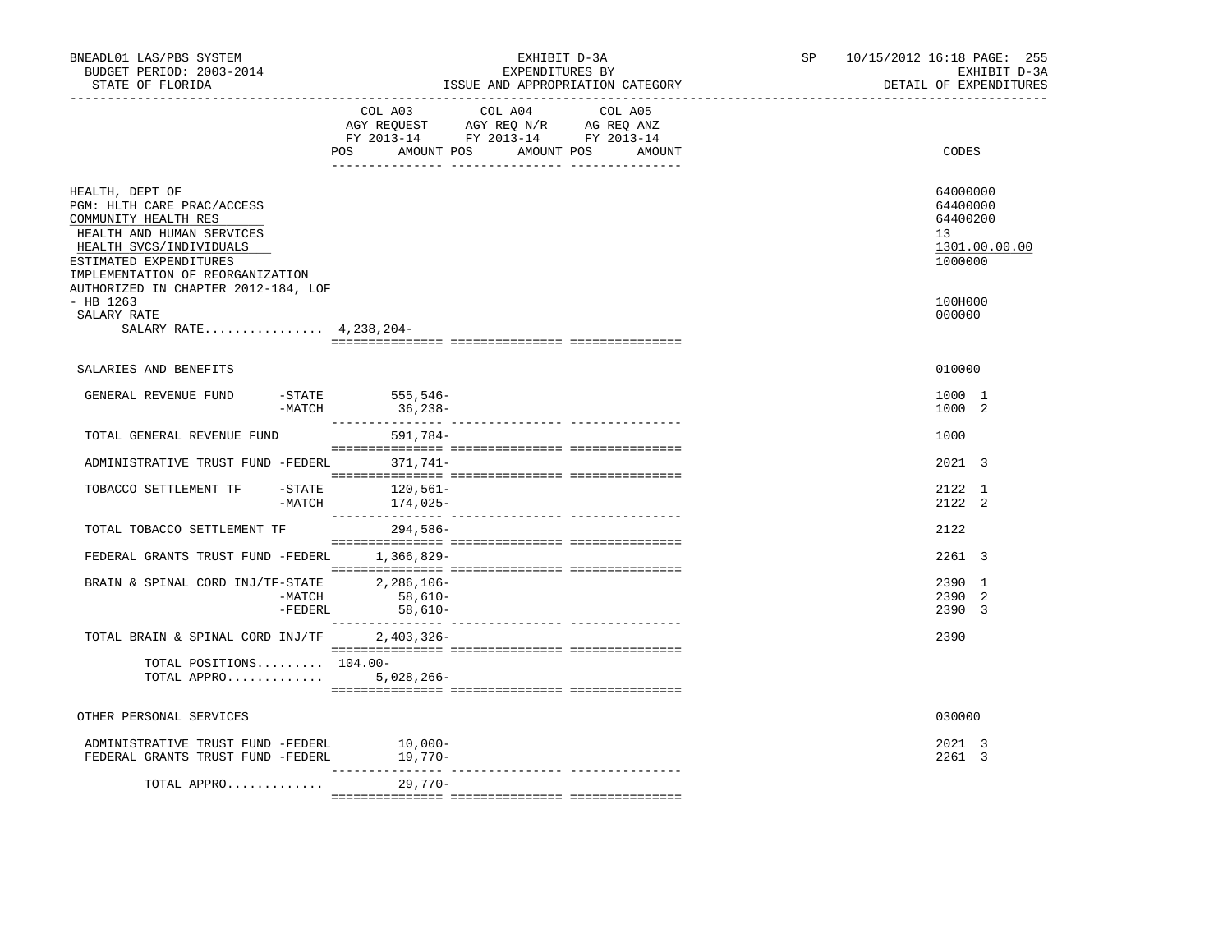| BNEADL01 LAS/PBS SYSTEM<br>BUDGET PERIOD: 2003-2014<br>STATE OF FLORIDA                                                                                                                                                            |                                                                                                                                                                                                                                                                           | EXHIBIT D-3A<br>EXPENDITURES BY<br>ISSUE AND APPROPRIATION CATEGORY | SP and the set of the set of the set of the set of the set of the set of the set of the set of the set of the set of the set of the set of the set of the set of the set of the set of the set of the set of the set of the se | 10/15/2012 16:18 PAGE: 256 | EXHIBIT D-3A<br>DETAIL OF EXPENDITURES |                                                              |
|------------------------------------------------------------------------------------------------------------------------------------------------------------------------------------------------------------------------------------|---------------------------------------------------------------------------------------------------------------------------------------------------------------------------------------------------------------------------------------------------------------------------|---------------------------------------------------------------------|--------------------------------------------------------------------------------------------------------------------------------------------------------------------------------------------------------------------------------|----------------------------|----------------------------------------|--------------------------------------------------------------|
|                                                                                                                                                                                                                                    | $\begin{tabular}{lllllll} \bf AGY \,\, &\bf REQUEST \,\, &\bf AGY \,\, &\bf REQ \,\, &\bf N/R \,\, &\bf AG \,\, &\bf REQ \,\, &\bf ANZ \,\, \\ \bf FY \,\, &\bf 2013-14 \,\, &\bf FY \,\, &\bf 2013-14 \,\, &\bf FY \,\, &\bf 2013-14 \end{tabular}$<br>POS<br>AMOUNT POS | COL A03 COL A04 COL A05                                             | AMOUNT POS<br>AMOUNT                                                                                                                                                                                                           |                            |                                        | CODES                                                        |
| HEALTH, DEPT OF<br>PGM: HLTH CARE PRAC/ACCESS<br>COMMUNITY HEALTH RES<br>HEALTH AND HUMAN SERVICES<br>HEALTH SVCS/INDIVIDUALS<br>ESTIMATED EXPENDITURES<br>IMPLEMENTATION OF REORGANIZATION<br>AUTHORIZED IN CHAPTER 2012-184, LOF |                                                                                                                                                                                                                                                                           |                                                                     |                                                                                                                                                                                                                                |                            | 13                                     | 64000000<br>64400000<br>64400200<br>1301.00.00.00<br>1000000 |
| $-$ HB 1263<br><b>EXPENSES</b>                                                                                                                                                                                                     |                                                                                                                                                                                                                                                                           |                                                                     |                                                                                                                                                                                                                                |                            |                                        | 100H000<br>040000                                            |
| $ STATE$<br>GENERAL REVENUE FUND<br>$-MATCH$                                                                                                                                                                                       | 32,425-<br>$40,000-$                                                                                                                                                                                                                                                      |                                                                     |                                                                                                                                                                                                                                |                            |                                        | 1000 1<br>1000 2                                             |
| TOTAL GENERAL REVENUE FUND                                                                                                                                                                                                         | 72,425-                                                                                                                                                                                                                                                                   |                                                                     |                                                                                                                                                                                                                                |                            |                                        | 1000                                                         |
| ADMINISTRATIVE TRUST FUND -FEDERL 131,539-                                                                                                                                                                                         |                                                                                                                                                                                                                                                                           |                                                                     |                                                                                                                                                                                                                                |                            |                                        | 2021 3                                                       |
| FEDERAL GRANTS TRUST FUND -FEDERL 555,127-                                                                                                                                                                                         |                                                                                                                                                                                                                                                                           |                                                                     |                                                                                                                                                                                                                                |                            |                                        | 2261 3                                                       |
| GRANTS AND DONATIONS TF -STATE 29,729-                                                                                                                                                                                             |                                                                                                                                                                                                                                                                           |                                                                     |                                                                                                                                                                                                                                |                            |                                        | 2339 1                                                       |
| BRAIN & SPINAL CORD INJ/TF-STATE<br>-MATCH                                                                                                                                                                                         | 638,508-<br>15,008-<br>$-FEDERL$<br>15,007-                                                                                                                                                                                                                               |                                                                     |                                                                                                                                                                                                                                |                            |                                        | 2390 1<br>2390 2<br>2390 3                                   |
| TOTAL BRAIN & SPINAL CORD INJ/TF 668,523-                                                                                                                                                                                          |                                                                                                                                                                                                                                                                           |                                                                     |                                                                                                                                                                                                                                |                            |                                        | 2390                                                         |
| TOTAL APPRO $1,457,343-$                                                                                                                                                                                                           |                                                                                                                                                                                                                                                                           |                                                                     |                                                                                                                                                                                                                                |                            |                                        |                                                              |
| AID TO LOCAL GOVERNMENTS<br>G/A-LOCAL HEALTH COUNCILS                                                                                                                                                                              |                                                                                                                                                                                                                                                                           |                                                                     |                                                                                                                                                                                                                                |                            |                                        | 050000<br>050826                                             |
| GRANTS AND DONATIONS TF -STATE 1,006,000-                                                                                                                                                                                          |                                                                                                                                                                                                                                                                           |                                                                     |                                                                                                                                                                                                                                |                            |                                        | 2339 1                                                       |
| OPERATING CAPITAL OUTLAY                                                                                                                                                                                                           |                                                                                                                                                                                                                                                                           |                                                                     |                                                                                                                                                                                                                                |                            |                                        | 060000                                                       |
| FEDERAL GRANTS TRUST FUND -FEDERL<br>BRAIN & SPINAL CORD INJ/TF-STATE 9,000-                                                                                                                                                       | $12,850-$                                                                                                                                                                                                                                                                 |                                                                     |                                                                                                                                                                                                                                |                            |                                        | 2261 3<br>2390 1                                             |
| TOTAL APPRO                                                                                                                                                                                                                        | $21.850-$                                                                                                                                                                                                                                                                 |                                                                     |                                                                                                                                                                                                                                |                            |                                        |                                                              |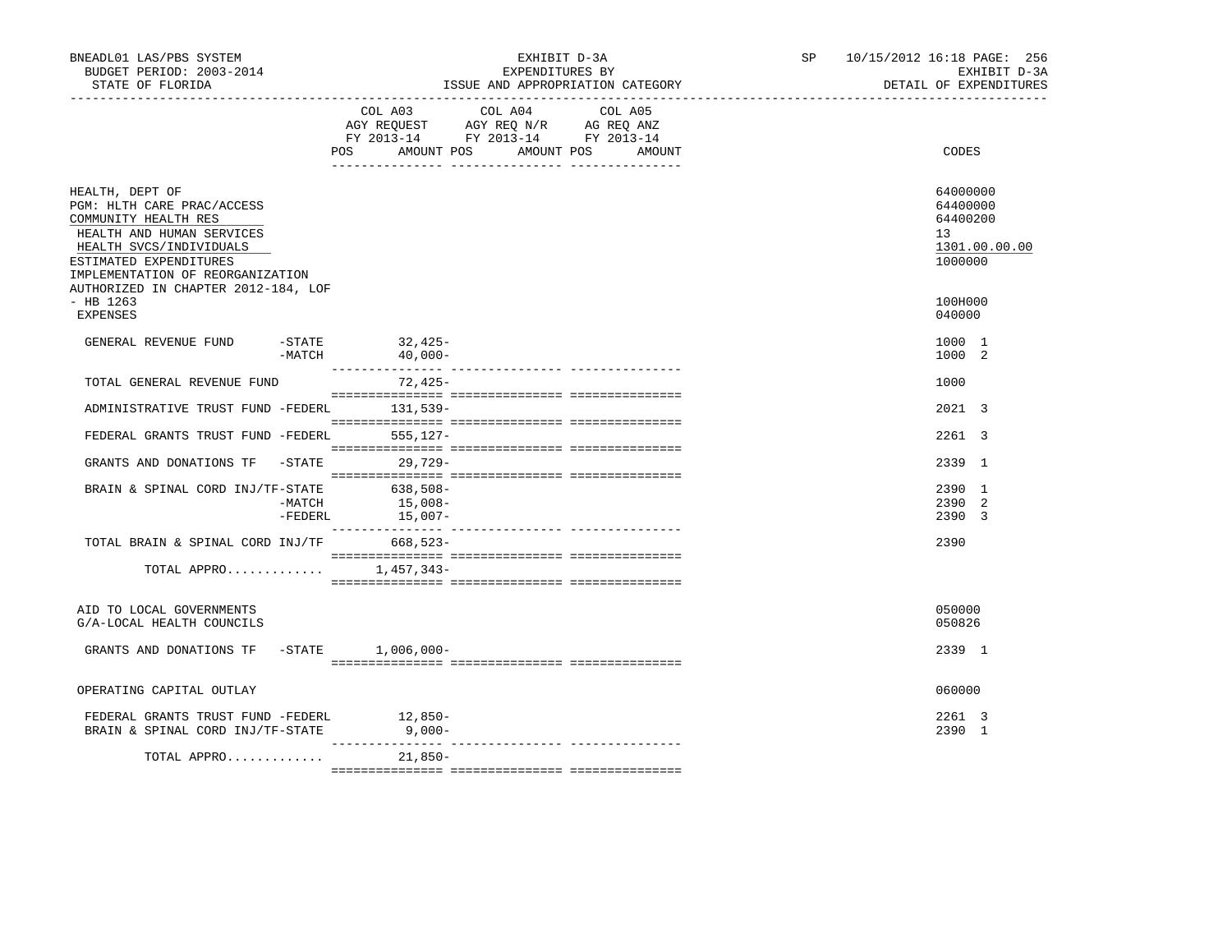| BNEADL01 LAS/PBS SYSTEM<br>BUDGET PERIOD: 2003-2014<br>STATE OF FLORIDA                                                                                                                     |                                         | EXHIBIT D-3A<br>EXPENDITURES BY<br>ISSUE AND APPROPRIATION CATEGORY                                                              | SP | 10/15/2012 16:18 PAGE: 257<br>EXHIBIT D-3A<br>DETAIL OF EXPENDITURES |
|---------------------------------------------------------------------------------------------------------------------------------------------------------------------------------------------|-----------------------------------------|----------------------------------------------------------------------------------------------------------------------------------|----|----------------------------------------------------------------------|
|                                                                                                                                                                                             | COL A03                                 | COL A04<br>COL A05<br>AGY REQUEST AGY REQ N/R AG REQ ANZ<br>FY 2013-14 FY 2013-14 FY 2013-14<br>POS AMOUNT POS AMOUNT POS AMOUNT |    | CODES                                                                |
| HEALTH, DEPT OF<br>PGM: HLTH CARE PRAC/ACCESS<br>COMMUNITY HEALTH RES<br>HEALTH AND HUMAN SERVICES<br>HEALTH SVCS/INDIVIDUALS<br>ESTIMATED EXPENDITURES<br>IMPLEMENTATION OF REORGANIZATION |                                         |                                                                                                                                  |    | 64000000<br>64400000<br>64400200<br>13<br>1301.00.00.00<br>1000000   |
| AUTHORIZED IN CHAPTER 2012-184, LOF<br>- HB 1263<br>SPECIAL CATEGORIES<br>CONTRACTED SERVICES                                                                                               |                                         |                                                                                                                                  |    | 100H000<br>100000<br>100777                                          |
| GENERAL REVENUE FUND                                                                                                                                                                        | $-STATE$ 16,562-                        |                                                                                                                                  |    | 1000 1                                                               |
| ADMINISTRATIVE TRUST FUND -FEDERL 5,623-                                                                                                                                                    |                                         |                                                                                                                                  |    | $2021 \quad 3$                                                       |
| FEDERAL GRANTS TRUST FUND -FEDERL 616,997-                                                                                                                                                  |                                         |                                                                                                                                  |    | 2261 3                                                               |
| GRANTS AND DONATIONS TF -STATE 3,581-                                                                                                                                                       |                                         |                                                                                                                                  |    | 2339 1                                                               |
| BRAIN & SPINAL CORD INJ/TF-STATE<br>-MATCH                                                                                                                                                  | $98,601-$<br>71,737-<br>-FEDERL 71,737- |                                                                                                                                  |    | 2390 1<br>2390 2<br>2390 3                                           |
| TOTAL BRAIN & SPINAL CORD INJ/TF 242,075-                                                                                                                                                   |                                         |                                                                                                                                  |    | 2390                                                                 |
| TOTAL APPRO                                                                                                                                                                                 | 884,838-                                |                                                                                                                                  |    |                                                                      |
| G/A-CONTRACTED SERVICES                                                                                                                                                                     |                                         |                                                                                                                                  |    | 100778                                                               |
| GENERAL REVENUE FUND<br>$-MATCH$                                                                                                                                                            | -STATE 1,380,124-<br>$150,800 -$        |                                                                                                                                  |    | 1000 1<br>1000 2                                                     |
| TOTAL GENERAL REVENUE FUND                                                                                                                                                                  | 1,530,924-                              |                                                                                                                                  |    | 1000                                                                 |
| FEDERAL GRANTS TRUST FUND -FEDERL 437,153-                                                                                                                                                  |                                         |                                                                                                                                  |    | 2261 3                                                               |
| BRAIN & SPINAL CORD INJ/TF-STATE 1,525,000-<br>-MATCH<br>$-$ FEDERL                                                                                                                         | 197,418-<br>197,418–                    |                                                                                                                                  |    | 2390 1<br>2390 2<br>2390 3                                           |
| TOTAL BRAIN & SPINAL CORD INJ/TF                                                                                                                                                            | 1,919,836–                              |                                                                                                                                  |    | 2390                                                                 |
| TOTAL APPRO                                                                                                                                                                                 | $3.887.913-$                            |                                                                                                                                  |    |                                                                      |
|                                                                                                                                                                                             |                                         |                                                                                                                                  |    |                                                                      |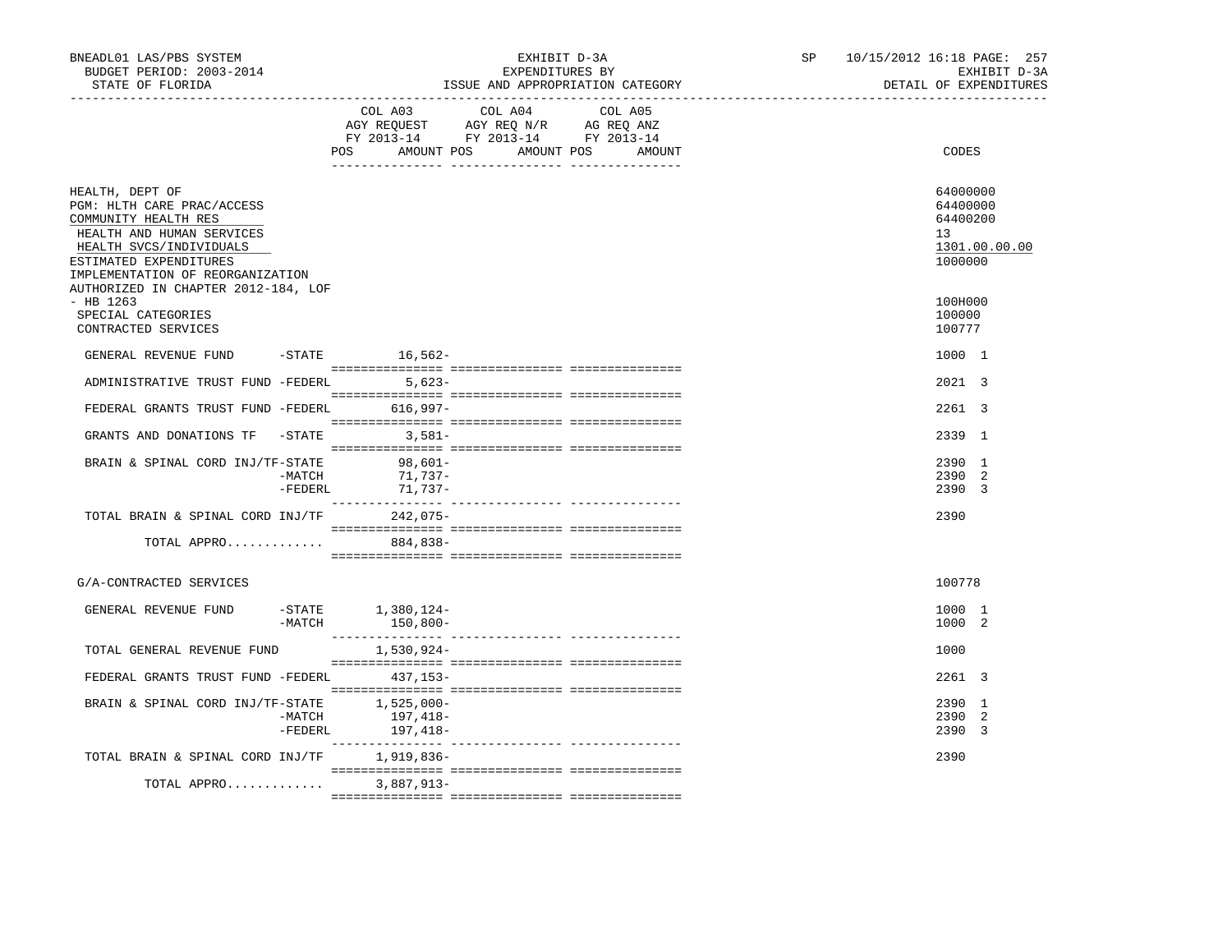| BNEADL01 LAS/PBS SYSTEM<br>BUDGET PERIOD: 2003-2014<br>STATE OF FLORIDA                                                                                                                                                            |                 | _______________________________                                                                                       | EXHIBIT D-3A<br>EXPENDITURES BY<br>ISSUE AND APPROPRIATION CATEGORY |         | SP | 10/15/2012 16:18 PAGE: 258<br>EXHIBIT D-3A<br>DETAIL OF EXPENDITURES            |
|------------------------------------------------------------------------------------------------------------------------------------------------------------------------------------------------------------------------------------|-----------------|-----------------------------------------------------------------------------------------------------------------------|---------------------------------------------------------------------|---------|----|---------------------------------------------------------------------------------|
|                                                                                                                                                                                                                                    |                 | COL A03<br>AGY REQUEST AGY REQ N/R AG REQ ANZ<br>FY 2013-14 FY 2013-14 FY 2013-14<br>POS AMOUNT POS AMOUNT POS AMOUNT | COL A04                                                             | COL A05 |    | CODES                                                                           |
|                                                                                                                                                                                                                                    |                 |                                                                                                                       |                                                                     |         |    |                                                                                 |
| HEALTH, DEPT OF<br>PGM: HLTH CARE PRAC/ACCESS<br>COMMUNITY HEALTH RES<br>HEALTH AND HUMAN SERVICES<br>HEALTH SVCS/INDIVIDUALS<br>ESTIMATED EXPENDITURES<br>IMPLEMENTATION OF REORGANIZATION<br>AUTHORIZED IN CHAPTER 2012-184, LOF |                 |                                                                                                                       |                                                                     |         |    | 64000000<br>64400000<br>64400200<br>13 <sup>7</sup><br>1301.00.00.00<br>1000000 |
| $-$ HB 1263<br>SPECIAL CATEGORIES<br>G/A-RURAL HLTH NTWK GRANTS                                                                                                                                                                    |                 |                                                                                                                       |                                                                     |         |    | 100H000<br>100000<br>101242                                                     |
| GENERAL REVENUE FUND                                                                                                                                                                                                               | $-$ STATE       | 50,000-<br>$-MATCH$ 450,000-                                                                                          |                                                                     |         |    | 1000 1<br>1000 2                                                                |
| TOTAL GENERAL REVENUE FUND                                                                                                                                                                                                         |                 | $500,000 -$                                                                                                           |                                                                     |         |    | 1000                                                                            |
| FEDERAL GRANTS TRUST FUND -FEDERL 574,305-                                                                                                                                                                                         |                 |                                                                                                                       |                                                                     |         |    | 2261 3                                                                          |
| TOTAL APPRO                                                                                                                                                                                                                        |                 | 1,074,305-                                                                                                            |                                                                     |         |    |                                                                                 |
| BRAIN/SPINAL CORD WAIVER                                                                                                                                                                                                           |                 |                                                                                                                       |                                                                     |         |    | 101558                                                                          |
| GENERAL REVENUE FUND                                                                                                                                                                                                               | $-MATCH$        | $2,201,241-$                                                                                                          |                                                                     |         |    | 1000 2                                                                          |
| BRAIN & SPINAL CORD INJ/TF-MATCH                                                                                                                                                                                                   | $-{\rm RECPNT}$ | 4,222,695-<br>8,773,451-                                                                                              |                                                                     |         |    | 2390 2<br>2390 9                                                                |
| TOTAL BRAIN & SPINAL CORD INJ/TF 12,996,146-                                                                                                                                                                                       |                 |                                                                                                                       |                                                                     |         |    | 2390                                                                            |
| TOTAL APPRO 15, 197, 387-                                                                                                                                                                                                          |                 |                                                                                                                       |                                                                     |         |    |                                                                                 |
| CYSTIC FIBROSIS WAIVER                                                                                                                                                                                                             |                 |                                                                                                                       |                                                                     |         |    | 101562                                                                          |
|                                                                                                                                                                                                                                    |                 |                                                                                                                       |                                                                     |         |    | 1000 2<br>2261 9                                                                |
| TOTAL APPRO                                                                                                                                                                                                                        |                 | 2,471,114-                                                                                                            |                                                                     |         |    |                                                                                 |
| PURCHASED CLIENT SERVICES                                                                                                                                                                                                          |                 |                                                                                                                       |                                                                     |         |    | 102933                                                                          |
| GENERAL REVENUE FUND -STATE 1,000,000-<br>BRAIN & SPINAL CORD INJ/TF-STATE                                                                                                                                                         |                 | 1,676,352-                                                                                                            |                                                                     |         |    | 1000 1<br>2390 1                                                                |
|                                                                                                                                                                                                                                    |                 |                                                                                                                       |                                                                     |         |    |                                                                                 |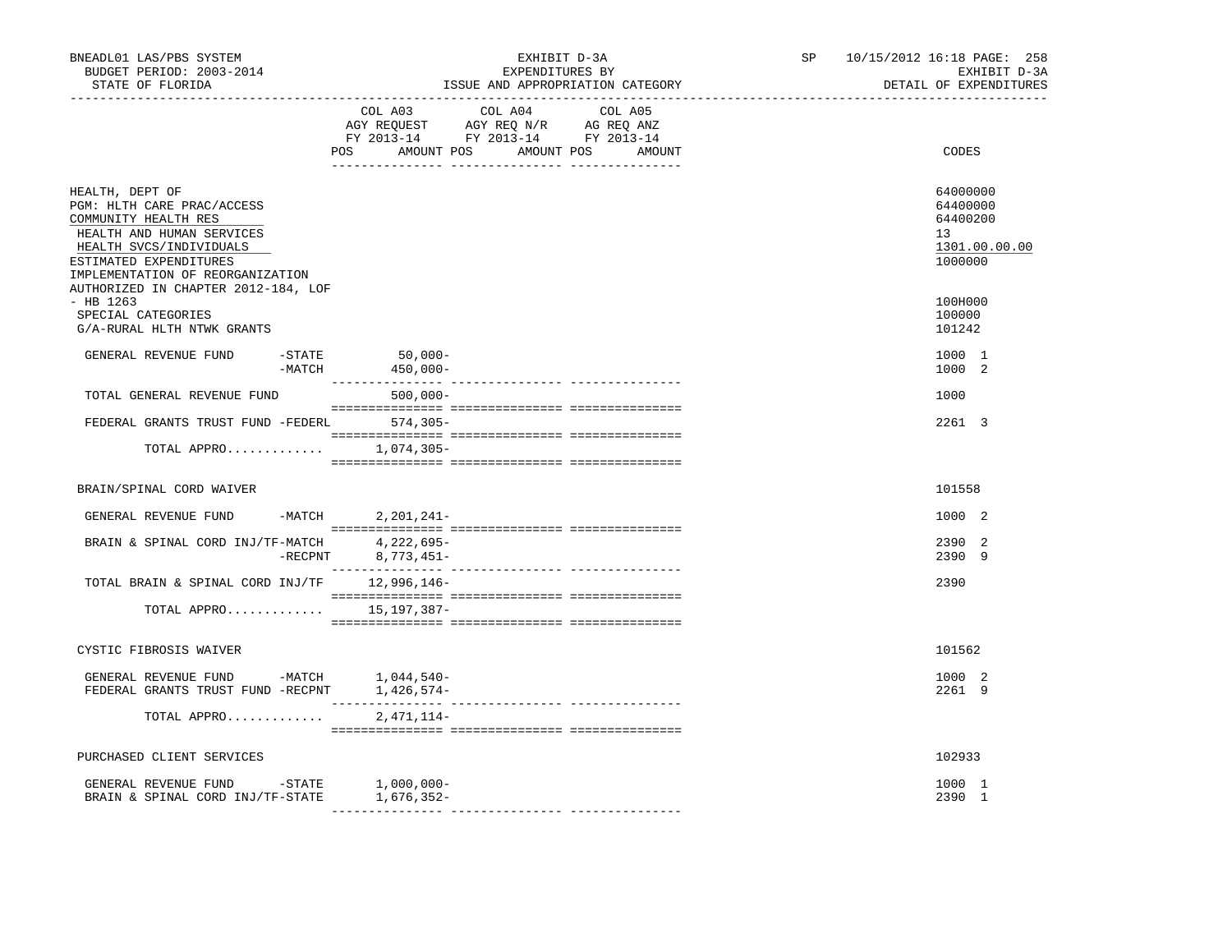| BNEADL01 LAS/PBS SYSTEM<br>BUDGET PERIOD: 2003-2014<br>STATE OF FLORIDA<br>-----------------                                                                                                                                       | EXHIBIT D-3A<br>EXPENDITURES BY<br>ISSUE AND APPROPRIATION CATEGORY                                                                            | 10/15/2012 16:18 PAGE: 259<br>SP <sub>2</sub><br>EXHIBIT D-3A<br>DETAIL OF EXPENDITURES |
|------------------------------------------------------------------------------------------------------------------------------------------------------------------------------------------------------------------------------------|------------------------------------------------------------------------------------------------------------------------------------------------|-----------------------------------------------------------------------------------------|
|                                                                                                                                                                                                                                    | COL A03<br>COL A04<br>COL A05<br>AGY REQUEST AGY REQ N/R AG REQ ANZ<br>FY 2013-14 FY 2013-14 FY 2013-14<br>AMOUNT POS AMOUNT POS AMOUNT<br>POS | CODES                                                                                   |
| HEALTH, DEPT OF<br>PGM: HLTH CARE PRAC/ACCESS<br>COMMUNITY HEALTH RES<br>HEALTH AND HUMAN SERVICES<br>HEALTH SVCS/INDIVIDUALS<br>ESTIMATED EXPENDITURES<br>IMPLEMENTATION OF REORGANIZATION<br>AUTHORIZED IN CHAPTER 2012-184, LOF |                                                                                                                                                | 64000000<br>64400000<br>64400200<br>13<br>1301.00.00.00<br>1000000                      |
| $-$ HB 1263<br>SPECIAL CATEGORIES<br>PURCHASED CLIENT SERVICES<br>TOTAL APPRO                                                                                                                                                      | 2,676,352-                                                                                                                                     | 100H000<br>100000<br>102933                                                             |
| RISK MANAGEMENT INSURANCE                                                                                                                                                                                                          |                                                                                                                                                | 103241                                                                                  |
| GENERAL REVENUE FUND -STATE 16,555-                                                                                                                                                                                                |                                                                                                                                                | 1000 1                                                                                  |
| G/A - SPINAL CORD RESEARCH                                                                                                                                                                                                         |                                                                                                                                                | 104024                                                                                  |
| BRAIN & SPINAL CORD INJ/TF-STATE 1,000,000-                                                                                                                                                                                        |                                                                                                                                                | 2390 1                                                                                  |
| LEASE/PURCHASE/EQUIPMENT                                                                                                                                                                                                           |                                                                                                                                                | 105281                                                                                  |
| ADMINISTRATIVE TRUST FUND -FEDERL                                                                                                                                                                                                  | 1,639-                                                                                                                                         | 2021 3                                                                                  |
| BRAIN & SPINAL CORD INJ/TF-STATE 43,299-<br>-MATCH<br>-FEDERL                                                                                                                                                                      | $2,138-$<br>2,139-                                                                                                                             | 2390 1<br>2390 2<br>2390 3                                                              |
| TOTAL BRAIN & SPINAL CORD INJ/TF                                                                                                                                                                                                   | 47,576-                                                                                                                                        | 2390                                                                                    |
| TOTAL APPRO                                                                                                                                                                                                                        | 49,215-                                                                                                                                        |                                                                                         |
| TOBACCO PREVENTION                                                                                                                                                                                                                 |                                                                                                                                                | 106036                                                                                  |
| TOBACCO SETTLEMENT TF<br>$-MATCH$                                                                                                                                                                                                  | -STATE 63,968,954-<br>$320,990 -$                                                                                                              | 2122 1<br>2122 2                                                                        |
| TOTAL TOBACCO SETTLEMENT TF                                                                                                                                                                                                        | 64,289,944-                                                                                                                                    | 2122                                                                                    |
| TOTAL APPRO                                                                                                                                                                                                                        | 64,289,944-                                                                                                                                    |                                                                                         |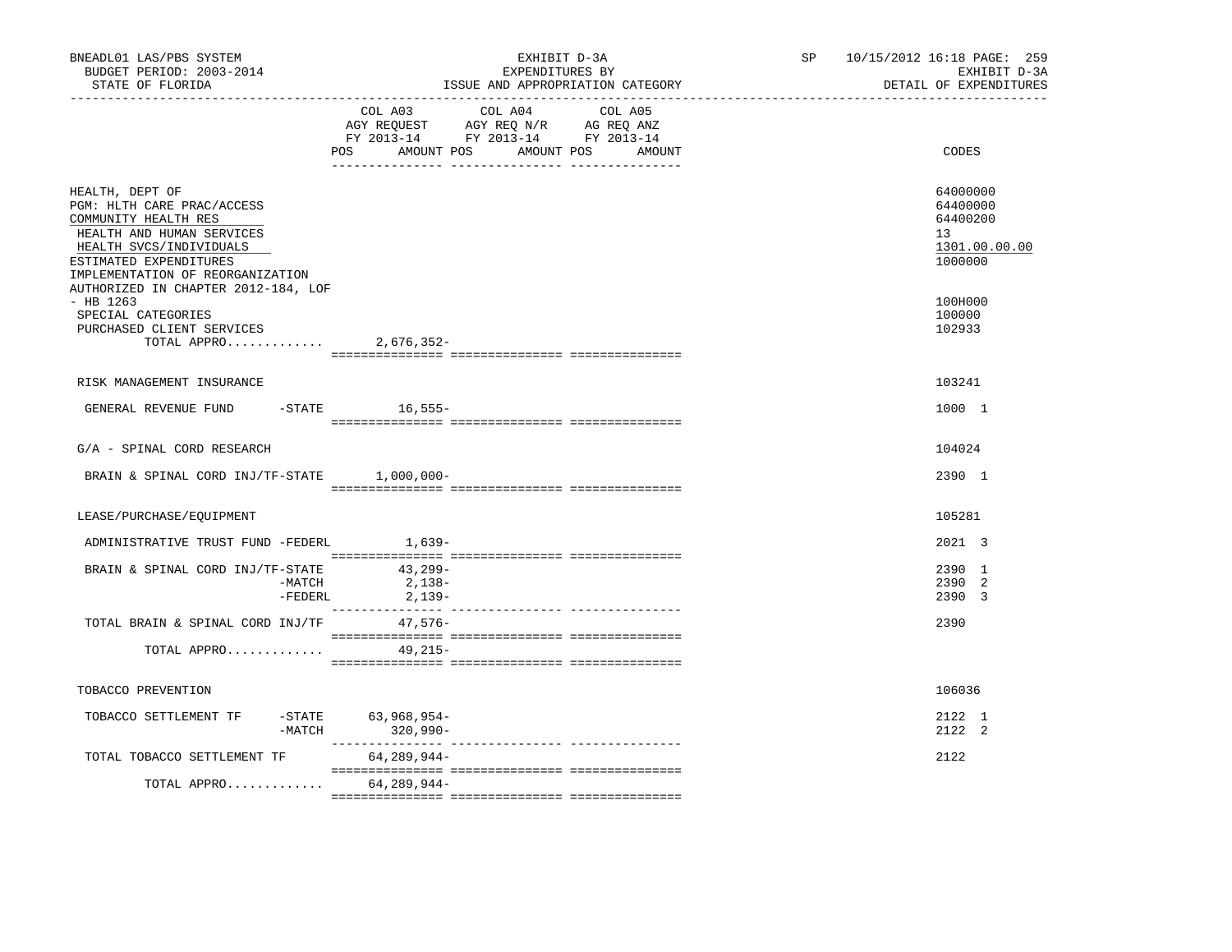| BNEADL01 LAS/PBS SYSTEM<br>BUDGET PERIOD: 2003-2014<br>STATE OF FLORIDA<br>__________________                                                                                                                                      | EXHIBIT D-3A<br>EXPENDITURES BY<br>ISSUE AND APPROPRIATION CATEGORY                                                                                                                                                                                                      | 10/15/2012 16:18 PAGE: 260<br>SP<br>EXHIBIT D-3A<br>DETAIL OF EXPENDITURES |
|------------------------------------------------------------------------------------------------------------------------------------------------------------------------------------------------------------------------------------|--------------------------------------------------------------------------------------------------------------------------------------------------------------------------------------------------------------------------------------------------------------------------|----------------------------------------------------------------------------|
|                                                                                                                                                                                                                                    | COL A04 COL A05<br>COL A03<br>$\begin{tabular}{lllllllll} \bf AGY \;\; RegUEST & \tt AGY \;\; REG \;\; N/R & \tt AG \;\; REG \;\; ANZ \\ \hline \tt FY \;\; 2013-14 & \tt FY \;\; 2013-14 & \tt FY \;\; 2013-14 \\ \end{tabular}$<br>POS AMOUNT POS AMOUNT POS<br>AMOUNT | CODES                                                                      |
| HEALTH, DEPT OF<br>PGM: HLTH CARE PRAC/ACCESS<br>COMMUNITY HEALTH RES<br>HEALTH AND HUMAN SERVICES<br>HEALTH SVCS/INDIVIDUALS<br>ESTIMATED EXPENDITURES<br>IMPLEMENTATION OF REORGANIZATION<br>AUTHORIZED IN CHAPTER 2012-184, LOF |                                                                                                                                                                                                                                                                          | 64000000<br>64400000<br>64400200<br>13<br>1301.00.00.00<br>1000000         |
| - HB 1263<br>SPECIAL CATEGORIES<br>TR/DMS/HR SVCS/STW CONTRCT                                                                                                                                                                      |                                                                                                                                                                                                                                                                          | 100H000<br>100000<br>107040                                                |
| GENERAL REVENUE FUND -STATE<br>ADMINISTRATIVE TRUST FUND -FEDERL<br>FEDERAL GRANTS TRUST FUND -FEDERL<br>BRAIN & SPINAL CORD INJ/TF-STATE                                                                                          | 10,273-<br>2,424-<br>9,659-<br>$21,055-$                                                                                                                                                                                                                                 | 1000 1<br>2021 3<br>2261 3<br>2390 1                                       |
| TOTAL APPRO                                                                                                                                                                                                                        | $43.411-$                                                                                                                                                                                                                                                                |                                                                            |
| MEDICALLY FRAGILE ENHANCE                                                                                                                                                                                                          |                                                                                                                                                                                                                                                                          | 107778                                                                     |
| GENERAL REVENUE FUND                                                                                                                                                                                                               | -STATE 610,020-                                                                                                                                                                                                                                                          | 1000 1                                                                     |
| TOTAL: IMPLEMENTATION OF REORGANIZATION<br>AUTHORIZED IN CHAPTER 2012-184, LOF<br>$-$ HB 1263<br>TOTAL POSITIONS 104.00-<br>TOTAL ISSUE 99,744,283-                                                                                |                                                                                                                                                                                                                                                                          | 100H000                                                                    |
| TOTAL SALARY RATE 4, 238, 204-                                                                                                                                                                                                     |                                                                                                                                                                                                                                                                          |                                                                            |
| ESTIMATED EXPENDITURES - OPERATIONS<br>SALARY RATE<br>SALARY RATE 4, 238, 204                                                                                                                                                      |                                                                                                                                                                                                                                                                          | 1001000<br>000000                                                          |
| SALARIES AND BENEFITS                                                                                                                                                                                                              |                                                                                                                                                                                                                                                                          | 010000                                                                     |
| GENERAL REVENUE FUND<br>-MATCH                                                                                                                                                                                                     | -STATE 555,546<br>36,238                                                                                                                                                                                                                                                 | 1000 1<br>1000 2                                                           |
| TOTAL GENERAL REVENUE FUND                                                                                                                                                                                                         | 591,784                                                                                                                                                                                                                                                                  | 1000                                                                       |
| ADMINISTRATIVE TRUST FUND -FEDERL 371,741                                                                                                                                                                                          |                                                                                                                                                                                                                                                                          | 2021 3                                                                     |
| TOBACCO SETTLEMENT TF<br>$-$ STATE<br>$-MATCH$                                                                                                                                                                                     | 120,561<br>174,025                                                                                                                                                                                                                                                       | 2122 1<br>2122 2                                                           |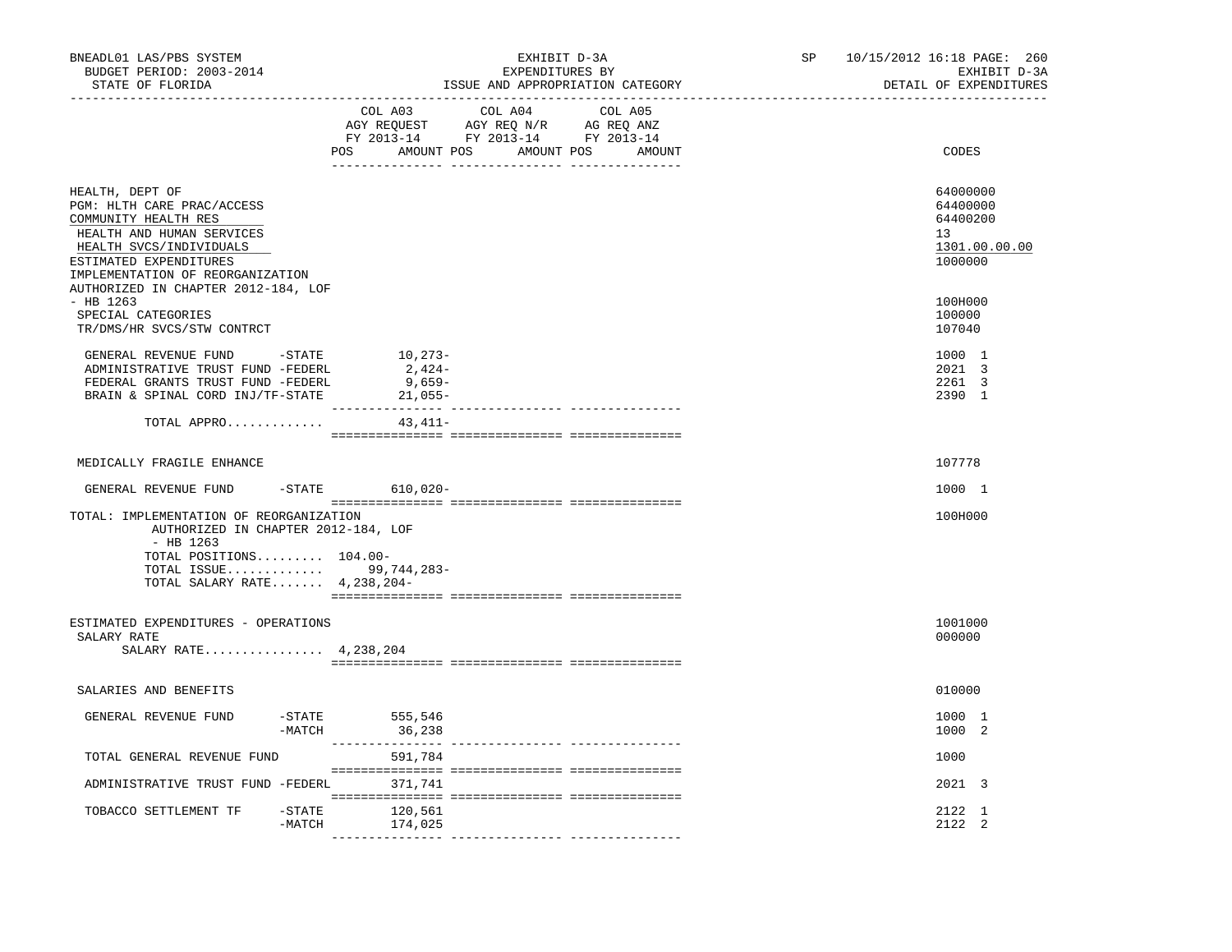| BNEADL01 LAS/PBS SYSTEM<br>BUDGET PERIOD: 2003-2014<br>STATE OF FLORIDA<br>------------------                                                                                                                                                                                                         | EXHIBIT D-3A<br>EXPENDITURES BY<br>ISSUE AND APPROPRIATION CATEGORY                                                                      | SP | 10/15/2012 16:18 PAGE: 261<br>EXHIBIT D-3A<br>DETAIL OF EXPENDITURES                                                           |
|-------------------------------------------------------------------------------------------------------------------------------------------------------------------------------------------------------------------------------------------------------------------------------------------------------|------------------------------------------------------------------------------------------------------------------------------------------|----|--------------------------------------------------------------------------------------------------------------------------------|
|                                                                                                                                                                                                                                                                                                       | COL A04 COL A05<br>COL A03<br>AGY REQUEST AGY REQ N/R AG REQ ANZ<br>FY 2013-14 FY 2013-14 FY 2013-14<br>POS AMOUNT POS AMOUNT POS AMOUNT |    | CODES                                                                                                                          |
| HEALTH, DEPT OF<br>PGM: HLTH CARE PRAC/ACCESS<br>COMMUNITY HEALTH RES<br>HEALTH AND HUMAN SERVICES<br>HEALTH SVCS/INDIVIDUALS<br>ESTIMATED EXPENDITURES<br>ESTIMATED EXPENDITURES - OPERATIONS<br>SALARIES AND BENEFITS<br>TOTAL TOBACCO SETTLEMENT TF<br>FEDERAL GRANTS TRUST FUND -FEDERL 1,366,829 | 294,586                                                                                                                                  |    | 64000000<br>64400000<br>64400200<br>13 <sup>°</sup><br>1301.00.00.00<br>1000000<br>1001000<br>010000<br>2122<br>$2261 \quad 3$ |
| BRAIN & SPINAL CORD INJ/TF-STATE 2,286,106<br>-MATCH                                                                                                                                                                                                                                                  | 58,610<br>$-FEDERL$<br>58,610                                                                                                            |    | 2390 1<br>2390 2<br>2390 3                                                                                                     |
| TOTAL BRAIN & SPINAL CORD INJ/TF<br>TOTAL POSITIONS 104.00<br>TOTAL APPRO $5,028,266$                                                                                                                                                                                                                 | 2,403,326                                                                                                                                |    | 2390                                                                                                                           |
| OTHER PERSONAL SERVICES                                                                                                                                                                                                                                                                               |                                                                                                                                          |    | 030000                                                                                                                         |
| ADMINISTRATIVE TRUST FUND -FEDERL<br>FEDERAL GRANTS TRUST FUND -FEDERL<br>TOTAL APPRO                                                                                                                                                                                                                 | 10,000<br>19,770<br>29,770                                                                                                               |    | 2021 3<br>2261 3                                                                                                               |
| EXPENSES                                                                                                                                                                                                                                                                                              |                                                                                                                                          |    | 040000                                                                                                                         |
| GENERAL REVENUE FUND<br>$-MATCH$                                                                                                                                                                                                                                                                      | -STATE 32,425<br>40,000                                                                                                                  |    | 1000 1<br>1000 2                                                                                                               |
| TOTAL GENERAL REVENUE FUND                                                                                                                                                                                                                                                                            | 72,425                                                                                                                                   |    | 1000                                                                                                                           |
| ADMINISTRATIVE TRUST FUND -FEDERL 131,539<br>FEDERAL GRANTS TRUST FUND -FEDERL 555,127                                                                                                                                                                                                                |                                                                                                                                          |    | 2021 3<br>2261 3                                                                                                               |
| GRANTS AND DONATIONS TF -STATE 29,729                                                                                                                                                                                                                                                                 |                                                                                                                                          |    | 2339 1                                                                                                                         |
| BRAIN & SPINAL CORD INJ/TF-STATE<br>-MATCH<br>-FEDERL                                                                                                                                                                                                                                                 | 638,508<br>15,008<br>15,007                                                                                                              |    | 2390 1<br>2390 2<br>2390 3                                                                                                     |
| TOTAL BRAIN & SPINAL CORD INJ/TF                                                                                                                                                                                                                                                                      | 668,523                                                                                                                                  |    | 2390                                                                                                                           |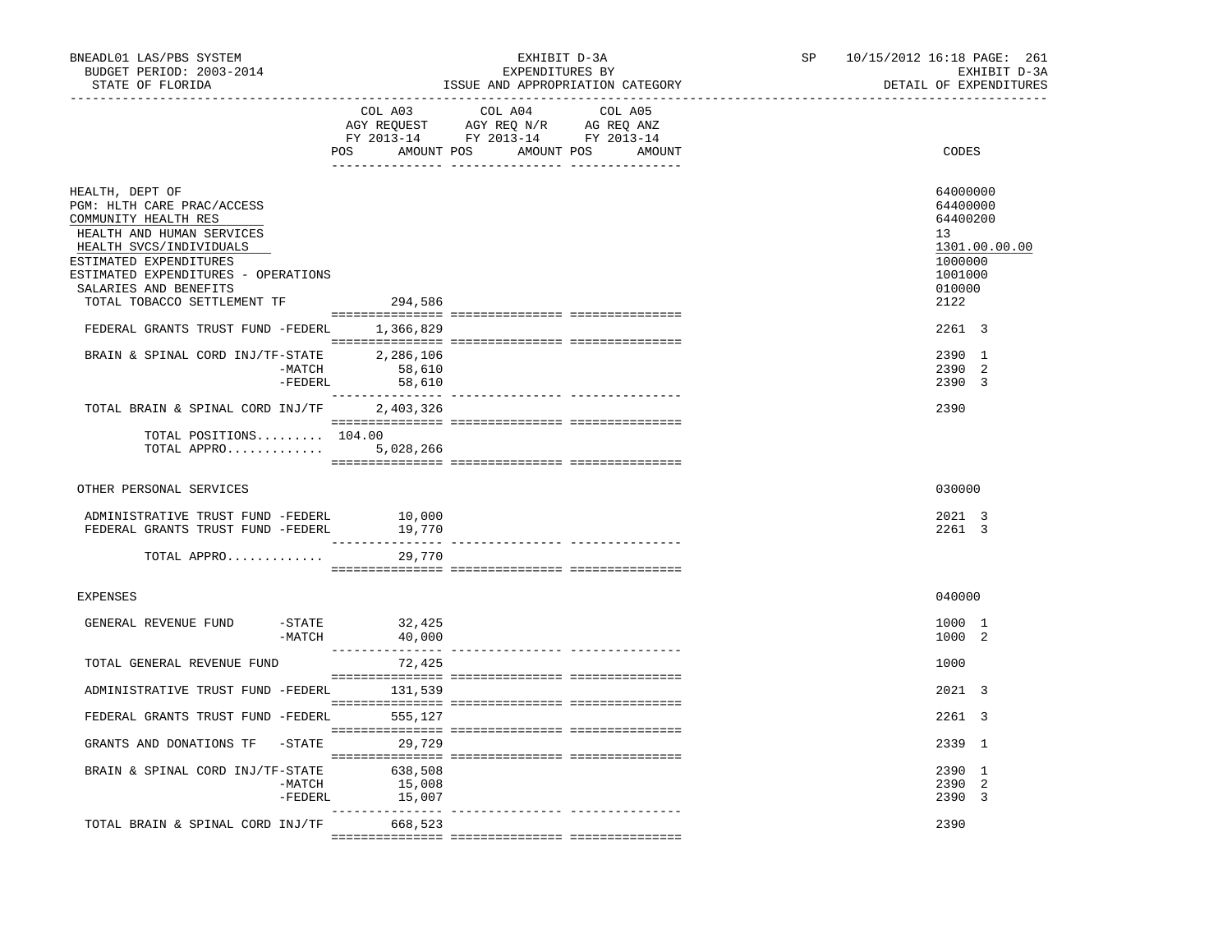| BNEADL01 LAS/PBS SYSTEM<br>BUDGET PERIOD: 2003-2014<br>STATE OF FLORIDA                                                                                                                                                                      |                            | EXHIBIT D-3A<br>EXPENDITURES BY<br>ISSUE AND APPROPRIATION CATEGORY                                                       | SP and the set of the set of the set of the set of the set of the set of the set of the set of the set of the set of the set of the set of the set of the set of the set of the set of the set of the set of the set of the se | 10/15/2012 16:18 PAGE: 262<br>EXHIBIT D-3A<br>DETAIL OF EXPENDITURES                    |
|----------------------------------------------------------------------------------------------------------------------------------------------------------------------------------------------------------------------------------------------|----------------------------|---------------------------------------------------------------------------------------------------------------------------|--------------------------------------------------------------------------------------------------------------------------------------------------------------------------------------------------------------------------------|-----------------------------------------------------------------------------------------|
|                                                                                                                                                                                                                                              | POS AMOUNT POS             | COL A03 COL A04 COL A05<br>AGY REQUEST AGY REQ N/R AG REQ ANZ<br>FY 2013-14 FY 2013-14 FY 2013-14<br>AMOUNT POS<br>AMOUNT |                                                                                                                                                                                                                                | CODES                                                                                   |
| HEALTH, DEPT OF<br>PGM: HLTH CARE PRAC/ACCESS<br>COMMUNITY HEALTH RES<br>HEALTH AND HUMAN SERVICES<br>HEALTH SVCS/INDIVIDUALS<br>ESTIMATED EXPENDITURES<br>ESTIMATED EXPENDITURES - OPERATIONS<br><b>EXPENSES</b><br>TOTAL APPRO $1,457,343$ |                            |                                                                                                                           |                                                                                                                                                                                                                                | 64000000<br>64400000<br>64400200<br>13<br>1301.00.00.00<br>1000000<br>1001000<br>040000 |
| AID TO LOCAL GOVERNMENTS<br>G/A-LOCAL HEALTH COUNCILS                                                                                                                                                                                        |                            |                                                                                                                           |                                                                                                                                                                                                                                | 050000<br>050826                                                                        |
| GRANTS AND DONATIONS TF -STATE 1,006,000                                                                                                                                                                                                     |                            |                                                                                                                           |                                                                                                                                                                                                                                | 2339 1                                                                                  |
| OPERATING CAPITAL OUTLAY                                                                                                                                                                                                                     |                            |                                                                                                                           |                                                                                                                                                                                                                                | 060000                                                                                  |
| FEDERAL GRANTS TRUST FUND -FEDERL<br>BRAIN & SPINAL CORD INJ/TF-STATE                                                                                                                                                                        | 12,850<br>9,000            |                                                                                                                           |                                                                                                                                                                                                                                | 2261 3<br>2390 1                                                                        |
| TOTAL APPRO                                                                                                                                                                                                                                  | 21,850                     |                                                                                                                           |                                                                                                                                                                                                                                |                                                                                         |
| SPECIAL CATEGORIES<br>CONTRACTED SERVICES                                                                                                                                                                                                    |                            |                                                                                                                           |                                                                                                                                                                                                                                | 100000<br>100777                                                                        |
| GENERAL REVENUE FUND -STATE 16,562                                                                                                                                                                                                           |                            |                                                                                                                           |                                                                                                                                                                                                                                | 1000 1                                                                                  |
| ADMINISTRATIVE TRUST FUND -FEDERL 5,623                                                                                                                                                                                                      |                            |                                                                                                                           |                                                                                                                                                                                                                                | 2021 3                                                                                  |
| FEDERAL GRANTS TRUST FUND -FEDERL 616,997                                                                                                                                                                                                    |                            |                                                                                                                           |                                                                                                                                                                                                                                | 2261 3                                                                                  |
| GRANTS AND DONATIONS TF -STATE 3,581                                                                                                                                                                                                         |                            |                                                                                                                           |                                                                                                                                                                                                                                | 2339 1                                                                                  |
| BRAIN & SPINAL CORD INJ/TF-STATE<br>-MATCH<br>$-$ FEDERL                                                                                                                                                                                     | 98,601<br>71,737<br>71,737 |                                                                                                                           |                                                                                                                                                                                                                                | 2390 1<br>2390<br>2<br>2390 3                                                           |
| TOTAL BRAIN & SPINAL CORD INJ/TF 242,075                                                                                                                                                                                                     |                            |                                                                                                                           |                                                                                                                                                                                                                                | 2390                                                                                    |
| TOTAL APPRO                                                                                                                                                                                                                                  | 884,838                    |                                                                                                                           |                                                                                                                                                                                                                                |                                                                                         |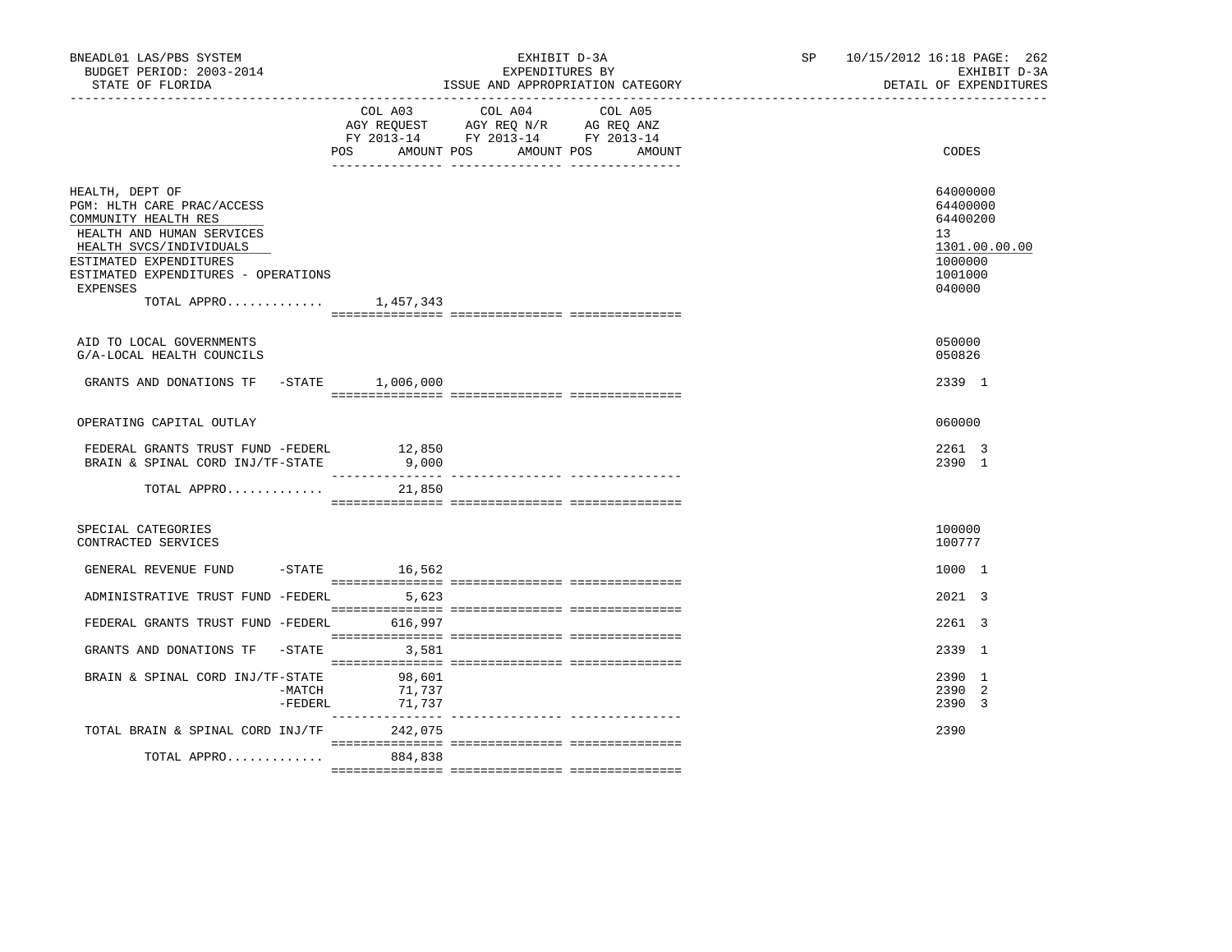| BNEADL01 LAS/PBS SYSTEM<br>BUDGET PERIOD: 2003-2014<br>STATE OF FLORIDA                                                                                                                                                                         |                   |                                                                                                                       | ISSUE AND APPROPRIATION CATEGORY | EXHIBIT D-3A<br>EXPENDITURES BY |         | SP | 10/15/2012 16:18 PAGE: 263 |                                                                                  | EXHIBIT D-3A<br>DETAIL OF EXPENDITURES |
|-------------------------------------------------------------------------------------------------------------------------------------------------------------------------------------------------------------------------------------------------|-------------------|-----------------------------------------------------------------------------------------------------------------------|----------------------------------|---------------------------------|---------|----|----------------------------|----------------------------------------------------------------------------------|----------------------------------------|
|                                                                                                                                                                                                                                                 |                   | COL A03<br>AGY REQUEST AGY REQ N/R AG REQ ANZ<br>FY 2013-14 FY 2013-14 FY 2013-14<br>POS AMOUNT POS AMOUNT POS AMOUNT | COL A04                          |                                 | COL A05 |    |                            | CODES                                                                            |                                        |
| HEALTH, DEPT OF<br>PGM: HLTH CARE PRAC/ACCESS<br>COMMUNITY HEALTH RES<br>HEALTH AND HUMAN SERVICES<br>HEALTH SVCS/INDIVIDUALS<br>ESTIMATED EXPENDITURES<br>ESTIMATED EXPENDITURES - OPERATIONS<br>SPECIAL CATEGORIES<br>G/A-CONTRACTED SERVICES |                   |                                                                                                                       |                                  |                                 |         |    |                            | 64000000<br>64400000<br>64400200<br>13<br>1000000<br>1001000<br>100000<br>100778 | 1301.00.00.00                          |
| GENERAL REVENUE FUND                                                                                                                                                                                                                            |                   | $-$ STATE $1,380,124$<br>$-MATCH$ 150,800                                                                             |                                  |                                 |         |    |                            | 1000 1<br>1000 2                                                                 |                                        |
| TOTAL GENERAL REVENUE FUND                                                                                                                                                                                                                      |                   | 1,530,924                                                                                                             |                                  |                                 |         |    |                            | 1000                                                                             |                                        |
| FEDERAL GRANTS TRUST FUND -FEDERL 437,153                                                                                                                                                                                                       |                   |                                                                                                                       |                                  |                                 |         |    |                            | 2261 3                                                                           |                                        |
| BRAIN & SPINAL CORD INJ/TF-STATE 1,525,000                                                                                                                                                                                                      | -MATCH<br>-FEDERL | 197,418<br>197,418                                                                                                    |                                  |                                 |         |    |                            | 2390 1<br>2390 2<br>2390 3                                                       |                                        |
| TOTAL BRAIN & SPINAL CORD INJ/TF 1,919,836                                                                                                                                                                                                      |                   |                                                                                                                       |                                  |                                 |         |    |                            | 2390                                                                             |                                        |
| TOTAL APPRO                                                                                                                                                                                                                                     |                   | 3,887,913                                                                                                             |                                  |                                 |         |    |                            |                                                                                  |                                        |
| G/A-RURAL HLTH NTWK GRANTS                                                                                                                                                                                                                      |                   |                                                                                                                       |                                  |                                 |         |    |                            | 101242                                                                           |                                        |
| GENERAL REVENUE FUND                                                                                                                                                                                                                            | $-$ STATE         | 50,000<br>$-MATCH$ 450,000                                                                                            |                                  |                                 |         |    |                            | 1000 1<br>1000 2                                                                 |                                        |
| TOTAL GENERAL REVENUE FUND                                                                                                                                                                                                                      |                   | 500,000                                                                                                               |                                  |                                 |         |    |                            | 1000                                                                             |                                        |
| FEDERAL GRANTS TRUST FUND -FEDERL 574,305                                                                                                                                                                                                       |                   |                                                                                                                       |                                  |                                 |         |    |                            | 2261 3                                                                           |                                        |
| TOTAL APPRO                                                                                                                                                                                                                                     |                   | 1,074,305                                                                                                             |                                  |                                 |         |    |                            |                                                                                  |                                        |
| BRAIN/SPINAL CORD WAIVER                                                                                                                                                                                                                        |                   |                                                                                                                       |                                  |                                 |         |    |                            | 101558                                                                           |                                        |
| GENERAL REVENUE FUND                                                                                                                                                                                                                            | $-MATCH$          | 2,201,241                                                                                                             |                                  |                                 |         |    |                            | 1000 2                                                                           |                                        |
| BRAIN & SPINAL CORD INJ/TF-MATCH                                                                                                                                                                                                                | -RECPNT           | 4,222,695<br>8,773,451                                                                                                |                                  |                                 |         |    |                            | 2390 2<br>2390 9                                                                 |                                        |
| TOTAL BRAIN & SPINAL CORD INJ/TF 12,996,146                                                                                                                                                                                                     |                   |                                                                                                                       |                                  |                                 |         |    |                            | 2390                                                                             |                                        |
|                                                                                                                                                                                                                                                 |                   |                                                                                                                       |                                  |                                 |         |    |                            |                                                                                  |                                        |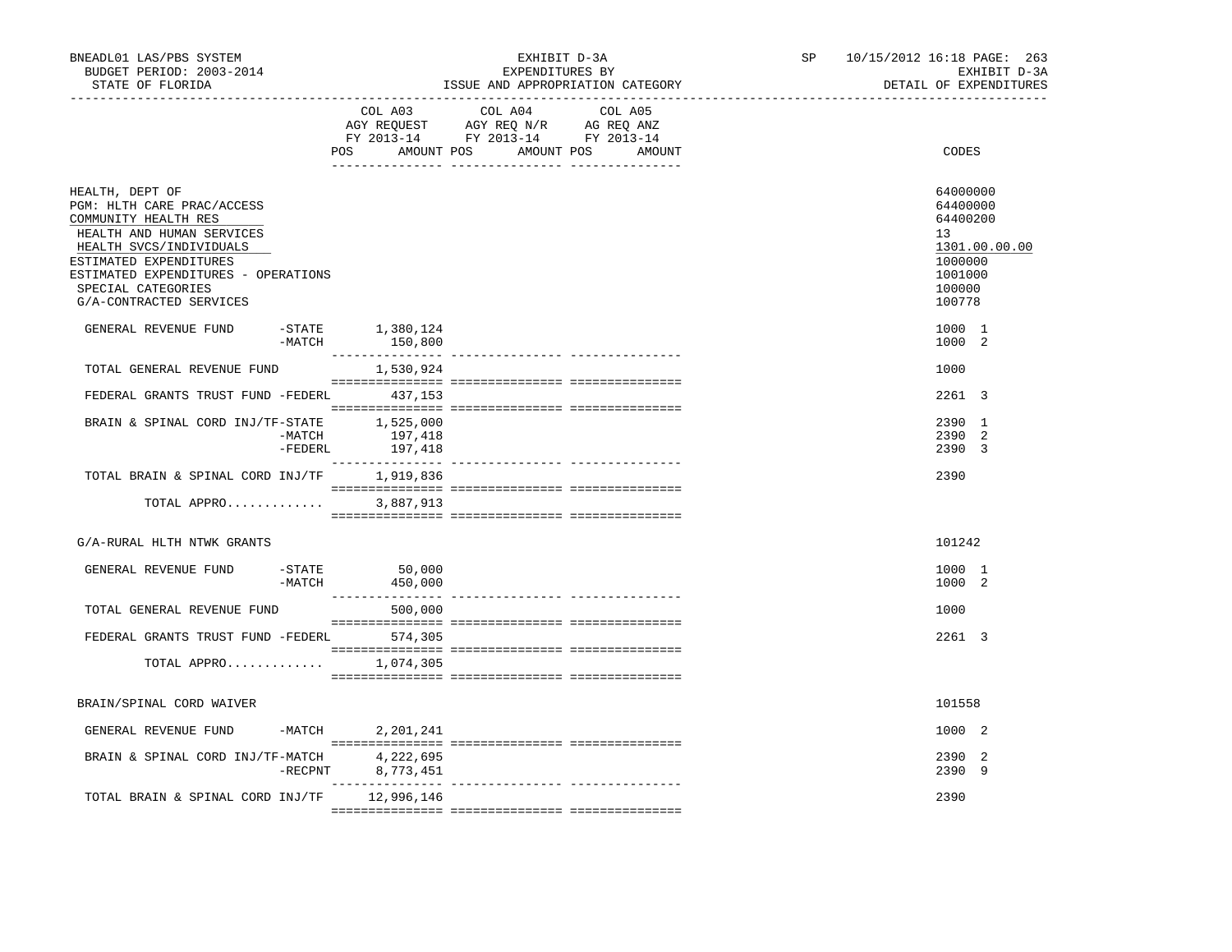| BNEADL01 LAS/PBS SYSTEM<br>BUDGET PERIOD: 2003-2014<br>STATE OF FLORIDA                                                                                                                                                                                         |                          | EXHIBIT D-3A<br>EXPENDITURES BY<br>ISSUE AND APPROPRIATION CATEGORY | SP and the set of the set of the set of the set of the set of the set of the set of the set of the set of the set of the set of the set of the set of the set of the set of the set of the set of the set of the set of the se | 10/15/2012 16:18 PAGE: 264<br>EXHIBIT D-3A<br>DETAIL OF EXPENDITURES                              |
|-----------------------------------------------------------------------------------------------------------------------------------------------------------------------------------------------------------------------------------------------------------------|--------------------------|---------------------------------------------------------------------|--------------------------------------------------------------------------------------------------------------------------------------------------------------------------------------------------------------------------------|---------------------------------------------------------------------------------------------------|
|                                                                                                                                                                                                                                                                 | COL A03                  | COL A04<br>COL A05<br>POS AMOUNT POS AMOUNT POS AMOUNT              |                                                                                                                                                                                                                                | CODES                                                                                             |
| HEALTH, DEPT OF<br>PGM: HLTH CARE PRAC/ACCESS<br>COMMUNITY HEALTH RES<br>HEALTH AND HUMAN SERVICES<br>HEALTH SVCS/INDIVIDUALS<br>ESTIMATED EXPENDITURES<br>ESTIMATED EXPENDITURES - OPERATIONS<br>SPECIAL CATEGORIES<br>BRAIN/SPINAL CORD WAIVER<br>TOTAL APPRO | 15,197,387               |                                                                     |                                                                                                                                                                                                                                | 64000000<br>64400000<br>64400200<br>13<br>1301.00.00.00<br>1000000<br>1001000<br>100000<br>101558 |
| CYSTIC FIBROSIS WAIVER                                                                                                                                                                                                                                          |                          |                                                                     |                                                                                                                                                                                                                                | 101562                                                                                            |
| GENERAL REVENUE FUND -MATCH<br>FEDERAL GRANTS TRUST FUND -RECPNT 1,426,574                                                                                                                                                                                      | 1,044,540                |                                                                     |                                                                                                                                                                                                                                | 1000 2<br>2261 9                                                                                  |
| TOTAL APPRO                                                                                                                                                                                                                                                     | 2,471,114                |                                                                     |                                                                                                                                                                                                                                |                                                                                                   |
| PURCHASED CLIENT SERVICES                                                                                                                                                                                                                                       |                          |                                                                     |                                                                                                                                                                                                                                | 102933                                                                                            |
| GENERAL REVENUE FUND -STATE 1,000,000<br>BRAIN & SPINAL CORD INJ/TF-STATE 1,676,352                                                                                                                                                                             |                          |                                                                     |                                                                                                                                                                                                                                | 1000 1<br>2390 1                                                                                  |
| TOTAL APPRO                                                                                                                                                                                                                                                     | 2,676,352                |                                                                     |                                                                                                                                                                                                                                |                                                                                                   |
| RISK MANAGEMENT INSURANCE                                                                                                                                                                                                                                       |                          |                                                                     |                                                                                                                                                                                                                                | 103241                                                                                            |
| GENERAL REVENUE FUND                                                                                                                                                                                                                                            | $-$ STATE 29,641         |                                                                     |                                                                                                                                                                                                                                | 1000 1                                                                                            |
| G/A - SPINAL CORD RESEARCH                                                                                                                                                                                                                                      |                          |                                                                     |                                                                                                                                                                                                                                | 104024                                                                                            |
| BRAIN & SPINAL CORD INJ/TF-STATE 1,000,000                                                                                                                                                                                                                      |                          |                                                                     |                                                                                                                                                                                                                                | 2390 1                                                                                            |
| LEASE/PURCHASE/EQUIPMENT                                                                                                                                                                                                                                        |                          |                                                                     |                                                                                                                                                                                                                                | 105281                                                                                            |
| ADMINISTRATIVE TRUST FUND -FEDERL                                                                                                                                                                                                                               | 1,639                    |                                                                     |                                                                                                                                                                                                                                | 2021 3                                                                                            |
| BRAIN & SPINAL CORD INJ/TF-STATE<br>$-MATCH$<br>-FEDERL                                                                                                                                                                                                         | 43,299<br>2,138<br>2,139 |                                                                     |                                                                                                                                                                                                                                | 2390 1<br>2390 2<br>2390 3                                                                        |
| TOTAL BRAIN & SPINAL CORD INJ/TF                                                                                                                                                                                                                                | 47,576                   |                                                                     |                                                                                                                                                                                                                                | 2390                                                                                              |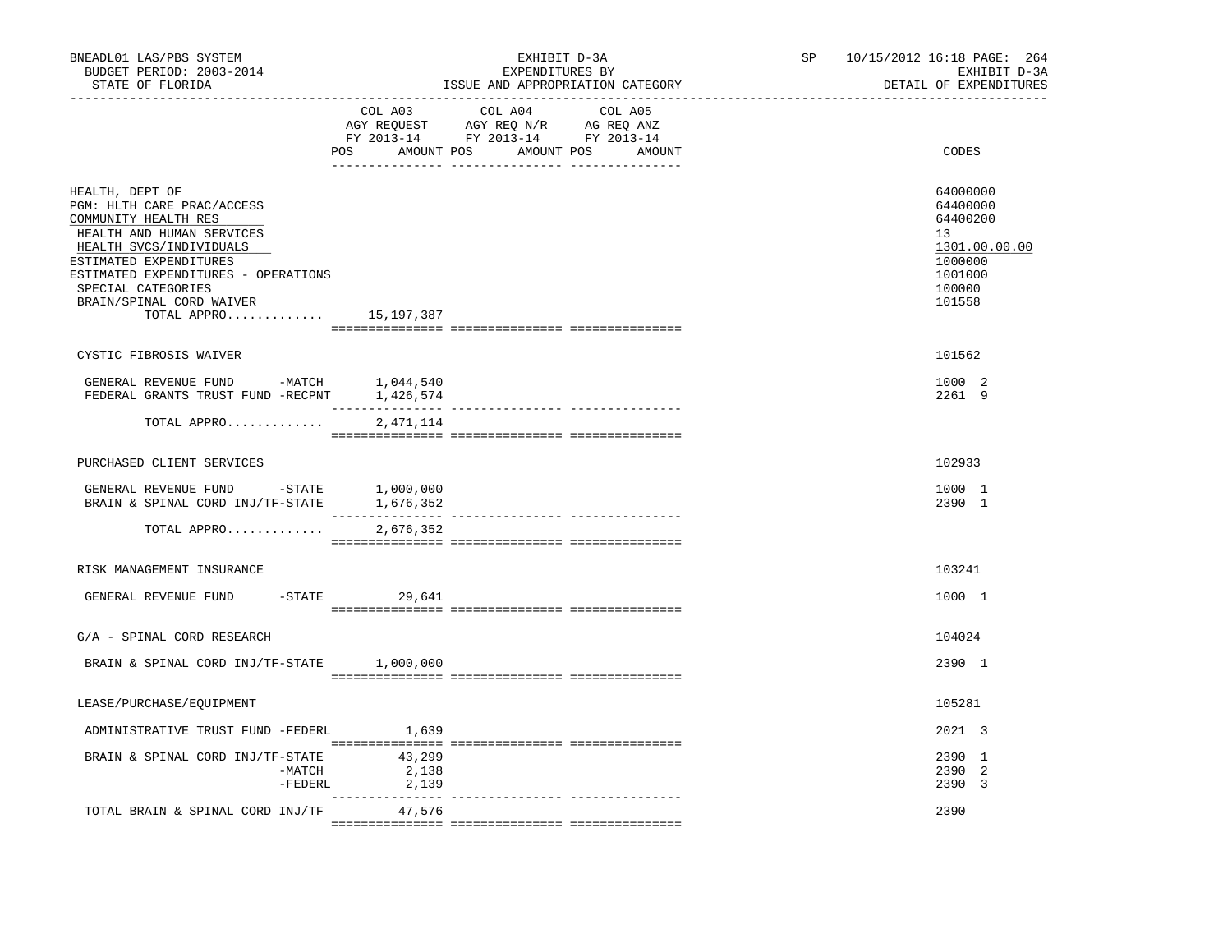| BNEADL01 LAS/PBS SYSTEM<br>BUDGET PERIOD: 2003-2014<br>STATE OF FLORIDA                                                                                                                                                                                                  |                                     | EXHIBIT D-3A<br>EXPENDITURES BY<br>ISSUE AND APPROPRIATION CATEGORY                                                             | SP 10/15/2012 16:18 PAGE: 265<br>EXHIBIT D-3A<br>DETAIL OF EXPENDITURES                           |
|--------------------------------------------------------------------------------------------------------------------------------------------------------------------------------------------------------------------------------------------------------------------------|-------------------------------------|---------------------------------------------------------------------------------------------------------------------------------|---------------------------------------------------------------------------------------------------|
|                                                                                                                                                                                                                                                                          | COL A03<br>POS                      | COL A04<br>COL A05<br>AGY REQUEST AGY REQ N/R AG REQ ANZ<br>FY 2013-14 FY 2013-14 FY 2013-14<br>AMOUNT POS AMOUNT POS<br>AMOUNT | CODES                                                                                             |
| HEALTH, DEPT OF<br>PGM: HLTH CARE PRAC/ACCESS<br>COMMUNITY HEALTH RES<br>HEALTH AND HUMAN SERVICES<br>HEALTH SVCS/INDIVIDUALS<br>ESTIMATED EXPENDITURES<br>ESTIMATED EXPENDITURES - OPERATIONS<br>SPECIAL CATEGORIES<br>LEASE/PURCHASE/EQUIPMENT<br>TOTAL APPRO $49,215$ |                                     |                                                                                                                                 | 64000000<br>64400000<br>64400200<br>13<br>1301.00.00.00<br>1000000<br>1001000<br>100000<br>105281 |
| TOBACCO PREVENTION                                                                                                                                                                                                                                                       |                                     |                                                                                                                                 | 106036                                                                                            |
| TOBACCO SETTLEMENT TF                                                                                                                                                                                                                                                    | -STATE 63,968,954<br>-MATCH 320,990 |                                                                                                                                 | 2122 1<br>2122 2                                                                                  |
| TOTAL TOBACCO SETTLEMENT TF                                                                                                                                                                                                                                              | 64,289,944                          |                                                                                                                                 | 2122                                                                                              |
| TOTAL APPRO                                                                                                                                                                                                                                                              | 64,289,944                          |                                                                                                                                 |                                                                                                   |
| TR/DMS/HR SVCS/STW CONTRCT                                                                                                                                                                                                                                               |                                     |                                                                                                                                 | 107040                                                                                            |
| GENERAL REVENUE FUND -STATE 10,632<br>ADMINISTRATIVE TRUST FUND -FEDERL<br>FEDERAL GRANTS TRUST FUND -FEDERL<br>BRAIN & SPINAL CORD INJ/TF-STATE<br>TOTAL APPRO                                                                                                          | 2,509<br>9,997<br>21,791<br>44,929  |                                                                                                                                 | 1000 1<br>2021 3<br>2261 3<br>2390 1                                                              |
| MEDICALLY FRAGILE ENHANCE                                                                                                                                                                                                                                                |                                     |                                                                                                                                 | 107778                                                                                            |
| GENERAL REVENUE FUND                                                                                                                                                                                                                                                     | $-$ STATE 610,020                   |                                                                                                                                 | 1000 1                                                                                            |
| TOTAL: ESTIMATED EXPENDITURES - OPERATIONS<br>TOTAL POSITIONS 104.00<br>TOTAL ISSUE 99,758,887<br>TOTAL SALARY RATE 4,238,204                                                                                                                                            |                                     |                                                                                                                                 | 1001000                                                                                           |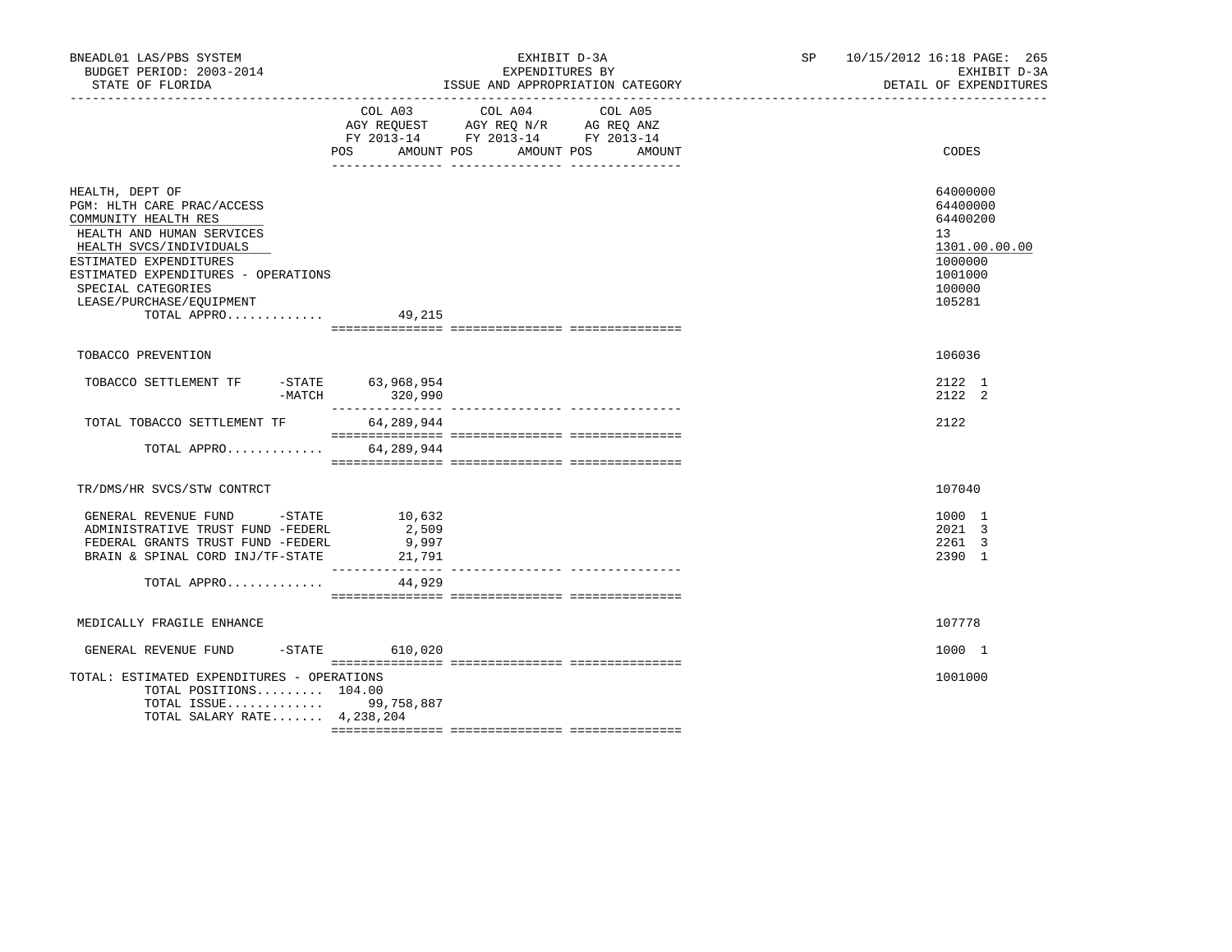| BNEADL01 LAS/PBS SYSTEM<br>BUDGET PERIOD: 2003-2014<br>STATE OF FLORIDA                                                                                                                                                                                | EXHIBIT D-3A<br>EXPENDITURES BY<br>ISSUE AND APPROPRIATION CATEGORY <b>Experimental Service Construction</b> of the DETAIL OF EXPENDITURES |                                                                                                   |  |  | SP 10/15/2012 16:18 PAGE: 266<br>EXHIBIT D-3A                                                     |
|--------------------------------------------------------------------------------------------------------------------------------------------------------------------------------------------------------------------------------------------------------|--------------------------------------------------------------------------------------------------------------------------------------------|---------------------------------------------------------------------------------------------------|--|--|---------------------------------------------------------------------------------------------------|
|                                                                                                                                                                                                                                                        | POS AMOUNT POS AMOUNT POS AMOUNT                                                                                                           | COL A03 COL A04 COL A05<br>AGY REQUEST AGY REQ N/R AG REQ ANZ<br>FY 2013-14 FY 2013-14 FY 2013-14 |  |  | CODES                                                                                             |
| HEALTH, DEPT OF<br>PGM: HLTH CARE PRAC/ACCESS<br>COMMUNITY HEALTH RES<br>HEALTH AND HUMAN SERVICES<br>HEALTH SVCS/INDIVIDUALS<br>ESTIMATED EXPENDITURES<br>CASUALTY INSURANCE PREMIUM<br>ADJUSTMENT<br>SPECIAL CATEGORIES<br>RISK MANAGEMENT INSURANCE |                                                                                                                                            |                                                                                                   |  |  | 64000000<br>64400000<br>64400200<br>13<br>1301.00.00.00<br>1000000<br>1001090<br>100000<br>103241 |
| GENERAL REVENUE FUND -STATE 13,086-                                                                                                                                                                                                                    |                                                                                                                                            |                                                                                                   |  |  | 1000 1                                                                                            |
| REALLOCATION OF HUMAN RESOURCES<br>OUTSOURCING<br>SPECIAL CATEGORIES<br>TR/DMS/HR SVCS/STW CONTRCT                                                                                                                                                     |                                                                                                                                            |                                                                                                   |  |  | 1005900<br>100000<br>107040                                                                       |
| GENERAL REVENUE FUND -STATE 359-<br>ADMINISTRATIVE TRUST FUND -FEDERL<br>FEDERAL GRANTS TRUST FUND -FEDERL<br>BRAIN & SPINAL CORD INJ/TF-STATE                                                                                                         | $85 -$<br>$338-$<br>$736 -$                                                                                                                |                                                                                                   |  |  | 1000 1<br>2021 3<br>2261 3<br>2390 1                                                              |
| TOTAL APPRO $1.518-$                                                                                                                                                                                                                                   |                                                                                                                                            |                                                                                                   |  |  |                                                                                                   |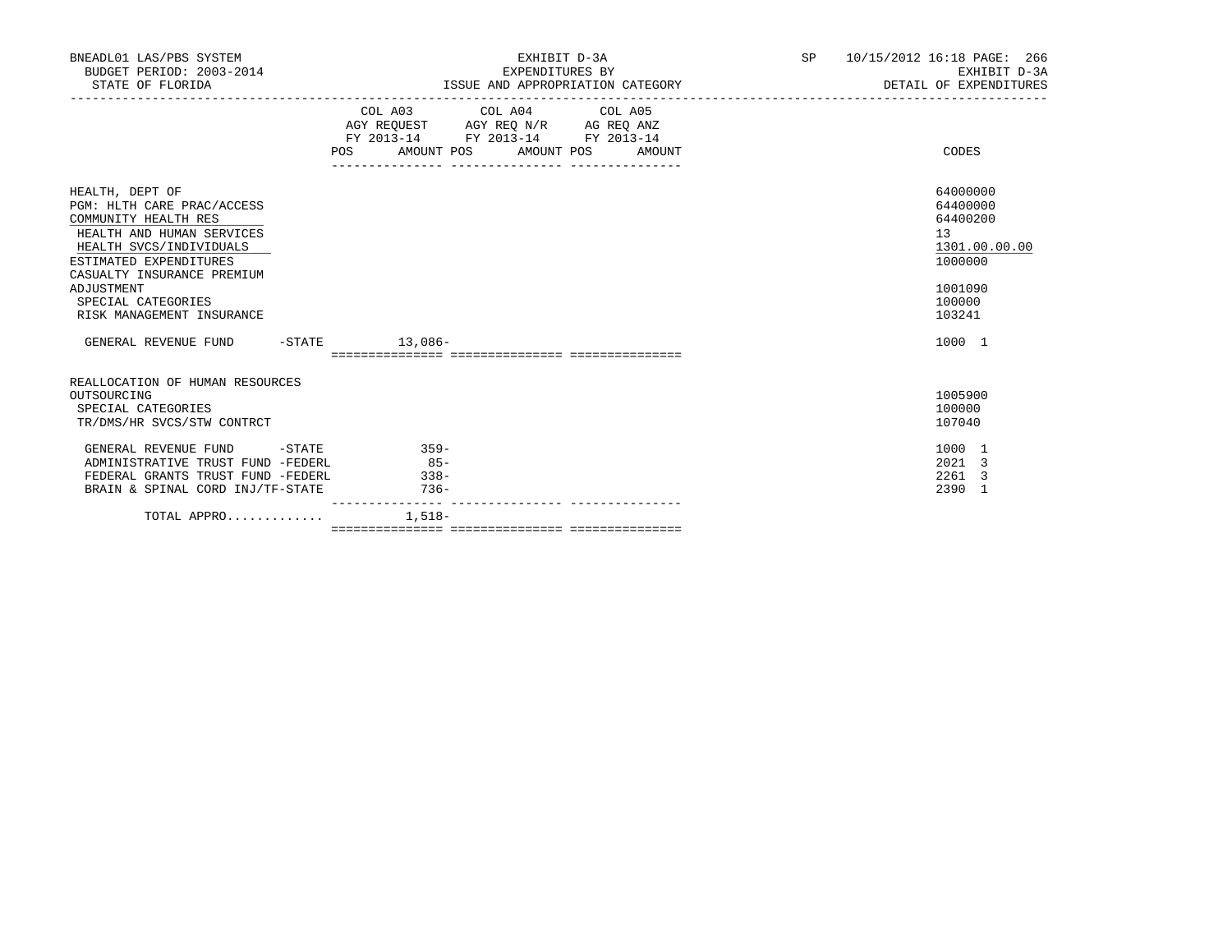| BNEADL01 LAS/PBS SYSTEM<br>BUDGET PERIOD: 2003-2014<br>STATE OF FLORIDA                                                                                                                       | EXHIBIT D-3A<br>EXPENDITURES BY<br>ISSUE AND APPROPRIATION CATEGORY                                                                   | SP<br>10/15/2012 16:18 PAGE: 267<br>EXHIBIT D-3A<br>DETAIL OF EXPENDITURES |
|-----------------------------------------------------------------------------------------------------------------------------------------------------------------------------------------------|---------------------------------------------------------------------------------------------------------------------------------------|----------------------------------------------------------------------------|
|                                                                                                                                                                                               | COL A03 COL A04 COL A05<br>AGY REQUEST AGY REQ N/R AG REQ ANZ<br>FY 2013-14 FY 2013-14 FY 2013-14<br>POS AMOUNT POS AMOUNT POS AMOUNT | CODES                                                                      |
| HEALTH, DEPT OF<br>PGM: HLTH CARE PRAC/ACCESS<br>COMMUNITY HEALTH RES<br>HEALTH AND HUMAN SERVICES<br>COUNTY HEALTH DEPARTMENTS<br>ESTIMATED EXPENDITURES<br>IMPLEMENTATION OF REORGANIZATION |                                                                                                                                       | 64000000<br>64400000<br>64400200<br>13<br>1306.00.00.00<br>1000000         |
| AUTHORIZED IN CHAPTER 2012-184, LOF<br>$-$ HB 1263<br>AID TO LOCAL GOVERNMENTS<br>CONTR TO COUNTY HLTH UNITS                                                                                  |                                                                                                                                       | 100H000<br>050000<br>050329                                                |
| GENERAL REVENUE FUND -STATE 64,747-                                                                                                                                                           |                                                                                                                                       | 1000 1                                                                     |
| ESTIMATED EXPENDITURES - OPERATIONS<br>AID TO LOCAL GOVERNMENTS<br>CONTR TO COUNTY HLTH UNITS                                                                                                 |                                                                                                                                       | 1001000<br>050000<br>050329                                                |
| GENERAL REVENUE FUND<br>$-$ STATE                                                                                                                                                             | 64,747                                                                                                                                | 1000 1                                                                     |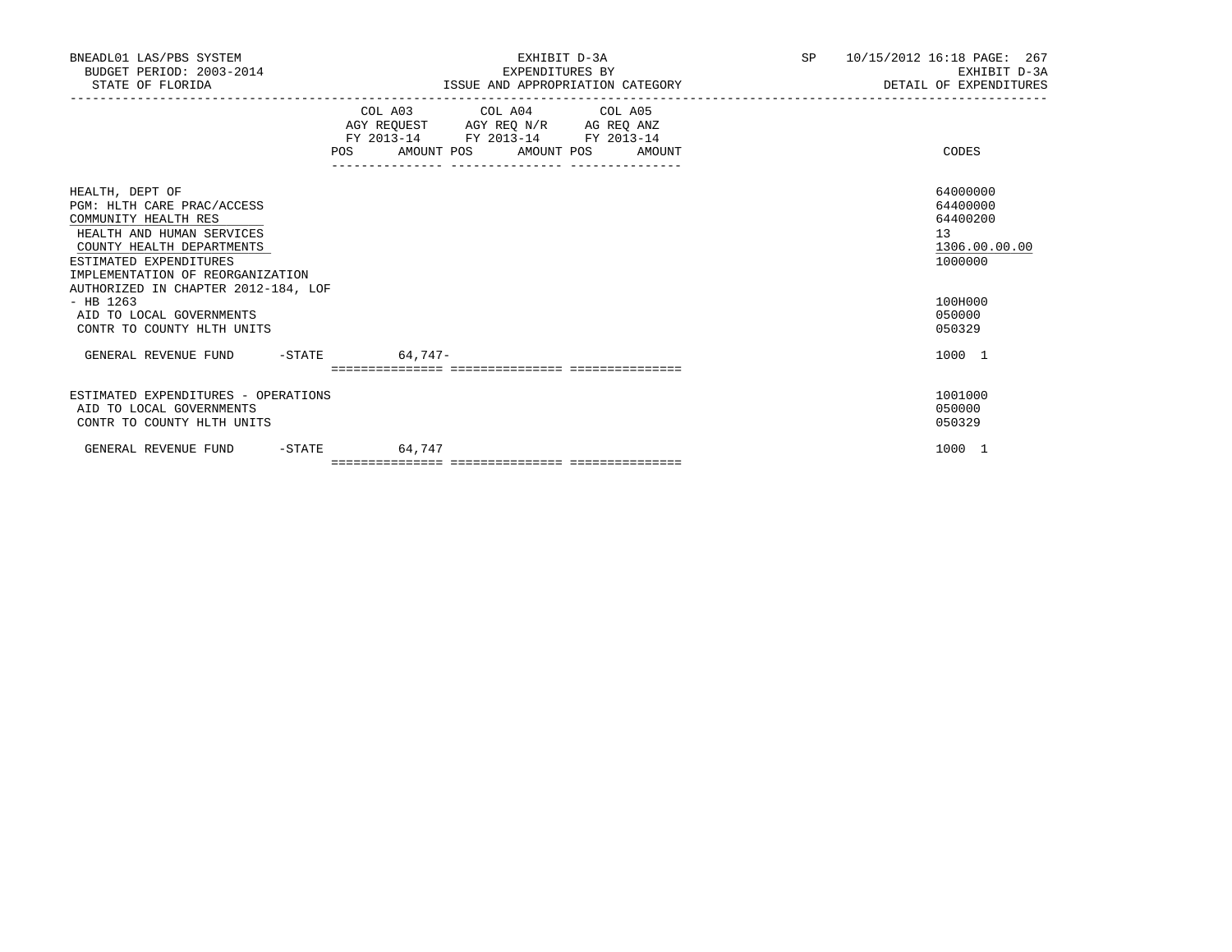| BNEADL01 LAS/PBS SYSTEM<br>BUDGET PERIOD: 2003-2014<br>STATE OF FLORIDA                                                                                                                                                             |                                | EXHIBIT D-3A<br>EXPENDITURES BY<br>ISSUE AND APPROPRIATION CATEGORY                                                                   | SP and the set of the set of the set of the set of the set of the set of the set of the set of the set of the set of the set of the set of the set of the set of the set of the set of the set of the set of the set of the se | 10/15/2012 16:18 PAGE: 268<br>EXHIBIT D-3A<br>DETAIL OF EXPENDITURES                    |
|-------------------------------------------------------------------------------------------------------------------------------------------------------------------------------------------------------------------------------------|--------------------------------|---------------------------------------------------------------------------------------------------------------------------------------|--------------------------------------------------------------------------------------------------------------------------------------------------------------------------------------------------------------------------------|-----------------------------------------------------------------------------------------|
|                                                                                                                                                                                                                                     |                                | COL A03 COL A04 COL A05<br>NGY REQUEST AGY REQ N/R AG REQ ANZ<br>FY 2013-14 FY 2013-14 FY 2013-14<br>POS AMOUNT POS AMOUNT POS AMOUNT |                                                                                                                                                                                                                                | CODES                                                                                   |
| HEALTH, DEPT OF<br>PGM: DISABILITY DETERMIN<br>DISABILITY BENEFITS DETERM<br>ECONOMIC OPPORTUNITIES<br>WORKFORCE SERVICES<br>ESTIMATED EXPENDITURES<br>ESTIMATED EXPENDITURES - OPERATIONS<br>SALARY RATE<br>SALARY RATE 49,917,583 |                                |                                                                                                                                       |                                                                                                                                                                                                                                | 64000000<br>64500000<br>64500100<br>11<br>1102.00.00.00<br>1000000<br>1001000<br>000000 |
| SALARIES AND BENEFITS                                                                                                                                                                                                               |                                |                                                                                                                                       |                                                                                                                                                                                                                                | 010000                                                                                  |
| GENERAL REVENUE FUND -MATCH 568,177<br>FEDERAL GRANTS TRUST FUND -FEDERL<br>U.S. TRUST FUND -FEDERL 71,171,210                                                                                                                      | 641,403                        |                                                                                                                                       |                                                                                                                                                                                                                                | 1000 2<br>2261 3<br>2738 3                                                              |
| TOTAL POSITIONS $1.227.00$<br>TOTAL APPRO 72,380,790                                                                                                                                                                                |                                |                                                                                                                                       |                                                                                                                                                                                                                                |                                                                                         |
| OTHER PERSONAL SERVICES                                                                                                                                                                                                             |                                |                                                                                                                                       |                                                                                                                                                                                                                                | 030000                                                                                  |
| GENERAL REVENUE FUND -MATCH<br>FEDERAL GRANTS TRUST FUND -FEDERL<br>U.S. TRUST FUND -FEDERL                                                                                                                                         | 25,996<br>27,001<br>16,095,631 |                                                                                                                                       |                                                                                                                                                                                                                                | 1000 2<br>2261 3<br>2738 3                                                              |
| TOTAL APPRO 16,148,628                                                                                                                                                                                                              |                                |                                                                                                                                       |                                                                                                                                                                                                                                |                                                                                         |
| <b>EXPENSES</b>                                                                                                                                                                                                                     |                                |                                                                                                                                       |                                                                                                                                                                                                                                | 040000                                                                                  |
| GENERAL REVENUE FUND -MATCH $118,839$<br>FEDERAL GRANTS TRUST FUND -FEDERL<br>U.S. TRUST FUND - FEDERL 23,100,363                                                                                                                   | 138,434                        |                                                                                                                                       |                                                                                                                                                                                                                                | 1000 2<br>2261 3<br>2738 3                                                              |
| TOTAL APPRO                                                                                                                                                                                                                         | 23,357,636                     |                                                                                                                                       |                                                                                                                                                                                                                                |                                                                                         |
| OPERATING CAPITAL OUTLAY                                                                                                                                                                                                            |                                |                                                                                                                                       |                                                                                                                                                                                                                                | 060000                                                                                  |
| GENERAL REVENUE FUND -MATCH<br>FEDERAL GRANTS TRUST FUND -FEDERL<br>U.S. TRUST FUND - FEDERL                                                                                                                                        | 4,000<br>4,000<br>200,000      |                                                                                                                                       |                                                                                                                                                                                                                                | 1000 2<br>2261 3<br>2738 3                                                              |
| TOTAL APPRO                                                                                                                                                                                                                         | 208,000                        |                                                                                                                                       |                                                                                                                                                                                                                                |                                                                                         |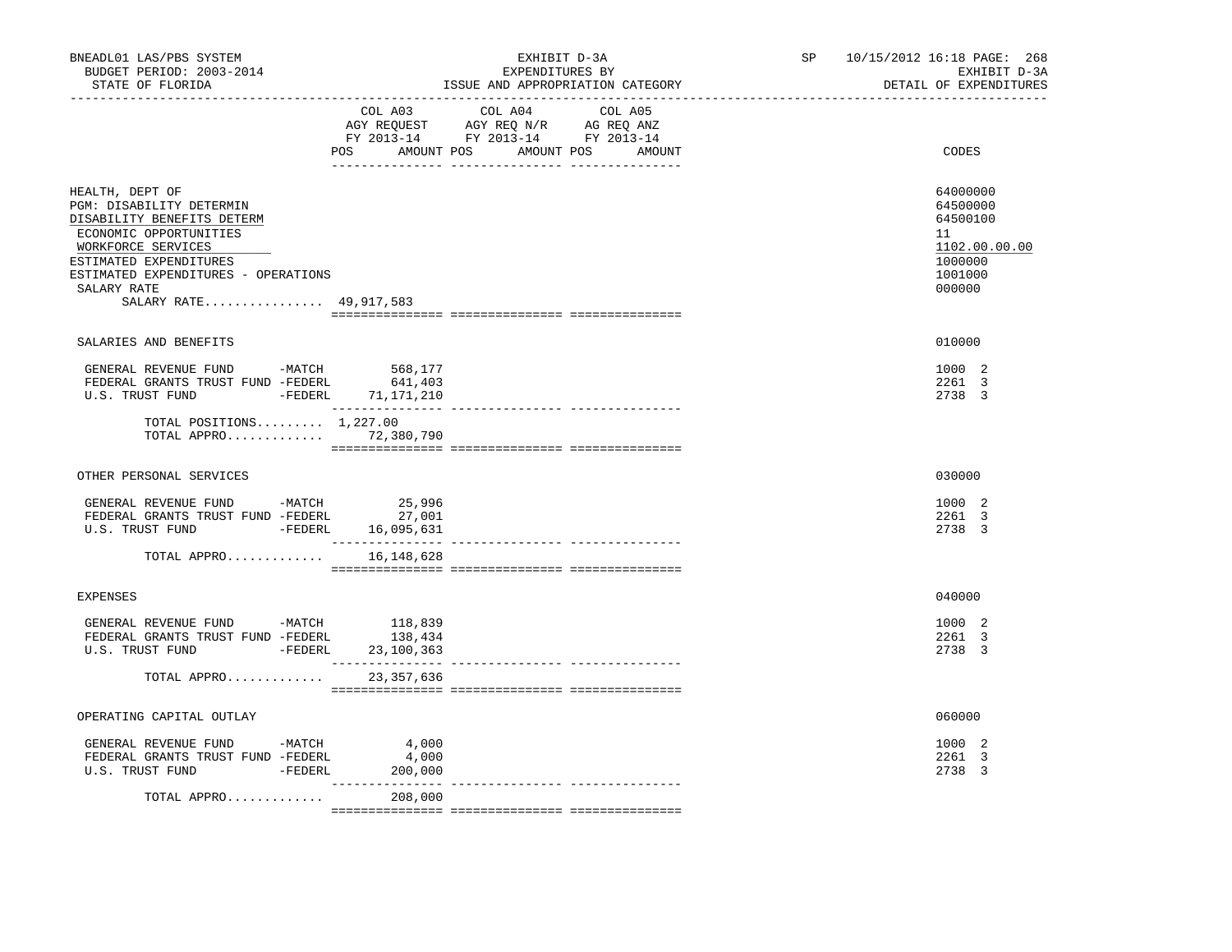| BNEADL01 LAS/PBS SYSTEM<br>BUDGET PERIOD: 2003-2014<br>STATE OF FLORIDA                                                                                                                                                                 |                              | EXHIBIT D-3A<br>EXPENDITURES BY<br>ISSUE AND APPROPRIATION CATEGORY                                                                   |  | SP and the set of the set of the set of the set of the set of the set of the set of the set of the set of the set of the set of the set of the set of the set of the set of the set of the set of the set of the set of the se | 10/15/2012 16:18 PAGE: 269<br>EXHIBIT D-3A<br>DETAIL OF EXPENDITURES                              |
|-----------------------------------------------------------------------------------------------------------------------------------------------------------------------------------------------------------------------------------------|------------------------------|---------------------------------------------------------------------------------------------------------------------------------------|--|--------------------------------------------------------------------------------------------------------------------------------------------------------------------------------------------------------------------------------|---------------------------------------------------------------------------------------------------|
|                                                                                                                                                                                                                                         |                              | COL A03 COL A04 COL A05<br>AGY REQUEST AGY REQ N/R AG REQ ANZ<br>FY 2013-14 FY 2013-14 FY 2013-14<br>POS AMOUNT POS AMOUNT POS AMOUNT |  |                                                                                                                                                                                                                                | CODES                                                                                             |
| HEALTH, DEPT OF<br>PGM: DISABILITY DETERMIN<br>DISABILITY BENEFITS DETERM<br>ECONOMIC OPPORTUNITIES<br>WORKFORCE SERVICES<br>ESTIMATED EXPENDITURES<br>ESTIMATED EXPENDITURES - OPERATIONS<br>SPECIAL CATEGORIES<br>CONTRACTED SERVICES |                              |                                                                                                                                       |  |                                                                                                                                                                                                                                | 64000000<br>64500000<br>64500100<br>11<br>1102.00.00.00<br>1000000<br>1001000<br>100000<br>100777 |
| GENERAL REVENUE FUND -MATCH<br>FEDERAL GRANTS TRUST FUND -FEDERL 140,563<br>U.S. TRUST FUND -FEDERL 36,244,419                                                                                                                          | 135,331<br>_________________ |                                                                                                                                       |  |                                                                                                                                                                                                                                | 1000 2<br>2261 3<br>2738 3                                                                        |
| TOTAL APPRO 36,520,313                                                                                                                                                                                                                  |                              |                                                                                                                                       |  |                                                                                                                                                                                                                                |                                                                                                   |
| RISK MANAGEMENT INSURANCE                                                                                                                                                                                                               |                              |                                                                                                                                       |  |                                                                                                                                                                                                                                | 103241                                                                                            |
| GENERAL REVENUE FUND -MATCH 1,784<br>FEDERAL GRANTS TRUST FUND -FEDERL<br>U.S. TRUST FUND - FEDERL 397,194                                                                                                                              | 1,784                        |                                                                                                                                       |  |                                                                                                                                                                                                                                | 1000 2<br>2261 3<br>2738 3                                                                        |
| TOTAL APPRO                                                                                                                                                                                                                             | 400,762                      |                                                                                                                                       |  |                                                                                                                                                                                                                                |                                                                                                   |
| LEASE/PURCHASE/EQUIPMENT                                                                                                                                                                                                                |                              |                                                                                                                                       |  |                                                                                                                                                                                                                                | 105281                                                                                            |
| FEDERAL GRANTS TRUST FUND -FEDERL<br>U.S. TRUST FUND -FEDERL 2,334                                                                                                                                                                      | 255                          |                                                                                                                                       |  |                                                                                                                                                                                                                                | 2261 3<br>2738 3                                                                                  |
| TOTAL APPRO                                                                                                                                                                                                                             | 2,589                        |                                                                                                                                       |  |                                                                                                                                                                                                                                |                                                                                                   |
| TR/DMS/HR SVCS/STW CONTRCT                                                                                                                                                                                                              |                              |                                                                                                                                       |  |                                                                                                                                                                                                                                | 107040                                                                                            |
| GENERAL REVENUE FUND -MATCH 3,992<br>FEDERAL GRANTS TRUST FUND -FEDERL<br>U.S. TRUST FUND -FEDERL                                                                                                                                       | 4,051<br>438,524             |                                                                                                                                       |  |                                                                                                                                                                                                                                | 1000 2<br>2261 3<br>2738 3                                                                        |
| TOTAL APPRO                                                                                                                                                                                                                             | 446,567                      |                                                                                                                                       |  |                                                                                                                                                                                                                                |                                                                                                   |
| TOTAL: ESTIMATED EXPENDITURES - OPERATIONS<br>TOTAL POSITIONS $1,227.00$<br>TOTAL ISSUE 149,465,285<br>TOTAL SALARY RATE 49,917,583                                                                                                     |                              |                                                                                                                                       |  |                                                                                                                                                                                                                                | 1001000                                                                                           |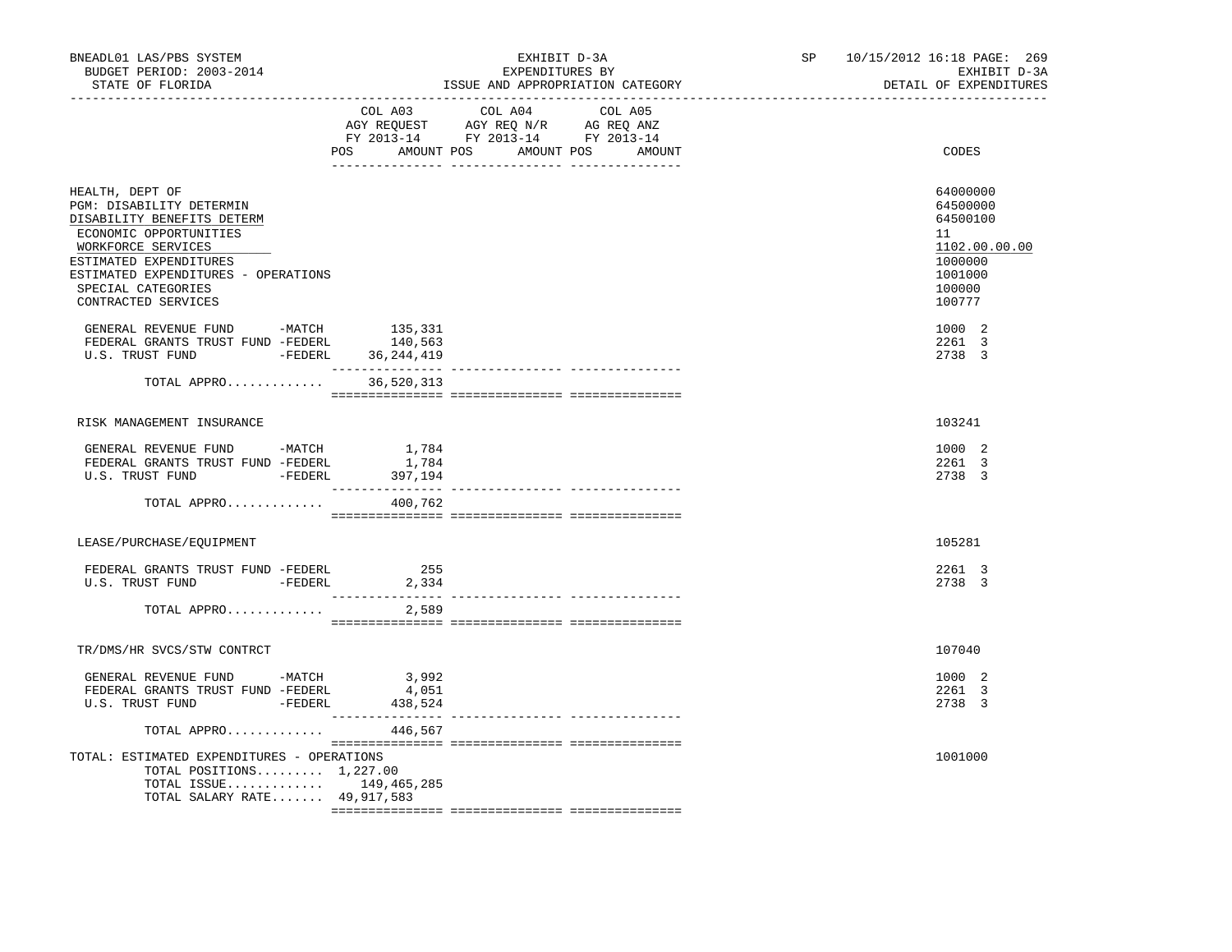| BNEADL01 LAS/PBS SYSTEM<br>BUDGET PERIOD: 2003-2014<br>STATE OF FLORIDA                                                                                                                         |                             | EXHIBIT D-3A<br>EXPENDITURES BY<br>ISSUE AND APPROPRIATION CATEGORY                                                                   | SP and the set of the set of the set of the set of the set of the set of the set of the set of the set of the set of the set of the set of the set of the set of the set of the set of the set of the set of the set of the se | 10/15/2012 16:18 PAGE: 270<br>EXHIBIT D-3A<br>DETAIL OF EXPENDITURES          |
|-------------------------------------------------------------------------------------------------------------------------------------------------------------------------------------------------|-----------------------------|---------------------------------------------------------------------------------------------------------------------------------------|--------------------------------------------------------------------------------------------------------------------------------------------------------------------------------------------------------------------------------|-------------------------------------------------------------------------------|
|                                                                                                                                                                                                 |                             | COL A03 COL A04 COL A05<br>AGY REQUEST AGY REQ N/R AG REQ ANZ<br>FY 2013-14 FY 2013-14 FY 2013-14<br>POS AMOUNT POS AMOUNT POS AMOUNT |                                                                                                                                                                                                                                | CODES                                                                         |
| HEALTH, DEPT OF<br>PGM: DISABILITY DETERMIN<br>DISABILITY BENEFITS DETERM<br>ECONOMIC OPPORTUNITIES<br>WORKFORCE SERVICES<br>ESTIMATED EXPENDITURES<br>CASUALTY INSURANCE PREMIUM<br>ADJUSTMENT |                             |                                                                                                                                       |                                                                                                                                                                                                                                | 64000000<br>64500000<br>64500100<br>11<br>1102.00.00.00<br>1000000<br>1001090 |
| SPECIAL CATEGORIES<br>RISK MANAGEMENT INSURANCE                                                                                                                                                 |                             |                                                                                                                                       |                                                                                                                                                                                                                                | 100000<br>103241                                                              |
| U.S. TRUST FUND - FEDERL 19,584-                                                                                                                                                                |                             |                                                                                                                                       |                                                                                                                                                                                                                                | 2738 3                                                                        |
| FLORIDA RETIREMENT SYSTEM<br>CONTRIBUTION ADJUSTMENT FOR<br>FISCAL YEAR 2012-2013<br>SALARIES AND BENEFITS                                                                                      |                             |                                                                                                                                       |                                                                                                                                                                                                                                | 1001240<br>010000                                                             |
| GENERAL REVENUE FUND -MATCH<br>FEDERAL GRANTS TRUST FUND -FEDERL<br>U.S. TRUST FUND - FEDERL                                                                                                    | 1,237<br>1,412<br>155,995   |                                                                                                                                       |                                                                                                                                                                                                                                | 1000 2<br>2261 3<br>2738 3                                                    |
| TOTAL APPRO                                                                                                                                                                                     | 158,644                     |                                                                                                                                       |                                                                                                                                                                                                                                |                                                                               |
| ADJUSTMENT TO STATE HEALTH<br>INSURANCE PREMIUM CONTRIBUTION -<br>FISCAL YEAR 2012-13<br>SALARIES AND BENEFITS                                                                                  |                             |                                                                                                                                       |                                                                                                                                                                                                                                | 1001830<br>010000                                                             |
| GENERAL REVENUE FUND -MATCH<br>FEDERAL GRANTS TRUST FUND -FEDERL<br>U.S. TRUST FUND - FEDERL                                                                                                    | 1,113<br>1,270<br>140,284   |                                                                                                                                       |                                                                                                                                                                                                                                | 1000 2<br>2261 3<br>2738 3                                                    |
| TOTAL APPRO                                                                                                                                                                                     | 142,667                     |                                                                                                                                       |                                                                                                                                                                                                                                |                                                                               |
| REALLOCATION OF HUMAN RESOURCES<br>OUTSOURCING<br>SPECIAL CATEGORIES<br>TR/DMS/HR SVCS/STW CONTRCT                                                                                              |                             |                                                                                                                                       |                                                                                                                                                                                                                                | 1005900<br>100000<br>107040                                                   |
| GENERAL REVENUE FUND -MATCH<br>FEDERAL GRANTS TRUST FUND -FEDERL<br>U.S. TRUST FUND - FEDERL                                                                                                    | $135-$<br>$137-$<br>14,806- |                                                                                                                                       |                                                                                                                                                                                                                                | 1000 2<br>2261 3<br>2738 3                                                    |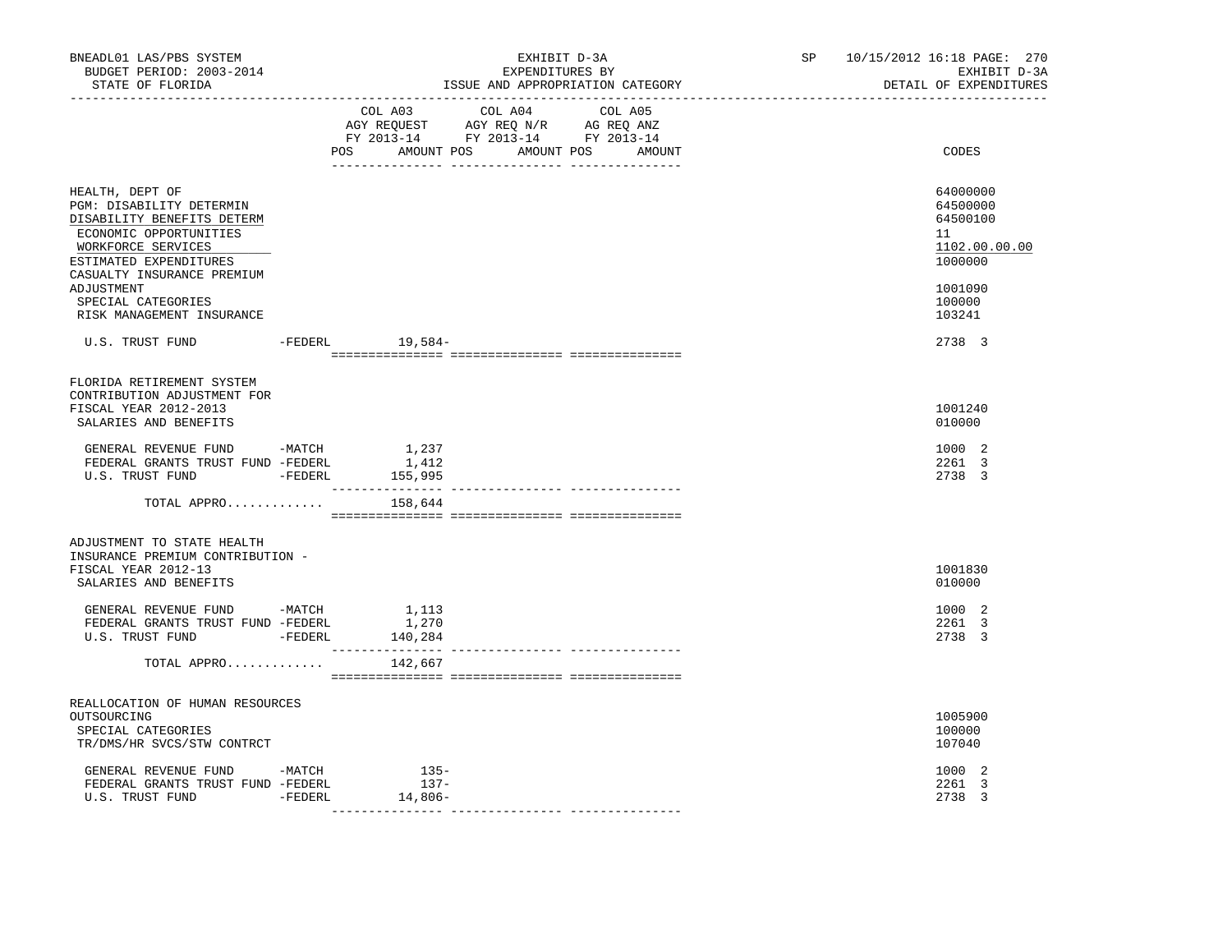| BNEADL01 LAS/PBS SYSTEM<br>BUDGET PERIOD: 2003-2014<br>STATE OF FLORIDA                                                                                                                                                                                                                                                           |                   | EXHIBIT D-3A<br>EXPENDITURES BY<br>ISSUE AND APPROPRIATION CATEGORY                               | SP                   | 10/15/2012 16:18 PAGE: 271<br>EXHIBIT D-3A<br>DETAIL OF EXPENDITURES |                                                                    |
|-----------------------------------------------------------------------------------------------------------------------------------------------------------------------------------------------------------------------------------------------------------------------------------------------------------------------------------|-------------------|---------------------------------------------------------------------------------------------------|----------------------|----------------------------------------------------------------------|--------------------------------------------------------------------|
|                                                                                                                                                                                                                                                                                                                                   | POS<br>AMOUNT POS | COL A03 COL A04 COL A05<br>AGY REQUEST AGY REQ N/R AG REQ ANZ<br>FY 2013-14 FY 2013-14 FY 2013-14 | AMOUNT POS<br>AMOUNT |                                                                      | CODES                                                              |
| HEALTH, DEPT OF<br><b>PGM: DISABILITY DETERMIN</b><br>DISABILITY BENEFITS DETERM<br>ECONOMIC OPPORTUNITIES<br>WORKFORCE SERVICES<br>ESTIMATED EXPENDITURES<br>REALLOCATION OF HUMAN RESOURCES                                                                                                                                     |                   |                                                                                                   |                      |                                                                      | 64000000<br>64500000<br>64500100<br>11<br>1102.00.00.00<br>1000000 |
| OUTSOURCING<br>SPECIAL CATEGORIES<br>TR/DMS/HR SVCS/STW CONTRCT<br>TOTAL APPRO $\ldots \ldots \ldots$                                                                                                                                                                                                                             |                   |                                                                                                   |                      |                                                                      | 1005900<br>100000<br>107040                                        |
| ADJUSTMENTS TO CURRENT YEAR<br>ESTIMATED EXPENDITURES<br>REALIGN FUNDING IN THE DISABILITY<br>BENEFITS DETERMINATION ENTITY,                                                                                                                                                                                                      |                   |                                                                                                   |                      |                                                                      | 1600000                                                            |
| MEDICALLY NEEDY PROGRAM - DEDUCT<br>SPECIAL CATEGORIES<br>CONTRACTED SERVICES                                                                                                                                                                                                                                                     |                   |                                                                                                   |                      |                                                                      | 160F250<br>100000<br>100777                                        |
| FEDERAL GRANTS TRUST FUND -FEDERL                                                                                                                                                                                                                                                                                                 | $745-$            |                                                                                                   |                      |                                                                      | 2261 3                                                             |
|                                                                                                                                                                                                                                                                                                                                   |                   |                                                                                                   |                      |                                                                      |                                                                    |
| AGENCY ISSUE NARRATIVE:<br>2013-2014 BUDGET YEAR NARRATIVE:<br>The Florida Department of Health (DOH) requests a transfer of \$745 from Special Categories- Contracted Services category<br>(100777) to Special Categories- Lease or Lease-Purchase of Equipment category (105281) in the Federal Grants Trust Fund<br>$(FTGF)$ . |                   |                                                                                                   | IT COMPONENT? NO     |                                                                      |                                                                    |

 This issue requests the continuation of budget amendment (EOG# B7097) approved September 29, 2012. This would allow the Medical Needy Program, Division of Disability Determinations sufficient budget authority to continue contract with Pitney Bowes for rental of a DM series postage meter.

 Please see companion issue 160F260, in state program component 11.02.00.00.00. \*\*\*\*\*\*\*\*\*\*\*\*\*\*\*\*\*\*\*\*\*\*\*\*\*\*\*\*\*\*\*\*\*\*\*\*\*\*\*\*\*\*\*\*\*\*\*\*\*\*\*\*\*\*\*\*\*\*\*\*\*\*\*\*\*\*\*\*\*\*\*\*\*\*\*\*\*\*\*\*\*\*\*\*\*\*\*\*\*\*\*\*\*\*\*\*\*\*\*\*\*\*\*\*\*\*\*\*\*\*\*\*\*\*\*\*\*\*\*\*\*\*\*\*\*\*\*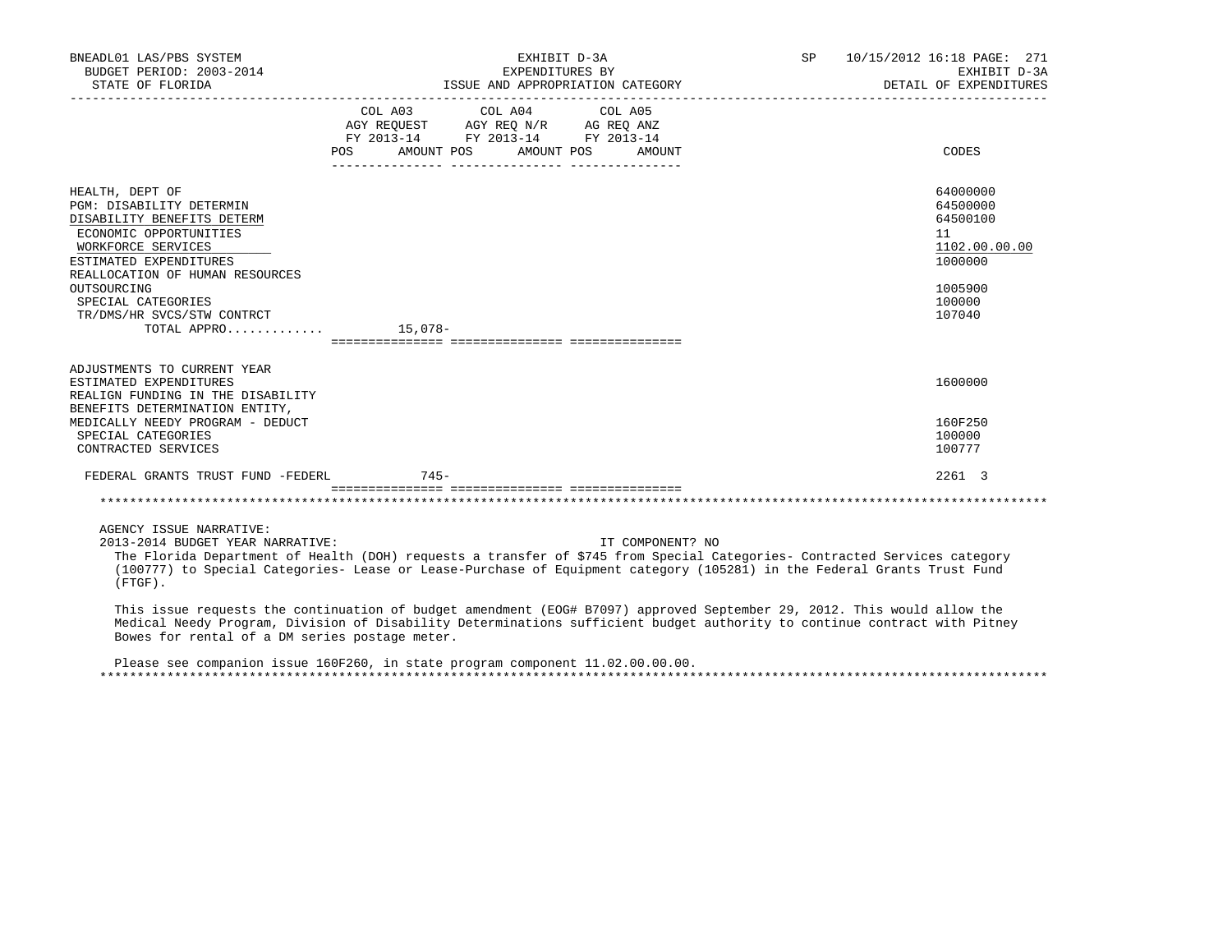| BNEADL01 LAS/PBS SYSTEM<br>BUDGET PERIOD: 2003-2014<br>STATE OF FLORIDA                                                                                  | EXHIBIT D-3A<br>EXPENDITURES BY                                                                                                                                                                                                                                                                                                                                                                                                                                                                                     | SP<br>10/15/2012 16:18 PAGE: 272<br>EXHIBIT D-3A<br>DETAIL OF EXPENDITURES |
|----------------------------------------------------------------------------------------------------------------------------------------------------------|---------------------------------------------------------------------------------------------------------------------------------------------------------------------------------------------------------------------------------------------------------------------------------------------------------------------------------------------------------------------------------------------------------------------------------------------------------------------------------------------------------------------|----------------------------------------------------------------------------|
|                                                                                                                                                          | ISSUE AND APPROPRIATION CATEGORY<br>COL A03<br>COL A04<br>COL A05<br>COL AUS COL AUS<br>AGY REQUEST AGY REQ N/R AG REQ ANZ<br>FY 2013-14 FY 2013-14 FY 2013-14                                                                                                                                                                                                                                                                                                                                                      |                                                                            |
|                                                                                                                                                          | POS AMOUNT POS AMOUNT POS<br>AMOUNT                                                                                                                                                                                                                                                                                                                                                                                                                                                                                 | CODES                                                                      |
| HEALTH, DEPT OF<br>PGM: DISABILITY DETERMIN<br>DISABILITY BENEFITS DETERM<br>ECONOMIC OPPORTUNITIES<br>WORKFORCE SERVICES<br>ADJUSTMENTS TO CURRENT YEAR |                                                                                                                                                                                                                                                                                                                                                                                                                                                                                                                     | 64000000<br>64500000<br>64500100<br>11<br>1102.00.00.00                    |
| ESTIMATED EXPENDITURES<br>REALIGN FUNDING IN THE DISABILITY<br>BENEFITS DETERMINATION ENTITY,                                                            |                                                                                                                                                                                                                                                                                                                                                                                                                                                                                                                     | 1600000                                                                    |
| MEDICALLY NEEDY PROGRAM - ADD<br>SPECIAL CATEGORIES<br>LEASE/PURCHASE/EQUIPMENT                                                                          |                                                                                                                                                                                                                                                                                                                                                                                                                                                                                                                     | 160F260<br>100000<br>105281                                                |
| FEDERAL GRANTS TRUST FUND -FEDERL                                                                                                                        | 745                                                                                                                                                                                                                                                                                                                                                                                                                                                                                                                 | 2261 3                                                                     |
|                                                                                                                                                          |                                                                                                                                                                                                                                                                                                                                                                                                                                                                                                                     |                                                                            |
| AGENCY ISSUE NARRATIVE:<br>2013-2014 BUDGET YEAR NARRATIVE:<br>$(FTGF)$ .                                                                                | IT COMPONENT? NO<br>The Florida Department of Health (DOH) requests a transfer of \$745 from Special Categories- Contracted Services category<br>(100777) to Special Categories- Lease or Lease-Purchase of Equipment category (105281) in the Federal Grants Trust Fund                                                                                                                                                                                                                                            |                                                                            |
| Bowes for rental of a DM series postage meter.                                                                                                           | This issue requests the continuation of budget amendment (EOG# B7097) approved September 29, 2012. This would allow the<br>Medical Needy Program, Division of Disability Determinations sufficient budget authority to continue contract with Pitney                                                                                                                                                                                                                                                                |                                                                            |
|                                                                                                                                                          | Please see companion issue 160F250, in state program component 11.02.00.00.00.                                                                                                                                                                                                                                                                                                                                                                                                                                      |                                                                            |
| ESTIMATED EXPENDITURES REALIGNMENT<br>REALIGNMENT OF UNITED STATES TRUST                                                                                 |                                                                                                                                                                                                                                                                                                                                                                                                                                                                                                                     | 2000000                                                                    |
| FUND EXPENDITURES - DEDUCT<br>SALARIES AND BENEFITS                                                                                                      |                                                                                                                                                                                                                                                                                                                                                                                                                                                                                                                     | 2000600<br>010000                                                          |
| U.S. TRUST FUND                                                                                                                                          | -FEDERL 2,996,916-                                                                                                                                                                                                                                                                                                                                                                                                                                                                                                  | 2738 3                                                                     |
|                                                                                                                                                          |                                                                                                                                                                                                                                                                                                                                                                                                                                                                                                                     |                                                                            |
| AGENCY ISSUE NARRATIVE:<br>2013-2014 BUDGET YEAR NARRATIVE:                                                                                              | IT COMPONENT? NO<br>The Florida Department of Health, Division of Disability Determinations has insufficient budget authority in the Other<br>Personal Services (OPS) category, United States Trust Fund (738002) to support sixty-seven temporary employees and<br>contracted medical service providers. DDD's caseload in FY 2006-2007 was 209,441 compared to FY 2011-2012 caseload of<br>427,394. In five years, DDD's caseload has increased by 104.06% resulting in an increase in the number of OPS salaried |                                                                            |

employees and the cost of medical review.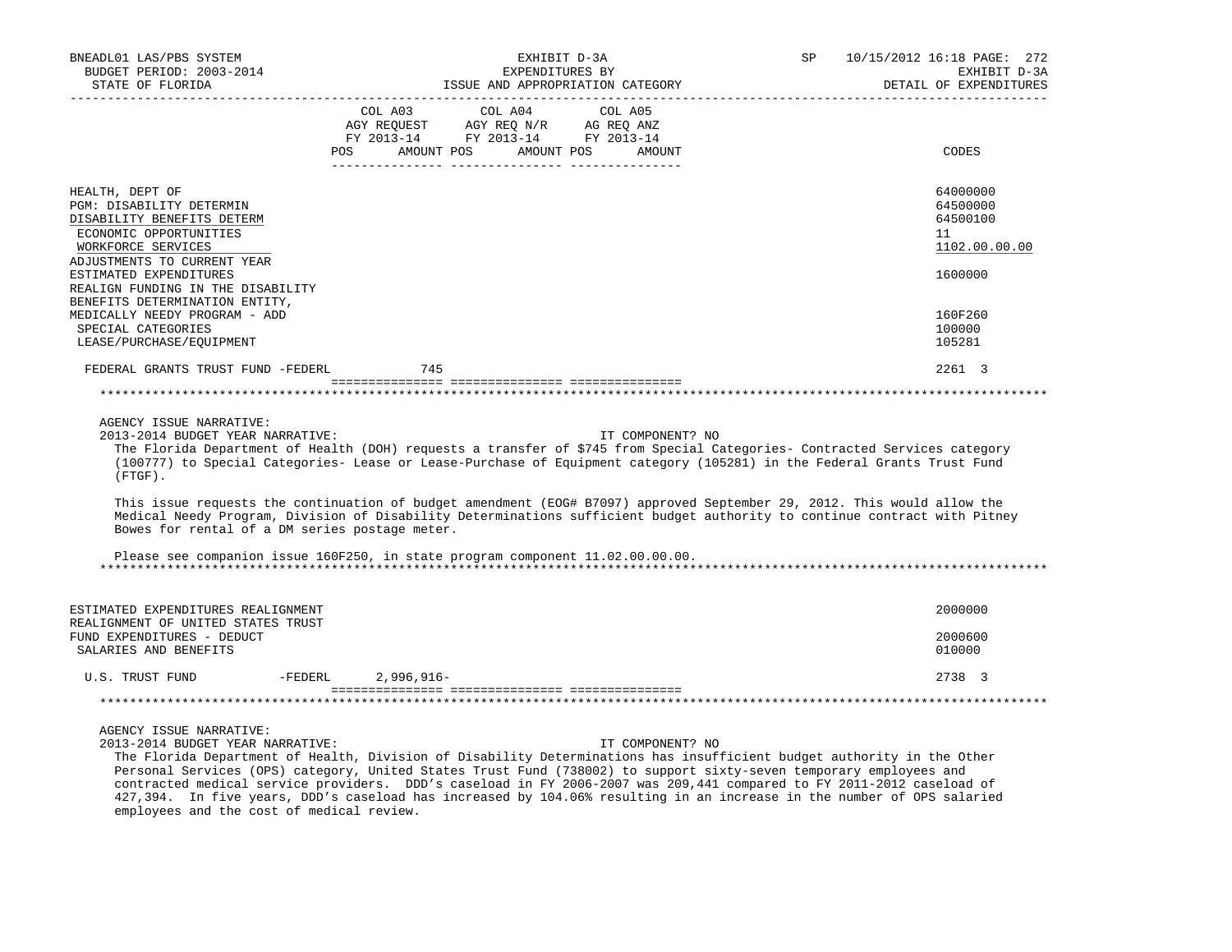| BUDGET PERIOD: 2003-2014                                                                                                                                                                                                                                                                                                                                                                                                                                                                                                                |         |                                               | EXPENDITURES BY                  |                 |          |           | EXHIBIT D-3A                          |
|-----------------------------------------------------------------------------------------------------------------------------------------------------------------------------------------------------------------------------------------------------------------------------------------------------------------------------------------------------------------------------------------------------------------------------------------------------------------------------------------------------------------------------------------|---------|-----------------------------------------------|----------------------------------|-----------------|----------|-----------|---------------------------------------|
| STATE OF FLORIDA                                                                                                                                                                                                                                                                                                                                                                                                                                                                                                                        |         |                                               | ISSUE AND APPROPRIATION CATEGORY |                 |          |           | DETAIL OF EXPENDITURES                |
|                                                                                                                                                                                                                                                                                                                                                                                                                                                                                                                                         | COL A03 | COL A04<br>AGY REQUEST AGY REQ N/R AG REQ ANZ | COL A05                          |                 |          |           |                                       |
|                                                                                                                                                                                                                                                                                                                                                                                                                                                                                                                                         |         | FY 2013-14 FY 2013-14 FY 2013-14              |                                  |                 |          |           |                                       |
|                                                                                                                                                                                                                                                                                                                                                                                                                                                                                                                                         | POS     | AMOUNT POS                                    | AMOUNT POS<br>AMOUNT             |                 |          |           | CODES                                 |
|                                                                                                                                                                                                                                                                                                                                                                                                                                                                                                                                         |         |                                               |                                  |                 |          |           |                                       |
| HEALTH, DEPT OF<br>PGM: DISABILITY DETERMIN                                                                                                                                                                                                                                                                                                                                                                                                                                                                                             |         |                                               |                                  |                 |          |           | 64000000<br>64500000                  |
| DISABILITY BENEFITS DETERM                                                                                                                                                                                                                                                                                                                                                                                                                                                                                                              |         |                                               |                                  |                 |          |           | 64500100                              |
| ECONOMIC OPPORTUNITIES                                                                                                                                                                                                                                                                                                                                                                                                                                                                                                                  |         |                                               |                                  |                 |          |           | 11                                    |
| WORKFORCE SERVICES                                                                                                                                                                                                                                                                                                                                                                                                                                                                                                                      |         |                                               |                                  |                 |          |           | 1102.00.00.00                         |
| ESTIMATED EXPENDITURES REALIGNMENT                                                                                                                                                                                                                                                                                                                                                                                                                                                                                                      |         |                                               |                                  |                 |          |           | 2000000                               |
| REALIGNMENT OF UNITED STATES TRUST                                                                                                                                                                                                                                                                                                                                                                                                                                                                                                      |         |                                               |                                  |                 |          |           |                                       |
| FUND EXPENDITURES - DEDUCT                                                                                                                                                                                                                                                                                                                                                                                                                                                                                                              |         |                                               |                                  |                 |          |           | 2000600                               |
| by (\$2,996,916) and requests a \$2,996,916 increase in budget authority in the Other Personal Services (OPS) category<br>(030000), United States Trust Fund (738002). Approval of this request allows the employment of sixty-seven full time<br>employees, who process disability claims and support staff who ensure continuity of service to Social Security Disability                                                                                                                                                             |         |                                               |                                  |                 |          |           |                                       |
| Insurance and Supplemental Security Income claimants. This category also supports the contractual employment of physical<br>and psychological consultants who review and evaluate medical evidence and assist in making determinations of disability.<br>\$16,095,631 Base Budget OPS<br>\$16,635,558 less estimated contractual obligations<br>\$ 2,456,989 less estimated need for 67 OPS staff<br>\$(2,996,916) budget need<br>Please see companion issue 2000610 in budget entity 64500100, state program component 11.02.00.00.00. |         |                                               |                                  |                 |          |           |                                       |
| POSITION DETAIL OF SALARIES AND BENEFITS:                                                                                                                                                                                                                                                                                                                                                                                                                                                                                               |         |                                               |                                  |                 |          |           |                                       |
|                                                                                                                                                                                                                                                                                                                                                                                                                                                                                                                                         | FTE     |                                               | BASE RATE ADDITIVES              | <b>BENEFITS</b> | SUBTOTAL | $\approx$ | LAPSE LAPSED SALARIES<br>AND BENEFITS |
| A03 - AGY REOUEST FY 2013-14                                                                                                                                                                                                                                                                                                                                                                                                                                                                                                            |         |                                               |                                  |                 |          |           |                                       |
| CHANGES TO CURRENTLY AUTHORIZED POSITIONS                                                                                                                                                                                                                                                                                                                                                                                                                                                                                               |         |                                               |                                  |                 |          |           |                                       |
| OTHER SALARY AMOUNT<br>2738 U.S. TRUST FUND                                                                                                                                                                                                                                                                                                                                                                                                                                                                                             |         |                                               |                                  |                 |          |           | $2,996,916-$                          |
|                                                                                                                                                                                                                                                                                                                                                                                                                                                                                                                                         |         |                                               |                                  |                 |          |           | $2,996,916 -$                         |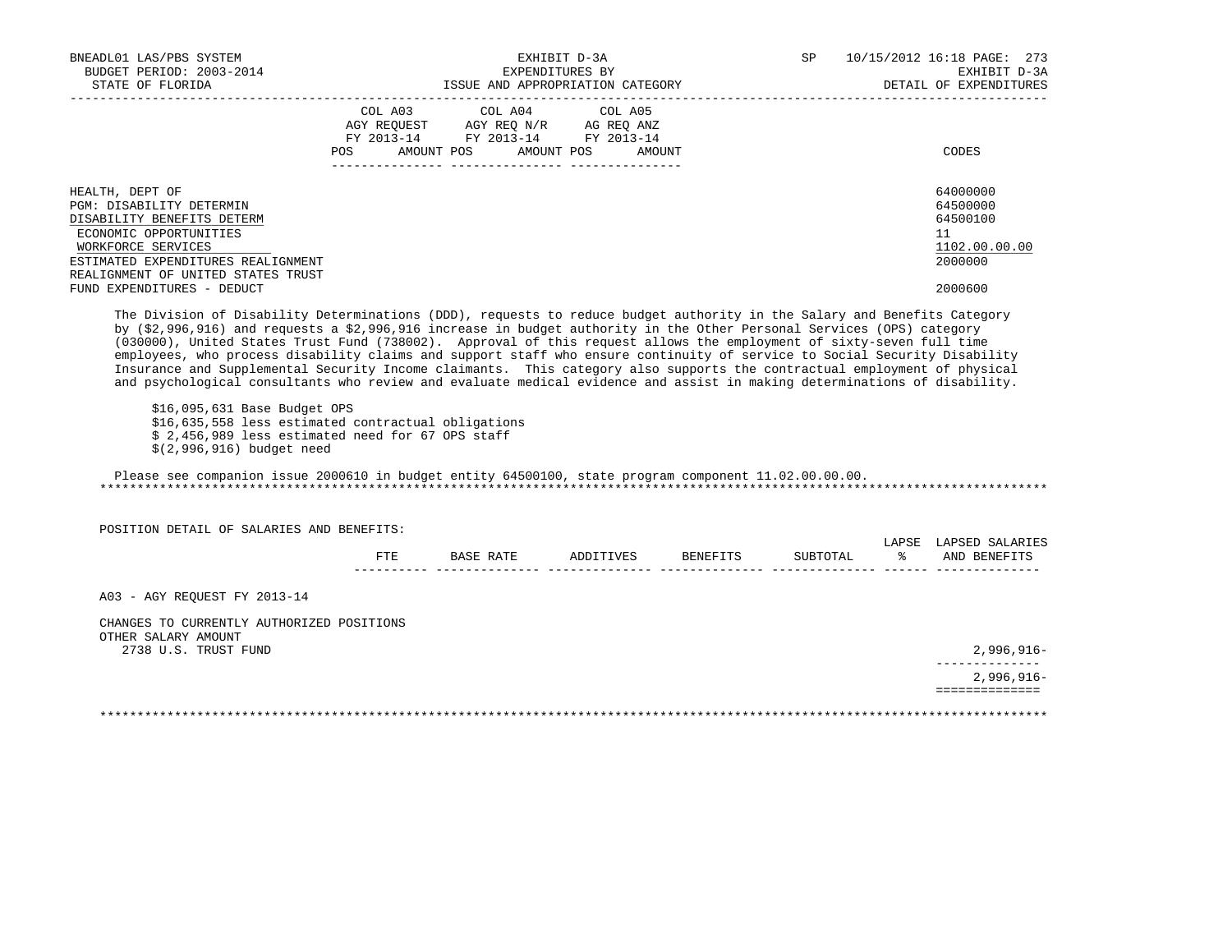| BNEADL01 LAS/PBS SYSTEM<br>BUDGET PERIOD: 2003-2014                                                                                                                                                   | EXHIBIT D-3A<br>EXPENDITURES BY |                                                                                                                                       |                                  | SP | 10/15/2012 16:18 PAGE: 274<br>EXHIBIT D-3A                         |
|-------------------------------------------------------------------------------------------------------------------------------------------------------------------------------------------------------|---------------------------------|---------------------------------------------------------------------------------------------------------------------------------------|----------------------------------|----|--------------------------------------------------------------------|
| STATE OF FLORIDA                                                                                                                                                                                      |                                 |                                                                                                                                       | ISSUE AND APPROPRIATION CATEGORY |    | DETAIL OF EXPENDITURES                                             |
|                                                                                                                                                                                                       |                                 | COL A03 COL A04 COL A05<br>AGY REQUEST AGY REQ N/R AG REQ ANZ<br>FY 2013-14 FY 2013-14 FY 2013-14<br>POS AMOUNT POS AMOUNT POS AMOUNT |                                  |    | CODES                                                              |
|                                                                                                                                                                                                       |                                 |                                                                                                                                       |                                  |    |                                                                    |
| HEALTH, DEPT OF<br>PGM: DISABILITY DETERMIN<br>DISABILITY BENEFITS DETERM<br>ECONOMIC OPPORTUNITIES<br>WORKFORCE SERVICES<br>ESTIMATED EXPENDITURES REALIGNMENT<br>REALIGNMENT OF UNITED STATES TRUST |                                 |                                                                                                                                       |                                  |    | 64000000<br>64500000<br>64500100<br>11<br>1102.00.00.00<br>2000000 |
| FUND EXPENDITURES - ADD<br>OTHER PERSONAL SERVICES                                                                                                                                                    |                                 |                                                                                                                                       |                                  |    | 2000610<br>030000                                                  |
| U.S. TRUST FUND                                                                                                                                                                                       | -FEDERL 2,996,916               |                                                                                                                                       |                                  |    | 2738 3                                                             |
|                                                                                                                                                                                                       |                                 |                                                                                                                                       |                                  |    |                                                                    |

AGENCY ISSUE NARRATIVE:

2013-2014 BUDGET YEAR NARRATIVE: IT COMPONENT? NO

 The Florida Department of Health, Division of Disability Determinations has insufficient budget authority in the Other Personal Services (OPS) category, United States Trust Fund (738002) to support sixty-seven temporary employees and contracted medical service providers. DDD's caseload in FY 2006-2007 was 209,441 compared to FY 2011-2012 caseload of 427,394. In five years, DDD's caseload has increased by 104.06% resulting in an increase in the number of OPS salaried employees and the cost of medical review.

\*\*\*\*\*\*\*\*\*\*\*\*\*\*\*\*\*\*\*\*\*\*\*\*\*\*\*\*\*\*\*\*\*\*\*\*\*\*\*\*\*\*\*\*\*\*\*\*\*\*\*\*\*\*\*\*\*\*\*\*\*\*\*\*\*\*\*\*\*\*\*\*\*\*\*\*\*\*\*\*\*\*\*\*\*\*\*\*\*\*\*\*\*\*\*\*\*\*\*\*\*\*\*\*\*\*\*\*\*\*\*\*\*\*\*\*\*\*\*\*\*\*\*\*\*\*\*

 The Division of Disability Determinations (DDD), requests to reduce budget authority in the Salary and Benefits Category by (\$2,996,916) and requests a \$2,996,916 increase in budget authority in the Other Personal Services (OPS) category (030000), United States Trust Fund (738002). Approval of this request allows the employment of sixty-seven full time employees, who process disability claims and support staff who ensure continuity of service to Social Security Disability Insurance and Supplemental Security Income claimants. This category also supports the contractual employment of physical and psychological consultants who review and evaluate medical evidence and assist in making determinations of disability.

 \$16,095,631 Base Budget OPS \$16,635,558 less estimated contractual obligations \$ 2,456,989 less estimated need for 67 OPS staff \$(2,996,916) budget need

 Please see companion issue 2000600 in budget entity 64500100, state program component 11.02.00.00.00. \*\*\*\*\*\*\*\*\*\*\*\*\*\*\*\*\*\*\*\*\*\*\*\*\*\*\*\*\*\*\*\*\*\*\*\*\*\*\*\*\*\*\*\*\*\*\*\*\*\*\*\*\*\*\*\*\*\*\*\*\*\*\*\*\*\*\*\*\*\*\*\*\*\*\*\*\*\*\*\*\*\*\*\*\*\*\*\*\*\*\*\*\*\*\*\*\*\*\*\*\*\*\*\*\*\*\*\*\*\*\*\*\*\*\*\*\*\*\*\*\*\*\*\*\*\*\*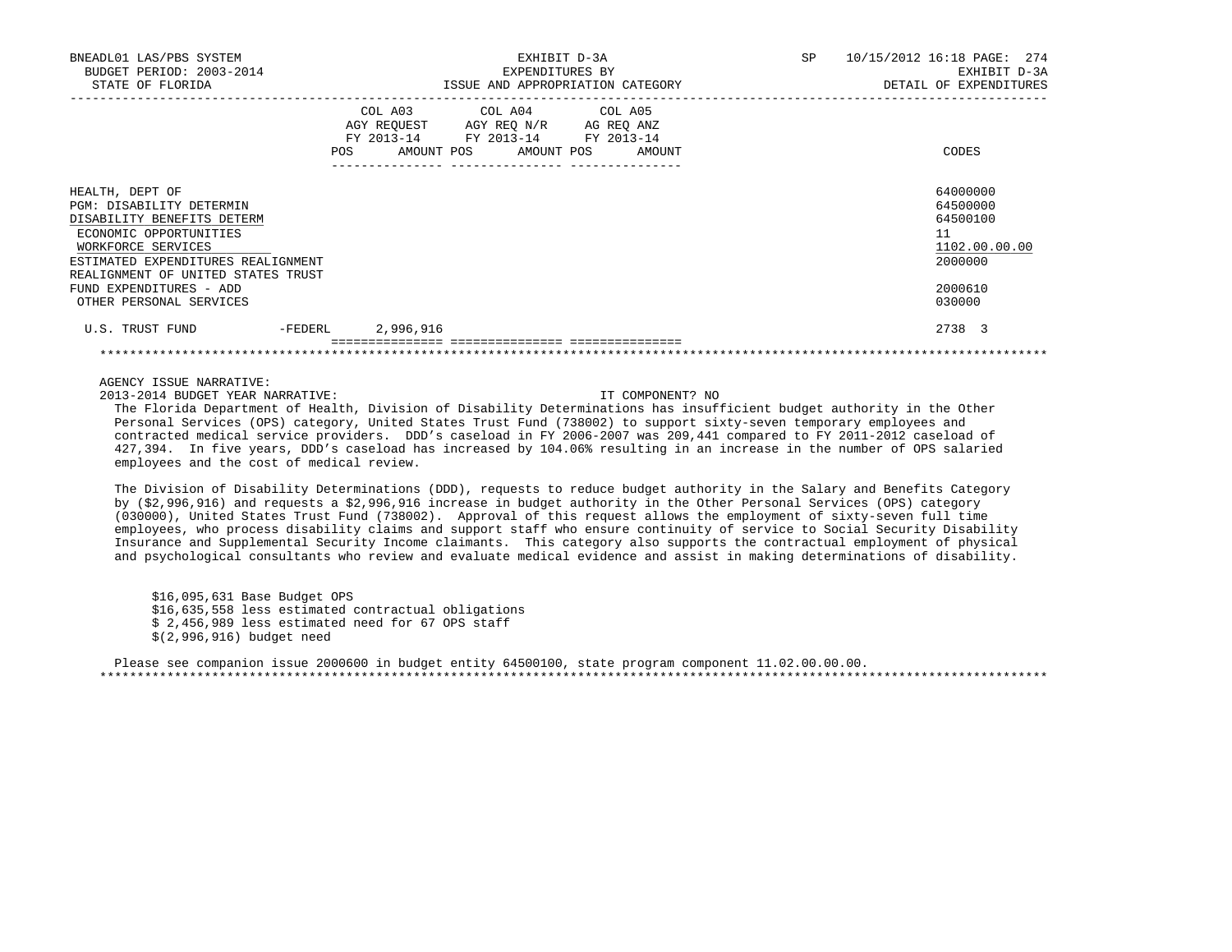| BNEADL01 LAS/PBS SYSTEM<br>BUDGET PERIOD: 2003-2014<br>STATE OF FLORIDA                                                                                                                                                                                                              |                  | EXHIBIT D-3A<br>EXPENDITURES BY<br>ISSUE AND APPROPRIATION CATEGORY                                                                      | SP 10/15/2012 16:18 PAGE: 275<br>EXHIBIT D-3A<br>DETAIL OF EXPENDITURES       |  |
|--------------------------------------------------------------------------------------------------------------------------------------------------------------------------------------------------------------------------------------------------------------------------------------|------------------|------------------------------------------------------------------------------------------------------------------------------------------|-------------------------------------------------------------------------------|--|
|                                                                                                                                                                                                                                                                                      |                  | COL A03 COL A04 COL A05<br>AGY REQUEST AGY REQ N/R AG REQ ANZ<br>FY 2013-14 FY 2013-14 FY 2013-14<br>POS AMOUNT POS AMOUNT POS<br>AMOUNT | CODES                                                                         |  |
| HEALTH, DEPT OF<br><b>PGM: DISABILITY DETERMIN</b><br>DISABILITY BENEFITS DETERM<br>ECONOMIC OPPORTUNITIES<br>WORKFORCE SERVICES<br>ANNUALIZATION OF ADMINISTERED<br>FUNDS APPROPRIATIONS<br>STATE HEALTH INSURANCE ADJUSTMENT<br>FOR FY 2012-13 - 10 MONTHS<br><b>ANNUALIZATION</b> |                  |                                                                                                                                          | 64000000<br>64500000<br>64500100<br>11<br>1102.00.00.00<br>26A0000<br>26A1830 |  |
| SALARIES AND BENEFITS<br>GENERAL REVENUE FUND -MATCH 5,565<br>FEDERAL GRANTS TRUST FUND -FEDERL<br>U.S. TRUST FUND -FEDERL                                                                                                                                                           | 6,350<br>701,420 |                                                                                                                                          | 010000<br>1000 2<br>2261 3<br>2738 3                                          |  |
| TOTAL APPRO 713,335                                                                                                                                                                                                                                                                  |                  |                                                                                                                                          |                                                                               |  |
| FUND SHIFT<br>TRANSFER FROM UNITED STATES TRUST<br>FUND TO GENERAL REVENUE AND FEDERAL<br>GRANTS TRUST FUND FOR MEDICALLY                                                                                                                                                            |                  |                                                                                                                                          | 3400000                                                                       |  |
| NEEDY PROGRAM - DEDUCT<br>SALARIES AND BENEFITS                                                                                                                                                                                                                                      |                  |                                                                                                                                          | 3400580<br>010000                                                             |  |
| U.S. TRUST FUND                                                                                                                                                                                                                                                                      | -FEDERL 185,132- |                                                                                                                                          | 2738 3                                                                        |  |
|                                                                                                                                                                                                                                                                                      |                  |                                                                                                                                          |                                                                               |  |

AGENCY ISSUE NARRATIVE:

2013-2014 BUDGET YEAR NARRATIVE: IT COMPONENT? NO

 The Florida Medically Needy Program (MNP) has seen a sustained increase in the number of applications for benefits, without a commensurate increase in staff. Specifically, there has been an increase in cases received from 12,361 in FY 04-05 to 29,774 cases received in FY 11-12. This reflects a 140.87% increase in cases received. Consequently, applications pending adjudication are backing up. This inadequate staffing jeopardizes Florida's ability to meet statutory requirements and has a direct negative impact on Florida's citizens awaiting medical determinations for program eligibility.

 The Florida Department of Health, Division of Disability Determinations (DDD), requests additional budget authority to fund three additional FTE Medical Disability Program Specialists, Class Code 3472, Pay Grade 21 to process Medically Needy claims. Three existing FTE positions will be used. This request will result in an increased number of determinations processed and a decreased wait time for citizens to receive an eligibility determination. It allows the MNP to provide timely, cost-effective and accurate medical disability eligibility determinations for Florida citizens. This ultimately results in allowing Florida citizens to obtain healthcare via a share of cost program, minimizing the burden of indigent care costs for local and state government. DDD requests \$153,704 in Salaries and Benefits, category 010000, \$76,852 in GR (000319) and FGTF (261009). DDD requests \$30,366 in Expenses, category 040000, \$15,183 in GR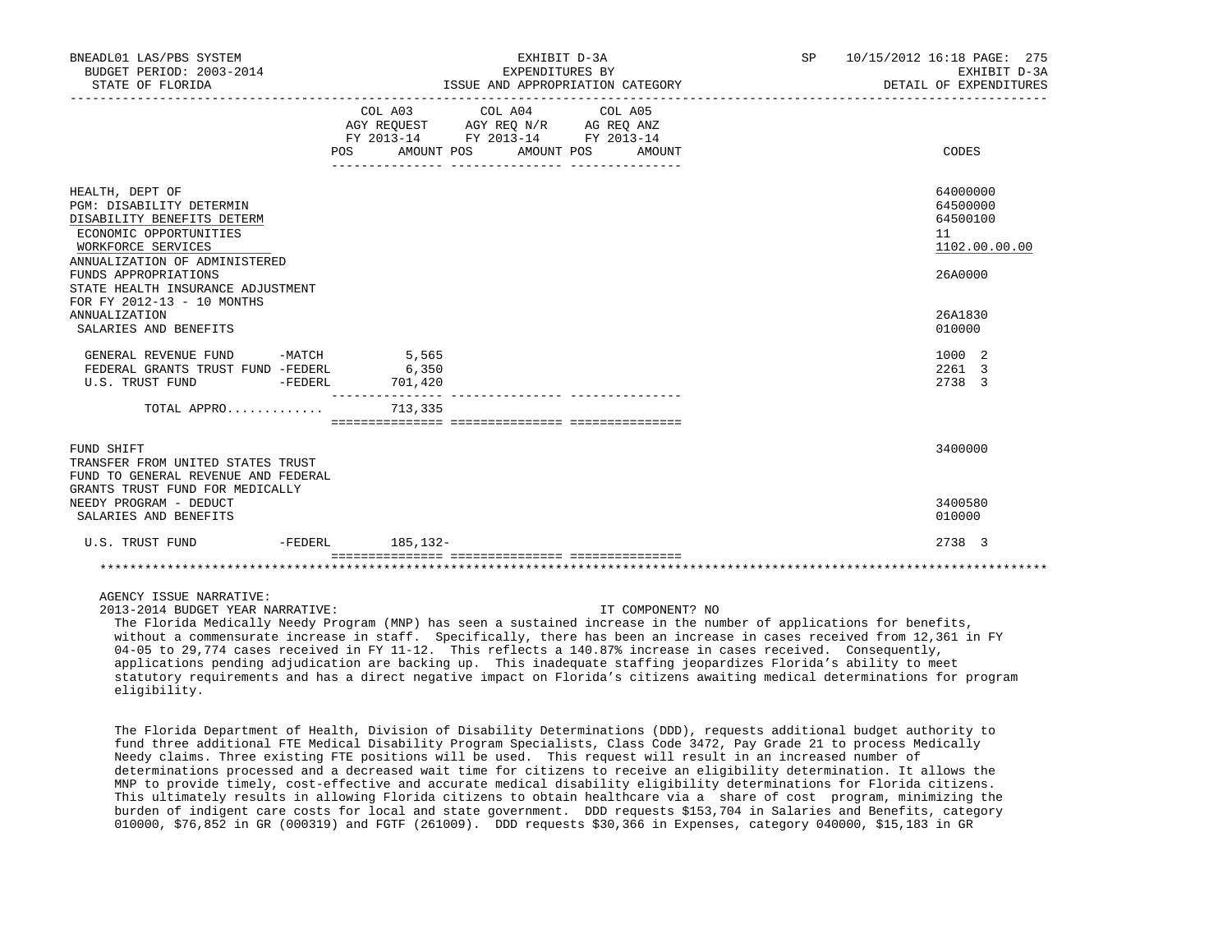| BNEADL01 LAS/PBS SYSTEM<br>BUDGET PERIOD: 2003-2014<br>STATE OF FLORIDA                                                                                                                                                                                                                                                                                                             |         | ISSUE AND APPROPRIATION CATEGORY                                                                                      | EXHIBIT D-3A<br>EXPENDITURES BY |                              | SP       | 10/15/2012 16:18 PAGE: 276<br>EXHIBIT D-3A<br>DETAIL OF EXPENDITURES |
|-------------------------------------------------------------------------------------------------------------------------------------------------------------------------------------------------------------------------------------------------------------------------------------------------------------------------------------------------------------------------------------|---------|-----------------------------------------------------------------------------------------------------------------------|---------------------------------|------------------------------|----------|----------------------------------------------------------------------|
|                                                                                                                                                                                                                                                                                                                                                                                     | COL A03 | COL A04<br>AGY REQUEST AGY REQ N/R AG REQ ANZ<br>FY 2013-14 FY 2013-14 FY 2013-14<br>POS AMOUNT POS AMOUNT POS AMOUNT | COL A05                         |                              |          | CODES                                                                |
| HEALTH, DEPT OF<br>PGM: DISABILITY DETERMIN<br>DISABILITY BENEFITS DETERM<br>ECONOMIC OPPORTUNITIES<br>WORKFORCE SERVICES<br>FUND SHIFT<br>TRANSFER FROM UNITED STATES TRUST<br>FUND TO GENERAL REVENUE AND FEDERAL                                                                                                                                                                 |         |                                                                                                                       |                                 |                              |          | 64000000<br>64500000<br>64500100<br>11<br>1102.00.00.00<br>3400000   |
| GRANTS TRUST FUND FOR MEDICALLY<br>NEEDY PROGRAM - DEDUCT                                                                                                                                                                                                                                                                                                                           |         |                                                                                                                       |                                 |                              |          | 3400580                                                              |
| (000319) and FGTF (261009). DDD requests \$1,062 in Special Categories / Transfer to DMS Human Resources Services,<br>category 107040, \$531 in GR (000319) and FGTF (261009).                                                                                                                                                                                                      |         |                                                                                                                       |                                 |                              |          |                                                                      |
| CFDA # 93.778 - Federal funds are available to match State expenditures for medical care. Under the Act, the Federal<br>share for medical services may range from 50 percent to 83 percent. "Medically Needy" programs provide medical benefits<br>to disabled Floridians who do not qualify for federal disability insurance programs because of income and asset<br>requirements. |         |                                                                                                                       |                                 |                              |          |                                                                      |
| Please see companion issue 3400590 in budget entity 64500100, state program component 11.02.00.00.00.                                                                                                                                                                                                                                                                               |         |                                                                                                                       |                                 |                              |          |                                                                      |
| POSITION DETAIL OF SALARIES AND BENEFITS:                                                                                                                                                                                                                                                                                                                                           |         |                                                                                                                       |                                 |                              |          | LAPSE LAPSED SALARIES                                                |
|                                                                                                                                                                                                                                                                                                                                                                                     | FTE     |                                                                                                                       |                                 | BASE RATE ADDITIVES BENEFITS | SUBTOTAL | % AND BENEFITS                                                       |
| A03 - AGY REQUEST FY 2013-14                                                                                                                                                                                                                                                                                                                                                        |         |                                                                                                                       |                                 |                              |          |                                                                      |
| CHANGES TO CURRENTLY AUTHORIZED POSITIONS<br>OTHER SALARY AMOUNT<br>2738 U.S. TRUST FUND                                                                                                                                                                                                                                                                                            |         |                                                                                                                       |                                 |                              |          | 185,132-                                                             |
|                                                                                                                                                                                                                                                                                                                                                                                     |         |                                                                                                                       |                                 |                              |          | --------------<br>185,132-                                           |
|                                                                                                                                                                                                                                                                                                                                                                                     |         |                                                                                                                       |                                 |                              |          | ==============                                                       |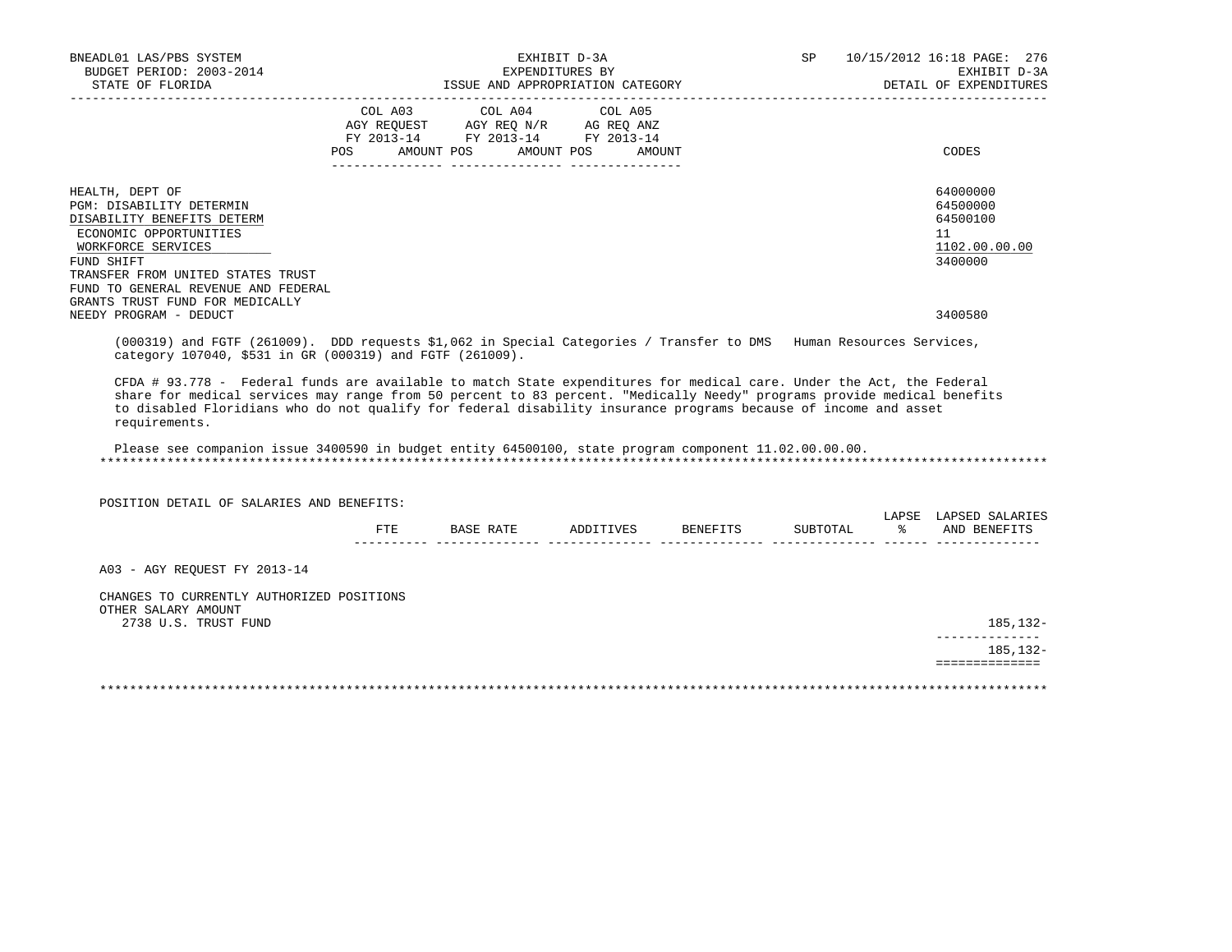| BNEADL01 LAS/PBS SYSTEM<br>BUDGET PERIOD: 2003-2014<br>STATE OF FLORIDA                                                                                                                                             |                                   | EXHIBIT D-3A<br>EXPENDITURES BY<br>ISSUE AND APPROPRIATION CATEGORY                                                                              | SP 10/15/2012 16:18 PAGE: 277<br>EXHIBIT D-3A<br>DETAIL OF EXPENDITURES |
|---------------------------------------------------------------------------------------------------------------------------------------------------------------------------------------------------------------------|-----------------------------------|--------------------------------------------------------------------------------------------------------------------------------------------------|-------------------------------------------------------------------------|
|                                                                                                                                                                                                                     | COL A03 COL A04<br>POS AMOUNT POS | ___________________________________<br>COL A05<br>AGY REQUEST AGY REQ N/R AG REQ ANZ<br>FY 2013-14 FY 2013-14 FY 2013-14<br>AMOUNT POS<br>AMOUNT | CODES                                                                   |
| HEALTH, DEPT OF<br>PGM: DISABILITY DETERMIN<br>DISABILITY BENEFITS DETERM<br>ECONOMIC OPPORTUNITIES<br>WORKFORCE SERVICES<br>FUND SHIFT<br>TRANSFER FROM UNITED STATES TRUST<br>FUND TO GENERAL REVENUE AND FEDERAL |                                   |                                                                                                                                                  | 64000000<br>64500000<br>64500100<br>11<br>1102.00.00.00<br>3400000      |
| GRANTS TRUST FUND FOR MEDICALLY<br>NEEDY PROGRAM - ADD<br>SALARIES AND BENEFITS                                                                                                                                     |                                   |                                                                                                                                                  | 3400590<br>010000                                                       |
| GENERAL REVENUE FUND -MATCH 76,852<br>FEDERAL GRANTS TRUST FUND -FEDERL                                                                                                                                             | 76,852<br>________________        |                                                                                                                                                  | 1000 2<br>2261 3                                                        |
| TOTAL APPRO                                                                                                                                                                                                         | 153,704                           |                                                                                                                                                  |                                                                         |
| <b>EXPENSES</b>                                                                                                                                                                                                     |                                   |                                                                                                                                                  | 040000                                                                  |
| GENERAL REVENUE FUND -MATCH<br>FEDERAL GRANTS TRUST FUND -FEDERL                                                                                                                                                    | 15,183<br>15,183                  |                                                                                                                                                  | 1000 2<br>2261 3                                                        |
| TOTAL APPRO                                                                                                                                                                                                         | 30,366                            |                                                                                                                                                  |                                                                         |
| SPECIAL CATEGORIES<br>TR/DMS/HR SVCS/STW CONTRCT                                                                                                                                                                    |                                   |                                                                                                                                                  | 100000<br>107040                                                        |
| GENERAL REVENUE FUND -MATCH<br>FEDERAL GRANTS TRUST FUND -FEDERL                                                                                                                                                    | 531<br>531                        |                                                                                                                                                  | 1000 2<br>2261 3                                                        |
| TOTAL APPRO                                                                                                                                                                                                         | ---------------<br>1,062          |                                                                                                                                                  |                                                                         |
| TOTAL: TRANSFER FROM UNITED STATES TRUST<br>FUND TO GENERAL REVENUE AND FEDERAL<br>GRANTS TRUST FUND FOR MEDICALLY<br>NEEDY PROGRAM - ADD                                                                           |                                   |                                                                                                                                                  | 3400590                                                                 |
| TOTAL ISSUE                                                                                                                                                                                                         | 185,132                           |                                                                                                                                                  |                                                                         |
|                                                                                                                                                                                                                     |                                   |                                                                                                                                                  |                                                                         |

AGENCY ISSUE NARRATIVE:

2013-2014 BUDGET YEAR NARRATIVE: IT COMPONENT? NO

 The Florida Medically Needy Program (MNP) has seen a sustained increase in the number of applications for benefits, without a commensurate increase in staff. Specifically, there has been an increase in cases received from 12,361 in FY 04-05 to 29,774 cases received in FY 11-12. This reflects a 140.87% increase in cases received. Consequently, applications pending adjudication are backing up. This inadequate staffing jeopardizes Florida's ability to meet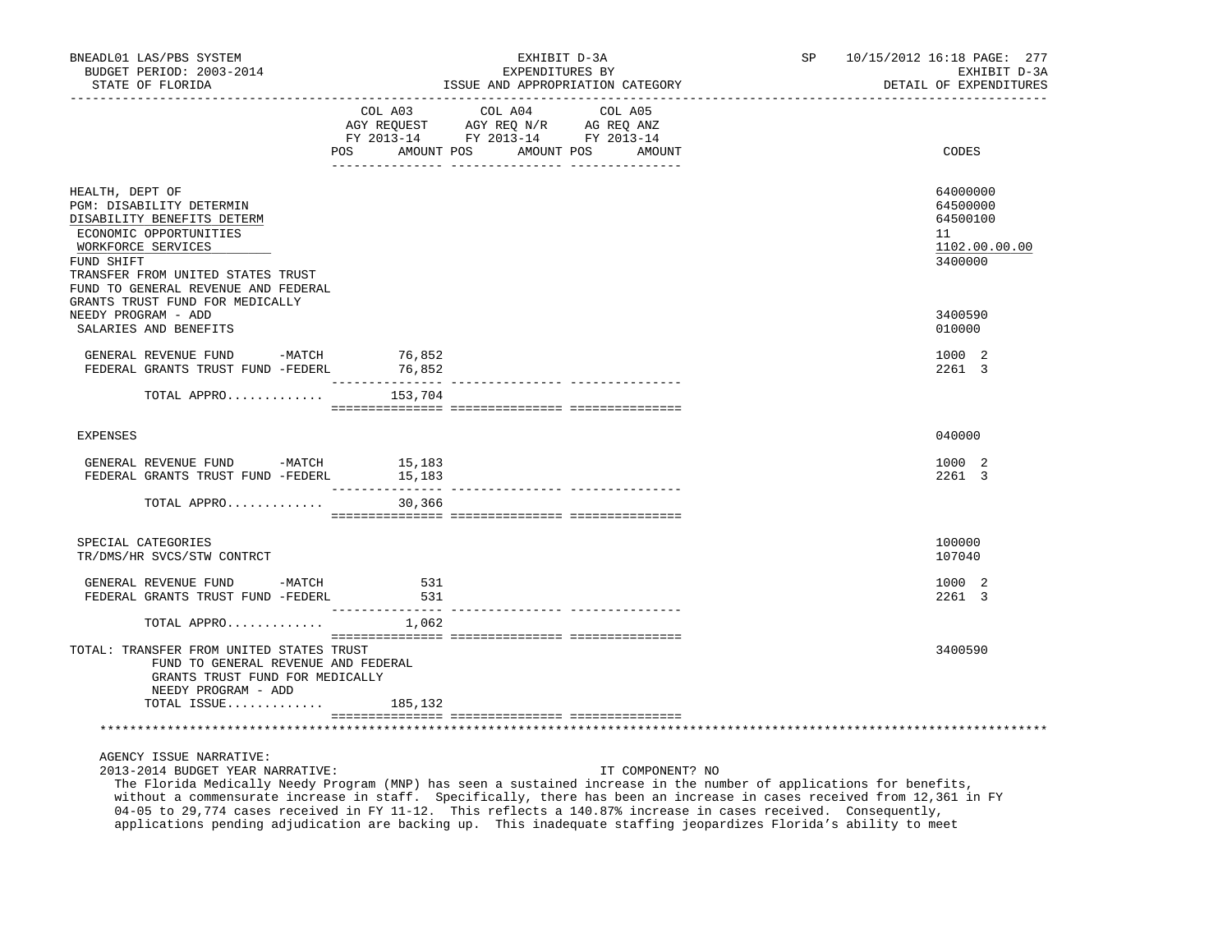| BNEADL01 LAS/PBS SYSTEM<br>BUDGET PERIOD: 2003-2014<br>STATE OF FLORIDA                                                                                                      | EXHIBIT D-3A<br>EXPENDITURES BY<br>ISSUE AND APPROPRIATION CATEGORY                                            |                                                                                                                                   |  | SP | 10/15/2012 16:18 PAGE: 278<br>EXHIBIT D-3A<br>DETAIL OF EXPENDITURES |
|------------------------------------------------------------------------------------------------------------------------------------------------------------------------------|----------------------------------------------------------------------------------------------------------------|-----------------------------------------------------------------------------------------------------------------------------------|--|----|----------------------------------------------------------------------|
|                                                                                                                                                                              | POS FOR THE POST OF THE POST OF THE POST OF THE POST OF THE POST OF THE POST OF THE POST OF THE POST OF THE PO | COL A03 COL A04 COL A05<br>AGY REQUEST AGY REQ N/R AG REQ ANZ<br>FY 2013-14 FY 2013-14 FY 2013-14<br>AMOUNT POS AMOUNT POS AMOUNT |  |    | CODES                                                                |
| HEALTH, DEPT OF<br>PGM: DISABILITY DETERMIN<br>DISABILITY BENEFITS DETERM<br>ECONOMIC OPPORTUNITIES<br>WORKFORCE SERVICES<br>FUND SHIFT<br>TRANSFER FROM UNITED STATES TRUST |                                                                                                                |                                                                                                                                   |  |    | 64000000<br>64500000<br>64500100<br>11<br>1102.00.00.00<br>3400000   |
| FUND TO GENERAL REVENUE AND FEDERAL<br>GRANTS TRUST FUND FOR MEDICALLY<br>NEEDY PROGRAM - ADD                                                                                |                                                                                                                |                                                                                                                                   |  |    | 3400590                                                              |

 statutory requirements and has a direct negative impact on Florida's citizens awaiting medical determinations for program eligibility.

 The Florida Department of Health, Division of Disability Determinations (DDD), requests additional budget authority to fund three additional FTE Medical Disability Program Specialists, Class Code 3472, Pay Grade 21 to process Medically Needy claims. Three existing FTE positions will be used. This request will result in an increased number of determinations processed and a decreased wait time for citizens to receive an eligibility determination. It allows the MNP to provide timely, cost-effective and accurate medical disability eligibility determinations for Florida citizens. This ultimately results in allowing Florida citizens to obtain healthcare via a share of cost program, minimizing the burden of indigent care costs for local and state government. DDD requests \$153,704 in Salaries and Benefits, category 010000, \$76,852 in GR (000319) and FGTF (261009). DDD requests \$30,366 in Expenses, category 040000, \$15,183 in GR (000319) and FGTF (261009). DDD requests \$1,062 in Special Categories / Transfer to DMS Human Resources Services, category 107040, \$531 in GR (000319) and FGTF (261009).

 CFDA # 93.778 - Federal funds are available to match State expenditures for medical care. Under the Act, the Federal share for medical services may range from 50 percent to 83 percent. "Medically Needy" programs provide medical benefits to disabled Floridians who do not qualify for federal disability insurance programs because of income and asset requirements.

Please see companion issue 3400580 in budget entity 64500100, state program component 11.02.00.00.00.

POSITION DETAIL OF SALARIES AND BENEFITS:

|                                                  | FTE | BASE RATE | ADDITIVES | BENEFITS | SUBTOTAL | LAPSE<br>ዱ | LAPSED SALARIES<br>AND BENEFITS |
|--------------------------------------------------|-----|-----------|-----------|----------|----------|------------|---------------------------------|
| A03 - AGY REOUEST FY 2013-14                     |     |           |           |          |          |            |                                 |
| CHANGES TO CURRENTLY AUTHORIZED POSITIONS        |     |           |           |          |          |            |                                 |
| OTHER SALARY AMOUNT<br>1000 GENERAL REVENUE FUND |     |           |           |          |          |            |                                 |
|                                                  |     |           |           |          |          |            | 76,852                          |
| 2261 FEDERAL GRANTS TRUST FUND                   |     |           |           |          |          |            | 76,852                          |